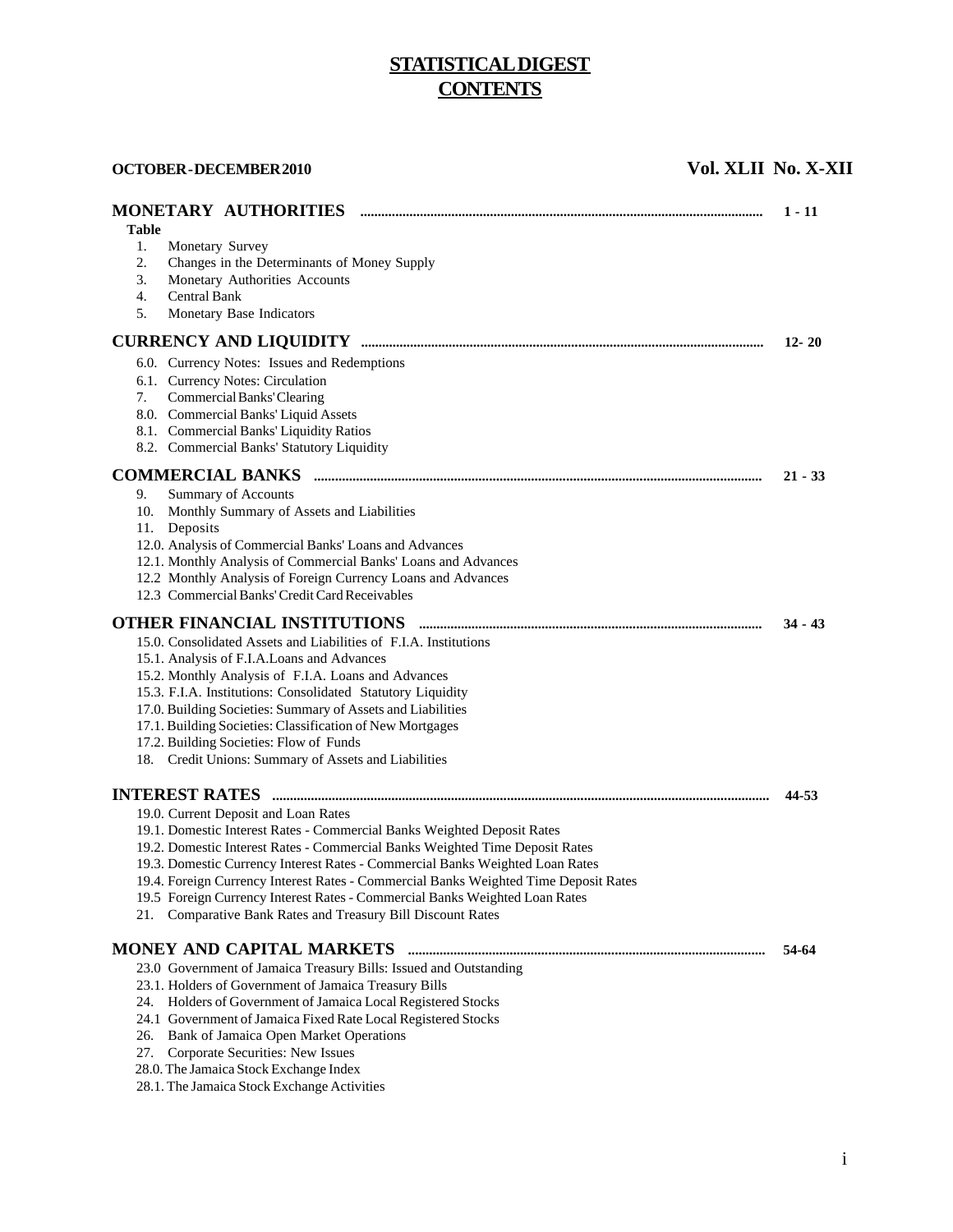# **EXTERNAL SECTOR ................................................................................................................................... 65-88**

- 29. International Reserves
- 30.0 Value of Exports to Principal Trading Partners
- 30.1 Value of Imports from Principal Trading Partners
- 31. Balance of Visible Trade
- 32.0. Value of Exports and Imports by Sections of the S.I.T.C. (Previous Year)
- 32.1. Value of Exports and Imports by Sections of the S.I.T.C. (Current Year)
- 33.0. Imports by Economic Function (Previous Year)
- 33.1. Imports by Economic Function (Current Year)
- 34.0. Jamaica's Export and Imports on Caricom Market by SITC (Previous Year)
- 34.1. Jamaica's Export and Imports on Caricom Market by SITC (Current Year)
- 35.0. Jamaica's Export and Imports on Caricom Market by Countries (Previous Year)
- 35.1. Jamaica's Export and Imports on Caricom Market by Countries (Current Year)
- 36.0. Tourism: Visitor Statistics
- 36.1. Tourism: Visitors by Length of Stay
- 37.0. Balance of Payments (Previous Year)
- 37.1. Balance of Payments (Current Year)
- 38. Caricom Countries: Foreign Reserves
- 39.0. Combined Foreign Exchange Flows of Authorised Dealers and Cambios
- 39.1. Selected Exchange Rates
- 39.2. Foreign Currency Accounts
- 39.3. Private Sector Transfers

# **PUBLIC FINANCE AND DEBT .............................................................................................................. 89-95**

- 40. Summary of Central Government's Fiscal Operations
- 41. National Debt Internal
- 42.0. Direct External Debt
- 42.1. Government Guaranteed External Debt
- 42.2. Medium and Long-Term Public and Publicly Guaranteed External Debt
- 42.3. Medium and Long-Term Public and Publicly Guaranteed External Debt (By Creditor Category)
- 42.4 Debt and Debt Service Indicators

# **PRICES AND PRODUCTION .................................................................................................. 96-116**

- 43.0. Inflation Rate: All Jamaica (Point to Point)
- 43.1. Percentage Change in Consumer Price Indices: All Jamaica (Base: December 2006)
- 43.2. Consumer Price Indices: All Jamaica (Base: December 2006)
- 43.3. Consumer Price Indices: Greater Kingston Metropolitan Area (Base: December 2006)
- 43.4. Consumer Price Indices: Other Urban Towns (Base: December 2006)
- 43.5. Consumer Price Indices: Rural Areas (Base: December 2006)
- 44. Production of Selected Commodities
- 45. Other Production
- 46.0. Rate of Growth of Gross Domestic Product Value Added by Industry at Constant(2003) Prices
- 46.1. Percentage Contribution of Gross Domestic Product Value Added by Industry at Constant (2003) Prices
- 46.2 Gross Domestic Product Value Added by Industry at Constant Prices, 1998-2007
- 46.3 Gross Domestic Product Value Added by Industry at Current Prices, 1998-2007
- 46.4 Per Capita Indicators

#### **OTHER ................................................................................................................................................... 116-123**

47.0. Instalment Credit: Outstanding 47.1. Instalment Credit: New Business 48.0 Housing Units Started and Completed by Public Sector Institutions 48.1 Number and Value of Mortgages by Major Institutions 49.0 Annual Labour Force Indicators **APPENDICES ................................................................................................................................................ 124-212** Appendix I Movements in the J\$ Exchange Rate Appendix IA Monthly Weighted Average J\$ Selling Exchange Rate Appendix IB Average Annual J\$ Exchange Rate Appendix II Monetary Policy and Foreign Exchange Rate Developments (i) Liquid Assets; (ii) Foreign Exchange; (iii) Interest Rates; (iv) Other Policy Developments Appendix III New Balance of Payments Methodology

**NOTES .................................................................................................................................................................. 213-229**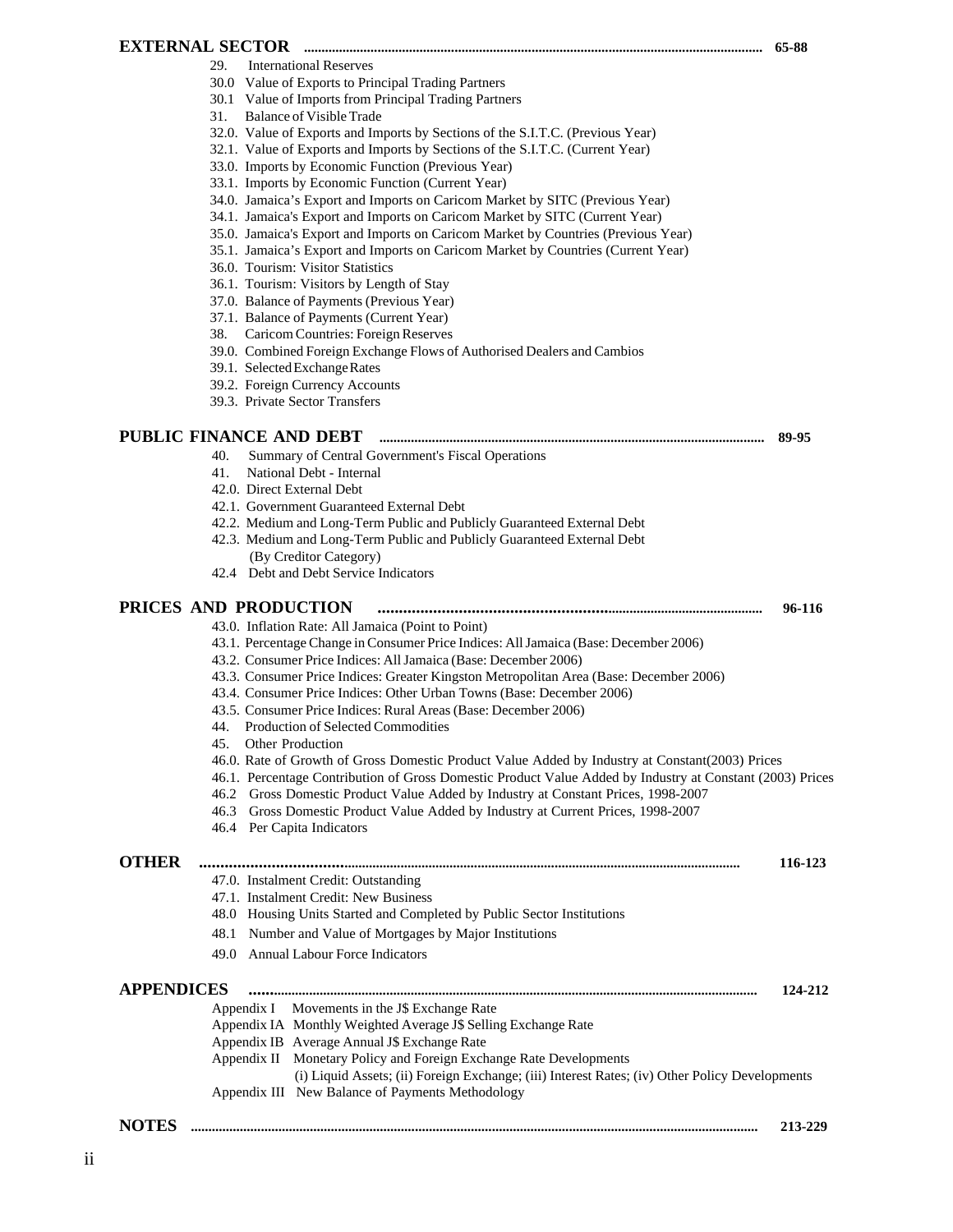# **MONETARY SURVEY 1/**

| <b>DOMESTIC CREDIT</b><br><b>MONEY SUPPLY</b>                                                                               |          | <b>QUASI-MONEY</b> |           |           |  |
|-----------------------------------------------------------------------------------------------------------------------------|----------|--------------------|-----------|-----------|--|
| To<br>To Other                                                                                                              |          |                    |           |           |  |
| Public<br>To<br>Financial<br>Foreign<br>Currency<br>Demand                                                                  |          |                    |           | Other     |  |
| Sector<br>Private<br>End of<br>Assets<br>Institutions<br>with the<br>Deposits                                               | Time     | <b>Savings</b>     |           | Items     |  |
| Total<br>Period<br>(net)<br>(net)<br>Sector<br>Public<br>(adj.)<br>Total<br>(net)                                           | Deposits | Deposits           | Total     | (net)     |  |
| 2008                                                                                                                        |          |                    |           |           |  |
| 34,371.9<br>181,964.0<br>119,451.3<br>163,245.9<br>$-12,066.4$<br>270,630.8<br>60,306.4<br>94,678.3<br>Jan.                 | 45,001.7 | 149,799.1          | 194,800.8 | 163,115.6 |  |
| 35,501.5<br>184,454.3<br>119,517.1<br>165,941.0<br>$-11,164.3$<br>274,293.8<br>58,887.3<br>94,388.8<br>Feb.                 | 46.398.2 | 149,356.2          | 195,754.4 | 168,604.8 |  |
| 195,499.7<br>111,974.2<br>166,879.6<br>$-10,649.1$<br>268,204.7<br>33,202.8<br>55,159.7<br>88,362.5<br>Mar.                 | 45,674.4 | 150,806.8          | 196,481.2 | 178,860.7 |  |
| 92,427.9<br>195,922.4<br>118,670.6<br>172,562.9<br>$-8,098.4$<br>283,135.2<br>34,315.8<br>58,112.1<br>Apr.                  | 46,470.7 | 153,938.5          | 200,409.1 | 186,220.6 |  |
| 92,219.3<br>197,795.4<br>123,156.7<br>176,099.2<br>$-9,411.8$<br>289,844.2<br>35,151.3<br>57,068.1<br>May                   | 48,803.6 | 153,628.4          | 202,432.1 | 192,988.2 |  |
| 208,231.8<br>122,855.4<br>185,720.3<br>$-6,136.2$<br>302,439.6<br>35,490.1<br>54,495.8<br>89,986.0<br>June                  | 45,026.2 | 156,037.5          | 201,063.7 | 219,621.7 |  |
| 218,716.8<br>119,714.3<br>194,041.8<br>$-12,417.5$<br>301,338.7<br>36,280.6<br>53,752.2<br>90,032.8<br>July                 | 49,987.1 | 162,045.6          | 212,032.7 | 217,989.9 |  |
| $-12,991.6$<br>35,226.9<br>58,977.0<br>94,203.9<br>203,489.2<br>117,568.7<br>197,408.0<br>301,985.1<br>Aug.                 | 49,500.6 | 152,595.5          | 202,096.0 | 209,174.3 |  |
| 185,942.3<br>125,160.0<br>195,945.3<br>$-8,894.2$<br>312,211.2<br>33,602.7<br>57,298.1<br>90,900.8<br>Sept.                 | 50,733.9 | 151,284.0          | 202,017.9 | 205,234.8 |  |
| 320,888.8<br>34,936.0<br>53,131.5<br>163,274.3<br>134,726.6<br>200,329.4<br>$-14,167.1$<br>88,067.5<br>Oct.                 | 53,347.2 | 154,120.8          | 207,468.0 | 188,627.6 |  |
| 157,278.4<br>203,379.9<br>341,924.9<br>53,501.9<br>89,296.0<br>151,577.7<br>$-13,032.6$<br>35,794.1<br>Nov.                 | 54,239.1 | 156,470.5          | 210,709.6 | 199,197.7 |  |
| 159,132.3<br>161,007.2<br>207,599.6<br>$-8,633.3$<br>359,973.5<br>41,995.8<br>58,101.4<br>100,097.1<br>Dec.                 | 53,682.8 | 159,359.6          | 213,042.3 | 205,966.4 |  |
| 2009                                                                                                                        |          |                    |           |           |  |
| 165,720.8<br>141,950.0<br>214,480.7<br>345,292.1<br>37,483.1<br>56,501.5<br>93,984.6<br>$-11,138.6$<br>Jan.                 | 55,718.4 | 164,717.9          | 220,436.3 | 196,592.1 |  |
| 165,724.2<br>137,283.1<br>214,521.6<br>$-14,537.5$<br>337,267.2<br>38,332.6<br>56,565.9<br>94,898.5<br>Feb.                 | 56,111.9 | 163,886.7          | 220,043.2 | 188,049.7 |  |
| 163,180.9<br>213,999.3<br>$-9,794.3$<br>36,847.8<br>59,931.4<br>96,779.2<br>Mar.<br>140,600.2<br>337,267.2                  | 55,817.7 | 165,079.3          | 220,896.9 | 190,310.1 |  |
| 173,573.4<br>147,254.1<br>214,253.0<br>344,621.4<br>37,623.4<br>62,520.1<br>100,143.5<br>$-16,869.6$<br>Apr.                | 58,906.9 | 164,547.2          | 223,454.1 | 194,613.4 |  |
| 38,747.1<br>99,793.9<br>175,875.5<br>152,046.1<br>213,178.4<br>$-15,175.5$<br>350,061.5<br>61,046.8<br>May                  | 57,626.5 | 166,830.1          | 224,456.7 | 201,673.9 |  |
| 168,642.9<br>213,700.9<br>353,635.5<br>38,133.5<br>60,742.4<br>98,875.9<br>152,634.0<br>$-12,699.4$<br>June                 | 54,780.8 | 165,824.2          | 220,605.0 | 202,797.5 |  |
| 149.801.9<br>345,313.1<br>39,255.5<br>95,769.3<br>173,286.8<br>213,363.1<br>$-17,851.9$<br>56,513.8<br>July                 | 55,119.9 | 167,830.7          | 222,950.6 | 199,880.0 |  |
| 199,654.5<br>156,743.5<br>213,635.2<br>$-19,110.2$<br>351,268.1<br>39,156.9<br>60,706.8<br>99,863.7<br>Aug.                 | 54,797.1 | 165,040.9          | 219,838.1 | 231,221.3 |  |
| 97,379.0<br>199,855.7<br>153,907.6<br>211,460.0<br>$-13,392.5$<br>351,975.1<br>37,433.0<br>59,946.0<br>Sept.                | 54,931.1 | 164,524.7          | 219,455.8 | 234,996.1 |  |
| 200,595.2<br>158,785.8<br>212,644.2<br>$-17,467.4$<br>353,946.2<br>38,660.9<br>61,724.3<br>100,385.2<br>Oct.                | 55,369.9 | 166,279.0          | 221,648.9 | 232,523.7 |  |
| 60,822.3<br>99,516.8<br>198,362.0<br>162,370.5<br>208,692.3<br>$-18,957.3$<br>352,105.5<br>38,694.5<br>Nov.                 | 56,292.3 | 168,328.5          | 224,674.7 | 226,276.0 |  |
| 177,566.7<br>371,926.2<br>44,614.8<br>63,203.1<br>107,818.0<br>190,763.4<br>209,477.9<br>$-15,118.9$<br>Dec.                | 54,594.0 | 169,598.3          | 224,192.2 | 230,679.4 |  |
| 2010                                                                                                                        |          |                    |           |           |  |
| 184,559.7<br>194,309.8<br>206,003.6<br>$-21,861.4$<br>378,452.0<br>40,565.1<br>66,531.5<br>107,096.6<br>Jan.                | 57,096.3 | 168,910.2          | 226,006.6 | 229,908.6 |  |
| 203,801.0<br>356,167.9<br>40,772.4<br>106,978.2<br>Feb.<br>198,305.8<br>172,453.9<br>$-20,086.9$<br>66,205.7                | 56,415.8 | 173,488.4          | 229,904.2 | 217,591.4 |  |
| $-14,719.0$<br>329,977.0<br>40,517.6<br>60,865.3<br>101,382.9<br>Mar.<br>212,604.8<br>138,151.6<br>206,544.4                | 54,404.5 | 171,372.3          | 225,776.7 | 215,422.2 |  |
| 103,775.1<br>215,406.3<br>144,866.5<br>205,680.5<br>$-17,895.1$<br>332,651.9<br>41,031.1<br>62,744.0<br>Apr.                | 57,557.4 | 172,135.5          | 229,692.9 | 214,590.1 |  |
| 209,332.6<br>143,422.8<br>208,721.9<br>$-19,722.2$<br>332,422.5<br>41,087.0<br>61,550.0<br>102,636.9<br>$May+$              | 58,866.9 | 172,675.5          | 231,542.5 | 207,575.7 |  |
| 206,824.3<br>128,149.6<br>206,534.3<br>$-16,315.2$<br>318,368.8<br>40,478.8<br>62,331.6<br>102,810.4<br>Jun. <sup>+</sup>   | 59,361.3 | 169,395.0          | 228,756.3 | 193,626.3 |  |
| $Jul.$ <sup>+</sup><br>201,387.4<br>128,032.2<br>208,199.3<br>$-16,331.0$<br>319,900.5<br>41,882.9<br>62,091.6<br>103,974.6 | 56,628.0 | 172,374.3          | 229,002.2 | 188,311.1 |  |
| 215,843.6<br>152,403.4<br>208,492.4<br>$-20,506.1$<br>340,389.8<br>40,855.9<br>66,783.4<br>107,639.3<br>Aug. $+$            | 57,223.7 | 171,243.4          | 228,467.1 | 220,126.9 |  |
| 143,554.7<br>Sept. <sup>+</sup><br>223,105.8<br>209,106.2<br>$-19,445.5$<br>333,215.4<br>40,396.9<br>64,420.8<br>104,817.7  | 53,274.1 | 170,506.6          | 223,780.7 | 227,722.8 |  |
| 222,470.7<br>131,246.9<br>208,988.4<br>$-23,651.8$<br>316,583.5<br>41,853.4<br>60,820.2<br>102,673.6<br>Oct.                | 54,515.7 | 170,263.4          | 224,779.1 | 211,601.4 |  |
| 219,754.6<br>135,098.4<br>319,701.8<br>40,923.1<br>63,397.7<br>104,320.9<br>Nov.<br>208,771.1<br>$-24,167.8$                | 55,721.2 | 170,307.3          | 226,028.5 | 209,107.0 |  |
| 239,542.4<br>132,227.6<br>$-24,009.3$<br>317,223.7<br>112,238.5<br>Dec.<br>209,005.3<br>48,476.7<br>63,761.7                | 54,141.4 | 171,288.6          | 225,430.1 | 219,136.5 |  |

**1/ Assets and Liabilities include Local & Foreign Currency items. +Revised**

 $\overline{\phantom{a}}$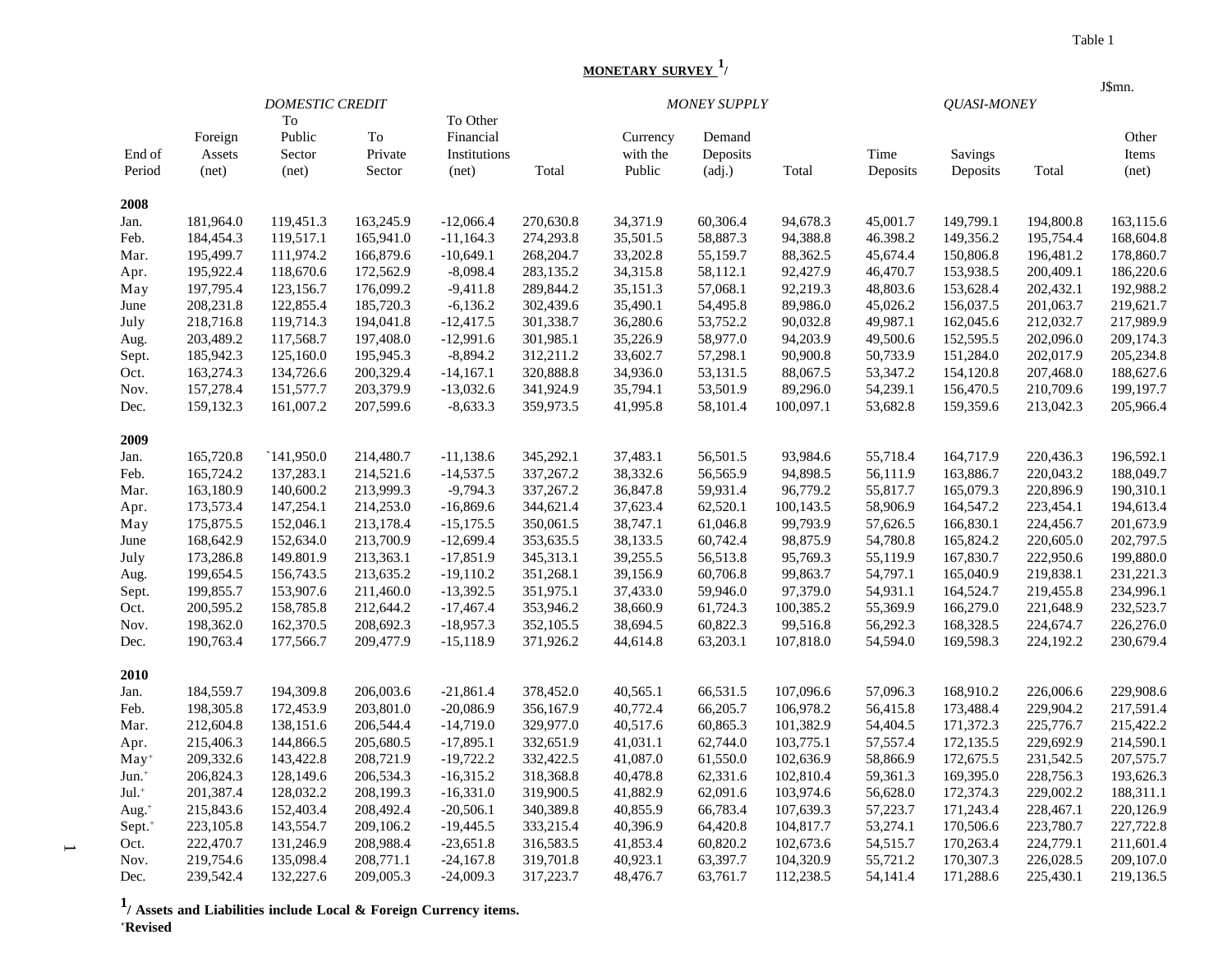J\$mn.

#### **MONETARY SURVEY**

|         | ٠ |
|---------|---|
| ×<br>M. | ٦ |

 *DOMESTIC CREDIT <sup>1</sup>/ MONEY SUPPLY* **1**/ *QUASI-MONEY 1/*

| End of              | Foreign<br>Assets | To<br>Public<br>Sector | To<br>Private | To Other<br>Financial<br>Institutions |            | Currency<br>with the | Demand<br>Deposits |           | Time     | Savings  |           | Other $\frac{1}{4}$<br>Items |
|---------------------|-------------------|------------------------|---------------|---------------------------------------|------------|----------------------|--------------------|-----------|----------|----------|-----------|------------------------------|
| Period              | net)              | (net)                  | Sector        | (net)                                 | Total      | Public               | (adj.)             | Total     | Deposits | Deposits | Total     | net)                         |
| 2008                |                   |                        |               |                                       |            |                      |                    |           |          |          |           |                              |
| Jan.                | 181,964.0         | 108,886.1              | 103,637.4     | $-3,890.0$                            | 208,633.4  | 34,371.9             | 46,289.3           | 80,661.3  | 23,916.2 | 88,091.1 | 112,007.2 | 197,928.9                    |
| Feb.                | 184,454.3         | 111,543.5              | 105,781.3     | $-3,525.8$                            | 213,799.0  | 35,501.5             | 45,418.8           | 80,920.3  | 24,063.9 | 88,895.7 | 112,959.6 | 204,373.4                    |
| Mar.                | 195,499.7         | 105,977.2              | 106,626.8     | $-3,927.3$                            | 208,676.8  | 33,202.8             | 44,157.0           | 77,359.8  | 24,045.1 | 87,878.5 | 111,923.6 | 214,893.1                    |
| Apr.                | 195,922.4         | 111,702.5              | 110,033.6     | $-3,672.7$                            | 218,063.5  | 34,315.8             | 48,127.3           | 82,443.1  | 25,114.0 | 89,112.4 | 114,226.4 | 217,316.3                    |
| May                 | 197,795.4         | 113,994.7              | 110,513.4     | $-2,950.0$                            | 221,558.1  | 35,151.3             | 47,166.5           | 82,317.7  | 27,041.5 | 89,869.2 | 116,910.7 | 220,125.2                    |
| June                | 208,231.8         | 114,327.2              | 113,089.2     | $-2,595.3$                            | 224,821.2  | 35,490.1             | 47,056.9           | 82,547.1  | 24,936.5 | 90,336.8 | 115,273.4 | 235, 232.5                   |
| July                | 218,716.8         | 114,297.3              | 114,677.4     | $-3,743.1$                            | 225, 231.7 | 36,280.6             | 46,056.3           | 82,336.8  | 27,015.8 | 90,521.4 | 117,537.2 | 244,074.4                    |
| Aug.                | 203,489.2         | 109,936.8              | 116,156.5     | $-4,432.2$                            | 221,661.0  | 35,226.9             | 50,419.8           | 85,646.8  | 27,646.9 | 91,525.7 | 119,172.6 | 220,330.9                    |
| Sept.               | 185,942.3         | 114,392.4              | 117,333.9     | $-3,498.8$                            | 228, 227.5 | 33,602.7             | 49,936.9           | 83,539.6  | 27,641.3 | 88,356.8 | 115,998.2 | 214,632.1                    |
| Oct.                | 163,274.3         | 121,575.8              | 117,689.3     | $-5,221.3$                            | 234,043.7  | 34,936.0             | 44,467.6           | 79,403.7  | 29,589.7 | 88,862.5 | 118,452.2 | 199,462.1                    |
| Nov.                | 157,278.4         | 140,027.7              | 120,267.1     | $-5,165.7$                            | 255,129.1  | 35,794.1             | 44,591.5           | 80,385.6  | 30,843.8 | 90,000.4 | 120,844.3 | 211,177.5                    |
| Dec.                | 159,132.3         | 148,047.0              | 121,076.4     | $-4,839.2$                            | 264,284.3  | 41,995.8             | 49,022.1           | 91,017.9  | 29,174.4 | 90,390.9 | 119,565.2 | 212,833.5                    |
|                     |                   |                        |               |                                       |            |                      |                    |           |          |          |           |                              |
| 2009                |                   |                        |               |                                       |            |                      |                    |           |          |          |           |                              |
| Jan.                | 165,720.8         | 130,056.7              | 121,401.1     | $-5,234.6$                            | 246,223.2  | 37,483.1             | 46,752.0           | 84,235.0  | 29,400.4 | 89,750.3 | 119,150.7 | 208,558.2                    |
| Feb.                | 165,724.2         | 125,639.0              | 113,648.9     | 7,055.3                               | 232,232.7  | 38,332.6             | 45,951.9           | 84,284.5  | 28,541.2 | 91,023.7 | 119,564.9 | 194,107.6                    |
| Mar.                | 163,180.9         | 122,791.8              | 119,744.5     | $-7,466.8$                            | 235,089.8  | 36,847.8             | 48,665.2           | 85,512.9  | 27,099.4 | 90,231.0 | 117,330.4 | 195,407.1                    |
| Apr.                | 173,573.4         | 130,985.4              | 119,664.3     | $-9,270.4$                            | 241,379.2  | 37,623.4             | 51,042.1           | 88,111.6  | 28,159.3 | 91,792.1 | 119,951.3 | 206,335.9                    |
| May                 | 175,875.5         | 137,045.3              | 119,006.9     | $-8,961.5$                            | 247,090.7  | 37,747.1             | 50,262.3           | 89,009.4  | 27,299.4 | 92,231.7 | 119,531.1 | 214,425.8                    |
| June                | 168,642.9         | 138,808.4              | 120,095.0     | $-10,607.7$                           | 248,295.6  | 38,133.5             | 50,618.7           | 88,752.1  | 25,818.6 | 91,868.6 | 117,687.5 | 210,498.9                    |
| July                | 173,286.8         | 132,804.9              | 120,883.1     | $-10,658.9$                           | 243,029.1  | 39,255.5             | 45,729.4           | 84,984.8  | 25,517.6 | 92,223.6 | 117,741.3 | 213,589.7                    |
| Aug.                | 199,654.5         | 139,368.4              | 119,782.3     | $-11,857.9$                           | 247,156.9  | 39,156.9             | 50,231.4           | 89,388.3  | 26,113.7 | 91,000.5 | 117,114.2 | 240,444.7                    |
| Sept.               | 199,855.7         | 139,048.1              | 118,585.1     | $-12,706.6$                           | 244,966.5  | 37,433.0             | 50,478.6           | 87,911.6  | 26,883.4 | 92,033.7 | 118,917.1 | 237,953.6                    |
| Oct.                | 200,595.2         | 144,429.6              | 119,707.0     | $-11,682.7$                           | 252,453.8  | 38,660.9             | 51,792.3           | 90,453.3  | 26,756.3 | 93,150.2 | 119,906.4 | 242,689.3                    |
| Nov.                | 198,362.0         | 145,438.0              | 117,918.6     | $-12,204.6$                           | 251,152.1  | 38,694.5             | 50,776.6           | 89,471.2  | 26,968.2 | 92,565.0 | 119,533.2 | 240,509.8                    |
| Dec.                | 190,763.4         | 161,984.0              | 117,896.1     | $-10,471.3$                           | 269,408.8  | 44,614.8             | 52,977.5           | 97,592.2  | 26,399.4 | 92,670.8 | 119,070.2 | 243,509.7                    |
| 2010                |                   |                        |               |                                       |            |                      |                    |           |          |          |           |                              |
| Jan.                | 184,559.7         | 175,771.0              | 118,679.3     | $-12,731.7$                           | 281,718.7  | 40,565.1             | 53,644.2           | 94,209.3  | 28,108.7 | 93,687.2 | 121,795.9 | 250,273.4                    |
| Feb.                | 198,305.8         | 154,547.7              | 119,864.7     | $-11,956.4$                           | 262,456.1  | 40,772.4             | 53,716.5           | 94,488.9  | 27,255.4 | 95,851.9 | 123,107.3 | 243,165.6                    |
| Mar.                | 212,604.8         | 124,903.0              | 121,628.2     | $-10,810.8$                           | 235,720.5  | 40,517.6             | 49,333.4           | 89,851.1  | 26,340.8 | 94,185.2 | 120,526.0 | 237,948.2                    |
| Apr.                | 215,406.3         | 128,490.6              | 123,692.7     | $-11,275.2$                           | 240,908.1  | 41,031.1             | 52,818.7           | 93,849.8  | 27,808.3 | 96,040.1 | 123,848.4 | 238,616.2                    |
| $May+$              | 209,332.6         | 128,801.9              | 126,728.9     | $-13,198.5$                           | 242,332.3  | 41,087.0             | 51,426.4           | 92,513.4  | 30,230.2 | 96,684.7 | 126,914.9 | 232,236.6                    |
| $Jun.$ <sup>+</sup> | 206,824.3         | 117,218.2              | 130,015.7     | $-13,266.3$                           | 233,967.6  | 40,478.8             | 52,595.4           | 93,074.2  | 28,933.7 | 96,644.5 | 125,578.2 | 222,139.5                    |
|                     | 201,387.4         | 115,247.7              | 131,901.7     |                                       | 235,083.9  | 41,882.9             | 52,532.0           | 94,414.9  | 29,271.4 | 97,931.4 | 127,202.8 | 214,853.6                    |
| Jul. <sup>+</sup>   | 215,843.6         | 137,351.8              | 133,385.8     | $-12,065.5$<br>$-16,238.1$            | 254,499.5  | 40,855.9             | 57,635.1           | 98,491.0  | 30,415.7 | 96,668.5 | 127,084.2 | 244,767.8                    |
| Aug. <sup>+</sup>   |                   |                        |               |                                       |            |                      |                    |           |          |          | 125,942.1 |                              |
| Sept. <sup>+</sup>  | 223,105.8         | 132,208.4              | 135,018.0     | $-14,463.8$                           | 252,762.6  | 40,396.9             | 55,047.9           | 95,444.8  | 28,531.8 | 97,410.3 |           | 254,481.9                    |
| Oct.                | 222,470.7         | 119,902.6              | 135,333.7     | $-18,712.0$                           | 236,524.2  | 41,853.4             | 51,441.1           | 93,294.5  | 28,262.8 | 97,791.2 | 126,054.0 | 239,646.3                    |
| Nov.                | 219,754.6         | 122,873.9              | 134,728.3     | $-20,067.4$                           | 237,534.8  | 40,923.1             | 54,334.9           | 95,258.0  | 29,493.6 | 96,926.7 | 126,420.4 | 235,611.0                    |
| Dec.                | 239,542.4         | 121,348.1              | 135,012.6     | $-20,648.2$                           | 235,751.5  | 48,476.7             | 54,779.5           | 103,256.3 | 28,682.5 | 98,297.4 | 126,979.9 | 245,057.8                    |

**1/ Assets and Liabilities include Local Currency items only. +Revised**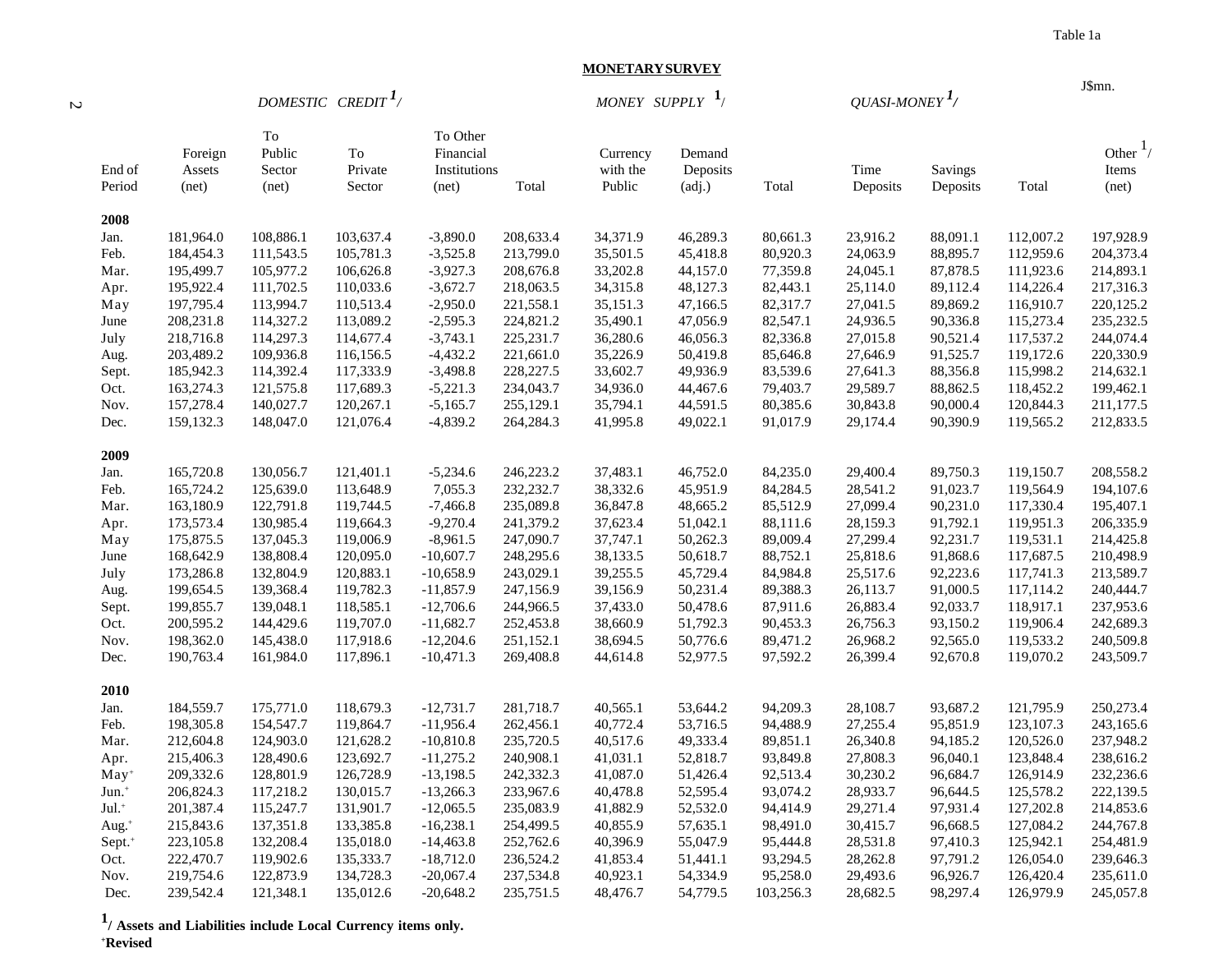**1/**

### **CHANGES IN THE DETERMINANTS OF MONEY SUPPLY (M1 )**

|                     |             |             |                        | J\$mn.       |             |             |             |
|---------------------|-------------|-------------|------------------------|--------------|-------------|-------------|-------------|
|                     |             |             | <b>DOMESTIC CREDIT</b> |              |             |             |             |
|                     | Foreign     |             |                        | To Other     |             | Other       |             |
| End of              | Assets      | Public      | Private                | Financial    | Quasi-      | Items       | Money       |
| Period              | net)        | Sector      | Sector                 | Institutions | Money       | (net)       | Supply      |
| 2006                |             |             |                        |              |             |             |             |
| Mar.                | $-2,473.6$  | $-3,722.8$  | 1,984.5                | 1,375.5      | $-333.6$    | 2,227.6     | $-942.3$    |
| June                | $-3,290.8$  | $-5,150.2$  | 4,428.7                | $-1,523.2$   | 1,050.6     | 5,507.0     | 1,022.1     |
| Sept.               | $-4,366.8$  | $-2,873.7$  | 3,629.8                | 74.2         | 1,010.0     | 2,801.8     | 275.4       |
| Dec.                | $-9,072.4$  | 9,297.9     | 7,004.0                | 3,114.5      | $-2,815.3$  | 3,453.5     | 10,982.2    |
| 2007                |             |             |                        |              |             |             |             |
| Mar.                | 25,210.7    | $-6,358.0$  | 2,357.5                | $-101.3$     | $-993.3$    | $-19,942.3$ | 173.3       |
| June                | 431.1       | $-3,456.5$  | 3,887.0                | 1,057.1      | $-388.0$    | 1,913.0     | 3,443.8     |
| Sept.               | $-9,416.4$  | $-8,155.3$  | 7,265.4                | 2,415.8      | $-3,874.5$  | 11,245.1    | $-519.9$    |
| Dec.                | $-4,367.9$  | $-3,573.8$  | 2,863.6                | 5,535.2      | $-674.8$    | 10,157.0    | 9,939.4     |
| 2008                |             |             |                        |              |             |             |             |
| Jan.                | $-45.6$     | 5400.0      | 976.6                  | $-6,719.8$   | $-155.2$    | $-10,332.4$ | $-10,876.3$ |
| Feb.                | 2,490.3     | 65.8        | 2,695.1                | 902.1        | $-953.6$    | $-5,489.2$  | $-289.5$    |
| Mar.                | 11,045.4    | $-7,543.0$  | 938.7                  | 515.2        | $-726.8$    | $-10,255.9$ | $-6,026.3$  |
| Apr.                | 422.7       | 6,696.5     | 5,683.3                | 2,550.7      | $-3,927.9$  | $-7,359.9$  | 4,065.4     |
| May                 | 1,873.1     | 4,486.1     | 3,536.3                | $-1,313.4$   | $-2,022.9$  | $-6,767.7$  | $-208.5$    |
| June                | 10,436.3    | $-301.4$    | 9,621.1                | 3,275.6      | 1,368.3     | $-26,633.4$ | $-2,233.4$  |
| July                | 10,485.0    | $-3,141.0$  | 8,321.5                | $-6,281.3$   | $-10,969.0$ | 1,631.7     | 46.8        |
| Aug.                | $-15,227.5$ | $-2,145.7$  | 3,366.1                | $-574.1$     | 9,936.7     | 8,815.6     | 4,171.1     |
| Sept.               | $-17,546.9$ | 7,590.3     | $-1,462.6$             | 4,097.4      | 78.1        | 3,939.5     | $-3,303.1$  |
| Oct.                | $-22,668.1$ | 9,566.6     | 4,384.1                | $-5,273.0$   | $-5,450.1$  | 16,607.2    | $-2,833.3$  |
| Nov.                | $-5,995.9$  | 16,851.1    | 3,050.5                | 1,134.5      | $-3,241.6$  | $-10,570.1$ | 1,228.5     |
| Dec.                | 1,854.0     | 9,429.5     | 4,219.7                | 4,399.3      | $-2,332.7$  | $-6,768.6$  | 10,801.2    |
| 2009                |             |             |                        |              |             |             |             |
| Jan.                | 6,588.5     | $-19,057.2$ | 6,881.2                | $-2,505.3$   | $-7,394.0$  | 9,374.3     | $-6,112.5$  |
| Feb.                | 3.4         | $-4,666.9$  | 40.9                   | $-3,398.9$   | 393.1       | 8,542.4     | 913.9       |
| Mar.                | $-2,543.3$  | 3,317.1     | $-522.3$               | 4,793.3      | $-853.7$    | $-2,260.4$  | 1,880.7     |
| Apr.                | 10,392.5    | 6,653.9     | 253.7                  | $-7,075.3$   | $-2,557.2$  | $-4,303.3$  | 3,364.3     |
| May                 | 2,302.1     | 4,792.0     | $-1,074.6$             | 1,694.0      | $-1,002.5$  | $-7,060.6$  | $-349.5$    |
| June                | $-7,232.7$  | 587.9       | 522.5                  | 2,476.1      | 3,851.7     | $-1,123.5$  | $-918.0$    |
| July                | 4,643.9     | $-2,832.1$  | $-337.8$               | $-5,152.5$   | $-2,345.6$  | 2,917.5     | $-3,106.6$  |
| Aug.                | 26,367.7    | 6,941.6     | 272.0                  | $-1,258.2$   | 3,112.5     | $-31,341.2$ | 4,094.4     |
| Sept.               | 201.2       | $-2,835.8$  | $-2,175.2$             | 5,717.6      | 382.3       | $-3,774.8$  | $-2,484.7$  |
| Oct.                | 739.4       | 4,878.2     | 1,184.2                | $-4,074.9$   | $-2,193.2$  | 2,472.4     | 3,006.2     |
| Nov.                | $-2,233.1$  | 3,584.7     | $-3,951.9$             | $-1,489.9$   | $-3,025.8$  | 6,247.7     | $-868.4$    |
| Dec.                | $-7,598.6$  | 15,196.2    | 785.6                  | 3,838.9      | 482.5       | $-4,403.4$  | 8,301.2     |
| 2010                |             |             |                        |              |             |             |             |
| Jan.                | $-6,203.7$  | 16,743.1    | $-3,474.3$             | $-6,743.0$   | $-1,814.3$  | 770.8       | $-721.4$    |
| Feb.                | 13,746.0    | $-21,855.9$ | $-2,202.7$             | 1,774.5      | $-3,897.6$  | 12,317.2    | $-118.3$    |
| Mar.                | 14,299.0    | $-34,302.3$ | 2,743.4                | 5,367.9      | 4,127.4     | 2,169.2     | $-5,595.2$  |
| Apr.                | 2,801.5     | 6,714.9     | $-863.9$               | $-3,176.1$   | $-3,916.2$  | 832.0       | 2,392.2     |
| $May+$              | $-6,073.7$  | $-1,443.7$  | 3,041.4                | $-1,827.0$   | $-1,849.6$  | 7,014.5     | $-1,138.2$  |
| June <sup>+</sup>   | $-2,508.3$  | $-15,273.2$ | $-2,187.5$             | 3,407.0      | 2,786.1     | 13,949.3    | 173.5       |
| $Jul.$ <sup>+</sup> | $-5,436.9$  | $-117.4$    | 1,664.9                | $-15.8$      | $-245.9$    | 5,315.2     | 1,164.1     |
| Aug. <sup>+</sup>   | 14,456.1    | 24,371.2    | 293.2                  | $-4,175.1$   | 535.1       | $-31,815.8$ | 3,664.7     |
| Sept. <sup>+</sup>  | 7,262.2     | $-8,848.7$  | 613.8                  | 1,060.6      | 4,686.5     | $-7,595.9$  | $-2,821.6$  |
| Oct.                | $-635.1$    | $-12,307.8$ | $-117.8$               | $-4,206.3$   | $-998.5$    | 16,121.4    | $-2,144.1$  |
| Nov.                | $-2,742.2$  | 3,851.5     | $-217.2$               | $-516.0$     | 1,249.4     | $-2,520.6$  | $-895.1$    |
| Dec.                | 19,830.0    | $-2,870.8$  | 234.2                  | 158.5        | $-598.5$    | 10,032.8    | 26,786.1    |

**1/Refer to Table 1 +Revised**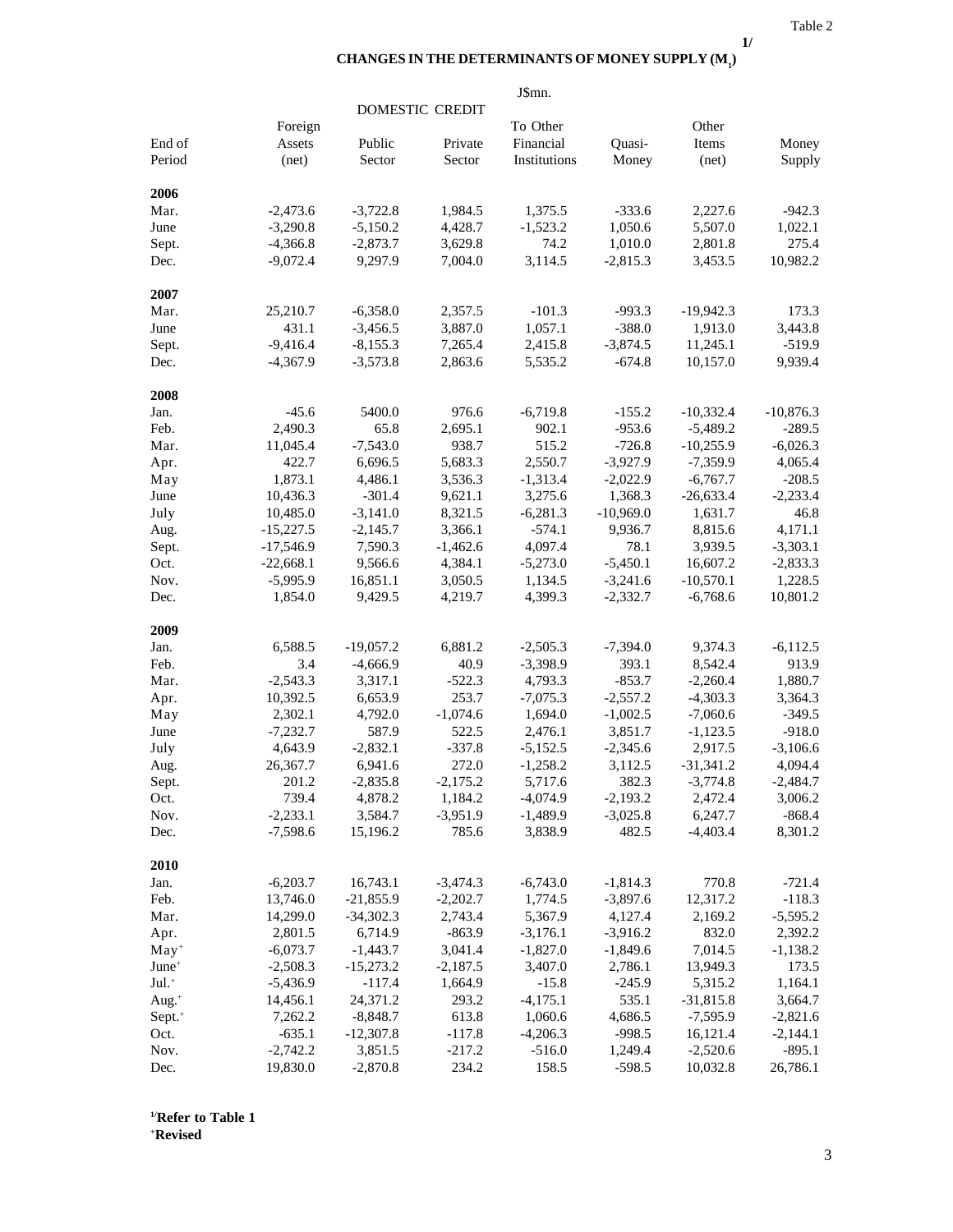# CHANGES IN THE DETERMINANTS OF MONEY SUPPLY  ${{\bf (M}_{{\bf 1}})}^{\bf 1}$

|                    |             |             |                 | J\$mn.       |            |             |            |
|--------------------|-------------|-------------|-----------------|--------------|------------|-------------|------------|
|                    |             |             | DOMESTIC CREDIT |              |            |             |            |
|                    | Foreign     |             |                 | To Other     |            | Other       |            |
| End of             | Assets      | Public      | Private         | Financial    | Ouasi-     | Items       | Money      |
| Period             | (net)       | Sector      | Sector          | Institutions | Money      | (net)       | Supply     |
| 2006               |             |             |                 |              |            |             |            |
| Mar.               | $-2,473.6$  | $-6,375.6$  | 1,874.3         | 838.2        | $-814.8$   | 6,012.4     | $-939.2$   |
| June               | $-3,290.8$  | $-7,695.3$  | 1,485.3         | 64.0         | 101.7      | 11,339.3    | 2,004.3    |
| Sept.              | $-4,366.8$  | $-4,802.3$  | 2,871.7         | $-28.0$      | $-214.4$   | 7,626.9     | 1,087.2    |
| Dec.               | $-9,072.4$  | 7,201.7     | 6,370.9         | $-31.4$      | $-2,782.4$ | 8,937.0     | 10,623.4   |
| 2007               |             |             |                 |              |            |             |            |
| Mar.               | 25,210.7    | $-9,736.7$  | 2,941.0         | $-247.7$     | 5,066.8    | $-22,915.9$ | 318.1      |
| June               | 431.1       | $-2,873.9$  | 2,381.4         | 572.0        | 48.1       | 1,936.6     | 2,495.3    |
| Sept.              | $-9,416.4$  | $-6,800.3$  | 2,761.7         | 644.5        | $-1,711.5$ | 12,817.8    | $-1,704.2$ |
| Dec.               | $-4,367.9$  | $-3,151.6$  | 1,873.9         | 805.5        | $-157.6$   | 15,388.4    | 10,390.7   |
| 2008               |             |             |                 |              |            |             |            |
| Jan.               | $-45.6$     | 4863.2      | 521.7           | $-1,029.5$   | 1,220.9    | $-14,206.8$ | $-8,676.2$ |
| Feb.               | 2,490.3     | 2,657.4     | 2,143.9         | 364.2        | $-952.4$   | $-6,444.5$  | 259.0      |
| Mar.               | 11,045.4    | $-5,566.3$  | 845.5           | $-401.5$     | 1,036.0    | $-10,519.7$ | $-3,560.5$ |
| Apr.               | 422.7       | 5,725.3     | 3,406.8         | 254.6        | $-2,302.8$ | $-2,423.2$  | 5,083.3    |
| May                | 1,873.1     | 2,292.2     | 479.8           | 722.7        | $-2,684.3$ | $-2,808.9$  | $-125.4$   |
| June               | 10,436.3    | 332.5       | 2,575.8         | 354.7        | 1,637.3    | $-15,107.3$ | 229.3      |
| July               | 10,485.0    | $-29.9$     | 1,588.2         | $-1,147.8$   | $-2,263.8$ | $-8,841.9$  | $-210.2$   |
| Aug.               | $-15,227.5$ | $-4,360.5$  | 1,479.0         | $-689.2$     | $-1,635.4$ | 23,743.4    | 3,309.9    |
| Sept.              | $-17,546.9$ | 4,455.6     | 1,177.5         | 933.4        | 3,174.4    | 5,698.8     | $-2,107.2$ |
| Oct.               | $-22,668.1$ | 7,183.4     | 355.4           | $-1,722.5$   | $-2,454.1$ | 15,170.0    | $-4,135.9$ |
| Nov.               | $-5,995.9$  | 18,451.9    | 2,577.8         | 55.6         | $-2,392.1$ | $-11,715.4$ | 981.9      |
| Dec.               | 1,854.0     | 8,019.4     | 809.3           | 326.5        | 1,279.1    | $-1,656.0$  | 10,632.2   |
| 2009               |             |             |                 |              |            |             |            |
| Jan.               | 6,588.5     | $-17,990.3$ | 324.7           | $-395.5$     | 414.5      | 4,275.3     | $-6,782.8$ |
| Feb.               | 3.4         | $-4,417.6$  | $-7,752.2$      | $-1,820.6$   | $-414.1$   | 14,450.6    | 49.5       |
| Mar.               | $-2,543.3$  | $-2,847.2$  | $-6,095.6$      | $-411.6$     | 2,234.5    | $-1,299.5$  | 1,228.4    |
| Apr.               | 10,392.5    | 8,193.6     | $-80.2$         | $-1,803.6$   | $-2,620.9$ | $-10,298.8$ | 3,152.5    |
| May                | 2,302.1     | 6,059.9     | $-657.4$        | 308.9        | 420.3      | $-8,089.9$  | 344.0      |
| June               | $-7,232.7$  | 1,763.1     | 1,088.1         | $-1,646.2$   | 1,843.6    | 3,926.9     | $-257.3$   |
| July               | 4,643.9     | $-6,003.5$  | 788.1           | $-51.2$      | $-53.8$    | $-3,090.8$  | $-3,767.3$ |
| Aug.               | 26,367.7    | 6,563.5     | $-1,100.8$      | $-1,199.0$   | 627.0      | $-26,855.0$ | 4,403.5    |
| Sept.              | 201.2       | $-320.3$    | $-1.197.2$      | $-848.7$     | $-1,802.8$ | 2,491.1     | $-1,476.7$ |
| Oct.               | 739.4       | 5,381.5     | 1,121.9         | 1.023.9      | $-989.3$   | $-4,735.7$  | 2,541.6    |
| Nov.               | $-2,233.1$  | 1,008.4     | $-1,788.3$      | $-521.8$     | 373.2      | 2,179.5     | $-982.1$   |
| Dec.               | $-7,598.6$  | 16,545.9    | $-22.5$         | 1,733.2      | 463.0      | $-2,999.9$  | 8,121.1    |
| 2010               |             |             |                 |              |            |             |            |
| Jan.               | $-6,203.7$  | 13,787.0    | 783.2           | $-2,260.4$   | $-2,725.7$ | $-6,763.7$  | $-3,383.3$ |
| Feb.               | 13,746.0    | $-21,223.3$ | 1,185.4         | 775.2        | $-1,311.5$ | 7,107.8     | 279.9      |
| Mar.               | 14,299.1    | $-29,644.7$ | 1,763.5         | 1,145.6      | 2,581.4    | 5,217.3     | $-4,637.9$ |
| Apr.               | 2,801.5     | 3,587.6     | 2,064.5         | $-464.4$     | $-3,322.4$ | $-668.0$    | 3,998.8    |
| $May+$             | $-6,073.7$  | 311.2       | 3,036.2         | $-1,923.3$   | $-3,066.4$ | 6,379.6     | $-1,336.4$ |
| June <sup>+</sup>  | $-2,508.3$  | $-11,583.7$ | 3,286.8         | $-67.8$      | 1,336.6    | 10,097.1    | 560.8      |
| July <sup>+</sup>  | $-5,436.9$  | $-1,970.5$  | 1,886.0         | 1,200.8      | $-1,624.6$ | 7,285.9     | 1,340.7    |
| Aug. $+$           | 14,456.1    | 22,104.2    | 1,484.1         | $-4,172.6$   | 118.6      | $-29,914.2$ | 4,076.1    |
| Sept. <sup>+</sup> | 7,262.2     | $-5,143.4$  | 1,632.2         | 1,774.4      | 1,142.1    | $-9,713.6$  | $-3,046.2$ |
| Oct.               | $-635.1$    | $-12,305.9$ | 315.7           | $-4,248.2$   | $-111.9$   | 14,835.1    | $-2,150.3$ |
| Nov.               | $-2,742.2$  | 2,971.3     | $-605.4$        | $-1,355.4$   | 366.4      | $-4,061.5$  | $-5,426.8$ |
| Dec.               | 19,830.0    | $-1,525.8$  | 284.4           | $-580.8$     | 559.5      | 9,450.0     | 28,017.2   |

**1 /Refer to Table 1a + Revised**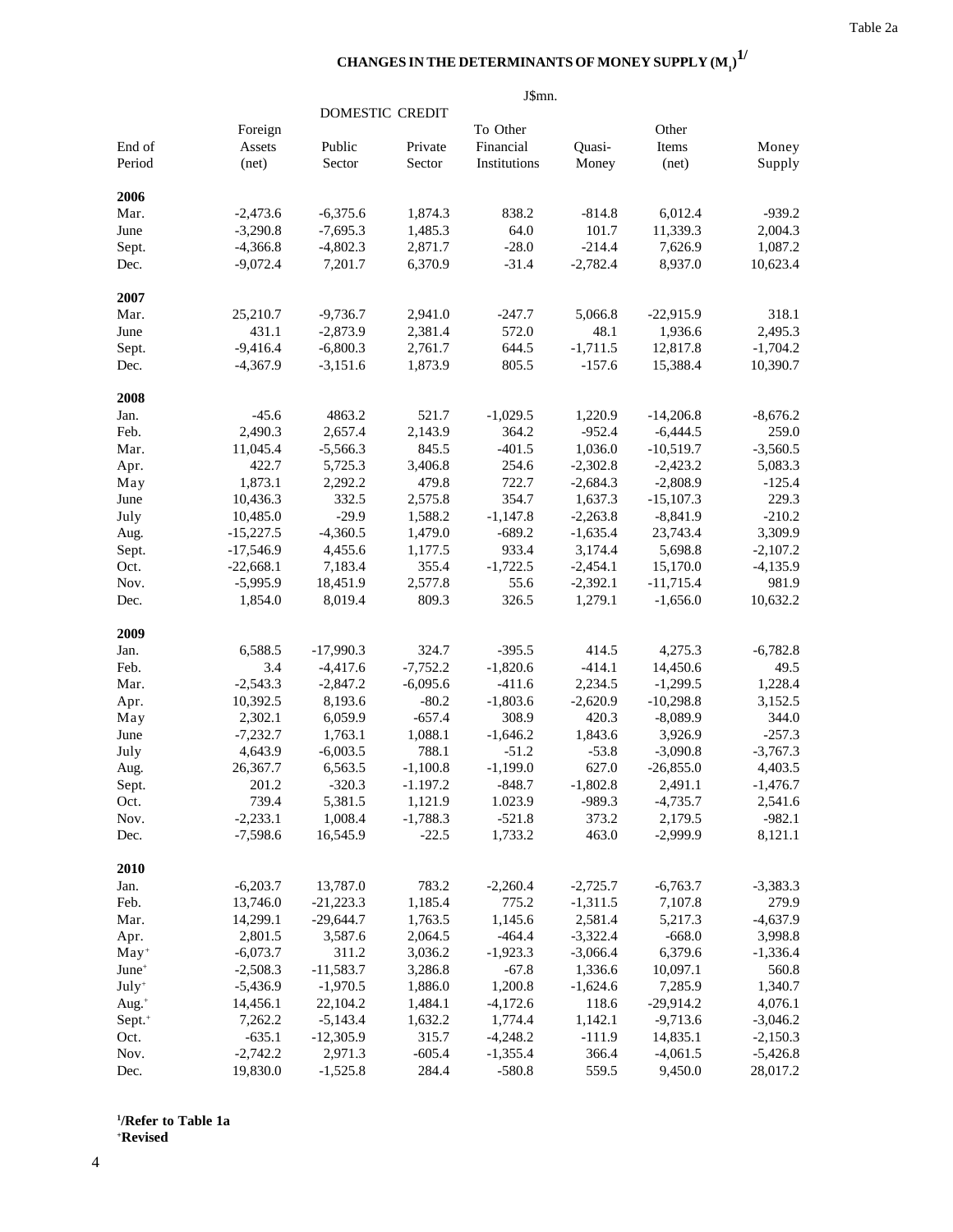# **MONETARY AUTHORITIES' ACCOUNTS**

# *F O R E I G N A S S E T S ( N E T ) R E S E R V E M O N E Y*

| End of<br>Period | Bank of<br>Jamaica     | Central<br>Govt. | Claims on<br>Central<br>Govt. | Currency<br>With the<br>Public | Currency<br>Holdings by<br>Comm. Banks | <b>Bankers</b><br>Deposits*<br>(adi.) | Total                | Govt.<br>Deposits<br>(adi.) | Open-Market<br>Operations | Other<br>Deposits* | Other<br>Items<br>net)   |
|------------------|------------------------|------------------|-------------------------------|--------------------------------|----------------------------------------|---------------------------------------|----------------------|-----------------------------|---------------------------|--------------------|--------------------------|
| 2000             |                        |                  |                               |                                |                                        |                                       |                      |                             |                           |                    |                          |
| Mar.             | 32,794.4               | 58.9             | 52,156.2                      | 14,094.9                       | 1,442.7                                | 22,423.6                              | 37,961.2             | 18,479.3                    | 39,490.9                  | 4,665.3            | $-15,587.2$              |
| June             | 35,030.1               | 54.6             | 53,872.8                      | 14,375.9                       | 1,288.7                                | 22,965.5                              | 38,634.1             | 15,815.0                    | 45,126.2                  | 3,035.5            | $-13,653.3$              |
| Sept.            | 44,368.4               | 56.1             | 52,877.0                      | 14,583.5                       | 1,471.3                                | 21,180.0                              | 37,234.8             | 15,553.0                    | 51,885.6                  | 4,824.5            | $-12,196.4$              |
| Dec.             | 47,019.9               | 35.2             | 54,870.2                      | 17,583.6                       | 3,035.9                                | 18,598.6                              | 39,218.1             | 16,687.2                    | 51,800.9                  | 5,191.6            | $-10,972.5$              |
| 2001             |                        |                  |                               |                                |                                        |                                       |                      |                             |                           |                    |                          |
| Mar.             | 61,532.6               | 62.9             | 56,834.0                      | 15,859.2                       | 1,800.4                                | 20,375.1                              | 38,034.7             | 12,644.7                    | 61,441.4                  | 16,729.8           | $-10,421.1$              |
| June             | 73,160.9               | 61.7             | 56,401.0                      | 15,974.4                       | 1,547.9                                | 19,922.3                              | 37,445.0             | 4,053.7                     | 74,164.4                  | 23,088.1           | $-9,127.6$               |
| Sept.            | 73,104.3               | 78.2             | 56,025.5                      | 16,146.1                       | 1,434.0                                | 18,911.8                              | 36,491.9             | 4,370.6                     | 77,525.5                  | 19,690.5           | $-8,870.5$               |
| Dec.             | 89,303.7               | 58.0             | 55,942.2                      | 18,744.8                       | 3,595.7                                | 19,232.8                              | 41,573.3             | 5,529.4                     | 85,628.3                  | 23,624.2           | $-11,051.3$              |
| 2002             |                        |                  |                               |                                |                                        |                                       |                      |                             |                           |                    |                          |
| Mar.             | 94,817.4               | 50.3             | 56,059.2                      | 17,449.2                       | 1,997.9                                | 16,225.9                              | 35,673.0             | 7,591.3                     | 99,195.3                  | 21,991.1           | $-13,523.8$              |
| June             | 88,390.5               | 67.5             | 52,734.7                      | 17,419.7                       | 1,854.6                                | 16,925.7                              | 36,200.0             | 6,933.6                     | 97,006.3                  | 16,927.5           | $-15,874.7$              |
| Sept.            | 84,963.8               | 96.6             | 56,655.6                      | 17,524.1                       | 2,030.0                                | 17,264.9                              | 36,819.0             | 3,916.6                     | 96,072.3                  | 3,869.5            | 1,038.6                  |
| Dec.             | 82,636.9               | 74.2             | 57,163.2                      | 20,366.2                       | 3,988.3                                | 17,729.8                              | 42,084.3             | 4,484.3                     | 89,981.3                  | 5,859.9            | $-2,535.5$               |
| 2003             |                        |                  |                               |                                |                                        |                                       |                      |                             |                           |                    |                          |
| Mar.             | 76,717.6               | 89.3             | 54,885.7                      | 17,291.1                       | 3,438.6                                | 25,401.0                              | 46,130.7             | 1,760.2                     | 86,203.9                  | 3,745.0            | $-6,147.2$               |
| June             | 68,138.7               | 94.9             | 66,812.1                      | 18,758.5                       | 2,500.6                                | 25,474.3                              | 46,733.4             | 3,280.1                     | 77,126.4                  | 4,264.9            | 3,640.9                  |
| Sept.            | 71,839.0               | 100.6            | 68,365.3                      | 18,907.6                       | 2,638.1                                | 25,022.0                              | 46,567.7             | 2,000.8                     | 83,079.6                  | 2,961.8            | 5,695.0                  |
| Dec.             | 71,655.2               | 35.7             | 78,111.4                      | 23,145.4                       | 6,281.0                                | 25,659.9                              | 55,086.3             | 1,235.2                     | 81,969.3                  | 3,212.3            | 8,299.1                  |
| 2004             |                        |                  |                               |                                |                                        |                                       |                      |                             |                           |                    |                          |
| Mar.             | 96,772.5               | 81.8             | 77,754.2                      | 20,594.8                       | 4,335.8                                | 26,197.7                              | 51,128.3             | 5,045.7                     | 108,281.7                 | 6,563.2            | 3,589.6                  |
| June             | 99,031.9               | 62.4             | 76,926.5                      | 21,119.4                       | 3,478.0                                | 26,499.4                              | 51,096.8             | 3,098.7                     | 123,222.1                 | 2,439.1            | $-3,836.0$               |
| Sept.            | 100,965.7              | 122.5            | 85,003.2                      | 22,160.4                       | 4,055.5                                | 28,278.6                              | 54,494.5             | 656.5                       | 127,629.3                 | 2,871.4            | 439.7                    |
| Dec.             | 115,353.8              | 41.0             | 85,090.0                      | 26,643.7                       | 5,754.4                                | 29,186.6                              | 61,584.7             | 3,482.6                     | 130,692.1                 | 4,264.7            | 460.7                    |
| 2005             |                        |                  |                               |                                |                                        |                                       |                      |                             |                           |                    |                          |
| Mar.             | 117,835.3              | 32.9             | 85,107.1                      | 23,535.0                       | 5,139.9                                | 27,086.5                              | 55,761.4             | 4,739.6                     | 143,854.8                 | 4,136.6            | $-5,517.1$               |
| June<br>Sept.    | 133,690.6<br>140,593.0 | 56.1<br>54.8     | 85.069.8<br>89,979.9          | 22,961.1<br>24,080.6           | 4,033.9<br>3,320.8                     | 24,396.5<br>24,819.5                  | 51,391.5<br>52,220.9 | 6,774.8<br>4,637.5          | 167,485.1<br>168,108.2    | 3,133.8<br>9,693.8 | $-9,968.7$<br>$-4,032.7$ |
| Dec.             | 139,329.1              | 48.9             | 81,308.5                      | 29,630.1                       | 6,014.4                                | 26,226.8                              | 61,871.3             | 3,308.4                     | 149,806.5                 | 8,094.2            | $-2,393.9$               |
|                  |                        |                  |                               |                                |                                        |                                       |                      |                             |                           |                    |                          |

**\*Bankers and Other Deposits adjusted for classification of Open Market Operations data**

J\$mn.

 $\sigma$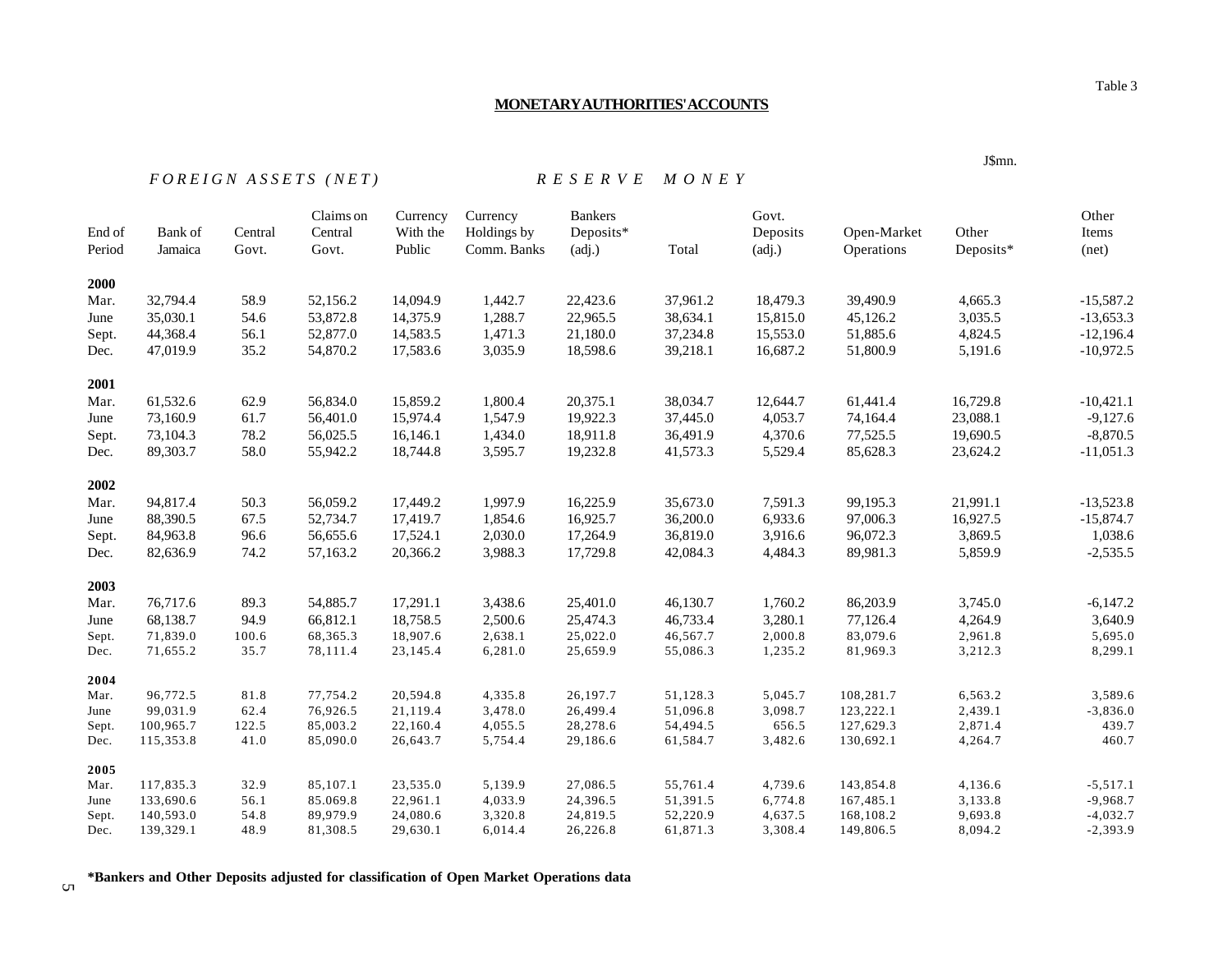# **MONETARY AUTHORITIES' ACCOUNTS**

 $\sigma$ 

*FOREIGN ASSETS (NET) R E S E R V E M O N E Y*

|  | Table 3 Cont'd. |
|--|-----------------|
|  |                 |

J\$mn.

|                   |                        |                  | Claims on            | Currency             | Currency           | <b>Bankers</b>       |                      | Govt.              |                        |                      | Other                     |
|-------------------|------------------------|------------------|----------------------|----------------------|--------------------|----------------------|----------------------|--------------------|------------------------|----------------------|---------------------------|
| End of            | Bank of                | Central          | Central              | With the             | Holdings by        | Deposits*            |                      | Deposits           | Open-Market            | Other                | Items                     |
| Period            | Jamaica                | Govt.            | Govt.                | Public               | Comm. Banks        | (adj.)               | Total                | (adj.)             | Operations             | Deposit*             | (net)                     |
|                   |                        |                  |                      |                      |                    |                      |                      |                    |                        |                      |                           |
| 2007              |                        |                  |                      |                      |                    |                      |                      |                    |                        |                      |                           |
| Mar.              | 176,454.4              | 52.4             | 68,824.7             | 31,149.6             | 4,806.7            | 28,750.2             | 64,706.4             | 5,634.1            | 165,704.0              | 19,514.8             | $-10,227.7$               |
| June              | 169,038.5              | 72.3             | 68,543.2             | 32,655.6             | 3,692.7            | 29,596.9             | 65,945.2             | 17575.9            | 150,758.3              | 17,784.7             | $-14,410.1$               |
| Sept.             | 135,921.1              | 80.4             | 73,754.2             | 33,494.8             | 3,951.2            | 31,101.9             | 68,547.8             | 14,499.1           | 129,771.5              | 5,328.4              | $-8,391.1$                |
| Dec.              | 133,960.8              | 40.8             | 73,716.0             | 40,674.9             | 6,545.7            | 32,677.2             | 79,897.9             | 18,217.8           | 114,741.3              | 4,653.5              | $-9,792.9$                |
| 2008              |                        |                  |                      |                      |                    |                      |                      |                    |                        |                      |                           |
| Jan.              | 131,056.9              | 81.2             | 73,674.9             | 34,371.9             | 5,173.4            | 32,558.1             | 72,103.4             | 11,034.5           | 126,117.3              | 4,876.4              | $-9,318.6$                |
| Feb.              | 141,278.4              | 60.6             | 73,637.3             | 35,501.5             | 3,872.4            | 33,074.4             | 72,448.3             | 10,596.7           | 133,029.7              | 8,640.2              | $-9,738.5$                |
| Mar.              | 149,417.0              | 91.3             | 73,606.0             | 33,202.8             | 7,042.5            | 33,897.2             | 74,142.5             | 10,476.0           | 138,179.1              | 11,599.2             | $-11,282.6$               |
| Apr.              | 154,821.0              | 68.1             | 73,636.1             | 34, 315.8            | 5,114.2            | 32,257.9             | 71,688.0             | 7,152.7            | 149,592.8              | 12,398.3             | $-12,306.6$               |
|                   | 162,193.8              | 64.7             | 73,635.5             | 35,151.3             | 4,072.9            | 32,816.8             | 72,041.0             | 7,590.7            | 158,208.0              | 11,340.0             | $-13,285.6$               |
| May               | 177,249.6              | 83.8             | 73,633.6             | 39,490.1             | 3,893.6            | 33,105.9             | 72,489.7             | 6,589.0            | 150,835.7              | 33,894.5             | $-12,841.8$               |
| June              |                        |                  |                      | 36,280.6             |                    | 33,002.1             | 74,271.4             | 7,960.9            |                        | 29,484.2             | $-13,305.9$               |
| July              | 172,871.7              | 62.6             | 74,036.4             |                      | 4,988.7            |                      |                      |                    | 148,560.1              |                      |                           |
| Aug.              | 172,597.6<br>164,752.5 | 82.0<br>$81.6\,$ | 74,015.6<br>79,605.4 | 35,226.9<br>33,602.7 | 5,121.5<br>5,338.2 | 36,010.5<br>34,281.2 | 76,358.9<br>73,222.1 | 8,940.7<br>8,286.9 | 147,617.9<br>146,219.8 | 28,862.0<br>26,071.8 | $-15,084.4$<br>$-9,360.7$ |
| Sept.             |                        |                  |                      |                      |                    |                      | 73,110.4             |                    |                        |                      |                           |
| Oct.              | 143,996.9              | 61.3             | 80,529.1             | 34,936.0             | 4,362.5            | 33,811.9             |                      | 5,644.7            | 141,391.5              | 11,613.3             | $-7,172.4$                |
| Nov.              | 139,391.1              | 79.8             | 82,412.0             | 35,794.1             | 5,169.5            | 44,518.2             | 85,481.8             | 3,763.5            | 142,315.4              | 8,461.7              | $-18, 139.5$              |
| Dec.              | 143,346.3              | 61.7             | 90,301.2             | 41,995.8             | 7,029.9            | 53,951.0             | 102,976.7            | 4,503.6            | 132,728.8              | 7,041.3              | $-13,576.6$               |
| 2009              |                        |                  |                      |                      |                    |                      |                      |                    |                        |                      |                           |
| Jan.              | 151,505.9              | 58.4             | 91,381.9             | 37,483.1             | 4,460.0            | 68,123.8             | 110,066.9            | 7,983.1            | 125,991.5              | 7,050.5              | $-8,142.6$                |
| Feb.              | 144,847.2              | 51.1             | 91,858.3             | 38,332.6             | 4,384.6            | 67,326.0             | 110,043.2            | 11,504.7           | 115,519.3              | 9,858.3              | $-10,169.0$               |
| Mar.              | 146,606.3              | 73.5             | 93,087.4             | 36,847.8             | 5,280.9            | 72,751.5             | 114,880.2            | 5,208.3            | 119,337.6              | 9,578.6              | $-9,237.4$                |
| Apr.              | 151,915.6              | 57.4             | 93,849.6             | 37,623.4             | 5,059.2            | 77,971.1             | 120,653.6            | 5,269.4            | 124,875.6              | 3,646.1              | $-8,622.1$                |
| May               | 151,872.2              | 69.9             | 96,170.7             | 38,747.1             | 4,424.7            | 82,993.3             | 126,165.1            | 4,619.0            | 124, 135.1             | 3,446.5              | $-10,252.7$               |
| June              | 147,343.3              | 89.0             | 95,385.5             | 38,133.5             | 5,074.2            | 80,951.3             | 124,159.0            | 1,515.6            | 120,774.3              | 5,831.2              | $-9,462.4$                |
| July              | 150,149.2              | 59.5             | 94,148.6             | 39,255.5             | 4,860.4            | 80,873.9             | 124,989.8            | 13,503.0           | 111,182.2              | 3,426.7              | $-8,744.4$                |
| Aug.              | 175,759.8              | 58.1             | 95,029.7             | 39,156.9             | 4,774.0            | 79,533.5             | 123,464.4            | 5,808.5            | 117,870.2              | 5,576.3              | 18,128.2                  |
| Sept.             | 178,058.7              | 98.1             | 95,307.4             | 37,433.0             | 5,994.6            | 81,758.8             | 125,186.4            | 5,853.3            | 119,833.2              | 466.5                | 22,124.7                  |
| Oct.              | 171,458.3              | 81.7             | 95,511.2             | 38,660.9             | 4,577.8            | 76,414.9             | 119,653.7            | 6,846.6            | 114,270.1              | 3,214.8              | 23,082.3                  |
| Nov.              | 162,858.0              | 116.5            | 95,172.2             | 38,694.5             | 4,535.1            | 76,321.7             | 119,551.3            | 3,763.8            | 112,621.9              | 3,648.6              | 18,561.1                  |
| Dec.              | 156,847.4              | 88.0             | 116,798.9            | 44,614.8             | 7,241.4            | 76,175.6             | 128,031.8            | 6,083.0            | 112,011.3              | 4,064.0              | 23,544.2                  |
|                   |                        |                  |                      |                      |                    |                      |                      |                    |                        |                      |                           |
| 2010              |                        |                  |                      |                      |                    |                      |                      | 7,996.5            |                        |                      | 23,812.3                  |
| Jan. <sup>+</sup> | 141,942.2              | 129.9            | 117,705.9            | 40,565.1             | 5,319.1            | 73,609.3             | 119,493.6            |                    | 115,303.9              | 5256.1               |                           |
| Feb.              | 148,216.5              | 134.7            | 122,315.1            | 40,772.4             | 4,996.6            | 70,222.3             | 115,991.4            | 22,047.9           | 107,973.7              | 10,596.4             | 14,056.9                  |
| Mar.              | 160,632.8              | 138.2            | 101,398.9            | 40,517.6             | 6,447.5            | 61,722.6             | 108,687.8            | 11,728.1           | 121,349.2              | 4,849.1              | 15,555.8                  |
| Apr.              | 157,714.3              | 78.3             | 96,690.9             | 41,031.1             | 5,509.0            | 58,233.6             | 104,773.8            | 12,585.5           | 117,930.1              | 4,724.6              | 14,469.5                  |
| $May+$            | 151,360.0              | 102.2            | 97,131.0             | 41,087.0             | 6,243.2            | 58,673.6             | 106,003.8            | 7,221.5            | 122,128.6              | 3,990.8              | 9,248.4                   |
| June+             | 151,602.1              | 104.7            | 93,928.6             | 40,478.8             | 6,044.8            | 58,103.3             | 104,626.9            | 21,185.7           | 110,710.8              | 3,287.0              | 5,824.9                   |
| July+             | 148,676.7              | 101.9            | 96,395.0             | 41,882.9             | 5,687.0            | 56,560.1             | 104,130.0            | 29,940.0           | 100,349.6              | 4,227.1              | 6,527.0                   |
| $Aug.+$           | 171,372.8              | 73.5             | 95,654.8             | 40,855.9             | 6,649.2            | 56,394.7             | 103,899.8            | 5,673.3            | 138,497.9              | 9,777.1              | 9,253.0                   |
| $Sept.+$          | 170,629.9              | 77.6             | 92,707.6             | 40,396.9             | 6,898.9            | 51,922.4             | 99,218.2             | 6,136.8            | 136,206.2              | 10,363.6             | 11,490.3                  |
| Oct.              | 170,693.0              | 78.3             | 90,598.8             | 41,853.4             | 5,506.1            | 49,309.4             | 96,668.9             | 14,053.1           | 129,798.6              | 9,917.9              | 10,931.5                  |
| Nov.              | 164,661.1              | 83.6             | 90,790.4             | 40,923.1             | 6,422.0            | 49,142.0             | 96,487.2             | 6,287.8            | 129,121.0              | 10,854.6             | 12,784.5                  |
| Dec.              | 186,755.3              | 44.6             | 89,587.4             | 48,476.7             | 8,234.0            | 47,522.4             | 104,233.2            | 6,059.8            | 129,180.1              | 24,269.7             | 12,644.6                  |

\***Bankers and Other Deposits adjusted for reclassification of Open Market Operations data <sup>+</sup>**Revised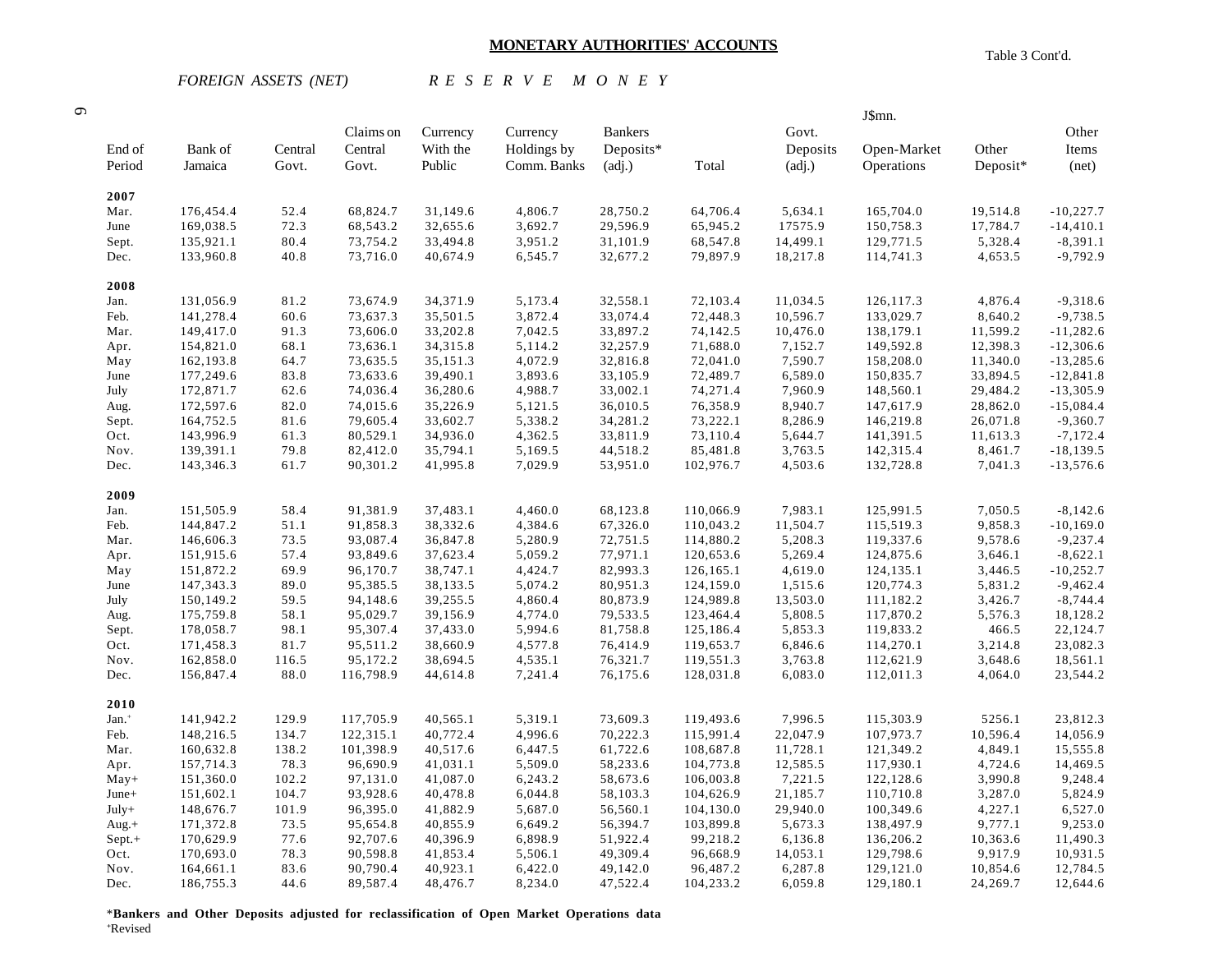#### **CENTRAL BANK MONTHLY SUMMARY OF ASSETS AND LIABILITIES LIABILITIES**

*CURRENCY IN CIRCULATION D E P O S I T S* J\$mn.

| End of<br>Period | <b>Notes</b>         | Coins   | Total    | <b>Bankers</b> | Govt.    | Open Market<br>Operations | Other    | Total              | Allocation<br>of SDRs | Capital $&$<br>Reserves | Other<br>Reserves | Foreign<br>Liabilities | Other<br>Liabilities | Total     |
|------------------|----------------------|---------|----------|----------------|----------|---------------------------|----------|--------------------|-----------------------|-------------------------|-------------------|------------------------|----------------------|-----------|
| 2000             |                      |         |          |                |          |                           |          |                    |                       |                         |                   |                        |                      |           |
| Mar.             | 14,929.5             | 628.4   | 15,557.9 | 22,423.6       | 18,479.3 |                           | 4,740.6  | 85,134.4           | 2,102.3               | 24.0                    | 84.4              | 858.8                  | 1,588.9              | 105,350.7 |
| June             | 15,112.0             | 579.1   | 15,691.1 | 22,969.5       | 15,815.0 |                           | 4,241.7  | 88,152.4           | 2,246.0               | 24.0                    | 819.7             | 815.0                  | 2,452.4              | 110,200.6 |
| Sept.            | 15,323.1             | 757.5   | 16,080.6 | 21,180.0       | 15,553.0 |                           | 4,829.2  | 93,447.8           | 2,246.0               | 24.0                    | 873.2             | 695.0                  | 3,765.4              | 117,132.0 |
| Dec.             | 19,811.0             | 833.0   | 20,644.0 | 18,598.6       | 16,687.2 |                           | 5,647.9  | 92,734.6           | 2,246.0               | 24.0                    | 873.5             | 673.1                  | 4,847.3              | 122,042.5 |
| 2001             |                      |         |          |                |          |                           |          |                    |                       |                         |                   |                        |                      |           |
| Mar.             | 16,856.0             | 829.1   | 17,685.1 | 20,375.1       | 12,644.7 |                           |          | 16,729.8 111,191.0 | 2,246.0               | 24.0                    | 873.5             | 607.0                  | 3,656.1              | 136,282.7 |
| June             | 16,803.5             | 762.2   | 17,565.7 | 19,922.3       | 4,053.7  |                           |          | 23,088.1 121,228.6 | 2,347.0               | 24.0                    | 939.6             | 582.8                  | 5,371.6              | 148,059.3 |
| Sept.            | 16,825.0             | 782.3   | 17,607.3 | 18,911.8       | 4,370.6  |                           | 19,690.6 | 120,498.5          | 2,347.0               | 24.0                    | 939.5             | 545.9                  | 6,710.7              | 148,672.9 |
| Dec.             | 21,573.7             | 805.0   | 22,378.7 | 19,232.8       | 5,529.4  |                           |          | 23,624.2 134,014.7 | 2,347.0               | 24.0                    | 939.6             | 450.4                  | 5,266.7              | 165,421.1 |
| 2002             |                      |         |          |                |          |                           |          |                    |                       |                         |                   |                        |                      |           |
| Mar.             | 18,691.7             | 790.2   | 19,481.9 | 16,225.9       | 7,591.3  |                           |          | 21,991.0 145,003.6 | 2,347.0               | 24.0                    | 1,174.8           | 411.5                  | 5,136.3              | 173,579.0 |
| June             | 18,529.8             | 788.7   | 19,318.5 | 16,925.7       | 6,933.6  |                           |          | 16,927.5 137,793.1 | 2,462.0               | 24.0                    | 1,195.8           | 442.6                  | 5,906.3              | 166,610.3 |
| Sept.            | 18,758.4             | 829.0   | 19,587.4 | 17,264.9       | 3,916.6  |                           |          | 3,869.5 121,123.3  | 2,462.0               | 24.0                    | 1,195.8           | 405.8                  | 7,422.2              | 152,220.5 |
| Dec.             | 23,503.0             | 884.3   | 24,387.3 | 17,729.8       | 4,484.3  |                           |          | 5,859.9 118,055.3  | 2,462.0               | 24.0                    | 1,944.2           | 434.7                  | 3,974.9              | 151,282.4 |
| 2003             |                      |         |          |                |          |                           |          |                    |                       |                         |                   |                        |                      |           |
| Mar.             | 19,887.9             | 884.4   | 20,772.3 | 25,401.0       | 1,760.2  | 86,203.8                  |          | 3,745.0 117,110.0  | 2,462.0               | 24.0                    | 1,944.2           | 484.6                  | 9,968.5              | 152,765.6 |
| June             | 20,413.6             | 896.4   | 21,310.0 | 25,474.3       | 3,280.1  | 77,126.4                  | 4,264.9  | 110,145.7          | 3,203.0               | 4.0                     | 1,640.8           | 467.9                  | 12,780.7             | 149,552.1 |
| Sept.            | 20,633.8             | 954.1   | 21,587.9 | 25,022.0       | 2,000.8  | 83,700.3                  |          | 4,619.7 115,342.8  | 3,203.0               | 4.0                     | 1,628.8           | 459.2                  | 14,592.7             | 156,818.4 |
| Dec.             | 28,435.8             | 1,031.2 | 29,467.0 | 25,659.9       | 1,235.2  | 81,969.4                  |          | 3,212.3 112,076.8  | 3,203.0               | 4.0                     | 990.3             | 479.2                  | 19,097.9             | 165,318.2 |
| 2004             |                      |         |          |                |          |                           |          |                    |                       |                         |                   |                        |                      |           |
| Mar.             | 23,924.6 1,053.4     |         | 24,978.0 | 26,197.7       | 5,045.7  | 108,281.7                 |          | 6,563.1 146,088.2  | 3,203.0               | 24.0                    | 1,270.5           | 459.8                  | 10,788.1             | 186,811.6 |
| June             | 23,581.5             | 1,052.9 | 24,634.4 | 26,499.4       | 3,098.7  | 123,222.1                 |          | 2,439.2 155,259.4  | 3,573.6               | 24.0                    | 2,311.1           | 427.0                  | 4,788.9              | 191,018.4 |
| Sept.            | 25,144.5             | 1,116.8 | 26,261.3 | 28,278.6       | 656.5    | 127,629.3                 |          | 2,871.4 159,435.8  | 3,573.6               | 24.0                    | 2,283.7           | 401.4                  | 4,908.7              | 196,888.5 |
| Dec.             | 31,261.4 1,177.0     |         | 32,438.4 | 29,186.7       | 3,482.6  | 130,692.1                 |          | 4,264.7 167,626.1  | 3,573.6               | 24.0                    | 2,289.5           | 424.3                  | 6,418.9              | 212,794.8 |
| 2005             |                      |         |          |                |          |                           |          |                    |                       |                         |                   |                        |                      |           |
| Mar.             | 27,520.2 1,191.5     |         | 28,711.7 | 27,086.5       | 4,739.6  | 143,854.8                 |          | 4,136.6 179,817.5  | 3,573.6               | 24.0                    | 2,282.3           | 370.7                  | 7,619.9              | 222,399.7 |
| June             | 25,870.5             | 1,179.1 | 27,049.6 | 24,396.5       | 6,774.8  | 167,485.1                 | 3,133.7  | 201,790.1          | 3,792.7               | 24.0                    | 2,983.3           | 395.3                  | 4,157.4              | 240,192.4 |
| Sept.            | 26,213.4             | 1,232.5 | 27,445.9 | 24,819.5       | 4,637.5  | 168,108.1                 | 9,693.8  | 207,258.9          | 3,792.7               | 24.0                    | 2,961.6           | 342.2                  | 7,101.1              | 248,926.4 |
| Dec.             | 34, 394. 9 1, 287. 8 |         | 35,682.7 | 26,226.8       | 3,308.4  | 149,806.5                 |          | 8,094.2 187,435.9  | 3,792.7               | 24.0                    | 2,866.2           | 346.6                  | 10,188.1             | 240,336.2 |
| 2006             |                      |         |          |                |          |                           |          |                    |                       |                         |                   |                        |                      |           |
| Mar.             | 28,420.4             | 1,327.3 | 29,747.7 | 26,442.0       | 6,557.1  | 157,357.6                 | 20,552.8 | 210,909.4          | 3,792.7               | 24.0                    | 2,813.1           | 361.7                  | 11,639.2             | 259,287.9 |
| June             | 29,437.3             | 1,339.2 | 30,776.5 | 25,246.5       | 11,366.4 | 159,438.0                 |          | 14,619.6 210,670.5 | 3,792.7               | 24.0                    | 3,279.5           | 310.4                  | 7,545.0              | 256,398.4 |
| Sept.            | 30,767.7             | 1,419.8 | 32,187.5 | 26,843.9       | 20,097.7 | 166,018.9                 | 11,561.3 | 224,521.8          | 3,792.7               | 24.0                    | 3,112.0           | 236.1                  | 6,690.2              | 270,564.3 |

Dec. 40,837.7 1,509.6 42,347.3 27,912.0 19,678.5 154,757.0 10,535.7 212,883.1 3,914.0 24.0 3,378.8 295.5 6,920.9 269,763.7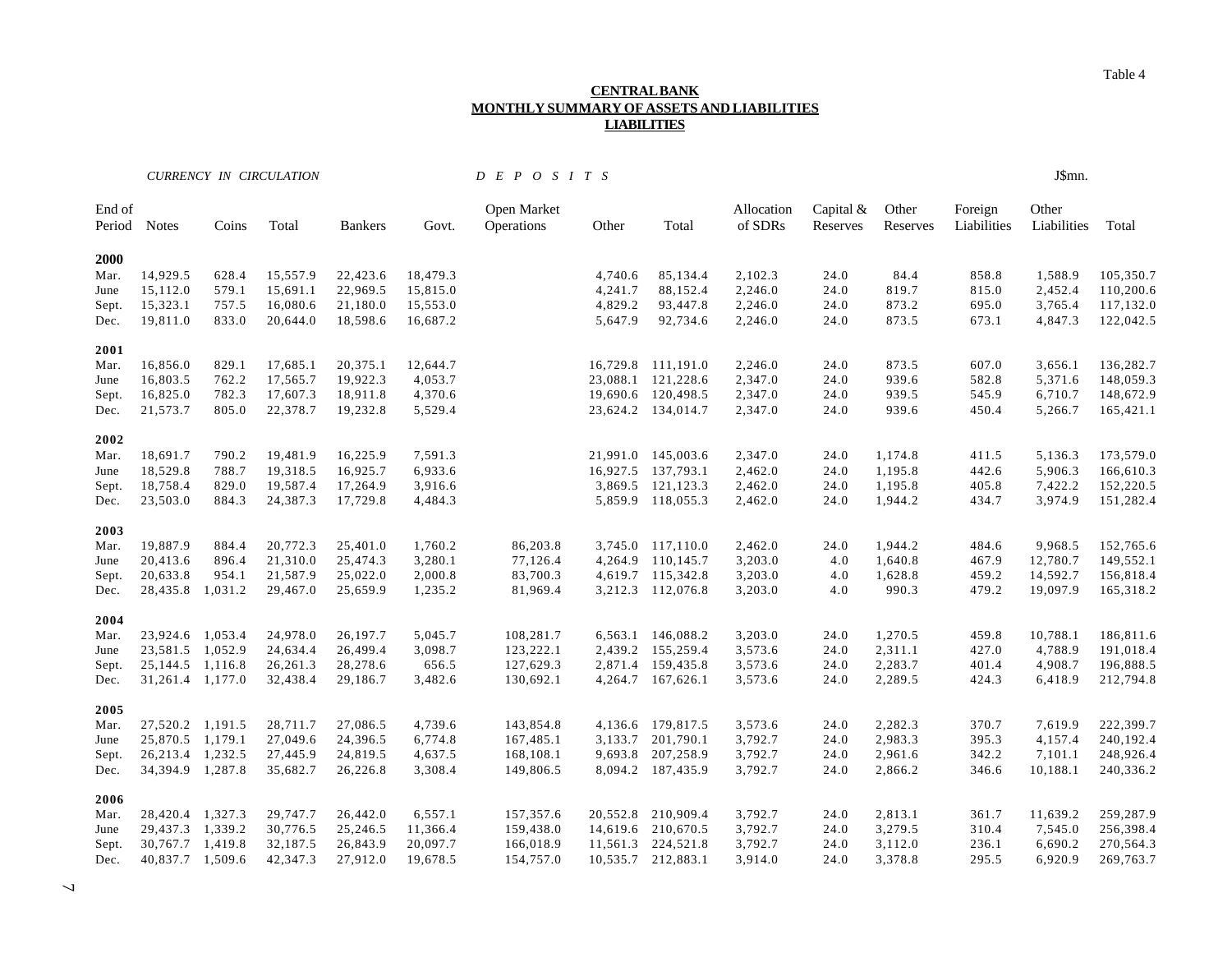#### **CENTRAL BANK MONTHLY SUMMARY OF ASSETS AND LIABILITIES LIABILITIES**

 $\infty$ 

*CURRENCY IN CIRCULATION D E P O S I T S \** J\$mn.

| End of<br>Period     | <b>Notes</b> | Coins   | Total    | <b>Bankers</b> | Govt.    | Open Market<br>Operations | $Other++$ | Total     | Allocation<br>of SDRs | Capital $&$<br>Reserves | Other<br>Reserves | Foreign<br>Liabilities | Other<br>Liabilities | Total     |
|----------------------|--------------|---------|----------|----------------|----------|---------------------------|-----------|-----------|-----------------------|-------------------------|-------------------|------------------------|----------------------|-----------|
|                      |              |         |          |                |          |                           |           |           |                       |                         |                   |                        |                      |           |
| 2008                 |              |         |          |                |          |                           |           |           |                       |                         |                   |                        |                      |           |
| Jan.                 | 37,834.7     | 1,753.0 | 39,587.7 | 32,558.1       | 11,034.5 | 126, 117.3                | 4,876.4   | 174,586.3 | 3,914.0               | 24.0                    | 5,079.3           | 265.2                  | 4,495.3              | 227,951.8 |
| Feb.                 | 37,654.3     | 1,763.1 | 39,417.3 | 33,074.4       | 10,596.7 | 133,029.7                 | 8,640.2   | 185,340.9 | 3,914.0               | 24.0                    | 5,521.7           | 311.2                  | 4,397.3              | 238,926.4 |
| Mar.                 | 38,503.7     | 1,790.1 | 40,293.8 | 33,897.2       | 10,476.0 | 138,179.1                 | 11,599.2  | 194,151.5 | 3,914.0               | 24.0                    | 5,590.0           | 254.7                  | 3,529.6              | 247,757.6 |
| Apr.                 | 37,669.1     | 1,816.2 | 39,485.3 | 32,257.9       | 7,152.7  | 149,592.8                 | 12,398.3  | 201,401.8 | 3,914.0               | 24.0                    | 5,612.4           | 276.6                  | 3,004.0              | 253,718.0 |
| May                  | 37,491.2     | 1,761.1 | 39,252.4 | 32,816.8       | 7,590.7  | 158,208.0                 | 11,340.0  | 209,955.4 | 4,185.3               | 24.0                    | 5,968.6           | 274.8                  | 3,314.7              | 262,975.2 |
| June                 | 37,668.1     | 1,773.2 | 39,441.3 | 33,105.9       | 6,589.0  | 150,835.7                 | 33,894.5  | 224,425.0 | 4,185.3               | 24.0                    | 5,660.8           | 268.6                  | 4,040.0              | 278,045.0 |
| July                 | 39,519.6     | 1,795.1 | 41,314.7 | 33,002.1       | 7,960.9  | 148,560.1                 | 29,484.2  | 219,007.3 | 4,185.3               | 24.0                    | 5,598.0           | 262.7                  | 4,076.0              | 274,468.1 |
| Aug.                 | 38,589.2     | 1,812.9 | 40,402.1 | 36,010.5       | 8,940.7  | 147,617.9                 | 28,862.0  | 221,431.1 | 4,185.3               | 24.0                    | 5,615.8           | 267.3                  | 3,287.1              | 275,212.7 |
| Sept.                | 37,144.7     | 1,832.3 | 38,977.0 | 34,281.2       | 8,286.9  | 146,219.8                 | 26,071.8  | 214,859.7 | 5,020.6               | 24.0                    | 5,458.0           | 237.9                  | 3,260.9              | 267,838.0 |
| Oct.                 | 37,514.4     | 1,833.6 | 39,348.0 | 33,811.9       | 5,644.7  | 141,391.5                 | 11,613.3  | 192,461.3 | 5,020.6               | 24.0                    | 4,951.3           | 253.1                  | 5,996.2              | 248,054.5 |
| Nov.                 | 39,169.5     | 1,844.4 | 41,014.0 | 44,518.2       | 3,763.5  | 142,315.4                 | 8,461.7   | 199,058.7 | 5,020.6               | 24.0                    | 4,618.0           | 267.6                  | 10,334.4             | 260,337.2 |
| Dec.                 | 47,194.2     | 1,874.8 | 49,069.0 | 53,951.0       | 4,503.6  | 132,728.8                 | 7,041.3   | 198,224.7 | 5,020.6               | 24.0                    | 5,685.0           | 183.8                  | 15,787.2             | 273,994.4 |
| 2009                 |              |         |          |                |          |                           |           |           |                       |                         |                   |                        |                      |           |
| Jan.                 | 40,097.1     | 1,881.0 | 41,978.2 | 68,123.8       | 7,983.1  | 125,991.5                 | 7,050.5   | 209,149.0 | 5,020.6               | 24.0                    | 5,685.0           | 358.9                  | 16,527.1             | 278,742.8 |
| Feb.                 | 40,860.2     | 1,892.8 | 42,753.0 | 67,326.0       | 11,504.7 | 115,519.3                 | 9,858.3   | 204,208.3 | 5,020.6               | 24.0                    | 5,738.7           | 310.2                  | 19,843.1             | 277.897.8 |
| Mar.                 | 40,253.8     | 1,924.5 | 42,178.3 | 72,751.5       | 5,208.3  | 119,337.6                 | 9,578.6   | 206,875.9 | 5,020.6               | 24.0                    | 5,520.9           | 245.5                  | 19,000.4             | 278,865.7 |
| Apr.                 | 40,833.0     | 1,891.6 | 42,724.6 | 77,971.1       | 5,269.4  | 124,875.6                 | 3,646.1   | 211,762.2 | 4,695.0               | 24.0                    | 5,370.6           | 208.5                  | 19,685.2             | 284,470.1 |
| May                  | 41,302.0     | 1,909.3 | 43,211.2 | 82,993.3       | 4,619.0  | 124,135.1                 | 3,446.5   | 215,193.8 | 4,695.0               | 24.0                    | 5,207.2           | 340.4                  | 18,625.3             | 287,296.9 |
| June                 | 41,305.7     | 1,930.4 | 43,236.1 | 80,951.3       | 1,515.6  | 120,774.3                 | 5,831.2   | 209,072.5 | 5,399.5               | 24.0                    | 5,077.6           | 247.3                  | 17,796.0             | 280,853.1 |
| July                 | 42,218.1     | 1,942.5 | 44,160.6 | 80,873.9       | 13,503.0 | 111,182.2                 | 3,426.7   | 208,985.8 | 5,399.5               | 24.0                    | 5,114.1           | 252.2                  | 17,212.3             | 281,148.5 |
| Aug.                 | 42,009.7     | 1,957.4 | 43,967.0 | 79,533.5       | 5,808.5  | 117,870.2                 | 5,576.3   | 208,788.5 | 32,355.4              | 24.0                    | 5,395.2           | 273.6                  | 17,466.2             | 308,269.9 |
| Sept.                | 41,541.5     | 1,975.5 | 43,517.0 | 81,758.8       | 5,853.3  | 119,833.2                 | 466.5     | 207,911.8 | 34,786.0              | 24.0                    | 5,911.4           | 257.3                  | 17,954.0             | 310,361.5 |
| Oct.                 | 41,367.2     | 1,965.8 | 43,333.0 | 76,414.9       | 6,846.6  | 114,270.1                 | 3,214.8   | 200,746.5 | 34,786.0              | 24.0                    | 6,506.9           | 254.8                  | 18,315.2             | 303,966.4 |
| Nov.                 | 41,354.1     | 1,959.9 | 43,314.0 | 76,321.7       | 3,763.8  | 112,621.9                 | 3,648.6   | 196,356.0 | 34,786.0              | 24.0                    | 6,581.7           | 263.3                  | 19,009.4             | 300,334.5 |
| Dec.                 | 49,947.5     | 1,985.5 | 51,933.0 | 76,175.6       | 6,083.0  | 112,011.3                 | 4,064.0   | 198,333.9 | 34,786.0              | 24.0                    | 6,581.7           | 206.8                  | 18,313.9             | 310,179.3 |
| 2010                 |              |         |          |                |          |                           |           |           |                       |                         |                   |                        |                      |           |
| Jan.                 | 49,999.7     | 1,977.0 | 45,976.5 | 76,609.3       | 7,996.5  | 115,303.9                 | 5,256.1   | 202,165.8 | 34,786.0              | 24.0                    | 6,996.3           | 248.9                  | 12,906.5             | 303,104.3 |
| Feb.                 | 43,878.0     | 1,989.9 | 45,867.9 | 70,222.3       | 22,047.9 | 107,973.7                 | 10,596.4  | 210,840.3 | 34,786.0              | 24.0                    | 5,744.5           | 55,339.1               | 14,118.8             | 366,720.6 |
| Mar.                 | 45,073.3     | 1,985.4 | 47,058.7 | 61,722.6       | 11,728.1 | 121,349.2                 | 4,849.1   | 199,649.0 | 34,786.0              | 24.0                    | 7,759.5           | 55,353.3               | 11,098.5             | 355,729.1 |
| Apr.                 | 44,611.1     | 2,015.5 | 46,626.5 | 58,233.6       | 12,585.5 | 117,930.1                 | 4,724.6   | 193,473.7 | 34,786.0              | 24.0                    | 8,231.6           | 55,393.8               | 6,305.3              | 344,841.0 |
| $May+$               | 45,416.8     | 2,030.4 | 47,447.2 | 58,673.6       | 7,221.5  | 122,128.6                 | 3,990.8   | 192,014.5 | 35,155.3              | 24.0                    | 8,081.6           | 55,511.4               | 1,967.9              | 340,202.0 |
| $June+$              | 44,541.3     | 2,061.9 | 46,603.2 | 58,103.3       | 21,185.7 | 110,710.8                 | 3,287.0   | 193,286.9 | 35,155.3              | 24.0                    | 8,331.1           | 64,494.9               | $-5,631.1$           | 342,264.3 |
| July <sup>+</sup>    | 45,577.0     | 2,075.3 | 47,652.3 | 56,560.1       | 29,940.0 | 100,349.6                 | 4,227.1   | 191,076.7 | 35,155.3              | 24.0                    | 8,635.2           | 64,454.5               | $-5,295.1$           | 341,702.8 |
| Aug. $+$             | 45,488.9     | 2,098.7 | 47,587.6 | 56,394.7       | 5,673.3  | 138,497.9                 | 9,777.1   | 210,343.0 | 35,155.3              | 24.0                    | 8,600.2           | 64,506.6               | $-6,660.8$           | 359,555.9 |
| $Sept.$ <sup>+</sup> | 45,278.0     | 2,123.6 | 47,401.6 | 51,922.4       | 6,136.8  | 136,206.2                 | 10,363.6  | 204,629.0 | 35,155.3              | 24.0                    | 9,073.2           | 68,800.4               | $-6,025.5$           | 359,058.1 |
| Oct.                 | 45,329.5     | 2,143.9 | 47,473.4 | 49,309.4       | 14,053.1 | 129,798.6                 | 9,917.9   | 203,079.1 | 35,155.3              | 24.0                    | 9,241.1           | 68,774.3               | $-7,157.3$           | 356,589.9 |
| Nov.                 | 45,261.2     | 2,171.6 | 47,432.8 | 49,142.0       | 6,287.8  | 129,121.0                 | 10,854.6  | 195,405.4 | 35,155.3              | 24.0                    | 9,439.0           | 68,748.1               | $-6,062.5$           | 350,142.1 |
| Dec.                 | 54,624.6     | 2,188.9 | 56,813.5 | 47,522.4       | 6,059.8  | 129,180.1                 | 24,269.7  | 207,032.0 | 35,155.3              | 24.0                    | 9,990.6           | 68,751.3               | $-6,488.8$           | 371,277.9 |
|                      |              |         |          |                |          |                           |           |           |                       |                         |                   |                        |                      |           |

+Revised

++Other deposits decreased as a result of application of \$13Bn. to pay off Finsac Debentures to BOJ.

\*Bankers and Other Deposits adjusted for reclassification of Open Market Operations data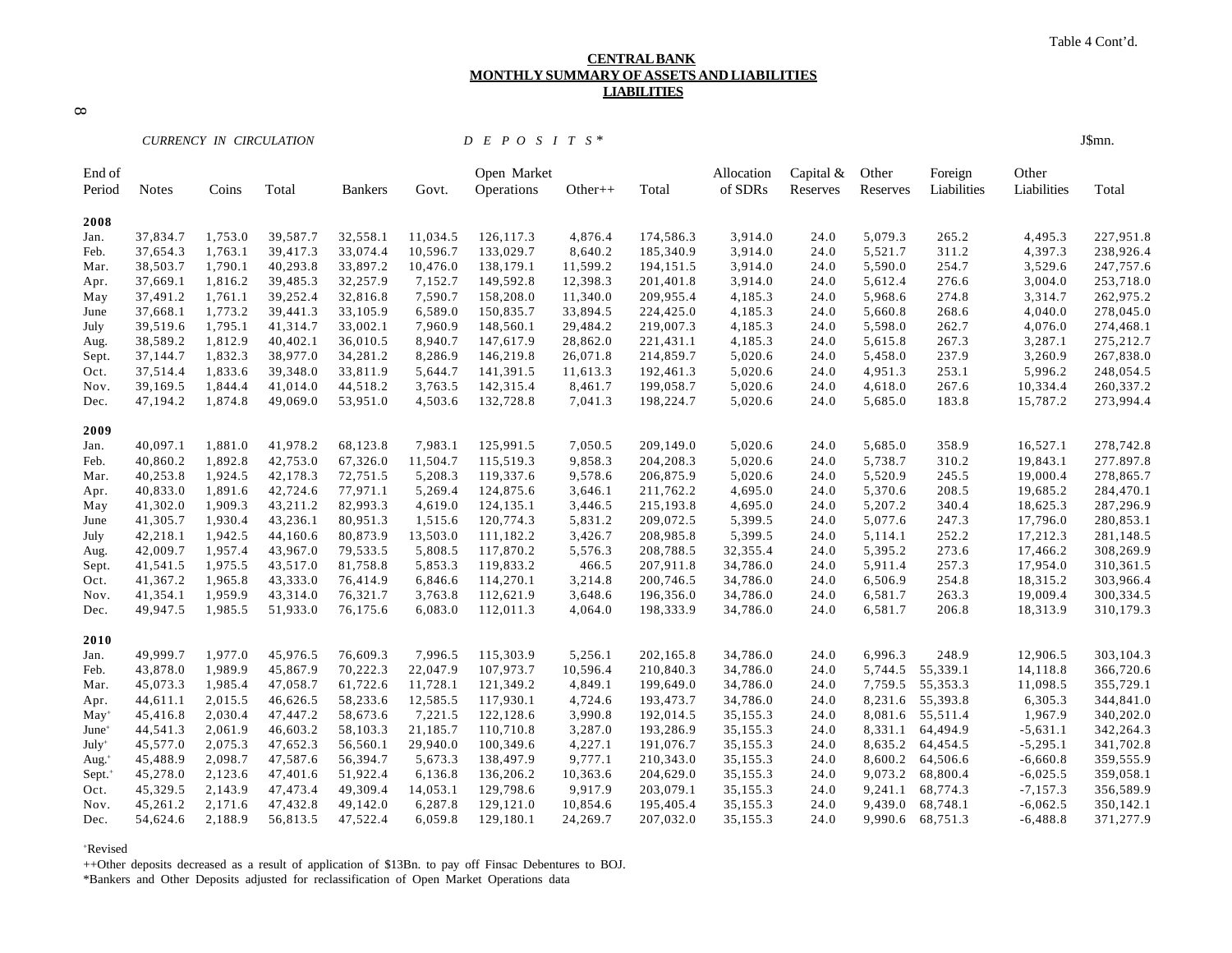Table 4 Cont'd.

#### **CENTRAL BANK MONTHLY SUMMARY OF ASSETS AND LIABILITIES ASSETS**

|        |             |                                  |                                    |                     |          |           |                          |                                            |                     | J\$mn.   |           |  |
|--------|-------------|----------------------------------|------------------------------------|---------------------|----------|-----------|--------------------------|--------------------------------------------|---------------------|----------|-----------|--|
|        |             | $\overline{F}$<br>$\overline{O}$ | $E_{\rm}$<br>$\boldsymbol{R}$<br>I | G<br>$\overline{N}$ |          |           |                          | L<br>$\boldsymbol{O}$<br>$\mathcal{C}_{0}$ | $\overline{L}$<br>A |          |           |  |
|        | Current A/c |                                  |                                    |                     |          |           | Ja. Govt.                |                                            |                     |          |           |  |
| End of | & Foreign   | Time                             |                                    |                     | Holdings |           | Treasury                 | Other                                      | Discount &          | Other    |           |  |
| Period | Currency    | Deposits                         | Securities                         | Other               | of SDRs  | Total     | <b>Bills</b>             | Securities                                 | Advances            | Assets   | Total     |  |
| 2001   |             |                                  |                                    |                     |          |           |                          |                                            |                     |          |           |  |
| Mar.   | 18,223.4    | 42,150.5                         |                                    | 1,662.0             | 103.7    | 62,139.6  | 7.3                      | 56,889.6                                   |                     | 17,246.2 | 136,282.7 |  |
| June   | 3,738.0     | 68,290.4                         |                                    | 1,699.7             | 15.6     | 73,743.7  | 3.0                      | 56,459.8                                   |                     | 17,852.8 | 148,059.3 |  |
| Sept.  | 3,618.0     | 68,283.1                         |                                    | 1,728.8             | 20.4     | 73,650.3  | 0.7                      | 56,103.0                                   |                     | 18,918.9 | 148,672.9 |  |
| Dec.   | 13,926.8    | 73,899.6                         |                                    | 1,858.8             | 68.9     | 89,754.1  | 0.1                      | 56,000.1                                   |                     | 19,666.8 | 165,421.1 |  |
| 2002   |             |                                  |                                    |                     |          |           |                          |                                            |                     |          |           |  |
| Mar.   | 7,769.8     | 85,539.9                         |                                    | 1,877.2             | 42.0     | 95,228.9  | 0.4                      | 56,109.1                                   |                     | 22,240.6 | 173,579.0 |  |
| June   | 5,025.5     | 81,873.3                         |                                    | 1,915.8             | 18.4     | 88,833.0  | 0.3                      | 52,801.9                                   |                     | 24,975.1 | 166,610.3 |  |
| Sept.  | 5,048.1     | 78,281.9                         |                                    | 1,975.8             | 63.8     | 85,369.6  | 0.7                      | 56,751.4                                   |                     | 10,098.8 | 152,220.5 |  |
| Dec.   | 6,880.4     | 74,108.9                         |                                    | 2,042.3             | 39.9     | 83,071.5  | 0.6                      | 57,236.9                                   |                     | 10,973.4 | 151,282.4 |  |
| 2003   |             |                                  |                                    |                     |          |           |                          |                                            |                     |          |           |  |
| Mar.   | 9,318.5     | 65,607.9                         |                                    | 2,255.5             | 20.2     | 77,202.1  | 0.8                      | 54,974.2                                   |                     | 20,588.5 | 152,765.6 |  |
| June   | 5,105.0     | 60,573.9                         |                                    | 2,921.3             | $6.5\,$  | 68,606.7  | 0.5                      | 66,906.5                                   |                     | 14,038.4 | 149,552.1 |  |
| Sept.  | 11,163.0    | 54,278.5                         | 3,369.9                            | 3,467.1             | 19.7     | 72,298.2  | 0.0                      | 68,465.9                                   |                     | 16,054.3 | 156,818.4 |  |
| Dec.   | 6,091.0     | 56,516.5                         | 4,288.5                            | 5,235.3             | 3.2      | 72,134.5  | 0.2                      | 78,146.9                                   |                     | 15,036.6 | 165,318.2 |  |
| 2004   |             |                                  |                                    |                     |          |           |                          |                                            |                     |          |           |  |
| Mar.   | 6,881.9     | 78,151.4                         | 6,780.0                            | 5,414.2             | $4.8\,$  | 97,232.3  | 0.3                      | 77,835.7                                   |                     | 11,743.3 | 186,811.6 |  |
| June   | 9,162.8     | 77,632.3                         | 7,290.2                            | 5,349.8             | 23.8     | 99,458.9  | 0.1                      | 76,988.8                                   |                     | 14,570.6 | 191,018.4 |  |
| Sept.  | 9,824.6     | 79,170.9                         | 6,950.4                            | 5,415.2             | 6.0      | 101,367.1 | 0.1                      | 85,125.5                                   |                     | 10,395.8 | 196,888.5 |  |
| Dec.   | 14,081.9    | 87,170.6                         | 8,880.5                            | 5,640.7             | 4.5      | 115,778.2 | 0.2                      | 85,130.8                                   |                     | 11,885.6 | 212,794.8 |  |
| 2005   |             |                                  |                                    |                     |          |           |                          |                                            |                     |          |           |  |
| Mar.   | 14,005.1    | 89,980.7                         | 8,625.4                            | 5,584.4             | 10.5     | 118,206.1 | 0.5                      | 85,139.4                                   |                     | 19,053.7 | 222,399.7 |  |
| June   | 16,263.6    | 98,731.4                         | 10,247.3                           | 8,841.0             | 2.6      | 134,085.9 | 0.9                      | 85,125.0                                   |                     | 20,980.6 | 240,192.4 |  |
| Sept.  | 17,681.6    | 107,323.4                        | 13,226.6                           | 2,678.3             | 25.3     | 140,935.2 | 1.2                      | 90,033.5                                   |                     | 17,956.5 | 248,926.4 |  |
| Dec.   | 14,090.9    | 108,651.5                        | 14,154.1                           | 2,778.9             | 0.4      | 139,675.8 | 85.1                     | 81,272.3                                   |                     | 19,303.0 | 240,336.2 |  |
| 2006   |             |                                  |                                    |                     |          |           |                          |                                            |                     |          |           |  |
| Mar.   | 8,942.3     | 124,448.2                        | 14,186.5                           | 7,400.3             | $8.8\,$  | 154,986.1 | 88.0                     | 79,271.0                                   |                     | 24,942.8 | 259,287.9 |  |
| June   | 9,263.6     | 118,274.1                        | 15,776.6                           | 7,541.9             | 14.5     | 150,870.6 | 0.3                      | 84,861.9                                   |                     | 20,665.5 | 256,398.4 |  |
| Sept.  | 11,987.9    | 127,688.6                        | 15,809.9                           | 7,653.4             | 17.0     | 163,156.8 | $\overline{\phantom{a}}$ | 87,163.4                                   |                     | 20,244.1 | 270.564.3 |  |
| Dec.   | 8,670.1     | 129,340.6                        | 14,715.2                           | 7,872.2             | 17.9     | 160,616.1 | 2.0                      | 86,789.0                                   |                     | 22,356.6 | 269,763.7 |  |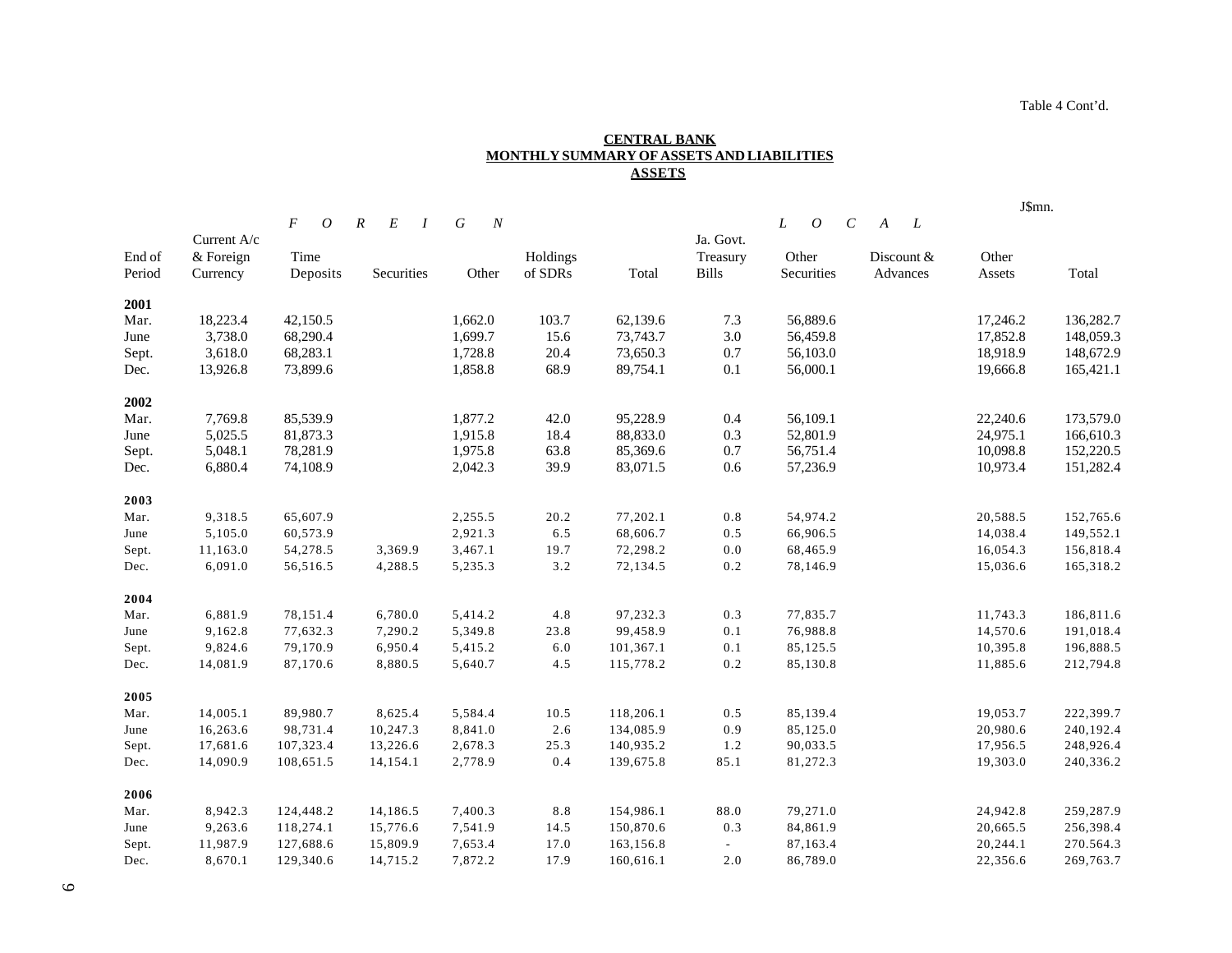#### **CENTRAL BANK MONTHLY SUMMARY OF ASSETS AND LIABILITIES ASSETS**

|                   |             |                                    |                            |                  |          |           |                       |                                       |          | J\$mn.    |
|-------------------|-------------|------------------------------------|----------------------------|------------------|----------|-----------|-----------------------|---------------------------------------|----------|-----------|
|                   | F           | $\boldsymbol{R}$<br>$\overline{O}$ | G<br>E<br>$\boldsymbol{I}$ | $\boldsymbol{N}$ |          |           | L<br>$\boldsymbol{O}$ | $\mathcal C$<br>$\boldsymbol{A}$<br>L |          |           |
|                   | Current A/c |                                    |                            |                  |          |           | Jamaica Govt.         |                                       |          |           |
| End of            | & Foreign   | Time                               |                            |                  | Holdings |           | Treasury              | Other**                               | Other    |           |
| Period            | Currency    | Deposits                           | Securities                 | Other **         | of SDRs  | Total     | <b>Bills</b>          | Securities                            | Assets   | Total     |
| 2008              |             |                                    |                            |                  |          |           |                       |                                       |          |           |
| Jan.              | 31,435.1    | 90,900.7                           |                            | 8,946.5          | 39.8     | 131,322.1 | 0.4                   | 73,755.7                              | 22,873.6 | 227,951.8 |
| Feb.              | 31,504.4    | 100,956.2                          | $\frac{1}{2}$              | 9,123.5          | 5.5      | 141,589.6 | 1.3                   | 73,696.6                              | 23,639.0 | 238,926.4 |
| Mar.              | 16,279.0    | 124,208.5                          | ÷,                         | 9,178.8          | 5.5      | 149,671.7 | 1.2                   | 73,696.0                              | 24,388.6 | 247,757.6 |
| Apr.              | 20,258.1    | 125,606.0                          | $\overline{a}$             | 9,194.4          | 39.2     | 155,097.6 | 2.3                   | 73,701.9                              | 24,916.2 | 253,718.0 |
| May               | 20,640.4    | 132,697.9                          | $\overline{a}$             | 9,116.9          | 13.4     | 162,468.5 | 2.0                   | 73,698.2                              | 26,806.5 | 262,975.2 |
| June              | 36,274.4    | 132,102.3                          | $\overline{\phantom{a}}$   | 9,128.1          | 13.4     | 177,518.2 | 2.0                   | 73,715.4                              | 26,809.4 | 278,045.0 |
| July              | 28,043.1    | 135,842.5                          | L.                         | 9,216.2          | 32.6     | 173,134.4 | 2.0                   | 74,097.0                              | 27,234.7 | 274,468.1 |
| Aug.              | 22,304.1    | 141.366.7                          | ÷,                         | 9,190.6          | 3.5      | 172,864.9 | 2.3                   | 74,095.2                              | 28,250.3 | 275,212.7 |
| Sept.             | 22,474.3    | 133,233.7                          |                            | 9,288.2          | 4.2      | 164,990.4 | 0.6                   | 79,686.8                              | 23,160.3 | 267,838.0 |
| Oct.              | 21,261.6    | 113,351.5                          | $\overline{\phantom{a}}$   | 9,589.1          | 38.9     | 144,250.1 | 0.0                   | 80,590.4                              | 23,214.0 | 248,054.5 |
| Nov.              | 23,358.3    | 104,492.2                          | $\overline{\phantom{a}}$   | 11,800.5         | 7.7      | 139,658.7 | 0.0                   | 82,491.7                              | 38,186.8 | 260,337.2 |
| Dec.              | 30,350.9    | 100,738.6                          | $\blacksquare$             | 12,433.0         | 7.7      | 143,530.2 | 0.0                   | 90,327.4                              | 40,136.8 | 273,994.4 |
| 2009              |             |                                    |                            |                  |          |           |                       |                                       |          |           |
| Jan.              | 27,713.8    | 106,702.3                          |                            | 17,429.5         | 19.2     | 151,864.8 | $0.2\,$               | 91,443.4                              | 35,434.4 | 278,742.8 |
| Feb.              | 32,771.4    | 94,955.4                           | $\overline{\phantom{a}}$   | 17,423.3         | 7.4      | 145,157.4 | 0.2                   | 91,909.2                              | 40,831.0 | 277,897.8 |
| Mar.              | 25,289.6    | 102,477.6                          | ÷,                         | 19,077.3         | 7.4      | 146,851.9 | 0.2                   | 93,160.7                              | 38,852.9 | 278,865.7 |
| Apr.              | 21,126.7    | 110,999.8                          | $\overline{a}$             | 19,986.3         | 11.4     | 152,124.1 | 0.3                   | 93,906.6                              | 38,439.0 | 284,470.1 |
| May               | 21,706.6    | 108,995.3                          | $\frac{1}{2}$              | 21,505.3         | 5.3      | 152,212.6 | 145.4                 | 96,095.3                              | 38,843.6 | 287,296.9 |
| June              | 19,281.7    | 106,616.5                          | $\overline{\phantom{a}}$   | 21,686.4         | 6.1      | 147,590.6 | 147.7                 | 95,326.8                              | 37,788.0 | 280,853.1 |
| July              | 25,348.5    | 102,529.5                          | $\overline{a}$             | 22,517.3         | 6.1      | 150,401.4 | 0.1                   | 94,208.1                              | 36,539.0 | 281,148.5 |
| Aug.              | 20,517.8    | 104,090.9                          | $\overline{\phantom{a}}$   | 24,468.2         | 26,956.5 | 176,033.3 | 0.1                   | 95,087.7                              | 37,148.7 | 308,269.9 |
| Sept.             | 21,147.6    | 104,701.3                          | $\overline{\phantom{a}}$   | 23,079.8         | 29,387.2 | 178,315.9 | 0.5                   | 95,405.0                              | 36,640.1 | 310,361.5 |
| Oct.              | 14,881.5    | 104,348.6                          | $\frac{1}{2}$              | 23,095.8         | 29,387.2 | 171,713.1 | 0.4                   | 95,608.8                              | 36,644.1 | 303,966.4 |
| Nov.              | 14,266.9    | 96,063.6                           | $\overline{\phantom{a}}$   | 23,407.4         | 29,383.5 | 163,121.3 | 3.4                   | 95,285.3                              | 41,924.5 | 300,334.5 |
| Dec.              | 16,734.5    | 87,786.8                           | $\overline{a}$             | 23,149.4         | 29,383.5 | 157,054.2 | 3.4                   | 116,883.6                             | 36,238.2 | 310,179.3 |
| 2010              |             |                                    |                            |                  |          |           |                       |                                       |          |           |
| Jan. <sup>+</sup> | 16,006.2    | 73,631.6                           |                            | 23,169.9         | 29,383.5 | 142,191.1 | 4.0                   | 129,916.2                             | 30,993.0 | 303,104.3 |
| Feb.              | 30,785.8    | 125,097.7                          | $\overline{\phantom{a}}$   | 18,592.7         | 29,079.4 | 203,555.5 | 2.6                   | 122,447.3                             | 40,715.3 | 366,720.6 |
| Mar.              | 25,615.4    | 144,661.9                          | ÷,                         | 16,629.4         | 29,079.4 | 215,986.1 | 0.6                   | 101,536.6                             | 38,205.8 | 355,729.1 |
| Apr.              | 27,534.6    | 141,258.0                          | $\overline{\phantom{a}}$   | 15,236.3         | 29,079.1 | 213,108.0 | 0.6                   | 96,768.5                              | 34,963.8 | 344,841.0 |
| May               | 15,729.0    | 148,558.4                          | $\overline{\phantom{a}}$   | 13,356.0         | 29,228.0 | 206,871.4 | 0.7                   | 97,232.5                              | 36,097.4 | 340,202.0 |
| June              | 31,550.9    | 142,367.6                          | $\overline{\phantom{a}}$   | 12,980.5         | 29,198.1 | 216,097.0 | 0.0                   | 94,033.3                              | 32,134.0 | 342,264.3 |
| July              | 26,307.1    | 144,495.5                          | $\overline{\phantom{a}}$   | 13,130.6         | 29,198.1 | 213,131.2 | 0.0                   | 96,496.9                              | 32,074.7 | 341,702.8 |
| Aug.              | 49,419.6    | 144,382.9                          | $\frac{1}{2}$              | 13,072.1         | 29,004.9 | 235,879.5 | 0.5                   | 95,727.8                              | 27,948.2 | 359,555.9 |
| Sept.             | 50,097.4    | 147,199.3                          | $\blacksquare$             | 13,143.7         | 28,989.9 | 239,430.3 | 0.5                   | 92,784.7                              | 26,842.6 | 359,058.1 |
| Oct.              | 49,541.2    | 147,790.5                          |                            | 13,145.6         | 28,989.9 | 239,467.3 | 0.0                   | 90,677.1                              | 26,445.5 | 356,589.9 |
| Nov.              | 20,172.3    | 171,226.1                          | $\blacksquare$             | 13,247.7         | 28,763.0 | 233,409.3 | 0.0                   | 90,874.0                              | 25,858.9 | 350,142.1 |
| Dec.              | 19,357.2    | 194,189.1                          | $\overline{\phantom{a}}$   | 13,197.3         | 28,763.0 | 255,506.6 | 0.0                   | 89,632.0                              | 26,139.3 | 371,277.9 |
|                   |             |                                    |                            |                  |          |           |                       |                                       |          |           |

+Revised

**\*\*Includes Jamaica Government Local Registered Stocks.**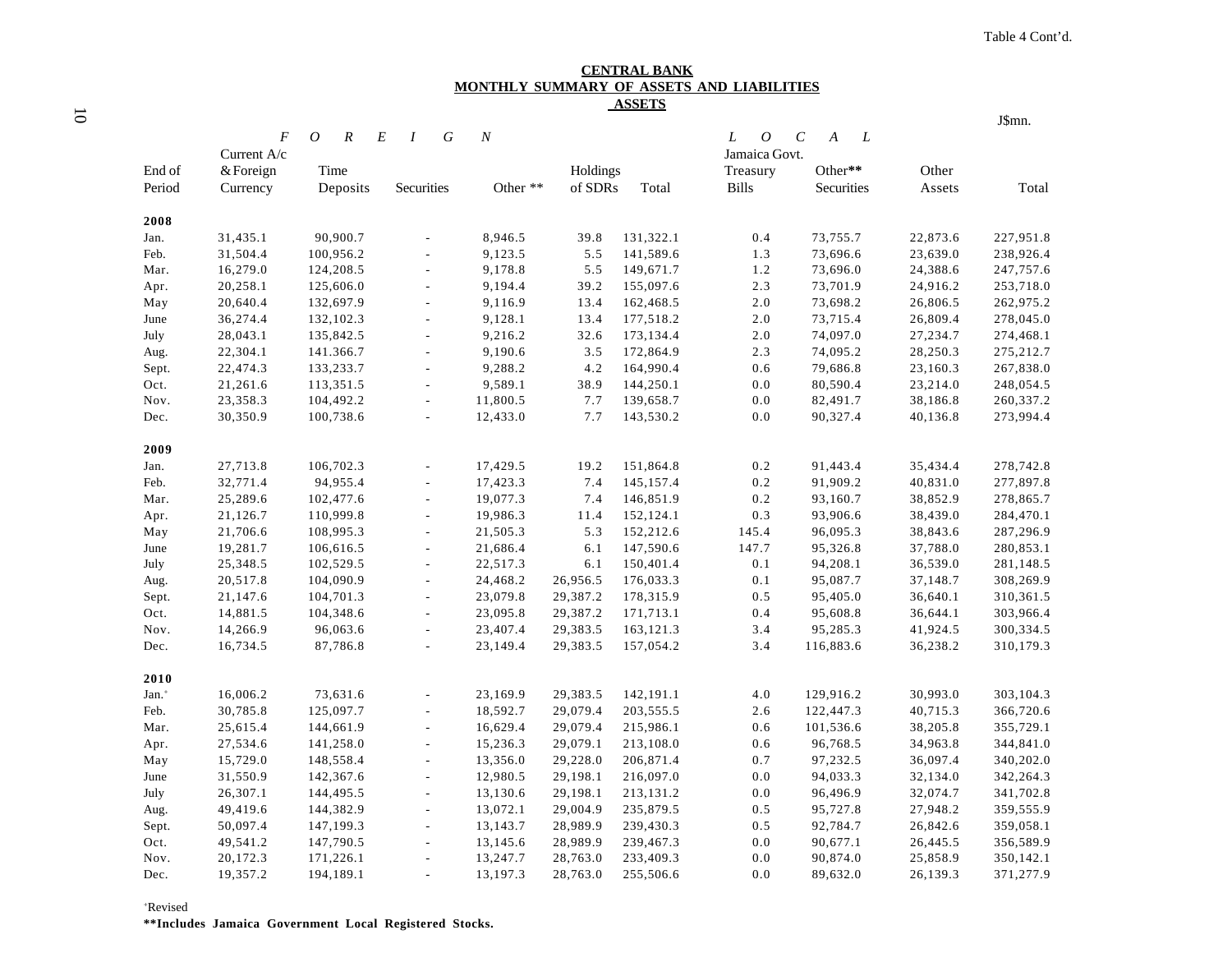#### *C O M M E R C I A L B A N K S* **J\$MN**

|             | Statutory |         |        |          | Total    |
|-------------|-----------|---------|--------|----------|----------|
| End of      | Cash      | Current |        | Currency | Monetary |
| Period      | Reserve   | Account | Total  | Issue    | Base     |
|             |           |         |        |          |          |
| 2006        |           |         |        |          |          |
| Mar.        | 13,685    | 208     | 13,893 | 29,714   | 43,607   |
| June        | 14,093    | 123     | 14,216 | 30,734   | 44,950   |
| Sept.       | 14,908    | 269     | 15,177 | 32,143   | 47,320   |
| Dec.        | 14,822    | 836     | 15,658 | 42,317   | 57,975   |
| 2007        |           |         |        |          |          |
| Mar.        | 15,734    | 133     | 15,867 | 35,956   | 51,823   |
| June        | 16,178    | 462     | 16,639 | 36,348   | 52,987   |
| Sept.       | 16,894    | 132     | 17,026 | 37,446   | 54,472   |
| Dec.        | 17,260    | 776     | 18,036 | 47,221   | 65,257   |
| 2008        |           |         |        |          |          |
| Jan.        | 17,724    | 333     | 18,057 | 39,545   | 57,603   |
| Feb.        | 18,093    | 330     | 18,423 | 39,374   | 57,797   |
| Mar.        | 17,650    | 947     | 18,597 | 40,245   | 58,842   |
| Apr.        | 17,923    | 210     | 18,133 | 39,430   | 57,563   |
| May         | 17,857    | 119     | 17,976 | 39,224   | 57,200   |
| June        | 18,067    | 192     | 18,259 | 39,384   | 57,643   |
| July        | 17,910    | 89      | 17,999 | 41,269   | 59,268   |
| Aug.        | 18,068    | 3,261   | 21,329 | 40,348   | 61,677   |
| Sept.       | 18,401    | 229     | 18,630 | 38,941   | 57,571   |
| Oct.        | 18,487    | 172     | 18,659 | 39,299   | 57,958   |
| Nov.        | 18,464    | 149     | 18,614 | 40,964   | 59,577   |
| Dec.        | 21,983    | 490     | 22,473 | 49,026   | 71,499   |
| 2009        |           |         |        |          |          |
|             | 26,967    | 194     |        |          | 69,104   |
| Jan.        |           |         | 27,161 | 41,943   |          |
| Feb.        | 29,114    | 1,262   | 30,376 | 42,717   | 73,093   |
| Mar.        | 28,927    | 147     | 29,074 | 42,129   | 71,203   |
| Apr.        | 29,433    | 145     | 29,578 | 42,683   | 72,261   |
| May         | 29,543    | 362     | 29,905 | 43,172   | 73,077   |
| June        | 29,429    | 62      | 29,491 | 43,208   | 72,699   |
| July        | 28,862    | 162     | 29,024 | 44,116   | 73,140   |
| Aug.        | 28,935    | 210     | 29,145 | 43,931   | 73,076   |
| Sept.       | 28,552    | 150     | 28,701 | 43,428   | 72,129   |
| Oct.        | 29,409    | 306     | 29,715 | 43,239   | 72,954   |
| Nov.        | 29,691    | 588     | 30,279 | 43,230   | 73,509   |
| Dec.        | 29,205    | 55      | 29,260 | 51,856   | 81,116   |
| 2010        |           |         |        |          |          |
| Jan.        | 29,672    | 416     | 30,088 | 45,884   | 75,972   |
| Feb.        | 29,795    | 1,298   | 31,093 | 45,769   | 76,862   |
| Mar.        | 29,735    | 623     | 30,358 | 46,965   | 77,322   |
| Apr.        | 31,041    | 72      | 31,113 | 46,540   | 77,653   |
|             | 30,781    | 2,901   | 33,681 | 47,330   | 81,012   |
| May<br>June | 30,312    | 922     | 31,234 | 46,524   | 77,758   |
|             |           |         |        |          |          |
| July        | 26,701    | 207     | 26,908 | 47,570   | 74,477   |
| Aug.        | 26,797    | 819     | 27,616 | 47,505   | 75,121   |
| Sept.       | 26,660    | 275     | 26,935 | 47,296   | 74,231   |
| Oct.        | 27,670    | 36      | 27,706 | 47,360   | 75,065   |
| Nov.        | 27,419    | 108     | 27,527 | 47,345   | 74,872   |
| Dec.        | 27,713    | 669     | 28,382 | 56,711   | 85,093   |

Monetary Base is defined as Currency Issue and Commercial Banks' Statutory Cash Reserve and Current Account, and is consistent with Bank of Jamaica's Operating Targets.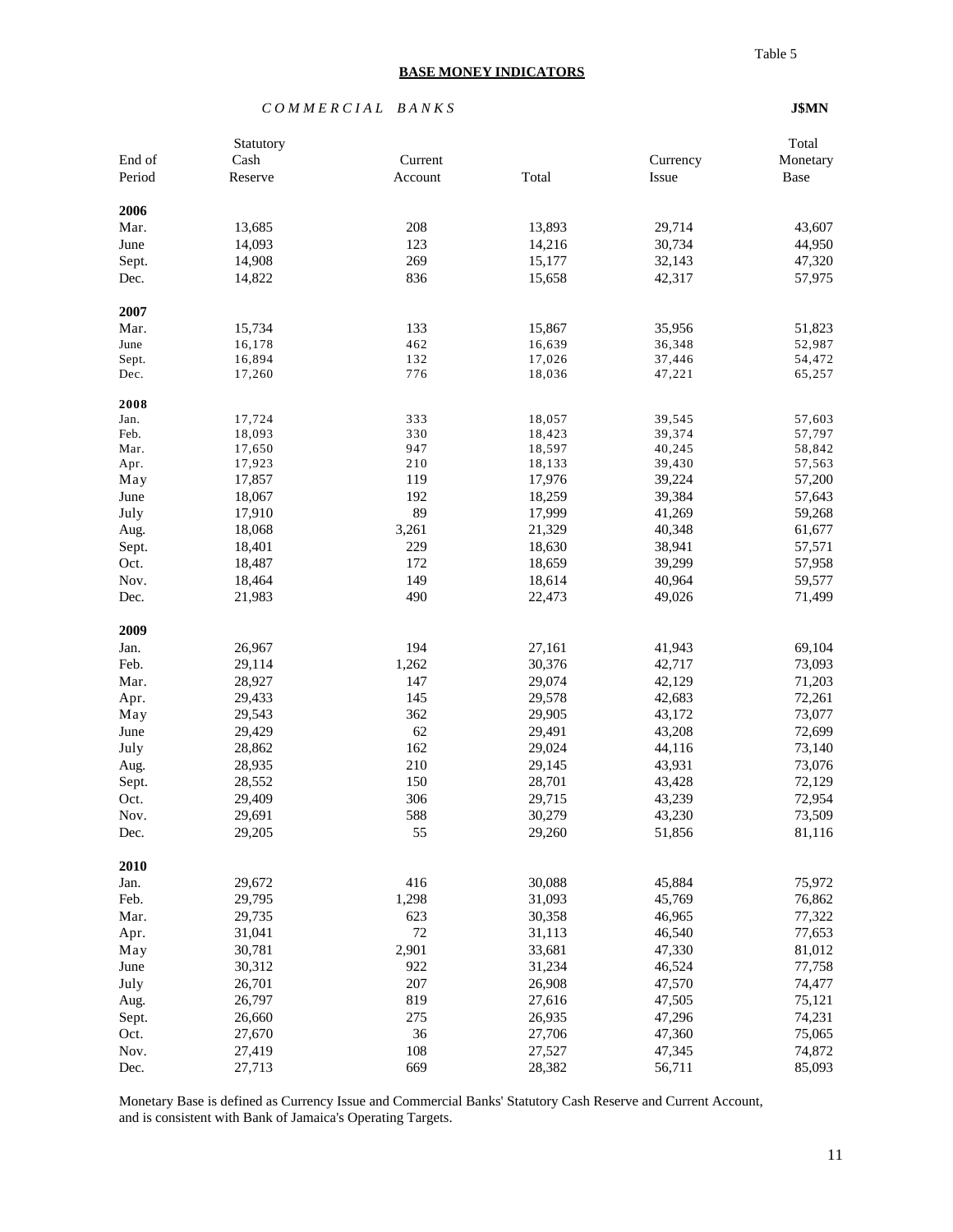Table 6.0

# **CURRENCY NOTES - ISSUES**

| J.<br>SOO( |
|------------|
|------------|

# *I S S U E* S

| End of        |           |                          |                          |                        |                    |      |      |     |     |     |                          |
|---------------|-----------|--------------------------|--------------------------|------------------------|--------------------|------|------|-----|-----|-----|--------------------------|
| Period        | \$5000    | \$1000                   | \$500                    | \$100                  | \$50               | \$20 | \$10 | \$5 | \$2 | \$1 | Total                    |
| 2001          |           |                          |                          |                        |                    |      |      |     |     |     |                          |
| Mar.          |           | 4,281,000                | 2,919,000                | 573,100                | 202,300            |      |      |     |     |     | 7,975,400                |
| June          |           | 4,763,000                | 2,906,000                | 974,600                | 213,600            |      |      |     |     |     | 8,857,200                |
| Sept.         |           | 5,420,000                | 3,254,000                | 1,004,600              | 211,750            |      |      |     |     |     | 9,890,350                |
| Dec.          |           | 8,038,000                | 4,385,500                | 1,151,400              | 264,500            |      |      |     |     |     | 13,839,400               |
| 2002<br>Mar.  |           | 6,064,000                | 3,497,000                | 1,062,400              | 232,650            |      |      |     |     |     | 10,856,050               |
| June          |           | 7,350,000                | 4,489,000                | 1,153,100              | 246,450            |      |      |     |     |     | 13,238,550               |
| Sept.         |           | 8,113,000                | 5,342,500                | 1,208,200              | 263,800            |      |      |     |     |     | 14,927,500               |
| Dec.          |           | 10,877,000               | 6,175,500                | 1,330,200              | 303,250            |      |      |     |     |     | 18,685,950               |
| 2003          |           |                          |                          |                        |                    |      |      |     |     |     |                          |
| Mar.          |           | 8,203,000                | 4,717,000                | 1,252,700              | 253,200            |      |      |     |     |     | 14,425,900               |
| June          |           | 8,692,000                | 4,899,500                | 1,324,400              | 292,300            |      |      |     |     |     | 15,208,200               |
| Sept.         |           | 10,230,000               | 5,857,000                | 1,429,100              | 301,400            |      |      |     |     |     | 17,817,500               |
| Dec.          |           | 15,697,000               | 7,778,000                | 1,679,600              | 409,300            |      |      |     |     |     | 25,563,900               |
| 2004          |           |                          |                          |                        |                    |      |      |     |     |     |                          |
| Mar.          |           | 12,212,000               | 6,621,000                | 1,697,300              | 237,800            |      |      |     |     |     | 20,768,100               |
| June<br>Sept. |           | 13,575,003<br>14,959,000 | 7,157,001<br>7,861,000   | 1,668,400<br>1,865,200 | 273,550<br>273,800 |      |      |     |     |     | 22,673,754<br>24,959,000 |
| Dec.          |           | 18,956,000               | 9,324,000                | 2,179,400              | 335,300            |      |      |     |     |     | 30,794,700               |
| 2005          |           |                          |                          |                        |                    |      |      |     |     |     |                          |
| Mar.          |           | 14,570,000               | 7,160,000                | 1,548,000              | 260,000            |      |      |     |     |     | 23,538,000               |
| June          |           | 15,680,000               | 7,995,000                | 1,963,000              | 289,000            |      |      |     |     |     | 25,927,000               |
| Sept.         |           | 17,240,000               | 8,345,000                | 2,064,000              | 298,000            |      |      |     |     |     | 27,947,000               |
| Dec.          |           | 20,720,000               | 9,540,000                | 2,456,000              | 364,000            |      |      |     |     |     | 33,080,000               |
| 2006          |           |                          |                          |                        |                    |      |      |     |     |     |                          |
| Mar.          |           | 16,870,000               | 8,455,000                | 2,039,000              | 313,500            | 20   | 10   |     |     |     | 27,677,500               |
| June          |           | 19,050,000<br>20,020,000 | 9,370,000<br>9,815,000   | 2,335,000<br>2,389,000 | 338,000<br>336,500 |      |      |     |     |     | 31,093,030<br>32,560,500 |
| Sept.<br>Dec. |           | 25,120,000               | 11,740,000               | 2,633,000              | 389,500            |      |      |     |     |     | 39,882,500               |
| 2007          |           |                          |                          |                        |                    |      |      |     |     |     |                          |
| Mar.          |           | 21,530,000               | 10,305,000               | 2,294,000              | 340,000            |      |      |     |     |     | 34,469,000               |
| June          |           | 24,290,000               | 9,945,000                | 1,785,000              | 368,500            |      |      |     |     |     | 36,388,500               |
| Sept.         |           | 25,810,000               | 10,075,000               | 1,966,000              | 379,500            |      |      |     |     |     | 38,230,500               |
| Dec.          |           | 34,540,000               | 12,335,000               | 2,316,000              | 418,500            |      |      |     |     |     | 49,609,500               |
| 2008          |           |                          |                          |                        |                    |      |      |     |     |     |                          |
| Mar.          |           | 28,560,000               | 10,530,000               | 2,136,000              | 361,000            |      |      |     |     |     | 41,587,000               |
| June          |           | 30,680,000               | 11,135,000               | 2,168,000              | 353,500            |      |      |     |     |     | 44,336,500               |
| Sept.         |           | 33,370,000               | 11,610,000               | 2,203,000<br>2,436,000 | 354,000            |      |      |     |     |     | 47,537,000               |
| Dec.          |           | 42,570,000               | 12,960,000               |                        | 410,500            |      |      |     |     |     | 58,376,500               |
| 2009<br>Mar.  |           | 35,400,000               | 10,975,000               | 2,153,000              | 349,000            |      |      |     |     |     | 48,877,000               |
| June          |           | 40,460,000               | 11,315,000               | 2,257,000              | 361,000            |      |      |     |     |     | 54,393,000               |
| Sept.         | 420,000   | 44,300,000               | 12,100,000               | 2,339,000              | 385,500            |      |      |     |     |     | 59,544,500               |
| Dec.          | 2,940,000 | 50,360,000               | 12,715,000               | 2,528,000              | 409,500            |      |      |     |     |     | 68,952,500               |
| 2010          |           |                          |                          |                        |                    |      |      |     |     |     |                          |
| Mar.          | 1,370,000 | 43,280,000               | 11,485,000               | 2,342,000              | 376,500            |      |      |     |     |     | 58,853,500               |
| June          | 1,395,000 | 45,150,000               | 11,615,000               | 2,367,000              | 368,000            |      |      |     |     |     | 60,895,000               |
| Sept.         | 1,550,000 | 45,220,000               | 11,740,000<br>12,750,000 | 2,345,000              | 363,000            |      |      |     |     |     | 61,218,000               |
| Dec.          | 2,425,000 | 49,410,000               |                          | 2,592,000              | 435,100            |      |      |     |     |     | 67,612,100               |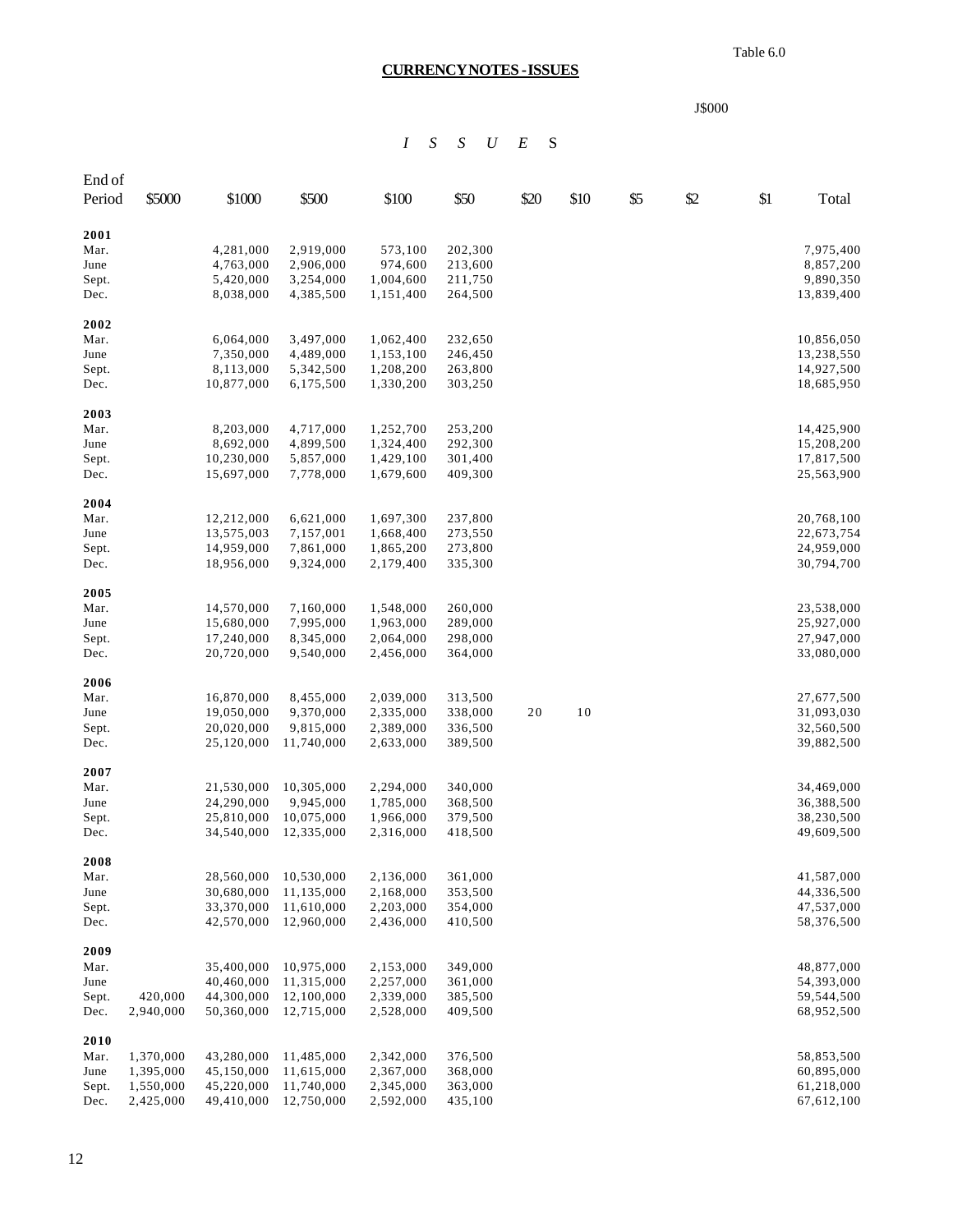Table 6.0 Cont'd.

#### **CURRENCY NOTES - REDEMPTIONS**

J\$000 *R E D E M P T I O N S* End of Period \$5000 \$1000 \$500 \$100 \$5 \$20 \$10 \$5 \$2 \$1 Total **2001** Mar. 5,150,500 4,455,850 1,082,440 226,065 14,851 852 15 9 2 10,930,584 June 4,479,200 3,442,750 783,620 198,600 5,125 502 13 13 2 8,909,825 Sept. 5,132,000 3,509,400 1,000,280 224,370 2,512 418 6 5 9,868,991 Dec. 4,750,800 3,171,000 953,130 214,285 1,294 224 3 4 1 9,090,741 **2002** Mar. 7,708,400 4,589,050 1,183,240 256,785 810 207 5 6 13,738,503 June 7,339,400 4,631,750 1,178,320 250,285 720 202 9 11 4 13,400,701 Sept. 7,824,907 5,440,814 1,186,996 246,956 472 100 10 9 1 14,700,265 Dec. 7,647,800 4,938,950 1,110,000 244,200 334 115 6 4 1 13,941,410 **2003** Mar. 10,236,200 6,080,800 1,422,170 301,730 210 54 3 5 1 18,041,173 June 8,216,900 4,883,200 1,302,680 279,550 129 59 1 2 14,682,521 Sept. 9,972,600 5,966,950 1,370,150 287,605 96 27 4 4 1 17,597,437 Dec. 10,217,500 5,864,950 1,369,880 309,520 175 45 3 3 1 17,762,077 **2004** Mar. 15,249,400 7,929,950 1,738,370 361,645 87 24 2 3 25,279,481 June 13,494,912 7,434,751 1,808,680 278,495 184 39 2 2 23,017,065 Sept. 13,976,100 7,452,600 1,716,180 251,525 60 22 2 1 23,396,490 Dec. 14,542,902 8,024,150 1,825,600 285,405 160 68 2 3 24,678,290 **2005** Mar. 16,960,314 8,182,648 1,850,453 286,296 76 16 2 3 27,279,808 June 16,749,005 8,506,752 2,028,191 292,855 50 27 5 2 27,576,887 Sept. 16,837,100 8,378,650 2,097,470 291,105 33 9 2 27,604,369 Dec. 15,009,900 7,593,650 1,997,130 298,085 64 16 3 2 1 24,898,851 **2006** Mar. 20,914,939 10,063,162 2,329,837 344,065 57 24 1 1 33,652,086 June 18,250,400 9,168,400 2,328,160 329,430 78 25 1 1 30,076,495 Sept. 18,940,710 9,591,203 2,373,882 324,345 31 19 1 1 31,230,192 Dec. 17,740,101 9,509,750 2,236,440 326,440 28 12 1 1 29,812,773 **2007** Mar. 26,257,480 11,698,210 2,559,173 362,620 30 11 1 1 40,877,526 June 23,155,602 10,502,550 1,978,740 360,490 44 18 2 3 1 35,997,450 Sept. 24,776,931 10,152,254 1,935,321 347,511 112 47 4 4 1 37,212,185 Dec. 27,094,205 10,456,701 2,013,430 375,865 21 8 39,940,230 **2008** Mar. 33,874,022 12,088,706 2,251,681 379,160 10 8 1 1 48,593,589 June 31,234,419 11,305,201 2,264,921 368,370 33 15 4 2 45,172,965 Sept. 33,848,732 11,680,461 2,189,074 342,380 10 4 2 3 48,060,666 Dec. 34,129,836 11,746,856 2,106,703 343,910 18 5 5 2 48,327,335 **2009** Mar. 40,898,124 12,203,902 2,334,751 381,000 6 6 1 2 55,817,792 June 39,416,716 11,322,800 2,243,060 359,005 26 8 1 1 53,341,617 Sept. 44,415,549 12,215,905 2,308,771 368,835 14 4 1 0 59,309,079 Dec. 635,890 45,454,202 11,814,151 2,275,910 366,510 14 5 2 2 60,546,686 **2010** Mar. 1,222,520 47,466,788 12,177,552 2,463,670 394,160 6 4 2 1 63,727,702 June 1,164,020 45,880,276 11,641,703 2,374,640 367,115 12 5 1 1 61,427,773 Sept. 1,134,500 45,119,402 11,581,801 2,296,520 349,640 7 0 1 0 60,481,872 Dec. 1,191,505 42,785,729 11,557,780 2,365,606 365,136 10 6 1 0 0 58,265,773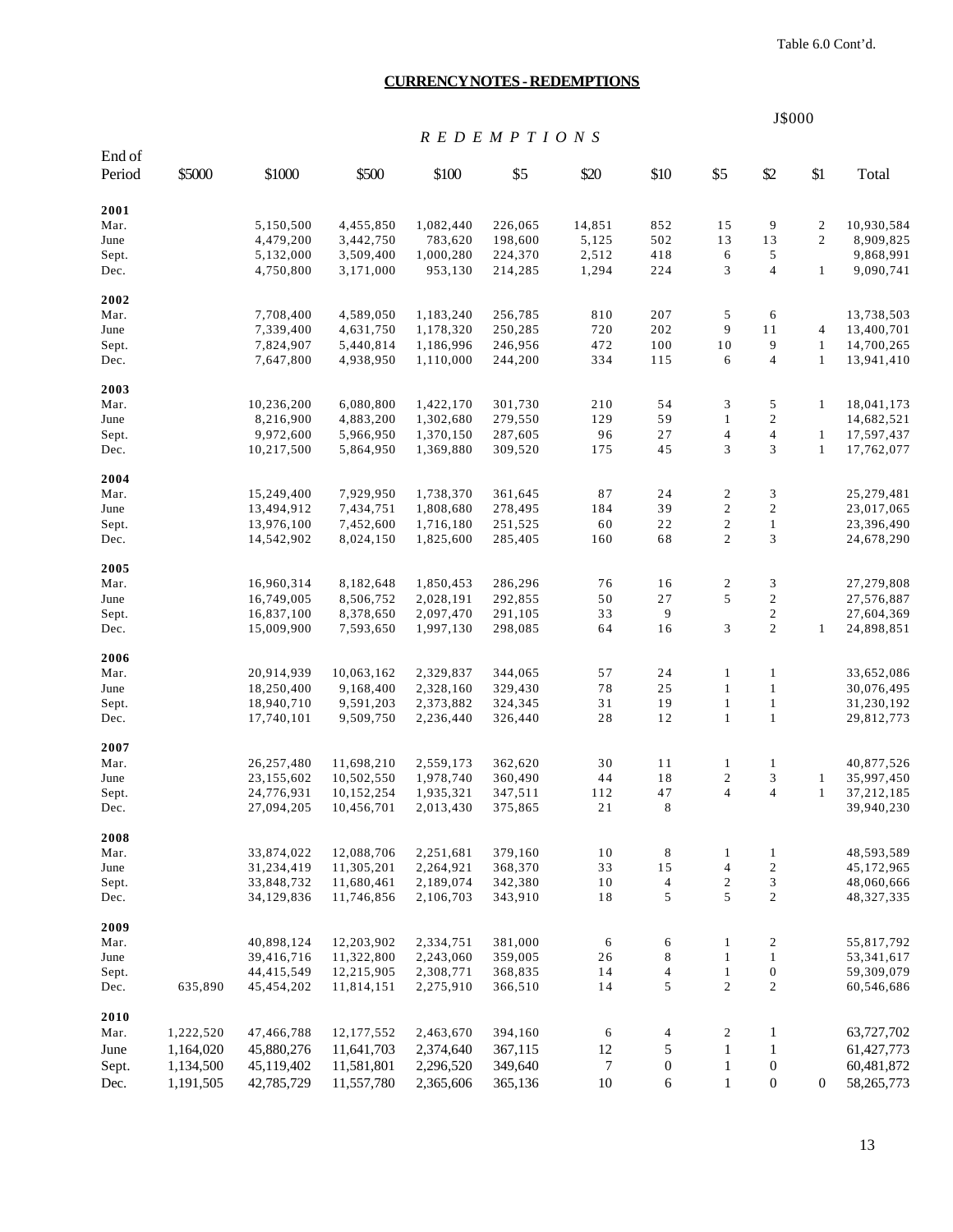# **CURRENCY NOTES IN CIRCULATION**

|                  |                 |              |           |           |         |         |        |        |        |       | J\$000 |              |
|------------------|-----------------|--------------|-----------|-----------|---------|---------|--------|--------|--------|-------|--------|--------------|
| End of<br>Period | \$5000          | \$1000       | \$500     | \$100     | \$50    | \$20    | \$10   | \$5    | \$2    | \$1   | \$0.50 | Total        |
| 2001             |                 |              |           |           |         |         |        |        |        |       |        |              |
| Mar.             |                 | 8,983,421    | 6,059,107 | 1,269,182 | 325,223 | 114,658 | 52,622 | 16,822 | 25,663 | 7,307 | 2,014  | 16,856,019   |
| June             |                 | 9,267,295    | 5,522,397 | 1,460,183 | 340,229 | 109,533 | 52,120 | 16,808 | 25,650 | 7,305 | 2,014  | 16,803,534   |
| Sept.            |                 | 9,555,329    | 5,266,991 | 1,464,544 | 327,627 | 107,020 | 51,702 | 16,803 | 25,645 | 7,305 | 2,014  | 16,824,980   |
| Dec.             |                 | 12,842,550   | 6,481,464 | 1,662,865 | 377,870 | 105,734 | 51,477 | 16,800 | 25,641 | 7,305 | 2,014  | 21,573,720   |
| 2002             |                 |              |           |           |         |         |        |        |        |       |        |              |
| Mar.             |                 | 11,198,405   | 5,389,494 | 1,542,113 | 353,755 | 104,924 | 51,270 | 16,795 | 25,635 | 7,304 | 2,014  | 18,691,709   |
| June             |                 | 11,209,053   | 5,246,841 | 1,516,933 | 349,929 | 104,203 | 51,069 | 16,787 | 25,624 | 7,301 | 2,014  | 18,529,754   |
| Sept.            |                 | 11,497,268   | 5,148,522 | 1,539,375 | 366,826 | 103,731 | 50,969 | 16,777 | 25,615 | 7,300 | 2,014  | 18,758,397   |
| Dec.             |                 | 14,726,475   | 6,385,101 | 1,759,618 | 425,880 | 103,397 | 50,854 | 16,771 | 25,611 | 7,299 | 2,014  | 23,503,020   |
| 2003             |                 |              |           |           |         |         |        |        |        |       |        |              |
| Mar.             |                 | 12,693,283   | 5,021,343 | 1,590,183 | 377,364 | 103,188 | 50,799 | 16,768 | 25,606 | 7,298 | 2,014  | 19,887,846   |
| June             |                 | 13,168,299   | 5,037,693 | 1,611,963 | 390,128 | 103,057 | 50,740 | 16,767 | 25,605 | 7,298 | 2,014  | 20,413,564   |
| Sept.            |                 | 13,425,724   | 4,927,814 | 1,670,972 | 403,923 | 102,961 | 50,714 | 16,763 | 25,600 | 7,297 | 2,014  | 20,633,782   |
| Dec.             |                 | 18,905,342   | 6,840,836 | 1,980,782 | 503,719 | 102,786 | 50,669 | 16,760 | 25,597 | 7,296 | 2,014  | 28,435,801   |
| 2004             |                 |              |           |           |         |         |        |        |        |       |        |              |
| Mar.             |                 | 15,868,063   | 5,531,869 | 1,939,757 | 379,884 | 102,699 | 50,644 | 16,758 | 25,595 | 7,296 | 2,014  | 23,924,579   |
| June             |                 | 15,948,266   | 5,254,182 | 1,799,535 | 374,755 | 102,515 | 50,605 | 16,756 | 25,592 | 7,296 | 2,014  | 23,581,516   |
| Sept.            |                 | 16,931,518   | 5,662,698 | 1,948,563 | 397,059 | 102,455 | 50,583 | 16,754 | 25,591 | 7,296 | 2,014  | 25, 144, 531 |
| Dec.             |                 | 21,344,958   | 6,962,616 | 2,302,418 | 446,948 | 102,295 | 50,516 | 16,752 | 25,588 | 7,296 | 2,014  | 31,261,401   |
| 2005             |                 |              |           |           |         |         |        |        |        |       |        |              |
| Mar.             |                 | 18,955,139   | 5,940,052 | 1,999,993 | 420,648 | 102,219 | 50,499 | 16,750 | 25,585 | 7,295 | 2,014  | 27,520,194   |
| June             |                 | 17,885,203   | 5,428,427 | 1,935,843 | 416,786 | 102,169 | 50,472 | 16,746 | 25,584 | 7,295 | 2,014  | 25,870,539   |
| Sept.            |                 | 18,288,251   | 5,394,822 | 1,902,418 | 423,672 | 102,136 | 50,463 | 16,745 | 25,582 | 7,295 | 2,014  | 26,213,398   |
| Dec.             |                 | 23,998,588   | 7,341,267 | 2,361,340 | 489,571 | 102,072 | 50,447 | 16,743 | 25,580 | 7,293 | 2,014  | 34,394,915   |
| 2006             |                 |              |           |           |         |         |        |        |        |       |        |              |
| Mar.             |                 | 19,953,652   | 5,733,168 | 2,070,565 | 458,999 | 102,014 | 50,423 | 16,742 | 25,579 | 7,293 | 2,014  | 28,420,449   |
| June             |                 | 20,753,351   | 5,934,920 | 2,077,471 | 467,560 | 101,956 | 50,408 | 16,742 | 25,578 | 7,294 | 2,014  | 29,437,294   |
| Sept.            |                 | 21,832,730   | 6,158,750 | 2,092,618 | 479,709 | 101,925 | 50,389 | 16,741 | 25,577 | 7,293 | 2,014  | 30,767,746   |
| Dec.             |                 | 29, 212, 835 | 8,389,028 | 2,489,217 | 542,763 | 101,896 | 50,376 | 16,741 | 25,576 | 7,293 | 2,014  | 40,837,739   |
| 2007             |                 |              |           |           |         |         |        |        |        |       |        |              |
| Mar.             |                 | 24,485,551   | 6,995,857 | 2,224,121 | 520,134 | 101,866 | 50,364 | 16,740 | 25,576 | 7,293 | 2,014  | 34,429,516   |
| June             |                 | 25,620,552   | 6,438,430 | 2,030,529 | 528,125 | 101,822 | 50,347 | 16,738 | 25,572 | 7,293 | 2,014  | 34,821,422   |
| Sept.            |                 | 26,653,804   | 6,361,223 | 2,061,263 | 560,102 | 101,710 | 50,300 | 16,734 | 25,568 | 7,292 | 2,014  | 35,840,010   |
| Dec.             |                 | 34,099,834   | 8,239,627 | 2,363,866 | 602,727 | 101,688 | 50,291 | 16,734 | 25,567 | 7,292 | 2,014  | 45,509,640   |
| 2008             |                 |              |           |           |         |         |        |        |        |       |        |              |
| Mar.             |                 | 28,786,482   | 6,680,897 | 2,248,210 | 584,559 | 101,678 | 50,283 | 16,733 | 25,566 | 7,292 | 2,014  | 38,503,714   |
| June             |                 | 28, 232, 751 | 6,510,785 | 2,151,387 | 569,672 | 101,645 | 50,268 | 16,729 | 25,564 | 7,292 | 2,014  | 37,668,107   |
| Sept.            |                 | 27,754,134   | 6,440,430 | 2,165,359 | 581,275 | 101,635 | 50,264 | 16,727 | 25,561 | 7,292 | 2,014  | 37,144,691   |
| Dec.             |                 | 36,194,527   | 7,653,643 | 2,494,703 | 647,850 | 101,617 | 50,260 | 16,722 | 25,559 | 7,291 | 2,014  | 47,194,186   |
| 2009             |                 |              |           |           |         |         |        |        |        |       |        |              |
| Mar.             |                 | 30,696,786   | 6,424,842 | 2,312,996 | 615,838 | 101,611 | 50,254 | 16,721 | 25,558 | 7,291 | 2,014  | 40,253,911   |
| June             |                 | 31,740,438   | 6,417,091 | 2,326,948 | 617,820 | 101,585 | 50,246 | 16,721 | 25,557 | 7,291 | 2,014  | 41,305,711   |
| Sept.            | 420,000         | 31,625,210   | 6,301,277 | 2,357,186 | 634,474 | 101,571 | 50,242 | 16,720 | 25,556 | 7,291 | 2,014  | 41,541,543   |
|                  | Dec. 2,723,870  | 36,531,248   | 7,202,261 | 2,609,273 | 677,464 | 101,557 | 50,237 | 16,719 | 25,554 | 7,291 | 2,014  | 49,947,488   |
| 2010             |                 |              |           |           |         |         |        |        |        |       |        |              |
|                  | Mar. 2,867,990  | 32,344,767   | 6,509,798 | 2,487,631 | 659,800 | 101,551 | 50,233 | 16,717 | 25,553 | 7,291 | 2,014  | 45,073,345   |
|                  | June 3,098,630  | 31,615,378   | 6,483,237 | 2,480,024 | 660,680 | 101,539 | 50,228 | 16,716 | 25,552 | 7,290 | 2,014  | 44,541,289   |
|                  | Sept. 3,513,920 | 31,716,726   | 6,641,487 | 2,528,505 | 674,036 | 101,532 | 50,227 | 16,716 | 25,552 | 7,290 | 2,014  | 45,278,005   |
|                  | Dec. 4,747,125  | 38, 341, 346 | 7,833,858 | 2,755,012 | 743,945 | 101,522 | 50,222 | 16,715 | 25,551 | 7,290 | 2,014  | 54,624,600   |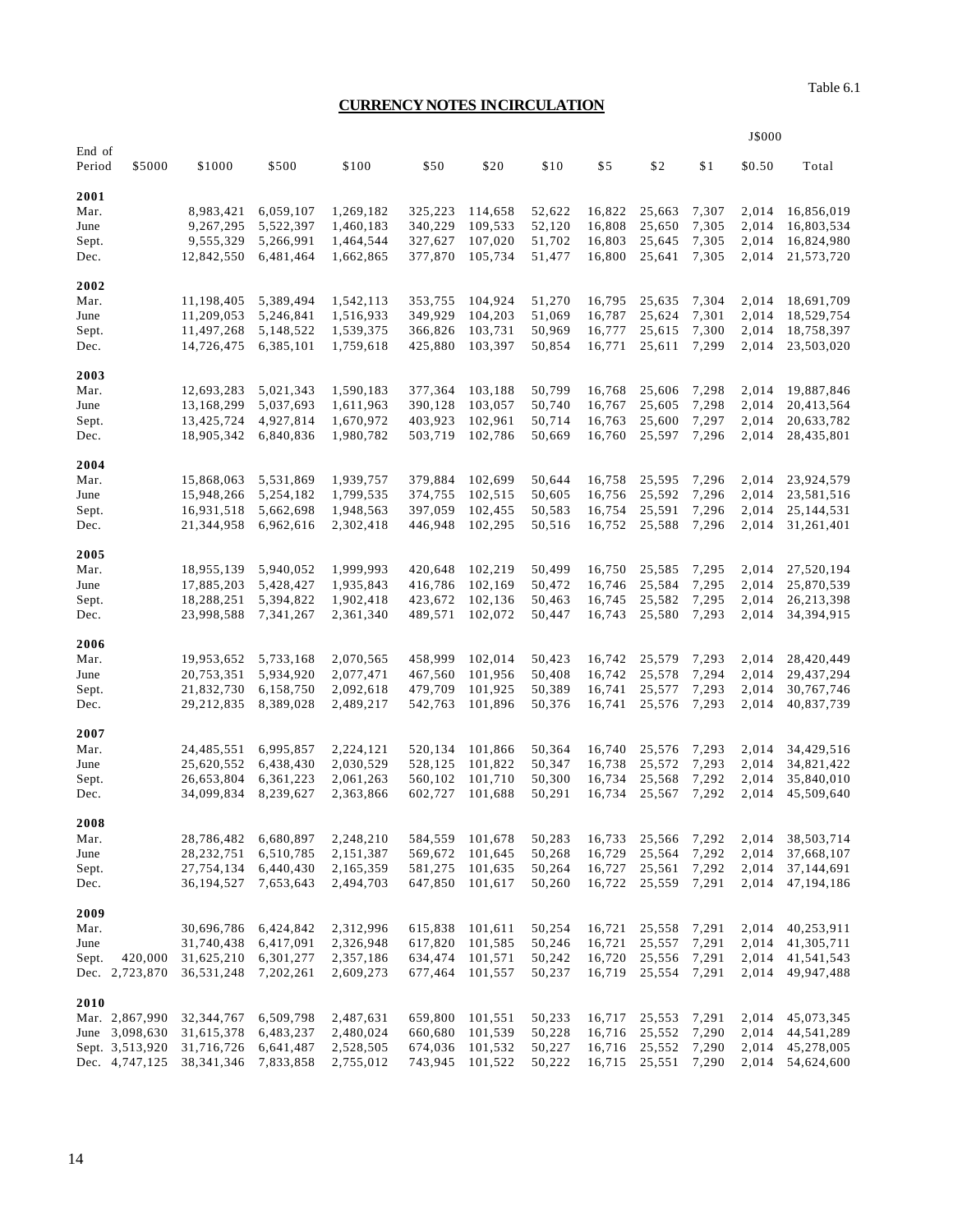Table 7

J\$000

# **COMMERCIAL BANKS' CLEARING**

| End of<br>Period | 2004          | 2005                        | 2006        | 2007          | 2008          | 2009          | 2010          |
|------------------|---------------|-----------------------------|-------------|---------------|---------------|---------------|---------------|
| Jan              | 137,807,340   | 148,532,579                 | 176,049,468 | 186,399,368   | 208,669,883   | 233,869,859   | 189,808,984   |
| Feb.             | 126,927,646   | 139,724,365                 | 171,270,123 | 211,734,268   | 210,228,903   | 211,247,481   | 177,241,313   |
| Mar.             | 170,032,833   | 163,093,277                 | 202,476,618 | 216,230,971   | 212,365,440   | 220,106,384   | 246,338,854   |
| Apr.             | 167,455,652   | 172,551,157                 | 180,060,374 | 196,228,646   | 221,308,197   | 198, 337, 765 | 193,609,207   |
| May              | 150,736,503   | 162,319,945                 | 206,480,645 | 207,544,359   | 220,181,032   | 178,240,293   | 165,044,882   |
| June             | 170,429,733   | 171,600,148                 | 194,848,229 | 200,020,026   | 224,691,472   | 204,021,904   | 196,463,145   |
| July             | 142,824,733   | 161,952,532                 | 189,763,596 | 226,484,300   | 262,060,024   | 211,390,484   | 182,640,488   |
| Aug.             | 142,411,515   | 169,204,337                 | 198,818,415 | 209,576,308   | 202,245,256   | 180, 163, 210 | 189,340,584   |
| Sept.            | 125,342,029   | 162,933,424                 | 199,047,635 | 200,861,507   | 241,338,567   | 195,608,725   | 177,802,931   |
| Oct.             | 141,619,996   | 155,864,225                 | 199,743,551 | 222,606,501   | 244,768,230   | 196,011,603   | 170,076,141   |
| Nov.             | 166,508,911   | 171,751,220                 | 193,467,877 | 240,748,531   | 219,942,786   | 192,560,571   | 185,864,448   |
| Dec.             | 166,762,285   | 174,373,556                 | 197,990,216 | 214,296,196   | 275,138,607   | 220,981,272   | 211,315,660   |
| <b>TOTAL</b>     | 1,808,859,179 | 1,953,900,765 2,310,016,747 |             | 2,532,730,981 | 2,742,938,397 | 2,442,539,551 | 2,285,546,637 |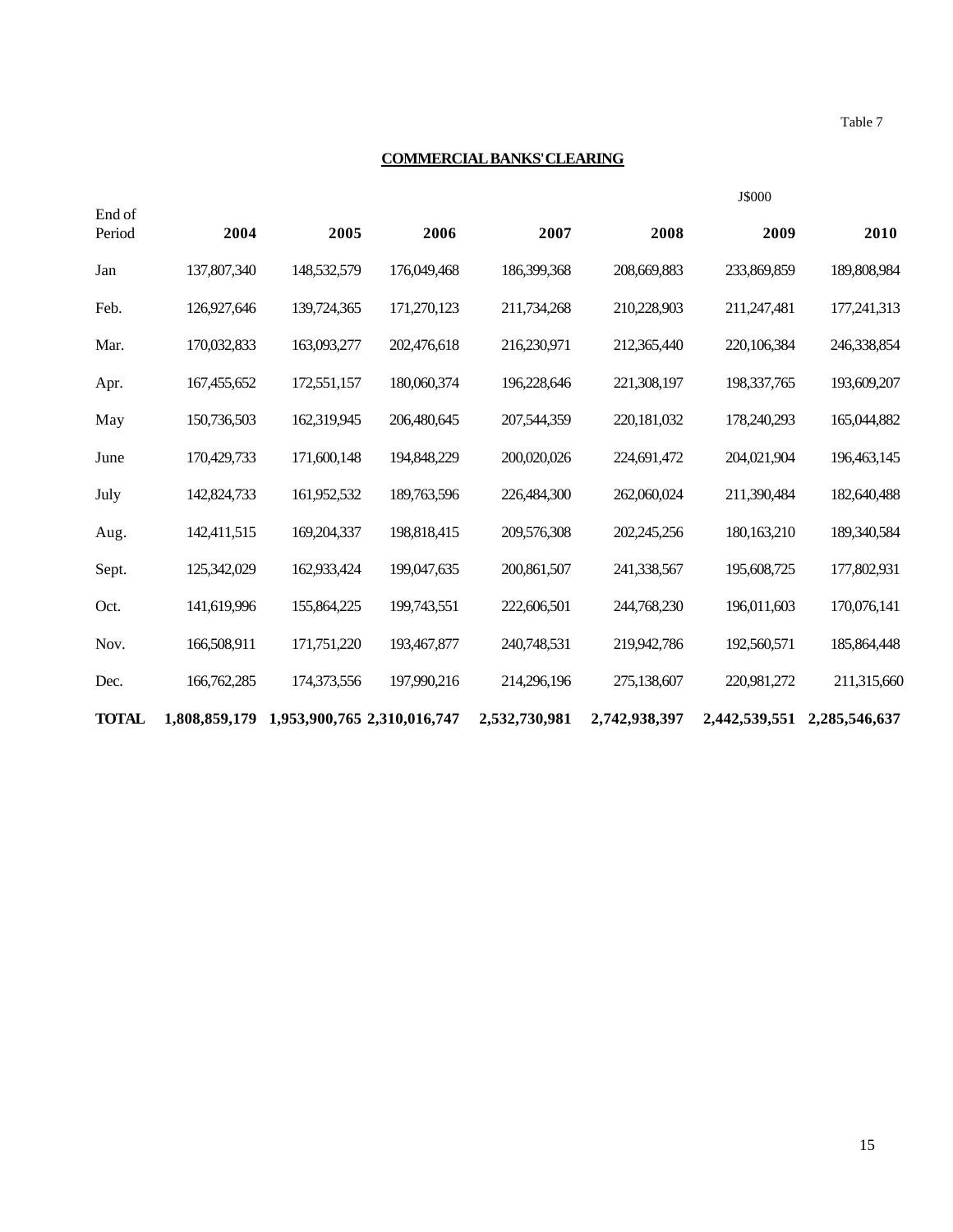#### **COMMERCIAL BANKS' LIQUID ASSETS**

|        |           | <b>DEPOSITS WITH BOJ</b> |              |               |              | J\$000       |            |            |
|--------|-----------|--------------------------|--------------|---------------|--------------|--------------|------------|------------|
|        |           | Cash Reserve             |              | Local         |              | Equity       |            |            |
| End of |           | & Current                | Treasury     | Registered    | Specified    | Investment   |            |            |
| Period | Cash      | Account                  | <b>Bills</b> | <b>Stocks</b> | Assets       | <b>Bonds</b> | Other      | Total      |
| 2002   |           |                          |              |               |              |              |            |            |
| Mar.   | 1,947,573 | 10,971,142               | 456,618      | 13,107,123    | 23,483,227   |              | 1,450,489  | 51,416,172 |
| June   | 2,058,119 | 11,267,772               | 1,029,635    | 9,268,031     | 25,074,826   |              | 1,585,295  | 50,283,678 |
| Sept.  | 2,140,749 | 11,285,459               | 846,790      | 8,502,293     | 24,493,031   |              | 2,400,485  | 49,668,807 |
| Dec.   | 2,705,649 | 11,641,014               | 906,544      | 8,778,651     | 17,134,052   |              | 4,502,806  | 45,668,716 |
| 2003   |           |                          |              |               |              |              |            |            |
| Mar.   | 2,643,839 | 11,688,743               | 488,219      | 11,237,946    | 13,123,885   |              | 2,919,645  | 42,102,277 |
| June   | 2,615,818 | 11,200,973               | 328,631      | 11,496,698    | 12,408,755   |              | 2,002,173  | 40,053,048 |
| Sept.  | 2,841,504 | 10,994,937               | 541,002      | 11,405,765    | 12,602,329   |              | 2,099,922  | 40,485,459 |
| Dec.   | 4,248,619 | 11,138,931               | 709,167      | 10,039,219    | 12,760,867   |              | 1,436,457  | 40,333,260 |
| 2004   |           |                          |              |               |              |              |            |            |
| Mar.   | 3,258,642 | 11,308,706               | 972,795      | 8,951,598     | 16,178,611   |              | 6,452,564  | 47,122,916 |
| June   | 2,993,096 | 12,102,934               | 1,190,258    | 9,787,278     | 16,586,698   |              | 9,640,627  | 52,300,891 |
| Sept.  | 3,535,660 | 12,975,898               | 5,029,069    | 4,438,801     | 18,825,098   |              | 6,786,116  | 51,590,642 |
| Dec.   | 5,640,065 | 13,026,278               | 664,845      | 7,757,995     | 10,018,768   |              | 15,494,293 | 52,602,244 |
| 2005   |           |                          |              |               |              |              |            |            |
| Mar.   | 4,024,124 | 13,121,087               | 583,444      | 5,440,831     | 10,244,191   | 446,643      | 15,441,735 | 48,855,412 |
| June   | 3,885,888 | 13,421,127               | 953,171      | 4,207,134     | 16,164,773   | 481,011      | 22,280,221 | 60,912,314 |
| Sept.  | 4,230,648 | 13,602,020               | 855,462      | 3,559,979     | 14,302,547   | 252,041      | 22,387,276 | 59,189,973 |
| Dec.   | 5,317,389 | 13,700,260               | 911,104      | 3,276,704     | 12,590,662   | 140,924      | 20,041,632 | 55,978,675 |
| 2006   |           |                          |              |               |              |              |            |            |
| Mar.   | 4,072,647 | 14,138,699               | 1,066,490    | 4,121,279     | 17,085,786   | 19,641       | 21,861,045 | 62,365,587 |
| June   | 4,059,687 | 14,552,954               | 1,065,074    | 2,916,411     | 20,464,110   | 21,703       | 27,844,700 | 70,924,639 |
| Sept.  | 4,457,943 | 15,302,377               | 1,675,868    | 2,864,521     | 18,657,694   | 26,863       | 29,764,875 | 72,750,141 |
| Dec.   | 6,054,737 | 15,711,945               | 1,375,069    | 769,775       | 20,295,774   | 42,104       | 25,364,417 | 69,613,821 |
| 2007   |           |                          |              |               |              |              |            |            |
| Mar.   | 4,876,841 | 16,701,350               | 1,094,926    | 1,183,656     | 16,484,086   | 235,388      | 23,715,464 | 64,291,711 |
| June   | 4,608,150 | 16,691,624               | 1,444,384    | 1,362,589     | 14,017,119   | 239,852      | 19,264,847 | 57,628,565 |
| Sept.  | 4,862,128 | 17,356,634               | 1,681,636    | 1,206,401     | 14, 191, 747 | 498,743      | 15,188,026 | 54,985,315 |
| Dec.   | 7,343,303 | 18,052,812               | 2,341,021    | 585,321       | 15,282,070   | 659,505      | 13,305,124 | 57,569,156 |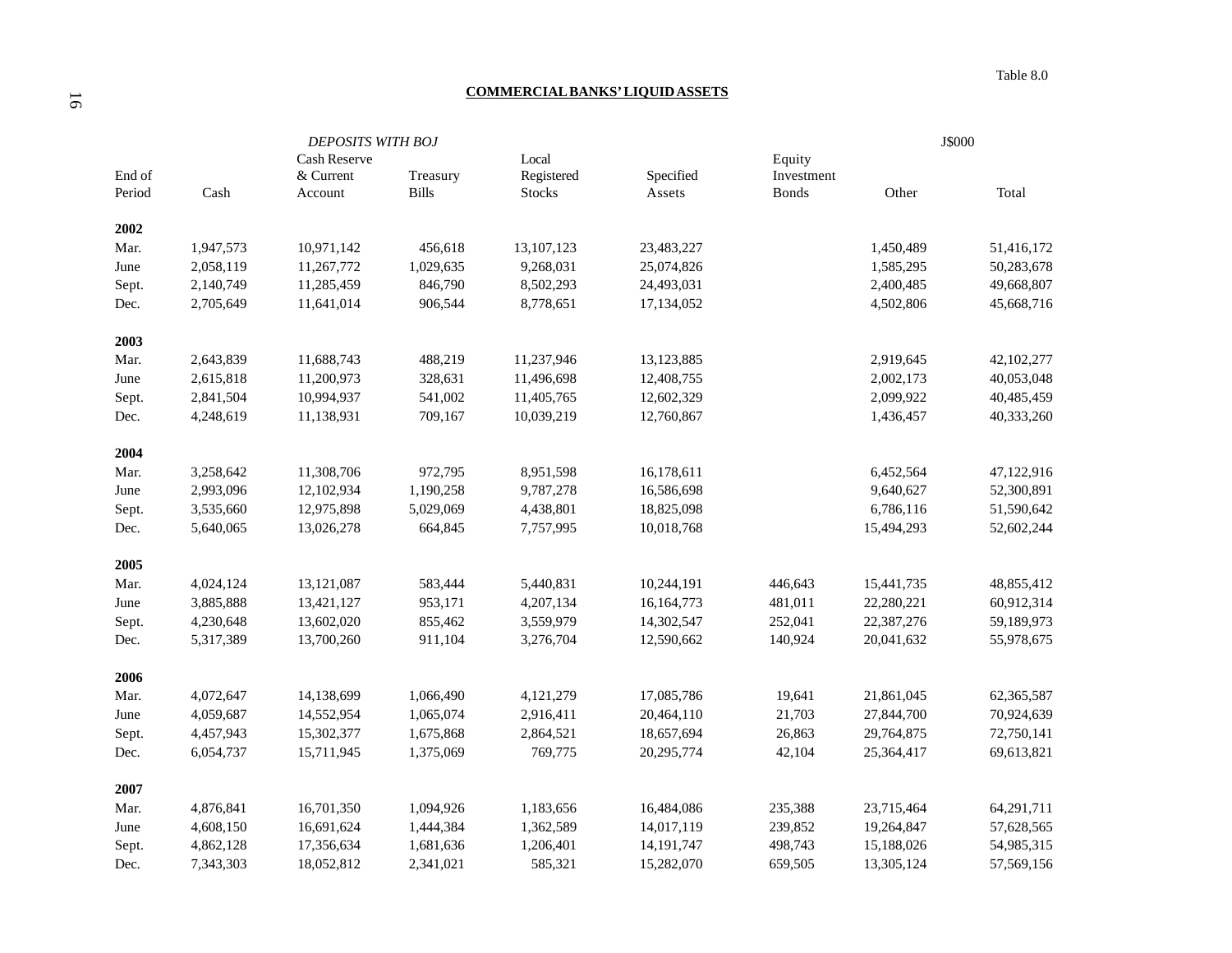Table 8.0 Cont'd.

#### **COMMERCIAL BANKS' LIQUID ASSETS**

|                   |           |                          |              |                  |            |              | J\$000       |              |
|-------------------|-----------|--------------------------|--------------|------------------|------------|--------------|--------------|--------------|
|                   |           | <b>DEPOSITS WITH BOJ</b> |              |                  |            |              |              |              |
|                   |           | Cash Reserve             |              | Local            |            | Other        |              |              |
| End of            |           | & Current                | Treasury     | Registered       | Specified  | Eligible     |              |              |
| Period            | Cash      | Account                  | <b>Bills</b> | <b>Stocks</b>    | Assets     | <b>Bonds</b> | Other        | Total        |
| 2008              |           |                          |              |                  |            |              |              |              |
| Mar.              | 5,206,310 | 18,787,436               | 1,631,392    | 1,563,896        | 19,504,703 | 359,602      | 18,508,541   | 65,561,880   |
| June              | 4,648,159 | 18,520,440               | 1,701,468    | 1,138,282        | 21,746,064 | 1,219,652    | 24,862,697   | 73,836,762   |
| Sept.             | 5,019,818 | 18,985,089               | 1,585,048    | 1,921,431        | 26,966,221 | 532,922      | 26, 234, 725 | 81,245,254   |
| Dec.              | 6,655,152 | 22,287,808               | 938,781      | 1,293,625        | 16,807,960 | 817,669      | 25,067,990   | 73,868,986   |
| 2009              |           |                          |              |                  |            |              |              |              |
| Jan.              | 5,459,497 | 27,417,510               | 731,227      | 1,478,904        | 17,802,755 | 737,671      | 23, 234, 526 | 76,862,090   |
| Feb.              | 4,678,469 | 28,614,236               | 749,132      | 1,368,379        | 17,999,497 | 560,102      | 20,346,504   | 74,316,319   |
| Mar.              | 5,110,181 | 29,530,384               | 617,485      | 2,941,200        | 18,284,023 | 199,150      | 23,285,680   | 79,968,102   |
| Apr.              | 5,194,475 | 29,955,728               | 464,874      | 4,073,567        | 15,965,781 | 315,000      | 23,441,440   | 79,410,864   |
| May               | 5,291,926 | 30,223,813               | 413,338      | 4,076,037        | 16,566,740 | 324,367      | 23,370,111   | 80,266,382   |
| June              | 5,249,037 | 31,291,757               | 359,804      | 3,926,635        | 13,835,501 | 195,513      | 23,353,707   | 78,211,953   |
| July              | 4,930,610 | 29,376,617               | 420,401      | 3,339,533        | 16,704,076 | 149,200      | 19,164,867   | 74,085,324   |
| Aug.              | 5,225,083 | 29,543,237               | 406,429      | 2,966,533        | 14,277,566 | 65,192       | 20,325,096   | 72,809,136   |
| Sept.             | 5,217,028 | 29,160,109               | 470,424      | 3,212,281        | 13,667,218 | 106,848      | 21,835,878   | 73,669,787   |
| Oct.              | 5,315,558 | 30,035,950               | 501,713      | 3,510,488        | 14,924,966 | 169,279      | 20,875,431   | 75,333,385   |
| Nov.              | 5,400,803 | 30,100,759               | 567,713      | 3,711,481        | 11,211,955 | 288,325      | 22,958,047   | 74,239,083   |
| $Dec^{+}$         | 7,044,255 | 29,908,694               | 552,583      | 2,279,945        | 15,213,393 | 320,139      | 20,983,875   | 76,302,884   |
| 2010              |           |                          |              |                  |            |              |              |              |
| $Jan+$            | 6,224,710 | 30,156,657               | 555,938      | 897,216          | 18,559,329 | 448,660      | 20,098,537   | 76,941,047   |
| Feb. <sup>+</sup> | 5,873,430 | 31,159,701               | 635,042      | $\boldsymbol{0}$ | 17,717,383 | 451,704      | 20,034,818   | 75,872,078   |
| Mar. <sup>+</sup> | 5,970,592 | 30,470,446               | 556,837      | $\boldsymbol{0}$ | 23,686,452 | 239,816      | 28,491,975   | 89,523,509   |
| Apr.              | 6,021,044 | 31,737,764               | 460,256      | $\boldsymbol{0}$ | 21,123,608 | 240,055      | 24,562,047   | 84, 144, 773 |
| May               | 6,037,862 | 37,902,750               | 288,869      | $\boldsymbol{0}$ | 20,657,289 | 222,078      | 25,708,333   | 90,817,180   |
| June              | 5,781,328 | 31,268,471               | 255,199      | $\boldsymbol{0}$ | 23,538,040 | 200,257      | 30,164,253   | 91,207,549   |
| July              | 6,066,584 | 27,294,952               | 193,554      | $\boldsymbol{0}$ | 24,166,217 | 201,435      | 30,395,108   | 88,317,851   |
| Aug.              | 6,400,141 | 27,555,787               | 138,807      | $\boldsymbol{0}$ | 30,279,094 | 177,692      | 30,269,580   | 94,821,102   |
| Sept.             | 6,647,583 | 27,575,057               | 258,827      | $\boldsymbol{0}$ | 32,229,212 | 121,538      | 30,048,710   | 96,880,928   |
| Oct.              | 6,488,175 | 30,600,857               | 191,979      | $\boldsymbol{0}$ | 32,660,891 | 289,274      | 36,093,260   | 106,324,435  |
| Nov.              | 6,425,248 | 28,398,501               | 291,330      | $\boldsymbol{0}$ | 26,818,454 | 289,245      | 36,902,267   | 99,125,045   |
| Dec.              | 7,771,842 | 28,254,359               | 412,685      | $\overline{0}$   | 27,182,699 | 289,338      | 37,027,764   | 100,938,687  |

+Revised

17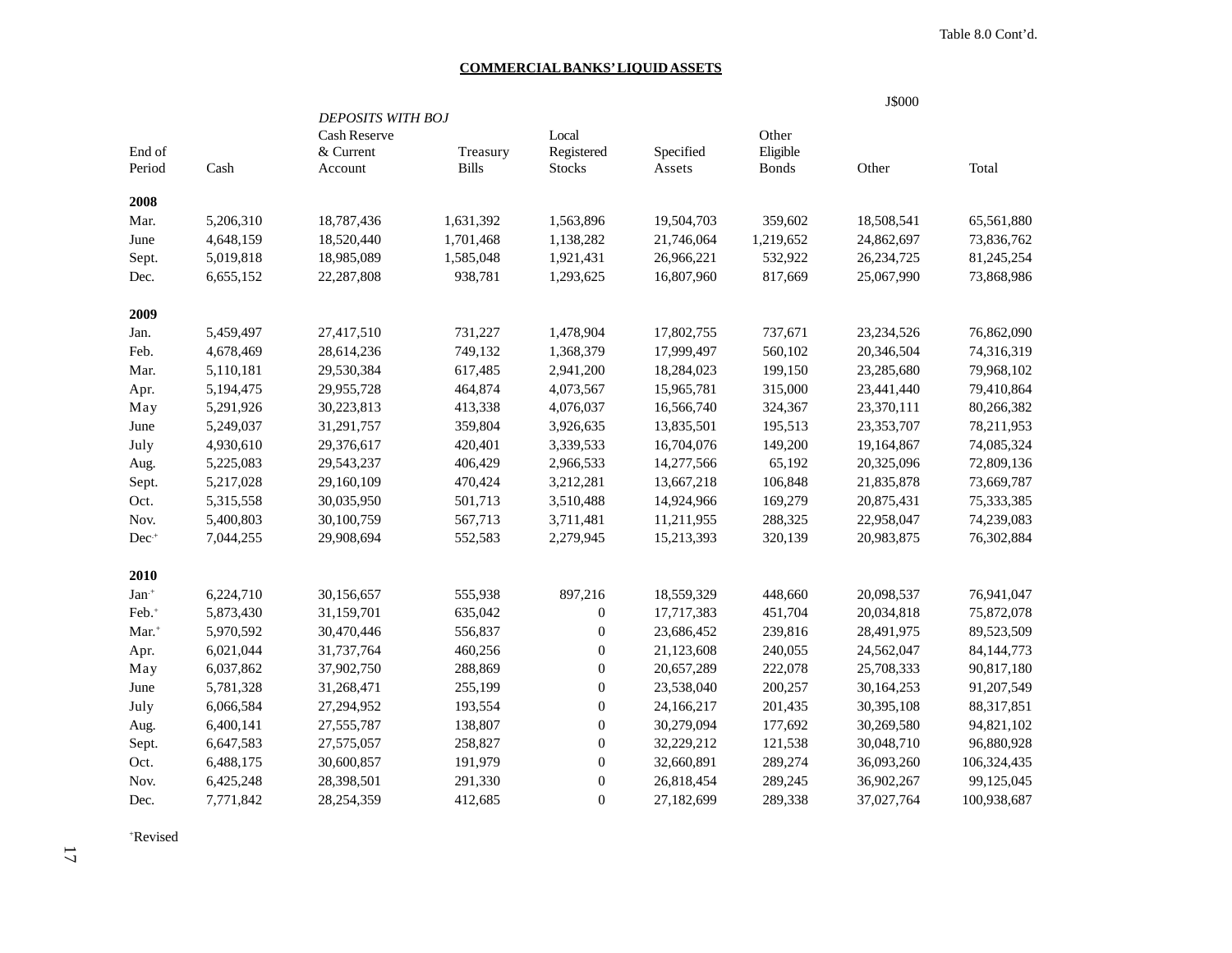# **COMMERCIAL BANKS' LIQUIDITY RATIOS**

# **Percentage TO AVERAGE DEPOSITS**

|        |         | <b>DEPOSITS WITH BOJ</b> |              |               |           |                |       |       |
|--------|---------|--------------------------|--------------|---------------|-----------|----------------|-------|-------|
|        |         | Cash Reserve             |              | Local         |           |                |       |       |
| End of |         | & Current                | Treasury     | Registered    | Specified | Other Eligible |       |       |
| Period | Cash    | Account                  | <b>Bills</b> | <b>Stocks</b> | Assets    | <b>Bonds</b>   | Other | Total |
| 2007   |         |                          |              |               |           |                |       |       |
| Mar.   | 2.8     | 9.6                      | 0.6          | 0.7           | 9.4       | 0.1            | 13.6  | 36.8  |
| June   | 2.6     | 9.3                      | $0.8\,$      | $0.8\,$       | 7.8       | 0.1            | 10.7  | 32.0  |
| Sept.  | 2.6     | 9.2                      | 0.9          | 0.6           | 7.6       | 0.3            | 8.1   | 29.3  |
| Dec.   | 3.8     | 9.4                      | 1.2          | 0.3           | 8.1       | 0.3            | 6.9   | 30.0  |
| 2008   |         |                          |              |               |           |                |       |       |
| Jan.   | 2.7     | 9.2                      | 1.0          | 0.4           | 8.6       | 0.4            | 10.6  | 32.9  |
| Feb.   | 2.3     | 9.1                      | 0.9          | $0.8\,$       | 8.2       | 0.4            | 9.8   | 31.5  |
| Mar.   | 2.7     | 9.6                      | 0.8          | $0.8\,$       | 9.9       | 0.2            | 9.4   | 33.4  |
| Apr.   | 2.4     | 9.2                      | 0.9          | 0.7           | 12.1      | 0.1            | 10.8  | 36.2  |
| May    | 2.3     | 9.1                      | 0.9          | 0.7           | 12.6      | 0.1            | 12.1  | 37.8  |
| June   | 2.3     | 9.2                      | $0.8\,$      | 0.6           | 10.8      | 0.6            | 12.4  | 36.7  |
| July   | 2.6     | 9.2                      | $0.8\,$      | $0.8\,$       | 9.7       | 0.4            | 12.4  | 35.9  |
| Aug.   | 2.5     | 9.3                      | 0.8          | 0.9           | 11.9      | 0.3            | 13.0  | 38.7  |
| Sept.  | 2.5     | 9.3                      | 0.8          | 0.9           | 13.2      | 0.2            | 12.8  | 39.7  |
| Oct.   | 2.5     | 9.2                      | 0.7          | 0.9           | 11.3      | 0.2            | 12.8  | 37.6  |
| Nov.   | $2.5\,$ | 9.2                      | 0.6          | $0.7\,$       | 9.7       | 0.3            | 12.6  | 35.6  |
| Dec.   | 3.3     | 11.2                     | 0.5          | 0.6           | 8.4       | 0.4            | 12.5  | 37.0  |
| 2009   |         |                          |              |               |           |                |       |       |
| Jan.   | 2.6     | 13.2                     | 0.4          | 0.7           | 8.6       | 0.4            | 11.2  | 37.1  |
| Feb.   | 2.2     | 13.8                     | 0.4          | 0.7           | 8.7       | 0.3            | 9.8   | 35.7  |
| Mar.   | 2.5     | 14.3                     | 0.3          | 1.4           | 8.8       | 0.1            | 11.3  | 38.7  |
| Apr.   | 2.5     | 14.2                     | 0.2          | 1.9           | 7.6       | 0.1            | 11.1  | 37.8  |
| May    | $2.5\,$ | 14.3                     | 0.2          | 1.9           | 7.9       | 0.2            | 11.1  | 38.0  |
| June   | 2.5     | 14.9                     | 0.2          | 1.9           | 6.6       | 0.1            | 11.1  | 37.2  |
| July   | 2.4     | 14.2                     | 0.2          | 1.6           | 8.1       | 0.1            | 9.3   | 35.9  |
| Aug.   | 2.5     | 14.2                     | 0.2          | 1.4           | 6.9       | 0.0            | 9.8   | 35.1  |
| Sept.  | 2.6     | 14.3                     | 0.2          | 1.6           | 6.7       | 0.1            | 10.7  | 36.1  |
| Oct.   | 2.5     | 14.3                     | 0.2          | 1.7           | 7.1       | 0.1            | 9.9   | 35.9  |
| Nov.   | $2.5\,$ | 14.2                     | 0.3          | 1.8           | 5.3       | 0.1            | 10.8  | 35.0  |
| Dec.   | 3.4     | 14.3                     | 0.3          | $1.1\,$       | 7.3       | 0.2            | 10.1  | 36.6  |
| 2010   |         |                          |              |               |           |                |       |       |
| Jan.   | 2.9     | 14.2                     | 0.3          | 0.4           | $\!\!8.8$ | 0.2            | 9.5   | 36.3  |
| Feb.   | 2.8     | 14.6                     | 0.3          | $1.1\,$       | 8.3       | 0.2            | 9.1   | 35.3  |
| Mar.   | $2.8\,$ | 14.3                     | 0.3          | 1.0           | 11.2      | 0.1            | 12.4  | 41.1  |
| Apr.   | 2.7     | 14.3                     | 0.2          | $0.0\,$       | 9.5       | 0.1            | 11.1  | 38.0  |
| May    | 2.8     | 17.3                     | 0.1          | 1.3           | 9.4       | 0.1            | 11.8  | 42.9  |
| June   | 2.7     | 14.4                     | 0.1          | $0.0\,$       | 10.9      | 0.1            | 13.9  | 42.1  |
| July   | 2.7     | 12.3                     | 0.1          | 0.0           | 10.9      | 0.1            | 13.7  | 39.7  |
| Aug.   | 2.9     | 12.3                     | 0.1          | $0.0\,$       | 13.6      | 0.1            | 13.6  | 42.5  |
| Sept.  | 3.0     | 12.4                     | 0.1          | $0.0\,$       | 14.5      | 0.1            | 13.5  | 43.6  |
| Oct.   | 2.6     | 12.2                     | 0.1          | $0.0\,$       | 13.1      | 0.1            | 14.4  | 42.5  |
| Nov.   | $2.8\,$ | 12.4                     | 0.1          | $0.0\,$       | 11.7      | 0.1            | 16.1  | 43.4  |
| Dec.   | 3.4     | 12.2                     | 0.2          | 0.0           | 11.8      | 0.1            | 16.1  | 43.8  |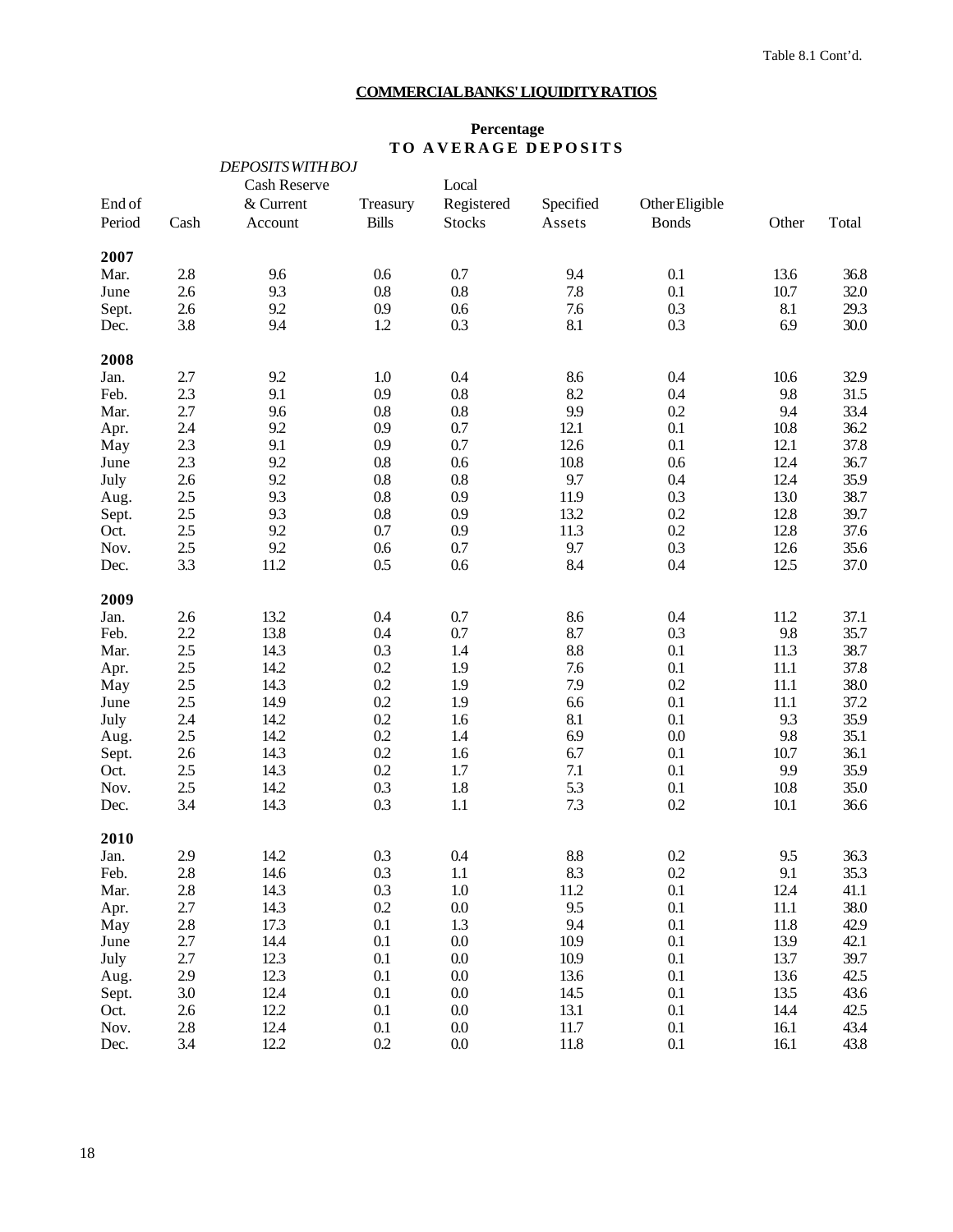Table 8.2

J\$000

# **COMMERCIAL BANKS' STATUTORY LIQUIDITY**

|               | Average       | Required   | Actual     | $%$ of  |               |
|---------------|---------------|------------|------------|---------|---------------|
| End of        | Deposit       | Minimum    | Average    | Average | <b>Excess</b> |
| Period        | Liabilities   | Liquidity  | Liquidity  | Deposit | Liquidity     |
| 2000          |               |            |            |         |               |
| Mar.          | 98,421,692    | 32,479,158 | 49,830,521 | 50.6    | 17,351,363    |
| June          | 103,523,049   | 33,127,376 | 51,646,743 | 49.9    | 18,519,367    |
| Sept.         | 104,509,004   | 32,397,791 | 51,365,946 | 49.1    | 18,968,155    |
| Dec.          | 104,424,162   | 32,371,490 | 47,631,007 | 45.6    | 15,259,517    |
| 2001          |               |            |            |         |               |
| Mar.          | 106,364,319   | 31,909,296 | 53,319,816 | 50.1    | 21,410,520    |
| June          | 115,325,881   | 33,444,505 | 51,819,722 | 44.9    | 18,375,217    |
| Sept.         | 117,238,855   | 32,826,879 | 50,954,482 | 43.5    | 18,127,603    |
| Dec.          | 114,743,542   | 32,128,192 | 50,127,236 | 43.7    | 17,999,044    |
| 2002          |               |            |            |         |               |
| Mar.          | 117,568,810   | 31,743,579 | 51,416,172 | 43.7    | 19,672,593    |
| June          | 120,931,422   | 32,651,484 | 50,283,678 | 41.6    | 17,632,194    |
| Sept.         | 121,240,457   | 27,885,305 | 49,668,808 | 41.0    | 21,783,503    |
| Dec.          | 120,435,714   | 27,700,214 | 45,668,716 | 37.9    | 17,968,502    |
| 2003          |               |            |            |         |               |
| Mar.          | 125,007,980   | 28,751,835 | 42,102,278 | 33.7    | 13,350,443    |
| June          | 121,778,302   | 28,009,009 | 40,053,048 | 32.9    | 12,044,039    |
| Sept.         | 120, 124, 681 | 27,628,677 | 40,485,459 | 33.7    | 12,856,782    |
| Dec.          | 121,424,091   | 27,927,541 | 40,333,260 | 33.2    | 12,405,719    |
| 2004          |               |            |            |         |               |
| Mar.          | 123,295,781   | 28,358,030 | 47,122,916 | 38.2    | 18,764,886    |
| June          | 132,624,082   | 30,503,539 | 52,300,891 | 39.4    | 21,797,352    |
|               | 133,799,595   | 30,773,907 | 51,590,642 | 38.6    | 20,816,735    |
| Sept.<br>Dec. | 136,847,087   | 31,474,830 | 52,602,244 | 38.4    | 21,127,414    |
|               |               |            |            |         |               |
| 2005          |               |            |            |         |               |
| Mar.          | 149,069,275   | 32,445,933 | 48,855,412 | 34.6    | 16,409,479    |
| June          | 143,968,724   | 33,112,807 | 60,912,314 | 42.3    | 27,799,507    |
| Sept.         | 143,751,143   | 33,062,763 | 59,189,973 | 41.2    | 26,127,210    |
| Dec.          | 145,842,414   | 33,543,755 | 55,978,675 | 38.4    | 22,434,920    |
| 2006          |               |            |            |         |               |
| Mar.          | 152,058,089   | 34,973,361 | 62,365,587 | 41.0    | 27,392,226    |
| June          | 156,590,918   | 36,015,911 | 70,924,639 | 45.3    | 34,908,728    |
| Sept.         | 165,642,694   | 38,097,820 | 72,750,141 | 43.9    | 34,652,321    |
| Dec.          | 164,685,132   | 37,877,580 | 69,613,821 | 42.3    | 31,736,241    |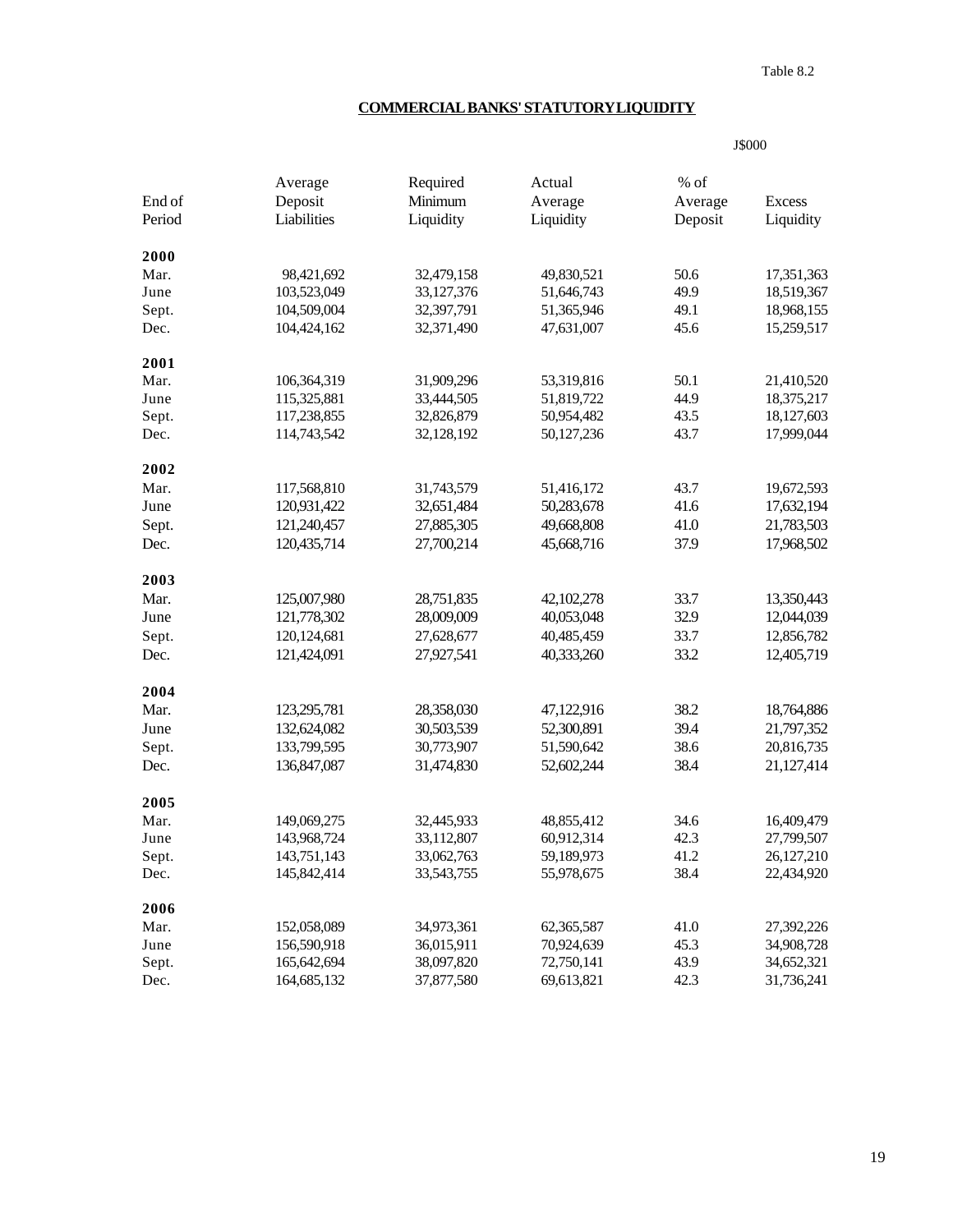# **COMMERCIAL BANKS' STATUTORY LIQUIDITY**

|                     |               |              |              | J\$000  |               |
|---------------------|---------------|--------------|--------------|---------|---------------|
|                     | Average       | Required     | Actual       | $%$ of  |               |
| End of              | Deposit       | Minimum      | Average      | Average | <b>Excess</b> |
| Period              | Liabilities   | Liquidity    | Liquidity    | Deposit | Liquidity     |
|                     |               |              |              |         |               |
| 2007                |               |              |              |         |               |
| Mar.                | 174,824,240   | 40,209,575   | 64,291,711   | 36.8    | 24,082,136    |
| June                | 179,751,131   | 41,342,760   | 57,628,565   | 32.0    | 16,285,805    |
| Sept.               | 187,704,369   | 43,172,005   | 54,985,315   | 29.3    | 11,813,310    |
| Dec.                | 191,775,844   | 44,108,444   | 57,569,156   | 30.0    | 13,460,712    |
| 2008                |               |              |              |         |               |
| Jan. <sup>+</sup>   | 196,936,845   | 45,295,474   | 64,867,082   | 32.9    | 19,571,608    |
| Feb.                | 201,030,434   | 46,237,000   | 63,350,369   | 31.5    | 17,113,369    |
| Mar.                | 196, 111, 541 | 45,105,654   | 65,557,253   | 33.4    | 20,451,599    |
| Apr.                | 199,143,538   | 45,803,014   | 72,127,587   | 36.2    | 26,324,573    |
| May                 | 198,414,747   | 45,635,392   | 75,039,414   | 37.8    | 29,404,022    |
| June                | 201,024,271   | 46,235,582   | 73,836,761   | 36.7    | 27,601,179    |
| July                | 199,000,825   | 45,770,190   | 71,379,823   | 35.9    | 25,609,633    |
| Aug.                | 200,754,222   | 46,173,471   | 77,658,026   | 38.7    | 31,484,555    |
| Sept.               | 204,453,939   | 47,024,406   | 81,245,254   | 39.7    | 34,220,848    |
| Oct.                | 205,410,838   | 47,244,493   | 77,301,915   | 37.6    | 30,057,422    |
| Nov.                | 205,160,330   | 47,186,876   | 73,073,649   | 35.6    | 25,886,773    |
| Dec.                | 199,848,798   | 49,962,200   | 73,868,986   | 37.0    | 23,906,787    |
|                     |               |              |              |         |               |
| 2009                |               |              |              |         |               |
| Jan.                | 207,437,461   | 51,859,365   | 76,862,090   | 37.1    | 25,002,724    |
| Feb.                | 207,954,480   | 56, 147, 710 | 74,316,319   | 35.7    | 18,168,609    |
| Mar.                | 206,621,500   | 57,854,020   | 79,968,102   | 38.7    | 22,114,082    |
| Apr.                | 210,239,381   | 58,867,027   | 79,410,864   | 37.8    | 20,543,838    |
| May                 | 211,024,275   | 59,086,797   | 80,266,382   | 38.0    | 21,179,585    |
| June                | 210,209,732   | 58,858,725   | 78,211,953   | 37.2    | 19,353,228    |
| July                | 206,153,863   | 57,723,082   | 74,085,324   | 35.9    | 16,362,242    |
| Aug.                | 207,484,483   | 58,095,566   | 72,809,136   | 35.1    | 14,713,481    |
| Sept.               | 203,939,708   | 57,103,118   | 73,580,483   | 36.1    | 16,477,365    |
| Oct.                | 210,064,080   | 58,817,943   | 75,462,275   | 35.9    | 16,644,333    |
| Nov.                | 212,055,838   | 59,375,635   | 74,239,083   | 35.0    | 14,863,448    |
| Dec.                | 208,548,814   | 58,393,668   | 76,302,884   | 36.6    | 17,909,216    |
| 2010                |               |              |              |         |               |
| Jan.                | 211,944,440   | 59,344,443   | 76,941,047   | 36.3    | 17,596,604    |
| Feb. <sup>+</sup>   | 212,820,352   | 59,589,699   | 75,872,078   | 35.3    | 16,282,379    |
| $Mar.$ <sup>+</sup> | 212,389,542   | 59,469,072   | 89,523,509   | 42.2    | 30,054,437    |
| Apr.                | 221,718,546   | 62,081,193   | 84, 144, 773 | 38.0    | 22,063,580    |
| May                 | 219,471,187   | 61,451,932   | 93,834,364   | 42.9    | 32,592,433    |
| June                | 216,514,895   | 60,624,171   | 91,207,549   | 42.1    | 30,583,378    |
| July                | 222,507,070   | 57,851,838   | 88,317,851   | 39.7    | 30,466,012    |
| Aug.                | 223,304,135   | 58,059,075   | 94,821,102   | 42.5    | 36,762,027    |
| Sept.               | 222,166,898   | 57,763,394   | 96,880,928   | 43.6    | 39,117,534    |
| Oct.                | 250,349,760   | 65,090,938   | 106,324,435  | 42.5    | 41,233,498    |
| Nov.                | 228,494,198   | 59,408,492   | 99,125,045   | 43.4    | 39,716,553    |
| Dec.                | 230,681,936   | 59,977,303   | 100,938,687  | 43.8    | 40,961,384    |
|                     |               |              |              |         |               |

+Revised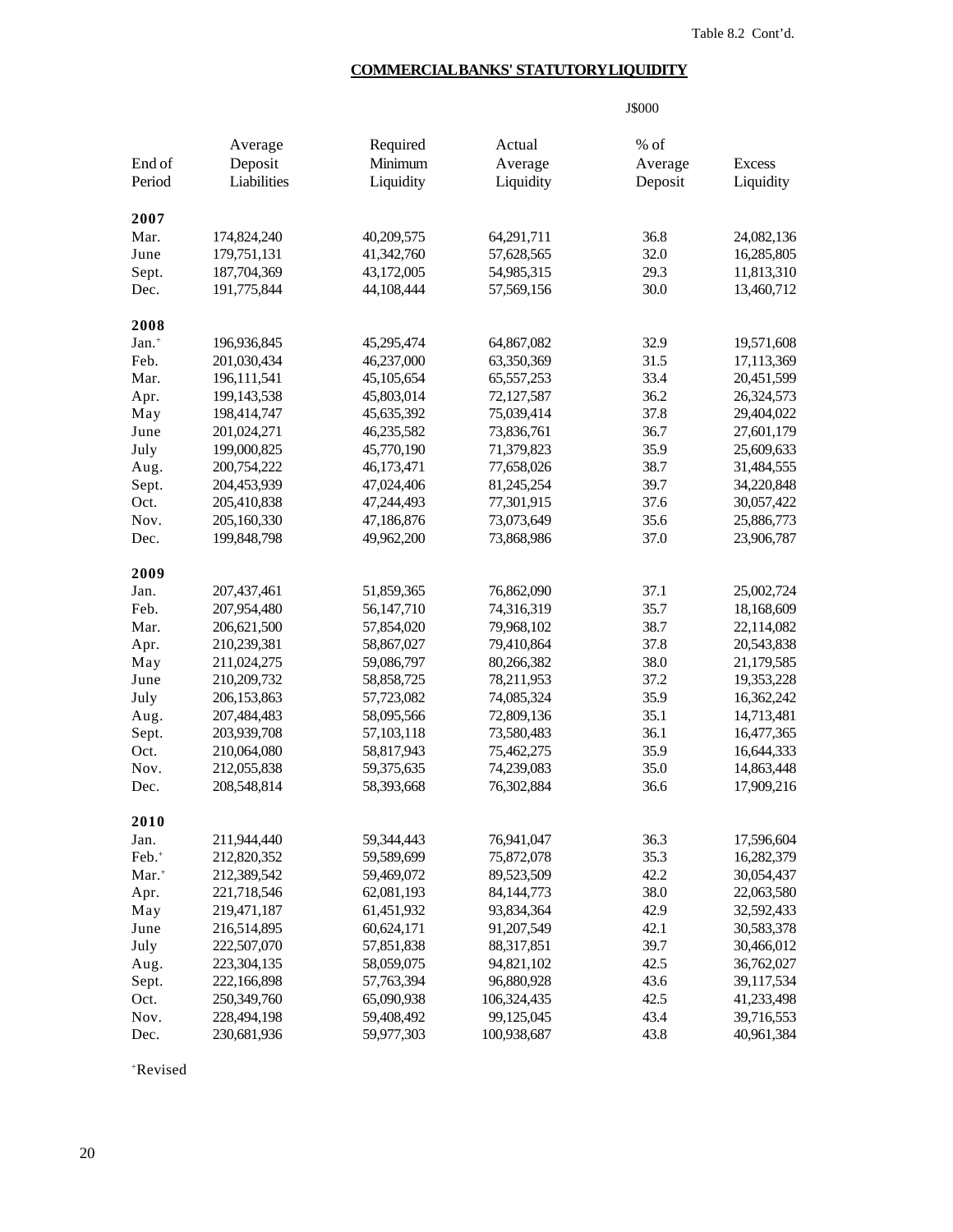# **COMMERCIAL BANKS - SUMMARY OF ACCOUNTS**

#### *D O M E S T I C C R E D I T D E P O S I T S*

|        |          |          |          | Credit to Government (net) |          |           |            |             |          |          |           |            |          |
|--------|----------|----------|----------|----------------------------|----------|-----------|------------|-------------|----------|----------|-----------|------------|----------|
|        | Foreign  | Cash and | Claims   |                            |          | Credit to |            |             | Private  |          |           | Credit     | Other    |
| End of | Assets   | Deposits | on       | Govt.                      |          | Private   |            | Assets /    | Demand   |          |           | From       | Items    |
| Period | (net)    | with BOJ | Govt.    | Deps.                      | Total    | Sector    | Total      | Liabilities | (adj.)   | Time     | Savings   | <b>BOJ</b> | (net)    |
| 2003   |          |          |          |                            |          |           |            |             |          |          |           |            |          |
| Mar.   | 48,696.5 | 44,853.3 | 66,116.9 | 17,481.5                   | 48,635.4 | 88,155.3  | 136,790.7  | 230,340.5   | 29,872.4 | 40,976.2 | 98,237.5  | 187.1      | 61,067.3 |
| June   | 43,943.6 | 39,724.6 | 66,850.2 | 14,438.2                   | 52,412.0 | 105,234.3 | 157,646.3  | 241,314.5   | 32,841.6 | 42,426.3 | 98,451.9  | 235.7      | 67,359.0 |
| Sept.  | 40,181.9 | 43,585.8 | 66,069.3 | 12,663.7                   | 53,405.6 | 113,358.8 | 166,764.4  | 250,532.1   | 35,013.6 | 43,289.8 | 102,751.1 | 95.6       | 69,382.0 |
| Dec.   | 44,038.4 | 46,530.2 | 65,055.5 | 10,862.8                   | 54,192.7 | 116,918.8 | 171,111.5  | 261,680.1   | 37,701.8 | 43,867.6 | 105,870.9 | 167.7      | 74,072.1 |
| 2004   |          |          |          |                            |          |           |            |             |          |          |           |            |          |
| Mar.   | 46,533.8 | 54,881.2 | 60,971.0 | 17,334.2                   | 43,636.8 | 122,764.3 | 166,401.1  | 267,816.1   | 39,112.9 | 47,898.8 | 109,400.1 | 276.7      | 71,127.6 |
| June   | 42,450.4 | 56,759.4 | 62,946.1 | 12,719.6                   | 50,226.5 | 121,188.0 | 171,414.5  | 270,624.2   | 41,186.2 | 48,618.1 | 111,632.5 | 1,607.3    | 67,580.0 |
| Sept.  | 48,871.6 | 56,933.3 | 59,221.5 | 14,151.2                   | 45,070.3 | 124,229.0 | 169,299.4  | 275,104.3   | 42,418.9 | 46,964.8 | 117,445.1 | 199.6      | 68,075.8 |
| Dec.   | 43,859.8 | 62,494.1 | 53,993.2 | 14,306.5                   | 39,686.7 | 126,429.6 | 166,116.3  | 272,470.2   | 44,381.5 | 49,082.1 | 118,878.3 | 229.9      | 59,898.3 |
| 2005   |          |          |          |                            |          |           |            |             |          |          |           |            |          |
| Mar.   | 38,470.7 | 64,916.0 | 50,989.6 | 15,588.2                   | 35,401.4 | 128,871.2 | 164,272.6  | 267,659.4   | 45,089.9 | 51,393.9 | 118,771.1 | 117.5      | 52,286.9 |
| June   | 29,838.2 | 65,449.5 | 50,299.1 | 13,795.8                   | 36,503.2 | 142,400.5 | 178,903.7  | 274,191.4   | 44,191.9 | 53,202.1 | 121,561.9 | 144.1      | 55,091.4 |
| Sept.  | 40,831.7 | 65,807.8 | 48,607.6 | 11,558.7                   | 37,048.9 | 141,445.1 | 178,494.0  | 285,133.4   | 46,311.9 | 58,207.3 | 122,471.8 | 361.6      | 57,780.8 |
| Dec.   | 39,990.8 | 63,762.4 | 48,818.5 | 12,043.8                   | 36,774.7 | 148,456.1 | 185,230.8  | 288,983.9   | 50,077.1 | 56,092.9 | 127,368.2 | 234.5      | 55,211.2 |
| 2006   |          |          |          |                            |          |           |            |             |          |          |           |            |          |
| Mar.   | 42,048.7 | 70,312.6 | 48,936.5 | 15,034.4                   | 33,902.2 | 149,514.4 | 183,416.5  | 295,777.8   | 48,198.1 | 59,878.0 | 128,324.8 | 174.6      | 59,202.4 |
| June   | 43,047.9 | 74,111.4 | 45,297.1 | 13,928.6                   | 31,368.5 | 159,433.8 | 190,802.3  | 307,961.6   | 51,914.5 | 60,296.8 | 134,497.6 | 173.1      | 61,079.7 |
| Sept.  | 35,087.5 | 79,080.4 | 43,190.2 | 17,253.7                   | 25,936.5 | 167,572.3 | 193,508.9  | 307,676.8   | 54,642.5 | 61,366.0 | 134,097.5 | 226.1      | 57,344.7 |
| Dec.   | 39,477.1 | 78,657.3 | 40,377.1 | 17,633.3                   | 22,743.8 | 184,257.2 | 207,001.0  | 325,135.5   | 57,271.2 | 66,357.6 | 141,430.8 | 182.6      | 59,893.3 |
| 2007   |          |          |          |                            |          |           |            |             |          |          |           |            |          |
| Mar.   | 33,670.5 | 73,197.2 | 39,967.6 | 21,043.3                   | 18,924.3 | 196,201.1 | 215, 125.4 | 321,993.0   | 52,777.0 | 59,737.2 | 144,981.1 | 168.1      | 64,329.6 |
| June   | 49,001.6 | 63,749.6 | 40,352.6 | 17,323.1                   | 23,029.5 | 208,647.2 | 231,676.7  | 344,427.9   | 60,915.0 | 65,139.9 | 149,474.2 | 192.3      | 68,706.6 |
| Sept.  | 50,109.3 | 63,965.5 | 36,573.6 | 22,238.6                   | 14,335.0 | 222,404.6 | 236,739.6  | 350,814.4   | 63,854.8 | 63,491.6 | 157,443.8 | 178.3      | 65,845.8 |
| Dec.   | 47,805.8 | 75,754.2 | 37,669.7 | 22,020.2                   | 15,649.5 | 229,313.7 | 244,963.3  | 368,523.2   | 70,928.6 | 64,209.1 | 163,378.0 | 33.4       | 69,974.1 |
| 2008   |          |          |          |                            |          |           |            |             |          |          |           |            |          |
| Mar.   | 45,991.5 | 82,795.8 | 34,690.5 | 24,861.8                   | 9,828.8  | 227,032.1 | 236,860.9  | 365,648.1   | 69,737.3 | 62,577.8 | 166,735.6 | 430.8      | 66,166.6 |
| June   | 30,898.4 | 80,523.3 | 35,065.1 | 21,714.8                   | 13,350.3 | 251,112.6 | 264,462.9  | 375,884.6   | 61,769.3 | 66,666.7 | 170,506.1 | 203.2      | 76,739.3 |
| Sept.  | 21,108.3 | 91,415.8 | 34,200.4 | 23,872.4                   | 10,328.0 | 267,141.7 | 277,469.7  | 389,993.7   | 65,181.7 | 71,870.7 | 166,498.0 | 53.3       | 86,390.0 |
| Dec.   | 15,724.3 | 88,792.8 | 34,575.4 | 19,708.5                   | 14,867.0 | 276,618.5 | 291,485.5  | 396,002.6   | 70,820.9 | 78,061.1 | 170,845.2 | 197.1      | 76,078.3 |

J\$mn.

21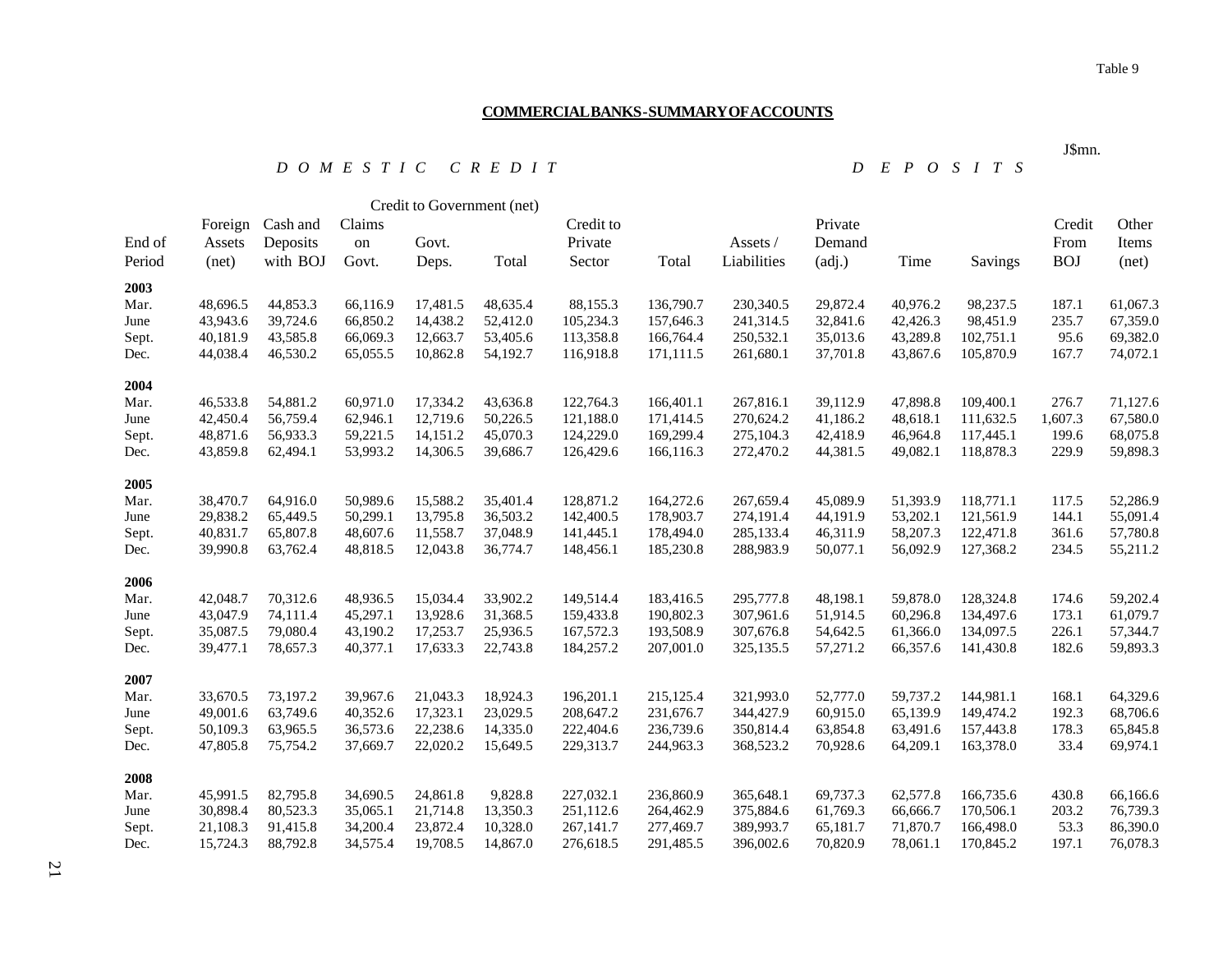J\$mn.

#### **COMMERCIAL BANKS - SUMMARY OF ACCOUNTS**

 *D O M E S T I C C R E D I T D E P O S I T S*

|                  |                            |                                  |                       | Credit to Government (net) |             |                                |            |                        |                                            |          |           |                              |                         |
|------------------|----------------------------|----------------------------------|-----------------------|----------------------------|-------------|--------------------------------|------------|------------------------|--------------------------------------------|----------|-----------|------------------------------|-------------------------|
| End of<br>Period | Foreign<br>Assets<br>(net) | Cash and<br>Deposits<br>with BOJ | Claims<br>on<br>Govt. | Govt.<br>Deps.             | Total       | Credit to<br>Private<br>Sector | Total      | Assets/<br>Liabilities | Private<br>Demand<br>$\left( adj. \right)$ | Time     | Savings   | Credit<br>From<br><b>BOJ</b> | Other<br>Items<br>(net) |
| 2009             |                            |                                  |                       |                            |             |                                |            |                        |                                            |          |           |                              |                         |
| Jan.             | 14,156.5                   | 97,335.6                         | 34,559.0              | 19,987.4                   | 14,571.6    | 283,754.2                      | 298,325.8  | 409,817.9              | 72,009.7                                   | 79,829.6 | 176,716.9 | 175.1                        | 81,086.6                |
| Feb.             | 20,826.0                   | 94,323.5                         | 39,786.6              | 21,671.4                   | 18,115.2    | 280,853.9                      | 298,969.1  | 414,118.7              | 74,881.1                                   | 80,350.3 | 176,767.5 | 450.5                        | 81,669.2                |
| Mar.             | 16,501.0                   | 97,794.2                         | 39,574.1              | 28,062.0                   | 11,512.2    | 282,216.3                      | 293,728.5  | 408,023.7              | 66,945.3                                   | 78,347.8 | 179,050.7 | 93.6                         | 83,586.3                |
| Apr.             | 21,600.4                   | 103,020.4                        | 38,396.1              | 20,228.2                   | 18,167.9    | 283,805.4                      | 301,973.3  | 426,594.1              | 79,449.5                                   | 82,810.5 | 178,831.6 | 453.5                        | 85,049.0                |
| May              | 23,933.4                   | 101,518.7                        | 42,413.0              | 17,927.3                   | 24,485.6    | 277,884.2                      | 302,369.8  | 427,822.0              | 78,167.2                                   | 81,897.6 | 179,767.8 | 493.4                        | 87,495.9                |
| June             | 21,210.6                   | 97,452.8                         | 42,262.3              | 20,083.3                   | 22,179.0    | 282,614.5                      | 304,793.5  | 423,456.9              | 73,281.7                                   | 79,892.8 | 180,102.4 | 99.8                         | 90,080.2                |
| July             | 23,078.1                   | 89,822.9                         | 41,796.9              | 17,833.7                   | 23,963.2    | 289,960.9                      | 313,924.1  | 426,825.1              | 72,802.7                                   | 78,272.4 | 182,446.7 | 549.3                        | 92,753.9                |
| Aug.             | 23,836.6                   | 94,089.3                         | 41,619.3              | 21,482.1                   | 20,137.1    | 293,301.1                      | 313,438.3  | 431,364.2              | 76,398.1                                   | 79,976.2 | 179,773.3 | 525.9                        | 94,690.8                |
| Sept.            | 21,699.0                   | 94,989.6                         | 40,679.2              | 21,360.2                   | 19,319.0    | 293,321.8                      | 312,640.8  | 429,329.3              | 69,484.0                                   | 81,572.5 | 179,343.2 | 411.6                        | 98,518.0                |
| Oct.             | 29,055.2                   | 88,103.4                         | 40,483.2              | 17,302.5                   | 23,180.6    | 292,400.4                      | 315,581.1  | 432,739.6              | 73,871.4                                   | 80,881.0 | 180,467.5 | 450.4                        | 97,069.3                |
| Nov.             | 35,387.5                   | 91,479.9                         | 43,046.9              | 18,429.9                   | 24,617.1    | 286,152.5                      | 310,769.6  | 437,637.1              | 75,702.4                                   | 81,732.6 | 181,958.3 | 508.1                        | 97,735.7                |
| Dec.             | 33,828.0                   | 91,881.4                         | 37,595.3              | 16,675.4                   | 20.919.9    | 293,215.4                      | 314, 135.3 | 439,844.7              | 74,97.8.0                                  | 82,595.3 | 184,076.0 | 450.4                        | 97,745.1                |
| 2010             |                            |                                  |                       |                            |             |                                |            |                        |                                            |          |           |                              |                         |
| Jan.             | 42,487.7                   | 93,181.3                         | 41,310.6              | 15,766.2                   | 25,544.5    | 289,080.7                      | 314,625.1  | 450,294.0              | 81,598.7                                   | 86,717.9 | 183,754.9 | 457.3                        | 97,765.2                |
| Feb.             | 49,954.6                   | 93,619.5                         | 13,798.4              | 20,126.5                   | $-6,328.1$  | 320.964.1                      | 314,636.0  | 458,210.1              | 83,835.0                                   | 85,120.5 | 189,163.4 | 514.6                        | 99,576.6                |
| Mar.             | 51,833.8                   | 97,015.8                         | 13,385.4              | 30,525.2                   | $-17,139.8$ | 314, 137.7                     | 296,997.9  | 445,847.5              | 76,112.1                                   | 82,600.5 | 189,797.2 | 506.6                        | 96,831.1                |
| Apr.             | 57,613.8                   | 90,015.6                         | 12,715.5              | 19,180.9                   | $-6,465.5$  | 309,973.1                      | 303,507.6  | 451,137.0              | 80,500.0                                   | 84,151.1 | 188,324.9 | 600.8                        | 97,560.2                |
| May              | 57,870.4                   | 99,486.6                         | 12,579.5              | 23,181.8                   | $-10,602.3$ | 310,445.1                      | 299,842.9  | 457,199.9              | 80,136.9                                   | 88,543.7 | 188,007.9 | 998.7                        | 99,512.6                |
| June             | 55,117.5                   | 94,971.2                         | 12,291.4              | 23,220.9                   | $-10,929.5$ | 311,749.2                      | 300,819.7  | 450,908.4              | 76,796.5                                   | 86,543.0 | 186,469.0 | 494.9                        | 100,605.0               |
| July             | 52,608.8                   | 90,836.6                         | 11,721.4              | 21,081.9                   | $-9,360.4$  | 314,718.1                      | 305,257.6  | 448,803.0              | 75,040.9                                   | 83,480.2 | 187,662.2 | 529.8                        | 102,090.0               |
| Aug.             | 44,397.3                   | 108,397.8                        | 11,919.2              | 21,568.9                   | $-9,649.7$  | 315,433.8                      | 305,784.1  | 458,579.1              | 84,765.0                                   | 83,725.6 | 185,524.1 | 69.3                         | 104,495.2               |
| Sept.            | 52,398.3                   | 99,495.2                         | 11,910.4              | 22,349.3                   | $-10,438.9$ | 315,818.3                      | 305,379.4  | 457,272.9              | 80,018.6                                   | 84,536.0 | 186,305.3 | 327.5                        | 106,085.4               |
| Oct.             | 51,699.3                   | 105,810.0                        | 11,456.3              | 21,176.2                   | $-9,719.8$  | 317,660.6                      | 307,940.8  | 465,450.1              | 78,395.5                                   | 91,938.7 | 185,958.8 | 468.6                        | 108,688.5               |
| Nov.             | 55,009.9                   | 104,494.4                        | 11,607.0              | 21,834.1                   | $-10,227.2$ | 316,921.7                      | 306,694.5  | 466,198.8              | 83,140.7                                   | 85,615.8 | 186,880.5 | 56.1                         | 110,505.7               |
| Dec.             | 52,742.4                   | 105.562.7                        | 11.531.2              | 22,010.9                   | $-10,479.8$ | 318,601.1                      | 308.121.3  | 466,426.5              | 83,090.0                                   | 85,949.2 | 187,785.9 | 457.4                        | 109,144.0               |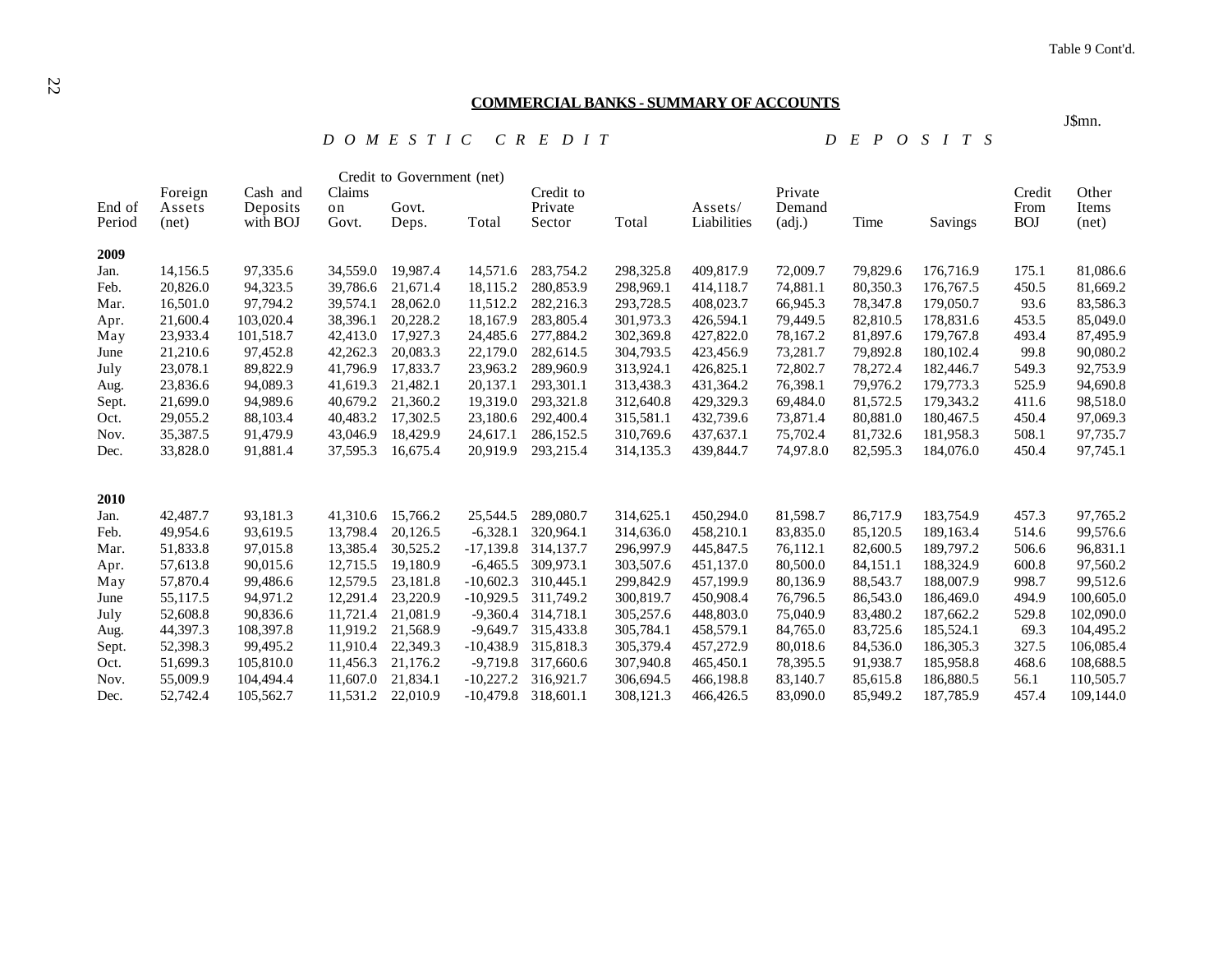#### **COMMERCIAL BANKS MONTHLY SUMMARY OF ASSETS AND LIABILITIES LIABILITIES**

|        |            |                 |               |              |               | J\$000      |                        |                           |                         |             |               |
|--------|------------|-----------------|---------------|--------------|---------------|-------------|------------------------|---------------------------|-------------------------|-------------|---------------|
| End of |            | D E P O S I T S |               |              |               | Foreign     | Discount &<br>Advances | Loans/Advs.<br>From Other | Cheques in<br>Course of | Other       |               |
| Period | Government | Demand          | Savings       | Time         | Total         | Liabilities | From BOJ               | Institutions              | Payment                 | Liabilities | Total         |
| 2003   |            |                 |               |              |               |             |                        |                           |                         |             |               |
| Mar.   | 17,481,529 | 31,746,159      | 98,237,534    | 40,976,237   | 188,441,459   | 14,085,793  | 187,127                | 7,632,492                 | 2,150,592               | 73,384,283  | 285,881,746   |
| June   | 14,438,182 | 34,499,924      | 98,451,948    | 42,426,280   | 189,816,334   | 14,903,691  | 235,723                | 7,813,159                 | 3,383,377               | 79,494,939  | 295,647,223   |
| Sept.  | 12,663,749 | 35,875,647      | 102,751,077   | 43,289,792   | 194,580,265   | 16,771,104  | 95,647                 | 8,674,707                 | 2,161,035               | 84,350,037  | 306,632,795   |
| Dec.   | 10,862,807 | 38,173,504      | 105,870,845   | 43,867,642   | 198,774,798   | 15,900,489  | 167,724                | 9,431,654                 | 2,112,425               | 87,129,465  | 313,516,555   |
| 2004   |            |                 |               |              |               |             |                        |                           |                         |             |               |
| Mar.   | 17,334,228 | 42,144,152      | 109,400,044   | 47,898,843   | 216,777,267   | 15,860,817  | 276,677                | 7,741,178                 | 3,279,668               | 87,774,903  | 331,710,510   |
| June   | 12,719,587 | 41,625,997      | 111,632,509   | 48,618,144   | 214,596,237   | 18,868,001  | 1,607,349              | 7,593,040                 | 2,218,946               | 82,838,279  | 327,721,852   |
| Sept.  | 14,151,170 | 44,627,787      | 117,445,116   | 46,964,834   | 223,188,907   | 22,932,078  | 199,610                | 7,806,451                 | 3,172,340               | 84,127,772  | 341, 427, 158 |
| Dec.   | 14,306,476 | 45,923,611      | 118,878,274   | 49,082,113   | 228,190,474   | 29,429,827  | 229,920                | 4,707,394                 | 2,498,513               | 79,322,490  | 344,378,618   |
| 2005   |            |                 |               |              |               |             |                        |                           |                         |             |               |
| Mar.   | 15,588,190 | 48,364,086      | 118,771,112   | 51,393,855   | 234, 177, 243 | 28,856,415  | 117,518                | 5,214,353                 | 3,056,449               | 72,090,443  | 343,452,421   |
| June   | 13,795,829 | 44,847,934      | 121,561,935   | 53, 202, 125 | 233,407,823   | 31,241,419  | 144,078                | 5,042,904                 | 2,828,186               | 73,688,583  | 346,352,993   |
| Sept.  | 11,558,699 | 48,556,503      | 122,471,798   | 58,207,303   | 240,794,303   | 30,496,403  | 361,647                | 5,059,563                 | 2,616,333               | 77,247,280  | 356,575,529   |
| Dec.   | 12,043,844 | 50,759,903      | 127,368,200   | 56,092,945   | 246,264,892   | 35,453,113  | 234,467                | 5,095,664                 | 2,789,476               | 77,238,865  | 367,076,477   |
| 2006   |            |                 |               |              |               |             |                        |                           |                         |             |               |
| Mar.   | 15,034,356 | 52,078,319      | 128,324,797   | 59,877,966   | 255, 315, 438 | 41,797,714  | 174,574                | 4,896,499                 | 3,450,876               | 80,124,387  | 385,759,488   |
| June   | 13,928,570 | 53,519,015      | 134,497,566   | 60,296,754   | 262,241,905   | 47,720,521  | 173,086                | 4,989,025                 | 3,645,135               | 81,109,720  | 399,879,392   |
| Sept.  | 17,253,688 | 55,628,738      | 134,097,480   | 61,365,992   | 268, 345, 898 | 55,210,648  | 226,111                | 4,776,996                 | 3,305,933               | 79,537,837  | 411,403,423   |
| Dec.   | 17,633,265 | 57,503,916      | 141,430,793   | 66, 357, 563 | 282,925,537   | 56,799,989  | 182,597                | 5,451,414                 | 3,900,782               | 80,708,884  | 429,969,203   |
| 2007   |            |                 |               |              |               |             |                        |                           |                         |             |               |
| Mar.   | 21,043,279 | 56,173,006      | 144,981,054   | 59,737,219   | 281,934,558   | 59,656,737  | 168,081                | 5,295,120                 | 4,528,751               | 87,871,562  | 439,454,809   |
| June   | 17,323,134 | 60,798,099      | 149,474,199   | 65,139,853   | 292,735,285   | 56,315,793  | 192,289                | 5,126,023                 | 4,745,018               | 93,166,584  | 452,280,992   |
| Sept.  | 22,238,578 | 65,008,384      | 157,443,808   | 63,491,576   | 308,182,346   | 61,469,236  | 178,330                | 6,082,545                 | 4,024,048               | 91,668,430  | 471,604,935   |
| Dec.   | 22,020,213 | 71,551,416      | 163, 377, 975 | 64,209,140   | 321,158,744   | 61,298,028  | 33,417                 | 5,137,492                 | 5,523,988               | 97,836,118  | 490,987,787   |
| 2008   |            |                 |               |              |               |             |                        |                           |                         |             |               |
| Mar.   | 24,861,789 | 67,413,515      | 166,735,591   | 62,577,789   | 321,588,684   | 66,811,481  | 430,766                | 5,594,644                 | 6,329,318               | 95,275,691  | 496,030,584   |
| June   | 21,714,819 | 63,208,194      | 170,506,144   | 66,666,722   | 322,095,879   | 79,532,340  | 203,158                | 5,051,830                 | 4,574,302               | 107,747,442 | 519,204,951   |
| Sept.  | 23,872,388 | 65,534,960      | 166,497,965   | 71,870,730   | 327,776,043   | 79,180,911  | 53,338                 | 5,164,830                 | 4,583,290               | 116,290,742 | 533,049,154   |
| Dec.   | 19,708,459 | 65, 345, 223    | 170,845,200   | 78,061,132   | 333,960,014   | 88,460,472  | 197,089                | 5,456,086                 | 7,900,841               | 112,367,050 | 548,341,552   |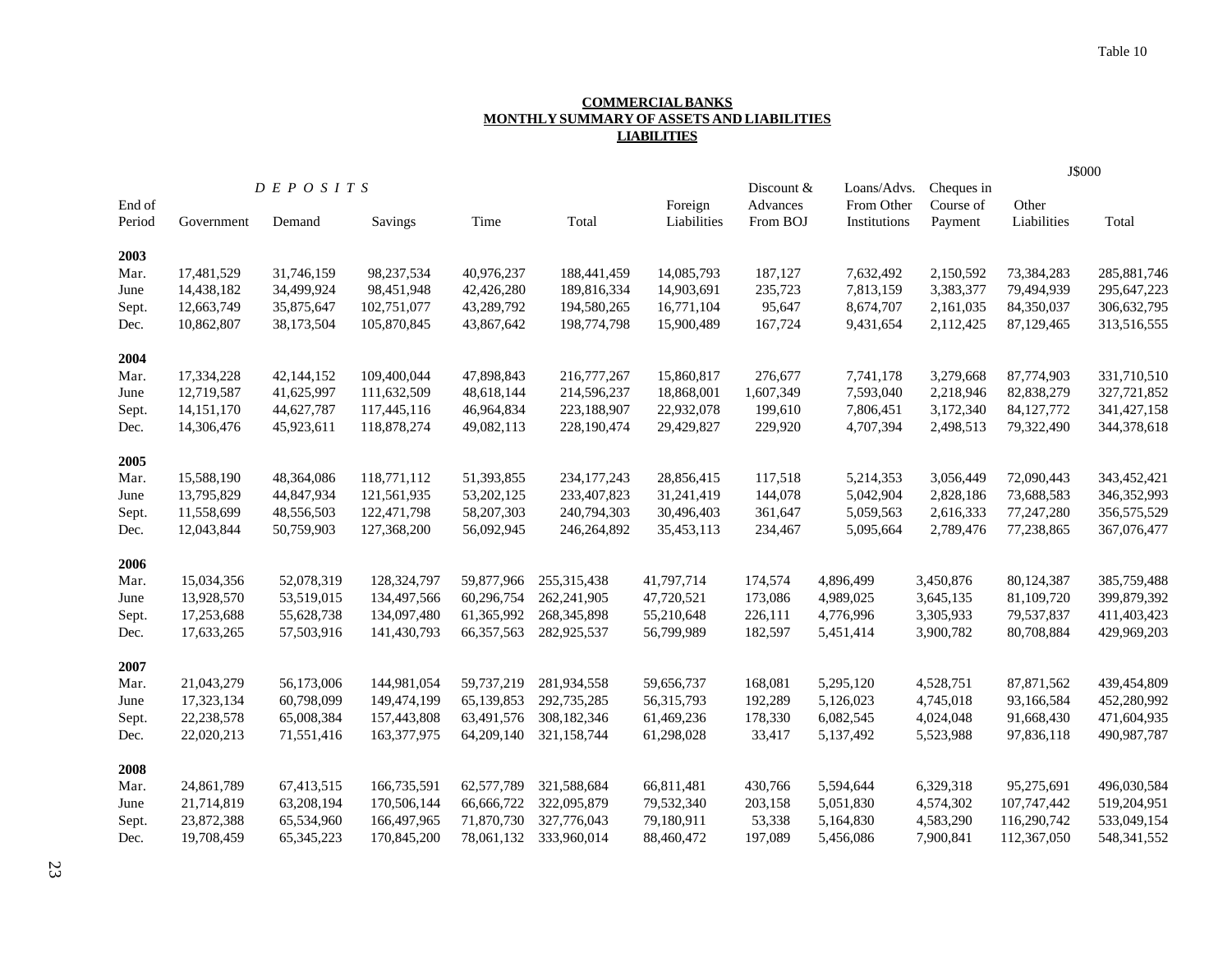# **COMMERCIAL BANKS MONTHLY SUMMARY OF ASSETS AND LIABILITIES LIABILITIES**

|        |              |              |                 |            |               |             |          |              |            | J\$000        |             |
|--------|--------------|--------------|-----------------|------------|---------------|-------------|----------|--------------|------------|---------------|-------------|
|        |              |              | D E P O S I T S |            |               |             | Discount | Loans/Advs.  | Cheques in |               |             |
| End of |              |              |                 |            |               | Foreign     | & Advs.  | From Other   | Course of  | Other         |             |
| Period | Government   | Demand       | Savings         | Time       | Total         | Liabilities | From BOJ | Institutions | Payment    | Liabilities   | Total       |
| 2009   |              |              |                 |            |               |             |          |              |            |               |             |
| Jan.   | 19,987,361   | 71,048,861   | 176,716,867     | 79,829,589 | 347,582,678   | 92,466,945  | 175,108  | 5,306,905    | 5,208,595  | 116,118,397   | 566,858,628 |
| Feb.   | 21,671,437   | 73, 765, 257 | 176, 767, 465   | 80,350,347 | 352,554,506   | 93,667,911  | 450,510  | 7,901,385    | 5,725,390  | 113,906,695   | 574,206,397 |
| Mar.   | 28,061,986   | 68,420,007   | 179,050,695     | 78,347,837 | 353,880,525   | 91,717,138  | 93,575   | 9,032,384    | 4,388,764  | 113,607,912   | 572,720,298 |
| Apr.   | 20,228,224   | 77,421,159   | 178,831,605     | 82,810,530 | 359,291,518   | 90,362,387  | 453,465  | 9,334,904    | 3,840,424  | 114,804,576   | 578,087,274 |
| May    | 17,927,348   | 74,803,317   | 179,767,845     | 81,897,648 | 354,396,158   | 93,094,080  | 493,401  | 9,843,082    | 5,881,457  | 115,043,091   | 578,751,269 |
| June   | 20,083,305   | 72,547,242   | 180, 102, 377   | 79,892,820 | 352,625,744   | 91,027,398  | 99,813   | 10,642,553   | 4,200,699  | 115,025,684   | 573,621,891 |
| July   | 17,833,684   | 71,819,722   | 182,446,696     | 78,272,449 | 350, 372, 551 | 90,736,016  | 549,279  | 12,083,903   | 3,763,220  | 113,901,845   | 571,406,814 |
| Aug.   | 21,482,137   | 75,237,980   | 179,773,275     | 79,976,166 | 356,469,558   | 83,939,675  | 525,879  | 12,013,215   | 3,734,944  | 116,237,752   | 572,921,023 |
| Sept.  | 21,360,212   | 69,400,271   | 179, 343, 225   | 81,572,506 | 351,676,214   | 82,475,312  | 411,557  | 12,217,758   | 5,431,194  | 119,657,370   | 571,869,405 |
| Oct.   | 17,302,532   | 72,389,659   | 180,467,507     | 80,881,001 | 351,040,699   | 78,475,769  | 450,395  | 12,152,407   | 4,452,078  | 119,811,151   | 566,382,499 |
| Nov.   | 18,429,875   | 74,560,403   | 181,958,317     | 81,732,587 | 356,681,182   | 76,928,872  | 508,126  | 11,765,970   | 4,328,445  | 120,752,835   | 570,965,430 |
| Dec.   | 16,675,433   | 73,749,881   | 184,076,003     | 82,595,292 | 357,096,609   | 80,593,364  | 450,425  | 12,076,890   | 3,888,340  | 118,042,359   | 572,147,987 |
| 2010   |              |              |                 |            |               |             |          |              |            |               |             |
| Jan.   | 15,766,177   | 80,242,481   | 183,754,867     | 86,717,870 | 366,481,395   | 77,118,980  | 457,328  | 12,088,126   | 4,051,999  | 118,641,134   | 578,838,962 |
| Feb.   | 20,126,501   | 81,870,250   | 189.163.383     | 85,120,509 | 376,280,643   | 78,185,637  | 514,580  | 11,882,460   | 4,760,954  | 118,993,392   | 590,617,666 |
| Mar.   | 30,525,232   | 75,490,601   | 189,797,232     | 82,600,466 | 378,413,531   | 77,845,791  | 506,616  | 11,425,021   | 5,292,701  | 118,282,865   | 591,766,525 |
| Apr.   | 19,180,920   | 78,697,189   | 188,324,874     | 84,151,076 | 370, 354, 059 | 68,880,571  | 600,767  | 11,629,682   | 4,351,019  | 118,064,662   | 573,880,760 |
| May    | 23, 181, 759 | 81,899,927   | 188,007,935     | 88,543,714 | 381,633,335   | 70,617,133  | 998,741  | 11,502,987   | 5,469,005  | 118,885,731   | 589,106,932 |
| June   | 23,220,907   | 77,434,214   | 186,469,027     | 86,542,957 | 373,667,105   | 65,985,765  | 494,947  | 11,250,104   | 4,198,540  | 119,767,576   | 575,364,037 |
| July   | 21,081,895   | 74,022,983   | 187,662,237     | 83,480,172 | 366, 247, 287 | 65,572,563  | 529,765  | 10,880,261   | 3,869,681  | 122,513,690   | 569,613,247 |
| Aug.   | 21,568,943   | 83,185,459   | 185,524,088     | 83,725,562 | 374,004,052   | 65,060,013  | 69,337   | 11,084,366   | 4,090,711  | 123, 138, 348 | 577,446,827 |
| Sept.  | 22,349,293   | 79,700,931   | 186, 305, 339   | 84,536,023 | 372,891,586   | 64,469,295  | 327,529  | 10,724,498   | 3,441,574  | 127,620,366   | 579,474,848 |
| Oct.   | 21,176,150   | 76,951,183   | 185,958,802     | 91,938,693 | 376,024,828   | 62,008,639  | 468,627  | 11,205,520   | 3,730,819  | 129,530,149   | 582,968,582 |
| Nov.   | 21,834,147   | 81,480,043   | 186,880,499     | 85,615,783 | 375,810,472   | 60,713,309  | 56,103   | 11,585,929   | 3,922,106  | 130,087,538   | 582,175,457 |
| Dec.   | 22,010,937   | 83,348,059   | 187,785,926     | 85,949,163 | 379,094,085   | 62,870,443  | 457,389  | 10,727,158   | 3,082,542  | 129,588,576   | 585,820,193 |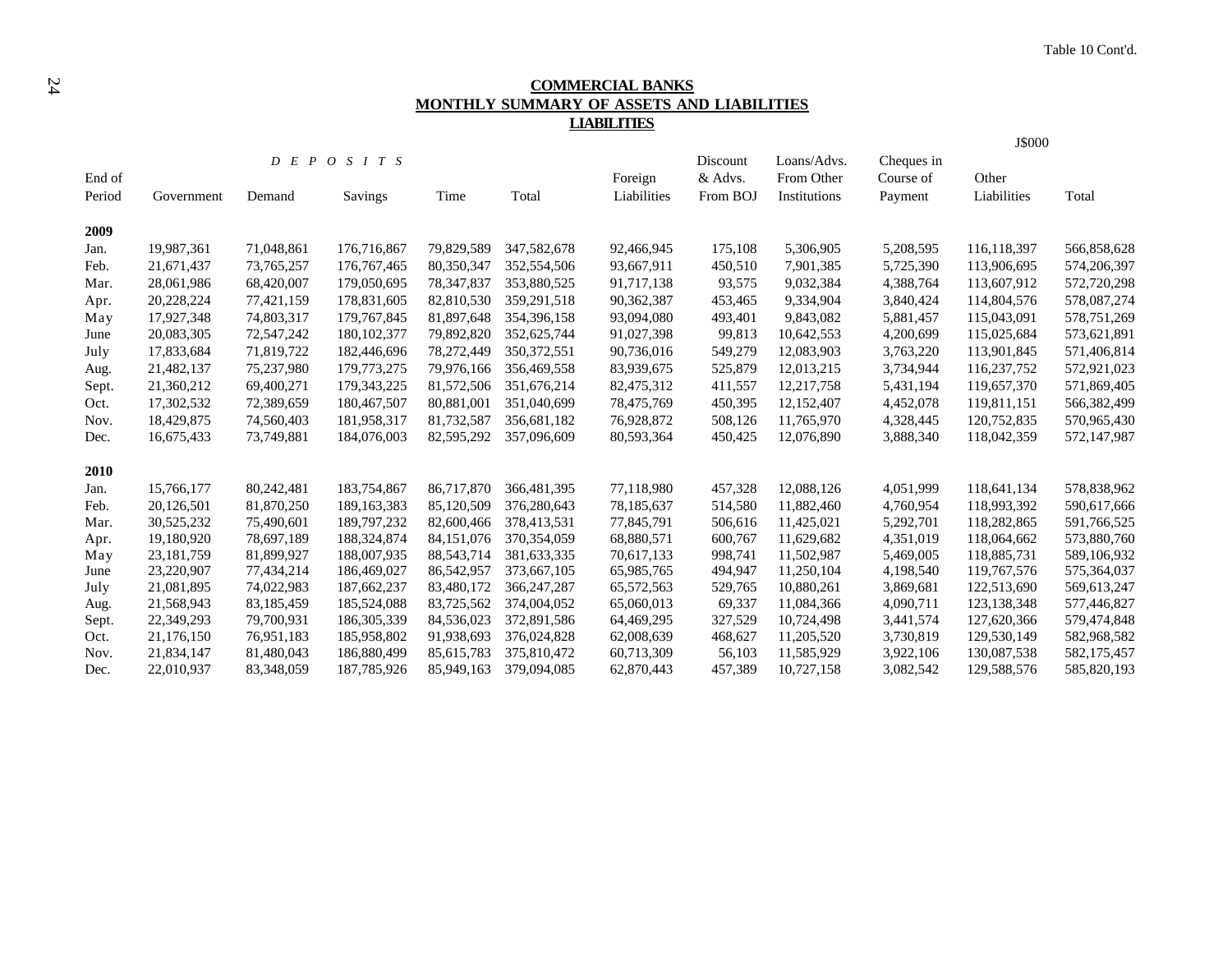Table 10 Cont'd.

# **COMMERCIAL BANKS MONTHLY SUMMARY OF ASSETS AND LIABILITIES ASSETS**

*LOANS AND ADVANCES JAMAICA GOVERNMENT*

| <b>J\$000</b> |
|---------------|
|               |

|        |           |                          |                             | To          | To         |               |              |            |            | Cheques in |                          |               |
|--------|-----------|--------------------------|-----------------------------|-------------|------------|---------------|--------------|------------|------------|------------|--------------------------|---------------|
| End of |           | <b>Balances</b>          | Foreign                     | Private     | Public     |               | Treasury     |            | Other      | Couse of   | Other                    |               |
| Period | Cash      | with BOJ                 | Assets                      | Assets      | Sector     | Total         | <b>Bills</b> | L.R.S.     | Securities | Collection | Assets                   | Total         |
| 2003   |           |                          |                             |             |            |               |              |            |            |            |                          |               |
| Mar.   | 3,438,608 | 41,414,765               | 62,782,276                  | 52,897,597  | 26,787,786 | 79,685,383    | 665,617      | 57,469,502 | 8,008,049  | 4,024,403  | 28,393,143               | 285,881,746   |
| June   | 2,500,636 | 37,224,015               | 58,847,287                  | 60,254,977  | 26,812,401 | 87,067,378    | 485,300      | 58,491,847 | 19,298,296 | 5,041,665  | 26,690,799               | 295,647,223   |
| Sept.  | 2,638,107 | 40,947,644               | 56,952,988                  | 66,396,754  | 24,858,100 | 91,254,854    | 979,646      | 57,359,814 | 21,566,286 | 3,023,129  | 31,910,327               | 306,632,795   |
| Dec.   | 6,280,983 | 40,249,178               | 59,938,871                  | 71,638,433  | 27,511,558 | 99,149,991    | 1,521,533    | 53,992,277 | 19,338,315 | 2,584,150  | 30,461,257               | 313,516,555   |
| 2004   |           |                          |                             |             |            |               |              |            |            |            |                          |               |
| Mar.   | 4,335,828 | 50,545,395               | 62,394,582                  | 75,249,159  | 27,255,026 | 102,504,185   | 1,338,264    | 49,743,143 | 15,604,894 | 6,310,886  | 38,933,333               | 331,710,510   |
| June   | 3,478,012 | 53,281,376               | 61,318,378                  | 77,451,213  | 28,718,735 | 106,169,948   | 1,420,650    | 51,961,799 | 12,325,239 | 2,658,698  | 35,107,752               | 327,721,852   |
| Sept.  | 4,055,531 | 52,877,811               | 71,803,690                  | 80,687,344  | 28,301,728 | 108,989,072   | 1,013,805    | 49,829,501 | 11,852,388 | 5,381,198  | 35,624,162               | 341, 427, 158 |
| Dec.   | 5,754,406 | 55,896,727               | 73,289,578                  | 83,558,293  | 29,810,530 | 113,368,823   | 982,281      | 42,965,345 | 12,502,739 | 4,040,583  | 35,578,136               | 344,378,618   |
| 2005   |           |                          |                             |             |            |               |              |            |            |            |                          |               |
| Mar.   | 5,139,878 | 59,776,134               | 67,327,150                  | 88,548,436  | 29,896,443 | 118,444,879   | 874,082      | 40,274,703 | 11,285,200 | 6,330,591  | 33,999,804               | 343,452,421   |
| June   | 4,033,958 | 61,415,534               | 61,079,578                  | 88,829,535  | 36,683,734 | 125,513,269   | 1,185,219    | 39,539,498 | 16,920,230 | 3,484,225  | 33,181,482               | 346, 352, 993 |
| Sept.  | 3,320,840 | 62,486,919               | 71,328,070                  | 93,714,546  | 31,127,759 | 124,842,305   | 1,081,318    | 39,269,161 | 16,164,873 | 4,860,898  | 33,221,181               | 356,575,565   |
| Dec.   | 6,014,369 | 57,747,990               | 75,443,885                  | 99,544,159  | 32,551,144 | 132,095,303   | 957,433      | 39,866,512 | 15,294,021 | 3,472,275  | 36,184,689               | 367,076,477   |
| 2006   |           |                          |                             |             |            |               |              |            |            |            |                          |               |
| Mar.   | 3,519,559 | 66,793,037               | 83,846,402                  | 102.911.393 | 29,052,183 | 131,963,576   | 1.149.294    | 40,634,270 | 14,361,039 | 7,331,117  | 36,161,194               | 385,759,488   |
| June   | 3,254,274 | 70,857,091               | 90,768,457                  | 109,273,471 | 30,991,795 | 140,265,266   | 1,340,198    | 37,174,884 | 15,884,441 | 5,249,672  | 35,085,109               | 399,879,392   |
| Sept.  | 3,696,373 | 75,384,047               | 90,298,106                  | 114,369,386 | 29,030,829 | 143,400,215   | 1,560,216    | 35,684,192 | 18,739,988 | 4,292,186  | 38,348,100               | 411,403,423   |
| Dec.   | 6,536,475 | 72,120,858               | 96,277,089                  | 125,512,188 | 27,936,979 | 153,449,167   | 1,246,098    | 33,196,407 | 23,748,651 | 4,133,518  | 39,260,940               | 429,969,203   |
|        |           |                          |                             |             |            |               |              |            |            |            |                          |               |
| 2007   |           |                          |                             |             |            |               |              |            |            |            |                          |               |
| Mar.   | 4,806,662 | 68,390,520<br>60,056,936 | 93,327,197<br>105, 317, 413 | 133,626,544 | 30,479,531 | 164,106,075   | 1,023,077    | 33,747,441 | 26,513,590 | 7,924,711  | 39,615,536<br>39,176,876 | 439,454,809   |
| June   | 3,692,688 |                          |                             | 141,770,609 | 30,999,118 | 172,769,727   | 1,695,850    | 33,290,296 | 31,653,052 | 4,628,154  |                          | 452,280,992   |
| Sept.  | 3,951,165 | 60,014,303               | 111,578,489                 | 155,376,574 | 28,521,844 | 183,898,418   | 1,923,936    | 29,262,565 | 33,691,282 | 5,177,630  | 42,107,147               | 471,604,935   |
| Dec.   | 6,545,726 | 69,210,728               | 109,305,996                 | 163,439,742 | 31,663,196 | 195, 102, 938 | 2,109,194    | 29,479,650 | 31,916,104 | 5,870,977  | 41,419,285               | 490,960,598   |
| 2008   |           |                          |                             |             |            |               |              |            |            |            |                          |               |
| Mar.   | 7,042,518 | 75,753,246               | 112,802,937                 | 167,792,603 | 27,054,399 | 194,847,002   | 1,852,640    | 29,242,510 | 29,257,591 | 4,005,508  | 41,226,632               | 496,030,584   |
| June   | 3,893,628 | 76,629,622               | 110,430,773                 | 187,366,649 | 28,606,990 | 215,973,639   | 1,616,732    | 30,654,734 | 29,994,245 | 6,013,204  | 43,998,374               | 519,204,951   |
| Sept.  | 5,338,170 | 86,077,592               | 100,289,172                 | 202,280,210 | 30,840,701 | 233,120,911   | 1,537,446    | 30,037,887 | 27,291,986 | 4,936,576  | 44,419,414               | 533,049,154   |
| Dec.   | 7,029,875 | 81,762,895               | 104,184,810                 | 215,392,107 | 30,775,417 | 246, 167, 524 | 751.348      | 28,196,626 | 28,743,231 | 2,425,169  | 49,080,074               | 548, 341, 552 |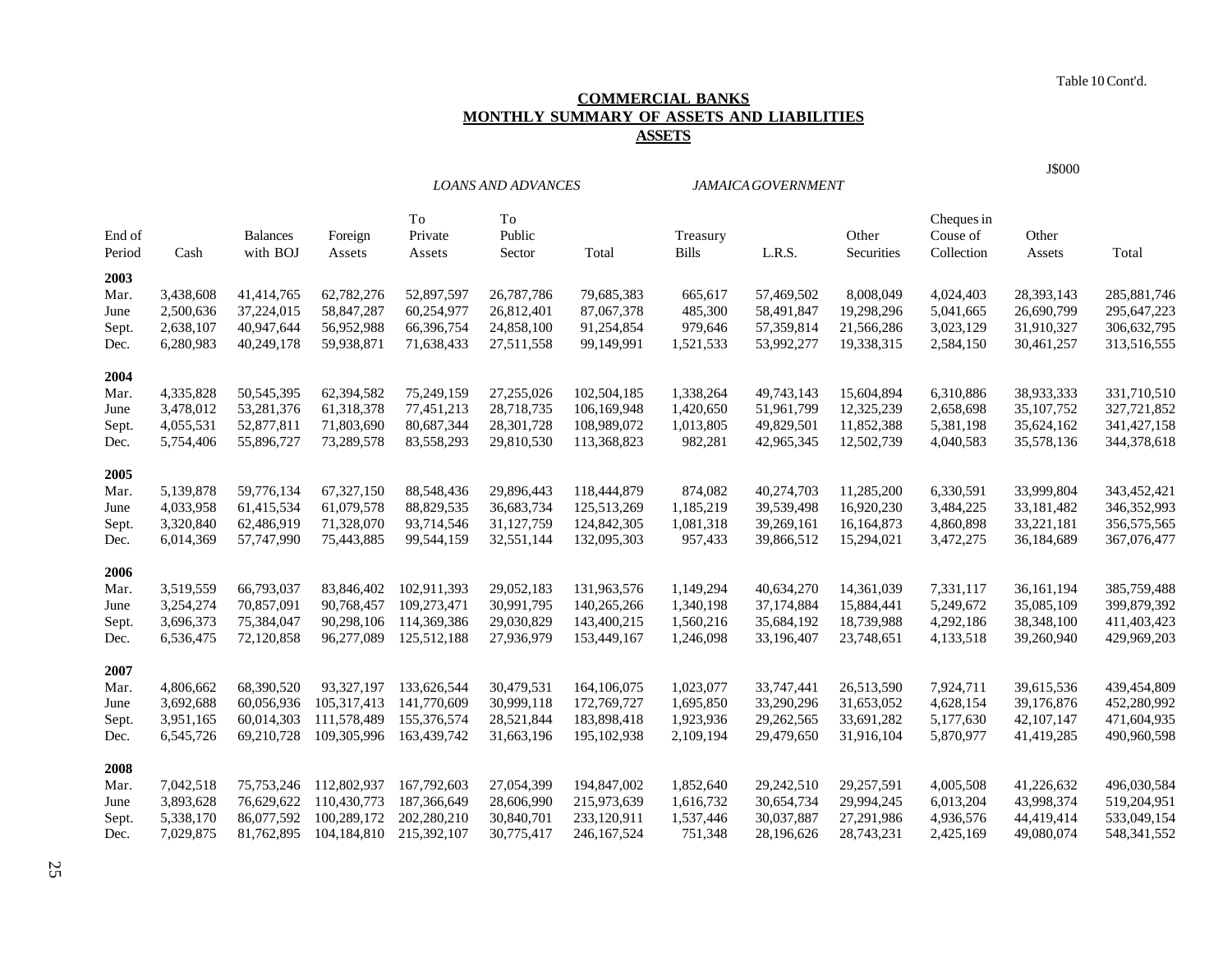# <sup>26</sup>Table 10 Cont'd. **COMMERCIAL BANKS MONTHLY SUMMARY OF ASSETS AND LIABILITIES ASSETS**

|                  |           |                             |                   |                         | <b>LOANS AND ADVANCES</b> |               | <b>JAMAICA GOVERNMENT</b> |                  |                                             |                                       | J\$000          |             |
|------------------|-----------|-----------------------------|-------------------|-------------------------|---------------------------|---------------|---------------------------|------------------|---------------------------------------------|---------------------------------------|-----------------|-------------|
| End of<br>Period | Cash      | <b>Balances</b><br>with BOJ | Foreign<br>Assets | To<br>Private<br>Sector | To<br>Public<br>Sector    | Total         | Treasury<br><b>Bills</b>  | L.R.S.           | Other<br><b>Public Sector</b><br>Securities | Cheques in<br>Course of<br>Collection | Other<br>Assets | Total       |
| 2009             |           |                             |                   |                         |                           |               |                           |                  |                                             |                                       |                 |             |
| Jan.             | 4,460,026 | 92,875,551                  | 106,623,494       | 223,238,086             | 29,177,499                | 252,415,585   | 805,845                   | 28,138,803       | 29,455,526                                  | 4,247,720                             | 47,836,078      | 566,858,628 |
| Feb.             | 4,384,647 | 89,938,887                  | 114,493,880       | 225,446,908             | 33,140,052                | 258,586,960   | 717,856                   | 27,837,821       | 27,001,074                                  | 4,609,543                             | 46,635,729      | 574,206,397 |
| Mar.             | 5,280,945 | 92,513,225                  | 108,218,183       | 224,852,515             | 34,294,154                | 259,146,669   | 473,849                   | 27,850,236       | 27, 247, 855                                | 5,863,452                             | 46,125,884      | 572,720,298 |
| Apr.             | 5,059,172 | 97,961,221                  | 111,962,817       | 224,814,826             | 33,260,865                | 258,075,691   | 429,071                   | 27,284,010       | 29,085,828                                  | 1,812,053                             | 46,417,411      | 578,087,274 |
| May              | 4,424,673 | 97,094,073                  | 117,027,492       | 223,877,374             | 33,028,597                | 256,905,971   | 336,037                   | 27,955,658       | 28,668,451                                  | 2,517,572                             | 43,821,342      | 578,751,269 |
| June             | 5,074,193 | 92,378,644                  | 112,237,959       | 224, 361, 450           | 34,979,118                | 259,340,568   | 429,433                   | 27,685,425       | 29,306,661                                  | 3,466,246                             | 43,702,762      | 573,621,891 |
| July             | 4,860,431 | 84,962,425                  | 113,814,160       | 223,846,666             | 34,466,263                | 258,312,929   | 398,435                   | 27,708,685       | 36,982,318                                  | 2,780,227                             | 41,587,204      | 571,406,814 |
| Aug.             | 4,774,033 | 89, 315, 264                | 107,776,304       | 224,052,526             | 35,649,453                | 259,701,979   | 451,973                   | 27,664,446       | 38,515,266                                  | 2,574,824                             | 42,146,934      | 572,921,023 |
| Sept.            | 5,944,600 | 88,994,983                  | 104, 174, 293     | 222,893,509             | 34, 333, 892              | 257, 227, 401 | 477,315                   | 27,184,165       | 40,109,219                                  | 5,347,447                             | 42,359,982      | 571,869,405 |
| Oct.             | 4,577,816 | 83,525,582                  | 107,530,940       | 222,799,868             | 32,689,255                | 255,489,123   | 567,491                   | 27, 167, 798     | 39,472,032                                  | 2,970,352                             | 45,081,365      | 566,382,499 |
| Nov.             | 4,535,050 | 86,944,895                  | 112,316,413       | 219, 377, 868           | 34, 305, 233              | 253,683,101   | 532,801                   | 29,747,805       | 36,490,516                                  | 3,186,495                             | 43,528,354      | 570,965,430 |
| Dec.             | 7,241,352 | 84,640,035                  | 114,421,388       | 222,491,622             | 33,898,240                | 256,389,862   | 578,821                   | 24, 377, 108     | 38,728,697                                  | 2,660,271                             | 43,110,453      | 572,147,987 |
| 2010             |           |                             |                   |                         |                           |               |                           |                  |                                             |                                       |                 |             |
| Jan.             | 5,319,141 | 87,862,112                  | 119,606,645       | 216,262,684             | 36,109,846                | 252,372,530   | 639,891                   | 24,626,209       | 43,063,125                                  | 2,695,757                             | 42,653,552      | 578,838,962 |
| Feb.             | 4,996,635 | 88,622,909                  | 128, 140, 233     | 216,590,804             | 36,977,313                | 253,568,117   | 595,917                   | 0                | 71,396,739                                  | 2,796,169                             | 40,500,947      | 590,617,666 |
| Mar.             | 6,447,525 | 90,568,274                  | 129,679,584       | 219,459,411             | 37,534,258                | 256,993,669   | 482,428                   | 0                | 61,545,840                                  | 4,671,218                             | 41,377,987      | 591,766,525 |
| Apr.             | 5,509,041 | 84,506,564                  | 126,494,336       | 218,946,753             | 34,539,168                | 253,485,921   | 357,149                   | $\boldsymbol{0}$ | 61,497,507                                  | 2,548,179                             | 39,482,063      | 573,880,760 |
| May              | 6,243,183 | 93,243,459                  | 128,487,536       | 220,934,769             | 33,653,949                | 254,588,718   | 294,415                   | $\boldsymbol{0}$ | 60,573,206                                  | 7,232,049                             | 38,444,366      | 589,106,932 |
| June             | 6,044,766 | 88,926,449                  | 121, 103, 281     | 218,683,475             | 31,172,162                | 249,855,637   | 196,902                   | $\boldsymbol{0}$ | 65,601,572                                  | 4,836,258                             | 38,799,172      | 575,364,037 |
| July             | 5,686,959 | 85,149,599                  | 118, 181, 390     | 220, 111, 369           | 31,139,883                | 251,208,338   | 98,297                    | 0                | 66,917,865                                  | 2,851,776                             | 39,476,109      | 569,613,247 |
| Aug.             | 6,649,229 | 101,748,546                 | 109,457,284       | 220, 264, 055           | 31,581,792                | 251,845,847   | 222,942                   | 0                | 67,992,760                                  | 2,511,210                             | 37,019,009      | 577,446,827 |
| Sept.            | 6,898,915 | 92,596,248                  | 116,867,576       | 220,947,915             | 31,247,074                | 252,194,989   | 297,540                   | $\mathbf{0}$     | 67,283,613                                  | 3,123,938                             | 40,212,029      | 579,474,848 |
| Oct.             | 5,506,090 | 100,303,938                 | 113,707,974       | 221, 241, 372           | 30,408,009                | 251,649,381   | 316,150                   | $\boldsymbol{0}$ | 69,109,334                                  | 2,286,475                             | 40,089,240      | 582,968,582 |
| Nov.             | 6,422,034 | 98,072,376                  | 115,723,215       | 221,311,437             | 29,689,301                | 251,000,738   | 351,366                   | $\boldsymbol{0}$ | 69,755,644                                  | 2,261,422                             | 38,588,662      | 582,175,457 |
| Dec.             | 8.234.001 | 97,328,735                  | 115,612,891       | 221,222,389             | 30,138,657                | 251,361,046   | 486,281                   | $\Omega$         | 68,913,684                                  | 3,340,587                             | 40,542,968      | 585,820,193 |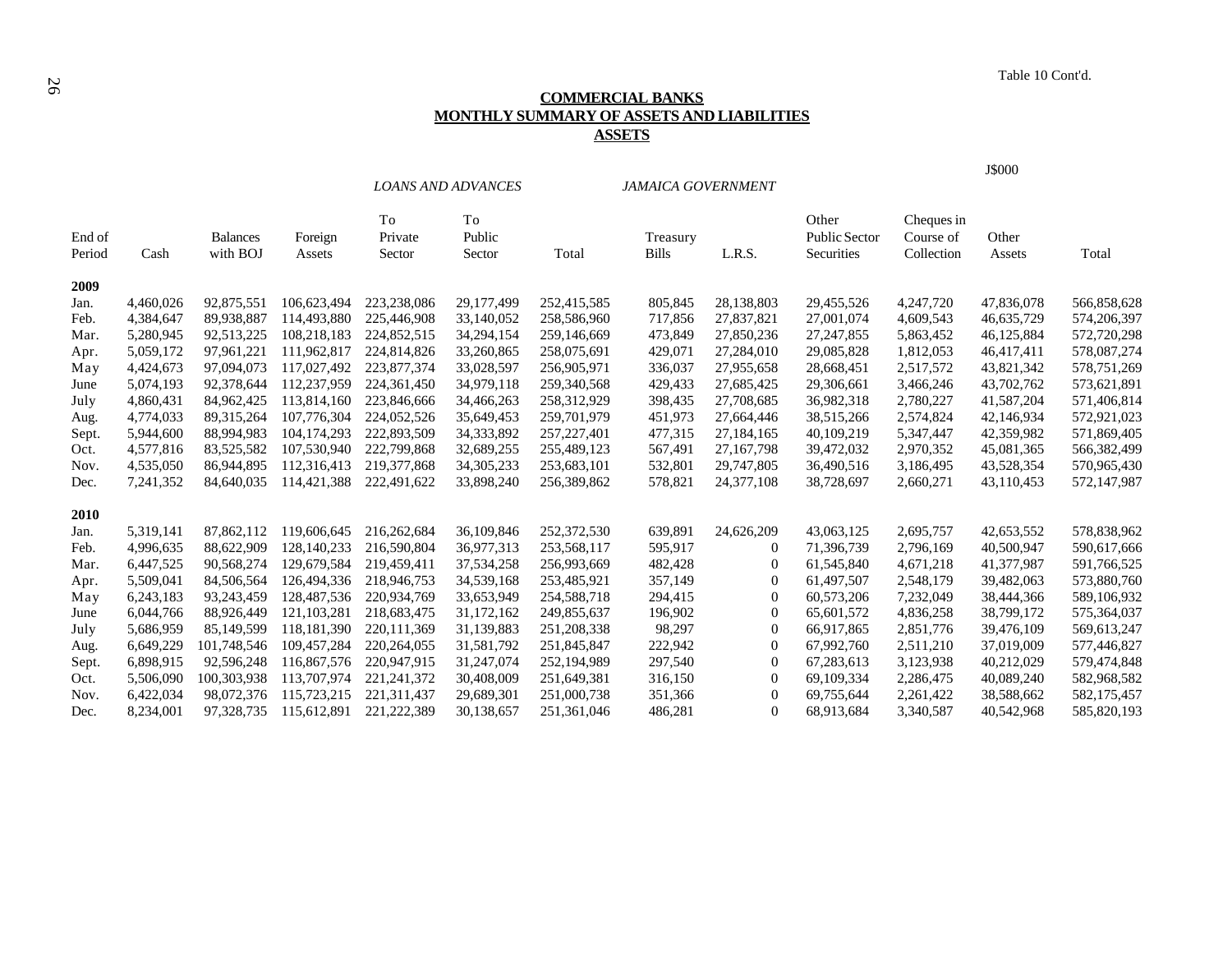# **COMMERCIAL BANKS' DEPOSITS**

|                  |                |                  |               |                             |                                        |                                    |                          |                      |              | J\$000              |               |
|------------------|----------------|------------------|---------------|-----------------------------|----------------------------------------|------------------------------------|--------------------------|----------------------|--------------|---------------------|---------------|
| End of<br>Period |                | Central<br>Govt. | Local<br>Govt | Other<br>Public<br>Entities | Specified<br>Financial<br>Institutions | Other<br>Financial<br>Institutions | <b>Business</b><br>Firms | Other<br>Individuals | Overseas     | Customers Residents | Total         |
| 2009             |                |                  |               |                             |                                        |                                    |                          |                      |              |                     |               |
| Apr.             | Demand         | 16,919,532       | 469,257       | 2,680,883                   | $\mathbf{0}$                           | 12,924,371                         | 36,525,394               | 9,642,898            | 14,410,857   | 757,499             | 94,340,691    |
|                  | <b>Savings</b> | 2,036,105        | 241,101       | 3,334,728                   | $\mathbf{0}$                           | 1,591,146                          | 19,200,123               | 122,075,617          | 23, 271, 472 | 9,117,418           | 180,867,710   |
|                  | Time           | 1,272,587        | 429,995       | 3,994,043                   | $\overline{0}$                         | 2,400,987                          | 26,686,456               | 28,652,025           | 3,568,444    | 17,078,580          | 84,083,117    |
|                  | Total          | 20,228,224       | 1,140,353     | 10,009,654                  | $\mathbf{0}$                           | 16,916,504                         | 82,411,973               | 160,370,540          | 41,250,773   | 26,963,497          | 359,291,518   |
| May              | Demand         | 13,998,452       | 434,529       | 2,187,772                   | $\mathbf{0}$                           | 11,969,763                         | 36,855,872               | 9,622,928            | 12,904,634   | 827,819             | 88,801,769    |
|                  | Savings        | 2,673,653        | 237,185       | 2,924,456                   | $\overline{0}$                         | 623,292                            | 19,545,230               | 125,380,802          | 21,904,108   | 9,152,772           | 182,441,498   |
|                  | Time           | 1,255,243        | 441,994       | 5,333,525                   | $\overline{0}$                         | 2,193,145                          | 25,393,348               | 29,189,715           | 3,043,481    | 16,302,440          | 83,152,891    |
|                  | Total          | 17,927,348       | 1,113,708     | 10,445,753                  | $\mathbf{0}$                           | 14,786,200                         | 81,794,450               | 164, 193, 445        | 37,852,223   | 26,283,031          | 354,396,158   |
| June             | Demand         | 15,114,700       | 394,905       | 3,595,027                   | $\overline{0}$                         | 7,469,391                          | 36,526,687               | 9,280,287            | 14,430,493   | 850,452             | 87,661,942    |
|                  | <b>Savings</b> | 3,053,151        | 311,924       | 3,009,514                   | $\mathbf{0}$                           | 1,270,654                          | 18,471,703               | 125,429,872          | 21,922,632   | 9,686,078           | 183, 155, 528 |
|                  | Time           | 1,915,454        | 435,564       | 5,798,598                   | $\overline{0}$                         | 2,476,418                          | 24,503,886               | 27,167,186           | 3,109,684    | 16,401,484          | 81,808,274    |
|                  | Total          | 20,083,305       | 1,142,393     | 12,403,139                  | $\mathbf{0}$                           | 11,216,463                         | 79,502,276               | 161,877,345          | 39,462,809   | 26,938,014          | 352,625,744   |
| July             | Demand         | 13,987,328       | 418,594       | 3,636,183                   | $\mathbf{0}$                           | 11,362,167                         | 34,178,630               | 8,840,462            | 12,672,778   | 710,908             | 85,807,050    |
|                  | <b>Savings</b> | 2,607,823        | 236,302       | 3,467,331                   | $\mathbf{0}$                           | 1,292,555                          | 18,875,836               | 125,793,592          | 23,161,250   | 9,619,830           | 185,054,519   |
|                  | Time           | 1,238,533        | 350,228       | 4,449,491                   | $\mathbf{0}$                           | 2,085,711                          | 22,666,109               | 29,544,067           | 2,909,735    | 16,267,108          | 79,510,982    |
|                  | Total          | 17,833,684       | 1,005,124     | 11,553,005                  | $\mathbf{0}$                           | 14,740,433                         | 75,720,575               | 164,178,121          | 38,743,763   | 26,597,846          | 350, 372, 551 |
| Aug.             | Demand         | 18,061,328       | 479,489       | 3,146,920                   | $\mathbf{0}$                           | 12,146,430                         | 35,933,023               | 9,631,585            | 13,261,748   | 638,785             | 93,299,308    |
|                  | <b>Savings</b> | 2,216,217        | 161,612       | 2,610,437                   | $\mathbf{0}$                           | 1,368,905                          | 18,219,461               | 125,970,566          | 20,850,887   | 10,591,407          | 181,989,492   |
|                  | Time           | 1,204,592        | 366,974       | 6,503,657                   | $\theta$                               | 2,381,017                          | 22,778,034               | 29,093,085           | 2,926,027    | 15,927,372          | 81,180,758    |
|                  | Total          | 21,482,137       | 1,008,075     | 12,261,014                  | $\mathbf{0}$                           | 15,896,352                         | 76,930,518               | 164,695,236          | 37,038,662   | 27,157,564          | 356,469,558   |
| Sept.            | Demand         | 17,670,619       | 450,901       | 3,044,761                   | $\mathbf{0}$                           | 7,528,841                          | 34,908,062               | 9,622,291            | 13,114,226   | 731,189             | 87,070,890    |
|                  | <b>Savings</b> | 2,456,789        | 227,045       | 3,424,030                   | $\boldsymbol{0}$                       | 1,412,475                          | 18,093,797               | 126,987,971          | 19,442,923   | 9,754,984           | 181,800,014   |
|                  | Time           | 1,232,804        | 211,657       | 8,924,884                   | $\mathbf{0}$                           | 1,930,007                          | 22,253,622               | 29,801,428           | 2,876,009    | 15,574,899          | 82,805,310    |
|                  | Total          | 21,360,212       | 889,603       | 15,393,675                  | $\overline{0}$                         | 10,871323                          | 75,255,481               | 166,411,690          | 35,433,158   | 26,061,072          | 351,676,214   |
| Oct.             | Demand         | 13,771,785       | 419,019       | 3,042,214                   | $\mathbf{0}$                           | 8,893,387                          | 37,823,775               | 9,385,468            | 12,157,214   | 668,582             | 86,161,444    |
|                  | Savings        | 2,227,611        | 235,004       | 2,389,324                   | $\mathbf{0}$                           | 2,080,608                          | 18, 141, 625             | 127,814,047          | 20,323,371   | 9,483,528           | 182,695,118   |
|                  | Time           | 1,303,136        | 141,334       | 6,254,656                   | $\theta$                               | 2,775,670                          | 22,490,377               | 30,316,218           | 2,563,270    | 16,339,476          | 82,184,137    |
|                  | Total          | 17,302,532       | 795,357       | 11,686,194                  | $\Omega$                               | 13,749,665                         | 78,455,777               | 167, 515, 733        | 35,043,855   | 26,491,586          | 351,040,699   |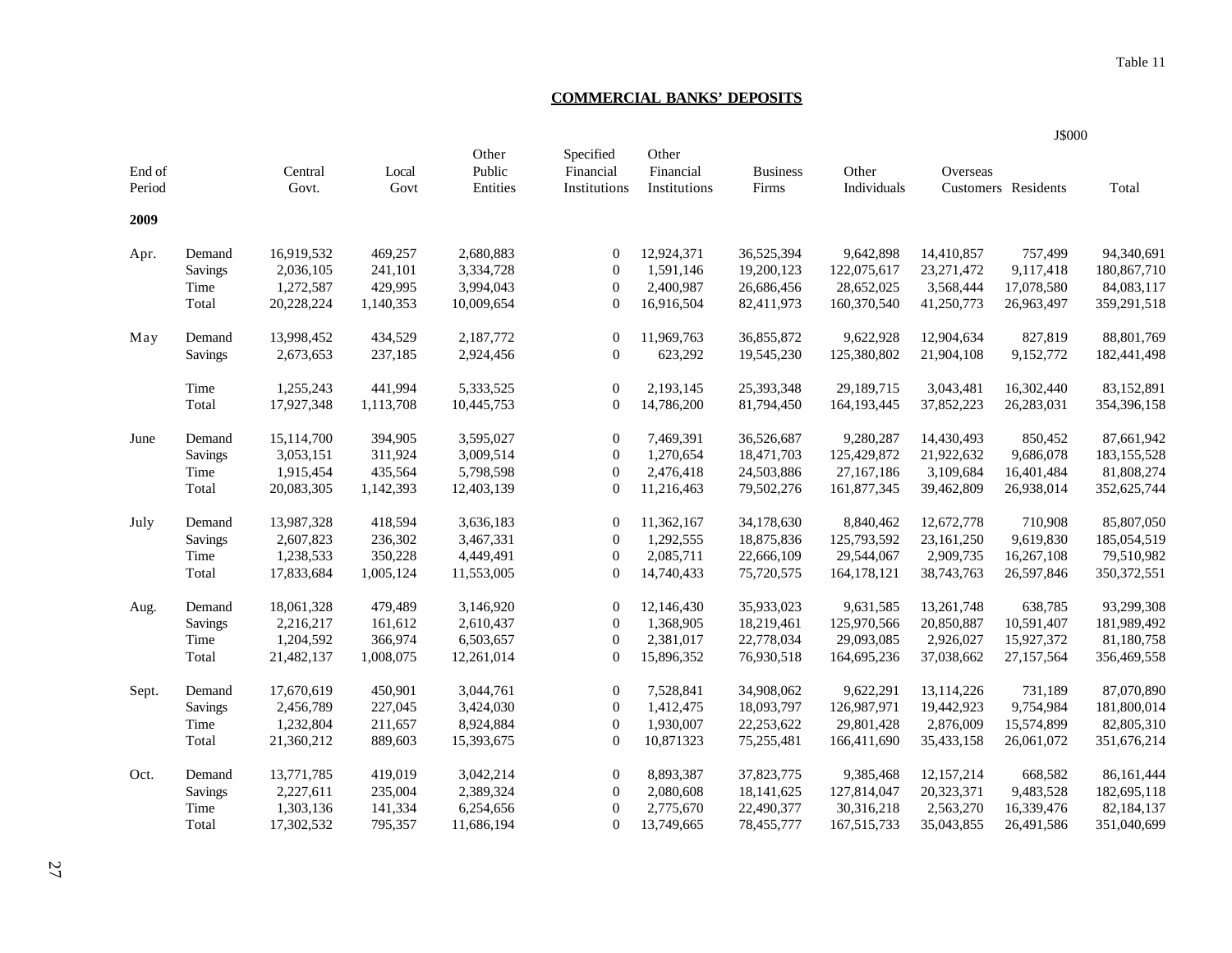**COMMERCIAL BANKS' DEPOSITS** 

| Table 11 Cont'd |  |
|-----------------|--|
|                 |  |

| End of<br>Period |                | Central<br>Govt. | Local<br>Govt. | Other<br>Public<br>Entities | Specified*<br>Financial<br>Institutions | Other<br>Financial<br>Institutions | <b>Business</b><br>Firms | Individuals | Other<br>Customers | Overseas<br>Residents | Total        |
|------------------|----------------|------------------|----------------|-----------------------------|-----------------------------------------|------------------------------------|--------------------------|-------------|--------------------|-----------------------|--------------|
| 2009             |                |                  |                |                             |                                         |                                    |                          |             |                    |                       |              |
| Nov.             | Demand         | 15,012,871       | 605,337        | 3,020,281                   | $\mathbf{0}$                            | 11,394,132                         | 36,927,037               | 9,760,591   | 12,190,569         | 662,456               | 89,573,274   |
|                  | Savings        | 2,073,862        | 273,534        | 1,883,209                   | $\boldsymbol{0}$                        | 1,502,682                          | 18,822,990               | 127,245,586 | 22,313,886         | 9,916,430             | 184,032,179  |
|                  | Time           | 1,343,142        | 156,907        | 5,737,557                   | $\mathbf{0}$                            | 3,057,803                          | 20,778,813               | 32,677,995  | 2,835,478          | 16,488,034            | 83,075,729   |
|                  | Total          | 18,429,875       | 1,035,778      | 10,641,047                  | $\mathbf{0}$                            | 15,954,617                         | 76,528,840               | 169,684,172 | 37,339,933         | 27,066,920            | 356,681,182  |
| Dec.             | Demand         | 13,091,436       | 483,845        | 3,410,543                   | $\boldsymbol{0}$                        | 7,762,482                          | 37,976,266               | 9,766,375   | 13,675,466         | 674,904               | 86, 841, 317 |
|                  | Savings        | 2,257,085        | 189,105        | 2,212,676                   | $\mathbf{0}$                            | 1,942,636                          | 19,881,235               | 129,190,540 | 20,526,497         | 10,133,314            | 186,333,088  |
|                  | Time           | 1,326,912        | 162,713        | 7,590,292                   | $\mathbf{0}$                            | 4,438,913                          | 21,036,055               | 31,259,680  | 2,298,235          | 15,809,404            | 83,922,204   |
|                  | Total          | 16,675,433       | 835,663        | 13,213,511                  | $\Omega$                                | 14,144,031                         | 78,893,556               | 170,216,595 | 36,500,198         | 26,617,622            | 357,096,609  |
| 2010             |                |                  |                |                             |                                         |                                    |                          |             |                    |                       |              |
| Jan.             | Demand         | 12,409,411       | 532,267        | 3,444,442                   | $\boldsymbol{0}$                        | 11,540,985                         | 40,909,578               | 10,055,538  | 13, 101, 731       | 657,940               | 92,651,892   |
|                  | Savings        | 2,090,239        | 198,431        | 2,529,305                   | $\mathbf{0}$                            | 2,319,241                          | 20,139,682               | 128,321,989 | 20,448,574         | 9,797,645             | 185,845,106  |
|                  | Time           | 1,266,527        | 149,713        | 9,295,114                   | $\boldsymbol{0}$                        | 4,378,161                          | 22,437,739               | 32,315,185  | 2,343,389          | 15,798,569            | 87,984,397   |
|                  | Total          | 15,766,177       | 880,411        | 15,268,861                  | $\overline{0}$                          | 18,238,387                         | 83,486,999               | 170,692,712 | 35,893,694         | 26,254,154            | 366,481,395  |
| Feb.             | Demand         | 16,696,171       | 497,953        | 3,452,482                   | 792,523                                 | 12,321,524                         | 39,758,291               | 10,826,876  | 13,517,703         | 702,898               | 98,566,421   |
|                  | Savings        | 2,159,297        | 224,537        | 3,850,182                   | $\theta$                                | 1,583,203                          | 21,683,611               | 132,065,519 | 19,739,261         | 10,017,070            | 191,322,680  |
|                  | Time           | 1,271,033        | 149,615        | 8,474,493                   | $\boldsymbol{0}$                        | 4,404,778                          | 22,176,180               | 31,536,400  | 2,703,213          | 15,675,830            | 86,391,542   |
|                  | Total          | 20,126,501       | 872,105        | 15,777,157                  | 792,523                                 | 18,309,505                         | 83,618,082               | 174,428,795 | 35,960,177         | 26,395,798            | 376,280,643  |
| Mar.             | Demand         | 27, 191, 157     | 520,356        | 5,495,445                   | $\boldsymbol{0}$                        | 9,090,530                          | 35,823,271               | 10,136,622  | 13,733,901         | 690,476               | 102,681,758  |
|                  | Savings        | 2,066,489        | 174,405        | 6,635,231                   | $\boldsymbol{0}$                        | 1,828,423                          | 20,611,075               | 131,875,063 | 18,886,129         | 9,786,906             | 191,863,721  |
|                  | Time           | 1,267,586        | 104,707        | 7,618,763                   | $\boldsymbol{0}$                        | 3,577,234                          | 20,901,338               | 30,965,842  | 2,537,288          | 16,895,294            | 83,868,052   |
|                  | Total          | 30,525,232       | 799,468        | 19,749,439                  | $\mathbf{0}$                            | 14,496,187                         | 77,335,684               | 172,977,527 | 35,157,318         | 27,372,676            | 378,413,531  |
| Apr.             | Demand         | 15,719,034       | 481,083        | 4,527,250                   | $\boldsymbol{0}$                        | 12,384,740                         | 37,428,870               | 10,311,831  | 12,795,818         | 767,597               | 94,416,223   |
|                  | <b>Savings</b> | 2,217,312        | 183,157        | 4,609,481                   | $\overline{0}$                          | 1,746,276                          | 20,426,603               | 132,063,271 | 19,645,627         | 9,650,459             | 190,542,186  |
|                  | Time           | 1,244,574        | 93,080         | 6,550,125                   | $\overline{0}$                          | 3,442,236                          | 21,083,941               | 34,188,713  | 2,284,747          | 16,508,234            | 85,395,650   |
|                  | Total          | 19,180,920       | 757,320        | 15,686,856                  | $\mathbf{0}$                            | 17,573,252                         | 78,939,414               | 176,563,815 | 34,726,192         | 26,926,290            | 370,354,059  |
| May              | Demand         | 18,941,680       | 532,890        | 4,191,101                   | $\boldsymbol{0}$                        | 11,625,987                         | 42,064,088               | 10,538,573  | 11,855,408         | 1,091,880             | 100,841,607  |
|                  | Savings        | 3,016,504        | 213,605        | 3,602,509                   | $\boldsymbol{0}$                        | 1,803,759                          | 21,087,337               | 130,910,216 | 20,677,978         | 9,712,531             | 191,024,439  |
|                  | Time           | 1,223,575        | 88,163         | 9,190,624                   | $\mathbf{0}$                            | 5,495,678                          | 23,525,626               | 33,247,489  | 2,093,807          | 14,902,327            | 89,767,289   |
|                  | Total          | 23,181,759       | 834,658        | 16,984,234                  | $\Omega$                                | 18,925,424                         | 86,677,051               | 174,696,278 | 34,627,193         | 25,706,738            | 381,633,335  |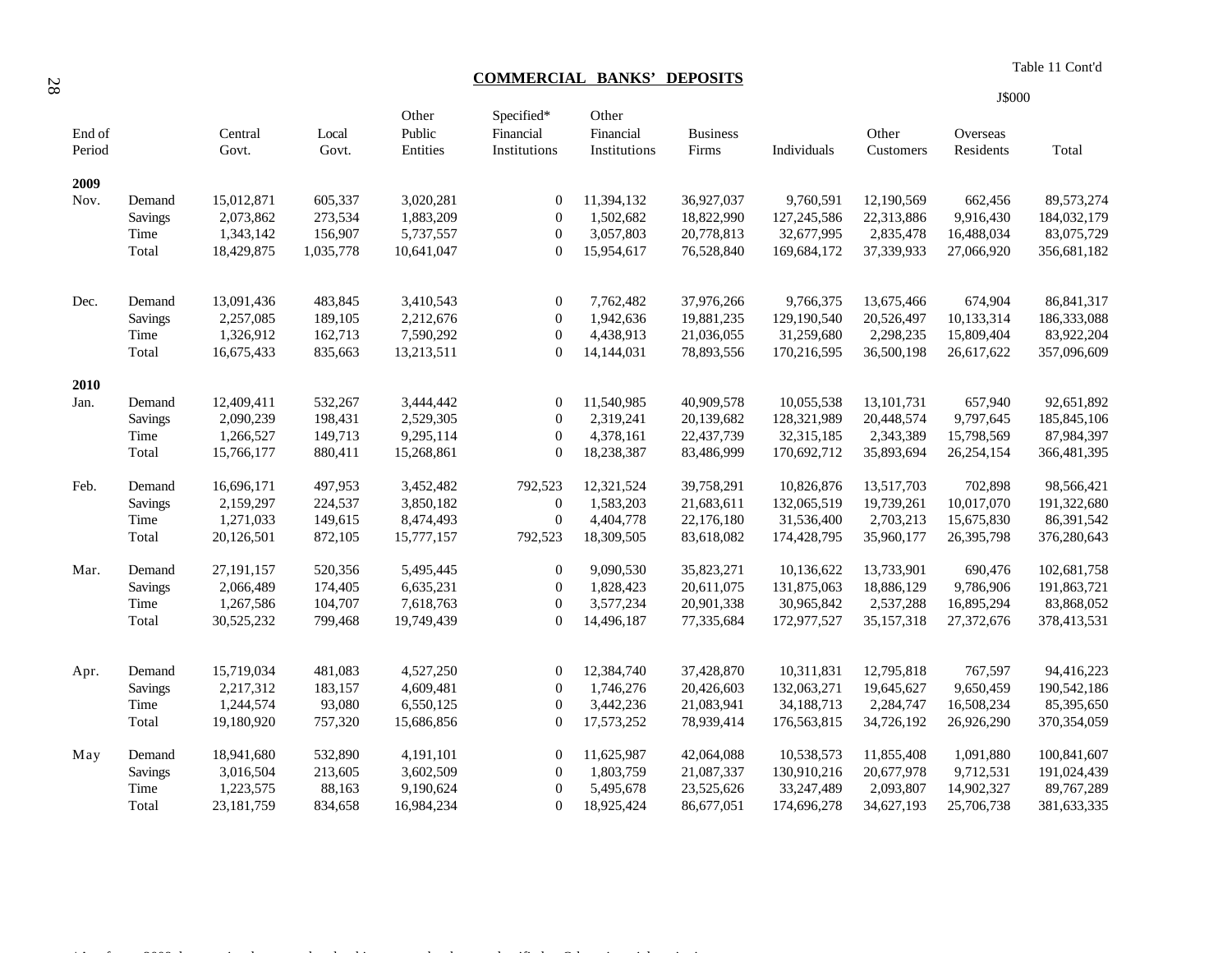Table 11 Cont'd.

# **COMMERCIAL BANKS' DEPOSITS**

|                  |                |                  |                |                             |                                         |                                    |                          |             |                    | J\$000                |               |
|------------------|----------------|------------------|----------------|-----------------------------|-----------------------------------------|------------------------------------|--------------------------|-------------|--------------------|-----------------------|---------------|
| End of<br>Period |                | Central<br>Govt. | Local<br>Govt. | Other<br>Public<br>Entities | Specified*<br>Financial<br>Institutions | Other<br>Financial<br>Institutions | <b>Business</b><br>Firms | Individuals | Other<br>Customers | Overseas<br>Residents | Total         |
| 2010             |                |                  |                |                             |                                         |                                    |                          |             |                    |                       |               |
| June             | Demand         | 19,618,380       | 542,745        | 5,307,181                   | $\mathbf{0}$                            | 8,952,220                          | 38,664,256               | 10,377,175  | 12,856,344         | 734,293               | 97,052,594    |
|                  | Savings        | 2,388,849        | 203,536        | 5,386,032                   | $\mathbf{0}$                            | 1,739,108                          | 19,474,076               | 132,001,348 | 17,919,559         | 9,745,368             | 188, 857, 876 |
|                  | Time           | 1,213,678        | 97,674         | 6,798,220                   | $\overline{0}$                          | 5,839,693                          | 24,954,914               | 32,137,383  | 2,269,028          | 14,446,045            | 87,756,635    |
|                  | Total          | 23,220,907       | 843,955        | 17,491,433                  | $\mathbf{0}$                            | 16,531,021                         | 83,093,246               | 174,515,906 | 33,044,931         | 24,925,706            | 373,667,105   |
| July             | Demand         | 17,507,137       | 565,380        | 3,782,359                   | $\mathbf{0}$                            | 8,221,743                          | 38,427,597               | 9,592,027   | 12,722,366         | 711,511               | 91,530,120    |
|                  | Savings        | 2,360,124        | 206,311        | 3,579,794                   | $\mathbf{0}$                            | 1,896,926                          | 20,848,839               | 130,572,094 | 20,953,353         | 9,604,920             | 190,022,361   |
|                  | Time           | 1,214,634        | 89,613         | 7,265,867                   | $\theta$                                | 6,477,091                          | 20,916,883               | 33,616,346  | 2,094,727          | 13,019,645            | 84,694,806    |
|                  | Total          | 21,081,895       | 861,304        | 14,628,020                  | $\overline{0}$                          | 16,595,760                         | 80,193,319               | 173,780,467 | 35,770,076         | 23,336,076            | 366,247,287   |
| Aug.             | Demand         | 17,693,102       | 588,488        | 4,909,157                   | $\mathbf{0}$                            | 12,111,196                         | 41,690,748               | 10,733,308  | 12,345,474         | 807,088               | 100,878,561   |
|                  | <b>Savings</b> | 2,663,923        | 157,343        | 2,554,278                   | $\mathbf{0}$                            | 1,973,072                          | 21,880,361               | 130,898,281 | 18,464,753         | 9,596,000             | 188,188,011   |
|                  | Time           | 1,211,918        | 89,164         | 7,500,628                   | $\mathbf{0}$                            | 6,179,478                          | 23,228,011               | 31,667,163  | 2,328,534          | 12,732,584            | 84,937,480    |
|                  | Total          | 21,568,943       | 834,995        | 14,964,063                  | $\overline{0}$                          | 20,263,746                         | 86,799,120               | 173,298,752 | 33,138,761         | 23,135,672            | 374,004,052   |
| Sept.            | Demand         | 18,264,074       | 652,242        | 4,623,815                   | $\boldsymbol{0}$                        | 10,487,953                         | 40,460,477               | 10,702,939  | 12,017,349         | 756,156               | 97,965,005    |
|                  | Savings        | 2,862,601        | 154,887        | 3,817,367                   | $\boldsymbol{0}$                        | 1,965,833                          | 21,913,959               | 130,797,495 | 17,795,114         | 9,860,684             | 189, 167, 940 |
|                  | Time           | 1,222,618        | 88,491         | 10,150,683                  | $\overline{0}$                          | 7,208,156                          | 19,804,887               | 31,291,991  | 2,177,204          | 13,814,611            | 85,758,641    |
|                  | Total          | 22,349,293       | 895,620        | 18,591,865                  | $\mathbf{0}$                            | 19,661,942                         | 82,179,323               | 172,792,425 | 31,989,667         | 24,431,451            | 372,891,586   |
| Oct.             | Demand         | 17,517,445       | 643,825        | 3,802,697                   | $\mathbf{0}$                            | 12,754,158                         | 38,964,325               | 9,929,487   | 10,110,802         | 745,889               | 94,468,628    |
|                  | <b>Savings</b> | 2,437,211        | 138,080        | 3,790,524                   | $\overline{0}$                          | 1,815,407                          | 21,002,161               | 131,398,284 | 17,862,974         | 9,951,372             | 188,396,013   |
|                  | Time           | 1,221,494        | 89,090         | 15,484,347                  | $\mathbf{0}$                            | 8,747,008                          | 20,149,210               | 32,222,856  | 2,143,616          | 13,102,566            | 93,160,187    |
|                  | Total          | 21,176,150       | 870,995        | 23,077,568                  | $\overline{0}$                          | 23,316,573                         | 80,115,696               | 173,550,627 | 30,117,392         | 23,799,827            | 376,024,828   |
| Nov.             | Demand         | 17,761,135       | 579,475        | 4,554,111                   | $\mathbf{0}$                            | 14,021,912                         | 40,089,801               | 10,020,957  | 11,433,517         | 780,270               | 99,241,178    |
|                  | Savings        | 2,842,577        | 145,386        | 4,721,975                   | $\mathbf{0}$                            | 1,806,297                          | 20,466,600               | 132,510,937 | 17,329,788         | 9,899,516             | 189,723,076   |
|                  | Time           | 1,230,435        | 69,744         | 9,522,681                   | $\mathbf{0}$                            | 7,717,764                          | 20,893,206               | 32,670,671  | 2,157,339          | 12,584,378            | 86, 846, 218  |
|                  | Savings        | 21,834,147       | 794,605        | 18,798,767                  | $\overline{0}$                          | 23,545,973                         | 81,449,607               | 175,202,565 | 30,920,644         | 23,264,164            | 375,810,472   |
| Dec.             | Demand         | 18,348,743       | 621,200        | 4,849,958                   | $\boldsymbol{0}$                        | 13,390,428                         | 42,418,176               | 10,088,492  | 11,088,492         | 782,097               | 101,696,802   |
|                  | Savings        | 2,442,637        | 143,563        | 4,942,685                   | $\boldsymbol{0}$                        | 1,463,658                          | 19,939,602               | 135,196,942 | 16,152,098         | 9,947,378             | 190,228,563   |
|                  | Time           | 1,219,557        | 58,035         | 10,172,335                  | $\mathbf{0}$                            | 9,085,187                          | 19,626,881               | 32,566,731  | 1,947,802          | 12,492,192            | 87,168,720    |
|                  | Savings        | 22,010           | 822,798        | 19,964,978                  | $\mathbf{0}$                            | 23,939,273                         | 81,984,659               | 177,961,381 | 29,188,392         | 23,221,667            | 379,094,085   |

\*As of May 2008 data previously reported under this category has been reclassified to Other Financial Institutions.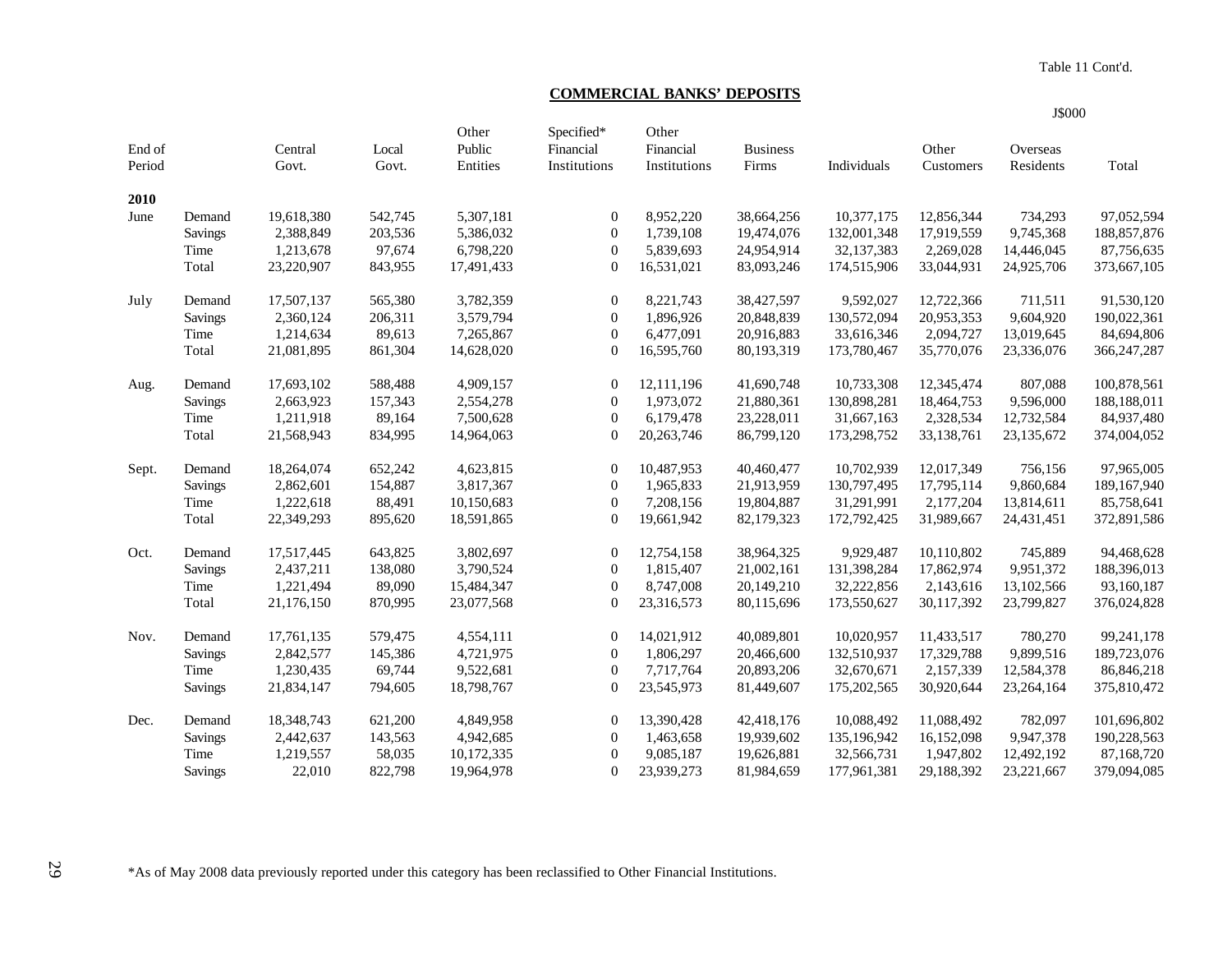# **ANALYSIS OF COMMERCIAL BANKS' LOANS AND ADVANCES**

| 30                                               |              | <u>ANALYSIS OF COMMERCIAL BANKS' LOANS AND ADVANCES</u><br>J\$000 |              |              |              |              |              |                                                 |              |              |  |  |  |
|--------------------------------------------------|--------------|-------------------------------------------------------------------|--------------|--------------|--------------|--------------|--------------|-------------------------------------------------|--------------|--------------|--|--|--|
|                                                  | Dec.<br>2001 | Dec.<br>2002                                                      | Dec.<br>2003 | Dec.<br>2004 | Dec.<br>2005 | Dec.<br>2006 | Dec.<br>2007 | Dec.<br>2008                                    | Dec.<br>2009 | Dec.<br>2010 |  |  |  |
| 1. Agriculture                                   | 1,479,622    | 1,737,836                                                         | 1,421,563    | 1,227,491    | 1,831,629    | 2,298,384    | 2,163,370    | 4,588,066                                       | 5,504,006    | 4,519,874    |  |  |  |
| (a) Production                                   | 1,406,680    | 1,401,915                                                         | 1,062,537    | 1,133,815    | 1,518,900    | 1,836,524    | 1,939,686    | 4,349,087                                       | 5,369,332    | 4,352,404    |  |  |  |
| (b) Marketing                                    | 71,266       | 78,428                                                            | 114,816      | 93,216       | 111,521      | 144,781      | 114,691      | 238,581                                         | 134,276      | 165,354      |  |  |  |
| (c) Land Acquisition                             | 1,676        | 257,493                                                           | 244,210      | 460          | 201,208      | 317,079      | 109,353      | 398                                             | 398          | 2,116        |  |  |  |
| 2. Mining                                        | 98,177       | 102,401                                                           | 408,381      | 223,421      | 252,988      | 643,469      | 513,411      | 700,889                                         | 422,854      | 426,384      |  |  |  |
| 3. Manufacturing                                 | 3,119,261    | 3,178,113                                                         | 3,462,814    | 3,746,443    | 4,678,013    | 5,865,305    | 6,259,150    | 9,302,646                                       | 9,389,948    | 8,295,145    |  |  |  |
| (a) Sugar, Rum & Molasses                        | 285,649      | 577,673                                                           | 620,404      | 254,503      | 340,702      | 285,618      | 209,033      | 528,707                                         | 422,804      | 112,238      |  |  |  |
| (b) Food, Drink & Tobacco                        | 1,095,066    | 826,79                                                            | 794,010      | 1,313,387    | 1,892,400    | 1,869,739    | 2,026,115    | 4,238,414                                       | 2,562,415    | 1,907,658    |  |  |  |
| (c) Paper, Printing & Publishing                 | 96,459       | 109,775                                                           | 123,071      | 192,769      | 230,440      | 268,972      | 157,561      | 115,242                                         | 132,431      | 128,022      |  |  |  |
| (d) Textile, Leather and Footwear                | 78,716       | 65,999                                                            | 59,297       | 67,493       | 151,628      | 188,159      | 123,615      | 113,905                                         | 152,889      | 134,235      |  |  |  |
| (e) Furniture, Fixture and Wood Products 118,595 |              | 99,160                                                            | 105,676      | 99,672       | 89,809       | 130,708      | 259,794      | 260,740                                         | 465,735      | 650,090      |  |  |  |
| (f) Metal Products                               | 149,670      | 188,001                                                           | 220,593      | 158,909      | 216,348      | 271,784      | 319,223      | 345,183                                         | 355,426      | 379,154      |  |  |  |
| (g) Cement & Clay Products                       | 313,588      | 232,254                                                           | 330,297      | 278,492      | 370,052      | 869,018      | 701,321      | 851,910                                         | 1,003,793    | 1,089,639    |  |  |  |
| (h) Chemicals & Chemical Products                | 83,178       | 138,824                                                           | 141,060      | 195,860      | 135,930      | 70,449       | 101,468      | 337,751                                         | 943,525      | 648,803      |  |  |  |
| (i) Other                                        | 898,340      | 939,636                                                           | 1,068,406    | 1,185,358    | 1,250,704    | 1,910,858    | 2,361,020    | 2,510,794                                       | 3,350,930    | 3,245,306    |  |  |  |
| 4. Construction & Land Development               | 2,339,359    | 3,326,380                                                         | 6,694,696    | 5,875,725    | 5,512,311    | 8,045,537    | 8,977,370    | 12,902,118                                      | 19,915,698   | 20,546,934   |  |  |  |
| (a) Construction                                 | 2,113,868    | 2,919,316                                                         | 6,535,436    | 5,525,451    | 5,149,328    | 7,586,534    | 7,881,569    | 11,242,811                                      | 18,439,894   | 19,724,380   |  |  |  |
| (b) Land Development                             | 190,576      | 345,752                                                           | 112,516      | 127,764      | 136,490      | 204,380      | 783,482      | 1,299,337                                       | 1,239,189    | 545,299      |  |  |  |
| (c) Land Acquisition                             | 34,915       | 61,312                                                            | 46,744       | 222,510      | 226,493      | 254,623      | 312,319      | 359,970                                         | 236,615      | 277,255      |  |  |  |
| 5. Financial Institutions                        | 178,201      | 2,158,657                                                         | 431,029      | 589,193      | 614,826      | 1,425,759    | 749,734      | 1,160,368                                       | 1,027,752    | 944,145      |  |  |  |
| 6. Transport, Storage & Communication            | 4,409,793    | 5,443,128                                                         | 8,022,900    | 8,733,619    | 5,209,236    | 3,705,753    | 8,191,314    | 11,468,156                                      | 7,807,980    | 9,001,183    |  |  |  |
| 7. Electricity, Gas & Water                      | 1,256,921    | 1,826,303                                                         | 785,459      | 769,583      | 746,328      | 190,098      | 2,405,317    | 3,353,462                                       | 4,882,390    | 4,046,066    |  |  |  |
| 8. Government Services                           | 10,288,241   | 23,061,299                                                        | 27,511,558   | 29,810,530   | 32,571,144   | 27,936,979   | 31,663,196   | 30,775,417                                      | 33,898,240   | 30,138,657   |  |  |  |
| (a) Central Government                           | 4,194,228    | 7,192,759                                                         | 9,541,741    | 10,045,553   | 7,994,575    | 5,934,608    | 6,090,695    | 5,627,468                                       | 12,639,417   | 11,044,879   |  |  |  |
| (b) Local Government                             | 416          | 3                                                                 | 2,749        | 3,745        | 3,890        | 941          | 348          | 4,517                                           | 6,982        | 1,477        |  |  |  |
| (c) Selected Public Entities                     | 2,601,113    | 4,124,828                                                         | 8,235,389    | 9,599,409    | 12,997,521   | 10,223,061   | 13,275,144   | 15,790,131                                      | 19,995,953   | 15,087,271   |  |  |  |
| (d) Other Public Entities                        | 3,492,484    | 11,743,709                                                        | 9,731,679    | 10,161,823   | 11,575,158   | 11,778,369   | 12,297,009   | 9,353,301                                       | 1,255,888    | 4,005,030    |  |  |  |
| 9. Distribution                                  | 3,224,744    | 4,512,373                                                         | 7,250,425    | 6,753,807    | 8,650,979    | 13,569,699   | 18,728,731   | 23,099,567                                      | 25,497,112   | 27,846,401   |  |  |  |
| 10. Tourism                                      | 5,166,295    | 7,040,966                                                         | 11,908,545   | 15,741,817   | 22,917,677   | 24,282,298   | 29,562,840   | 40,769,013                                      | 39,647,933   | 32,579,035   |  |  |  |
| 11. Entertainment                                | 89,390       | 191,744                                                           | 103,695      | 241,094      | 274,146      | 291,237      | 285,748      | 414,752                                         | 530,771      | 448,362      |  |  |  |
| 12. Professional & Other Services                | 3,552,700    | 4,236,207                                                         | 5,182,042    | 6,194,863    | 7,680,780    | 9,237,158    | 11,826,496   | 16,769,574                                      | 18,609,555   | 17,924,354   |  |  |  |
| 13. Personal                                     | 13,751,350   | 17,047,245                                                        | 25,915,130   | 33,429,309   | 41,138,840   | 55,921,595   | 73,729,795   | 84, 877, 324                                    | 82,210,55    | 94,644,506   |  |  |  |
| 14. Overseas Residents                           | 81,044       | 80,667                                                            | 51,754       | 31,928       | 16,406       | 35,896       | 46,106       | 5,986,172                                       | 7,044,941    | 6,758,998    |  |  |  |
| <b>TOTAL</b>                                     |              | 49,035,098 73,943,319                                             | 99,149,991   | 113,368,823  | 132,095,303  | 153,449,167  |              | 195,102,938 246,167,524 256,389,862 251,361,046 |              |              |  |  |  |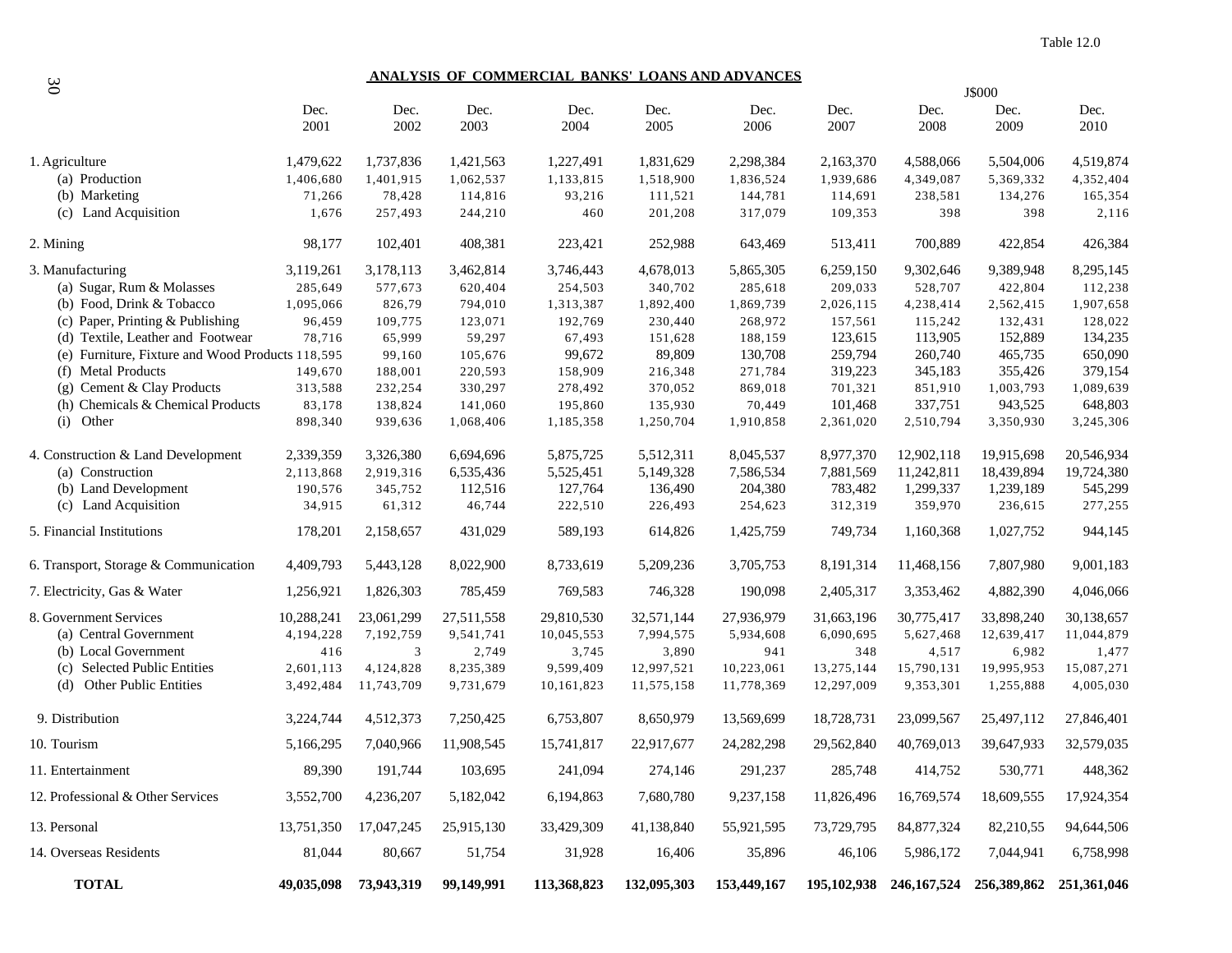### Table 12.1

# **MONTHLY ANALYSIS OF COMMERCIAL BANKS' LOANS AND ADVANCES**

|                                             | Dec. 2009   |         | Nov. 2010   |              | Dec. 2010   |         |
|---------------------------------------------|-------------|---------|-------------|--------------|-------------|---------|
|                                             |             | % of    |             | $%$ of       |             | $\%$ of |
|                                             | J\$000      | Total   | J\$000      | Total        | J\$000      | Total   |
| 1. Agriculture                              | 5,869,963   | 2.3     | 4,571,552   | 1.9          | 4,519,874   | 1.8     |
| (a) Production                              | 5,735,289   | 2.2     | 4,418,968   | 1.8          | 4,352,404   | 1.7     |
| Marketing<br>(b)                            | 134,276     | $0.1\,$ | 150,440     | 0.1          | 165,354     | $0.1\,$ |
| Land Acquisition<br>(c)                     | 398         | 0.0     | 2,144       | 0.0          | 2,116       | $0.0\,$ |
| 2. Mining                                   | 432,276     | $0.2\,$ | 428,653     | 0.2          | 426,384     | 0.2     |
| 3. Manufacturing                            | 9,392,964   | 3.7     | 7,813,751   | 3.0          | 8,295,145   | 3.3     |
| Sugar, Rum & Molasses<br>(a)                | 422,804     | 0.2     | 114,880     | 0.0          | 112,238     | 0.0     |
| Food, Drink & Tobacco<br>(b)                | 2,562,415   | 1.0     | 1,758,024   | 0.7          | 1,907,658   | $0.8\,$ |
| Paper, Printing & Publishing<br>(c)         | 132,431     | 0.1     | 122,446     | 0.0          | 128,022     | 0.1     |
| Textile, Leather & Footwear<br>(d)          | 152,889     | 0.1     | 147,436     | 0.1          | 134,235     | 0.1     |
| Furniture, Fixture and Wood Products<br>(e) | 465,735     | 0.2     | 690,907     | 0.3          | 650,090     | 0.3     |
| Metal Products<br>(f)                       | 355,426     | 0.1     | 392,553     | 0.2          | 379,154     | 0.2     |
| Cement and Clay Products<br>(g)             | 1,003,793   | 0.4     | 1,073,662   | 0.4          | 1,089,639   | 0.4     |
| Chemicals & Chemical Products<br>(h)        | 943,525     | 0.4     | 645,334     | 0.3          | 648,803     | 0.3     |
| Other<br>(i)                                | 3,353,946   | 1.3     | 2,868,509   | 1.1          | 3,245,306   | 1.3     |
| 4. Construction & Land Development          | 19,909,360  | 7.8     | 20,553,325  | 8.1          | 20,546,934  | 8.2     |
| Construction<br>(a)                         | 18,433,556  | 7.2     | 19,695,001  | 7.8          | 19,724,380  | 7.8     |
| Land Development<br>(b)                     | 1,239,189   | 0.5     | 581,246     | 0.2          | 545,299     | $0.2\,$ |
| Land Acquisition<br>(c)                     | 236,615     | 0.1     | 277,078     | 0.1          | 277,255     | 0.1     |
| 5. Financial Institution                    | 1,027,752   | 0.4     | 1,067,860   | 0.4          | 944,145     | 0.4     |
| 6. Transport, Storage & Communication       | 7,810,982   | 3.0     | 9,351,123   | 3.8          | 9,001,183   | 3.6     |
| 7. Electricity, Gas & Water                 | 4,882,390   | 1.9     | 4,980,845   | 2.0          | 4,046,066   | 1.6     |
| 8. Government Services                      | 33,898,240  | 13.2    | 29,689,301  | 11.8         | 30,138,657  | 12.0    |
| (a) Central Government                      | 12,639,417  | 4.9     | 11,255,606  | 4.5          | 11,044,879  | 4.4     |
| Local Government<br>(b)                     | 6,982       | 0.0     | 33          | 0.0          | 1,477       | 0.0     |
| Selected Public Entities<br>(c)             | 19,995,953  | 7.8     | 14,448,214  | 5.8          | 15,087,271  | 6.0     |
| <b>Other Public Entities</b><br>(d)         | 1,255,888   | 0.5     | 3,985,448   | 1.6          | 4,005,030   | 1.6     |
| 9. Distribution                             | 25,548,697  | 10.0    | 28,939,545  | 11.5         | 27,846,401  | 11.1    |
| 10. Tourism                                 | 39,649,517  | 15.5    | 31,680,651  | 12.6         | 32,579,035  | 13.0    |
| 11. Entertainment                           | 530,921     | $0.2\,$ | 477,169     | 0.2          | 448,362     | $0.2\,$ |
| 12. Professional & Other Services           | 16,675,299  | 6.5     | 17,374,385  | 6.9          | 17,924,354  | 7.1     |
| 13. Personal                                | 90,761,501  | 35.4    | 94,072,578  | 37.5         | 94,644,506  | 37.7    |
| (a) Local Residents                         | 83,716,560  | 32.7    | 87,216,835  | 34.8         | 87,885,508  | 35.0    |
| (b) Overseas Residents                      | 7,044,941   | 2.7     | 6,855,743   | 2.7          | 6,758,998   | 2.7     |
| <b>TOTAL</b>                                | 256,389,862 | 100.0   | 251,000,738 | <b>100.0</b> | 251,361,046 | 100.0   |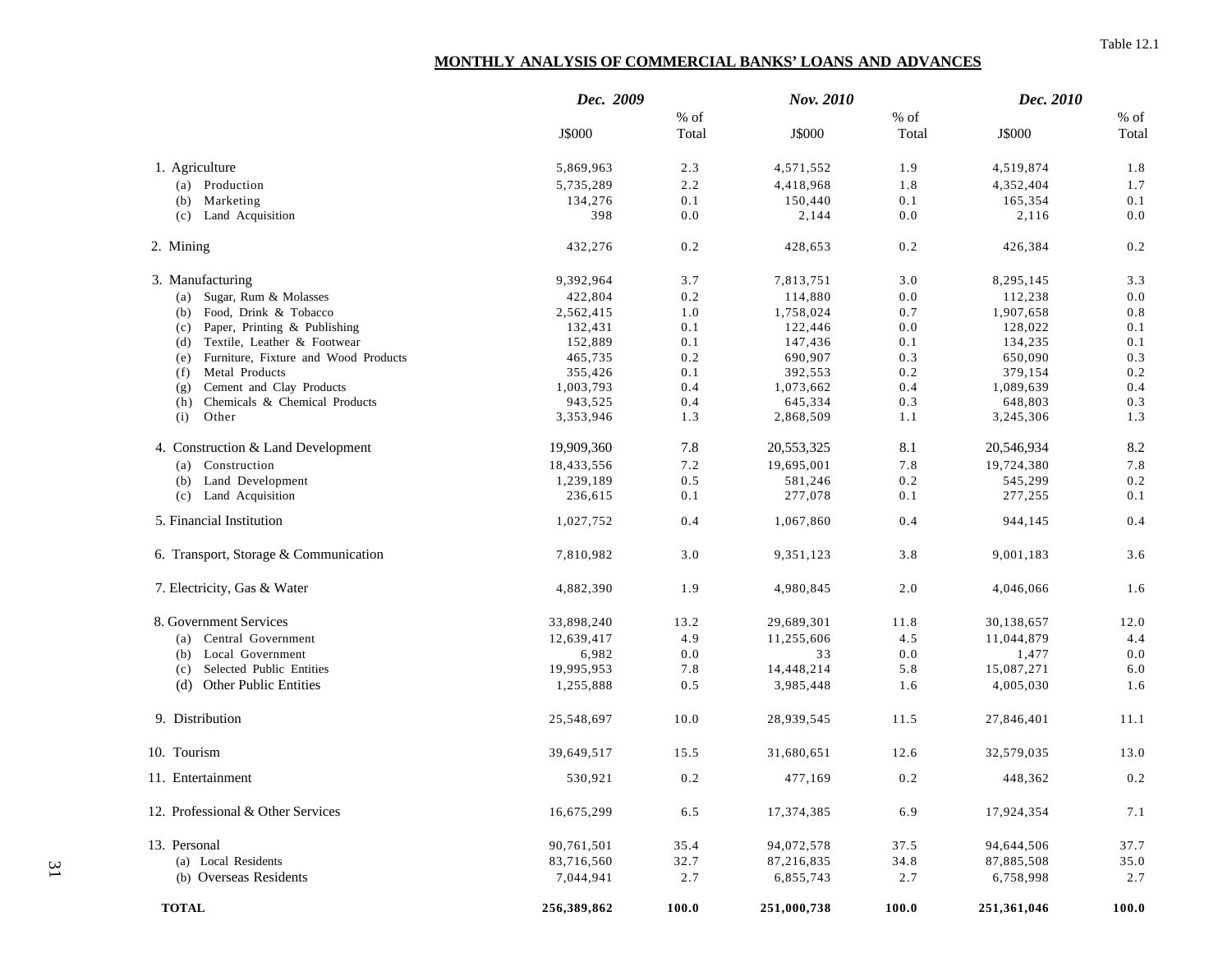# **MONTHLY ANALYSIS OF COMMERCIAL BANKS' FOREIGN CURRENCY LOANS & ADVANCES**

|              |                                                             | Dec. 2009      |        | Nov. 2010      |        | Dec. 2010      |        |  |
|--------------|-------------------------------------------------------------|----------------|--------|----------------|--------|----------------|--------|--|
|              |                                                             |                | $%$ of |                | $%$ of |                | $%$ of |  |
|              |                                                             | <b>US\$000</b> | Total  | <b>US\$000</b> | Total  | <b>US\$000</b> | Total  |  |
|              | Public Sector                                               | 270,479        | 19.2   | 270,543        | 21.1   | 277,179        | 21.5   |  |
|              | <b>Central Government</b><br>(a)<br>Local Government<br>(b) | 77,313         | 5.5    | 78,666         | 6.1    | 76,657         | 6.0    |  |
|              | Selected Public Entities<br>(c)                             | 186,553        | 13.2   | 153,048        | 12.0   | 161,394        | 12.5   |  |
|              | Other Public Entities<br>(d)                                | 6,613          | 0.5    | 38,829         | 3.0    | 39,128         | 3.0    |  |
|              | <b>Financial Institutions</b>                               | 10,356         | 0.7    | 9,109          | 0.7    | 9,098          | 0.7    |  |
|              | Private Sector                                              | 1,128,590      | 80.1   | 999,573        | 78.1   | 1,001,746      | 77.8   |  |
|              | Agriculture<br>(a)                                          | 25,605         | 1.8    | 19,220         | 1.5    | 19,135         | 1.5    |  |
|              | Mining, Quarrying & Processing<br>(b)                       | 102            | 0.0    | 298            | 0.0    | 281            | 0.0    |  |
|              | Manufacturing<br>(c)                                        | 50,675         | 3.6    | 30,340         | 2.4    | 29,549         | 2.3    |  |
|              | Construction & Land Development<br>(d)                      | 164,956        | 11.7   | 169,525        | 13.3   | 168,815        | 13.1   |  |
|              | Transport, Storage & Communication<br>(e)                   | 60,850         | 4.3    | 51,684         | 4.0    | 51,172         | 4.0    |  |
|              | Electricity, Gas & Water<br>(f)                             | 50,255         | 3.6    | 43,528         | 3.4    | 43,551         | 3.4    |  |
|              | Distribution<br>(g)                                         | 128,014        | 9.1    | 112,249        | 8.8    | 105,298        | 8.2    |  |
|              | (h) Tourism                                                 | 415,188        | 29.5   | 340,548        | 26.6   | 353,689        | 27.5   |  |
|              | Entertainment<br>(i)                                        | 1,625          | 0.1    | 1,900          | 0.1    | 1,117          | 0.1    |  |
|              | Professional & Other Services<br>(i)                        | 73,515         | 5.2    | 76,148         | 6.0    | 77,864         | 6.0    |  |
|              | Personal (Non-Business Loans to Individuals)<br>(k)         | 84,114         | 6.0    | 78,863         | 6.2    | 76,746         | 6.0    |  |
|              | <b>Loans to Overseas Residents</b><br>(1)                   | 73,691         | 5.2    | 75,270         | 5.9    | 74,529         | 5.8    |  |
| <b>TOTAL</b> |                                                             | 1,409,425      | 100.0  | 1,279,225      | 100.0  | 1,288,023      | 100.0  |  |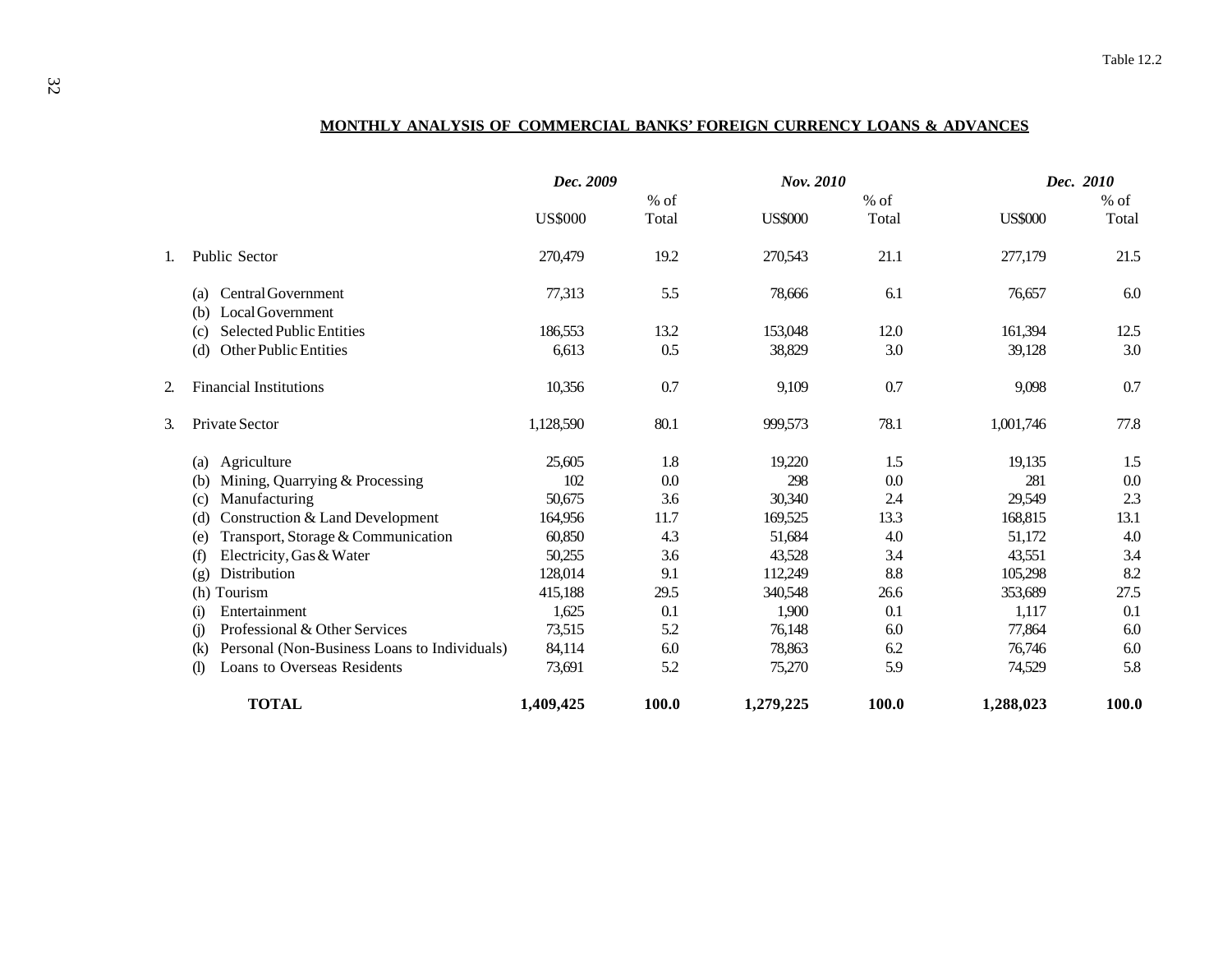# **COMMERCIAL BANKS' CREDIT CARD RECEIVABLES**

(J\$'000)

|      |              |                          |                        | <b>Total</b><br>Credit Card |  |  |
|------|--------------|--------------------------|------------------------|-----------------------------|--|--|
|      | End of       | <b>Domestic</b>          | Foreign                |                             |  |  |
|      | Period       | <b>Currency</b>          | <b>Currency</b>        | <b>Receivables</b>          |  |  |
|      |              |                          |                        |                             |  |  |
| 2003 | Mar.<br>June | 2,739,349<br>2,957,933   | 1,559,104              | 4,298,453<br>4,790,022      |  |  |
|      |              |                          | 1,832,089              |                             |  |  |
|      | Sept.        | 3,293,250                | 2,099,077              | 5,392,327                   |  |  |
|      | Dec.         | 3,685,225                | 2,136,558              | 5,821,783                   |  |  |
| 2004 | Mar.         | 3,962,455                | 2,158,526              | 6,120,981                   |  |  |
|      | June         | 4,663,106                | 2,129,929              | 6,793,035                   |  |  |
|      | Sept.        | 4,894,638                | 2,275,194              | 7,169,832                   |  |  |
|      | Dec.         | 4,921,445                | 2,364,375              | 7,285,820                   |  |  |
| 2005 | Mar.         | 4,948,116                | 2,320,543              | 7,268,659                   |  |  |
|      | June         | 4,786,802                | 2,452,362              | 7,239,164                   |  |  |
|      | Sept.        | 5,677,484                | 2,635,648              | 8,313,132                   |  |  |
|      | Dec.         | 6,422,293                | 2,774,351              | 9,196,644                   |  |  |
|      |              |                          |                        |                             |  |  |
| 2006 | Mar.         | 6,422,901                | 2,777,848              | 9,200,749                   |  |  |
|      | June         | 7,042,889                | 2,898,044              | 9,940,933                   |  |  |
|      | Sept.        | 7,573,261                | 3,168,994              | 10,742,255                  |  |  |
|      | Dec.         | 7,932,834                | 3,255,751              | 11,188,585                  |  |  |
| 2007 | Mar.         | 7,776,831                | 3,182,762              | 10,959,593                  |  |  |
|      | June         | 8,511,076                | 3,446,075              | 11,957,151                  |  |  |
|      | Sept.        | 9,290,421                | 3,702,100              | 12,992,521                  |  |  |
|      | Dec.         | 10,195,680               | 3,949,183              | 14, 144, 863                |  |  |
| 2008 | Jan.         | 9,342,171                | 3,888,811              |                             |  |  |
|      | Feb.         | 10,021,701               | 3,934,951              | 13,230,982<br>13,956,652    |  |  |
|      | Mar          | 10,281,968               | 4,029,677              | 14, 311, 645                |  |  |
|      | Apr.         | 10,403,142               | 4,095,926              | 14,499,068                  |  |  |
|      | May          | 10,476,887               | 4,184,002              | 14,660,889                  |  |  |
|      | June         | 10,817,752               | 4,362,365              | 15,180,117                  |  |  |
|      | July         | 10,868,894               | 4,398,762              | 15,267,656                  |  |  |
|      | Aug.         | 11,069,375               | 5,309,383              | 16,378,758                  |  |  |
|      | Sept.        | 11,634,653               | 4,716,085              | 16,350,738                  |  |  |
|      | Oct.         | 11,288,225               | 4,969,783              | 16,258,008                  |  |  |
|      | Nov.         | 11,692,536               | 5,051,872              | 16,744,408                  |  |  |
|      | Dec.         | 11,708,881               | 5,172,770              | 16,881,651                  |  |  |
|      |              |                          |                        |                             |  |  |
| 2009 | Jan.         | 11,497,056               | 5,361,675              | 16,858,731                  |  |  |
|      | Feb.         | 11,614,370<br>11,295,906 | 5,467,001              | 17,081,371                  |  |  |
|      | Mar.         | 11,572,613               | 5,324,754<br>5,432,941 | 16,620,660                  |  |  |
|      | Apr.         | 11,444,197               | 5,438,266              | 17,005,554<br>16,882,463    |  |  |
|      | May<br>June  | 11,685,472               | 5,425,168              | 17,110,640                  |  |  |
|      | July         | 11,416,848               | 5,340,224              | 16,757,072                  |  |  |
|      | Aug.         | 11,740,819               | 5,561,988              | 17,302,807                  |  |  |
|      | Sept.        | 11,738,378               | 5,468,182              | 17,206,560                  |  |  |
|      | Oct.         | 11,709,970               | 5,506,240              | 17,216,210                  |  |  |
|      | Nov.         | 12,028,426               | 5,551,623              | 17,580,049                  |  |  |
|      | Dec.         | 12,108,853               | 5,437,803              | 17,546,656                  |  |  |
|      |              |                          |                        |                             |  |  |
| 2010 | Jan.<br>Feb. | 11,895,837<br>12,110,684 | 5,404,994<br>5,451,903 | 17,300,831<br>17,562,587    |  |  |
|      | Mar.         | 11,660,389               |                        |                             |  |  |
|      | Apr.         | 11,859,499               | 5,206,608<br>5,172,276 | 16,866,997<br>17,031,775    |  |  |
|      | May          | 12,032,537               | 5,168,975              | 17,201,512                  |  |  |
|      | June         | 12,186,524               | 4,814,636              | 17,001,160                  |  |  |
|      | July         | 12,198,987               | 4,755,994              | 16,954,981                  |  |  |
|      | Aug.         | 12,586,840               | 4,792,283              | 17,379,123                  |  |  |
|      | Sept.        | 12,869,373               | 4,744,765              | 17,614,138                  |  |  |
|      | Oct.         | 12,929,745               | 4,575,168              | 17,504,913                  |  |  |
|      | Nov.         | 13,327,164               | 4,520,401              | 17,847,565                  |  |  |
|      | Dec.         | 15,327,344               | 4,332,389              | 19,659,733                  |  |  |
|      |              |                          |                        |                             |  |  |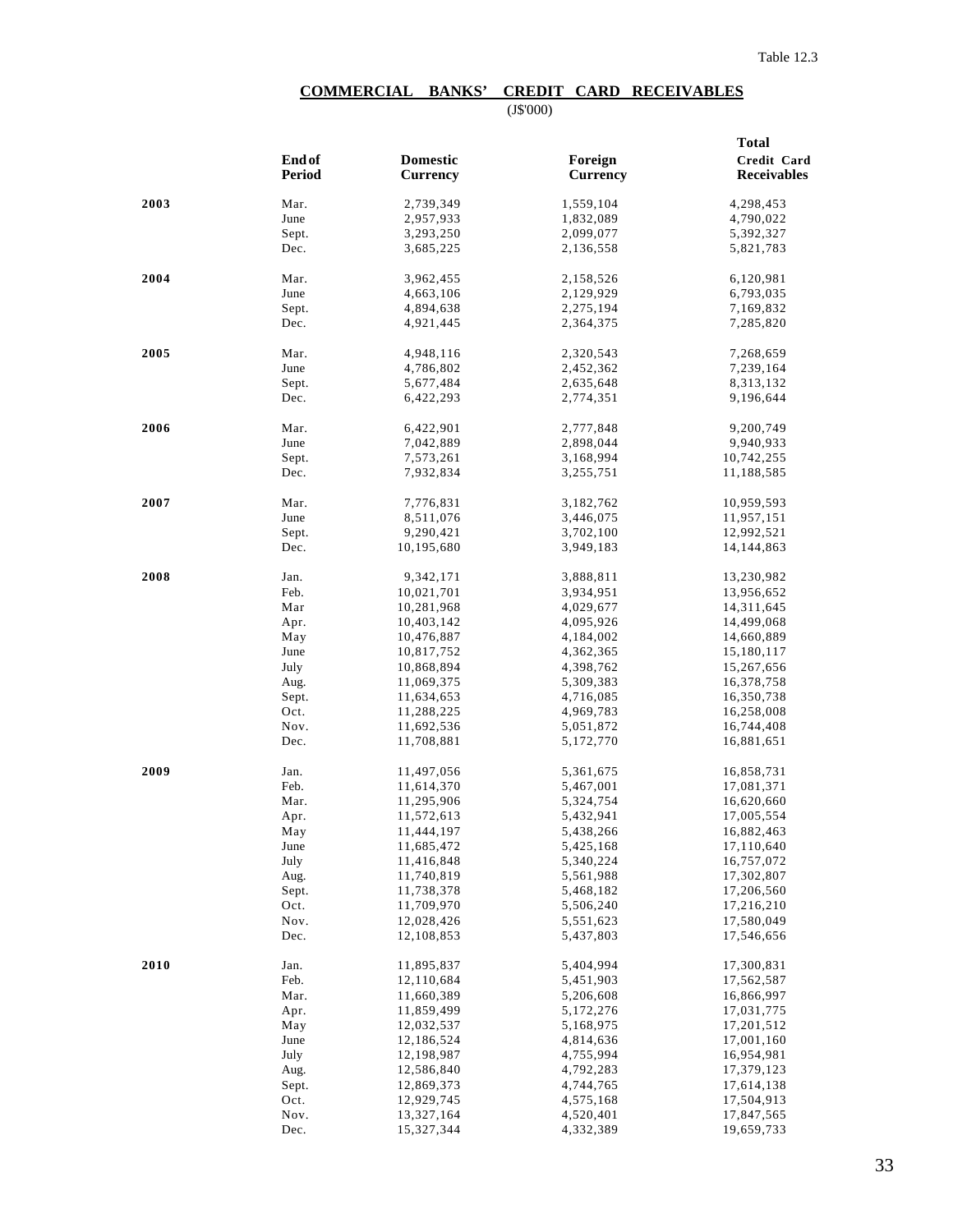#### **CONSOLIDATED ASSETS AND LIABILITIES OF F.I.A. INSTITUTIONS**

|        |                                                                       |             |            |              |                                 |            |              |                            |            | J\$000     |           |  |  |
|--------|-----------------------------------------------------------------------|-------------|------------|--------------|---------------------------------|------------|--------------|----------------------------|------------|------------|-----------|--|--|
|        | $\overline{B}$<br>$I$ $L$ $I$<br>T<br>$L \quad I$<br>$\boldsymbol{A}$ |             |            |              | S<br>I E<br><b>Balances</b> Due |            |              | S<br>S<br>S<br>E<br>T<br>A |            |            |           |  |  |
|        |                                                                       |             |            |              |                                 |            |              | Cash & Deps.               |            |            |           |  |  |
|        | Capital                                                               |             |            | To Banks &   |                                 |            | With Banks & |                            |            | Jamaica    |           |  |  |
| End of | and                                                                   | Foreign*    |            | Institutions | Other**                         |            | Institutions | Foreign                    | Loans $&$  | Govt.      | Other     |  |  |
| Period | Reserves                                                              | Liabilities | Deposits   | In Jamaica   | Liabilities                     | Total      | In Jamaica   | Assets                     | Advances   | Securities | Assets    |  |  |
|        |                                                                       |             |            |              |                                 |            |              |                            |            |            |           |  |  |
| 2008   |                                                                       |             |            |              |                                 |            |              |                            |            |            |           |  |  |
| Mar.   | 5,585,701                                                             | 2,425,523   | 16,983,798 | 288,745      | 15,314,073                      | 40,597,840 | 1,946,574    | 13,744,095                 | 14,395,752 | 3,907,983  | 6,603,436 |  |  |
| June   | 4,213,567                                                             | 1,567,297   | 13,968,772 | 149,717      | 11,585,885                      | 31,485,238 | 1,161,181    | 13,046,129                 | 10,463,947 | 1,219,752  | 5,594,229 |  |  |
| Sept.  | 3,953,579                                                             | 1,492,132   | 14,295,414 | 142,630      | 11,852,611                      | 31,736,366 | 1,127,537    | 13,371,542                 | 10,482,667 | 892,638    | 5,861,982 |  |  |
| Dec.   | 3,936,805                                                             | 1,459,459   | 14,519,397 | 4,288,694    | 8,558,663                       | 32,763,018 | 1,077,318    | 13,754,085                 | 10,818,504 | 885,984    | 6,227,717 |  |  |
| 2009   |                                                                       |             |            |              |                                 |            |              |                            |            |            |           |  |  |
| Jan.   | 3,860,799                                                             | 1,574,316   | 15,500,926 | 4,785,306    | 8,849,338                       | 34,570,685 | 1,239,296    | 14,836,922                 | 11,369,017 | 860,993    | 6,264,457 |  |  |
| Feb.   | 3,838,247                                                             | 1,793,785   | 15,401,889 | 4,937,790    | 8,943,500                       | 34,915,211 | 1,381,580    | 15,195,536                 | 10,951,276 | 935,160    | 6,451,659 |  |  |
| Mar.   | 3,942,881                                                             | 1,750,821   | 14,770,963 | 7,620,271    | 6,644,574                       | 34,729,510 | 1,484,046    | 15,414,433                 | 10,572,357 | 884,227    | 6,374,447 |  |  |
| Apr.   | 3,934,141                                                             | 1,173,436   | 14,185,122 | 7,721,834    | 6,977,090                       | 33,991,623 | 1,287,874    | 15,315,508                 | 10,428,195 | 911,442    | 6,048,604 |  |  |
| May    | 3,989,857                                                             | 1,142,447   | 13,727,016 | 7,737,231    | 7,232,701                       | 33,829,252 | 1,271,776    | 15,187,945                 | 10,450,656 | 922,969    | 5,995,906 |  |  |
| June   | 3,998,326                                                             | 1,384,050   | 13,387,564 | 7,343,295    | 7,687,283                       | 33,800,518 | 1,272,655    | 15, 127, 153               | 10,533,679 | 940,752    | 5,926,279 |  |  |
| July   | 3,991,432                                                             | 1,222,898   | 13,451,407 | 6,590,139    | 7,542,219                       | 32,798,095 | 1,195,907    | 14,663,195                 | 10,414,880 | 980,945    | 5,543,168 |  |  |
| Aug.   | 3,981,827                                                             | 1,184,232   | 13,280,672 | 6,339,966    | 7,602,660                       | 32,389,357 | 1,327,595    | 14,420,924                 | 10,107,670 | 1,009,275  | 5,523,893 |  |  |
| Sept.  | 4,024,417                                                             | 1,239,199   | 13,149,633 | 6,391,705    | 7,846,242                       | 32,651,196 | 1,350,813    | 14,465,162                 | 10,114,833 | 953,009    | 5,767,379 |  |  |
| Oct.   | 4,268490                                                              | 860,969     | 13,081,138 | 6,510,984    | 8,034,167                       | 32,755,748 | 1,263,161    | 14,625,637                 | 10,120,108 | 938,199    | 5,808,631 |  |  |
| Nov.   | 4,284,412                                                             | 1,056,576   | 13,038,626 | 6,339,551    | 7,582,813                       | 32,301,978 | 1,219,060    | 14,569,837                 | 10,041,682 | 1,004,117  | 5,467,282 |  |  |
| Dec.   | 4,396,406                                                             | 584,981     | 13,016,925 | 6,040,395    | 9,323,817                       | 33,362,524 | 1,242,114    | 15,323,607                 | 9,691,384  | 1,161,401  | 5,944,018 |  |  |
| 2010   |                                                                       |             |            |              |                                 |            |              |                            |            |            |           |  |  |
| Jan.   | 4,364,234                                                             | 600,680     | 12,309,771 | 6,208,049    | 9,201,629                       | 32,684,363 | 1,255,047    | 14,693,331                 | 9,597,025  | 1,208,746  | 5,930,214 |  |  |
| Feb.   | 4,473,186                                                             | 541,965     | 12,185,992 | 6,156,150    | 9,282,495                       | 32,639,788 | 1,339,406    | 14,721,611                 | 9,458,944  | 1,196,823  | 5,923,004 |  |  |
| Mar.   | 4,625,941                                                             | 286,885     | 12,280,623 | 5,678,801    | 9,466,578                       | 32,338,828 | 1,189,843    | 14,976,391                 | 9,297,721  | 1,522,254  | 5,352,619 |  |  |
| Apr.   | 4,507,109                                                             | 293,221     | 11,884,768 | 3,638,154    | 10,708,191                      | 31,031,443 | 2,307,492    | 12,472,049                 | 9,298,375  | 1,904,469  | 5,049,058 |  |  |
| May    | 4,398,781                                                             | 307,248     | 12,047,696 | 3,529,377    | 8,914,045                       | 29,197,147 | 1,254,463    | 12,627,572                 | 9,105,312  | 1,979,418  | 4,230,382 |  |  |
| June   | 4,606,139                                                             | 263,491     | 11,252,154 | 3,408,398    | 9,125,939                       | 28,656,121 | 1,209,970    | 11,997,410                 | 9,033,248  | 2,227,505  | 4,187,988 |  |  |
| July   | 4,610,476                                                             | 261,907     | 10,829,481 | 3,486,325    | 9,371,244                       | 28,559,433 | 1,079,968    | 12,062,324                 | 8,978,730  | 2,473,817  | 3,964,594 |  |  |
| Aug.   | 4,562,996                                                             | 221,183     | 10,588,912 | 2,496,418    | 9,917,067                       | 27,786,576 | 1,170,939    | 11,812,203                 | 8,785,147  | 2,297,857  | 3,720,430 |  |  |
| Sept.  | 4,569,876                                                             | 232,189     | 10,295,309 | 1,025,911    | 11,645,408                      | 27,768,693 | 1,142,822    | 11,676,384                 | 8,762,661  | 2,420,490  | 3,766,336 |  |  |
| Oct.   | 3,734,595                                                             | 213,695     | 8,531,609  | 715,078      | 11,893,815                      | 25,088,792 | 960,161      | 11,585,797                 | 7,150,661  | 2,150,718  | 3,241,455 |  |  |
| Nov.   | 3,739,572                                                             | 372,637     | 8,457,685  | 710,881      | 11,585,180                      | 24,865,955 | 1,010,530    | 11,539,087                 | 7,279,560  | 1,796,921  | 3,239,857 |  |  |
| Dec.   | 4,063,403                                                             | 191,278     | 8,361,019  | 714,834      | 11,461,348                      | 24,791,882 | 1,000,733    | 11,731,614                 | 7,250,102  | 1,523,518  | 3,285,915 |  |  |
|        |                                                                       |             |            |              |                                 |            |              |                            |            |            |           |  |  |

34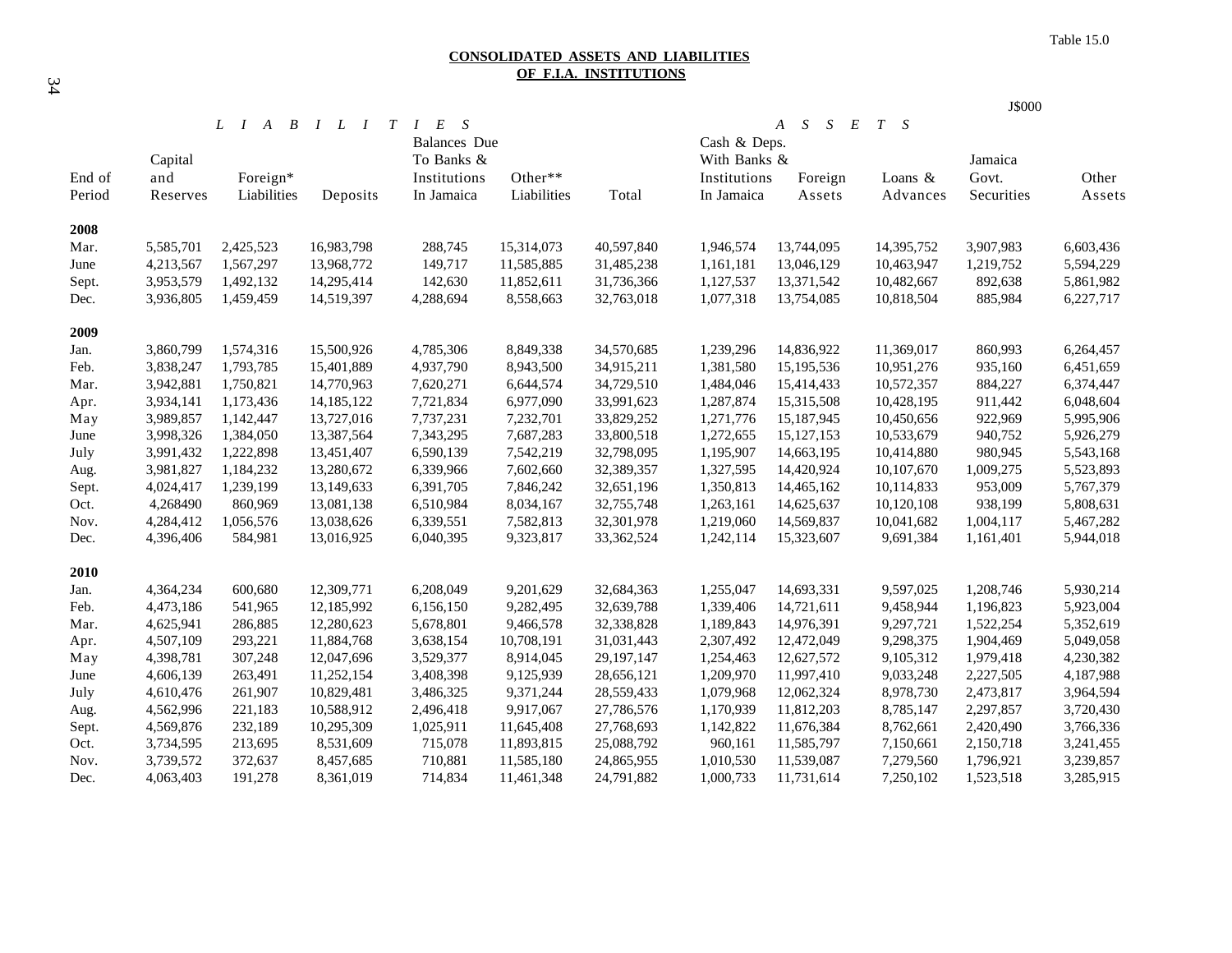|                                                      | Dec.<br>2003 | Dec.<br>2004     | Dec.<br>2005 | Dec.<br>2006 | Dec.<br>2007 | Dec.<br>2008 | Dec.<br>2009 | Dec.<br>2010 |
|------------------------------------------------------|--------------|------------------|--------------|--------------|--------------|--------------|--------------|--------------|
| 1. Public Sector                                     | 914,290      | 684,015          | 475,721      | 359,968      | 435,392      | 126,883      | 135,144      | 100,600      |
| (a) Central Government                               | 629,305      | 310,310          | 326,259      | 335,150      | 340,267      | 120,323      | 119,107      | 99,867       |
| (b) Local Government                                 |              | $\theta$         | 731          | 269          | 503          | $\Omega$     | $\Omega$     | $\Omega$     |
| (c) Selected Public Entities                         | 252,136      | 250,410          | 73,653       | 16,536       | $\Omega$     | $\theta$     | 11,117       | $\theta$     |
| (d) Other Public Entities                            | 32,849       | 123,295          | 75,078       | 8,013        | 94,622       | 6,560        | 4,920        | 733          |
| 2. Financial Institutions                            | 835          | $\boldsymbol{0}$ | 9,358        | 10,495       | 641,290      | 627,408      | 501,867      | 332,101      |
| 3. Private Sector                                    | 5,015,994    | 6,168,584        | 8,185,178    | 10,776,274   | 13,130,525   | 10,064,213   | 9,054,373    | 6,817,401    |
| (a) Agriculture                                      | 93,935       | 315,493          | 531,035      | 1,037,014    | 1,029,566    | 28,351       | 18,672       | 25,144       |
| Mining, Quarrying & Processing<br>(b)                | 26,944       | 20,372           | 27,501       | 19,902       | 10,233       | 47,261       | 32,294       | $\Omega$     |
| Manufacturing<br>(c)                                 | 254,659      | 269,262          | 474,755      | 423,542      | 519,109      | 363,530      | 340,430      | 387,513      |
| Construction & Land Development<br>(d)               | 766,880      | 1,266,029        | 1,489,221    | 1,663,875    | 2,977,483    | 2,514,896    | 2,211,679    | 2,083,195    |
| Transport Storage & Communication                    | 17,155       | 427,926          | 361,290      | 609,187      | 842,151      | 443,362      | 259,706      | 18,525       |
| Electricity, Gas & Water<br>(f)                      | 163,121      | 176,334          | 177,285      | 10,154       | 14,596       | 207,558      | 14,503       | 113,619      |
| Distribution<br>(g)                                  | 444,587      | 920,963          | 1,132,169    | 1,874,644    | 1,762,956    | 1,276,589    | 1,184,517    | 479,325      |
| Tourism<br>(h)                                       | 434,396      | 335,566          | 847,166      | 995,794      | 810,654      | 283,505      | 459,862      | 301,168      |
| Entertainment<br>(i)                                 | 7,816        | 68,856           | 71,760       | 106,309      | 89,297       | 24,501       | 21,311       | 22,552       |
| Professional & Other Services<br>(i)                 | 2,104,903    | 1,711,557        | 1,548,821    | 1,324,818    | 1,534,390    | 1,601,921    | 2,101,398    | 1,665,550    |
| Personal (Non-Business Loans to Individuals)<br>(k)  | 687,198      | 650,265          | 1,174,621    | 1,984,336    | 2,767,883    | 2,451,900    | 1,863,560    | 1,720,810    |
| <b>Loans to Overseas Residents</b><br><sup>(1)</sup> | 14,400       | 5,961            | 349,554      | 726,699      | 772,207      | 820,825      | 546,441      | $\theta$     |
| <b>TOTAL</b>                                         | 5,931,119    | 6,852,599        | 8,670,257    | 11,146,737   | 14,207,207   | 10,818,504   | 9,691,384    | 7,250,102    |

**ANALYSIS OF F.I.A.'S LOANS AND ADVANCES** J\$000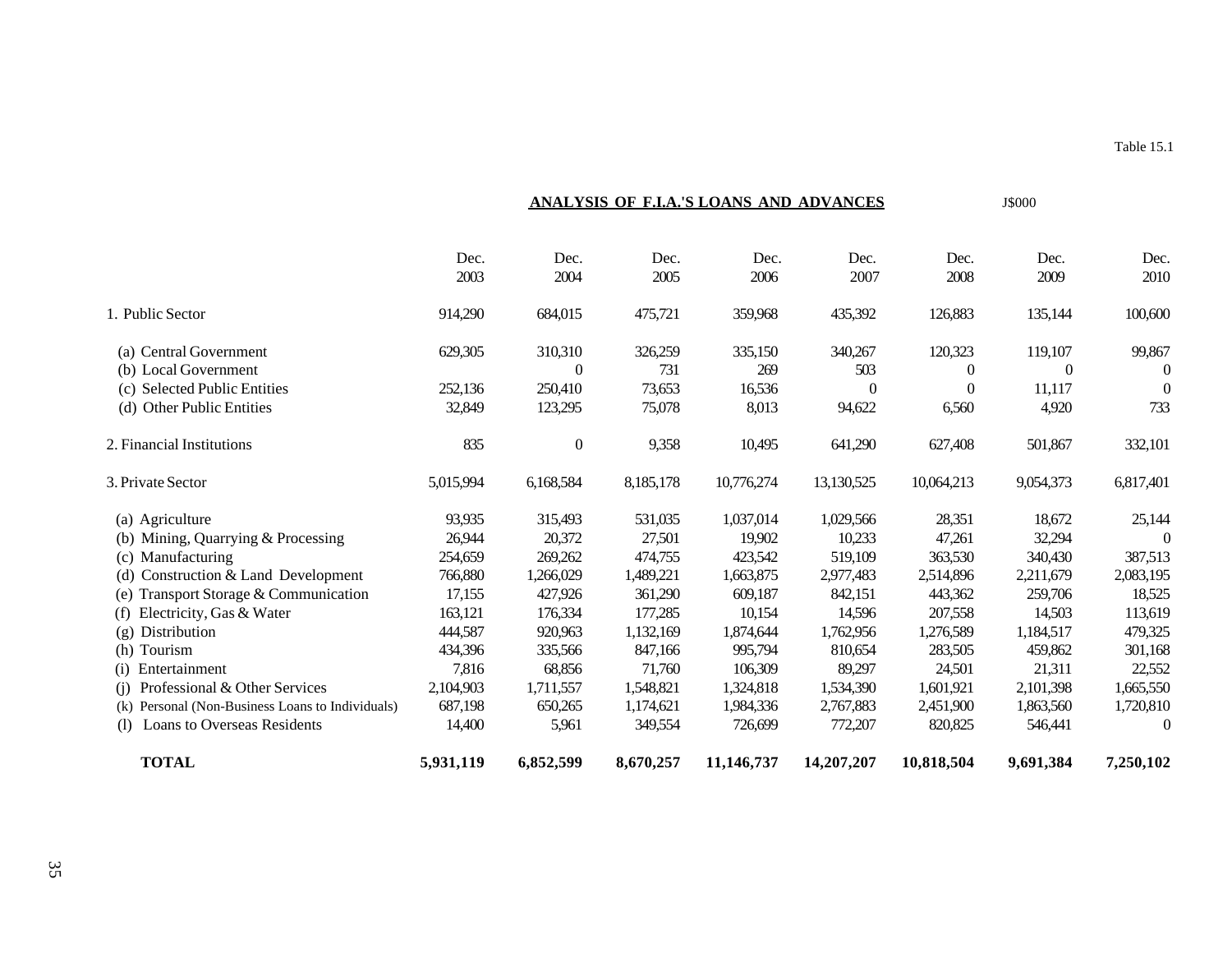## **MONTHLY ANALYSIS OF FIA'S LOANS & ADVANCES**

|    |                                                            | Dec. 2009     |               | <b>Nov.</b> 2010 |                 | Dec. 2010     |                 |
|----|------------------------------------------------------------|---------------|---------------|------------------|-----------------|---------------|-----------------|
|    |                                                            | <b>J\$000</b> | % of<br>Total | <b>J\$000</b>    | $%$ of<br>Total | <b>J\$000</b> | $%$ of<br>Total |
|    | Public Sector                                              | 135,144       | 1.4           | 100,996          | 1.4             | 100,600       | 1.4             |
|    | <b>Central Government</b><br>(a)                           | 119,107       | 1.2           | 100,263          | 1.4             | 99,867        | 1.4             |
|    | Local Government<br>(b)                                    | $\theta$      | 0.0           | $\theta$         | 0.0             | $\theta$      | 0.0             |
|    | <b>Selected Public Entities</b><br>(c)                     | 11,117        | 0.1           | $\theta$         | 0.0             | $\Omega$      | 0.0             |
|    | <b>Other Public Entities</b><br>(d)                        | 4,920         | 0.1           | 733              | 0.0             | 733           | 0.0             |
| 2. | <b>Financial Institutions</b>                              | 501,867       | 5.2           | 301,956          | 4.2             | 332,101       | 4.6             |
| 3. | Private Sector                                             | 9,054,373     | 93.4          | 6,876,608        | 94.5            | 6,817,401     | 94.0            |
|    | Agriculture<br>(a)                                         | 18,672        | 0.2           | 25,290           | 0.4             | 25,144        | 0.4             |
|    | Mining, Quarrying & processing<br>(b)                      | 32,294        | 0.3           | $\theta$         | 0.0             | $\theta$      | 0.0             |
|    | Manufacturing<br>(c)                                       | 340,430       | 3.5           | 418,469          | 5.8             | 387,513       | 5.3             |
|    | Construction & Land Development<br>(d)                     | 2,211,679     | 22.8          | 2,103,280        | 28.9            | 2,083,195     | 28.7            |
|    | Transport, Storage & Communication<br>(e)                  | 259,706       | 2.7           | 1,125            | 0.0             | 18,525        | 0.3             |
|    | Electricity, Gas & Water<br>(f)                            | 14,503        | 0.2           | 116,690          | 1.6             | 113,619       | 1.6             |
|    | Distribution<br>(g)                                        | 1,184,517     | 12.2          | 547,343          | 7.5             | 479,325       | 6.6             |
|    | Tourism<br>(h)                                             | 459,862       | 4.7           | 303,519          | 4.2             | 301,168       | 4.2             |
|    | Entertainment<br>$\rm _{(1)}$                              | 21,311        | 0.2           | 23,005           | 0.3             | 22,552        | 0.3             |
|    | Professional & Other Services<br>$\circ$                   | 2,101,398     | 21.7          | 1,612,228        | 22.2            | 1,665,550     | 23.0            |
|    | Personal (Non-Business Loans to Individuals)<br>$\rm(k)$   | 1,863,560     | 19.2          | 1,725,659        | 23.7            | 1,720,810     | 23.7            |
|    | Loans to Overseas Residents<br>$\left( \mathbf{l} \right)$ | 546,441       | 65.6          | $\boldsymbol{0}$ | 0.0             | $\theta$      | 0.0             |
|    | <b>TOTAL</b>                                               | 9,691,384     | 100.0         | 7,279,560        | 100.0           | 7,250,102     | <b>100.0</b>    |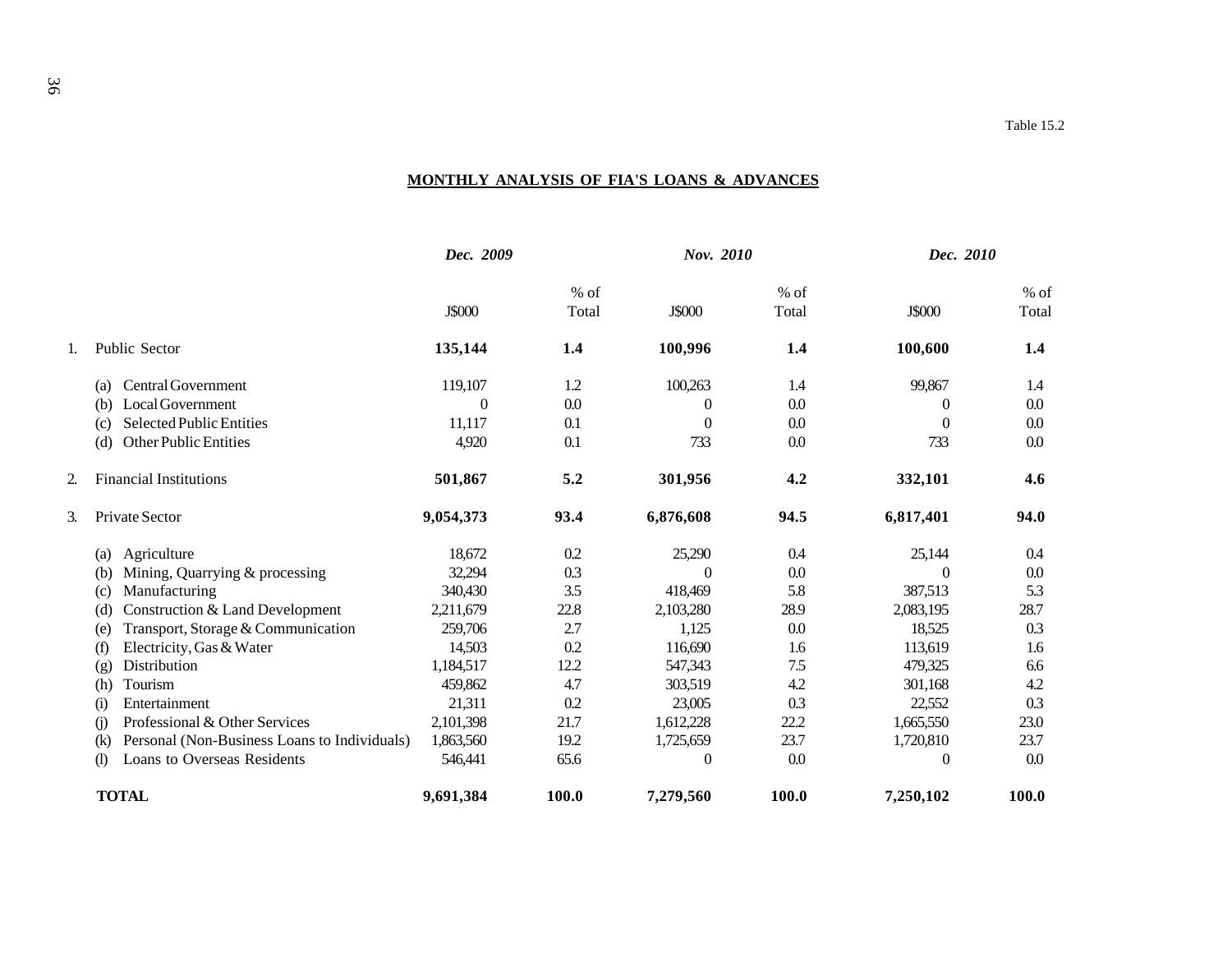## **F.I.A. INSTITUTIONS - STATUTORY DOMESTIC LIQUIDITY**

|        |             |           |           |          | J\$000    |
|--------|-------------|-----------|-----------|----------|-----------|
|        | Average     | Required  |           | % of     |           |
| End of | Deposit     | Minimum   | Average   | Average  | Excess    |
| Period | Liabilities | Liquidity | Liquidity | Deposits | Liquidity |
| 2007   |             |           |           |          |           |
| Jan.   | 3,312,132   | 761,790   | 1,280,595 | 38.7     | 518,805   |
| Feb.   | 3,417,426   | 786,008   | 1,492,959 | 43.7     | 706,951   |
| Mar.   | 3,490,282   | 802,765   | 1,331,873 | 38.2     | 529,108   |
| Apr.   | 3,422,938   | 787,276   | 1,282,885 | 37.5     | 495,609   |
| May    | 3,403,512   | 782,808   | 1,489,612 | 43.8     | 706,804   |
| June   | 3,598,529   | 827,662   | 1,566,482 | 43.5     | 738,820   |
| July   | 3,967,838   | 912,603   | 1,702,845 | 42.9     | 790,242   |
| Aug.   | 4,089,539   | 940,594   | 1,653,032 | 40.4     | 712,438   |
| Sept.  | 4,130,638   | 950,047   | 1,558,194 | 37.7     | 608,147   |
| Oct.   | 4,118,774   | 947,318   | 1,536,216 | 37.3     | 588,898   |
| Nov.   | 3,823,357   | 879,372   | 1,416,262 | 37.1     | 536,890   |
| Dec.   |             | 820,575   |           | 46.9     | 851,135   |
|        | 3,567,718   |           | 1,671,710 |          |           |
| 2008   |             |           |           |          |           |
| Jan.   | 3,481,786   | 800,811   | 1,170,706 | 33.6     | 369,895   |
| Feb.   | 3,399,669   | 781,924   | 1,022,340 | 30.1     | 240,416   |
| Mar.   | 3,542,538   | 814,984   | 1,039,659 | 29.3     | 224,876   |
| Apr.   | 3,012,450   | 692,864   | 1,275,830 | 42.4     | 582,966   |
| May    | 3,678,101   | 845,963   | 1,102,310 | 30.0     | 256,347   |
| June   | 3,468,154   | 797,675   | 934,980   | 27.0     | 137,305   |
| July   | 3,509,790   | 807,252   | 1,107,368 | 31.6     | 300,116   |
| Aug.   | 3,742,057   | 860,673   | 1,217,838 | 32.5     | 357,165   |
| Sept.  | 3,691,852   | 849,126   | 1,147,714 | 31.1     | 298,588   |
| Oct.   | 3,608,974   | 830,064   | 798,186   | 22.1     | $-31,878$ |
| Nov.   | 3,690,999   | 848,929   | 815,531   | 22.1     | $-33,398$ |
| Dec.   | 3,638,377   | 909,594   | 843,284   | 23.2     | $-66,310$ |
| 2009   |             |           |           |          |           |
| Jan.   | 3,522,087   | 950,963   | 937,594   | 26.6     | $-13,369$ |
| Feb.   | 3,312,523   | 927,506   | 1,102,884 | 33.3     | 175,378   |
| Mar.   | 3,651,689   | 1,022,473 | 1,002,767 | 27.5     | $-19,706$ |
| Apr.   | 3,434,433   | 961,641   | 900,413   | 26.2     | $-61,228$ |
| May    | 3,415,597   | 956,367   | 913,424   | 26.7     | $-42,943$ |
| June   | 3,430,633   | 960,577   | 1,136,931 | 33.1     | 176,354   |
| July   | 3,512,395   | 983,471   | 1,253,638 | 35.7     | 270,167   |
| Aug.   | 3,525,874   | 987,245   | 1,214,201 | 34.4     | 226,956   |
| Sept.  | 3,637,844   | 1,018,596 | 1,023,906 | 28.1     | 5,310     |
| Oct.   | 3,689,399   | 1,033,032 | 1,046,971 | 28.4     | 13,939    |
| Nov.   | 3,760,827   | 1,053,032 | 1,078,385 | 28.7     | 25,353    |
| Dec.   | 3,694,943   | 1,034,584 | 1,119,053 | 30.3     | 84,469    |
| 2010   |             |           |           |          |           |
| Jan.   | 3,907,165   | 1,094,006 | 1,268,196 | 32.5     | 174,190   |
| Feb.   | 4,008,239   | 1,122,307 | 1,207,873 | 30.1     | 85,566    |
| Mar.   | 3,861,163   | 1,081,126 | 1,163,732 | 30.1     | 82,606    |
| Apr.   | 3,440,319   | 963,289   | 948,278   | 27.6     | $-15,011$ |
| May    | 4,063,596   | 1,137,807 | 1,626,094 | 40.0     | 488,287   |
| June   | 4,038,803   | 1,130,865 | 1,411,300 | 34.9     | 280,435   |
| July   | 4,033,818   | 1,129,469 | 1,124,065 | 27.9     | $-5,404$  |
| Aug.   | 3,893,460   | 1,090,169 | 1,139,237 | 29.3     | 49,068    |
| Sept.  | 3,873,441   | 1,084,563 | 1,152,494 | 29.8     | 67,931    |
| Oct.   | 3,480,565   | 974,558   | 1,027,151 | 29.5     | 52,593    |
| Nov.   | 3,485,360   | 975,901   | 1,005,313 | 28.8     | 29,412    |
| Dec.   | 3,528,114   | 987,872   | 992,269   | 28.1     | 4,397     |
|        |             |           |           |          |           |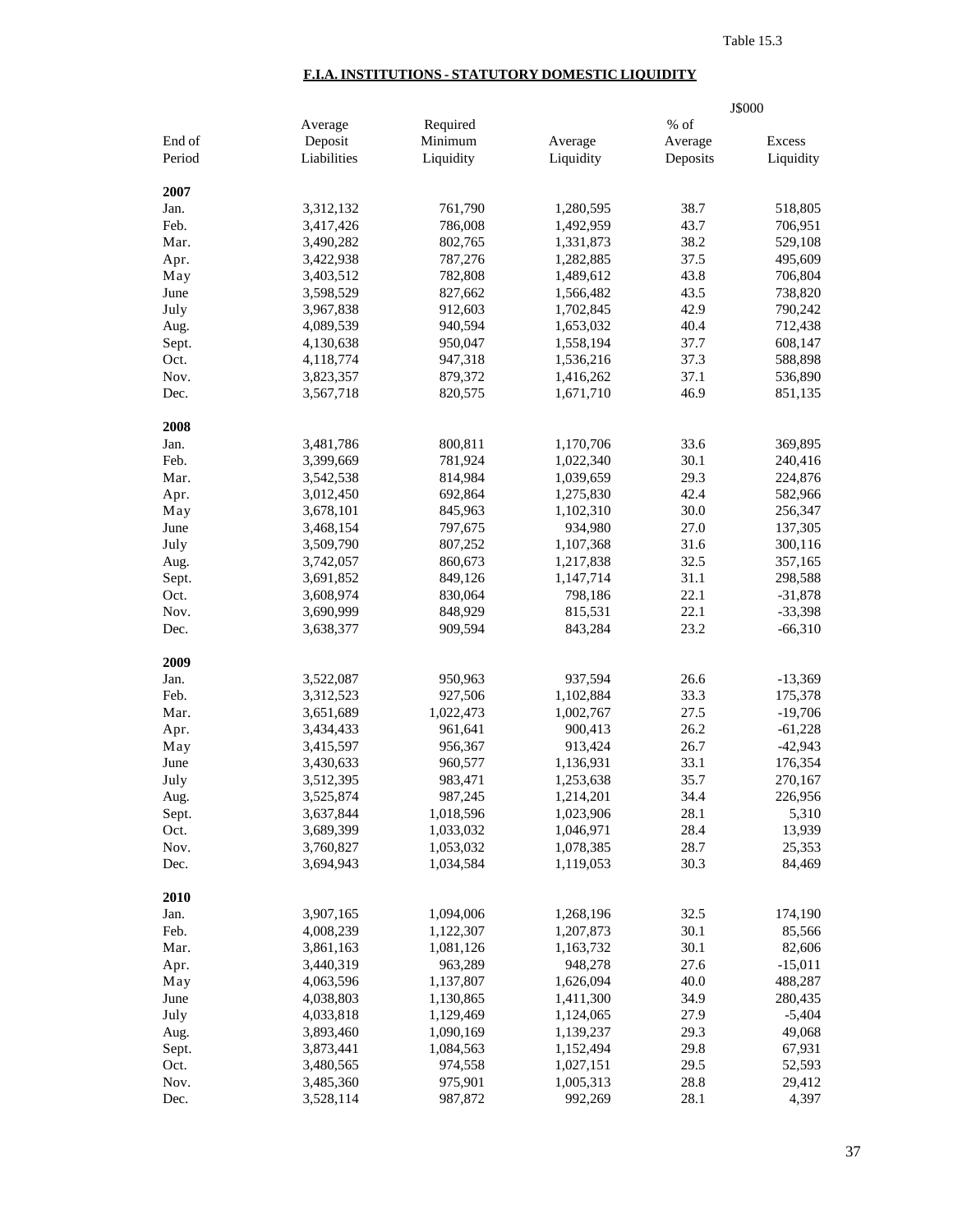### **BUILDING SOCIETIES SUMMARY OF ASSETS AND LIABILITIES**

### J\$000

|               |                          | $\boldsymbol{B}$<br>$L \quad I \quad A$ | $I$ $L$ $I$ $T$ $I$ | $E$ S         |                        |             |                        | S<br>$\boldsymbol{A}$<br>S<br>$E_{\rm}$ | $T \quad S$           |                        |            |
|---------------|--------------------------|-----------------------------------------|---------------------|---------------|------------------------|-------------|------------------------|-----------------------------------------|-----------------------|------------------------|------------|
|               | Capital                  |                                         |                     | Bals. due to  |                        |             | Cash & Deps.           |                                         |                       | Jamaica                |            |
| End of        | and                      | Foreign                                 | Savings             | Bks. & Insts. | Other                  |             | with Bks. &            | Foreign                                 | Loans &               | Govt.                  | Other      |
| Period        | Reserves                 | Liabilities                             | Fund                | In Jamaica    | Liabilities            | Total       | Insts. in Jam.         | Assets                                  | Advances              | Securities             | Assets     |
| 2002          |                          |                                         |                     |               |                        |             |                        |                                         |                       |                        |            |
| Mar.          | 4,862,109                | 497,296                                 | 40,556,469          | 1,910,806     | 4,497,918              | 52,324,598  | 832,788                | 8,668,961                               | 17,856,670            | 7,086,983              | 17,879,196 |
| June          | 4,988,609                | 549,437                                 | 41,847,381          | 2,101,914     | 4,761,952              | 54,249,297  | 1,142,041              | 8,406,508                               | 18,416,227            | 6,828,320              | 19,456,201 |
| Sept.         | 4,595,491                | 610,372                                 | 42,604,583          | 1,362,035     | 5,360,171              | 54,532,652  | 1,025,163              | 6,892,588                               | 19,377,289            | 6,365,569              | 20,872,043 |
| Dec.          | 4,655,546                | 545,859                                 | 43,233,603          | 1,380,005     | 5,446,636              | 55,261,649  | 1,258,676              | 7,932,489                               | 20,042,009            | 6,716,123              | 19,312,352 |
| 2003          |                          |                                         |                     |               |                        |             |                        |                                         |                       |                        |            |
| Mar.          | 4,947,794                | 587,188                                 | 43,937,758          | 1,361,206     | 5,622,842              | 56,456,788  | 949,994                | 8,928,703                               | 21,042,175            | 6,590,918              | 18,944,998 |
| June          | 5,134,664                | 696,327                                 | 45,574,744          | 1,310,281     | 6,456,787              | 59,172,803  | 844,678                | 11,038,245                              | 22,054,036            | 7,117,292              | 18,118,552 |
| Sept.         | 5,183,695                | 1,061,254                               | 46,814,323          | 1,340,527     | 7,234,059              | 61,633,858  | 1,170,148              | 10,975,864                              | 22,896,563            | 6,791,201              | 19,800,082 |
| Dec.          | 7,062,770                | 981,429                                 | 49, 437, 282        | 1,378,267     | 7,819,496              | 66,679,244  | 1,652,380              | 12,815,713                              | 24,086,624            | 6,948,083              | 21,176,444 |
| 2004          |                          |                                         |                     |               |                        |             |                        |                                         |                       |                        |            |
| Mar.          | 9,121,210                | 981,198                                 | 51,686,102          | 1,531,667     | 7,087,872              | 70,408,049  | 1,257,353              | 13,961,747                              | 25,004,065            | 7,191,435              | 22,993,449 |
| June          | 9,752,921                | 1,055,336                               | 54,051,774          | 1,678,807     | 7,162,244              | 73,701,082  | 1,354,104              | 13,979,170                              | 26,023,882            | 7,280,877              | 25,063,049 |
| Sept.         | 10,085,550               | 1,986,194                               | 55,996,958          | 2,166,337     | 7,825,376              | 78,060,415  | 1,340,913              | 16,179,517                              | 27,399,081            | 7,043,544              | 26,097,360 |
| Dec.          | 10,174,098               | 1,108,217                               | 58,792,312          | 2,355,845     | 8,159,323              | 80,589,795  | 1,796,474              | 16,691,452                              | 29,243,612            | 7,418,652              | 25,439,605 |
| 2005          |                          |                                         |                     |               |                        |             |                        |                                         |                       |                        |            |
| Mar.          | 11,407,310               | 1,036,109                               | 60,045,959          | 3,084,835     | 8,137,183              | 83,711,396  | 1,677,590              | 17,531,170                              | 31,238,174            | 7,470,057              | 25,794,405 |
| June          | 11,566,233               | 1,221,734                               | 61,129,817          | 3,679,884     | 8,017,732              | 85,615,400  | 1,485,494              | 17,981,630                              | 33,211,146            | 7,656,749              | 25,280,381 |
| Sept.         | 13,615,252               | 1,434,525                               | 62,064,320          | 3,948,854     | 5,547,744              | 86,610,695  | 1,521,952              | 17,585,879                              | 34,525,493            | 8,251,936              | 24,725,435 |
| Dec.          | 13,496,301               | 1,770,795                               | 64,076,169          | 4,710,354     | 5,855,822              | 89,909,441  | 2,099,147              | 19,187,946                              | 36,551,188            | 8,397,071              | 23,674,089 |
| 2006          |                          |                                         |                     |               |                        |             |                        |                                         |                       |                        |            |
| Mar.          | 13,393,001               | 1,770,171                               | 66,065,256          | 5,509,291     | 6,351,029              | 93,088,748  | 1,464,444              | 19,374,316                              | 38,290,990            | 8,392,792              | 25,566,206 |
| June          | 13,532,111               | 1,893,831                               | 68, 347, 363        | 6,455,581     | 6,486,841              | 96,715,727  | 1,566,155              | 20,271,323                              | 40,140,263            | 8,647,614              | 26,090,372 |
| Sept.         | 14,227,058               | 1,987,758                               | 70,275,563          | 7,582,346     | 7,055,538              | 101,128,263 | 1,633,441              | 21,585,951                              | 42,046,979            | 8,754,232              | 27,107,660 |
| Dec.          | 14,705,484               | 2,083,589                               | 73,585,053          | 8,540,615     | 7,309,982              | 106,224,723 | 2,236,044              | 23,646,535                              | 43,775,781            | 9,532,028              | 27,034,335 |
|               |                          |                                         |                     |               |                        |             |                        |                                         |                       |                        |            |
| 2007          |                          |                                         | 75,991,745          | 9,152,327     |                        | 109,303,716 |                        |                                         | 47,161,770            |                        | 28,805,479 |
| Mar.<br>June  | 14,663,195<br>14,923,263 | 2,201,259<br>2,251,685                  | 78,260,980          | 10,201,148    | 7,295,190<br>7,452,090 | 113,089,166 | 2,006,627<br>1,606,033 | 22,941,801<br>24,083,872                | 49,616,575            | 8,388,039<br>8,911,954 | 28,870,732 |
|               | 15,718,767               | 2,128,008                               | 81,764,088          | 10,955,840    | 7,438,024              | 118,004,727 | 1,955,325              | 27,502,506                              | 53,919,077            | 9,766,352              | 24,861,467 |
| Sept.<br>Dec. | 16,756,040               | 2,112,515                               | 84, 377, 311        | 12,103,686    | 8,211,375              | 123,560,927 | 2,413,807              | 29,145,301                              | 58,981,768 10,054,305 |                        | 22,965,746 |
|               |                          |                                         |                     |               |                        |             |                        |                                         |                       |                        |            |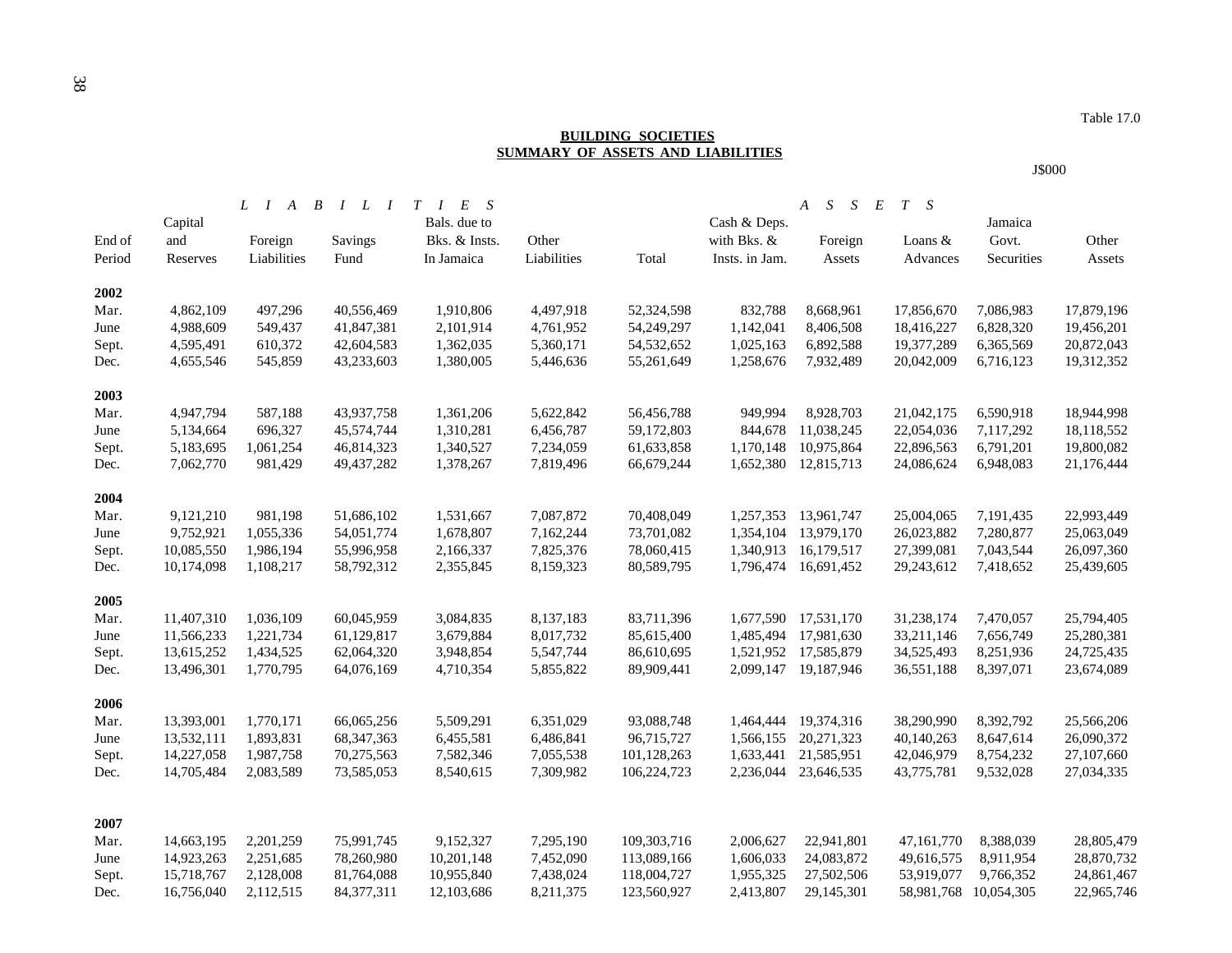### **BUILDING SOCIETIES SUMMARY OF ASSETS AND LIABILITIES**

J\$000

#### *L I A B I L I T I E S A S S E T S*

| End of<br>Period | Capital<br>and<br>Reserves | Foreign<br>Liabilities | Savings<br>Fund | Bals. due to<br>Bks. & Insts.<br>In Jamaica | Other<br>Liabilities | Total         | Cash & Deps.<br>with Bks. &<br>Insts. in Jam. | Foreign<br>Assets | Loans &<br>Advances | Jamaica<br>Govt.<br>Securities | Other<br>Assets |
|------------------|----------------------------|------------------------|-----------------|---------------------------------------------|----------------------|---------------|-----------------------------------------------|-------------------|---------------------|--------------------------------|-----------------|
| 2008             |                            |                        |                 |                                             |                      |               |                                               |                   |                     |                                |                 |
| Jan.             | 16,447,072                 | 2,319,124              | 85,285,468      | 12,905,840                                  | 7,954,563            | 124,912,067   | 1,871,951                                     | 28,164,108        | 60,643,484          | 10,043,815                     | 24,188,709      |
| Feb.             | 14,788,209                 | 2,354,747              | 85,823,393      | 12,822,150                                  | 11,216,295           | 127,004,794   | 1,806,985                                     | 28,146,648        | 61,881,935          | 9,842,332                      | 25,326,894      |
| Mar.             | 14,874,686                 | 2,259,048              | 86,535,784      | 13,733,518                                  | 10,330,503           | 127,733,539   | 1,896,173                                     | 27,298,916        | 63,241,287          | 9,805,219                      | 25,491,944      |
| Apr.             | 14,869,469                 | 2,216,981              | 87,190,575      | 14,004,996                                  | 10,004,599           | 128,286,620   | 2,223,473                                     | 25,529,741        | 64,665,611          | 9,672,577                      | 26, 195, 218    |
| May              | 14,950,836                 | 2,366,997              | 88,350,788      | 14,125,869                                  | 9,371,987            | 129,166,477   | 2,059,862                                     | 26,092,325        | 65,566,514          | 9,916,559                      | 25,531,217      |
| June             | 15,430,753                 | 2,438,486              | 89,742,174      | 14,755,084                                  | 9,422,592            | 131,789,089   | 2,081,599                                     | 25,766,495        | 67,404,627          | 9,951,170                      | 26,585,198      |
| July             | 15,404,436                 | 2,755,299              | 89,795,359      | 15,056,087                                  | 9,773,897            | 132,785,078   | 2,129,157                                     | 26,865,127        | 68,718,865          | 9,956,794                      | 25,115,135      |
| Aug.             | 15,378,703                 | 2,768,040              | 89,479,680      | 15,506,589                                  | 10,236,415           | 133,369,427   | 2,647,730                                     | 26,006,198        | 69,501,895          | 10,034,463                     | 25,179,141      |
| Sept.            | 15,562,538                 | 2,946,135              | 90,425,350      | 15,939,326                                  | 9,804,963            | 134,678,312   | 2,667,118                                     | 25,686,646        | 71,232,306          | 9,987,174                      | 25,105,068      |
| Oct.             | 15,385,618                 | 3,478,512              | 91,064,388      | 16,240,280                                  | 10,336,444           | 136,505,242   | 3,281,469                                     | 24,390,977        | 73,059,428          | 9,832,861                      | 25,940,507      |
| Nov.             | 15,313,222                 | 3,720,733              | 91,124,997      | 16,486,549                                  | 10,737,684           | 137, 383, 185 | 7,358,844                                     | 19,812,858        | 74,080,741          | 9,653,646                      | 26,477,096      |
| Dec.             | 15,563,905                 | 3,598,323              | 93,285,273      | 17,182,384                                  | 9,611,291            | 139,241,176   | 9,369,697                                     | 20,649,819        | 76,098,059          | 9,935,848                      | 23, 187, 753    |
| 2009             |                            |                        |                 |                                             |                      |               |                                               |                   |                     |                                |                 |
| Jan.             | 16,650,995                 | 3,814,472              | 95,557,354      | 17,728,126                                  | 9,055,784            | 142,806,731   | 9,020,805                                     | 21,776,962        | 77,515,586          | 10,306,275                     | 24,187,103      |
| Feb.             | 17,675,543                 | 3,671,134              | 97,578,038      | 17,653,540                                  | 8,915,395            | 145,493,650   | 11,535,727                                    | 20,435,575        | 78,758,828          | 10,934,248                     | 23,829,272      |
| Mar.             | 17,483,461                 | 2,922,805              | 100,713,580     | 17,375,208                                  | 8,933,753            | 147,428,807   | 11,388,147                                    | 20,563,340        | 79,651,459          | 11,331,850                     | 24,494,011      |
| Apr.             | 17,559,220                 | 2,992,334              | 102,145,554     | 17,216,571                                  | 8,620,522            | 148,534,201   | 12,851,312                                    | 20,747,483        | 80,093,744          | 10,982,606                     | 23,859,056      |
| May              | 17,806,674                 | 2,962,714              | 104,215,599     | 17,360,461                                  | 9,668,435            | 152,013,883   | 14,177,970                                    | 20,507,514        | 80,928,805          | 11,290,966                     | 25,108,628      |
| June             | 17,841,630                 | 3,022,248              | 105,502,963     | 17,508,509                                  | 9,425,340            | 153,300,690   | 15,085,464                                    | 19,703,674        | 82,834,388          | 11,454,105                     | 24,223,059      |
| July             | 17,925,388                 | 3,148,864              | 105,868,674     | 17,604,285                                  | 9,820,887            | 154,368,098   | 16,405,229                                    | 18,825,078        | 82,969,926          | 11,684,508                     | 24,483,357      |
| Aug.             | 17,942,280                 | 3,178,677              | 106,031,689     | 17,674,026                                  | 10,271,034           | 155,097,706   | 16,387,111                                    | 18,188,698        | 83,372,481          | 11,476,943                     | 25,672,473      |
| Sept.            | 18,028,787                 | 3,027,863              | 107,054,323     | 17,846,551                                  | 10,032,704           | 155,990,228   | 15,585,106                                    | 18,101,810        | 83,097,283          | 11,463,062                     | 27,742,967      |
| Oct.             | 18,037,250                 | 3,332,307              | 108,404,780     | 17,900,766                                  | 10,764,005           | 158,439,108   | 15,096,248                                    | 17,964,926        | 83,934,749          | 11,412,579                     | 30,030,606      |
| Nov.             | 18, 131, 453               | 3,250,537              | 108,841,836     | 17,991,325                                  | 10,868,743           | 159,083,894   | 14,427,331                                    | 18,873,198        | 84, 141, 591        | 11,507,977                     | 30,133,797      |
| Dec.             | 18,307,022                 | 3,210,649              | 110,093,632     | 18,068,967                                  | 10,708,953           | 160,339,223   | 14,931,962                                    | 19,469,436        | 84,580,237          | 11,322,363                     | 30,035,225      |
| 2010             |                            |                        |                 |                                             |                      |               |                                               |                   |                     |                                |                 |
| Jan.             | 18,576,855                 | 3,217,549              | 111,262,406     | 18,079,302                                  | 10,816,677           | 161,952,789   | 13,250,459                                    | 20,980,892        | 84,867,621          | 11,669,089                     | 31,184,728      |
| Feb.             | 18,735,628                 | 3,410,277              | 110,314,969     | 18,104,401                                  | 10,876,586           | 161,441,861   | 9,581,674                                     | 23,962,096        | 85,233,718          | 13,418,572                     | 29,245,801      |
| Mar.             | 18,791,118                 | 2,958,832              | 111,242,659     | 18,432,404                                  | 10,320,657           | 161,745,670   | 5,539,807                                     | 28,094,953        | 85, 375, 377        | 12,308,964                     | 30,426,569      |
| Apr.             | 18,811,330                 | 3,083,993              | 112,192,275     | 18,238,156                                  | 9,966,438            | 162,292,192   | 5,820,485                                     | 27,852,279        | 84,853,911          | 11,900,258                     | 31,865,259      |
| May              | 18,831,477                 | 3,183,376              | 111,300,118     | 18,656,075                                  | 10,381,754           | 162,352,800   | 4,521,073                                     | 26,342,990        | 85,139,695          | 11,997,500                     | 34, 351, 542    |
| June             | 19,242,800                 | 3,314,833              | 111,696,834     | 18,397,450                                  | 9,888,881            | 162,540,798   | 4,807,386                                     | 25,096,298        | 84,927,351          | 12,053,472                     | 33,656,291      |
| July             | 21,216,853                 | 3,411,788              | 112,627,641     | 18,412,530                                  | 8,570,720            | 164,239,532   | 5,165,268                                     | 25,597,901        | 85,185,204          | 12,988,395                     | 35,302,764      |
| Aug.             | 21,316,706                 | 3,630,370              | 112,384,795     | 18,534,858                                  | 8,716,192            | 164,582,921   | 5,285,953                                     | 26,097,769        | 85,641,370          | 13,376,644                     | 34, 181, 185    |
| Sept.            | 21,281,230                 | 3,549,874              | 114,473,007     | 18,716,433                                  | 8,434,415            | 166,454,959   | 5,252,433                                     | 25,025,025        | 85,980,716          | 13,533,688                     | 36,663,097      |
| Oct.             | 21,408,767                 | 3,676,655              | 114,974,215     | 18,781,482                                  | 9,340,393            | 168, 181, 512 | 5,965,481                                     | 25,387,916        | 86,454,308          | 13,607,717                     | 36,766,090      |
| Nov.             | 21,815,231                 | 3,840,487              | 114,751,898     | 18,909,263                                  | 9,671,153            | 168,988,032   | 5,814,756                                     | 25,230,726        | 86,723,496          | 13,670,655                     | 37,548,399      |
| Dec.             | 21,968,561                 | 3,590,076              | 115,890,575     | 19,093,483                                  | 8,735,103            | 169,277,798   | 5,236,559                                     | 24,795,391        | 87,260,626          | 13,449,603                     | 38,535,619      |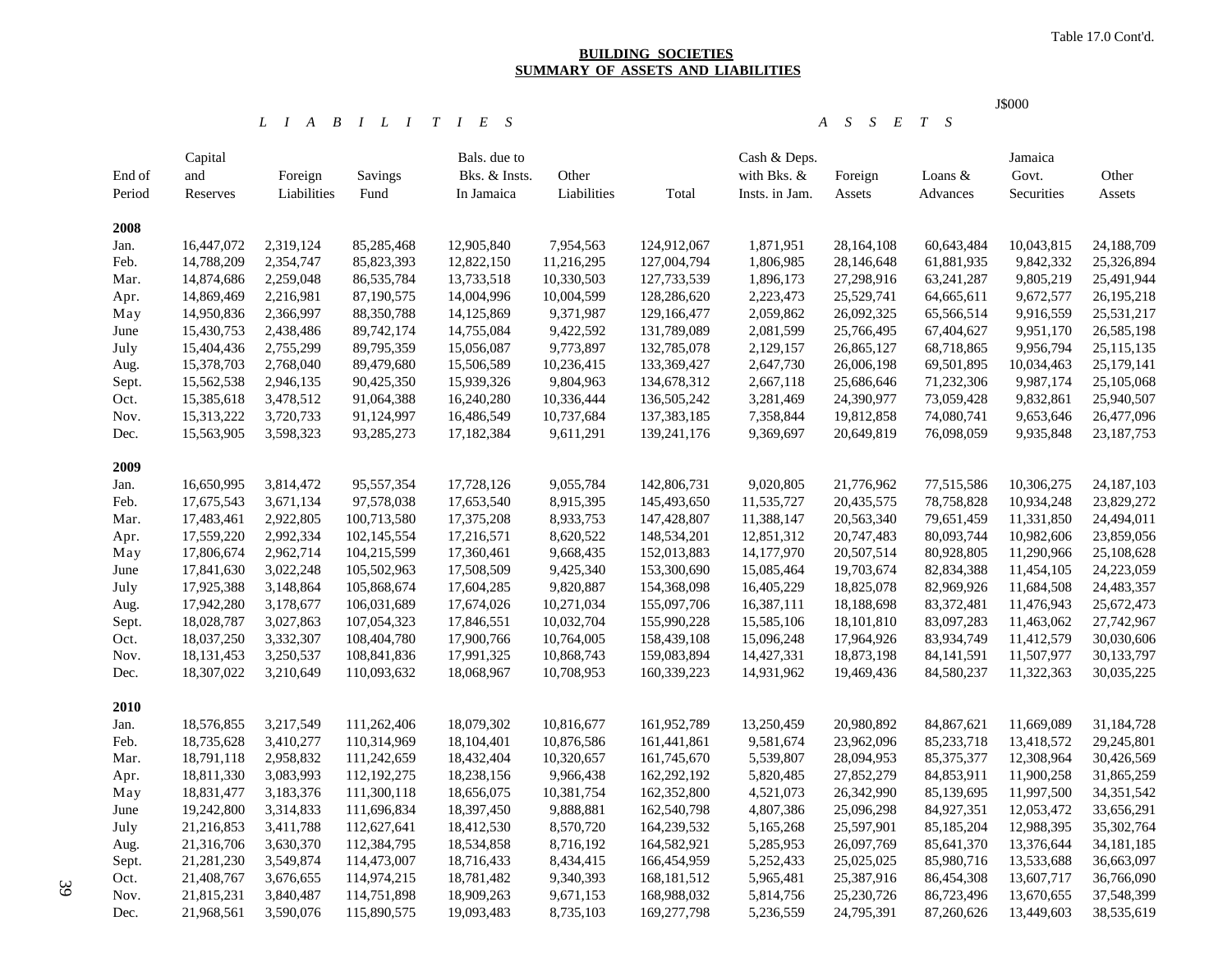J\$000

### **BUILDING SOCIETIES CLASSIFICATION OF NEW MORTGAGE LOANS**

| End of | Owner     | Housing   |          | <b>Building</b><br>Lots & |            | Semi-       | Agriculture<br>and |           |
|--------|-----------|-----------|----------|---------------------------|------------|-------------|--------------------|-----------|
| Period | Occupied  | Schemes   | Tenanted | Land                      | Commercial | Residential | Other              | Total     |
|        |           |           |          |                           |            |             |                    |           |
| 2002   |           |           |          |                           |            |             |                    |           |
| Mar.   | 650,801   | 88,498    | 2,268    | 43,193                    | 15,881     |             | 39,436             | 840,077   |
| June   | 742,037   | 70,067    | 7,040    | 60,045                    | 12,340     |             | 63,010             | 954,539   |
| Sept.  | 836,312   | 67,237    | 5,739    | 53,802                    | 848        |             | 65,309             | 1,029,247 |
| Dec.   | 628,728   | 60,879    | 11,137   | 24,318                    | 1,916      |             | 42,515             | 769,493   |
| 2003   |           |           |          |                           |            |             |                    |           |
| Mar.   | 947,232   | 167,079   |          | 90,925                    | 13,518     |             | 128,678            | 1,347,432 |
| June   | 993,434   | 187,958   |          | 75,450                    | 6,200      |             | 48,069             | 1,311,111 |
| Sept.  | 1,408,410 | 322,383   |          | 107,730                   | 21,220     |             | 86,840             | 1,946,583 |
| Dec.   | 1,136,620 | 161,566   | 8,500    | 86,695                    | 1,500      |             | 43,493             | 1,438,374 |
| 2004   |           |           |          |                           |            |             |                    |           |
| Mar.   | 1,271,959 | 148,759   | 1,200    | 66,870                    | 46,153     |             | 56,451             | 1,591,392 |
| June   | 1,296,299 | 198,789   |          | 73,931                    | 3000       |             | 28,089             | 1,600,108 |
| Sept.  | 1,413,217 | 216,308   | 1,037    | 115,023                   | 27,400     |             | 37,428             | 1,810,413 |
| Dec.   | 1,516,279 | 548,821   | 6,639    | 134,617                   | 37,751     |             | 67,337             | 2,311,444 |
| 2005   |           |           |          |                           |            |             |                    |           |
| Mar.   | 1,308,562 | 550,149   |          | 85,281                    | 67,245     |             | 69,676             | 2,080,913 |
| June   | 1,406,692 | 546,174   | 4,000    | 66,768                    | 231,171    |             | 112,110            | 2,366,915 |
| Sept.  | 1,422,449 | 372,811   |          | 87,798                    | 27,330     | 2,000       | 66,842             | 1,979,230 |
| Dec.   | 1,878,839 | 230,871   | 2,250    | 136,157                   | 29,390     | 10,100      | 153,583            | 2,441,190 |
| 2006   |           |           |          |                           |            |             |                    |           |
| Mar.   | 2,020,097 | 335,191   |          | 136,895                   | 60,655     |             | 210,944            | 2,763,782 |
| June   | 1,678,303 | 227,126   | 5,300    | 101,182                   | 26,003     |             | 171,965            | 2,209,879 |
| Sept.  | 1,091,633 | 404,137   | 26,075   | 197,246                   | 13,350     |             | 389,421            | 2,121,862 |
| Dec.   | 2,111,965 | 437,059   | 26,075   | 286,316                   | 9,600      |             | 411,676            | 3,282,691 |
|        |           |           |          |                           |            |             |                    |           |
| 2007   |           |           |          |                           |            |             |                    |           |
| Mar.   | 2,274,968 | 83,402    |          | 172,410                   | 52,500     |             | 223,033            | 2,806,313 |
| June   | 2,430,772 | 174,795   |          | 176,867                   | 8,400      |             | 251,501            | 3,042,335 |
| Sept.  | 3,246,029 | 408,160   |          | 227,643                   | 113,050    |             | 195,296            | 4,190,178 |
| Dec.   | 4,729,152 | 329,939   |          | 328,553                   | 22,800     |             | 58,066             | 5,468,510 |
| 2008   |           |           |          |                           |            |             |                    |           |
| Mar.   | 4,080,616 | 1,288,560 |          | 191,505                   | 44,150     |             | 388                | 5,605,219 |
| June   | 3,631,090 | 564,045   |          | 193,512                   | 30,113     |             | 7,701              | 4,426,461 |
| Sept   | 3,347,340 | 880,774   |          | 179,139                   | 45,740     |             | 819                | 4,453,812 |
| Dec.   | 3,538,254 | 536,645   |          | 224,024                   | 14,800     |             | 5,000              | 4,318,723 |
| 2009   |           |           |          |                           |            |             |                    |           |
| Mar.   | 3,156,446 | 299,515   |          | 198,875                   | 38,350     |             | 2,991              | 3,696,177 |
| June   | 2,194,421 | 360,563   |          | 145,825                   | 67,500     |             | 13,644             | 2,781,953 |
| Sept.  | 1,874,901 | 133,254   |          | 119,023                   | 10,490     |             | 9,891              | 2,147,559 |
| Dec.   | 1,764,626 | 241,141   |          | 148,531                   | 12,000     |             | 3,199              | 2,169,497 |
| 2010   |           |           |          |                           |            |             |                    |           |
| Mar.   | 1,983,907 | 166,393   |          | 118,355                   | 19,780     |             |                    | 2,288,435 |
| June   | 1,708,797 | 124,776   |          | 68,938                    |            |             |                    | 1,902,511 |
| Sept.  | 1,915,873 | 220,959   |          | 88,509                    |            |             |                    | 2,225,341 |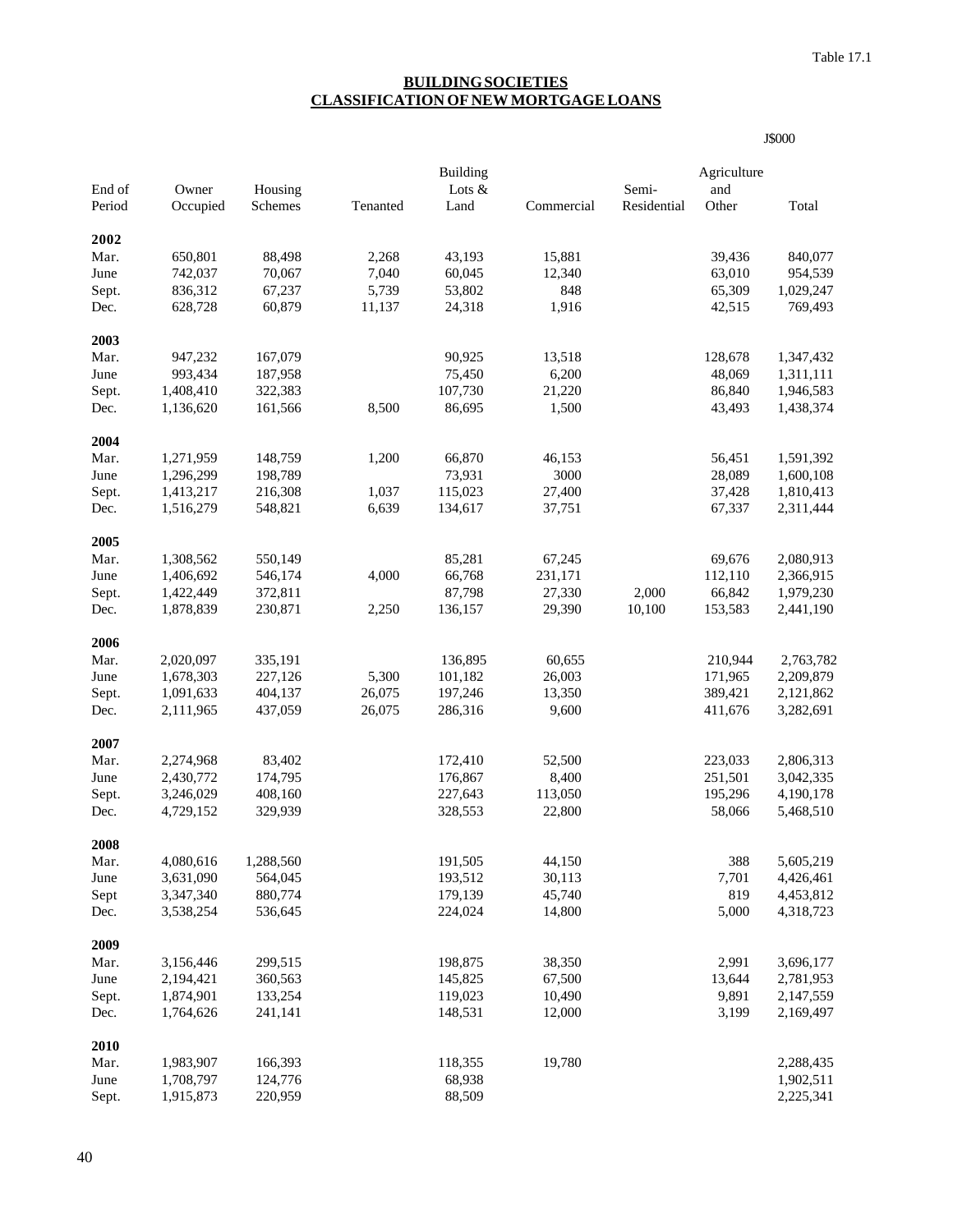## **BUILDING SOCIETIES: FLOW OF FUNDS**

|        |            |             |              |            | J\$000     |            |
|--------|------------|-------------|--------------|------------|------------|------------|
|        |            |             |              |            | Repaid     |            |
| End of |            |             | Net          | Loans      | (Principal | <b>Net</b> |
| Period | Receipts   | Withdrawals | Savings      | Made       | Only)      | Advances   |
| 1998   | 88,021,427 | 87,807,813  | 213,614      | 3,106,221  | 2,828,350  | 277,871    |
| Mar.   | 21,620,542 | 20,837,846  | 782,696      | 603,617    | 616,697    | $-13,080$  |
| June   | 22,145,248 | 22,779,356  | $-634,108$   | 653,679    | 638,016    | 15,663     |
| Sept.  | 21,992,229 | 22,687,448  | $-695,219$   | 837,066    | 920,939    | $-83,873$  |
| Dec.   | 22,263,408 | 21,503,163  | 760,245      | 1,011,859  | 652,698    | 359,161    |
| 1999   | 63,788,626 | 67,036,026  | $-3,247,400$ | 3,396,233  | 3,443,861  | $-47,628$  |
| Mar.   | 15,180,784 | 16,924,116  | $-1,743,332$ | 948,476    | 682,580    | 265,896    |
| June   | 16,340,353 | 16,540,081  | $-199,728$   | 750,759    | 1,071,868  | $-321,109$ |
| Sept.  | 16,566,206 | 18,359,543  | $-1,793,337$ | 713,528    | 838,546    | $-125,018$ |
| Dec.   | 15,701,283 | 15,212,286  | 488,997      | 983,470    | 850,867    | 132,603    |
| 2000   | 57,894,563 | 56,299,540  | 1,595,023    | 3,026,067  | 1,932,753  | 1,093,314  |
| Mar.   | 16,610,875 | 16,225,295  | 385,580      | 818,215    | 381,861    | 436,354    |
| June   | 14,032,966 | 13,806,031  | 226,935      | 766,306    | 475,328    | 290,978    |
| Sept.  | 13,870,908 | 13,828,084  | 42,824       | 705,501    | 642,631    | 62,870     |
| Dec.   | 13,379,814 | 12,440,130  | 939,684      | 736,045    | 432,933    | 303,112    |
| 2001   | 38,366,848 | 36,170,157  | 2,196,691    | 3,431,293  | 1,574,931  | 1,856,362  |
| Mar.   | 9,098,777  | 9,179,900   | $-81,123$    | 771,846    | 400,435    | 371,411    |
| June   | 8,993,581  | 8,791,380   | 202,201      | 663,701    | 402,717    | 260,984    |
| Sept.  | 9,353,224  | 8,861,471   | 491,753      | 932,751    | 344,109    | 588,642    |
| Dec.   | 10,921,266 | 9,337,406   | 1,583,860    | 1,062,995  | 427,670    | 635,325    |
| 2002   | 46,547,152 | 43,828,586  | 2,718,566    | 4,140,238  | 1,616,788  | 2,523,450  |
| Mar.   | 10,279,021 | 9,536,859   | 742,162      | 866,216    | 400,254    | 465,962    |
| June   | 11,636,444 | 11,169,384  | 467,060      | 1,029,247  | 333,978    | 695,269    |
| Sept.  | 12,859,860 | 11,419,281  | 1,440,579    | 1,089,758  | 365,353    | 724,405    |
| Dec.   | 11,771,827 | 11,703,062  | 68,765       | 1,155,017  | 517,203    | 637,814    |
| 2003   | 61,893,751 | 59,116,221  | 2,777,530    | 5,585,696  | 1,588,328  | 3,997,368  |
| Mar.   | 11,542,292 | 11,815,355  | $-273,063$   | 1,349,693  | 303,132    | 1,046,561  |
| June   | 13,968,132 | 13,917,506  | 50,626       | 1,388,648  | 367,157    | 1,021,491  |
| Sept.  | 14,458,398 | 13,567,283  | 891,115      | 1,349,452  | 377,305    | 972,147    |
| Dec.   | 21,924,929 | 19,816,077  | 2,108,852    | 1,497,903  | 540,734    | 957,169    |
| 2004   | 79,699,711 | 72,448,251  | 7,251,460    | 7,511,275  | 1,864,168  | 5,647,107  |
| Mar.   | 22,957,486 | 21,177,140  | 1,780,346    | 1,698,094  | 500,147    | 1,197,947  |
| June   | 20,549,218 | 18,482,527  | 2,066,691    | 1,734,545  | 419,016    | 1,315,529  |
| Sept.  | 17,781,722 | 16,312,118  | 1,469,604    | 2,026,096  | 519,027    | 1,507,069  |
| Dec.   | 18,411,285 | 16,476,466  | 1,934,819    | 2,052,540  | 425,978    | 1,626,562  |
| 2005   | 91,090,442 | 86,513,130  | 4,577,312    | 10,336,839 | 3,026,586  | 7,310,253  |
| Mar.   | 19,138,576 | 18,201,203  | 937,373      | 2,679,261  | 742,943    | 1,936,318  |
| June   | 18,958,755 | 18,252,681  | 706,074      | 2,672,466  | 622,189    | 2,050,277  |
| Sept.  | 29,350,373 | 28,441,352  | 909,021      | 2,287,804  | 979,550    | 1,308,254  |
| Dec.   | 23,642,738 | 21,617,894  | 2,024,844    | 2,697,308  | 681,904    | 2,015,404  |
| 2006   | 96,446,257 | 87,159,308  | 9,286,949    | 10,136,249 | 2,836,770  | 7,299,479  |
| Mar.   | 21,879,358 | 19,891,166  | 1,988,192    | 2,460,409  | 729,994    | 1,730,415  |
| June   | 21,268,292 | 19,089,844  | 2,178,448    | 2,487,892  | 684,250    | 1,803,642  |
| Sept.  | 24,725,325 | 22,797,096  | 1,928,229    | 2,530,586  | 645,423    | 1,885,163  |
| Dec.   | 28,573,282 | 25,381,202  | 3,192,080    | 2,657,362  | 777,103    | 1,880,259  |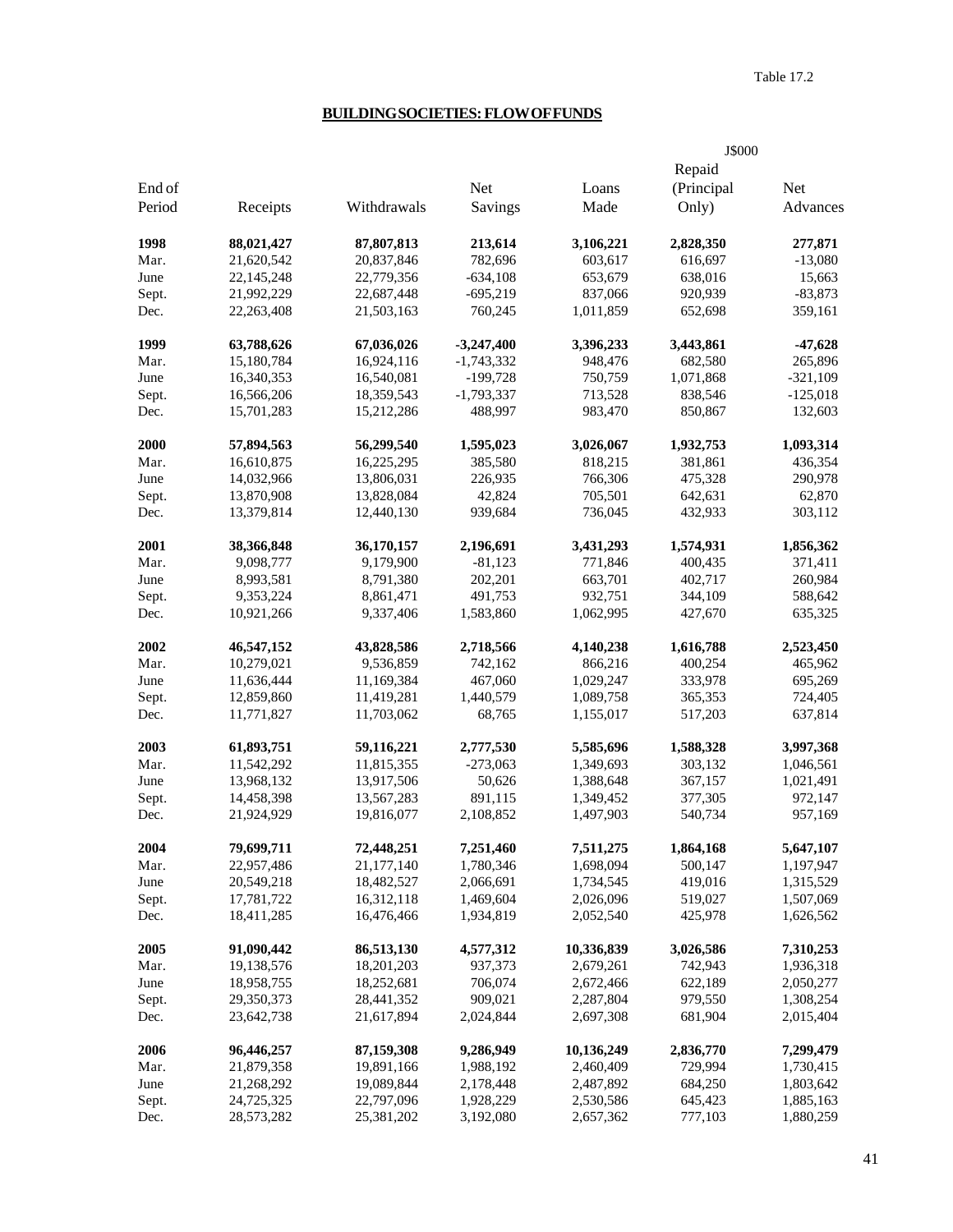# **BUILDING SOCIETIES: FLOW OF FUNDS**

|        |             |              |            |            | J\$000     |            |
|--------|-------------|--------------|------------|------------|------------|------------|
|        |             |              |            |            | Repaid     |            |
| End of |             |              | Net        | Loans      | (Principal | <b>Net</b> |
| Period | Receipts    | Withdrawals  | Savings    | Made       | Only)      | Advances   |
| 2007   | 151,443,354 | 140,912,755  | 10,530,599 | 18,709,918 | 4,456,937  | 16,037,076 |
| Mar.   | 10,369,334  | 9,261,060    | 1,108,274  | 1,123,188  | 414,274    | 2,532,310  |
| June   | 11,368,359  | 10,336,985   | 1,031,374  | 2,907,742  | 722,017    | 2,185,725  |
| Sept.  | 12,867,894  | 11,146,057   | 1,721,837  | 1,294,875  | 167,623    | 1,127,252  |
| Dec.   | 13,889,054  | 13,261,602   | 627,452    | 1,806,590  | 368,661    | 1,437,929  |
| 2008   | 181,589,444 | 172,681,482  | 8,907,962  | 22,583,448 | 5,467,157  | 17,116,291 |
| Jan.   | 13,655,410  | 12,747,253   | 908,157    | 1,884,959  | 223,243    | 1,661,716  |
| Feb.   | 13,005,762  | 12,467,837   | 537,925    | 1,843,995  | 605,544    | 1,238,451  |
| Mar.   | 13,256,048  | 12,543,657   | 712,391    | 1,921,790  | 562,438    | 1,359,352  |
| Apr.   | 14,740,589  | 14,085,798   | 654,791    | 1,936,911  | 512,587    | 1,424,324  |
| May    | 15,317,194  | 14,156,981   | 1,160,213  | 1,603,973  | 703,070    | 900,903    |
| June   | 11,636,586  | 10,245,200   | 1,391,386  | 2,203,557  | 365,444    | 1,838,113  |
| July   | 15,881,886  | 15,828,701   | 53,185     | 1,840,997  | 406,759    | 1,434,238  |
| Aug.   | 13,867,949  | 14,183,628   | $-315,679$ | 1,155,999  | 492,969    | 663,030    |
| Sept.  | 17,396,645  | 16,450,975   | 945,670    | 2,183,984  | 453,573    | 1,730,411  |
| Oct.   | 17,929,214  | 17,290,176   | 639,038    | 2,137,990  | 310,868    | 1,827,122  |
| Nov.   | 15,957,538  | 15,896,929   | 60,609     | 1,414,972  | 393,659    | 1,021,313  |
| Dec.   | 18,944,623  | 16,784,347   | 2,160,276  | 2,454,321  | 437,003    | 2,017,318  |
| 2009   | 212,705,415 | 195,897,056  | 16,808,359 | 14,390,065 | 5,907,887  | 8,482,178  |
| Jan.   | 17,540,982  | 15,268,901   | 2,272,081  | 1,538,563  | 121,036    | 1,417,527  |
| Feb.   | 16,250,684  | 14,230,000   | 2,020,684  | 1,477,491  | 234,249    | 1,243,242  |
| Mar.   | 20,488,494  | 17,352,952   | 3,135,542  | 1,214,463  | 321,832    | 892,631    |
| Apr.   | 16,759,983  | 15,328,009   | 1,431,974  | 805,439    | 363,154    | 442,285    |
| May    | 17,157,067  | 15,087,022   | 2,070,045  | 1,191,276  | 356,215    | 835,061    |
| June   | 17,913,841  | 16,626,477   | 1,287,364  | 2,458,851  | 553,268    | 1,905,583  |
| July   | 19,410,691  | 19,044,980   | 365,711    | 1,009,418  | 873,880    | 135,538    |
| Aug.   | 16,372,485  | 16,209,470   | 163,015    | 774,346    | 371,791    | 402,555    |
| Sept.  | 17,156,907  | 16, 134, 273 | 1,022,634  | 902,074    | 1,177,272  | $-275,198$ |
| Oct.   | 17,041,161  | 15,690,704   | 1,350,457  | 1,327,233  | 489,767    | 837,466    |
| Nov.   | 15,467,830  | 15,030,774   | 437,056    | 717,276    | 510,434    | 206,842    |
| Dec.   | 21,145,290  | 19,893,494   | 1,251,796  | 973,635    | 534,989    | 438,646    |
| 2010   | 218,425,572 | 212,628,629  | 5,796,943  | 11,117,368 | 8,436,979  | 2,680,389  |
| Jan.   | 19,215,139  | 18,046,365   | 1,168,774  | 772,564    | 485,180    | 287,384    |
| Feb.   | 16,495,347  | 17,442,784   | -947,437   | 831,899    | 465,802    | 366,097    |
| Mar.   | 20,688,238  | 19,760,548   | 927,690    | 1,105,510  | 963,851    | 141,659    |
| Apr.   | 17,739,905  | 16,790,289   | 949,616    | 507,429    | 1,028,895  | $-521,466$ |
| May    | 15,706,636  | 16,598,793   | $-892,157$ | 832,478    | 546,694    | 285,784    |
| June   | 18,530,434  | 18, 133, 718 | 396,716    | 672,524    | 884,868    | $-212,344$ |
| July   | 18,606,945  | 17,676,138   | 930,807    | 850,529    | 592,676    | 257,853    |
| Aug.   | 17,165,154  | 17,408,000   | $-242,846$ | 1,100,475  | 644,309    | 456,166    |
| Sept.  | 16,913,511  | 14,825,299   | 2,088,212  | 868,806    | 529,460    | 339,346    |
| Oct.   | 17,602,507  | 17,101,299   | 501,208    | 1,512,870  | 1,039,278  | 473,592    |
| Nov.   | 18,733,929  | 18,956,246   | $-222,317$ | 1,044,455  | 775,267    | 269,188    |
| Dec.   | 21,027,827  | 19,889,150   | 1,138,677  | 1,017,829  | 480,699    | 537,130    |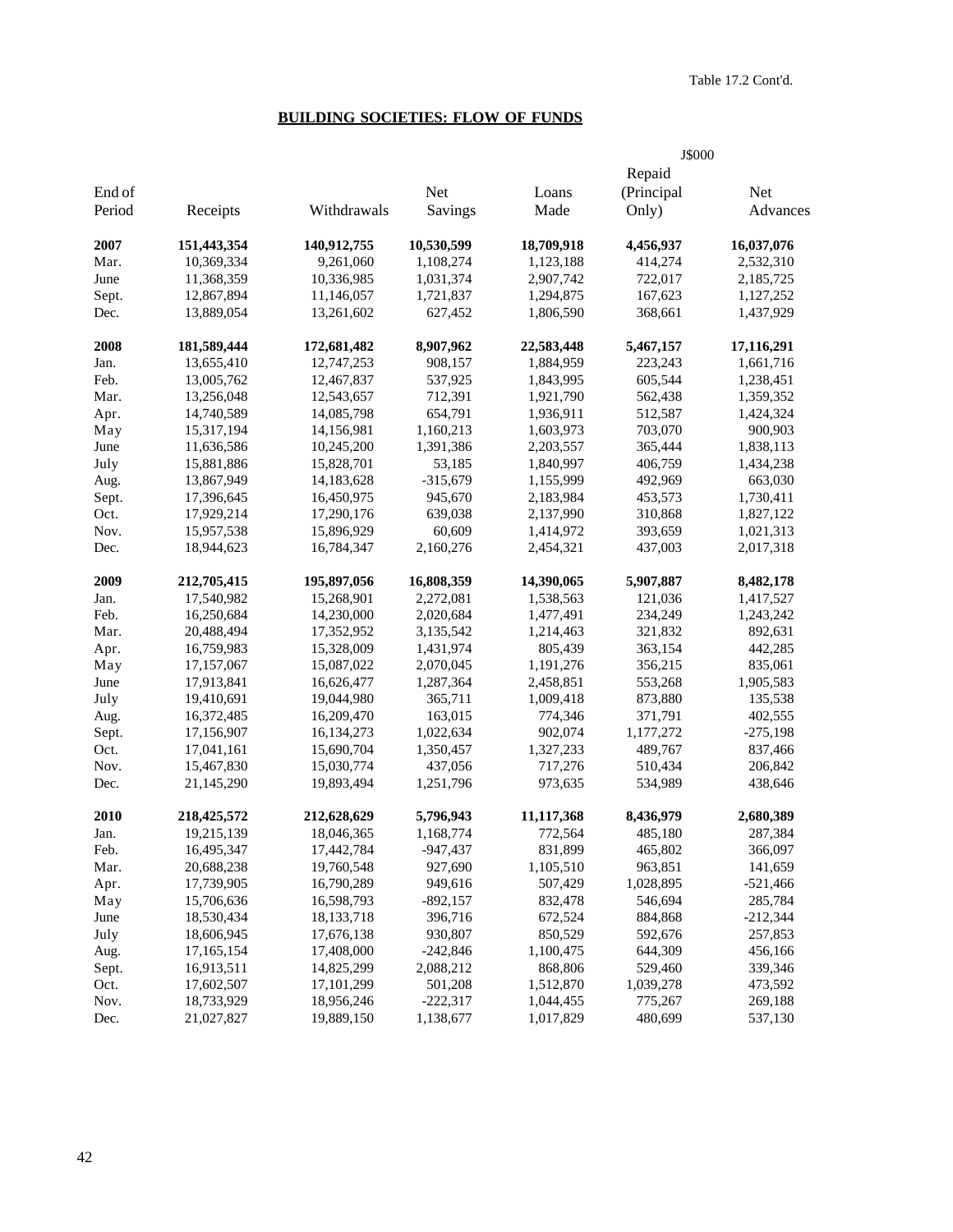## **CREDIT UNIONS SUMMARY OF ASSETS AND LIABILITIES**

J\$000

|                    | Capital     |            | Total        |              |            |
|--------------------|-------------|------------|--------------|--------------|------------|
| End of             | and Other   |            | Liabilities/ | Loans        | Other      |
| Period             | Liabilities | Savings    | Assets       | Outstanding  | Assets     |
| 2003               |             |            |              |              |            |
| Mar.               | 3,840,058   | 16,991,977 | 20,832,035   | 11,445,995   | 9,386,040  |
| June               | 3,900,730   | 17,738,744 | 21,639,474   | 12,112,571   | 9,526,903  |
| Sept.              | 4,234,977   | 18,258,556 | 22,493,533   | 12,764,869   | 9,728,664  |
| Dec.               | 4,739,124   | 19,094,562 | 23,833,686   | 13,309,506   | 10,524,180 |
| 2004               |             |            |              |              |            |
| Mar.               | 5,353,741   | 19,977,005 | 25,330,746   | 13,867,274   | 11,463,472 |
| June               | 5,446,863   | 21,133,990 | 26,580,853   | 14,645,912   | 11,934,941 |
| Sept.              | 5,545,448   | 21,625,044 | 27,170,492   | 15,736,745   | 11,433,747 |
| Dec.               | 6,067,935   | 22,480,256 | 28,548,191   | 17,356,202   | 11,191,989 |
| 2005               |             |            |              |              |            |
| Mar.               | 6,325,206   | 23,121,981 | 29,447,187   | 18,011,004   | 11,436,183 |
| June               | 6,155,960   | 24,180,164 | 30,336,124   | 18,843,490   | 11,492,634 |
| Sept.              | 6,644,231   | 24,637,051 | 31,281,282   | 20,023,907   | 11,257,375 |
| Dec.               | 7,127,533   | 25,473,771 | 32,601,304   | 21,315,481   | 11,285,823 |
| 2006               |             |            |              |              |            |
| Mar.               | 7,405,475   | 26,642,445 | 34,047,920   | 22, 147, 055 | 11,900,865 |
| June               | 7,387,957   | 28,111,016 | 35,498,973   | 22,984,769   | 12,514,204 |
| Sept.              | 7,917,625   | 29,170,803 | 37,088,428   | 24,618,957   | 12,469,471 |
| Dec.               | 8,195,737   | 30,332,241 | 38,527,978   | 25,932,799   | 12,595,179 |
| 2007               |             |            |              |              |            |
| Mar.               | 8,696,851   | 31,732,008 | 40,428,859   | 26,955,996   | 13,472,863 |
| June               | 8,646,408   | 33,313,310 | 41,959,718   | 28,120,945   | 13,838,773 |
| Sept.              | 9,418,194   | 33,896,849 | 43,315,043   | 29,837,538   | 13,477,505 |
| Dec.               | 9,867,457   | 34,399,529 | 44,266,986   | 31,012,975   | 13,254,011 |
| 2008               |             |            |              |              |            |
| Mar.               | 10,375,324  | 35,700,074 | 46,075,398   | 31,509,502   | 14,565,896 |
| June               | 10,490,669  | 37,629,833 | 48,120,502   | 32,599,534   | 15,520,968 |
| Sept.              | 10,882,767  | 38,368,644 | 49,251,411   | 34,069,150   | 15,182,261 |
| Dec.               | 11,158,234  | 39,544,372 | 50,705,399   | 34,826,615   | 15,878,784 |
| 2009               |             |            |              |              |            |
| Mar.               | 11,541,213  | 40,784,053 | 52,325,266   | 34,925,583   | 17,399,683 |
| June               | 11,563,683  | 42,567,490 | 54, 131, 173 | 35,095,509   | 19,035,664 |
| Sept. <sup>+</sup> | 12,155,581  | 43,220,742 | 55,376,323   | 36,303,651   | 19,072,672 |
| Dec.               | 11,831,528  | 44,744,093 | 56,575,621   | 36,280,378   | 20,295,243 |
| 2010               |             |            |              |              |            |
| Mar. <sup>+</sup>  | 12,822,851  | 45,128,663 | 57,951,514   | 35,904,825   | 22,046,689 |
| June <sup>+</sup>  | 9,789,933   | 49,342,093 | 59,132,026   | 35,444,362   | 23,687,664 |
| Sept. <sup>+</sup> | 9,773,189   | 48,986,183 | 58,759,372   | 35,928,875   | 22,830,497 |
| Dec.               | 12,858,777  | 47,630,508 | 60,489,285   | 37,616,409   | 22,872,876 |

+ Revised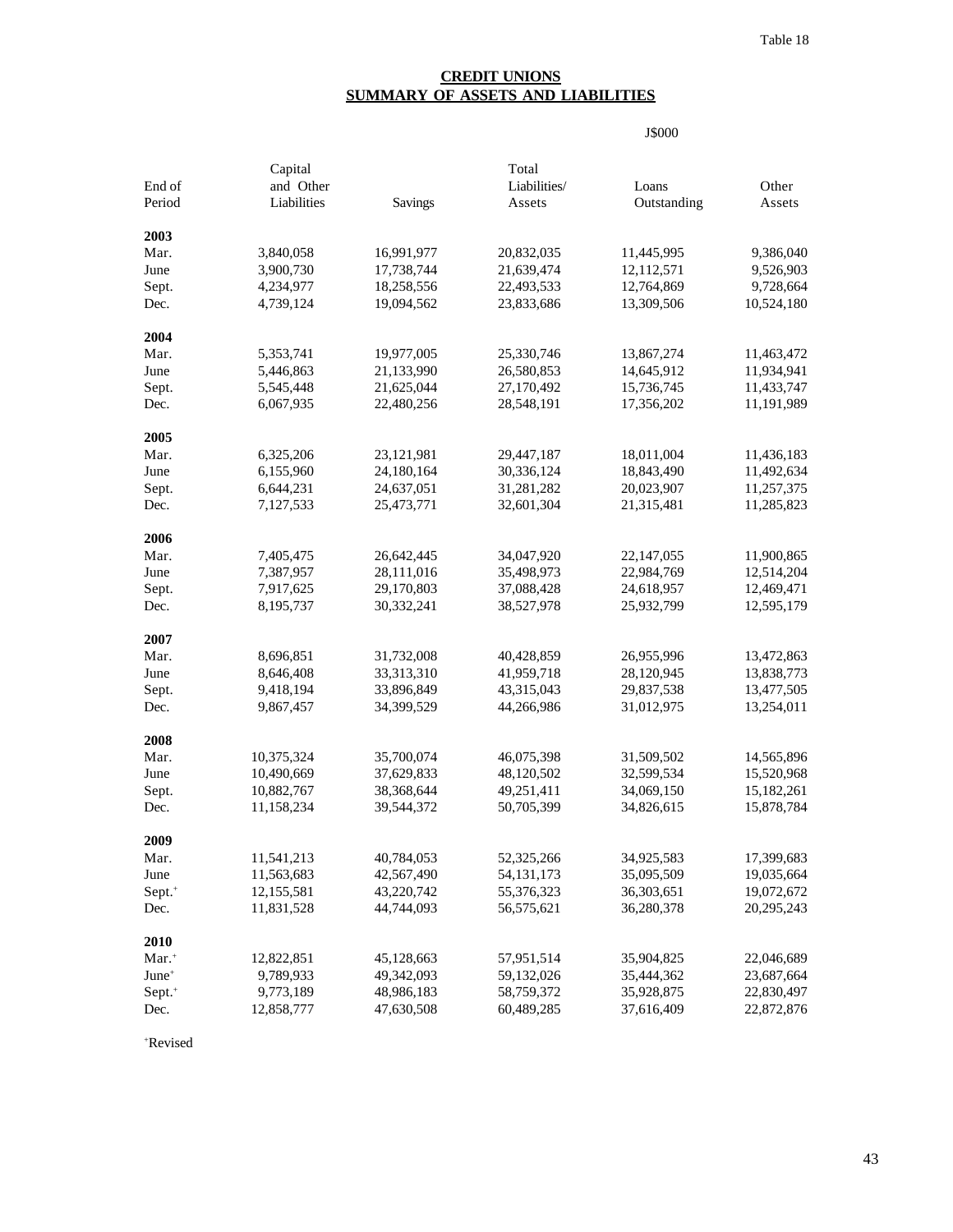### *COMMERCIAL BANKS' CURRENT DEPOSIT RATES*

| End of<br>Period<br>$3 - 6$ months** |              |                                                      |                | $6 - 12$ months** |                                                      |                | <b>Savings Rate</b> | Average<br>Savings<br>Rate                           | Average<br>Lending<br>Rate |              |                |
|--------------------------------------|--------------|------------------------------------------------------|----------------|-------------------|------------------------------------------------------|----------------|---------------------|------------------------------------------------------|----------------------------|--------------|----------------|
| 1998                                 |              |                                                      |                |                   |                                                      |                |                     |                                                      |                            |              |                |
| Mar.                                 | 12.00        | $\blacksquare$                                       | 30.00          | 12.00             | $\overline{\phantom{a}}$                             | 25.00          | 10.25               | $\qquad \qquad \Box$                                 | 15.00                      | 13.02        | 44.17          |
| June                                 | 12.00        | $\blacksquare$                                       | 23.50          | 11.00             | $\overline{\phantom{a}}$                             | 22.50          | 10.25               | $\qquad \qquad -$                                    | 15.00                      | 13.02        | 43.67          |
| Sept.                                | 11.00        | $\overline{\phantom{a}}$                             | 19.25          | 11.00             | $\overline{\phantom{a}}$                             | 19.25          | 10.25               | $\overline{\phantom{0}}$                             | 16.00                      | 13.02        | 40.33          |
| Dec.                                 | 10.50        | $\overline{\phantom{a}}$                             | 18.75          | 9.50              | $\overline{\phantom{a}}$                             | 18.75          | 7.00                | $\overline{a}$                                       | 14.00                      | 12.13        | 38.80          |
| 1999                                 |              |                                                      |                |                   |                                                      |                |                     |                                                      |                            |              |                |
| Mar.                                 | 10.50        | $\blacksquare$                                       | 18.75          | 9.50              | $\overline{\phantom{a}}$                             | 18.75          | 7.00                | $\overline{a}$                                       | 15.00                      | 12.09        | 38.60          |
| June                                 | 10.00        | $\overline{\phantom{a}}$                             | 17.50          | 10.00             | $\blacksquare$                                       | 17.00          | 10.00               | $\overline{\phantom{0}}$                             | 13.50                      | 11.96        | 37.89          |
| Sept.                                | 10.00        | $\overline{\phantom{a}}$                             | 17.50          | 10.00             | $\overline{\phantom{a}}$                             | 17.00          | 10.00               | $\overline{\phantom{0}}$                             | 13.50                      | 11.50        | 35.92          |
| Dec.                                 | 11.00        | $\overline{\phantom{a}}$                             | 17.50          | 11.50             | $\overline{\phantom{a}}$                             | 16.50          | 10.00               | $\qquad \qquad -$                                    | 13.50                      | 11.38        | 33.92          |
| 2000                                 |              |                                                      |                |                   |                                                      |                |                     |                                                      |                            |              |                |
| Mar.                                 | 11.00        | $\blacksquare$                                       | 17.50          | 11.50             | $\overline{\phantom{a}}$                             | 16.50          | 10.00               | $\overline{a}$                                       | 13.50                      | 11.38        | 33.92          |
| June                                 | 10.00        | $\overline{\phantom{a}}$                             | 17.50          | 10.00             | $\overline{\phantom{a}}$                             | 16.50          | 8.00                | $\overline{\phantom{0}}$                             | 12.50                      | 10.11        | 33.00          |
| Sept.                                | 10.00        | $\overline{\phantom{a}}$                             | 17.05          | 10.00             | $\overline{\phantom{a}}$                             | 17.05          | 8.00                | $\overline{\phantom{0}}$                             | 12.50                      | 9.96         | 31.50          |
| Dec.                                 | 10.00        | $\overline{\phantom{a}}$                             | 17.05          | 10.00             | $\overline{\phantom{a}}$                             | 17.60          | 8.00                | $\overline{a}$                                       | 12.13                      | 9.86         | 31.67          |
| 2001                                 |              |                                                      |                |                   |                                                      |                |                     |                                                      |                            |              |                |
| Mar.                                 | 10.00        | $\overline{\phantom{a}}$                             | 17.00          | 10.00             | $\overline{\phantom{a}}$                             | 16.75          | 8.00                | $\overline{a}$                                       | 11.50                      | 9.84         | 31.33          |
| June                                 | 8.75<br>8.75 | $\overline{\phantom{a}}$                             | 17.00<br>17.00 | 8.75<br>8.75      | $\overline{\phantom{a}}$                             | 15.00          | 8.00<br>7.50        | $\overline{\phantom{0}}$                             | 11.50<br>10.50             | 9.45<br>9.08 | 30.67<br>26.96 |
| Sept.<br>Dec.                        | 7.75         | $\overline{\phantom{a}}$<br>$\overline{\phantom{a}}$ | 15.00          | 7.75              | $\overline{\phantom{a}}$<br>$\overline{\phantom{a}}$ | 15.00<br>15.00 | 7.50                | $\overline{\phantom{0}}$<br>$\overline{\phantom{m}}$ | 10.50                      | 9.08         | 26.79          |
|                                      |              |                                                      |                |                   |                                                      |                |                     |                                                      |                            |              |                |
| $2002^+$                             |              |                                                      |                |                   |                                                      |                |                     |                                                      |                            |              |                |
| Mar.                                 | 7.75         | $\overline{\phantom{a}}$                             | 15.00          | 7.75              | $\overline{\phantom{a}}$                             | 15.06          | 7.50                | $\qquad \qquad \Box$                                 | 11.75                      | 9.36         | 26.29          |
| June                                 | 7.75<br>7.75 | $\overline{\phantom{a}}$                             | 13.25<br>13.25 | 7.75<br>7.75      | $\overline{\phantom{a}}$                             | 13.25          | 7.50<br>7.50        | $\overline{\phantom{a}}$                             | 10.63<br>10.63             | 9.00<br>8.96 | 25.92          |
| Sept.<br>Dec.                        | 7.75         | $\overline{\phantom{a}}$<br>$\overline{\phantom{a}}$ | 13.25          | 7.75              | $\overline{\phantom{a}}$<br>$\overline{\phantom{a}}$ | 13.25<br>13.25 | 7.50                | $\overline{\phantom{0}}$<br>$\overline{\phantom{m}}$ | 10.63                      | 8.96         | 26.13<br>25.04 |
|                                      |              |                                                      |                |                   |                                                      |                |                     |                                                      |                            |              |                |
| 2003                                 |              |                                                      |                |                   |                                                      |                | 5.00                |                                                      | 10.00                      |              | 24.73          |
| Mar.<br>June                         | 8.50<br>8.50 | $\overline{\phantom{a}}$<br>$\overline{\phantom{a}}$ | 13.15<br>13.15 | 8.50<br>8.50      | $\overline{\phantom{a}}$<br>$\overline{\phantom{a}}$ | 13.15<br>13.15 | 5.00                | $\overline{a}$                                       | 10.00                      | 8.22<br>8.22 | 25.18          |
| Sept.                                | 8.50         | $\overline{\phantom{a}}$                             | 13.25          | 8.50              | $\overline{\phantom{a}}$                             | 13.50          | 5.00                | $\overline{\phantom{0}}$<br>$\overline{\phantom{0}}$ | 10.75                      | 8.43         | 25.60          |
| Dec.                                 | 8.50         | $\overline{\phantom{a}}$                             | 13.25          | 8.50              | $\overline{\phantom{a}}$                             | 13.50          | 1.50                | $\overline{\phantom{m}}$                             | 10.75                      | 7.24         | 25.60          |
|                                      |              |                                                      |                |                   |                                                      |                |                     |                                                      |                            |              |                |
| 2004                                 |              |                                                      |                |                   |                                                      |                |                     |                                                      |                            |              |                |
| Mar.                                 | 8.50         | $\blacksquare$                                       | 13.25          | 8.50              | $\overline{\phantom{a}}$                             | 13.50          | 1.50                | $\overline{a}$                                       | 10.75                      | 6.78         | 25.40          |
| June                                 | 8.50         | $\overline{\phantom{a}}$                             | 13.25          | 8.50              | $\overline{\phantom{a}}$                             | 13.50          | 1.25                | $\qquad \qquad -$                                    | 10.75                      | 6.61         | 25.02          |
| Sept.                                | 8.50         | $\overline{\phantom{a}}$                             | 13.25          | 8.50              | $\overline{\phantom{a}}$                             | 13.50          | 1.25                | $\overline{\phantom{0}}$                             | 10.75                      | 6.61         | 24.95          |
| Dec.                                 | 3.00         |                                                      | 14.10          | 3.50              |                                                      | 14.30          | 1.00                |                                                      | 10.00                      | 6.48         | 24.89          |
| 2005                                 |              |                                                      |                |                   |                                                      |                |                     |                                                      |                            |              |                |
| Mar.                                 | 3.00         | $\blacksquare$                                       | 14.10          | 3.50              | $\Box$                                               | 14.30          | 1.00                | $\overline{a}$                                       | 10.00                      | 6.36         | 24.89          |
| June                                 | 3.00         | $\overline{\phantom{a}}$                             | 14.10          | 3.50              | $\overline{\phantom{a}}$                             | 14.30          | 1.00                | $\overline{\phantom{0}}$                             | 10.00                      | 5.52         | 24.91          |
| Sept.                                | 2.50         | $\overline{\phantom{a}}$                             | 14.10          | 3.00              | $\overline{\phantom{m}}$                             | 14.30          | 1.00                | $\qquad \qquad \Box$                                 | 10.00                      | 5.48         | 22.00          |
| Dec.                                 | 2.50         | $\blacksquare$                                       | 14.10          | 3.00              | $\blacksquare$                                       | 14.30          | 1.00                | $\overline{a}$                                       | 10.00                      | 5.48         | 22.00          |
| 2006                                 |              |                                                      |                |                   |                                                      |                |                     |                                                      |                            |              |                |
| Mar.                                 | 2.50         | $\blacksquare$                                       | 14.10          | 3.00              | $\overline{\phantom{a}}$                             | 14.30          | 1.00                | $\overline{a}$                                       | 10.00                      | 5.30         | 21.84          |
| June                                 | 2.50         | $\overline{\phantom{a}}$                             | 14.10          | 3.00              | $\overline{\phantom{a}}$                             | 14.30          | 1.00                | $\overline{\phantom{0}}$                             | 10.00                      | 5.39         | 22.50          |
| Sept.                                | 2.50         | $\overline{\phantom{a}}$                             | 14.10          | 3.00              | $\blacksquare$                                       | 14.30          | 1.00                | $\overline{\phantom{0}}$                             | 10.00                      | 5.36         | 21.80          |
| Dec.                                 | 2.50         | $\blacksquare$                                       | 14.10          | 3.00              | $\qquad \qquad -$                                    | 14.30          | 1.00                | $\overline{a}$                                       | 10.00                      | 5.26         | 21.80          |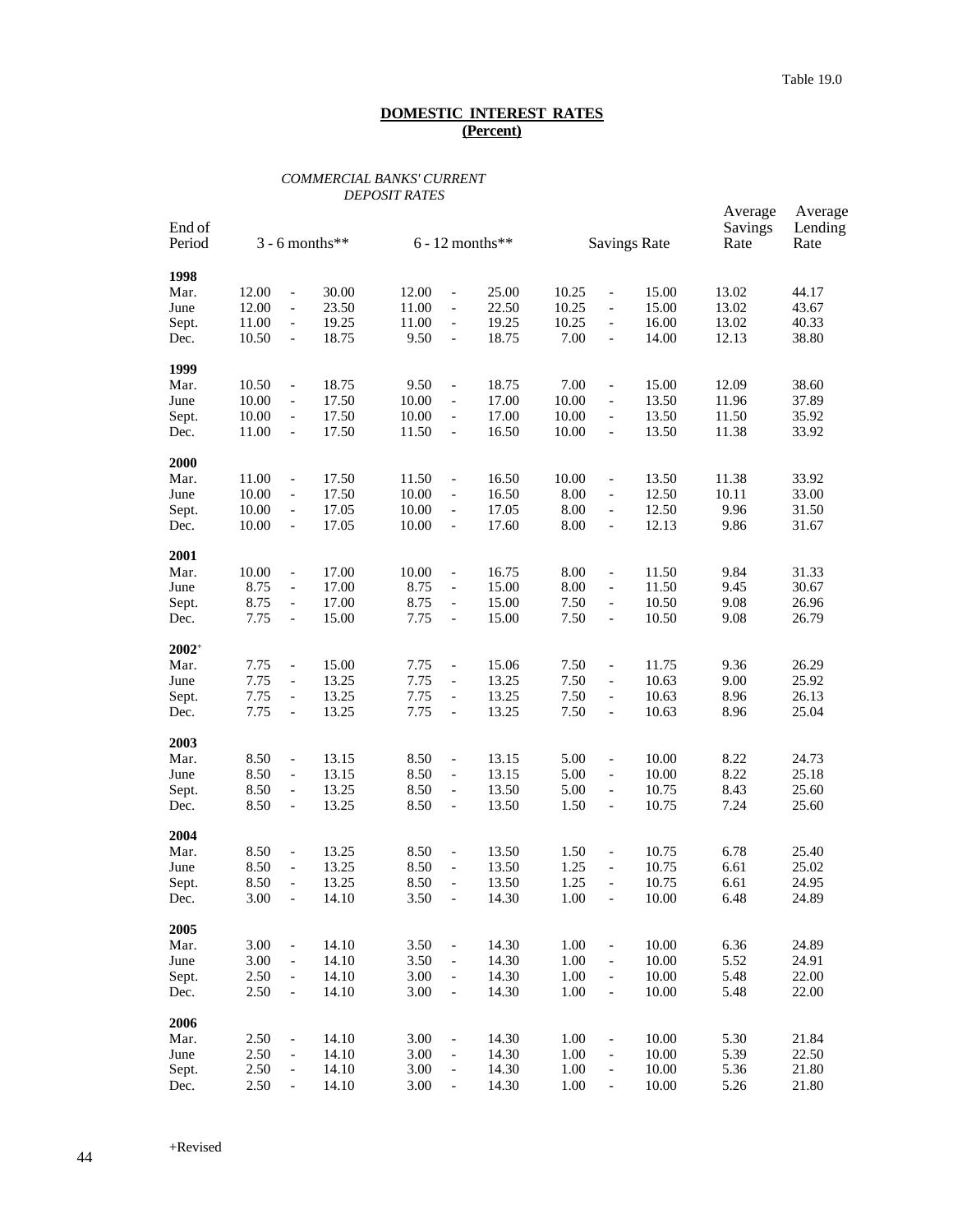### *COMMERCIAL BANKS' CURRENT DEPOSIT RATES*

| End of<br>Period |      | $3 - 6$ months **        |       |      | $6 - 12$ months **       |       |      | <b>Savings Rate</b>      |       | Average<br>Savings<br>Rate | Average<br>Lending<br>Rate |
|------------------|------|--------------------------|-------|------|--------------------------|-------|------|--------------------------|-------|----------------------------|----------------------------|
| 2007             |      |                          |       |      |                          |       |      |                          |       |                            |                            |
| Jan.             | 2.50 | $\overline{\phantom{0}}$ | 14.10 | 3.00 | $\overline{a}$           | 14.30 | 1.00 | $\overline{\phantom{a}}$ | 10.00 | 5.07                       | 21.90                      |
| Feb.             | 2.50 | $\overline{\phantom{a}}$ | 14.10 | 3.00 | $\frac{1}{2}$            | 14.30 | 1.00 | $\blacksquare$           | 10.00 | 5.07                       | 21.90                      |
| Mar.             | 2.50 | $\overline{\phantom{0}}$ | 14.10 | 3.00 | $\overline{a}$           | 14.30 | 1.00 | $\overline{\phantom{a}}$ | 10.00 | 5.15                       | 22.49                      |
| Apr.             | 2.50 | $\overline{\phantom{0}}$ | 14.10 | 3.00 | $\blacksquare$           | 14.30 | 1.00 | $\overline{\phantom{a}}$ | 10.00 | 5.15                       | 23.07                      |
| May              | 6.80 | $\overline{\phantom{a}}$ | 11.15 | 6.50 | $\frac{1}{2}$            | 11.60 | 1.00 | $\overline{\phantom{a}}$ | 10.00 | 5.13                       | 23.04                      |
| June             | 6.80 | $\overline{\phantom{0}}$ | 11.15 | 6.50 | $\overline{a}$           | 11.60 | 1.00 | $\overline{\phantom{a}}$ | 10.00 | 5.17                       | 22.49                      |
| July             | 6.80 | $\overline{\phantom{0}}$ | 11.85 | 6.50 | $\overline{a}$           | 12.35 | 1.00 | $\overline{\phantom{a}}$ | 10.00 | 5.17                       | 22.49                      |
| Aug.             | 6.80 | $\overline{\phantom{a}}$ | 11.85 | 6.50 | $\frac{1}{2}$            | 12.35 | 1.00 | $\overline{\phantom{a}}$ | 9.00  | 4.88                       | 22.08                      |
| Sept.            | 6.80 | $\overline{\phantom{0}}$ | 11.85 | 6.50 | $\blacksquare$           | 12.35 | 1.00 | $\overline{\phantom{a}}$ | 9.00  | 4.88                       | 21.08                      |
| Oct.             | 6.80 | $\overline{\phantom{0}}$ | 11.85 | 6.50 | $\blacksquare$           | 12.35 | 1.00 | $\blacksquare$           | 9.00  | 4.88                       | 20.90                      |
| Nov.             | 6.80 | $\overline{\phantom{a}}$ | 11.85 | 6.50 | $\frac{1}{2}$            | 12.35 | 1.00 | $\overline{\phantom{a}}$ | 9.00  | 4.88                       | 21.24                      |
| Dec.             | 6.80 | $\overline{\phantom{0}}$ | 11.85 | 6.50 | $\overline{\phantom{a}}$ | 12.35 | 1.00 | $\overline{\phantom{a}}$ | 9.00  | 4.88                       | 20.82                      |
| 2008             |      |                          |       |      |                          |       |      |                          |       |                            |                            |
| Jan.             | 6.80 | $\overline{\phantom{0}}$ | 11.85 | 6.50 | $\blacksquare$           | 12.35 | 1.00 | $\blacksquare$           | 9.00  | 4.88                       | 21.64                      |
| Feb.             | 6.80 | $\overline{\phantom{0}}$ | 12.85 | 6.50 | $\overline{a}$           | 13.35 | 1.00 | $\blacksquare$           | 9.00  | 4.88                       | 22.39                      |
| Mar.             | 6.80 | $\overline{\phantom{a}}$ | 12.85 | 6.50 | $\overline{\phantom{a}}$ | 13.35 | 1.00 | $\overline{\phantom{a}}$ | 9.00  | 4.88                       | 22.47                      |
| Apr.             | 6.80 | $\overline{\phantom{0}}$ | 12.85 | 6.50 | $\blacksquare$           | 13.35 | 1.00 |                          | 9.00  | 4.50                       | 22.39                      |
| May              | 6.80 | $\overline{\phantom{0}}$ | 12.85 | 6.50 | $\blacksquare$           | 13.35 | 1.00 | $\overline{\phantom{a}}$ | 10.00 | 4.59                       | 21.46                      |
| June             | 6.80 | $\overline{\phantom{a}}$ | 12.85 | 6.50 | $\overline{\phantom{a}}$ | 13.35 | 1.00 | $\overline{\phantom{a}}$ | 10.00 | 5.05                       | 21.46                      |
| July             | 7.30 | $\overline{\phantom{0}}$ | 12.85 | 7.00 | $\overline{a}$           | 13.35 | 1.00 | $\overline{\phantom{a}}$ | 10.00 | 5.48                       | 21.83                      |
| Aug.             | 7.30 | $\overline{\phantom{0}}$ | 12.85 | 7.00 | $\blacksquare$           | 13.35 | 1.00 | $\overline{\phantom{a}}$ | 10.00 | 5.48                       | 22.00                      |
| Sept.            | 7.30 | $\overline{\phantom{a}}$ | 12.85 | 7.00 | $\frac{1}{2}$            | 13.35 | 1.00 | $\blacksquare$           | 10.00 | 5.54                       | 23.18                      |
| Oct.             | 7.30 | $\overline{\phantom{0}}$ | 12.85 | 7.00 | $\blacksquare$           | 13.35 | 1.00 | $\overline{\phantom{a}}$ | 10.00 | 5.54                       | 22.58                      |
| Nov.             | 7.30 | $\overline{\phantom{0}}$ | 12.85 | 7.00 | $\overline{a}$           | 13.35 | 1.00 | $\overline{\phantom{a}}$ | 10.00 | 5.54                       | 23.17                      |
| Dec.             | 7.30 | $\overline{\phantom{a}}$ | 12.85 | 7.00 | $\overline{\phantom{a}}$ | 13.35 | 1.00 | $\overline{\phantom{a}}$ | 10.00 | 5.33                       | 23.17                      |
| 2009             |      |                          |       |      |                          |       |      |                          |       |                            |                            |
| Jan.             | 7.30 | $\overline{\phantom{0}}$ | 16.33 | 7.00 | $\overline{a}$           | 18.11 | 1.00 | $\overline{\phantom{a}}$ | 11.21 | 5.89                       | 22.91                      |
| Feb.             | 7.30 | $\overline{\phantom{0}}$ | 16.33 | 7.00 | $\overline{a}$           | 18.11 | 1.00 | $\overline{\phantom{a}}$ | 11.21 | 5.89                       | 22.34                      |
| Mar.             | 7.30 | $\overline{\phantom{0}}$ | 16.33 | 7.00 | $\blacksquare$           | 18.11 | 1.00 | $\overline{\phantom{a}}$ | 11.21 | 5.89                       | 22.34                      |
| Apr.             | 7.30 | $\overline{\phantom{a}}$ | 18.20 | 7.00 | $\overline{\phantom{a}}$ | 19.00 | 1.00 | $\overline{\phantom{a}}$ | 11.21 | 5.89                       | 23.32                      |
| May              | 7.30 | $\blacksquare$           | 18.20 | 7.00 | $\overline{a}$           | 19.00 | 1.00 | $\overline{\phantom{a}}$ | 11.21 | 5.89                       | 23.32                      |
| June             | 7.30 | $\overline{\phantom{0}}$ | 18.20 | 7.00 | $\overline{a}$           | 19.00 | 1.00 | $\overline{\phantom{a}}$ | 11.21 | 5.87                       | 23.32                      |
| July             | 7.30 | $\overline{\phantom{a}}$ | 16.37 | 7.00 | $\frac{1}{2}$            | 18.74 | 1.00 | $\overline{\phantom{a}}$ | 11.21 | 5.87                       | 22.89                      |
| Aug.             | 7.30 | $\overline{\phantom{0}}$ | 15.49 | 7.00 | $\blacksquare$           | 15.75 | 1.00 | $\overline{\phantom{a}}$ | 11.21 | 5.87                       | 22.89                      |
| Sept.            | 7.30 | $\overline{\phantom{0}}$ | 15.49 | 7.00 | $\blacksquare$           | 15.75 | 1.00 | $\overline{\phantom{a}}$ | 11.21 | 5.86                       | 22.26                      |
| Oct.             | 7.30 | $\overline{\phantom{a}}$ | 15.49 | 7.00 | $\frac{1}{2}$            | 15.75 | 1.00 | $\overline{\phantom{a}}$ | 10.00 | 5.60                       | 21.98                      |
| Nov.             | 7.65 | $\overline{\phantom{0}}$ | 15.49 | 7.55 | $\overline{\phantom{a}}$ | 15.75 | 1.00 | $\overline{\phantom{a}}$ | 10.00 | 5.35                       | 21.91                      |
| Dec.             | 6.75 |                          | 12.86 | 7.55 |                          | 13.52 | 1.00 |                          | 10.00 | 5.35                       | 21.91                      |
| 2010             |      |                          |       |      |                          |       |      |                          |       |                            |                            |
| Jan.             | 5.75 | $\overline{\phantom{0}}$ | 12.86 | 6.00 | $\overline{a}$           | 13.52 | 0.50 | $\overline{\phantom{a}}$ | 8.50  | 4.24                       | 21.40                      |
| Feb.             | 5.75 | $\blacksquare$           | 9.82  | 6.00 |                          | 10.13 | 0.50 |                          | 8.50  | 4.13                       | 21.40                      |
| Mar.             | 5.35 | $\overline{\phantom{0}}$ | 9.82  | 5.00 | $\qquad \qquad -$        | 10.13 | 0.50 | $\overline{\phantom{a}}$ | 8.50  | 4.09                       | 21.51                      |
| Apr.             | 4.75 | $\overline{\phantom{0}}$ | 9.82  | 4.75 | $\overline{a}$           | 10.13 | 0.50 | $\overline{\phantom{a}}$ | 8.50  | 4.03                       | 21.51                      |
| May              | 4.75 | $\overline{\phantom{0}}$ | 8.50  | 4.75 | $\overline{\phantom{a}}$ | 10.00 | 0.50 | $\overline{\phantom{a}}$ | 8.50  | 4.03                       | 21.08                      |
| June             | 4.75 | $\overline{\phantom{0}}$ | 8.50  | 4.75 | $\overline{\phantom{a}}$ | 10.00 | 0.25 | $\overline{\phantom{a}}$ | 8.50  | 3.90                       | 20.72                      |
| July             | 2.25 | $\overline{\phantom{0}}$ | 8.50  | 2.25 | $\overline{\phantom{a}}$ | 10.00 | 0.25 | $\overline{\phantom{a}}$ | 8.50  | 3.36                       | 20.22                      |
| Aug.             | 2.25 | $\overline{\phantom{0}}$ | 8.50  | 2.25 | $\overline{\phantom{a}}$ | 8.90  | 0.25 | $\overline{\phantom{a}}$ | 8.50  | 3.23                       | 19.06                      |
| Sept.            | 2.25 | $\overline{\phantom{0}}$ | 7.90  | 2.25 | $\overline{a}$           | 8.15  | 0.25 | $\blacksquare$           | 8.50  | 3.12                       | 19.24                      |
| Oct.             | 2.25 | $\overline{\phantom{0}}$ | 7.90  | 2.25 | $\overline{a}$           | 7.70  | 0.10 | $\overline{\phantom{a}}$ | 8.50  | 2.63                       | 19.20                      |
| Nov.             | 2.25 | $\overline{\phantom{0}}$ | 7.90  | 2.25 | $\overline{a}$           | 7.70  | 0.10 | $\overline{\phantom{a}}$ | 8.50  | 2.47                       | 19.13                      |
| Dec.             | 2.25 | $\overline{\phantom{0}}$ | 7.90  | 2.25 | $\blacksquare$           | 7.70  | 0.10 | $\overline{\phantom{0}}$ | 8.50  | 2.47                       | 18.95                      |

\*\*For deposits of \$100,000 and over.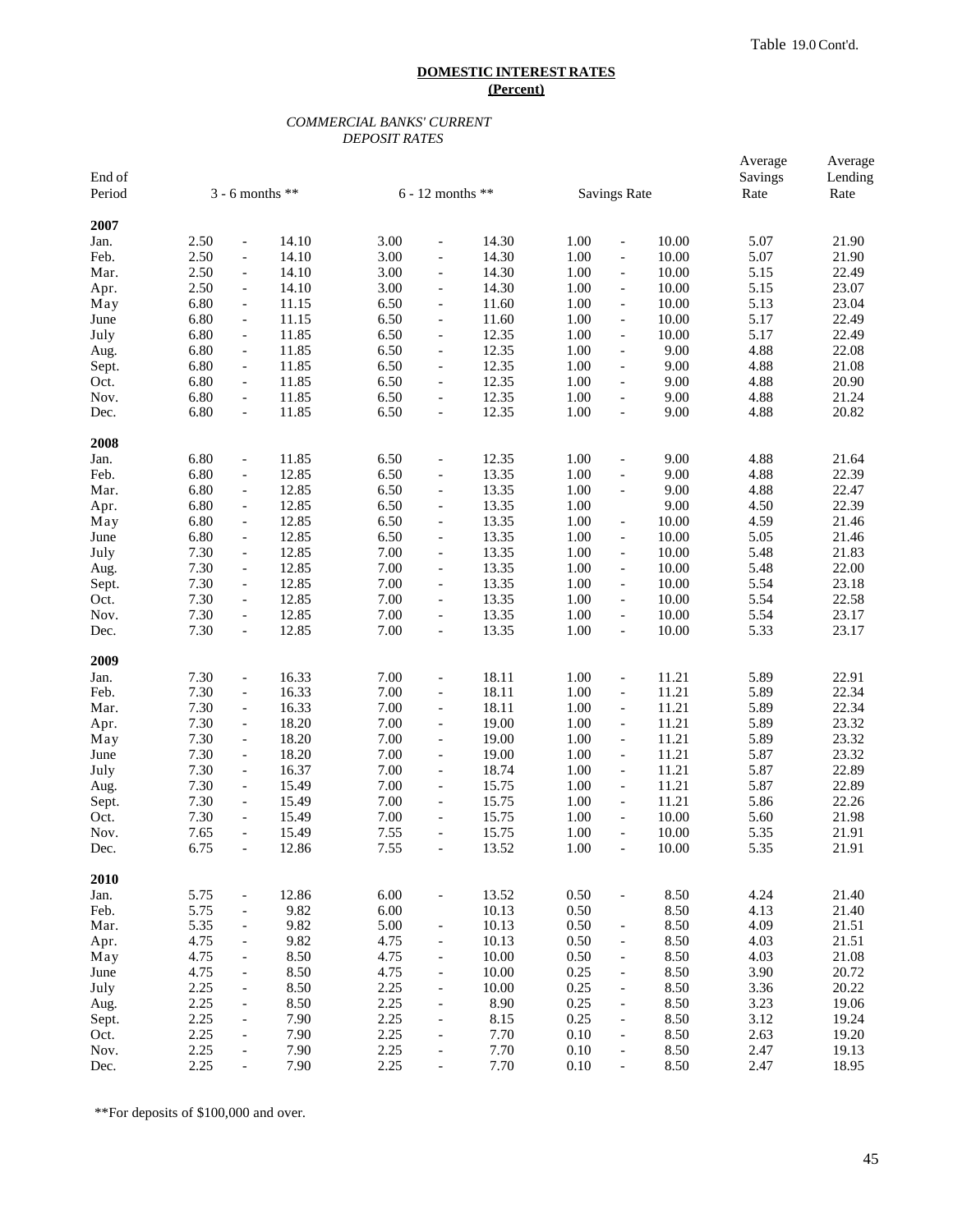## **DOMESTIC INTEREST RATES**

### **(Percent)** COMMERCIAL BANKS' WEIGHTED DEPOSIT RATES

| End of  |        |         |       | Overall  |
|---------|--------|---------|-------|----------|
| Period  | Demand | Savings | Time  | A/W Rate |
| 2006    |        |         |       |          |
| Mar.    | 2.99   | 4.87    | 7.17  | 5.38     |
| June    | 2.87   | 4.82    | 7.17  | 5.35     |
| Sept.   | 2.79   | 4.75    | 6.88  | 5.23     |
| Dec.    | 2.86   | 4.64    | 6.60  | 5.02     |
| 2007    |        |         |       |          |
| Mar.    | 2.75   | 4.58    | 6.94  | 4.97     |
| June    | 2.67   | 4.54    | 6.96  | 4.99     |
| Sept.   | 2.55   | 4.50    | 6.85  | 4.89     |
| Dec.    | 2.79   | 4.47    | 6.99  | 4.92     |
| 2008    |        |         |       |          |
| Jan.    | 2.56   | 4.41    | 7.00  | 4.86     |
| Feb.    | 2.53   | 4.41    | 6.88  | 4.85     |
| Mar.    | 2.64   | 4.33    | 6.82  | 4.75     |
| Apr.    | 2.54   | 4.26    | 6.93  | 4.76     |
| May     | 2.52   | 4.38    | 6.77  | 4.84     |
| June    | 2.63   | 4.35    | 6.94  | 4.85     |
| July    | 2.51   | 4.22    | 6.91  | 4.79     |
| Aug.    | 2.45   | 4.40    | 6.94  | 4.94     |
| Sept.   | 2.59   | 4.48    | 7.03  | 5.02     |
| Oct.    | 2.90   | 4.47    | 7.16  | 5.09     |
| Nov.    | 2.51   | 4.48    | 7.25  | 5.16     |
| Dec.    | 2.45   | 4.48    | 7.37  | 5.16     |
| $2009*$ |        |         |       |          |
| Jan.    | 2.94   | 6.45    | 10.13 | 7.04     |
| Feb.    | 2.92   | 6.39    | 10.07 | 6.94     |
| Mar.    | 2.85   | 6.36    | 9.97  | 6.71     |
| Apr.    | 2.86   | 6.34    | 10.07 | 6.87     |
| May     | 2.78   | 6.39    | 10.39 | 6.99     |
| June    | 2.68   | 6.26    | 9.85  | 6.85     |
| July    | 2.49   | 6.26    | 10.07 | 6.60     |
| Aug.    | 2.74   | 6.29    | 10.00 | 6.74     |
| Sept.   | 2.73   | 6.23    | 9.44  | 6.61     |
| Oct.    | 2.80   | 6.22    | 9.45  | 6.61     |
| Nov.    | 2.88   | 5.98    | 9.38  | 6.42     |
| Dec.    | 2.90   | 5.90    | 9.22  | 6.38     |
| $2010*$ |        |         |       |          |
| Jan.    | 2.76   | 4.68    | 8.72  | 5.47     |
| Feb.    | 2.75   | 4.00    | 8.16  | 4.83     |
| Mar.    | 1.72   | 3.82    | 7.37  | 4.33     |
| Apr.    | 2.41   | 3.76    | 6.90  | 4.36     |
| May     | 2.46   | 3.60    | 6.83  | 4.29     |
| June    | 2.24   | 3.11    | 6.60  | 3.79     |
| July    | 2.39   | 2.61    | 6.26  | 3.43     |
| Aug.    | 2.33   | 2.61    | 6.02  | 3.37     |
| Sept.   | 2.34   | 2.55    | 5.68  | 3.23     |
| Oct.    | 2.39   | 2.55    | 5.58  | 3.33     |
| Nov.    | 2.20   | 2.53    | 5.53  | 3.18     |
| Dec.    | 2.01   | 2.40    | 4.89  | 2.95     |

**\*Provisional**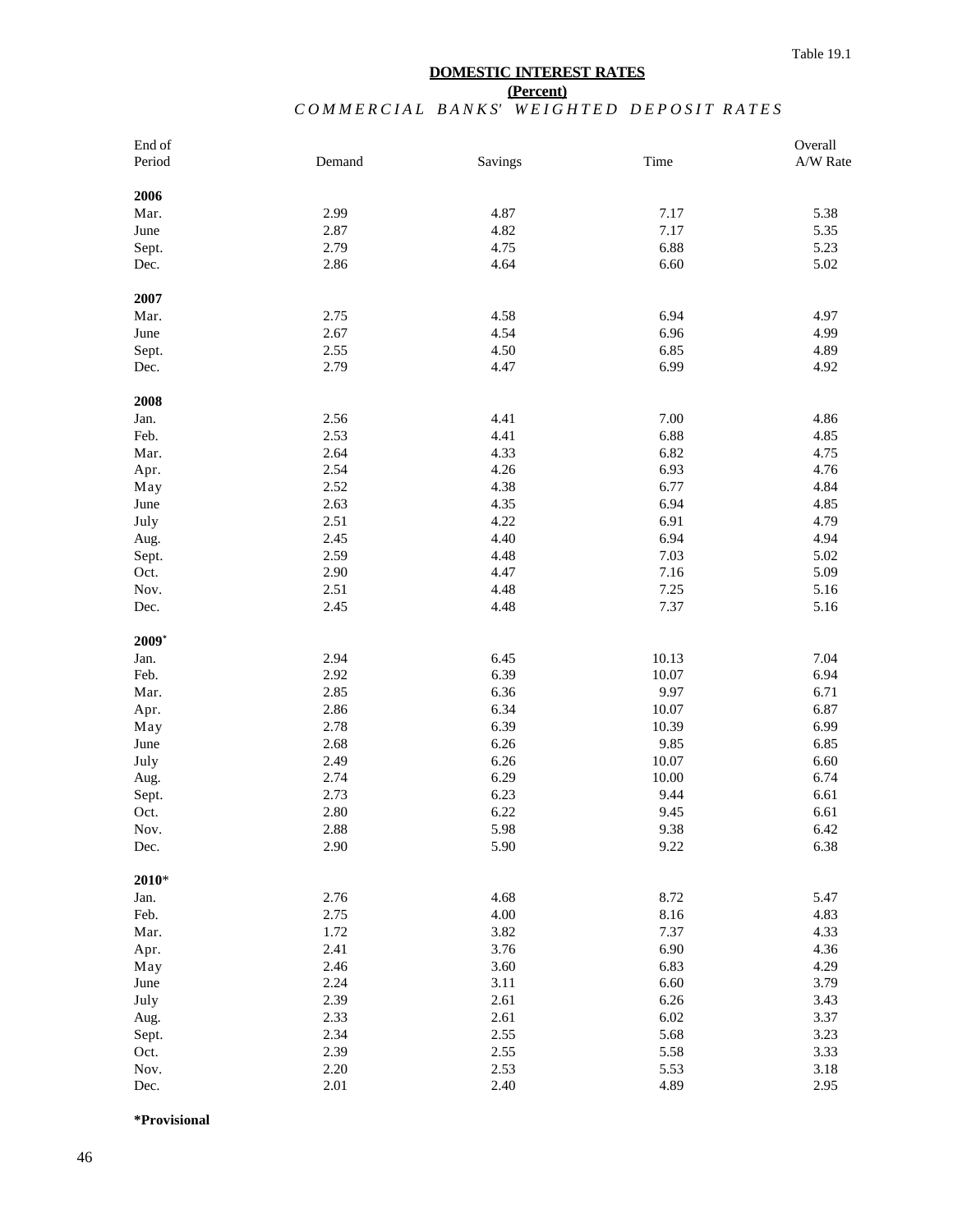## COMMERCIAL BANKS' WEIGHTED TIME DEPOSIT RATES

| End of | Call & up  | 1 month $&$<br>less than | 3 months $&$<br>less than | 6 months $\&$<br>less than | 12 months | Overall  |
|--------|------------|--------------------------|---------------------------|----------------------------|-----------|----------|
| Period | to 1 month | 3 months                 | 6 months                  | 12 months                  | & over    | A/W Rate |
| 1999   |            |                          |                           |                            |           |          |
| Mar.   | 15.10      | 15.89                    | 14.26                     | 11.22                      | 11.00     | 14.63    |
| June   | 13.86      | 15.44                    | 13.61                     | 11.94                      | 10.74     | 14.08    |
| Sept.  | 13.66      | 14.27                    | 13.56                     | 10.17                      | 11.14     | 13.47    |
| Dec.   | 13.83      | 14.19                    | 12.30                     | 9.50                       | 11.47     | 13.27    |
| 2000   |            |                          |                           |                            |           |          |
| Mar.   | 13.22      | 14.37                    | 11.87                     | 9.72                       | 9.44      | 12.99    |
| June   | 13.07      | 13.86                    | 11.75                     | 9.57                       | 8.73      | 12.74    |
| Sept.  | 12.76      | 13.43                    | 11.55                     | 9.57                       | 10.83     | 12.59    |
| Dec.   | 12.14      | 13.69                    | 10.82                     | 9.02                       | 9.75      | 12.21    |
| 2001   |            |                          |                           |                            |           |          |
| Mar.   | 12.21      | 13.64                    | 10.42                     | 8.18                       | 9.77      | 12.13    |
| June   | 11.42      | 11.75                    | 9.85                      | 8.51                       | 10.62     | 11.11    |
| Sept.  | 10.97      | 11.04                    | 9.03                      | 9.44                       | 8.26      | 10.52    |
| Dec.   | 10.33      | 11.14                    | 8.85                      | 9.05                       | 7.41      | 10.13    |
| 2002   |            |                          |                           |                            |           |          |
| Mar.   | 9.81       | 11.01                    | 8.87                      | 8.95                       | 7.25      | 9.86     |
| June   | 9.14       | 10.27                    | 8.65                      | 8.75                       | 6.80      | 9.28     |
| Sept.  | 9.32       | 9.60                     | 8.47                      | 7.48                       | 6.69      | 8.98     |
| Dec.   | 9.54       | 9.58                     | 8.22                      | 7.40                       | 7.32      | 8.92     |
| 2003   |            |                          |                           |                            |           |          |
| Mar.   | 9.01       | 9.56                     | 8.33                      | 8.11                       | 7.85      | 8.87     |
| June   | 9.23       | 10.06                    | 8.33                      | 7.40                       | 7.67      | 8.98     |
| Sept.  | 9.71       | 9.63                     | 8.42                      | 7.97                       | 7.30      | 9.02     |
| Dec.   | 9.23       | 9.25                     | 8.58                      | 8.02                       | 7.15      | 8.68     |
| 2004   |            |                          |                           |                            |           |          |
| Mar.   | 8.57       | 9.39                     | 8.08                      | 7.91                       | 7.34      | 8.47     |
| June   | 8.04       | 8.94                     | 7.95                      | 7.48                       | 7.46      | 8.15     |
| Sept.  | 8.06       | 8.71                     | 7.93                      | 7.62                       | 6.68      | 7.99     |
| Dec.   | 7.71       | 8.45                     | 7.57                      | 7.17                       | 6.89      | 7.78     |
| 2005   |            |                          |                           |                            |           |          |
| Mar.   | 6.95       | 8.52                     | 7.72                      | 6.70                       | 6.61      | 7.54     |
| June   | 6.87       | 7.89                     | 7.50                      | 7.32                       | 6.64      | 7.34     |
| Sept.  | 6.99       | 7.38                     | 7.38                      | 7.10                       | 6.48      | 7.11     |
| Dec.   | 6.58       | 7.42                     | 7.38                      | 7.05                       | 6.41      | 7.00     |
| 2006   |            |                          |                           |                            |           |          |
| Mar.   | 6.95       | 7.49                     | 7.11                      | 7.34                       | 6.43      | 7.17     |
| June   | 7.65       | 7.37                     | 6.98                      | 6.77                       | 6.18      | 7.17     |
| Sept.  | 6.75       | 7.21                     | 6.86                      | 6.79                       | 6.48      | 6.88     |
| Dec.   | 6.36       | 6.98                     | 7.37                      | 6.71                       | 5.99      | 6.60     |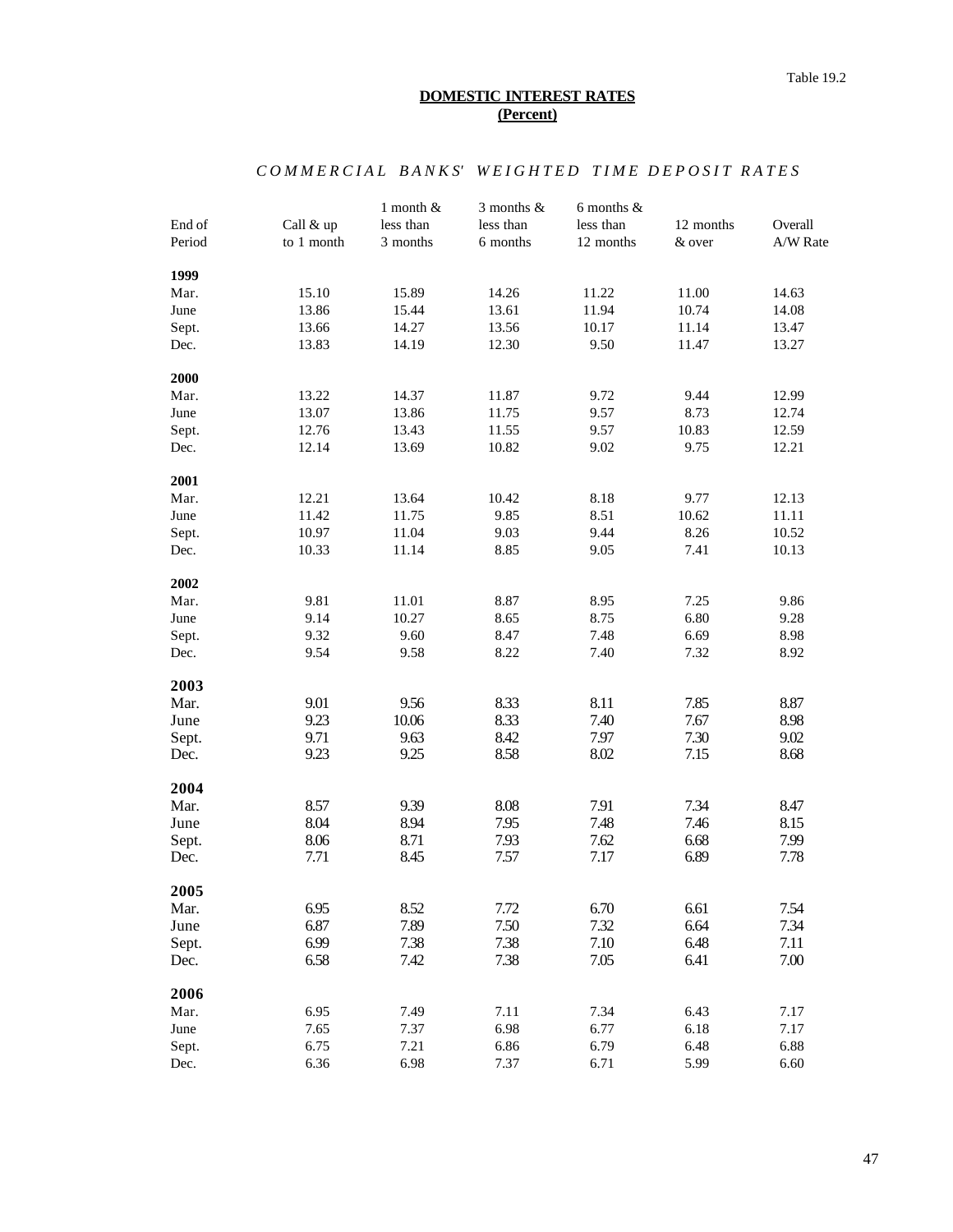# COMMERCIAL BANKS' WEIGHTED TIME DEPOSIT RATES

|         |            | $1$ month $\&$ | $3$ months $\&$ | 6 months $\&$ |           |          |
|---------|------------|----------------|-----------------|---------------|-----------|----------|
| End of  | Call & up  | less than      | less than       | less than     | 12 months | Overall  |
| Period  | to 1 month | 3 months       | 6 months        | 12 months     | & over    | A/W Rate |
|         |            |                |                 |               |           |          |
| 2007    |            |                |                 |               |           |          |
| Mar.    | 6.94       | 6.92           | 7.33            | 6.81          | 6.76      | 6.94     |
| June    | 6.84       | 6.93           | 6.94            | 6.77          | 7.28      | 6.96     |
| Sept.   | 6.43       | 7.10           | 6.95            | 6.81          | 7.07      | 6.85     |
| Dec.    | 6.99       | 6.96           | 6.94            | 6.95          | 7.10      | 6.99     |
| 2008    |            |                |                 |               |           |          |
| Jan.    | 7.07       | 6.86           | 6.92            | 6.83          | 7.27      | 7.00     |
| Feb.    | 6.75       | 6.84           | 6.82            | 6.90          | 7.16      | 6.88     |
| Mar.    | 6.44       | 6.88           | 6.78            | 6.86          | 7.27      | 6.82     |
| Apr.    | 6.69       | 6.91           | 6.63            | 7.12          | 7.38      | 6.93     |
| May     | 6.82       | 6.93           | 6.56            | 7.18          | 6.34      | 6.77     |
| June    | 6.54       | 7.03           | 6.55            | 7.38          | 7.22      | 6.94     |
| July    | 5.94       | 6.85           | 8.35            | 7.22          | 7.19      | 6.91     |
| Aug.    | 6.41       | 6.95           | 8.38            | 6.97          | 6.71      | 6.94     |
| Sept.   | 6.16       | 7.27           | 8.40            | 7.08          | 7.02      | 7.03     |
| Oct.    | 6.70       | 7.18           | 8.41            | 7.28          | 6.99      | 7.16     |
| Nov.    | 6.73       | 7.51           | 8.44            | 7.15          | 7.01      | 7.25     |
|         | 7.28       | 7.39           | 8.43            | 7.25          | 6.94      | 7.37     |
| Dec.    |            |                |                 |               |           |          |
| 2009*   |            |                |                 |               |           |          |
| Jan.    | 9.40       | 10.35          | 9.96            | 10.80         | 11.25     | 10.13    |
| Feb.    | 9.73       | 10.59          | 10.64           | 10.09         | 8.66      | 10.07    |
| Mar.    | 9.74       | 10.09          | 10.68           | 10.60         | 8.86      | 9.97     |
| Apr.    | 9.52       | 10.54          | 10.95           | 10.84         | 8.82      | 10.07    |
| May     | 10.06      | 10.55          | 11.04           | 11.48         | 8.79      | 10.39    |
| June    | 10.06      | 9.23           | 11.05           | 11.81         | 8.51      | 9.85     |
| July    | 9.60       | 10.03          | 10.96           | 11.80         | 8.68      | 10.07    |
| Aug.    | 9.63       | 9.90           | 10.82           | 11.74         | 8.51      | 10.00    |
| Sept.   | 9.27       | 9.59           | 10.45           | 11.11         | 6.72      | 9.44     |
| Oct.    | 8.85       | 9.59           | 10.12           | 11.78         | 8.09      | 9.45     |
| Nov.    | 8.86       | 9.48           | 9.44            | 15.16         | 7.64      | 9.38     |
| Dec.    | 8.88       | 9.11           | 9.15            | 10.76         | 8.94      | 9.22     |
|         |            |                |                 |               |           |          |
| $2010*$ |            |                |                 |               |           |          |
| Jan.    | 8.68       | 8.45           | 8.78            | 10.58         | 7.58      | 8.72     |
| Feb.    | 7.84       | 7.83           | 8.17            | 9.86          | 8.21      | 8.16     |
| Mar.    | 7.20       | 6.88           | 7.55            | 9.29          | 6.67      | 7.37     |
| Apr.    | 6.46       | 6.37           | 6.85            | 8.41          | 8.26      | 6.90     |
| May     | 6.43       | 6.39           | 7.00            | 8.28          | 8.26      | 6.83     |
| June    | 5.93       | 6.21           | 6.73            | 8.18          | 7.72      | 6.60     |
| July    | 5.63       | 5.88           | 6.23            | 7.91          | 8.15      | 6.26     |
| Aug.    | 5.46       | 5.46           | 5.90            | 7.52          | 8.61      | 6.02     |
| Sept.   | 5.37       | 5.05           | 5.24            | 7.10          | 7.62      | 5.68     |
| Oct.    | 5.74       | 4.70           | 4.99            | 6.83          | 7.91      | 5.58     |
| Nov.    | 5.51       | 4.24           | 4.78            | 6.85          | 10.98     | 5.53     |
| Dec.    | 4.54       | 4.37           | 4.58            | 5.99          | 8.29      | 4.89     |

**\*Provisional**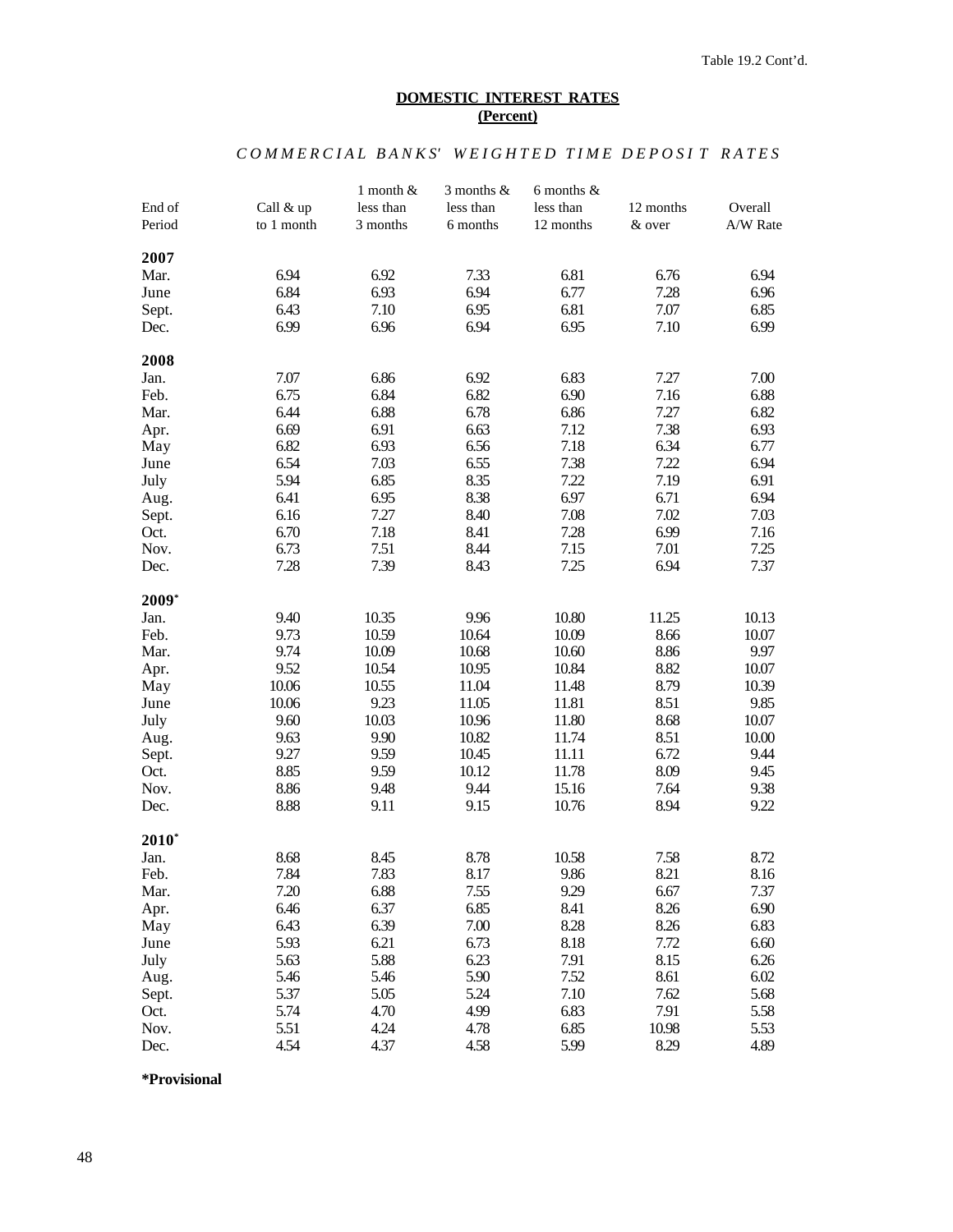# *C O M M E R C I A L B A N K S' W E I G H T E D L O A N R A T E S*

| Instalment<br>Mortgage<br>Personal<br>Commercial<br>Central<br>Overall<br>Credit<br>A/W Rate<br>Period<br>Credit<br>Credit<br>Credit<br><b>Public Entities</b><br>Govt.<br>1999<br>29.94<br>18.80<br>10.39<br>33.51<br>30.75<br>22.62<br>29.65<br>Mar.<br>29.70<br>32.70<br>26.93<br>18.27<br>21.48<br>27.12<br>June<br>24.60<br>25.24<br>18.00<br>Sept.<br>29.76<br>24.63<br>31.37<br>22.38<br>26.16<br>10.00<br>30.72<br>23.34<br>15.52<br>29.65<br>22.02<br>24.64<br>Dec.<br>2000<br>29.83<br>22.23<br>14.89<br>22.63<br>28.69<br>31.58<br>24.32<br>Mar.<br>30.06<br>32.05<br>20.93<br>15.30<br>23.48<br>June<br>27.35<br>21.66<br>30.15<br>30.40<br>19.94<br>13.08<br>22.23<br>Sept.<br>29.62<br>19.96<br>27.89<br>22.12<br>29.35<br>30.33<br>19.57<br>15.86<br>19.07<br>Dec.<br>2001<br>28.05<br>25.36<br>29.00<br>16.70<br>19.57<br>Mar.<br>19.24<br>21.49<br>28.29<br>15.76<br>June<br>27.71<br>23.33<br>18.93<br>17.84<br>20.97<br>27.01<br>21.08<br>17.82<br>12.13<br>16.91<br>Sept.<br>24.13<br>19.41<br>20.77<br>27.90<br>16.91<br>15.39<br>26.86<br>18.62<br>19.50<br>Dec.<br>2002<br>26.75<br>20.87<br>23.83<br>11.86<br>16.57<br>17.65<br>19.60<br>Mar.<br>25.40<br>20.25<br>26.85<br>15.94<br>14.51<br>15.84<br>18.15<br>June<br>26.38<br>19.25<br>15.36<br>18.08<br>26.68<br>15.42<br>17.08<br>Sept.<br>25.66<br>19.02<br>27.32<br>15.92<br>15.70<br>17.79<br>18.26<br>Dec.<br>2003<br>25.17<br>19.01<br>27.39<br>14.70<br>18.32<br>Mar.<br>14.27<br>17.23<br>19.01<br>27.84<br>19.23<br>June<br>24.41<br>14.43<br>21.59<br>24.47<br>23.80<br>28.11<br>15.93<br>19.94<br>27.75<br>19.87<br>Sept.<br>21.56<br>24.01<br>21.19<br>29.74<br>15.49<br>16.78<br>23.75<br>19.32<br>Dec.<br>2004<br>24.23<br>20.88<br>29.89<br>15.13<br>16.65<br>21.94<br>19.10<br>Mar.<br>20.74<br>June<br>24.12<br>30.35<br>14.35<br>11.95<br>18.76<br>17.75<br>23.93<br>20.48<br>12.30<br>30.34<br>14.13<br>18.45<br>17.76<br>Sept.<br>23.86<br>20.16<br>30.19<br>14.13<br>11.63<br>18.27<br>17.72<br>Dec.<br>2005<br>19.83<br>14.01<br>11.45<br>16.92<br>Mar.<br>23.65<br>29.92<br>17.35<br>June<br>23.55<br>19.51<br>28.04<br>13.32<br>11.00<br>16.57<br>16.43<br>23.29<br>20.23<br>29.33<br>14.23<br>11.30<br>16.08<br>Sept.<br>17.41<br>20.38<br>23.24<br>29.15<br>13.67<br>11.63<br>16.62<br>17.32<br>Dec.<br>2006<br>Mar.<br>22.71<br>24.95<br>29.11<br>13.82<br>11.75<br>16.30<br>17.54<br>June<br>22.17<br>25.26<br>29.27<br>13.85<br>12.04<br>16.19<br>17.60<br>21.31<br>25.52<br>29.07<br>13.86<br>12.14<br>15.95<br>17.83<br>Sept.<br>13.09<br>12.12<br>13.83<br>Dec.<br>21.65<br>27.64<br>13.36<br>17.59 |        |  |  | Local Govt. |  |
|-----------------------------------------------------------------------------------------------------------------------------------------------------------------------------------------------------------------------------------------------------------------------------------------------------------------------------------------------------------------------------------------------------------------------------------------------------------------------------------------------------------------------------------------------------------------------------------------------------------------------------------------------------------------------------------------------------------------------------------------------------------------------------------------------------------------------------------------------------------------------------------------------------------------------------------------------------------------------------------------------------------------------------------------------------------------------------------------------------------------------------------------------------------------------------------------------------------------------------------------------------------------------------------------------------------------------------------------------------------------------------------------------------------------------------------------------------------------------------------------------------------------------------------------------------------------------------------------------------------------------------------------------------------------------------------------------------------------------------------------------------------------------------------------------------------------------------------------------------------------------------------------------------------------------------------------------------------------------------------------------------------------------------------------------------------------------------------------------------------------------------------------------------------------------------------------------------------------------------------------------------------------------------------------------------------------------------------------------------------------------------------------------------------------------------------------------------------------------------------------------------------------------------------------------------------------------------------------------------------------|--------|--|--|-------------|--|
|                                                                                                                                                                                                                                                                                                                                                                                                                                                                                                                                                                                                                                                                                                                                                                                                                                                                                                                                                                                                                                                                                                                                                                                                                                                                                                                                                                                                                                                                                                                                                                                                                                                                                                                                                                                                                                                                                                                                                                                                                                                                                                                                                                                                                                                                                                                                                                                                                                                                                                                                                                                                                 | End of |  |  | & Other     |  |
|                                                                                                                                                                                                                                                                                                                                                                                                                                                                                                                                                                                                                                                                                                                                                                                                                                                                                                                                                                                                                                                                                                                                                                                                                                                                                                                                                                                                                                                                                                                                                                                                                                                                                                                                                                                                                                                                                                                                                                                                                                                                                                                                                                                                                                                                                                                                                                                                                                                                                                                                                                                                                 |        |  |  |             |  |
|                                                                                                                                                                                                                                                                                                                                                                                                                                                                                                                                                                                                                                                                                                                                                                                                                                                                                                                                                                                                                                                                                                                                                                                                                                                                                                                                                                                                                                                                                                                                                                                                                                                                                                                                                                                                                                                                                                                                                                                                                                                                                                                                                                                                                                                                                                                                                                                                                                                                                                                                                                                                                 |        |  |  |             |  |
|                                                                                                                                                                                                                                                                                                                                                                                                                                                                                                                                                                                                                                                                                                                                                                                                                                                                                                                                                                                                                                                                                                                                                                                                                                                                                                                                                                                                                                                                                                                                                                                                                                                                                                                                                                                                                                                                                                                                                                                                                                                                                                                                                                                                                                                                                                                                                                                                                                                                                                                                                                                                                 |        |  |  |             |  |
|                                                                                                                                                                                                                                                                                                                                                                                                                                                                                                                                                                                                                                                                                                                                                                                                                                                                                                                                                                                                                                                                                                                                                                                                                                                                                                                                                                                                                                                                                                                                                                                                                                                                                                                                                                                                                                                                                                                                                                                                                                                                                                                                                                                                                                                                                                                                                                                                                                                                                                                                                                                                                 |        |  |  |             |  |
|                                                                                                                                                                                                                                                                                                                                                                                                                                                                                                                                                                                                                                                                                                                                                                                                                                                                                                                                                                                                                                                                                                                                                                                                                                                                                                                                                                                                                                                                                                                                                                                                                                                                                                                                                                                                                                                                                                                                                                                                                                                                                                                                                                                                                                                                                                                                                                                                                                                                                                                                                                                                                 |        |  |  |             |  |
|                                                                                                                                                                                                                                                                                                                                                                                                                                                                                                                                                                                                                                                                                                                                                                                                                                                                                                                                                                                                                                                                                                                                                                                                                                                                                                                                                                                                                                                                                                                                                                                                                                                                                                                                                                                                                                                                                                                                                                                                                                                                                                                                                                                                                                                                                                                                                                                                                                                                                                                                                                                                                 |        |  |  |             |  |
|                                                                                                                                                                                                                                                                                                                                                                                                                                                                                                                                                                                                                                                                                                                                                                                                                                                                                                                                                                                                                                                                                                                                                                                                                                                                                                                                                                                                                                                                                                                                                                                                                                                                                                                                                                                                                                                                                                                                                                                                                                                                                                                                                                                                                                                                                                                                                                                                                                                                                                                                                                                                                 |        |  |  |             |  |
|                                                                                                                                                                                                                                                                                                                                                                                                                                                                                                                                                                                                                                                                                                                                                                                                                                                                                                                                                                                                                                                                                                                                                                                                                                                                                                                                                                                                                                                                                                                                                                                                                                                                                                                                                                                                                                                                                                                                                                                                                                                                                                                                                                                                                                                                                                                                                                                                                                                                                                                                                                                                                 |        |  |  |             |  |
|                                                                                                                                                                                                                                                                                                                                                                                                                                                                                                                                                                                                                                                                                                                                                                                                                                                                                                                                                                                                                                                                                                                                                                                                                                                                                                                                                                                                                                                                                                                                                                                                                                                                                                                                                                                                                                                                                                                                                                                                                                                                                                                                                                                                                                                                                                                                                                                                                                                                                                                                                                                                                 |        |  |  |             |  |
|                                                                                                                                                                                                                                                                                                                                                                                                                                                                                                                                                                                                                                                                                                                                                                                                                                                                                                                                                                                                                                                                                                                                                                                                                                                                                                                                                                                                                                                                                                                                                                                                                                                                                                                                                                                                                                                                                                                                                                                                                                                                                                                                                                                                                                                                                                                                                                                                                                                                                                                                                                                                                 |        |  |  |             |  |
|                                                                                                                                                                                                                                                                                                                                                                                                                                                                                                                                                                                                                                                                                                                                                                                                                                                                                                                                                                                                                                                                                                                                                                                                                                                                                                                                                                                                                                                                                                                                                                                                                                                                                                                                                                                                                                                                                                                                                                                                                                                                                                                                                                                                                                                                                                                                                                                                                                                                                                                                                                                                                 |        |  |  |             |  |
|                                                                                                                                                                                                                                                                                                                                                                                                                                                                                                                                                                                                                                                                                                                                                                                                                                                                                                                                                                                                                                                                                                                                                                                                                                                                                                                                                                                                                                                                                                                                                                                                                                                                                                                                                                                                                                                                                                                                                                                                                                                                                                                                                                                                                                                                                                                                                                                                                                                                                                                                                                                                                 |        |  |  |             |  |
|                                                                                                                                                                                                                                                                                                                                                                                                                                                                                                                                                                                                                                                                                                                                                                                                                                                                                                                                                                                                                                                                                                                                                                                                                                                                                                                                                                                                                                                                                                                                                                                                                                                                                                                                                                                                                                                                                                                                                                                                                                                                                                                                                                                                                                                                                                                                                                                                                                                                                                                                                                                                                 |        |  |  |             |  |
|                                                                                                                                                                                                                                                                                                                                                                                                                                                                                                                                                                                                                                                                                                                                                                                                                                                                                                                                                                                                                                                                                                                                                                                                                                                                                                                                                                                                                                                                                                                                                                                                                                                                                                                                                                                                                                                                                                                                                                                                                                                                                                                                                                                                                                                                                                                                                                                                                                                                                                                                                                                                                 |        |  |  |             |  |
|                                                                                                                                                                                                                                                                                                                                                                                                                                                                                                                                                                                                                                                                                                                                                                                                                                                                                                                                                                                                                                                                                                                                                                                                                                                                                                                                                                                                                                                                                                                                                                                                                                                                                                                                                                                                                                                                                                                                                                                                                                                                                                                                                                                                                                                                                                                                                                                                                                                                                                                                                                                                                 |        |  |  |             |  |
|                                                                                                                                                                                                                                                                                                                                                                                                                                                                                                                                                                                                                                                                                                                                                                                                                                                                                                                                                                                                                                                                                                                                                                                                                                                                                                                                                                                                                                                                                                                                                                                                                                                                                                                                                                                                                                                                                                                                                                                                                                                                                                                                                                                                                                                                                                                                                                                                                                                                                                                                                                                                                 |        |  |  |             |  |
|                                                                                                                                                                                                                                                                                                                                                                                                                                                                                                                                                                                                                                                                                                                                                                                                                                                                                                                                                                                                                                                                                                                                                                                                                                                                                                                                                                                                                                                                                                                                                                                                                                                                                                                                                                                                                                                                                                                                                                                                                                                                                                                                                                                                                                                                                                                                                                                                                                                                                                                                                                                                                 |        |  |  |             |  |
|                                                                                                                                                                                                                                                                                                                                                                                                                                                                                                                                                                                                                                                                                                                                                                                                                                                                                                                                                                                                                                                                                                                                                                                                                                                                                                                                                                                                                                                                                                                                                                                                                                                                                                                                                                                                                                                                                                                                                                                                                                                                                                                                                                                                                                                                                                                                                                                                                                                                                                                                                                                                                 |        |  |  |             |  |
|                                                                                                                                                                                                                                                                                                                                                                                                                                                                                                                                                                                                                                                                                                                                                                                                                                                                                                                                                                                                                                                                                                                                                                                                                                                                                                                                                                                                                                                                                                                                                                                                                                                                                                                                                                                                                                                                                                                                                                                                                                                                                                                                                                                                                                                                                                                                                                                                                                                                                                                                                                                                                 |        |  |  |             |  |
|                                                                                                                                                                                                                                                                                                                                                                                                                                                                                                                                                                                                                                                                                                                                                                                                                                                                                                                                                                                                                                                                                                                                                                                                                                                                                                                                                                                                                                                                                                                                                                                                                                                                                                                                                                                                                                                                                                                                                                                                                                                                                                                                                                                                                                                                                                                                                                                                                                                                                                                                                                                                                 |        |  |  |             |  |
|                                                                                                                                                                                                                                                                                                                                                                                                                                                                                                                                                                                                                                                                                                                                                                                                                                                                                                                                                                                                                                                                                                                                                                                                                                                                                                                                                                                                                                                                                                                                                                                                                                                                                                                                                                                                                                                                                                                                                                                                                                                                                                                                                                                                                                                                                                                                                                                                                                                                                                                                                                                                                 |        |  |  |             |  |
|                                                                                                                                                                                                                                                                                                                                                                                                                                                                                                                                                                                                                                                                                                                                                                                                                                                                                                                                                                                                                                                                                                                                                                                                                                                                                                                                                                                                                                                                                                                                                                                                                                                                                                                                                                                                                                                                                                                                                                                                                                                                                                                                                                                                                                                                                                                                                                                                                                                                                                                                                                                                                 |        |  |  |             |  |
|                                                                                                                                                                                                                                                                                                                                                                                                                                                                                                                                                                                                                                                                                                                                                                                                                                                                                                                                                                                                                                                                                                                                                                                                                                                                                                                                                                                                                                                                                                                                                                                                                                                                                                                                                                                                                                                                                                                                                                                                                                                                                                                                                                                                                                                                                                                                                                                                                                                                                                                                                                                                                 |        |  |  |             |  |
|                                                                                                                                                                                                                                                                                                                                                                                                                                                                                                                                                                                                                                                                                                                                                                                                                                                                                                                                                                                                                                                                                                                                                                                                                                                                                                                                                                                                                                                                                                                                                                                                                                                                                                                                                                                                                                                                                                                                                                                                                                                                                                                                                                                                                                                                                                                                                                                                                                                                                                                                                                                                                 |        |  |  |             |  |
|                                                                                                                                                                                                                                                                                                                                                                                                                                                                                                                                                                                                                                                                                                                                                                                                                                                                                                                                                                                                                                                                                                                                                                                                                                                                                                                                                                                                                                                                                                                                                                                                                                                                                                                                                                                                                                                                                                                                                                                                                                                                                                                                                                                                                                                                                                                                                                                                                                                                                                                                                                                                                 |        |  |  |             |  |
|                                                                                                                                                                                                                                                                                                                                                                                                                                                                                                                                                                                                                                                                                                                                                                                                                                                                                                                                                                                                                                                                                                                                                                                                                                                                                                                                                                                                                                                                                                                                                                                                                                                                                                                                                                                                                                                                                                                                                                                                                                                                                                                                                                                                                                                                                                                                                                                                                                                                                                                                                                                                                 |        |  |  |             |  |
|                                                                                                                                                                                                                                                                                                                                                                                                                                                                                                                                                                                                                                                                                                                                                                                                                                                                                                                                                                                                                                                                                                                                                                                                                                                                                                                                                                                                                                                                                                                                                                                                                                                                                                                                                                                                                                                                                                                                                                                                                                                                                                                                                                                                                                                                                                                                                                                                                                                                                                                                                                                                                 |        |  |  |             |  |
|                                                                                                                                                                                                                                                                                                                                                                                                                                                                                                                                                                                                                                                                                                                                                                                                                                                                                                                                                                                                                                                                                                                                                                                                                                                                                                                                                                                                                                                                                                                                                                                                                                                                                                                                                                                                                                                                                                                                                                                                                                                                                                                                                                                                                                                                                                                                                                                                                                                                                                                                                                                                                 |        |  |  |             |  |
|                                                                                                                                                                                                                                                                                                                                                                                                                                                                                                                                                                                                                                                                                                                                                                                                                                                                                                                                                                                                                                                                                                                                                                                                                                                                                                                                                                                                                                                                                                                                                                                                                                                                                                                                                                                                                                                                                                                                                                                                                                                                                                                                                                                                                                                                                                                                                                                                                                                                                                                                                                                                                 |        |  |  |             |  |
|                                                                                                                                                                                                                                                                                                                                                                                                                                                                                                                                                                                                                                                                                                                                                                                                                                                                                                                                                                                                                                                                                                                                                                                                                                                                                                                                                                                                                                                                                                                                                                                                                                                                                                                                                                                                                                                                                                                                                                                                                                                                                                                                                                                                                                                                                                                                                                                                                                                                                                                                                                                                                 |        |  |  |             |  |
|                                                                                                                                                                                                                                                                                                                                                                                                                                                                                                                                                                                                                                                                                                                                                                                                                                                                                                                                                                                                                                                                                                                                                                                                                                                                                                                                                                                                                                                                                                                                                                                                                                                                                                                                                                                                                                                                                                                                                                                                                                                                                                                                                                                                                                                                                                                                                                                                                                                                                                                                                                                                                 |        |  |  |             |  |
|                                                                                                                                                                                                                                                                                                                                                                                                                                                                                                                                                                                                                                                                                                                                                                                                                                                                                                                                                                                                                                                                                                                                                                                                                                                                                                                                                                                                                                                                                                                                                                                                                                                                                                                                                                                                                                                                                                                                                                                                                                                                                                                                                                                                                                                                                                                                                                                                                                                                                                                                                                                                                 |        |  |  |             |  |
|                                                                                                                                                                                                                                                                                                                                                                                                                                                                                                                                                                                                                                                                                                                                                                                                                                                                                                                                                                                                                                                                                                                                                                                                                                                                                                                                                                                                                                                                                                                                                                                                                                                                                                                                                                                                                                                                                                                                                                                                                                                                                                                                                                                                                                                                                                                                                                                                                                                                                                                                                                                                                 |        |  |  |             |  |
|                                                                                                                                                                                                                                                                                                                                                                                                                                                                                                                                                                                                                                                                                                                                                                                                                                                                                                                                                                                                                                                                                                                                                                                                                                                                                                                                                                                                                                                                                                                                                                                                                                                                                                                                                                                                                                                                                                                                                                                                                                                                                                                                                                                                                                                                                                                                                                                                                                                                                                                                                                                                                 |        |  |  |             |  |
|                                                                                                                                                                                                                                                                                                                                                                                                                                                                                                                                                                                                                                                                                                                                                                                                                                                                                                                                                                                                                                                                                                                                                                                                                                                                                                                                                                                                                                                                                                                                                                                                                                                                                                                                                                                                                                                                                                                                                                                                                                                                                                                                                                                                                                                                                                                                                                                                                                                                                                                                                                                                                 |        |  |  |             |  |
|                                                                                                                                                                                                                                                                                                                                                                                                                                                                                                                                                                                                                                                                                                                                                                                                                                                                                                                                                                                                                                                                                                                                                                                                                                                                                                                                                                                                                                                                                                                                                                                                                                                                                                                                                                                                                                                                                                                                                                                                                                                                                                                                                                                                                                                                                                                                                                                                                                                                                                                                                                                                                 |        |  |  |             |  |
|                                                                                                                                                                                                                                                                                                                                                                                                                                                                                                                                                                                                                                                                                                                                                                                                                                                                                                                                                                                                                                                                                                                                                                                                                                                                                                                                                                                                                                                                                                                                                                                                                                                                                                                                                                                                                                                                                                                                                                                                                                                                                                                                                                                                                                                                                                                                                                                                                                                                                                                                                                                                                 |        |  |  |             |  |
|                                                                                                                                                                                                                                                                                                                                                                                                                                                                                                                                                                                                                                                                                                                                                                                                                                                                                                                                                                                                                                                                                                                                                                                                                                                                                                                                                                                                                                                                                                                                                                                                                                                                                                                                                                                                                                                                                                                                                                                                                                                                                                                                                                                                                                                                                                                                                                                                                                                                                                                                                                                                                 |        |  |  |             |  |
|                                                                                                                                                                                                                                                                                                                                                                                                                                                                                                                                                                                                                                                                                                                                                                                                                                                                                                                                                                                                                                                                                                                                                                                                                                                                                                                                                                                                                                                                                                                                                                                                                                                                                                                                                                                                                                                                                                                                                                                                                                                                                                                                                                                                                                                                                                                                                                                                                                                                                                                                                                                                                 |        |  |  |             |  |
|                                                                                                                                                                                                                                                                                                                                                                                                                                                                                                                                                                                                                                                                                                                                                                                                                                                                                                                                                                                                                                                                                                                                                                                                                                                                                                                                                                                                                                                                                                                                                                                                                                                                                                                                                                                                                                                                                                                                                                                                                                                                                                                                                                                                                                                                                                                                                                                                                                                                                                                                                                                                                 |        |  |  |             |  |
|                                                                                                                                                                                                                                                                                                                                                                                                                                                                                                                                                                                                                                                                                                                                                                                                                                                                                                                                                                                                                                                                                                                                                                                                                                                                                                                                                                                                                                                                                                                                                                                                                                                                                                                                                                                                                                                                                                                                                                                                                                                                                                                                                                                                                                                                                                                                                                                                                                                                                                                                                                                                                 |        |  |  |             |  |
|                                                                                                                                                                                                                                                                                                                                                                                                                                                                                                                                                                                                                                                                                                                                                                                                                                                                                                                                                                                                                                                                                                                                                                                                                                                                                                                                                                                                                                                                                                                                                                                                                                                                                                                                                                                                                                                                                                                                                                                                                                                                                                                                                                                                                                                                                                                                                                                                                                                                                                                                                                                                                 |        |  |  |             |  |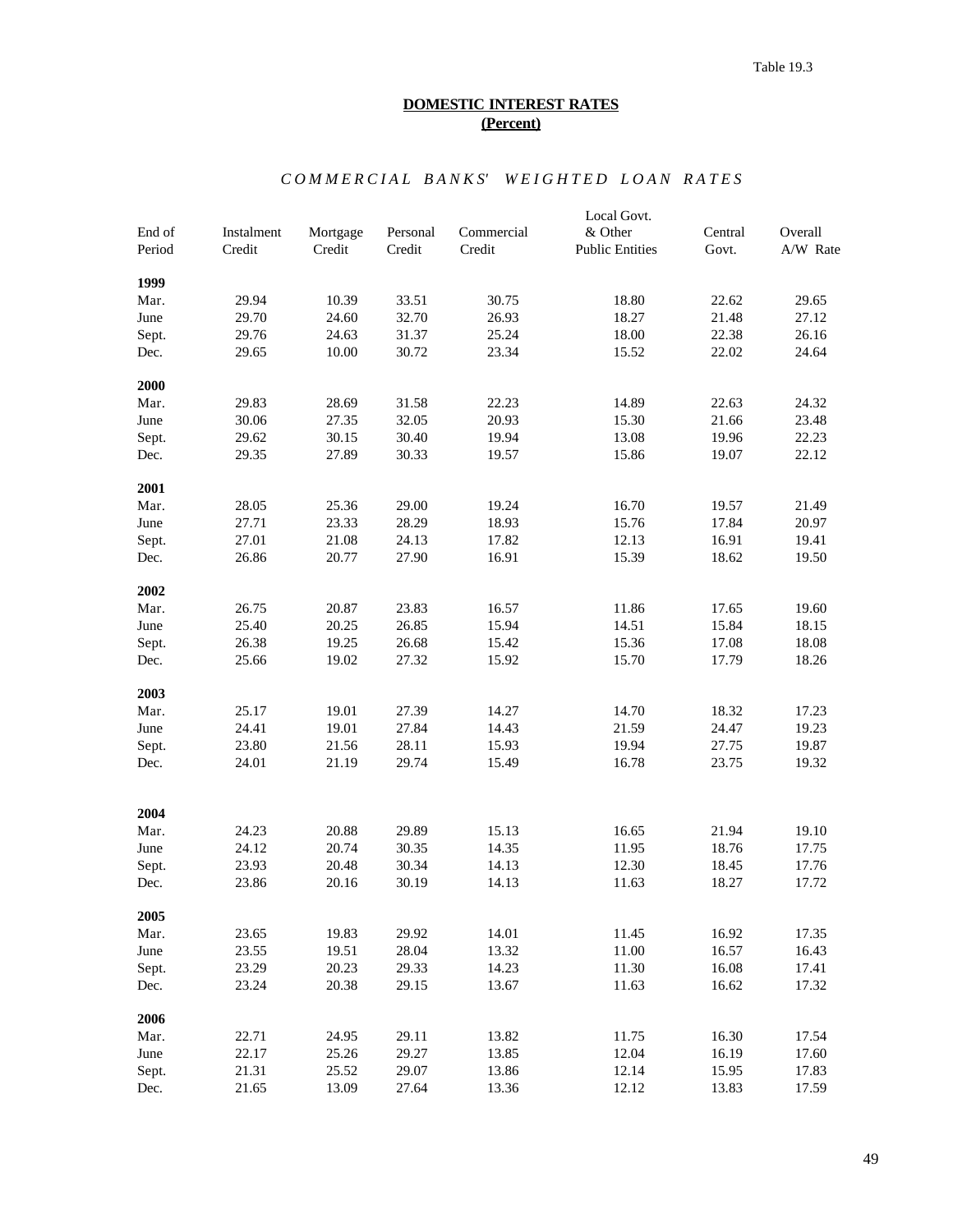## $COMMER CIAL$  BANKS' WEIGHTED LOAN RATES

|                   |            |              |          |            | Local Govt.            |         |                |
|-------------------|------------|--------------|----------|------------|------------------------|---------|----------------|
| End of            | Instalment | Mortgage     | Personal | Commercial | & Other                | Central | Overall        |
| Period            | Credit     | Credit       | Credit   | Credit     | <b>Public Entities</b> | Govt.   | A/W Rate       |
| 2007              |            |              |          |            |                        |         |                |
| Mar.              | 21.43      | 9.91         | 27.36    | 13.42      | 11.06                  | 15.15   | 17.28          |
| June              | 21.50      | 9.00         | 26.77    | 13.32      | 11.22                  | 14.75   | 17.23          |
| Sept.             | 21.20      | 8.19         | 25.43    | 13.76      | 11.03                  | 14.18   | 17.06          |
| Dec.              | 20.94      | 7.40         | 25.42    | 13.87      | 10.52                  | 15.23   | 17.11          |
| 2008              |            |              |          |            |                        |         |                |
| Jan.              | 20.86      | 7.52         | 25.20    | 13.75      | 13.79                  | 15.07   | 17.44          |
| Feb.              | 20.79      | 7.52         | 25.29    | 13.79      | 10.79                  | 15.36   | 17.19          |
| Mar.              | 20.72      | 7.51         | 25.27    | 13.79      | 10.92                  | 15.23   | 17.33          |
| Apr.              | 20.67      | 7.49         | 25.37    | 13.42      | 10.43                  | 15.30   | 16.99          |
| May               | 20.63      | 7.48         | 25.18    | 13.89      | 10.26                  | 15.25   | 17.10          |
| June              | 20.48      | 7.47         | 25.23    | 13.61      | 11.08                  | 14.71   | 16.97          |
| July              | 20.51      | 7.46         | 25.11    | 13.40      | 10.98                  | 14.55   | 16.74          |
|                   | 20.50      | 7.52         | 24.86    | 12.71      | 10.60                  | 14.83   | 16.30          |
| Aug.              |            |              | 24.40    |            |                        |         |                |
| Sept.             | 20.49      | 7.51<br>7.59 |          | 12.69      | 13.26                  | 15.09   | 16.46<br>16.22 |
| Oct.              | 20.46      |              | 23.52    | 12.74      | 10.64                  | 16.23   |                |
| Nov.              | 20.46      | 7.58         | 24.68    | 12.89      | 10.67                  | 15.99   | 16.39          |
| Dec.              | 20.39      | 7.57         | 24.93    | 13.01      | 13.33                  | 22.33   | 16.78          |
| $2009*$           |            |              |          |            |                        |         |                |
| Jan.              | 20.54      | 7.56         | 27.75    | 25.35      | 20.02                  | 24.00   | 24.84          |
| Feb.              | 20.58      | 7.98         | 26.40    | 27.97      | 17.25                  | 24.02   | 25.07          |
| Mar.              | 20.65      | 9.64         | 25.52    | 26.64      | 19.11                  | 22.30   | 24.29          |
| Apr.              | 20.70      | 8.33         | 25.96    | 24.80      | 19.38                  | 21.68   | 24.00          |
| May               | 20.84      | 9.01         | 24.53    | 23.89      | 17.38                  | 18.31   | 22.98          |
| June              | 21.38      | 7.72         | 25.71    | 26.12      | 18.32                  | 20.63   | 24.35          |
| July              | 21.39      | 8.18         | 25.83    | 25.28      | 17.11                  | 20.46   | 24.21          |
| Aug.              | 21.46      | 8.16         | 26.18    | 25.21      | 18.98                  | 20.54   | 24.35          |
| Sept.             | 21.53      | 6.23         | 25.94    | 25.45      | 17.69                  | 18.37   | 24.19          |
| Oct.              | 21.53      | 6.20         | 25.73    | 24.03      | 21.35                  | 18.22   | 23.86          |
| Nov.              | 21.62      | 6.92         | 25.72    | 23.79      | 17.48                  | 18.12   | 23.65          |
| Dec.              | 21.69      | 6.95         | 25.48    | 23.39      | 17.87                  | 17.86   | 23.45          |
| $2010*$           |            |              |          |            |                        |         |                |
| Jan.              | 21.71      | 6.98         | 25.27    | 23.09      | 13.87                  | 17.41   | 23.10          |
| Feb.              | 21.69      | 6.65         | 25.11    | 22.14      | 15.27                  | 17.68   | 22.78          |
| Mar.              | 21.68      | 8.11         | 25.35    | 21.85      | 17.79                  | 14.25   | 22.66          |
| Apr.              | 21.28      | 8.39         | 25.63    | 20.69      | 11.71                  | 14.55   | 22.32          |
| May               | 21.24      | 7.95         | 25.37    | 20.35      | 11.76                  | 14.57   | 22.11          |
| June              | 21.17      | 7.71         | 25.44    | 20.24      | 11.69                  | 13.89   | 22.11          |
| July <sup>1</sup> | 21.07      | 14.90        | 24.67    | 19.20      | 11.24                  | 21.46   | 21.68          |
| Aug.              | 21.03      | 14.98        | 26.02    | 18.35      | 12.36                  | 21.36   | 21.64          |
| Sept.             | 20.99      | 15.02        | 25.96    | 18.13      | 11.78                  | 20.74   | 21.52          |
| Oct.              | 20.43      | 24.85        | 25.98    | 17.30      | 10.64                  | 19.99   | 21.05          |
| Nov.              | 20.78      | 18.30        | 26.05    | 18.33      | 10.63                  | 30.07   | 21.81          |
| Dec.              | 20.96      | 16.93        | 25.90    | 16.29      | 9.67                   | 11.07   | 20.43          |
|                   |            |              |          |            |                        |         |                |

## **\*Provisional**

1. A significant increase in rates on Mortgage Credit granted at higher rates for one bank.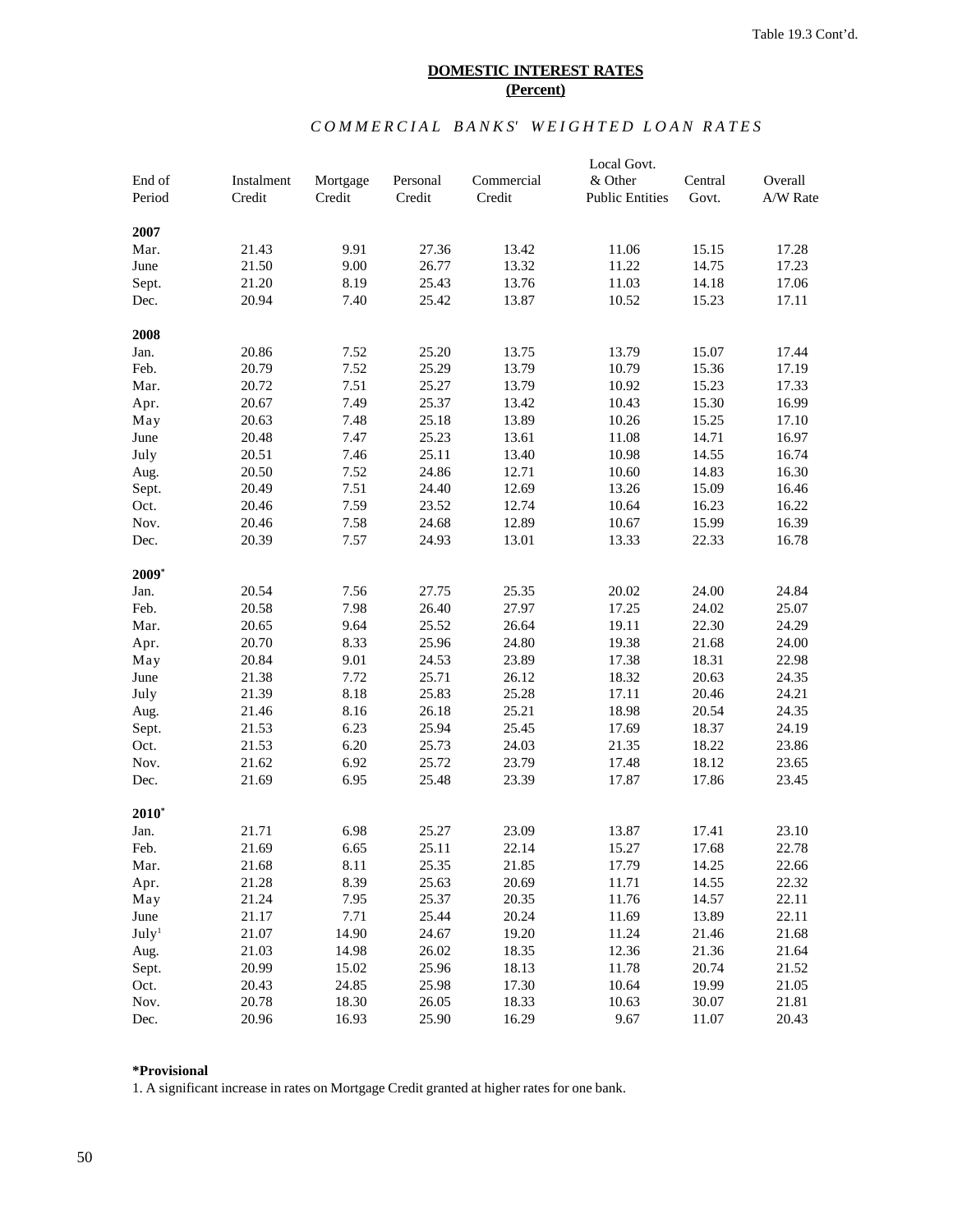### **FOREIGN CURRENCY INTEREST RATES (Percent)**

# *COMMERCIAL BANKS' WEIGHTED TIME DEPOSIT RATES*

|        |            | 1 month $&$  | 3 months $&$ | 6 months $\&$ |           |          |
|--------|------------|--------------|--------------|---------------|-----------|----------|
| End of | Call & up  | less than    | less than    | less than     | 12 months | Overall  |
| Period | to 1 month | 3 months     | 6 months     | 12 months     | & over    | A/W Rate |
|        |            |              |              |               |           |          |
| 2007   |            |              |              |               |           |          |
| Jan.   | 4.25       | 4.90         | 4.81         | 5.51          | 6.03      | 5.13     |
| Feb.   | 4.26       | 4.81         | 4.84         | 5.44          | 6.08      | 5.12     |
| Mar.   | 4.20       |              | 4.73         | 5.52          | 6.09      | 5.09     |
| Apr.   | 4.14       | 4.55<br>4.60 | 4.55         | 5.51          | 6.00      | 5.04     |
| May    | 4.01       | 4.40         | 4.56         | 5.49          | 6.15      | 4.96     |
| June   | 4.02       | 4.60         | 4.52         | 5.51          | 6.07      | 5.05     |
| July   | 4.17       | 4.49         | 4.43         | 5.52          | 6.11      | 5.10     |
|        |            |              |              |               |           |          |
| Aug.   | 4.25       | 4.66         | 4.43         | 5.44          | 6.12      | 5.10     |
| Sept.  | 4.40       | 4.66         | 4.45         | 5.41          | 6.15      | 5.07     |
| Oct.   | 4.34       | 4.69         | 4.46         | 5.34          | 6.14      | 5.06     |
| Nov.   | 4.54       | 4.82         | 4.52         | 5.29          | 6.21      | 5.15     |
| Dec.   | 4.41       | 4.73         | 4.53         | 5.29          | 6.22      | 5.09     |
|        |            |              |              |               |           |          |
| 2008   |            |              |              |               |           |          |
| Jan.   | 4.08       | 4.67         | 4.48         | 5.05          | 6.09      | 4.96     |
| Feb.   | 4.27       | 4.12         | 3.98         | 4.53          | 5.85      | 4.64     |
| Mar.   | 3.80       | 4.41         | 4.41         | 5.44          | 6.39      | 4.93     |
| Apr.   | 3.95       | 4.32         | 4.26         | 5.43          | 6.40      | 4.94     |
| May    | 3.74       | 4.38         | 4.26         | 5.30          | 5.52      | 4.71     |
| June   | 4.36       | 4.38         | 4.21         | 5.25          | 6.18      | 4.95     |
| July   | 3.36       | 4.54         | 4.11         | 5.44          | 6.55      | 4.94     |
| Aug.   | 3.98       | 4.28         | 4.08         | 5.28          | 6.59      | 5.04     |
| Sept.  | 3.46       | 4.16         | 4.02         | 5.23          | 6.50      | 5.01     |
| Oct.   | 3.47       | 4.54         | 4.11         | 5.21          | 6.50      | 5.11     |
| Nov.   | 3.10       | 4.53         | 3.90         | 5.18          | 6.52      | 4.90     |
| Dec.   | 3.72       | 4.87         | 4.01         | 5.00          | 6.48      | 5.11     |
|        |            |              |              |               |           |          |
| 2009   |            |              |              |               |           |          |
| Jan.   | 3.53       | 4.83         | 3.98         | 5.00          | 6.58      | 5.04     |
| Feb.   | 4.04       | 4.86         | 3.80         | 4.89          | 6.54      | 5.11     |
| Mar.   | 3.57       | 4.90         | 3.95         | 4.76          | 6.14      | 4.92     |
| Apr.   | 3.85       | 4.65         | 3.95         | 4.70          | 6.13      | 4.82     |
| May    | 3.66       | 4.98         | 4.65         | 4.67          | 6.39      | 4.96     |
| June   | 3.50       | 4.51         | 5.07         | 4.49          | 6.42      | 4.80     |
| July   | 3.44       | 4.27         | 5.04         | 4.56          | 6.47      | 4.82     |
| Aug.   | 3.79       | 4.39         | 4.55         | 4.42          | 6.30      | 4.81     |
| Sept.  | 3.52       | 4.14         | 4.26         | 4.47          | 6.39      | 4.66     |
| Oct.   | 3.33       | 4.16         | 3.90         | 4.47          | 6.31      | 4.51     |
| Nov.   | 3.11       | 4.14         | 4.08         | 4.96          | 5.85      | 4.40     |
| Dec.   | 3.04       | 4.17         | 3.81         | 4.63          | 6.01      | 4.35     |
|        |            |              |              |               |           |          |
| 2010   |            |              |              |               |           |          |
| Jan.   | 2.86       | 3.98         | 3.60         | 4.40          | 6.21      | 4.13     |
| Feb.   | 2.64       | 3.37         | 3.41         | 4.42          | 6.29      | 3.94     |
| Mar.   | 2.30       | 3.25         | 3.21         | 4.13          | 6.31      | 3.82     |
| Apr.   | 2.56       | 3.03         | 3.23         | 3.95          | 6.17      | 3.73     |
| May    | 2.42       | 2.82         | 3.01         | 3.90          | 5.19      | 3.40     |
| June   | 2.03       | 2.79         | 2.75         | 3.20          | 5.61      | 3.17     |
| July   | 1.82       | 2.72         | 2.65         | 2.90          | 5.20      | 2.98     |
|        | 1.97       | 2.43         | 2.62         | 2.77          | 5.04      | 2.85     |
| Aug.   |            |              |              |               |           |          |
| Sept.  | 1.84       | 2.48         | 2.35         | 2.59          | 4.07      | 1.47     |
| Oct.   | 1.93       | 2.27         | 2.51         | 2.49          | 4.88      | 2.65     |
| Nov.   | 1.87       | 2.16         | 2.46         | 2.58          | 4.71      | 2.68     |
| Dec.   | 1.87       | 2.16         | 2.46         | 2.58          | 4.71      | 2.65     |

51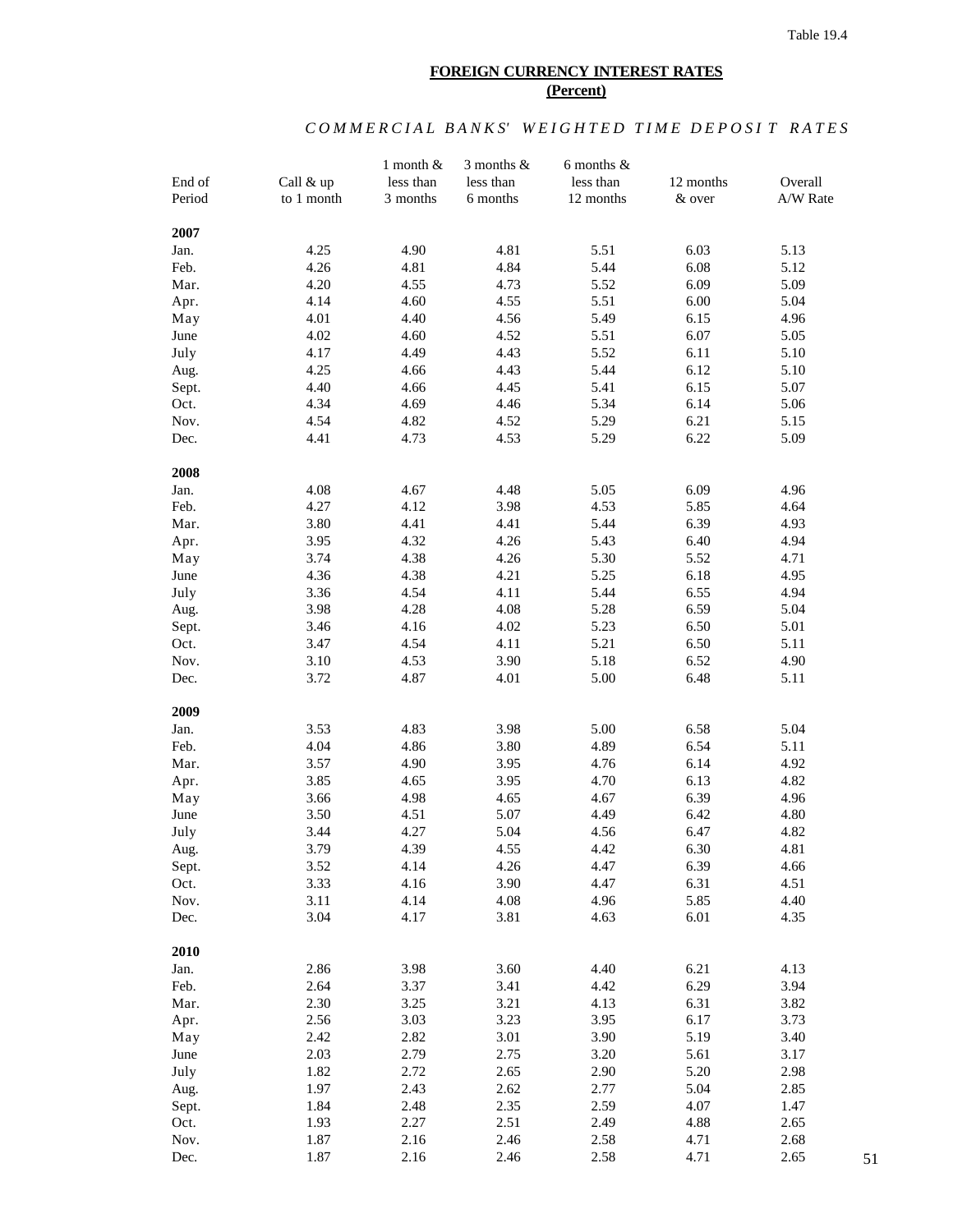#### Table 19.5

## **FOREIGN CURRENCY INTEREST RATES (Percent)**

# $COMMER CIAL$  BANKS' WEIGHTED LOAN RATES

|              |                |          |                |              | Local Govt.            |                |              |
|--------------|----------------|----------|----------------|--------------|------------------------|----------------|--------------|
| End of       | Instalment     | Mortgage | Personal       | Commercial   | & Other                | Central        | Overall      |
| Period       | Credit         | Credit   | Credit         | Credit       | <b>Public Entities</b> | Govt           | A/W Rate     |
|              |                |          |                |              |                        |                |              |
| 2007         |                |          |                |              |                        |                |              |
| Jan.         | 14.00<br>14.00 |          | 15.55          | 9.08<br>9.04 | 10.04<br>10.00         | 12.50          | 9.74<br>9.71 |
| Feb.<br>Mar. | 14.00          |          | 15.38<br>15.32 | 9.09         | 9.62                   | 12.50<br>12.50 | 9.66         |
| Apr.         | 14.00          |          | 15.56          | 9.12         | 9.67                   | 12.32          | 9.72         |
| May          | 14.00          |          | 15.26          | 9.12         | 9.48                   | 12.22          | 9.65         |
| June         | 14.00          |          | 15.44          | 9.18         | 9.42                   | 10.41          | 9.67         |
| July         | 14.00          |          | 14.98          | 9.60         | 9.41                   | 8.94           | 9.91         |
| Aug.         | 14.00          |          | 14.45          | 9.64         | 9.36                   | 8.30           | 9.89         |
| Sept.        | 14.00          |          | 14.39          | 9.62         | 6.52                   | 10.41          | 9.77         |
| Oct.         | 14.00          |          | 14.27          | 9.61         | 9.44                   | 9.55           | 9.89         |
| Nov.         | 14.00          |          | 14.72          | 9.62         | 9.31                   | 7.89           | 9.91         |
| Dec.         | 14.00          |          | 14.80          | 9.53         | 8.98                   | 9.16           | 9.75         |
|              |                |          |                |              |                        |                |              |
| 2008         |                |          |                |              |                        |                |              |
| Jan.         | 14.00          |          | 14.64          | 9.34         | 8.95                   | 14.19          | 9.64         |
| Feb.         | 14.00          |          | 15.15          | 9.30         | 9.24                   | 8.00           | 9.65         |
| Mar.         | 14.00          |          | 14.62          | 8.06         | 8.31                   | 11.54          | 8.63         |
| Apr.         | 14.00          |          | 14.46          | 8.38         | 8.18                   | 12.93          | 8.80         |
| May          | 14.00          |          | 14.52          | 9.31         | 7.96                   | 10.69          | 9.39         |
| June         | 14.00          |          | 14.54          | 9.27         | 8.06                   | 10.47          | 9.42         |
| July         | 9.48           |          | 14.52          | 8.99         | 8.03                   | 8.64           | 9.19         |
| Aug.         | 9.33           |          | 14.49          | 8.96         | 7.65                   | 8.64           | 9.10         |
| Sept.        | 9.32           |          | 14.68          | 9.08         | 8.26                   | 8.86           | 9.35         |
| Oct.         | 9.32           |          | 14.25          | 8.40         | 8.44                   | 8.50           | 8.81         |
| Nov.         | 9.30           |          | 13.99          | 8.41         | 8.47                   | 8.50           | 8.84         |
| Dec.         | 9.33           |          | 14.02          | 8.45         | 8.98                   | 8.96           | 8.96         |
|              |                |          |                |              |                        |                |              |
| 2009         |                |          |                |              |                        |                |              |
| Jan.         | 9.35           |          | 14.22          | 8.60         | 8.74                   | 11.01          | 8.46         |
| Feb.         | 9.62           |          | 14.78          | 8.60         | 8.76                   | 10.61          | 9.11         |
| Mar.         | 10.12          |          | 14.74          | 8.73         | 8.62                   | 10.49          | 9.18         |
| Apr.         | 10.02          |          | 14.35          | 8.71         | 8.18                   | 10.49          | 9.12         |
| May          | 10.02          |          | 14.98          | 8.49         | 8.93                   | 9.68           | 9.05         |
| June         | 10.03          |          | 14.79          | 8.30         | 8.72                   | 9.65           | 8.85         |
| July         | 10.00          |          | 14.76          | 8.48         | 8.35                   | 9.71           | 8.93         |
| Aug.         | 10.00          |          | 13.78          | 8.51         | 8.37                   | 9.71           | 8.91         |
| Sept.        | 10.00          |          | 14.13          | 8.39         | 8.31                   | 9.79           | 8.81         |
| Oct.         | 10.02          |          | 13.99          | 8.51         | 8.43                   | 9.87           | 8.92         |
| Nov.         | 10.05          |          | 14.29<br>14.06 | 8.51         | 9.11<br>9.00           | 9.87           | 9.03<br>9.00 |
| Dec.         | 10.06          |          |                | 8.51         |                        | 9.94           |              |
| 2010         |                |          |                |              |                        |                |              |
| Jan.         | 10.11          |          | 14.37          | 8.69         | 9.19                   | 12.10          | 9.37         |
| Feb.         | 10.27          |          | 14.28          | 8.57         | 9.09                   | 12.29          | 9.26         |
| Mar.         | 9.75           |          | 14.16          | 9.02         | 9.61                   | 12.28          | 9.62         |
| Apr.         | 9.74           |          | 14.06          | 8.67         | 9.48                   | 12.31          | 9.35         |
| May          | 9.74           |          | 14.16          | 8.53         | 8.86                   | 12.32          | 9.16         |
| June         | 9.71           |          | 13.72          | 8.71         | 8.99                   | 6.78           | 8.94         |
| July         | 9.71           | 10.04    | 14.00          | 8.65         | 8.86                   | 6.79           | 8.91         |
| Aug.         | 9.71           | 9.70     | 13.60          | 8.94         | 8.57                   | 6.77           | 9.04         |
| Sept.        | 9.12           | 9.70     | 13.28          | 8.91         | 8.53                   | 6.76           | 8.99         |
| Oct.         | 9.11           | 9.68     | 13.09          | 8.90         | 8.48                   | 6.78           | 8.97         |
| Nov.         | 9.01           | 9.65     | 13.10          | 8.92         | 8.40                   | 0.85           | 8.61         |
| Dec.         | 9.11           | 9.65     | 12.93          | 8.76         | 8.26                   | 0.83           | 8.47         |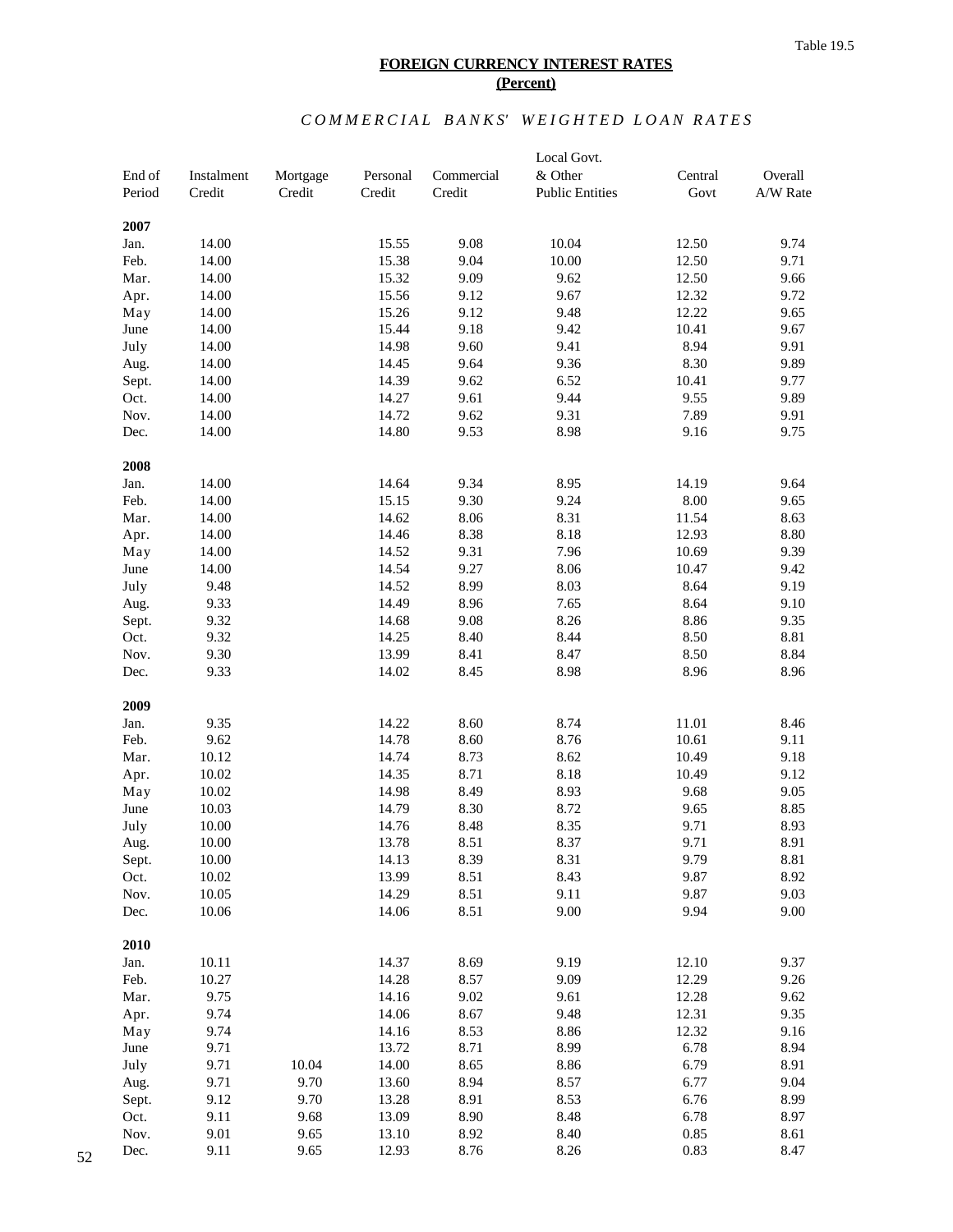### **COMPARATIVE BANK AND TREASURY BILL DISCOUNT RATES**

|                  |                  | <b>JAMAICA</b>             | <b>UNITED KINGDOM</b> |                 | <b>UNITED STATES</b> |              | <b>CANADA</b>    |              | <b>GUYANA</b>    |              | T'DAD & TOBAGO   |                |
|------------------|------------------|----------------------------|-----------------------|-----------------|----------------------|--------------|------------------|--------------|------------------|--------------|------------------|----------------|
| End of<br>Period | Treasury<br>Bill | Open Market*<br>Operations | Treasury<br>Bill      | Lending<br>Rate | Treasury<br>Bill     | Bank<br>Rate | Treasury<br>Bill | Bank<br>Rate | Treasury<br>Bill | Bank<br>Rate | Treasury<br>Bill | Bank**<br>Rate |
| 2008             |                  |                            |                       |                 |                      |              |                  |              |                  |              |                  |                |
| Mar.             | 13.28            | 13.50                      | 4.88                  | 5.31            | 1.38                 | 3.04         | 2.03             | 3.75         | 3.90             | 6.50         | 7.00             | 10.25          |
| June             | 13.46            | 14.00                      | 5.11                  | 5.03            | 1.89                 | 2.25         | 2.69             | 3.25         | 3.94             | 6.50         | 7.05             | 10.25          |
| Sept.            | 14.26            | 14.00                      | 4.74                  | 5.00            | 1.46                 | 2.25         | 1.88             | 3.25         | 3.94             | 6.50         | 7.05             | 10.75          |
| Dec.             | 21.79            | 14.65                      | 1.30                  | 2.00            | 0.04                 | 0.86         | 0.95             | 1.75         | 4.19             | 6.75         | 6.94             | 10.75          |
| 2009             |                  |                            |                       |                 |                      |              |                  |              |                  |              |                  |                |
| Jan.             | 21.64            | 17.00                      | 0.89                  | 1.50            | 0.12                 | 0.50         | 0.93             | 1.25         | 4.93             | 7.50         | 6.22             | 10.75          |
| Feb.             | 20.73            | 17.00                      | 0.74                  | 1.00            | 0.31                 | 0.50         | 0.80             | 1.25         | 4.93             | 7.50         | 4.37             | 10.75          |
| Mar.             | 19.64            | 17.00                      | 0.60                  | 0.50            | 0.25                 | 0.50         | 0.42             | 0.75         | 4.18             | 6.75         | 3.26             | 10.50          |
| Apr.             | 19.15            | 17.00                      | 0.60                  | $0.50\,$        | 0.17                 | 0.50         | 0.25             | 0.50         | 4.18             | 6.75         | 2.30             | 10.00          |
| May              | 19.08            | 17.00                      | 0.50                  | 0.50            | 0.19                 | 0.50         | 0.20             | 0.50         | 4.18             | 6.75         | 2.52             | 10.00          |
| June             | 19.05            | 17.00                      | 0.50                  | 0.50            | 0.17                 | 0.50         | 0.24             | 0.50         | 4.18             | 6.75         | 2.56             | 9.50           |
| July             | 18.68            | 14.50                      | 0.44                  | 0.50            | 0.19                 | 0.50         | 0.24             | 0.50         | 4.18             | 6.75         | 2.50             | 9.25           |
| Aug.             | 16.69            | 13.50                      | 0.39                  | 0.50            | 0.18                 | 0.50         | 0.24             | 0.50         | 4.18             | 6.75         | 2.33             | 8.75           |
| Sept.            | 15.97            | 13.50                      | 0.38                  | 0.50            | 0.13                 | 0.50         | 0.22             | 0.50         | 4.18             | 6.75         | 1.85             | 8.25           |
| Oct.             | 15.71            | 12.50                      | 0.44                  | 0.50            | 0.08                 | 0.50         | 0.23             | 0.50         | 4.18             | 6.75         | 1.49             | 8.25           |
| Nov.             | 15.62            | 12.50                      | 0.44                  | 0.50            | 0.06                 | 0.50         | 0.23             | 0.50         | 4.18             | 6.75         | 1.46             | 7.75           |
| Dec.             | 15.50            | 10.50                      | 0.37                  | 0.50            | 0.07                 | 0.50         | 0.20             | 0.50         | 4.18             | 6.75         | 1.36             | 7.25           |
| 2010             |                  |                            |                       |                 |                      |              |                  |              |                  |              |                  |                |
| Jan.             | 11.76            | 10.50                      | 0.49                  | 0.50            | 0.06                 | 0.50         | 0.18             | 0.50         | 3.81             | 6.75         | 1.36             | 7.00           |
| Feb.             | 10.44            | 10.00                      | 0.49                  | 0.50            | 0.10                 | 0.59         | 0.17             | 0.50         | 3.71             | 6.50         | 1.29             | 7.00           |
| Mar.             | 9.97             | 10.00                      | 0.51                  | 0.50            | 0.15                 | .0.75        | 0.29             | 0.50         | 3.84             | 6.50         | 1.28             | 7.00           |
| Apr.             | 9.52             | 10.00                      | 0.51                  | 0.50            | 0.15                 | 0.75         | 0.40             | 0.50         | 3.94             | 6.50         | 1.15             | 7.00           |
| May              | 9.44             | 10.00                      | 0.50                  | 0.50            | 0.16                 | 0.75         | 0.43             | 0.50         | 4.07             | 6.50         | 1.11             | 7.00           |
| June             | 8.85             | 9.50                       | 0.48                  | 0.48            | 0.12                 | 0.75         | 0.58             | 0.75         | 4.11             | 6.50         | 1.00             | 7.00           |
| July             | 8.36             | 9.00                       | 0.50                  | 0.50            | 0.16                 | 0.75         | 0.64             | 1.00         | 4.11             | 6.50         | 0.85             | 7.00           |
| Aug.             | 7.92             | 8.00                       | 0.49                  | 0.50            | 0.15                 | 0.75         | 0.69             | 1.00         | 3.78             | 6.25         | 0.48             | 6.50           |
| Sept.            | 7.69             | 8.00                       | 0.51                  | $0.50\,$        | 0.15                 | 0.75         | 0.89             | 1.25         | 3.78             | 6.25         | 0.34             | 6.25           |
| Oct.             | 7.61             | 8.00                       | 0.51                  | 0.50            | 0.13                 | 0.75         | 0.92             | 1.25         | 3.78             | 6.25         | 0.28             | 6.00           |
| Nov.             | 7.33             | 7.50                       | 0.49                  | 0.50            | 0.13                 | 0.75         | 0.98             | 1.25         | $\ddotsc$        | $\ddotsc$    | 0.38             | 5.75           |
| Dec.             | 7.21             | 7.50                       |                       | 0.50            | 0.15                 | 0.75         | 1.00             | 1.25         |                  | $\cdot$ .    | 0.37             | 5.75           |

\*\*Revised

\*30-day Maturity

..Unavailable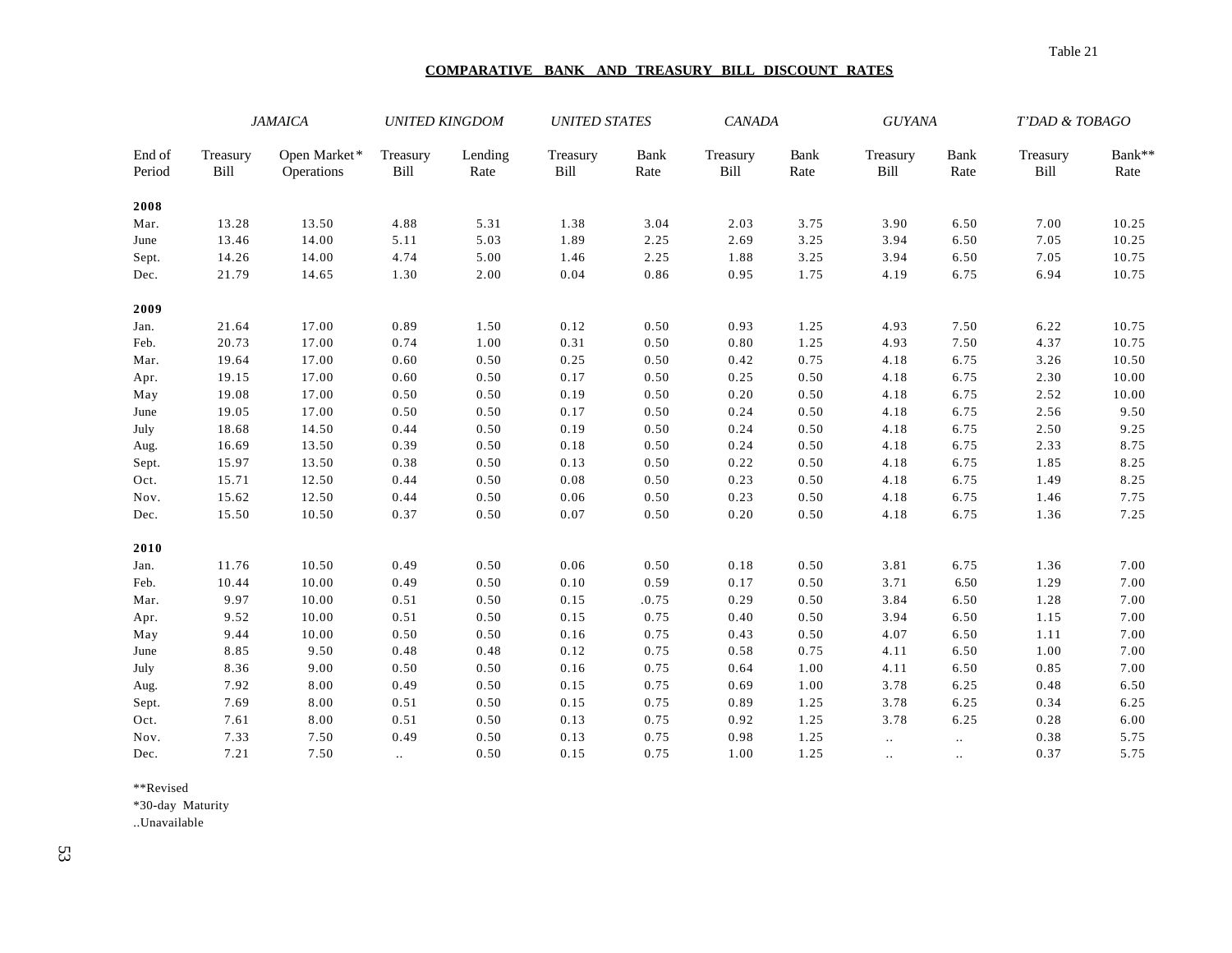Table 23.0

#### **GOVERNMENT OF JAMAICA TREASURY BILLS ISSUED & OUTSTANDING**

J\$000

|        |          | <b>TENDER FOR BILLS TO BE</b> |          |            |       |              |
|--------|----------|-------------------------------|----------|------------|-------|--------------|
|        |          | <b>ISSUED ON 1ST OF MONTH</b> |          |            |       |              |
|        | Maturity | Amount                        |          | Average    |       | Total        |
| End of | No. of   | Applied                       | Amount   | Rate of    | Yield | <b>Bills</b> |
| Period | Days     | For                           | Allotted | Discount % | $\%$  | Outstanding  |
| 2008   |          |                               |          |            |       |              |
| Mar.   | 91       | 804,172                       | 400,000  | 13.50      | 13.97 | 4,200,000    |
| Mar.   | 182      | 1,171,656                     | 300,000  | 13.28      | 14.22 | 4,200,000    |
| June   | 91       | 621,110                       | 400,000  | 13.70      | 14.19 | 4,200,000    |
| June   | 182      | 689,386                       | 400,000  | 13.46      | 14.43 | 4,200,000    |
| Sept.  | 91       | 1,033,144                     | 400,000  | 14.28      | 14.81 | 4,100,000    |
| Sept.  | 182      | 676,149                       | 500,000  | 14.26      | 15.35 | 4,300,000    |
| Dec.   | 91       | 496,367                       | 400,000  | 20.87      | 22.01 | 4,194,504    |
| Dec.   | 182      | 567,663                       | 400,000  | 21.79      | 24.45 | 4,194,504    |
| 2009   |          |                               |          |            |       |              |
| Jan.   | 91       | 1,964,850                     | 400,000  | 21.15      | 22.33 | 4,194,504    |
| Jan.   | 182      | 1,836,256                     | 400,000  | 21.64      | 22.26 | 4,194,504    |
| Feb.   | 92       | 970,715                       | 400,000  | 20.56      | 21.69 | 4,194,504    |
| Feb.   | 183      | 1,190,263                     | 400,000  | 20.73      | 23.13 | 4,194,504    |
| Mar.   | 91       | 1,751,118                     | 400,000  | 19.51      | 20.51 | 4,094,504    |
| Mar.   | 182      | 1,432,470                     | 400,000  | 19.64      | 21.77 | 4,094,504    |
| Apr.   | 91       | 550,842                       | 400,000  | 18.89      | 19.82 | 4,400,000    |
| Apr.   | 182      | 777,346                       | 400,000  | 19.15      | 21.17 | 4,400,000    |
| May    | 91       | 859,076                       | 400,000  | 18.33      | 19.21 | 4,000,000    |
| May    | 182      | 664,636                       | 400,000  | 19.08      | 21.08 | 4,000,000    |
| June   | 91       | 378,451                       | 378,450  | 18.67      | 19.58 | 3,955,653    |
| June   | 182      | 377,204                       | 377,203  | 19.05      | 21.05 | 3,977,203    |
| July   | 91       | 460,040                       | 400,000  | 17.65      | 18.46 | 3,955,653    |
| July   | 182      | 1,021,394                     | 400,000  | 18.68      | 20.60 | 3,955,653    |
| Aug.   | 91       | 249,372                       | 249,372  | 16.06      | 16.72 | 3,705,689    |
| Aug.   | 182      | 300,664                       | 300,664  | 16.69      | 18.21 | 3,705,689    |
| Sept.  | 91       | 361,257                       | 361,257  | 15.74      | 16.39 | 4,066,945    |
| Sept.  | 182      | 579,264                       | 400,000  | 15.97      | 17.35 | 4,066,945    |
| Oct.   | 91       | 366,910                       | 366,910  | 15.58      | 16.21 | 4,055,405    |
| Oct.   | 182      | 473,749                       | 400,000  | 15.71      | 17.04 | 4,055,405    |
| Nov.   | 91       | 534,073                       | 400,000  | 15.38      | 15.99 | 3,806,034    |
| Nov.   | 182      | 510,621                       | 400,000  | 15.62      | 16.94 | 3,806,034    |
| Dec.   | 91       | 345,858                       | 345,858  | 15.34      | 15.95 | 3,813,432    |
| Dec.   | 182      | 473,015                       | 400,000  | 15.50      | 16.80 | 3,813,432    |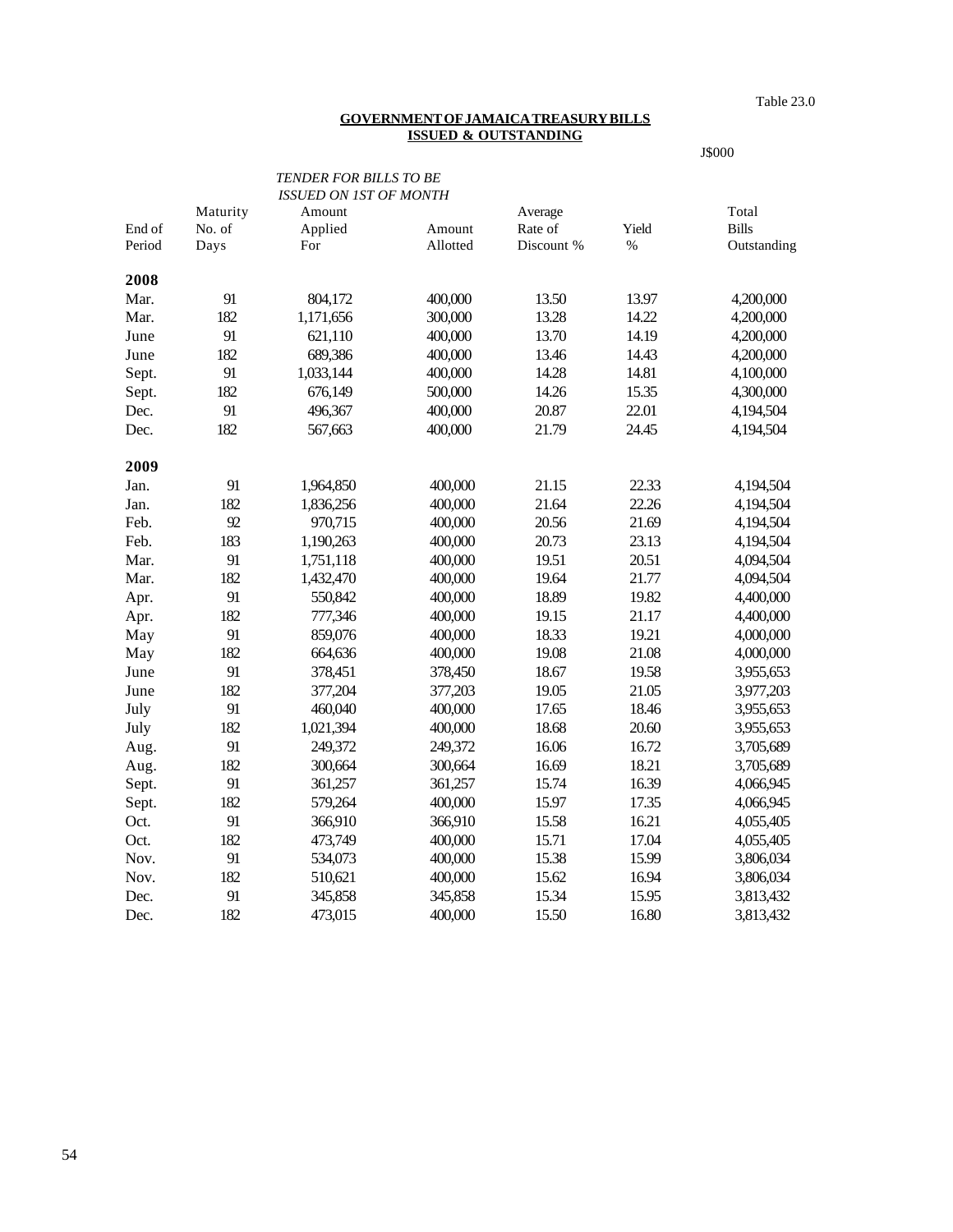# **GOVERNMENT OF JAMAICA TREASURY BILLS ISSUED & OUTSTANDING**

J\$000

# *TENDER FOR BILLS TO BE ISSUED ON 1ST OF MONTH*

|        | Maturity | Amount    |          | Average    |       |                    |
|--------|----------|-----------|----------|------------|-------|--------------------|
| End of | No. of   | Applied   | Amount   | Rate of    | Yield | <b>Total Bills</b> |
| Period | Days     | For       | Allotted | Discount % | $\%$  | Outstanding        |
| 2010   |          |           |          |            |       |                    |
| Jan.   | 91       | 619,023   | 400,000  | 11.35      | 11.68 | 3,846,522          |
| Jan.   | 182      | 412,847   | 400,000  | 11.76      | 12.50 | 3,846,522          |
| Feb.   | 91       | 1,178,233 | 400,000  | 10.35      | 10.63 | 3,945,858          |
| Feb.   | 182      | 2,188,967 | 400,000  | 10.44      | 11.01 | 3,945,858          |
| Mar.   | 91       | 947,585   | 400,000  | 9.92       | 10.18 | 4,000,000          |
| Mar.   | 182      | 1,580,963 | 400,000  | 9.97       | 10.49 | 4,000,000          |
| Apr.   | 91       | 1,443,005 | 400,000  | 9.73       | 9.97  | 4,000,000          |
| Apr.   | 182      | 2,087,500 | 400,000  | 9.52       | 9.99  | 4,000,000          |
| May    | 91       | 963,187   | 400,000  | 9.54       | 9.77  | 4,000,000          |
| May    | 182      | 1,644,346 | 400,000  | 9.44       | 9.91  | 4,000,000          |
| June   | 28       | 1,210,850 | 400,000  | 8.92       | 8.98  | 4,400,000          |
| June   | 91       | 2,900,695 | 400,000  | 8.34       | 8.52  | 4,400,000          |
| June   | 182      | 2,178,754 | 400,000  | 8.85       | 9.26  | 4,000,000          |
| July   | 28       | 811,971   | 400,000  | 8.78       | 8.84  | 4,400,000          |
| July   | 91       | 1,927,774 | 400,000  | 8.15       | 8.32  | 4,400,000          |
| July   | 182      | 1,941,750 | 400,000  | 8.36       | 8.73  | 4,400,000          |
| Aug    | 28       | 343,012   | 343,012  | 8.37       | 8.42  | 4,343,012          |
| Aug    | 91       | 2,169,171 | 400,000  | 7.91       | 8.06  | 4,343,012          |
| Aug    | 182      | 2,435,978 | 400,000  | 7.92       | 8.24  | 4,343,012          |
| Sept.  | 28       | 879,160   | 400,000  | 8.21       | 8.26  | 4,400,000          |
| Sept.  | 91       | 1,554,443 | 400,000  | 7.60       | 7.75  | 4,400,000          |
| Sept.  | 182      | 2,093,283 | 400,000  | 7.69       | 7.99  | 4,400,000          |
| Oct.   | 28       | 753,295   | 400,000  | 8.04       | 8.09  | 4,000,000          |
| Oct.   | 91       | 599,322   | 400,000  | 7.58       | 7.73  | 4,000,000          |
| Oct.   | 182      | 846,011   | 400,000  | 7.61       | 7.93  | 4,000,000          |
| Nov.   | 28       | 1,108,848 | 400,000  | 7.53       | 7.58  | 4,000,000          |
| Nov.   | 91       | 1,060,224 | 400,000  | 7.30       | 7.44  | 4,000,000          |
| Nov.   | 182      | 1,053,735 | 400,000  | 7.33       | 7.61  | 4,000,000          |
| Dec.   | 28       | 1,015,629 | 400,000  | 7.44       | 7.48  | 3,600,000          |
| Dec.   | 91       | 1,074,510 | 400,000  | 7.27       | 7.40  | 4,000,000          |
| Dec.   | 182      | 1,243,260 | 400,000  | 7.48       | 7.48  | 4,000,000          |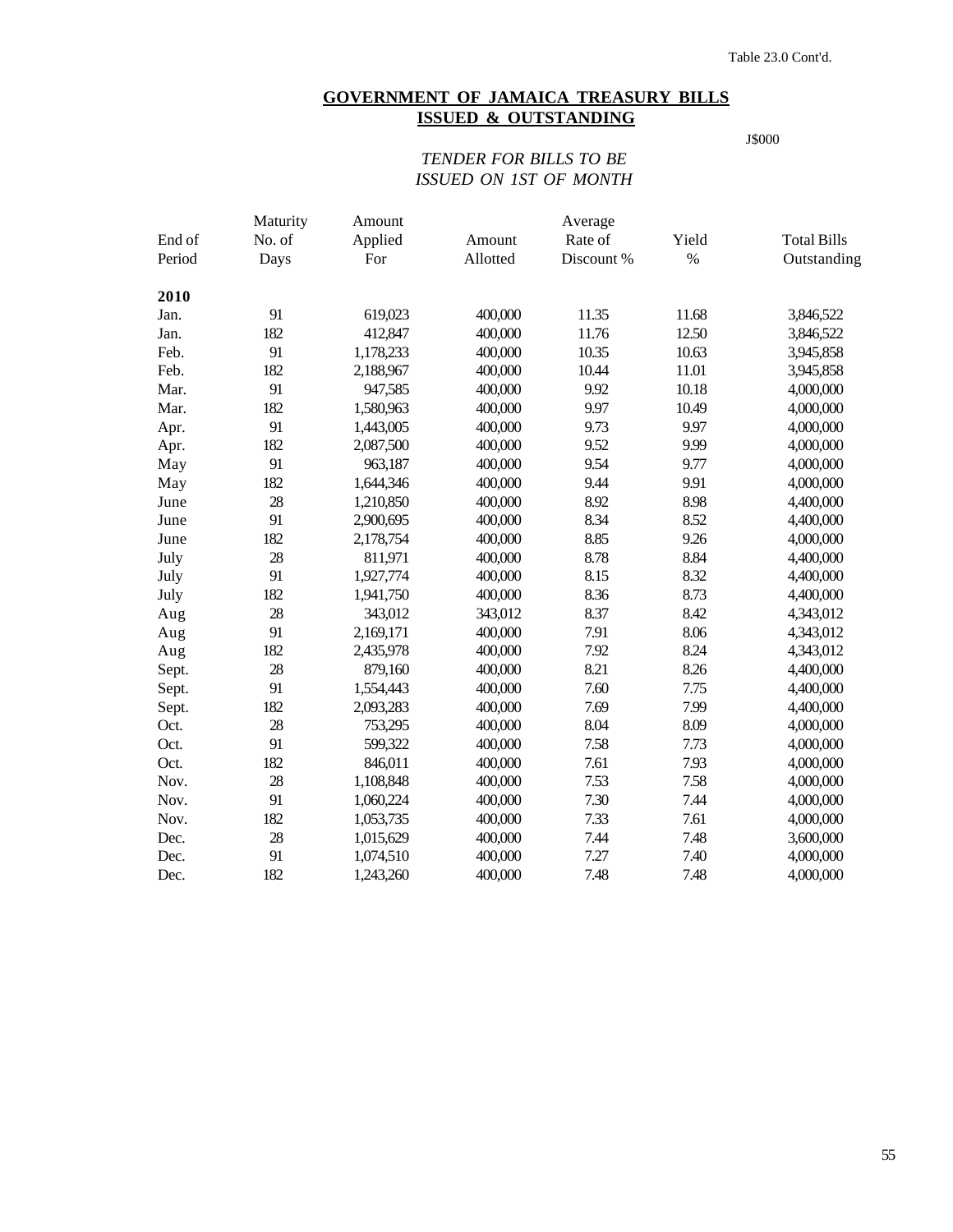Table 23.1

J\$000

### **HOLDERS OF GOVERNMENT OF JAMAICA TREASURY BILLS**

| End of | Commercial   | Merchant     | Finance |            |           |           |
|--------|--------------|--------------|---------|------------|-----------|-----------|
| Period | <b>Banks</b> | <b>Banks</b> | Houses  | <b>BOJ</b> | Other     | Total     |
| 2000   |              |              |         |            |           |           |
| Mar.   | 2,115,191    | 126,679      | 10,917  | 8,533      | 7,288,680 | 9,550,000 |
| June   | 1,609,175    | 149,456      | 7,681   | 8,754      | 7,974,934 | 9,750,000 |
| Sept.  | 1,575,367    | 192,201      | 50,159  | 10,119     | 8,022,154 | 9,850,000 |
| Dec.   | 1,444,998    | 245,997      | 27,330  | 8,857      | 5,872,818 | 7,600,000 |
| 2001   |              |              |         |            |           |           |
| Mar.   | 1,284,120    | 164,619      | 24,729  | 7,341      | 5,469,191 | 6,950,000 |
| June   | 1,196,856    | 192,691      |         | 2,968      | 5,507,485 | 6,900,000 |
| Sept.  | 897,014      | 258,689      |         | 733        | 4,293,564 | 5,450,000 |
| Dec.   | 568,275      | 180,928      |         | 134        | 3,150,663 | 3,900,000 |
| 2002   |              |              |         |            |           |           |
| Mar.   | 561,112      | 241,952      |         | 377        | 3,446,559 | 4,250,000 |
| June   | 1,239,500    | 55,270       |         | 257        | 3,254,973 | 4,550,000 |
| Sept.  | 1,116,681    | 125,711      |         | 677        | 3,106,931 | 4,350,000 |
| Dec.   | 927,721      | 58,796       |         | 526        | 3,162,957 | 4,150,000 |
| 2003   |              |              |         |            |           |           |
| Mar.   | 665,617      | 63,820       |         | 801        | 2,219,762 | 2,950,000 |
| June   | 485,300      | 53,721       |         | 475        | 1,460,504 | 2,000,000 |
| Sept.  | 979,646      | 38,339       |         | 34         | 1,381,981 | 2,400,000 |
| Dec.   | 1,521,533    | 70,015       |         | 228        | 2,808,224 | 4,400,000 |
| 2004   |              |              |         |            |           |           |
| Mar.   | 1,338,264    |              |         | 255        | 2,411,481 | 3,750,000 |
| June   | 1,420,650    |              |         | 154        | 2,529,196 | 3,950,000 |
| Sept.  | 1,013,808    |              |         | 62         | 2,686,892 | 3,750,000 |
| Dec.   | 982,281      | 76,321       |         | 221        | 2,691,177 | 3,750,00  |
| 2005   |              |              |         |            |           |           |
| Mar.   | 874,082      | 207,674      |         | 522        | 2,967,722 | 4,050,000 |
| June   | 1,185,219    | 167,983      |         | 875        | 2,69,923  | 4,050,000 |
| Sept.  | 1,081,318    | 46,759       |         | 1,194      | 2,670,729 | 3,800,000 |
| Dec.   | 957,433      | 48,217       |         | 85,141     | 2,409,209 | 3,500,000 |

56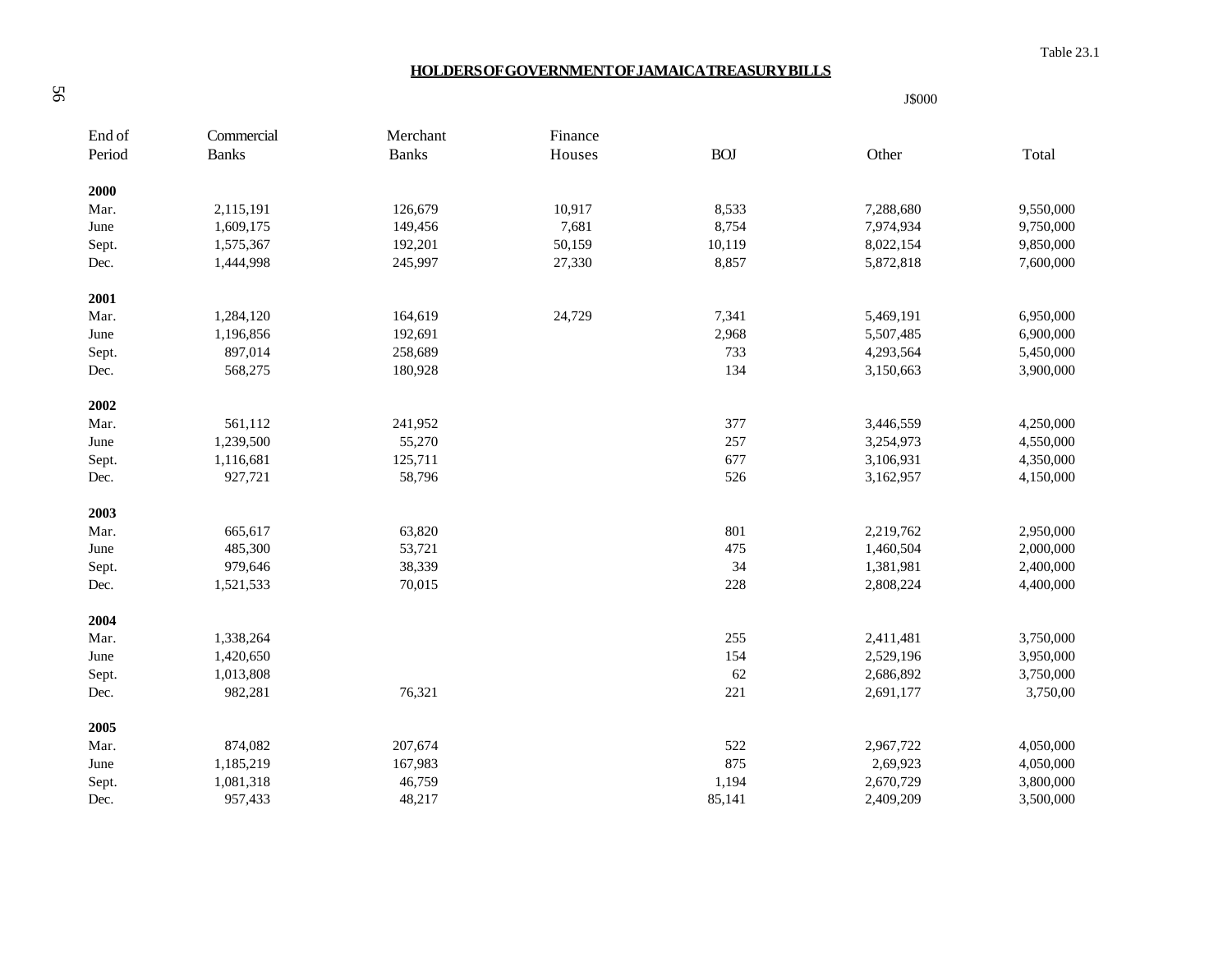# **HOLDERS OF GOVERNMENT OF JAMAICA TREASURY BILLS**

|        |              |                  |                  |           | J\$000    |
|--------|--------------|------------------|------------------|-----------|-----------|
| End of | Commercial   | Merchant         |                  |           |           |
| Period | <b>Banks</b> | <b>Banks</b>     | <b>BOJ</b>       | Other     | Total     |
| 2006   |              |                  |                  |           |           |
| Mar.   | 1,149,294    | 57,898           | 87,982           | 2,504,826 | 3,800,000 |
| June   | 1,340,198    | 17,038           | 345              | 2,842,419 | 4,200,000 |
| Sept.  | 1,560,216    | 172,075          | 20               | 2,867,689 | 4,600,000 |
| Dec.   | 1,246,098    | 159,479          | 2,043            | 3,292,380 | 4,700,000 |
| 2007   |              |                  |                  |           |           |
| Mar.   | 1,023,077    | 59,838           | $\boldsymbol{0}$ | 3,117,085 | 4,200,000 |
| June   | 1,695,850    | $\boldsymbol{0}$ | $\boldsymbol{0}$ | 2,504,150 | 4,200,000 |
| Sept.  | 1,923,936    | 46,133           | 758              | 2,229,193 | 4,200,000 |
| Dec.   | 2,109,194    | 202,453          | 928              | 2,387,425 | 4,700,000 |
| 2008   |              |                  |                  |           |           |
| Jan.   | 1,934,348    | 202,383          | 386              | 2,562,883 | 4,700,000 |
| Feb.   | 1,723,501    | 160,953          | 1,264            | 2,514,282 | 4,400,000 |
| Mar.   | 1,852,640    | 116,644          | 1,220            | 2,229,496 | 4,200,000 |
| Apr.   | 1,789,491    | 116,810          | 2,283            | 2,091,416 | 4,000,000 |
| May    | 1,660,047    | 133,309          | 2,000            | 2,004,744 | 3,800,000 |
| June   | 1,616,732    | 15,550           | 1,975            | 2,565,743 | 4,200,000 |
| July   | 1,508,018    | 15,564           | 1,999            | 2,274,419 | 3,800,000 |
| Aug.   | 1,535,260    | 15,547           | 2,323            | 2,546,870 | 4,100,000 |
| Sept.  | 1,537,446    | 49,393           | 604              | 2,512,557 | 4,300,000 |
| Oct.   | 1,217,527    | 49,372           | $\boldsymbol{0}$ | 3,033,101 | 4,300,000 |
| Nov.   | 1,032,548    | 50,848           | $\boldsymbol{0}$ | 3,111,108 | 4,194,504 |
| Dec.   | 751,348      | 24,622           | $\boldsymbol{0}$ | 3,418,534 | 4,194,504 |
| 2009   |              |                  |                  |           |           |
| Jan.   | 805,845      | 24,843           | 187              | 3,363,629 | 4,194,504 |
| Feb.   | 717,856      | $\boldsymbol{0}$ | 179              | 3,476,469 | 4,194,504 |
| Mar.   | 473,849      | $\boldsymbol{0}$ | 183              | 3,620,472 | 4,094,504 |
| Apr.   | 429,071      | $\boldsymbol{0}$ | 345              | 3,665,088 | 4,400,000 |
| May    | 336,037      | $\boldsymbol{0}$ | 145,410          | 3,518,553 | 4,000,000 |
| June   | 429,433      | $\boldsymbol{0}$ | 147,690          | 3,378,530 | 3,955,653 |
| July   | 398,435      | $\boldsymbol{0}$ | 54               | 3,557,164 | 3,955,653 |
| Aug.   | 451,973      | $\mathbf{0}$     | 55               | 3,253,661 | 3,705,689 |
| Sept.  | 477,315      | $\boldsymbol{0}$ | 499              | 3,589,131 | 4,066,945 |
| Oct.   | 567,491      | $\boldsymbol{0}$ | 434              | 3,490,480 | 4,055,405 |
| Nov.   | 532,801      | $\boldsymbol{0}$ | 3,375            | 3,277,256 | 3,806,034 |
| Dec.   | 578,821      | $\boldsymbol{0}$ | 3,374            | 3,231,237 | 3,813,432 |
| 2010   |              |                  |                  |           |           |
| Jan.   | 639,891      | $\boldsymbol{0}$ | 434              | 3,206,197 | 3,846,522 |
| Feb.   | 595,917      | $\boldsymbol{0}$ | 2,572            | 3,347,369 | 3,945,858 |
| Mar.   | 482,428      | $\boldsymbol{0}$ | 593              | 3,516,979 | 4,000,000 |
| Apr.   | 259,450      | 32,865           | 599              | 3,707,086 | 4,000,000 |
| May    | 196,053      | 32,797           | 652              | 3,770,498 | 4,000,000 |
| June   | 97,596       | 32,874           | $\boldsymbol{0}$ | 3,869,530 | 4,000,000 |
| July   | 98,297       | 32,874           | 28               | 4,268,801 | 4,400,000 |
| Aug.   | 222,942      |                  | 479              | 4,119,591 | 4,343,012 |
| Sept.  | 297,540      | $\boldsymbol{0}$ | 483              | 4,101,977 | 4,400,000 |
| Oct.   | 316,150      | $\boldsymbol{0}$ | 29               | 3,683,821 | 4,000,000 |
| Nov.   | 351,366      | $\boldsymbol{0}$ | 30               | 3,648,604 | 4,000,000 |
| Dec.   | 486,281      | $\boldsymbol{0}$ | $\boldsymbol{0}$ | 3,513,719 | 4,000,000 |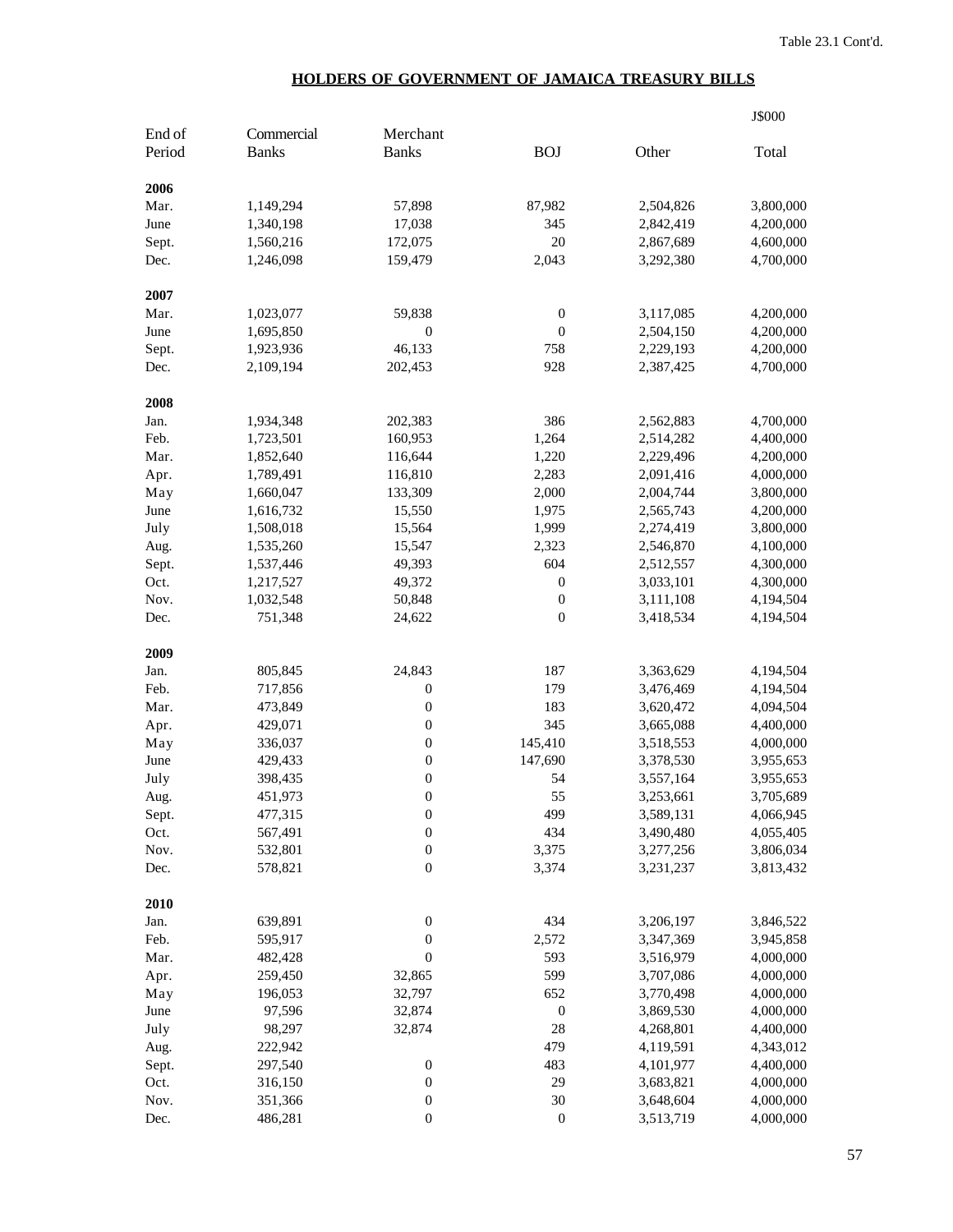### **HOLDERS OF GOVERNMENT OF JAMAICA LOCAL REGISTERED STOCKS (Nominal Value)**

|        |           |                    |           |         |           |              |                     |               |             |                 | J\$mn.       |            |
|--------|-----------|--------------------|-----------|---------|-----------|--------------|---------------------|---------------|-------------|-----------------|--------------|------------|
| End of |           | Pension &<br>Other | Insurance | Sinking | Bank of   | Commercial   | Merchant<br>Banks & | Statutory     |             | <b>Building</b> | Other        |            |
| PerioD | N.I.F.    | Govt. Funds        | Companies | Fund    | Jamaica   | <b>Banks</b> | <b>Brokers</b>      | <b>Bodies</b> | Individuals | Societies       | Institutions | Total      |
| 2004   |           |                    |           |         |           |              |                     |               |             |                 |              |            |
| Mar.   | 10,098.42 | 12,425.05          | 19,365.22 | 54.40   | 60.661.73 | 52,164.56    | 51,797.43           | 5,312.91      | 381.55      | 3,029.54        | 5,528.40     | 220,819.21 |
| June   | 10,205.32 | 11,817.85          | 20,101.35 | 48.78   | 65,559.03 | 51,734.19    | 49,159.37           | 5,222.12      | 376.57      | 2,930.68        | 5,216.95     | 222,372.21 |
| Sept.  | 10,427.34 | 12,560.58          | 19,233.38 | 25.66   | 65,016.30 | 50,877.99    | 50,762.43           | 5,422.12      | 386.11      | 2,520.74        | 5,289.81     | 222,522.46 |
| Dec.   | 10,472.98 | 13,142.19          | 20,642.63 | 24.20   | 64,325.90 | 46,170.78    | 52,925.99           | 4,594.02      | 274.92      | 2,369.09        | 5,347.78     | 220,290.48 |
| 2005   |           |                    |           |         |           |              |                     |               |             |                 |              |            |
| Mar.   | 10,384.53 | 12,721.88          | 20,665.35 | 24.20   | 63,825.90 | 45,213.51    | 53,693.78           | 4,554.02      | 258.49      | 2,141.59        | 5,339.22     | 218,822.47 |
| June   | 10,823.46 | 13,433.73          | 21,646.38 | 20.62   | 69,209.73 | 42,899.87    | 50,948.55           | 4,273.42      | 216.92      | 2,007.86        | 5,048.62     | 220,529.16 |
| Sept.  | 11,113.46 | 13,351.99          | 22,993.20 | 11.91   | 69,208.35 | 40,217.55    | 51,929.56           | 4,145.32      | 304.46      | 1,869.07        | 4,886.02     | 220,030.89 |
| Dec.   | 12,047.46 | 14,018.76          | 24,560.00 | 11.91   | 66,553.20 | 40,241.36    | 57,197.26           | 4,045.32      | 307.69      | 1,836.33        | 4,943.46     | 225,762.75 |
| 2006   |           |                    |           |         |           |              |                     |               |             |                 |              |            |
| Mar.   | 12,329.13 | 14,344.00          | 26,138.10 | 11.91   | 66,553.69 | 41,609.03    | 62,602.48           | 3,817.22      | 454.55      | 2,096.33        | 5,676.22     | 235,632.66 |
| June   | 10,823.46 | 13,433.73          | 21,646.38 | 20.62   | 69,209.73 | 42,899.87    | 50,948.55           | 4,273.42      | 216.92      | 2,007.86        | 5,048.62     | 220,529.16 |
| Sept.* | 12,737.81 | 14,610.35          | 24,944.99 | 9.67    | 68,679.51 | 37,134.87    | 65,272.33           | 2,964.11      | 465.52      | 1,767.06        | 4,690.58     | 233,276.80 |
| Dec.   | 13,104.70 | 14,637.42          | 25,035.28 | 9.67    | 68,279.51 | 33,548.62    | 65,378.92           | 3,265.71      | 494.68      | 1,487.06        | 4,736.69     | 222,978.26 |
| 2007   |           |                    |           |         |           |              |                     |               |             |                 |              |            |
| Mar.   | 13,438.27 | 14,844.07          | 25,859.64 | 9.67    | 63,616.68 | 34,240.82    | 64,965.27           | 3,382.61      | 494.57      | 1,335.22        | 4,444.23     | 226,631.05 |
| June   | 13,107.05 | 14,935.43          | 26,741.33 | 9.67    | 69,533.61 | 33,337.08    | 65,608.72           | 2,840.11      | 510.97      | 1,165.88        | 4,573.94     | 232,363.79 |
| Sept.  | 12,907.57 | 14,589.95          | 25,746.71 | 6.55    | 69,533.61 | 30,858.11    | 65,367.75           | 2,590.11      | 455.53      | 1,053.55        | 3,637.49     | 226,746.93 |
| Dec.   | 12,882.57 | 14,256.72          | 25,176.10 | 6.55    | 69,528.61 | 30,391.03    | 64,234.85           | 2,590.11      | 439.41      | 1,038.06        | 3,747.19     | 224,291.20 |
| 2008   |           |                    |           |         |           |              |                     |               |             |                 |              |            |
| Mar.   | 12,764.89 | 14,192.20          | 25,059.69 | 6.55    | 69,528.61 | 30,503.28    | 63,719.17           | 2,590.11      | 433.86      | 1,038.06        | 3,745.22     | 223,581.64 |
| June   | 12,500.99 | 12,895.14          | 24,884.54 | 6.55    | 69,525.95 | 30,978.00    | 59,762.65           | 2,590.11      | 414.32      | 1,033.06        | 3,508.70     | 218,100.01 |
| Sept.  | 12,287.59 | 12,279.93          | 24,019.87 | 6.55    | 69,525.95 | 30,810.75    | 58,093.41           | 1,590.11      | 421.23      | 986.22          | 3,473.57     | 213,495.18 |
| Dec.   | 12,287.59 | 11,962.09          | 24,058.50 | 6.55    | 69,845.95 | 28,326.22    | 53,449.99           | 1,390.11      | 331.74      | 786.22          | 2,675.11     | 205,120.07 |
| 2009   |           |                    |           |         |           |              |                     |               |             |                 |              |            |
| Mar.   | 11,844.12 | 11,876.96          | 24,419.86 | 3.28    | 69,845.46 | 28,038.22    | 51,484.64           | 1,152.60      | 328.84      | 765.98          | 2,176.12     | 201,936.08 |
| June   | 11,744.12 | 11,194.20          | 24,146.00 | 2.81    | 68,045.46 | 27,249.71    | 49,218.96           | 1,152.60      | 305.93      | 635.77          | 1,993.38     | 195,688.94 |
| Sept.  | 11,474.12 | 11,007.00          | 21,400.86 | 2.81    | 64,459.67 | 26,690.01    | 47,279.76           | 1,096.60      | 281.25      | 482.04          | 1,748.28     | 185,922.40 |
| Dec.   | 11,474.12 | 10,705.47          | 21,098.77 | 2.81    | 64,659.67 | 23,716.18    | 45,969.79           | 596.60        | 284.60      | 482.04          | 1,583.28     | 180,573.54 |

Source: Debt Management Unit

Ministry of Finance & the Public Service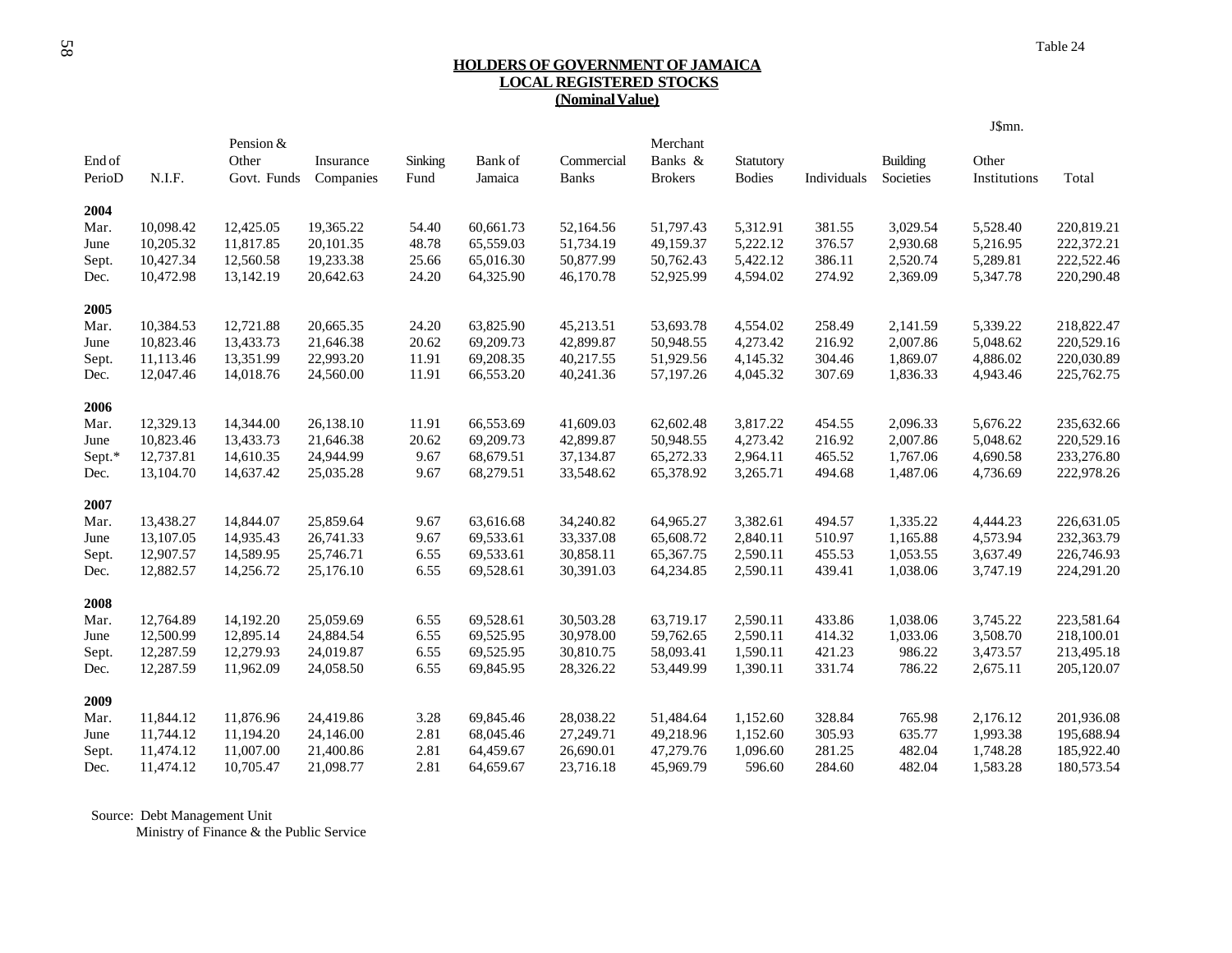## **GOVERNMENT OF JAMAICA FIXED RATE LOCAL REGISTERED STOCKS (RESULTS OF AUCTION)**

J\$000

| Issue |              |                 | Maturity  | Amount<br>Applied | Amount    | Average<br>Yield |
|-------|--------------|-----------------|-----------|-------------------|-----------|------------------|
| Date  | <b>Stock</b> |                 | Date      | For               | Alloted   | $\%$             |
|       |              |                 |           |                   |           |                  |
| 2002  |              |                 |           |                   |           |                  |
| Feb.  | 16.25%       | <b>FR2007A</b>  | Feb 2007  | 2,814,810         | 400,000   | 16.78            |
| Mar.  | 15.50%       | <b>FR2009A</b>  | Mar 2009  | 2,655,531         | 600,000   | 15.75            |
| Mar.  | 15.125%      | FR2012A         | Mar 2012  | 1,692,693         | 600,000   | 16.47            |
| Mar.  | 15.00%       | <b>FR2009A</b>  | Mar 2009  | 2,567,880         | 600,000   | 15.49            |
| Mar.  | 14.75%       | <b>FR2014A</b>  | Mar 2014  | 2,487,882         | 400,000   | 15.90            |
| Apr.  | 14.875%      | <b>FR2009AC</b> | Apr 2009  | 1,863,573         | 700,000   | 15.20            |
| Apr.  | 14.625%      | <b>FR2014AB</b> | Apr 2014  | 1,842,154         | 500,000   | 15.23            |
| May   | 14.375%      | <b>FR2014AC</b> | May 2014  | 1,062,666         | 600,000   | 15.36            |
| May   | 14.50%       | <b>FR2007AF</b> | May 2007  | 1,211,631         | 400,000   | 14.99            |
| May   | 13.875%      | <b>FR2005AH</b> | May 2005  | 1,049,388         | 400,000   | 14.74            |
| May   | 14.25%       | <b>FR2009AD</b> | May 2009  | 950,983           | 500,000   | 15.22            |
| May   | 14.375%      | <b>FR2014AD</b> | May 2014  | 1,856,044         | 700,000   | 15.23            |
| June  | 14.25%       | <b>FR2009AE</b> | June 2009 | 986,620           | 700,000   | 15.69            |
| June  | 14.375%      | <b>FR2014AE</b> | June 2014 | 750,176           | 600,000   | 15.83            |
| June  | 14.50%       | <b>FR2017AA</b> | June 2017 | 804,589           | 300,000   | 15.88            |
| July  | 14.125%      | <b>FR2004AC</b> | Jan. 2004 | 2,192,847         | 300,000   | 15.13            |
| Aug.  | 14.25%       | <b>FR2009AF</b> | Aug. 2009 | 1,374,411         | 600,000   | 15.90            |
| Aug   | 14.50%       | <b>FR2017AB</b> | Aug. 2017 | 902,145           | 400,000   | 16.39            |
| Aug   | 14.25%       | <b>FR2009AG</b> | Aug. 2009 | 1,174,494         | 500,000   | 16.16            |
| Aug   | 15.00%       | <b>FR2032AA</b> | Aug. 2032 | 1,104,251         | 300,000   | 16.90            |
| Sept. | 13.875%      | <b>FR2005AJ</b> | Sept.2005 | 826,008           | 300,000   | 14.95            |
| Sept. | 14.375%      | <b>FR2014AF</b> | Sept.2014 | 1,054,596         | 400,000   | 16.17            |
| Sept. | 15.00%       | <b>FR2032AB</b> | Sept.2032 | 1,422,995         | 300,000   | 17.18            |
| Sept. | 13.75%       | <b>FR2004AD</b> | Sept.2004 | 1,678,131         | 700,000   | 16.42            |
| Sept. | 14.25%       | <b>FR2009AH</b> | Sept.2009 | 1,193,248         | 500,000   | 17.24            |
| Sept. | 14.375%      | <b>FR2014AG</b> | Sept.2014 | 1,442,552         | 400,000   | 17.21            |
| Sept. | 13.875%      | <b>FR2005AK</b> | Sept.2005 | 2,063,703         | 600,000   | 16.96            |
| Sept. | 14.125%      | <b>FR2008AK</b> | Sept.2008 | 1,706,278         | 400,000   | 17.21            |
| Nov.  | 14.00%       | <b>FR2007AG</b> | Nov.2007  | 2,179,828         | 500,000   | 17.14            |
| Nov.  | 14.375%      | <b>FR2012AB</b> | Nov.2012  | 2,138,465         | 300,000   | 16.92            |
| Nov.  | 13.875%      | <b>FR2005AL</b> | Nov.2005  | 888,095           | 400,000   | 16.74            |
| Nov.  | 14.00%       | <b>FR2007AH</b> | Nov.2007  | 1,323,087         | 400,000   | 16.69            |
| Nov.  | 14.375%      | <b>FR2012AC</b> | Nov.2012  | 1,664,616         | 400,000   | 16.54            |
|       |              |                 |           |                   |           |                  |
| 2003  |              |                 |           |                   |           |                  |
| May   | 29.4500%     | <b>FR2005AM</b> | Feb. 2005 | 2,738,982         | 1,000,000 | 34.21            |
| June  | 29.2500%     | <b>FR2005AN</b> | Apr. 2005 | 1,580,768         | 1,000,000 | 33.58            |
| June  | 27.7500%     | <b>FR2008AL</b> | June 2008 | 389,483           | 500,000   | 34.72            |
| July  | 27.8750%     | <b>FR2005AP</b> | Mar. 2005 | 1,229,109         | 1,000,000 | 32.42            |
| July  | 26.1250%     | <b>FR2006AG</b> | July 2006 | 1,700,710         | 500,000   | 31.81            |
| Oct.  | 23.2500%     | <b>FR2005AQ</b> | Apr. 2005 | 1,005,186         | 800,000   | 25.94            |
| Oct.  | 23.8750%     | <b>FR2006AH</b> | Aug. 2006 | 1,040,686         | 500,000   | 25.55            |
|       |              |                 |           |                   |           |                  |
| 2004  |              |                 |           |                   |           |                  |
| May   | 14.5000%     | <b>FR2006AJ</b> | May 2006  | 718,012           | 700,000   | 17.25            |
| May   | 14.8750%     | <b>FR2007AJ</b> | Nov. 2007 | 761,362           | 500,000   | 17.45            |
| May   | 15.2500%     | <b>FR2009AJ</b> | May 2009  | 1,299,534         | 300,000   | 17.26            |
| Nov.  | 14.7500%     | <b>FR2009AK</b> | Nov. 2009 | 2,292,420         | 400,000   | 17.22            |
|       |              |                 |           |                   |           |                  |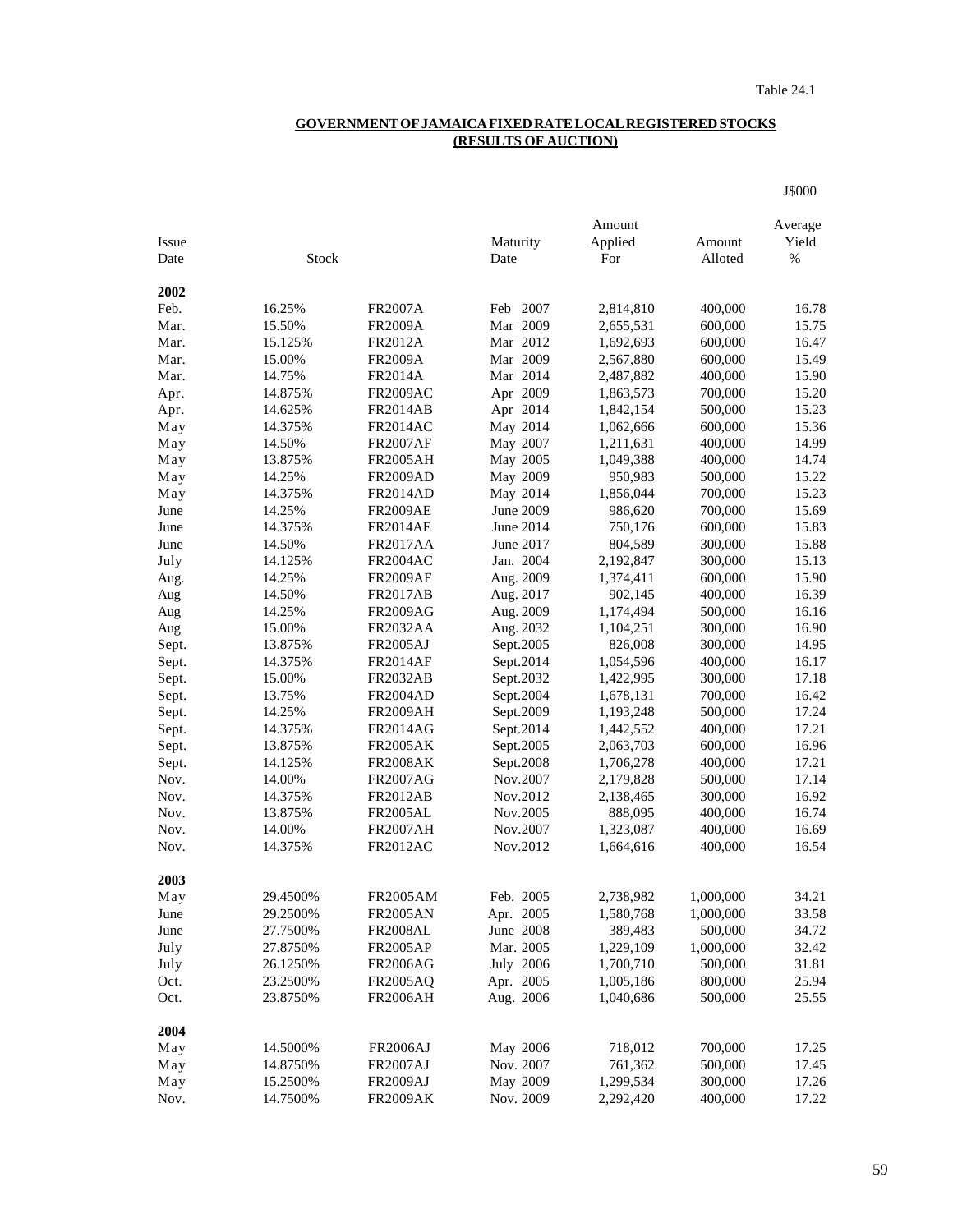## **GOVERNMENT OF JAMAICA FIXED RATE LOCAL REGISTERED STOCKS (RESULTS OF AUCTION)**

|       |          |                 |                  |           |           | J\$000  |  |
|-------|----------|-----------------|------------------|-----------|-----------|---------|--|
|       |          |                 |                  | Amount    |           | Average |  |
| Issue |          |                 | Maturity         | Applied   | Amount    | Yield   |  |
| Date  | Stock    |                 | Date             | For       | Alloted   | $\%$    |  |
| 2005  |          |                 |                  |           |           |         |  |
| Feb.  | 14.1250% | <b>FR2010AD</b> | Feb. 2010        | 1,828,720 | 500,000   | 16.37   |  |
| Feb.  | 14.7500% | <b>FR2012AD</b> | Feb. 2012        | 2,161,240 | 300,000   | 16.61   |  |
| June  | 13.8750% | <b>FR2009AL</b> | June 2009        | 2,316,545 | 400,000   | 14.13   |  |
| July  | 13.9500% | <b>FR2010AE</b> | <b>July 2010</b> | 1,635,710 | 400,000   | 14.16   |  |
| July  | 14.1250% | FR2013AD        | <b>July 2013</b> | 1,612,114 | 300,000   | 14.48   |  |
| Aug   | 13.9500% | <b>FR2011AE</b> | Aug. 2011        | 1,035,022 | 400,000   | 14.50   |  |
| Aug   | 14.2500% | <b>FR2015AA</b> | Aug. 2015        | 884,701   | 300,000   | 14.83   |  |
| Sept. | 13.7500% | FR2009AM        | Sept. 2009       | 923,075   | 600,000   | 14.30   |  |
| Sept. | 14.0000% | <b>FR2012AE</b> | Sept. 2012       | 305,503   | 305,503   | 15.19   |  |
| 2006  |          |                 |                  |           |           |         |  |
| Mar.  | 13.7500% | <b>FR2010AF</b> | Mar. 2010        | 3,558,183 | 500,000   | 14.07   |  |
| May   | 13.2500% | <b>FR2011AF</b> | May 2011         | 3,915,828 | 900,000   | 13.63   |  |
| May   | 14.0000% | <b>FR2015AB</b> | May 2015         | 2,871,575 | 600,000   | 14.12   |  |
| June  | 14.0000% | <b>FR2017AC</b> | June 2017        | 3,528,163 | 1,000,000 | 14.31   |  |
| Aug.  | 13.3750% | FR2013AG        | Aug. 2013        | 2,050,091 | 500,000   | 13.53   |  |
| Sept. | 13.2500% | <b>FR2014AH</b> | Sept. 2014       | 2,431,951 | 1,000,000 | 13.55   |  |
| Sept. | 13.5400% | <b>FR2020AA</b> | Sept. 2020       | 2,513,400 | 750,000   | 13.85   |  |
| Oct.  | 13.6111% | <b>FR2016AA</b> | Oct. 2016        | 1,974,460 | 750,000   | 13.70   |  |
| Oct.  | 14.0000% | <b>FR2021AA</b> | Oct. 2021        | 1,533,100 | 750,001   | 14.19   |  |
| Dec.  | 13.375%  | <b>FR2021AB</b> | Dec. 2021        | 2,109,210 | 400,000   | 13.80   |  |
| Dec.  | 13.575%  | <b>FR2026AA</b> | Dec. 2026        | 2,961,068 | 600,000   | 14.05   |  |
| 2007  |          |                 |                  |           |           |         |  |
| May   | 12.5000% | <b>FR2017AD</b> | May 2017         | 4,140,319 | 1,600,000 | 13.15   |  |
| June  | 12.7500% | <b>FR2022AA</b> | June 2022        | 2,403,619 | 2,000,000 | 14.34   |  |
| July  | 12.2500% | <b>FR2012AF</b> | <b>July 2012</b> | 3,775,522 | 1,199,999 | 13.88   |  |
| 2008  |          |                 |                  |           |           |         |  |
| Mar.  | 14.2500% | <b>FR2013AH</b> | Mar. 2013        | 4,169,703 | 1,200,000 | 16.44   |  |
| 2009  |          |                 |                  |           |           |         |  |
| June  | 21.5000% | <b>FR2012AG</b> | Mar. 2012        | 3,212,855 | 800,000   | 22.32   |  |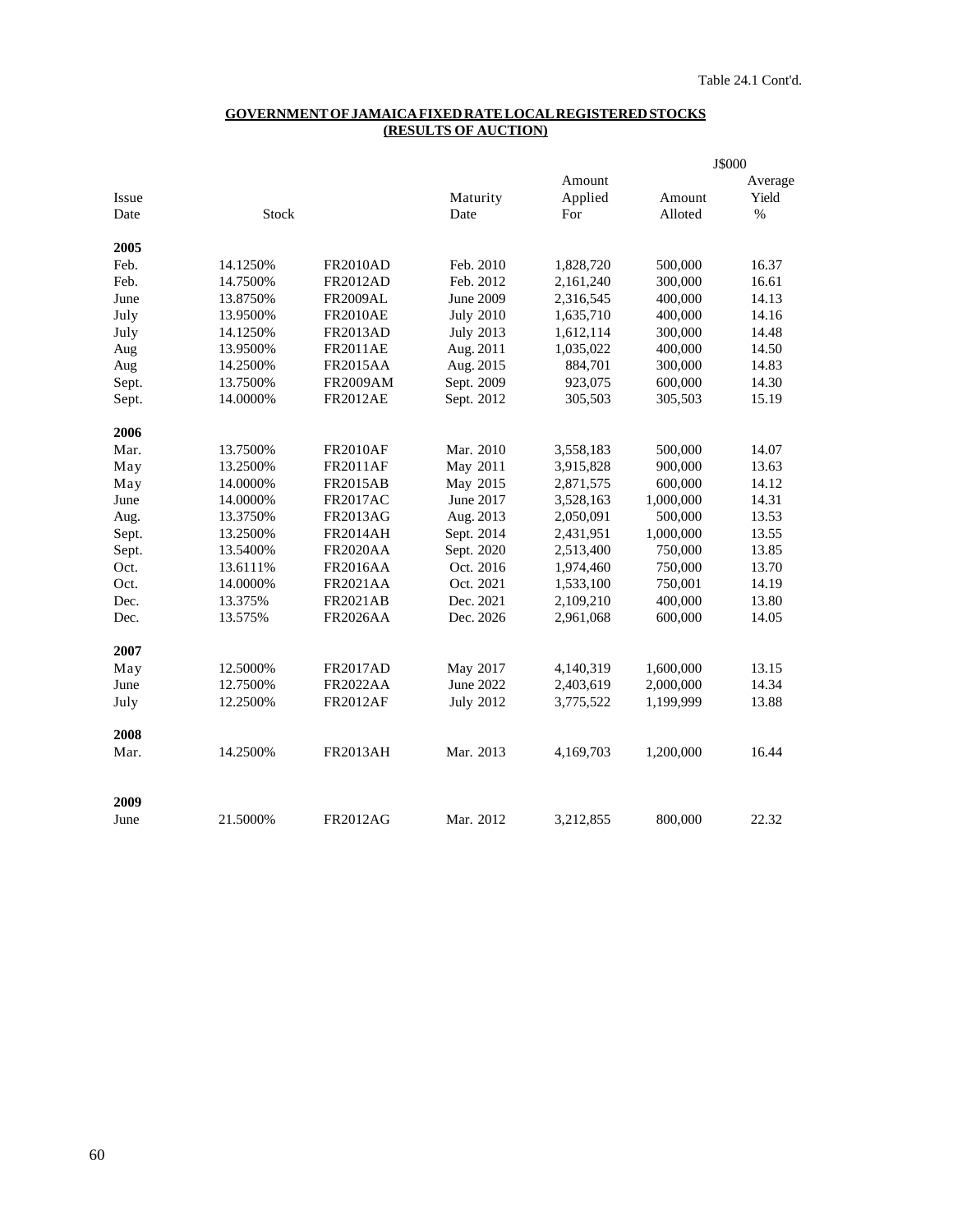#### **BANK OF JAMAICA OPEN MARKET OPERATIONS**

#### *OPEN MARKET INTEREST RATES*

|                | Effective   | Amount      | $30$ -Day    | 60-Day | $90 - Day$ | $120$ -Day | $180$ -Day | $270 - Day$ | $365-Day$ | $540$ -Day |
|----------------|-------------|-------------|--------------|--------|------------|------------|------------|-------------|-----------|------------|
| End of         | Date of     | Outstanding | Rate         | Rate   | Rate       | Rate       | Rate       | Rate        | Rate      | Rate       |
| Period         | Rate Change | J\$mn.      | $\%$         | $\%$   | $\%$       | $\%$       | $\%$       | $\%$        | $\%$      | $\%$       |
|                |             |             |              |        |            |            |            |             |           |            |
| 2008           |             |             |              |        |            |            |            |             |           |            |
| Jan.           | 09 Jan.     |             | 12.65        | 12.70  | 12.80      | 12.85      | 13.00      |             |           |            |
| Jan.           | 16 Jan.     |             | 12.65        | 12.70  | 12.80      | 12.85      | 13.00      |             | 13.50     |            |
| Jan.**         | 18 Jan.     | 126,117.3   | 12.65        | 12.70  | 12.80      | 12.85      | 13.00      |             |           | $12.80**$  |
| Feb.           | 04 Feb.     | 133,029.7   | 13.50        | 13.70  | 13.90      | 14.00      | 14.20      |             | 15.00     |            |
| Mar.           |             | 138,179.1   | 13.50        | 13.70  | 13.90      | 14.00      | 14.20      |             |           |            |
| Apr.           |             | 149,592.8   | 13.50        | 13.70  | 13.90      | 14.00      | 14.20      |             |           |            |
| May            |             | 158,207.9   | 13.50        | 13.70  | 13.90      | 14.00      | 14.20      |             |           |            |
| June           | 26 Jun.     | 150,835.7   | 14.00        | 14.20  | 14.40      | 14.50      | 14.70      |             | 15.50     |            |
| July           |             | 148,560.1   | 14.00        | 14.20  | 14.40      | 14.50      | 14.70      |             |           |            |
| Aug.           |             | 147,617.9   | 14.00        | 14.20  | 14.40      | 14.50      | 14.70      |             |           |            |
| Sept.***       |             | 146,219.8   | 14.00        | 14.20  | 14.40      | 14.50      | 14.70      |             |           | $14.58***$ |
| Oct.           | 17 Oct.     | 141,391.5   | 14.65        | 14.85  | 15.05      | 15.15      | 15.35      |             | 16.70     |            |
| Nov.           |             | 142,315.4   | 14.65        | 14.85  | 15.05      | 15.15      | 15.35      |             | 16.70     |            |
| Dec.           | 1 Dec.      | 132,728.8   | 17.00        | 17.50  | 20.00      | 20.20      | 21.50      |             | 24.00     |            |
|                |             |             |              |        |            |            |            |             |           |            |
| 2009           |             |             |              |        |            |            |            |             |           |            |
| Jan.           |             | 125,991.5   | 17.00        | 17.50  | 20.00      | 20.20      | 21.50      |             | 24.00     |            |
| Feb.           |             | 115,519.3   | 17.00        | 17.50  | 20.00      | 20.20      | 21.50      |             | 24.00     |            |
| Mar.           |             | 119,337.6   | 17.00        | 17.50  | 20.00      | 20.20      | 21.50      |             | 24.00     |            |
| Apr.           | 8 Apr.      | 124,875.6   | 17.00        | 17.50  | 20.00      | 20.20      | 21.50      |             | 22.67     |            |
| May            |             | 124, 135. 1 | 17.00        | 17.50  | 20.00      | 20.20      | 21.50      |             | 22.67     |            |
| June           |             | 120,774.3   | 17.00        | 17.50  | 20.00      | 20.20      | 21.50      |             | 22.67     |            |
| July           | 24 Jul      |             | 16.00        | 16.50  | 19.00      | 19.20      | 20.50      |             | 22.67     |            |
| July           | 30 Jul      | 111,182.2   | 14.50        | 15.00  | 17.50      | 17.50      | 19.00      |             | 22.67     |            |
| Aug.           | 20 Aug.     | 117,807.2   | 13.50        | 14.00  | 16.50      | 16.70      | 18.00      |             | 22.67     |            |
| Sept.          | 17 Sept.    | 119,833.2   | 12.50        | 13.00  | 15.50      | 15.70      | 17.00      |             | 22.67     |            |
| Oct.           |             | 114,270.1   | 12.50        | 13.00  | 15.50      | 15.70      | 17.00      |             | 22.67     |            |
| Nov.           |             | 112,621.9   | 12.50        | 13.00  | 15.50      | 15.70      | 17.00      |             | 22.67     |            |
| Dec.           | 18 Dec.     | 112,011.3   | 10.50        | 11.00  | 13.50      | 13.70      | 15.00      |             | 22.67     |            |
| $2010^{\circ}$ |             |             |              |        |            |            |            |             |           |            |
| Jan.           | 31 Jan.     | 115,303.9   | 10.50        |        |            |            |            |             |           |            |
| Feb.           | 28 Feb.     | 107,973.7   | 10.00        |        |            |            |            |             |           |            |
| Mar.           | 31 Mar.     | 121,349.2   | 10.00        |        |            |            |            |             |           |            |
| Apr.           | 30Apr.      | 117,930.1   | 10.00        |        |            |            |            |             |           |            |
| May            | 5 May       | 122,128.6   | 10.00        |        |            |            |            |             |           |            |
| June           | 4 June      | 110,710.8   | 9.50         |        |            |            |            |             |           |            |
| June           | 17 June     |             | 9.00         |        |            |            |            |             |           |            |
| July           | 31 July     | 100,349.6   | 9.00         |        |            |            |            |             |           |            |
|                |             |             |              |        |            |            |            |             |           |            |
| Aug.           | 4 Aug.      |             | 8.50<br>8.00 |        |            |            |            |             |           |            |
| Aug.           | 26 Aug.     | 138,497.9   |              |        |            |            |            |             |           |            |
| Sept.          | 30 Sept.    | 136,206.2   | 8.00         |        |            |            |            |             |           |            |
| Oct.           | 310ct.      | 129,798.6   | 8.00         |        |            |            |            |             |           |            |
| Nov.           | 15 Nov.     | 129,121.0   | 7.50         |        |            |            |            |             |           |            |
| Dec.           | 31 Dec.     | 129,180.1   | 7.50         |        |            |            |            |             |           |            |

As at Tuesday 18 April 2006, no placements will be accepted for the 270-day tenor until further advised \*Relates to Variable Rate Instrument. See Appendix II for details. \*\*540-day rate relates to a special 18-month Variable Rate Certificate of Deposit to Banks & Primary Dealers. \*\*\*540 day rate relates to special 18- month variable Rate Certificate of deposit (Series J) to Banks & Primary Dealers. ^As at 1 January 2010 Bank of Jamaica withdrew its offer of 60 day to 180 day open market instruments.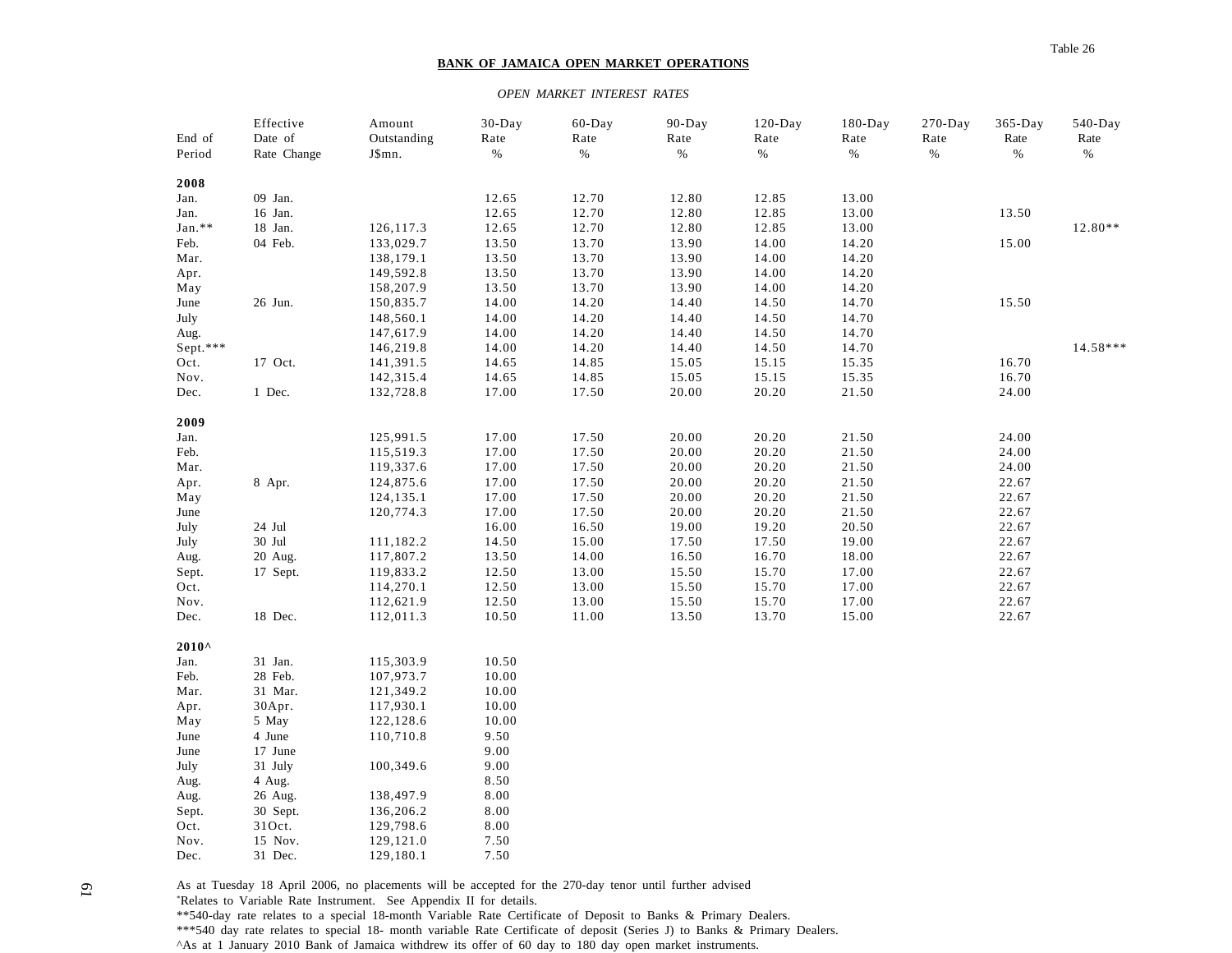#### Table 27

## **CORPORATE SECURITIES - NEW ISSUES**

| Date  | Name of Company                         | No. of<br><b>Shares</b> | Price<br>J\$ | Amount<br>J\$  |
|-------|-----------------------------------------|-------------------------|--------------|----------------|
| 1988  |                                         |                         |              |                |
| Sept. | Canadian Imperial Bank of Commerce      | 29,000,000              | 0.50         | 14,500,000     |
| Oct.  | Telecommunications of Jamaica Ltd.      | 965,683,648             | 1.00         | 965,683,648    |
| 1992  |                                         |                         |              |                |
| Jan.  | Radio Jamaica                           | 2,865,080               | 6.60         | 18,909,528     |
| July  | Jamaica Broilers                        | 128,700,000             | 4.95         | 637,065,000    |
| Aug.  | D B & G Ltd.                            | 37,500,000              | 1.00         | 37,500,000     |
| Oct.  | <b>Berger Paints</b>                    | 56,400,631              | 3.30         | 186, 122, 082  |
| 1993  |                                         |                         |              |                |
| Jan.  | Ciboney Group                           | 268,000,000             | 5.50         | 1,474,000,000  |
| Apr.  | W.I. Publishing                         | 50,000,000              | 0.10         | 5,000,000      |
| July  | Friends Group Ltd.                      | 100,000,000             | 3.50         | 350,000,000    |
| July  | First Life Insurance                    | 150,000,000             | 7.25         | 1,087,500,000  |
| 1994  |                                         |                         |              |                |
| Apr.  | Pulse Investments                       | 15,774,884              | 4.00         | 63, 099, 536   |
| Nov.  | CIBC W.I. Holdings                      | 177,309,583             | 18.25        | 3,235,899,890  |
|       |                                         |                         |              |                |
| Dec.  | Caldon Finance Group                    | 450,440,000             | 2.10         | 945,004,924    |
| 1995  |                                         |                         |              |                |
| July  | IBS/Klas FM                             | 78,300,000              | 1.60         | 125,280,000    |
| Sept. | <b>Kingston Wharves</b>                 | 312,638,860             | 2.24         | 700,311,046    |
| 1999  |                                         |                         |              |                |
| Mar.  | Trinidad Cement Co.                     | 209,480,437             | 32.85        | 6,881,432,355  |
| 2000  |                                         |                         |              |                |
| Sept. | Guardian Holdings Ltd.                  | 125,625,000             | 100.07       | 12,571,293,750 |
| 2001  |                                         |                         |              |                |
| Nov.  | RBTT Financial Holdings Ltd.            | 340,243,280             | 98.25        | 33,428,902,260 |
| 2003  |                                         |                         |              |                |
| Jan.  | Jamaica Money Market Brokers Ltd.       | 234, 123, 784           | 4.15         | 971,613,704    |
| May   | Capital and Credit Merchant Bank        | 582,000,000             | 5.00         | 2,910,000,000  |
| 2005  |                                         |                         |              |                |
| Apr.  | Mayberry Investments Ltd.               | 1,201,149,291           | 5.05         | 6,065,803,920  |
| 2006  |                                         |                         |              |                |
| Feb.  | Supreme Ventures Ltd.                   | 2,637,254,926           | 4.81         | 12,685,196,194 |
| June  | Pulse Investments Ltd.                  | 253,670,362             | 2.30         | 583,441,833    |
| 2007  |                                         |                         |              |                |
| May   | Scotia Group Jamaica                    | 3,111,572,984           | 22.00        | 68,454,605,648 |
| 2008  |                                         |                         |              |                |
| June  | Capital and Credit Financial Group      | 927,565,945             | 8.00         | 7,420,527,560  |
| June  | Sagicor Financial Corporation           | 227,543,397             | 238.00       | 66,055,328,486 |
| Aug.  | Carlton Savannah (REIT) Jamaica Limited | 68,800,102              | 6.00         | 412,800,612    |
| 2010  |                                         |                         |              |                |
| Feb   | <b>Barita Investments Limited</b>       | 445,001,824             | 2.81         | 1,250,455,125  |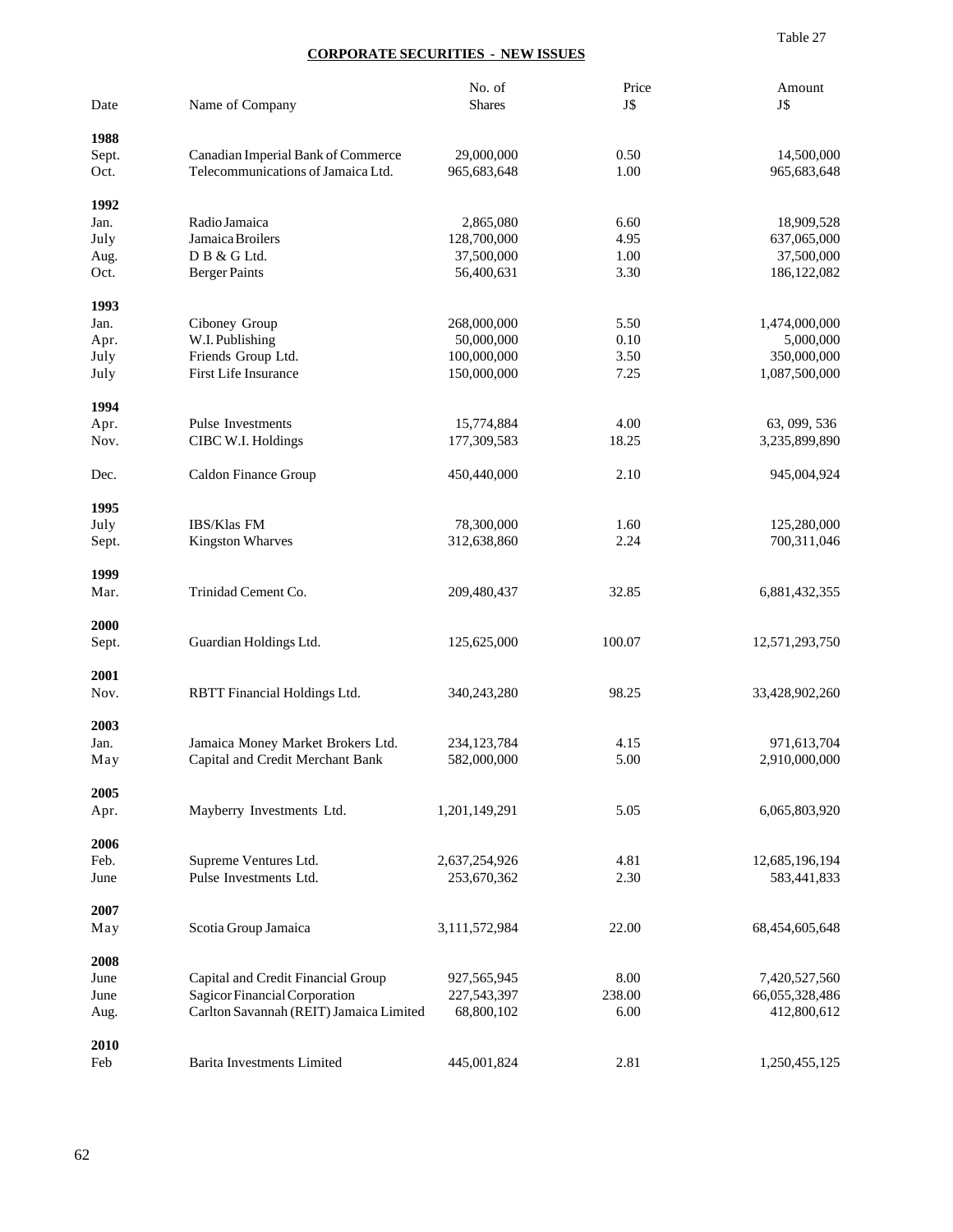### **THE JAMAICA STOCK EXCHANGE INDEX**

| End of       |                              |                                | <b>JSE</b>             |
|--------------|------------------------------|--------------------------------|------------------------|
| Period       | Volume                       | Value(J\$)                     | Index*                 |
| 2007         | 2,433,487,641                | 29,047,424,670                 |                        |
| Jan.         | 249,806,464                  | 2,448,428,129                  | 101,718.82             |
| Feb.         | 162,014,253                  | 2,055,425,999                  | 92,949.46              |
| Mar.         | 144,264,475                  | 3,158,750,221                  | 90,595.07              |
| Apr.         | 76,993,798                   | 766,214,165                    | 91,110.61              |
| May          | 90,928,567                   | 885,940,903                    | 90,057.73              |
| June         | 184,459,118                  | 1,109,828,374                  | 90,069.92              |
| July         | 579,078,354                  | 2,019,006,684                  | 92,021.84              |
| Aug.         | 121,679,095                  | 1,371,428,153                  | 94,544.95              |
| Sept.        | 183,924,111                  | 1,622,940,023                  | 96,299.80              |
| Oct.         | 126, 153, 577                | 2,139,369,629                  | 99,579.19              |
| Nov.         | 336,596,608                  | 9,166,230,531                  | 103,429.33             |
| Dec.         | 177,589,221                  | 2,303,861,859                  | 107,968.00             |
| 2008         | 3,132,321,368                | 77,093,323,870                 |                        |
| Jan.         | 249,458,288                  | 3,820,014,342                  | 108,493.70             |
| Feb.         | 340,495,960                  | 4,671,500,710                  | 108,463.94             |
| Mar.         | 88,230,636                   | 1,325,564,245                  | 107,439.31             |
| Apr.         | 179,299,451                  | 1,921,933,910                  | 109,353.87             |
| May          | 797,068,045                  | 8,355,050,706                  | 112,127.89             |
| June         | 141,109,244                  | 3,388,714,996                  | 109,754.17             |
| July         | 222,076,486                  | 35,893,867,810                 | 109,903.53             |
| Aug.         | 103,751,447                  | 1,088,846,747                  | 108,044.77             |
| Sept.        | 311,934,517                  | 2,370,103,424                  | 102,018.87             |
| Oct.         | 384,711,465                  | 2,787,634,590                  | 93,750.90              |
| Nov.         | 74,886,464                   | 854,959,003                    | 86,864.24              |
| Dec.         | 59,989,322                   | 548,680,961                    | 80,152.03              |
| 2009         |                              |                                |                        |
| Jan.         | 112,655,167                  | 527,323,400                    | 87,206.90              |
| Feb.         | 47,038,295                   | 368,618,534                    | 83,091.44              |
| Mar.         | 469, 424, 168                | 1,189,953,588                  | 79,022.64              |
| Apr.         | 81,663,869                   | 707,093,996                    | 79,742.37              |
| May          | 85,753,852                   | 450,430,171                    | 82,837.63              |
| June         | 23,566,257                   | 200,622,079                    | 80,866.14              |
| July         | 64,738,956                   | 505,670,683                    | 79,304.49              |
| Aug.         | 120,260,945                  | 1,198,222,930                  | 79,883.87              |
| Sept.        | 154,016,795                  | 837,978,003                    | 79,928.03              |
| Oct.         | 36,567,726                   | 240,680,599                    | 80,567.52              |
| Nov.<br>Dec. | 319,278,919<br>147, 193, 475 | 3,326,288,192<br>1,961,496,299 | 83,322.40<br>83,321.96 |
|              |                              |                                |                        |
| 2010<br>Jan. | 1,468,780,766                | 3,131,073,224                  | 75,166.03              |
| Feb.         | 64,202,685                   | 744,308,093                    | 79,094.75              |
| Mar.         | 249, 142, 748                | 2,042,854,148                  | 86,010.60              |
| Apr.         | 127,488,304                  | 1,084,223,733                  | 88,332.24              |
| May          | 171,529,688                  | 2,745,997,669                  | 86,011.58              |
| June         | 60,619,645                   | 799,115,876                    | 86,333.62              |
| July         | 67,169,837                   | 920, 472, 231                  | 85,849.88              |
| Aug.         | 53,342,760                   | 864,237,906                    | 84,593.09              |
| Sept.        | 82,658,500                   | 755,885,680                    | 83,613.08              |
| Oct.         | 131,333,142                  | 2,115,255,725                  | 83,352.14              |
| Nov.         | 60,872,005                   | 795,454,588                    | 84,466.50              |
| Dec.         | 104,397,756                  | 1,348,341,885                  | 85,220.82              |
|              |                              |                                |                        |

\*The column now entitled JSE Index was formerly Industrial Index.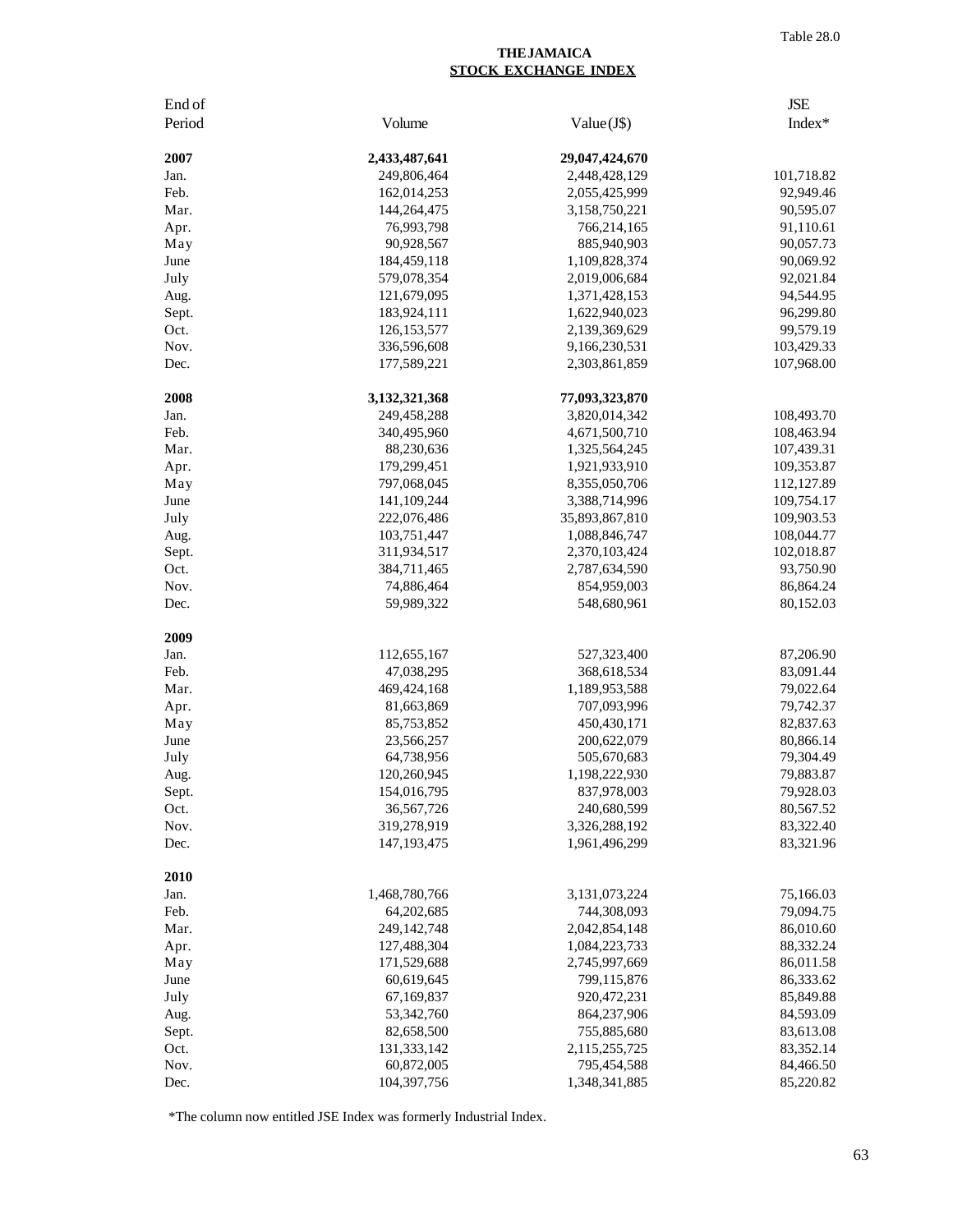#### **THE JAMAICA STOCK EXCHANGE ACTIVITIES**

#### **As at: December 30, 2010**

J\$

**Company 15 Company Issued Par Last Current Market Volume Value Sale Value** Barita Investments Limited^ 445,001,824 0.00 1.99 885,553,629.76 Berger Paints Limited 214,322,393 0.50 2.01 430,788,009.93 Cable & Wireless Ja. Limited 8,788,235,294 0.00 0.33 2,900,117,647.02 Capital & Credit Financial Group 927,565,945 0.50 3.30 3,060,967,618.50 Carib Cement Co. 2612,989,334.37 851,136,591 0.50 3.07 2,612,989,334.37 Carreras Ltd. 25,762,300,800.00 6.25 53.07 25,762,300,800.00 Ciboney Group Limited 546,000,000 0.10 0.03 16,380,000.00 Desnoes & Geddes 2,809,171,264 0.00 3.59 10,084,924,837.76 First Caribbean International Bank 1,525,131,934 0.00 114.01 173,880,291,795.34 First Caribbean Inter. Bank Ja. 265,756,730 0.50 13.19 3,505,331,268.70 First Jamaica Investments Ltd.  $303,500,000$   $0.00$   $36.50$   $11,077,750,000.00$ Gleaner Company 1,211,243,827 0.50 1.70 2,059,114,505.90 Grace Kennedy Ltd 331,710,547 1.00 51.00 16,917,237,897.00 Guardian Holdings Limited 231,899,986 0.00 220.00 51,017,996,920.00 Hardware & Lumber 80,842,023 0.50 4.65 375,915,406.95 Jamaica Broilers Group 1,199,276,400 0.50 6.01 7,207,651,164.00 Jamaica Money Market Brokers 1,463,386,752 0.25 4.00 5,853,547,008.00 Jamaica Producers Group 187,024,006 0.10 20.25 3,787,236,121.50 Kingston Properties Limited\*\* 68,800,102 0.00 3.90 268,320,397.80 Kingston Wharves 1,072,649,578 0.20 4.00 4,290,598,312.00 Lascelles Demercado & Co.  $96,000,000$   $0.00$   $305.00$   $29,280,000,000.00$ Mayberry Investments Ltd. 1,201,149,291 0.10 2.47 2,966,838,748.77 Mobay Freeport 563,065,690 0.00 1.43 805,183,936.70 Mobay Ice 6,161,510 0.20 16.00 98,584,160.00 N.C.B. Jamaica Limited 2,466,762,828 1.00 19.32 47,657,875,836.96 Palace Amusement 1,437,028 0.00 46.00 66,103,288.00 Pan Caribbean Financial Servs. Ltd. 549,481,153 1.00 19.49 10,710,459,621.97 Pan Jam Investment Trust 173,535,078 0.00 47.01 8,157,884,016.78 Pegasus Hotels 120,165,973 1.00 12.01 1,443,193,335.73 Pulse Investments Limited 271,789,674 0.10 2.30 625,116,250.20 Radio Jamaica **357,476,991** 0.00 2.30 822,197,079.30 Sagicor Life Jamaica 3,760,991,782 0.10 7.24 27,229,580,501.68 Salada Foods Jamaica 103,883,290 0.00 13.00 1,350,482,770.00 Scotia DBG Investments  $423,194,765$  0.10  $22.00$  9,310,284,830.00 Scotia Group Jamaica 3,111,572,984 0.00 21.13 65,747,537,151.92 Seprod Group Limited 516,397,918 0.00 21.00 10,844,356,278.00 Supreme Ventures Limited 2,637,254,926 0.00 2.17 5,722,843,189.42 Trinidad Cement Company 249,765,136 0.00 53.00 13,237,552,208.00

^Barita Investments Limited was listed as at January 29, 2010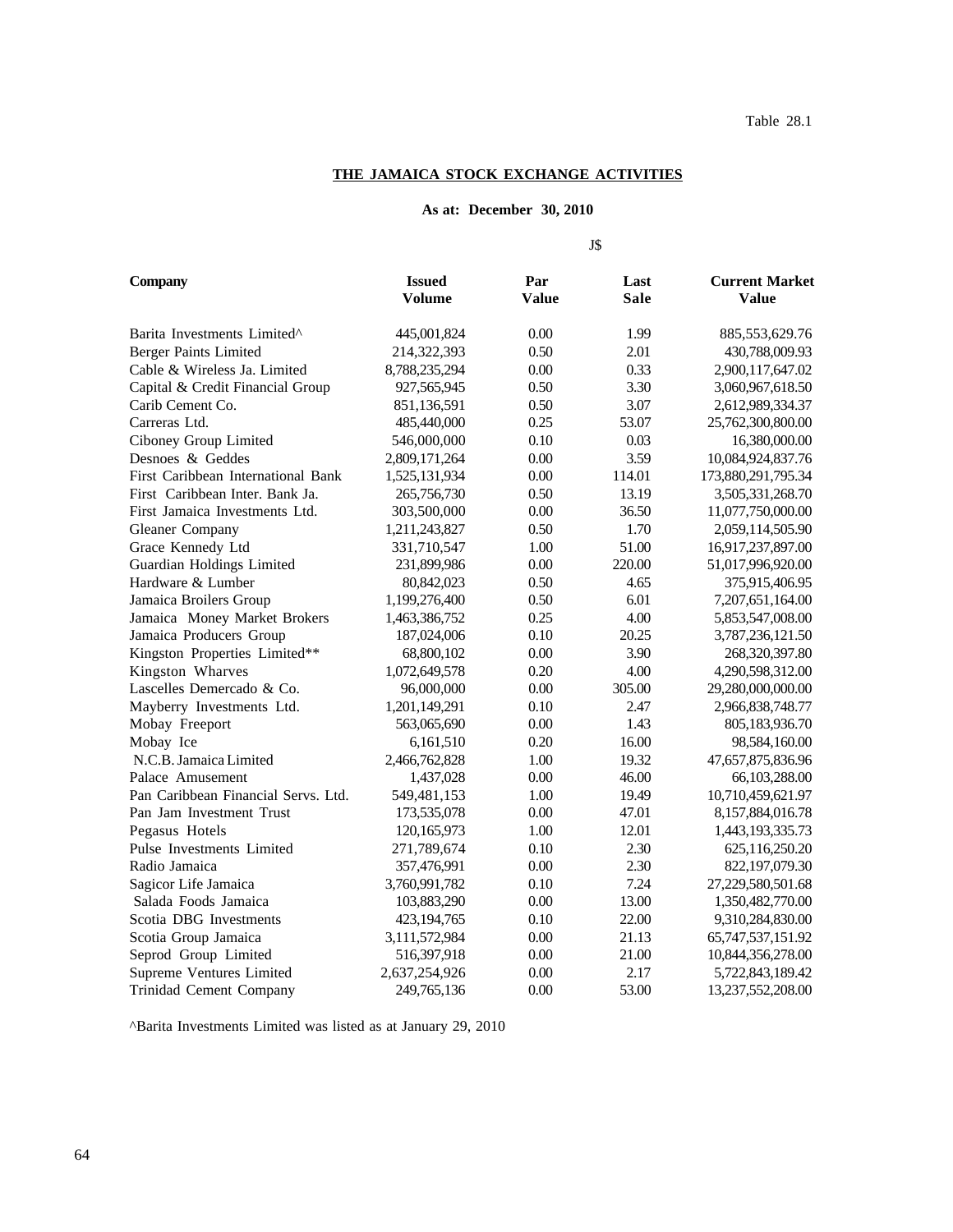## **INTERNATIONAL RESERVES**

#### US\$M

|                                                  |       | <b>Jan. 10 Feb. 10</b> |         |         |                 | Mar. 10 Apr-10 May-10 Jun-10 Jul-10 |         |         | Aug- $10^+$ Sept- $10^+$ Oct- $10$ |         | $Nov-10$ | $Dec-10$ |
|--------------------------------------------------|-------|------------------------|---------|---------|-----------------|-------------------------------------|---------|---------|------------------------------------|---------|----------|----------|
| <b>SDRs</b>                                      | 328.3 | 324.5                  | 325.1   | 327.2   | 330.8           | 341.6                               | 340.7   | 340.0   | 335.3                              | 340.8   | 335.3    | 332.2    |
| Other<br>Foreign Assets                          |       | 1,260.2 1,947.0        | 2,089.3 | 2,071.5 | 2008.3          | 2,185.2                             | 2,140.5 | 2,423.0 | 2,454.4                            | 2,466.7 | 2,383.7  | 2,647.0  |
| <b>Foreign Liabilities</b>                       | 22.5  | 712.0                  | 662.5   | 662.4   | 663.5           | 731.0                               | 748.6   | 806.1   | 816.0                              | 824.0   | 800.5    | 807.8    |
| <b>BOJ</b> Net International<br><b>Reserves</b>  |       | 1,566.0 1,559.5        | 1,752.0 | 1,736.3 | 1,675.6 1,795.8 |                                     | 1,732.6 | 1,956.9 | 1,973.7                            | 1,983.5 | 1,918.5  | 2,171.4  |
| <b>Central Government</b>                        | 1.5   | 1.5                    | 1.5     | 0.9     | 1.2             | 1.2                                 | 1.2     | 0.9     | 0.9                                | 0.9     | 0.9      | 0.9      |
| <b>CDF</b>                                       | 1.0   | 1.0                    | 1.0     | 1.0     | 1.0             | 1.0                                 | 1.0     | 1.0     | 1.0                                | 1.0     | 1.0      | 1.0      |
| Other Official<br>Institutions                   | 24.2  | 21.1                   | 24.2    | 16.8    | 21.6            | 21.5                                | 21.1    | 20.4    | 20.3                               | 20.6    | 20.5     | 20.6     |
| <b>Net Official Reserves</b>                     |       | 1,592.7 1,583.1        | 1,778.7 | 1,755.0 | 1,699.4         | 1,819.5                             | 1,755.9 | 1,979.1 | 1.995.9                            | 2,006.0 | 1.940.9  | 2,193.9  |
| <b>BOJ</b> Medium Term<br>Liabilities            | 55.4  | 55.4                   | 55.4    | 55.4    | 55.4            | 55.4                                | 55.4    | 55.4    | 55.4                               | 55.4    | 55.4     | 55.4     |
| Net Foreign Assets of<br><b>Commercial Banks</b> | 474.7 | 557.5                  | 558.4   | 648.5   | 654.3           | 644.5                               | 612.5   | 520.0   | 611.4                              | 614.3   | 610.4    | 611.4    |
| <b>Net Foreign Position</b>                      |       | 2,012.0 2,085.2        | 2,281.7 | 2,348.1 | 2,298.3         | 2,408.6                             | 2,313.0 | 2,443.8 | 2,551.5                            | 2,564.9 | 2,495.9  | 2,749.9  |

**+Revised**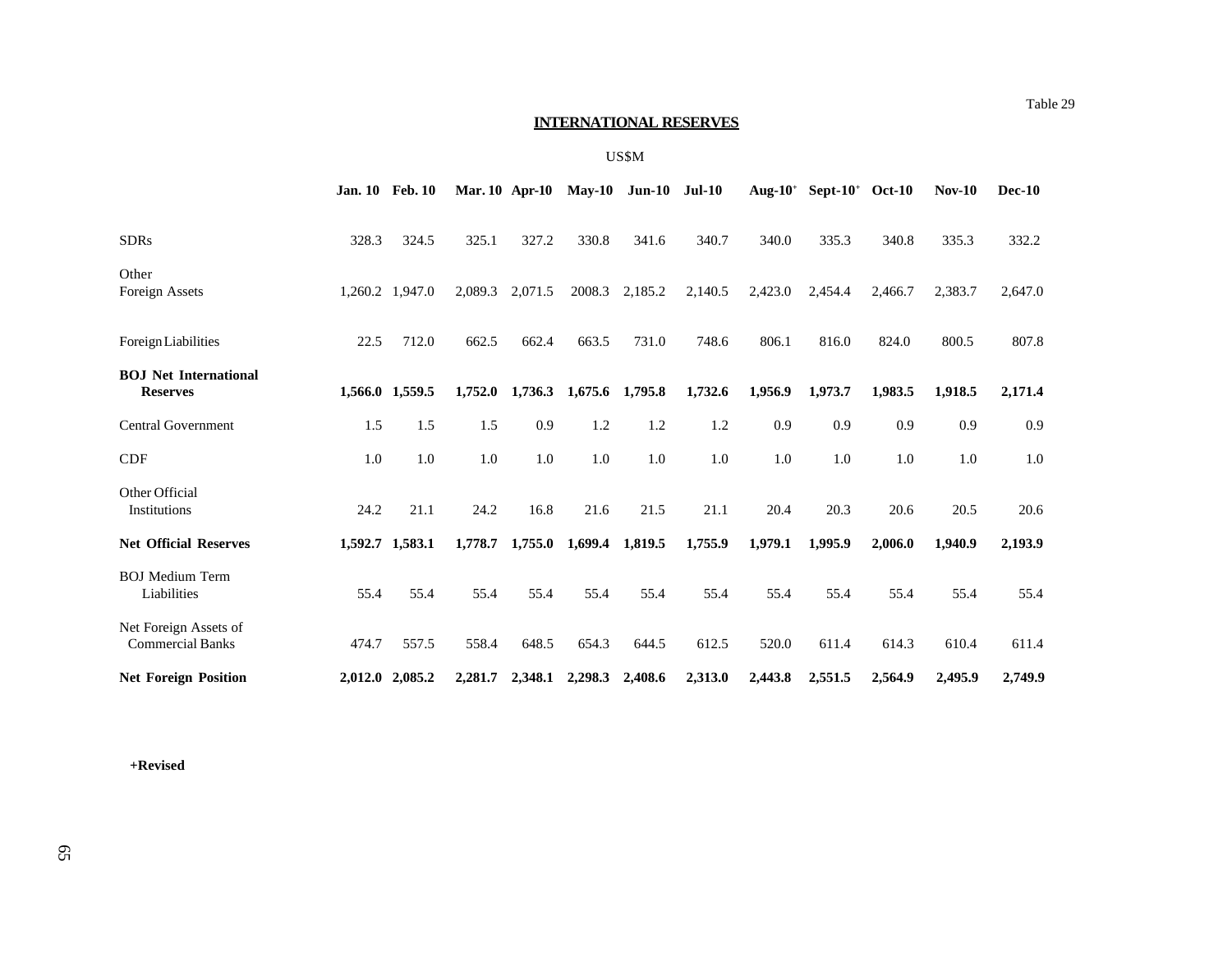## **VALUE OF EXPORTS TO PRINCIPAL TRADING PARTNERS**

#### US\$000

| End of | United  | United        |         |         | E.E.C./E.U. |         | Latin   | All     |           |
|--------|---------|---------------|---------|---------|-------------|---------|---------|---------|-----------|
| Period | Kingdom | <b>States</b> | Canada  | Norway  | Countries   | Caricom | America | Other   | Total     |
| 1982   | 140,763 | 257,534       | 93,916  | 61,061  | 21,008      | 78,374  | 35,680  | 79,044  | 767,380   |
| 1983   | 143,645 | 229,866       | 86,065  | 60,240  | 12,165      | 84,758  | 18,083  | 50,919  | 685,741   |
| 1984   | 98,253  | 360,307       | 103,593 | 25,215  | 11,058      | 52,873  | 14,656  | 36,397  | 702,352   |
| 1985   | 95,238  | 189,062       | 93,030  | 13,302  | 16,985      | 40,589  | 3,122   | 117,233 | 568,561   |
| 1986   | 111,846 | 200,236       | 95,378  | 16,969  | 46,991      | 42,291  | 2,927   | 74,200  | 590,838   |
| 1987   | 124,278 | 261,983       | 96,963  | 21,474  | 85,360      | 45,613  | 6,799   | 67,540  | 710,010   |
| 1988   | 162,292 | 317,393       | 135,448 | 8,695   | 93,663      | 59,136  | 4,450   | 101,969 | 883,046   |
| 1989   | 154,874 | 259,758       | 135,477 | 45,381  | 145,088     | 67,501  | 15,791  | 176,541 | 1,000,411 |
| 1990   | 174,054 | 339,126       | 129,202 | 131,129 | 166,837     | 71,012  | 19,859  | 126,272 | 1,157,491 |
| 1991   | 186,080 | 341,991       | 119,319 | 82,700  | 173,389     | 63,084  | 19,669  | 164,497 | 1,150,729 |
| 1992   | 180,160 | 336,280       | 119,758 | 113,697 | 65,644      | 60,022  | 8,942   | 169,100 | 1,053,603 |
| 1993   | 147,872 | 418,968       | 107,349 | 97,191  | 126,047     | 59,850  | 12,163  | 105,936 | 1,075,376 |
| 1994   | 164,447 | 439,720       | 147,723 | 101,951 | 122,058     | 58,053  | 35,772  | 149,902 | 1,219,626 |
| 1995   | 189,719 | 520,825       | 167,343 | 113,052 | 219,897     | 60,374  | 23,320  | 142,224 | 1,436,754 |
| 1996   | 183,660 | 510,792       | 163,671 | 90,683  | 242,882     | 55,655  | 10,143  | 129,762 | 1,387,248 |
| 1997   | 186,481 | 462,907       | 195,315 | 80,270  | 215,735     | 47,726  | 13,716  | 185,173 | 1,387,323 |
| 1998   | 158,866 | 521,275       | 154,282 | 68,591  | 217,114     | 43,565  | 8,484   | 144,126 | 1,316,303 |
| 1999   | 153,719 | 460,790       | 129,250 | 79,670  | 234,586     | 41,981  | 9,369   | 136,306 | 1,245,671 |
| 2000   | 160,361 | 494,285       | 123,235 | 113,795 | 250,167     | 49,019  | 12,999  | 97,156  | 1,301,017 |
| 2001   | 157,059 | 380,220       | 191,117 | 91,555  | 202,680     | 50,602  | 12,014  | 137,883 | 1,223,130 |
| 2002   | 134,326 | 313,424       | 157,124 | 93,495  | 213,890     | 48,711  | 14,740  | 141,622 | 1,117,332 |
| 2003   | 153,159 | 344,436       | 192,136 | 44,430  | 205,229     | 50,905  | 6,773   | 198,920 | 1,195,988 |
| 2004   | 149,554 | 302,114       | 273,520 | 49,853  | 304,679     | 51,925  | 9,549   | 263,274 | 1,404,468 |
| 2005   | 163,399 | 395,054       | 294,965 | 98,229  | 294,138     | 50,046  | 14,514  | 221,197 | 1,531,542 |
| 2006   | 204,667 | 598,933       | 309,440 | 90,395  | 137,860     | 52,990  | 13,478  | 575,739 | 1,983,502 |
| 2007   | 215,994 | 824,696       | 333,304 | 53,973  | 376,628     | 46,588  | 13,650  | 338,010 | 2,202,843 |
| 2008   | 225,311 | 981,798       | 258,993 | 78,580  | 496,000     | 65,942  | 22,761  | 402,429 | 2,531,814 |
| 2009   | 129,649 | 648,126       | 131,629 | 50,806  | 103,442     | 66,411  | 12.706  | 81,005  | 1,223,774 |

Source: The Statistical Institute of Jamaica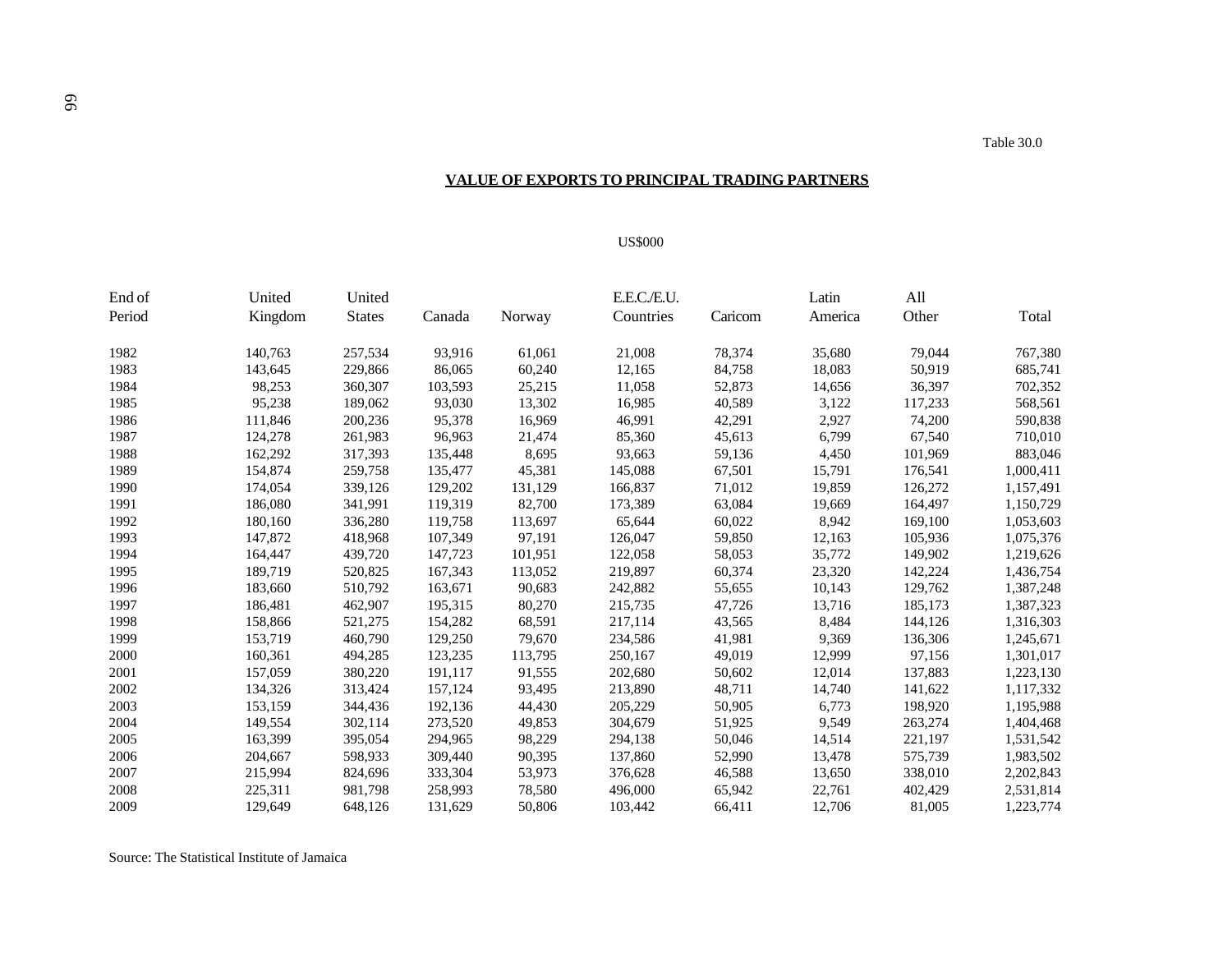## **VALUE OF IMPORTS FROM PRINCIPAL TRADING PARTNERS**

### US\$000

| End of  | United  | United        |         | E.E.C./E.U. |           | Latin     | All       |           |
|---------|---------|---------------|---------|-------------|-----------|-----------|-----------|-----------|
| Period  | Kingdom | <b>States</b> | Canada  | Countries   | Caricom   | America   | Other     | Total     |
| 1982    | 107,690 | 487,734       | 60,561  | 74,170      | 91,326    | 228,363   | 331,248   | 1,381,092 |
| 1983    | 78,831  | 506,471       | 54,268  | 56.077      | 60,347    | 216.539   | 308.571   | 1,281,104 |
| 1984    | 63,115  | 541,748       | 64,574  | 55,473      | 37,906    | 148,247   | 272,178   | 1,183,241 |
| 1985    | 59,700  | 481,537       | 41,614  | 53,947      | 42,974    | 211,892   | 251,939   | 1,143,603 |
| 1986    | 65,835  | 487,471       | 51,428  | 53,117      | 32,086    | 136,523   | 142,652   | 969,112   |
| 1987    | 84,710  | 588,015       | 69,216  | 68,041      | 58,964    | 146,332   | 218,995   | 1,234,273 |
| 1988    | 99,276  | 696,031       | 105,481 | 120,948     | 55,927    | 150,427   | 221,360   | 1,449,450 |
| 1989    | 115,402 | 913,484       | 106,213 | 114,750     | 90,817    | 195,212   | 437,404   | 1,973,282 |
| 1990    | 102.574 | 948,844       | 120,855 | 95.731      | 87,720    | 280,531   | 306,137   | 1,942,392 |
| 1991    | 102,034 | 934,240       | 76,001  | 144,096     | 67,581    | 180,535   | 324,089   | 1,828,576 |
| 1992    | 84,298  | 832,686       | 69,696  | 164,450     | 65,906    | 212,057   | 346,303   | 1,775,396 |
| 1993    | 94,727  | 1,093,122     | 89,143  | 190,881     | 115,414   | 205,014   | 400,942   | 2,189,243 |
| 1994    | 96,189  | 1,145,091     | 82,940  | 100,881     | 149,121   | 186,115   | 472,862   | 2,233,199 |
| 1995    | 115,066 | 1,429,297     | 99,776  | 189,015     | 254,781   | 199,907   | 543,936   | 2,831,778 |
| 1996    | 114,304 | 1,531,268     | 88,094  | 208,999     | 293,811   | 207,912   | 489,269   | 2,933,657 |
| 1997    | 116,512 | 1,504,359     | 94,390  | 282,699     | 318,084   | 207,489   | 604,268   | 3,127,801 |
| 1998    | 115,353 | 1,523,265     | 95,287  | 172,593     | 310,332   | 179,033   | 595,815   | 2,991,678 |
| 1999    | 96,042  | 1,436,775     | 96,709  | 137,014     | 366,755   | 211,523   | 614,715   | 2,959,533 |
| 2000    | 98,186  | 1,541,535     | 98,340  | 168,064     | 402,278   | 363,698   | 635,113   | 3,307,214 |
| 2001    | 102,485 | 1,525,773     | 97,641  | 214,349     | 433,019   | 356,434   | 672,886   | 3,402,587 |
| 2002    | 93,066  | 1,546,647     | 112,636 | 281,545     | 398,641   | 447,778   | 690,140   | 3,570,453 |
| 2003    | 149,618 | 1,632,023     | 97,870  | 235,198     | 469,250   | 388,757   | 706,161   | 3,678,877 |
| 2004    | 93,212  | 1,605,794     | 103,706 | 223,747     | 562,675   | 560,166   | 777,878   | 3,927,178 |
| 2005    | 112,361 | 1,939,272     | 109,555 | 237,220     | 752,198   | 652,940   | 935,896   | 4,739,442 |
| 2006    | 133,051 | 2,165,038     | 123,661 | 211,718     | 857,289   | 939,593   | 1,220,079 | 5,650,428 |
| 2007    | 129,291 | 2,699,459     | 137,360 | 323,844     | 1,191,223 | 1,122,434 | 1,290,279 | 6,893,890 |
| $2008+$ | 105,477 | 3,294,388     | 131,583 | 404,676     | 1,635,272 | 1,510,815 | 1,278,774 | 8,360,985 |
| 2009    | 79.712  | 1,850,304     | 106.639 | 289,759     | 737.724   | 979.685   | 1,021,817 | 5,065,700 |

+Revised

Source: The Statistical Institute of Jamaica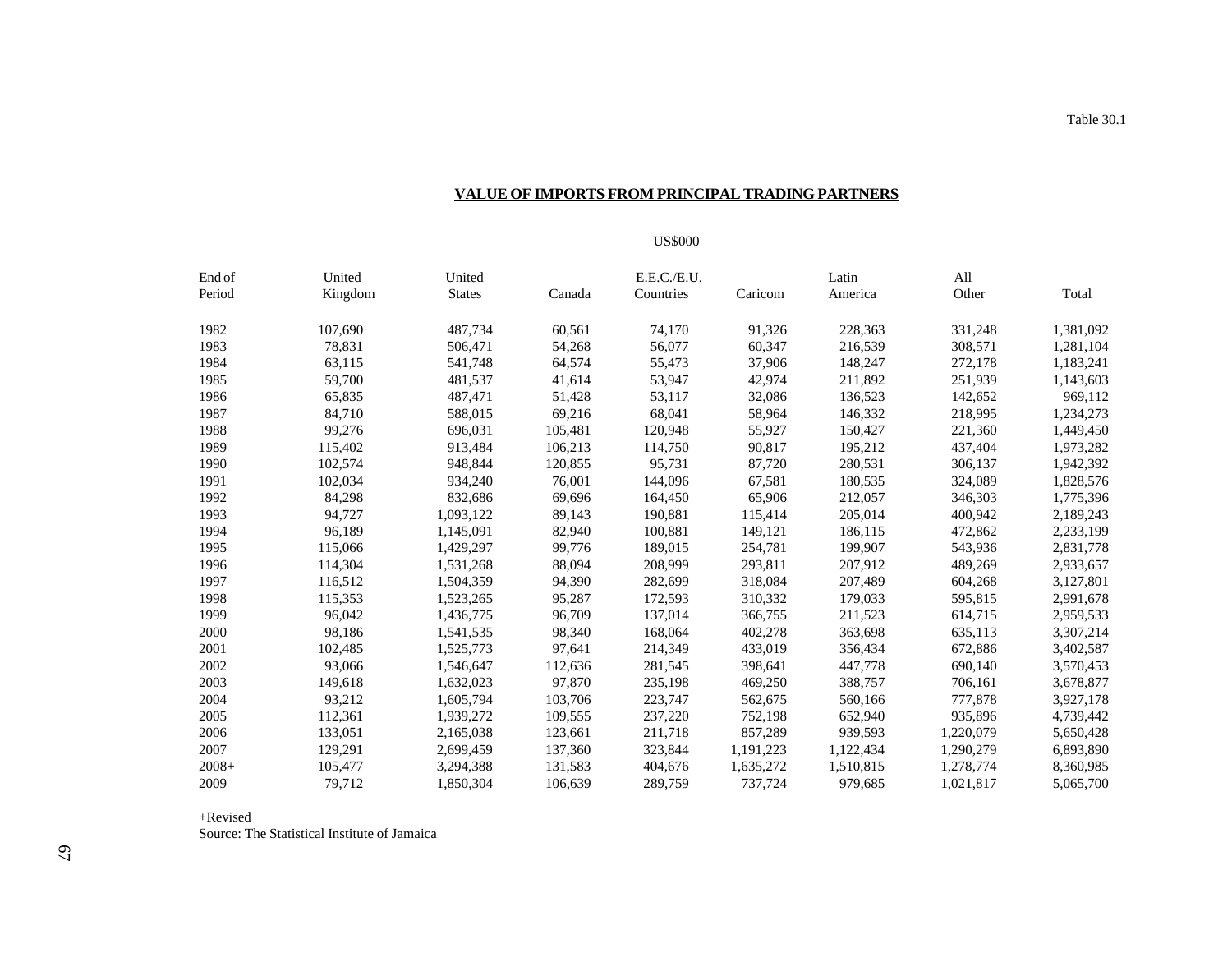**US\$000**

# **BALANCE OF VISIBLE TRADE**

|         |                        | <b>SITC</b>      | <b>SITC</b>      |                |
|---------|------------------------|------------------|------------------|----------------|
| Year    | Quarter                | Imports (c.i.f.) | Exports (f.o.b.) | <b>Balance</b> |
|         |                        |                  |                  |                |
| 2002    | $\mathbf I$            | 826,359          | 329,750          | $-496,609$     |
|         | $\rm II$               | 893,446          | 325,270          | $-568,176$     |
|         | III                    | 1,017,204        | 333,642          | $-683,562$     |
|         | ${\rm IV}$             | 965,219          | 320,468          | $-644,751$     |
|         | Year                   | 3,702,228        | 1,309,130        | -2,393,098     |
| 2003    | $\bf{I}$               | 992,490          | 329,699          | $-662,791$     |
|         | $\mathbf{I}$           | 933,657          | 341,557          | $-592,100$     |
|         | Ш                      | 921,049          | 361,253          | $-559,796$     |
|         | IV                     | 965,385          | 335,209          | $-630,176$     |
|         | Year                   | 3,812,581        | 1,367,718        | $-2,444,863$   |
| 2004    | $\bf{I}$               | 968,907          | 421,368          | $-547,539$     |
|         | $\rm II$               | 956,693          | 432,762          | $-523,931$     |
|         | Ш                      | 1,024,353        | 354,679          | $-669,674$     |
|         | IV                     | 1,156,177        | 398,216          | $-757,961$     |
|         | Year                   | 4,106,130        | 1,607,025        | $-2,499,105$   |
| 2005    | $\bf{I}$               | 1,127,755        | 381,220          | $-746,535$     |
|         | $\rm II$               | 1,215,543        | 439,092          | $-776,451$     |
|         | $\rm III$              | 1,286,486        | 427,160          | $-859,326$     |
|         | ${\rm IV}$             | 1,236,443        | 416,848          | $-819,595$     |
|         | Year                   | 4,866,227        | 1,664,320        | $-3,201,907$   |
| 2006    | Ι                      | 1,437,775        | 529,581          | $-908,194$     |
|         | $\rm I\hspace{-.1em}I$ | 1,395,334        | 550,232          | $-845,102$     |
|         | $\rm III$              | 1,551,850        | 534,763          | $-1,017,087$   |
|         | ${\rm I\!V}$           | 1,416,477        | 519,037          | $-897,440$     |
|         | Year                   | 5,801,436        | 2,133,613        | $-3,667,823$   |
| $2007+$ | I                      | 1,598,557        | 597,678          | $-1,000,879$   |
|         | $\rm I\hspace{-.1em}I$ | 1,660,995        | 633,345          | $-1,027,650$   |
|         | $\rm III$              | 1,775,466        | 543,750          | $-1,231,716$   |
|         | ${\rm I\!V}$           | 2,014,405        | 587,806          |                |
|         |                        |                  |                  | $-1,426,599$   |
|         | Year                   | 7,049,423        | 2,362,579        | -4,686,844     |
| 2008    | $\mathbf{I}^+$         | 2,098,441        | 654,389          | $-1,444,052$   |
|         | $\mathbf{II}^+$        | 2,437,559        | 796,371          | $-1,641,188$   |
|         | $\mathbf{m}$           | 2,468,828        | 704,400          | $-1,764,428$   |
|         | ${\bf I\!V}$           | 1,796,465        | 470,027          | $-1,326,438$   |
|         | Year                   | 8,970,238        | 2,759,523        | $-6,210,715$   |
| 2009    | $\mathbf{I}^+$         | 1,263,159        | 349,162          | -913,997       |
|         | $\rm II^+$             | 1,170,685        |                  |                |
|         |                        |                  | 358,627          | $-812,058$     |
|         | $\mathbf{m}$           | 1,336,078        | 341,802          | $-994,276$     |
|         | ${\bf I\!V}$           | 1,376,161        | 296,573          | $-1,079,588$   |
|         | Year                   | 5,146,083        | 1,346,164        | -3,799,919     |
| 2010    | $\bf{I}$               | 1,214,750        | 369,311          | $-845,439$     |
|         | $\rm I\hspace{-.1em}I$ | 1,295,873        | 327,297          | $-968,576$     |

 68 **Source: The Statistical Institute of Jamaica**

**+ Revised**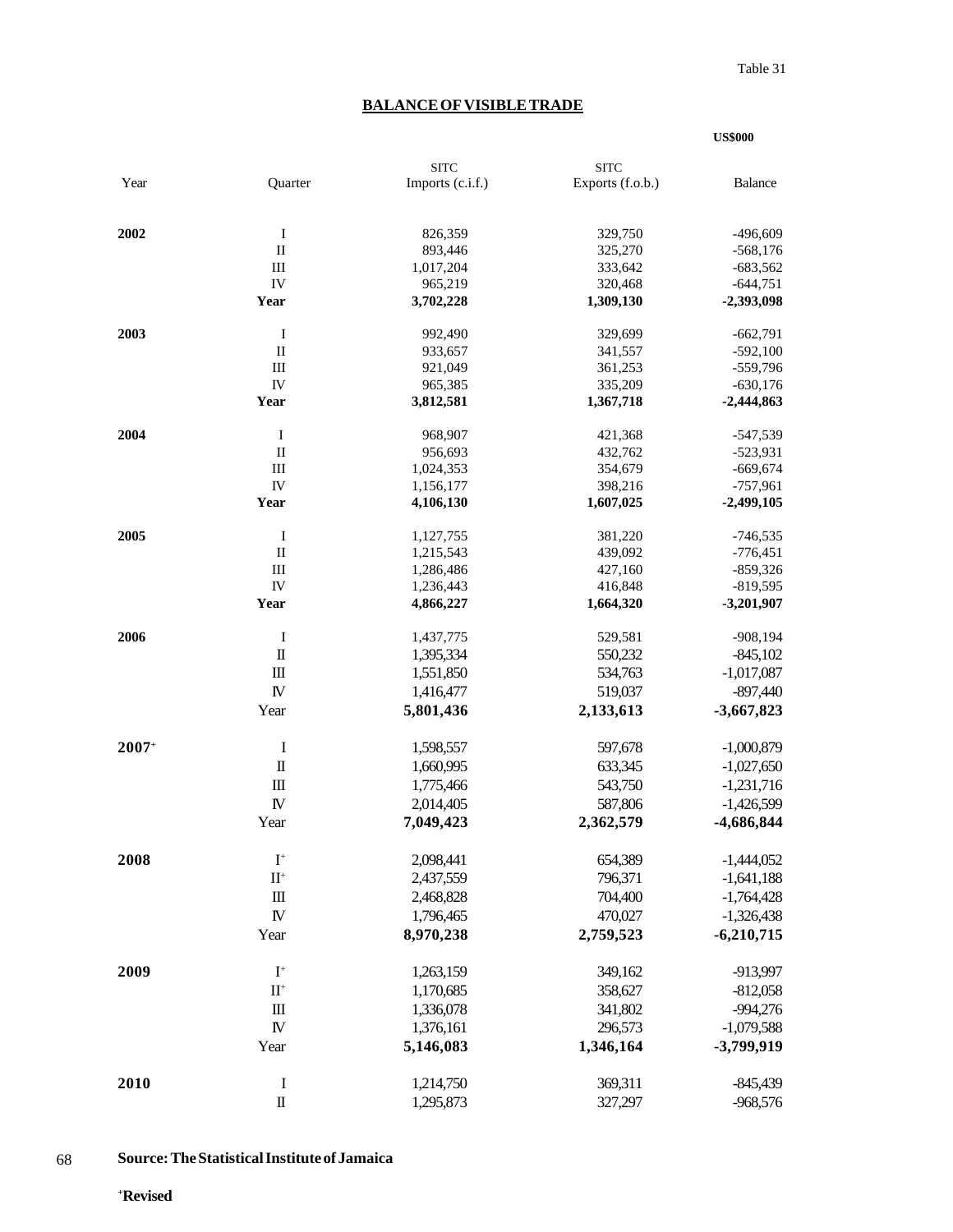## **VALUE OF EXPORTS BY SECTIONS OF THE S.I.T.C. (Previous Year)**

|          |                                    |                 |               | <b>US\$000</b>  |              |
|----------|------------------------------------|-----------------|---------------|-----------------|--------------|
|          |                                    | Jan.- Oct. 2008 |               | Jan.- Oct. 2009 |              |
|          |                                    | Value           | $\frac{0}{0}$ | Value           | $\%$         |
|          | <b>TOTAL GOODS EXPORTS</b>         | 2,454,753       | <b>100.0</b>  | 1,191,790       | <b>100.0</b> |
|          | <b>GENERAL MERCHANDISE EXPORTS</b> | 2,266,901       | 92.4          | 1,060,685       | 89.0         |
| $\Omega$ | Food                               | 234,616         | 9.6           | 212,910         | 17.9         |
|          | Beverages & Tobacco                | 86,132          | 3.5           | 85,020          | 7.1          |
| 2.       | Crude Materials                    | 1,199,715       | 48.9          | 394,973         | 33.1         |
| 3.       | <b>Mineral Fuels</b>               | 261,618         | 10.7          | 103,452         | 8.7          |
| 4.       | Animal & Vegetable Oils            | 49              | 0.0           | 107             | 0.0          |
| 5.       | <b>Chemicals</b>                   | 422,685         | 17.2          | 184,945         | 15.5         |
| 6.       | <b>Manufactured Goods</b>          | 12,899          | 0.5           | 24,135          | 2.0          |
| 7.       | Machinery & Transport Equipment    | 32,353          | 1.3           | 36,385          | 3.1          |
| 8.       | Miscellaneous Manufactured Goods   | 16,834          | 0.7           | 13,786          | 1.2          |
| 9.       | Miscellaneous Commodities          | $\overline{0}$  | 0.0           | 4,972           | 0.4          |
|          | <b>FREEZONE EXPORTS</b>            | 50,180          | 2.0           | 46,943          | 3.9          |
|          | <b>GOODSPROCURED IN PORTS</b>      | 137,672         | 5.6           | 84,162          | 7.1          |

## **VALUE OF IMPORTS BY SECTIONS OF THE S.I.T.C. (Previous Year)**

|                                        | <b>US\$000</b> |                 |           |                 |  |  |
|----------------------------------------|----------------|-----------------|-----------|-----------------|--|--|
|                                        |                | Jan.- Oct. 2008 |           | Jan.- Oct. 2009 |  |  |
|                                        | Value          | $\%$            | Value     | $\frac{0}{0}$   |  |  |
| <b>TOTAL GOODS IMPORTS</b>             | 7,588,989      | 100.0           | 4,192,580 | 100.0           |  |  |
| <b>GENERAL MERCHANDISE IMPORTS</b>     | 7,438,589      | 98.0            | 4,144,004 | 98.8            |  |  |
| Food<br>0.                             | 736,787        | 9.7             | 668,187   | 15.9            |  |  |
| Beverages & Tobacco                    | 77,768         | 1.0             | 65,929    | 1.6             |  |  |
| Crude Materials<br>2.                  | 66,188         | 0.9             | 43,952    | 1.0             |  |  |
| <b>Mineral Fuels</b><br>3.             | 3,176,109      | 41.8            | 1,139,585 | 27.2            |  |  |
| Animal & Vegetable Oils<br>4.          | 41,458         | 0.5             | 27,014    | 0.6             |  |  |
| Chemicals<br>5.                        | 817,788        | 10.8            | 615,329   | 14.7            |  |  |
| <b>Manufactured Goods</b><br>6.        | 770,381        | 10.2            | 451,476   | 10.8            |  |  |
| Machinery & Transport Equipment<br>7.  | 1,076,614      | 14.2            | 684,969   | 16.3            |  |  |
| Miscellaneous Manufactured Goods<br>8. | 583,014        | 7.7             | 344,134   | 8.2             |  |  |
| Miscellaneous Commodities<br>9.        | 92,482         | 1.2             | 103,429   | 2.5             |  |  |
| <b>FREEZONE IMPORTS</b>                | 16,695         | 0.2             | 11,599    | 0.3             |  |  |
| <b>GOODS PROCURED IN PORTS</b>         | 133,705        | 1.8             | 36,977    | 0.9             |  |  |

Source: The Statistical Institute of Jamaica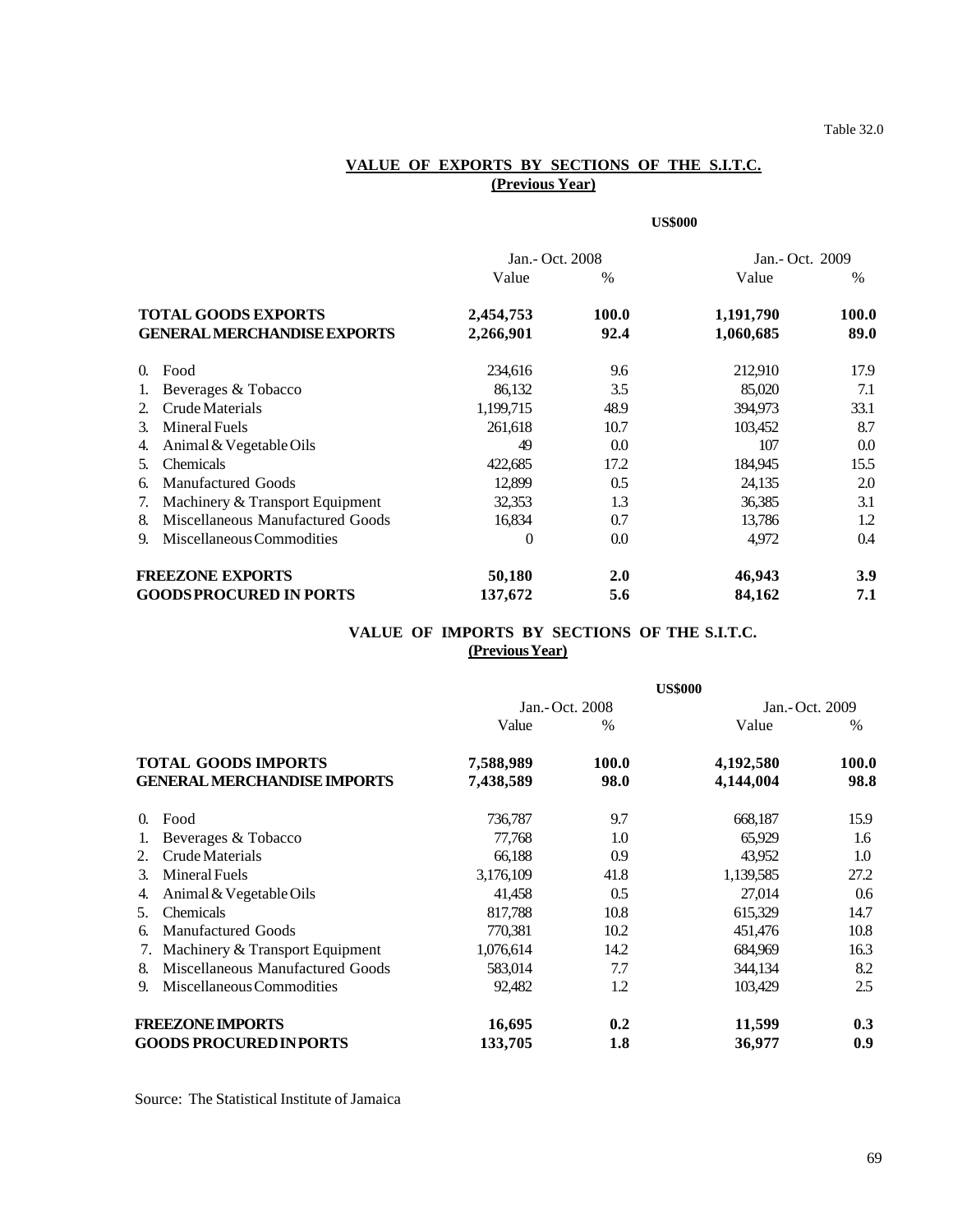## **VALUE OF EXPORTS BY SECTIONS OF THE S.I.T.C. (Current Year)**

#### **US\$000**

|                                        | Jan.- Oct. 2009 |       | Jan.-Oct. 2010 |               |
|----------------------------------------|-----------------|-------|----------------|---------------|
|                                        | Value           | $\%$  | Value          | $\frac{0}{0}$ |
| <b>TOTAL GOODS EXPORTS</b>             | 1,191,790       | 100.0 | 1,146,149      | 100.0         |
| GENERALMERCHANDISEEXPORTS              | 1,060,685       | 89.0  | 999,564        | 87.2          |
| Food<br>0.                             | 212,910         | 17.9  | 180,773        | 15.8          |
| Beverages & Tobacco                    | 85,020          | 7.1   | 90.991         | 7.9           |
| Crude Materials<br>2.                  | 394,973         | 33.1  | 445,982        | 38.9          |
| Mineral Fuels<br>3.                    | 103,452         | 8.7   | 144,973        | 12.6          |
| Animal & Vegetable Oils<br>4.          | 107             | 0.0   | 144            | 0.0           |
| <b>Chemicals</b><br>5.                 | 184,945         | 15.5  | 63,090         | 5.5           |
| <b>Manufactured Goods</b><br>6.        | 24,135          | 2.0   | 14,313         | 1.3           |
| Machinery & Transport Equipment<br>7.  | 36,385          | 3.1   | 25,083         | 2.2           |
| Miscellaneous Manufactured Goods<br>8. | 13,786          | 1.2   | 20,214         | 1.8           |
| Miscellaneous Commodities<br>9.        | 4,972           | 0.4   | 14,001         | 1.2           |
| <b>FREEZONE EXPORTS</b>                | 46,943          | 3.9   | 33,218         | 2.9           |
| <b>GOODSPROCURED IN PORTS</b>          | 84,162          | 7.1   | 113,367        | 9.9           |

## **VALUE OF IMPORTS BY SECTIONS OF THE S.I.T.C. (Current Year)**

|                                                                  |                                  | <b>US\$000</b>  |       |                |       |
|------------------------------------------------------------------|----------------------------------|-----------------|-------|----------------|-------|
|                                                                  |                                  | Jan.- Oct. 2009 |       | Jan.-Oct. 2010 |       |
|                                                                  |                                  | Value           | $\%$  | Value          | $\%$  |
| <b>TOTAL GOODS IMPORTS</b><br><b>GENERAL MERCHANDISE IMPORTS</b> |                                  | 4,192,580       | 100.0 | 4,309,480      | 100.0 |
|                                                                  |                                  | 4,144,004       | 98.8  | 4,235,543      | 98.3  |
| $\Omega$                                                         | Food                             | 668,187         | 15.9  | 661,014        | 15.3  |
|                                                                  | Beverages & Tobacco              | 65,929          | 1.6   | 62,398         | 1.5   |
| 2.                                                               | Crude Materials                  | 43,952          | 1.0   | 51,419         | 1.2   |
| 3.                                                               | <b>Mineral Fuels</b>             | 1,139,585       | 27.2  | 1,324,455      | 30.7  |
| 4.                                                               | Animal & Vegetable Oils          | 27,014          | 0.6   | 14,046         | 0.3   |
| 5.                                                               | Chemicals                        | 615,329         | 14.7  | 548,524        | 12.7  |
| 6.                                                               | <b>Manufactured Goods</b>        | 451,476         | 10.8  | 481,375        | 11.2  |
| 7.                                                               | Machinery & Transport Equipment  | 684,969         | 16.3  | 641,045        | 14.9  |
| 8.                                                               | Miscellaneous Manufactured Goods | 344,134         | 8.2   | 382,153        | 8.9   |
| 9.                                                               | Miscellaneous Commodities        | 103,429         | 2.5   | 69,114         | 1.6   |
| <b>FREEZONE IMPORTS</b>                                          |                                  | 11,599          | 0.3   | 25,984         | 0.6   |
| <b>GOODS PROCURED INPORTS</b>                                    |                                  | 36,977          | 0.9   | 47,953         | 1.1   |

Source: The Statistical Institute of Jamaica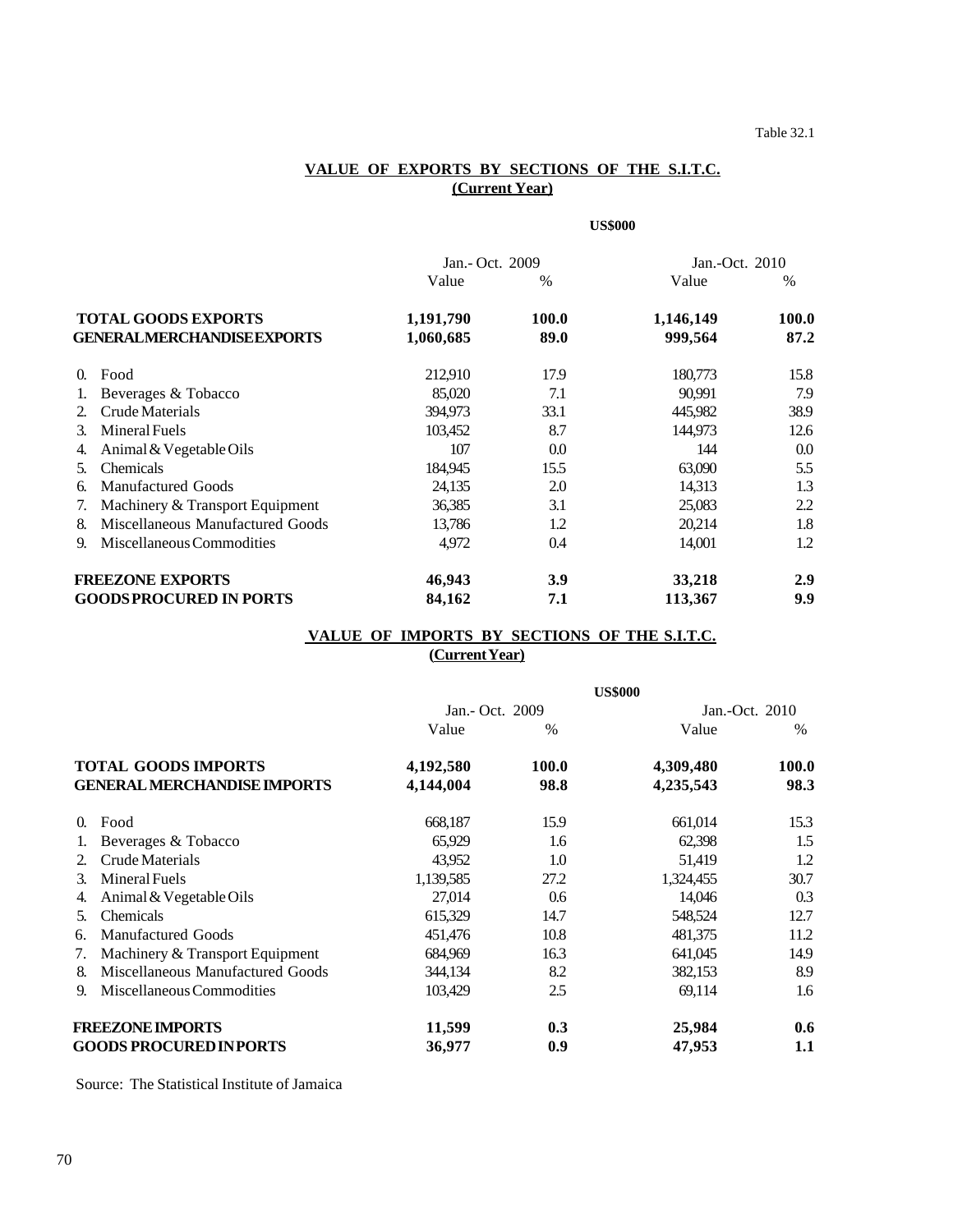Table 33.0

# **IMPORTS BY ECONOMIC FUNCTION (Previous Year)**

|                                                      |                           |       | <b>US\$000</b> |                          |
|------------------------------------------------------|---------------------------|-------|----------------|--------------------------|
|                                                      | Jan. - Mar. 2002<br>Value | $\%$  | Value          | Jan. - Mar. 2003<br>$\%$ |
| <b>TOTAL GOODS IMPORTS</b>                           | 826,359                   | 100.0 | 1,001,989      | 100.0                    |
| <b>GENERAL MERCHANDISE IMPORTS</b>                   | 800,184                   | 96.8  | 969,780        | 96.8                     |
| <b>CONSUMER GOODS</b>                                | 240,900                   | 29.1  | 260,400        | 26.0                     |
| Food                                                 | 71,344                    | 8.6   | 74,719         | 7.5                      |
| Other Non-Durables                                   | 64,491                    | 7.8   | 80,829         | 8.1                      |
| Durables                                             | 105,065                   | 12.7  | 104,852        | 10.4                     |
| <b>RAW MATERIALS</b>                                 | 412,183                   | 49.9  | 559,059        | 55.8                     |
| Fuels                                                | 111,482                   | 13.5  | 215,811        | 21.5                     |
| Other Raw Materials & Goods Used<br>In Manufacturing | 300,701                   | 36.4  | 343,248        | 34.3                     |
| <b>CAPITAL GOODS</b>                                 | 147,101                   | 17.8  | 150,321        | 15.0                     |
| <b>Transport Equipment</b>                           | 16,457                    | 2.0   | 20,987         | 2.1                      |
| <b>Construction Materials</b>                        | 25,608                    | 3.1   | 40,814         | 4.1                      |
| Other Machinery & Equipment                          | 102,713                   | 12.4  | 86,642         | 8.6                      |
| Other Capital Imports                                | 2,323                     | 0.3   | 1,878          | 0.2                      |
| <b>FREEZONE IMPORTS</b>                              | 16,775                    | 2.0   | 13,009         | 1.3                      |
| <b>GOODS PROCURED IN PORTS</b>                       | 9,400                     | 1.2   | 19,200         | 1.9                      |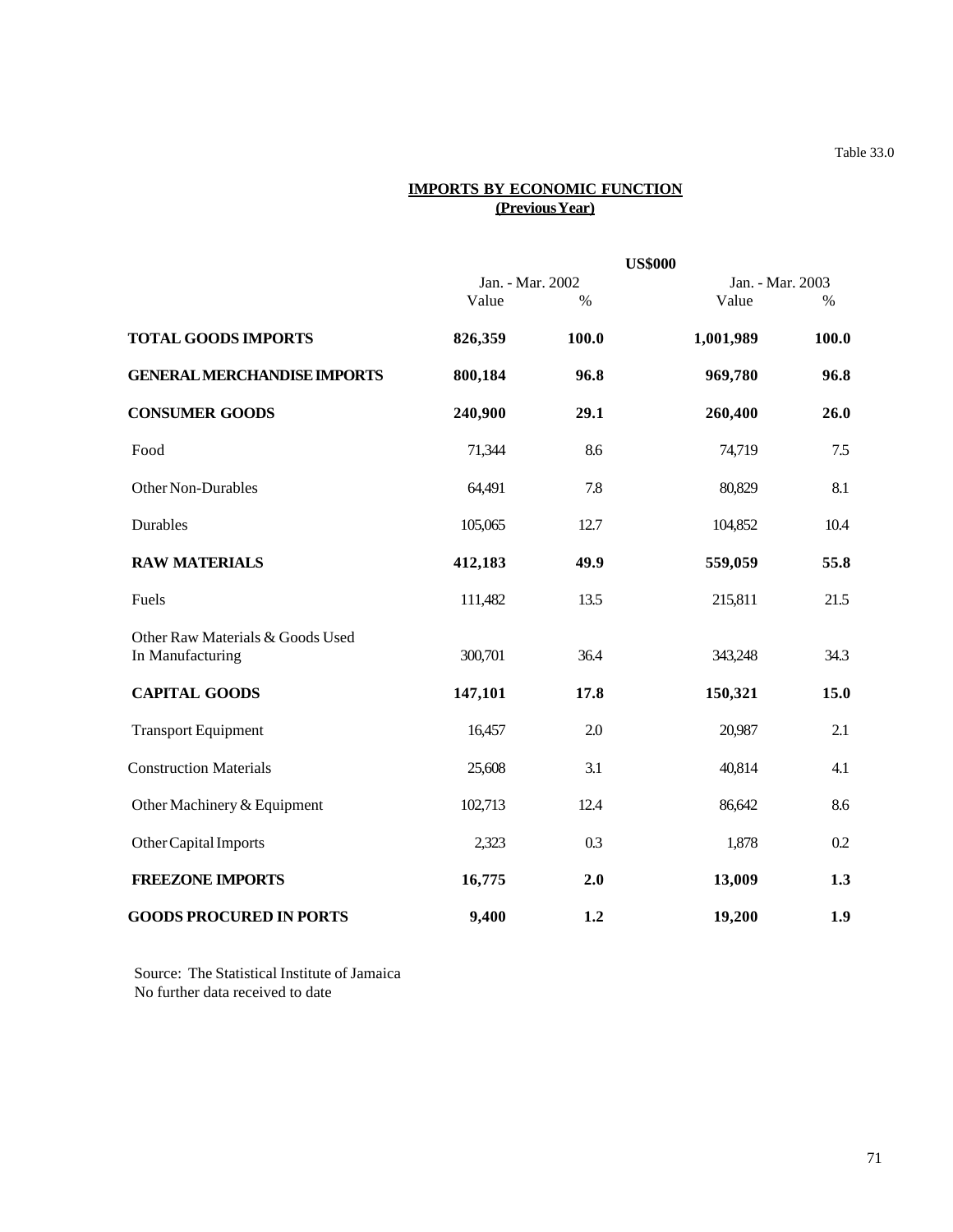#### **IMPORTS BY ECONOMIC FUNCTION (Current Year)**

### **US\$000**

|                                                      | Jan. - Mar. 2003 |       | Jan. - Mar. 2004 |       |
|------------------------------------------------------|------------------|-------|------------------|-------|
|                                                      | Value            | $\%$  | Value            | $\%$  |
| <b>TOTAL GOODS IMPORTS</b>                           | 1,001,989        | 100.0 | 884,253          | 100.0 |
| <b>GENERAL MERCHANDISE IMPORTS</b>                   | 969,780          | 96.8  | 854,713          | 96.6  |
| <b>CONSUMER GOODS</b>                                | 260,400          | 26.0  | 246,566          | 27.9  |
| Food                                                 | 74,719           | 7.5   | 70,695           | 8.0   |
| Other Non-Durables                                   | 80,829           | 8.1   | 75,658           | 8.6   |
| Durables                                             | 104,852          | 10.4  | 100,213          | 11.3  |
| <b>RAW MATERIALS</b>                                 | 559,059          | 55.8  | 470,491          | 53.2  |
| Fuels                                                | 215,811          | 21.5  | 181,255          | 20.5  |
| Other Raw Materials & Goods Used<br>In Manufacturing | 343,248          | 34.3  | 289,236          | 32.7  |
| <b>CAPITAL GOODS</b>                                 | 150,321          | 15.0  | 137,656          | 15.5  |
| Transport & Equipment                                | 20,987           | 2.1   | 14,644           | 1.7   |
| <b>Construction Materials</b>                        | 40,814           | 4.1   | 37,147           | 4.2   |
| Other Machinery & Equipment                          | 86,642           | 8.6   | 83,991           | 9.5   |
| Other Capital Imports                                | 1,878            | 0.2   | 1,874            | 0.1   |
| <b>FREEZONE IMPORTS</b>                              | 13,009           | 1.3   | 10,340           | 1.2   |
| <b>GOODS PROCURED IN PORTS</b>                       | 19,200           | 1.9   | 19,200           | 2.2   |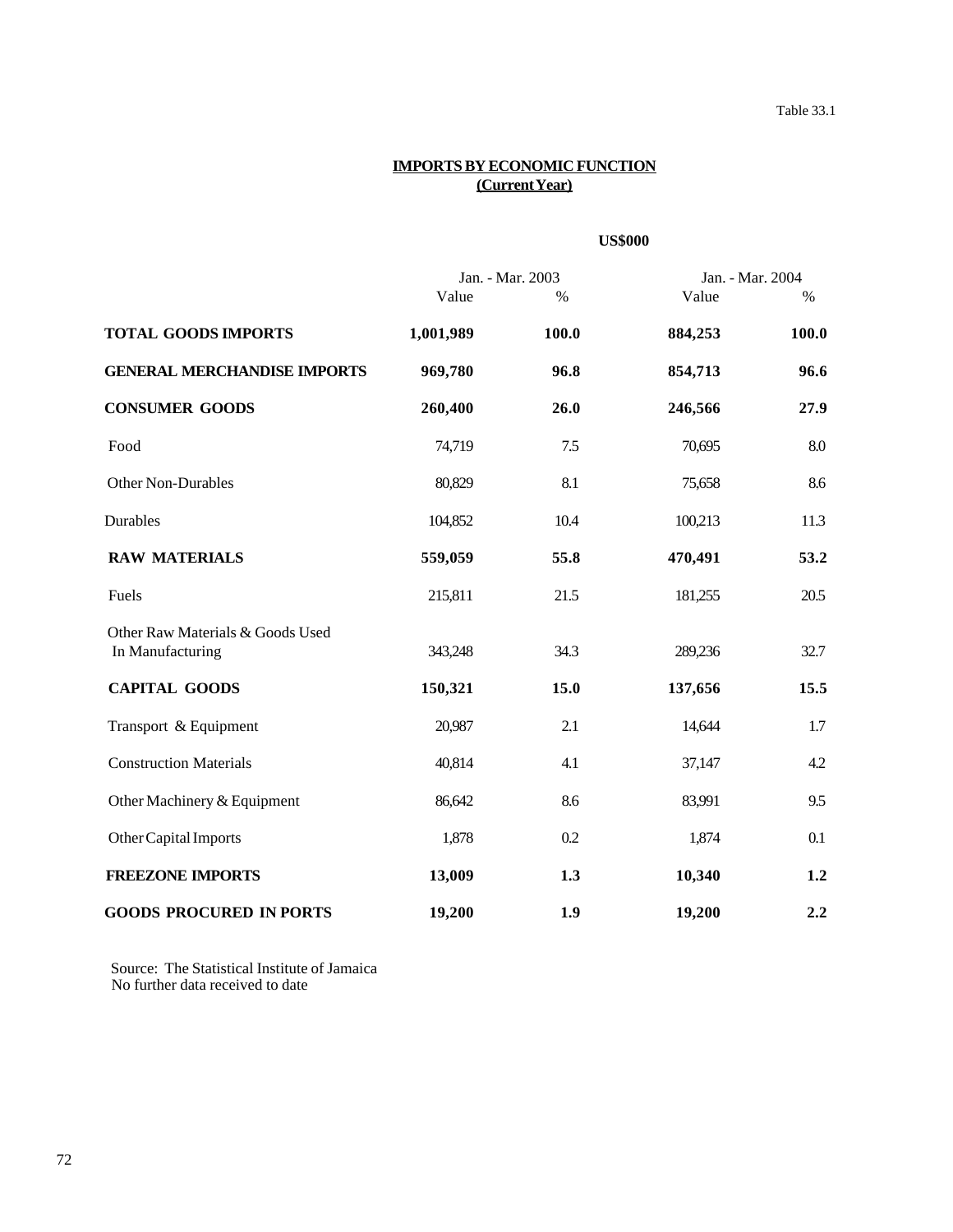# **JAMAICA'S EXPORTS AND IMPORTS ON CARICOM MARKET BY SITC (Previous Year)**

|            |                                                          | <b>US\$000</b>      |                     |                     |                     |  |
|------------|----------------------------------------------------------|---------------------|---------------------|---------------------|---------------------|--|
|            |                                                          | IMPORTS             |                     | EXPORTS             |                     |  |
|            |                                                          | Jan. - Mar.<br>2002 | Jan. - Mar.<br>2003 | Jan. - Mar.<br>2002 | Jan. - Mar.<br>2003 |  |
| $\Omega$ . | Food                                                     | 19,704              | 18,308              | 4,362               | 5,662               |  |
| 1.         | Beverage & Tobacco<br>(excluding fuels)                  | 6,377               | 4,971               | 649                 | 871                 |  |
| 2.         | Crude Materials - Inedible                               | 18                  | 8                   | 47                  | 120                 |  |
| 3.         | Mineral Fuels, Lubricants &<br><b>Related Materials</b>  | 45,152              | 76,823              | 139                 | 143                 |  |
| 4.         | Animal, Vegetable Oils & Fats                            | 732                 | 1,077               |                     | $\mathbf{1}$        |  |
| 5.         | Chemicals                                                | 7,044               | 7,560               | 3,175               | 2,509               |  |
| 6.         | Manufactured Goods - Chiefly by<br>Materials             | 10,540              | 10,517              | 882                 | 1,169               |  |
| 7.         | Machinery & Transport Equipment                          | 942                 | 1,307               | 279                 | 943                 |  |
| 8.<br>9.   | Miscellaneous Manufacturing<br>Miscellaneous Commodities | 2,578               | 2,461               | 907                 | 1,051               |  |
|            | <b>All Sections</b>                                      | 93,087              | 123,032             | 10,440              | 12,469              |  |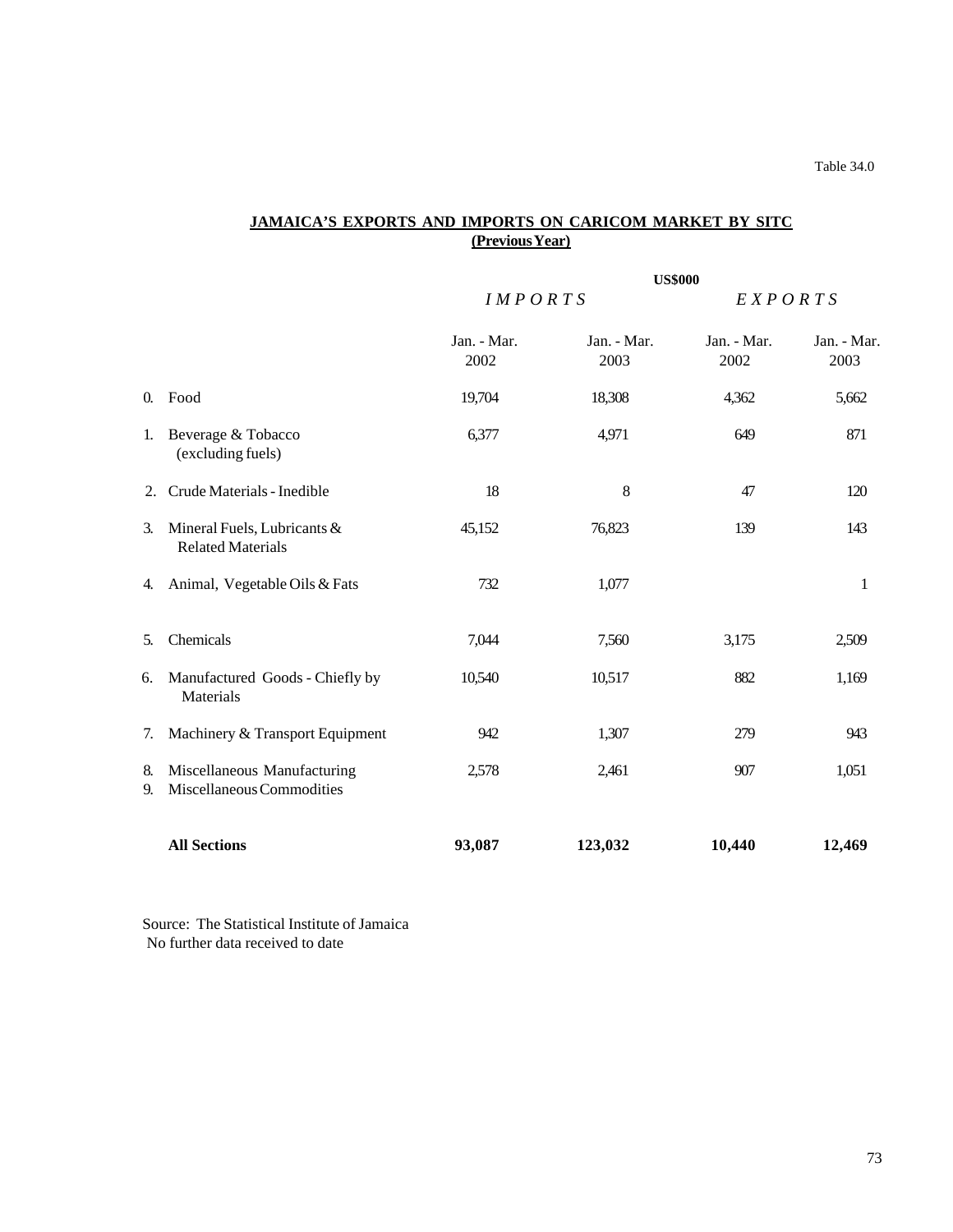# **JAMAICA'S EXPORTS AND IMPORTS ON CARICOM MARKET BY SITC (Current Year)**

# **US\$000**

|    |                                                 | <b>IMPORTS</b>      |                     | EXPORTS             |                     |
|----|-------------------------------------------------|---------------------|---------------------|---------------------|---------------------|
|    |                                                 | Jan. - Mar.<br>2003 | Jan. - Mar.<br>2004 | Jan. - Mar.<br>2003 | Jan. - Mar.<br>2004 |
|    | 0. Food                                         | 18,308              | 19,387              | 5,662               | 5,359               |
|    | 1. Beverage & Tobacco                           | 4,971               | 4,951               | 871                 | 914                 |
|    | 2. Crude Materials - Inedible                   | 8                   | 53                  | 120                 | 144                 |
|    | 3. Mineral Fuels, Lubricants &                  | 76,823              | 61,719              | 143                 | 126                 |
|    | 4. Animal, Vegetable Oils & Fats                | 1,077               | 1,250               | 1                   | 1                   |
|    | 5. Chemicals                                    | 7,560               | 5,071               | 2,509               | 2,620               |
|    | 6. Manufactured Goods - Chiefly by<br>Materials | 10,517              | 10,812              | 1,169               | 1,337               |
|    | 7. Machinery & Transport Equipment              | 1,307               | 1,190               | 943                 | 2,078               |
| 8. | Miscellaneous Manufacturing                     | 2,461               | 2,489               | 1,051               | 1,533               |
|    | 9. Miscellaneous Commodities                    |                     |                     |                     |                     |
|    | <b>All Sections</b>                             | 123,032             | 106,922             | 12,469              | 14,112              |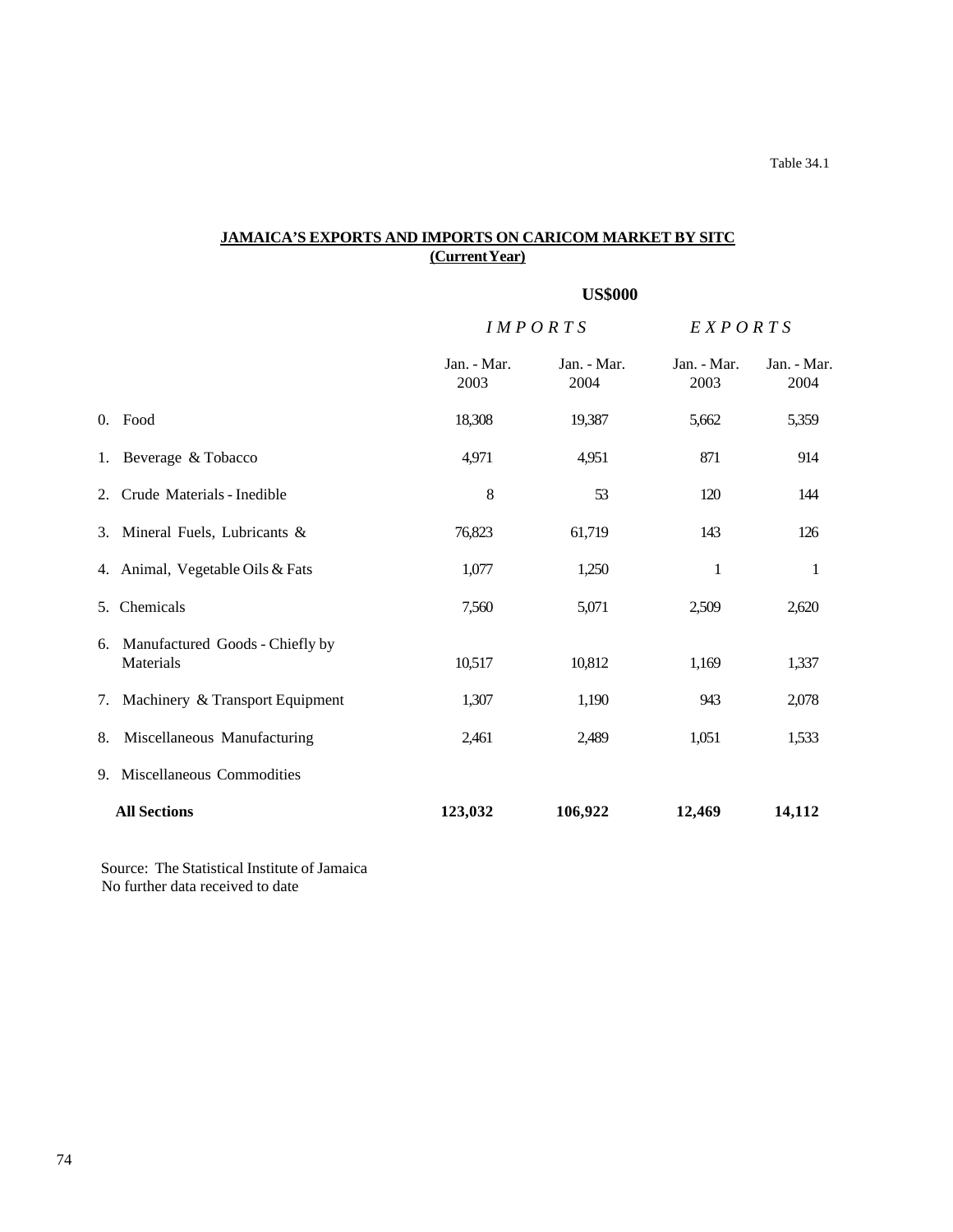# **JAMAICA'S EXPORTS AND IMPORTS ON CARICOM MARKET BY COUNTRIES (Previous Year)**

|                      |                     | <b>US\$000</b>      |                     |                     |  |
|----------------------|---------------------|---------------------|---------------------|---------------------|--|
|                      |                     | IMPORTS             |                     | EXPORTS             |  |
|                      | Jan. - Mar.<br>2002 | Jan. - Mar.<br>2003 | Jan. - Mar.<br>2002 | Jan. - Mar.<br>2003 |  |
| <b>Barbados</b>      | 4,476               | 4,312               | 1,909               | 2,389               |  |
| Guyana               | 6,026               | 3,858               | 639                 | 736                 |  |
| Trinidad & Tobago    | 76,760              | 106,249             | 4,452               | 3,984               |  |
| Antigua              |                     |                     | 703                 | 940                 |  |
| Belize               | 903                 | 3,810               | 943                 | 916                 |  |
| Dominica             | 2,487               | 2,658               | 156                 | 585                 |  |
| Grenada              | 179                 | 165                 | 502                 | 426                 |  |
| Montserrat           |                     |                     | 5                   |                     |  |
| St. Kitts            |                     |                     | 228                 | 430                 |  |
| St. Lucia            | 3                   | 75                  | 529                 | 1,267               |  |
| St. Vincent          | 239                 | 446                 | 243                 | 482                 |  |
| Suriname             | 2,014               | 1,459               | 131                 | 314                 |  |
| <b>ALL COUNTRIES</b> | 93,087              | 123,032             | 10,440              | 12,469              |  |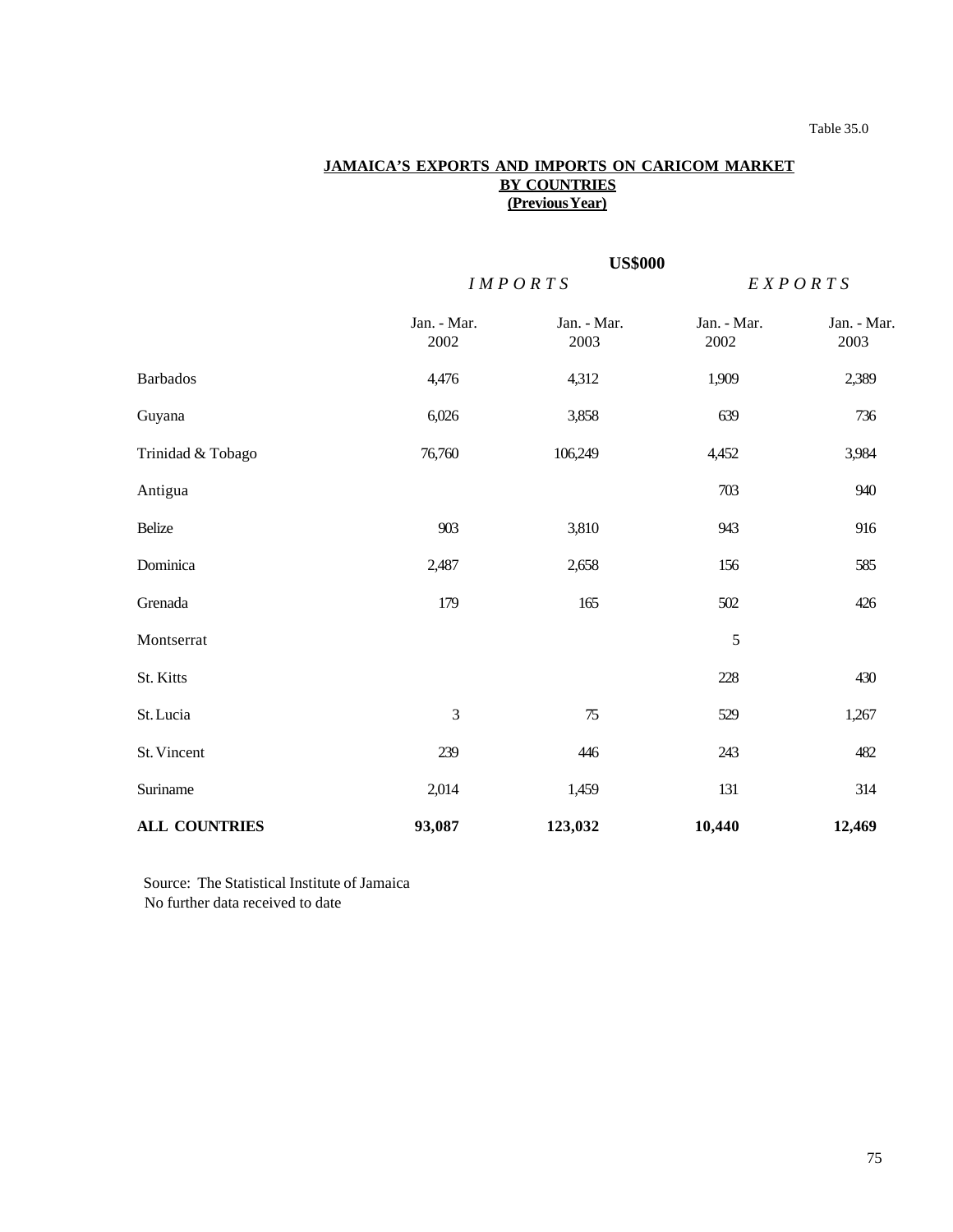# Table 35.1

# **JAMAICA'S EXPORTS AND IMPORTS ON CARICOM MARKET BY COUNTRIES (Current Year)**

|                      | <b>US\$000</b>      |                     |                     |                     |  |
|----------------------|---------------------|---------------------|---------------------|---------------------|--|
|                      | IMPORTS             |                     | E X P O R T S       |                     |  |
|                      | Jan. - Mar.<br>2003 | Jan. - Mar.<br>2004 | Jan. - Mar.<br>2003 | Jan. - Mar.<br>2004 |  |
| <b>Barbados</b>      | 4,312               | 4,579               | 2,389               | 4,078               |  |
| Guyana               | 3,858               | 7,129               | 736                 | 916                 |  |
| Trinidad & Tobago    | 106,249             | 87,040              | 3,984               | 3,941               |  |
| Antigua              |                     | $\mathbf{1}$        | 940                 | 1,381               |  |
| Belize               | 3,810               | 3,567               | 916                 | 870                 |  |
| Dominica             | 2,658               | 2,103               | 585                 | 402                 |  |
| Grenada              | 165                 | 207                 | 426                 | 297                 |  |
| Montserrat           |                     | $10\,$              |                     | $28\,$              |  |
| St. Kitts            |                     |                     | 430                 | 471                 |  |
| St. Lucia            | 75                  | $\overline{4}$      | 1,267               | 769                 |  |
| St. Vincent          | 446                 | 44                  | 482                 | 271                 |  |
| Suriname             | 1,459               | 2,238               | 314                 | 688                 |  |
| <b>ALL COUNTRIES</b> | 123,032             | 106,922             | 12,469              | 14,112              |  |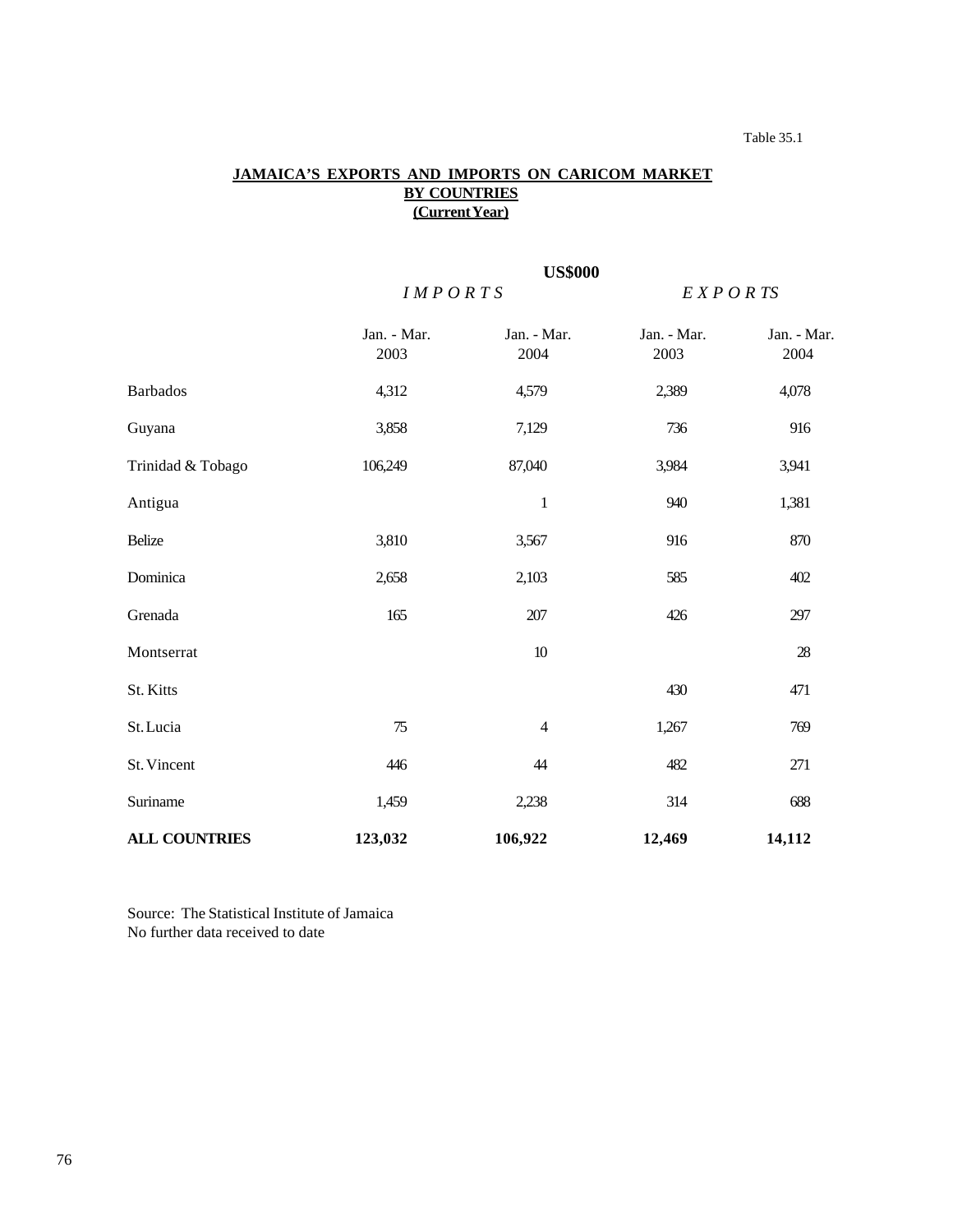# **TOURISM - VISITOR STATISTICS**

|             | Total           |                 |           |           |                               |           |                      | Avg.        |
|-------------|-----------------|-----------------|-----------|-----------|-------------------------------|-----------|----------------------|-------------|
| End of      | No. of          | Landed          |           |           | RESIDENCE OF LANDED VISITORS* |           | Hotel Room           | Length of   |
| Period      | <b>Visitors</b> | <b>Visitors</b> | <b>US</b> | Canada    | Europe                        | Other+    | Occupancy %          | Stay (days) |
| 1999        | 2,015,270       | 1,248,397       | 789,262   | 91,075    | 204,031                       | 164,029   |                      |             |
| Mar.        | 582,889         | 331,007         | 205,522   | 34,729    | 54,634                        | 36,122    | $\ddot{\phantom{a}}$ | 9.0         |
| June        | 473,780         | 317,102         | 214,155   | 18,296    | 46,706                        | 37,945    | $\ddot{\phantom{a}}$ | 10.9        |
| Sept.       | 456,755         | 315,025         | 202,451   | 14,581    | 53,530                        | 44,463    | $\ddot{\phantom{a}}$ | 10.2        |
| Dec.        | 501,846         | 285,263         | 167,134   | 23,469    | 49,161                        | 45,499    | $\ddot{\phantom{a}}$ | 12.7        |
| 2000        | 2,231,765       | 1,322,690       | 863,026   | 97,891    | 192,484                       | 169,289   |                      |             |
| Mar.        | 630,121         | 342,231         | 220,768   | 34,743    | 51,521                        | 35,199    |                      | 8.6         |
| June        | 537,276         | 342,776         | 236,479   | 19,340    | 43,608                        | 43,349    |                      | 10.4        |
| Sept.       | 519,353         | 335,532         | 221,924   | 16,363    | 48,811                        | 48,434    |                      | 10.7        |
| Dec.        | 545,015         | 302,151         | 183,855   | 27,445    | 48,544                        | 42,307    |                      | 12.6        |
| 2001        | 2,117,928       | 1,276,516       | 849,454   | 101,984   | 174,902                       | 150,176   |                      |             |
| Mar.        | 653,174         | 358,503         | 241,764   | 40,432    | 44,088                        | 32,219    |                      | 8.3         |
| June        | 543,119         | 350,539         | 247,315   | 21,230    | 41,107                        | 40,887    |                      | 10.3        |
| Sept.       | 469,377         | 308,318         | 202,310   | 18,813    | 47,012                        | 40,183    |                      | 11.9        |
| Dec.        | 452,258         | 259,156         | 158,065   | 21,509    | 42,695                        | 36,887    |                      | 13.1        |
| 2002        | 2,132,592       | 1,873,197       | 1,764,898 | 1,595,089 | 1,621,106                     | 1,611,554 |                      |             |
| Mar.        | 568,052         | 568,052         | 568,052   | 568,052   | 568,052                       | 568,052   |                      | 8.4         |
| June        | 497,821         | 497,821         | 497,821   | 497,821   | 497,821                       | 497,821   |                      | 10.6        |
| Sept.       | 507,277         | 507,277         | 507,277   | 507,277   | 507,277                       | 507,277   |                      | 11.0        |
| Dec.        | 559,442         | 300,047         | 191,748   | 21,939    | 47,956                        | 38,404    |                      | 12.6        |
| $2003^{++}$ | 2,483,695       | 1,350,284       | 904,666   | 87,908    | 211,011                       | 146,699   |                      |             |
| Mar.        | 706,362         | 342,249         | 232,591   | 32,362    | 48,807                        | 28,489    |                      | 8.5         |
| June        | 573,237         | 336,066         | 233,688   | 16,373    | 49,071                        | 36,934    |                      | 10.5        |
| Sept.       | 564,405         | 348,792         | 234,639   | 15,445    | 57,936                        | 40,772    |                      | 10.5        |
| Dec.        | 639,691         | 323,177         | 203,748   | 23,728    | 55,197                        | 40,504    |                      | 12.9        |
| 2004        | 2,514,559       | 1,414,766       | 932,784   | 98,972    | 233,319                       | 149,711   |                      |             |
| Mar.        | 735,352         | 366,085         | 244,569   | 35,043    | 57,014                        | 29,459    |                      | 8.6         |
| May         | 626,848         | 376,253         | 263,289   | 20,865    | 55,078                        | 37,021    |                      | 8.9         |
| Sept.       | 540,430         | 354,697         | 232,397   | 17,452    | 62,080                        | 42,768    |                      | 11.5        |
| Dec.        | 611,929         | 317,751         | 192,529   | 25,612    | 59,147                        | 40,463    |                      | 12.4        |
| 2005        | 2,614,506       | 1,478,663       | 990,809   | 110,086   | 226,417                       | 151,351   |                      |             |
| Mar.        | 769,942         | 394,969         | 262,921   | 42,380    | 57,112                        | 32,556    |                      | 8.5         |
| June        | 613,514         | 367,109         | 260,248   | 21,553    | 50,905                        | 34,403    |                      | 10.2        |
| Sept.       | 547,012         | 342,113         | 225,939   | 16,788    | 58,428                        | 40,958    |                      | 10.5        |
| Dec.        | 684,038         | 374,472         | 241,701   | 29,365    | 59,972                        | 43,434    |                      | 11.5        |
| 2006        | 3,015,358       | 1,678,905       | 1,157,156 | 150,594   | 252,697                       | 118,458   |                      |             |
| Mar.        | 842,864         | 436,562         | 293,615   | 52,135    | 57,981                        | 32,831    |                      | 8.5         |
| June        | 736,071         | 455,599         | 326,392   | 29,430    | 56,591                        | 43,186    |                      | 10.2        |
| Sept.       | 665,598         | 402,043         | 283,762   | 27,712    | 67,954                        | 22,615    |                      | 10.5        |
| Dec.        | 770,825         | 384,701         | 253,387   | 41,317    | 70,171                        | 19,826    |                      | 11.5        |

..Not available

\*Excludes cruise passengers and armed forces

+Includes Non-Resident Jamaicans as of 1995

Source: Jamaica Tourist Board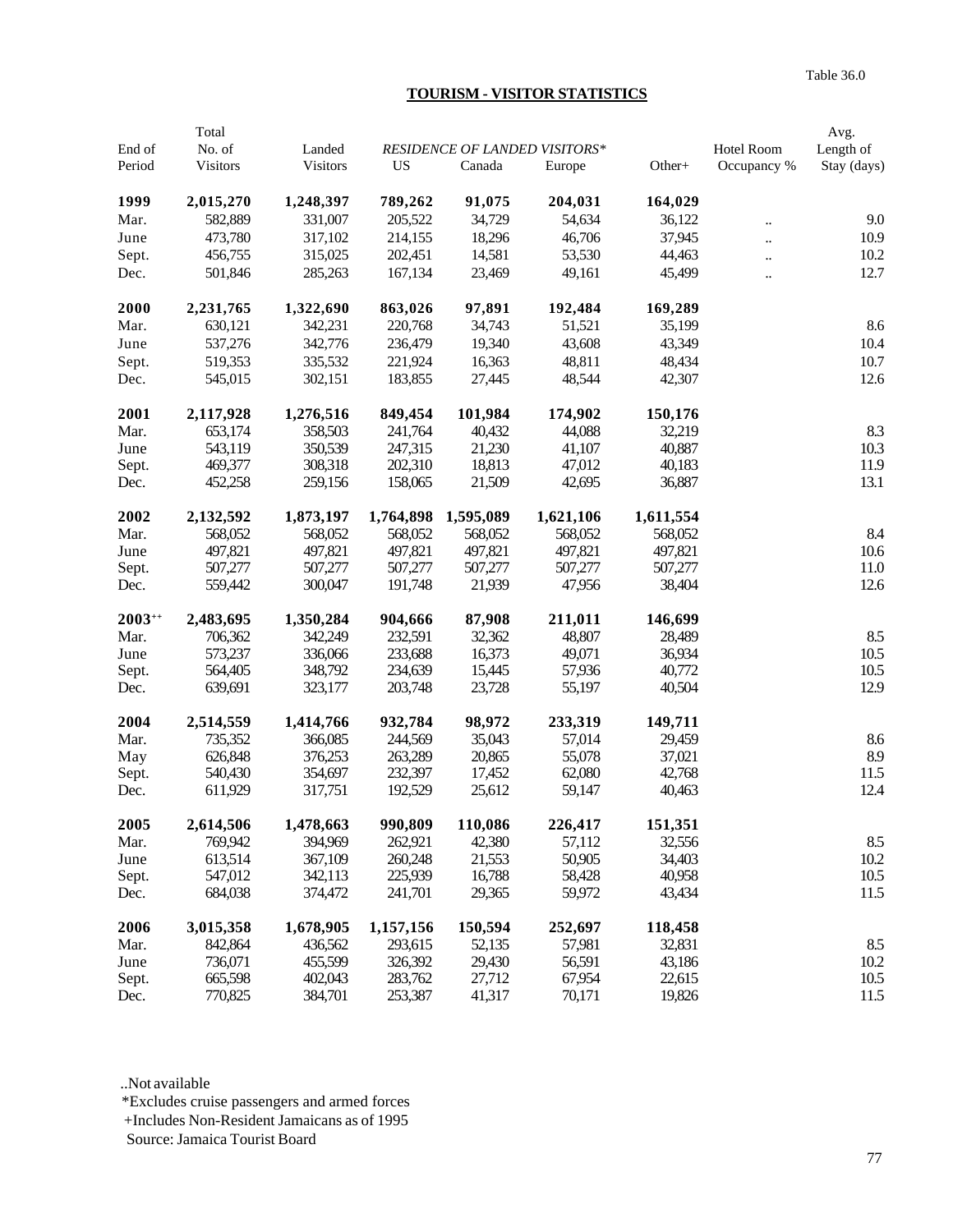### **TOURISM - VISITOR STATISTICS**

|        |           | Total           |                               |         |         |           |                |
|--------|-----------|-----------------|-------------------------------|---------|---------|-----------|----------------|
| End of | No. of    | Landed          | RESIDENCE OF LANDED VISITORS* |         |         |           | Avg. Length    |
| Period | Visitors  | <b>Visitors</b> | <b>US</b>                     | Canada  | Europe  | $Other++$ | of Stay (days) |
| 2007   | 2,880,289 | 1,703,785       | 1,135,532                     | 190,650 | 288,894 | 88,709    |                |
| Jan.   | 273,484   | 129,756         | 79,081                        | 22,843  | 22,166  | 5,666     | 10.2           |
| Feb.   | 256,079   | 132,949         | 82,659                        | 23,144  | 22,214  | 4,932     | 9.2            |
| Mar.   | 309,311   | 164,547         | 108,447                       | 24,991  | 24,597  | 6,512     | $\ \, 8.8$     |
| Apr.   | 264,085   | 150,561         | 102,509                       | 18,092  | 21,490  | 8,470     | 8.4            |
| May    | 225,195   | 132,044         | 93,332                        | 10,031  | 21,013  | 7,668     | 8.6            |
| June   | 227,995   | 156,450         | 117,190                       | 8,866   | 22,500  | 7,894     | 10.0           |
| July   | 227,640   | 195,409         | 136,946                       | 14,440  | 33,640  | 10,383    | 10.3           |
| Aug.   | 208,349   | 136,660         | 92,177                        | 9,820   | 27,835  | 6,828     | 9.7            |
| Sept.  | 150,386   | 89,704          | 54,540                        | 7,322   | 21,249  | 6,593     | 9.9            |
| Oct.   | 171,643   | 108,205         | 67,643                        | 8,843   | 24,355  | 7,364     | 9.2            |
| Nov.   | 223,827   | 124,474         | 83,816                        | 12,697  | 21,107  | 6,854     | 9.4            |
| Dec.   | 298,295   | 180,026         | 114,192                       | 29,561  | 26,728  | 9,545     | 11.1           |
| 2008   | 2,856,172 | 1,767,271       | 1,150,942                     | 236,193 | 284,719 | 95,436    |                |
| Jan.   | 287,532   | 142,861         | 83,813                        | 29,025  | 22,927  | 7,096     | 9.5            |
| Feb.   | 290,234   | 156,831         | 96,732                        | 30,646  | 22,872  | 6,581     | 8.5            |
| Mar.   | 323,614   | 184,267         | 120,064                       | 33,000  | 22,800  | 8,403     | 8.2            |
| Apr.   | 263,037   | 152,199         | 103,624                       | 20,248  | 21,445  | 6,882     | 8.1            |
| May    | 201,096   | 141,236         | 97,718                        | 13,058  | 22,619  | 7,841     | 8.4            |
| June   | 219,920   | 161,958         | 118,376                       | 10,658  | 24,932  | 7,992     | 9.7            |
| July   | 254,790   | 185,447         | 128,549                       | 15,525  | 29,817  | 11,556    | 10.1           |
| Aug.   | 197,123   | 142,467         | 93,562                        | 11,720  | 28,022  | 9,163     | 9.3            |
| Sept.  | 140,858   | 92,037          | 53,095                        | 8,373   | 23,855  | 6,733     | 9.9            |
| Oct.   | 179,269   | 106,104         | 68,879                        | 9,237   | 250,787 | 7,201     | 8.8            |
| Nov.   | 198,473   | 122,250         | 76,804                        | 19,508  | 19,268  | 6,670     | 9.4            |
| Dec.   | 300,226   | 179,614         | 109,726                       | 35,195  | 25,375  | 9,318     | 11.1           |
| 2009   | 2,753,446 | 1,831,097       | 1,172,844                     | 290,307 | 276,799 | 91,147    |                |
| Jan.   | 256,713   | 148,886         | 80,190                        | 39,960  | 21,594  | 7,142     | 9.5            |
| Feb.   | 250,759   | 160,282         | 93,302                        | 39,244  | 20,403  | 7,333     | 8.4            |
| Mar.   | 288,345   | 175,929         | 107,940                       | 39,170  | 22,247  | 6,572     | 8.3            |
| April  | 267,574   | 164,090         | 109,413                       | 25,797  | 20,722  | 8,158     | 8.3            |
| May    | 221,624   | 153,443         | 105,537                       | 17,975  | 23,047  | 6,884     | 8.3            |
| June   | 237,100   | 168,561         | 122,688                       | 13,219  | 24,916  | 7,738     | 9.6            |
| July   | 252,052   | 195,940         | 138,965                       | 18,961  | 27,105  | 10,909    | 10.1           |
| Aug.   | 204,022   | 152,573         | 101,792                       | 16,343  | 25,783  | 8,655     | 9.2            |
| Sept.  | 140,364   | 95,263          | 57,479                        | 9,966   | 21,455  | 6,363     | 9.5            |
| Oct.   | 166,298   | 108,820         | 69,039                        | 12,700  | 20,507  | 6,574     | 8.9            |
| Nov.   | 194,465   | 125,494         | 76,716                        | 20,356  | 22,323  | 6,099     | 9.6            |
| Dec.   | 274,130   | 181,816         | 109,783                       | 36,616  | 26,697  | 8,720     | 10.9           |
| 2010   | 2,518,213 | 1,720,832       | 1,124,439                     | 276,296 | 246,657 | 73,219    |                |
| Jan.   | 248,230   | 161,094         | 85,993                        | 46,573  | 22,193  | 6,335     | 9.4            |
| Feb.   | 246,267   | 167,462         | 96,843                        | 43,814  | 21,247  | 5,558     | 8.3            |
| Mar.   | 312,734   | 201,378         | 129,168                       | 40,962  | 24,826  | 6,422     | 8.2            |
| Apr.   | 247,071   | 166,955         | 115,316                       | 28,079  | 17,037  | 6,523     | 7.8            |
| May    | 210,079   | 149,775         | 104,120                       | 17,847  | 21,880  | 5,928     | 8.2            |
| June   | 230,722   | 164,205         | 122,793                       | 12,829  | 22,209  | 6,374     | 9.5            |
| July   | 269,428   | 204,526         | 148,366                       | 20,370  | 26,877  | 8,913     | 9.8            |
| Aug.   | 221,251   | 159,408         | 107,480                       | 16,763  | 26,906  | 8,038     | 9.2            |
| Sept.  | 152,413   | 97,010          | 60,622                        | 9,893   | 20,385  | 6,110     | 9.3            |
| Oct.   | 174,097   | 114,699         | 74,666                        | 13,192  | 20,178  | 6,663     | 8.7            |
| Nov.   | 205,921   | 134,320         | 79,072                        | 25,974  | 22,919  | 6,355     | 9.2            |

**\* Excludes cruise passengers and armed forces.**

**++ Includes Non-resident Jamaicans**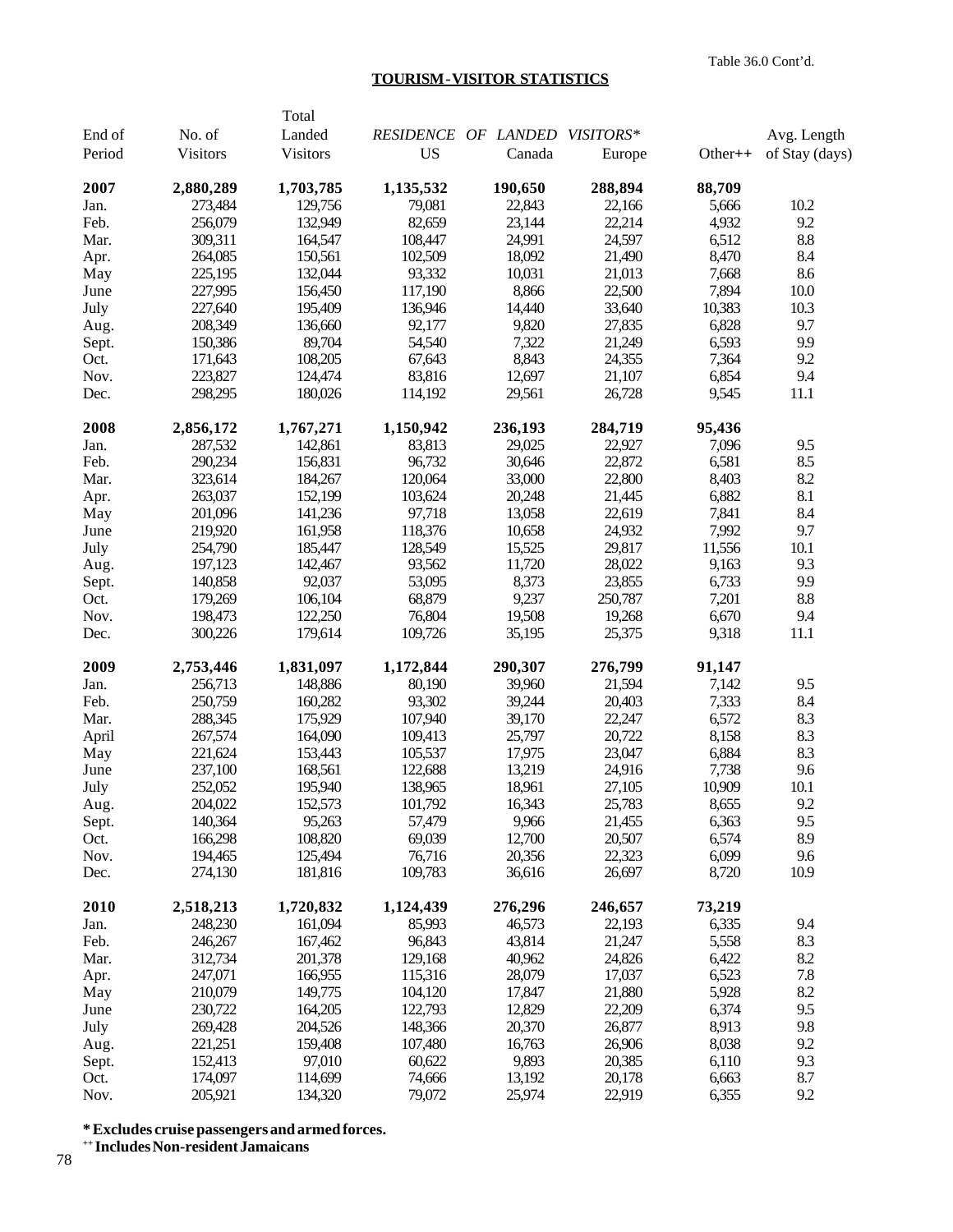# **TOURISM - VISITORS BY LENGTH OF STAY**

|         |                         |            | Non-      |           |        |           |               | Estimated   |
|---------|-------------------------|------------|-----------|-----------|--------|-----------|---------------|-------------|
| End of  | <b>FOREIGNNATIONALS</b> |            | Resident  | Cruise    | Armed  |           |               | Expenditure |
| Period  | Long-Stay               | Short-Stay | Jamaicans | Passenger | Forces | Total     | <b>US\$mn</b> | J\$mn.      |
| 2001    | 1,122,982               | 64,014     | 89,520    | 840,337   | 1,075  | 2,117,928 | 1,232.2       | 56,655.8    |
| Mar.    | 322,936                 | 17,602     | 17,965    | 294,156   | 515    | 653,174   | 365.0         | 16,651.4    |
| June    | 308,801                 | 17,710     | 24,028    | 192,285   | 295    | 543,119   | 313.4         | 14,317.9    |
| Sept.   | 269,509                 | 15,199     | 23,610    | 160,794   | 265    | 469,377   | 293.1         | 13,415.1    |
| Dec.    | 221,736                 | 13,503     | 23,917    | 193,102   |        | 452,258   | 260.7         | 12,271.4    |
| 2002    | 1,110,325               | 68,758     | 87,283    | 865,419   | 807    | 2,132,592 | 1,209.0       | 58,742.9    |
| Mar.    | 288,258                 | 15,810     | 16,239    | 247,745   |        | 568,052   | 298.8         | 14,197.4    |
| June    | 274,757                 | 18,160     | 20,791    | 184,020   | 93     | 497,821   | 284.4         | 13,685.4    |
| Sept.   | 289,162                 | 17,654     | 25,488    | 174,627   | 346    | 507,277   | 324.8         | 15,820.7    |
| Dec.    | 258,148                 | 17,134     | 24,765    | 259,027   | 368    | 559,442   | 301.0         | 15,039.4    |
| 2003    | 1,186,780               | 75,328     | 88,176    | 1,132,596 | 815    | 2,483,695 | 1,355.1       | 78,438.6    |
| Mar.    | 306,999                 | 19,459     | 15,791    | 364,043   | $70\,$ | 706,362   | 337.8         | 18,148.7    |
| June    | 295,332                 | 19,155     | 21,579    | 237,171   |        | 573,237   | 315.5         | 18,387.5    |
| Sept.   | 306,682                 | 17,750     | 24,360    | 215,333   | 280    | 564,405   | 353.8         | 20,924.5    |
| Dec.    | 277,767                 | 18,964     | 26,446    | 316,049   | 465    | 639,691   | 348.0         | 20,977.9    |
| 2004    | 1,253,917               | 73,001     | 87,868    | 1,099,773 |        | 2,514,559 | 1,438.0       | 87,934.3    |
| Mar.    | 329,948                 | 20,296     | 15,841    | 369,267   |        | 735,352   | 383.6         | 23,303.6    |
| June    | 335,144                 | 19,692     | 21,417    | 250,595   |        | 626,848   | 364.4         | 22,123.0    |
| Sept.   | 312,153                 | 17,293     | 25,251    | 185,733   |        | 540,430   | 334.9         | 20,618.8    |
| Dec.    | 276,672                 | 15,720     | 25,359    | 294,178   |        | 611,929   | 355.1         | 21,888.9    |
|         |                         |            |           |           |        |           |               |             |
| $2005+$ | 1,341,559               | 45,437     | 91,667    | 1,135,843 |        | 2,614,506 | 1,545.0       | 96,481.9    |
| Mar.    | 364,120                 | 12,921     | 17,928    | 374,973   |        | 769,942   | 402.8         | 24,818.9    |
| June    | 336,449                 | 10,830     | 19,830    | 246,405   |        | 613,514   | 368.3         | 22,668.0    |
| Sept.   | 307,118                 | 10,094     | 24,901    | 204,899   |        | 547,012   | 372.4         | 23,211.8    |
| Dec.    | 333,872                 | 11,592     | 29,008    | 309,566   |        | 684,038   | 401.5         | 25,783.2    |
| 2006    | 1,526,816               | 51,391     | 100,698   | 1,336,453 |        | 3,015,358 | 1,884.7       | 124,134.6   |
| Mar.    | 404,861                 | 12,909     | 18,792    | 406,302   |        | 842,864   | 476.6         | 31,065.1    |
| June    | 416,354                 | 13,180     | 26,065    | 280,472   |        | 736,071   | 474.5         | 31,136.9    |
| Sept.   | 361,897                 | 12,251     | 27,895    | 263,555   |        | 665,598   | 471.2         | 31,056.8    |
| Dec.    | 343,704                 | 13,051     | 27,946    | 386,124   |        | 770,825   | 462.4         | 30,875.7    |
| 2007    | 1,507,644               | 65,623     | 127,518   | 1,179,504 |        | 2,880,289 | 1,910         | 131,273     |
| Mar.    | 394,853                 | 14,080     | 18,319    | 411,622   |        | 838,874   | 503           | 33,950      |
| June    | 391,995                 | 18,327     | 28,733    | 278,220   |        | 717,275   | 466           | 31,312      |
| Sept.   | 366,910                 | 16,044     | 38,819    | 208,602   |        | 630,375   | 472           | 32,574      |
| Dec.    | 353,886                 | 17,172     | 41,647    | 281,060   |        | 693,765   | 469           | 33,437      |

+Revised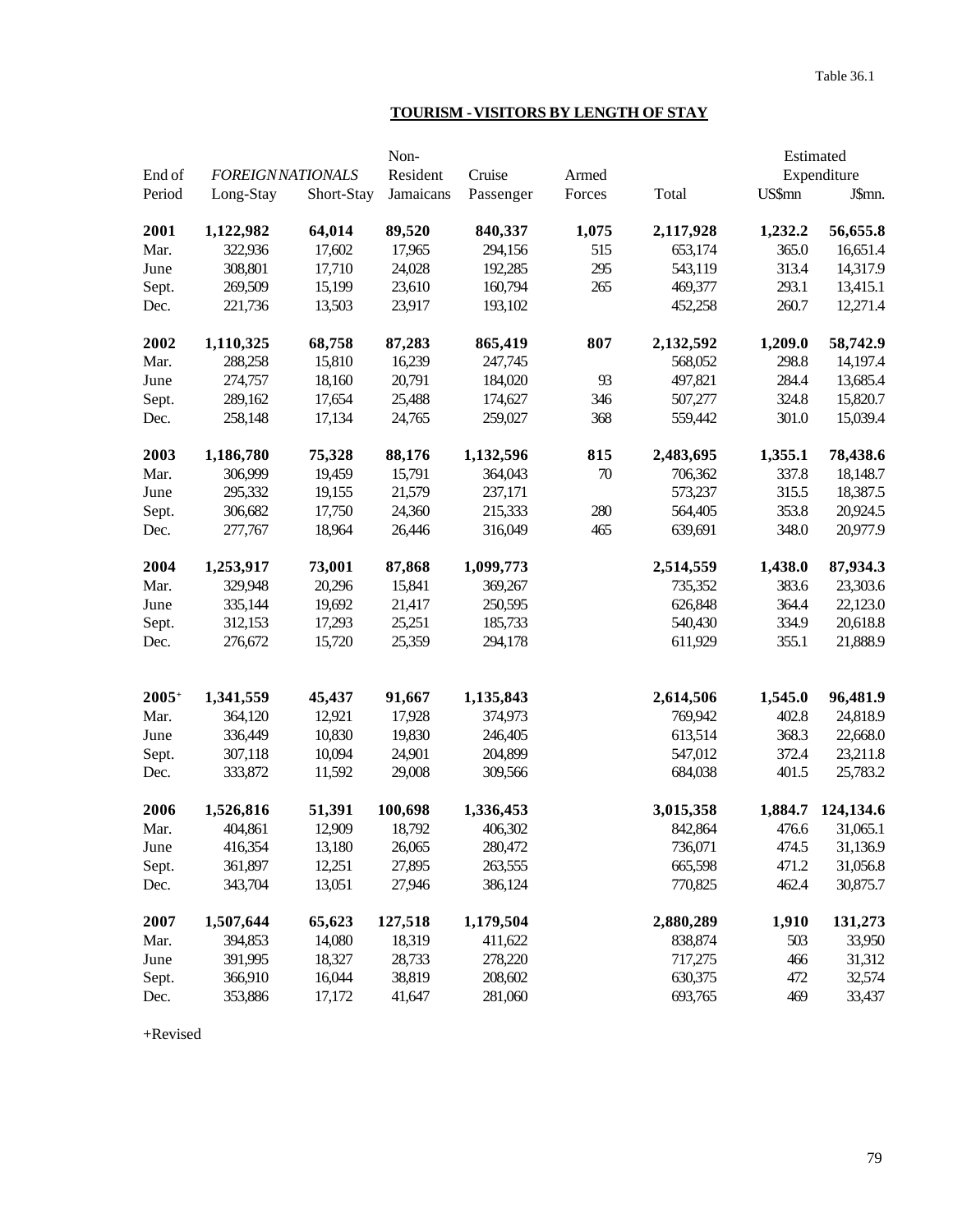# **TOURISM -VISITORS BY LENGTH OF STAY**

|        |                          |            | Non-      |           |        |           |
|--------|--------------------------|------------|-----------|-----------|--------|-----------|
| End of | <b>FOREIGN NATIONALS</b> |            | Resident  | Cruise    | Armed  |           |
| Period | Long-Stay                | Short-Stay | Jamaicans | Passenger | Forces | Total     |
| 2008   | 1,549,213                | 74,462     | 143,596   | 1,088,901 |        | 2,856,172 |
| Jan.   | 127,499                  | 6,749      | 8,613     | 144,671   |        | 287,532   |
| Feb.   | 140,810                  | 6,537      | 9,484     | 133,403   |        | 290,234   |
| Mar.   | 165,507                  | 7,026      | 11,734    | 139,347   |        | 323,614   |
| Apr.   | 134,704                  | 6,636      | 10,859    | 110,838   |        | 263,037   |
| May    | 124,049                  | 6,738      | 10,449    | 59,860    |        | 201,096   |
| June   | 142,155                  | 6,338      | 13,465    | 57,962    |        | 219,920   |
| July   | 161,497                  | 6,468      | 17,482    | 69,343    |        | 254,790   |
| Aug.   | 123,914                  | 5,869      | 12,684    | 54,656    |        | 197,123   |
| Sept.  | 77,911                   | 5,544      | 8,582     | 48,821    |        | 140,858   |
| Oct.   | 91,783                   | 5,727      | 8,594     | 73,165    |        | 179,269   |
| Nov.   | 108,437                  | 5,488      | 8,325     | 76,223    |        | 198,473   |
| Dec.   | 150,947                  | 5,342      | 23,325    | 120,612   |        | 300,226   |
| 2009   | 1,612,834                | 71,012     | 147,251   | 922,349   |        | 2,753,446 |
| Jan.   | 132,783                  | 6,698      | 9,405     | 107,827   |        | 256,713   |
| Feb.   | 144,145                  | 6,463      | 9,674     | 90,477    |        | 250,759   |
| Mar.   | 158,348                  | 6,649      | 10,932    | 112,416   |        | 288,345   |
| Apr.   | 145,460                  | 5,781      | 12,849    | 103,484   |        | 267,574   |
| May    | 137,055                  | 6,186      | 10,202    | 68,181    |        | 221,624   |
| June   | 149,407                  | 5,625      | 13,525    | 68,539    |        | 237,100   |
| Jul.   | 171,682                  | 6,032      | 18,226    | 56,112    |        | 252,052   |
| Aug.   | 133,069                  | 5,757      | 13,747    | 51,449    |        | 204,022   |
| Sept.  | 80,989                   | 5,572      | 8,702     | 45,101    |        | 140,364   |
| Oct.   | 94,406                   | 5,768      | 8,646     | 57,478    |        | 166,298   |
| Nov.   | 111,869                  | 5,294      | 8,331     | 68,971    |        | 194,465   |
| Dec.   | 153,621                  | 5,183      | 23,012    | 92,314    |        | 274,130   |
| 2010   | 1,532,002                | 60,839     | 127,991   | 797,381   |        | 2,518,213 |
| Jan.   | 145,345                  | 6,336      | 9,413     | 87,136    |        | 248,230   |
| Feb.   | 151,856                  | 6,387      | 9,219     | 78,805    |        | 246,267   |
| Mar.   | 181,442                  | 6,671      | 13,265    | 111,356   |        | 312,734   |
| Apr.   | 149,404                  | 6,111      | 11,440    | 80,116    |        | 247,071   |
| May    | 135,117                  | 5,600      | 9,058     | 60,304    |        | 210,079   |
| June   | 145,597                  | 5,178      | 13,430    | 66,517    |        | 230,722   |
| July   | 179,229                  | 5,859      | 19,438    | 64,902    |        | 269,428   |
| Aug.   | 142,514                  | 2,079      | 14,815    | 61,843    |        | 221,251   |
| Sept.  | 82,586                   | 5,389      | 9,035     | 55,403    |        | 152,413   |
| Oct.   | 99,589                   | 5,635      | 9,475     | 59,398    |        | 174,097   |
| Nov.   | 119,323                  | 5,594      | 9,403     | 71,601    |        | 205,921   |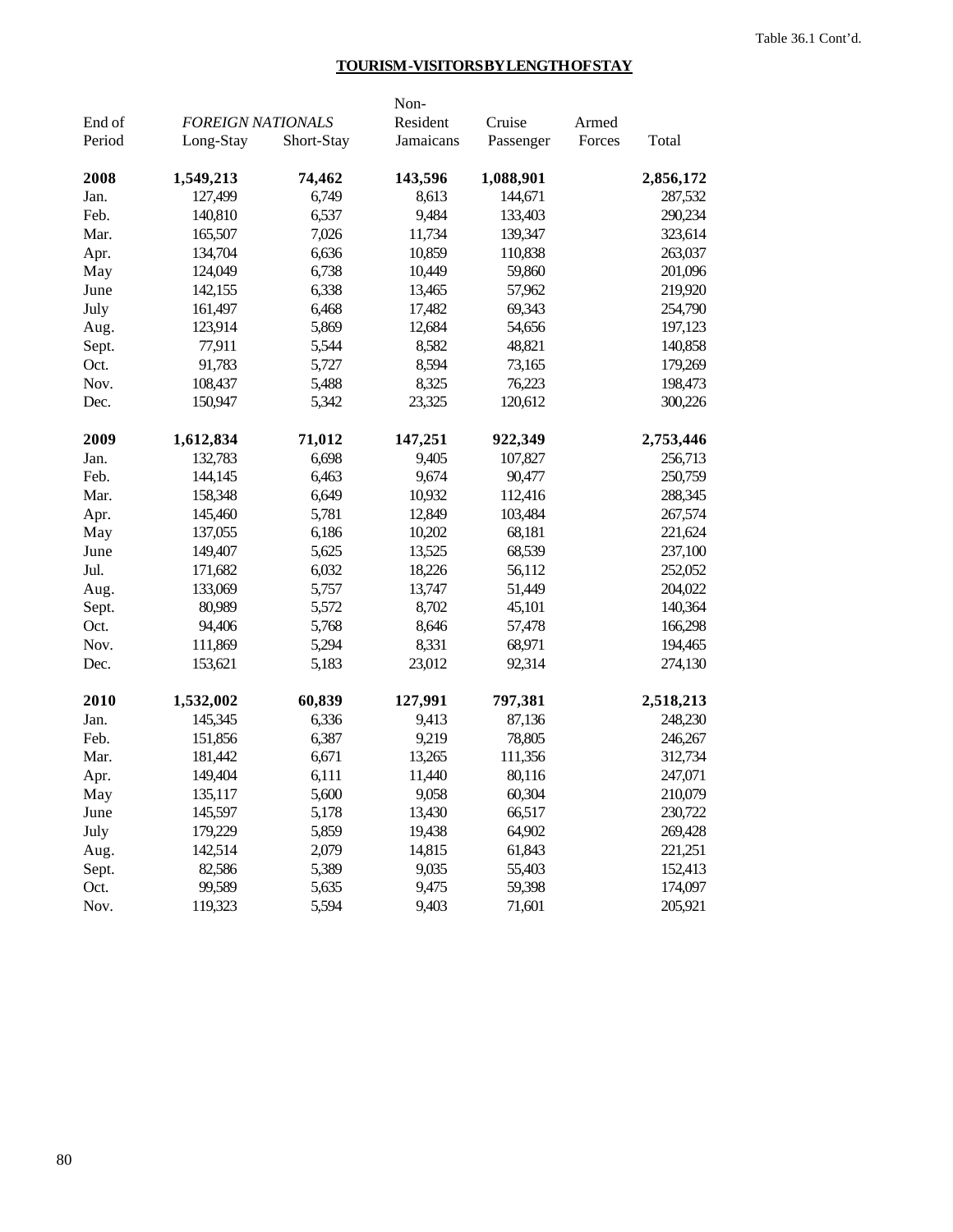### Table 37.0

# **BALANCE OF PAYMENTS 1/ (Previous Year)**

|                                           | US\$mn.          |                  |  |
|-------------------------------------------|------------------|------------------|--|
|                                           | Jan-Oct.<br>2008 | Jan-Oct.<br>2009 |  |
| <b>CURRENT ACCOUNT</b>                    | $-2,609.7$       | $-838.7$         |  |
| <b>GOODS BALANCE</b>                      | $-4,284.1$       | $-2,459.0$       |  |
| <b>Exports</b>                            | 2,454.7          | 1,191.8          |  |
| Imports                                   | 6,738.8          | 3,650.8          |  |
| <b>SERVICES BALANCE</b>                   | 304.1            | 640.2            |  |
| Transportation                            | $-568.7$         | $-358.6$         |  |
| Travel                                    | 1,403.7          | 1,411.4          |  |
| <b>Other Services</b>                     | $-530.9$         | $-412.6$         |  |
| <b>INCOME</b>                             | $-441.0$         | $-556.8$         |  |
| Compensation of employees                 | 66.4             | 50.3             |  |
| <b>Investment Income</b>                  | $-507.4$         | $-607.1$         |  |
| <b>CURRENT TRANSFERS</b>                  | 1,811.3          | 1,536.9          |  |
| Official                                  | 83.6             | 127.7            |  |
| Private                                   | 1,727.7          | 1,409.2          |  |
| <b>CAPITAL &amp; FINANCIAL ACCOUNT</b>    | 2,609.7          | 838.7            |  |
| <b>CAPITAL ACCOUNT</b>                    | 23.1             | 24.6             |  |
| <b>Capital Transfers</b>                  | 23.1             | 24.6             |  |
| Official                                  | 48.6             | 45.3             |  |
| Private                                   | $-25.5$          | $-20.7$          |  |
| Acq/disp. of non-produced non-fin. assets | 0.0              | 0.0              |  |
| <b>FINANCIAL ACCOUNT</b>                  | 2,586.6          | 814.1            |  |
| Other Official Investment                 | 526.8            | 174.8            |  |
| Other Private Investment (incl.           |                  |                  |  |
| errors & omissions)                       | 1,984.7          | 775.7            |  |
| <b>RESERVES</b>                           | $-75.1$          | $-136.4$         |  |

 $^{1/}$  See Appendix III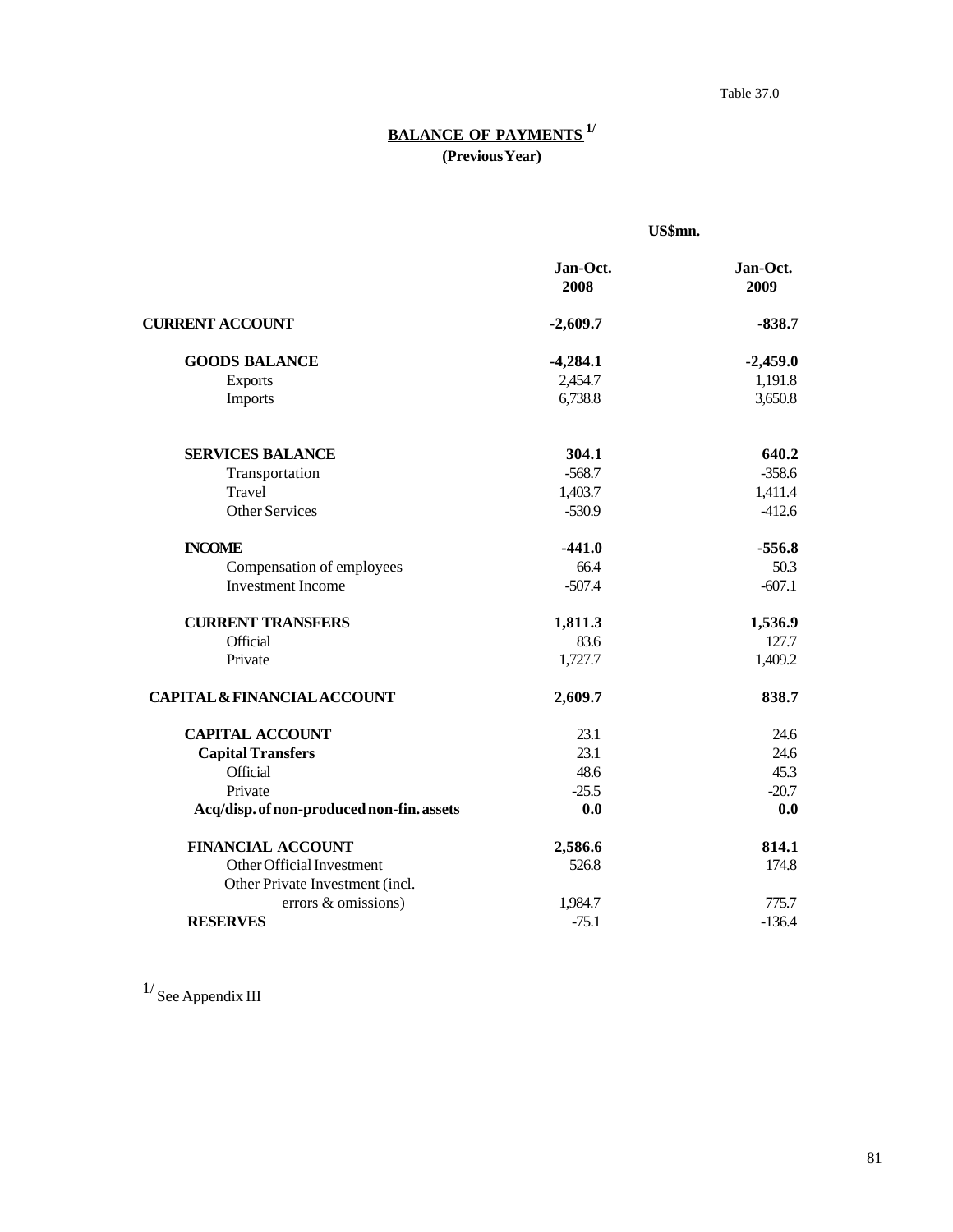# **BALANCE OF PAYMENTS 1/**  *(Current Year)*

|                                                              | US\$mn.          |                  |  |
|--------------------------------------------------------------|------------------|------------------|--|
|                                                              | Jan-Oct.<br>2009 | Jan-Oct.<br>2010 |  |
| <b>CURRENT ACCOUNT</b>                                       | $-838.7$         | $-784.6$         |  |
| <b>GOODS BALANCE</b>                                         | $-2,459.0$       | $-2,624.0$       |  |
| <b>Exports</b>                                               | 1,191.8          | 1,146.1          |  |
| Imports                                                      | 3,650.8          | 3,770.1          |  |
| <b>SERVICES BALANCE</b>                                      | 640.2            | 695.9            |  |
| Transportation                                               | $-358.6$         | $-353.2$         |  |
| Travel                                                       | 1,411.4          | 1,467.9          |  |
| <b>Other Services</b>                                        | $-412.6$         | $-418.8$         |  |
| <b>INCOME</b>                                                | $-556.8$         | $-476.5$         |  |
| Compensation of employees                                    | 50.3             | 62.7             |  |
| <b>Investment Income</b>                                     | $-607.1$         | $-539.2$         |  |
| <b>CURRENTTRANSFERS</b>                                      | 1,536.9          | 1,620.0          |  |
| Official                                                     | 127.7            | 131.4            |  |
| Private                                                      | 1,409.2          | 1,488.6          |  |
| <b>CAPITAL &amp; FINANCIAL ACCOUNT</b>                       | 838.7            | 784.6            |  |
| <b>CAPITAL ACCOUNT</b>                                       | 24.6             | $-18.0$          |  |
| <b>Capital Transfers</b>                                     | 24.6             | $-18.0$          |  |
| Official                                                     | 45.3             | 4.2              |  |
| Private                                                      | $-20.7$          | $-22.3$          |  |
| Acq/disp. of non-produced non-fin. assets                    | 0.0              | 0.0              |  |
| <b>FINANCIAL ACCOUNT</b>                                     | 814.1            | 802.6            |  |
| Other Official Investment<br>Other Private Investment (incl. | 174.8            | 825.5            |  |
| errors & ommissions)                                         | 775.7            | $-231.2$         |  |
| <b>RESERVES</b>                                              | $-136.4$         | $-254.1$         |  |

Govt. Reserves

 $^{1/}$  See Appendix III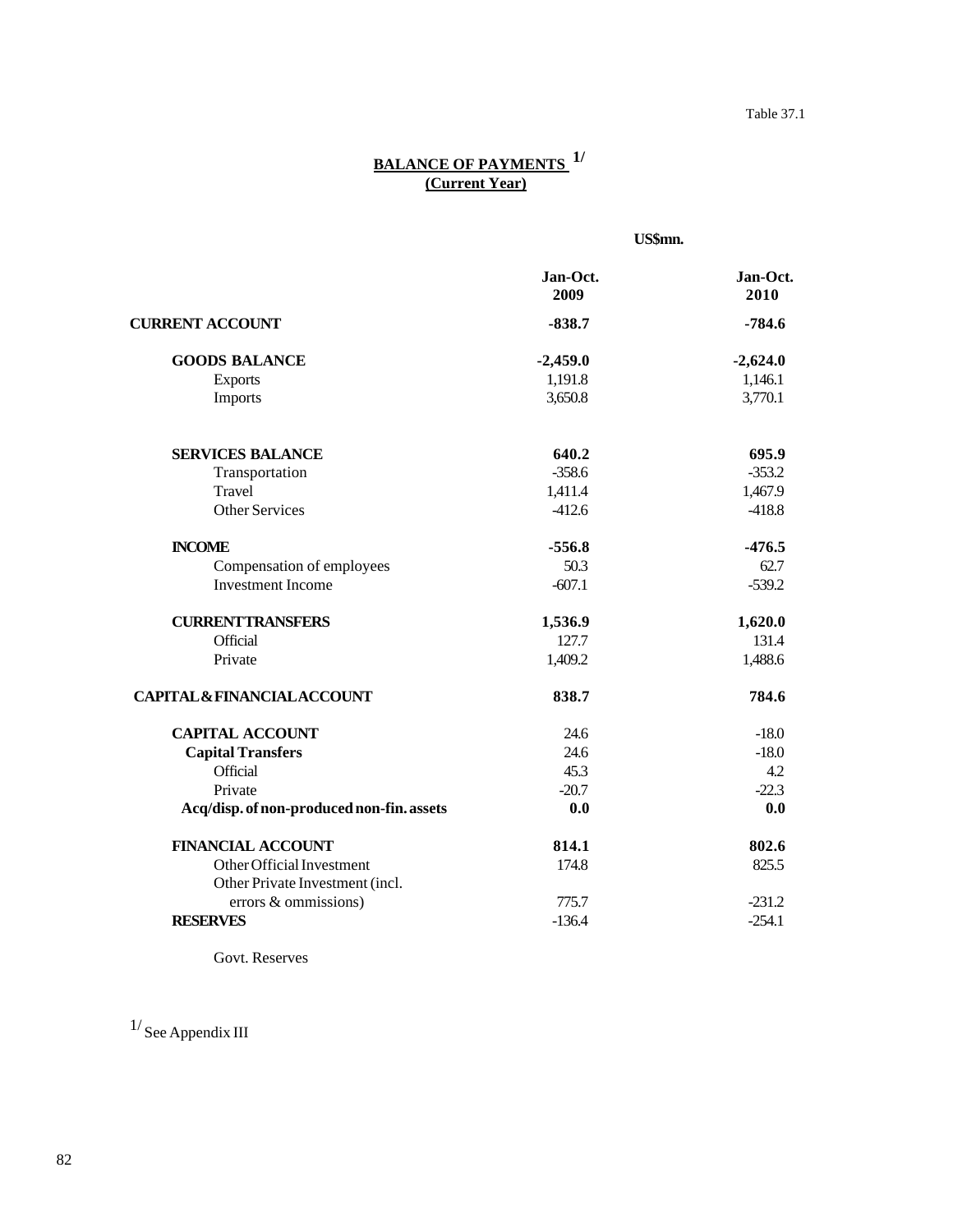#### **CARICOM COUNTRIES: FOREIGN RESERVES**

#### US\$mn. *JAMAICA TRINIDAD BARBADOS*

|                     |         | $CENTRAL$ $BANK$ |            |         |          |         |            |                             |           |             |          |  |
|---------------------|---------|------------------|------------|---------|----------|---------|------------|-----------------------------|-----------|-------------|----------|--|
|                     | Foreign |                  |            |         | Foreign  | Central |            | Foreign                     |           |             |          |  |
| End of              | Reserve | Other Foreign    | Commercial | Other   | Reserves | Bank    | Commercial | Reserv                      | Central   | Commercial  | Other    |  |
| Period              | net)    | Assets           | Bank (net) | Instns. | net)     | net)    | Banks (net | net)                        | Bank      | Banks (net) | Instns.  |  |
| 2004                |         |                  |            |         |          |         |            |                             |           |             |          |  |
| Mar.                | 1,568.6 | 1,507.8          | 764.6      | 3.4     | 2,925.6  | 2,380.1 | 545.5      | 1,084.6                     | 568.3     | 314.9       | 61.4     |  |
| June                | 1,604.1 | 1,542.2          | 697.3      | 3.0     | 3,147.2  | 2,587.9 | 559.3      | 1,122.2                     | 528.2     | 383.1       | 68.9     |  |
| Sept.               | 1,616.5 | 1,553.0          | 793.1      | 3.6     | 3,142.6  | 2,823.7 | 318.9      | 940.4                       | 430.2     | 294.3       | 77.6     |  |
| Dec.                | 1,858.5 | 1,790.1          | 763.0      | 3.8     | 3,449.4  | 2,976.8 | 472.6      | 873.4                       | 387.0     | 278.1       | 86.9     |  |
| 2005                |         |                  |            |         |          |         |            |                             |           |             |          |  |
| Mar. <sup>+</sup>   | 1,901.6 | 1,833.0          | 626.2      | 5.5     | 3,930.4  | 3,235.5 | 694.9      | 876.2                       | 400.9     | 262.3       | 88.9     |  |
| June                | 2,156.9 | 2,035.6          | 485.0      | 4.9     | 4,250.5  | 3,551.5 | 699.0      | 829.7                       | 392.3     | 222.5       | 88.1     |  |
| Sept.               | 2,118.9 | 2,199.9          | 649.8      | 5.6     | 4,555.5  | 4,213.3 | 342.2      | 721.2                       | 376.6     | 146.5       | 93.0     |  |
| Dec. <sup>+</sup>   | 2,087.5 | 2,125.9          | 629.8      | 5.5     | 4,449.5  | 4,869.5 | 450.6      | 804.2                       | 416.7     | 186.0       | 86.0     |  |
| 2006                |         |                  |            |         |          |         |            |                             |           |             |          |  |
| Mar.                | 2,078.1 | 2,259.4          | 643.8      | 9.8     | 6,159.1  | 5,344.8 | 814.3      | 865.1                       | 439.3     | 223.9       | 89.9     |  |
| June                | 2,110.0 | 2,178.3          | 654.3      | 4.5     | 7,065.4  | 6,124.5 | 940.9      | 805.3                       | 414.9     | 221.6       | 91.4     |  |
| Sept.               | 2,342.0 | 2,358.3          | 532.2      | 5.7     | 7,301.1  | 6,469.3 | 831.8      | 806.6                       | 417.0     | 238.4       | 91.7     |  |
| Dec.                | 2,317.6 | 2,281.3          | 589.7      | 5.6     | 6,310.7  | 6,522.6 | 1,192.7    | 845.6                       | 444.3     | 248.6       | 83.5     |  |
| $2007 +$            |         |                  |            |         |          |         |            |                             |           |             |          |  |
| Mar                 | 2,329.3 | 2,494.3          | 498.0      | 6.1     | 7,290.1  | 5,802.9 | 1,487.2    | 969.4                       | 516.0     | 303.7       | 85.9     |  |
| June                | 2,238.9 | 2,351.9          | 715.6      | 3.5     | 7,438.9  | 6,279.8 | 1,159.1    | 1,018.5                     | 565.7     | 290.4       | 87.6     |  |
| Sept.               | 1,916.2 | 1,820.7          | 715.0      | 5.1     | 7,649.5  | 6,549.5 | 1,099.9    | 1,043.0                     | 569.4     | 309.6       | 88.1     |  |
| Dec. <sup>+</sup>   | 1,877.6 | 1,779.9          | 678.6      | 6.6     | 7,763.3  | 6,658.6 | 1,104.4    | 1,124.9                     | 622.5     | 349.9       | 107.5    |  |
| $2008+$             |         |                  |            |         |          |         |            |                             |           |             |          |  |
| Mar.                | 2,083.1 | 1,976.4          | 647.1      | 6.9     | 8,356.8  | 7,321.7 | 1,034.9    | 1,248.7                     | 690.5     | 415.4       | 107.2    |  |
| June                | 2,228.3 | 2,348.8          | 431.1      | 5.3     | 10,403.9 | 8,719.2 | 1,684.5    | 1,146.5                     | 653.9     | 314.3       | 137.2    |  |
| Sept. <sup>+</sup>  | 2,250.6 | 2,151.6          | 291.8      | 5.1     | 10,150.5 | 8,720.9 | 1,429.4    | 991.5                       | 585.0     | 223.0       | 135.1    |  |
| $Dec.$ <sup>+</sup> | 1,772.6 | 1,639.5          | 598.0      | 5.8     | 10,821.4 | 9,364.1 | 1,457.1    | 875.9                       | 522.6     | 196.3       | 146.5    |  |
| $2009+$             |         |                  |            |         |          |         |            |                             |           |             |          |  |
| $Mar.$ <sup>+</sup> | 1,628.5 | 1,447.2          | 186.9      | 17.0    | 10,231.7 | 8,941.5 | 1,290.0    | 901.9                       | 510.7     | 246.5       | 119.7    |  |
| June                | 1,619.4 | 1,416.5          | 238.6      | 20.3    | 10,080.0 | 8,786.0 | 1,293.8    | 797.7                       | 470.4     | 164.7       | 133.9    |  |
| Sept.               | 1,933.2 | 1,416.7          | 244.3      | 19.5    | 10,666.1 | 8,934.8 | 1,731.1    | 965.7                       | 623.5     | 165.4       | 142.6    |  |
| Dec.                | 1,729.4 | 1,169.6          | 378.8      | 17.7    | 10,783.9 | 8,651.5 | 2,132.3    | 914.9                       | 563.1     | 171.0       | 146.4    |  |
| 2010                |         |                  |            |         |          |         |            |                             |           |             |          |  |
| $\mathbf{Mar}^+$    | 1,751.9 | 1,903.5          | 558.4      | 24.2    | 10,861.2 | 8,788.3 | 2,072.8    | 1,035.4                     | 573.9     | 284.9       | 146.4    |  |
| June                | 1,795.8 | 2,033.4          | 644.5      | 21.5    | 10,841.0 | 9,110.8 | 1,730.1    | $\mathcal{L}_{\mathcal{F}}$ | $\ddotsc$ | $\ldots$    | $\ldots$ |  |
| Sept.               | 1,973.7 | 2,301.0          | 611.4      | 19.9    | 10,424.1 | 9,086.3 | 1,337.7    | $\ldots$                    | $\ldots$  | $\ldots$    |          |  |

.. Not available

+Revised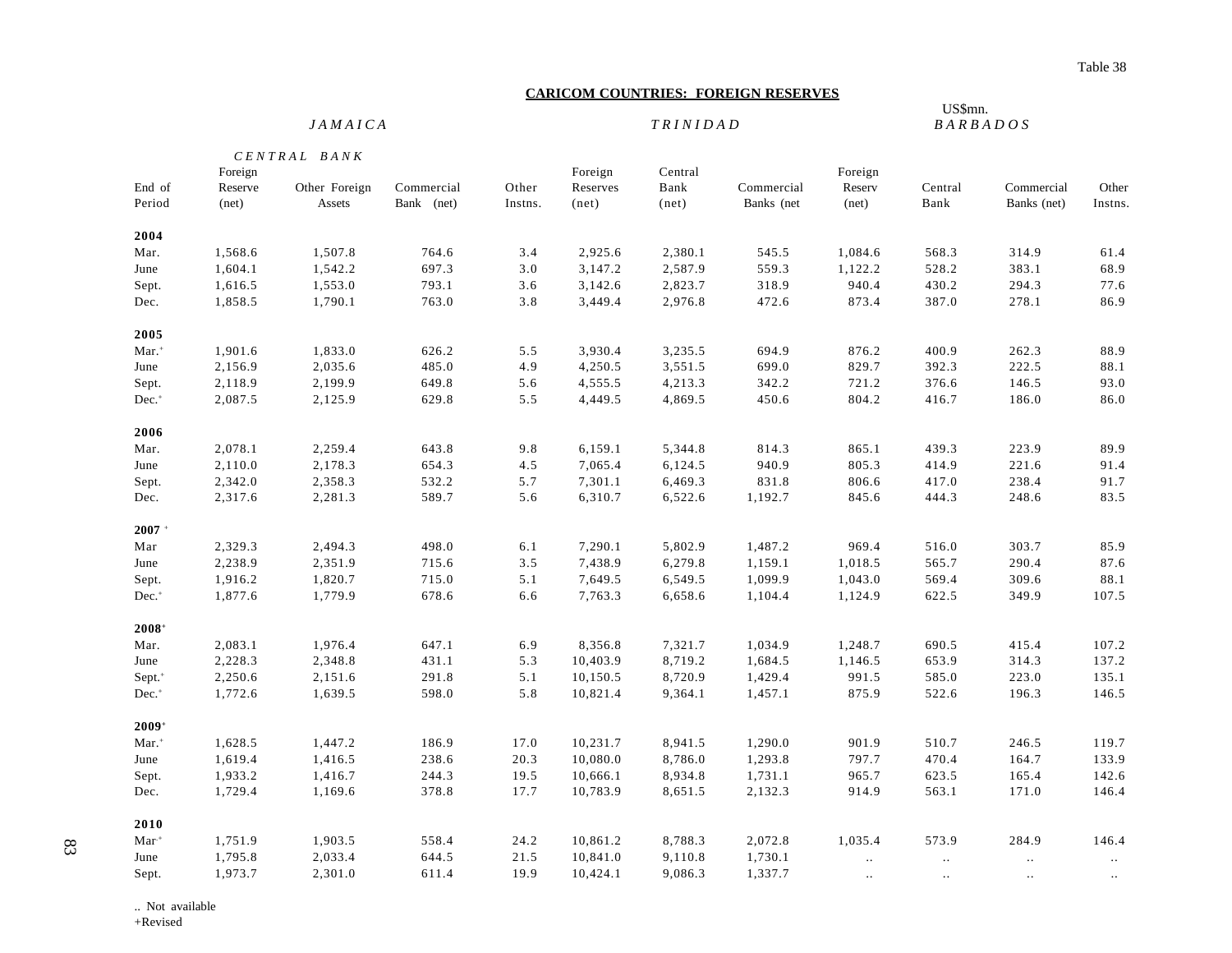#### **COMBINED FOREIGN EXCHANGE FLOWS OF AUTHORIZED DEALERS & CAMBIOS (Equivalent of all currencies in US\$mn.)**

|        |                | <b>PURCHASES</b>      |                   |                   | <b>SALES</b>          |                   | <b>SALES TO BOJ</b> |                       | <b>FOREIGN CURRENCY</b><br><b>ACCOUNTS</b> |                                                   |  |
|--------|----------------|-----------------------|-------------------|-------------------|-----------------------|-------------------|---------------------|-----------------------|--------------------------------------------|---------------------------------------------------|--|
| End of | Period Cambios | Authorized<br>Dealers | Inter-<br>dealers | Cambios           | Authorized<br>Dealers | Inter-<br>dealers | Cambios             | Authorized<br>Dealers |                                            | <b>Authorized Dealers</b><br>Deposits Withdrawals |  |
|        |                |                       |                   |                   |                       |                   |                     |                       |                                            |                                                   |  |
| 1998   | 1,300.48       | 2,304.21              |                   |                   | 2,330.45              |                   | 90.91               | 107.84                | 7,418.41                                   | 7,251.59                                          |  |
| Mar.   | 296.97         | 582.85                |                   |                   | 606.73                |                   | 28.41               | 27.09                 | 1,917.45                                   | 1,879.08                                          |  |
| June   | 281.34         | 581.18                |                   |                   | 564.31                |                   | 22.95               | 28.52                 | 1,837.36                                   | 1,813.13                                          |  |
| Sept.  | 359.60         | 596.16                |                   |                   | 596.94                |                   | 17.72               | 29.22                 | 1,856.35                                   | 1,809.80                                          |  |
| Dec.   | 362.57         | 544.02                |                   |                   | 562.47                |                   | 21.83               | 23.01                 | 1,807.25                                   | 1,749.58                                          |  |
| 1999   | 1,459.15       | 2,170.75              |                   |                   | 2,207.26              |                   | 86.39               | 90.17                 | 7,761.43                                   | 7,615.35                                          |  |
| Mar.   | 324.20         | 493.09                |                   |                   | 490.52                |                   | 16.21               | 20.78                 | 1,797.04                                   | 1,708.59                                          |  |
| June   | 345.00         | 509.01                |                   |                   | 535.30                |                   | 17.25               | 22.84                 | 1,785.60                                   | 1,814.97                                          |  |
| Sept.  | 401.90         | 580.51                |                   |                   | 593.87                |                   | 20.10               | 26.01                 | 2,375.13                                   | 2,331.30                                          |  |
| Dec.   | 388.05         | 588.14                |                   |                   | 587.57                |                   | 32.83               | 20.54                 | 1,803.66                                   | 1,760.49                                          |  |
| 2000   | 1,786.41       | 2,809.56              |                   |                   | 2,847.11              |                   | 228.02              | 118.23                | 6,626.42                                   | 6,356.99                                          |  |
| Mar.   | 403.80         | 662.74                |                   |                   | 676.85                |                   | 50.17               | 25.82                 | 1,844.16                                   | 1,713.13                                          |  |
| June   | 440.04         | 644.96                |                   |                   | 645.79                |                   | 54.55               | 32.49                 | 1,729.55                                   | 1,630.96                                          |  |
| Sept.  | 496.73         | 737.03                |                   |                   | 738.31                |                   | 56.69               | 30.45                 | 1,896.10                                   | 1,883.85                                          |  |
| Dec.   | 445.84         | 764.83                |                   |                   | 786.16                |                   | 66.61               | 29.47                 | 1,156.61                                   | 1,129.05                                          |  |
| 2001   | 1,580.70       | 2,782.69              | 2,775.91          | 1,378.73          | 3,122.59              | 2,565.35          | 287.78              | 154.95                |                                            |                                                   |  |
| Mar.   | 396.41         | 620.99                | 449.03            | 311.31            | 675.01                | 446.15            | 61.87               | 31.43                 |                                            |                                                   |  |
| June   | 381.84         | 643.93                | 697.36            | 341.65            | 757.41                | 654.86            | 82.73               | 39.88                 |                                            |                                                   |  |
| Sept.  | 384.49         | 718.79                | 753.84            | 355.52            | 794.42                | 693.37            | 81.59               | 44.19                 |                                            |                                                   |  |
| Dec.   | 417.96         | 798.98                | 875.68            | 370.25            | 895.75                | 770.97            | 61.59               | 39.45                 |                                            |                                                   |  |
| 2002   | 1,902.64       | 3,450.76              | 4,521.04          | 1,605.87          | 4,121.27              | 4,032.58          | 140.26              | 171.04                |                                            |                                                   |  |
| Mar    | 400.21         | 742.18                | 1,005.67          | 338.40            | 929.19                | 896.43            | 29.61               | 38.51                 |                                            |                                                   |  |
| June   | 414.73         | 953.29                | 1,025.70          | 340.30            | 1,096.80              | 931.15            | 28.70               | 42.73                 |                                            |                                                   |  |
| Sept.  | 569.60         | 890.02                | 1,282.66          | 490.05            | 1,083.87              | 1,144.79          | 42.66               | 46.39                 |                                            |                                                   |  |
| Dec.   | 518.10         | 865.27                | 1,207.01          | 437.12            | 1,011.41              | 1,060.21          | 39.29               | 43.41                 |                                            |                                                   |  |
| 2003   | 1,906.83       | 3,462.85              | 3,432.64          | 1,685.42          | 3,926.75              | 3,100.89          | 151.54              | 169.36                |                                            |                                                   |  |
| Mar.   | 521.01         | 883.50                | 1,241.78          | 509.21            | 1,080.11              | 1,042.58          | 35.46               | 45.52                 |                                            |                                                   |  |
| June   | 462.11         | 884.55                | 857.42            | 398.75            | 1,019.69              | 765.43            | 39.58               | 40.74                 |                                            |                                                   |  |
| Sept.  | 458.26         | 806.79                | 646.72            | 379.39            | 886.91                | 618.34            | 38.21               | 41.27                 |                                            |                                                   |  |
| Dec.   | 465.45         | 888.01                | 686.72            | 398.07            | 940.04                | 674.54            | 38.29               | 41.83                 |                                            |                                                   |  |
| 2004   | 1,651.07       | 3,573.43              |                   | 2,808.74 1,329.45 | 4,097.84              | 2,669.01          | 140.37              | 201.87                |                                            |                                                   |  |
| Mar.   | 460.39         | 838.83                |                   | 710.15 387.05     | 993.68                | 678.98            | 38.48               | 48.31                 |                                            |                                                   |  |
| June   | 422.32         | 929.20                | 710.04            | 358.22            | 1,045.31              | 671.08            | 36.95               | 50.52                 |                                            |                                                   |  |
| Sept.  | 371.18         | 875.61                | 659.04            | 274.42            | 996.36                | 620.32            | 26.99               | 44.90                 |                                            |                                                   |  |
| Dec.   | 397.18         | 929.79                | 729.51            | 309.76            | 1,062.49              | 698.63            | 37.95               | 58.14                 |                                            |                                                   |  |
| 2005   | 1,632.82       | 4,490.69              | 3,653.64          | 1,138.74          | 4,999.60              | 3,652.89          | 134.78              | 231.20                |                                            |                                                   |  |
| Mar.   | 380.63         | 987.73                | 809.04            | 264.50            | 1,097.20              | 795.16            | 35.89               | 63.17                 |                                            |                                                   |  |
| June   | 372.29         | 1,011.23              | 944.69            | 256.05            | 1,255.83              | 941.53            | 36.07               | 63.21                 |                                            |                                                   |  |
| Sept.  | 415.71         | 1,169.00              | 932.78            | 291.94            | 1,286.37              | 922.10            | 29.13               | 51.06                 |                                            |                                                   |  |
| Dec.   | 464.19         | 1,322.73              | 967.13            | 326.25            | 1,360.20              | 994.10            | 33.69               | 53.76                 |                                            |                                                   |  |
|        |                |                       |                   |                   |                       |                   |                     |                       |                                            |                                                   |  |

Effective 27th Nov. 2000, Foreign Exchange Dealers were not required to report deposits & withdrawals.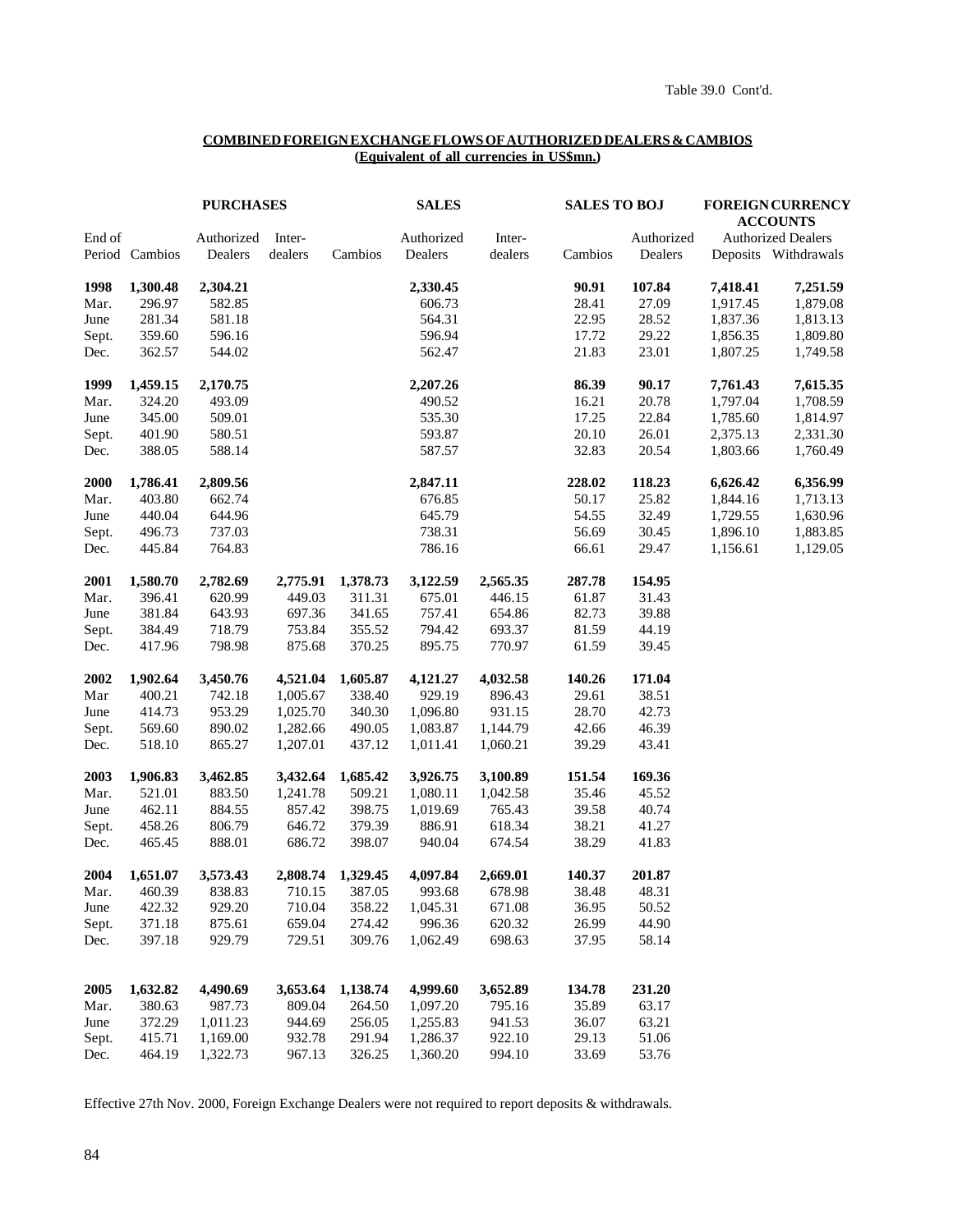#### **COMBINED FOREIGN EXCHANGE FLOWS OF AUTHORIZED DEALERS & CAMBIOS (Equivalent of all currencies in US\$mn.)**

| End of            |                      | <b>PURCHASES</b><br>Authorized <sup>1</sup> |                  |                      | <b>SALES</b><br>Authorized <sup>1</sup> |                  | <b>SALES TO BOJ</b><br>Authorized |         |  |
|-------------------|----------------------|---------------------------------------------|------------------|----------------------|-----------------------------------------|------------------|-----------------------------------|---------|--|
| Period            | Cambios <sup>1</sup> | Dealers                                     | Interdealer      | Cambios <sup>1</sup> | Dealers                                 | Interdealer      | Cambios                           | Dealers |  |
|                   |                      |                                             |                  |                      |                                         |                  |                                   |         |  |
| 2006              | 1,853.13             | 5,078.99                                    | 5,321.85         | 1,283.79             | 5,619.39                                | 5,375.74         | 137.24                            | 293.37  |  |
| Mar.              | 448.13               | 1,196.59                                    | 1,253.16         | 370.01               | 1,253.01                                | 1,255.81         | 31.90                             | 63.27   |  |
| June              | 459.19               | 1,212.98                                    | 1,399.64         | 300.23               | 1,297.96                                | 1,447.51         | 32.32                             | 65.14   |  |
| Sept.             | 488.27               | 1,222.28                                    | 1,506.48         | 309.22               | 1,510.14                                | 1,507.58         | 40.37                             | 78.98   |  |
| Dec.              | 457.54               | 1,447.14                                    | 1,162.57         | 304.33               | 1,558.28                                | 1,164.85         | 32.65                             | 85.98   |  |
| 2007              | 2,020.96             | 6,360.51                                    | 3,828.66         | 1,395.01             | 6,783.57                                | 3,849.07         | 144.36                            | 337.44  |  |
| Mar.              | 154.61               | 483.21                                      | 378.95           | 105.69               | 524.98                                  | 368.22           | 10.84                             | 33.06   |  |
| June              | 166.53               | 521.73                                      | 331.61           | 112.24               | 556.14                                  | 325.18           | 10.88                             | 28.14   |  |
| Sept.             | 146.53               | 561.21                                      | 229.25           | 112.94               | 571.56                                  | 229.36           | 11.71                             | 25.24   |  |
| Dec.              | 184.65               | 491.93                                      | 259.47           | 114.41               | 555.94                                  | 264.26           | 14.75                             | 32.37   |  |
| 2008              | 2,135.13             | 6400.06                                     | 4,073.57         | 1,449.35             | 7,052.37                                | 4,107.41         | 163.67                            | 355.93  |  |
| Jan.              | 187.27               | 531.00                                      | 292.27           | 134.14               | 580.80                                  | 295.28           | 13.92                             | 27.93   |  |
| Feb.              | 189.58               | 496.20                                      | 345.12           | 124.76               | 612.16                                  | 342.51           | 15.51                             | 32.93   |  |
| Mar.              | 182.12               | 580.70                                      | 323.25           | 124.03               | 615.79                                  | 327.49           | 18.80                             | 39.76   |  |
| Apr.              | 176.16               | 482.25                                      | 381.02           | 116.30               | 613.88                                  | 378.18           | 15.89                             | 32.34   |  |
| $May+$            | 164.82               | 550.68                                      | 312.13           | 111.60               | 637.32                                  | 316.14           | 12.46                             | 34.19   |  |
| June              | 193.41               | 602.72                                      | 346.42           | 116.12               | 624.46                                  | 344.55           | 11.42                             | 27.34   |  |
| July              | 211.57               | 594.00                                      | 396.64           | 129.51               | 644.71                                  | 399.99           | 16.04                             | 32.33   |  |
| Aug.              | 141.99               | 450.04                                      | 304.94           | 106.86               | 501.93                                  | 307.42           | 12.50                             | 29.49   |  |
| Sept.             | 179.25               | 623.20                                      | 377.18           | 129.13               | 633.70                                  | 385.86           | 10.47                             | 25.24   |  |
| Oct.              | 168.45               | 632.18                                      | 342.83           | 144.80               | 658.34                                  | 347.23           | 11.58                             | 27.00   |  |
| Nov.              | 152.77               | 376.86                                      | 312.79           | 98.26                | 438.44                                  | 316.42           | 10.67                             | 20.90   |  |
| Dec.              | 187.74               | 480.23                                      | 338.98           | 113.84               | 490.84                                  | 346.34           | 14.41                             | 26.48   |  |
| 2009              | 1,906.80             | 4,418.10                                    | 1,670.34         | 1,617.92             | 4,628.20                                | 1,691.92         | 99.84                             | 213.56  |  |
| Jan. <sup>+</sup> | 163.84               | 428.68                                      | 246.56           | 118.40               | 526.91                                  | 251.20           | 9.91                              | 18.40   |  |
| Feb.              | 145.83               | 341.42                                      | 136.95           | 116.69               | 338.85                                  | 141.31           | 8.59                              | 16.04   |  |
| Mar.              | 163.71               | 357.14                                      | 97.89            | 134.30               | 381.26                                  | 99.77            | 7.94                              | 17.64   |  |
| Apr.              | 151.31               | 340.19                                      | 106.61           | 138.49               | 345.92                                  | 106.62           | 9.08                              | 16.99   |  |
| May               | 151.22               | 314.21                                      | 109.01           | 127.68               | 330.49                                  | 111.34           | 7.17                              | 15.35   |  |
| June              | 174.16               | 382.33                                      | 111.11           | 150.30               | 390.90                                  | 113.13           | 8.26                              | 18.79   |  |
| July              | 177.54               | 396.48                                      | 136.71           | 150.17               | 453.08                                  | 137.32           | 9.53                              | 20.22   |  |
| Aug.              | 151.37               | 341.45                                      | 159.70           | 127.89               | 347.27                                  | 161.78           | 7.64                              | 18.13   |  |
| Sept.             | 148.64               | 345.25                                      | 139.05           | 132.09               | 343.87                                  | 136.62           | 8.45                              | 17.88   |  |
| Oct.              | 141.36               | 338.33                                      | 112.86           | 128.75               | 347.40                                  | 114.20           | 5.84                              | 15.67   |  |
| Nov.              | 155.26               | 389.64                                      | 149.30           | 140.35               | 392.91                                  | 149.69           | 7.78                              | 17.02   |  |
| Dec.              | 182.56               | 442.98                                      | 164.59           | 157.81               | 429.34                                  | 168.94           | 9.65                              | 21.43   |  |
| 2010              | 1,885.82             | 4,877.08                                    | 2,391.23         | 1,555.44             | 5,398.46                                | 2,418.98         | 117.72                            | 292.25  |  |
| Jan.              | 153.85               | 383.98                                      | 115.70           | 141.06               | 379.85                                  | 116.70           | 7.79                              | 15.91   |  |
| Feb.              | 151.68               | 408.15                                      | 130.73           | 128.32               | 393.31                                  | 133.87           | 7.84                              | 16.32   |  |
| Mar.              | 169.76               | 437.90                                      | 232.94           | 156.30               | 439.56                                  | 239.45           | 9.97                              | 24.36   |  |
|                   |                      |                                             |                  |                      |                                         | 221.29           |                                   | 26.51   |  |
| Apr.              | 146.38               | 400.58                                      | 223.32           | 133.53               | 454.18                                  |                  | 13.04                             |         |  |
| May               | 145.88               | 343.11                                      | 182.84           | 115.31               | 396.89                                  | 184.38           | 10.23                             | 22.15   |  |
| June              | 174.45               | 407.93                                      | 244.78<br>202.55 | 146.20<br>114.01     | 553.18                                  | 246.20           | 14.25<br>7.99                     | 32.07   |  |
| July              | 152.88               | 375.66                                      |                  |                      | 457.81                                  | 205.53<br>199.96 |                                   | 20.47   |  |
| Aug.              | 166.48               | 368.11                                      | 199.00           | 129.49               | 478.34                                  |                  | 9.71                              | 25.50   |  |
| Sept.             | 147.86               | 422.83                                      | 204.78           | 111.04               | 415.51                                  | 204.90           | 7.21                              | 25.40   |  |
| Oct.              | 138.95               | 384.92                                      | 216.59           | 117.19               | 432.90                                  | 220.50           | 8.07                              | 25.63   |  |
| Nov.              | 147.40               | 432.11                                      | 226.90           | 115.73               | 432.52                                  | 231.01           | 7.62                              | 22.63   |  |
| Dec.              | 185.03               | 511.80                                      | 211.10           | 147.26               | 564.41                                  | 215.19           | 14.00                             | 35.30   |  |

Effective 27 November 2000, Foreign Exchange Dealers were not required to report deposits & withdrawals.

\*The Bank of Jamaica made no interventions during the months of February and March 2008.

<sup>1</sup> Excludes Interdealers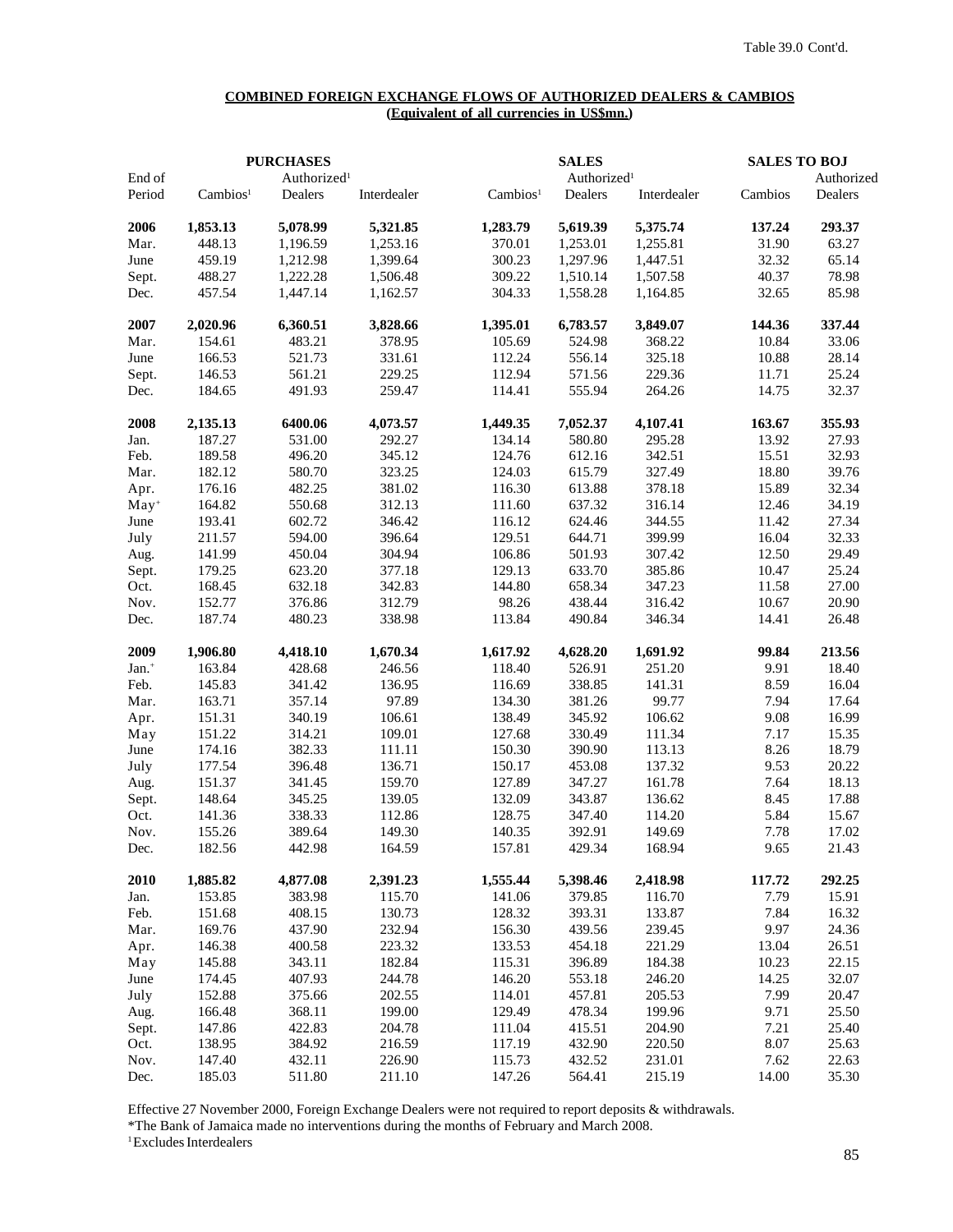#### **SELECTED EXCHANGE RATES (End of Period)**

### *P U R C H A S E S S A L E S*

US\$ Weighted Rate\* US\$ Weighted Rate\*

| 2006          |                |                |
|---------------|----------------|----------------|
| Mar.          | 65.26          | 65.50          |
| June          | 65.77          | 66.03          |
| Sept.         | 65.89          | 66.06          |
| Dec.          | 66.92          | 67.15          |
|               |                |                |
| 2007          |                |                |
| Mar.          | 67.56          | 67.80          |
| June          | 68.27          | 68.58          |
| Sept.         | 70.12          | 70.41          |
| Dec.          | 70.18          | 70.62          |
|               |                |                |
| 2008          |                |                |
| Jan.          | 71.44          | 71.74          |
| Feb.          | 71.10          | 71.37          |
| Mar.          | 70.79          | 71.09          |
| Apr.          | 71.08          | 71.35          |
| May           | 71.24          | 71.53          |
| June          | 71.54          | 71.89          |
| July          | 71.66<br>71.73 | 72.04          |
| Aug.          |                | 72.07          |
| Sept.<br>Oct. | 72.28<br>75.96 | 72.68          |
| Nov.          | 77.27          | 76.29<br>77.76 |
| Dec.          | 79.96          | 80.47          |
|               |                |                |
| 2009          |                |                |
| Jan.          | 85.61          | 86.07          |
| Feb.          | 87.81          | 88.30          |
| Mar.          | 87.95          | 88.82          |
| Apr.          | 88.55          | 89.01          |
| May           | 88.87          | 89.08          |
| June          | 88.59          | 89.07          |
| July          | 88.61          | 89.01          |
| Aug.          | 88.60          | 89.00          |
| Sept.         | 88.65          | 89.08          |
| Oct.          | 88.97          | 89.24          |
| Nov.          | 89.17          | 89.60          |
| Dec.          | 89.06          | 89.60          |
|               |                |                |
| 2010<br>Jan.  |                | 89.70          |
|               | 89.27          |                |
| Feb.          | 89.43          | 89.75<br>89.51 |
| Mar.          | 88.96<br>88.79 | 89.07          |
| Apr.          | 87.70          | 88.48          |
| May<br>June   | 85.44          | 86.02          |
| July          | 85.67          | 86.09          |
| Aug.          | 85.12          | 85.58          |
| Sept.         | 85.80          | 86.25          |
| Oct.          | 85.14          | 85.62          |
| Nov.          | 85.74          | 86.14          |
| Dec.          | 85.34          | 86.86          |
|               |                |                |

**\*US\$ Spot Weighted Average Rates on the last banking day of the period.**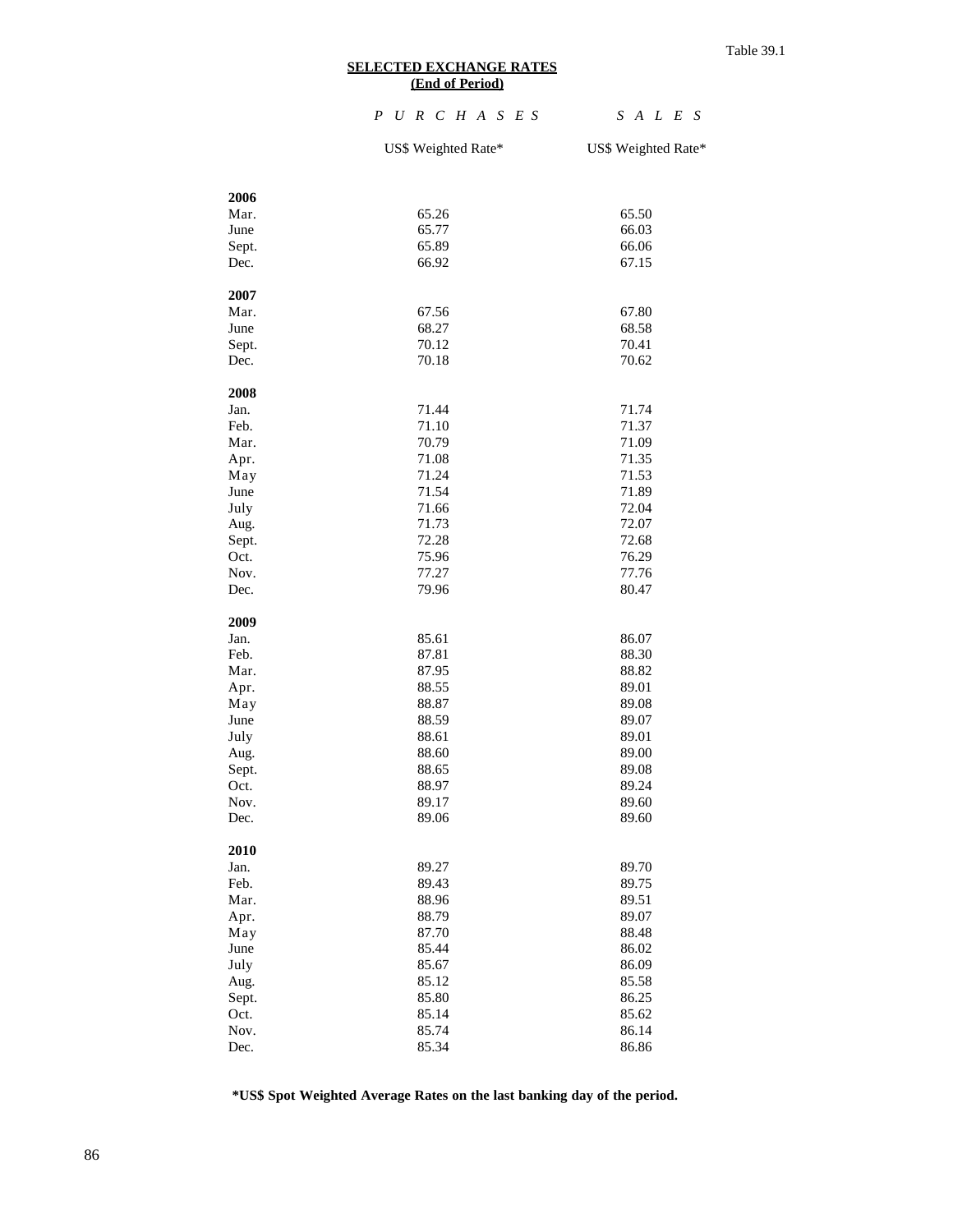Table 39.2

#### **FOREIGN CURRENCY ACCOUNTS**

| Foreign<br>End of<br>Currency<br>"B"<br>"A"<br>"B"<br>"A"<br>"B"<br>"A"<br>Other<br>Total<br>Other<br>Total<br>Other<br>Total<br>Total<br>Loans<br>Period<br>2008<br>161,305<br>313,959<br>96,922<br>125,126<br>295<br>74,829<br>200,250<br>1,313,121<br>1,615,089<br>1,776,398<br>66,847<br>477,728<br>2,454,376<br>4<br>Jan.<br>296<br>1,273,908<br>142,195<br>1,619,256<br>1,761,455<br>314,414<br>67,187<br>97,566<br>479,167<br>121,098<br>74,116<br>195,510<br>2,436,132<br>Feb.<br>4<br>1,278,905<br>140,556<br>1,628,205<br>1,768,765<br>319,433<br>67,351<br>97,964<br>484,748<br>124,747<br>295<br>71,964<br>197,006<br>2,450,519<br>Mar.<br>4<br>1,664,847<br>1,756,411<br>321,036<br>67,204<br>98,123<br>486,363<br>125,238<br>294<br>82,853<br>208,385<br>1,343,558<br>91,560<br>2,451,159<br>Apr.<br>4<br>90,076<br>1,660,567<br>1,750,647<br>92,507<br>1,389,820<br>229,544<br>67,104<br>195,096<br>491,744<br>126,922<br>292<br>219,721<br>2,426,112<br>May<br>4<br>148,432<br>1,558,572<br>1,707,008<br>232,479<br>34,116<br>195,399<br>461,994<br>291<br>95,622<br>152,033<br>2,321,035<br>56,120<br>4<br>June<br>1,792,867<br>293<br>1,502,715<br>147,083<br>1,939,954<br>232,726<br>68,492<br>194,316<br>495,534<br>80,867<br>81,795<br>162,955<br>2,598,443<br>July<br>4<br>142,962<br>1,632,817<br>1,775,783<br>222,872<br>79,706<br>294<br>159,524<br>4<br>68,374<br>191,443<br>482,689<br>79,246<br>2,417,718<br>Aug.<br>141,864<br>1,546,105<br>1,687,973<br>223,877<br>68,330<br>193,564<br>485,771<br>86,151<br>67,651<br>154,097<br>2,327,841<br>1,575,204<br>295<br>Sept.<br>4<br>1,577,196<br>161,734<br>4<br>1,539,144<br>1,700,882<br>207,351<br>64,582<br>189,936<br>461,869<br>80,510<br>278<br>66,402<br>147,190<br>2,309,941<br>Oct.<br>Nov <sup>1</sup><br>1,505,822<br>63,505<br>188,870<br>78,915<br>275<br>144,830<br>2,332,699<br>1,545,015<br>167,623 61,532<br>1,734,977<br>200,517<br>452,892<br>65,640<br>158,073<br>1,445,715<br>1,603,792<br>195,879<br>60,944<br>188,372<br>445,195<br>77,613<br>180<br>64,260<br>142,053<br>2,191,040<br>1,554,741<br>4<br>Dec.<br>2009<br>164,387<br>1,493,547<br>192,913<br>56,334<br>190,367<br>439,614<br>76,253<br>64,879<br>141,301<br>2,238,853<br>1,525,529<br>1,657,938<br>169<br>Jan.<br>4<br>164,078<br>1,483,219<br>194,651<br>54,640<br>192,796<br>77,760<br>62,524<br>140,474<br>2,226,862<br>1,584,729<br>4<br>1,644,301<br>442,087<br>190<br>Feb.<br>167,287<br>1,458,354<br>1,625,645<br>199,774<br>54,260<br>201,812<br>455,846<br>70,348<br>62,282<br>132,771<br>2,214,262<br>1,586,516<br>Mar.<br>141<br>4<br>1,532,601<br>1,695,768<br>205,234<br>205,821<br>465,088<br>72,429<br>152<br>51,752<br>124,333<br>2,285,189<br>1,579,350<br>163,163<br>4<br>54,033<br>Apr.<br>167,306<br>1,532,321<br>1,690,751<br>217,977<br>54,391<br>208,221<br>480,589<br>68,444<br>253<br>49,673<br>118,370<br>2,289,710<br>1,573,979<br>124<br>May<br>1,482,994<br>223,756<br>213,122<br>493,204<br>54,129<br>2,256,849<br>1,586,673<br>165,798<br>145<br>1,648,937<br>56,326<br>60,416<br>163<br>114,708<br>June<br>166,330<br>1,547,619<br>222,490<br>489,345<br>59,568<br>54,428<br>1,581,944<br>144<br>1,714,093<br>56,335<br>210,520<br>166<br>114,162<br>2,317,600<br>July<br>264,314<br>1,414,300<br>1,678,760<br>220,634<br>56,433<br>211,725<br>488,792<br>55,498<br>55,796<br>111,450<br>2,279,002<br>1,597,498<br>146<br>156<br>Aug.<br>260,053<br>1,440,081<br>1,700,280<br>221,048<br>56,803<br>211,513<br>489,364<br>54,759<br>157<br>54,884<br>109,800<br>2,299,444<br>1,597,498<br>146<br>Sept.<br>155,245<br>1,493,103<br>1,648,494<br>224,391<br>56,877<br>214,428<br>495,696<br>51,610<br>56,912<br>108,678<br>2,252,868<br>1,549,915<br>146<br>156<br>Oct.<br>1,527,430<br>1,682,238<br>226,202<br>56,868<br>217,255<br>41,329<br>157<br>65,629<br>107,115<br>1,542,927<br>154,663<br>145<br>500,325<br>2,289,678<br>Nov.<br>57,520<br>219,800<br>49,484<br>56,040<br>1,545,397<br>Dec.<br>147,103<br>146<br>1,518,073<br>1,665,322<br>225,468<br>502,788<br>157<br>105,681<br>2,273,791<br>2010<br>144,991<br>145<br>1,580,046<br>1,725,182<br>228,587<br>57,238<br>222,377<br>508,202<br>45,255<br>45<br>52,857<br>98,157<br>2,331,541<br>1,521,635<br>Jan.<br>143,839<br>144<br>1,627,780<br>1,771,763<br>216,695<br>57,028<br>220,344<br>494,067<br>42,747<br>45<br>53,562<br>96,354<br>2,362,184<br>1,514,006<br>Feb.<br>42,722<br>143,897<br>1,597,710<br>1,741,752<br>219,253<br>57,473<br>216,666<br>493,392<br>54,368<br>97,136<br>2,332,280<br>1,514,474<br>Mar.<br>145<br>46<br>223,330<br>40,203<br>139,223<br>1,591,180<br>1,730,548<br>57,717<br>217,300<br>498,347<br>52,151<br>92,400<br>2,321,295<br>1,486,759<br>145<br>46<br>Apr.<br>1,488,453<br>135,161<br>147<br>1,601,949<br>1,737,257<br>216,928<br>58,217<br>216,597<br>491,742<br>31,117<br>42<br>64,857<br>96,016<br>2,325,015<br>May<br>1,434,689<br>134,021<br>151<br>1,607,693<br>1,741,865<br>233,794<br>60,985<br>219,245<br>504,024<br>25,610<br>43<br>63,822<br>89,475<br>2,335,364<br>June<br>127,307<br>1,574,556<br>1,702,015<br>230,680<br>61,212<br>221,474<br>513,366<br>23,264<br>18<br>61,467<br>84,749<br>2,300,130<br>1,432,233<br>152<br>July<br>22,215<br>125,644<br>1,566,704<br>1,692,501<br>228,537<br>61,715<br>222,666<br>512,918<br>18<br>61,754<br>83,987<br>2,289,406<br>1,443,256<br>153<br>Aug.<br>32,810<br>136,754<br>1,564,916<br>1,701,821<br>235,400<br>61,534<br>226,562<br>523,496<br>18<br>47,095<br>79,923<br>2,305,240<br>1,423,685<br>Sept.<br>151<br>137,835<br>152<br>1,565,643<br>1,703,630<br>238,337<br>62,055<br>226,678<br>527,070<br>25,218<br>$\mathbf{0}$<br>37,255<br>62,473<br>2,293,173<br>1,407,681<br>Oct.<br>118,099<br>2,245,373<br>1,397,296<br>151<br>1,549,651<br>1,667,901<br>235,363<br>61,849<br>219,186<br>516,398<br>24,486<br>$\mathbf{0}$<br>36,588<br>61,074<br>Nov.<br>60.998<br>2,238,242<br>117,903<br>151<br>1,539,635<br>1,657,689<br>236,028<br>62.574<br>220,953<br>519,555<br>24,827<br>$\Omega$<br>36,171<br>1,401,107<br>Dec. | <b>COMMERCIAL BANKS</b> |  |  | <b>BUILDING SOCIETIES</b> |  |  |  | <b>MERCHANT BANKS</b> |  |  |  | <b>US\$000</b> |  |           |  |
|----------------------------------------------------------------------------------------------------------------------------------------------------------------------------------------------------------------------------------------------------------------------------------------------------------------------------------------------------------------------------------------------------------------------------------------------------------------------------------------------------------------------------------------------------------------------------------------------------------------------------------------------------------------------------------------------------------------------------------------------------------------------------------------------------------------------------------------------------------------------------------------------------------------------------------------------------------------------------------------------------------------------------------------------------------------------------------------------------------------------------------------------------------------------------------------------------------------------------------------------------------------------------------------------------------------------------------------------------------------------------------------------------------------------------------------------------------------------------------------------------------------------------------------------------------------------------------------------------------------------------------------------------------------------------------------------------------------------------------------------------------------------------------------------------------------------------------------------------------------------------------------------------------------------------------------------------------------------------------------------------------------------------------------------------------------------------------------------------------------------------------------------------------------------------------------------------------------------------------------------------------------------------------------------------------------------------------------------------------------------------------------------------------------------------------------------------------------------------------------------------------------------------------------------------------------------------------------------------------------------------------------------------------------------------------------------------------------------------------------------------------------------------------------------------------------------------------------------------------------------------------------------------------------------------------------------------------------------------------------------------------------------------------------------------------------------------------------------------------------------------------------------------------------------------------------------------------------------------------------------------------------------------------------------------------------------------------------------------------------------------------------------------------------------------------------------------------------------------------------------------------------------------------------------------------------------------------------------------------------------------------------------------------------------------------------------------------------------------------------------------------------------------------------------------------------------------------------------------------------------------------------------------------------------------------------------------------------------------------------------------------------------------------------------------------------------------------------------------------------------------------------------------------------------------------------------------------------------------------------------------------------------------------------------------------------------------------------------------------------------------------------------------------------------------------------------------------------------------------------------------------------------------------------------------------------------------------------------------------------------------------------------------------------------------------------------------------------------------------------------------------------------------------------------------------------------------------------------------------------------------------------------------------------------------------------------------------------------------------------------------------------------------------------------------------------------------------------------------------------------------------------------------------------------------------------------------------------------------------------------------------------------------------------------------------------------------------------------------------------------------------------------------------------------------------------------------------------------------------------------------------------------------------------------------------------------------------------------------------------------------------------------------------------------------------------------------------------------------------------------------------------------------------------------------------------------------------------------------------------------------------------------------------------------------------------------------------------------------------------------------------------------------------------------------------------------------------------------------|-------------------------|--|--|---------------------------|--|--|--|-----------------------|--|--|--|----------------|--|-----------|--|
|                                                                                                                                                                                                                                                                                                                                                                                                                                                                                                                                                                                                                                                                                                                                                                                                                                                                                                                                                                                                                                                                                                                                                                                                                                                                                                                                                                                                                                                                                                                                                                                                                                                                                                                                                                                                                                                                                                                                                                                                                                                                                                                                                                                                                                                                                                                                                                                                                                                                                                                                                                                                                                                                                                                                                                                                                                                                                                                                                                                                                                                                                                                                                                                                                                                                                                                                                                                                                                                                                                                                                                                                                                                                                                                                                                                                                                                                                                                                                                                                                                                                                                                                                                                                                                                                                                                                                                                                                                                                                                                                                                                                                                                                                                                                                                                                                                                                                                                                                                                                                                                                                                                                                                                                                                                                                                                                                                                                                                                                                                                                                                                                                                                                                                                                                                                                                                                                                                                                                                                                                                                                                                    |                         |  |  |                           |  |  |  |                       |  |  |  |                |  |           |  |
|                                                                                                                                                                                                                                                                                                                                                                                                                                                                                                                                                                                                                                                                                                                                                                                                                                                                                                                                                                                                                                                                                                                                                                                                                                                                                                                                                                                                                                                                                                                                                                                                                                                                                                                                                                                                                                                                                                                                                                                                                                                                                                                                                                                                                                                                                                                                                                                                                                                                                                                                                                                                                                                                                                                                                                                                                                                                                                                                                                                                                                                                                                                                                                                                                                                                                                                                                                                                                                                                                                                                                                                                                                                                                                                                                                                                                                                                                                                                                                                                                                                                                                                                                                                                                                                                                                                                                                                                                                                                                                                                                                                                                                                                                                                                                                                                                                                                                                                                                                                                                                                                                                                                                                                                                                                                                                                                                                                                                                                                                                                                                                                                                                                                                                                                                                                                                                                                                                                                                                                                                                                                                                    |                         |  |  |                           |  |  |  |                       |  |  |  |                |  |           |  |
|                                                                                                                                                                                                                                                                                                                                                                                                                                                                                                                                                                                                                                                                                                                                                                                                                                                                                                                                                                                                                                                                                                                                                                                                                                                                                                                                                                                                                                                                                                                                                                                                                                                                                                                                                                                                                                                                                                                                                                                                                                                                                                                                                                                                                                                                                                                                                                                                                                                                                                                                                                                                                                                                                                                                                                                                                                                                                                                                                                                                                                                                                                                                                                                                                                                                                                                                                                                                                                                                                                                                                                                                                                                                                                                                                                                                                                                                                                                                                                                                                                                                                                                                                                                                                                                                                                                                                                                                                                                                                                                                                                                                                                                                                                                                                                                                                                                                                                                                                                                                                                                                                                                                                                                                                                                                                                                                                                                                                                                                                                                                                                                                                                                                                                                                                                                                                                                                                                                                                                                                                                                                                                    |                         |  |  |                           |  |  |  |                       |  |  |  |                |  |           |  |
|                                                                                                                                                                                                                                                                                                                                                                                                                                                                                                                                                                                                                                                                                                                                                                                                                                                                                                                                                                                                                                                                                                                                                                                                                                                                                                                                                                                                                                                                                                                                                                                                                                                                                                                                                                                                                                                                                                                                                                                                                                                                                                                                                                                                                                                                                                                                                                                                                                                                                                                                                                                                                                                                                                                                                                                                                                                                                                                                                                                                                                                                                                                                                                                                                                                                                                                                                                                                                                                                                                                                                                                                                                                                                                                                                                                                                                                                                                                                                                                                                                                                                                                                                                                                                                                                                                                                                                                                                                                                                                                                                                                                                                                                                                                                                                                                                                                                                                                                                                                                                                                                                                                                                                                                                                                                                                                                                                                                                                                                                                                                                                                                                                                                                                                                                                                                                                                                                                                                                                                                                                                                                                    |                         |  |  |                           |  |  |  |                       |  |  |  |                |  |           |  |
|                                                                                                                                                                                                                                                                                                                                                                                                                                                                                                                                                                                                                                                                                                                                                                                                                                                                                                                                                                                                                                                                                                                                                                                                                                                                                                                                                                                                                                                                                                                                                                                                                                                                                                                                                                                                                                                                                                                                                                                                                                                                                                                                                                                                                                                                                                                                                                                                                                                                                                                                                                                                                                                                                                                                                                                                                                                                                                                                                                                                                                                                                                                                                                                                                                                                                                                                                                                                                                                                                                                                                                                                                                                                                                                                                                                                                                                                                                                                                                                                                                                                                                                                                                                                                                                                                                                                                                                                                                                                                                                                                                                                                                                                                                                                                                                                                                                                                                                                                                                                                                                                                                                                                                                                                                                                                                                                                                                                                                                                                                                                                                                                                                                                                                                                                                                                                                                                                                                                                                                                                                                                                                    |                         |  |  |                           |  |  |  |                       |  |  |  |                |  |           |  |
|                                                                                                                                                                                                                                                                                                                                                                                                                                                                                                                                                                                                                                                                                                                                                                                                                                                                                                                                                                                                                                                                                                                                                                                                                                                                                                                                                                                                                                                                                                                                                                                                                                                                                                                                                                                                                                                                                                                                                                                                                                                                                                                                                                                                                                                                                                                                                                                                                                                                                                                                                                                                                                                                                                                                                                                                                                                                                                                                                                                                                                                                                                                                                                                                                                                                                                                                                                                                                                                                                                                                                                                                                                                                                                                                                                                                                                                                                                                                                                                                                                                                                                                                                                                                                                                                                                                                                                                                                                                                                                                                                                                                                                                                                                                                                                                                                                                                                                                                                                                                                                                                                                                                                                                                                                                                                                                                                                                                                                                                                                                                                                                                                                                                                                                                                                                                                                                                                                                                                                                                                                                                                                    |                         |  |  |                           |  |  |  |                       |  |  |  |                |  |           |  |
|                                                                                                                                                                                                                                                                                                                                                                                                                                                                                                                                                                                                                                                                                                                                                                                                                                                                                                                                                                                                                                                                                                                                                                                                                                                                                                                                                                                                                                                                                                                                                                                                                                                                                                                                                                                                                                                                                                                                                                                                                                                                                                                                                                                                                                                                                                                                                                                                                                                                                                                                                                                                                                                                                                                                                                                                                                                                                                                                                                                                                                                                                                                                                                                                                                                                                                                                                                                                                                                                                                                                                                                                                                                                                                                                                                                                                                                                                                                                                                                                                                                                                                                                                                                                                                                                                                                                                                                                                                                                                                                                                                                                                                                                                                                                                                                                                                                                                                                                                                                                                                                                                                                                                                                                                                                                                                                                                                                                                                                                                                                                                                                                                                                                                                                                                                                                                                                                                                                                                                                                                                                                                                    |                         |  |  |                           |  |  |  |                       |  |  |  |                |  |           |  |
|                                                                                                                                                                                                                                                                                                                                                                                                                                                                                                                                                                                                                                                                                                                                                                                                                                                                                                                                                                                                                                                                                                                                                                                                                                                                                                                                                                                                                                                                                                                                                                                                                                                                                                                                                                                                                                                                                                                                                                                                                                                                                                                                                                                                                                                                                                                                                                                                                                                                                                                                                                                                                                                                                                                                                                                                                                                                                                                                                                                                                                                                                                                                                                                                                                                                                                                                                                                                                                                                                                                                                                                                                                                                                                                                                                                                                                                                                                                                                                                                                                                                                                                                                                                                                                                                                                                                                                                                                                                                                                                                                                                                                                                                                                                                                                                                                                                                                                                                                                                                                                                                                                                                                                                                                                                                                                                                                                                                                                                                                                                                                                                                                                                                                                                                                                                                                                                                                                                                                                                                                                                                                                    |                         |  |  |                           |  |  |  |                       |  |  |  |                |  | 1,406,800 |  |
|                                                                                                                                                                                                                                                                                                                                                                                                                                                                                                                                                                                                                                                                                                                                                                                                                                                                                                                                                                                                                                                                                                                                                                                                                                                                                                                                                                                                                                                                                                                                                                                                                                                                                                                                                                                                                                                                                                                                                                                                                                                                                                                                                                                                                                                                                                                                                                                                                                                                                                                                                                                                                                                                                                                                                                                                                                                                                                                                                                                                                                                                                                                                                                                                                                                                                                                                                                                                                                                                                                                                                                                                                                                                                                                                                                                                                                                                                                                                                                                                                                                                                                                                                                                                                                                                                                                                                                                                                                                                                                                                                                                                                                                                                                                                                                                                                                                                                                                                                                                                                                                                                                                                                                                                                                                                                                                                                                                                                                                                                                                                                                                                                                                                                                                                                                                                                                                                                                                                                                                                                                                                                                    |                         |  |  |                           |  |  |  |                       |  |  |  |                |  |           |  |
|                                                                                                                                                                                                                                                                                                                                                                                                                                                                                                                                                                                                                                                                                                                                                                                                                                                                                                                                                                                                                                                                                                                                                                                                                                                                                                                                                                                                                                                                                                                                                                                                                                                                                                                                                                                                                                                                                                                                                                                                                                                                                                                                                                                                                                                                                                                                                                                                                                                                                                                                                                                                                                                                                                                                                                                                                                                                                                                                                                                                                                                                                                                                                                                                                                                                                                                                                                                                                                                                                                                                                                                                                                                                                                                                                                                                                                                                                                                                                                                                                                                                                                                                                                                                                                                                                                                                                                                                                                                                                                                                                                                                                                                                                                                                                                                                                                                                                                                                                                                                                                                                                                                                                                                                                                                                                                                                                                                                                                                                                                                                                                                                                                                                                                                                                                                                                                                                                                                                                                                                                                                                                                    |                         |  |  |                           |  |  |  |                       |  |  |  |                |  | 1,543,242 |  |
|                                                                                                                                                                                                                                                                                                                                                                                                                                                                                                                                                                                                                                                                                                                                                                                                                                                                                                                                                                                                                                                                                                                                                                                                                                                                                                                                                                                                                                                                                                                                                                                                                                                                                                                                                                                                                                                                                                                                                                                                                                                                                                                                                                                                                                                                                                                                                                                                                                                                                                                                                                                                                                                                                                                                                                                                                                                                                                                                                                                                                                                                                                                                                                                                                                                                                                                                                                                                                                                                                                                                                                                                                                                                                                                                                                                                                                                                                                                                                                                                                                                                                                                                                                                                                                                                                                                                                                                                                                                                                                                                                                                                                                                                                                                                                                                                                                                                                                                                                                                                                                                                                                                                                                                                                                                                                                                                                                                                                                                                                                                                                                                                                                                                                                                                                                                                                                                                                                                                                                                                                                                                                                    |                         |  |  |                           |  |  |  |                       |  |  |  |                |  |           |  |
|                                                                                                                                                                                                                                                                                                                                                                                                                                                                                                                                                                                                                                                                                                                                                                                                                                                                                                                                                                                                                                                                                                                                                                                                                                                                                                                                                                                                                                                                                                                                                                                                                                                                                                                                                                                                                                                                                                                                                                                                                                                                                                                                                                                                                                                                                                                                                                                                                                                                                                                                                                                                                                                                                                                                                                                                                                                                                                                                                                                                                                                                                                                                                                                                                                                                                                                                                                                                                                                                                                                                                                                                                                                                                                                                                                                                                                                                                                                                                                                                                                                                                                                                                                                                                                                                                                                                                                                                                                                                                                                                                                                                                                                                                                                                                                                                                                                                                                                                                                                                                                                                                                                                                                                                                                                                                                                                                                                                                                                                                                                                                                                                                                                                                                                                                                                                                                                                                                                                                                                                                                                                                                    |                         |  |  |                           |  |  |  |                       |  |  |  |                |  |           |  |
|                                                                                                                                                                                                                                                                                                                                                                                                                                                                                                                                                                                                                                                                                                                                                                                                                                                                                                                                                                                                                                                                                                                                                                                                                                                                                                                                                                                                                                                                                                                                                                                                                                                                                                                                                                                                                                                                                                                                                                                                                                                                                                                                                                                                                                                                                                                                                                                                                                                                                                                                                                                                                                                                                                                                                                                                                                                                                                                                                                                                                                                                                                                                                                                                                                                                                                                                                                                                                                                                                                                                                                                                                                                                                                                                                                                                                                                                                                                                                                                                                                                                                                                                                                                                                                                                                                                                                                                                                                                                                                                                                                                                                                                                                                                                                                                                                                                                                                                                                                                                                                                                                                                                                                                                                                                                                                                                                                                                                                                                                                                                                                                                                                                                                                                                                                                                                                                                                                                                                                                                                                                                                                    |                         |  |  |                           |  |  |  |                       |  |  |  |                |  |           |  |
|                                                                                                                                                                                                                                                                                                                                                                                                                                                                                                                                                                                                                                                                                                                                                                                                                                                                                                                                                                                                                                                                                                                                                                                                                                                                                                                                                                                                                                                                                                                                                                                                                                                                                                                                                                                                                                                                                                                                                                                                                                                                                                                                                                                                                                                                                                                                                                                                                                                                                                                                                                                                                                                                                                                                                                                                                                                                                                                                                                                                                                                                                                                                                                                                                                                                                                                                                                                                                                                                                                                                                                                                                                                                                                                                                                                                                                                                                                                                                                                                                                                                                                                                                                                                                                                                                                                                                                                                                                                                                                                                                                                                                                                                                                                                                                                                                                                                                                                                                                                                                                                                                                                                                                                                                                                                                                                                                                                                                                                                                                                                                                                                                                                                                                                                                                                                                                                                                                                                                                                                                                                                                                    |                         |  |  |                           |  |  |  |                       |  |  |  |                |  |           |  |
|                                                                                                                                                                                                                                                                                                                                                                                                                                                                                                                                                                                                                                                                                                                                                                                                                                                                                                                                                                                                                                                                                                                                                                                                                                                                                                                                                                                                                                                                                                                                                                                                                                                                                                                                                                                                                                                                                                                                                                                                                                                                                                                                                                                                                                                                                                                                                                                                                                                                                                                                                                                                                                                                                                                                                                                                                                                                                                                                                                                                                                                                                                                                                                                                                                                                                                                                                                                                                                                                                                                                                                                                                                                                                                                                                                                                                                                                                                                                                                                                                                                                                                                                                                                                                                                                                                                                                                                                                                                                                                                                                                                                                                                                                                                                                                                                                                                                                                                                                                                                                                                                                                                                                                                                                                                                                                                                                                                                                                                                                                                                                                                                                                                                                                                                                                                                                                                                                                                                                                                                                                                                                                    |                         |  |  |                           |  |  |  |                       |  |  |  |                |  |           |  |
|                                                                                                                                                                                                                                                                                                                                                                                                                                                                                                                                                                                                                                                                                                                                                                                                                                                                                                                                                                                                                                                                                                                                                                                                                                                                                                                                                                                                                                                                                                                                                                                                                                                                                                                                                                                                                                                                                                                                                                                                                                                                                                                                                                                                                                                                                                                                                                                                                                                                                                                                                                                                                                                                                                                                                                                                                                                                                                                                                                                                                                                                                                                                                                                                                                                                                                                                                                                                                                                                                                                                                                                                                                                                                                                                                                                                                                                                                                                                                                                                                                                                                                                                                                                                                                                                                                                                                                                                                                                                                                                                                                                                                                                                                                                                                                                                                                                                                                                                                                                                                                                                                                                                                                                                                                                                                                                                                                                                                                                                                                                                                                                                                                                                                                                                                                                                                                                                                                                                                                                                                                                                                                    |                         |  |  |                           |  |  |  |                       |  |  |  |                |  |           |  |
|                                                                                                                                                                                                                                                                                                                                                                                                                                                                                                                                                                                                                                                                                                                                                                                                                                                                                                                                                                                                                                                                                                                                                                                                                                                                                                                                                                                                                                                                                                                                                                                                                                                                                                                                                                                                                                                                                                                                                                                                                                                                                                                                                                                                                                                                                                                                                                                                                                                                                                                                                                                                                                                                                                                                                                                                                                                                                                                                                                                                                                                                                                                                                                                                                                                                                                                                                                                                                                                                                                                                                                                                                                                                                                                                                                                                                                                                                                                                                                                                                                                                                                                                                                                                                                                                                                                                                                                                                                                                                                                                                                                                                                                                                                                                                                                                                                                                                                                                                                                                                                                                                                                                                                                                                                                                                                                                                                                                                                                                                                                                                                                                                                                                                                                                                                                                                                                                                                                                                                                                                                                                                                    |                         |  |  |                           |  |  |  |                       |  |  |  |                |  |           |  |
|                                                                                                                                                                                                                                                                                                                                                                                                                                                                                                                                                                                                                                                                                                                                                                                                                                                                                                                                                                                                                                                                                                                                                                                                                                                                                                                                                                                                                                                                                                                                                                                                                                                                                                                                                                                                                                                                                                                                                                                                                                                                                                                                                                                                                                                                                                                                                                                                                                                                                                                                                                                                                                                                                                                                                                                                                                                                                                                                                                                                                                                                                                                                                                                                                                                                                                                                                                                                                                                                                                                                                                                                                                                                                                                                                                                                                                                                                                                                                                                                                                                                                                                                                                                                                                                                                                                                                                                                                                                                                                                                                                                                                                                                                                                                                                                                                                                                                                                                                                                                                                                                                                                                                                                                                                                                                                                                                                                                                                                                                                                                                                                                                                                                                                                                                                                                                                                                                                                                                                                                                                                                                                    |                         |  |  |                           |  |  |  |                       |  |  |  |                |  |           |  |
|                                                                                                                                                                                                                                                                                                                                                                                                                                                                                                                                                                                                                                                                                                                                                                                                                                                                                                                                                                                                                                                                                                                                                                                                                                                                                                                                                                                                                                                                                                                                                                                                                                                                                                                                                                                                                                                                                                                                                                                                                                                                                                                                                                                                                                                                                                                                                                                                                                                                                                                                                                                                                                                                                                                                                                                                                                                                                                                                                                                                                                                                                                                                                                                                                                                                                                                                                                                                                                                                                                                                                                                                                                                                                                                                                                                                                                                                                                                                                                                                                                                                                                                                                                                                                                                                                                                                                                                                                                                                                                                                                                                                                                                                                                                                                                                                                                                                                                                                                                                                                                                                                                                                                                                                                                                                                                                                                                                                                                                                                                                                                                                                                                                                                                                                                                                                                                                                                                                                                                                                                                                                                                    |                         |  |  |                           |  |  |  |                       |  |  |  |                |  |           |  |
|                                                                                                                                                                                                                                                                                                                                                                                                                                                                                                                                                                                                                                                                                                                                                                                                                                                                                                                                                                                                                                                                                                                                                                                                                                                                                                                                                                                                                                                                                                                                                                                                                                                                                                                                                                                                                                                                                                                                                                                                                                                                                                                                                                                                                                                                                                                                                                                                                                                                                                                                                                                                                                                                                                                                                                                                                                                                                                                                                                                                                                                                                                                                                                                                                                                                                                                                                                                                                                                                                                                                                                                                                                                                                                                                                                                                                                                                                                                                                                                                                                                                                                                                                                                                                                                                                                                                                                                                                                                                                                                                                                                                                                                                                                                                                                                                                                                                                                                                                                                                                                                                                                                                                                                                                                                                                                                                                                                                                                                                                                                                                                                                                                                                                                                                                                                                                                                                                                                                                                                                                                                                                                    |                         |  |  |                           |  |  |  |                       |  |  |  |                |  |           |  |
|                                                                                                                                                                                                                                                                                                                                                                                                                                                                                                                                                                                                                                                                                                                                                                                                                                                                                                                                                                                                                                                                                                                                                                                                                                                                                                                                                                                                                                                                                                                                                                                                                                                                                                                                                                                                                                                                                                                                                                                                                                                                                                                                                                                                                                                                                                                                                                                                                                                                                                                                                                                                                                                                                                                                                                                                                                                                                                                                                                                                                                                                                                                                                                                                                                                                                                                                                                                                                                                                                                                                                                                                                                                                                                                                                                                                                                                                                                                                                                                                                                                                                                                                                                                                                                                                                                                                                                                                                                                                                                                                                                                                                                                                                                                                                                                                                                                                                                                                                                                                                                                                                                                                                                                                                                                                                                                                                                                                                                                                                                                                                                                                                                                                                                                                                                                                                                                                                                                                                                                                                                                                                                    |                         |  |  |                           |  |  |  |                       |  |  |  |                |  |           |  |
|                                                                                                                                                                                                                                                                                                                                                                                                                                                                                                                                                                                                                                                                                                                                                                                                                                                                                                                                                                                                                                                                                                                                                                                                                                                                                                                                                                                                                                                                                                                                                                                                                                                                                                                                                                                                                                                                                                                                                                                                                                                                                                                                                                                                                                                                                                                                                                                                                                                                                                                                                                                                                                                                                                                                                                                                                                                                                                                                                                                                                                                                                                                                                                                                                                                                                                                                                                                                                                                                                                                                                                                                                                                                                                                                                                                                                                                                                                                                                                                                                                                                                                                                                                                                                                                                                                                                                                                                                                                                                                                                                                                                                                                                                                                                                                                                                                                                                                                                                                                                                                                                                                                                                                                                                                                                                                                                                                                                                                                                                                                                                                                                                                                                                                                                                                                                                                                                                                                                                                                                                                                                                                    |                         |  |  |                           |  |  |  |                       |  |  |  |                |  |           |  |
|                                                                                                                                                                                                                                                                                                                                                                                                                                                                                                                                                                                                                                                                                                                                                                                                                                                                                                                                                                                                                                                                                                                                                                                                                                                                                                                                                                                                                                                                                                                                                                                                                                                                                                                                                                                                                                                                                                                                                                                                                                                                                                                                                                                                                                                                                                                                                                                                                                                                                                                                                                                                                                                                                                                                                                                                                                                                                                                                                                                                                                                                                                                                                                                                                                                                                                                                                                                                                                                                                                                                                                                                                                                                                                                                                                                                                                                                                                                                                                                                                                                                                                                                                                                                                                                                                                                                                                                                                                                                                                                                                                                                                                                                                                                                                                                                                                                                                                                                                                                                                                                                                                                                                                                                                                                                                                                                                                                                                                                                                                                                                                                                                                                                                                                                                                                                                                                                                                                                                                                                                                                                                                    |                         |  |  |                           |  |  |  |                       |  |  |  |                |  |           |  |
|                                                                                                                                                                                                                                                                                                                                                                                                                                                                                                                                                                                                                                                                                                                                                                                                                                                                                                                                                                                                                                                                                                                                                                                                                                                                                                                                                                                                                                                                                                                                                                                                                                                                                                                                                                                                                                                                                                                                                                                                                                                                                                                                                                                                                                                                                                                                                                                                                                                                                                                                                                                                                                                                                                                                                                                                                                                                                                                                                                                                                                                                                                                                                                                                                                                                                                                                                                                                                                                                                                                                                                                                                                                                                                                                                                                                                                                                                                                                                                                                                                                                                                                                                                                                                                                                                                                                                                                                                                                                                                                                                                                                                                                                                                                                                                                                                                                                                                                                                                                                                                                                                                                                                                                                                                                                                                                                                                                                                                                                                                                                                                                                                                                                                                                                                                                                                                                                                                                                                                                                                                                                                                    |                         |  |  |                           |  |  |  |                       |  |  |  |                |  |           |  |
|                                                                                                                                                                                                                                                                                                                                                                                                                                                                                                                                                                                                                                                                                                                                                                                                                                                                                                                                                                                                                                                                                                                                                                                                                                                                                                                                                                                                                                                                                                                                                                                                                                                                                                                                                                                                                                                                                                                                                                                                                                                                                                                                                                                                                                                                                                                                                                                                                                                                                                                                                                                                                                                                                                                                                                                                                                                                                                                                                                                                                                                                                                                                                                                                                                                                                                                                                                                                                                                                                                                                                                                                                                                                                                                                                                                                                                                                                                                                                                                                                                                                                                                                                                                                                                                                                                                                                                                                                                                                                                                                                                                                                                                                                                                                                                                                                                                                                                                                                                                                                                                                                                                                                                                                                                                                                                                                                                                                                                                                                                                                                                                                                                                                                                                                                                                                                                                                                                                                                                                                                                                                                                    |                         |  |  |                           |  |  |  |                       |  |  |  |                |  |           |  |
|                                                                                                                                                                                                                                                                                                                                                                                                                                                                                                                                                                                                                                                                                                                                                                                                                                                                                                                                                                                                                                                                                                                                                                                                                                                                                                                                                                                                                                                                                                                                                                                                                                                                                                                                                                                                                                                                                                                                                                                                                                                                                                                                                                                                                                                                                                                                                                                                                                                                                                                                                                                                                                                                                                                                                                                                                                                                                                                                                                                                                                                                                                                                                                                                                                                                                                                                                                                                                                                                                                                                                                                                                                                                                                                                                                                                                                                                                                                                                                                                                                                                                                                                                                                                                                                                                                                                                                                                                                                                                                                                                                                                                                                                                                                                                                                                                                                                                                                                                                                                                                                                                                                                                                                                                                                                                                                                                                                                                                                                                                                                                                                                                                                                                                                                                                                                                                                                                                                                                                                                                                                                                                    |                         |  |  |                           |  |  |  |                       |  |  |  |                |  |           |  |
|                                                                                                                                                                                                                                                                                                                                                                                                                                                                                                                                                                                                                                                                                                                                                                                                                                                                                                                                                                                                                                                                                                                                                                                                                                                                                                                                                                                                                                                                                                                                                                                                                                                                                                                                                                                                                                                                                                                                                                                                                                                                                                                                                                                                                                                                                                                                                                                                                                                                                                                                                                                                                                                                                                                                                                                                                                                                                                                                                                                                                                                                                                                                                                                                                                                                                                                                                                                                                                                                                                                                                                                                                                                                                                                                                                                                                                                                                                                                                                                                                                                                                                                                                                                                                                                                                                                                                                                                                                                                                                                                                                                                                                                                                                                                                                                                                                                                                                                                                                                                                                                                                                                                                                                                                                                                                                                                                                                                                                                                                                                                                                                                                                                                                                                                                                                                                                                                                                                                                                                                                                                                                                    |                         |  |  |                           |  |  |  |                       |  |  |  |                |  |           |  |
|                                                                                                                                                                                                                                                                                                                                                                                                                                                                                                                                                                                                                                                                                                                                                                                                                                                                                                                                                                                                                                                                                                                                                                                                                                                                                                                                                                                                                                                                                                                                                                                                                                                                                                                                                                                                                                                                                                                                                                                                                                                                                                                                                                                                                                                                                                                                                                                                                                                                                                                                                                                                                                                                                                                                                                                                                                                                                                                                                                                                                                                                                                                                                                                                                                                                                                                                                                                                                                                                                                                                                                                                                                                                                                                                                                                                                                                                                                                                                                                                                                                                                                                                                                                                                                                                                                                                                                                                                                                                                                                                                                                                                                                                                                                                                                                                                                                                                                                                                                                                                                                                                                                                                                                                                                                                                                                                                                                                                                                                                                                                                                                                                                                                                                                                                                                                                                                                                                                                                                                                                                                                                                    |                         |  |  |                           |  |  |  |                       |  |  |  |                |  |           |  |
|                                                                                                                                                                                                                                                                                                                                                                                                                                                                                                                                                                                                                                                                                                                                                                                                                                                                                                                                                                                                                                                                                                                                                                                                                                                                                                                                                                                                                                                                                                                                                                                                                                                                                                                                                                                                                                                                                                                                                                                                                                                                                                                                                                                                                                                                                                                                                                                                                                                                                                                                                                                                                                                                                                                                                                                                                                                                                                                                                                                                                                                                                                                                                                                                                                                                                                                                                                                                                                                                                                                                                                                                                                                                                                                                                                                                                                                                                                                                                                                                                                                                                                                                                                                                                                                                                                                                                                                                                                                                                                                                                                                                                                                                                                                                                                                                                                                                                                                                                                                                                                                                                                                                                                                                                                                                                                                                                                                                                                                                                                                                                                                                                                                                                                                                                                                                                                                                                                                                                                                                                                                                                                    |                         |  |  |                           |  |  |  |                       |  |  |  |                |  |           |  |
|                                                                                                                                                                                                                                                                                                                                                                                                                                                                                                                                                                                                                                                                                                                                                                                                                                                                                                                                                                                                                                                                                                                                                                                                                                                                                                                                                                                                                                                                                                                                                                                                                                                                                                                                                                                                                                                                                                                                                                                                                                                                                                                                                                                                                                                                                                                                                                                                                                                                                                                                                                                                                                                                                                                                                                                                                                                                                                                                                                                                                                                                                                                                                                                                                                                                                                                                                                                                                                                                                                                                                                                                                                                                                                                                                                                                                                                                                                                                                                                                                                                                                                                                                                                                                                                                                                                                                                                                                                                                                                                                                                                                                                                                                                                                                                                                                                                                                                                                                                                                                                                                                                                                                                                                                                                                                                                                                                                                                                                                                                                                                                                                                                                                                                                                                                                                                                                                                                                                                                                                                                                                                                    |                         |  |  |                           |  |  |  |                       |  |  |  |                |  |           |  |
|                                                                                                                                                                                                                                                                                                                                                                                                                                                                                                                                                                                                                                                                                                                                                                                                                                                                                                                                                                                                                                                                                                                                                                                                                                                                                                                                                                                                                                                                                                                                                                                                                                                                                                                                                                                                                                                                                                                                                                                                                                                                                                                                                                                                                                                                                                                                                                                                                                                                                                                                                                                                                                                                                                                                                                                                                                                                                                                                                                                                                                                                                                                                                                                                                                                                                                                                                                                                                                                                                                                                                                                                                                                                                                                                                                                                                                                                                                                                                                                                                                                                                                                                                                                                                                                                                                                                                                                                                                                                                                                                                                                                                                                                                                                                                                                                                                                                                                                                                                                                                                                                                                                                                                                                                                                                                                                                                                                                                                                                                                                                                                                                                                                                                                                                                                                                                                                                                                                                                                                                                                                                                                    |                         |  |  |                           |  |  |  |                       |  |  |  |                |  |           |  |
|                                                                                                                                                                                                                                                                                                                                                                                                                                                                                                                                                                                                                                                                                                                                                                                                                                                                                                                                                                                                                                                                                                                                                                                                                                                                                                                                                                                                                                                                                                                                                                                                                                                                                                                                                                                                                                                                                                                                                                                                                                                                                                                                                                                                                                                                                                                                                                                                                                                                                                                                                                                                                                                                                                                                                                                                                                                                                                                                                                                                                                                                                                                                                                                                                                                                                                                                                                                                                                                                                                                                                                                                                                                                                                                                                                                                                                                                                                                                                                                                                                                                                                                                                                                                                                                                                                                                                                                                                                                                                                                                                                                                                                                                                                                                                                                                                                                                                                                                                                                                                                                                                                                                                                                                                                                                                                                                                                                                                                                                                                                                                                                                                                                                                                                                                                                                                                                                                                                                                                                                                                                                                                    |                         |  |  |                           |  |  |  |                       |  |  |  |                |  |           |  |
|                                                                                                                                                                                                                                                                                                                                                                                                                                                                                                                                                                                                                                                                                                                                                                                                                                                                                                                                                                                                                                                                                                                                                                                                                                                                                                                                                                                                                                                                                                                                                                                                                                                                                                                                                                                                                                                                                                                                                                                                                                                                                                                                                                                                                                                                                                                                                                                                                                                                                                                                                                                                                                                                                                                                                                                                                                                                                                                                                                                                                                                                                                                                                                                                                                                                                                                                                                                                                                                                                                                                                                                                                                                                                                                                                                                                                                                                                                                                                                                                                                                                                                                                                                                                                                                                                                                                                                                                                                                                                                                                                                                                                                                                                                                                                                                                                                                                                                                                                                                                                                                                                                                                                                                                                                                                                                                                                                                                                                                                                                                                                                                                                                                                                                                                                                                                                                                                                                                                                                                                                                                                                                    |                         |  |  |                           |  |  |  |                       |  |  |  |                |  |           |  |
|                                                                                                                                                                                                                                                                                                                                                                                                                                                                                                                                                                                                                                                                                                                                                                                                                                                                                                                                                                                                                                                                                                                                                                                                                                                                                                                                                                                                                                                                                                                                                                                                                                                                                                                                                                                                                                                                                                                                                                                                                                                                                                                                                                                                                                                                                                                                                                                                                                                                                                                                                                                                                                                                                                                                                                                                                                                                                                                                                                                                                                                                                                                                                                                                                                                                                                                                                                                                                                                                                                                                                                                                                                                                                                                                                                                                                                                                                                                                                                                                                                                                                                                                                                                                                                                                                                                                                                                                                                                                                                                                                                                                                                                                                                                                                                                                                                                                                                                                                                                                                                                                                                                                                                                                                                                                                                                                                                                                                                                                                                                                                                                                                                                                                                                                                                                                                                                                                                                                                                                                                                                                                                    |                         |  |  |                           |  |  |  |                       |  |  |  |                |  |           |  |
|                                                                                                                                                                                                                                                                                                                                                                                                                                                                                                                                                                                                                                                                                                                                                                                                                                                                                                                                                                                                                                                                                                                                                                                                                                                                                                                                                                                                                                                                                                                                                                                                                                                                                                                                                                                                                                                                                                                                                                                                                                                                                                                                                                                                                                                                                                                                                                                                                                                                                                                                                                                                                                                                                                                                                                                                                                                                                                                                                                                                                                                                                                                                                                                                                                                                                                                                                                                                                                                                                                                                                                                                                                                                                                                                                                                                                                                                                                                                                                                                                                                                                                                                                                                                                                                                                                                                                                                                                                                                                                                                                                                                                                                                                                                                                                                                                                                                                                                                                                                                                                                                                                                                                                                                                                                                                                                                                                                                                                                                                                                                                                                                                                                                                                                                                                                                                                                                                                                                                                                                                                                                                                    |                         |  |  |                           |  |  |  |                       |  |  |  |                |  |           |  |
|                                                                                                                                                                                                                                                                                                                                                                                                                                                                                                                                                                                                                                                                                                                                                                                                                                                                                                                                                                                                                                                                                                                                                                                                                                                                                                                                                                                                                                                                                                                                                                                                                                                                                                                                                                                                                                                                                                                                                                                                                                                                                                                                                                                                                                                                                                                                                                                                                                                                                                                                                                                                                                                                                                                                                                                                                                                                                                                                                                                                                                                                                                                                                                                                                                                                                                                                                                                                                                                                                                                                                                                                                                                                                                                                                                                                                                                                                                                                                                                                                                                                                                                                                                                                                                                                                                                                                                                                                                                                                                                                                                                                                                                                                                                                                                                                                                                                                                                                                                                                                                                                                                                                                                                                                                                                                                                                                                                                                                                                                                                                                                                                                                                                                                                                                                                                                                                                                                                                                                                                                                                                                                    |                         |  |  |                           |  |  |  |                       |  |  |  |                |  |           |  |
|                                                                                                                                                                                                                                                                                                                                                                                                                                                                                                                                                                                                                                                                                                                                                                                                                                                                                                                                                                                                                                                                                                                                                                                                                                                                                                                                                                                                                                                                                                                                                                                                                                                                                                                                                                                                                                                                                                                                                                                                                                                                                                                                                                                                                                                                                                                                                                                                                                                                                                                                                                                                                                                                                                                                                                                                                                                                                                                                                                                                                                                                                                                                                                                                                                                                                                                                                                                                                                                                                                                                                                                                                                                                                                                                                                                                                                                                                                                                                                                                                                                                                                                                                                                                                                                                                                                                                                                                                                                                                                                                                                                                                                                                                                                                                                                                                                                                                                                                                                                                                                                                                                                                                                                                                                                                                                                                                                                                                                                                                                                                                                                                                                                                                                                                                                                                                                                                                                                                                                                                                                                                                                    |                         |  |  |                           |  |  |  |                       |  |  |  |                |  |           |  |
|                                                                                                                                                                                                                                                                                                                                                                                                                                                                                                                                                                                                                                                                                                                                                                                                                                                                                                                                                                                                                                                                                                                                                                                                                                                                                                                                                                                                                                                                                                                                                                                                                                                                                                                                                                                                                                                                                                                                                                                                                                                                                                                                                                                                                                                                                                                                                                                                                                                                                                                                                                                                                                                                                                                                                                                                                                                                                                                                                                                                                                                                                                                                                                                                                                                                                                                                                                                                                                                                                                                                                                                                                                                                                                                                                                                                                                                                                                                                                                                                                                                                                                                                                                                                                                                                                                                                                                                                                                                                                                                                                                                                                                                                                                                                                                                                                                                                                                                                                                                                                                                                                                                                                                                                                                                                                                                                                                                                                                                                                                                                                                                                                                                                                                                                                                                                                                                                                                                                                                                                                                                                                                    |                         |  |  |                           |  |  |  |                       |  |  |  |                |  |           |  |
|                                                                                                                                                                                                                                                                                                                                                                                                                                                                                                                                                                                                                                                                                                                                                                                                                                                                                                                                                                                                                                                                                                                                                                                                                                                                                                                                                                                                                                                                                                                                                                                                                                                                                                                                                                                                                                                                                                                                                                                                                                                                                                                                                                                                                                                                                                                                                                                                                                                                                                                                                                                                                                                                                                                                                                                                                                                                                                                                                                                                                                                                                                                                                                                                                                                                                                                                                                                                                                                                                                                                                                                                                                                                                                                                                                                                                                                                                                                                                                                                                                                                                                                                                                                                                                                                                                                                                                                                                                                                                                                                                                                                                                                                                                                                                                                                                                                                                                                                                                                                                                                                                                                                                                                                                                                                                                                                                                                                                                                                                                                                                                                                                                                                                                                                                                                                                                                                                                                                                                                                                                                                                                    |                         |  |  |                           |  |  |  |                       |  |  |  |                |  |           |  |
|                                                                                                                                                                                                                                                                                                                                                                                                                                                                                                                                                                                                                                                                                                                                                                                                                                                                                                                                                                                                                                                                                                                                                                                                                                                                                                                                                                                                                                                                                                                                                                                                                                                                                                                                                                                                                                                                                                                                                                                                                                                                                                                                                                                                                                                                                                                                                                                                                                                                                                                                                                                                                                                                                                                                                                                                                                                                                                                                                                                                                                                                                                                                                                                                                                                                                                                                                                                                                                                                                                                                                                                                                                                                                                                                                                                                                                                                                                                                                                                                                                                                                                                                                                                                                                                                                                                                                                                                                                                                                                                                                                                                                                                                                                                                                                                                                                                                                                                                                                                                                                                                                                                                                                                                                                                                                                                                                                                                                                                                                                                                                                                                                                                                                                                                                                                                                                                                                                                                                                                                                                                                                                    |                         |  |  |                           |  |  |  |                       |  |  |  |                |  |           |  |

1. Commercial Banks "B" Accounts increased due to deposits of US\$61.5 million made by non-residents in one institution.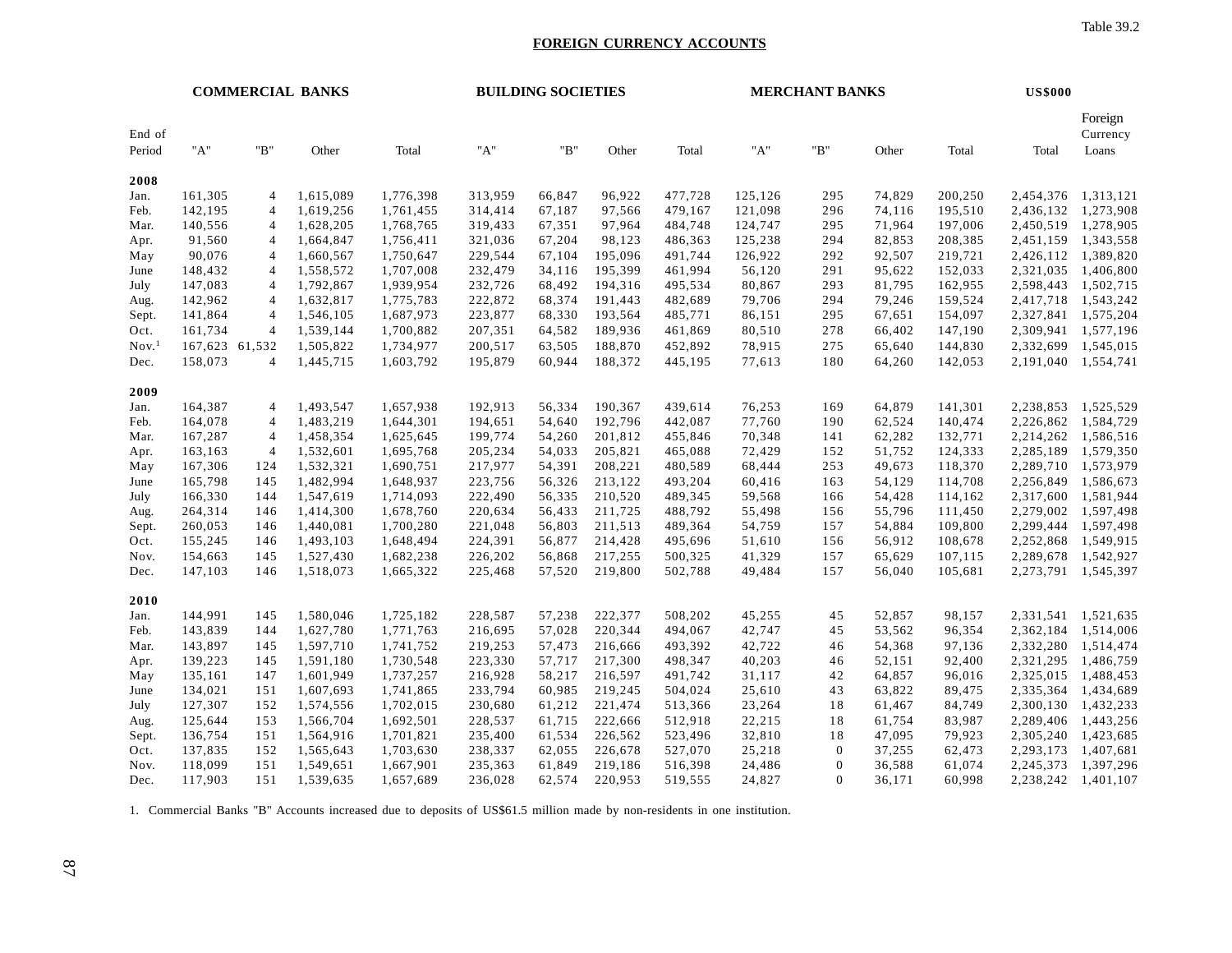#### **PRIVATE SECTOR TRANSFERS**

### **(US\$MN)**

| 2008                        | Jan.              | Feb.              | Mar.   | Apr   | May        | June              | July    | Aug.  | Sept. | Oct.  | Nov.  | Dec.  | Total        |
|-----------------------------|-------------------|-------------------|--------|-------|------------|-------------------|---------|-------|-------|-------|-------|-------|--------------|
| <b>Total Inflows</b>        | 172.9             | 186.4             | 197.6  | 200.7 | 203.8      | 194.5             | 200.4   | 189.3 | 207.7 | 189.3 | 158.9 | 200.4 | 2,301.0      |
| <b>Remittances</b>          | 149.6             | 162.3             | 174.3  | 177.4 | 180.5      | 171.2             | 177.1   | 166.0 | 184.4 | 166.0 | 135.6 | 177.1 | 2,021.4      |
| <b>Remittance Companies</b> | 111.0             | 122.1             | 131.7  | 128.6 | 138.3      | 128.7             | 133.3   | 124.7 | 137.6 | 126.7 | 110.6 | 143.5 | 1,536.8      |
| <b>Other Remittances</b>    | 38.5              | 40.2              | 42.6   | 48.8  | 42.2       | 42.5              | 43.8    | 41.3  | 46.8  | 39.3  | 24.9  | 33.5  | 484.6        |
| <b>Other Transfers</b>      | 23.3              | 23.3              | 23.3   | 23.3  | 23.3       | 23.3              | 23.3    | 23.3  | 23.3  | 23.3  | 23.3  | 23.3  | 279.6        |
| <b>Total Outflows</b>       | 29.0              | 28.1              | 28.4   | 27.5  | 27.4       | 27.8              | 29.4    | 31.5  | 26.4  | 25.6  | 23.9  | 27.4  | 332.4        |
| <b>Remittances</b>          | 27.4              | 26.5              | 26.8   | 25.9  | 25.8       | 26.2              | 27.8    | 29.9  | 24.8  | 24.0  | 22.3  | 25.8  | 313.2        |
| <b>Remittance Companies</b> | 9.9               | 9.7               | 8.7    | 8.9   | 9.7        | 9.5               | 11.2    | 10.0  | 10.6  | 10.4  | 9.4   | 13.2  | 121.2        |
| <b>Other Remittances</b>    | 17.5              | 16.8              | 18.1   | 17.0  | 16.1       | 16.7              | 16.6    | 19.9  | 14.2  | 13.6  | 12.9  | 12.6  | 192.0        |
| <b>Other Transfers</b>      | 1.6               | 1.6               | 1.6    | 1.6   | 1.6        | 1.6               | 1.6     | 1.6   | 1.6   | 1.6   | 1.6   | 1.6   | 19.2         |
| <b>Net Transfers</b>        | 143.9             | 157.5             | 169.2  | 173.2 | 176.4      | 166.7             | 171.0   | 157.8 | 181.3 | 163.7 | 135.0 | 173.0 | 1,968.6      |
| 2009                        | Jan.              | Feb.              | Mar.   | Apr.  | <b>May</b> | June              | July    | Aug.  | Sept. | Oct.  | Nov.  | Dec.  | <b>Total</b> |
| <b>Total Inflows</b>        | 164.6             | 162.3             | 175.9  | 171.7 | 175.6      | 183.8             | 183.9   | 182.1 | 182.4 | 185.9 | 172.7 | 210.9 | 2,151.8      |
| <b>Remittances</b>          | 134.6             | 132.3             | 145.9  | 141.7 | 145.6      | 153.8             | 153.9   | 152.1 | 152.4 | 155.9 | 142.7 | 180.9 | 1,791.8      |
| <b>Remittance Companies</b> | 109.0             | 113.3             | 126.5  | 123.6 | 128.6      | 127.9             | 128.9   | 128.2 | 129.6 | 136.5 | 119.3 | 155.4 | 1,526.8      |
| <b>Other Remittances</b>    | 25.6              | 19.0              | 19.4   | 18.1  | 17.0       | 25.9              | 25.0    | 23.9  | 22.8  | 19.4  | 23.4  | 25.5  | 265.0        |
| <b>Other Transfers</b>      | 30.0              | 30.0              | 30.0   | 30.0  | 30.0       | 30.0              | 30.0    | 30.0  | 30.0  | 30.0  | 30.0  | 30.0  | 360.0        |
| <b>Total Outflows</b>       | 22.5              | 17.0              | 21.3   | 16.6  | 17.3       | 21.8              | 30.0    | 31.5  | 21.0  | 21.2  | 22.5  | 26.1  | 268.9        |
| <b>Remittances</b>          | 20.9              | 15.4              | 19.7   | 15.0  | 15.7       | 20.2              | 28.4    | 29.9  | 19.4  | 19.6  | 20.9  | 24.5  | 249.7        |
| <b>Remittance Companies</b> | 8.7               | 6.8               | 7.6    | 7.3   | 8.4        | 9.1               | 11.3    | 9.7   | 9.1   | 9.6   | 8.9   | 11.6  | 108.1        |
| <b>Other Remittances</b>    | 12.3              | 8.6               | 12.1   | 7.7   | 7.3        | 11.1              | 17.1    | 20.2  | 10.3  | 10.0  | 12.0  | 12.9  | 141.6        |
| <b>Other Transfers</b>      | 1.6               | 1.6               | 1.6    | 1.6   | 1.6        | 1.6               | 1.6     | 1.6   | 1.6   | 1.6   | 1.6   | 1.6   | 19.2         |
| <b>Net Transfers</b>        | 142.1             | 145.3             | 154.6  | 155.1 | 158.3      | 162.0             | 153.9   | 150.6 | 161.4 | 164.7 | 150.2 | 184.8 | 1,883.0      |
| 2010                        | Jan. <sup>+</sup> | Feb. <sup>+</sup> | $Mar+$ | Apr.+ | $May+$     | $\mathbf{June}^+$ | $July+$ | Aug.  | Sept. | Oct.  |       |       |              |
| <b>Total Inflows</b>        | 150.8             | 156.8             | 188.8  | 176.8 | 170.8      | 172.4             | 174.2   | 172.8 | 174.2 | 170.5 |       |       |              |
| <b>Remittances</b>          | 136.1             | 142.1             | 174.1  | 162.1 | 156.1      | 157.7             | 159.5   | 158.1 | 159.5 | 155.8 |       |       |              |
| <b>Remittance Companies</b> | 116.2             | 122.4             | 147.5  | 136.8 | 132.9      | 132.8             | 134.9   | 135.0 | 132.4 | 134.7 |       |       |              |
| <b>Other Remittances</b>    | 19.9              | 19.7              | 26.6   | 25.3  | 23.2       | 24.9              | 24.6    | 23.1  | 27.1  | 21.1  |       |       |              |
| <b>Other Transfers</b>      | 14.7              | 14.7              | 14.7   | 14.7  | 14.7       | 14.7              | 14.7    | 14.7  | 14.7  | 14.7  |       |       |              |
| <b>Total Outflows</b>       | 16.3              | 16.1              | 22.3   | 22.2  | 23.3       | 22.9              | 26.1    | 24.1  | 21.4  | 21.9  |       |       |              |
| <b>Remittances</b>          | 15.1              | 14.9              | 21.1   | 21.0  | 22.1       | 21.7              | 24.9    | 22.9  | 20.2  | 20.7  |       |       |              |
| <b>Remittance Companies</b> | 8.4               | 6.8               | 8.6    | 8.0   | 8.2        | 8.9               | 10.2    | 9.4   | 9.1   | 9.5   |       |       |              |
| <b>Other Remittances</b>    | 6.7               | 8.1               | 12.5   | 13.0  | 13.9       | 12.8              | 14.7    | 13.5  | 11.1  | 11.2  |       |       |              |
| <b>Other Transfers</b>      | 1.2               | 1.2               | 1.2    | 1.2   | 1.2        | 1.2               | 1.2     | 1.2   | 1.2   | 1.2   |       |       |              |
| <b>Net Transfers</b>        | 134.5             | 140.7             | 166.5  | 154.6 | 147.5      | 149.5             | 148.1   | 148.7 | 152.8 | 148.6 |       |       |              |

**+Revised**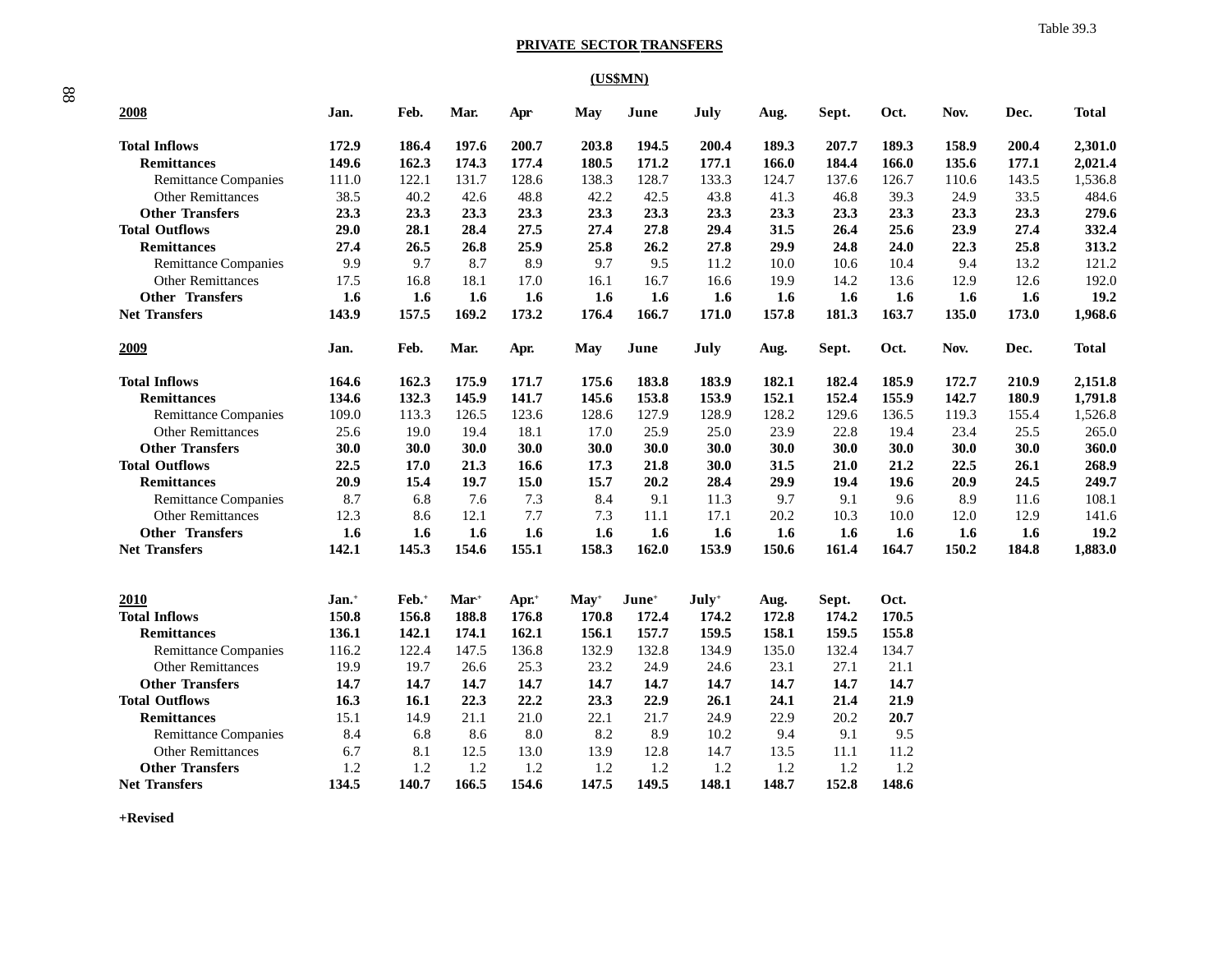# **SUMMARY OF CENTRAL GOVERNMENT'S FISCAL OPERATIONS**

J\$mn.

Table 40

|                             | 2000/01    | 2001/02     | 2002/03     | 2003/04     | 2004/05     | 2005/06     | 2006/07     | 2007/08     | 2008/09     | 2009/10      |
|-----------------------------|------------|-------------|-------------|-------------|-------------|-------------|-------------|-------------|-------------|--------------|
| <b>REVENUE &amp; GRANTS</b> | 101,094.3  | 102,588.1   | 114,103.6   | 149,894.2   | 171,539.1   | 186,684.2   | 211,310.5   | 252,035.8   | 276,198.8   | 300,193.3    |
| <b>Revenue</b>              | 99,357.2   | 100,613.6   | 113,189.3   | 149,315.4   | 167,319.1   | 185,967.0   | 209,811.2   | 247,496.4   | 268,623.1   | 293,896.6    |
| Tax Revenue                 | 87,074.3   | 90,568.2    | 102,929.2   | 131,069.6   | 162,575.9   | 162,575.9   | 188,299.5   | 219,517.6   | 246,216.6   | 265,860.2    |
| Non-Tax Revenue             | 7,783.8    | 4,949.4     | 4,773.8     | 9,044.0     | 9,824.5     | 11,802.4    | 14,048.5    | 18,235.0    | 16,081.3    | 21,245.5     |
| Bauxite Levy/CD Transfers   | 2,752.5    | 2,252.3     | 1,762.7     | 2,137.9     | 2,479.1     | 3,124.6     | 4,169.9     | 4,998.3     | 4,446.7     | 1,582.1      |
| Capital Revenue             | 1,746.6    | 2,843.7     | 3,723.6     | 7,063.9     | 4,533.8     | 8,464.1     | 3,293.3     | 4,745.5     | 1,878.5     | 5,208.8      |
| <b>Grants</b>               | 1,737.1    | 1,974.5     | 914.3       | 578.8       | 4,220.0     | 717.2       | 1,499.3     | 4,539.4     | 7,576.7     | 6,296.7      |
| <b>TOTAL EXPENDITURE</b>    | 104,266.1  | 123,804.0   | 149,029.1   | 178,732.2   | 199,487.8   | 207,724.1   | 248,011.6   | 294,279.6   | 351,521.4   | 421,458.5    |
| Recurrent                   | 95,781.6   | 113,677.0   | 141,080.5   | 173,247.9   | 188,382.0   | 192,250.0   | 224,505.3   | 252,877.9   | 310,149.5   | 387,044.2    |
| Programmes                  | 17,696.4   | 20,079.2    | 27,463.1    | 24,615.2    | 32,081.0    | 40,846.3    | 47,974.2    | 64,918.7    | 73,310.4    | 72,042.2     |
| Wages & Salaries            | 35,164.8   | 42,588.2    | 51,496.8    | 60,463.1    | 63,516.8    | 63,108.0    | 78,713.2    | 86,235.8    | 111,533.9   | 126,286.4    |
| Interest                    | 42,920.4   | 51,010.2    | 62,120.6    | 88,169.6    | 92,784.2    | 88,295.7    | 97,817.9    | 101,723.4   | 125,305.2   | 188,715.6    |
| Contingencies               |            |             |             |             |             |             |             |             |             |              |
| Capital Expenditure &       |            |             |             |             |             |             |             |             |             |              |
| <b>Net Lending</b>          | 8,545.4    | 9,290.9     | 7,072.0     | 4,642.2     | 11,105.8    | 15,474.1    | 23,506.3    | 41,401.7    | 41,371.9    | 34,414.3     |
| Other                       | $-60.9$    | 835.5       | 876.6       | 842.1       |             |             |             |             |             |              |
| <b>Surplus/Deficit</b>      | $-3,171.8$ | $-21,215.9$ | $-34,925.5$ | $-28,838.0$ | $-27,948.7$ | $-21,039.9$ | $-36,701.1$ | $-42,243.8$ | $-75,321.6$ | $-121,265.2$ |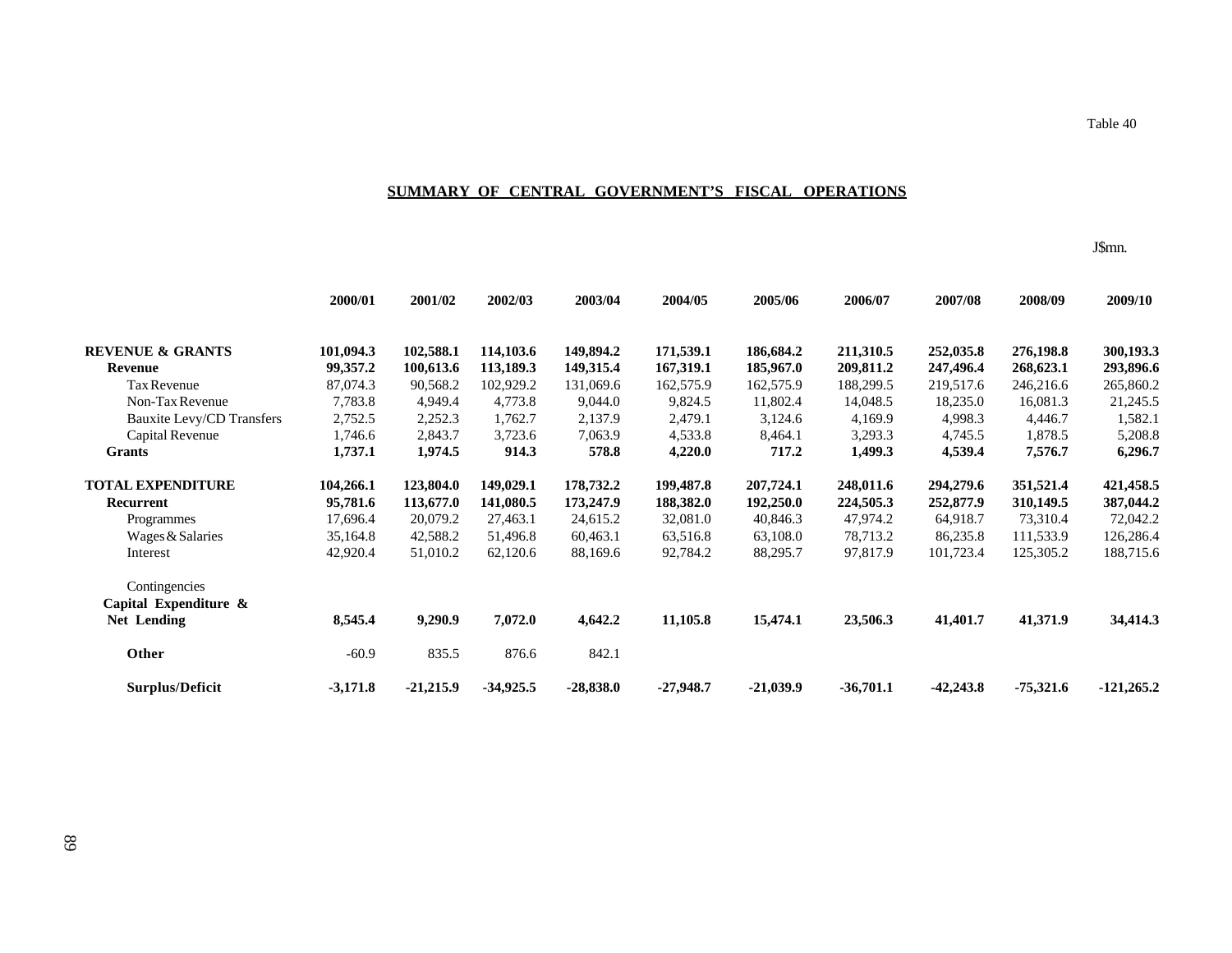Table 41

**NATIONAL DEBT - INTERNAL**

|  |  | $1\$ {sr} |  |
|--|--|-----------|--|
|  |  |           |  |

|                      |              |            |                            |                  |           |              |                     | J\$mn.      |            |            |        |              |
|----------------------|--------------|------------|----------------------------|------------------|-----------|--------------|---------------------|-------------|------------|------------|--------|--------------|
| 8 <sup>o</sup>       |              |            | <b>JDX Benchmark Notes</b> |                  |           |              |                     |             |            |            |        | Total        |
| End of               | Fixed Rate   | Variable   |                            |                  |           | Treasury     |                     |             | Commercial | <b>BOJ</b> |        | Internal     |
| Period               | <b>Notes</b> | Rate Notes | CPI Notes                  | <b>USD Notes</b> | Other     | <b>Bills</b> | L.R.S               | Bonds       | Bank Loan  | Loans      | Other  | Debt         |
|                      |              |            |                            |                  |           |              |                     |             |            |            |        |              |
| 2008                 |              |            |                            |                  |           |              |                     |             |            |            |        |              |
| Jan.                 |              |            |                            |                  |           | 4,700.00     | 224,291.20          | 325,169.84  | 5,981.58   |            | 136.24 | 560,278.86   |
| Feb.                 |              |            |                            |                  |           | 4,400.00     | 223,891.20          | 328,152.43  | 5,976.03   |            | 135.52 | 562, 555.18  |
| Mar.                 |              |            |                            |                  |           | 4,200.00     | 223,581.63          | 330,008.52  | 4,187.80   |            | 130.14 | 562,108.09   |
| Apr.                 |              |            |                            |                  |           | 4,000.00     | 221,881.63          | 334,915.42  | 3,796.98   |            | 129.98 | 564,723.82   |
| May                  |              |            |                            |                  |           | 3,900.00     | 220, 281.63         | 336,951.47  | 3,791.42   |            | 129.08 | 565,053.60   |
| June <sup>+</sup>    |              |            |                            |                  |           | 3,800.00     | 217,900.03          | 344,170.33  | 2,940.97   |            | 129.06 | 568,940.39   |
| July                 |              |            |                            |                  |           |              | 3,800.00 216,480.65 | 343,734.50  | 2,897.10   |            | 128.33 | 567,040.58   |
| Aug $+$              |              |            |                            |                  |           | 4,100.00     | 215,411.32          | 354,839.61  | 2,891.54   |            | 128.33 | 577,370.80   |
| $Sept.$ <sup>+</sup> |              |            |                            |                  |           | 4,300.00     | 213,295.18          | 357,755.71  | 2,696.24   |            | 125.28 | 578,172.41   |
| Oct.                 |              |            |                            |                  |           | 4,294.50     | 208,120.34          | 371,512.03  | 7,731.15   |            | 124.52 | 591,782.54   |
| $Nov+$               |              |            |                            |                  |           | 4,194.50     | 206,289.34          | 376,831.22  | 7,611.61   |            | 124.52 | 595,051.19   |
| Dec.                 |              |            |                            |                  |           | 4,194.50     | 204,920.09          | 392,220.62  | 7,255.55   |            | 123.76 | 608,714.52   |
|                      |              |            |                            |                  |           |              |                     |             |            |            |        |              |
| 2009                 |              |            |                            |                  |           |              |                     |             |            |            |        |              |
| Jan.                 |              |            |                            |                  |           | 4,194.50     | 204,520.09          | 411,107.68  | 7,249.09   |            | 123.38 | 627,194.74   |
| Feb.                 |              |            |                            |                  |           | 4,194.50     | 203,136.09          | 435,518.85  | 7,242.68   |            | 122.96 | 650,215.08   |
| Mar.                 |              |            |                            |                  |           | 4,094.50     | 201,936.09          | 438,381.56  | 7,125.01   |            | 120.27 | 651, 657. 43 |
| April                |              |            |                            |                  |           | 4,400.00     | 201,236.08          | 446,068.53  | 6,733.33   |            | 119.89 | 658,557.83   |
| May                  |              |            |                            |                  |           | 4,000.00     | 200,436.09          | 453,537.21  | 6,726.91   |            | 119.47 | 664,819.68   |
| June                 |              |            |                            |                  |           | 3,955.65     | 196,457.89          | 469,957.29  | 6,471.74   |            | 119.08 | 676,961.65   |
| July                 |              |            |                            |                  |           | 3,955.65     | 188,816.29          | 505,792.98  | 6,370.88   |            | 118.44 | 705,054.24   |
| Aug.                 |              |            |                            |                  |           | 3,705.69     | 187,816.29          | 515,174.39  | 6,364.46   |            | 118.44 | 713,179.27   |
| Sept.                |              |            |                            |                  |           | 3,688.50     | 185,922.39          | 525,540.69  | 5,576.90   |            | 115.36 | 720,843.84   |
| Oct.                 |              |            |                            |                  |           | 3,655.40     | 184,322.39          | 538,405.45  | 5,578.57   |            | 103.68 | 732,065.49   |
| Nov.                 |              |            |                            |                  |           | 3,806.03     | 183,922.97          | 542,207.36  | 5,572.98   |            | 103.28 | 735,612.62   |
| Dec.                 |              |            |                            |                  |           | 3,813.43     | 180,573.54          | 564,076.74  | 5,448.90   |            | 102.45 | 754,015.06   |
| 2010                 |              |            |                            |                  |           |              |                     |             |            |            |        |              |
| Jan.                 |              |            |                            |                  |           | 3,846.52     | 180,573.54          | 5,84,151.18 | 5,443.31   |            | 102.30 | 774,116.85   |
| Feb.                 | 269,393.67   | 303,153.00 | 21,165.00                  | 73,492.32        | 28,424.70 | 3,945.90     | 177.17              | 95,384.42   | 5,437.72   |            | 101.89 | 800,675.79   |
| Mar.                 | 269,393.70   | 303,153.00 | 21,165.00                  | 73,253.50        | 28,424.70 | 4,000.00     | 168.10              | 53,869.00   | 5,160.60   |            | 112.60 | 758,700.28   |
| Apr.                 | 271,164.85   | 317,734.90 | 21,897.00                  | 73,055.07        | 27,558.14 | 4,000.00     | 415.26              | 38,417.77   | 4,992.58   |            | 112.15 | 759,347.72   |
| May                  | 280,468.53   | 318,162.15 | 22,090.15                  | 73,080.38        | 21,376.56 | 4,400.00     | 0.00                | 33,068.21   | 4,992.54   |            | 111.74 | 757,750.26   |
| June                 | 299,456.05   | 318,193.31 | 22,325.42                  | 73.189.32        | 18,438.28 | 4,400.00     | 0.00                | 32,205.37   | 4,992.30   |            | 111.45 | 773,311.50   |
| July                 | 314,080.47   | 318,193.30 | 22,468.28                  | 77.193.35        | 14,390.34 | 4,400.00     | 0.00                | 32,209.83   | 4,748.97   |            | 110.58 | 787,795.12   |
| Aug.                 | 313,822.60   | 319,558.69 | 22,664.45                  | 76,999.53        | 14,390.34 | 4,343.01     | 0.00                | 23,868.26   | 4,748.92   |            | 110.58 | 780,506.38   |
| Sept.                | 317,352.36   | 319,930.46 | 22,744.10                  | 77,878.61        | 12,518.32 | 4,400.00     | 0.00                | 31,547.15   | 4,642.89   |            | 107.46 | 791,121.35   |
| Oct.                 | 329,653.24   | 319,930.46 | 22,852.14                  | 77,392.95        | 9,901.87  | 4,000.00     | 0.00                | 31,321.72   | 4,474.88   |            | 107.02 | 799,634.28   |
| Nov.                 | 332,650.02   | 319,993.77 | 22,987.54                  | 77,993.34        | 6,711.07  | 4,000.00     | 0.00                | 31,480.13   | 4,474.80   |            | 106.57 | 800,397.24   |
| Dec.                 | 335,199.12   | 320,017.81 | 23,191.16                  | 78,027.94        | 3,849.87  | 4,000.00     | 0.00                | 31,116.40   | 4,456.26   |            | 105.69 | 799,964.25   |
|                      |              |            |                            |                  |           |              |                     |             |            |            |        |              |

#### +Revised

Source: Debt Management Unit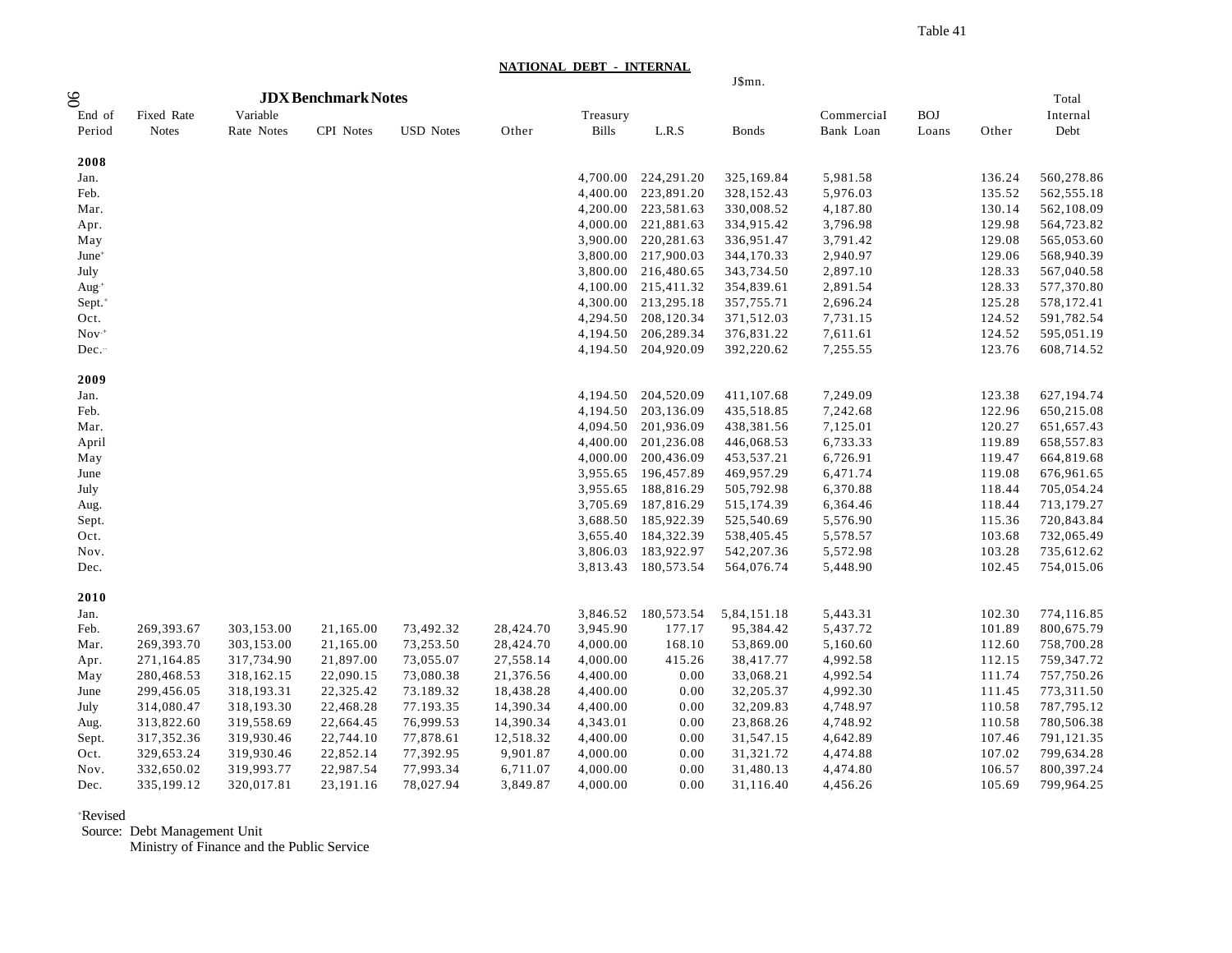# **DIRECT EXTERNAL DEBT**

 Table 42.0 US\$mn.

 *INTERNATIONAL INSTITUTIONS I N T E R - G O V E R N M E N T*

| End of<br>Period | <b>IBRD</b> | <b>IDB</b> | Other | <b>USAID</b> | ${\rm EDC}$ | Other | <b>Bonds</b> | Commercial*<br><b>Banks</b> | Other<br>Commercial | <b>Total Direct</b><br>External<br>Debt |
|------------------|-------------|------------|-------|--------------|-------------|-------|--------------|-----------------------------|---------------------|-----------------------------------------|
| 2008             |             |            |       |              |             |       |              |                             |                     |                                         |
| Jan.             | 348.7       | 487.1      | 196.7 | 86.7         | 7.1         | 587.4 | 3,289.3      | 132.0                       | 46.4                | 5,181.4                                 |
| Feb.             | 343.7       | 506.9      | 209.3 | 86.7         | 6.1         | 583.7 | 3,310.0      | 133.8                       | 46.9                | 5,227.1                                 |
| Mar.             | 340.5       | 518.4      | 221.7 | 80.1         | 2.4         | 591.0 | 3,296.5      | 133.2                       | 48.1                | 5,231.9                                 |
| Apr.             | 340.5       | 513.7      | 222.1 | 80.1         | $2.5\,$     | 584.6 | 3,281.3      | 138.5                       | 46.4                | 5,209.7                                 |
| May              | 336.6       | 505.2      | 228.4 | 80.3         | $2.5\,$     | 582.6 | 3,279.7      | 141.3                       | 45.8                | 5,202.4                                 |
| June             | 331.0       | 499.6      | 229.3 | 78.6         | 1.9         | 568.1 | 3,641.5      | 135.8                       | 44.8                | 5,530.6                                 |
| July             | 325.1       | 494.3      | 226.1 | 78.2         | 1.9         | 567.7 | 3,633.2      | 137.4                       | 43.2                | 5,507.1                                 |
| Aug.             | 317.3       | 492.9      | 222.1 | 78.2         | $1.0\,$     | 574.5 | 3,584.8      | 132.0                       | 40.4                | 5,443.2                                 |
| Sept.            | 314.2       | 483.7      | 219.1 | 71.3         | 0.3         | 575.4 | 3,547.6      | 143.7                       | 38.0                | 5,393.3                                 |
| Oct.             | 317.2       | 478.7      | 211.3 | 71.3         | 0.3         | 590.7 | 3,422.5      | 135.4                       | 33.7                | 5,261.1                                 |
| Nov.             | 314.8       | 474.5      | 220.2 | 71.3         | 0.3         | 591.6 | 3,422.9      | 137.1                       | 33.3                | 5,266.0                                 |
| Dec.             | 309.2       | 559.8      | 231.1 | 69.5         | 0.3         | 600.2 | 3,489.5      | 146.6                       | 35.0                | 5,441.6                                 |
| 2009             |             |            |       |              |             |       |              |                             |                     |                                         |
| Jan.             | 315.4       | 558.8      | 225.6 | 69.3         | 0.3         | 599.6 | 3,429.9      | 142.2                       | 32.6                | 5,373.7                                 |
| Feb.             | 403.9       | 622.7      | 226.4 | 78.5         | 0.3         | 588.8 | 3,169.5      | 162.5                       | 31.9                | 5,284.5                                 |
| Mar.             | 400.8       | 615.9      | 228.0 | 84.3         | $0.0\,$     | 588.9 | 3,189.7      | 169.3                       | 32.9                | 5,309.8                                 |
| Apr.             | 404.8       | 617.1      | 261.0 | 84.3         | $0.0\,$     | 585.2 | 3,188.8      | 185.4                       | 41.5                | 5,368.1                                 |
| May              | 396.4       | 624.1      | 273.1 | 84.3         | $0.0\,$     | 600.2 | 3,220.4      | 196.0                       | 43.3                | 5,437.8                                 |
| June             | 394.0       | 617.1      | 272.3 | 82.5         | $0.0\,$     | 599.3 | 3,215.9      | 201.7                       | 41.4                | 5,424.2                                 |
| July             | 380.9       | 625.8      | 269.7 | 82.3         | $0.0\,$     | 603.8 | 3,228.5      | 204.8                       | 48.0                | 5,448.8                                 |
| Aug.             | 379.3       | 624.6      | 271.0 | 82.3         | $0.0\,$     | 612.0 | 3,227.3      | 198.6                       | 41.3                | 5,436.4                                 |
| Sept.            | 383.8       | 622.7      | 274.0 | 74.8         | $0.0\,$     | 615.1 | 3,236.6      | 202.2                       | 41.6                | 5,450.8                                 |
| Oct.             | 383.8       | 649.0      | 274.2 | 74.8         | $0.0\,$     | 616.4 | 3,241.4      | 205.1                       | 41.4                | 5,486.1                                 |
| Nov.             | 381.9       | 648.7      | 294.7 | 74.8         | 0.0         | 626.2 | 3,250.5      | 209.4                       | 42.0                | 5,528.2                                 |
| Dec.             | 378.9       | 651.7      | 291.1 | 72.8         | 0.0         | 602.2 | 3,227.2      | 199.6                       | 40.4                | 5,463.9                                 |
| 2010             |             |            |       |              |             |       |              |                             |                     |                                         |
| Jan.             | 375.6       | 658.9      | 293.3 | 72.8         | 0.0         | 604.7 | 3,211.5      | 204.9                       | 39.4                | 5,461.1                                 |
| Feb.             | 564.0       | 860.3      | 296.7 | 72.8         | $0.0\,$     | 609.4 | 3,202.6      | 205.1                       | 38.2                | 5,849.1                                 |
| Mar.             | 575.7       | 860.4      | 297.1 | 57.1         | $0.0\,$     | 591.0 | 3,198.6      | 201.0                       | 37.5                | 5,818.4                                 |
| Apr.             | 574.8       | 853.8      | 326.4 | 57.1         | $0.0\,$     | 590.6 | 3,190.4      | 228.8                       | 34.9                | 5,856.8                                 |
| May              | 579.3       | 853.7      | 322.9 | 56.3         | 0.0         | 599.9 | 3,154.5      | 220.4                       | 32.7                | 5,819.7                                 |
| June             | 584.9       | 846.1      | 322.3 | 54.5         | 0.0         | 611.8 | 3,153.7      | 233.8                       | 31.3                | 5,838.4                                 |
| July             | 579.1       | 846.3      | 325.4 | 54.3         | 0.0         | 620.5 | 3,181.0      | 242.4                       | 32.5                | 5,881.5                                 |

Source: Debt Management Unit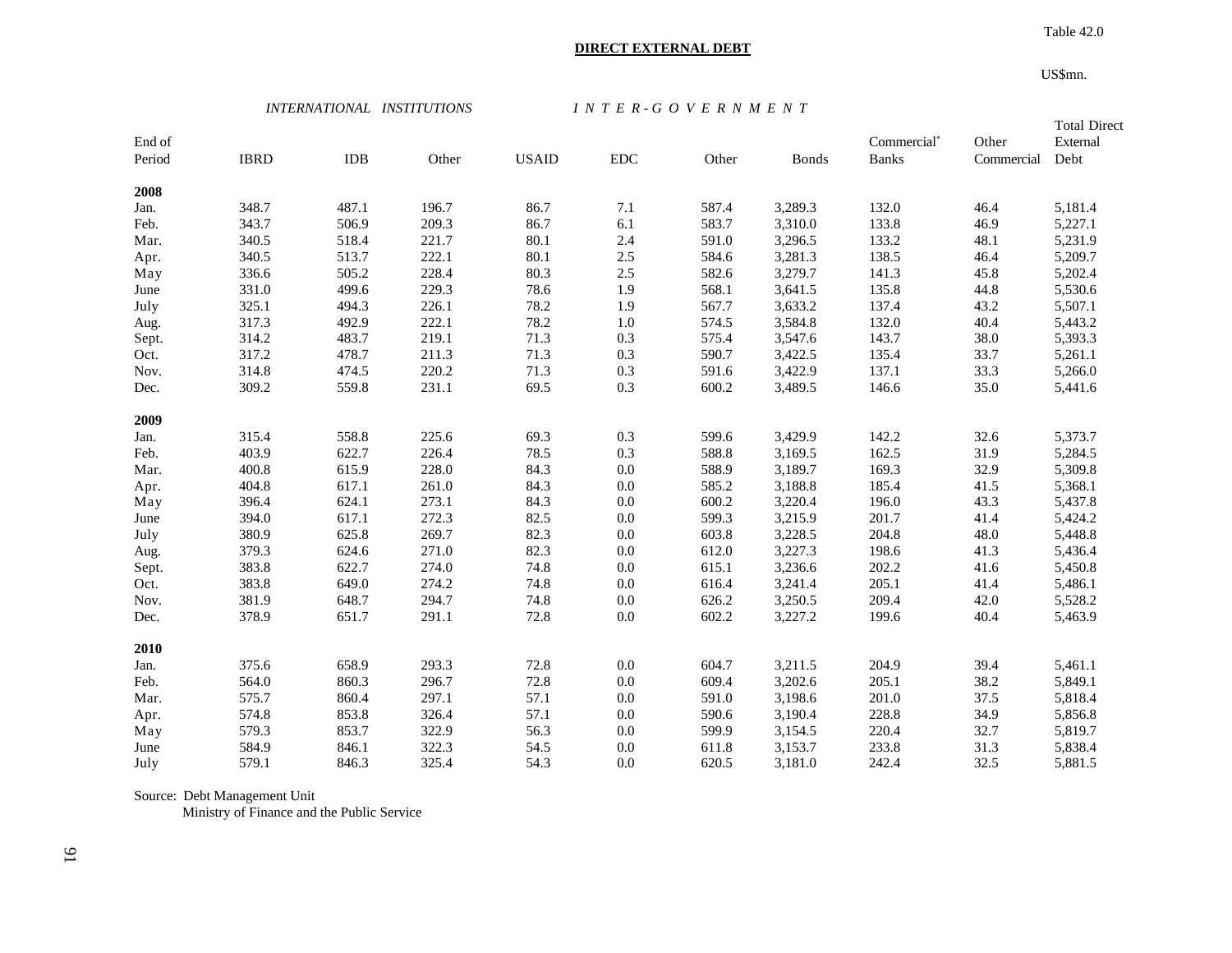**GOVERNMENT GUARANTEED EXTERNAL DEBT**

Table 42.1

#### US\$mn.

*INTERNATIONAL INSTITUTIONS I N T E R - G O V E R N M E N T*

| End of<br>Period | Commercial<br>Bank | Other<br>Commercial | <b>IDB</b> | <b>IBRD</b> | CDB  | Other | <b>USAID</b> | ${\rm EDC}$ | Exim<br>Bank | *Bond | Other   | Total Govt.<br>Guaranteed<br><b>External Debt</b> |
|------------------|--------------------|---------------------|------------|-------------|------|-------|--------------|-------------|--------------|-------|---------|---------------------------------------------------|
| 2008             |                    |                     |            |             |      |       |              |             |              |       |         |                                                   |
| Jan.             | 142.1              | 5.9                 | 21.7       | 0.0         | 35.9 | 64.5  | 4.3          | 6.0         | 0.0          | 650.0 | 10.3    | 940.7                                             |
| Feb.             | 134.9              | 6.1                 | 19.7       | 0.0         | 35.9 | 64.0  | 4.3          | 6.0         | 0.0          | 650.0 | 10.2    | 931.1                                             |
| Mar.             | 138.6              | 6.3                 | 19.7       | 0.0         | 35.2 | 66.1  | 4.3          | 6.0         | 0.0          | 650.0 | 10.4    | 936.6                                             |
| Apr.             | 136.8              | 6.2                 | 19.7       | 0.0         | 34.8 | 64.3  | $4.2\,$      | 6.0         | 0.0          | 650.0 | 6.4     | 928.4                                             |
| May              | 134.8              | 6.2                 | 16.9       | $0.0\,$     | 34.8 | 61.6  | 4.1          | 6.0         | 0.0          | 650.0 | 7.7     | 922.1                                             |
| June             | 138.8              | 6.3                 | 13.9       | 0.0         | 34.3 | 64.2  | $4.0\,$      | 6.0         | 0.0          | 650.0 | 7.7     | 925.2                                             |
| July             | 138.5              | 6.2                 | 13.9       | 0.0         | 33.9 | 63.7  | 4.0          | 6.0         | 0.0          | 650.0 | 7.8     | 924.0                                             |
| Aug.             | 137.2              | 5.9                 | 13.8       | 0.0         | 33.9 | 60.9  | $4.0\,$      | 6.0         | 0.0          | 650.0 | 7.4     | 919.1                                             |
| Sept.            | 132.5              | 5.6                 | 13.8       | $0.0\,$     | 33.2 | 57.7  | $4.0\,$      | 6.0         | 0.0          | 650.0 | $7.8\,$ | 910.6                                             |
| Oct.             | 130.4              | 5.1                 | 13.8       | 0.0         | 32.9 | 53.3  | 4.0          | 6.0         | 0.0          | 650.0 | 6.8     | 902.3                                             |
| Nov.             | 130.5              | 5.1                 | 10.3       | 0.0         | 32.9 | 52.7  | $4.0\,$      | 6.0         | 0.0          | 650.0 | 6.1     | 897.6                                             |
| Dec.             | 131.5              | 5.6                 | 10.4       | 0.0         | 31.8 | 56.4  | 3.9          | 6.0         | 0.0          | 650.0 | 6.1     | 901.7                                             |
| 2009             |                    |                     |            |             |      |       |              |             |              |       |         |                                                   |
| Jan.             | 119.6              | 5.1                 | 10.4       | $0.0\,$     | 31.8 | 53.0  | 4.0          | 4.8         | 0.0          | 635.7 | 7.9     | 872.3                                             |
| Feb.             | 115.2              | 5.0                 | 10.3       | 0.0         | 31.8 | 55.2  | $4.0$        | 4.8         | 0.0          | 635.7 | 7.9     | 869.9                                             |
| Mar.             | 115.9              | 5.3                 | 10.3       | 0.0         | 31.2 | 57.1  | $4.0\,$      | 4.8         | 0.0          | 635.7 | $3.5$   | 867.8                                             |
| Apr.             | 104.4              | 5.2                 | 13.4       | 0.0         | 30.7 | 56.4  | 3.9          | 5.4         | 0.0          | 635.7 | 5.5     | 860.6                                             |
| May              | 106.1              | 5.6                 | 13.4       | 0.0         | 30.7 | 53.2  | 3.9          | 5.4         | 0.0          | 635.7 | 5.2     | 859.2                                             |
| June             | 103.9              | 4.8                 | 13.4       | $0.0\,$     | 30.7 | 52.9  | 3.9          | 5.4         | 0.0          | 635.7 | 5.2     | 855.9                                             |
| July             | 100.2              | 4.7                 | 13.4       | $0.0\,$     | 29.7 | 50.0  | 3.9          | 5.4         | 0.0          | 621.4 | 6.0     | 834.7                                             |
| Aug.             | 100.1              | 3.7                 | 13.4       | 0.0         | 29.6 | 50.4  | 3.9          | 5.4         | 0.0          | 621.4 | 6.0     | 833.9                                             |
| Sept.            | 100.7              | 2.8                 | 13.4       | 0.0         | 30.2 | 53.9  | 3.9          | 4.7         | 0.0          | 621.4 | 304.7   | 1,135.7                                           |
| Oct.             | 100.9              | 1.8                 | 13.4       | 0.0         | 30.7 | 54.4  | $3.8\,$      | 4.7         | 0.0          | 621.4 | 306.3   | 1,137.4                                           |
| Nov.             | 102.4              | 1.9                 | 9.7        | 0.0         | 30.7 | 60.6  | 3.7          | 4.7         | 0.0          | 621.4 | 313.4   | 1,148.5                                           |
| Dec.             | 101.0              | 1.9                 | 9.7        | $0.0\,$     | 30.4 | 58.4  | 3.7          | 4.7         | 0.0          | 621.4 | 299.2   | 1,130.4                                           |
| 2010             |                    |                     |            |             |      |       |              |             |              |       |         |                                                   |
| Jan.             | 100.1              | 1.9                 | 10.1       | $0.0\,$     | 30.3 | 55.0  | 3.7          | 4.7         | 0.0          | 607.1 | 290.6   | 1,103.5                                           |
| Feb.             | 98.1               | 1.9                 | 10.4       | $0.0\,$     | 30.3 | 53.6  | 3.7          | 4.7         | 0.0          | 607.2 | 287.8   | 1,097.7                                           |
| Mar.             | 97.9               | 1.9                 | 11.9       | 0.0         | 30.3 | 53.5  | 3.7          | 4.7         | 0.0          | 607.1 | 283.6   | 1,094.6                                           |
| Apr.             | 187.5              | 1.9                 | 7.9        | 0.0         | 48.0 | 87.9  | 3.6          | 5.2         | 0.0          | 607.1 | 283.4   | 1,232.5                                           |
| May              | 200.2              | 1.8                 | 7.9        | 0.0         | 48.0 | 88.1  | 4.1          | 5.2         | 0.0          | 607.1 | 260.3   | 1,222.7                                           |
| June             | 202.7              | 1.8                 | 6.0        | 0.0         | 48.0 | 88.0  | 4.1          | 5.2         | 0.0          | 607.1 | 275.9   | 1,222.8                                           |
| July             | 198.5              | 2.1                 | 6.2        | 0.0         | 47.0 | 90.0  | 4.1          | 5.2         | 0.0          | 592.8 | 275.9   | 1,221.8                                           |

+Air Jamaica Issued Bonds on July 8, and July 22, 2005 valuing US\$325 Million Source: Debt Management Unit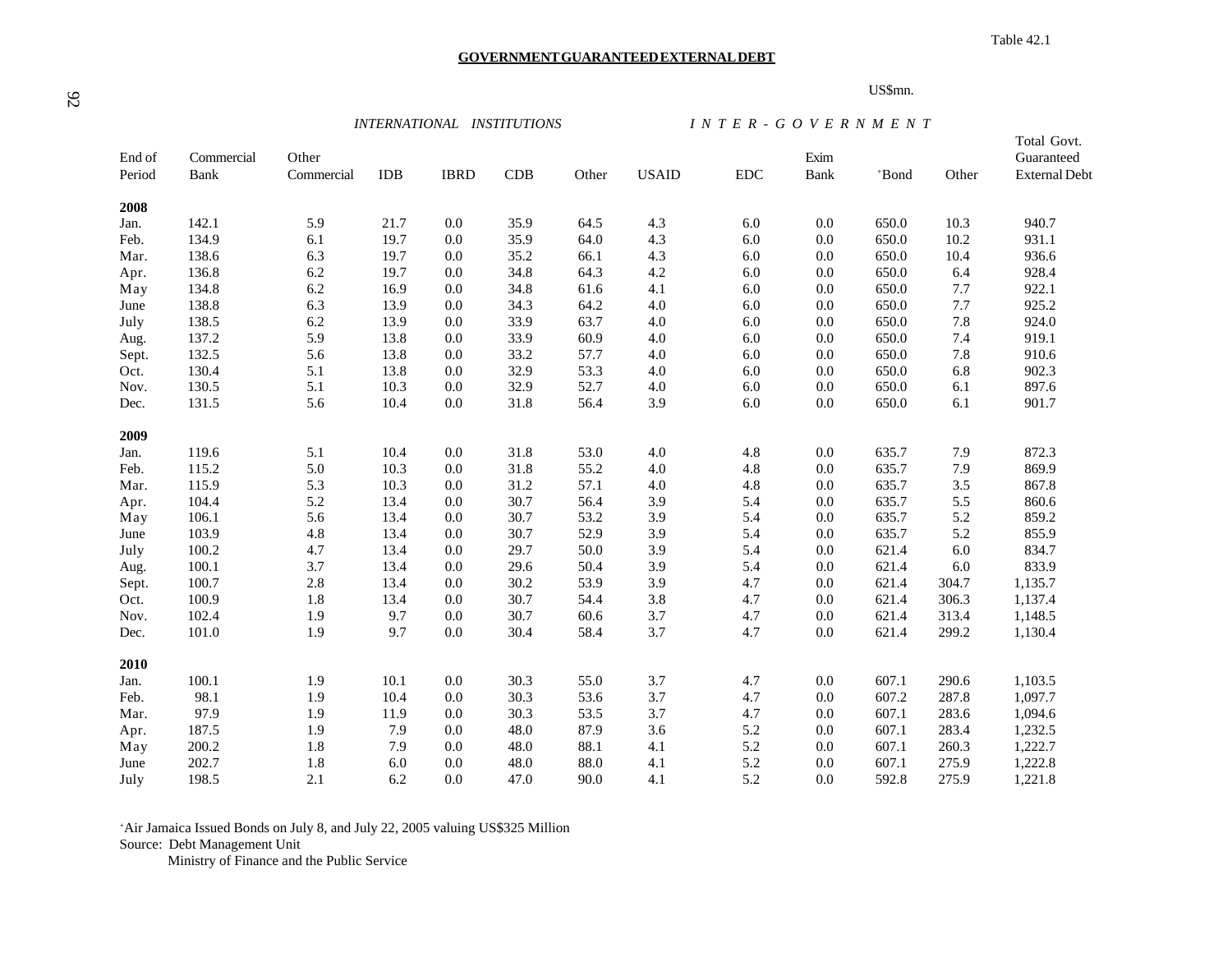# **MEDIUM AND LONG-TERM PUBLIC AND PUBLICLY GUARANTEED EXTERNAL DEBT**

|              |                    |                    | US\$mn.             |                    |  |
|--------------|--------------------|--------------------|---------------------|--------------------|--|
| End of       |                    | Government         |                     |                    |  |
| Period       | Government Direct  | Guaranteed         | <b>BOJ</b> External | Total              |  |
| 2006         |                    |                    |                     |                    |  |
| Mar.         | 4,826.3            | 737.4              | 3.7                 | 5,567.4            |  |
| June         | 4,871.4            | 736.4              | 3.7                 | 5,611.5            |  |
| Sept.        | 4,874.3            | 743.1              | 1.9                 | 5,619.3            |  |
| Dec.         | 4,878.7            | 915.2              | 1.7                 | 5,795.6            |  |
| 2007         |                    |                    |                     |                    |  |
| Mar.         | 5,210.3            | 823.7              | 1.3                 | 6,035.3            |  |
| June         | 5,182.9            | 946.7              | 1.3                 | 6,130.9            |  |
| Sept.        | 5,009.5            | 969.7              | 1.3                 | 5,980.5            |  |
| Dec.         | 5,173.6            | 948.1              | 1.0                 | 6,122.7            |  |
| 2008         |                    |                    |                     |                    |  |
| Jan.         | 5,181.4            | 940.7              | 1.1                 | 6,123.2            |  |
| Feb.         | 5,227.1            | 931.1              | 1.1                 | 6,159.3            |  |
| Mar.         | 5,231.9            | 936.6              | 0.8                 | 6,169.3            |  |
| Apr.         | 5,209.7            | 928.4              | 0.7                 | 6,138.8            |  |
| May          | 5,202.5            | 922.1              | 0.7                 | 6,125.2            |  |
| June         | 5,530.6            | 925.2              | 0.7                 | 6,456.5            |  |
| July         | 5,507.1            | 924.0              | 0.7                 | 6,431.8            |  |
| Aug.         | 5,443.2            | 919.1              | 0.7                 | 6,363.0            |  |
| Sept.        | 5,393.3            | 910.6              | 0.4                 | 6,304.3            |  |
| Oct.         | 5,261.1            | 902.3              | 0.4                 | 6,163.8            |  |
| Nov.         | 5,266.0            | 897.6              | 0.4                 | 6,164.0            |  |
| Dec.         | 5,441.6            | 901.7              | 0.4                 | 6,343.7            |  |
| 2009         |                    |                    |                     |                    |  |
| Jan.         | 5,373.7            | 872.3              | 0.4                 | 6,246.4            |  |
| Feb.         | 5,284.5            | 869.9              | 0.4                 | 6,154.8            |  |
| Mar.         | 5,309.8            | 867.8              | 0.0                 | 6,177.6            |  |
| Apr.         | 5,368.1            | 860.6              | 0.0                 | 6,228.7            |  |
| May          | 5,437.8            | 859.2              | 0.0                 | 6,297.0            |  |
| June         | 5,424.3            | 855.6              | 0.0                 | 6,279.9            |  |
| July         | 5,448.8            | 834.7              | 0.0                 | 6,283.5            |  |
| Aug.         | 5,436.4            | 833.9              | 0.0                 | 6,270.3            |  |
| Sept.        | 5,450.8            | 1,135.7            | 0.0                 | 6,586.5            |  |
| Oct.         | 5,486.1            | 1,137.4            | 0.0<br>$0.0\,$      | 6,623.5            |  |
| Nov.<br>Dec. | 5,528.2<br>5,463.9 | 1,148.5<br>1,130.4 | 0.0                 | 6,676.7<br>6,594.3 |  |
|              |                    |                    |                     |                    |  |
| 2010<br>Jan. |                    |                    | 0.0                 | 6,564.6            |  |
|              | 5,461.1            | 1,103.5            | 640.0               |                    |  |
| Feb.         | 5,849.1            | 1,097.7            | 640.0               | 7,586.8            |  |
| Mar.         | 5,818.4<br>5,856.8 | 1,094.4            |                     | 7,553.0            |  |
| Apr.         |                    | 1,232.5            | 640.0<br>650.0      | 7,729.3            |  |
| May          | 5,819.7            | 1,222.7            |                     | 7,692.4            |  |
| June         | 5,838.4            | 1,222.9            | 650.0               | 7,711.3            |  |
| July         | 5,881.5            | 1,221.8            | 743.9               | 7,847.2            |  |

Source: Debt Management Unit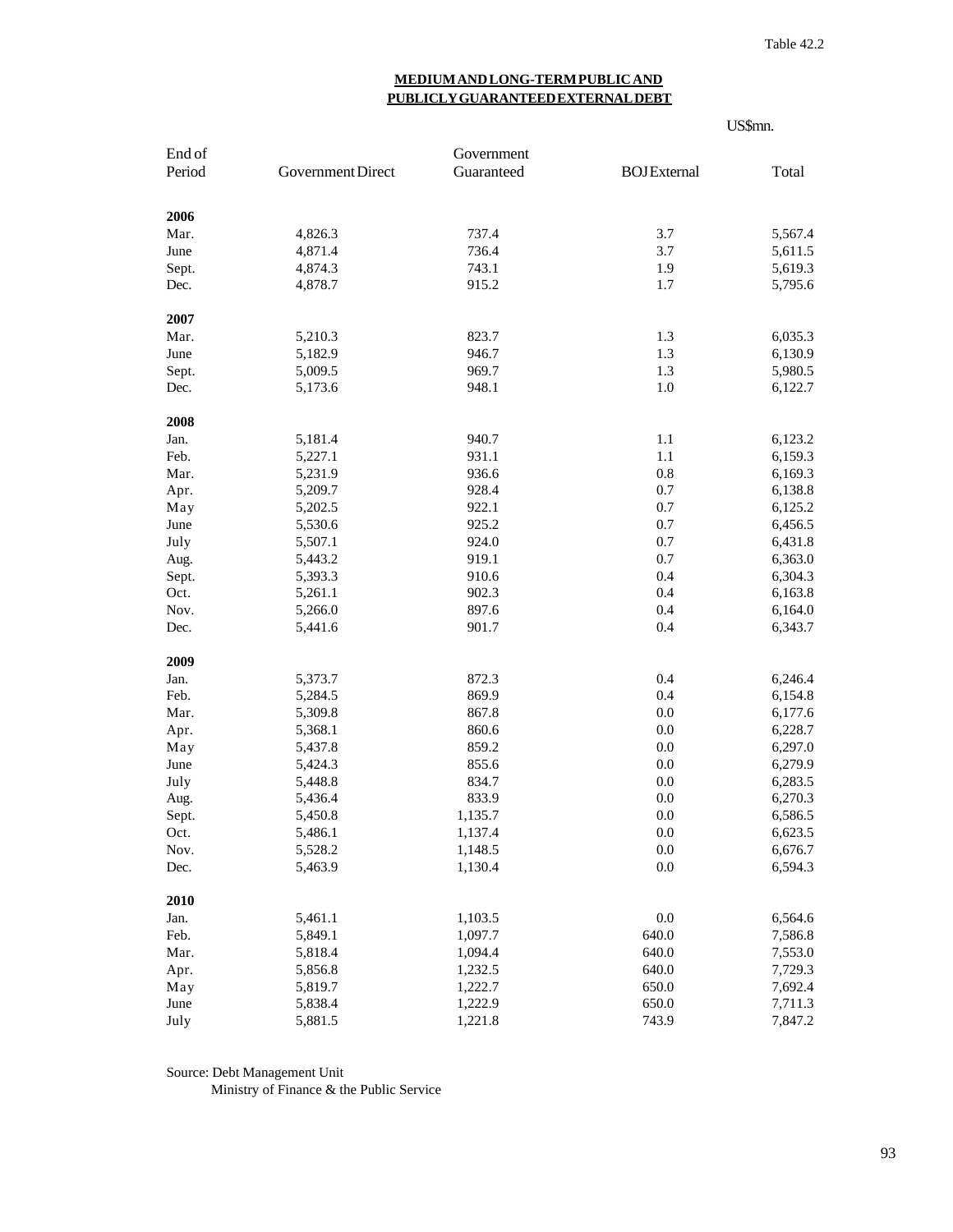#### **MEDIUM AND LONG-TERM PUBLIC AND PUBLICLY GUARANTEED EXTERNAL DEBT (By Creditor Category)**

|                  |           |              |            |       |              | US\$mn. |
|------------------|-----------|--------------|------------|-------|--------------|---------|
| End of<br>Period | Bilateral | Multilateral | Commercial | Other | <b>Bonds</b> | Total   |
| 2005             |           |              |            |       |              |         |
| Mar.             | 893.2     | 1,311.8      | 233.0      | 243.5 | 2,362.9      | 5,044.4 |
| June             | 852.8     | 1,310.9      | 226.3      | 198.4 | 2,363.7      | 4,952.1 |
| Sept.            | 836.7     | 1,320.3      | 258.6      | 192.5 | 2,685.4      | 5,293.5 |
| Dec.             | 796.9     | 1,282.5      | 223.2      | 146.5 | 2,926.4      | 5,375.5 |
| 2006             |           |              |            |       |              |         |
| Mar.             | 751.2     | 1,251.2      | 226.1      | 149.1 | 3,189.8      | 5,567.4 |
| June             | 749.9     | 1,258.4      | 234.6      | 148.5 | 3,330.1      | 5,611.5 |
| Sept.            | 740.6     | 1,257.5      | 260.8      | 137.5 | 3,222.9      | 5,619.3 |
| Dec.             | 717.8     | 1,224.9      | 282.0      | 121.8 | 3,449.0      | 5,795.5 |
| 2007             |           |              |            |       |              |         |
| Mar.             | 702.9     | 1,209.2      | 275.2      | 39.7  | 3,808.3      | 6,035.3 |
| June             | 695.6     | 1,176.6      | 274.0      | 44.2  | 3,940.5      | 6,130.9 |
| Sept.            | 705.7     | 1,176.5      | 295.6      | 49.3  | 3,753.4      | 5,980.5 |
| Dec.             | 706.3     | 1,157.3      | 277.9      | 52.1  | 3,929.1      | 6,122.7 |
| 2008             |           |              |            |       |              |         |
| Jan.             | 702.9     | 1,154.6      | 274.1      | 52.3  | 3,939.3      | 6,123.2 |
| Feb.             | 698.2     | 1,179.5      | 268.7      | 53.0  | 3,960.0      | 6,159.3 |
| Mar.             | 694.9     | 1,201.6      | 271.9      | 54.4  | 3,946.5      | 6,169.3 |
| Apr.             | 684.5     | 1,195.1      | 275.3      | 52.6  | 3,931.3      | 6,138.8 |
| May              | 684.0     | 1,183.6      | 276.0      | 52.0  | 3,929.7      | 6,125.2 |
| June             | 667.1     | 1,172.2      | 274.6      | 51.1  | 4,291.5      | 6,456.5 |
| July             | 666.3     | 1,157.1      | 275.8      | 49.4  | 4,283.2      | 6,431.8 |
| Aug.             | 671.9     | 1,141.0      | 269.1      | 46.3  | 4,234.8      | 6,363.0 |
| Sept.            | 665.2     | 1,121.8      | 276.2      | 43.6  | 4,197.6      | 6,304.3 |
| Oct.             | 679.5     | 1,107.3      | 265.9      | 38.8  | 4,072.5      | 6,163.8 |
| Nov.             | 679.7     | 1,105.4      | 267.6      | 38.4  | 4,072.9      | 6,164.0 |
| Dec.             | 686.5     | 1,199.1      | 278.1      | 40.6  | 4,139.5      | 6,343.7 |
| 2009             |           |              |            |       |              |         |
| Jan.             | 686.4     | 1,195.0      | 261.8      | 37.6  | 4,065.6      | 6,246.4 |
| Feb.             | 684.7     | 1,350.3      | 277.7      | 36.9  | 3,805.2      | 6,154.8 |
| Mar.             | 685.5     | 1,343.3      | 285.2      | 38.2  | 3,825.4      | 6,177.6 |
| Apr.             | 684.4     | 1,383.4      | 289.8      | 46.7  | 3,824.5      | 6,228.7 |
| May              | 699.0     | 1,391.0      | 302.1      | 48.9  | 3,856.1      | 6,297.0 |
| June             | 696.3     | 1,380.4      | 305.6      | 45.9  | 3,851.7      | 6,279.9 |
| July             | 701.2     | 1,379.6      | 305.1      | 46.7  | 3,950.9      | 6,283.5 |
| Aug.             | 709.6     | 1,368.3      | 298.7      | 45.0  | 3,848.7      | 6,270.3 |
| Sept.            | 1,003.2   | 1,378.0      | 302.8      | 44.3  | 3,858.1      | 6,586.5 |
| Oct.             | 1,006.0   | 1,405.4      | 306.0      | 43.2  | 3,862.8      | 6,623.5 |
| Nov.             | 1,022.8   | 1,426.3      | 311.9      | 43.9  | 3,871.9      | 6,676.7 |
| Dec.             | 982.6     | 1,420.2      | 300.6      | 42.3  | 3,848.6      | 6,594.3 |
| 2010             |           |              |            |       |              |         |
| Jan.             | 976.4     | 1,423.4      | 305.0      | 41.3  | 3,818.6      | 6,564.6 |
| Feb.             | 978.4     | 2,455.3      | 303.2      | 40.1  | 3,809.8      | 7,586.8 |
| Mar.             | 940.1     | 2,468.9      | 298.9      | 39.3  | 3,805.8      | 7,533.0 |
| Apr.             | 939.9     | 2,538.8      | 416.3      | 36.8  | 3,797.5      | 7,729.3 |
| May              | 925.9     | 2,549.9      | 420.6      | 34.5  | 3,761.6      | 7,692.4 |
| June             | 935.5     | 2,545.3      | 436.6      | 33.1  | 3,760.9      | 7,711.3 |
| July             | 959.9     | 2,638.0      | 440.8      | 34.6  | 3,773.8      | 7,847.2 |

Source: Debt Management Unit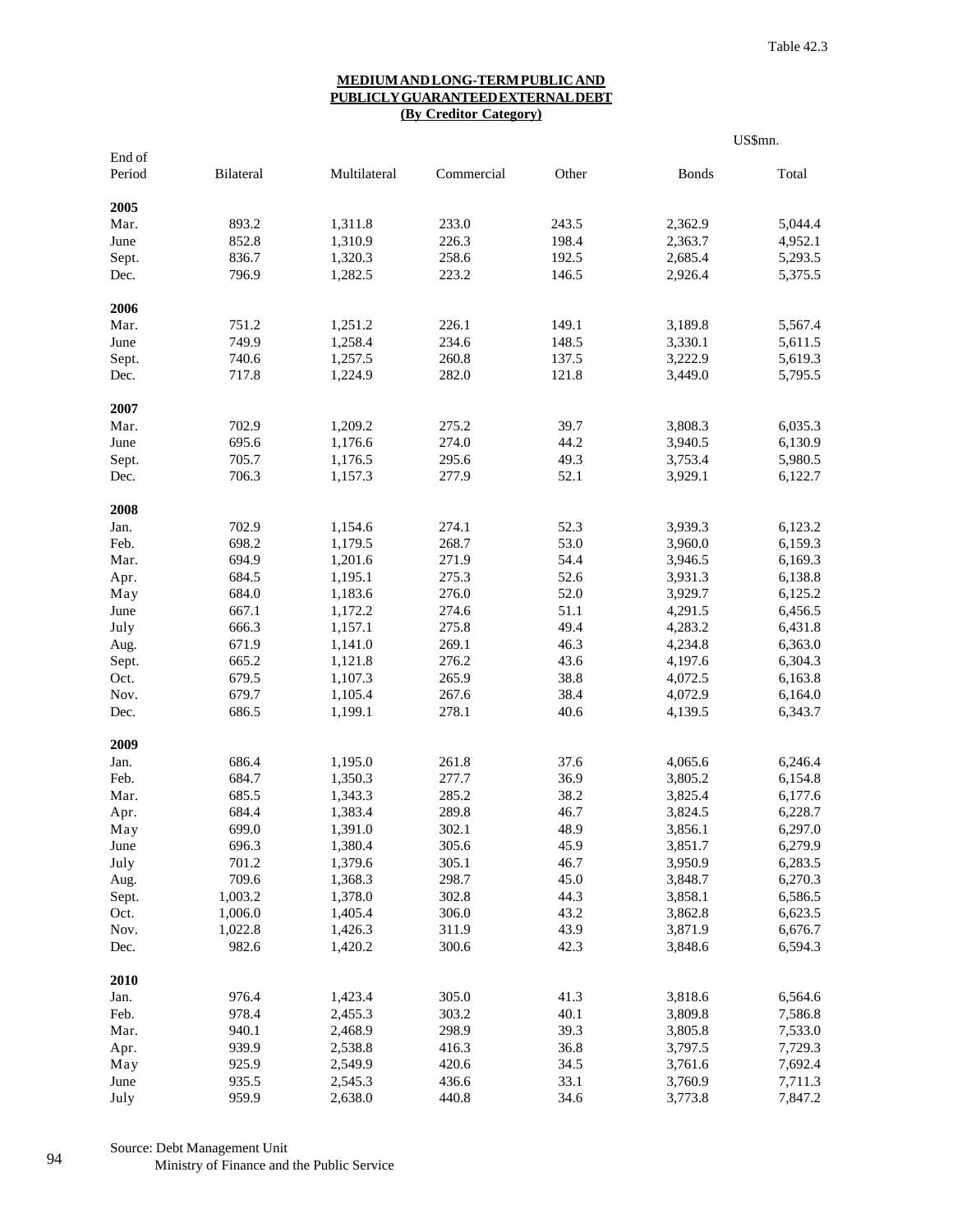### **DEBT AND DEBT SERVICE INDICATORS**

#### **US\$MN**

|                                                               | 1999                       | 2000                       | 2001                       | 2002                       | 2003                       | 2004                       | 2005                       | 2006                       | 2007                       | $2008+$                    | 2009                       |
|---------------------------------------------------------------|----------------------------|----------------------------|----------------------------|----------------------------|----------------------------|----------------------------|----------------------------|----------------------------|----------------------------|----------------------------|----------------------------|
| Total External Debt Service (accrued)                         | 603.45                     | 477.20                     | 591.42                     | 798.16                     | 812.76                     | 796.28                     | 901.24                     | 644.36                     | 911.35                     | 880.57                     | 590.95                     |
| Total External Debt Service (actual)<br>Principal<br>Interest | 603.45<br>418.05<br>185.40 | 477.20<br>308.16<br>169.04 | 591.42<br>319.63<br>271.79 | 798.16<br>506.91<br>291.25 | 812.76<br>500.42<br>312.34 | 796.28<br>493.44<br>302.84 | 901.24<br>543.03<br>358.21 | 644.36<br>258.79<br>385.57 | 911.35<br>483.40<br>427.95 | 880.57<br>486.10<br>394.47 | 590.95<br>203.25<br>387.70 |
| Gross Exports of Goods & Services & Current Transfers         | 4,123.80                   | 4,557.70                   | 4,417.80                   | 4,432.50                   | 5,047.50                   | 5,790.90                   | 5,929.20                   | 6,870.80                   | 7,454.80                   | 8,027.20                   | 6,431.20                   |
| (PERCENTAGE)                                                  |                            |                            |                            |                            |                            |                            |                            |                            |                            |                            |                            |
| External Debt Service Ratio (accured)                         | 14.63                      | 10.47                      | 13.39                      | 18.01                      | 16.10                      | 13.75                      | 15.20                      | 9.38                       | 12.23                      | 10.97                      | 9.19                       |
| External Interest/Exports of Goods & Services                 | 4.50                       | 3.71                       | 6.15                       | 6.57                       | 6.19                       | 5.23                       | 6.04                       | 5.61                       | 5.74                       | 4.91                       | 6.03                       |
| External Debt Outstanding/Exports of Goods & Services         | 73.33                      | 74.06                      | 93.85                      | 98.08                      | 83.05                      | 88.42                      | 90.66                      | 84.35                      | 82.13                      | 79.03                      | 102.54                     |
| External Debt/GDP                                             | 36.33                      | 39.95                      | 46.93                      | 47.30                      | 46.83                      | 50.88                      | 49.92                      | 49.50                      | 48.41                      | 50.13                      | 54.15                      |
| Domestic Debt/GDP                                             | 50.98                      | 48.75                      | 70.48                      | 74.94                      | 76.99                      | 72.06                      | 69.04                      | 68.26                      | 62.52                      | 59.80                      | 69.10                      |
| Total Debt/GDP                                                | 87.31                      | 88.70                      | 117.41                     | 122.24                     | 123.82                     | 122.94                     | 118.96                     | 117.76                     | 110.93                     | 109.93                     | 123.25                     |

Source: Debt Management Unit

Ministry of Finance and the Public Service

Table 42.4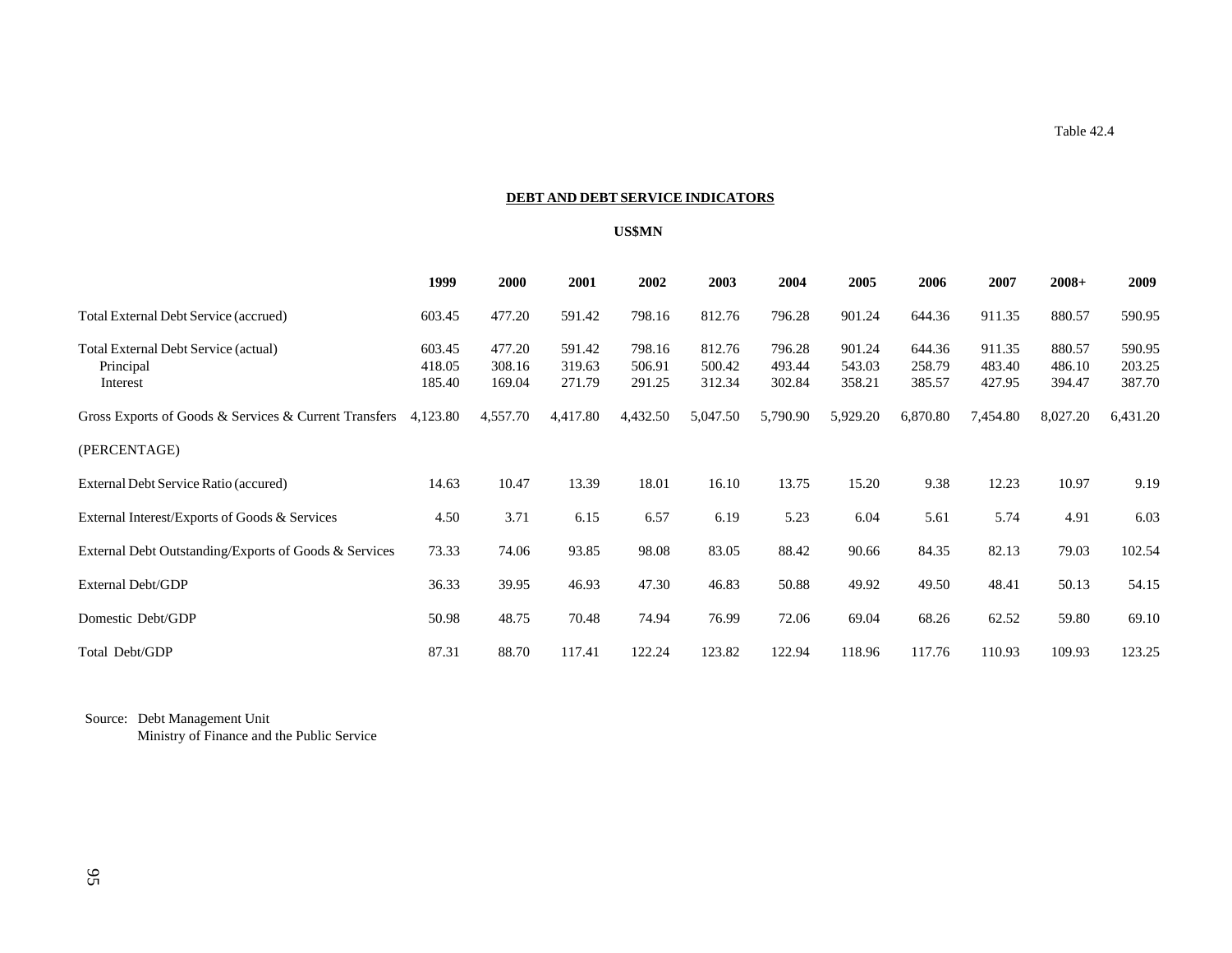# **INFLATION RATE - (POINT TO POINT) ALL JAMAICA (PERCENTAGE)**

| End of Period      | 2000   | 2001 | 2002 | 2003   | 2004 | 2005 | 2006    | 2007 | 2008   | 2009   | 2010 |
|--------------------|--------|------|------|--------|------|------|---------|------|--------|--------|------|
| <b>Annual Rate</b> |        | 8.5  | 7.2  | 13.8   | 13.7 | 12.6 | 5.7     | 16.8 | 16.8   | 10.2   | 11.7 |
| January            |        | 0.0  | 0.6  | $-0.3$ | 0.8  | 0.0  | 0.1     | 1.0  | 2.2    | $-0.3$ | 1.4  |
| February           | 0.4    | 1.1  | 0.0  | $-0.6$ | 0.6  | 0.4  | $0.0\,$ | 0.4  | 1.8    | 0.8    | 2.2  |
| March              | 0.6    | 0.3  | 0.1  | 0.4    | 0.5  | 1.0  | 0.1     | 1.2  | 1.2    | 0.8    | 0.5  |
| April              | 1.0    | 0.7  | 0.5  | 1.6    | 0.4  | 1.8  | 1.2     | 0.4  | 1.5    | 0.4    | 1.3  |
| May                | 0.4    | 0.7  | 0.3  | 1.7    | 0.6  | 2.1  | 0.4     | 1.3  | 2.4    | 0.9    | 0.6  |
| June               | 0.9    | 1.6  | 0.8  | 2.5    | 0.8  | 1.4  | 1.3     | 0.8  | 2.0    | 1.4    | 0.6  |
| July               | 1.0    | 1.0  | 1.5  | 1.5    | 1.0  | 1.6  | 1.3     | 1.0  | 2.8    | 1.0    | 0.4  |
| August             | 0.8    | 0.8  | 0.3  | 1.4    | 1.3  | 0.1  | 0.3     | 0.9  | 1.2    | 0.4    | 0.4  |
| September          | 1.1    | 0.8  | 0.4  | 1.5    | 0.6  | 2.5  | 0.7     | 1.6  | 0.6    | 1.7    | 0.5  |
| October            | 0.1    | 0.8  | 0.8  | 1.7    | 3.3  | 0.5  | $-0.1$  | 1.4  | 0.3    | 0.8    | 0.8  |
| November           | 0.1    | 0.1  | 1.2  | 0.9    | 2.4  | 0.3  | $-0.2$  | 3.2  | $-0.3$ | 0.8    | 1.0  |
| December           | $-0.7$ | 0.2  | 0.5  | 0.8    | 0.6  | 0.1  | 0.4     | 2.5  | 0.0    | 1.1    | 1.4  |

All rates revised to reflect Consumer Price Index with a base period of December 2006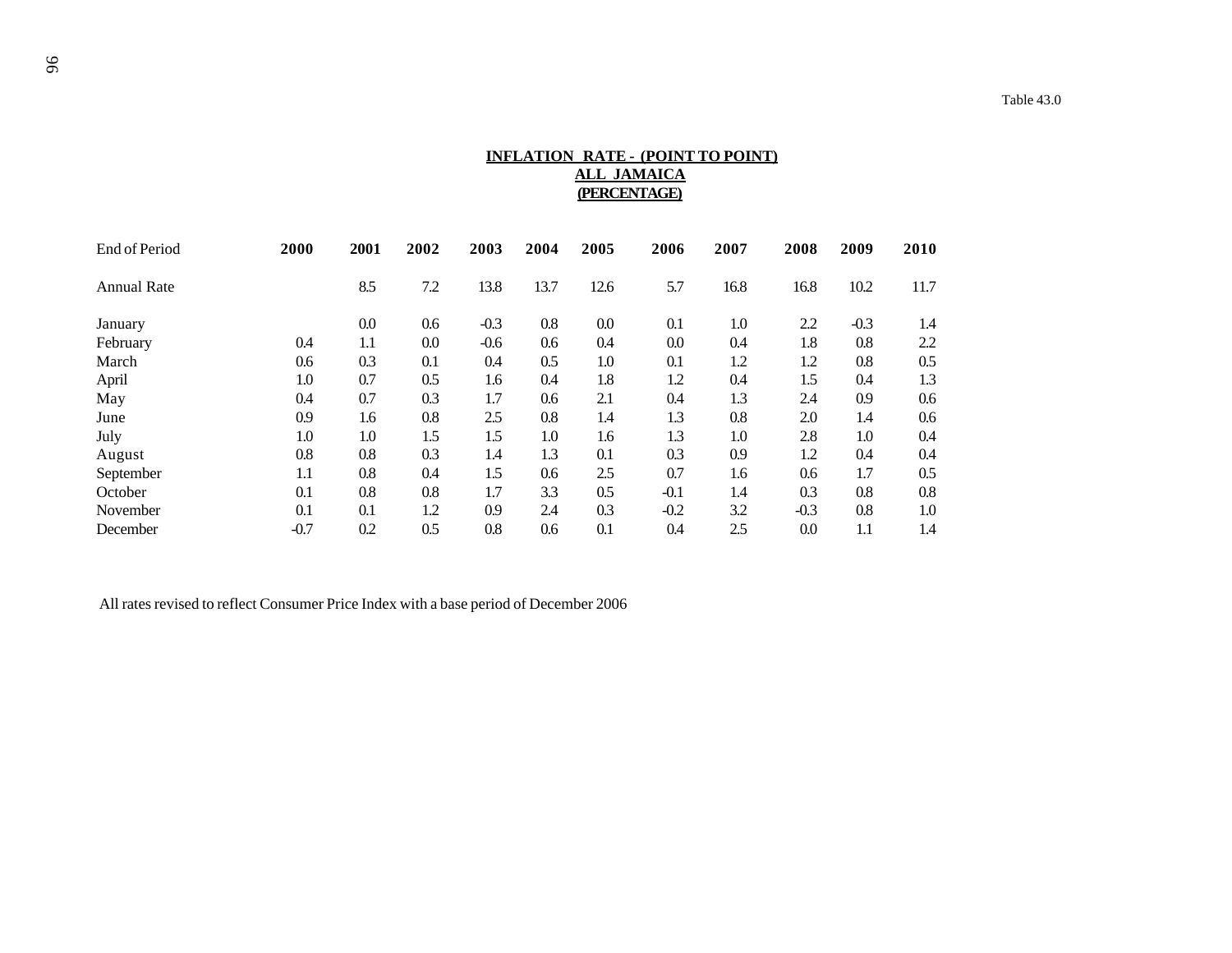#### **PERCENTAGE CHANGE IN CONSUMER PRICE INDICES ALL JAMAICA**

|       |                                                                  |               |                 | <b>AVERAGE</b>     |                | <b>FISCAL</b> |
|-------|------------------------------------------------------------------|---------------|-----------------|--------------------|----------------|---------------|
|       |                                                                  |               | <b>CALENDAR</b> | RATE               | 12-MONTH       | YEAR TO DATE  |
|       |                                                                  | DECEMBER 2010 | YEAR TO DATE    | $(Per$ Month $)^1$ | POINT-TO-POINT | 2010/2011     |
|       | DIVISIONS, GROUPS AND CLASSES                                    | 1.4           | 11.7            | 1.0                | 11.7           | 7.3           |
| 1     | Food & Non-Alcoholic Beverages                                   | 2.1           | 12.8            | 1.1                | 12.8           | 10.0          |
| (i)   | Food                                                             | 2.1           | 13.1            | 1.1                | 13.1           | 10.3          |
| (a)   | Bread and Cereal (ND)                                            | 0.8           | 6.4             | 0.5                | 6.4            | 5.1           |
| (b)   | Meat (ND)                                                        | 1.1           | 8.6             | 0.7                | 8.6            | 4.4           |
| (c)   | Fish and Seafood                                                 | 0.4           | 10.5            | 0.9                | 10.5           | 6.8           |
| (d)   | Milk, Cheese and Eggs (ND)                                       | 1.2           | 9.9             | 0.8                | 9.9            | 5.8           |
| (e)   | Oils and Fats (ND)                                               | 0.7           | 11.6            | 1.0                | 11.6           | 8.2           |
| (f)   | Fruits (ND)                                                      | 0.8           | 12.4            | 1.0                | 12.4           | 13.3          |
| (ii)  | <b>Vegetables and Starchy Foods</b>                              | 6.8           | 27.5            | 2.3                | 27.5           | 27.0          |
| (a)   | Vegetables                                                       | 8.9           | 35.5            | 3.0                | 35.5           | 32.0          |
| (b)   | <b>Starchy Foods</b>                                             | 1.1           | 10.4            | 0.9                | 10.4           | 16.2          |
| (c)   | Sugar, Jam, Honey, Chocolate & Confectionery                     | 0.5           | 12.2            | 1.0                | 12.2           | 6.4           |
| (d)   | Food Products n.e.c. (ND)                                        | 1.1           | 13.1            | 1.1                | 13.1           | 8.5           |
| (iii) | <b>Non-Alcoholic Beverages</b>                                   | 1.0           | 9.1             | 0.8                | 9.1            | 5.8           |
| (a)   | Coffee, Tea and Cocoa                                            | 1.3           | 10.9            | 0.9                | 10.9           | 6.1           |
| (b)   | Mineral waters, Soft drinks, Fruits & Vegetable Juices           | 0.8           | 8.5             | 0.7                | 8.5            | 5.7           |
| 2.    | <b>Alcoholic Beverages and Tobacco</b>                           | 0.4           | 14.4            | 1.2                | 14.4           | 3.4           |
| 3.    | <b>Clothing and Footwear</b>                                     | 0.6           | 9.0             | 0.8                | 9.0            | 5.7           |
| (i)   | Clothing                                                         | 0.8           | 10.2            | 0.9                | 10.2           | 6.7           |
| (ii)  | Footwear                                                         | 0.2           | 7.2             | 0.6                | 7.2            | 4.3           |
| 4.    | Housing, Water, Electricity, Gas and Other Fuels                 | 2.2           | 8.4             | 0.7                | 8.4            | 4.1           |
| (i)   | <b>Rentals for Housing</b>                                       | 0.3           | 21.2            | 1.8                | 21.2           | 10.1          |
| (ii)  | Maintenance and Repair of Dwelling                               | 0.4           | 10.0            | 0.8                | 10.0           | 3.0           |
| (iii) | Water supply & Miscellaneous Services Related to the Dwelling    | 0.6           | 5.9             | 0.5                | 5.9            | $-0.5$        |
| (iv)  | Electricity, Gas and Other Fuels                                 | 3.7           | 2.6             | 0.2                | 2.6            | 2.1           |
| 5.    | Furnishings, Household Equipment & Routine Household Maintenance | 0.6           | 7.0             | 0.6                | 7.0            | 4.7           |
| (i)   | Furniture and Furnishings (including Floor Coverings)            | 0.5           | 9.2             | 0.8                | 9.2            | 5.3           |
| (ii)  | <b>Household Textiles</b>                                        | 0.8           | 7.8             | 0.7                | 7.8            | 5.4           |
| (iii) | Household Appliances                                             | 0.1           | 10.4            | 0.9                | 10.4           | 5.1           |
| (iv)  | Glassware, Tableware and Household Utensils                      | 0.9           | 7.8             | 0.7                | 7.8            | 5.9           |
| (v)   | Tools and Equipment for House and Garden                         | 0.4           | 7.2             | 0.6                | 7.2            | 4.5           |
| (vi)  | Goods and Services for Routine Household Maintenance             | 0.7           | 5.8             | 0.5                | 5.8            | 4.5           |
| 6     | <b>Health</b>                                                    | 0.3           | 2.9             | 0.2                | 2.9            | 1.9           |
| (i)   | Medical Products, Appliances and Equipment                       | 0.2           | 2.5             | 0.2                | 2.5            | 1.9           |
| (ii)  | Health Services                                                  | 0.4           | 3.1             | 0.3                | 3.1            | 1.9           |
| 7.    | <b>Transport</b>                                                 | 1.0           | 25.7            | 2.1                | 25.7           | 10.3          |
| 8.    | Communication                                                    | 0.0           | 5.3             | 0.4                | 5.3            | 2.3           |
| 9.    | <b>Recreation and Culture</b>                                    | 0.4           | 6.9             | 0.6                | 6.9            | 3.5           |
| 10.   | <b>Education</b>                                                 | 0.0           | 8.0             | 0.7                | 8.0            | 6.1           |
| 11.   | <b>Restaurants and Accommodation Services</b>                    | 0.4           | 5.5             | 0.5                | 5.5            | 3.2           |
| 12.   | <b>Miscellaneous Goods and Services</b>                          | 0.5           | 8.7             | 0.7                | 8.7            | 5.6           |

97 <sup>1</sup>Refers to calendar year to date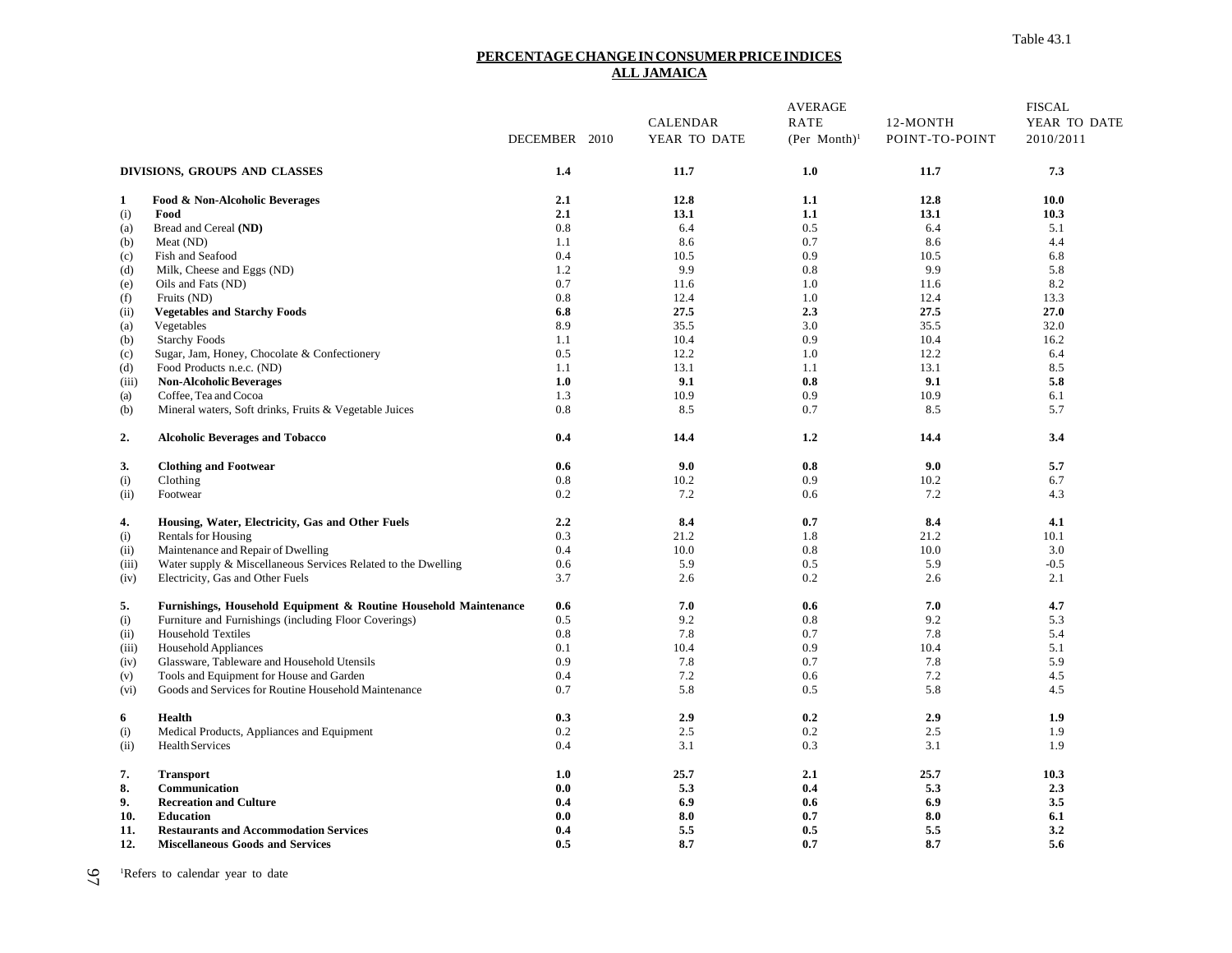#### **CONSUMER PRICE INDICES (December 2006 = 100) ALL JAMAICA**

| End of<br>Period |                 | Food & Non-<br>Alcoholic<br>Beverages | Alcohol<br><b>Beverages</b><br>& Tobacco | Clothing<br>$\&$<br>Footwear | Housing, Water<br>Electricity, Gas<br>& Other Fuels | Furnishings, Household<br>Equipment & Routine<br>Household Maintenance | Health | Trans-<br>port | Commu-<br>nication | Recrea-<br>tion &<br>Culture | Educa-<br>tion | Restau-<br>rants &<br>Hotels | Misc.<br>Goods &<br>Services | All<br>Items |
|------------------|-----------------|---------------------------------------|------------------------------------------|------------------------------|-----------------------------------------------------|------------------------------------------------------------------------|--------|----------------|--------------------|------------------------------|----------------|------------------------------|------------------------------|--------------|
|                  | Group<br>Wghts. | 37.46                                 | 1.38                                     | 3.33                         | 12.76                                               | 4.93                                                                   | 3.29   | 12.82          | 3.99               | 3.36                         | 2.14           | 6.19                         | 8.37                         | 100.00       |
|                  |                 |                                       |                                          |                              |                                                     |                                                                        |        |                |                    |                              |                |                              |                              |              |
| 2003             |                 | 62.7                                  | 58.5                                     | 81.0                         | 56.3                                                | 69.0                                                                   | 74.9   | 58.6           | 70.6               | 75.7                         | 64.6           | 72.0                         | 74.7                         | 64.7         |
| Mar.<br>June     |                 | 67.0                                  | 73.9                                     | 82.7                         | 59.4                                                | 70.6                                                                   | 76.8   | 58.8           | 71.2               | 80.1                         | 64.6           | 75.2                         | 77.1                         | 68.5         |
|                  |                 | 69.2                                  | 76.4                                     | 83.9                         | 63.1                                                | 72.3                                                                   | 78.6   | 68.8           | 72.0               | 81.2                         | 74.1           | 77.4                         | 80.0                         | 71.5         |
| Sept.            |                 |                                       |                                          |                              |                                                     |                                                                        |        |                |                    |                              |                |                              | 81.7                         |              |
| Dec.             |                 | 72.1                                  | 77.6                                     | 85.1                         | 65.0                                                | 75.8                                                                   | 79.7   | 74.5           | 72.0               | 82.0                         | 74.7           | 79.2                         |                              | 74.0         |
| 2004             |                 |                                       |                                          |                              |                                                     |                                                                        |        |                |                    |                              |                |                              |                              |              |
| Jan.             |                 | 72.2                                  | 78.5                                     | 85.4                         | 66.3                                                | 76.2                                                                   | 79.8   | 74.9           | 72.0               | 85.1                         | 75.0           | 80.3                         | 82.2                         | 74.6         |
| Feb.             |                 | 72.3                                  | 78.6                                     | 85.6                         | 68.1                                                | 76.4                                                                   | 80.1   | 75.0           | 72.0               | 86.3                         | 75.0           | 81.2                         | 82.6                         | 75.0         |
| Mar.             |                 | 72.6                                  | 78.8                                     | 85.8                         | 68.8                                                | 77.0                                                                   | 80.2   | 75.3           | 75.9               | 86.7                         | 75.0           | 81.4                         | 83.2                         | 75.4         |
| Apr.             |                 | 73.2                                  | 78.8                                     | 86.0                         | 68.3                                                | 77.3                                                                   | 81.1   | 75.6           | 75.9               | 86.8                         | 75.0           | 81.5                         | 83.5                         | 75.7         |
| May              |                 | 73.9                                  | 79.0                                     | 86.1                         | 68.7                                                | 77.6                                                                   | 81.5   | 76.1           | 75.9               | 86.9                         | 75.0           | 81.8                         | 84.2                         | 76.2         |
| June             |                 | 74.8                                  | 79.8                                     | 86.4                         | 69.4                                                | 77.9                                                                   | 81.7   | 76.6           | 75.9               | 87.0                         | 75.0           | 82.0                         | 84.7                         | 76.8         |
| July             |                 | 75.9                                  | 80.1                                     | 86.7                         | 70.6                                                | 78.0                                                                   | 82.3   | 76.8           | 75.9               | 87.2                         | 75.0           | 82.3                         | 84.9                         | 77.6         |
| Aug.             |                 | 76.5                                  | 80.2                                     | 87.1                         | 72.4                                                | 78.5                                                                   | 83.7   | 76.8           | 100.0              | 89.2                         | 75.0           | 83.5                         | 85.4                         | 78.6         |
| Sept.            |                 | 77.0                                  | 80.2                                     | 87.3                         | 73.0                                                | 78.8                                                                   | 84.1   | 76.5           | 100.0              | 89.2                         | 80.7           | 83.5                         | 85.6                         | 79.0         |
| Oct.             |                 | 81.8                                  | 80.3                                     | 87.7                         | 75.3                                                | 79.5                                                                   | 84.3   | 76.7           | 100.0              | 89.4                         | 80.7           | 84.3                         | 86.8                         | 81.6         |
| Nov.             |                 | 84.8                                  | 80.4                                     | 88.1                         | 77.8                                                | 80.5                                                                   | 84.6   | 77.5           | 100.0              | 89.5                         | 80.7           | 85.6                         | 87.5                         | 83.6         |
| Dec.             |                 | 85.3                                  | 80.5                                     | 88.5                         | 78.7                                                | 81.0                                                                   | 84.8   | 77.6           | 100.0              | 89.6                         | 80.7           | 87.1                         | 88.1                         | 84.1         |
|                  |                 |                                       |                                          |                              |                                                     |                                                                        |        |                |                    |                              |                |                              |                              |              |
| 2005             |                 |                                       |                                          |                              |                                                     |                                                                        |        |                |                    |                              |                |                              |                              |              |
| Jan.             |                 | 85.5                                  | 80.7                                     | 88.9                         | 77.3                                                | 81.3                                                                   | 85.5   | 77.2           | 100.0              | 89.6                         | 80.7           | 87.8                         | 88.5                         | 84.1         |
| Feb.             |                 | 84.8                                  | 81.2                                     | 89.1                         | 79.6<br>$81.2\,$                                    | 85.7<br>85.9                                                           | 86.5   | 77.8           | 100.0              | 89.8                         | 80.7           | 88.1                         | 88.9                         | 84.5         |
| Mar.             |                 | 85.8                                  | 81.1                                     | 89.3                         |                                                     |                                                                        | 88.5   | 77.8           | 100.0              | 90.8                         | 80.7           | 88.9                         | 89.3                         | 85.3         |
| Apr.             |                 | 88.5                                  | 81.3                                     | 89.9                         | 82.4                                                | 86.6                                                                   | 88.9   | 78.8           | 100.0              | 91.0                         | 80.7           | 89.5                         | 89.8                         | 86.9         |
| May              |                 | 90.8                                  | 88.1                                     | 90.4                         | 84.2                                                | 87.3                                                                   | 89.8   | 79.8           | 100.0              | 92.6                         | 80.7           | 90.3                         | 90.6                         | 88.7         |
| June             |                 | 92.9                                  | 90.0                                     | 90.9                         | 85.4                                                | 87.8                                                                   | 90.1   | 79.4           | 100.0              | 92.7                         | 80.7           | 90.8                         | 91.3                         | 90.0         |
| July             |                 | 95.1                                  | 91.1                                     | 91.6                         | 87.8                                                | 88.2                                                                   | 90.3   | 78.5           | 100.0              | 92.9                         | 80.7           | 91.0                         | 91.8                         | 91.4         |
| Aug.             |                 | 94.7                                  | 92.7                                     | 91.8                         | 87.4                                                | 88.7                                                                   | 90.5   | 78.9           | 100.0              | 93.1                         | 80.7           | 92.5                         | 92.4                         | 91.5         |
| Sept.            |                 | 94.8                                  | 94.0                                     | 92.4                         | 90.5                                                | 89.1                                                                   | 90.7   | 100.0          | 100.0              | 93.3                         | 92.6           | 93.2                         | 93.0                         | 93.8         |
| Oct.             |                 | 95.1                                  | 94.4                                     | 92.9                         | 91.6                                                | 89.8                                                                   | 90.8   | 101.0          | 100.0              | 93.6                         | 92.6           | 94.1                         | 93.4                         | 94.3         |
| Nov.             |                 | 95.1                                  | 95.3                                     | 93.8                         | 93.1                                                | 90.2                                                                   | 91.0   | 99.4           | 100.0              | 93.9                         | 92.7           | 94.5                         | 93.7                         | 94.6         |
| Dec.             |                 | 95.3                                  | 95.4                                     | 94.6                         | 92.2                                                | 90.9                                                                   | 91.2   | 99.4           | 100.0              | 94.0                         | 92.7           | 95.0                         | 94.3                         | 94.7         |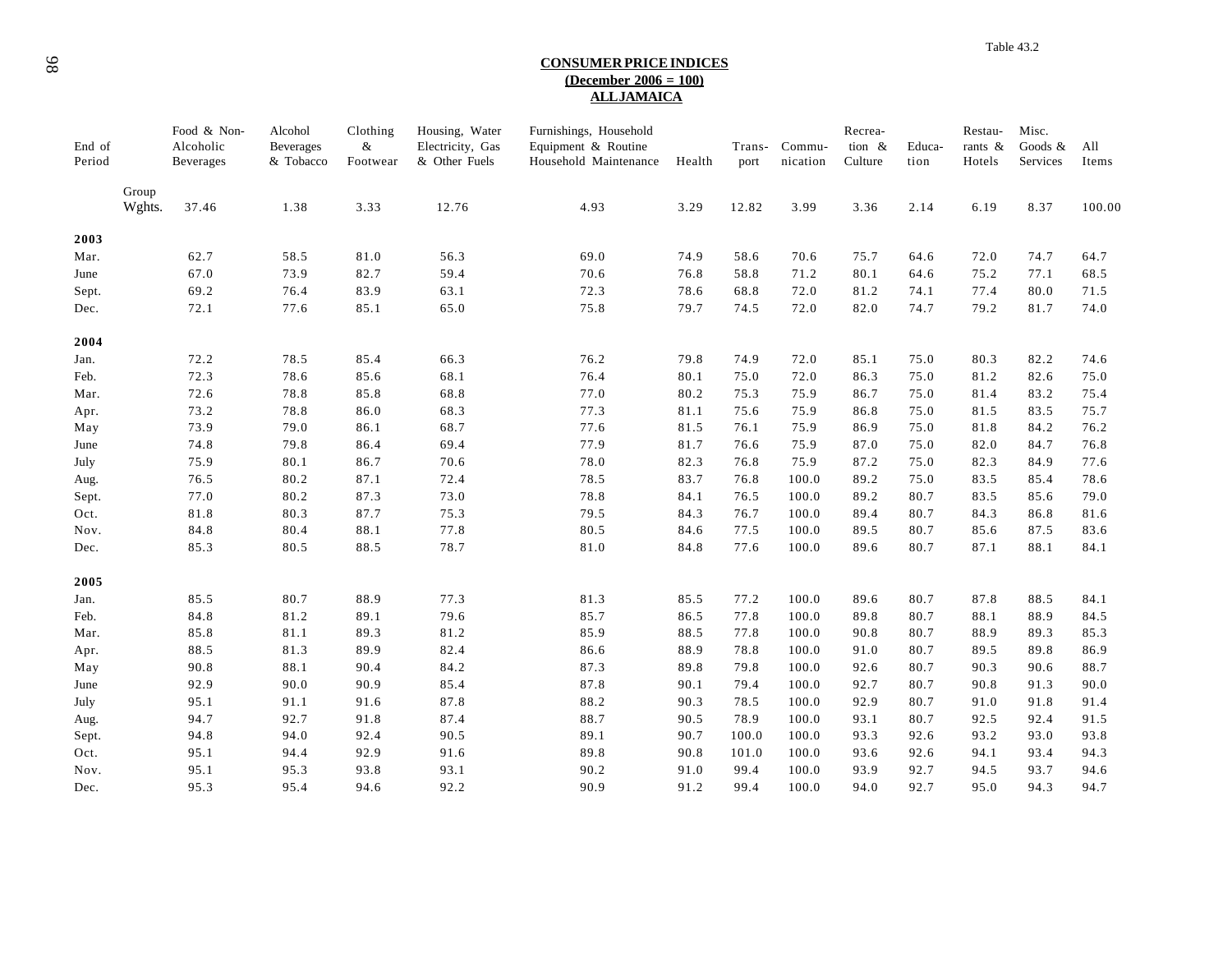#### **CONSUMER PRICE INDICES (December 2006 = 100) ALL JAMAICA**

| End of<br>Period   |                 | Food & Non-<br>Alcoholic<br>Beverages | Alcohol<br><b>Beverages</b><br>& Tobacco | Clothing<br>&<br>Footwear | Housing, Water<br>Electricity, Gas<br>& Other Fuels | Furnishings, Household<br>Equipment & Routine<br>Household Maintenance | Health         | Trans-<br>port | Commu-<br>nication | Recrea-<br>tion $\&$<br>Culture | Educa-<br>tion | Restau-<br>rants &<br>Hotels | Misc.<br>Goods &<br>Services | All<br>Items   |
|--------------------|-----------------|---------------------------------------|------------------------------------------|---------------------------|-----------------------------------------------------|------------------------------------------------------------------------|----------------|----------------|--------------------|---------------------------------|----------------|------------------------------|------------------------------|----------------|
|                    | Group<br>Wghts. | 37.46                                 | 1.38                                     | 3.33                      | 12.76                                               | 4.93                                                                   | 3.29           | 12.82          | 3.99               | 3.36                            | 2.14           | 6.19                         | 8.37                         | 100.00         |
| 2006               |                 |                                       |                                          |                           |                                                     |                                                                        |                |                |                    |                                 |                |                              |                              |                |
| Jan.               |                 | 94.8                                  | 95.6                                     | 95.4                      | 93.0                                                | 91.2                                                                   | 91.4           | 99.6           | 100.0              | 94.2                            | 92.8           | 95.3                         | 95.0                         | 94.7           |
| Feb.               |                 | 94.0                                  | 96.3                                     | 96.4                      | 92.9                                                | 96.1                                                                   | 92.7           | 99.1           | 100.0              | 94.4                            | 92.8           | 95.5                         | 96.4                         | 94.8           |
| Mar.               |                 | 93.7                                  | 97.9                                     | 97.5                      | 93.1                                                | 96.7                                                                   | 93.9           | 99.2           | 100.0              | 94.5                            | 92.8           | 95.9                         | 96.9                         | 94.9           |
| Apr.               |                 | 94.9                                  | 98.6                                     | 97.8                      | 96.0                                                | 97.3                                                                   | 95.3           | 99.5           | 100.0              | 95.2                            | 92.8           | 96.3                         | 97.2                         | 96.0           |
| May                |                 | 95.1                                  | 99.0                                     | 98.5                      | 96.2                                                | 97.8                                                                   | 96.1           | 100.6          | 100.0              | 95.5                            | 93.5           | 96.9                         | 97.6                         | 96.4           |
| June               |                 | 97.3                                  | 99.0                                     | 98.8                      | 97.5                                                | 98.2                                                                   | 96.2           | 100.8          | 100.0              | 95.6                            | 93.5           | 97.5                         | 98.0                         | 97.6           |
| July               |                 | 98.7                                  | 99.0                                     | 98.9                      | 100.6                                               | 98.6                                                                   | 97.6           | 101.4          | 100.0              | 98.7                            | 93.5           | 97.6                         | 98.2                         | 98.9           |
| Aug.               |                 | 99.2                                  | 99.1                                     | 99.1                      | 100.2                                               | 98.8                                                                   | 97.7           | 102.0          | 100.0              | 99.0                            | 93.5           | 98.1                         | 98.7                         | 99.2           |
| Sept.              |                 | 100.1                                 | 99.3                                     | 99.3                      | 100.8                                               | 99.0                                                                   | 98.6           | 101.5          | 100.0              | 99.3                            | 100.0          | 98.5                         | 99.0                         | 99.9           |
| Oct.               |                 | 100.1                                 | 99.4                                     | 99.6                      | 100.2                                               | 99.1                                                                   | 98.4           | 100.5          | 100.0              | 99.4                            | 100.0          | 99.1                         | 99.2                         | 99.8           |
| Nov.<br>Dec.       |                 | 99.6<br>100.0                         | 100.0<br>100.0                           | 99.8<br>100.0             | 99.6<br>100.0                                       | 99.5<br>100.0                                                          | 98.9<br>100.0  | 99.6<br>100.0  | 100.0<br>100.0     | 99.4<br>100.0                   | 100.0<br>100.0 | 99.5<br>100.0                | 99.7<br>100.0                | 99.6<br>100.0  |
| 2007               |                 |                                       |                                          |                           |                                                     |                                                                        |                |                |                    |                                 |                |                              |                              |                |
| Jan.               |                 | 101.5                                 | 100.7                                    | 101.0                     | 100.0                                               | 101.6                                                                  | 100.1          | 100.4          | 100.6              | 101.0                           | 100.1          | 102.9                        | 100.2                        | 101.0          |
| Feb.               |                 | 102.4                                 | 103.3                                    | 102.0                     | 96.3                                                | 106.4                                                                  | 100.4          | 100.5          | 100.6              | 102.0                           | 100.1          | 103.9                        | 101.0                        | 101.3          |
| Mar.               |                 | 103.4                                 | 103.6                                    | 103.0                     | 98.1                                                | 108.3                                                                  | 101.1          | 101.0          | 100.6              | 102.9                           | 100.1          | 106.5                        | 102.5                        | 102.5          |
| Apr.               |                 | 104.0                                 | 105.6                                    | 103.8                     | 97.3                                                | 109.0                                                                  | 101.3          | 102.1          | 100.6              | 104.3                           | 100.1          | 107.3                        | 103.0                        | 103.0          |
| May                |                 | 105.3                                 | 107.5                                    | 105.5                     | 100.3                                               | 109.7                                                                  | 101.7          | 103.4          | 102.6              | 104.6                           | 100.1          | 107.7                        | 103.7                        | 104.3          |
| June               |                 | 105.7                                 | 109.2                                    | 105.6                     | 103.0                                               | 110.1                                                                  | 101.7          | 103.5          | 102.6              | 104.9                           | 100.1          | 110.7                        | 104.1                        | 105.1          |
| July               |                 | 106.9                                 | 109.6                                    | 106.4                     | 106.7                                               | 110.3                                                                  | 102.1          | 103.7          | 102.6              | 105.4                           | 100.1          | 111.2                        | 104.2                        | 106.2          |
| Aug.               |                 | 108.6                                 | 11.6                                     | 106.9                     | 107.3                                               | 111.5                                                                  | 102.3          | 103.5          | 102.6              | 106.4                           | 100.1          | 112.2                        | 104.4                        | 107.1          |
| Sept.              |                 | 110.5                                 | 111.9                                    | 107.7                     | 113.3                                               | 112.3                                                                  | 102.3          | 103.4          | 102.7              | 107.9                           | 105.8          | 112.4                        | 105.3                        | 108.9          |
| Oct.               |                 | 113.5                                 | 113.1                                    | 108.1                     | 113.8                                               | 113.1                                                                  | 102.5          | 103.7          | 102.7              | 109.1                           | 105.8          | 112.7                        | 107.0                        | 110.4          |
| Nov.<br>Dec.       |                 | 120.5<br>124.7                        | 114.3<br>116.0                           | 110.7<br>115.4            | 117.2<br>121.0                                      | 114.6<br>117.0                                                         | 102.9<br>103.4 | 105.0<br>106.8 | 102.7<br>102.7     | 109.3<br>109.9                  | 105.8<br>106.1 | 113.2<br>115.3               | 108.8<br>109.8               | 114.0<br>116.8 |
| 2008               |                 |                                       |                                          |                           |                                                     |                                                                        |                |                |                    |                                 |                |                              |                              |                |
| Jan.               |                 | 128.4                                 | 118.4                                    | 118.5                     | 123.3                                               | 119.0                                                                  | 106.4          | 107.5          | 102.7              | 111.5                           | 112.1          | 117.3                        | 111.4                        | 119.4          |
| Feb.               |                 | 130.8                                 | 120.2                                    | 122.1                     | 126.6                                               | 123.7                                                                  | 106.9          | 108.2          | 102.7              | 111.9                           | 112.0          | 119.2                        | 113.2                        | 121.5          |
| Mar.               |                 | 133.6                                 | 121.1                                    | 123.2                     | 125.5                                               | 124.6                                                                  | 107.2          | 108.7          | 102.7              | 112.9                           | 112.0          | 119.7                        | 117.3                        | 122.9          |
| Apr.               |                 | 136.0                                 | 121.6                                    | 124.1                     | 128.7                                               | 125.6                                                                  | 108.6          | 109.6          | 102.7              | 113.4                           | 113.0          | 120.9                        | 119.7                        | 124.8          |
| May                |                 | 139.5                                 | 137.5                                    | 125.3                     | 134.6                                               | 126.1                                                                  | 110.2          | 111.1          | 102.7              | 114.4                           | 113.0          | 124.2                        | 121.5                        | 127.8          |
| June               |                 | 142.5                                 | 141.2                                    | 126.5                     | 138.3                                               | 127.7                                                                  | 110.8          | 114.3          | 102.7              | 117.4                           | 113.0          | 125.7                        | 123.1                        | 130.3          |
| July               |                 | 144.2                                 | 143.2                                    | 127.8                     | 147.9                                               | 130.0                                                                  | 111.2          | 125.6          | 102.7              | 119.2                           | 113.0          | 126.4                        | 124.0                        | 134.0          |
| Aug.               |                 | 146.2                                 | 145.0                                    | 129.2                     | 151.7                                               | 131.7                                                                  | 111.6          | 125.9          | 102.7              | 119.8                           | 113.0          | 127.7                        | 125.1                        | 135.6          |
| Sept.              |                 | 148.4<br>149.8                        | 145.4<br>145.6                           | 129.7<br>130.4            | 148.1<br>148.0                                      | 132.6<br>133.9                                                         | 111.8<br>112.1 | 125.5<br>122.9 | 102.7<br>102.7     | 121.1<br>121.4                  | 123.4<br>123.4 | 129.5<br>130.2               | 126.2<br>127.2               | 136.5<br>136.9 |
| Oct.<br>89<br>Nov. |                 | 153.2                                 | 146.0                                    | 131.3                     | 136.0                                               | 134.7                                                                  | 112.4          | 119.5          | 102.7              | 123.3                           | 123.6          | 130.6                        | 128.1                        | 136.4          |
| Dec.               |                 | 154.7                                 | 147.3                                    | 132.0                     | 132.3                                               | 136.1                                                                  | 112.8          | 117.1          | 102.7              | 123.9                           | 123.6          | 131.2                        | 129.2                        | 136.5          |
|                    |                 |                                       |                                          |                           |                                                     |                                                                        |                |                |                    |                                 |                |                              |                              |                |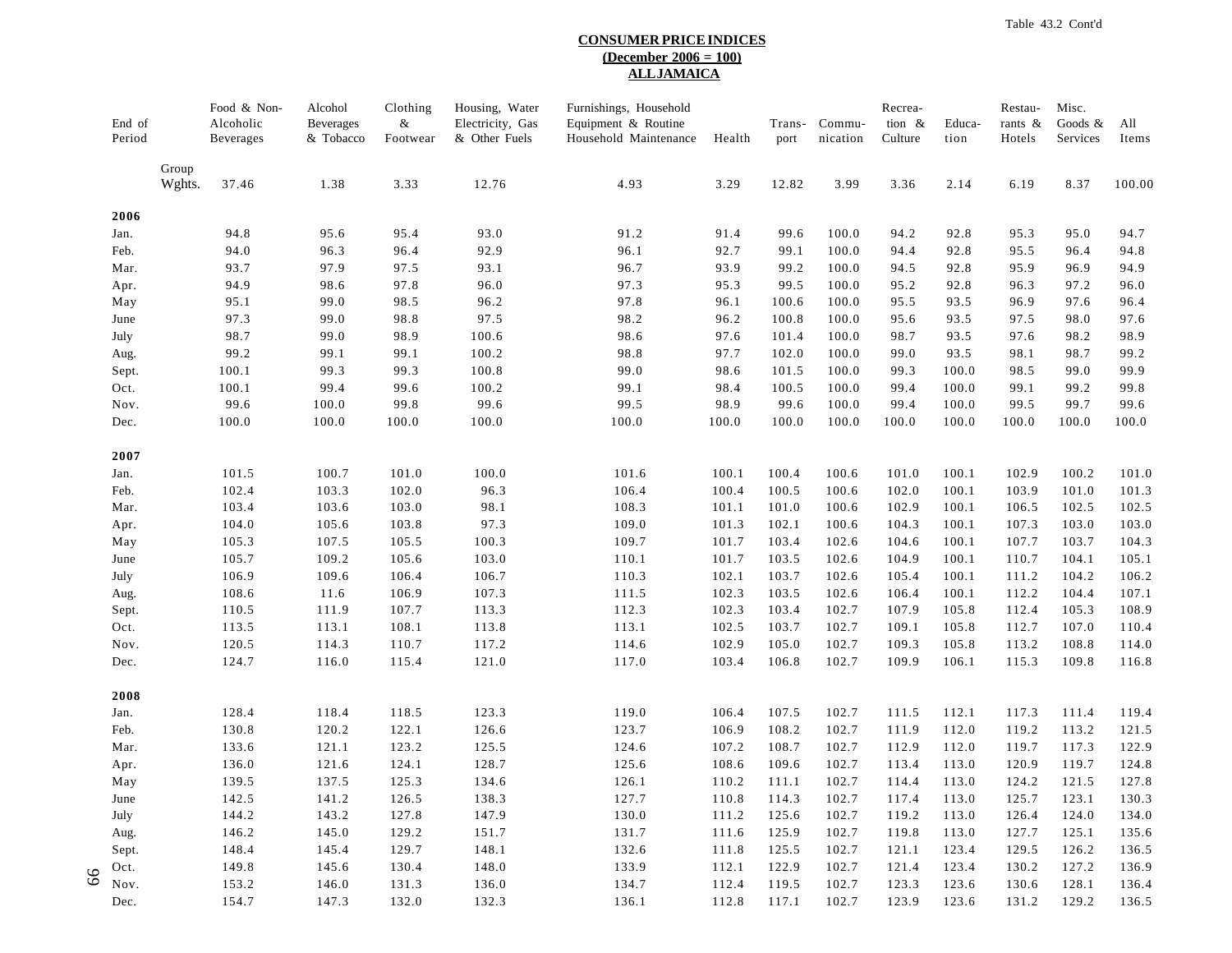# 100**CONSUMER PRICE INDICES (December 2006 = 100) ALL JAMAICA**

| End of<br>Period |                 | Food & Non-<br>Alcoholic<br><b>Beverages</b> | Alcohol<br><b>Beverages</b><br>& Tobacco | Clothing<br>&<br>Footwear | Housing, Water<br>Electricity, Gas<br>& Other Fuels | Furnishings, Household<br>Equipment & Routine<br>Household Maintenance | Health | Trans-<br>port | Commu-<br>nication | Recrea-<br>tion $\&$<br>Culture | Educa-<br>tion | Restau-<br>rants &<br>Hotels | Misc.<br>Goods $\&$<br>Services | All<br>Items |
|------------------|-----------------|----------------------------------------------|------------------------------------------|---------------------------|-----------------------------------------------------|------------------------------------------------------------------------|--------|----------------|--------------------|---------------------------------|----------------|------------------------------|---------------------------------|--------------|
|                  | Group<br>Wghts. | 37.46                                        | 1.38                                     | 3.33                      | 12.76                                               | 4.93                                                                   | 3.29   | 12.82          | 3.99               | 3.36                            | 2.14           | 6.19                         | 8.37                            | 100.00       |
| 2009             |                 |                                              |                                          |                           |                                                     |                                                                        |        |                |                    |                                 |                |                              |                                 |              |
| Jan.             |                 | 155.6                                        | 148.7                                    | 133.9                     | 124.2                                               | 136.7                                                                  | 113.0  | 117.1          | 102.7              | 124.2                           | 125.0          | 131.5                        | 129.8                           | 136.0        |
| Feb.             |                 | 155.8                                        | 149.3                                    | 134.6                     | 129.4                                               | 137.2                                                                  | 114.2  | 117.3          | 102.7              | 125.1                           | 126.1          | 131.5                        | 131.3                           | 137.1        |
| Mar.             |                 | 156.9                                        | 156.6                                    | 135.9                     | 131.3                                               | 138.5                                                                  | 114.4  | 117.5          | 102.7              | 125.2                           | 126.1          | 133.5                        | 132.8                           | 138.2        |
| Apr.             |                 | 158.2                                        | 158.8                                    | 137.0                     | 129.1                                               | 139.3                                                                  | 114.6  | 118.2          | 102.7              | 125.9                           | 126.1          | 134.1                        | 133.9                           | 138.8        |
| May              |                 | 159.1                                        | 161.3                                    | 138.4                     | 131.3                                               | 140.6                                                                  | 115.2  | 120.4          | 102.7              | 126.2                           | 12.61          | 135.2                        | 134.9                           | 140.0        |
| June             |                 | 160.3                                        | 169.3                                    | 140.3                     | 136.3                                               | 144.2                                                                  | 115.7  | 122.3          | 102.7              | 126.9                           | 126.1          | 137.0                        | 136.0                           | 142.0        |
| July             |                 | 160.3                                        | 173.3                                    | 141.4                     | 141.4                                               | 145.4                                                                  | 116.1  | 122.7          | 102.7              | 127.4                           | 126.1          | 137.4                        | 137.2                           | 143.3        |
| Aug.             |                 | 161.6                                        | 176.1                                    | 141.6                     | 142.0                                               | 145.9                                                                  | 116.2  | 123.0          | 106.0              | 127.8                           | 126.1          | 138.8                        | 137.7                           | 143.9        |
| Sept.            |                 | 163.7                                        | 178.8                                    | 142.3                     | 149.5                                               | 147.0                                                                  | 116.4  | 123.1          | 106.0              | 130.4                           | 131.0          | 139.5                        | 141.7                           | 146.3        |
| Oct.             |                 | 165.1                                        | 180.5                                    | 144.1                     | 151.9                                               | 147.9                                                                  | 116.8  | 123.2          | 106.0              | 132.4                           | 131.0          | 140.1                        | 142.7                           | 147.5        |
| Nov.             |                 | 166.3                                        | 181.0                                    | 144.9                     | 154.9                                               | 148.4                                                                  | 117.0  | 124.2          | 106.0              | 135.2                           | 131.7          | 140.4                        | 143.4                           | 148.7        |
| Dec.             |                 | 167.2                                        | 181.6                                    | 146.0                     | 162.7                                               | 149.4                                                                  | 117.4  | 124.3          | 106.0              | 135.9                           | 131.7          | 140.7                        | 145.9                           | 150.4        |
| 2010             |                 |                                              |                                          |                           |                                                     |                                                                        |        |                |                    |                                 |                |                              |                                 |              |
| Jan.             |                 | 168.5                                        | 194.0                                    | 147.4                     | 165.5                                               | 150.5                                                                  | 117.9  | 128.2          | 109.1              | 137.8                           | 134.0          | 143.0                        | 148.8                           | 152.6        |
| Feb.             |                 | 170.1                                        | 196.3                                    | 148.7                     | 170.6                                               | 151.9                                                                  | 118.1  | 140.9          | 109.1              | 139.8                           | 134.0          | 143.5                        | 149.4                           | 155.9        |
| Mar.             |                 | 171.4                                        | 201.0                                    | 150.5                     | 169.3                                               | 152.6                                                                  | 118.5  | 141.6          | 109.2              | 140.4                           | 134.0          | 143.8                        | 150.2                           | 156.6        |
| Apr.             |                 | 172.7                                        | 201.8                                    | 151.5                     | 166.8                                               | 153.7                                                                  | 118.8  | 154.7          | 109.2              | 140.7                           | 136.0          | 144.6                        | 150.8                           | 158.7        |
| May              |                 | 174.1                                        | 203.0                                    | 152.3                     | 168.9                                               | 154.4                                                                  | 119.0  | 155.2          | 109.2              | 140.9                           | 136.0          | 144.8                        | 151.3                           | 159.7        |
| June             |                 | 176.2                                        | 204.3                                    | 153.5                     | 169.0                                               | 155.3                                                                  | 119.0  | 154.6          | 109.2              | 141.0                           | 136.0          | 144.9                        | 152.4                           | 160.7        |
| July             |                 | 178.2                                        | 204.5                                    | 154.5                     | 167.8                                               | 155.8                                                                  | 119.3  | 153.6          | 109.2              | 142.2                           | 136.0          | 145.2                        | 153.1                           | 161.3        |
| Aug.             |                 | 179.1                                        | 205.0                                    | 155.7                     | 167.8                                               | 156.8                                                                  | 119.7  | 153.5          | 111.7              | 143.1                           | 136.0          | 145.8                        | 153.1                           | 162.0        |
| Sept.            |                 | 179.8                                        | 205.5                                    | 156.4                     | 169.3                                               | 157.4                                                                  | 120.2  | 153.2          | 111.7              | 144.3                           | 142.2          | 146.1                        | 155.3                           | 162.8        |
| Oct.             |                 | 181.6                                        | 207.0                                    | 157.5                     | 171.0                                               | 158.3                                                                  | 120.3  | 153.8          | 111.7              | 144.5                           | 142.2          | 146.3                        | 157.5                           | 164.0        |
| Nov.             |                 | 184.8                                        | 207.1                                    | 158.2                     | 172.6                                               | 158.9                                                                  | 120.4  | 154.6          | 111.7              | 144.7                           | 142.2          | 147.8                        | 157.8                           | 165.7        |
| Dec.             |                 | 188.6                                        | 207.8                                    | 159.1                     | 176.3                                               | 159.9                                                                  | 120.8  | 156.2          | 111.7              | 145.3                           | 142.2          | 148.3                        | 158.6                           | 168.1        |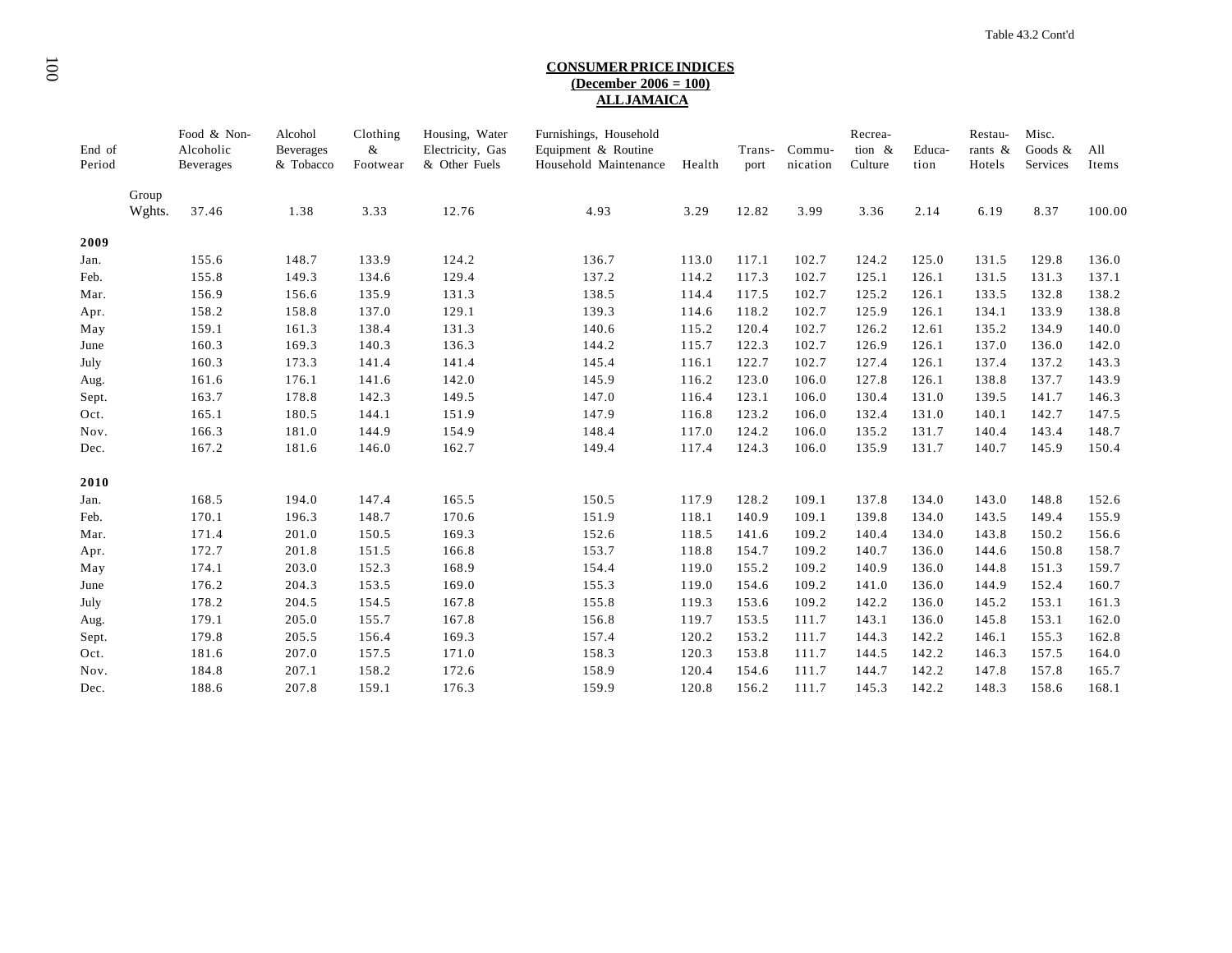#### **CONSUMER PRICE INDICES (December 2006 = 100) GREATER KINGSTON METROPOLITAN AREA**

| End of<br>Period |                 | Food & Non-<br>Alcoholic<br><b>Beverages</b> | Alcohol<br><b>Beverages</b><br>& Tobacco | Clothing<br>$\&$<br>Footwear | Housing, Water<br>Electricity, Gas<br>& Other Fuels | Furnishings, Household<br>Equipment & Routine<br>Household Maintenance | Health | Trans-<br>port | Commu-<br>nication | Recrea-<br>tion &<br>Culture | Educa-<br>tion | Restau-<br>rants &<br>Hotels | Misc.<br>Goods &<br>Services | All<br>Items |
|------------------|-----------------|----------------------------------------------|------------------------------------------|------------------------------|-----------------------------------------------------|------------------------------------------------------------------------|--------|----------------|--------------------|------------------------------|----------------|------------------------------|------------------------------|--------------|
|                  | Group<br>Wghts. | 34.47                                        | 1.18                                     | 2.74                         | 15.82                                               | 5.09                                                                   | 2.94   | 12.12          | 4.28               | 3.58                         | 2.86           | 6.82                         | 8.11                         | 100.00       |
| 2003             |                 |                                              |                                          |                              |                                                     |                                                                        |        |                |                    |                              |                |                              |                              |              |
| Mar.             |                 | 66.3                                         | 59.4                                     | 84.7                         | 55.7                                                | 71.0                                                                   | 71.6   | 55.0           | 71.0               | 77.0                         | 61.5           | 75.7                         | 79.8                         | 66.4         |
| June             |                 | 69.2                                         | 72.4                                     | 86.6                         | 59.8                                                | 72.0                                                                   | 73.3   | 55.2           | 72.0               | 80.9                         | 61.5           | 78.2                         | 81.5                         | 69.4         |
| Sept.            |                 | 71.2                                         | 74.7                                     | 88.0                         | 65.5                                                | 73.7                                                                   | 74.8   | 71.6           | 73.4               | 81.7                         | 72.4           | 8.88                         | 84.2                         | 73.4         |
| Dec.             |                 | 74.6                                         | 77.4                                     | 89.5                         | 67.4                                                | 77.5                                                                   | 76.0   | 71.9           | 73.4               | 82.1                         | 73.0           | 83.1                         | 85.6                         | 75.7         |
| 2004             |                 |                                              |                                          |                              |                                                     |                                                                        |        |                |                    |                              |                |                              |                              |              |
| Jan.             |                 | 74.7                                         | 79.5                                     | 90.0                         | 68.0                                                | 77.9                                                                   | 76.2   | 72.5           | 73.4               | 85.4                         | 73.0           | 84.3                         | 86.1                         | 76.3         |
| Feb.             |                 | 74.9                                         | 79.8                                     | 90.2                         | 70.0                                                | 78.2                                                                   | 76.6   | 72.4           | 73.4               | 86.7                         | 73.0           | 85.5                         | 86.3                         | 76.9         |
| Mar.             |                 | 75.6                                         | 80.0                                     | 90.3                         | 70.5                                                | 79.1                                                                   | 76.9   | 72.8           | 80.1               | 86.8                         | 73.0           | 85.5                         | 86.7                         | 77.5         |
| Apr.             |                 | 76.5                                         | 80.0                                     | 90.6                         | 70.2                                                | 79.6                                                                   | 79.2   | 73.1           | 80.1               | 86.9                         | 73.0           | 85.6                         | 87.1                         | 77.9         |
| May              |                 | 77.0                                         | 80.2                                     | 90.8                         | 70.4                                                | 79.6                                                                   | 79.3   | 73.5           | 80.1               | 86.9                         | 73.0           | 85.8                         | 87.3                         | 78.2         |
| June             |                 | 77.4                                         | 81.5                                     | 91.0                         | 70.7                                                | 79.9                                                                   | 79.4   | 73.8           | 80.1               | 86.9                         | 73.0           | 85.8                         | 87.8                         | 78.5         |
| July             |                 | 77.5                                         | 81.5                                     | 91.3                         | 71.9                                                | 80.0                                                                   | 79.5   | 73.9           | 80.1               | 87.1                         | 73.0           | 85.8                         | 88.1                         | 78.8         |
| Aug.             |                 | 77.9                                         | 81.5                                     | 91.5                         | 74.0                                                | 80.1                                                                   | 80.4   | 73.9           | 100.0              | 89.2                         | 73.0           | 87.5                         | 88.5                         | 79.8         |
| Sept.            |                 | 78.3                                         | 81.5                                     | 91.7                         | 74.6                                                | 80.4                                                                   | 80.4   | 73.6           | 100.0              | 89.2                         | 79.2           | 87.6                         | 88.6                         | 80.3         |
| Oct.             |                 | 83.9                                         | 81.5                                     | 91.9                         | 76.2                                                | 81.0                                                                   | 81.0   | 73.9           | 100.0              | 89.4                         | 79.2           | 88.3                         | 89.0                         | 82.8         |
| Nov.             |                 | 86.4                                         | 81.5                                     | 92.3                         | 78.9                                                | 81.5                                                                   | 81.2   | 74.8           | 100.0              | 89.4                         | 79.2           | 88.8                         | 89.3                         | 84.3         |
| Dec.             |                 | 86.9                                         | 81.5                                     | 92.5                         | 79.6                                                | 81.8                                                                   | 81.6   | 74.7           | 100.0              | 89.4                         | 79.2           | 90.3                         | 89.7                         | 84.3         |
| 2005             |                 |                                              |                                          |                              |                                                     |                                                                        |        |                |                    |                              |                |                              |                              |              |
| Jan.             |                 | 85.7                                         | 81.6                                     | 92.8                         | 77.9                                                | 82.1                                                                   | 81.8   | 74.4           | 100.0              | 89.4                         | 79.2           | 91.3                         | 90.0                         | 84.2         |
| Feb.             |                 | 85.2                                         | 81.9                                     | 93.1                         | 79.7                                                | 86.9                                                                   | 82.3   | 74.8           | 100.0              | 89.8                         | 79.2           | 91.5                         | 90.6                         | 87.7         |
| Mar.             |                 | 86.0                                         | 81.4                                     | 93.2                         | 82.3                                                | 87.1                                                                   | 86.2   | 74.6           | 100.0              | 91.6                         | 79.2           | 92.2                         | 91.0                         | 85.6         |
| Apr.             |                 | 87.7                                         | 81.5                                     | 93.5                         | 83.0                                                | 87.3                                                                   | 86.8   | 75.3           | 100.0              | 91.8                         | 79.2           | 92.6                         | 91.3                         | 86.5         |
| May              |                 | 89.9                                         | 87.4                                     | 93.6                         | 84.8                                                | 87.9                                                                   | 87.1   | 76.5           | 100.0              | 93.0                         | 79.2           | 92.9                         | 92.1                         | 88.1         |
| June             |                 | 92.9                                         | 89.4                                     | 94.0                         | 86.2                                                | 88.1                                                                   | 87.7   | 76.0           | 100.0              | 93.2                         | 79.2           | 93.1                         | 92.5                         | 89.6         |
| July             |                 | 93.5                                         | 90.6                                     | 95.1                         | 88.4                                                | 88.1                                                                   | 88.0   | 74.8           | 100.0              | 93.4                         | 79.2           | 93.3                         | $*3.0$                       | 90.3         |
| Aug.             |                 | 94.4                                         | 92.6                                     | 95.1                         | 87.7                                                | 88.4                                                                   | 88.1   | 74.9           | 100.0              | 93.7                         | 79.2           | 95.0                         | 93.2                         | 90.8         |
| Sept.            |                 | 93.5                                         | 92.7                                     | 95.3                         | 90.3                                                | 88.6                                                                   | 88.2   | 100.0          | 100.0              | 93.7                         | 93.1           | 95.8                         | 92.3                         | 93.4         |
| Oct.             |                 | 93.6                                         | 93.1                                     | 95.3                         | 91.4                                                | 89.4                                                                   | 88.3   | 100.4          | 100.0              | 94.0                         | 93.1           | 97.0                         | 93.6                         | 93.9         |
| Nov.             |                 | 94.9                                         | 95.0                                     | 95.4                         | 92.5                                                | 90.0                                                                   | 88.8   | 99.6           | 100.0              | 94.0                         | 93.2           | 97.1                         | 93.6                         | 94.6         |
| Dec.             |                 | 95.3                                         | 95.1                                     | 96.7                         | 91.7                                                | 90.4                                                                   | 88.9   | 100.1          | 100.0              | 94.0                         | 93.2           | 97.8                         | 94.2                         | 94.9         |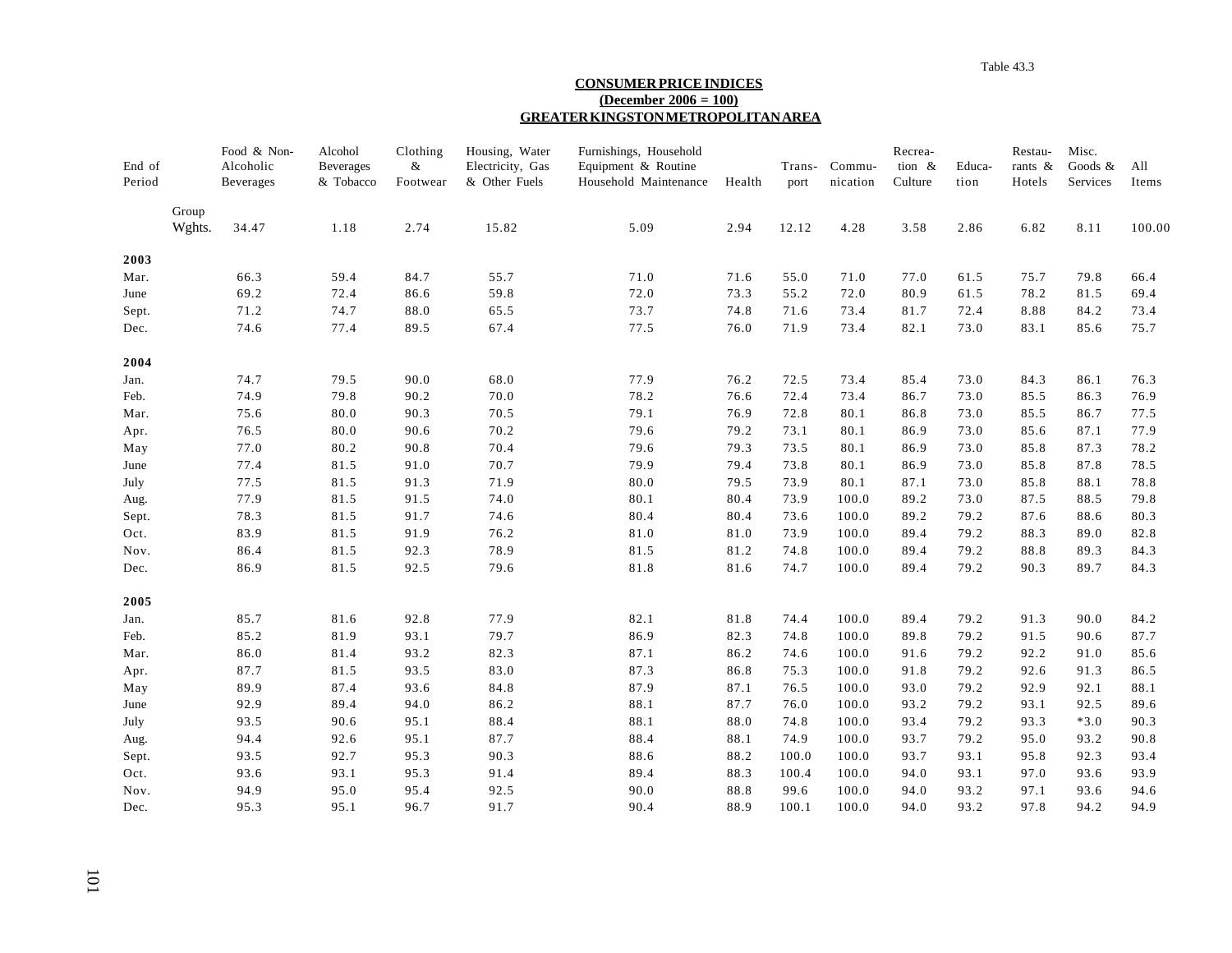#### **CONSUMER PRICE INDICES (December 2006 = 100) GREATER KINGSTON METROPOLITAN AREA**

| End of<br>Period |                 | Food & Non-<br>Alcoholic<br><b>Beverages</b> | Alcohol<br><b>Beverages</b><br>& Tobacco | Clothing<br>$\&$<br>Footwear | Housing, Water<br>Electricity, Gas<br>& Other Fuels | Furnishings, Household<br>Equipment & Routine<br>Household Maintenance | Health | port  | Trans- Commu-<br>nication | Recrea-<br>tion $\&$<br>Culture | Educa-<br>tion | Restau-<br>rants &<br>Hotels | Misc.<br>Goods $\&$<br>Services | All<br>Items |
|------------------|-----------------|----------------------------------------------|------------------------------------------|------------------------------|-----------------------------------------------------|------------------------------------------------------------------------|--------|-------|---------------------------|---------------------------------|----------------|------------------------------|---------------------------------|--------------|
|                  | Group<br>Wghts. | 34.47                                        | 1.18                                     | 2.74                         | 15.82                                               | 5.09                                                                   | 2.94   | 12.12 | 4.28                      | 3.58                            | 2.86           | 6.82                         | 8.11                            | 100.0        |
| 2006             |                 |                                              |                                          |                              |                                                     |                                                                        |        |       |                           |                                 |                |                              |                                 |              |
| Jan.             |                 | 95.1                                         | 95.1                                     | 97.3                         | 92.1                                                | 90.7                                                                   | 89.4   | 100.3 | 100.0                     | 94.3                            | 93.2           | 97.8                         | 94.9                            | 94.9         |
| Feb.             |                 | 95.1                                         | 96.7                                     | 97.9                         | 91.6                                                | 96.4                                                                   | 91.4   | 99.5  | 100.0                     | 94.5                            | 93.2           | 97.9                         | 96.8                            | 95.4         |
| Mar.             |                 | 95.2                                         | 98.6                                     | 98.1                         | 91.7                                                | 96.8                                                                   | 92.3   | 99.6  | 100.0                     | 94.5                            | 93.2           | 98.0                         | 97.3                            | 95.6         |
| Apr.             |                 | 95.5                                         | 99.5                                     | 98.1                         | 95.0                                                | 96.9                                                                   | 93.3   | 99.6  | 100.0                     | 95.9                            | 93.2           | 98.0                         | 97.6                            | 96.4         |
| May              |                 | 96.0                                         | 99.5                                     | 99.5                         | 94.9                                                | 97.6                                                                   | 94.9   | 100.4 | 100.0                     | 96.4                            | 93.2           | 98.0                         | 97.8                            | 96.8         |
| June             |                 | 96.9                                         | 99.5                                     | 99.6                         | 97.1                                                | 98.1                                                                   | 95.0   | 100.6 | 100.0                     | 96.4                            | 93.2           | 98.0                         | 98.1                            | 97.5         |
| July             |                 | 97.0                                         | 99.6                                     | 99.7                         | 100.3                                               | 98.4                                                                   | 98.0   | 101.3 | 100.0                     | 99.6                            | 93.2           | 98.0                         | 98.5                            | 98.4         |
| Aug.             |                 | 97.1                                         | 99.6                                     | 99.8                         | 100.1                                               | 98.5                                                                   | 98.9   | 101.9 | 100.0                     | 99.6                            | 93.2           | 98.6                         | 99.1                            | 98.5         |
| Sept.            |                 | 98.4                                         | 99.7                                     | 99.8                         | 100.8                                               | 98.8                                                                   | 99.8   | 101.4 | 100.0                     | 99.8                            | 100.0          | 99.1                         | 99.3                            | 99.4         |
| Oct.             |                 | 99.2                                         | 99.9                                     | 99.9                         | 100.4                                               | 99.1                                                                   | 99.1   | 100.7 | 100.0                     | 99.9                            | 100.0          | 99.9                         | 99.5                            | 99.7         |
| Nov.             |                 | 99.2                                         | 100.0                                    | 99.9                         | 99.8                                                | 99.6                                                                   | 99.5   | 99.3  | 100.0                     | 99.9                            | 100.0          | 99.9                         | 99.7                            | 99.6         |
| Dec.             |                 | 100.0                                        | 100.0                                    | 100.0                        | 100.0                                               | 100.0                                                                  | 100.0  | 100.0 | 100.0                     | 100.0                           | 100.0          | 100.0                        | 100.0                           | 100.0        |
| 2007             |                 |                                              |                                          |                              |                                                     |                                                                        |        |       |                           |                                 |                |                              |                                 |              |
| Jan.             |                 | 101.4                                        | 101.2                                    | 100.4                        | 99.7                                                | 101.8                                                                  | 100.1  | 100.1 | 100.6                     | 100.3                           | 100.2          | 104.0                        | 100.1                           | 100.9        |
| Feb.             |                 | 103.3                                        | 102.7                                    | 102.4                        | 96.9                                                | 106.7                                                                  | 101.1  | 100.4 | 100.6                     | 100.5                           | 100.2          | 104.5                        | 101.1                           | 101.6        |
| Mar.             |                 | 105.0                                        | 103.0                                    | 103.6                        | 98.5                                                | 109.5                                                                  | 101.2  | 101.1 | 100.6                     | 101.7                           | 100.2          | 104.9                        | 102.6                           | 102.9        |
| Apr.             |                 | 105.6                                        | 103.8                                    | 103.9                        | 97.7                                                | 109.9                                                                  | 101.2  | 102.0 | 100.6                     | 102.1                           | 100.2          | 105.0                        | 102.9                           | 103.2        |
| May              |                 | 108.4                                        | 104.8                                    | 105.6                        | 100.1                                               | 110.8                                                                  | 101.5  | 103.4 | 102.8                     | 102.4                           | 100.2          | 105.6                        | 103.8                           | 105.0        |
| June             |                 | 108.0                                        | 106.8                                    | 105.7                        | 101.9                                               | 110.9                                                                  | 101.5  | 103.6 | 102.8                     | 103.3                           | 100.2          | 109.2                        | 104.1                           | 105.5        |
| July             |                 | 109.8                                        | 106.8                                    | 106.1                        | 104.9                                               | 110.8                                                                  | 101.6  | 103.9 | 102.8                     | 103.8                           | 100.2          | 110.5                        | 104.7                           | 106.8        |
| Aug.             |                 | 111.1                                        | 108.9                                    | 106.9                        | 105.4                                               | 111.8                                                                  | 101.8  | 103.3 | 102.3                     | 104.9                           | 100.2          | 110.7                        | 104.8                           | 107.5        |
| Sept.            |                 | 114.1                                        | 108.9                                    | 107.2                        | 109.2                                               | 112.6                                                                  | 101.8  | 103.1 | 102.8                     | 105.6                           | 106.3          | 112.6                        | 105.5                           | 109.5        |
| Oct.             |                 | 116.9                                        | 111.4                                    | 107.5                        | 109.5                                               | 113.5                                                                  | 101.9  | 103.6 | 102.8                     | 107.8                           | 106.3          | 113.3                        | 110.1                           | 111.1        |
| Nov.             |                 | 123.3                                        | 113.6                                    | 113.3                        | 112.1                                               | 115.4                                                                  | 101.9  | 104.6 | 102.8                     | 108.1                           | 106.3          | 113.5                        | 111.4                           | 114.3        |
| Dec.             |                 | 128.7                                        | 115.7                                    | 119.9                        | 114.9                                               | 118.1                                                                  | 102.2  | 105.9 | 102.8                     | 108.5                           | 106.5          | 115.6                        | 112.2                           | 117.4        |
| 2008             |                 |                                              |                                          |                              |                                                     |                                                                        |        |       |                           |                                 |                |                              |                                 |              |
| Jan.             |                 | 133.5                                        | 121.5                                    | 126.8                        | 118.2                                               | 120.5                                                                  | 103.5  | 106.3 | 102.9                     | 110.8                           | 113.4          | 117.4                        | 115.3                           | 120.6        |
| Feb.             |                 | 136.2                                        | 122.9                                    | 132.2                        | 121.5                                               | 126.6                                                                  | 103.6  | 107.7 | 102.9                     | 111.7                           | 113.4          | 120.8                        | 117.9                           | 123.2        |
| Mar.             |                 | 139.6                                        | 125.6                                    | 134.4                        | 120.9                                               | 128.3                                                                  | 103.9  | 108.4 | 102.9                     | 113.7                           | 113.4          | 120.9                        | 122.6                           | 125.0        |
| Apr.             |                 | 141.5                                        | 126.1                                    | 135.1                        | 123.4                                               | 128.9                                                                  | 104.1  | 109.4 | 102.9                     | 114.5                           | 113.6          | 121.9                        | 125.3                           | 126.7        |
| May              |                 | 144.1                                        | 146.8                                    | 137.5                        | 128.5                                               | 129.4                                                                  | 109.3  | 110.9 | 102.9                     | 114.7                           | 113.6          | 126.7                        | 127.1                           | 129.4        |
| June             |                 | 147.8                                        | 150.2                                    | 140.5                        | 132.6                                               | 131.2                                                                  | 109.5  | 116.5 | 102.9                     | 116.1                           | 113.6          | 129.7                        | 128.8                           | 132.6        |
| July             |                 | 148.9                                        | 152.8                                    | 143.7                        | 140.2                                               | 134.5                                                                  | 109.6  | 117.4 | 102.9                     | 116.8                           | 113.6          | 129.7                        | 129.6                           | 134.7        |
| Aug.             |                 | 152.4                                        | 156.9                                    | 145.7                        | 143.3                                               | 137.0                                                                  | 110.0  | 118.1 | 102.9                     | 117.4                           | 113.6          | 131.2                        | 131.2                           | 137.0        |
| Sept.            |                 | 155.3                                        | 157.4                                    | 146.2                        | 140.5                                               | 138.8                                                                  | 110.1  | 117.7 | 102.9                     | 118.1                           | 120.6          | 133.6                        | 132.0                           | 138.1        |
| Oct.             |                 | 156.3                                        | 157.8                                    | 148.6                        | 140.6                                               | 139.6                                                                  | 110.2  | 113.7 | 102.9                     | 118.4                           | 120.6          | 134.4                        | 133.2                           | 138.2        |
| Nov.             |                 | 158.2                                        | 158.4                                    | 148.6                        | 131.6                                               | 140.1                                                                  | 110.3  | 109.5 | 102.9                     | 119.5                           | 120.7          | 134.4                        | 133.5                           | 137.1        |
| Dec.             |                 | 160.1                                        | 158.9                                    | 149.6                        | 129.0                                               | 141.6                                                                  | 111.0  | 106.9 | 102.9                     | 120.0                           | 120.7          | 135.1                        | 135.2                           | 137.3        |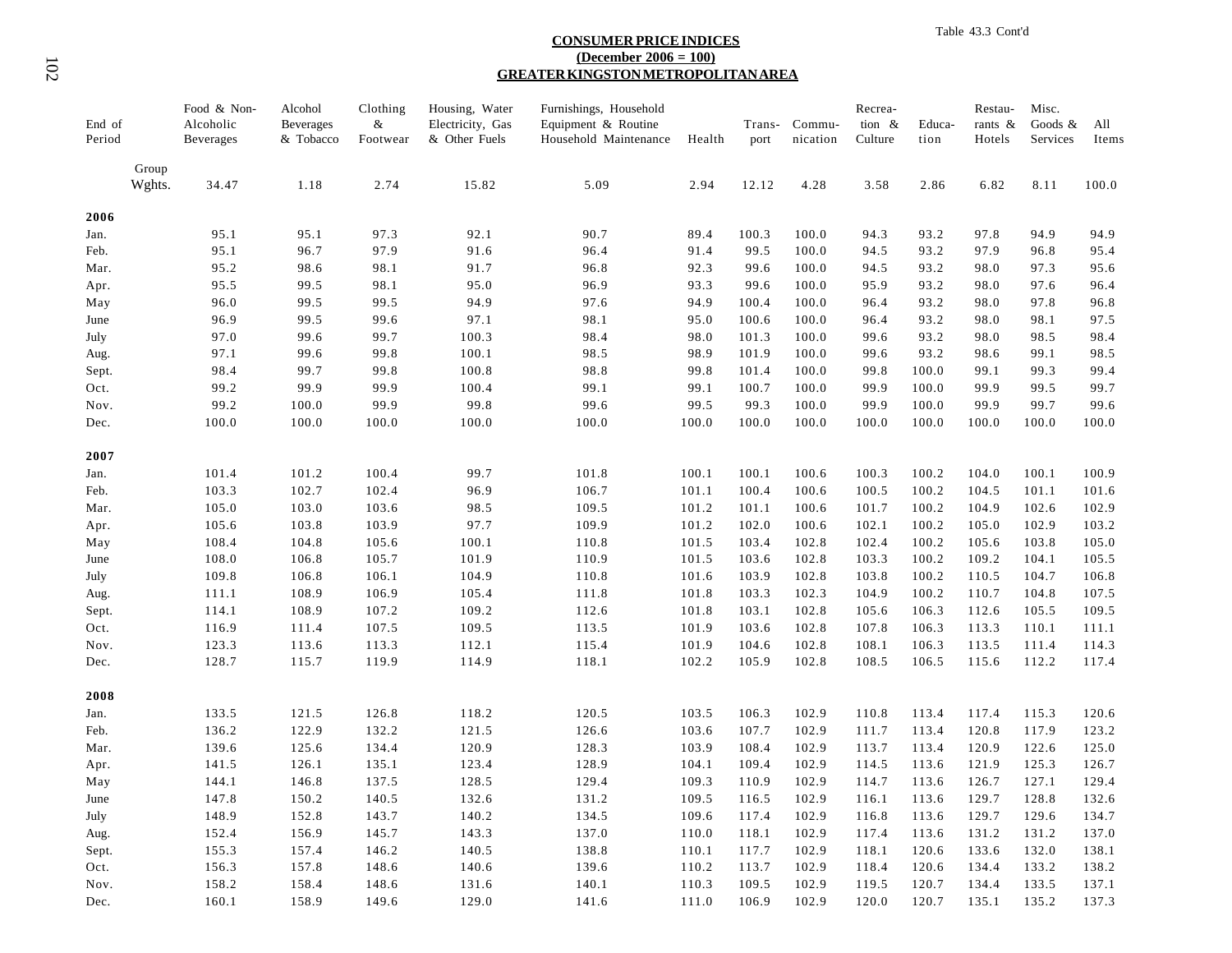#### **CONSUMER PRICE INDICES (December 2006 = 100) GREATER KINGSTON METROPOLITAN AREA**

| End of<br>Period |                 | Food & Non-<br>Alcoholic<br><b>Beverages</b> | Alcohol<br>Beverages<br>& Tobacco | Clothing<br>&<br>Footwear | Housing, Water<br>Electricity, Gas<br>& Other Fuels | Furnishings, Household<br>Equipment & Routine<br>Household Maintenance | Health | Trans-<br>port | Commu-<br>nication | Recrea-<br>tion $\&$<br>Culture | Educa-<br>tion | Restau-<br>rants $\&$<br>Hotels | Misc.<br>Goods $\&$<br>Services | All<br>Items |
|------------------|-----------------|----------------------------------------------|-----------------------------------|---------------------------|-----------------------------------------------------|------------------------------------------------------------------------|--------|----------------|--------------------|---------------------------------|----------------|---------------------------------|---------------------------------|--------------|
|                  | Group<br>Wghts. | 34.47                                        | 1.18                              | 2.74                      | 15.82                                               | 5.09                                                                   | 2.94   | 12.12          | 4.28               | 3.58                            | 2.86           | 6.82                            | 8.11                            | 100.00       |
| 2009             |                 |                                              |                                   |                           |                                                     |                                                                        |        |                |                    |                                 |                |                                 |                                 |              |
| Jan              |                 | 161.6                                        | 162.1                             | 153.3                     | 122.8                                               | 142.4                                                                  | 111.3  | 108.2          | 102.9              | 120.3                           | 120.7          | 135.5                           | 136.5                           | 137.3        |
| Feb.             |                 | 161.2                                        | 163.6                             | 154.9                     | 127.8                                               | 143.2                                                                  | 111.7  | 108.4          | 102.9              | 120.9                           | 120.7          | 135.5                           | 137.9                           | 138.3        |
| Mar.             |                 | 161.7                                        | 166.9                             | 156.1                     | 129.4                                               | 144.1                                                                  | 111.8  | 108.6          | 102.9              | 120.6                           | 120.7          | 136.9                           | 140.4                           | 139.1        |
| Apr.             |                 | 164.2                                        | 170.9                             | 157.6                     | 127.8                                               | 144.7                                                                  | 112.0  | 109.1          | 102.9              | 120.8                           | 120.7          | 137.7                           | 142.2                           | 140.1        |
| May              |                 | 167.1                                        | 175.1                             | 158.2                     | 129.4                                               | 145.9                                                                  | 112.2  | 110.7          | 102.9              | 121.0                           | 120.7          | 140.5                           | 143.8                           | 142.0        |
| June             |                 | 167.9                                        | 187.3                             | 159.7                     | 133.4                                               | 150.3                                                                  | 112.5  | 112.6          | 102.9              | 121.9                           | 120.7          | 140.9                           | 144.6                           | 143.7        |
| July             |                 | 167.0                                        | 191.6                             | 160.4                     | 139.5                                               | 151.1                                                                  | 112.7  | 112.8          | 102.9              | 122.3                           | 120.7          | 141.7                           | 147.2                           | 144.8        |
| Aug.             |                 | 167.8                                        | 196.4                             | 160.8                     | 138.2                                               | 151.6                                                                  | 113.0  | 113.1          | 107.6              | 122.7                           | 120.7          | 145.0                           | 148.2                           | 145.5        |
| Sept.            |                 | 171.0                                        | 197.2                             | 162.1                     | 144.9                                               | 153.4                                                                  | 113.0  | 113.3          | 107.6              | 123.2                           | 129.8          | 146.4                           | 152.6                           | 148.6        |
| Oct.             |                 | 173.4                                        | 199.2                             | 164.1                     | 147.2                                               | 154.9                                                                  | 113.5  | 113.4          | 107.6              | 125.7                           | 129.8          | 147.5                           | 154.3                           | 150.2        |
| Nov.             |                 | 173.8                                        | 199.6                             | 164.4                     | 149.0                                               | 155.3                                                                  | 113.6  | 114.2          | 107.7              | 127.6                           | 130.3          | 147.8                           | 154.8                           | 151.0        |
| Dec.             |                 | 174.7                                        | 200.4                             | 164.9                     | 154.0                                               | 155.9                                                                  | 113.7  | 114.4          | 107.7              | 128.2                           | 130.3          | 148.0                           | 157.6                           | 152.4        |
| 2010             |                 |                                              |                                   |                           |                                                     |                                                                        |        |                |                    |                                 |                |                                 |                                 |              |
| Jan.             |                 | 176.0                                        | 210.8                             | 166.8                     | 158.0                                               | 157.9                                                                  | 114.0  | 118.2          | 110.3              | 132.7                           | 135.1          | 149.0                           | 160.9                           | 154.8        |
| Feb.             |                 | 176.9                                        | 213.2                             | 169.7                     | 163.3                                               | 159.8                                                                  | 114.1  | 118.0          | 110.3              | 133.3                           | 135.1          | 149.2                           | 161.7                           | 156.3        |
| Mar.             |                 | 178.2                                        | 215.4                             | 171.0                     | 162.1                                               | 160.3                                                                  | 114.2  | 119.7          | 110.3              | 134.0                           | 135.1          | 149.3                           | 162.4                           | 157.0        |
| Apr.             |                 | 180.2                                        | 217.5                             | 172.1                     | 162.8                                               | 161.0                                                                  | 114.2  | 160.0          | 110.3              | 134.1                           | 135.1          | 150.6                           | 162.8                           | 162.9        |
| May              |                 | 181.9                                        | 221.4                             | 173.0                     | 165.5                                               | 161.8                                                                  | 114.3  | 160.6          | 110.3              | 134.2                           | 135.1          | 150.7                           | 163.5                           | 164.2        |
| June             |                 | 182.4                                        | 224.6                             | 175.4                     | 165.9                                               | 162.4                                                                  | 114.3  | 159.3          | 110.3              | 134.4                           | 135.1          | 151.0                           | 164.1                           | 164.5        |
| July             |                 | 184.9                                        | 225.1                             | 176.5                     | 164.9                                               | 162.8                                                                  | 114.6  | 158.8          | 110.3              | 136.5                           | 135.1          | 151.7                           | 164.7                           | 165.3        |
| Aug.             |                 | 185.3                                        | 226.0                             | 178.1                     | 164.7                                               | 163.5                                                                  | 114.9  | 158.9          | 113.9              | 137.3                           | 135.1          | 151.8                           | 165.2                           | 165.8        |
| Sept.            |                 | 186.2                                        | 227.1                             | 178.6                     | 165.7                                               | 164.0                                                                  | 115.2  | 158.8          | 113.9              | 138.0                           | 139.5          | 152.7                           | 165.7                           | 166.6        |
| Oct.             |                 | 188.2                                        | 227.2                             | 179.3                     | 168.0                                               | 164.2                                                                  | 115.2  | 159.4          | 113.9              | 138.2                           | 139.5          | 152.9                           | 167.4                           | 167.7        |
| Nov.             |                 | 194.5                                        | 227.4                             | 180.7                     | 169.5                                               | 164.7                                                                  | 115.2  | 160.6          | 113.9              | 138.5                           | 139.5          | 156.6                           | 167.5                           | 170.6        |
| Dec.             |                 | 198.2                                        | 227.8                             | 181.9                     | 172.8                                               | 166.0                                                                  | 116.5  | 161.9          | 113.9              | 139.5                           | 139.5          | 157.9                           | 168.5                           | 173.1        |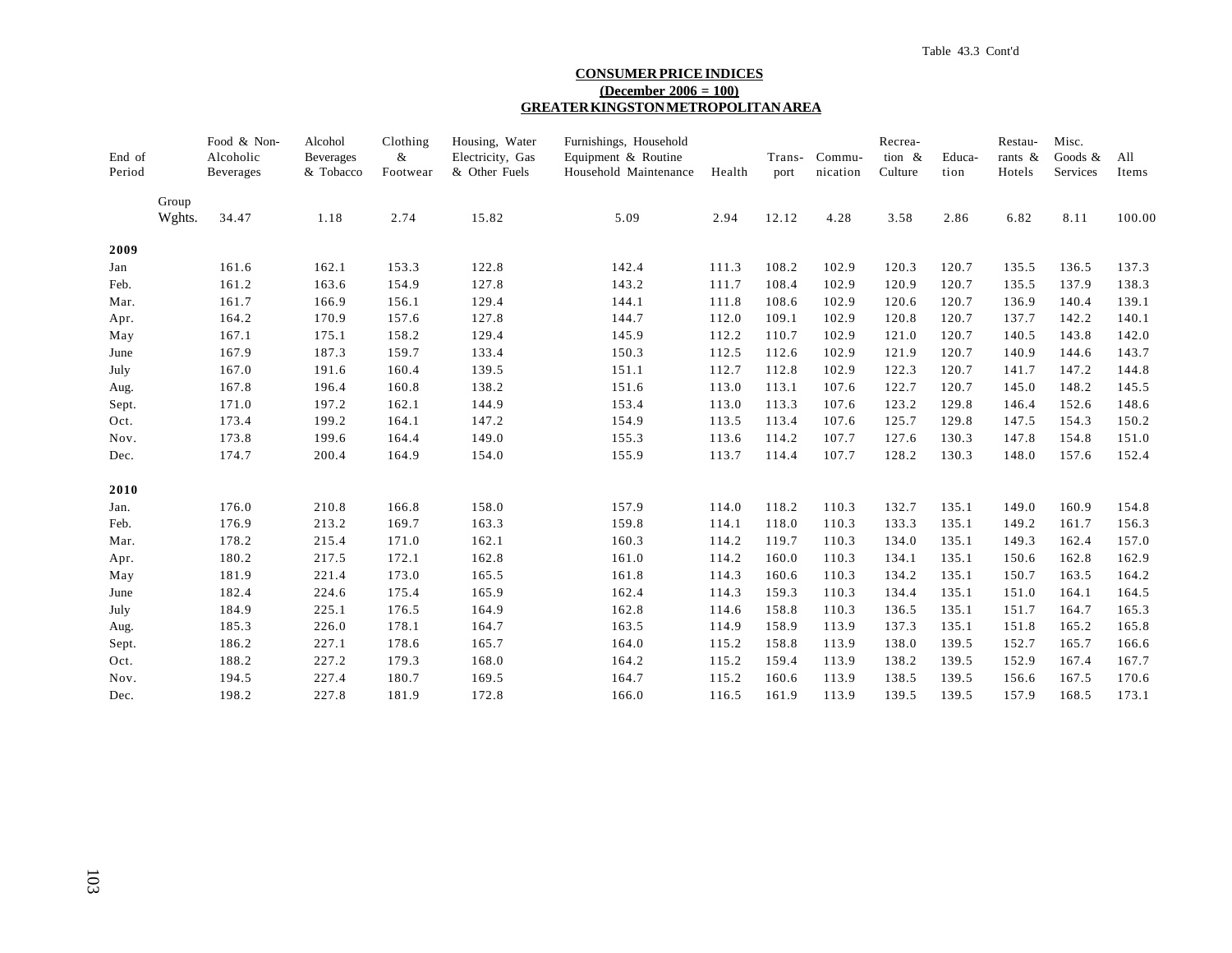#### **CONSUMER PRICE INDICES (December 2006 = 100) OTHER URBAN CENTRES**

| End of<br>Period |                 | Food & Non-<br>Alcoholic<br>Beverages | Alcohol<br><b>Beverages</b><br>& Tobacco | Clothing<br>$\&$<br>Footwear | Housing, Water<br>Electricity, Gas<br>& Other Fuels | Furnishings, Household<br>Equipment & Routine<br>Household Maintenance | Health | Trans-<br>port | Commu-<br>nication | Recrea-<br>tion &<br>Culture | Educa-<br>tion | Restau-<br>rants &<br>Hotels | Misc.<br>Goods &<br>Services | All<br>Items |
|------------------|-----------------|---------------------------------------|------------------------------------------|------------------------------|-----------------------------------------------------|------------------------------------------------------------------------|--------|----------------|--------------------|------------------------------|----------------|------------------------------|------------------------------|--------------|
|                  | Group<br>Wghts. | 37.53                                 | 1.26                                     | 3.22                         | 13.61                                               | 4.98                                                                   | 2.98   | 12.61          | 4.19               | 2.90                         | 1.83           | 6.08                         | 8.80                         | 100.00       |
|                  |                 |                                       |                                          |                              |                                                     |                                                                        |        |                |                    |                              |                |                              |                              |              |
| 2003             |                 |                                       |                                          |                              |                                                     |                                                                        |        |                |                    |                              |                |                              |                              |              |
| Mar.             |                 | 59.5                                  | 57.3                                     | 79.3                         | 57.3                                                | 66.7                                                                   | 78.0   | 62.0           | 70.5               | 72.2                         | 70.4           | 68.0                         | 67.8                         | 62.9         |
| June             |                 | 64.5                                  | 76.6                                     | 80.5                         | 59.5                                                | 69.6                                                                   | 80.0   | 62.0           | 71.1               | 76.1                         | 70.4           | 72.0                         | 71.6                         | 67.4         |
| Sept.            |                 | 67.1                                  | 79.4                                     | 81.9                         | $61.0\,$                                            | 70.8                                                                   | 81.9   | 64.0           | 71.8               | 77.1                         | 77.1           | 73.9                         | 74.0                         | 69.6         |
| Dec.             |                 | 69.0                                  | 80.3                                     | 82.9                         | 63.0                                                | 74.0                                                                   | 82.7   | 76.7           | 71.8               | 79.4                         | 78.2           | 75.2                         | 76.0                         | 72.0         |
| 2004             |                 |                                       |                                          |                              |                                                     |                                                                        |        |                |                    |                              |                |                              |                              |              |
| Jan.             |                 | 69.2                                  | 80.3                                     | 83.4                         | 64.0                                                | 74.4                                                                   | 82.7   | 77.3           | 71.8               | 82.4                         | 79.1           | 76.3                         | 76.8                         | 72.6         |
| Feb.             |                 | 69.0                                  | 80.4                                     | 83.7                         | 66.4                                                | 74.8                                                                   | 82.9   | 77.7           | 71.8               | 83.6                         | 79.1           | 76.9                         | 77.5                         | 73.0         |
| Mar.             |                 | 69.5                                  | 80.3                                     | 83.9                         | 67.3                                                | 74.9                                                                   | 82.9   | 78.2           | 75.5               | 85.0                         | 79.1           | 77.1                         | 78.0                         | 73.6         |
| Apr.             |                 | 70.2                                  | 80.3                                     | 84.2                         | 66.5                                                | 75.1                                                                   | 83.2   | 78.6           | 75.5               | 85.2                         | 79.1           | 77.3                         | 78.4                         | 73.9         |
| May              |                 | 70.8                                  | 80.6                                     | 84.4                         | 67.5                                                | 75.2                                                                   | 83.6   | 79.1           | 75.5               | 85.2                         | 79.1           | 77.7                         | 78.8                         | 74.4         |
| June             |                 | 71.8                                  | 80.8                                     | 84.6                         | 68.0                                                | 75.4                                                                   | 83.9   | 80.0           | 75.5               | 85.6                         | 79.1           | 78.1                         | 79.2                         | 75.0         |
| July             |                 | 73.2                                  | 80.9                                     | 84.9                         | 69.6                                                | 75.7                                                                   | 86.3   | 80.2           | 75.5               | 85.9                         | 79.1           | 78.7                         | 79.3                         | 76.0         |
| Aug.             |                 | 73.7                                  | 80.9                                     | 85.0                         | 71.2                                                | 76.3                                                                   | 86.3   | 80.1           | 100.0              | 87.9                         | 79.1           | 79.2                         | 79.0                         | 76.9         |
| Sept.            |                 | 74.2                                  | 81.3                                     | 85.4                         | 71.9                                                | 76.4                                                                   | 86.9   | 79.8           | 100.0              | 88.0                         | 83.6           | 79.3                         | 79.9                         | 77.3         |
| Oct.             |                 | 78.6                                  | 81.4                                     | 85.7                         | 75.9                                                | 77.3                                                                   | 87.1   | 80.1           | 100.0              | 88.1                         | 83.6           | 80.0                         | 81.4                         | 80.0         |
| Nov.             |                 | 81.9                                  | 81.7                                     | 86.3                         | 78.6                                                | 79.1                                                                   | 87.4   | 80.9           | 100.0              |                              |                | 82.2                         | 83.1                         | 82.2         |
|                  |                 |                                       |                                          |                              |                                                     |                                                                        |        |                |                    | 88.6                         | 83.6           |                              |                              |              |
| Dec.             |                 | 82.3                                  | 81.8                                     | 87.3                         | 79.0                                                | 79.7                                                                   | 87.7   | 81.7           | 100.0              | 88.6                         | 83.6           | 83.7                         | 84.5                         | 82.8         |
| 2005             |                 |                                       |                                          |                              |                                                     |                                                                        |        |                |                    |                              |                |                              |                              |              |
| Jan.             |                 | 82.7                                  | 82.3                                     | 87.9                         | 77.1                                                | 80.1                                                                   | 88.5   | 81.3           | 100.0              | 88.7                         | 83.6           | 84.1                         | 85.2                         | 82.8         |
| Feb.             |                 | 82.9                                  | 82.7                                     | 88.0                         | 79.2                                                | 84.5                                                                   | 89.7   | 82.2           | 100.0              | 88.8                         | 83.6           | 84.5                         | 85.6                         | 83.6         |
| Mar.             |                 | 83.8                                  | 83.0                                     | 88.4                         | 79.5                                                | 85.1                                                                   | 90.7   | 82.7           | 100.0              | 88.9                         | 83.6           | 85.5                         | 86.0                         | 84.3         |
| Apr.             |                 | 86.5                                  | 83.1                                     | 88.7                         | 80.8                                                | 86.2                                                                   | 90.9   | 84.5           | 100.0              | 89.0                         | 83.6           | 86.3                         | 87.1                         | 85.9         |
| May              |                 | 89.0                                  | 90.3                                     | 90.1                         | 82.8                                                | 87.0                                                                   | 92.4   | 85.0           | 100.0              | 92.2                         | 83.6           | 87.8                         | 88.4                         | 88.2         |
| June             |                 | 91.3                                  | 93.6                                     | 90.7                         | 84.4                                                | 87.7                                                                   | 92.5   | 84.8           | 100.0              | 92.2                         | 83.6           | 88.6                         | 89.4                         | 89.7         |
| July             |                 | 94.0                                  | 95.0                                     | 90.8                         | 88.0                                                | 88.5                                                                   | 92.6   | 84.4           | 100.0              | 92.5                         | 83.6           | 88.9                         | 89.9                         | 91.5         |
| Aug.             |                 | 93.2                                  | 95.3                                     | 91.2                         | 87.2                                                | 89.3                                                                   | 92.9   | 85.4           | 100.0              | 92.8                         | 83.6           | 90.1                         | 90.5                         | 91.4         |
| Sept.            |                 | 93.0                                  | 95.3                                     | 92.0                         | 91.1                                                | 89.6                                                                   | 93.0   | 99.7           | 100.0              | 93.2                         | 92.0           | 90.7                         | 91.3                         | 92.8         |
| Oct.             |                 | 92.6                                  | 95.5                                     | 92.5                         | 92.7                                                | 90.3                                                                   | 93.2   | 101.9          | 100.0              | 93.3                         | 92.0           | 91.4                         | 92.3                         | 93.1         |
| Nov.             |                 | 92.9                                  | 95.7                                     | 92.8                         | 94.8                                                | 90.9                                                                   | 93.2   | 98.9           | 100.0              | 93.5                         | 92.2           | 92.0                         | 92.9                         | 93.5         |
| Dec.             |                 | 92.8                                  | 95.8                                     | 93.3                         | 93.6                                                | 91.6                                                                   | 93.4   | 98.4           | 100.0              | 94.1                         | 92.2           | 92.3                         | 93.7                         | 93.5         |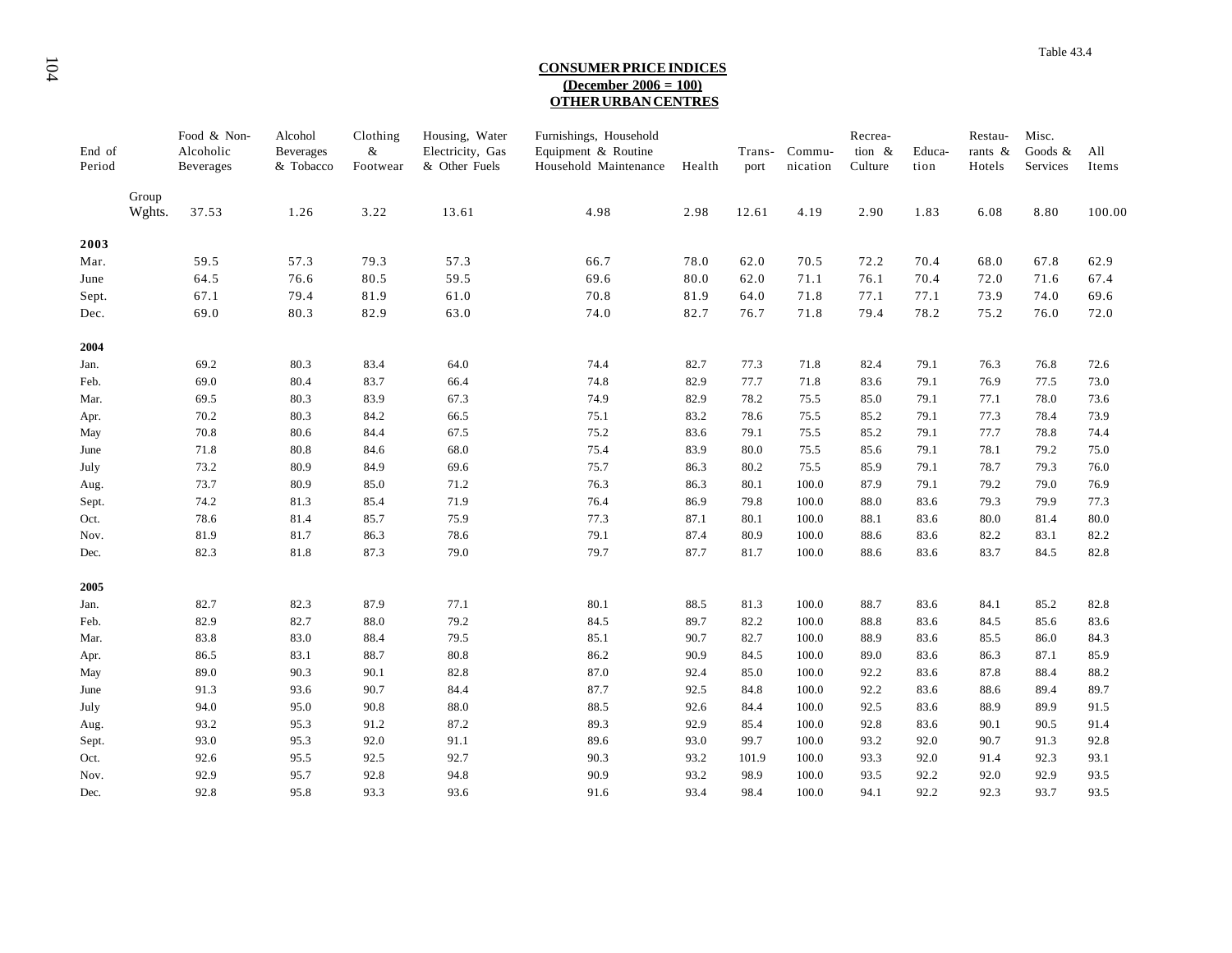#### **CONSUMER PRICE INDICES (December 2006 = 100) OTHER URBAN CENTRES**

| End of<br>Period |                 | Food & Non-<br>Alcoholic<br>Beverages | Alcohol<br><b>Beverages</b><br>& Tobacco | Clothing<br>&<br>Footwear | Housing, Water<br>Electricity, Gas<br>& Other Fuels | Furnishings, Household<br>Equipment & Routine<br>Household Maintenance | Health         | Trans-<br>port | Commu-<br>nication | Recrea-<br>tion &<br>Culture | Educa-<br>tion | Restau-<br>rants &<br>Hotels | Misc.<br>Goods &<br>Services | All<br>Items   |
|------------------|-----------------|---------------------------------------|------------------------------------------|---------------------------|-----------------------------------------------------|------------------------------------------------------------------------|----------------|----------------|--------------------|------------------------------|----------------|------------------------------|------------------------------|----------------|
|                  | Group<br>Wghts. | 37.53                                 | 1.26                                     | 3.22                      | 13.61                                               | 4.98                                                                   | 2.98           | 12.61          | 4.19               | 2.90                         | 1.83           | 6.08                         | 8.80                         | 100.00         |
| 2006             |                 |                                       |                                          |                           |                                                     |                                                                        |                |                |                    |                              |                |                              |                              |                |
| Jan.             |                 | 92.3                                  | 96.2                                     | 94.4                      | 94.5                                                | 92.0                                                                   | 93.6           | 98.3           | 100.0              | 94.1                         | 92.4           | 93.0                         | 94.7                         | 93.6           |
| Feb.             |                 | 91.6                                  | 96.7                                     | 95.0                      | 93.9                                                | 96.6                                                                   | 94.2           | 98.2           | 100.0              | 94.3                         | 92.4           | 93.3                         | 95.4                         | 93.6           |
| Mar.             |                 | 92.0                                  | 97.5                                     | 95.5                      | 94.1                                                | 97.1                                                                   | 95.0           | 98.3           | 100.0              | 94.6                         | 92.4           | 94.1                         | 95.7                         | 94.1           |
| Apr.             |                 | 92.5                                  | 98.4                                     | 95.8                      | 96.9                                                | 97.6                                                                   | 96.5           | 99.3           | 100.0              | 94.6                         | 92.4           | 94.7                         | 96.3                         | 94.9           |
| May              |                 | 93.1                                  | 99.1                                     | 96.3                      | 96.4                                                | 97.9                                                                   | 96.9           | 101.0          | 100.0              | 94.8                         | 94.3           | 95.8                         | 96.8                         | 95.4           |
| June             |                 | 94.4                                  | 99.2                                     | 96.7                      | 97.2                                                | 97.9                                                                   | 97.1           | 101.3          | 100.0              | 94.8                         | 94.3           | 97.0                         | 97.2                         | 96.2           |
| July             |                 | 96.1                                  | 99.2                                     | 97.0                      | 100.4                                               | 98.4                                                                   | 97.4           | 101.6          | 100.0              | 98.8                         | 94.3           | 97.2                         | 97.4                         | 97.7           |
| Aug.             |                 | 98.3                                  | 99.3                                     | 97.5                      | 99.9                                                | 98.7                                                                   | 97.4           | 102.4          | 100.0              | 99.4                         | 94.3           | 97.6                         | 98.0                         | 98.7           |
| Sept.            |                 | 99.3                                  | 99.4                                     | 98.3                      | 100.1                                               | 99.2                                                                   | 97.9           | 101.2          | 100.0              | 99.6                         | 99.9           | 97.9                         | 98.5                         | 99.3           |
| Oct.             |                 | 100.0                                 | 99.6                                     | 98.9                      | 99.5                                                | 99.2                                                                   | 98.0           | 100.0          | 100.0              | 99.8                         | 100.0          | 98.2                         | 98.9                         | 99.5           |
| Nov.<br>Dec.     |                 | 99.8<br>100.0                         | $100.0\,$<br>$100.0\,$                   | 99.7<br>100.0             | 99.1<br>100.0                                       | 99.3<br>100.0                                                          | 98.6<br>100.0  | 99.6<br>100.0  | 100.0<br>100.0     | 99.9<br>100.0                | 100.0<br>100.0 | 989.1<br>100.0               | 99.4<br>100.0                | 99.6<br>100.0  |
| 2007             |                 |                                       |                                          |                           |                                                     |                                                                        |                |                |                    |                              |                |                              |                              |                |
| Jan.             |                 | 102.3                                 | 101.3                                    | 101.4                     | 100.5                                               | 102.9                                                                  | 99.2           | 100.9          | 100.4              | 102.3                        | 100.0          | 102.4                        | 100.7                        | 101.5          |
| Feb.             |                 | 102.9                                 | 103.2                                    | 102.6                     | 96.6                                                | 108.0                                                                  | 99.3           | 100.7          | 100.4              | 105.1                        | 100.0          | 103.8                        | 101.2                        | 101.7          |
| Mar.             |                 | 103.4                                 | 105.2                                    | 106.0                     | 98.5                                                | 108.8                                                                  | 100.2          | 101.7          | 100.4              | 106.4                        | 100.0          | 107.7                        | 102.0                        | 102.9          |
| Apr.             |                 | 103.9                                 | 107.3                                    | 105.7                     | 97.4                                                | 109.9                                                                  | 100.4          | 102.6          | 100.4              | 108.2                        | 100.0          | 109.0                        | 102.9                        | 103.3          |
| May              |                 | 104.3                                 | 110.3                                    | 106.0                     | 100.7                                               | 111.1                                                                  | 100.9          | 103.8          | 101.9              | 108.3                        | 100.0          | 109.4                        | 103.6                        | 104.3          |
| June             |                 | 105.0                                 | 110.9                                    | 106.2                     | 104.2                                               | 111.2                                                                  | 100.9          | 103.8          | 101.9              | 108.4                        | 100.0          | 112.3                        | 103.7                        | 105.2          |
| July             |                 | 106.7                                 | 111.1                                    | 106.2                     | 108.1                                               | 111.7                                                                  | 101.3          | 103.7          | 101.9              | 109.0                        | 100.0          | 112.4                        | 104.3                        | 106.5          |
| Aug.             |                 | 108.2                                 | 113.2                                    | 107.2                     | 108.6                                               | 112.7                                                                  | 101.3          | 103.6          | 101.9              | 109.4                        | 100.0          | 112.6                        | 104.4                        | 107.3          |
| Sept.            |                 | 110.2                                 | 114.5                                    | 108.1                     | 118.8                                               | 113.2                                                                  | 102.0          | 103.6          | 101.9              | 110.9                        | 105.5          | 112.6                        | 104.7                        | 109.7          |
| Oct.             |                 | 111.6                                 | 115.6                                    | 108.8                     | 119.0                                               | 113.9                                                                  | 102.2          | 104.0          | 101.9              | 112.4                        | 105.5          | 112.9                        | 104.8                        | 110.4          |
| Nov.<br>Dec.     |                 | 118.5<br>122.0                        | 116.4<br>118.2                           | 109.7<br>110.9            | 122.6<br>126.4                                      | 114.5<br>115.7                                                         | 102.4<br>103.2 | 106.1<br>107.3 | 101.9<br>101.9     | 112.6<br>114.0               | 105.5<br>105.7 | 113.2<br>115.4               | 105.5<br>107.1               | 113.9<br>116.4 |
|                  |                 |                                       |                                          |                           |                                                     |                                                                        |                |                |                    |                              |                |                              |                              |                |
| 2008             |                 |                                       |                                          |                           |                                                     |                                                                        | 107.0          | 108.7          | 102.0              |                              | 110.9          | 121.6                        | 108.4                        |                |
| Jan.<br>Feb.     |                 | 124.9<br>126.7                        | 118.4<br>119.2                           | 110.0<br>111.7            | 128.0<br>131.1                                      | 118.3<br>123.3                                                         | 108.0          | 110.4          | 102.0              | 115.1<br>115.5               | 110.9          | 122.4                        | 110.8                        | 118.7<br>120.6 |
| Mar.             |                 | 130.7                                 | 119.4                                    | 112.4                     | 129.6                                               | 123.6                                                                  | 108.3          | 111.0          | 102.0              | 116.4                        | 110.9          | 123.7                        | 114.6                        | 122.5          |
| Apr.             |                 | 132.8                                 | 120.2                                    | 112.9                     | 132.9                                               | 124.5                                                                  | 110.0          | 112.0          | 102.0              | 117.0                        | 112.5          | 124.1                        | 117.5                        | 124.3          |
| May              |                 | 136.9                                 | 130.7                                    | 113.1                     | 137.6                                               | 125.0                                                                  | 110.2          | 114.0          | 102.0              | 118.0                        | 112.5          | 127.2                        | 118.7                        | 127.2          |
| June             |                 | 139.6                                 | 136.6                                    | 113.7                     | 142.1                                               | 126.5                                                                  | 110.7          | 116.9          | 102.0              | 118.8                        | 112.5          | 128.9                        | 120.7                        | 129.7          |
| July             |                 | 141.6                                 | 137.8                                    | 114.6                     | 151.9                                               | 128.3                                                                  | 111.2          | 132.3          | 102.0              | 120.1                        | 112.5          | 130.9                        | 121.9                        | 134.1          |
| Aug.             |                 | 143.6                                 | 138.5                                    | 116.5                     | 156.2                                               | 130.0                                                                  | 111.3          | 132.5          | 102.0              | 120.9                        | 112.5          | 134.4                        | 123.2                        | 136.0          |
| Sept.            |                 | 146.7                                 | 138.6                                    | 117.1                     | 152.6                                               | 130.7                                                                  | 111.7          | 131.5          | 102.0              | 121.6                        | 125.8          | 136.8                        | 124.0                        | 137.1          |
| Oct.             |                 | 147.2                                 | 138.6                                    | 117.3                     | 152.5                                               | 133.1                                                                  | 112.3          | 129.5          | 102.0              | 122.5                        | 125.8          | 137.4                        | 125.0                        | 137.3          |
| 105<br>Nov.      |                 | 148.7                                 | 138.7                                    | 117.5                     | 140.2                                               | 134.8                                                                  | 113.2          | 125.6          | 102.0              | 124.0                        | 125.9          | 138.9                        | 125.6                        | 136.0          |
| Dec.             |                 | 150.0                                 | 138.9                                    | 117.6                     | 136.9                                               | 135.9                                                                  | 113.6          | 122.7          | 102.0              | 124.5                        | 125.9          | 139.2                        | 126.8                        | 135.9          |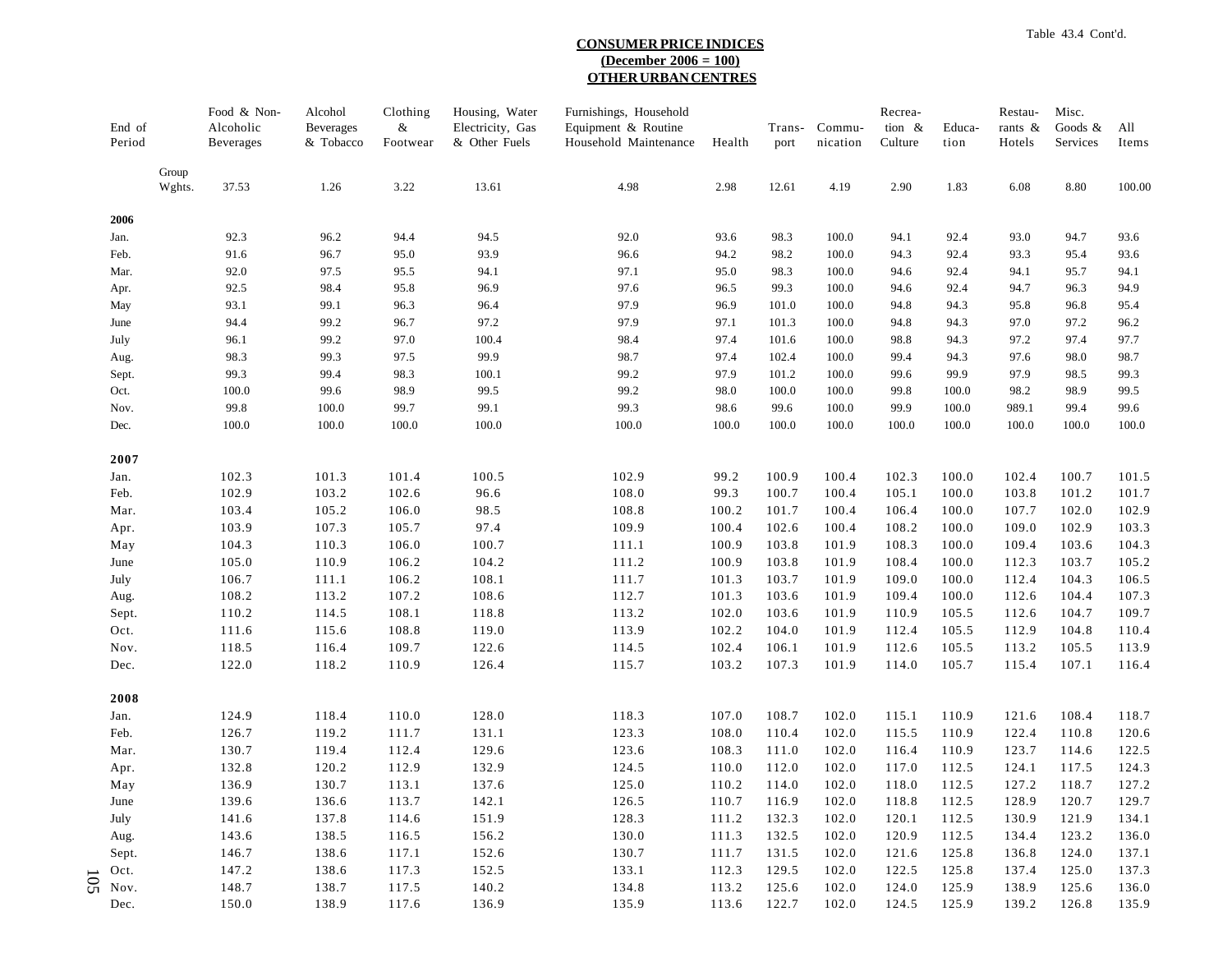# <sup>106</sup>**CONSUMER PRICE INDICES (December 2006 = 100) OTHER URBAN CENTRES**

| End of<br>Period |                 | Food & Non-<br>Alcoholic<br><b>Beverages</b> | Alcohol<br>Beverages<br>& Tobacco | Clothing<br>&<br>Footwear | Housing, Water<br>Electricity, Gas<br>& Other Fuels | Furnishings, Household<br>Equipment & Routine<br>Household Maintenance | Health | Trans-<br>port | Commu-<br>nication | Recrea-<br>tion &<br>Culture | Educa-<br>tion | Restau-<br>rants $\&$<br>Hotels | Misc.<br>Goods &<br>Services | All<br>Items |
|------------------|-----------------|----------------------------------------------|-----------------------------------|---------------------------|-----------------------------------------------------|------------------------------------------------------------------------|--------|----------------|--------------------|------------------------------|----------------|---------------------------------|------------------------------|--------------|
|                  | Group<br>Wghts. | 37.53                                        | 1.26                              | 3.22                      | 13.61                                               | 4.98                                                                   | 2.98   | 12.61          | 4.19               | 2.90                         | 1.83           | 6.08                            | 8.80                         | 100.00       |
| 2009             |                 |                                              |                                   |                           |                                                     |                                                                        |        |                |                    |                              |                |                                 |                              |              |
| Jan.             |                 | 151.3                                        | 139.7                             | 118.2                     | 127.8                                               | 136.5                                                                  | 113.7  | 122.1          | 102.0              | 124.8                        | 128.4          | 139.5                           | 127.5                        | 135.3        |
| Feb.             |                 | 152.0                                        | 139.8                             | 119.0                     | 132.7                                               | 137.0                                                                  | 114.7  | 122.0          | 102.0              | 125.9                        | 130.5          | 139.5                           | 128.1                        | 136.4        |
| Mar.             |                 | 153.0                                        | 146.9                             | 119.4                     | 134.9                                               | 137.9                                                                  | 115.0  | 122.2          | 102.0              | 125.9                        | 130.5          | 140.0                           | 128.2                        | 137.3        |
| Apr.             |                 | 153.4                                        | 148.2                             | 120.2                     | 132.8                                               | 139.3                                                                  | 115.2  | 123.3          | 102.0              | 126.5                        | 130.5          | 140.3                           | 128.9                        | 137.5        |
| May              |                 | 152.9                                        | 150.2                             | 121.0                     | 135.3                                               | 142.0                                                                  | 116.1  | 126.2          | 102.0              | 127.1                        | 130.5          | 140.4                           | 130.2                        | 138.4        |
| June             |                 | 154.0                                        | 158.1                             | 121.8                     | 140.7                                               | 146.0                                                                  | 116.7  | 127.7          | 102.0              | 128.1                        | 130.5          | 141.2                           | 131.6                        | 140.3        |
| July             |                 | 156.2                                        | 170.3                             | 122.6                     | 148.9                                               | 147.6                                                                  | 117.1  | 128.6          | 102.0              | 129.0                        | 130.5          | 141.5                           | 132.5                        | 142.7        |
| Aug.             |                 | 158.5                                        | 170.5                             | 123.0                     | 146.8                                               | 148.1                                                                  | 117.2  | 128.9          | 105.4              | 129.6                        | 130.5          | 142.0                           | 132.7                        | 143.6        |
| Sept.            |                 | 161.2                                        | 171.4                             | 123.3                     | 155.2                                               | 148.6                                                                  | 117.6  | 129.1          | 105.4              | 133.2                        | 132.0          | 142.3                           | 137.0                        | 146.3        |
| Oct.             |                 | 161.8                                        | 171.4                             | 123.7                     | 158.8                                               | 148.9                                                                  | 118.0  | 129.1          | 105.4              | 133.8                        | 132.0          | 142.4                           | 137.0                        | 147.1        |
| Nov.             |                 | 164.2                                        | 171.5                             | 123.9                     | 163.0                                               | 149.3                                                                  | 118.2  | 130.3          | 105.4              | 135.1                        | 132.5          | 143.0                           | 137.3                        | 148.9        |
| Dec.             |                 | 165.5                                        | 173.5                             | 125.9                     | 173.5                                               | 151.9                                                                  | 118.7  | 130.8          | 105.4              | 137.7                        | 132.5          | 143.3                           | 142.6                        | 151.7        |
| 2010             |                 |                                              |                                   |                           |                                                     |                                                                        |        |                |                    |                              |                |                                 |                              |              |
| Jan.             |                 | 166.5                                        | 185.0                             | 129.3                     | 176.5                                               | 152.5                                                                  | 119.3  | 135.9          | 108.5              | 139.1                        | 132.9          | 148.8                           | 145.0                        | 153.9        |
| Feb.             |                 | 167.9                                        | 185.2                             | 129.4                     | 181.8                                               | 153.2                                                                  | 119.4  | 153.0          | 108.5              | 140.2                        | 132.9          | 149.4                           | 146.2                        | 157.9        |
| Mar.             |                 | 169.5                                        | 192.8                             | 130.3                     | 180.9                                               | 153.9                                                                  | 119.9  | 153.2          | 108.6              | 140.4                        | 132.9          | 150.2                           | 146.2                        | 158.6        |
| Apr.             |                 | 170.8                                        | 192.8                             | 130.3                     | 177.6                                               | 154.9                                                                  | 120.2  | 153.8          | 108.6              | 141.6                        | 136.4          | 151.5                           | 146.3                        | 159.0        |
| May              |                 | 172.2                                        | 193.4                             | 130.8                     | 179.1                                               | 155.7                                                                  | 120.5  | 154.5          | 108.6              | 141.9                        | 136.4          | 151.7                           | 146.4                        | 159.9        |
| June             |                 | 174.6                                        | 195.3                             | 133.2                     | 179.3                                               | 157.8                                                                  | 120.6  | 153.1          | 108.6              | 141.9                        | 136.4          | 151.8                           | 146.4                        | 160.9        |
| July             |                 | 177.5                                        | 195.3                             | 133.7                     | 178.0                                               | 158.8                                                                  | 120.8  | 153.2          | 108.6              | 143.9                        | 136.4          | 152.2                           | 147.6                        | 162.0        |
| Aug.             |                 | 179.6                                        | 196.7                             | 135.6                     | 178.4                                               | 160.0                                                                  | 121.3  | 153.7          | 111.2              | 145.5                        | 136.4          | 153.2                           | 150.1                        | 163.5        |
| Sept.            |                 | 179.2                                        | 196.7                             | 135.7                     | 179.8                                               | 160.9                                                                  | 121.9  | 152.9          | 111.2              | 146.9                        | 144.2          | 153.2                           | 151.2                        | 163.8        |
| Oct.             |                 | 182.9                                        | 197.2                             | 137.3                     | 181.5                                               | 162.1                                                                  | 122.0  | 153.5          | 112.2              | 147.5                        | 144.2          | 153.7                           | 153.1                        | 165.8        |
| Nov.             |                 | 185.8                                        | 197.3                             | 137.5                     | 182.9                                               | 162.6                                                                  | 122.4  | 155.0          | 112.2              | 147.6                        | 144.2          | 154.5                           | 154.0                        | 167.5        |
| Dec.             |                 | 189.2                                        | 197.8                             | 138.3                     | 186.7                                               | 162.9                                                                  | 122.4  | 158.1          | 112.2              | 147.6                        | 144.2          | 154.9                           | 155.7                        | 169.9        |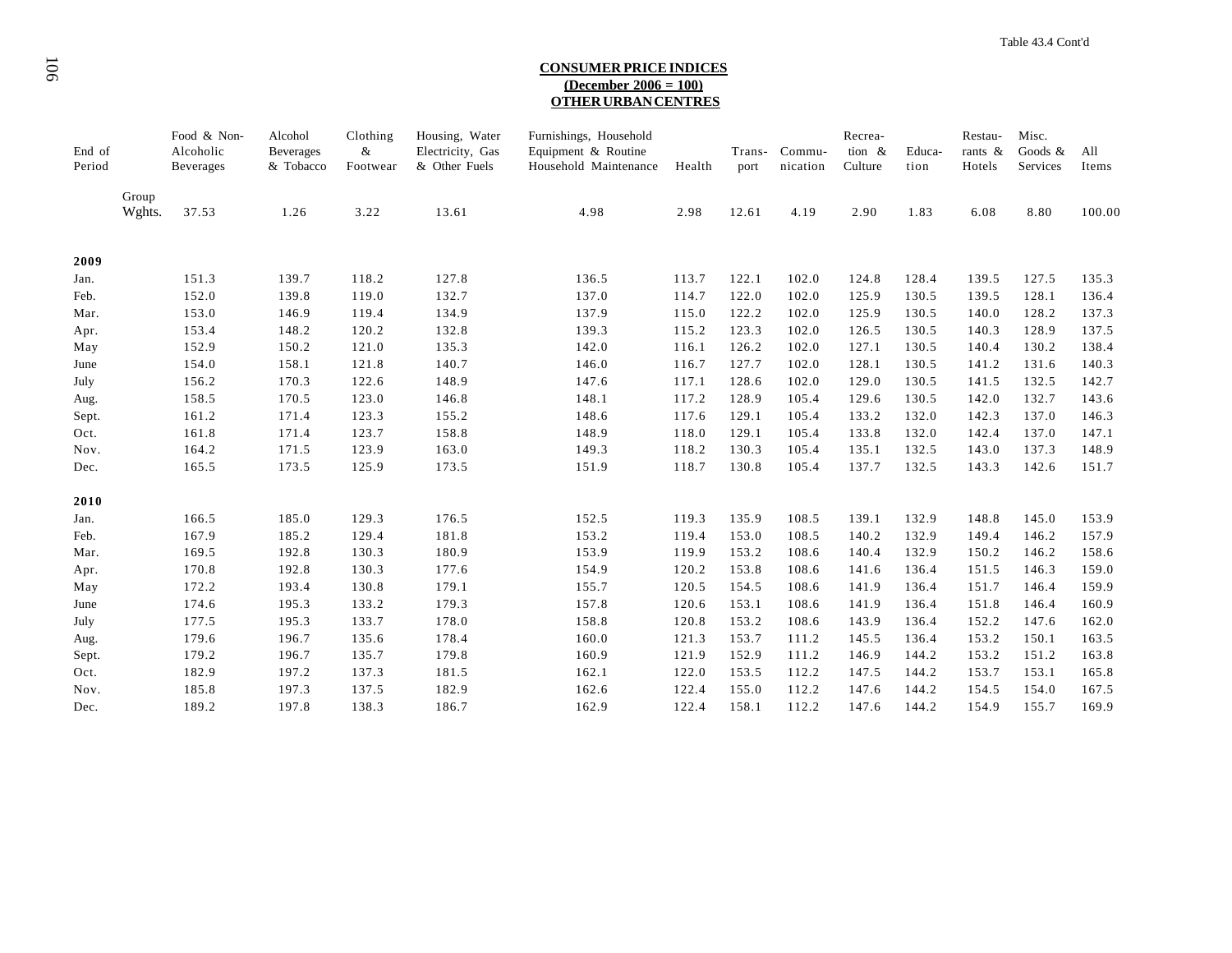### **CONSUMER PRICE INDICES (December 2006 = 100) RURAL AREAS**

| End of<br>Period |                 | Food & Non-<br>Alcoholic<br>Beverages | Alcohol<br><b>Beverages</b><br>& Tobacco | Clothing<br>$\&$<br>Footwear | Housing, Water<br>Electricity, Gas<br>& Other Fuels | Furnishings, Household<br>Equipment & Routine<br>Household Maintenance | Health | Trans-<br>port | Commu-<br>nication | Recrea-<br>tion &<br>Culture | Educa-<br>tion | Restau-<br>rants $\&$<br>Hotels | Misc.<br>Goods $&$<br>Services | All<br>Items |
|------------------|-----------------|---------------------------------------|------------------------------------------|------------------------------|-----------------------------------------------------|------------------------------------------------------------------------|--------|----------------|--------------------|------------------------------|----------------|---------------------------------|--------------------------------|--------------|
|                  | Group<br>Wghts. | 39.57                                 | 1.57                                     | 3.80                         | 10.20                                               | 4.80                                                                   | 3.67   | 13.41          | 3.68               | 3.40                         | 1.76           | 5.79                            | 8.35                           | 100.00       |
| 2003             |                 |                                       |                                          |                              |                                                     |                                                                        |        |                |                    |                              |                |                                 |                                |              |
| Mar.             |                 | 60.8                                  | 58.4                                     | 78.3                         | 57.0                                                | 67.9                                                                   | 76.3   | 64.3           | 70.1               | 76.6                         | 70.2           | 68.7                            | 69.1                           | 63.5         |
| June             |                 | 66.2                                  | 73.8                                     | 80.1                         | 58.2                                                | 69.9                                                                   | 78.0   | 64.3           | 70.2               | 82.6                         | 70.2           | 72.2                            | 71.6                           | 68.0         |
| Sept.            |                 | 68.4                                  | 76.3                                     | 81.1                         | 59.5                                                | 71.6                                                                   | 80.1   | 65.6           | 70.3               | 84.6                         | 77.0           | 74.0                            | 75.5                           | 70.1         |
| Dec.             |                 | 71.1                                  | 76.2                                     | 82.0                         | 61.0                                                | 74.8                                                                   | 81.4   | 78.6           | 70.3               | 84.7                         | 77.5           | 75.4                            | 77.5                           | 72.8         |
| 2004             |                 |                                       |                                          |                              |                                                     |                                                                        |        |                |                    |                              |                |                                 |                                |              |
| Jan.             |                 | 71.3                                  | 76.2                                     | 82.1                         | 64.2                                                | 75.3                                                                   | 81.5   | 78.8           | 70.3               | 87.2                         | 78.4           | 76.5                            | 78.0                           | 73.4         |
| Feb.             |                 | 60.9                                  | 57.6                                     | 78.0                         | 56.0                                                | 67.2                                                                   | 75.2   | 63.8           | 70.1               | 76.6                         | 70.2           | 67.2                            | 69.0                           | 63.2         |
| Mar.             |                 | 60.8                                  | 58.4                                     | 78.3                         | 57.0                                                | 67.9                                                                   | 76.3   | 64.3           | 70.1               | 76.6                         | 70.2           | 68.7                            | 69.1                           | 63.5         |
| Apr.             |                 | 61.3                                  | 68.3                                     | 78.8                         | 57.6                                                | 68.1                                                                   | 76.6   | 64.4           | 70.1               | 78.7                         | 70.2           | 69.2                            | 69.5                           | 64.5         |
| May              |                 | 61.9                                  | 72.0                                     | 79.4                         | 57.4                                                | 68.8                                                                   | 76.7   | 64.0           | 70.2               | 82.2                         | 70.2           | 70.2                            | 70.7                           | 65.2         |
| June             |                 | 73.8                                  | 77.4                                     | 82.7                         | 67.3                                                | 77.0                                                                   | 82.6   | 80.6           | 70.8               | 88.8                         | 78.4           | 78.1                            | 82.0                           | 75.6         |
| July             |                 | 75.8                                  | 78.2                                     | 83.1                         | 68.4                                                | 77.1                                                                   | 82.6   | 80.8           | 70.8               | 88.9                         | 78.4           | 78.7                            | 82.3                           | 76.9         |
| Aug.             |                 | 76.4                                  | 78.3                                     | 83.8                         | 69.9                                                | 78.1                                                                   | 85.2   | 80.8           | 100.0              | 90.4                         | 78.4           | 79.6                            | 83.3                           | 77.9         |
| Sept.            |                 | 77.2                                  | 78.3                                     | 84.0                         | 70.2                                                | 78.3                                                                   | 85.7   | 80.7           | 100.0              | 90.6                         | 83.1           | 79.7                            | 83.5                           | 78.4         |
| Oct.             |                 | 81.3                                  | 78.4                                     | 84.5                         | 72.7                                                | 79.2                                                                   | 85.8   | 80.8           | 100.0              | 90.6                         | 83.1           | 80.5                            | 85.9                           | 81.1         |
| Nov.             |                 | 84.8                                  | 78.5                                     | 84.8                         | 74.5                                                | 80.2                                                                   | 86.0   | 81.3           | 100.0              | 90.7                         | 83.1           | 82.7                            | 87.0                           | 83.4         |
| Dec.             |                 | 85.1                                  | 78.5                                     | 85.4                         | 76.4                                                | 80.7                                                                   | 86.1   | 81.1           | 100.0              | 91.1                         | 83.1           | 84.1                            | 87.5                           | 83.9         |
| 2005             |                 |                                       |                                          |                              |                                                     |                                                                        |        |                |                    |                              |                |                                 |                                |              |
| Jan.             |                 | 86.7                                  | 78.8                                     | 85.8                         | 76.1                                                | 81.1                                                                   | 87.0   | 80.9           | 100.0              | 91.1                         | 83.1           | 84.5                            | 87.5                           | 84.8         |
| Feb.             |                 | 85.4                                  | 79.5                                     | 85.9                         | 79.6                                                | 84.9                                                                   | 88.4   | 81.5           | 100.0              | 91.1                         | 83.1           | 84.5                            | 87.5                           | 84.8         |
| Mar.             |                 | 86.6                                  | 79.6                                     | 86.1                         | 80.2                                                | 85.1                                                                   | 89.4   | 81.8           | 100.0              | 91.1                         | 83.1           | 85.7                            | 87.9                           | 85.6         |
| Apr.             |                 | 90.3                                  | 79.9                                     | 86.9                         | 82.5                                                | 86.1                                                                   | 89.6   | 82.8           | 100.0              | 91.3                         | 83.1           | 86.5                            | 88.6                           | 88.0         |
| May              |                 | 92.4                                  | 87.6                                     | 87.4                         | 84.0                                                | 86.7                                                                   | 90.8   | 83.5           | 100.0              | 92.2                         | 83.1           | 87.8                            | 89.2                           | 89.9         |
| June             |                 | 93.5                                  | 88.4                                     | 88.1                         | 84.4                                                | 87.6                                                                   | 90.9   | 83.3           | 100.0              | 92.3                         | 83.1           | 88.3                            | 90.0                           | 90.7         |
| July             |                 | 97.1                                  | 89.3                                     | 88.5                         | 86.5                                                | 88.0                                                                   | 91.1   | 82.9           | 100.0              | 92.4                         | 83.1           | 88.6                            | 90.4                           | 92.9         |
| Aug.             |                 | 95.8                                  | 91.3                                     | 88.9                         | 86.9                                                | 88.7                                                                   | 91.3   | 83.4           | 100.0              | 91.4                         | 83.1           | 89.9                            | 92.0                           | 92.5         |
| Sept.            |                 | 97.0                                  | 94.4                                     | 89.9                         | 90.5                                                | 89.4                                                                   | 91.6   | 100.1          | 100.0              | 92.4                         | 91.8           | 90.4                            | 93.6                           | 94.8         |
| Oct.             |                 | 97.7                                  | 95.1                                     | 90.7                         | 91.3                                                | 89.9                                                                   | 91.8   | 101.6          | 100.0              | 93.1                         | 91.8           | 90.9                            | 94.0                           | 95.6         |
| Nov.             |                 | 96.4                                  | 95.4                                     | 92.8                         | 93.3                                                | 89.9                                                                   | 91.8   | 99.2           | 100.0              | 93.9                         | 91.9           | 91.9                            | 94.6                           | 95.1         |
| Dec              |                 | 96.3                                  | 95.6                                     | 93.3                         | 92.2                                                | 91.0                                                                   | 91.9   | 98.8           | 100.0              | 94.0                         | 91.9           | 92.0                            | 94.9                           | 95.1         |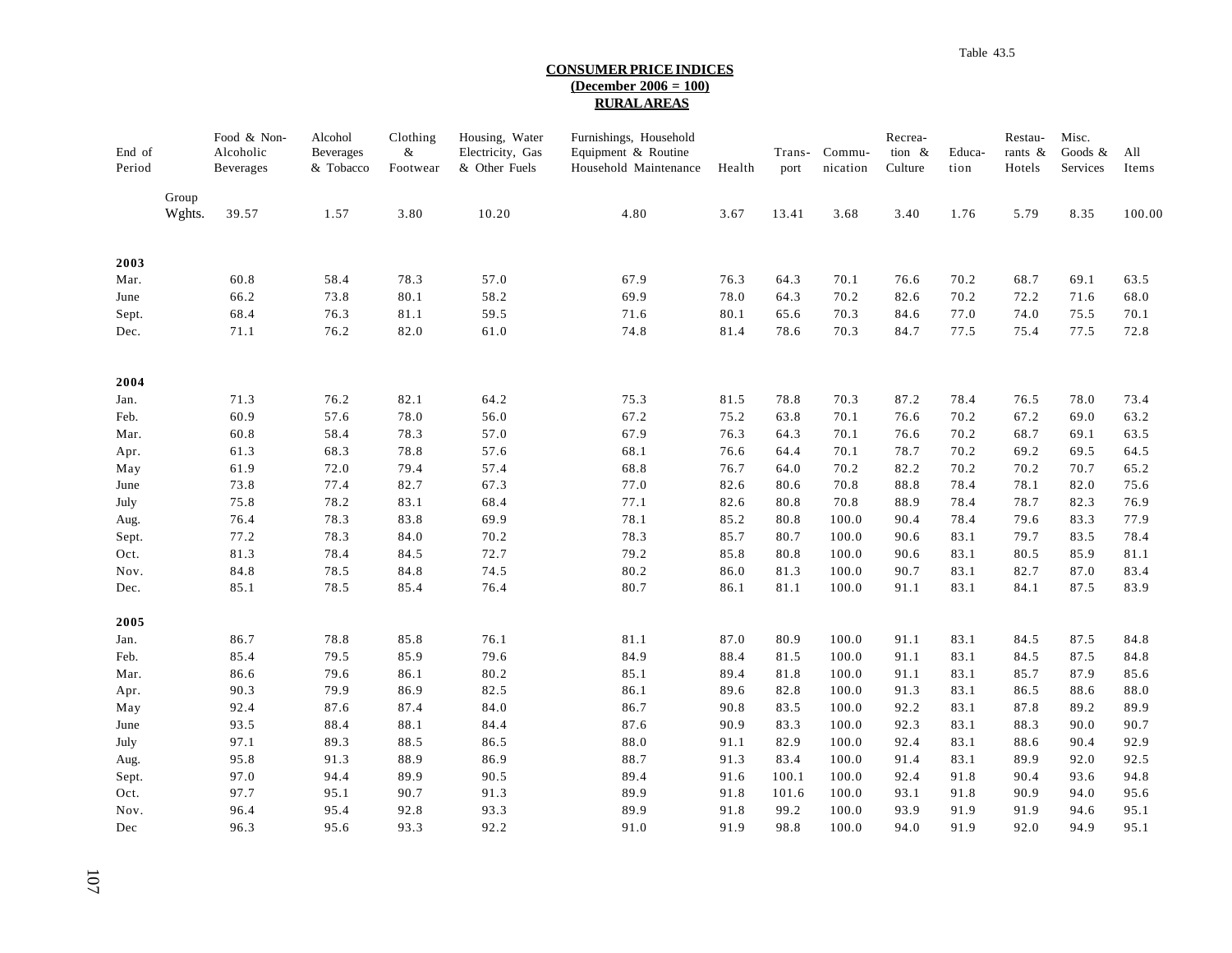## **CONSUMER PRICE INDICES (December 2006 = 100) RURAL AREAS**

| End of<br>Period |                 | Food & Non-<br>Alcoholic<br>Beverages | Alcohol<br><b>Beverages</b><br>& Tobacco | Clothing<br>&<br>Footwear | Housing, Water<br>Electricity, Gas<br>& Other Fuels | Furnishings, Household<br>Equipment & Routine<br>Household Maintenance | Health | Trans-<br>port | Commu-<br>nication | Recrea-<br>tion &<br>Culture | Educa-<br>tion | Restau-<br>rants &<br>Hotels | Misc.<br>Goods &<br>Services | All<br>Items |
|------------------|-----------------|---------------------------------------|------------------------------------------|---------------------------|-----------------------------------------------------|------------------------------------------------------------------------|--------|----------------|--------------------|------------------------------|----------------|------------------------------|------------------------------|--------------|
|                  | Group<br>Wghts. | 39.57                                 | 1.57                                     | 3.80                      | 10.20                                               | 4.80                                                                   | 3.67   | 13.41          | 3.68               | 3.40                         | 1.76           | 5.79                         | 8.35                         | 100.00       |
| 2006             |                 |                                       |                                          |                           |                                                     |                                                                        |        |                |                    |                              |                |                              |                              |              |
| Jan.             |                 | 95.8                                  | 95.7                                     | 94.3                      | 93.8                                                | 91.5                                                                   | 92.1   | 98.9           | 100.0              | 94.0                         | 92.1           | 92.7                         | 95.4                         | 95.1         |
| Feb.             |                 | 94.0                                  | 95.8                                     | 95.8                      | 94.0                                                | 95.4                                                                   | 92.9   | 98.7           | 100.0              | 94.0                         | 92.1           | 92.9                         | 96.2                         | 94.6         |
| Mar.             |                 | 92.9                                  | 97.4                                     | 97.9                      | 95.5                                                | 96.3                                                                   | 94.6   | 98.9           | 100.0              | 94.5                         | 92.1           | 93.7                         | 96.8                         | 94.4         |
| Apr.             |                 | 95.3                                  | 97.9                                     | 98.5                      | 97.6                                                | 97.5                                                                   | 96.3   | 99.5           | 100.0              | 94.5                         | 92.1           | 94.6                         | 97.2                         | 96.1         |
| May              |                 | 95.1                                  | 98.4                                     | 98.7                      | 98.8                                                | 98.1                                                                   | 96.6   | 100.8          | 100.0              | 94.5                         | 94.1           | 95.6                         | 97.6                         | 96.4         |
| June             |                 | 98.9                                  | 97.4                                     | 99.1                      | 98.7                                                | 98.4                                                                   | 96.7   | 101.0          | 100.0              | 94.5                         | 94.1           | 96.9                         | 98.1                         | 98.5         |
| July             |                 | 101.6                                 | 98.4                                     | 99.2                      | 101.3                                               | 99.0                                                                   | 97.4   | 101.4          | 100.0              | 96.7                         | 94.1           | 97.2                         | 98.2                         | 100.4        |
| Aug.             |                 | 101.6                                 | 98.4                                     | 99.3                      | 100.7                                               | 99.3                                                                   | 97.4   | 102.0          | 100.0              | 97.2                         | 94.1           | 97.5                         | 98.5                         | 100.4        |
| Sept.            |                 | 102.1                                 | 98.9                                     | 99.3                      | 101.3                                               | 99.2                                                                   | 97.8   | 101.9          | 100.0              | 97.6                         | 100.0          | 97.9                         | 98.5                         | 100.9        |
| Oct.             |                 | 100.9                                 | 98.9                                     | 99.6                      | 100.5                                               | 99.0                                                                   | 98.0   | 100.5          | 100.0              | 97.8                         | 100.0          | 98.2                         | 98.9                         | 100.1        |
| Nov.             |                 | 100.0                                 | 100.0                                    | 99.7                      | 99.7                                                | 99.3                                                                   | 98.6   | 100.3          | 100.0              | 97.8                         | 100.0          | 99.2                         | 99.8                         | 99.8         |
| Dec.             |                 | 100.0                                 | 100.0                                    | 100.0                     | 100.0                                               | 100.0                                                                  | 100.0  | 100.0          | 100.0              | 100.0                        | 100.0          | 100.0                        | 100.0                        | 100.0        |
| 2007             |                 |                                       |                                          |                           |                                                     |                                                                        |        |                |                    |                              |                |                              |                              |              |
| Jan.             |                 | 101.3                                 | 100.1                                    | 101.1                     | 100.0                                               | 100.9                                                                  | 100.3  | 100.4          | 100.6              | 101.1                        | 100.0          | 102.3                        | 100.0                        | 100.9        |
| Feb.             |                 | 101.6                                 | 103.6                                    | 101.6                     | 95.5                                                | 105.4                                                                  | 100.5  | 100.4          | 100.7              | 102.0                        | 100.0          | 103.3                        | 100.9                        | 101.0        |
| Mar.             |                 | 102.4                                 | 103.3                                    | 101.6                     | 97.4                                                | 107.2                                                                  | 101.3  | 100.7          | 100.7              | 102.4                        | 100.0          | 107.3                        | 102.8                        | 102.0        |
| Apr.             |                 | 103.1                                 | 106.0                                    | 102.9                     | 96.8                                                | 107.8                                                                  | 101.6  | 102.0          | 100.7              | 104.4                        | 100.0          | 108.4                        | 103.0                        | 102.7        |
| May              |                 | 103.8                                 | 107.9                                    | 105.2                     | 100.1                                               | 108.2                                                                  | 102.1  | 103.2          | 102.9              | 104.8                        | 100.0          | 108.6                        | 103.7                        | 103.8        |
| June             |                 | 104.6                                 | 109.8                                    | 105.4                     | 103.4                                               | 108.9                                                                  | 102.2  | 103.3          | 102.9              | 104.8                        | 100.0          | 111.1                        | 104.2                        | 104.7        |
| July             |                 | 105.2                                 | 110.6                                    | 106.6                     | 107.8                                               | 109.3                                                                  | 102.6  | 103.6          | 102.9              | 105.1                        | 100.0          | 111.1                        | 103.8                        | 105.5        |
| Aug.             |                 | 107.3                                 | 112.5                                    | 106.7                     | 108.6                                               | 110.8                                                                  | 102.9  | 103.5          | 102.9              | 106.4                        | 100.0          | 113.1                        | 104.1                        | 106.7        |
| Sept.            |                 | 108.5                                 | 112.6                                    | 107.7                     | 114.7                                               | 111.8                                                                  | 102.7  | 103.5          | 102.9              | 108.4                        | 105.4          | 112.2                        | 105.5                        | 108.1        |
| Oct.             |                 | 112.3                                 | 113.1                                    | 108.1                     | 115.3                                               | 112.3                                                                  | 102.7  | 103.7          | 102.9              | 108.8                        | 105.4          | 112.2                        | 106.0                        | 109.8        |
| Nov.             |                 | 119.6                                 | 113.8                                    | 109.8                     | 119.5                                               | 114.0                                                                  | 103.6  | 104.9          | 102.9              | 108.9                        | 105.4          | 112.8                        | 108.5                        | 113.7        |
| Dec.             |                 | 123.3                                 | 115.4                                    | 114.8                     | 124.5                                               | 116.8                                                                  | 104.2  | 107.2          | 103.0              | 109.3                        | 105.8          | 115.0                        | 109.3                        | 116.6        |
| 2008             |                 |                                       |                                          |                           |                                                     |                                                                        |        |                |                    |                              |                |                              |                              |              |
| Jan.             |                 | 126.8                                 | 116.7                                    | 117.0                     | 126.2                                               | 118.2                                                                  | 107.8  | 107.7          | 103.0              | 110.6                        | 110.9          | 115.1                        | 110.0                        | 118.7        |
| Feb.             |                 | 129.3                                 | 119.1                                    | 120.9                     | 129.5                                               | 121.8                                                                  | 108.3  | 107.6          | 103.0              | 110.6                        | 110.9          | 116.3                        | 111.2                        | 120.6        |
| Mar.             |                 | 131.2                                 | 119.2                                    | 121.5                     | 128.1                                               | 122.4                                                                  | 108.7  | 107.8          | 103.0              | 110.9                        | 110.9          | 116.7                        | 114.9                        | 121.7        |
| Apr.             |                 | 134.0                                 | 119.7                                    | 122.7                     | 132.1                                               | 123.5                                                                  | 110.6  | 108.6          | 103.0              | 111.2                        | 112.6          | 118.6                        | 116.8                        | 123.8        |
| May              |                 | 137.8                                 | 135.0                                    | 123.6                     | 139.4                                               | 124.1                                                                  | 110.8  | 109.9          | 103.0              | 112.8                        | 112.6          | 120.8                        | 118.9                        | 126.8        |
| June             |                 | 140.4                                 | 138.0                                    | 124.2                     | 142.2                                               | 125.5                                                                  | 111.7  | 111.8          | 103.0              | 117.8                        | 112.6          | 121.0                        | 120.4                        | 128.9        |
| July             |                 | 142.4                                 | 140.1                                    | 124.7                     | 153.9                                               | 127.5                                                                  | 112.1  | 128.0          | 103.0              | 120.7                        | 112.6          | 121.4                        | 121.2                        | 133.4        |
| Aug.             |                 | 143.4                                 | 140.9                                    | 125.6                     | 158.4                                               | 128.5                                                                  | 112.5  | 128.2          | 103.0              | 121.3                        | 112.6          | 121.6                        | 121.8                        | 134.5        |
| Sept.            |                 | 144.9                                 | 141.4                                    | 126.0                     | 153.8                                               | 128.9                                                                  | 112.7  | 127.9          | 103.0              | 123.2                        | 125.6          | 122.7                        | 123.1                        | 135.1        |
| Oct.             |                 | 146.9                                 | 141.6                                    | 126.0                     | 153.3                                               | 129.9                                                                  | 113.1  | 126.1          | 103.0              | 123.3                        | 125.6          | 123.3                        | 124.0                        | 135.8        |
| Nov.             |                 | 152.0                                 | 141.9                                    | 127.6                     | 138.2                                               | 130.5                                                                  | 113.3  | 123.3          | 103.0              | 126.0                        | 125.9          | 123.6                        | 125.4                        | 136.2        |
| Dec.             |                 | 153.3                                 | 144.2                                    | 128.5                     | 133.1                                               | 132.0                                                                  | 113.6  | 121.3          | 103.0              | 126.6                        | 125.9          | 124.3                        | 126.1                        | 136.2        |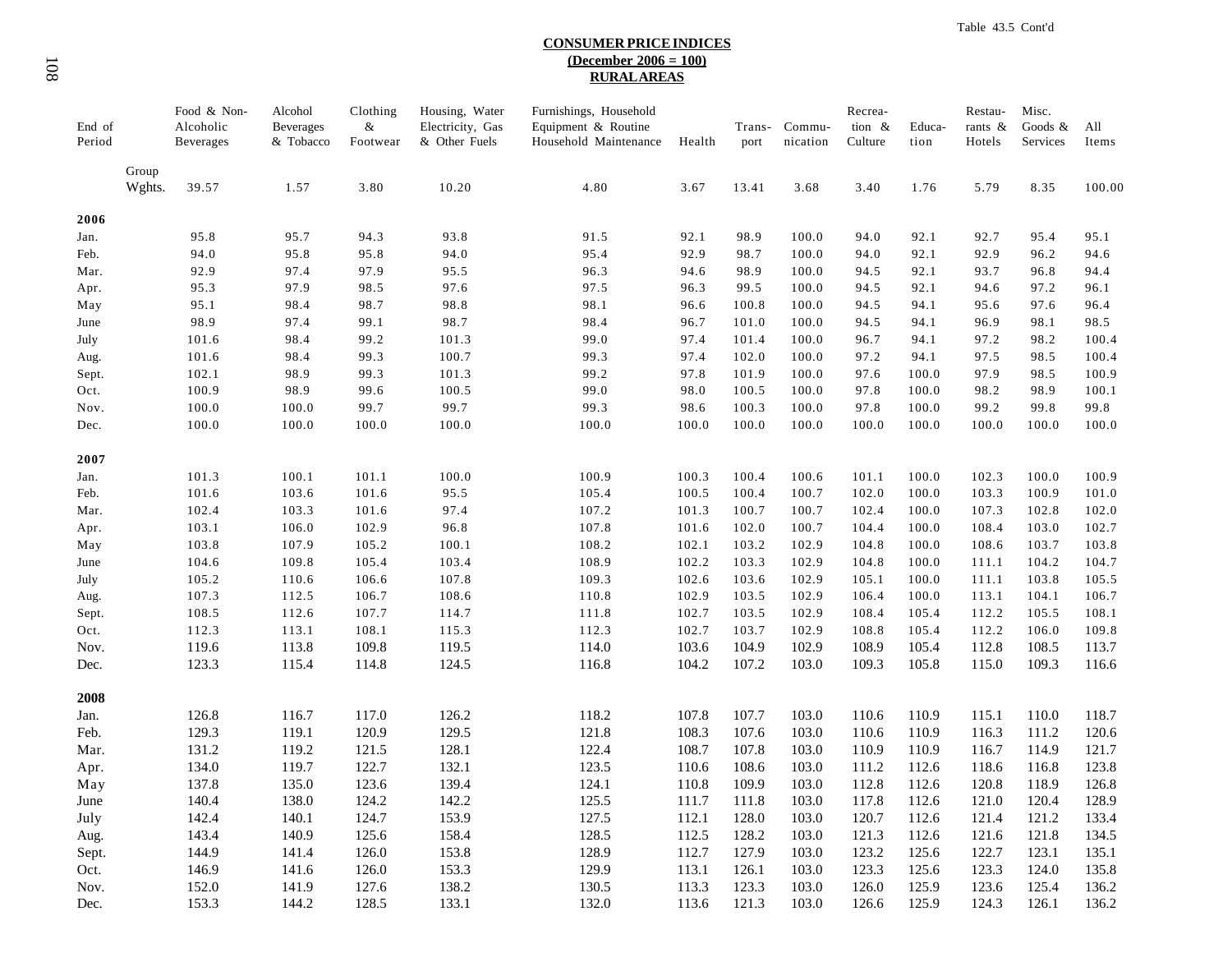## **CONSUMER PRICE INDICES (December 2006 = 100) RURAL AREAS**

| End of<br>Period |                 | Food & Non-<br>Alcoholic<br>Beverages | Alcohol<br>Beverages<br>& Tobacco | Clothing<br>&<br>Footwear | Housing, Water<br>Electricity, Gas<br>& Other Fuels | Furnishings, Household<br>Equipment & Routine<br>Household Maintenance | Health | Trans-<br>port | Commu-<br>nication | Recrea-<br>tion &<br>Culture | Educa-<br>tion | Restau-<br>rants $\&$<br>Hotels | Misc.<br>Goods &<br>Services | All<br>Items |
|------------------|-----------------|---------------------------------------|-----------------------------------|---------------------------|-----------------------------------------------------|------------------------------------------------------------------------|--------|----------------|--------------------|------------------------------|----------------|---------------------------------|------------------------------|--------------|
|                  | Group<br>Wghts. | 39.57                                 | 1.57                              | 3.80                      | 10.20                                               | 4.80                                                                   | 3.67   | 13.41          | 3.68               | 3.40                         | 1.76           | 5.79                            | 8.35                         | 100.00       |
| 2009             |                 |                                       |                                   |                           |                                                     |                                                                        |        |                |                    |                              |                |                                 |                              |              |
| Jan.             |                 | 153.7                                 | 144.7                             | 129.9                     | 123.6                                               | 132.5                                                                  | 113.7  | 120.7          | 103.0              | 126.8                        | 128.3          | 124.3                           | 126.3                        | 135.4        |
| Feb.             |                 | 154.0                                 | 145.1                             | 130.2                     | 129.1                                               | 132.7                                                                  | 115.4  | 121.0          | 103.0              | 128.2                        | 130.4          | 124.3                           | 128.3                        | 136.5        |
| Mar.             |                 | 155.5                                 | 154.6                             | 131.8                     | 131.2                                               | 134.5                                                                  | 115.7  | 121.3          | 103.0              | 128.3                        | 130.4          | 127.7                           | 129.6                        | 138.0        |
| Apr.             |                 | 156.5                                 | 156.1                             | 132.8                     | 128.3                                               | 135.2                                                                  | 115.9  | 121.8          | 103.0              | 129.4                        | 130.4          | 128.3                           | 130.4                        | 138.4        |
| May              |                 | 156.7                                 | 157.9                             | 134.9                     | 131.2                                               | 136.0                                                                  | 116.6  | 124.1          | 103.0              | 129.9                        | 130.4          | 128.3                           | 131.0                        | 139.3        |
| June             |                 | 158.2                                 | 163.6                             | 137.4                     | 136.9                                               | 138.8                                                                  | 117.2  | 126.2          | 103.0              | 130.3                        | 130.4          | 131.8                           | 132.2                        | 141.4        |
| July             |                 | 157.9                                 | 164.6                             | 138.7                     | 146.3                                               | 140.1                                                                  | 117.6  | 126.6          | 103.3              | 130.5                        | 130.4          | 132.0                           | 132.6                        | 142.5        |
| Aug.             |                 | 159.0                                 | 167.2                             | 138.8                     | 143.3                                               | 140.6                                                                  | 117.6  | 126.9          | 105.0              | 130.9                        | 130.4          | 132.0                           | 132.8                        | 142.9        |
| Sept.            |                 | 160.2                                 | 171.6                             | 139.3                     | 151.1                                               | 141.4                                                                  | 117.7  | 126.9          | 105.0              | 134.7                        | 131.9          | 132.5                           | 136.3                        | 144.8        |
| Oct.             |                 | 161.5                                 | 173.8                             | 141.5                     | 153.0                                               | 142.2                                                                  | 118.2  | 127.0          | 105.0              | 137.0                        | 131.9          | 132.7                           | 137.4                        | 145.8        |
| Nov.             |                 | 162.6                                 | 174.4                             | 142.8                     | 156.6                                               | 142.7                                                                  | 118.6  | 127.9          | 105.0              | 140.8                        | 133.0          | 133.0                           | 138.5                        | 147.1        |
| Dec.             |                 | 163.2                                 | 174.5                             | 143.9                     | 165.9                                               | 143.4                                                                  | 119.1  | 128.0          | 105.0              | 141.0                        | 133.0          | 133.3                           | 139.5                        | 148.5        |
| 2010             |                 |                                       |                                   |                           |                                                     |                                                                        |        |                |                    |                              |                |                                 |                              |              |
| Jan.             |                 | 164.7                                 | 188.2                             | 144.3                     | 167.2                                               | 144.1                                                                  | 119.7  | 131.5          | 108.5              | 141.1                        | 133.3          | 135.2                           | 142.1                        | 150.4        |
| Feb.             |                 | 166.8                                 | 191.3                             | 145.3                     | 172.0                                               | 145.3                                                                  | 119.9  | 150.5          | 108.5              | 144.5                        | 133.3          | 136.0                           | 142.3                        | 154.7        |
| Mar.             |                 | 168.1                                 | 196.1                             | 147.6                     | 170.4                                               | 146.3                                                                  | 120.5  | 150.8          | 108.5              | 145.2                        | 133.3          | 136.1                           | 143.7                        | 155.5        |
| Apr.             |                 | 168.8                                 | 196.6                             | 148.9                     | 164.8                                               | 147.7                                                                  | 120.9  | 151.7          | 108.6              | 145.4                        | 136.8          | 136.4                           | 144.6                        | 155.6        |
| May              |                 | 170.1                                 | 196.6                             | 149.8                     | 166.7                                               | 148.2                                                                  | 121.1  | 152.1          | 108.6              | 145.6                        | 136.8          | 136.6                           | 145.3                        | 156.5        |
| June             |                 | 173.1                                 | 196.6                             | 149.9                     | 166.3                                               | 148.7                                                                  | 121.1  | 152.1          | 108.6              | 145.6                        | 136.8          | 136.6                           | 147.1                        | 157.8        |
| July             |                 | 174.4                                 | 196.7                             | 151.1                     | 165.3                                               | 149.2                                                                  | 121.5  | 150.4          | 108.6              | 145.8                        | 136.8          | 136.8                           | 147.6                        | 158.1        |
| Aug.             |                 | 175.4                                 | 196.8                             | 151.7                     | 164.8                                               | 150.4                                                                  | 121.9  | 149.9          | 110.1              | 146.6                        | 136.8          | 137.2                           | 149.3                        | 158.8        |
| Sept.            |                 | 176.0                                 | 197.0                             | 152.9                     | 166.9                                               | 150.9                                                                  | 122.5  | 149.8          | 110.1              | 148.0                        | 144.6          | 137.2                           | 150.0                        | 159.6        |
| Oct.             |                 | 177.2                                 | 199.7                             | 154.0                     | 168.2                                               | 152.0                                                                  | 122.6  | 150.3          | 110.1              | 148.2                        | 144.6          | 137.3                           | 152.7                        | 160.6        |
| Nov.             |                 | 178.8                                 | 199.8                             | 154.4                     | 169.8                                               | 152.9                                                                  | 122.7  | 150.6          | 110.1              | 148.3                        | 144.6          | 137.3                           | 153.0                        | 161.5        |
| Dec.             |                 | 182.5                                 | 200.8                             | 155.2                     | 174.1                                               | 153.9                                                                  | 122.7  | 151.8          | 110.1              | 148.8                        | 144.6          | 137.3                           | 153.2                        | 163.7        |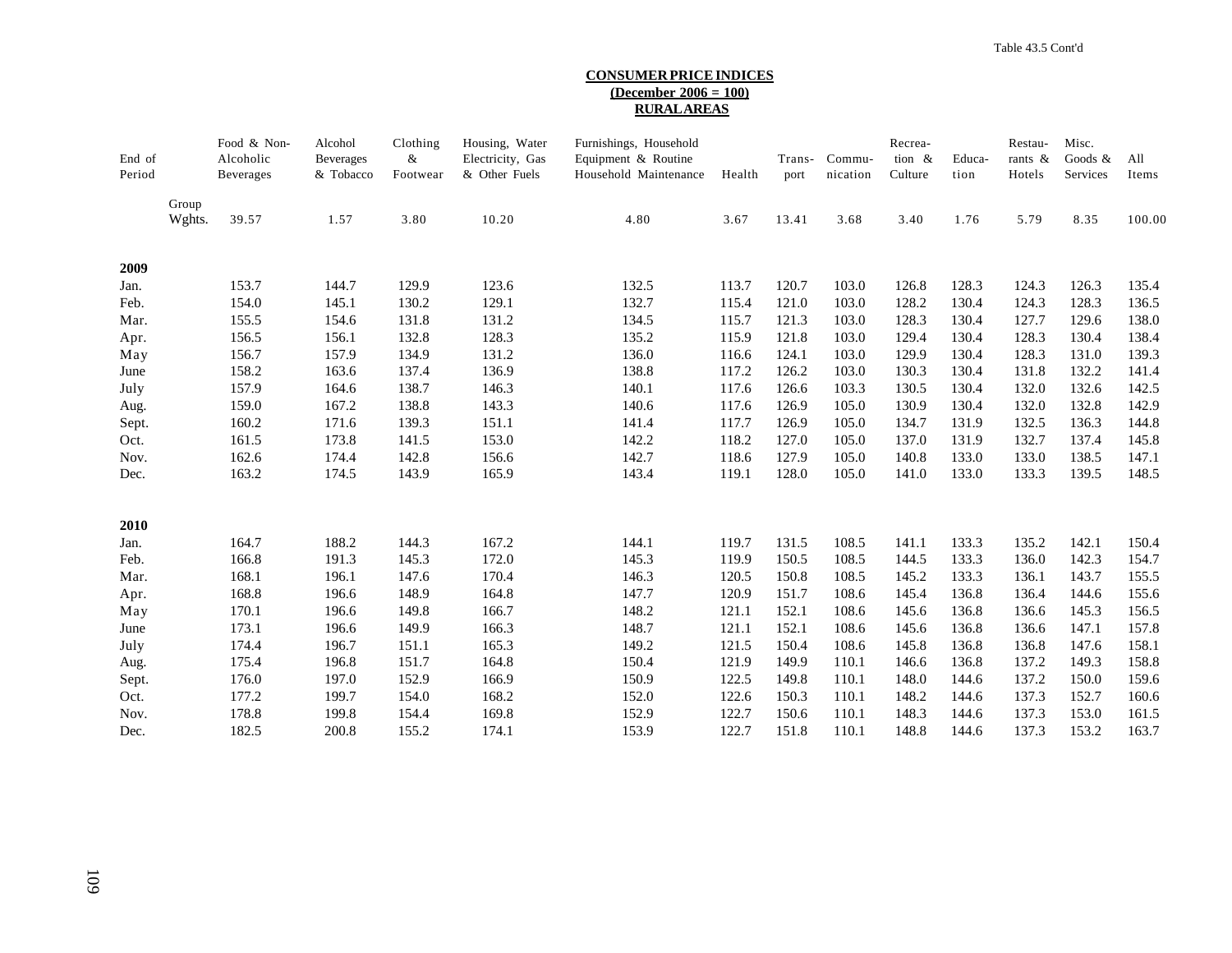## **PRODUCTION OF SELECTED COMMODITIES**

|                            | Alumina | Crude<br>Bauxite | Total<br>Bauxite | Cement |          |           | PETROLEUM PRODUCTS - MN. LITRES |        |        |                          | Sugar  | Litres<br>Rum & | <b>ELECTRICITY SALES</b> |         |
|----------------------------|---------|------------------|------------------|--------|----------|-----------|---------------------------------|--------|--------|--------------------------|--------|-----------------|--------------------------|---------|
| End of                     | 000     | 000              | 000              | 000    |          | Diesel &  | Turbo-Fuel/                     |        |        | Bananas*                 | 000    | Alcohol         | Industry                 | Other   |
| Period                     | tonnes  | tonnes           | tonnes           | tonnes | Gasolene | Fuel Oils | Kerosene                        | Other  | Total  | tonnes                   | tonnes | 000 Litres      | 000 MWh                  | 000 MWh |
| 2008                       |         |                  |                  |        |          |           |                                 |        |        |                          |        |                 |                          |         |
| Jan.                       | 313.2   | 441.4            | 1,265.2          | 54.2   | 18.6     | 78.1      | 10.0                            | 8.6    | 115.3  |                          | 18.1   | 621.9           | 163.2                    | 98.2    |
| Feb.                       | 312.2   | 393.2            | 1,193.0          | 56.1   | 16.4     | 72.1      | 5.0                             | 7.6    | 101.1  |                          | 30.5   | 2,297.2         | 166.5                    | 96.0    |
| Mar.                       | 352.9   | 305.5            | 1,202.6          | 66.4   | 17.9     | 85.5      | 6.4                             | 4.8    | 114.6  | $\sim$                   | 32.2   | 2,927.5         | 159.8                    | 86.6    |
| Apr.                       | 345.8   | 330.5            | 1,224.0          | 62.7   | 17.5     | 104.4     | 6.1                             | 3.2    | 131.2  | $\sim$                   | 24.8   | 2,029.3         | 161.4                    | 93.2    |
| May                        | 330.7   | 433.2            | 1,277.3          | 56.5   | 16.3     | 79.3      | 9.8                             | 3.5    | 108.9  | $\sim$                   | 20.0   | 3,202.8         | 175.8                    | 95.9    |
| June                       | 344.0   | 390.0            | 1,293.1          | 65.3   | 18.7     | 99.8      | 8.8                             | 3.2    | 130.5  | $\overline{a}$           | 10.0   | 2,548.7         | 173.5                    | 96.8    |
| July                       | 313.0   | 370.8            | 1,163.9          | 68.2   | 17.7     | 109.9     | 8.7                             | 2.5    | 138.8  | $\overline{\phantom{a}}$ | 4.2    | 3,251.5         | 172.8                    | 97.5    |
| Aug.                       | 347.8   | 322.8            | 1,205.5          | 50.4   | 13.2     | 86.2      | 7.1                             | 2.9    | 109.4  | 39.0                     | 0.0    | 2,851.4         | 185.5                    | 106.1   |
| Sept.                      | 319.7   | 421.4            | 1,249.3          | 57.7   | 13.2     | 68.0      | 9.2                             | 3.8    | 94.2   | $\omega$                 | 0.0    | 1,996.1         | 156.4                    | 87.2    |
| Oct.                       | 343.5   | 355.8            | 1,228.7          | 57.1   | $\sim$   | $\sim$    | $\ddotsc$                       | $\sim$ | 0.0    | $\sim$                   | 0.0    | 2,818.4         | 175.2                    | 96.4    |
| Nov.                       | 331.5   | 280.3            | 1,124.9          | 61.5   | 11.1     | 79.8      | 4.1                             | 3.4    | 98.5   | $\overline{a}$           | 0.0    | 1,864.1         | 148.8                    | 89.7    |
| Dec.                       | 336.8   | 406.9            | 1,268.9          | 68.5   | 16.0     | 96.8      | 12.6                            | 5.1    | 130.5  | $\overline{a}$           | 0.2    | 126.0           | 145.2                    | 85.0    |
| 2009                       |         |                  |                  |        |          |           |                                 |        |        |                          |        |                 |                          |         |
| Jan.                       | 278.6   | 388.1            | 1,091.0          | 50.6   | 18.7     | 93.7      | 9.5                             | 3.4    | 125.3  |                          | 18.2   | 1,164.5         | 157.6                    | 93.7    |
| Feb                        | 206.1   | 243.2            | 791.6            | 60.7   | 13.7     | 82.9      | 10.0                            | 3.4    | 110.0  |                          | 26.0   | 2,452.7         | 157.4                    | 91.9    |
| Mar                        | 225.4   | 107.1            | 696.2            | 62.6   | 18.0     | 102.3     | 11.5                            | 3.3    | 135.1  | $\sim$                   | 36.0   | 2,372.5         | 162.1                    | 92.0    |
| Apr.                       | 126.1   | 189.0            | 510.1            | 74.0   | 16.9     | 96.5      | 10.1                            | 4.0    | 125.5  |                          | 24.6   | 2,736.4         | 171.5                    | 98.1    |
| May                        | 127.4   | 221.1            | 554.0            | 68.5   | 19.0     | 104.0     | 10.8                            | 4.7    | 138.5  |                          | 12.4   | 1,539.7         | 171.0                    | 99.2    |
| June                       | 118.2   | 136.1            | 448.4            | 65.3   | 9.3      | 47.5      | 2.8                             | 2.7    | 62.3   | $\sim$                   | 5.9    | 2,189.2         | 171.2                    | 101.1   |
| July                       | 102.0   | 232.1            | 500.0            | 53.0   | 15.9     | 87.8      | 8.9                             | 1.9    | 114.5  |                          | 2.4    | 4,188.7         | 183.9                    | 103.1   |
| Aug.                       | 120.5   | 365.1            | 673.3            | 47.0   | 18.0     | 100.8     | 12.4                            | 5.7    | 136.9  | $\sim$                   | 0.0    | 2,311.5         | 177.8                    | 106.4   |
| Sept.                      | 115.3   | 286.4            | 592.1            | 67.0   | 17.7     | 95.9      | 14.8                            | 6.5    | 134.9  | $\sim$                   | 0.0    | 2,589.7         | 183.9                    | 104.4   |
| Oct.                       | 118.5   | 295.8            | 609.3            | 66.4   | 10.0     | 55.4      | 7.0                             | 4.1    | 76.4   |                          | 0.0    | 2,075.9         | 169.1                    | 103.3   |
| Nov.                       | 114.6   | 363.5            | 667.5            | 63.7   | 1.7      | 21.2      | 0.5                             | 1.6    | 25.0   | $\sim$                   | 0.0    | 1,709.5         | 167.8                    | 98.6    |
| Dec.                       | 120.8   | 372.9            | 691.1            | 57.6   | 16.6     | 92.6      | 11.5                            | 6.6    | 127.3  |                          | 4.9    | 1,045.1         | 168.9                    | 97.8    |
| 2010                       |         |                  |                  |        |          |           |                                 |        |        |                          |        |                 |                          |         |
| Jan.                       | 123.1   | 294.6            | 612.2            | 49.1   | 17.3     | 96.2      | 13.4                            | 4.4    | 131.2  |                          | 21.3   | 70.8            | 158.5                    | 97.5    |
| Feb.                       | 112.2   | 314.7            | 604.3            | 69.3   | 17.0     | 93.2      | 12.6                            | 3.8    | 126.6  | $\overline{a}$           | 30.5   | 2,078.7         | 158.3                    | 93.2    |
| Mar.                       | 116.5   | 394.0            | 699.0            | 71.4   | 13.3     | 79.1      | 9.0                             | 4.4    | 105.8  | $\sim$                   | 32.0   | 2,583.4         | 172.1                    | 94.4    |
| Apr.                       | 109.3   | 394.1            | 701.5            | 58.7   | 13.9     | 85.5      | 11.4                            | 5.5    | 116.3  |                          | 19.4   | 1,705.8         | 169.0                    | 97.7    |
| May                        | 110.0   | 369.6            | 674.3            | 64.3   | 18.8     | 105.9     | 15.1                            | 5.1    | 144.8  |                          | 9.0    | 2,508.3         | 174.1                    | 104.6   |
| June+                      | 112.9   | 345.8            | 672.0            | 62.9   | 18.3     | 102.7     | 14.7                            | 4.0    | 139.7  | $\overline{a}$           | 2.5    | 2,279.2         | 177.2                    | 106.3   |
| July                       | 114.0   | 460.9            | 746.4            | 44.3   | 16.8     | 99.6      | 12.6                            | 5.3    | 134.3  |                          | 1.6    | 2,411.3         | 183.3                    | 112.1   |
|                            | 168.9   | 452.0            | 882.0            | 41.3   | 16.8     | 100.4     | 12.0                            | 4.0    | 133.2  | $\sim$                   | 0.9    | 2,076.8         | 176.2                    | 106.8   |
| Aug.                       | 164.0   | 307.3            | 738.9            | 31.5   | 7.4      | 38.3      | 5.4                             | 3.7    | 54.8   |                          | 0.0    | 1,877.9         | 167.8                    | 106.9   |
| Sept.<br>Oct. <sup>2</sup> | 146.8   | 386.8            | 766.0            | 52.0   | $\sim$   | $\sim$    | $\sim$                          | $\sim$ | $\sim$ |                          | 0.0    | 1,310.7         | 163.2                    | 101.2   |
| Nov.                       | 159.2   | 303.8            | 746.4            | 55.4   | 13.8     | 70.6      | 6.8                             | 2.2    | 93.4   |                          | 0.0    | 992.8           | 162.5                    | 90.7    |
|                            | 158.7   | 304.4            |                  | 49.2   | 15.3     | 79.5      | 11.4                            | 6.5    | 112.7  |                          |        | 1,143.0         | 163.9                    | 97.9    |
| Dec.                       |         |                  | 736.6            |        |          |           |                                 |        |        |                          | 4.1    |                 |                          |         |

1Low sugar production June 2007 was due to heavy rains and early closure of the largest sugar factory - Frome.

2 Petrojam Refinery was shut down in Oct 2010 due to scheduled regeneration exercise.

**\*Exports .. Data Not Available - No Production +Revised**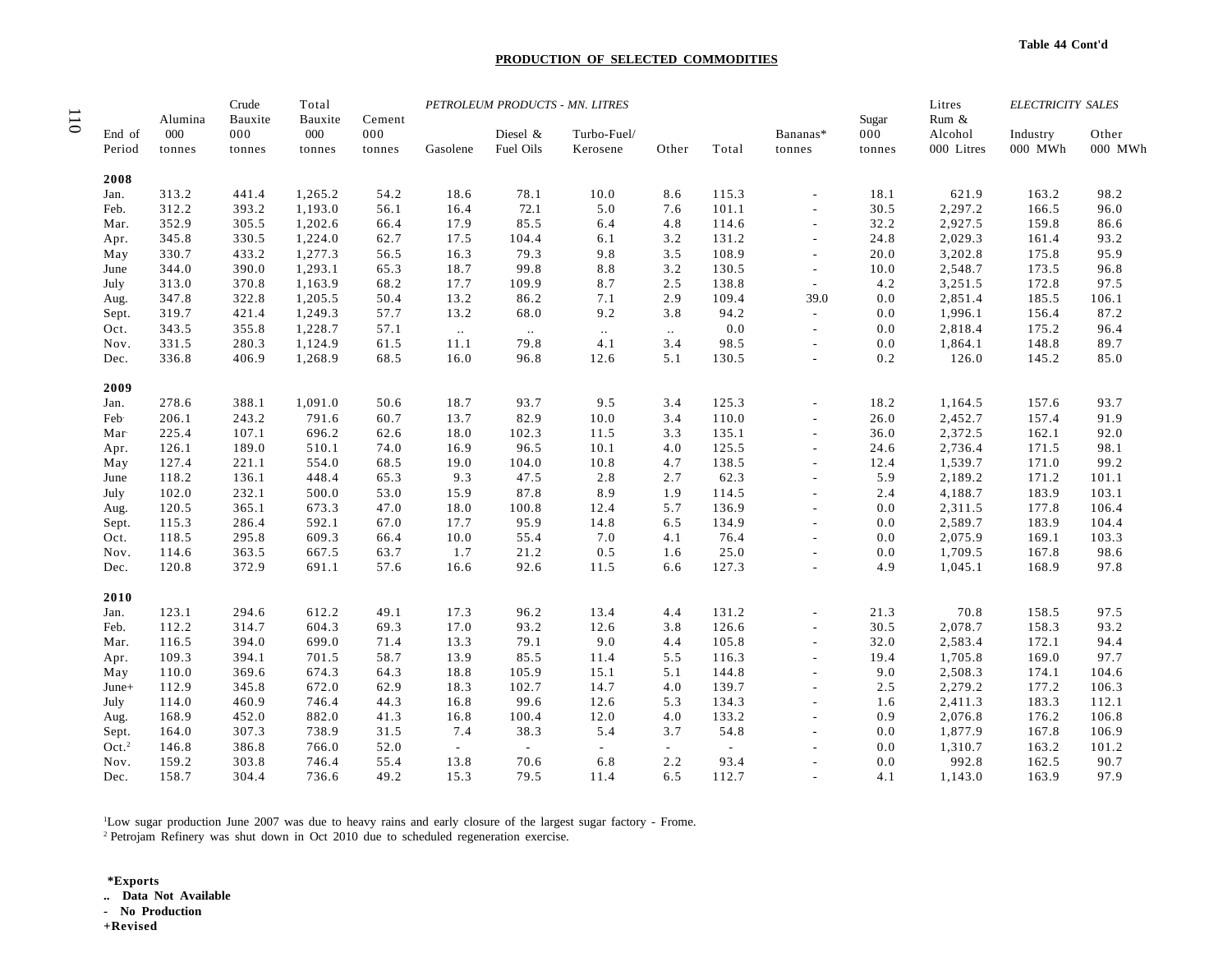# **OTHER PRODUCTION**

|        | Poultry            | Condensed | Beer and   | Aerated              |            |                      |            |
|--------|--------------------|-----------|------------|----------------------|------------|----------------------|------------|
| End of | Meat               | Milk      | Stout      | Water                | Cigarettes | Cigars               | Paints     |
| Period | $000\,\mathrm{kg}$ | tonnes    | 000 litres | 000 litres           | $000\,$    | 000                  | 000 litres |
| 2000   |                    |           |            |                      |            |                      |            |
| Mar.   | 11,963             | 3,868     | 15,936     | $\ddotsc$            | 272,745    | 1,236                | 2,254      |
| June   | 10,942             | 3,374     | 16,025     | $\ddotsc$            | 269,143    | 1,363                | 2,048      |
| Sept.  | 11,719             | 3,678     | 18,354     | $\ddotsc$            | 196,615    | 1,188                | 2,046      |
| Dec.   | 12,708             | 3,873     | 19,542     | $\ldots$             | 256,608    | 21                   | 3,149      |
| 2001   |                    |           |            |                      |            |                      |            |
| Mar.   | 12,754             | 4,184     | 17,728     | $\ddotsc$            | 275,690    |                      | 2,140      |
| June   | 13,632             | 5,295     | 17,689     | $\ddotsc$            | 264,325    | $\ddotsc$            | 2,044      |
| Sept.  | 11,814             | 4,023     | 21,187     | $\ddotsc$            | 212,377    | $\ddotsc$            | 2,247      |
| Dec.   | 13,569             | 3,935     | 21,962     | $\ddotsc$            | 274,415    | $\ddot{\phantom{a}}$ | 2,927      |
| 2002   |                    |           |            |                      |            |                      |            |
| Mar.   | 13,993             | 3,854     | 18,945     | $\ddotsc$            | 290,225    | 22,867               | 2,334      |
| June   | 12,160             | 3,489     | 17,394     | $\ddotsc$            | 241,015    | 13,040               | 2,067      |
| Sept.  | 13,923             | 3,304     | 19,400     | $\ddotsc$            | 246,910    | $\ddotsc$            | 2,531      |
| Dec.   | 14,033             | 3,274     | 21,812     | $\ddot{\phantom{a}}$ | 270,980    | $\ddotsc$            | 3,475      |
| 2003   |                    |           |            |                      |            |                      |            |
| Mar.   | 13,795             | 4,043     | 17,862     | $\ddotsc$            | 241,328    |                      | 2,214      |
| June   | 13,200             | 3,384     | 21,332     | $\ldots$             | 193,058    | $\cdot$ .            | 2,224      |
| Sept.  | 13,220             | 3,036     | 14,712     | $\ddotsc$            | 227,609    | $\ddotsc$            | 2,653      |
| Dec.   | 14,512             | 3,446     | 21,283     | $\ddot{\phantom{a}}$ | 226,930    |                      | 3,546      |
| 2004   |                    |           |            |                      |            |                      |            |
| Mar.   | 14,127             | 3,770     | 16,001     | $\ddotsc$            | 247,010    |                      | 2,382      |
| June   | 15,052             | 3,258     | 19,101     | $\ddotsc$            | 261,935    | $\ddotsc$            | 2,378      |
| Sept.  | 13,442             | 3,139     | 16,764     | $\ldots$             | 207,720    | $\ldots$             | 2,344      |
| Dec.   | 12,566             | 3,779     | 24,656     | $\ddotsc$            | 262,145    | $\ddotsc$            | 3,955      |
| 2005   |                    |           |            |                      |            |                      |            |
| Mar.   | 14,982             | 3,444     | 20,183     | $\ddotsc$            | 237,755    |                      | 2,137      |
| June   | 14,559             | 3,392     | 20,839     | $\ddotsc$            | 216,936    |                      | 2,050      |
| Sept.  | 12,988             | 2,733     | 20,685     | $\ddotsc$            | 154,260    | $\ddot{\phantom{a}}$ | 2,256      |
| Dec.   | 16,911             | 4,467     | 21,534     |                      | 115,362    |                      | 3,225      |

.. Not available

Sources: Statistical Institute of Jamaica, Planning Institute of Jamaica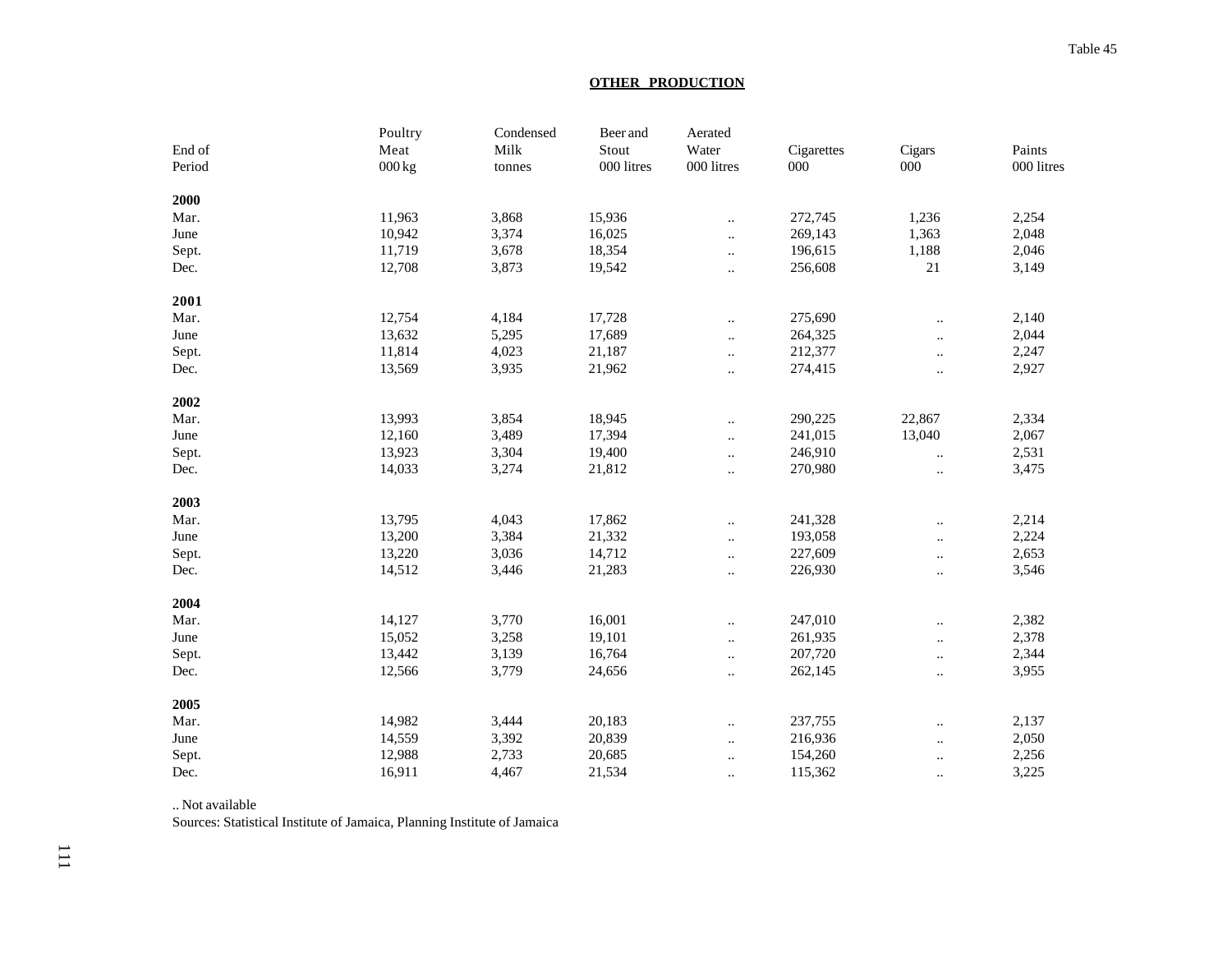# **RATE OF GROWTH OF GROSS DOMESTIC PRODUCT VALUE ADDED BY INDUSTRY AT CONSTANT (2003) PRICES, 1998-2008 (PERCENTAGE)**

| <b>INDUSTRIAL SECTOR</b>                    | 1999   | 2000    | 2001   | 2002   | 2003   | $2004+$ | $2005+$ | $2006+$ | $2007+$ | $2008+$ | 2009    |
|---------------------------------------------|--------|---------|--------|--------|--------|---------|---------|---------|---------|---------|---------|
| Agriculture, Forestry and Fishing           | 2.7    | $-12.7$ | 6.7    | $-6.8$ | 7.0    | $-11.2$ | $-6.7$  | 19.5    | $-7.5$  | $-6.3$  | 13.9    |
| Mining and Quarrying                        | 1.0    | $-0.3$  | 2.9    | 2.1    | 5.0    | 2.2     | 2.8     | 0.9     | $-2.6$  | $-2.5$  | $-50.5$ |
| Manufacture                                 | $-4.3$ | $-1.7$  | $-0.8$ | $-2.0$ | $-0.5$ | 1.4     | $-4.4$  | $-2.2$  | 0.7     | $-1.3$  | $-5.7$  |
| Electricity and Water Supply*               | 4.6    | 2.0     | 0.7    | 4.6    | 4.7    | $-0.1$  | 4.2     | 3.2     | 0.6     | 0.9     | 2.2     |
| Construction*                               | 1.1    | 0.2     | $-0.2$ | $-1.0$ | 5.1    | 8.4     | 7.5     | $-1.9$  | 4.6     | $-6.7$  | $-6.5$  |
| Wholesale & Retail Trade, Repairs           |        |         |        |        |        |         |         |         |         |         |         |
| & Installation of Machinery*                | $-1.6$ | 2.5     | $-0.3$ | 0.4    | 1.7    | 1.5     | 1.4     | 2.2     | 1.4     | $-0.2$  | $-2.3$  |
| Hotels & Restaurants                        | 2.7    | 5.3     | $-1.3$ | 0.2    | 4.6    | 4.3     | 4.5     | 10.1    | 0.3     | 2.2     | 2.1     |
| Transport, Storage and Communication        | 6.9    | 6.7     | 4.8    | 6.2    | 4.0    | 1.4     | 0.9     | 4.5     | 3.3     | $-2.7$  | $-4.3$  |
| Finance & Insurance Services                | 5.2    | 4.1     | 5.9    | 6.3    | 6.8    | 2.8     | $-0.3$  | 2.3     | 3.3     | 1.3     | 1.3     |
| Real Estate, Renting & Business Activities* | $-0.6$ | $-0.2$  | 0.9    | 0.6    | 2.2    | 1.9     | 1.4     | 1.9     | 3.2     | 1.1     | $-0.7$  |
| Producers of Government Services            | 0.7    | $-0.4$  | 1.4    | 0.8    | 0.2    | 0.2     | 0.3     | 0.5     | 1.3     | 0.3     | 0.0     |
| Other Services*                             | 1.0    | 1.4     | 0.2    | 2.6    | 4.2    | 2.4     | 3.5     | 5.4     | 1.8     | 0.6     | 0.1     |
| Less Financial Intermediation Services      |        |         |        |        |        |         |         |         |         |         |         |
| Indirectly Measured (FISIM)*                | $-0.5$ | $-0.8$  | 6.8    | 5.6    | $-2.9$ | 1.6     | $-0.3$  | 0.9     | 2.8     | $-1.3$  | 1.8     |
| TOTAL GROSS DOMESTIC PRODUCT AT             |        |         |        |        |        |         |         |         |         |         |         |
| <b>CONSTANT PRICES</b>                      | 1.0    | 0.9     | 1.3    | 1.0    | 3.5    | 1.4     | 1.1     | 3.0     | 1.4     | $-0.9$  | $-3.0$  |
| *Category names have been changed.          |        |         |        |        |        |         |         |         |         |         |         |

**\*\*The category 'Hotels & Restaurants' has been added to the list.**

**\*\*\*The Household and Private Non-profit Institutions category has been removed.**

**+Revised**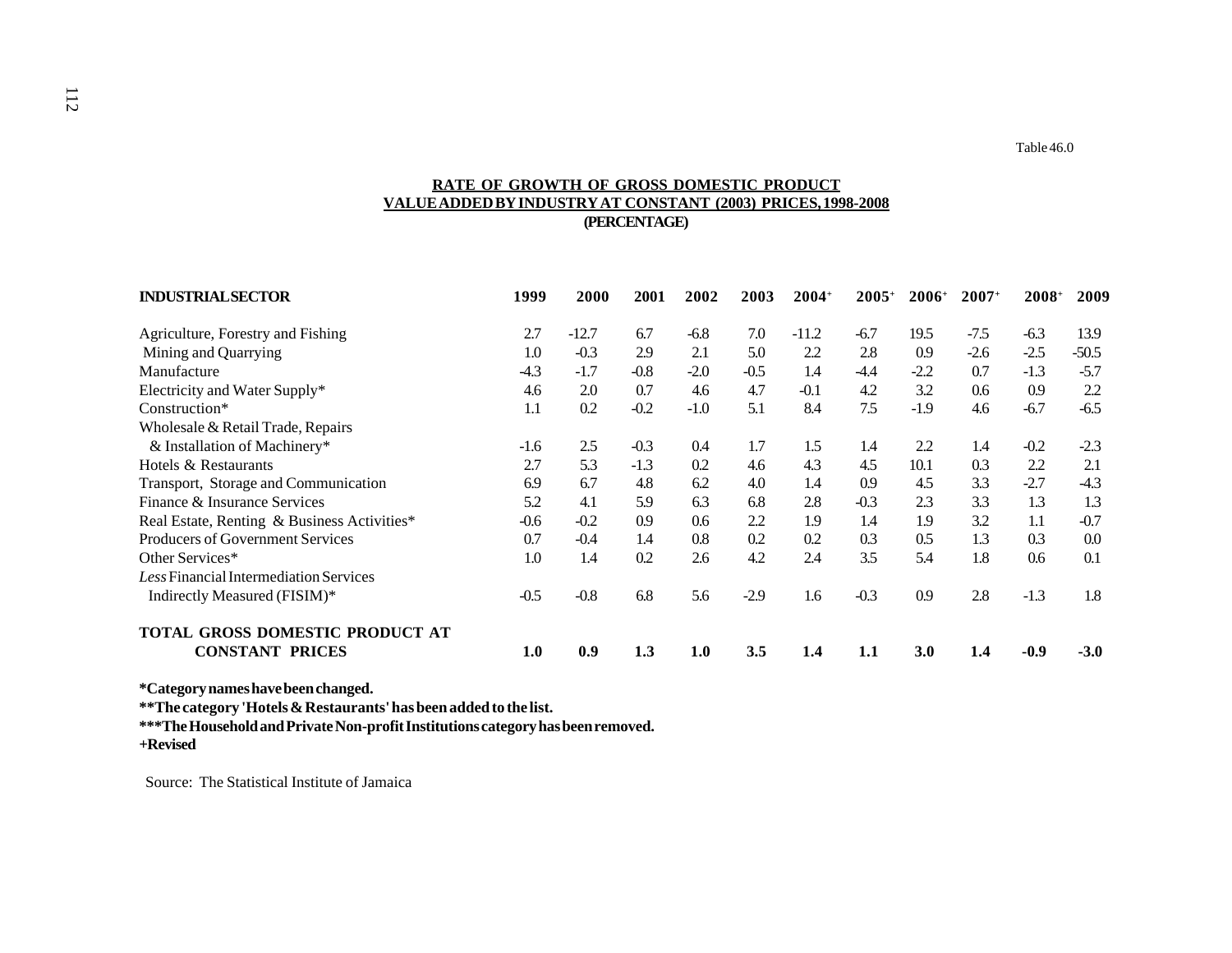# **PERCENTAGE CONTRIBUTION OF GROSS DOMESTIC PRODUCT VALUE ADDED BY INDUSTRY AT CONSTANT (2003) PRICES, 1998-2008**

| <b>INDUSTRIAL SECTOR</b>                    | 1999  | <b>2000</b> | 2001  | 2002  | 2003  | 2004  | 2005  | $2006+$ | $2007+$ | 2008+ | 2009  |
|---------------------------------------------|-------|-------------|-------|-------|-------|-------|-------|---------|---------|-------|-------|
| Agriculture, Forestry and Fishing           | 6.8   | 5.9         | 6.2   | 5.8   | 6.0   | 5.2   | 4.8   | 5.6     | 5.1     | 4.8   | 5.6   |
| Mining and Quarrying                        | 3.9   | 3.9         | 3.9   | 4.0   | 4.0   | 4.1   | 4.1   | 4.1     | 3.9     | 3.8   | 2.0   |
| Manufacture                                 | 10.7  | 10.5        | 10.3  | 10.0  | 9.6   | 9.6   | 9.1   | 8.6     | 8.5     | 8.5   | 8.3   |
| Electricity and Water Supply*               | 3.1   | 3.2         | 3.2   | 3.3   | 3.3   | 3.3   | 3.4   | 3.4     | 3.3     | 3.4   | 3.6   |
| Construction*                               | 8.0   | 7.9         | 7.8   | 7.6   | 7.8   | 8.3   | 8.8   | 8.4     | 8.7     | 8.2   | 7.9   |
| Wholesale & Retail Trade, Repairs           |       |             |       |       |       |       |       |         |         |       |       |
| & Installation of Machinery*                | 19.3  | 19.6        | 19.3  | 19.1  | 18.8  | 18.8  | 18.9  | 18.8    | 18.7    | 18.9  | 19.0  |
| Hotels & Restaurants**                      | 4.7   | 4.9         | 4.7   | 4.7   | 4.8   | 4.9   | 5.1   | 5.4     | 5.3     | 5.5   | 5.8   |
| Transport, Storage and Communication        | 10.3  | 10.9        | 11.3  | 11.8  | 11.9  | 11.9  | 11.9  | 12.1    | 12.3    | 12.1  | 11.9  |
| Finance & Insurance Services                | 9.5   | 9.8         | 10.2  | 10.8  | 11.1  | 11.2  | 11.1  | 11.0    | 11.2    | 11.5  | 12.0  |
| Real Estate, Renting & Business Activities* | 9.8   | 9.7         | 9.7   | 9.6   | 9.5   | 9.6   | 9.6   | 9.5     | 9.6     | 9.8   | 10.1  |
| Producers of Government Services            | 12.8  | 12.6        | 12.6  | 12.6  | 12.2  | 12.0  | 11.9  | 11.6    | 11.6    | 11.8  | 12.1  |
| Other Services*                             | 6.3   | 6.3         | 6.3   | 6.4   | 6.4   | 6.5   | 6.6   | 6.8     | 6.8     | 6.9   | 7.1   |
| Less Financial Intermediation Services      |       |             |       |       |       |       |       |         |         |       |       |
| Indirectly Measured (FISIM)                 | 5.2   | 5.1         | 5.4   | 5.6   | 5.3   | 5.3   | 5.2   | 5.1     | 5.2     | 5.2   | 5.4   |
| <b>TOTAL GROSS DOMESTIC PRODUCT</b>         |       |             |       |       |       |       |       |         |         |       |       |
| <b>AT CONSTANT PRICES</b>                   | 100.0 | 100.0       | 100.0 | 100.0 | 100.0 | 100.0 | 100.0 | 100.0   | 100.0   | 100.0 | 100.0 |

**\*Category names have been changed**

**\*\*The category 'Hotel & Restaurants' has been added to the list.**

**\*\*\*The 'Household and Private Non-profit Institutions category has been removed.**

 **+Revised**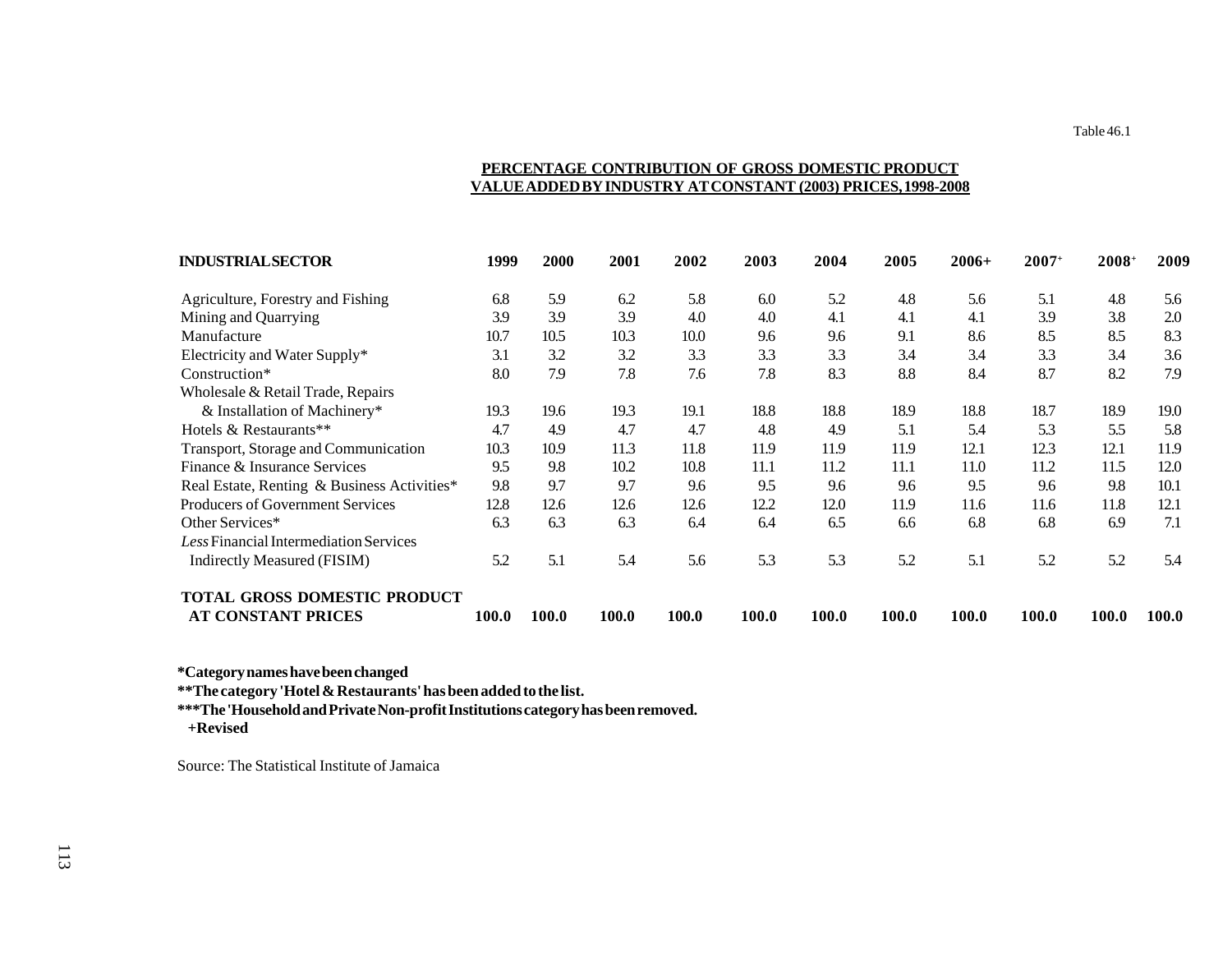# **GROSS DOMESTIC PRODUCT VALUE ADDED BY INDUSTRY AT CONSTANT (2003) PRICES, 1998-2008 (J\$mn)**

| <b>INDUSTRIAL SECTOR</b>                                  | 2000      | 2001      | 2002      | 2003      | 2004      | $2005+$   | $2006^{\circ}$ | $2007+$   | $2008^+$   | 2009      |
|-----------------------------------------------------------|-----------|-----------|-----------|-----------|-----------|-----------|----------------|-----------|------------|-----------|
| Agriculture, Forestry and Fishing                         | 26,675.9  | 28,458.4  | 26,521.4  | 28,389.8  | 25,196.5  | 23,495.9  | 28,077.3       | 25,965.0  | 24,319.3   | 27,702.4  |
| Mining and Quarrying                                      | 17,429.3  | 17.942.8  | 18,312.5  | 19,233.6  | 19,659.3  | 20,212.9  | 20,395.6       | 19,863.8  | 19.370.4   | 9,588.3   |
| Manufacture                                               | 47,135.4  | 46,771.7  | 45,838.7  | 45,597.4  | 46,245.2  | 44,273.4  | 43,281.0       | 43,590.9  | 43,007.1   | 40,546.3  |
| Electricity and Water Supply*                             | 14.314.7  | 14,408.7  | 15,072.6  | 15,782.4  | 15.761.8  | 16,416.4  | 16,949.3       | 17.043.8  | 17.197.7   | 17,567.8  |
| Construction*                                             | 35,632.2  | 35,570.3  | 35,222.7  | 37,001.4  | 40,126.5  | 43,124.9  | 42,297.2       | 44,230.2  | 41,286.1   | 38,584.3  |
| Wholesale & Retail Trade, Repairs                         |           |           |           |           |           |           |                |           |            |           |
| & Installation of Machinery*                              | 88,100.9  | 87,845.8  | 88,205.7  | 89,668.2  | 91,017.2  | 92,329.5  | 94,402.5       | 95,738.0  | 95,566.8   | 93,390.3  |
| Hotels & Restaurants**                                    | 21,911.8  | 21,632.3  | 21,685.1  | 22,686.5  | 23,664.4  | 24,733.5  | 27,230.4       | 27,320.6  | 27,929.9   | 28,525.0  |
| Transport, Storage and Communication                      | 49,015.2  | 51,375.2  | 54,553.6  | 56,747.8  | 57,543.8  | 58,070.8  | 60,712.9       | 62,743.8  | 61,078.0   | 58,472.8  |
| Finance & Insurance Services                              | 44,001.1  | 46,617.0  | 49,533.3  | 52,898.8  | 54,142.6  | 54,197.8  | 55,447.9       | 57,273.1  | 58,024.7   | 58,798.7  |
| Real Estate, Renting & Business Activities*               | 43,754.0  | 44,133.4  | 44,383.4  | 45,359.3  | 46,233.9  | 46,862.9  | 47,734.4       | 49,269.4  | 49,831.0   | 49,458.4  |
| Producers of Government Services                          | 56,679.9  | 57,454.4  | 57,941.8  | 58,055.2  | 58,144.2  | 58,294.0  | 58,579.1       | 59,365.5  | 59,569.2   | 59,575.8  |
| Other Services*                                           | 28,504.9  | 28,555.5  | 29,287.0  | 30,504.6  | 31,228.0  | 32,330.2  | 34,089.8       | 34,719.0  | 34,928.3   | 34,966.6  |
| Less Financial Intermediation Services                    |           |           |           |           |           |           |                |           |            |           |
| Indirectly Measured (FISIM)*                              | 23,020.2  | 24,576.4  | 25,941.9  | 25,179.1  | 25,577.5  | 25,495.4  | 25,730.2       | 26,446.0  | 26,102.5   | 26,582.7  |
| <b>TOTAL GROSS DOMESTIC PRODUCT</b><br>AT CONSTANT PRICES | 446,214.2 | 450,135.1 | 460,616.0 | 476,745.8 | 483,385.8 | 488,846.7 | 503,467.1      | 510,677.1 | 506,006.10 | 490,594.0 |

**+Revised**

**\*Category names have heen changed**

**\*\*The category 'Hotels & Restaurants has been added to the list.**

**\*\*\*The Household and Private Non-profit Institutions category has been removed.**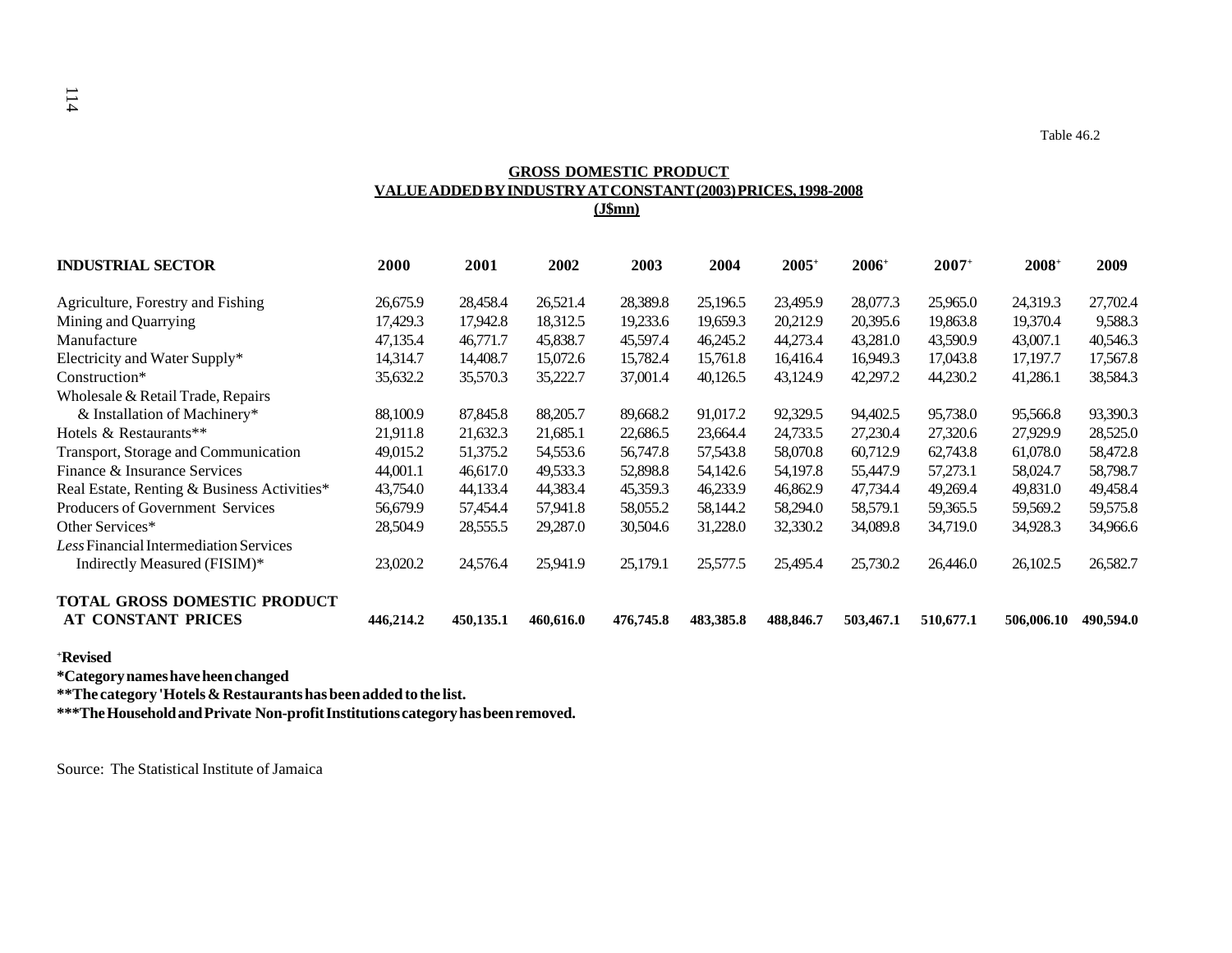# **GROSS DOMESTIC PRODUCT VALUE ADDED BY INDUSTRY AT CURRENT PRICES, 1998-2008 (J\$mn)**

| <b>INDUSTRIAL SECTOR</b>                    | <b>2000</b> | 2001      | 2002      | 2003      | 2004      | $2005+$             | $2006+$   | $2007+$   | $2008+$                           | 2009      |
|---------------------------------------------|-------------|-----------|-----------|-----------|-----------|---------------------|-----------|-----------|-----------------------------------|-----------|
| Agriculture, Forestry and Fishing           | 24,126.6    | 25,886.3  | 26,089.1  | 28,389.8  | 30,984.2  | 36,318.0            | 40,439.1  | 41,135.9  | 48,133.9                          | 58,768.1  |
| Mining and Quarrying                        | 14,336.4    | 15,956.9  | 16,578.6  | 19,233.6  | 23,533.4  | 25,106.3            | 27,260.4  | 32,353.2  | 16,239.5                          | 8,955.8   |
| Manufacture                                 | 36,336.2    | 37,974.4  | 40,072.1  | 45,597.4  | 51,469.7  | 54,393.2            | 60,038.2  | 68,252.2  | 79,740.6                          | 86,367.5  |
| Construction*                               | 10,874.4    | 12,054.3  | 13,575.9  | 15,782.4  | 18,290.2  | 22,304.1            | 25,960.1  | 28,814.8  | 38,126.3                          | 37,916.0  |
| Electricity and Water Supply*               | 25,953.6    | 28,576.1  | 30,551.6  | 37,001.4  | 45,847.9  | 52,269.0            | 56,665.7  | 67,616.3  | 74,603.7                          | 76,496.5  |
| Wholesale & Retail Trade, Repairs           |             |           |           |           |           |                     |           |           |                                   |           |
| & Installation of Machinery*                | 67,608.1    | 71,888.1  | 80,800.5  | 89,668.2  | 103,107.4 | 121,100.0           | 133,918.4 | 145,649.8 | 178,821.1                         | 188,358.8 |
| Hotels & Restaurants**                      | 17,454.7    | 17,789.3  | 18,737.9  | 22,686.5  | 26,202.6  | 28,644.3            | 33,353.5  | 36,178.6  | 40,419.0                          | 45,048.4  |
| Transport, Storage and Communication        | 36,400.7    | 40,564.7  | 51,552.4  | 56,747.8  | 63,850.7  | 70,397.5            | 80,555.1  | 92,062.1  | 97,753.6                          | 101,204.4 |
| Finance & Insurance Services                | 30,955.5    | 33,888.4  | 38,432.8  | 52,898.8  | 56,562.2  | 62,040.6            | 67,251.6  | 77,210.8  | 91,178.8                          | 99,649.8  |
| Real Estate, Renting & Business Activities* | 31,930.3    | 36,484.9  | 40,890.6  | 45,359.3  | 52,092.7  | 59,775.9            | 67,574.9  | 78,408.4  | 91,796.1                          | 100,231.2 |
| <b>Producers of Government Services</b>     | 40,009.5    | 43,900.1  | 51,478.8  | 58,055.2  | 61,794.0  | 67,524.9            | 79,289.7  | 90,853.1  | 110,792.4                         | 133,291.7 |
| Other Services*                             | 22,478.2    | 24,239.5  | 26,466.5  | 30,504.6  | 34,458.1  | 38,710.0            | 44,167.6  | 49,065.5  | 55,972.5                          | 61,418.5  |
| Less Financial Intermediation Services      |             |           |           |           |           |                     |           |           |                                   |           |
| Indirectly Measured (FISIM)*                | 15,748.4    | 16,548.3  | 18,756.1  | 25,179.1  | 26,359.6  | 29,433.3            | 31,376.8  | 35,248.2  | 41,631.90                         | 47,516.6  |
| <b>TOTAL VALUE-ADDED AT</b>                 |             |           |           |           |           |                     |           |           |                                   |           |
| <b>BASIC PRICES</b>                         | 342,711.9   | 372,654.7 | 416,470.6 | 476,745.8 | 541,833.8 | 609,287.7           | 687,097.4 | 772,352.1 | 881,945.6                         | 950,190.1 |
| Taxes Less Subsidies on Products            | 41,965.6    | 46,116.6  | 52,045.9  | 65,957.5  | 78,424.7  | 86,067.5            | 98,557.3  | 115,065.3 | 127,727.9                         | 133,258.2 |
| <b>GROSS DOMESTIC PRODUCT</b>               |             |           |           |           |           |                     |           |           |                                   |           |
| <b>AT MARKET PRICES</b>                     | 384,771.3   | 418,771.3 | 468,516.5 | 542,703.4 |           | 620,258.5 695,218.0 | 783,654.7 |           | 887,417.4 1,009,673.6 1,083,448.3 |           |

**+Revised**

**\*Category names have been changed.**

**\*\*The category 'Hotels & Restaurants' has been added to the list.**

**\*\*\*The 'Household and Private Non-profit Institutions' category has been removed. +Revised**

 $\frac{11}{50}$  Source: The Statistical Institute of Jamaica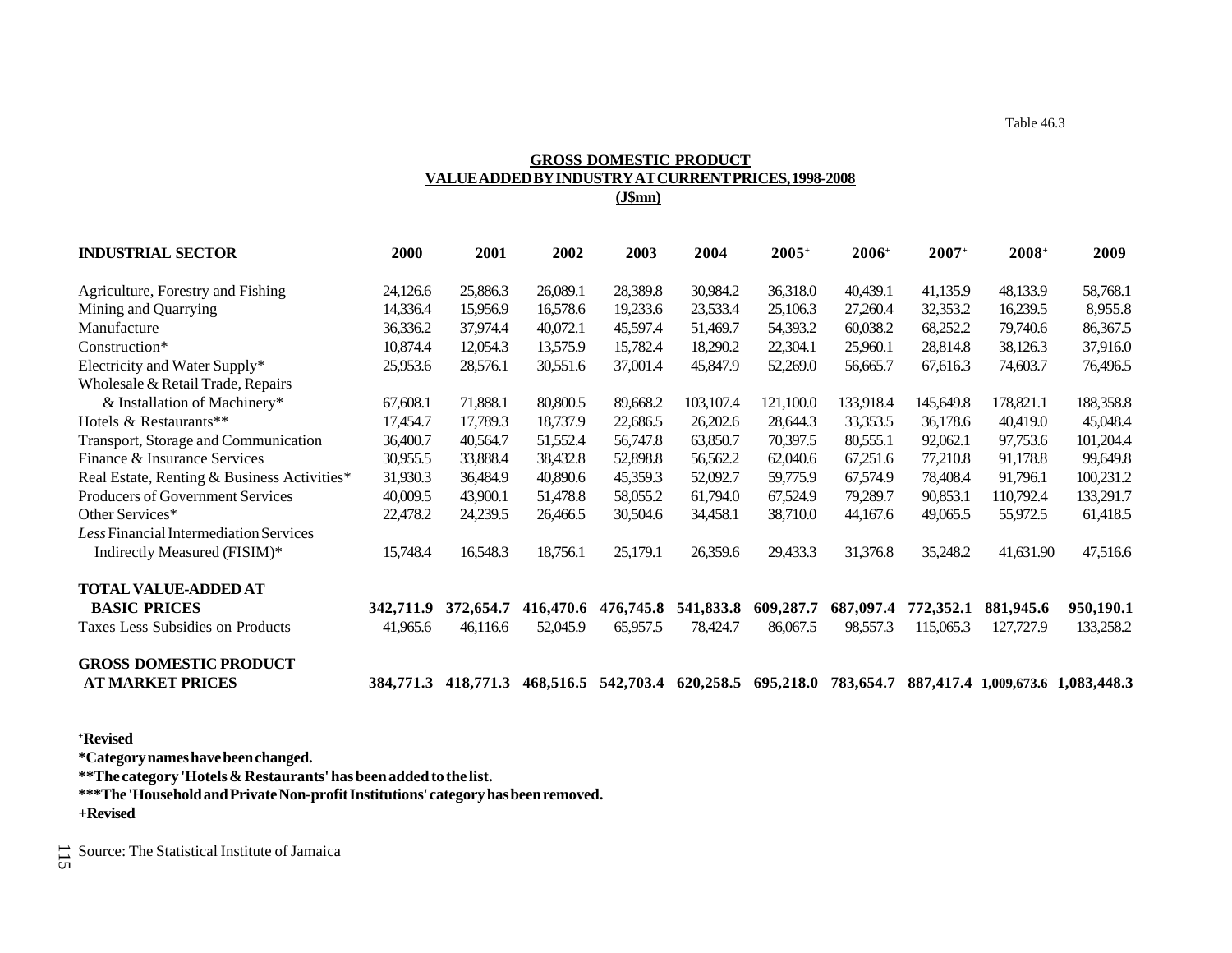# **PER CAPITA INDICATORS (J\$)**

| <b>2000</b> | 2001    | 2002    | 2003    | $2004+$ | $2005+$ | $2006+$  | $2007+$ | $2008+$  | 2009    |
|-------------|---------|---------|---------|---------|---------|----------|---------|----------|---------|
|             |         |         |         |         |         |          |         |          |         |
| 173,838     | 175,141 | 176,130 | 181,569 | 183,325 | 184,443 | 1889,053 | 190,850 | 188,302  | 181,998 |
|             |         |         |         |         |         |          |         |          |         |
| 132,352     | 143,070 | 159,250 | 181.569 | 205,388 | 229,833 | 257,256  | 288,643 | 328,202  | 352,497 |
| 148,559     | 160,775 | 179,151 | 206.689 | 235,116 | 262,307 | 294,264  | 331,646 | 375,734  | 401,932 |
| 142,846     | 153,072 | 167.713 | 194,369 | 221,605 | 246,417 | 279,092  | 314,638 | 360,468  | 382,827 |
| 131,032     | 140,645 | 154,245 | 178,605 | 203,931 | 226,494 | 256,377  | 289,019 | 331,347  | 351,931 |
| 144,612     | 156,767 | 174,347 | 204.244 | 237.463 | 263,589 | 299,500  | 341,472 | 389,100  | 418,589 |
| 68,327      | 72,811  | 80,687  | 94,540  | 106.196 | 116.844 | 131,857  | 150,925 | 175,386  | 188,814 |
|             |         |         |         |         |         |          |         |          |         |
| 110.247     | 118,678 | 133,644 | 154,734 | 177,016 | 203,082 | 228,869  | 281,967 | 337,986  | 328,080 |
|             |         |         |         |         |         |          |         |          |         |
|             |         |         |         |         |         |          |         |          | 63,069  |
| 153,139     | 15,770  | 15,015  | 21,039  | 31,212  | 24,244  | 31,180   | 13,092  | $-6,681$ | 27,440  |
|             | 21,226  | 22,320  | 25,689  | 28,472  | 29,236  | 36,263   | 39,451  | 46,413   | 57,796  |

\*Changes made to category names +Revised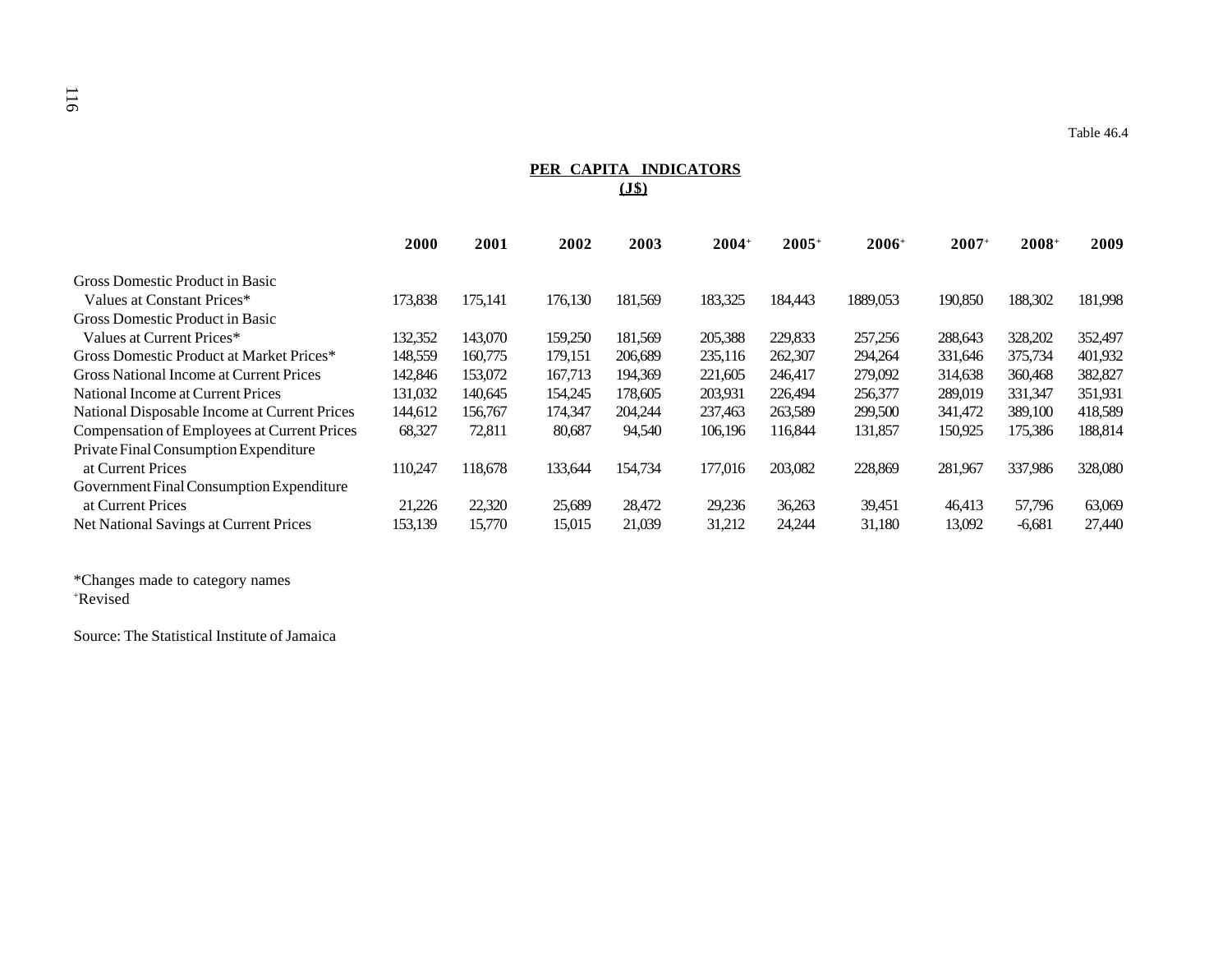# **INSTALMENT CREDIT - CREDIT OUTSTANDING\***

J\$000

| End of<br>Period | Commercial<br><b>Banks</b> | Merchant<br><b>Banks</b> | Finance<br>Houses | Dealers | Total      |
|------------------|----------------------------|--------------------------|-------------------|---------|------------|
|                  |                            |                          |                   |         |            |
| 1999             |                            |                          |                   |         |            |
| Mar.             | 4,856,710                  | 245,522                  | 21,344            |         | 5,123,576  |
| June             | 4,582,006                  | 249,390                  | 18,909            |         | 4,850,305  |
| Sept.            | 4,390,412                  | 247,035                  | 21,912            |         | 4,659,359  |
| Dec.             | 4,359,933                  | 266,191                  | 21,649            |         | 4,647,773  |
| 2000             |                            |                          |                   |         |            |
| Mar.             | 4,303,475                  | 256,043                  | 27,255            |         | 4,586,773  |
| June             | 4,376,388                  | 207,975                  | 29,962            |         | 4,614,325  |
| Sept.            | 4,440,199                  | 219,017                  | 27,540            |         | 4,686,756  |
| Dec.             | 4,493,503                  | 230,130                  | 28,291            |         | 4,751,924  |
| 2001             |                            |                          |                   |         |            |
| Mar.             | 4,535,335                  | 252,610                  | 25,364            |         | 4,813,309  |
| June             | 4,677,326                  | 183,854                  | 22,180            |         | 4,883,360  |
| Sept.            | 4,931,193                  | 162,200                  | 22,338            |         | 5,115,731  |
| Dec.             | 5,160,632                  | 136,632                  | 71,570            |         | 5,368,834  |
| 2002             |                            |                          |                   |         |            |
| Mar.             | 5,544,729                  | 161,647                  | 78,246            |         | 5,784,622  |
| June             | 5,881,738                  | 143,945                  | 78,219            |         | 6,103,902  |
| Sept.            | 6,271,310                  | 178,056                  | 101,221           |         | 6,550,587  |
| Dec.             | 6,683,254                  | 188,620                  | 138,428           |         | 7,010,302  |
| 2003             |                            |                          |                   |         |            |
| Mar.             | 7,056,665                  | 229,778                  | 109,680           |         | 7,396,123  |
| June             | 7,741,539                  | 237,077                  | 82,703            |         | 8,061,319  |
| Sept.            | 8,706,631                  | 335,044                  | 77,975            |         | 9,119,650  |
| Dec.             | 9,456,840                  | 362,323                  | 79,024            |         | 9,898,187  |
| 2004             |                            |                          |                   |         |            |
| Mar.             | 10,030,133                 | 359,113                  | 83,040            |         | 10,472,286 |
| June             | 10,429,614                 | 284,015                  | 3,718             |         | 10,717,347 |
| Sept.            | 10,938,376                 | 353,667                  | 3,404             |         | 11,295,447 |
| Dec.             | 11,360,858                 | 771,157                  | 3,072             |         | 12,135,087 |
| 2005             |                            |                          |                   |         |            |
| Mar.             | 11,568,441                 | 659,322                  | 2,697             |         | 12,230,460 |
| June             | 11,915,282                 | 700,127                  | 2,343             |         | 12,617,752 |
| Sept.            | 12,597,227                 | 812,232                  | 1,977             |         | 13,411,436 |
| Dec.             | 12,991,666                 | 935,525                  | 1,599             |         | 13,928,790 |
| 2006             |                            |                          |                   |         |            |
| Mar.             |                            |                          |                   |         | 15,424,820 |
|                  | 14,243,684                 | 1,179,926                | 1,210             |         |            |
| June             | 14,976,499                 | 1,345,982                | 834               |         | 16,323,315 |
| Sept.            | 17,036,308                 | 1,997,425                | 424               |         | 19,034,157 |
| Dec.             | 18, 134, 758               | 2,184,084                |                   |         | 20,318,842 |

\*Data revised to exclude dealers since 1993.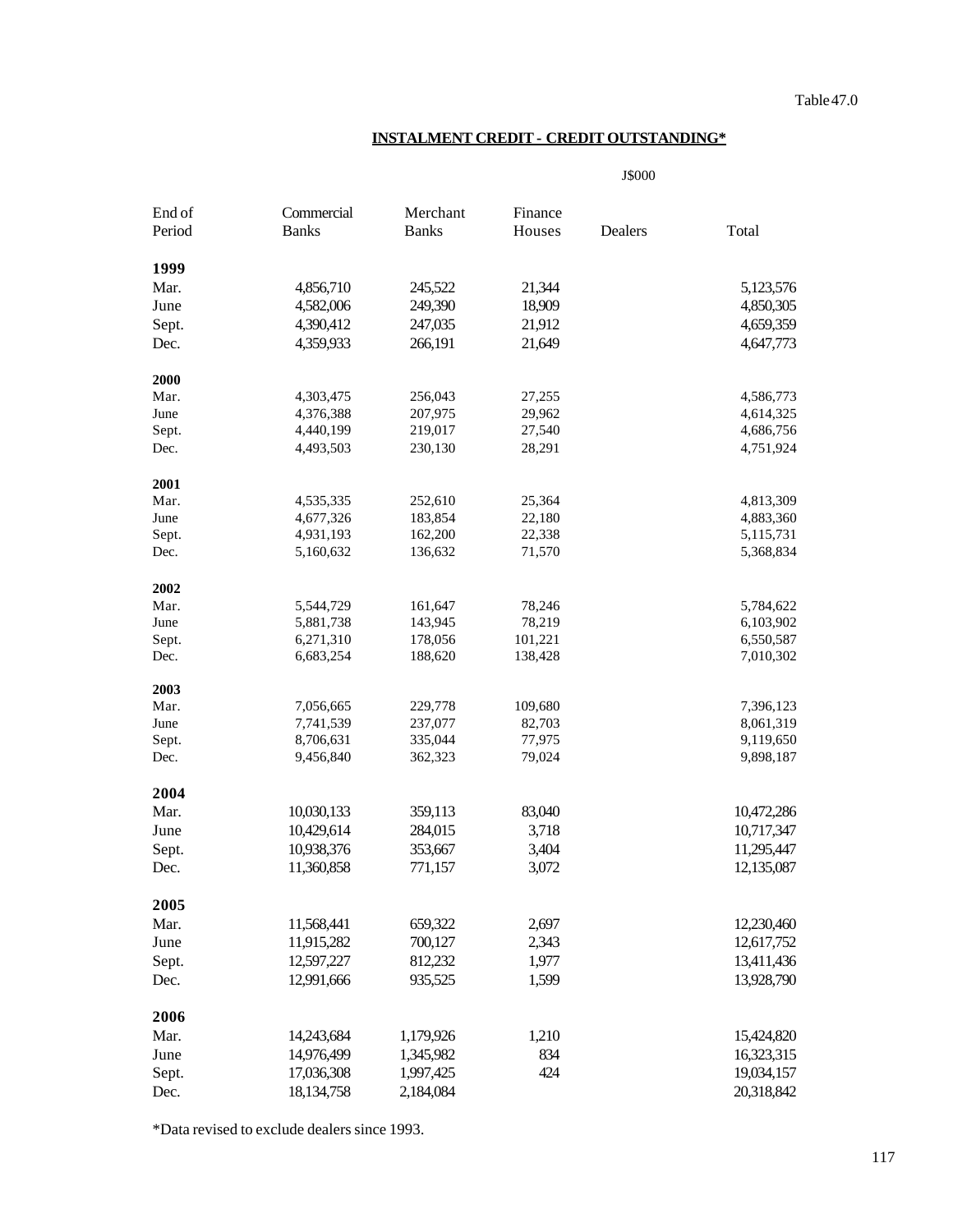## **INSTALMENT CREDIT - CREDIT OUTSTANDING**

|        |              |              | J\$000  |              |
|--------|--------------|--------------|---------|--------------|
| End of | Commercial   | Merchant     | Finance |              |
| Period | <b>Banks</b> | <b>Banks</b> | Houses  | Total        |
|        |              |              |         |              |
| 2007   |              |              |         |              |
| Jan.   | 18,550,823   | 2,142,685    |         | 20,693,508   |
| Feb.   | 19,073,232   | 2,144,364    |         | 21, 217, 596 |
| Mar.   | 19,699,750   | 2,223,892    |         | 21,923,642   |
| Apr.   | 20,231,810   | 2,065,458    |         | 22,297,268   |
| May    | 20,807,099   | 2,111,484    |         | 22,918,583   |
| June   | 21,561,418   | 2,309,758    |         | 23,871,176   |
| July   | 22, 209, 432 | 2,569,170    |         | 24,778,602   |
| Aug.   | 22,831,835   | 2,585,703    |         | 25,417,538   |
| Sept.  | 23,446,472   | 2,711,998    |         | 26,158,470   |
| Oct.   | 24,122,918   | 2,732,852    |         | 26,855,770   |
| Nov.   | 24,956,664   | 2,766,233    |         | 27,722,897   |
| Dec.   | 25,665,531   | 2,761,224    |         | 28,426,755   |
|        |              |              |         |              |
| 2008   |              |              |         |              |
| Jan.   | 26,225,579   | 2,743,017    |         |              |
|        |              |              |         | 28,968,596   |
| Feb.   | 26,876,352   | 2,773,461    |         | 29,649,813   |
| Mar.   | 27, 262, 858 | 2,953,324    |         | 30,216,182   |
| Apr.   | 27,693,067   | 3,009,942    |         | 30,703,009   |
| May    | 27,832,858   | 2,853,991    |         | 30,686,849   |
| June   | 28,329,213   | 2,452,595    |         | 30,781,808   |
| July   | 28,165,921   | 2,400,852    |         | 30,566,726   |
| Aug.   | 28,115,072   | 2,763,259    |         | 30,878,331   |
| Sept.  | 27,982,371   | 2,793,097    |         | 30,775,468   |
| Oct.   | 27,837,682   | 2,793,465    |         | 30,631,147   |
| Nov.   | 27,781,988   | 2,819,371    |         | 30,601,359   |
| Dec.   | 27,695,050   | 2,868,304    |         | 30,563,354   |
|        |              |              |         |              |
| 2009   |              |              |         |              |
| Jan.   | 27,845,182   | 2,996,209    |         | 30,841,391   |
| Feb.   | 27,969,687   | 2,935,983    |         | 30,905,670   |
| Mar.   | 28,062,257   | 2,806,654    |         | 30,868,911   |
| Apr.   | 27,835,483   | 2,750,766    |         | 30,586,249   |
| May    | 27,722,630   | 2,602,665    |         | 30,325,295   |
| June   | 27,680,727   | 2,578,702    |         | 30,259,429   |
| July   | 27,449,349   | 2,534,435    |         | 29,983,784   |
| Aug.   | 27,407,136   | 2,403,068    |         | 29,810,204   |
| Sept.  | 27,418,929   | 2,415,846    |         | 29,834,775   |
| Oct.   | 27,154,611   | 2,322,205    |         | 29,476,816   |
| Nov.   | 26,949,483   | 2,294,118    |         | 29,243,601   |
| Dec.   | 26,918,794   | 2,166,642    |         | 29,085,436   |
|        |              |              |         |              |
| 2010   |              |              |         |              |
| Jan.   | 26,808,944   | 2,012,863    |         | 28,821,807   |
|        |              |              |         |              |
| Feb.   | 26,858,738   | 1,988,268    |         | 28,847,006   |
| Mar.   | 27,011,437   | 1,963,838    |         | 28,975,275   |
| Apr.   | 26,981,534   | 1,919,727    |         | 28,901,261   |
| May    | 26,901,672   | 1,746,387    |         | 28,648,059   |
| June   | 26,943,342   | 1,809,516    |         | 28,752,858   |
| July   | 26,815,376   | 1,704,876    |         | 28,520,252   |
| Aug.   | 26,837,829   | 1,548,376    |         | 28,386,205   |
| Sept.  | 26,947,915   | 1,735,816    |         | 28,683,731   |
| Oct.   | 26,948,594   | 1,614,496    |         | 28,563,090   |
| Nov.   | 26,867,666   | 1,818,502    |         | 28,686,168   |
| Dec.   | 29,424,616   | 1,890,570    |         | 31,315,186   |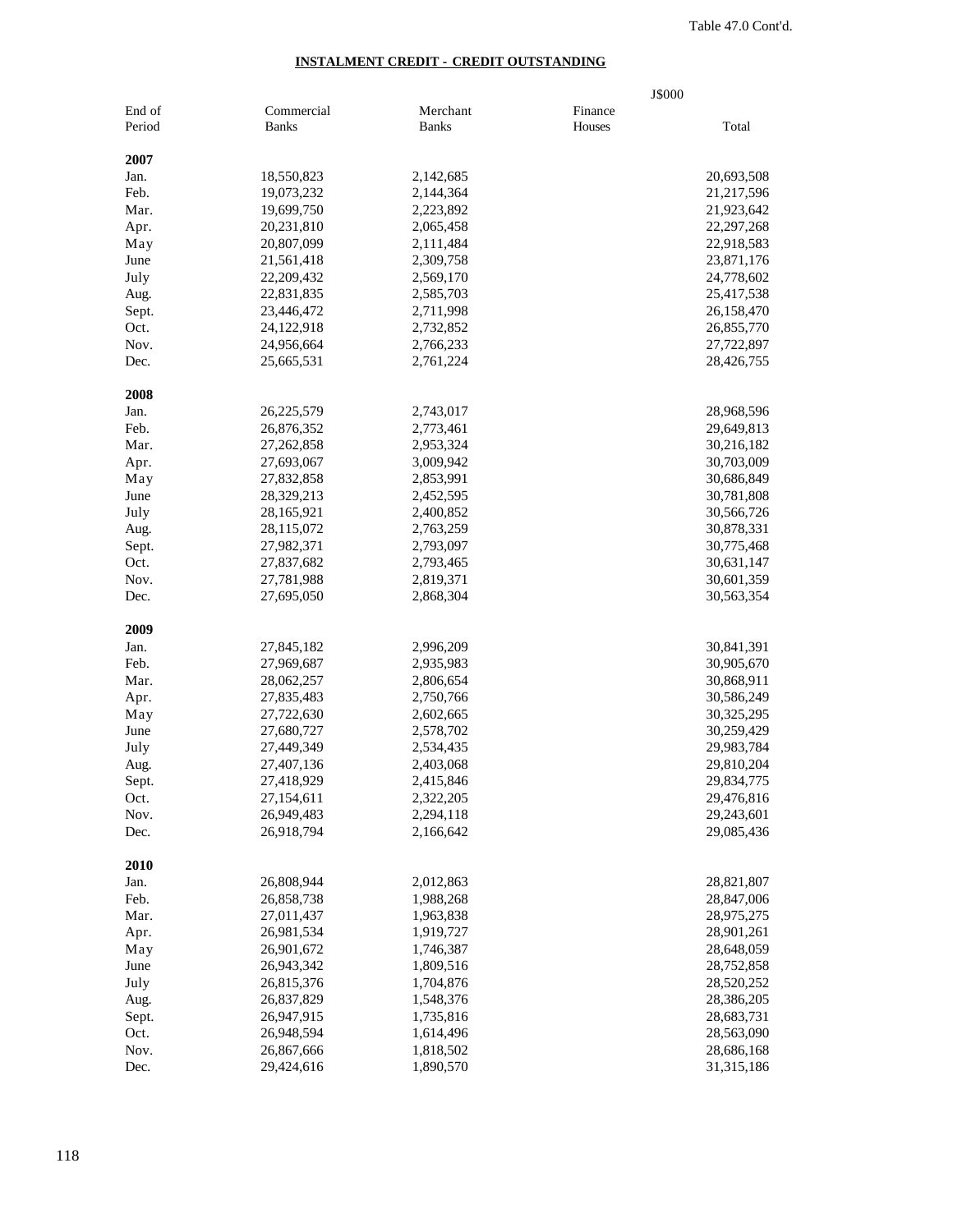# **INSTALMENT CREDIT - NEW BUSINESS**

|               |                        |                  | Commercial                                |                         | Imported  |          | <b>Business</b>                       | Consolid-                  |          |
|---------------|------------------------|------------------|-------------------------------------------|-------------------------|-----------|----------|---------------------------------------|----------------------------|----------|
| End of        | Total                  | Motor            | Motor                                     | Capital                 | Household | Local    | $\&$                                  | ation                      |          |
| Period        | J\$000                 | Cars             | Vehicles                                  | Equipment               | Goods     | Products | Farming                               | of Debt                    | Other    |
| 1999          |                        |                  |                                           |                         |           |          |                                       |                            |          |
| Mar.          | 232,063                | $32$             | $\ensuremath{\mathfrak{Z}}$               |                         |           |          |                                       | 13                         | 52       |
| June          | 297,756                | 22               | $\overline{4}$                            |                         |           |          | $\mathbf{1}$                          | 14                         | 59       |
| Sept.         | 257,933                | $23\,$           | $\overline{\mathbf{4}}$                   |                         |           |          |                                       | 17                         | 56       |
|               |                        |                  |                                           |                         |           |          |                                       |                            |          |
| Dec.          | 258,195                | 33               | $\overline{4}$                            |                         |           |          |                                       | 13                         | 50       |
| 2000          |                        |                  |                                           |                         |           |          |                                       |                            |          |
| Mar.          | 242,040                | $27\,$           | 6                                         |                         |           |          | $\,1$                                 | 13                         | 53       |
| June          | 284,967                | $26\,$           | 5                                         |                         |           |          |                                       | $17$                       | 52       |
| Sept.         | 240,607                | $25\,$           | 3                                         |                         |           |          |                                       | 15                         | 57       |
| Dec.          | 270,960                | $2\sqrt{2}$      | $\overline{4}$                            | $\sqrt{2}$              |           |          |                                       | $11\,$                     | 61       |
| 2001          |                        |                  |                                           |                         |           |          |                                       |                            |          |
| Mar.          | 331,723                | 19               | 6                                         |                         |           |          | $10\,$                                | 16                         | 49       |
| June          | 356,704                | $2\sqrt{2}$      | 5                                         |                         |           |          | 9<br>$\overline{c}$                   | 13                         | 51       |
| Sept.         | 336,366                | $2\sqrt{1}$      | $\overline{\mathbf{c}}$<br>$\overline{3}$ |                         |           |          |                                       | $20\,$                     | 55       |
| Dec.          | 351,471                | 34               |                                           |                         |           |          |                                       | 11                         | 52       |
| 2002          |                        |                  |                                           |                         |           |          |                                       |                            |          |
| Mar.          | 413,388                | 35<br>31         | $\boldsymbol{2}$                          | $\mathfrak{Z}$          |           |          |                                       | 15                         | 45       |
| June          | 368,986<br>427,890     | 32               | $\mathfrak{Z}$                            | $\overline{\mathbf{4}}$ |           |          |                                       | 11<br>$10\,$               | 55<br>52 |
| Sept.         |                        | 31               | $\mathbf{1}$<br>$\boldsymbol{2}$          |                         |           |          | $\,1$<br>5                            | $\,8\,$                    | 54       |
| Dec.          | 502,220                |                  |                                           |                         |           |          |                                       |                            |          |
| 2003          |                        |                  |                                           |                         |           |          |                                       |                            |          |
| Mar.          | 414,334                | $25\,$           | 3<br>$\sqrt{2}$                           |                         |           |          |                                       | 12                         | 60<br>57 |
| June<br>Sept. | 548,629<br>639,945     | 31<br>25         | $\boldsymbol{2}$                          |                         |           |          | $\mathbf{1}$                          | $\boldsymbol{9}$<br>$10\,$ | 63       |
|               |                        | $27\,$           | $\,1$                                     |                         |           |          | $\,1$                                 | 7                          | 64       |
| Dec.          | 745,211                |                  |                                           |                         |           |          |                                       |                            |          |
| 2004          |                        |                  |                                           |                         |           |          |                                       |                            |          |
| Mar.          | 670,103                | $27\,$           | 3                                         |                         |           |          | $\mathbf{1}$                          | 9                          | 60       |
| June          | 697,967                | $1\,8$           | $\mathbf{1}$                              |                         |           |          | $\mathbf{1}$                          | 9                          | 71       |
| Sept.         | 569,222                | 19               |                                           |                         |           |          |                                       | $12\,$                     | 69       |
| Dec.          | 854,197                | $1\,8$           |                                           |                         |           |          | $10\,$                                | $\tau$                     |          |
| 2005          |                        |                  |                                           |                         |           |          |                                       |                            |          |
| Mar.          | 616,668                | 27               | $\overline{\mathbf{c}}$                   |                         |           |          |                                       | $\boldsymbol{7}$           | 64       |
| June          | 864,168                | $26\,$           |                                           |                         |           |          | $\mathfrak{Z}$                        | $10\,$                     | 61       |
| Sept.         | 888,255                | $30\,$           |                                           |                         |           |          |                                       | $1\,1$                     | 59       |
| Dec.          | 881,236                | 37               |                                           |                         |           |          | $\mathfrak{Z}$                        | $12\,$                     | 48       |
|               |                        |                  |                                           |                         |           |          |                                       |                            |          |
| 2006          |                        |                  |                                           |                         |           |          |                                       |                            |          |
| Mar.<br>June  | 1,306,839              | $24\,$           |                                           |                         |           |          | $\overline{\mathbf{c}}$               | 12                         | 62       |
|               | 1,407,933<br>1,466,309 | $25\,$<br>$25\,$ | $\overline{4}$                            |                         |           |          | $10\,$                                | 12<br>$11\,$               | 49<br>62 |
| Sept.<br>Dec. | 1,072,015              | $3\,8$           | $11\,$                                    |                         |           |          | $\overline{\mathbf{c}}$<br>$\epsilon$ | $\boldsymbol{7}$           | 38       |
|               |                        |                  |                                           |                         |           |          |                                       |                            |          |

 *P E R C E N T A G E D I S T R I B U T I O N*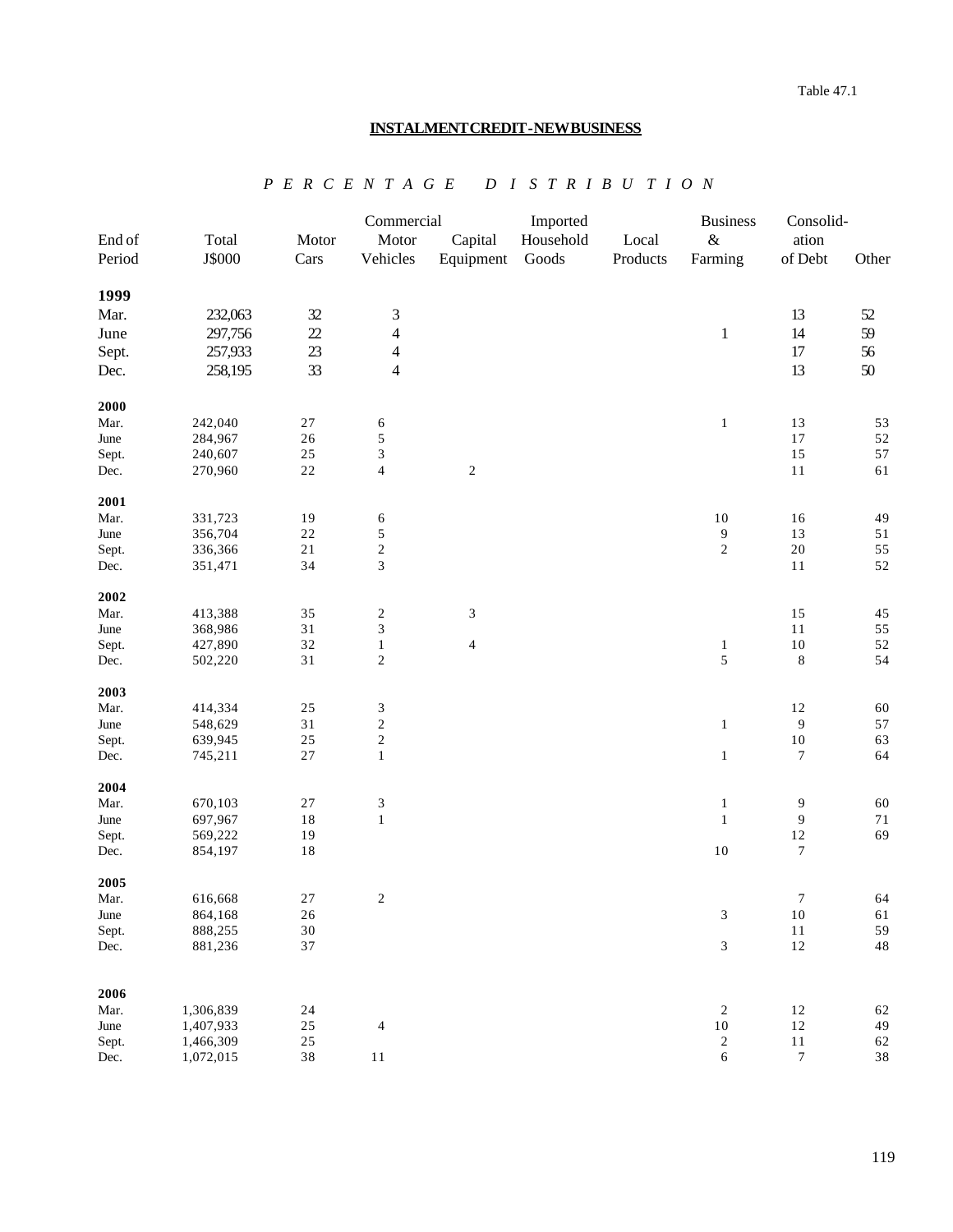# **INSTALMENT CREDIT - NEW BUSINESS**

# *P E R C E N T A G E D I S T R I B U T I O N*

| End of<br>Period | Total<br>J\$000        | Motor<br>Cars | Commer-<br>cial Motor<br>Vehicles | Capital<br>Equip- | Local<br>Products | <b>Business</b><br>$\&$ | Consolid-<br>ation<br>of Debt | Other        |
|------------------|------------------------|---------------|-----------------------------------|-------------------|-------------------|-------------------------|-------------------------------|--------------|
|                  |                        |               |                                   | ment              |                   | Farming                 |                               |              |
| 2007             |                        |               |                                   |                   |                   |                         | 20                            |              |
| Jan.<br>Feb.     | 1,239,544              | 26<br>30      | $\mathbf{1}$<br>$\,1\,$           |                   |                   | $\,1\,$<br>10           |                               | $52\,$<br>53 |
| Mar.             | 1,185,779              | 30            | $\,1\,$                           |                   |                   | 11                      | $\sqrt{6}$<br>7               | $5\sqrt{1}$  |
|                  | 1,500,679<br>1,199,633 | 28            | $\,1\,$                           |                   |                   | $10\,$                  | $\sqrt{6}$                    | 55           |
| Apr.<br>May      | 1,249,365              | 36            |                                   |                   |                   | $\mathbf{1}$            | 17                            | 46           |
| June             | 1,552,864              | 34            |                                   |                   |                   | 9                       | 10                            | 47           |
| July             | 1,724,056              | 29            |                                   |                   |                   | $1\,8$                  | $\mathbf{9}$                  | 44           |
| Aug.             | 1,527,872              | 32            |                                   |                   |                   | $\sqrt{2}$              | $12\,$                        | 54           |
| Sept.            | 1,605,417              | 33            |                                   |                   |                   | 9                       | 11                            | 47           |
| Oct.             | 1,616,844              | 37            |                                   |                   |                   | $\sqrt{2}$              | 11                            | 49           |
| Nov.             | 1,792,355              | 39            |                                   |                   |                   | $\overline{\mathbf{3}}$ | $12\,$                        | 46           |
| Dec.             | 1,832,321              | 39            |                                   |                   |                   | 5                       | 14                            | 42           |
| 2008             |                        |               |                                   |                   |                   |                         |                               |              |
| Jan.             | 1,663,829              | $4\,$         | $\mathbf{1}$                      |                   |                   | $\sqrt{2}$              | $10\,$                        | 39           |
| Feb.             | 1,814,767              | 43            | $\mathbf{1}$                      |                   |                   | $\mathbf{1}$            | 12                            | 53           |
| Mar.             | 1,590,956              | 40            | $\,1\,$                           |                   |                   | $\sqrt{2}$              | 10                            | 47           |
| Apr.             | 1,638,727              | 47            | $\overline{c}$                    |                   |                   | 5                       | 13                            | 33           |
| May              | 1,325,536              | 39            |                                   |                   |                   |                         | 18                            | 43           |
| June             | 1,125,444              | $3\,8$        |                                   |                   |                   | 3                       | 13                            | 46           |
| July             | 1,081,654              | 33            |                                   |                   |                   | $\,1$                   | 15                            | 52           |
| Aug.             | 952,083                | 28            |                                   |                   |                   | 2                       | $\boldsymbol{7}$              | 63           |
| Sept.            | 1,099,097              | 36            |                                   |                   |                   |                         | 14                            | 50           |
| Oct.             | 1,089,615              | 37            |                                   |                   |                   |                         | 19                            | 44           |
| Nov.             | 1,124,269              | 31            |                                   |                   |                   | $\mathbf{1}$            | 19                            | 49           |
| Dec.             | 1,288,910              | 38            |                                   |                   |                   | $\mathbf{1}$            | $2\sqrt{1}$                   | 40           |
| 2009             |                        |               |                                   |                   |                   |                         |                               |              |
| Jan.             | 1,107,294              | 32            |                                   |                   |                   |                         | $17\,$                        | $5\sqrt{1}$  |
| Feb.             | 755,272                | 35            |                                   |                   |                   |                         | $1\,8$                        | 47           |
| Mar.             | 1,114,909              | 29            |                                   |                   |                   |                         | $20\,$                        | 51           |
| Apr.             | 702,319                | 31            |                                   |                   |                   |                         | 14                            | 55           |
| May              | 778,354                | 35            |                                   |                   |                   |                         | 19                            | 46           |
| June             | 849,064                | 31            |                                   |                   |                   |                         | 20                            | 49           |
| July             | 869,870                | 35            |                                   |                   |                   |                         | 19                            | 46           |
| Aug.             | 992,278                | $25\,$        |                                   |                   |                   |                         | 13                            | 62           |
| Sept.            | 981,821                | 36            |                                   |                   |                   | 5                       | 14                            | 45           |
| Oct.             | 683,366                | 48            |                                   |                   |                   |                         | 12                            | $40\,$       |
| Nov.             | 1,433,240              | 19            |                                   |                   |                   |                         | 11                            | 70           |
| Dec.             | 1,152,696              | 36            |                                   |                   |                   |                         | 13                            | 51           |
| 2010             |                        |               |                                   |                   |                   |                         |                               |              |
| Jan.             | 672,635                | $42\,$        |                                   |                   |                   |                         | $16$                          | 42           |
| Feb.             | 948,455                | 35            |                                   |                   |                   | $\overline{4}$          | $17\,$                        | 44           |
| Mar.             | 1,434,139              | 33            |                                   |                   |                   | $\mathbf{1}$            | $1\,8$                        | 48           |
| Apr.             | 1,175,783              | 40            |                                   |                   |                   |                         | 24                            | 36           |
| May              | 1,100,683              | 30            |                                   |                   |                   |                         | 20                            | 50           |
| June             | 1,456,124              | 29            |                                   |                   |                   | 9                       | 22                            | 40           |
| July             | 1,221,437              | 37            |                                   |                   |                   |                         | 19                            | 44           |
| Aug.             | 1,297,597              | 36            |                                   |                   |                   | 3                       |                               | 61           |
| Sept.            | 1,416,792              | 28            |                                   |                   |                   | 3                       | $26\,$                        | 43           |
| Oct.             | 1,225,110              | 38            |                                   |                   |                   | $\mathbf{1}$            | 19                            | 42           |
| Nov.             | 1,374,553              | 30            |                                   |                   |                   | $10\,$                  | 17                            | 43           |
| Dec.             | 1,594,274              | 30            |                                   |                   |                   |                         | $20\,$                        | 50           |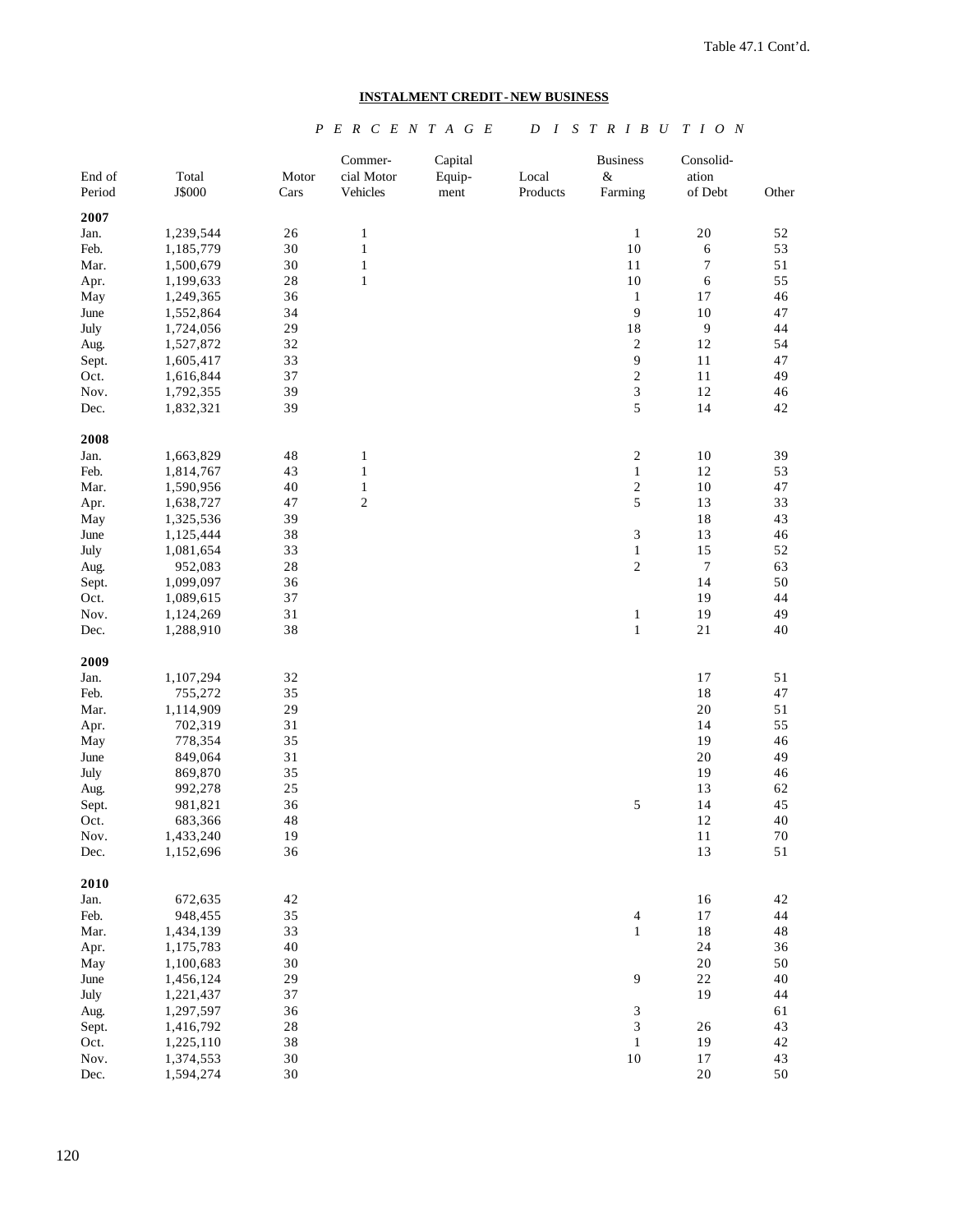## **HOUSING STARTS AND COMPLETIONS: PUBLIC AND PRIVATE SECTORS**

|                                                   |             | $S$ $T$ $A$ $R$ $T$ $S$ |            |            |              |              | $C$ O M P L E T I O N S |       |       |            |            |              |
|---------------------------------------------------|-------------|-------------------------|------------|------------|--------------|--------------|-------------------------|-------|-------|------------|------------|--------------|
|                                                   | <b>2000</b> | 2001                    | $2002+$    | 2003       | 2004         | 2005         | <b>2000</b>             | 2001  | 2002  | 2003       | 2004 2005  |              |
| <b>PUBLIC SECTOR</b>                              | 7,251       | 3,002                   | 8,636      | 3,590      | 3,365        | 2,338        | 4,676                   | 3,031 | 4,914 | 3,139      |            | 4,966 2,876  |
| 1. Ministry of Environment & Housing              | 2,105       | 531                     | 869        | 225        | 1,168        |              | 602                     | 401   | 1,288 | 380        | 1,843      |              |
| 2. Urban Development Corporation                  | 94          | 306                     |            |            |              |              | 117                     | 94    | 306   |            |            |              |
| 3. National Housing Development<br>Corporation 1/ | 1,667       | 688                     | 4,096      | 1,881      |              |              | 886                     | 52    | 1,190 | 1,478      | 139        | 630          |
| 4. National Housing Trust                         | 3,385       | 1,477                   | 3,671      | 1,484      | 2,197        | 2,338        | 3,071                   | 2,484 | 2,130 | 1,281      |            | 2,984 2,246  |
| 5. Sugar Industry Housing Ltd.                    |             |                         |            |            |              |              |                         |       |       |            |            |              |
| PRIVATE SECTOR                                    | 576         | 2,171                   | 760        | 1,066      | 1,838        | 1,783        | 370                     | 164   | 630   | 828        |            | 866 1,310    |
| West Indies Home Contractors<br>Others            | 96<br>480   | 210<br>1,961            | 400<br>360 | 456<br>610 | 457<br>1,381 | 296<br>1,487 | 236<br>134              | 164   | 630   | 135<br>693 | 599<br>267 | 233<br>1,077 |
| <b>TOTAL</b>                                      | 7,827       | 5,173                   | 9,396      | 4,656      | 5,203        | 4,121        | 5,046                   | 3,195 | 5,544 | 3,967      |            | 5,832 4,186  |

#### **Source: Planning Institute of Jamaica**

<sup>1/</sup>A merger of the National Housing Corporation Ltd, the Caribbean Housing Finance Corporation and Operation Pride.

#### **n/a Not available**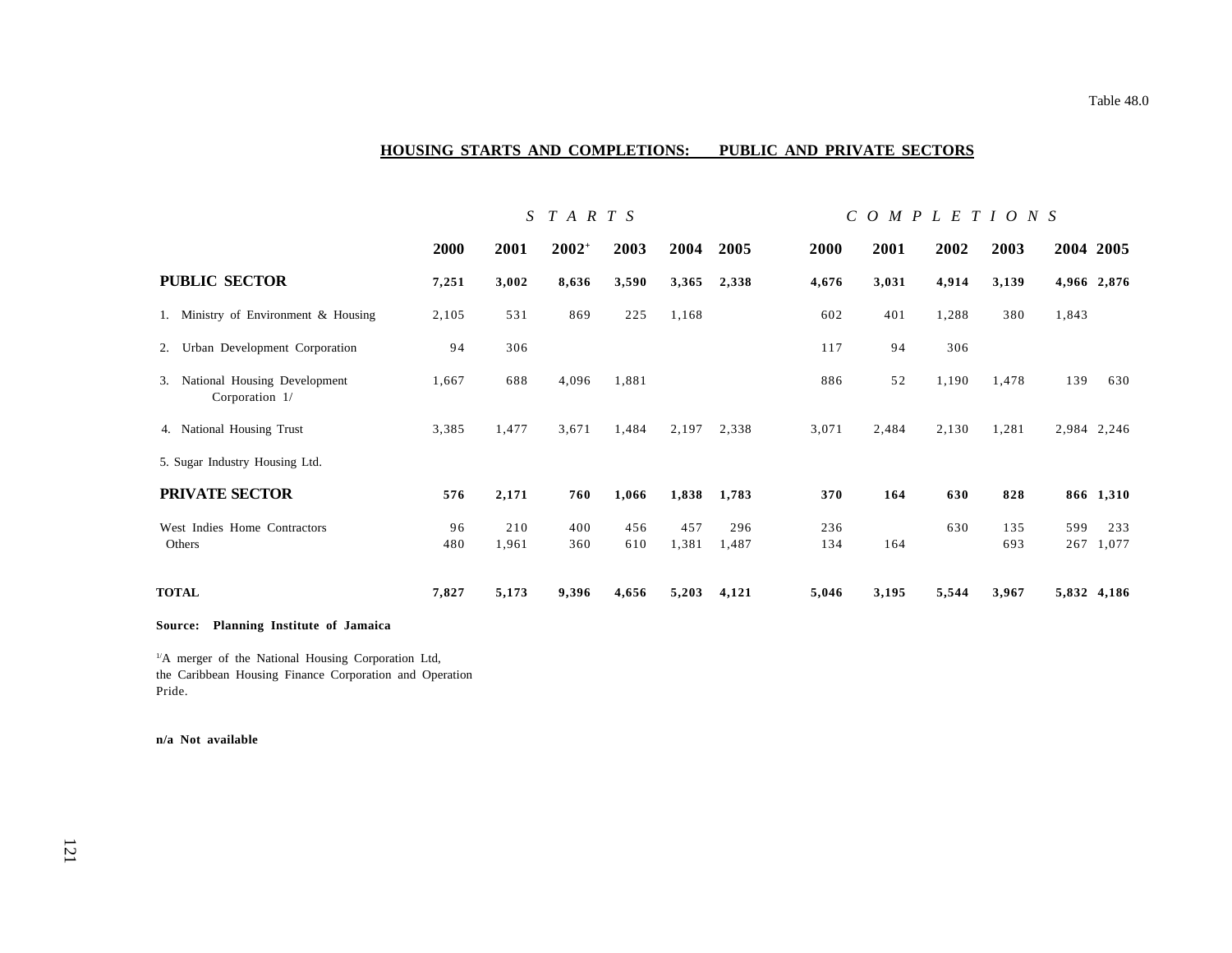# **NUMBER AND VALUE OF MORTGAGES BY MAJOR INSTITUTIONS**

|                                                             |       | <b>NUMBER</b> | OF     | MORTGAGES      |        |        | VALUE<br><b>MORTGAGES</b><br>OF<br>$(J\$ {Smn}) |          |          |                |          |          |
|-------------------------------------------------------------|-------|---------------|--------|----------------|--------|--------|-------------------------------------------------|----------|----------|----------------|----------|----------|
|                                                             | 2002  | 2003          | 2004   | $2005^{\circ}$ | 2006   | 2007   | 2002                                            | 2003     | 2004     | $2005^{\circ}$ | 2006     | 2007     |
| NATIONAL HOUSING TRUST                                      | 6,361 | 6,748         | 6,677  | 5,812          | 5,632  | 7,022  | 3,966.0                                         | 4,261.8  | 4,383.0  | 4,147.3        | 10,967.0 | 11,437.3 |
| <b>BUILDING SOCIETIES 1/</b>                                | 2,264 | 2,879         | 3,489  | 3,905          | 4,797  | 5,138  | 3,994.4                                         | 5,645.5  | 7,630.4  | 10,115.2       | 11,858.2 | 19,329.0 |
| <b>CREDIT UNIONS &amp;</b><br><b>INSURANCE COMPANIES 2/</b> | 12    | 150           | 144    | 78             | 54     | 82     | 263.0                                           | 459.6    | 443.8    | 261.0          | 2,719.2  | 391.0    |
| NATIONAL HOUSING DEVELOPMENT<br><b>CORPORATION</b>          | 459   | 890           | 458    | 75             | 72     | 42     | 237.1                                           | 267.6    | 121.8    | 20.0           | 19.8     | 1,917.1  |
| <b>Total number of Mortgages</b>                            | 9,096 | 10,667        | 10,768 | 9,870          | 10,555 | 12,284 | 6,881.7                                         | 10,634.5 | 12,579.0 | 14,543.5       | 25,564.2 | 33,074.4 |

# **+Revised**

**Source: The Planning Institute of Jamaica**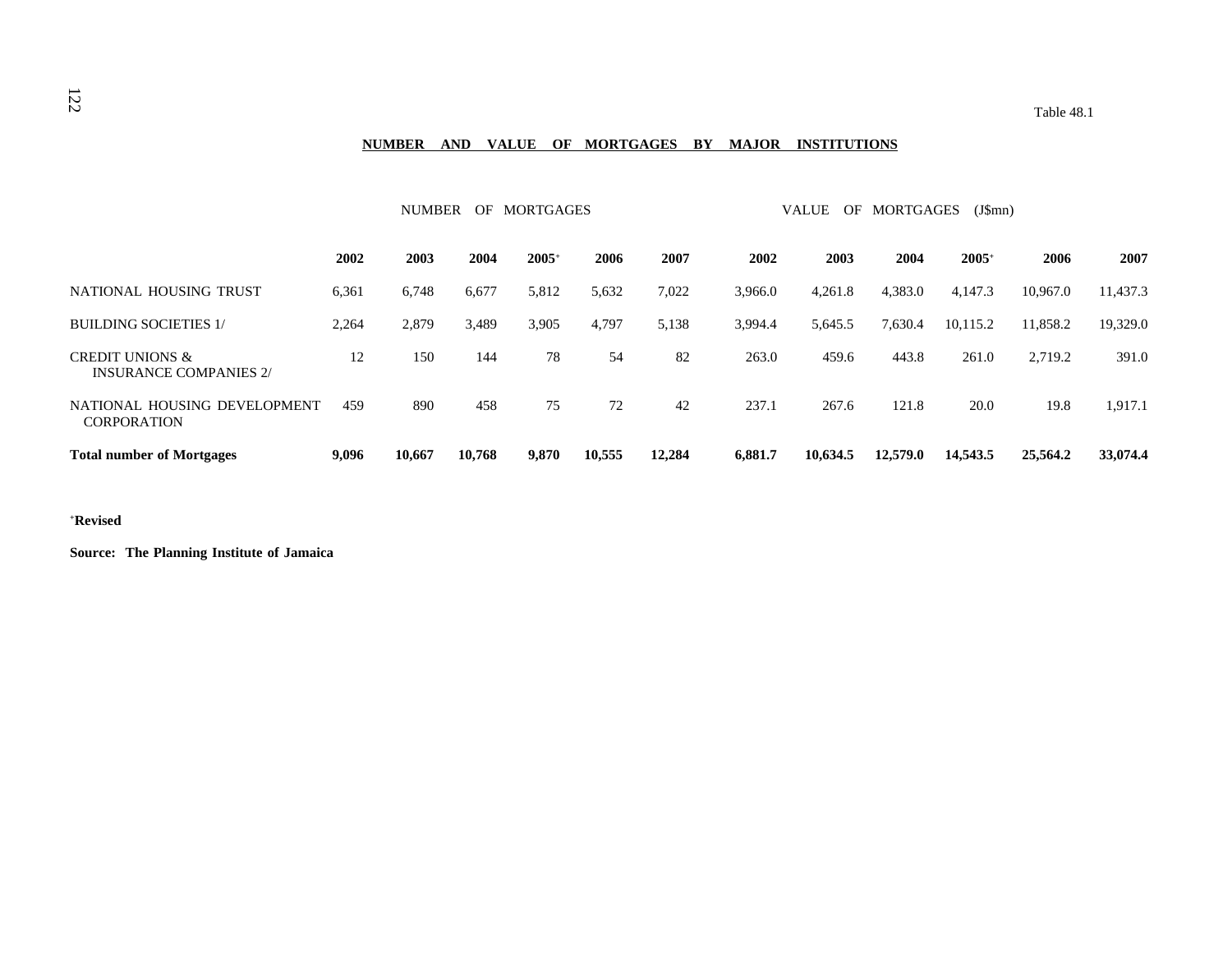# **ANNUAL LABOUR FORCE INDICATORS**

**Mean Labour Force ('000) Mean Unemployment Rate (%)**

|         | Mean<br><b>Population</b> |       |        |              |      |        |                |
|---------|---------------------------|-------|--------|--------------|------|--------|----------------|
| Year    | (900)                     | Male  | Female | <b>Total</b> | Male | Female | <b>Overall</b> |
| 1991    | 2,386.8                   | 571.8 | 500.7  | 1,072.5      | 9.4  | 22.2   | 15.4           |
| 1992    | 2,407.7                   | 570.1 | 504.8  | 1,074.9      | 9.5  | 22.8   | 15.7           |
| 1993    | 2,430.8                   | 571.3 | 511.7  | 1,083.0      | 10.9 | 22.4   | 16.3           |
| 1994    | 2,454.8                   | 608.7 | 531.5  | 1,140.2      | 9.6  | 21.8   | 15.4           |
| 1995    | 2,483.0                   | 617.9 | 532.2  | 1,150.0      | 10.8 | 22.5   | 16.2           |
| 1996    | 2,509.9                   | 614.6 | 528.2  | 1,142.7      | 10.0 | 23.1   | 16.0           |
| 1997    | 2,534.3                   | 613.8 | 520.0  | 1,133.8      | 10.6 | 23.5   | 16.5           |
| 1998    | 2,557.0                   | 614.4 | 514.2  | 1,128.6      | 9.9  | 22.1   | 15.5           |
| 1999    | 2,574.5                   | 611.7 | 507.4  | 1,119.1      | 10.0 | 22.5   | 15.7           |
| 2000    | 2,589.5                   | 615.0 | 490.3  | 1,105.3      | 10.2 | 22.3   | 15.5           |
| 2001    | 2,607.9                   | 618.1 | 486.7  | 1,104.8      | 10.3 | 21.0   | 15.0           |
| 2002    | 2,617.5                   | 668.0 | 540.2  | 1,208.2      | 9.9  | 19.6   | 14.2           |
| 2003    | 2,630.3                   | 663.3 | 526.4  | 1,189.7      | 7.8  | 16.0   | 11.4           |
| 2004    | 2,647.5                   | 663.5 | 531.3  | 1,194.8      | 7.9  | 16.4   | 11.7           |
| 2005    | 2,652.9                   | 681.5 | 541.6  | 1,223.1      | 7.6  | 15.8   | 11.2           |
| 2006    | 2,665.4                   | 695.6 | 557.5  | 1,253.1      | 7.0  | 14.5   | 10.4           |
| 2007    | 2,674.0                   | 706.8 | 570.1  | 1,276.9      | 6.2  | 14.5   | 9.8            |
| $2008+$ | 2,686.0                   | 713.2 | 594.4  | 1,307.6      | 7.3  | 14.6   | 10.6           |
| 2009    | 2,695.2                   | 698.2 | 571.7  | 1,269.8      | 8.6  | 14.8   | 11.3           |

**+Revised**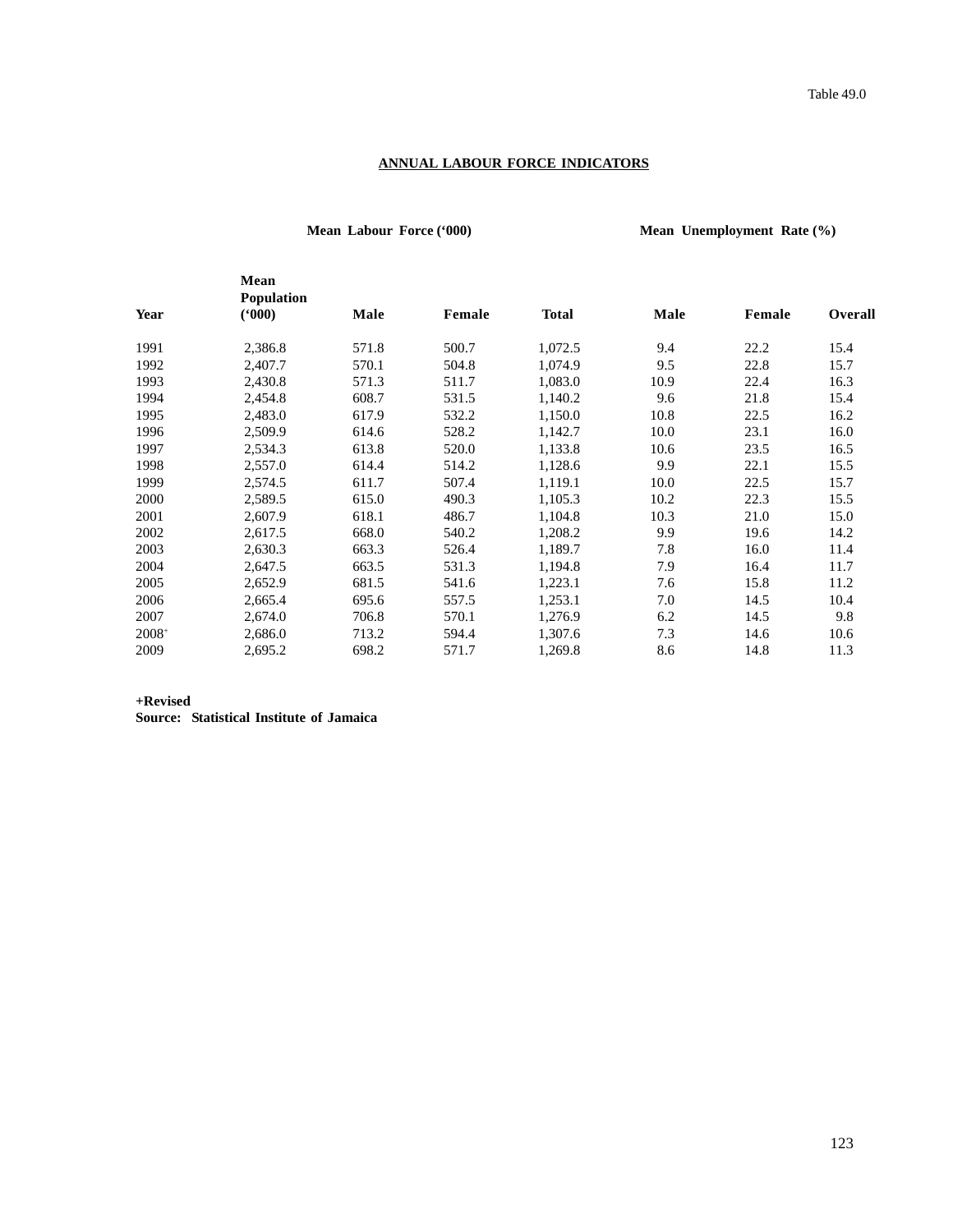| <b>DATE</b> |                 |                   |          |         | <b>DATE</b> |                 |                   |          |         |
|-------------|-----------------|-------------------|----------|---------|-------------|-----------------|-------------------|----------|---------|
| 2002/12/03  | <b>US\$1.00</b> | $\equiv$          | J\$50.03 | $-0.16$ | 2003/01/20  | <b>US\$1.00</b> | $\qquad \qquad =$ | J\$51.44 | $-1.76$ |
| 2002/12/04  | <b>US\$1.00</b> | $\quad =$         | J\$50.09 | $-0.12$ | 2003/01/21  | <b>US\$1.00</b> | $\qquad \qquad =$ | J\$51.54 | $-0.19$ |
| 2002/12/05  | <b>US\$1.00</b> | $\quad \  \  =$   | J\$50.11 | $-0.04$ | 2003/01/22  | <b>US\$1.00</b> | $=$               | J\$51.26 | 0.54    |
| 2002/12/06  | <b>US\$1.00</b> | $\equiv$          | J\$50.06 | 0.10    | 2003/01/23  | <b>US\$1.00</b> | $\qquad \qquad =$ | J\$51.55 | $-0.57$ |
| 2002/12/09  | <b>US\$1.00</b> | $\quad \  \  =$   | J\$50.04 | 0.04    | 2003/01/24  | <b>US\$1.00</b> | $\equiv$          | J\$52.00 | $-0.87$ |
| 2002/12/10  | <b>US\$1.00</b> | $\quad \  \  =$   | J\$50.02 | 0.04    | 2003/01/27  | <b>US\$1.00</b> | $\qquad \qquad =$ | J\$52.80 | $-1.54$ |
| 2002/12/11  | <b>US\$1.00</b> | $\qquad \qquad =$ | J\$49.97 | 0.10    | 2003/01/28  | <b>US\$1.00</b> | $\qquad \qquad =$ | J\$52.92 | $-0.23$ |
| 2002/12/12  | <b>US\$1.00</b> | $\equiv$          | J\$49.96 | 0.02    | 2003/01/29  | <b>US\$1.00</b> | $=$               | J\$52.90 | 0.04    |
| 2002/12/13  | <b>US\$1.00</b> | $\equiv$          | J\$50.02 | $-0.12$ | 2003/01/30  | <b>US\$1.00</b> | $\qquad \qquad =$ | J\$52.63 | 0.51    |
| 2002/12/16  | <b>US\$1.00</b> | $\equiv$          | J\$50.04 | $-0.04$ | 2003/01/31  | <b>US\$1.00</b> | $\equiv$          | J\$52.98 | $-0.67$ |
| 2002/12/17  | <b>US\$1.00</b> | $\quad =$         | J\$50.13 | $-0.18$ | 2003/02/03  | <b>US\$1.00</b> | $\qquad \qquad =$ | J\$53.25 | 0.51    |
| 2002/12/18  | <b>US\$1.00</b> | $\quad =$         | J\$50.18 | $-0.10$ | 2003/02/04  | <b>US\$1.00</b> | $\qquad \qquad =$ | J\$53.33 | $-0.15$ |
| 2002/12/19  | <b>US\$1.00</b> | $\equiv$          | J\$50.23 | $-0.10$ | 2003/02/05  | <b>US\$1.00</b> | $=$               | J\$53.70 | $-0.69$ |
| 2002/12/20  | <b>US\$1.00</b> | $\equiv$          | J\$50.30 | $-0.14$ | 2003/02/06  | US\$1.00        | $\qquad \qquad =$ | J\$53.76 | $-0.11$ |
| 2002/12/23  | <b>US\$1.00</b> | $\quad \  \  =$   | J\$50.39 | $-0.18$ | 2003/02/07  | <b>US\$1.00</b> | $\equiv$          | J\$53.79 | $-0.06$ |
| 2002/12/24  | <b>US\$1.00</b> | $\quad \  \  =$   | \$50.46  | $-0.14$ | 2003/02/10  | <b>US\$1.00</b> | $=$               | J\$53.19 | 1.12    |
| 2002/12/27  | <b>US\$1.00</b> | $\equiv$          | J\$50.49 | $-0.06$ | 2003/02/11  | US\$1.00        | $\qquad \qquad =$ | J\$51.42 | 3.33    |
| 2002/12/30  | <b>US\$1.00</b> | $\equiv$          | J\$50.66 | $-0.34$ | 2003/02/12  | <b>US\$1.00</b> | $=$               | J\$51.49 | $-0.14$ |
| 2002/12/31  | <b>US\$1.00</b> | $\qquad \qquad =$ | J\$50.97 | $-0.61$ | 2003/02/13  | US\$1.00        | $\qquad \qquad =$ | J\$51.48 | 0.02    |
| 2003/01/02  | <b>US\$100</b>  | $=$               | J\$51.15 | $-0.35$ | 2003/02/14  | <b>US\$1.00</b> | $\qquad \qquad =$ | J\$51.97 | $-0.95$ |
| 2003/01/03  | <b>US\$1.00</b> | $\quad \  \  =$   | J\$51.21 | $-0.12$ | 2003/02/17  | <b>US\$1.00</b> | $\qquad \qquad =$ | J\$52.20 | $-0.44$ |
| 2003/01/06  | <b>US\$1.00</b> | $\quad \  \  =$   | J\$51.30 | $-0.18$ | 2003/02/18  | <b>US\$1.00</b> | $\quad =$         | J\$52.53 | $-0.63$ |
| 2003/01/07  | <b>US\$1.00</b> | $\quad \  \  =$   | J\$51.42 | $-0.23$ | 2003/02/19  | US\$1.00        | $\equiv$          | J\$52.76 | $-0.44$ |
| 2003/01/08  | <b>US\$1.00</b> | $\quad \  \  =$   | J\$51.67 | $-0.49$ | 2003/02/20  | <b>US\$1.00</b> | $\quad \  \  =$   | J\$53.31 | $-1.04$ |
| 2003/01/09  | <b>US\$1.00</b> | $\quad \  \  =$   | J\$51.95 | $-0.54$ | 2003/02/21  | US\$1.00        | $\equiv$          | J\$53.41 | $-0.19$ |
| 2003/01/10  | US\$1.00        | $\quad \  \  =$   | J\$51.13 | 1.58    | 2003/02/24  | US\$1.00        | $\quad \  \  =$   | J\$53.47 | $-0.11$ |
| 2003/01/13  | US\$1.00        | $\quad \  \  =$   | J\$50.39 | 1.45    | 2003/02/25  | US\$1.00        | $\quad \  \  =$   | J\$53.88 | $-0.77$ |
| 2003/01/14  | <b>US\$1.00</b> | $\quad \  \  =$   | J\$50.44 | $-0.1$  | 2003/02/26  | US\$1.00        | $\equiv$          | J\$54.07 | $-0.35$ |
| 2003/01/15  | <b>US\$1.00</b> | $\quad \  \  =$   | J\$50.54 | $-0.2$  | 2003/02/27  | <b>US\$1.00</b> | $\quad =$         | J\$53.99 | 0.15    |
| 2003/01/16  | <b>US\$1.00</b> | $\quad \  \  =$   | J\$50.30 | 0.47    | 2003/02/28  | <b>US\$1.00</b> | $\equiv$          | J\$53.74 | 0.46    |

 $\overline{\phantom{a}}$  $\overline{\phantom{a}}$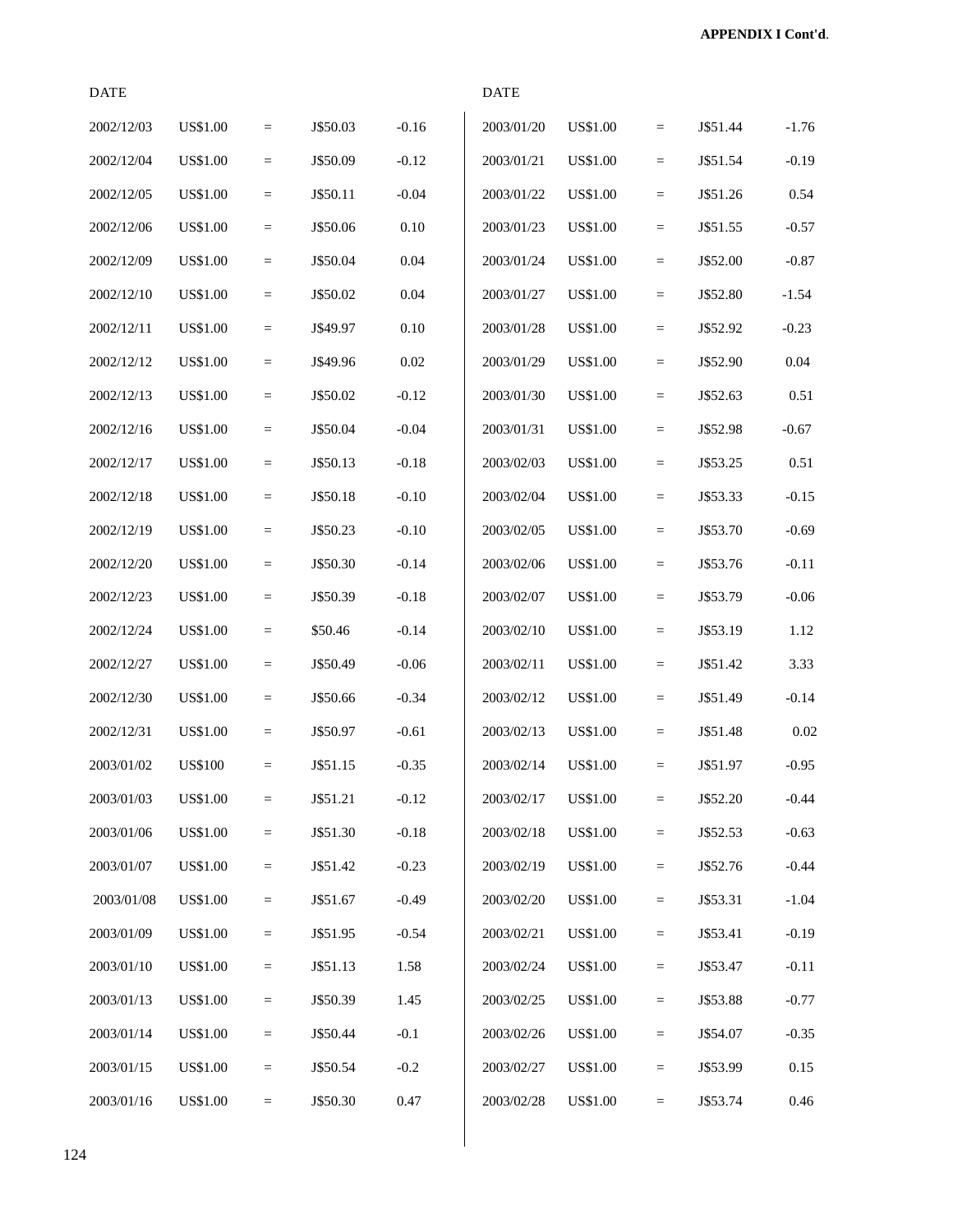| <b>DATE</b> |                 |                 |          |         | <b>DATE</b> |                 |           |          |         |
|-------------|-----------------|-----------------|----------|---------|-------------|-----------------|-----------|----------|---------|
| 2003/03/03  | <b>US\$1.00</b> | $\quad =$       | J\$53.83 | $-0.17$ | 2003/04/16  | <b>US\$1.00</b> | $\equiv$  | J\$56.87 | $-0.04$ |
| 2003/03/04  | <b>US\$1.00</b> | $\equiv$        | J\$53.80 | 0.06    | 2003/04/17  | <b>US\$1.00</b> | $=$       | J\$56.78 | 0.16    |
| 2003/03/06  | <b>US\$1.00</b> | $\equiv$        | J\$53.87 | $-0.13$ | 2003/04/22  | <b>US\$1.00</b> | $\equiv$  | J\$56.80 | $-0.04$ |
| 2003/03/07  | <b>US\$1.00</b> | $\quad =$       | J\$54.06 | $-0.35$ | 2003/04/23  | <b>US\$1.00</b> | $\quad =$ | J\$56.76 | 0.07    |
| 2003/03/10  | <b>US\$1.00</b> | $=$             | J\$54.11 | $-0.09$ | 2003/04/24  | US\$1.00        | $\equiv$  | J\$56.82 | $-0.11$ |
| 2003/03/11  | US\$1.00        | $\equiv$        | J\$54.14 | $-0.06$ | 2003/04/25  | US\$1.00        | $\equiv$  | J\$56.84 | $-0.04$ |
| 2003/03/12  | <b>US\$1.00</b> | $=$             | J\$54.21 | $-0.13$ | 2003/04/28  | <b>US\$1.00</b> | $\equiv$  | J\$56.90 | $-0.11$ |
| 2003/03/13  | <b>US\$1.00</b> | $\quad =$       | J\$54.26 | $-0.09$ | 2003/04/29  | <b>US\$1.00</b> | $\equiv$  | J\$57.14 | $-0.42$ |
| 2003/03/14  | <b>US\$1.00</b> | $\quad \  \  =$ | J\$54.33 | $-0.13$ | 2003/04/30  | <b>US\$1.00</b> | $\quad =$ | J\$57.30 | $-0.28$ |
| 2003/03/17  | US\$1.00        | $\quad =$       | J\$54.45 | $-0.22$ | 2003/05/01  | <b>US\$1.00</b> | $\equiv$  | J\$57.66 | $-0.63$ |
| 2003/03/18  | US\$1.00        | $\equiv$        | J\$54.81 | $-0.66$ | 2003/05/02  | US\$1.00        | $\equiv$  | J\$58.01 | $-0.61$ |
| 2003/03/19  | <b>US\$1.00</b> | $\equiv$        | J\$54.80 | 0.02    | 2003/05/05  | <b>US\$1.00</b> | $=$       | J\$58.28 | $-0.47$ |
| 2003/03/20  | US\$1.00        | $\quad =$       | J\$54.86 | $-0.11$ | 2003/05/06  | <b>US\$1.00</b> | $\equiv$  | J\$58.86 | $-0.99$ |
| 2003/03/21  | US\$1.00        | $\quad =$       | J\$55.16 | $-0.55$ | 2003/05/07  | <b>US\$1.00</b> | $\quad =$ | J\$59.34 | $-0.82$ |
| 2003/03/24  | US\$1.00        | $=$             | J\$55.52 | $-0.65$ | 2003/05/08  | <b>US\$1.00</b> | $\quad =$ | J\$60.09 | $-1.26$ |
| 2003/03/25  | US\$1.00        | $\equiv$        | J\$55.95 | $-0.77$ | 2003/05/09  | <b>US\$1.00</b> | $\equiv$  | J\$60.73 | $-1.07$ |
| 2003/03/26  | <b>US\$1.00</b> | $\equiv$        | J\$55.44 | 0.91    | 2003/05/12  | <b>US\$1.00</b> | $\equiv$  | J\$60.96 | $-0.38$ |
| 2003/03/27  | US\$1.00        | $\equiv$        | J\$55.51 | $-0.13$ | 2003/05/13  | <b>US\$1.00</b> | $\equiv$  | J\$62.65 | $-2.77$ |
| 2003/03/28  | <b>US\$1.00</b> | $\quad \  \  =$ | J\$55.89 | $-0.68$ | 2003/05/14  | <b>US\$1.00</b> | $\equiv$  | J\$64.40 | $-2.79$ |
| 2003/03/31  | US\$1.00        | $=$             | J\$56.24 | $-0.63$ | 2003/05/15  | <b>US\$1.00</b> | $\equiv$  | J\$65.09 | $-1.07$ |
| 2003/04/01  | US\$1.00        | $=$             | J\$56.49 | $-0.44$ | 2003/05/16  | <b>US\$1.00</b> | $\equiv$  | J\$67.22 | $-3.27$ |
| 2003/04/02  | US\$1.00        | $=$             | J\$56.26 | 0.41    | 2003/05/19  | <b>US\$1.00</b> | $\equiv$  | J\$65.47 | 2.60    |
| 2003/04/03  | US\$1.00        | $\equiv$        | J\$56.11 | 0.27    | 2003/05/20  | <b>US\$1.00</b> | $\equiv$  | J\$61.69 | 5.77    |
| 2003/04/04  | <b>US\$1.00</b> | $\equiv$        | J\$55.95 | 0.29    | 2003/05/21  | <b>US\$1.00</b> | $\equiv$  | J\$60.10 | 2.58    |
| 2003/04/07  | US\$1.00        | $=$             | J\$56.06 | $-0.2$  | 2003/05/22  | US\$1.00        | $=$       | J\$59.97 | 0.22    |
| 2003/04/08  | <b>US\$1.00</b> | $=$             | J\$56.36 | $-0.54$ | 2003/05/26  | US\$1.00        | $=$       | J\$59.83 | 0.23    |
| 2003/04/09  | <b>US\$1.00</b> | $=$             | J\$56.59 | $-0.41$ | 2003/05/27  | US\$1.00        | $=$       | J\$59.71 | 0.20    |
| 2003/04/10  | US\$1.00        | $\equiv$        | J\$56.87 | $-0.49$ | 2003/05/28  | US\$1.00        | $\equiv$  | J\$59.49 | 0.37    |
| 2003/04/11  | US\$1.00        | $\equiv$        | J\$57.05 | $-0.32$ | 2003/05/29  | <b>US\$1.00</b> | $\equiv$  | J\$59.36 | 0.22    |
| 2003/04/14  | US\$1.00        | $\quad =$       | J\$57.05 |         | 2003/05/30  | US\$1.00        | $=$       | J\$59.42 | $-0.10$ |
| 2003/04/15  | <b>US\$1.00</b> | $=$             | J\$56.85 | 0.40    |             |                 |           |          |         |

 $\overline{\phantom{a}}$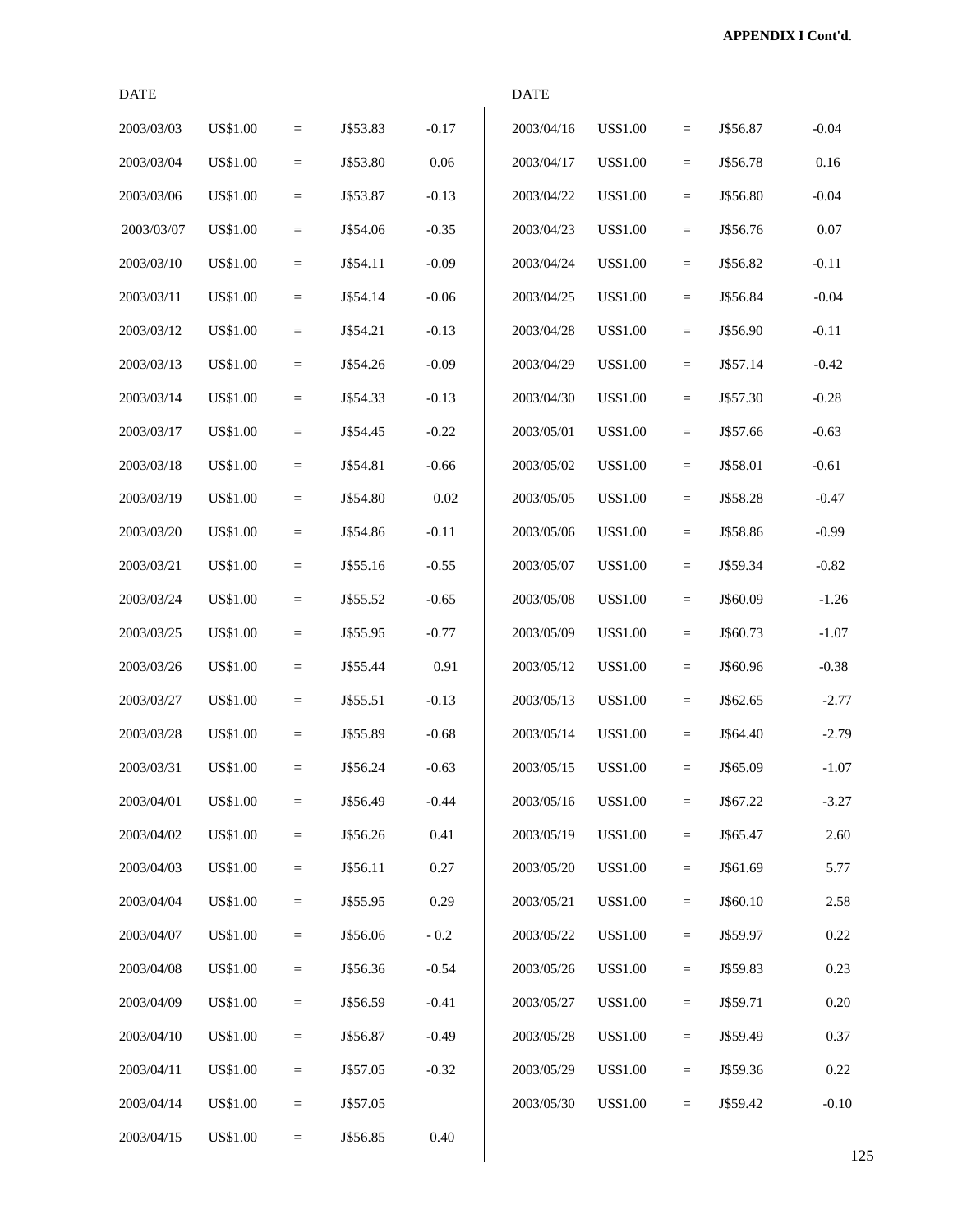| <b>DATE</b> |                 |                   |          |          | <b>DATE</b> |                 |                 |          |          |
|-------------|-----------------|-------------------|----------|----------|-------------|-----------------|-----------------|----------|----------|
| 2003/06/02  | <b>US\$1.00</b> | $\quad =$         | J\$59.48 | $-0.10$  | 2003/07/11  | <b>US\$1.00</b> | $\quad \  \  =$ | J\$59.07 | 0.03     |
| 2003/06/03  | <b>US\$1.00</b> | $\qquad \qquad =$ | J\$59.42 | 0.10     | 2003/07/14  | <b>US\$1.00</b> | $\quad =$       | J\$59.05 | 0.03     |
| 2003/06/04  | <b>US\$1.00</b> | $\equiv$          | J\$59.32 | 0.17     | 2003/07/15  | <b>US\$1.00</b> | $\quad =$       | J\$59.05 |          |
| 2003/06/05  | <b>US\$1.00</b> | $\qquad \qquad =$ | J\$59.26 | 0.10     | 2003/07/16  | <b>US\$1.00</b> | $\equiv$        | J\$59.07 | $-0.03$  |
| 2003/06/06  | <b>US\$1.00</b> | $\quad =$         | J\$59.17 | 0.15     | 2003/07/17  | <b>US\$1.00</b> | $\quad =$       | J\$59.09 | $-0.03$  |
| 2003/06/09  | <b>US\$1.00</b> | $\qquad \qquad =$ | J\$59.10 | 0.12     | 2003/07/18  | <b>US\$1.00</b> | $\quad =$       | J\$59.10 | $-0.02$  |
| 2003/06/10  | <b>US\$1.00</b> | $\qquad \qquad =$ | J\$59.02 | 0.14     | 2003/07/21  | US\$1.00        | $\quad =$       | J\$59.12 | $-0.03$  |
| 2003/06/11  | <b>US\$1.00</b> | $\equiv$          | J\$58.99 | 0.05     | 2003/07/22  | <b>US\$1.00</b> | $\quad =$       | J\$59.16 | $-0.07$  |
| 2003/06/12  | <b>US\$1.00</b> | $\equiv$          | J\$58.98 | 0.02     | 2003/07/23  | <b>US\$1.00</b> | $\quad =$       | J\$59.19 | $-0.05$  |
| 2003/06/13  | <b>US\$1.00</b> | $\equiv$          | J\$59.02 | $-0.07$  | 2003/07/24  | <b>US\$1.00</b> | $\equiv$        | J\$59.18 | 0.02     |
| 2003/06/16  | <b>US\$1.00</b> | $\qquad \qquad =$ | J\$59.03 | $-0.02$  | 2003/07/25  | <b>US\$1.00</b> | $\quad =$       | J\$59.15 | 0.05     |
| 2003/06/17  | <b>US\$1.00</b> | $\qquad \qquad =$ | J\$58.97 | 0.10     | 2003/07/28  | US\$1.00        | $\quad =$       | J\$59.15 |          |
| 2003/06/18  | <b>US\$1.00</b> | $\equiv$          | J\$58.96 | $0.02\,$ | 2003/07/29  | <b>US\$1.00</b> | $\quad =$       | J\$59.16 | $-0.02$  |
| 2003/06/19  | <b>US\$1.00</b> | $\equiv$          | J\$58.95 | 0.02     | 2003/07/30  | <b>US\$1.00</b> | $\equiv$        | J\$59.16 |          |
| 2003/06/20  | <b>US\$1.00</b> | $\quad =$         | J\$58.97 | $-0.03$  | 2003/07/31  | <b>US\$1.00</b> | $\quad =$       | J\$59.16 |          |
| 2003/06/23  | <b>US\$1.00</b> | $\equiv$          | J\$58.99 | $-0.03$  | 2003/08/04  | <b>US\$1.00</b> | $\quad =$       | J\$59.16 |          |
| 2003/06/24  | <b>US\$1.00</b> | $\qquad \qquad =$ | J\$59.05 | $-0.10$  | 2003/08/05  | US\$1.00        | $\quad =$       | J\$59.10 | 0.10     |
| 2003/06/25  | <b>US\$1.00</b> | $\equiv$          | J\$59.17 | $-0.20$  | 2003/08/07  | <b>US\$1.00</b> | $\equiv$        | J\$59.03 | 0.12     |
| 2003/06/26  | <b>US\$1.00</b> | $\equiv$          | J\$59.16 | 0.02     | 2003/08/08  | <b>US\$1.00</b> | $\quad =$       | J\$58.96 | 0.12     |
| 2003/06/27  | <b>US\$1.00</b> | $=$               | J\$59.08 | 0.14     | 2003/08/11  | <b>US\$1.00</b> | $\equiv$        | J\$58.93 | 0.05     |
| 203/06/30   | <b>US\$1.00</b> | $\qquad \qquad =$ | J\$59.01 | 0.12     | 2003/08/12  | <b>US\$1.00</b> | $\quad \  \  =$ | J\$58.95 | $-0.03$  |
| 2003/07/01  | US\$1.00        | $\equiv$          | J\$58.96 | $0.08\,$ | 2003/08/13  | <b>US\$1.00</b> | $\quad \  \  =$ | J\$59.05 | $-0.17$  |
| 2003/07/02  | <b>US\$1.00</b> | $\quad \  \  =$   | J\$58.94 | 0.03     | 2003/08/14  | US\$1.00        | $\quad \  \  =$ | J\$59.12 | $-0.12$  |
| 2003/07/03  | <b>US\$1.00</b> | $\qquad \qquad =$ | J\$58.97 | $-0.05$  | 2003/08/15  | <b>US\$1.00</b> | $\quad =$       | J\$59.11 | $0.02\,$ |
| 2003/07/04  | <b>US\$1.00</b> | $\quad \  \  =$   | J\$59.10 | $-0.20$  | 2003/08/18  | <b>US\$1.00</b> | $\quad \  \  =$ | J\$59.11 |          |
| 2003/07/07  | <b>US\$1.00</b> | $\equiv$          | J\$59.04 | 0.10     | 2003/08/19  | <b>US\$1.00</b> | $\quad \  \  =$ | J\$59.14 | $-0.05$  |
| 2003/07/08  | US\$1.00        | $\quad \  \  =$   | J\$58.99 | $0.08\,$ | 2003/08/20  | US\$1.00        | $\quad \  \  =$ | J\$59.15 | $-0.02$  |
| 2003/07/09  | <b>US\$1.00</b> | $\equiv$          | J\$58.96 | $0.05\,$ | 2003/08/21  | US\$1.00        | $\quad =$       | J\$59.15 |          |
| 2003/07/10  | <b>US\$1.00</b> | $\qquad \qquad =$ | J\$59.09 | $-0.20$  | 2003/08/22  | <b>US\$1.00</b> | $\quad =$       | J\$59.17 | $-0.03$  |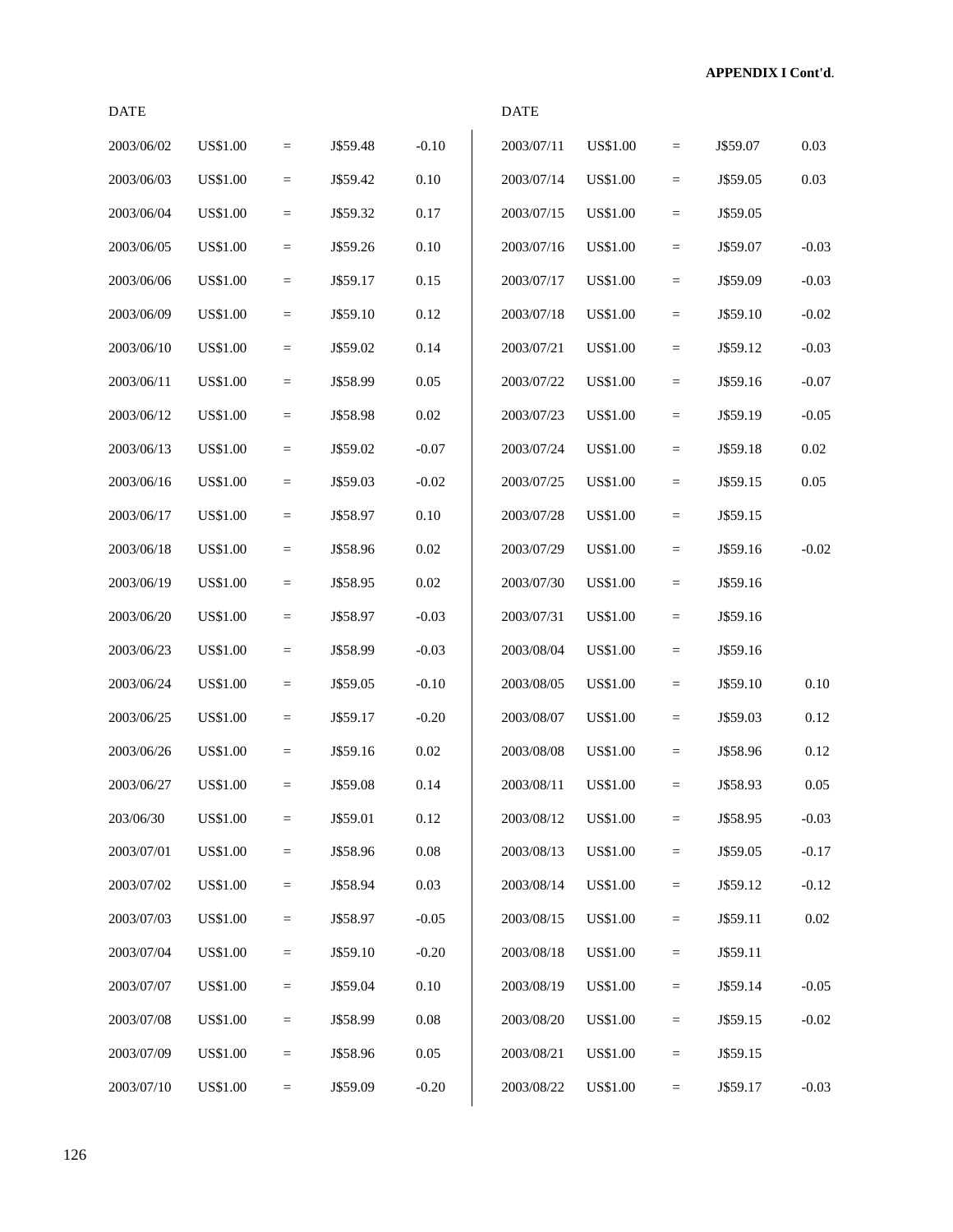| <b>DATE</b>  |                 |                 |          |          | <b>DATE</b> |                 |                            |          |         |
|--------------|-----------------|-----------------|----------|----------|-------------|-----------------|----------------------------|----------|---------|
| 2003/08/25   | <b>US\$1.00</b> | $\quad =$       | J\$59.19 | $-0.03$  | 2003/10/03  | <b>US\$1.00</b> | $\quad =$                  | J\$59.80 | 0.08    |
| 200308/26    | <b>US\$1.00</b> | $\equiv$        | J\$59.29 | $-0.17$  | 2003/10/06  | <b>US\$1.00</b> | $\equiv$                   | J\$59.82 | $-0.03$ |
| 2003/08/27   | <b>US\$1.00</b> | $\equiv$        | J\$59.30 | $-0.02$  | 2003/10/07  | <b>US\$1.00</b> | $\quad \  \, =\quad \  \,$ | J\$59.84 | $-0.03$ |
| 2003/08/28   | <b>US\$1.00</b> | $=$             | J\$59.30 |          | 2003/10/08  | <b>US\$1.00</b> | $\quad \  \  =$            | J\$59.89 | $-0.08$ |
| 2003/08/29   | US\$1.00        | $\equiv$        | J\$59.39 | $-0.15$  | 2003/10/09  | <b>US\$1.00</b> | $\equiv$                   | J\$59.97 | $-0.13$ |
| 2003/09/01   | <b>US\$1.00</b> | $\quad =$       | J\$59.51 | $-0.20$  | 2003/10/10  | <b>US\$1.00</b> | $\quad =$                  | J\$59.96 | 0.02    |
| 2003/09/02   | <b>US\$1.00</b> | $\equiv$        | J\$59.48 | 0.05     | 2003/10/13  | US\$1.00        | $\qquad \qquad =$          | J\$59.97 | $-0.02$ |
| 2003/09/03   | <b>US\$1.00</b> | $\equiv$        | J\$59.51 | $-0.05$  | 2003/10/14  | <b>US\$1.00</b> | $\quad =$                  | J\$60.02 | $-0.08$ |
| 2003/09/04   | <b>US\$1.00</b> | $=$             | J\$59.51 |          | 2003/10/15  | US\$1.00        | $\equiv$                   | J\$60.14 | $-0.20$ |
| 2003/09/05   | US\$1.00        | $\equiv$        | J\$59.49 | 0.03     | 2003/10/16  | <b>US\$1.00</b> | $\quad \  \  =$            | J\$60.12 | 0.03    |
| 2003/09/08   | <b>US\$1.00</b> | $\quad =$       | J\$59.46 | 0.05     | 2003/10/17  | <b>US\$1.00</b> | $\quad =$                  | J\$60.12 |         |
| 2003/09/09   | <b>US\$1.00</b> | $\equiv$        | J\$59.48 | $-0.03$  | 2003/10/21  | US\$1.00        | $\quad \  \, =\quad \  \,$ | J\$60.12 |         |
| 2003/09/10   | <b>US\$1.00</b> | $\equiv$        | J\$59.55 | $-0.12$  | 2003/10/22  | US\$1.00        | $\quad \  \, =\quad \  \,$ | J\$60.18 | $-0.10$ |
| 2003/09/11   | <b>US\$1.00</b> | $\quad =$       | J\$59.79 | $-0.40$  | 2003/10/23  | US\$1.00        | $\quad =$                  | J\$60.26 | $-0.13$ |
| 2003/09/12   | <b>US\$1.00</b> | $\equiv$        | J\$59.70 | 0.15     | 2003/10/24  | <b>US\$1.00</b> | $\quad \  \  =$            | J\$60.28 | $-0.03$ |
| 2003/09/15   | <b>US\$1.00</b> | $\quad =$       | J\$59.62 | 0.13     | 2003/10/27  | <b>US\$1.00</b> | $\quad =$                  | J\$60.27 | 0.02    |
| 2003/09/16   | US\$1.00        | $\equiv$        | J\$59.49 | 0.22     | 2003/10/28  | US\$1.00        | $\equiv$                   | J\$60.36 | $-0.15$ |
| 2003/09/17   | <b>US\$1.00</b> | $\equiv$        | J\$59.54 | $-0.08$  | 2003/10/29  | US\$1.00        | $\equiv$                   | J\$60.41 | $-0.08$ |
| 2003/09/18   | <b>US\$1.00</b> | $=$             | J\$59.54 |          | 2003/10/30  | <b>US\$1.00</b> | $\quad =$                  | J\$60.41 |         |
| 202003/09/19 | <b>US\$1.00</b> | $\equiv$        | J\$59.56 | $-0.03$  | 2003/10/31  | US\$1.00        | $\qquad \qquad =$          | J\$60.44 | $-0.05$ |
| 2003/09/22   | <b>US\$1.00</b> | $\quad =$       | J\$59.56 |          | 2003/11/03  | <b>US\$1.00</b> | $\quad =$                  | J\$60.26 | 0.30    |
| 2003/09/23   | US\$1.00        | $\equiv$        | J\$59.56 |          | 2003/11/04  | US\$1.00        | $\quad \  \  =$            | J\$60.06 | 0.33    |
| 2003/09/24   | <b>US\$1.00</b> | $\equiv$        | J\$59.58 | $-0.03$  | 2003/11/05  | US\$1.00        | $\quad \  \  =$            | J\$60.03 | $-0.12$ |
| 2003/09/25   | US\$1.00        | $\equiv$        | J\$59.60 | $-0.03$  | 2003/11/06  | US\$1.00        | $\quad \  \  =$            | J\$60.13 | $-0.17$ |
| 2003/09/26   | US\$1.00        | $\equiv$        | J\$59.62 | $-0.03$  | 2003/11/07  | US\$1.00        | $\quad \  \  =$            | J\$60.30 | $-0.28$ |
| 2003/09/29   | US\$1.00        | $\equiv$        | J\$59.65 | $-0.05$  | 2003/11/10  | <b>US\$1.00</b> | $\quad =$                  | J\$60.30 |         |
| 2003/09/30   | US\$1.00        | $\quad \  \  =$ | J\$59.71 | $-0.10$  | 2003/11/11  | US\$1.00        | $\quad \  \  =$            | J\$60.36 | $-0.1$  |
| 2003/10/01   | <b>US\$1.00</b> | $\equiv$        | J\$59.75 | $0.07\,$ | 2003/11/12  | US\$1.00        | $\quad \  \  =$            | J\$60.40 | $-0.07$ |
| 2003/10/02   | <b>US\$1.00</b> | $\equiv$        | J\$59.85 | $-0.17$  | 2003/11/13  | <b>US\$1.00</b> | $\quad \  \  =$            | J\$60.45 | $-0.08$ |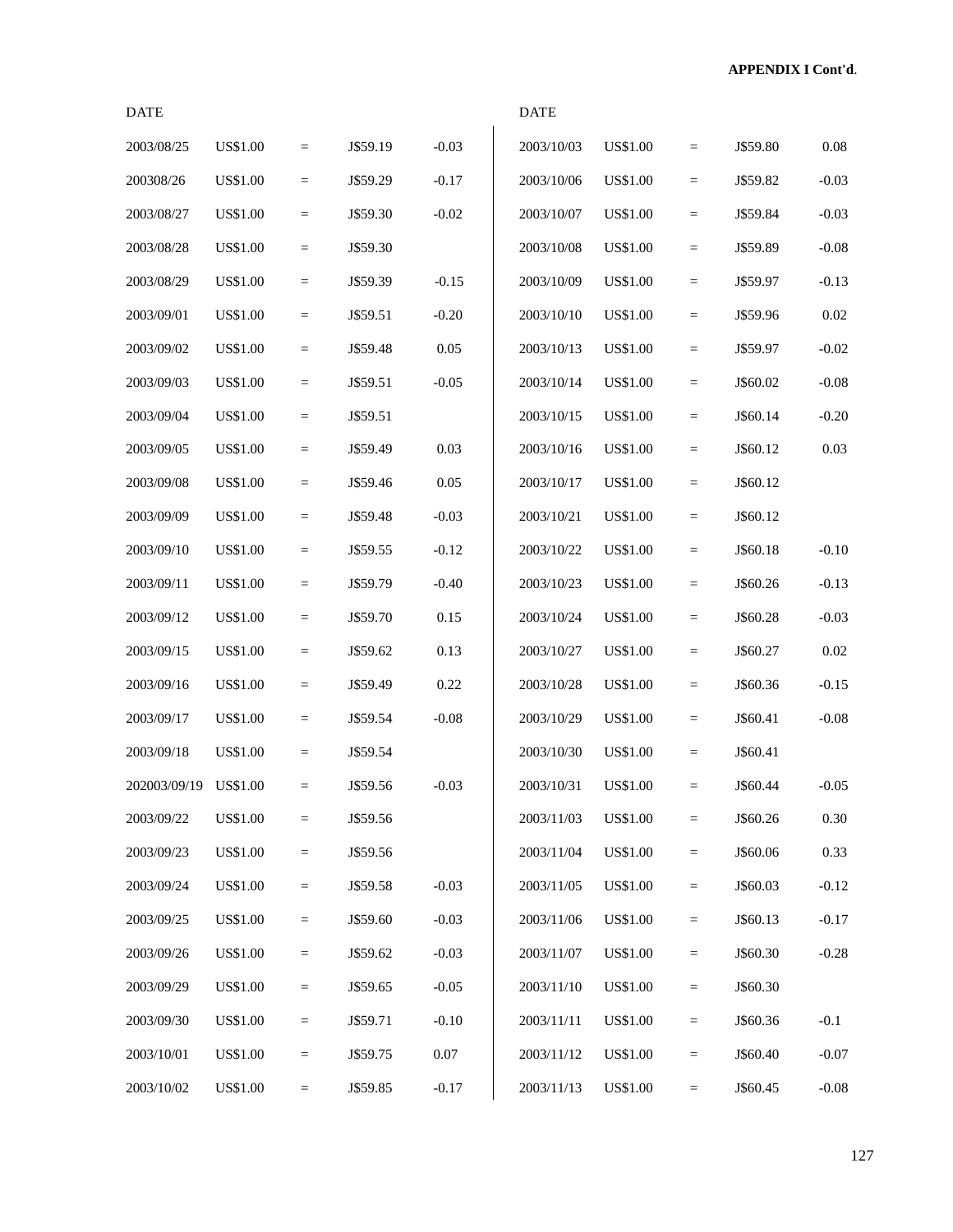| <b>DATE</b> |                 |                   |          |          | <b>DATE</b> |                 |                   |          |          |
|-------------|-----------------|-------------------|----------|----------|-------------|-----------------|-------------------|----------|----------|
| 2003/11/14  | <b>US\$1.00</b> | $\equiv$          | J\$60.53 | $-0.13$  | 2003/12/29  | <b>US\$1.00</b> | $=$               | J\$60.57 |          |
| 2003/11/17  | <b>US\$1.00</b> | $\quad \  \  =$   | J\$60.51 | 0.03     | 2003/12/30  | <b>US\$1.00</b> | $=$               | J\$60.56 | 0.02     |
| 2003/11/18  | <b>US\$1.00</b> | $\equiv$          | J\$60.49 | 0.03     | 2003/12/31  | <b>US\$1.00</b> | $=$               | J\$60.62 | $-0.10$  |
| 2003/11/19  | <b>US\$1.00</b> | $\qquad \qquad =$ | J\$60.48 | 0.02     | 2004/01/02  | <b>US\$1.00</b> | $=$               | J\$60.61 | 0.02     |
| 2003/11/20  | <b>US\$1.00</b> | $\equiv$          | J\$60.48 |          | 2004/01/05  | <b>US\$1.00</b> | $=$               | J\$60.62 | $-0.02$  |
| 2003/11/21  | <b>US\$1.00</b> | $\equiv$          | J\$60.43 | 0.08     | 2004/01/06  | <b>US\$1.00</b> | $=$               | J\$60.63 | $-0.02$  |
| 2003/11/24  | <b>US\$1.00</b> | $\quad \  \  =$   | J\$60.46 | $-0.05$  | 2004/01/07  | <b>US\$1.00</b> | $=$               | J\$60.63 |          |
| 2003/11/25  | <b>US\$1.00</b> | $\qquad \qquad =$ | J\$60.56 | $-0.17$  | 2004/01/08  | <b>US\$1.00</b> | $=$               | J\$60.66 | $-0.05$  |
| 2003/11/26  | <b>US\$1.00</b> | $\qquad \qquad =$ | J\$60.57 | $-0.02$  | 2004/01/09  | <b>US\$1.00</b> | $=$               | J\$60.68 | $-0.03$  |
| 2003/11/27  | <b>US\$1.00</b> | $\equiv$          | J\$60.57 |          | 2004/01/12  | <b>US\$1.00</b> | $=$               | J\$60.71 | $-0.05$  |
| 2003/11/28  | <b>US\$1.00</b> | $\quad \  \  =$   | J\$60.65 | $-0.13$  | 2004/01/13  | <b>US\$1.00</b> | $=$               | J\$60.72 | $-0.02$  |
| 2003/12/01  | <b>US\$1.00</b> | $\quad \  \  =$   | J\$60.62 | 0.05     | 2004/01/14  | <b>US\$1.00</b> | $=$               | J\$60.75 | $-0.05$  |
| 2003/12/02  | <b>US\$1.00</b> | $\equiv$          | J\$60.61 | 0.02     | 2004/01/15  | <b>US\$1.00</b> | $=$               | J\$60.78 | $-0.05$  |
| 2003/12/03  | <b>US\$1.00</b> | $\qquad \qquad =$ | J\$60.61 |          | 2004/01/16  | <b>US\$1.00</b> | $=$               | J\$60.78 |          |
| 2003/12/04  | <b>US\$1.00</b> | $\equiv$          | J\$60.61 |          | 2004/01/19  | <b>US\$1.00</b> | $=$               | J\$60.76 | 0.03     |
| 2003/12/05  | <b>US\$1.00</b> | $\equiv$          | J\$60.60 | 0.02     | 2004/01/20  | <b>US\$1.00</b> | $=$               | J\$60.78 | $-0.03$  |
| 2003/12/08  | <b>US\$1.00</b> | $\quad \  \  =$   | J\$60.58 | 0.03     | 2004/01/21  | <b>US\$1.00</b> | $=$               | J\$60.77 | 0.02     |
| 2003/12/09  | <b>US\$1.00</b> | $\qquad \qquad =$ | J\$60.58 |          | 2004/01/22  | <b>US\$1.00</b> | $=$               | J\$60.79 | $-0.03$  |
| 2003/12/10  | <b>US\$1.00</b> | $\qquad \qquad =$ | J\$60.65 | $-0.12$  | 2004/01/23  | <b>US\$1.00</b> | $=$               | J\$60.76 | 0.05     |
| 2003/12/11  | <b>US\$1.00</b> | $\equiv$          | J\$60.64 | 0.02     | 2004/01/26  | <b>US\$1.00</b> | $=$               | J\$60.72 | 0.07     |
| 2003/12/12  | <b>US\$1.00</b> | $\quad =$         | J\$60.66 | $-0.03$  | 2004/01/27  | <b>US\$1.00</b> | $=$               | J\$60.70 | 0.03     |
| 2003/12/15  | <b>US\$1.00</b> | $\quad \  \  =$   | J\$60.65 | $0.02\,$ | 2004/01/28  | <b>US\$1.00</b> | $=$               | J\$60.69 | $0.02\,$ |
| 2003/12/16  | <b>US\$1.00</b> | $\equiv$          | J\$60.63 | 0.03     | 2004/01/29  | <b>US\$1.00</b> | $\qquad \qquad =$ | J\$60.74 | $-0.08$  |
| 2003/12/17  | <b>US\$1.00</b> | $\quad \  \  =$   | J\$60.65 | $-0.03$  | 2004/01/30  | <b>US\$1.00</b> | $=$               | J\$60.73 | $0.02\,$ |
| 2003/12/18  | <b>US\$1.00</b> | $\equiv$          | J\$60.65 |          | 2004/02/02  | <b>US\$1.00</b> | $\quad =$         | J\$60.72 | 0.02     |
| 2003/12/19  | <b>US\$1.00</b> | $\quad \  \  =$   | J\$60.64 | $0.02\,$ | 2004/02/03  | US\$1.00        | $=$               | J\$60.75 | $-0.05$  |
| 2003/12/22  | <b>US\$1.00</b> | $\qquad \qquad =$ | J\$60.62 | 0.03     | 2004/02/04  | US\$1.00        | $\quad =$         | J\$60.73 | 0.03     |
| 2003/12/23  | <b>US\$1.00</b> | $\equiv$          | J\$60.60 | 0.03     | 2004/02/05  | <b>US\$1.00</b> | $=$               | J\$60.76 | $-0.05$  |
| 2003/12/24  | <b>US\$1.00</b> | $\quad \  \  =$   | J\$60.57 | $0.05\,$ | 2004/02/06  | <b>US\$1.00</b> | $\quad =$         | J\$60.79 | $-0.05$  |
|             |                 |                   |          |          |             |                 |                   |          |          |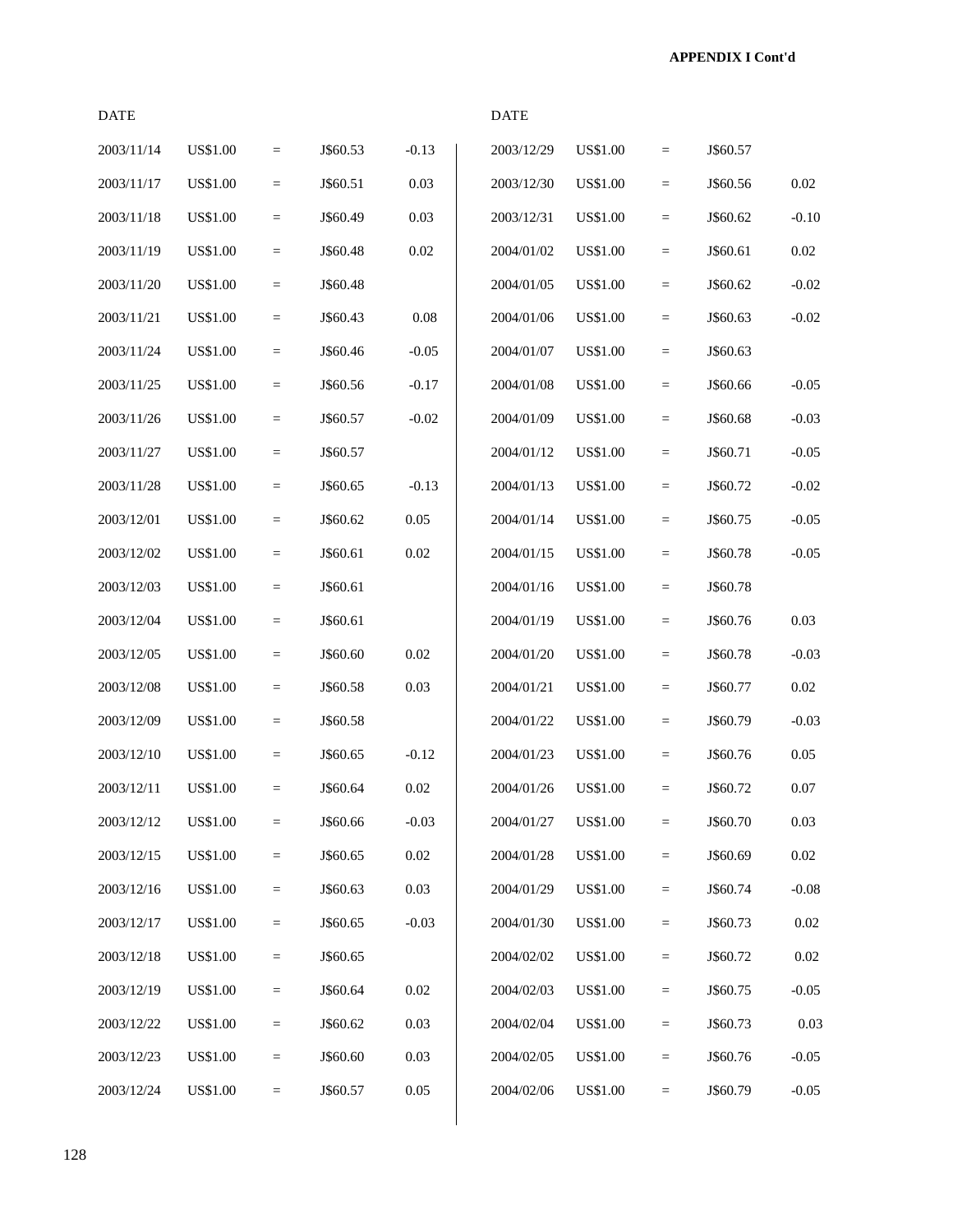| <b>DATE</b> |                 |                 |          |          | <b>DATE</b> |                 |                   |          |          |
|-------------|-----------------|-----------------|----------|----------|-------------|-----------------|-------------------|----------|----------|
| 2004/02/09  | <b>US\$1.00</b> | $\quad =$       | J\$60.80 | $-0.02$  | 2004/03/22  | <b>US\$1.00</b> | $\qquad \qquad =$ | J\$60.99 | 0.02     |
| 2004/02/10  | <b>US\$1.00</b> | $=$             | J\$60.81 | $-0.02$  | 2004/03/23  | <b>US\$1.00</b> | $=$               | J\$61.01 | $-0.03$  |
| 2004/02/11  | <b>US\$1.00</b> | $\quad =$       | J\$60.83 | $-0.03$  | 2004/03/24  | <b>US\$1.00</b> | $\qquad \qquad =$ | J\$61.03 | $-0.03$  |
| 2004/02/12  | <b>US\$1.00</b> | $\quad \  \  =$ | J\$60.84 | $-0.02$  | 2004/03/25  | <b>US\$1.00</b> | $=$               | J\$61.03 |          |
| 2004/02/13  | <b>US\$1.00</b> | $=$             | J\$60.86 | $-0.03$  | 2004/03/26  | <b>US\$1.00</b> | $=$               | J\$61.03 |          |
| 2004/02/16  | <b>US\$1.00</b> | $\quad \  \  =$ | J\$60.87 | $-0.02$  | 2004/03/29  | <b>US\$1.00</b> | $\quad =$         | J\$61.01 | 0.03     |
| 2004/02/17  | <b>US\$1.00</b> | $\quad =$       | J\$60.91 | $-0.07$  | 2004/03/30  | <b>US\$1.00</b> | $\equiv$          | J\$61.02 | $-0.02$  |
| 2004/02/18  | <b>US\$1.00</b> | $\quad =$       | J\$60.92 | $-0.02$  | 2004/03/31  | <b>US\$1.00</b> | $\qquad \qquad =$ | J\$61.01 | 0.02     |
| 2004/02/19  | <b>US\$1.00</b> | $=$             | J\$60.92 |          | 2004/04/01  | <b>US\$1.00</b> | $=$               | J\$60.97 | $0.07\,$ |
| 2004/02/20  | <b>US\$1.00</b> | $\quad \  \  =$ | J\$60.89 | 0.05     | 2004/04/02  | <b>US\$1.00</b> | $\quad =$         | J\$60.93 | 0.07     |
| 2004/02/23  | <b>US\$1.00</b> | $\quad \  \  =$ | J\$60.90 | $-0.02$  | 2004/04/05  | <b>US\$1.00</b> | $\quad =$         | J\$60.90 | 0.05     |
| 2004/02/24  | <b>US\$1.00</b> | $\quad =$       | J\$60.92 | $-0.03$  | 2004/04/06  | <b>US\$1.00</b> | $=$               | J\$60.88 | 0.03     |
| 2004/02/26  | <b>US\$1.00</b> | $\quad =$       | J\$60.93 | $-0.02$  | 2004/04/07  | <b>US\$1.00</b> | $\qquad \qquad =$ | J\$60.85 | 0.05     |
| 2004/02/27  | <b>US\$1.00</b> | $\quad \  \  =$ | J\$60.96 | $-0.05$  | 2004/04/08  | <b>US\$1.00</b> | $\quad =$         | J\$60.78 | 0.12     |
| 2004/03/01  | <b>US\$1.00</b> | $\quad \  \  =$ | J\$61.00 | $-0.06$  | 2004/04/13  | <b>US\$1.00</b> | $\quad =$         | J\$60.75 | 0.05     |
| 2004/03/02  | <b>US\$1.00</b> | $=$             | J\$60.99 | 0.02     | 2004/04/14  | <b>US\$1.00</b> | $=$               | J\$60.73 | 0.03     |
| 2004/03/03  | <b>US\$1.00</b> | $\equiv$        | J\$60.95 | 0.07     | 2004/04/15  | <b>US\$1.00</b> | $\equiv$          | J\$60.73 |          |
| 2004/03/04  | <b>US\$1.00</b> | $\quad \  \  =$ | J\$60.95 |          | 2004/04/16  | <b>US\$1.00</b> | $\quad =$         | J\$60.71 | 0.03     |
| 2004/03/05  | US\$1.00        | $\quad \  \  =$ | J\$60.99 | $-0.07$  | 2004/04/19  | <b>US\$1.00</b> | $\quad =$         | J\$60.68 | 0.05     |
| 2004/03/08  | US\$1.00        | $=$             | J\$61.01 | $-0.03$  | 2004/04/20  | <b>US\$1.00</b> | $=$               | J\$60.64 | 0.07     |
| 2004/03/09  | <b>US\$1.00</b> | $=$             | J\$61.03 | $-0.03$  | 2004/04/21  | <b>US\$1.00</b> | $\quad =$         | J\$60.62 | $0.03\,$ |
| 2004/03/10  | <b>US\$1.00</b> | $\quad \  \  =$ | J\$61.05 | $-0.03$  | 2004/04/22  | <b>US\$1.00</b> | $\quad \  \  =$   | J\$60.62 |          |
| 2004/03/11  | <b>US\$1.00</b> | $\quad \  \  =$ | J\$61.08 | $-0.05$  | 2004/04/23  | <b>US\$1.00</b> | $\quad =$         | J\$60.59 | $0.05\,$ |
| 2004/03/12  | US\$1.00        | $\quad \  \  =$ | J\$61.11 | $-0.05$  | 2004/04/26  | <b>US\$1.00</b> | $\quad =$         | J\$60.57 | 0.03     |
| 2004/03/15  | US\$1.00        | $\quad \  \  =$ | J\$61.07 | 0.07     | 2004/04/27  | <b>US\$1.00</b> | $\quad =$         | J\$60.59 | $-0.03$  |
| 2004/03/16  | <b>US\$1.00</b> | $\equiv$        | J\$61.05 | 0.03     | 2004/04/28  | <b>US\$1.00</b> | $\quad =$         | J\$60.62 | $-0.05$  |
| 2004/03/17  | <b>US\$1.00</b> | $\quad =$       | J\$61.00 | $0.08\,$ | 2004/04/29  | <b>US\$1.00</b> | $\quad =$         | J\$60.71 | $-0.15$  |
| 2004/03/18  | <b>US\$1.00</b> | $\equiv$        | J\$60.99 | 0.02     | 2004/04/30  | <b>US\$1.00</b> | $=$               | J\$60.76 | $-0.08$  |
| 2004/03/19  | <b>US\$1.00</b> | $=$             | J\$61.00 | $-0.02$  | 2004/05/03  | <b>US\$1.00</b> | $\qquad \qquad =$ | J\$60.71 | $0.08\,$ |
|             |                 |                 |          |          |             |                 |                   |          |          |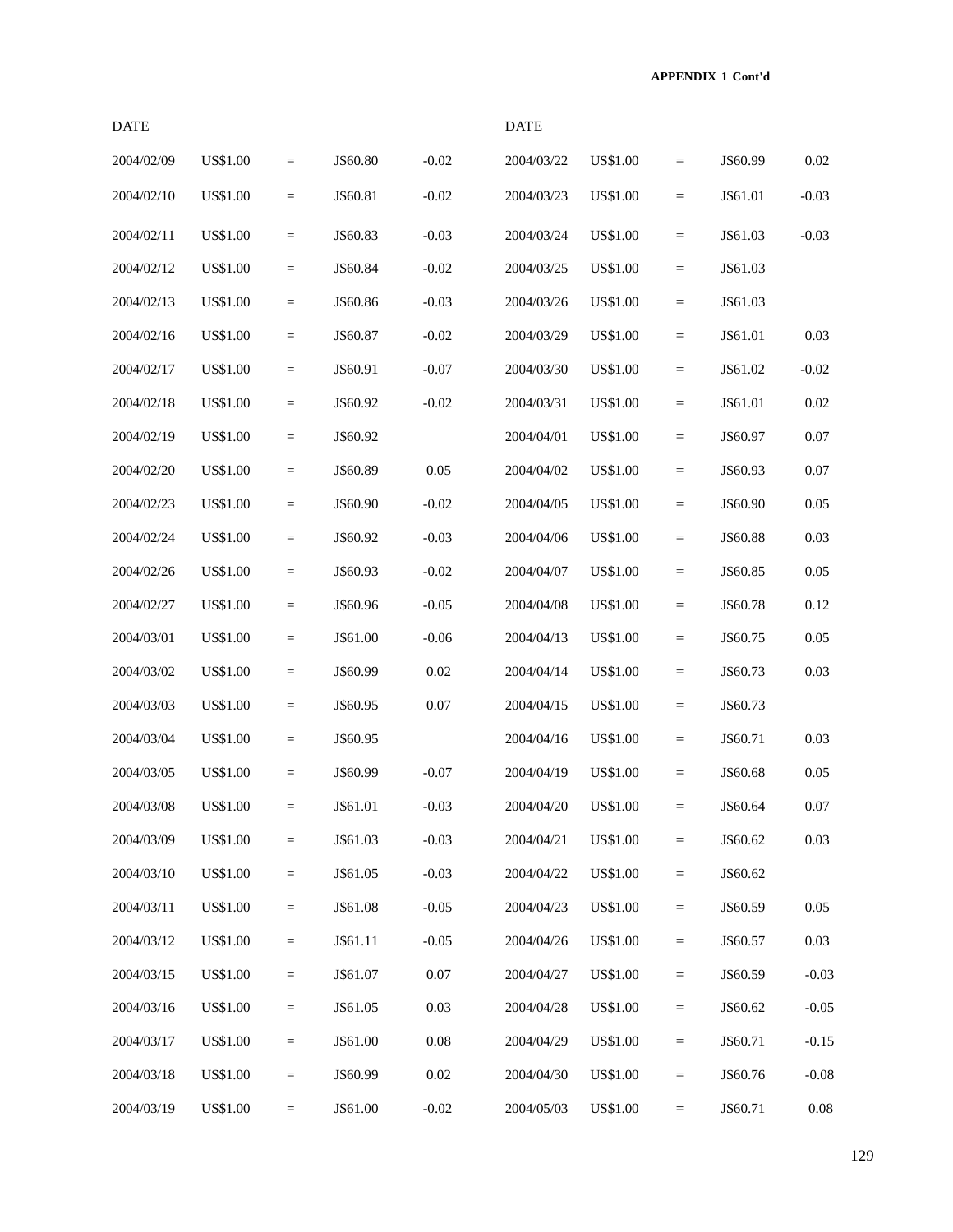| <b>DATE</b> |                 |                   |          |         | <b>DATE</b> |                 |                                |          |          |
|-------------|-----------------|-------------------|----------|---------|-------------|-----------------|--------------------------------|----------|----------|
| 2004/05/04  | <b>US\$1.00</b> | $\qquad \qquad =$ | J\$60.65 | 0.10    | 2004/06/15  | <b>US\$1.00</b> | $=$                            | J\$61.15 | 0.05     |
| 2004/05/05  | <b>US\$1.00</b> | $\qquad \qquad =$ | J\$60.57 | 0.13    | 2004/06/16  | <b>US\$1.00</b> | $\equiv$                       | J\$61.10 | 0.08     |
| 2004/05/06  | <b>US\$1.00</b> | $\qquad \qquad =$ | J\$60.51 | 0.10    | 2004/06/17  | <b>US\$1.00</b> | $\equiv$                       | J\$61.08 | 0.03     |
| 2004/05/07  | <b>US\$1.00</b> | $\qquad \qquad =$ | J\$60.53 | $-0.03$ | 2004/06/18  | US\$1.00        | $\equiv$                       | J\$61.09 | $-0.02$  |
| 2004/05/10  | <b>US\$1.00</b> | $=$               | J\$60.53 |         | 2004/06/21  | US\$1.00        | $\equiv$                       | J\$61.08 | 0.02     |
| 2004/05/11  | <b>US\$1.00</b> | $\quad =$         | J\$60.54 | $-0.02$ | 2004/06/22  | US\$1.00        | $\equiv$                       | J\$61.11 | $-0.05$  |
| 2004/05/12  | <b>US\$1.00</b> | $\qquad \qquad =$ | J\$60.56 | $-0.03$ | 2004/06/23  | <b>US\$1.00</b> | $\equiv$                       | J\$61.12 | $-0.02$  |
| 2004/05/13  | <b>US\$1.00</b> | $\qquad \qquad =$ | J\$60.68 | $-0.20$ | 2004/06/24  | US\$1.00        | $\equiv$                       | J\$61.13 | $-0.02$  |
| 2004/05/14  | <b>US\$1.00</b> | $\quad =$         | J\$60.66 | 0.03    | 2004/06/25  | US\$1.00        | $\equiv$                       | J\$61.14 | $-0.02$  |
| 2004/05/17  | <b>US\$1.00</b> | $\qquad \qquad =$ | J\$60.63 | 0.05    | 2004/06/28  | US\$1.00        | $\equiv$                       | J\$61.17 | $-0.05$  |
| 2004/05/18  | <b>US\$1.00</b> | $\qquad \qquad =$ | J\$60.65 | $-0.03$ | 2004/06/29  | <b>US\$1.00</b> | $\equiv$                       | J\$61.21 | $-0.07$  |
| 2004/05/19  | <b>US\$1.00</b> | $\equiv$          | J\$60.69 | $-0.07$ | 2004/06/30  | <b>US\$1.00</b> | $\equiv$                       | J\$61.22 | $-0.02$  |
| 2004/05/20  | <b>US\$1.00</b> | $\quad =$         | J\$60.76 | $-0.12$ | 2004/07/01  | US\$1.00        | $\equiv$                       | J\$61.33 | $-0.18$  |
| 2004/05/21  | <b>US\$1.00</b> | $\quad =$         | J\$60.77 | $-0.02$ | 2004/07/02  | US\$1.00        | $\equiv$                       | J\$61.34 | $-0.02$  |
| 2004/05/25  | <b>US\$1.00</b> | $\qquad \qquad =$ | J\$60.76 | 0.02    | 2004/07/05  | <b>US\$1.00</b> | $\equiv$                       | J\$61.29 | 0.08     |
| 2004/05/26  | US\$1.00        | $\equiv$          | J\$60.80 | $-0.07$ | 2004/07/06  | US\$1.00        | $\equiv$                       | J\$61.30 | $-0.02$  |
| 2004/05/27  | <b>US\$1.00</b> | $\qquad \qquad =$ | J\$60.92 | $-0.20$ | 2004/07/07  | <b>US\$1.00</b> | $\equiv$                       | J\$61.34 | $-0.07$  |
| 2004/05/28  | <b>US\$1.00</b> | $\qquad \qquad =$ | J\$60.94 | $-0.03$ | 2004/07/08  | US\$1.00        | $\qquad \qquad =$              | J\$61.44 | $-0.16$  |
| 2004/05/31  | <b>US\$1.00</b> | $\qquad \qquad =$ | J\$60.93 | 0.02    | 2004/07/09  | US\$1.00        | $\qquad \qquad =\qquad \qquad$ | J\$61.44 |          |
| 2004/06/01  | US\$1.00        | $\equiv$          | J\$60.96 | $-0.05$ | 2004/07/12  | <b>US\$1.00</b> | $\equiv$                       | J\$61.46 | $-0.03$  |
| 2004/06/02  | US\$1.00        | $\qquad \qquad =$ | J\$61.05 | $-0.15$ | 2004/07/13  | US\$1.00        | $=$                            | J\$61.49 | $-0.05$  |
| 2004/06/03  | <b>US\$1.00</b> | $\equiv$          | J\$61.05 |         | 2004/07/14  | US\$1.00        | $\quad \  \  =$                | J\$61.53 | $-0.07$  |
| 2004/06/04  | <b>US\$1.00</b> | $\equiv$          | J\$61.05 |         | 2004/07/15  | <b>US\$1.00</b> | $\equiv$                       | J\$61.65 | $-0.20$  |
| 2004/06/07  | <b>US\$1.00</b> | $\equiv$          | J\$61.11 | $-0.1$  | 2004/07/16  | <b>US\$1.00</b> | $\equiv$                       | J\$61.63 | $0.03\,$ |
| 2004/06/08  | <b>US\$1.00</b> | $\equiv$          | J\$61.13 | $-0.03$ | 2004/07/19  | <b>US\$1.00</b> | $\quad \  \  =$                | J\$61.61 | 0.03     |
| 2004/06/09  | <b>US\$1.00</b> | $\equiv$          | J\$61.18 | $-0.08$ | 2004/07/20  | <b>US\$1.00</b> | $\equiv$                       | J\$61.60 | 0.02     |
| 2004/06/10  | <b>US\$1.00</b> | $\equiv$          | J\$61.19 | $-0.02$ | 2004/07/21  | US\$1.00        | $\quad \  \  =$                | J\$61.58 | 0.03     |
| 2004/06/11  | <b>US\$1.00</b> | $\equiv$          | J\$61.19 |         | 2004/07/22  | <b>US\$1.00</b> | $\equiv$                       | J\$61.61 | $-0.05$  |
| 2004/06/14  | <b>US\$1.00</b> | $\equiv$          | J\$61.18 | 0.02    | 2004/07/23  | <b>US\$1.00</b> | $\equiv$                       | J\$61.59 | 0.03     |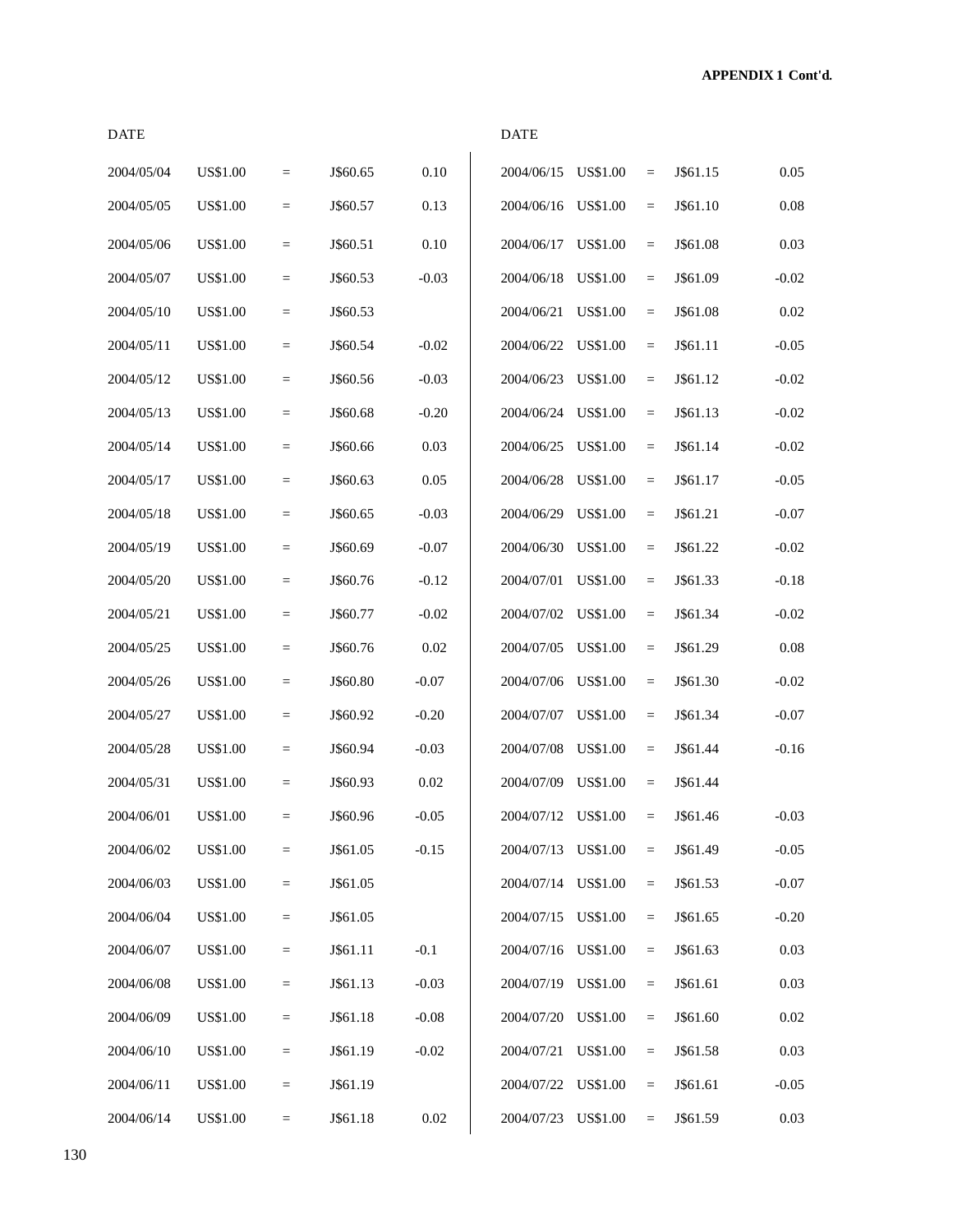| <b>DATE</b> |                 |                   |          |          | <b>DATE</b>         |                 |                   |          |          |
|-------------|-----------------|-------------------|----------|----------|---------------------|-----------------|-------------------|----------|----------|
| 2004/07/26  | <b>US\$1.00</b> | $=$               | J\$61.60 | $-0.02$  | 2004/09/08          | <b>US\$1.00</b> | $\equiv$          | J\$62.02 |          |
| 2004/07/27  | <b>US\$1.00</b> | $=$               | J\$61.62 | $-0.03$  | 2004/09/09          | <b>US\$1.00</b> | $\quad =$         | J\$62.03 | $-0.02$  |
| 2004/07/28  | <b>US\$1.00</b> | $=$               | J\$61.63 | $-0.02$  | 2004/09/14          | <b>US\$1.00</b> | $\quad =$         | J\$62.09 | $-0.10$  |
| 2004/07/29  | US\$1.00        | $\quad =$         | J\$61.70 | $-0.11$  | 2004/09/15          | <b>US\$1.00</b> | $\quad =$         | J\$62.09 |          |
| 2004/07/30  | US\$1.00        | $\equiv$          | J\$61.80 | $-0.16$  | 2004/09/16          | <b>US\$1.00</b> | $\qquad \qquad =$ | J\$62.07 | 0.03     |
| 2004/08/03  | US\$1.00        | $\qquad \qquad =$ | J\$61.77 | 0.05     | 2004/09/17          | <b>US\$1.00</b> | $\quad =$         | J\$62.04 | 0.05     |
| 2004/08/04  | <b>US\$1.00</b> | $=$               | J\$61.78 | $-0.02$  | 2004/09/20          | <b>US\$1.00</b> | $\quad =$         | J\$61.99 | 0.08     |
| 2004/08/05  | <b>US\$1.00</b> | $=$               | J\$61.80 | $-0.03$  | 2004/09/21          | US\$1.00        | $\quad =$         | J\$61.98 | 0.02     |
| 2004/08/09  | <b>US\$1.00</b> | $\quad =$         | J\$61.78 | 0.03     | 2004/09/22          | <b>US\$1.00</b> | $\quad =$         | J\$61.97 | 0.02     |
| 2004/08/10  | <b>US\$1.00</b> | $\qquad \qquad =$ | J\$61.78 |          | 2004/09/23          | <b>US\$1.00</b> | $\quad =$         | J\$61.95 | 0.03     |
| 2004/08/12  | US\$1.00        | $\qquad \qquad =$ | J\$61.79 | $-0.02$  | 2004/09/24          | <b>US\$1.00</b> | $\equiv$          | J\$61.94 | 0.02     |
| 2004/08/13  | <b>US\$1.00</b> | $=$               | J\$61.79 |          | 2004/09/27          | <b>US\$1.00</b> | $\quad =$         | J\$61.92 | 0.03     |
| 2004/08/16  | US\$1.00        | $=$               | J\$61.77 | 0.03     | 2004/09/28          | <b>US\$1.00</b> | $\quad =$         | J\$61.91 | 0.02     |
| 2004/08/17  | US\$1.00        | $\quad =$         | J\$61.79 | $-0.03$  | 2004/09/29          | <b>US\$1.00</b> | $\quad =$         | J\$61.90 | 0.02     |
| 2004/08/18  | US\$1.00        | $\equiv$          | J\$61.79 |          | 2004/09/30          | <b>US\$1.00</b> | $\qquad \qquad =$ | J\$61.89 | 0.02     |
| 2004/08/19  | US\$1.00        | $\qquad \qquad =$ | J\$61.81 | $-0.03$  | 2004/10/01          | <b>US\$1.00</b> | $\quad =$         | J\$61.85 | 0.06     |
| 2004/08/20  | <b>US\$1.00</b> | $=$               | J\$61.80 | 0.02     | 2004/10/04          | US\$1.00        | $\quad =$         | J\$61.84 | 0.02     |
| 2004/08/23  | US\$1.00        | $=$               | J\$61.79 | 0.02     | 2004/10/05          | <b>US\$1.00</b> | $\quad =$         | J\$61.86 | $-0.03$  |
| 2004/08/24  | US\$1.00        | $\quad =$         | J\$61.78 | 0.02     | 2004/10/06 US\$1.00 |                 | $\quad =$         | J\$61.90 | $-0.06$  |
| 2004/08/25  | <b>US\$1.00</b> | $\equiv$          | J\$61.78 |          | 2004/10/07 US\$1.00 |                 | $\equiv$          | J\$61.97 | $-0.11$  |
| 2004/08/26  | US\$1.00        | $\equiv$          | J\$61.81 | $-0.05$  | 2004/10/08 US\$1.00 |                 | $\qquad \qquad =$ | J\$61.95 | $-0.03$  |
| 2004/08/27  | US\$1.00        | $\quad =$         | J\$61.86 | $-0.08$  | 2004/10/11 US\$1.00 |                 | $\equiv$          | J\$61.89 | $0.10\,$ |
| 2004/08/30  | US\$1.00        | $=$               | J\$61.87 | $0.02\,$ | 2004/10/12          | <b>US\$1.00</b> | $\quad =$         | J\$61.85 | $0.06\,$ |
| 2004/08/31  | US\$1.00        | $\quad =$         | J\$61.90 | $-0.05$  | 2004/10/13          | <b>US\$1.00</b> | $\quad =$         | J\$61.83 | 0.03     |
| 2004/09/01  | US\$1.00        | $\qquad \qquad =$ | J\$61.91 | $-0.02$  | 2004/10/14          | <b>US\$1.00</b> | $\quad =$         | J\$61.84 | $-0.02$  |
| 2004/09/02  | US\$1.00        | $\qquad \qquad =$ | J\$61.91 |          | 2004/10/15          | <b>US\$1.00</b> | $\equiv$          | J\$61.82 | 0.03     |
| 2004/09/03  | US\$1.00        | $=$               | J\$61.93 | $-0.03$  | 2004/10/19 US\$1.00 |                 | $\equiv$          | J\$61.79 | 0.05     |
| 2004/09/06  | US\$1.00        | $=$               | J\$61.93 |          | 2004/10/20          | <b>US\$1.00</b> | $\quad =$         | J\$61.78 | $0.02\,$ |
| 2004/09/07  | <b>US\$1.00</b> | $\quad \  \  =$   | J\$62.02 | $-0.15$  | 2004/10/21          | <b>US\$1.00</b> | $\qquad \qquad =$ | J\$61.79 | $-0.02$  |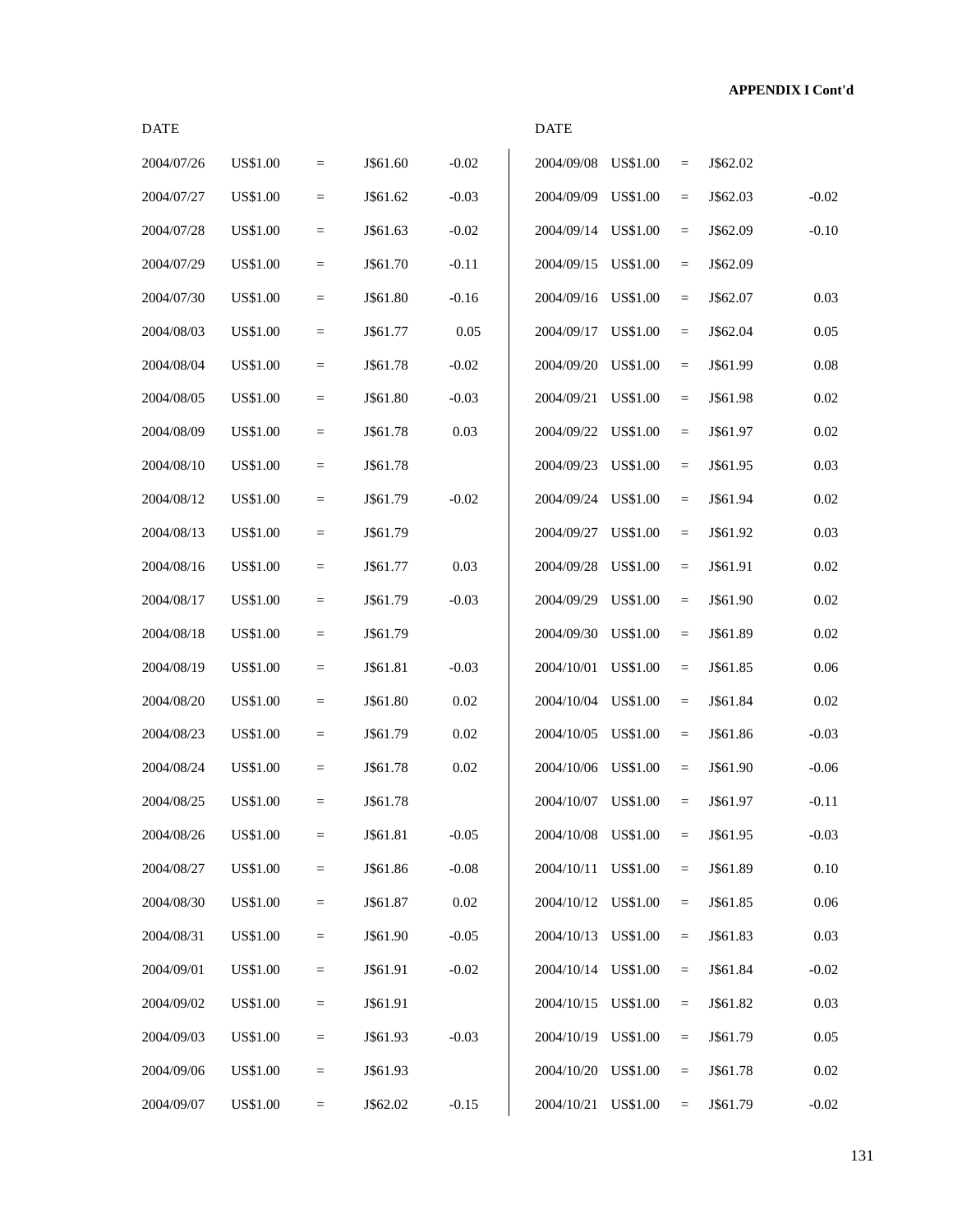| 2004/10/22 | <b>US\$1.00</b> | $\qquad \qquad =$ | J\$61.80 | $-0.02$  | 2004/12/01              | <b>US\$1.00</b> | $=$               | J\$62.00 | $-0.03$  |
|------------|-----------------|-------------------|----------|----------|-------------------------|-----------------|-------------------|----------|----------|
| 2004/10/25 | <b>US\$1.00</b> | $=$               | J\$61.78 | 0.03     | 2004/12/02              | <b>US\$1.00</b> | $\equiv$          | J\$62.03 | $-0.05$  |
| 2004/10/26 | <b>US\$1.00</b> | $\qquad \qquad =$ | J\$61.80 | $-0.03$  | 2004/12/03              | US\$1.00        | $\quad =$         | J\$62.02 | 0.02     |
| 2004/10/27 | <b>US\$1.00</b> | $\qquad \qquad =$ | J\$61.80 |          | 2004/12/06 US\$1.00     |                 | $\quad =$         | J\$62.01 | 0.02     |
| 2004/10/28 | <b>US\$1.00</b> | $\qquad \qquad =$ | J\$61.84 | $-0.06$  | 2004/12/07              | <b>US\$1.00</b> | $\quad =$         | J\$62.00 | 0.02     |
| 2004/10/29 | <b>US\$1.00</b> | $\quad =$         | J\$61.88 | $-0.06$  | 2004/12/08              | <b>US\$1.00</b> | $\qquad \qquad =$ | J\$61.99 | 0.02     |
| 2004/11/01 | <b>US\$1.00</b> | $=$               | J\$61.92 | $-0.06$  | 2004/12/09              | US\$1.00        | $\equiv$          | J\$61.98 | 0.02     |
| 2004/11/02 | <b>US\$1.00</b> | $\qquad \qquad =$ | J\$61.95 | $-0.05$  | 2004/12/10              | US\$1.00        | $\quad =$         | J\$61.96 | 0.03     |
| 2004/11/03 | <b>US\$1.00</b> | $=$               | J\$61.98 | $-0.05$  | 2004/12/13              | <b>US\$1.00</b> | $\quad =$         | J\$61.94 | 0.03     |
| 2004/11/04 | <b>US\$1.00</b> | $\qquad \qquad =$ | J\$62.01 | $-0.05$  | 2004/12/14              | <b>US\$1.00</b> | $\quad =$         | J\$61.94 |          |
| 2004/11/05 | <b>US\$1.00</b> | $=$               | J\$61.98 | 0.05     | 2004/12/15              | <b>US\$1.00</b> | $\quad =$         | J\$61.93 | 0.02     |
| 2004/11/08 | <b>US\$1.00</b> | $\quad =$         | J\$61.95 | 0.05     | 2004/12/16 US\$1.00     |                 | $=$               | J\$61.89 | 0.06     |
| 2004/11/09 | <b>US\$1.00</b> | $\qquad \qquad =$ | J\$61.96 | $-0.02$  | 2004/12/17              | US\$1.00        | $\quad =$         | J\$61.81 | 0.13     |
| 2004/11/10 | <b>US\$1.00</b> | $\qquad \qquad =$ | J\$61.99 | $-0.05$  | 2004/12/20              | <b>US\$1.00</b> | $\quad =$         | J\$61.78 | 0.05     |
| 2004/11/11 | <b>US\$1.00</b> | $\qquad \qquad =$ | J\$61.97 | 0.03     | 2004/12/21              | <b>US\$1.00</b> | $\quad =$         | J\$61.77 | $0.02\,$ |
| 2004/11/12 | <b>US\$1.00</b> | $=$               | J\$61.97 |          | 2004/12/22              | <b>US\$1.00</b> | $\quad =$         | J\$61.77 |          |
| 2004/11/15 | <b>US\$1.00</b> | $=$               | J\$61.98 | $-0.02$  | 2004/12/23              | <b>US\$1.00</b> | $\equiv$          | J\$61.75 | 0.03     |
| 2004/11/16 | <b>US\$1.00</b> | $\qquad \qquad =$ | J\$61.98 |          | 2004/12/24              | <b>US\$1.00</b> | $\quad =$         | J\$61.68 | 0.11     |
| 2004/11/17 | <b>US\$1.00</b> | $\qquad \qquad =$ | J\$62.00 | $-0.03$  | 2004/12/28              | US\$1.00        | $\quad =$         | J\$61.65 | 0.05     |
| 2004/11/18 | <b>US\$1.00</b> | $\qquad \qquad =$ | J\$62.01 | $-0.02$  | 2004/12/29              | US\$1.00        | $=$               | J\$61.63 | 0.03     |
| 2004/11/19 | <b>US\$1.00</b> | $\qquad \qquad -$ | J\$62.01 |          | $2004/12/30$ US\$1.00 = |                 |                   | J\$61.62 | $0.02\,$ |
| 2004/11/22 | <b>US\$1.00</b> | $=$               | J\$61.97 | $0.06\,$ | 2004/12/31 US\$1.00     |                 | $\equiv$          | J\$61.63 | $-0.02$  |
| 2004/11/23 | US\$1.00        | $\qquad \qquad =$ | J\$61.98 | $-0.02$  | 2005/01/03              | US\$1.00        | $\quad =$         | J\$61.62 | $0.02\,$ |
| 2004/11/24 | US\$1.00        | $=$               | J\$61.99 | $-0.02$  | 2005/01/04              | <b>US\$1.00</b> | $=$               | J\$61.65 | $-0.05$  |
| 2004/11/25 | <b>US\$1.00</b> | $\qquad \qquad =$ | J\$61.98 | $0.02\,$ | 2005/01/05              | <b>US\$1.00</b> | $\quad =$         | J\$61.74 | $-0.15$  |
| 2004/11/26 | <b>US\$1.00</b> | $=$               | J\$61.98 |          | 2005/01/06 US\$1.00     |                 | $=$               | J\$61.82 | $-0.13$  |
| 2004/11/29 | <b>US\$1.00</b> | $\quad =$         | J\$61.97 | $0.02\,$ | 2005/01/07 US\$1.00     |                 | $=$               | J\$61.82 |          |
| 2004/11/30 | US\$1.00        | $=$               | J\$61.98 | $-0.02$  | 2005/01/10 US\$1.00     |                 | $=$               | J\$61.77 | $0.08\,$ |
|            |                 |                   |          |          |                         |                 |                   |          |          |

DATE DATE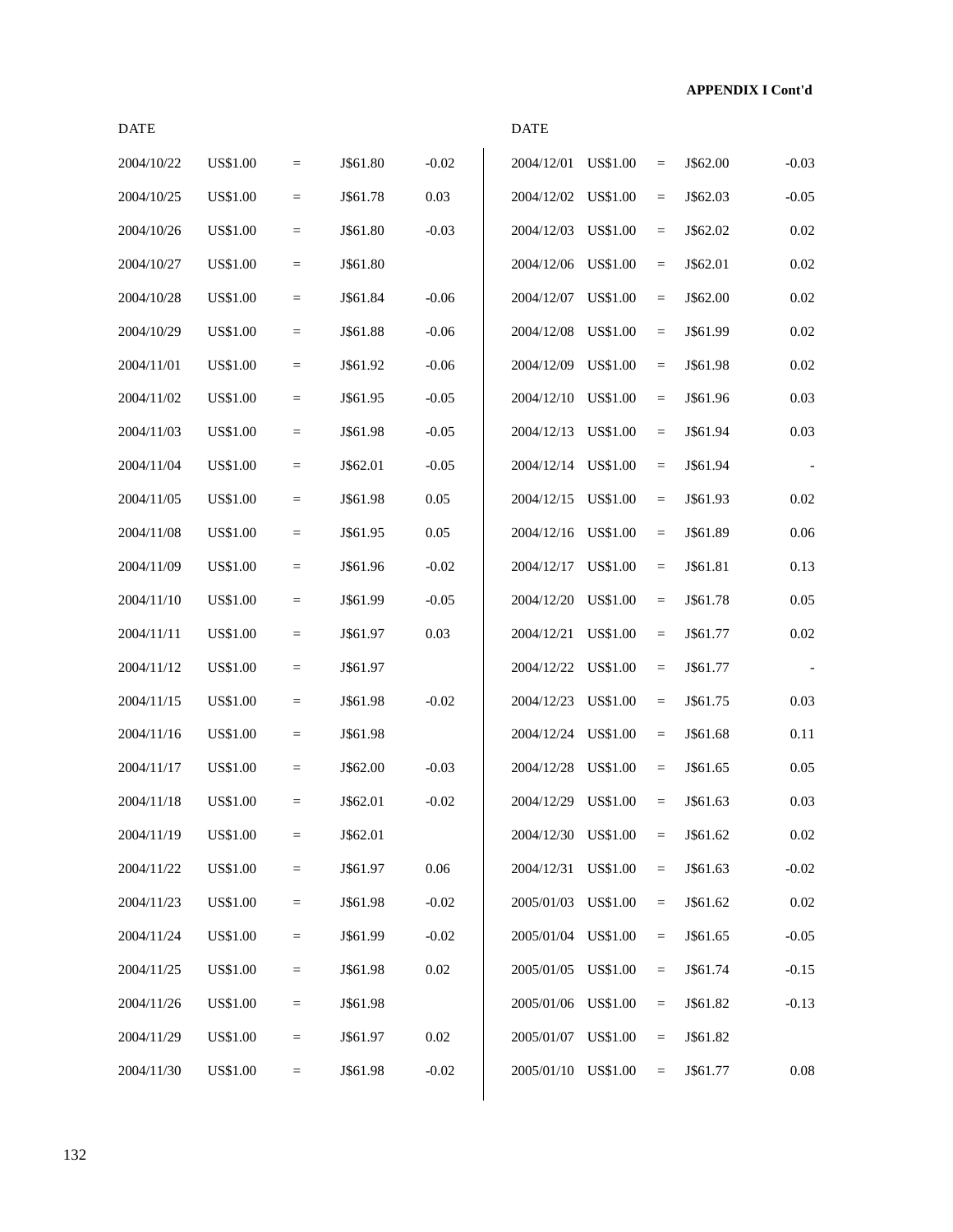| <b>DATE</b> |                 |           |          |          | <b>DATE</b> |                 |           |          |         |
|-------------|-----------------|-----------|----------|----------|-------------|-----------------|-----------|----------|---------|
| 2005/01/11  | <b>US\$1.00</b> | $=$       | J\$61.78 | $-0.02$  | 2005/02/23  | <b>US\$1.00</b> | $=$       | J\$61.92 | 0.02    |
| 2005/01/12  | <b>US\$1.00</b> | $=$       | J\$61.76 | 0.03     | 2005/02/24  | <b>US\$1.00</b> | $\quad =$ | J\$61.92 |         |
| 2005/01/13  | US\$1.00        | $\quad =$ | J\$61.73 | 0.05     | 2005/02/25  | <b>US\$1.00</b> | $=$       | J\$61.92 |         |
| 2005/01/14  | <b>US\$1.00</b> | $\quad =$ | J\$61.68 | 0.08     | 2005/02/28  | <b>US\$1.00</b> | $\quad =$ | J\$61.91 | 0.02    |
| 2005/01/17  | <b>US\$1.00</b> | $\quad =$ | J\$61.67 | 0.02     | 2005/03/01  | <b>US\$1.00</b> | $=$       | J\$61.90 | 0.02    |
| 2005/01/18  | <b>US\$1.00</b> | $=$       | J\$61.69 | $-0.03$  | 2005/03/02  | <b>US\$1.00</b> | $\equiv$  | J\$61.89 | 0.02    |
| 2005/01/19  | <b>US\$1.00</b> | $\quad =$ | J\$61.71 | $-0.03$  | 2005/03/03  | <b>US\$1.00</b> | $\equiv$  | J\$61.86 | 0.05    |
| 2005/01/20  | US\$1.00        | $\quad =$ | J\$61.73 | $-0.03$  | 2005/03/04  | <b>US\$1.00</b> | $\quad =$ | J\$61.84 | 0.03    |
| 2005/01/21  | <b>US\$1.00</b> | $=$       | J\$61.73 |          | 2005/03/07  | <b>US\$1.00</b> | $=$       | J\$61.81 | 0.05    |
| 2005/01/24  | <b>US\$1.00</b> | $=$       | J\$61.73 |          | 2005/03/08  | <b>US\$1.00</b> | $\quad =$ | J\$61.79 | 0.03    |
| 2005/01/25  | <b>US\$1.00</b> | $\quad =$ | J\$61.77 | $-0.06$  | 2005/03/09  | <b>US\$1.00</b> | $=$       | J\$61.77 | 0.03    |
| 2005/01/26  | <b>US\$1.00</b> | $\quad =$ | J\$61.79 | $-0.03$  | 2005/03/10  | <b>US\$1.00</b> | $\quad =$ | J\$61.73 | 0.06    |
| 2005/01/27  | US\$1.00        | $\quad =$ | J\$61.83 | $-0.06$  | 2005/03/11  | <b>US\$1.00</b> | $=$       | J\$61.72 | 0.02    |
| 2005/01/28  | <b>US\$1.00</b> | $\quad =$ | J\$61.88 | $-0.08$  | 2005/03/14  | <b>US\$1.00</b> | $\quad =$ | J\$61.70 | 0.03    |
| 2005/01/31  | <b>US\$1.00</b> | $=$       | J\$61.87 | 0.02     | 2005/03/15  | <b>US\$1.00</b> | $=$       | J\$61.66 | 0.06    |
| 2005/02/01  | <b>US\$1.00</b> | $=$       | J\$61.87 |          | 2005/03/16  | <b>US\$1.00</b> | $\equiv$  | J\$61.62 | 0.06    |
| 2005/02/02  | <b>US\$1.00</b> | $=$       | J\$61.87 |          | 2005/03/17  | <b>US\$1.00</b> | $\quad =$ | J\$61.61 | 0.02    |
| 2005/02/03  | US\$1.00        | $\quad =$ | J\$61.87 |          | 2005/03/18  | <b>US\$1.00</b> | $\quad =$ | J\$61.59 | 0.03    |
| 2005/02/04  | <b>US\$1.00</b> | $\quad =$ | J\$61.87 |          | 2005/03/21  | <b>US\$1.00</b> | $=$       | J\$61.58 | 0.02    |
| 2005/02/07  | <b>US\$1.00</b> | $=$       | J\$61.88 | $-0.02$  | 2005/03/22  | <b>US\$1.00</b> | $=$       | J\$61.56 | 0.03    |
| 2005/02/08  | US\$1.00        | $=$       | J\$61.92 | $-0.06$  | 2005/03/23  | <b>US\$1.00</b> | $=$       | J\$61.55 | 0.02    |
| 2005/02/10  | <b>US\$1.00</b> | $\quad =$ | J\$61.96 | $-0.06$  | 2005/03/24  | <b>US\$1.00</b> | $=$       | J\$61.55 |         |
| 2005/02/11  | US\$1.00        | $\quad =$ | J\$61.97 | $-0.02$  | 2005/03/29  | <b>US\$1.00</b> | $=$       | J\$61.54 | 0.02    |
| 2005/02/14  | US\$1.00        | $=$       | J\$61.98 | $-0.02$  | 2005/03/30  | <b>US\$1.00</b> | $=$       | J\$61.53 | 0.02    |
| 2005/02/15  | <b>US\$1.00</b> | $\quad =$ | J\$62.01 | $-0.05$  | 2005/03/31  | <b>US\$1.00</b> | $=$       | J\$61.54 | $-0.02$ |
| 2005/02/16  | <b>US\$1.00</b> | $=$       | J\$62.03 | $-0.03$  | 2005/04/01  | <b>US\$1.00</b> | $=$       | J\$61.54 |         |
| 2005/02/17  | <b>US\$1.00</b> | $=$       | J\$62.01 | 0.03     | 2005/04/04  | <b>US\$1.00</b> | $\quad =$ | J\$61.53 | 0.02    |
| 2005/02/18  | US\$1.00        | $\quad =$ | J\$61.97 | 0.06     | 2005/04/05  | <b>US\$1.00</b> | $=$       | J\$61.54 | $-0.02$ |
| 2005/02/21  | <b>US\$1.00</b> | $=$       | J\$61.94 | 0.05     | 2005/04/06  | <b>US\$1.00</b> | $=$       | J\$61.57 | $-0.05$ |
| 2005/02/22  | <b>US\$1.00</b> | $\quad =$ | J\$61.93 | $0.02\,$ | 2005/04/07  | <b>US\$1.00</b> | $=$       | J\$61.61 | $-0.06$ |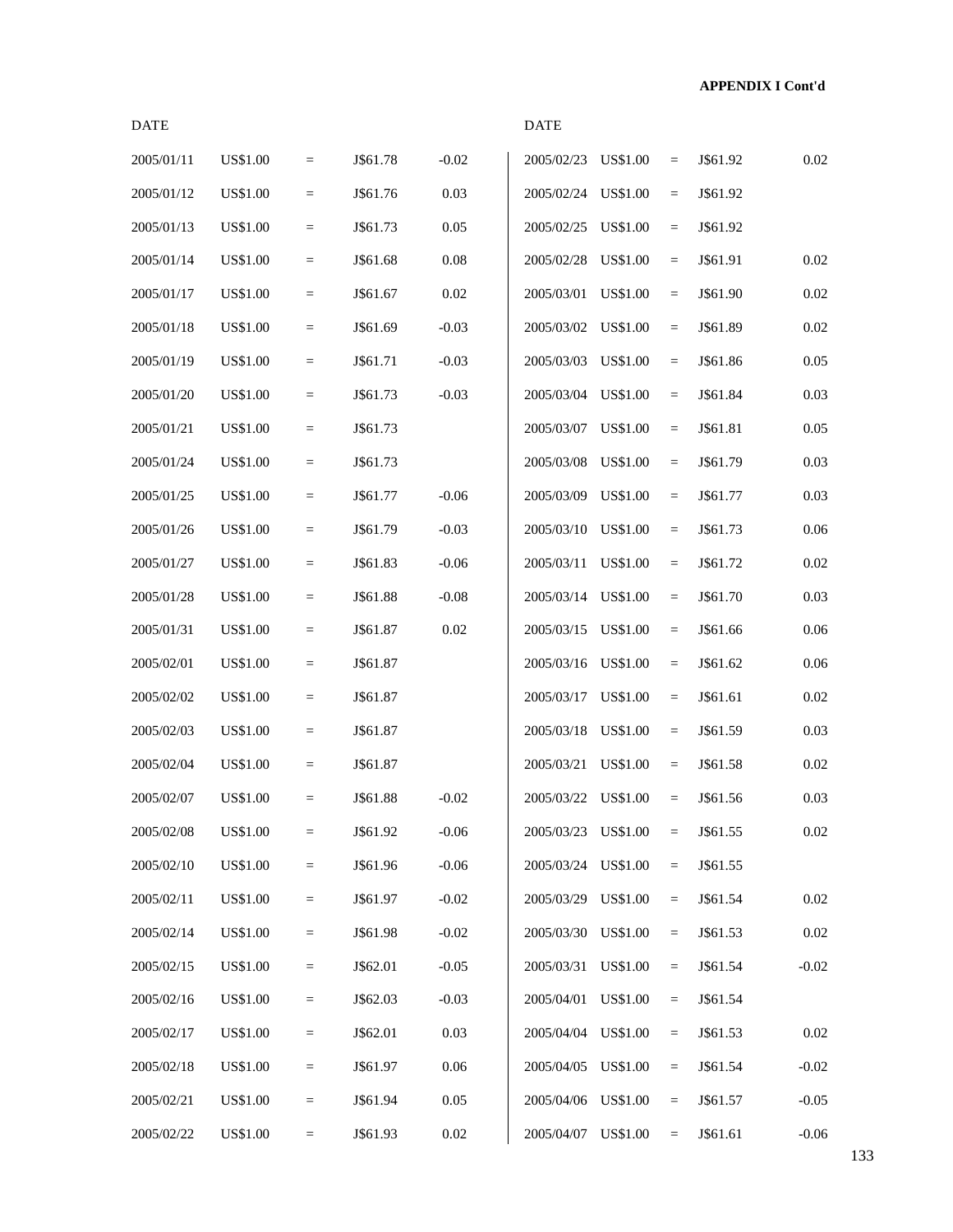| <b>DATE</b> |                 |                   |          |         | <b>DATE</b>         |                 |                            |          |         |
|-------------|-----------------|-------------------|----------|---------|---------------------|-----------------|----------------------------|----------|---------|
| 2005/04/08  | <b>US\$1.00</b> | $=$               | J\$61.72 | $-0.18$ | 2005/05/20          | <b>US\$1.00</b> | $\equiv$                   | J\$61.75 | $-0.02$ |
| 2005/04/11  | <b>US\$1.00</b> | $=$               | J\$61.84 | $-0.19$ | 2005/05/24          | <b>US\$1.00</b> | $\quad =$                  | J\$61.72 | 0.05    |
| 2005/04/12  | <b>US\$1.00</b> | $\quad =$         | J\$61.86 | $-0.03$ | 2005/05/25          | <b>US\$1.00</b> | $\quad =$                  | J\$61.70 | 0.03    |
| 2005/04/13  | <b>US\$1.00</b> | $\equiv$          | J\$61.83 | 0.05    | 2005/05/26          | <b>US\$1.00</b> | $\equiv$                   | J\$61.70 |         |
| 2005/04/14  | <b>US\$1.00</b> | $\quad =$         | J\$61.79 | 0.06    | 2005/05/27          | <b>US\$1.00</b> | $\quad =$                  | J\$61.69 | 0.02    |
| 2005/04/15  | <b>US\$1.00</b> | $=$               | J\$61.75 | 0.06    | 2005/05/30          | <b>US\$1.00</b> | $\equiv$                   | J\$61.69 |         |
| 2005/04/18  | <b>US\$1.00</b> | $\quad =$         | J\$61.72 | 0.05    | 2005/05/31          | <b>US\$1.00</b> | $\quad =$                  | J\$61.71 | $-0.03$ |
| 2005/04/19  | <b>US\$1.00</b> | $\quad =$         | J\$61.67 | 0.08    | 2005/06/01          | <b>US\$1.00</b> | $\quad =$                  | J\$61.71 |         |
| 2005/04/20  | <b>US\$1.00</b> | $\equiv$          | J\$61.62 | 0.08    | 2005/06/02          | <b>US\$1.00</b> | $\quad \  \, =\quad \  \,$ | J\$61.73 | $-0.03$ |
| 2005/04/21  | <b>US\$1.00</b> | $\qquad \qquad =$ | J\$61.62 |         | 2005/06/03          | <b>US\$1.00</b> | $\quad =$                  | J\$61.73 |         |
| 2005/04/22  | <b>US\$1.00</b> | $=$               | J\$61.66 | $-0.06$ | 2005/06/06          | <b>US\$1.00</b> | $\equiv$                   | J\$61.71 | 0.03    |
| 2005/04/25  | <b>US\$1.00</b> | $\qquad \qquad =$ | J\$61.65 | 0.02    | 2005/06/07          | <b>US\$1.00</b> | $\quad =$                  | J\$61.74 | $-0.05$ |
| 2005/04/26  | <b>US\$1.00</b> | $\qquad \qquad =$ | J\$61.66 | $-0.02$ | 2005/06/08          | <b>US\$1.00</b> | $\quad =$                  | J\$61.71 | 0.05    |
| 2005/01/27  | <b>US\$1.00</b> | $\equiv$          | J\$61.68 | $-0.03$ | 2005/06/09          | <b>US\$1.00</b> | $\quad \  \, =\quad \  \,$ | J\$61.69 | 0.03    |
| 2005/04/28  | <b>US\$1.00</b> | $\qquad \qquad =$ | J\$61.67 | 0.02    | 2005/06/10          | <b>US\$1.00</b> | $\quad =$                  | J\$61.67 | 0.03    |
| 2005/04/29  | <b>US\$1.00</b> | $=$               | J\$61.65 | 0.03    | 2005/06/13          | <b>US\$1.00</b> | $\equiv$                   | J\$61.66 | 0.17    |
| 2005/05/02  | <b>US\$1.00</b> | $\qquad \qquad =$ | J\$61.65 |         | 2005/06/14          | <b>US\$1.00</b> | $\quad =$                  | J\$61.62 | 0.06    |
| 2005/05/03  | <b>US\$1.00</b> | $\qquad \qquad =$ | J\$61.70 | $-0.08$ | 2005/06/15          | <b>US\$1.00</b> | $\quad =$                  | J\$61.60 | 0.03    |
| 2005/05/04  | <b>US\$1.00</b> | $\equiv$          | J\$61.73 | $-0.05$ | 2005/06/16          | <b>US\$1.00</b> | $\quad \  \, =\quad \  \,$ | J\$61.58 | 0.03    |
| 2005/05/05  | <b>US\$1.00</b> | $=$               | J\$61.75 | $-0.03$ | 2005/06/17 US\$1.00 |                 | $\quad =$                  | J\$61.60 | $-0.03$ |
| 2005/05/06  | US\$1.00        | $\qquad \qquad =$ | J\$61.72 | 0.05    | 2005/06/20 US\$1.00 |                 | $\quad =$                  | J\$61.62 | $-0.03$ |
| 2005/05/09  | US\$1.00        | $=$               | J\$61.70 | 0.03    | 2005/06/21 US\$1.00 |                 | $\equiv$                   | J\$61.67 | $-0.08$ |
| 2005/05/10  | US\$1.00        | $\qquad \qquad =$ | J\$61.66 | 0.06    | 2005/06/22          | <b>US\$1.00</b> | $\equiv$                   | J\$61.69 | $-0.03$ |
| 2005/05/11  | <b>US\$1.00</b> | $\equiv$          | J\$61.68 | $-0.03$ | 2005/06/23          | <b>US\$1.00</b> | $\quad \  \  =$            | J\$61.69 |         |
| 2005/05/12  | <b>US\$1.00</b> | $=$               | J\$61.66 | 0.03    | 2005/06/24          | <b>US\$1.00</b> | $\quad =$                  | J\$61.69 |         |
| 2005/05/13  | <b>US\$1.00</b> | $=$               | J\$61.67 | $-0.02$ | 2005/06/27          | <b>US\$1.00</b> | $\equiv$                   | J\$61.69 |         |
| 2005/05/16  | US\$1.00        | $=$               | J\$61.69 | $-0.03$ | 2005/06/28          | <b>US\$1.00</b> | $\equiv$                   | J\$61.71 | $-0.03$ |
| 2005/05/17  | US\$1.00        | $=$               | J\$61.70 | $-0.02$ | 2005/06/29          | <b>US\$1.00</b> | $\equiv$                   | J\$61.75 | $-0.06$ |
| 2005/05/18  | <b>US\$1.00</b> | $\equiv$          | J\$61.71 | $-0.02$ | 2005/06/30          | <b>US\$1.00</b> | $\equiv$                   | J\$61.84 | $-0.15$ |
| 2005/05/19  | <b>US\$1.00</b> | $=$               | J\$61.74 | $-0.05$ |                     |                 |                            |          |         |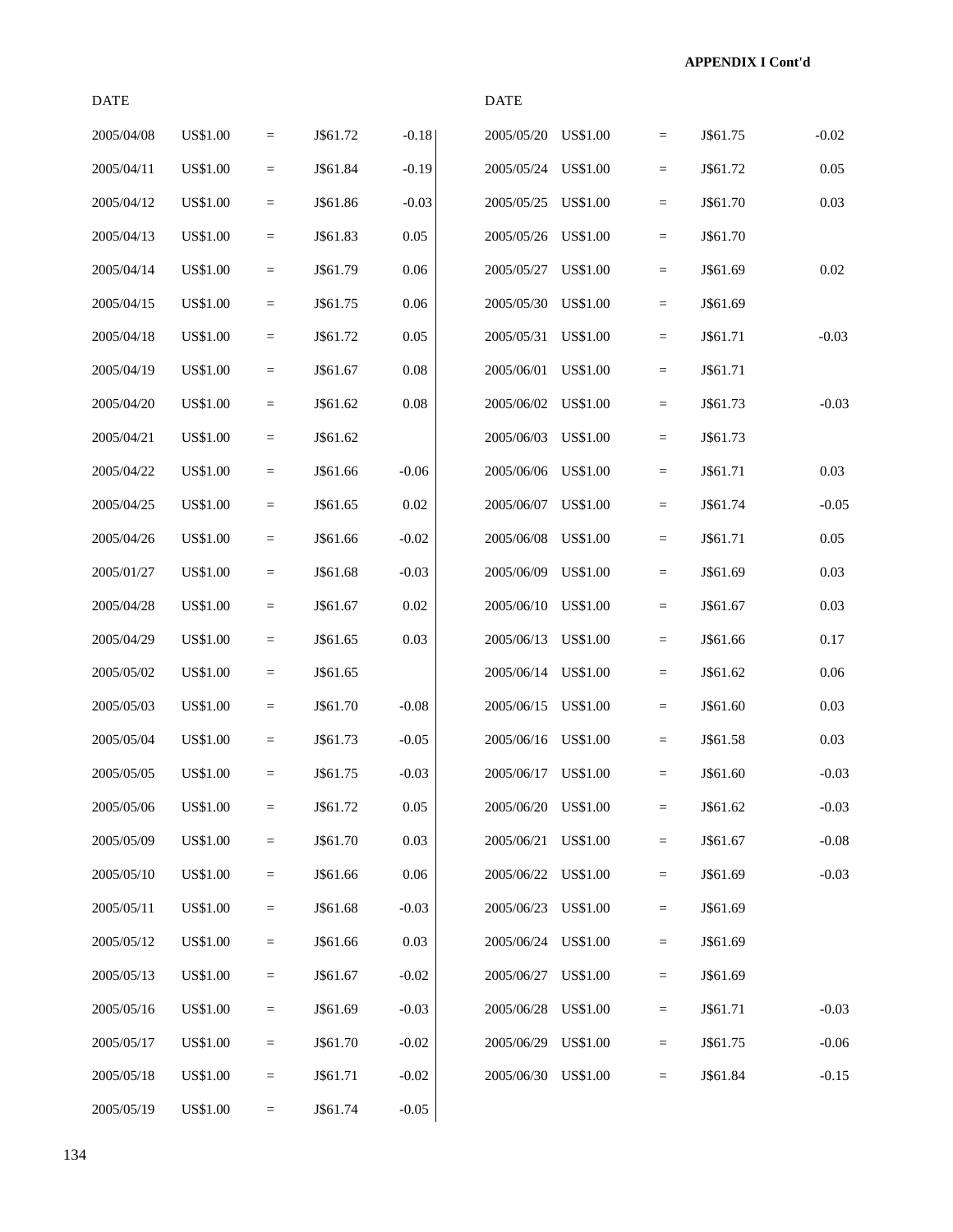| <b>DATE</b> |                 |           |          |          | <b>DATE</b> |                 |                   |          |          |
|-------------|-----------------|-----------|----------|----------|-------------|-----------------|-------------------|----------|----------|
| 2005/07/01  | <b>US\$1.00</b> | $\equiv$  | J\$61.88 | $-0.06$  | 2005/08/15  | <b>US\$1.00</b> | $\qquad \qquad =$ | J\$62.51 | $-0.03$  |
| 2005/07/04  | <b>US\$1.00</b> | $=$       | J\$61.87 | $0.02\,$ | 2005/08/16  | US\$1.00        | $\equiv$          | J\$62.50 | 0.02     |
| 2005/07/05  | <b>US\$1.00</b> | $\equiv$  | J\$61.90 | $-0.05$  | 2005/08/17  | US\$1.00        | $\equiv$          | J\$62.57 | $-0.11$  |
| 2005/07/06  | <b>US\$1.00</b> | $\quad =$ | J\$61.90 |          | 2005/08/18  | <b>US\$1.00</b> | $\equiv$          | J\$62.56 | $0.02\,$ |
| 2005/07/08  | <b>US\$1.00</b> | $\equiv$  | J\$61.92 | $-0.03$  | 2005/08/19  | US\$1.00        | $\qquad \qquad =$ | J\$62.56 |          |
| 2005/07/11  | <b>US\$1.00</b> | $\equiv$  | J\$61.96 | $-0.06$  | 2005/08/22  | US\$1.00        | $=$               | J\$62.60 | $-0.06$  |
| 2005/07/12  | <b>US\$1.00</b> | $=$       | J\$62.01 | $-0.08$  | 2005/08/23  | US\$1.00        | $\equiv$          | J\$62.58 | 0.03     |
| 2005/07/13  | <b>US\$1.00</b> | $\equiv$  | J\$62.09 | $-0.13$  | 2005/08/24  | US\$1.00        | $\equiv$          | J\$62.59 | $-0.02$  |
| 2005/07/14  | <b>US\$1.00</b> | $\quad =$ | J\$62.08 | 0.02     | 2005/08/25  | <b>US\$1.00</b> | $\equiv$          | J\$62.45 | 0.22     |
| 2005/07/15  | <b>US\$1.00</b> | $\quad =$ | J\$62.03 | 0.08     | 2005/08/26  | US\$1.00        | $\equiv$          | J\$62.31 | 0.22     |
| 2005/07/18  | <b>US\$1.00</b> | $\equiv$  | J\$61.99 | 0.06     | 2005/08/29  | US\$1.00        | $\qquad \qquad =$ | J\$62.20 | 0.18     |
| 2005/07/19  | <b>US\$1.00</b> | $\equiv$  | J\$61.99 |          | 2005/08/30  | US\$1.00        | $\equiv$          | J\$62.18 | 0.03     |
| 2005/07/20  | <b>US\$1.00</b> | $\equiv$  | J\$62.01 | $-0.03$  | 2005/08/31  | US\$1.00        | $\equiv$          | J\$62.24 | $-0.10$  |
| 2005/07/21  | <b>US\$1.00</b> | $\quad =$ | J\$62.08 | $-0.11$  | 2005/09/01  | US\$1.00        | $\equiv$          | J\$62.35 | $-0.18$  |
| 2005/07/22  | <b>US\$1.00</b> | $\quad =$ | J\$62.08 |          | 2005/09/02  | US\$1.00        | $\qquad \qquad =$ | J\$62.32 | 0.05     |
| 2005/07/25  | <b>US\$1.00</b> | $\equiv$  | J\$62.09 | $-0.02$  | 2005/09/05  | US\$1.00        | $\qquad \qquad =$ | J\$62.29 | 0.05     |
| 2005/07/26  | <b>US\$1.00</b> | $=$       | J\$62.12 | $-0.05$  | 2005/09/07  | US\$1.00        | $\equiv$          | J\$62.30 | $-0.02$  |
| 2005/07/27  | US\$1.00        | $\equiv$  | J\$62.26 | $-0.23$  | 2005/09/08  | US\$1.00        | $\equiv$          | J\$62.30 |          |
| 2005/07/28  | <b>US\$1.00</b> | $\quad =$ | J\$62.24 | 0.03     | 2005/09/09  | <b>US\$1.00</b> | $\equiv$          | J\$62.35 | $-0.08$  |
| 2005/07/29  | <b>US\$1.00</b> | $=$       | J\$62.23 | 0.02     | 2005/09/12  | <b>US\$1.00</b> | $\equiv$          | J\$62.39 | $-0.06$  |
| 2005/08/02  | US\$1.00        | $\equiv$  | J\$62.24 | $-0.02$  | 2005/09/13  | US\$1.00        | $=$               | J\$62.47 | $-0.13$  |
| 2005/08/03  | <b>US\$1.00</b> | $\equiv$  | J\$62.27 | $-0.05$  | 2005/09/14  | <b>US\$1.00</b> | $\equiv$          | J\$62.48 | $-0.02$  |
| 2005/08/04  | <b>US\$1.00</b> | $\equiv$  | J\$62.36 | $-0.14$  | 2005/09/15  | US\$1.00        | $\equiv$          | J\$62.47 | 0.02     |
| 2005/08/05  | US\$1.00        | $\equiv$  | J\$62.34 | 0.03     | 2005/09/16  | <b>US\$1.00</b> | $\qquad \qquad =$ | J\$62.41 | 0.10     |
| 2005/08/08  | US\$1.00        | $\equiv$  | J\$62.33 | $0.02\,$ | 2005/09/19  | US\$1.00        | $=$               | J\$62.49 | $-0.13$  |
| 2005/08/09  | US\$1.00        | $\equiv$  | J\$62.37 | $-0.06$  | 2005/09/20  | US\$1.00        | $\equiv$          | J\$62.62 | $-0.21$  |
| 2005/08/10  | US\$1.00        | $\equiv$  | J\$62.48 | $-0.18$  | 2005/09/21  | <b>US\$1.00</b> | $\equiv$          | J\$62.61 | $0.02\,$ |
| 2005/08/11  | US\$1.00        | $\equiv$  | J\$62.51 | $-0.05$  | 2005/09/22  | US\$1.00        | $\equiv$          | J\$62.66 | $-0.08$  |
| 2005/08/12  | <b>US\$1.00</b> | $\equiv$  | J\$62.49 | 0.03     | 2005/09/23  | <b>US\$1.00</b> | $\equiv$          | J\$62.72 | $-0.10$  |
|             |                 |           |          |          |             |                 |                   |          |          |

135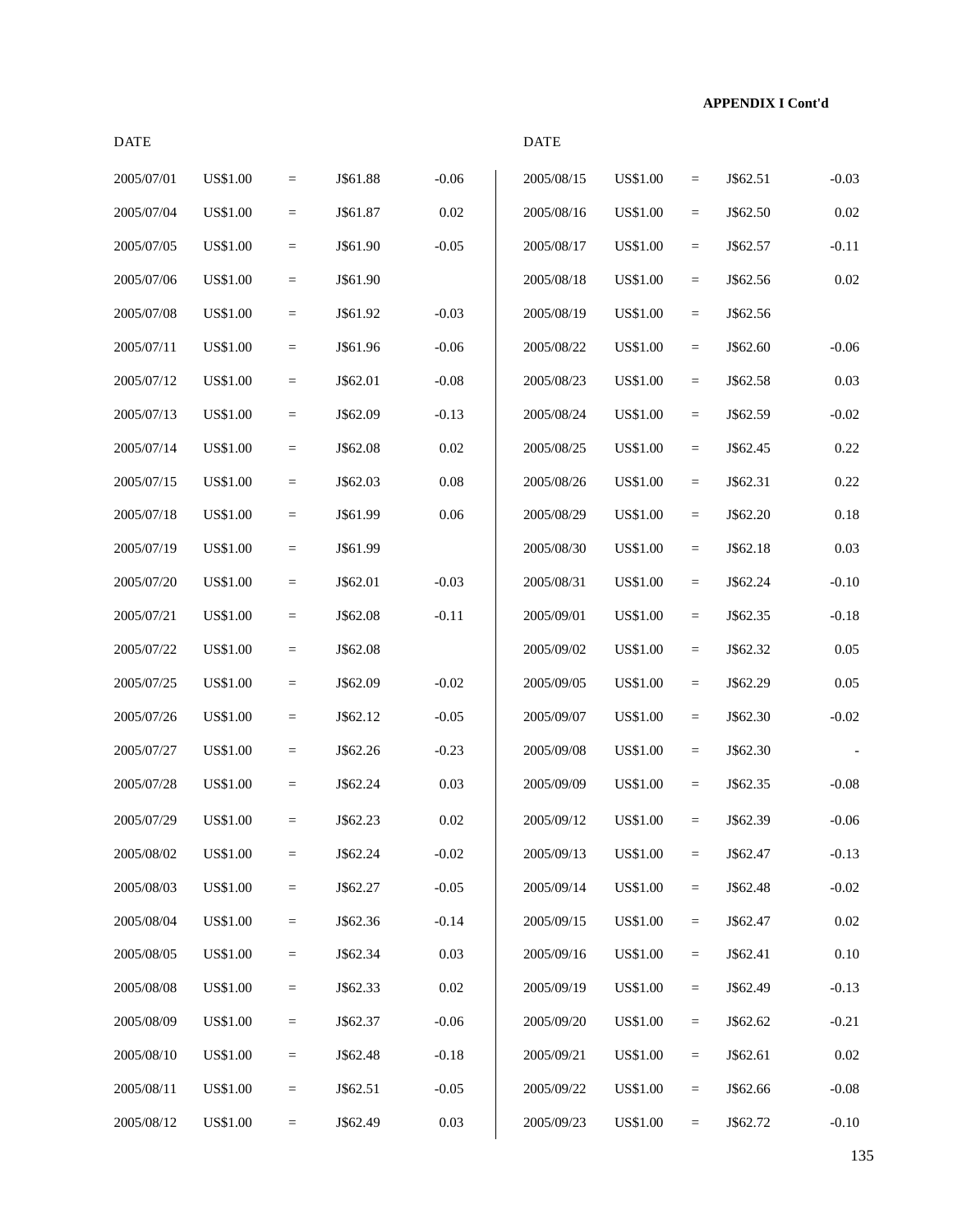DATE DATE 2005/09/26 US\$1.00 = J\$62.81 -0.14 2005/11/07 US\$1.00 = J\$64.27 -0.16 2005/09/27 US\$1.00 = J\$62.97 -0.25 2005/11/08 US\$1.00 = J\$64.44 -0.26 2005/09/28 US\$1.00 = J\$62.88 0.14 2005/11/09 US\$1.00 = J\$64.48 -0.06 2005/09/29 US\$1.00 = J\$62.89 -0.02 2005/11/10 US\$1.00 = J\$64.47 0.02 2005/09/30 US\$1.00 = J\$62.89 - 2005/11/11 US\$1.00 = J\$64.45 0.03 2005/10/03 US\$1.00 = J\$62.89 - 2005/11/14 US\$1.00 = J\$64.56 -0.17 2005/10/04 US\$1.00 = J\$62.92 -0.05 2005/11/15 US\$1.00 = J\$64.52 0.06 2005/10/05 US\$1.00 = J\$62.94 -0.03 2005/11/16 US\$1.00 = J\$64.49 0.05 2005/10/06 US\$1.00 = J\$62.95 -0.02 2005/11/17 US\$1.00 = J\$64.47 0.03 2005/10/07 US\$1.00 = J\$62.94 0.02 2005/11/18 US\$1.00 = J\$64.46 0.02 2005/10/10 US\$1.00 = J\$62.93 0.02 2005/11/21 US\$1.00 = J\$64.48 -0.03 2005/10/11 US\$1.00 = J\$63.05 -0.19 2005/11/22 US\$1.00 = J\$64.52 -0.06 2005/10/12 US\$1.00 = J\$63.22 -0.27 2005/11/23 US\$1.00 = J\$64.58 -0.09 2005/10/13 US\$1.00 = J\$63.23 -0.02 2005/11/24 US\$1.00 = J\$64.23 0.54 2005/10/14 US\$1.00 = J\$63.42 -0.30 2005/11/25 US\$1.00 = J\$64.57 -0.53 2005/10/18 US\$1.00 = J\$63.55 -0.20 2005/11/28 US\$1.00 = J\$64.53 0.06 2005/10/19 US\$1.00 = J\$63.78 -0.36 2005/11/29 US\$1.00 = J\$64.63 -0.15 2005/10/20 US\$1.00 = J\$64.02 -0.38 2005/11/30 US\$1.00 = J\$64.67 -0.06 2005/10/21 US\$1.00 = J\$63.89 0.20 2005/12/01 US\$1.00 = J\$64.72 -0.08 2005/10/24 US\$1.00 = J\$63.80 0.14 2005/12/02 US\$1.00 = J\$64.64 0.12 2005/10/25 US\$1.00 = J\$63.78 0.03 2005/12/05 US\$1.00 = J\$64.61 0.05 2005/10/26 US\$1.00 = J\$63.83 -0.08 2005/12/06 US\$1.00 = J\$64.62 -0.02 2005/10/27 US\$1.00 = J\$63.85 -0.03 2005/12/07 US\$1.00 = J\$64.65 -0.05 2005/10/28 US\$1.00 = J\$63.93 -0.13 2005/12/08 US\$1.00 = J\$64.69 -0.06 2005/10/31 US\$1.00 = J\$64.04 -0.17 2005/12/09 US\$1.00 = J\$64.71 -0.03 2005/11/01 US\$1.00 = J\$64.30 -0.41 2005/12/12 US\$1.00 = J\$64.80 -0.14 2005/11/02 US\$1.00 = J\$64.33 -0.05 2005/12/13 US\$1.00 = J\$64.75 0.08 2005/11/03 US\$1.00 = J\$64.23 0.16 2005/12/14 US\$1.00 = J\$64.73 0.03

2005/11/04 US\$1.00 = J\$64.17 0.09 2005/12/15 US\$1.00 = J\$64.72 0.02

| 2005/11/07 | US\$1.00        | $=$ | J\$64.27 | $-0.16$  |
|------------|-----------------|-----|----------|----------|
| 2005/11/08 | <b>US\$1.00</b> | $=$ | J\$64.44 | $-0.26$  |
| 2005/11/09 | <b>US\$1.00</b> | $=$ | J\$64.48 | $-0.06$  |
| 2005/11/10 | <b>US\$1.00</b> | $=$ | J\$64.47 | 0.02     |
| 2005/11/11 | <b>US\$1.00</b> | $=$ | J\$64.45 | 0.03     |
| 2005/11/14 | <b>US\$1.00</b> | $=$ | J\$64.56 | $-0.17$  |
| 2005/11/15 | <b>US\$1.00</b> | $=$ | J\$64.52 | 0.06     |
| 2005/11/16 | <b>US\$1.00</b> | $=$ | J\$64.49 | 0.05     |
| 2005/11/17 | <b>US\$1.00</b> | $=$ | J\$64.47 | 0.03     |
| 2005/11/18 | <b>US\$1.00</b> | $=$ | J\$64.46 | 0.02     |
| 2005/11/21 | <b>US\$1.00</b> | $=$ | J\$64.48 | $-0.03$  |
| 2005/11/22 | <b>US\$1.00</b> | $=$ | J\$64.52 | $-0.06$  |
| 2005/11/23 | <b>US\$1.00</b> | $=$ | J\$64.58 | $-0.09$  |
| 2005/11/24 | <b>US\$1.00</b> | $=$ | J\$64.23 | 0.54     |
| 2005/11/25 | <b>US\$1.00</b> | $=$ | J\$64.57 | $-0.53$  |
| 2005/11/28 | <b>US\$1.00</b> | $=$ | J\$64.53 | 0.06     |
| 2005/11/29 | <b>US\$1.00</b> | $=$ | J\$64.63 | $-0.15$  |
| 2005/11/30 | <b>US\$1.00</b> | $=$ | J\$64.67 | $-0.06$  |
| 2005/12/01 | <b>US\$1.00</b> | $=$ | J\$64.72 | $-0.08$  |
| 2005/12/02 | US\$1.00        | $=$ | J\$64.64 | 0.12     |
| 2005/12/05 | US\$1.00        | $=$ | J\$64.61 | 0.05     |
| 2005/12/06 | US\$1.00        | Ξ   | J\$64.62 | $-0.02$  |
| 2005/12/07 | <b>US\$1.00</b> | $=$ | J\$64.65 | $-0.05$  |
| 2005/12/08 | <b>US\$1.00</b> | $=$ | J\$64.69 | $-0.06$  |
| 2005/12/09 | <b>US\$1.00</b> | $=$ | J\$64.71 | $-0.03$  |
| 2005/12/12 | <b>US\$1.00</b> | $=$ | J\$64.80 | $-0.14$  |
| 2005/12/13 | <b>US\$1.00</b> | $=$ | J\$64.75 | $0.08\,$ |
|            |                 |     |          |          |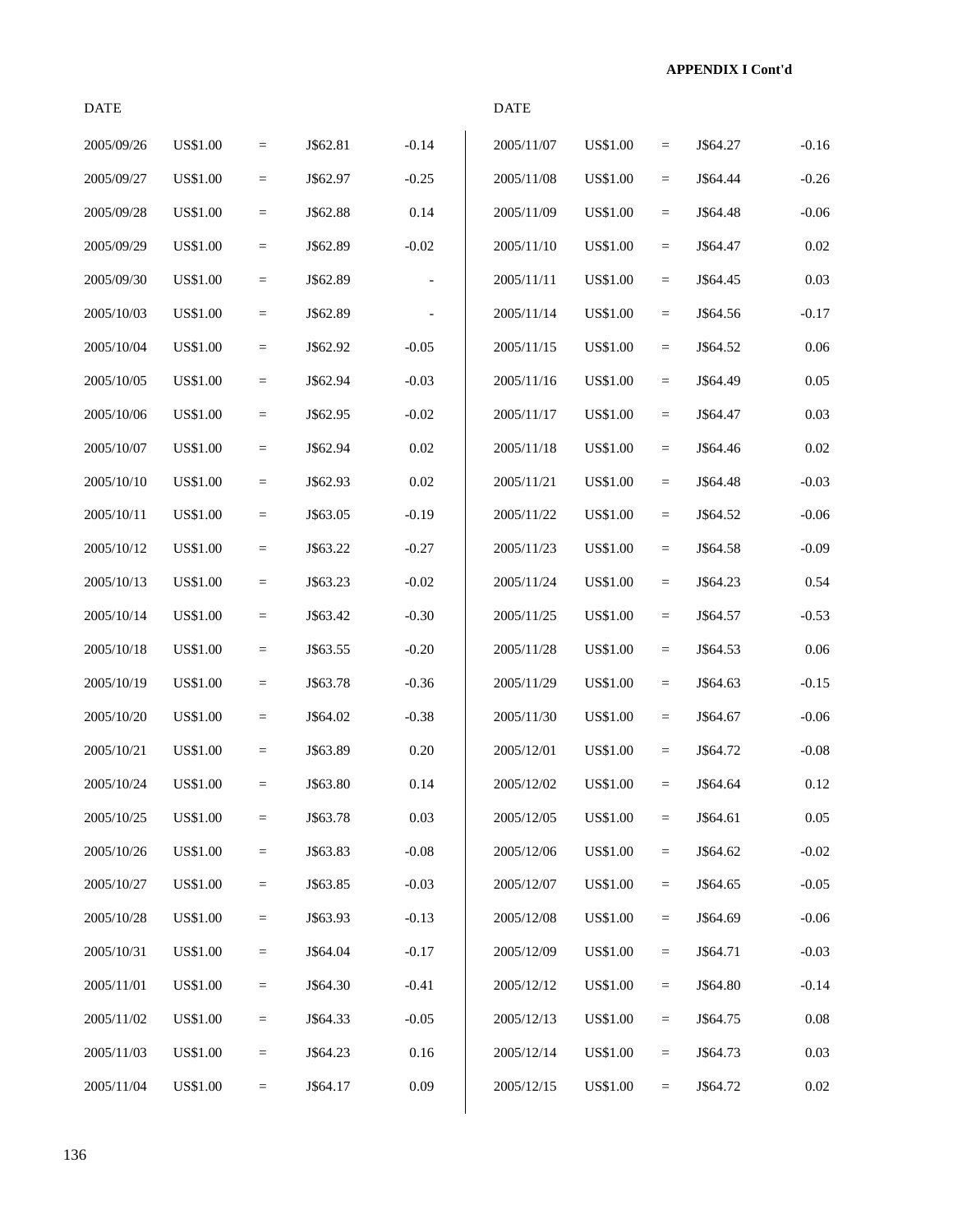| <b>DATE</b> |                 |                 |          |                          | <b>DATE</b> |                 |          |          |          |
|-------------|-----------------|-----------------|----------|--------------------------|-------------|-----------------|----------|----------|----------|
| 2005/12/16  | <b>US\$1.00</b> | $=$             | J\$64.61 | 0.17                     | 2006/02/01  | <b>US\$1.00</b> | $=$      | J\$65.03 | $-0.06$  |
| 2005/12/19  | <b>US\$1.00</b> | $\equiv$        | J\$64.68 | $-0.11$                  | 2006/02/02  | <b>US\$1.00</b> | $=$      | J\$65.08 | $-0.08$  |
| 2005/12/20  | <b>US\$1.00</b> | $\quad =$       | J\$64.73 | $-0.08$                  | 2006/02/03  | <b>US\$1.00</b> | $=$      | J\$65.11 | $-0.05$  |
| 2005/12/21  | <b>US\$1.00</b> | $\quad =$       | J\$64.75 | $-0.03$                  | 2006/02/06  | <b>US\$1.00</b> | $=$      | J\$65.13 | $-0.03$  |
| 2005/12/22  | <b>US\$1.00</b> | $\quad =$       | J\$64.67 | 0.12                     | 2006/02/07  | <b>US\$1.00</b> | $=$      | J\$65.15 | $-0.03$  |
| 2005/12/23  | <b>US\$1.00</b> | $\quad =$       | J\$64.59 | 0.12                     | 2006/02/08  | US\$1.00        | $=$      | J\$65.20 | $-0.08$  |
| 2005/12/28  | <b>US\$1.00</b> | $\equiv$        | J\$64.53 | 0.09                     | 2006/02/09  | <b>US\$1.00</b> | $=$      | J\$65.28 | $-0.12$  |
| 2005/12/29  | <b>US\$1.00</b> | $\quad =$       | J\$64.54 | $-0.02$                  | 2006/02/10  | <b>US\$1.00</b> | $=$      | J\$65.27 | 0.02     |
| 2005/12/30  | <b>US\$1.00</b> | $\equiv$        | J\$64.58 | $-0.06$                  | 2006/02/13  | US\$1.00        | $=$      | J\$65.27 |          |
| 2006/01/03  | <b>US\$1.00</b> | $\quad =$       | J\$64.60 | $-0.03$                  | 2006/02/14  | <b>US\$1.00</b> | $=$      | J\$65.29 | $-0.03$  |
| 2006/01/04  | <b>US\$1.00</b> | $\quad =$       | J\$64.68 | $-0.12$                  | 2006/02/15  | US\$1.00        | $=$      | J\$65.28 | $0.02\,$ |
| 2006/01/05  | <b>US\$1.00</b> | $\equiv$        | J\$64.70 | $-0.03$                  | 2006/02/16  | <b>US\$1.00</b> | $=$      | J\$65.28 |          |
| 2006/01/06  | <b>US\$1.00</b> | $\quad =$       | J\$64.71 | $-0.02$                  | 2006/02/17  | <b>US\$1.00</b> | $=$      | J\$65.28 |          |
| 2006/01/09  | <b>US\$1.00</b> | $\equiv$        | J\$64.77 | $-0.09$                  | 2006/02/20  | US\$1.00        | $=$      | J\$65.31 | $-0.05$  |
| 2006/01/10  | <b>US\$1.00</b> | $=$             | J\$64.77 |                          | 2006/02/21  | <b>US\$1.00</b> | $=$      | J\$65.39 | $-0.12$  |
| 2006/01/11  | <b>US\$1.00</b> | $\quad =$       | J\$64.75 | 0.03                     | 2006/02/22  | US\$1.00        | $=$      | J\$65.38 | 0.02     |
| 2006/10/12  | <b>US\$1.00</b> | $\quad =$       | J\$64.75 | $\overline{\phantom{a}}$ | 2006/02/23  | <b>US\$1.00</b> | $=$      | J\$65.39 | $-0.02$  |
| 2006/01/13  | <b>US\$1.00</b> | $\quad =$       | J\$64.75 |                          | 2006/02/24  | <b>US\$1.00</b> | $=$      | J\$65.41 | $-0.03$  |
| 2006/01/16  | <b>US\$1.00</b> | $\equiv$        | J\$64.77 | $-0.03$                  | 2006/02/27  | US\$1.00        | $=$      | J\$65.39 | 0.03     |
| 2006/01/17  | <b>US\$1.00</b> | $=$             | J\$64.83 | $-0.09$                  | 2006/02/28  | <b>US\$1.00</b> | $=$      | J\$65.36 | 0.05     |
| 2006/01/18  | US\$1.00        | $=$             | J\$64.88 | $-0.08$                  | 2006/03/02  | US\$1.00        | $=$      | J\$65.37 | $-0.02$  |
| 2006/01/19  | <b>US\$1.00</b> | $\quad \  \  =$ | J\$64.91 | $-0.05$                  | 2006/03/03  | <b>US\$1.00</b> | $\equiv$ | J\$65.36 | 0.02     |
| 2006/01/20  | <b>US\$1.00</b> | $\equiv$        | J\$64.97 | $-0.09$                  | 2006/03/06  | US\$1.00        | $=$      | J\$65.36 |          |
| 2006/01/23  | <b>US\$1.00</b> | $\equiv$        | J\$65.02 | $-0.08$                  | 2006/03/07  | US\$1.00        | $=$      | J\$65.35 | 0.02     |
| 2006/01/24  | <b>US\$1.00</b> | $=$             | J\$65.00 | 0.03                     | 2006/03/08  | <b>US\$1.00</b> | $=$      | J\$65.37 | $-0.03$  |
| 2006/01/25  | US\$1.00        | $\equiv$        | J\$65.01 | $-0.02$                  | 2006/03/09  | US\$1.00        | $=$      | J\$65.40 | $-0.05$  |
| 2006/01/26  | <b>US\$1.00</b> | $\quad \  \  =$ | J\$65.01 | $\overline{\phantom{a}}$ | 2006/03/10  | <b>US\$1.00</b> | $=$      | J\$65.43 | $-0.05$  |
| 2006/01/27  | <b>US\$1.00</b> | $\quad =$       | J\$64.99 | 0.03                     | 2006/03/13  | US\$1.00        | $=$      | J\$65.48 | $-0.08$  |
| 2006/01/31  | <b>US\$1.00</b> | $\equiv$        | J\$64.99 | $-0.06$                  | 2006/03/14  | <b>US\$1.00</b> | $\equiv$ | J\$65.42 | $0.09\,$ |

137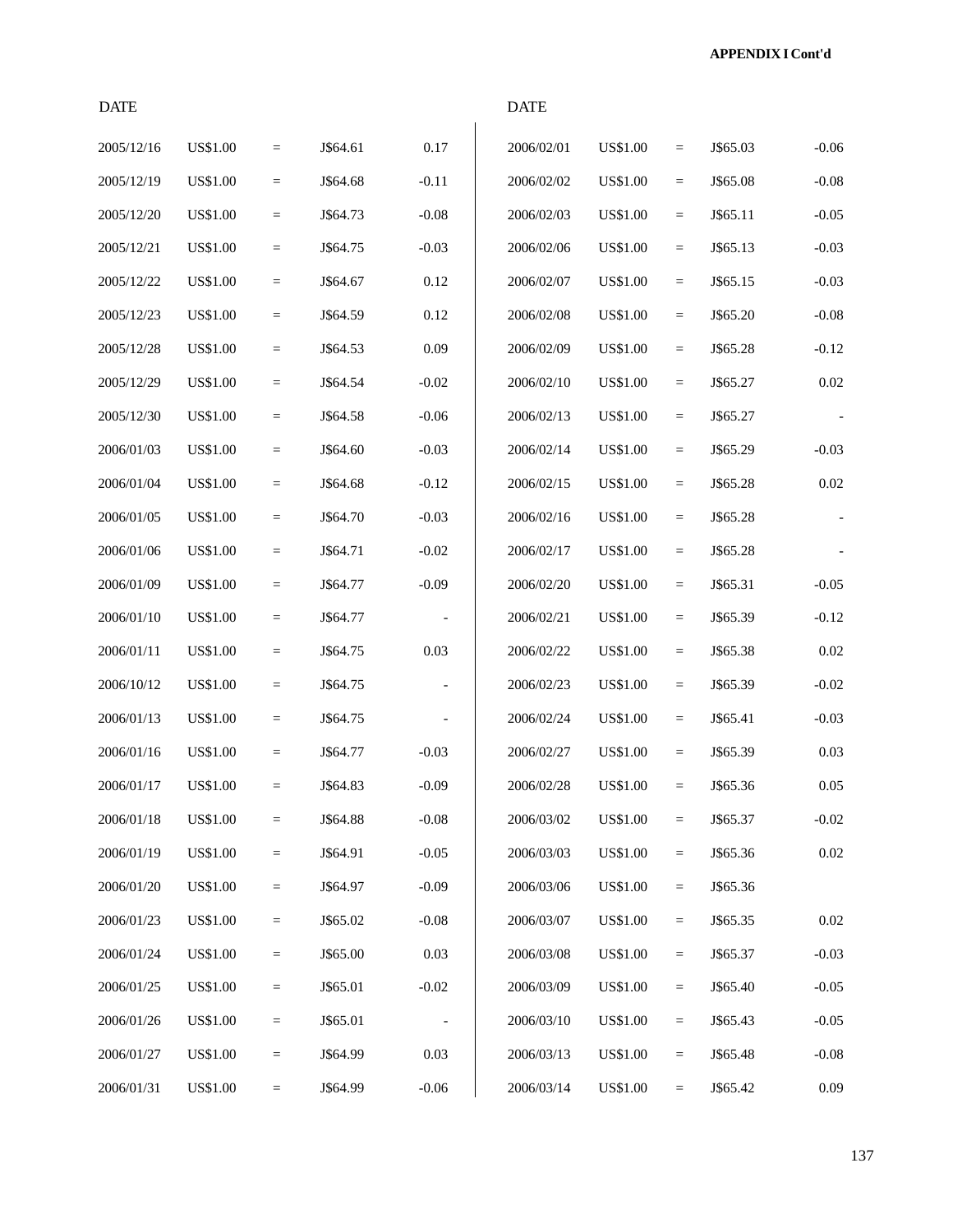| <b>DATE</b> |                 |           |          |          | <b>DATE</b> |                 |                         |          |          |
|-------------|-----------------|-----------|----------|----------|-------------|-----------------|-------------------------|----------|----------|
| 2006/03/15  | <b>US\$1.00</b> | $=$       | J\$65.38 | 0.06     | 2006/04/27  | <b>US\$1.00</b> | $\qquad \qquad =\qquad$ | J\$65.60 | $-0.03$  |
| 2006/03/16  | <b>US\$1.00</b> | $\quad =$ | J\$65.40 | $-0.03$  | 2006/04/28  | <b>US\$1.00</b> | $\equiv$                | J\$65.63 | $-0.05$  |
| 2006/03/17  | <b>US\$1.00</b> | $=$       | J\$65.40 |          | 2006/05/01  | US\$1.00        | $\equiv$                | J\$65.66 | $-0.05$  |
| 2006/03/20  | <b>US\$1.00</b> | $=$       | J\$65.42 | $-0.03$  | 2006/05/02  | <b>US\$1.00</b> | $\equiv$                | J\$65.66 |          |
| 2006/03/21  | <b>US\$1.00</b> | $\equiv$  | J\$65.43 | $-0.02$  | 2006/05/03  | US\$1.00        | $\equiv$                | J\$65.66 |          |
| 2006/03/22  | US\$1.00        | $\equiv$  | J\$65.45 | $-0.03$  | 2006/05/04  | <b>US\$1.00</b> | $\equiv$                | J\$65.64 | 0.03     |
| 2006/03/23  | <b>US\$1.00</b> | $=$       | J\$65.47 | $-0.03$  | 2006/05/05  | <b>US\$1.00</b> | $\equiv$                | J\$65.62 | 0.03     |
| 2006/03/24  | <b>US\$1.00</b> | $\equiv$  | J\$65.48 | $-0.02$  | 2006/05/08  | US\$1.00        | $\equiv$                | J\$65.61 | 0.02     |
| 2006/03/27  | <b>US\$1.00</b> | $=$       | J\$65.48 |          | 2006/05/10  | <b>US\$1.00</b> | $\equiv$                | J\$65.63 | $-0.03$  |
| 2006/03/28  | <b>US\$1.00</b> | $\equiv$  | J\$65.49 | $-0.02$  | 2006/05/09  | <b>US\$1.00</b> | $\equiv$                | J\$65.61 |          |
| 2006/03/29  | <b>US\$1.00</b> | $\equiv$  | J\$65.50 | $-0.02$  | 2006/05/10  | <b>US\$1.00</b> | $\equiv$                | J\$65.63 | 0.03     |
| 2006/03/30  | <b>US\$1.00</b> | $=$       | J\$65.49 | 0.02     | 2006/05/11  | <b>US\$1.00</b> | $\equiv$                | J\$65.64 | $-0.02$  |
| 2006/03/31  | <b>US\$1.00</b> | $\equiv$  | J\$65.50 | $-0.02$  | 2006/05/12  | <b>US\$1.00</b> | $\equiv$                | J\$65.70 | $-0.09$  |
| 2006/04/03  | <b>US\$1.00</b> | $=$       | J\$65.51 | $-0.02$  | 2006/05/15  | <b>US\$1.00</b> | $\equiv$                | J\$65.71 | $-0.02$  |
| 2006/04/04  | <b>US\$1.00</b> | $=$       | J\$65.52 | $-0.02$  | 2006/05/16  | <b>US\$1.00</b> | $\equiv$                | J\$65.71 |          |
| 2006/04/05  | <b>US\$1.00</b> | $\equiv$  | J\$65.52 |          | 2006/05/17  | <b>US\$1.00</b> | $\equiv$                | J\$65.67 | 0.06     |
| 2006/04/06  | <b>US\$1.00</b> | $\quad =$ | J\$65.53 | $-0.02$  | 2006/05/18  | <b>US\$1.00</b> | $\equiv$                | J\$65.70 | $-0.05$  |
| 2006/04/07  | <b>US\$1.00</b> | $\equiv$  | J\$65.55 | $-0.03$  | 2006/05/19  | <b>US\$1.00</b> | $\equiv$                | J\$65.72 | $-0.03$  |
| 2006/04/10  | <b>US\$1.00</b> | $=$       | J\$65.57 | $-0.03$  | 2006/05/22  | <b>US\$1.00</b> | $\equiv$                | J\$65.74 | $-0.03$  |
| 2006/04/11  | <b>US\$1.00</b> | $=$       | J\$65.61 | $-0.06$  | 2006/05/24  | <b>US\$1.00</b> | $\qquad \qquad =\qquad$ | J\$65.73 | 0.02     |
| 2006/04/12  | US\$1.00        | $=$       | J\$65.60 | $0.02\,$ | 2006/05/25  | <b>US\$1.00</b> | $\quad \  \  =$         | J\$65.72 | $0.02\,$ |
| 2006/04/13  | <b>US\$1.00</b> | $=$       | J\$65.56 | 0.06     | 2006/05/26  | <b>US\$1.00</b> | $\equiv$                | J\$65.70 | $-0.03$  |
| 2006/04/18  | <b>US\$1.00</b> | $\equiv$  | J\$65.55 | 0.02     | 2006/05/29  | US\$1.00        | $\equiv$                | J\$65.69 | $-0.02$  |
| 2006/04/19  | <b>US\$1.00</b> | $=$       | J\$65.54 | $0.02\,$ | 2006/05/30  | <b>US\$1.00</b> | $\equiv$                | J\$65.70 | $-0.02$  |
| 2006/04/20  | <b>US\$1.00</b> | $=$       | J\$65.52 | 0.03     | 2006/05/31  | <b>US\$1.00</b> | $\equiv$                | J\$65.73 | $-0.05$  |
| 2006/04/21  | <b>US\$1.00</b> | $=$       | J\$65.52 |          | 2006/06/01  | <b>US\$1.00</b> | $\equiv$                | J\$65.74 | $-0.02$  |
| 2006/04/24  | US\$1.00        | $=$       | J\$65.53 | $-0.02$  | 2006/06/02  | <b>US\$1.00</b> | $\equiv$                | J\$65.77 | $-0.05$  |
| 2006/04/25  | <b>US\$1.00</b> | $=$       | J\$65.55 | $-0.03$  | 2006/06/05  | US\$1.00        | $\quad \  \  =$         | J\$65.78 | $-0.02$  |
| 2006/04/26  | <b>US\$1.00</b> | $=$       | J\$65.58 | $-0.05$  | 2006/06/06  | <b>US\$1.00</b> | $\equiv$                | J\$65.76 | $0.03\,$ |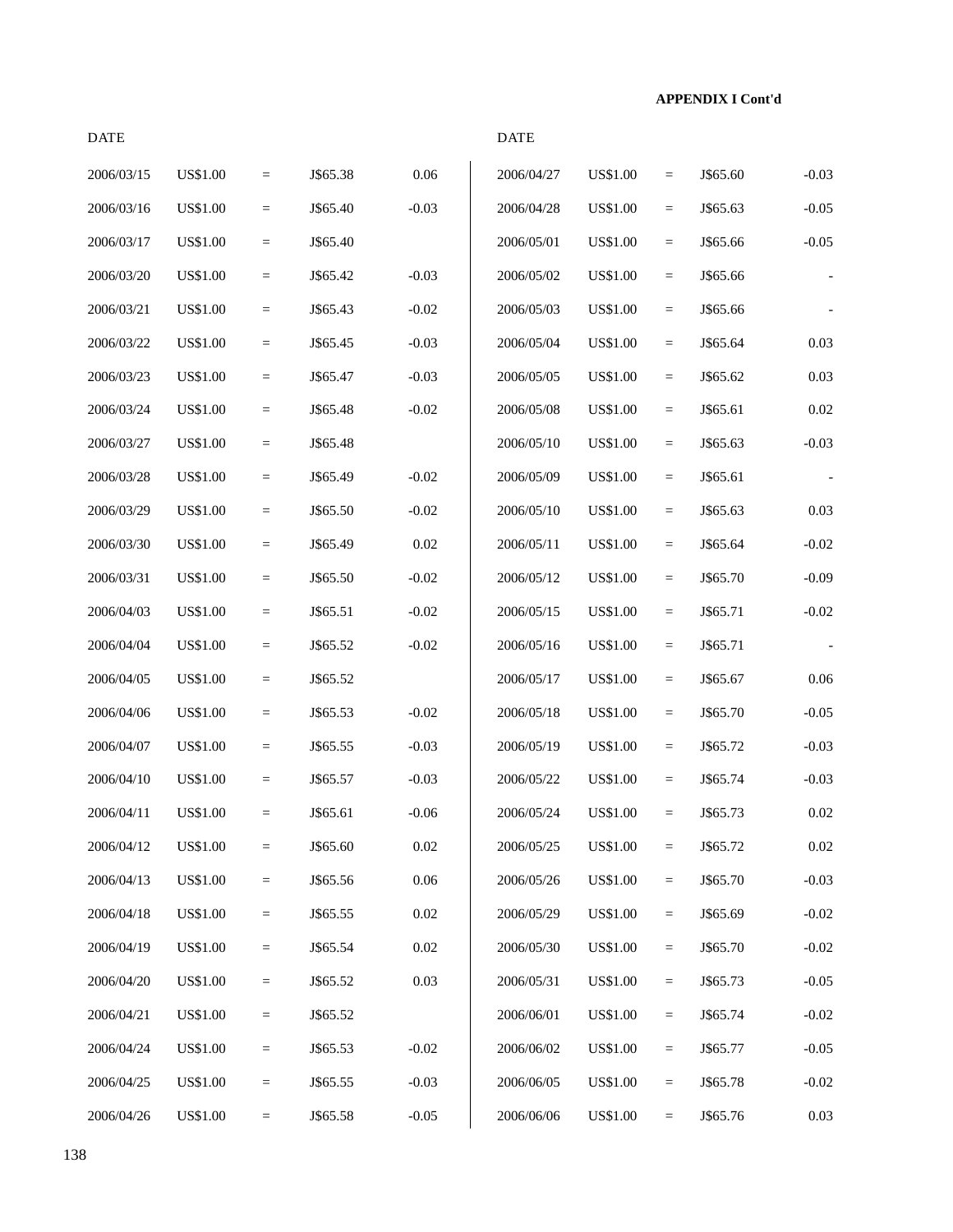| <b>DATE</b> |                 |           |          |                          | <b>DATE</b> |                 |          |          |          |
|-------------|-----------------|-----------|----------|--------------------------|-------------|-----------------|----------|----------|----------|
| 200606/07   | <b>US\$1.00</b> | $\equiv$  | J\$65.78 | $-0.03$                  | 2006/07/19  | <b>US\$1.00</b> | $=$      | J\$66.04 | $-0.02$  |
| 2006/06/08  | <b>US\$1.00</b> | $\quad =$ | J\$65.79 | $-0.02$                  | 2006/07/20  | <b>US\$1.00</b> | $=$      | J\$66.04 |          |
| 2006/06/09  | <b>US\$1.00</b> | $\quad =$ | J\$65.82 | $-0.05$                  | 2006/07/21  | <b>US\$1.00</b> | $=$      | J\$66.04 |          |
| 2006/06/12  | <b>US\$1.00</b> | $\equiv$  | J\$65.87 | $-0.08$                  | 2006/07/24  | <b>US\$1.00</b> | $=$      | J\$66.03 | 0.02     |
| 2006/06/13  | <b>US\$1.00</b> | $\quad =$ | J\$65.88 | $-0.02$                  | 2006/07/25  | US\$1.00        | $=$      | J\$66.01 | 0.03     |
| 2006/06/14  | <b>US\$1.00</b> | $\equiv$  | J\$65.88 |                          | 2006/07/26  | <b>US\$1.00</b> | $=$      | J\$65.99 | 0.03     |
| 2006/06/15  | <b>US\$1.00</b> | $\quad =$ | J\$65.89 | $-0.02$                  | 2006/07/27  | <b>US\$1.00</b> | $=$      | J\$66.00 | $-0.02$  |
| 2006/06/16  | <b>US\$1.00</b> | $\quad =$ | J\$65.87 | 0.03                     | 2006/07/28  | <b>US\$1.00</b> | $=$      | J\$66.01 | $-0.02$  |
| 2006/06/19  | <b>US\$1.00</b> | $\quad =$ | J\$65.86 | 0.02                     | 2006/07/31  | <b>US\$1.00</b> | $=$      | J\$65.99 | 0.03     |
| 2006/06/20  | <b>US\$1.00</b> | $\quad =$ | J\$65.87 | $-0.02$                  | 2006/08/02  | <b>US\$1.00</b> | $=$      | J\$65.99 |          |
| 2006/06/21  | <b>US\$1.00</b> | $=$       | J\$65.90 | $-0.05$                  | 2006/08/03  | <b>US\$1.00</b> | $=$      | J\$66.00 | $-0.02$  |
| 2006/06/22  | <b>US\$1.00</b> | $\quad =$ | J\$65.90 |                          | 2006/08/04  | <b>US\$1.00</b> | $=$      | J\$66.00 |          |
| 2006/06/23  | <b>US\$1.00</b> | $\quad =$ | J\$65.88 | 0.03                     | 2006/08/08  | <b>US\$1.00</b> | $=$      | J\$66.01 | $-0.02$  |
| 2006/06/26  | <b>US\$1.00</b> | $\equiv$  | J\$65.88 |                          | 2006/08/09  | <b>US\$1.00</b> | $=$      | J\$66.00 | 0.02     |
| 2006/06/27  | <b>US\$1.00</b> | $\quad =$ | J\$65.90 | $-0.03$                  | 2006/08/10  | <b>US\$1.00</b> | $=$      | J\$65.97 | $0.05\,$ |
| 2006/06/28  | <b>US\$1.00</b> | $=$       | J\$65.95 | $-0.08$                  | 2006/08/11  | <b>US\$1.00</b> | $=$      | J\$65.97 |          |
| 2006/06/29  | <b>US\$1.00</b> | $\quad =$ | J\$66.01 | $-0.09$                  | 2006/08/14  | <b>US\$1.00</b> | $=$      | J\$65.99 | $-0.03$  |
| 2006/06/30  | <b>US\$1.00</b> | $\quad =$ | J\$66.03 | $-0.03$                  | 2006/08/15  | <b>US\$1.00</b> | $=$      | J\$66.07 | $-0.12$  |
| 2006/07/03  | <b>US\$1.00</b> | $\equiv$  | J\$65.96 | 0.11                     | 2006/08/16  | US\$1.00        | $=$      | J\$66.07 |          |
| 2006/07/04  | <b>US\$1.00</b> | $=$       | J\$65.97 | $-0.02$                  | 2006/08/17  | <b>US\$1.00</b> | $=$      | J\$66.05 | 0.03     |
| 2006/07/05  | <b>US\$1.00</b> | $\equiv$  | J\$65.99 | $-0.03$                  | 2006/08/18  | <b>US\$1.00</b> | $=$      | J\$66.04 | $0.02\,$ |
| 2006/07/06  | <b>US\$1.00</b> | $\quad =$ | J\$65.99 |                          | 2006/08/21  | <b>US\$1.00</b> | $\equiv$ | J\$66.05 | $-0.02$  |
| 2006/07/07  | US\$1.00        | $\equiv$  | J\$66.02 | $-0.05$                  | 2006/08/22  | <b>US\$1.00</b> | $\equiv$ | J\$66.04 | $0.02\,$ |
| 2006/07/10  | US\$1.00        | $=$       | J\$66.04 | $-0.03$                  | 2006/08/23  | <b>US\$1.00</b> | $=$      | J\$66.03 | 0.02     |
| 2006/07/11  | <b>US\$1.00</b> | $=$       | J\$66.03 | 0.02                     | 2006/08/24  | <b>US\$1.00</b> | $=$      | J\$66.01 | 0.03     |
| 2006/07/12  | <b>US\$1.00</b> | $=$       | J\$66.03 | $\overline{\phantom{a}}$ | 2006/08/25  | <b>US\$1.00</b> | $=$      | J\$66.02 | $-0.02$  |
| 2006/07/13  | <b>US\$1.00</b> | $\quad =$ | J\$66.04 | $-0.02$                  | 2006/08/28  | <b>US\$1.00</b> | $=$      | J\$66.00 | $0.03\,$ |
| 2006/07/14  | US\$1.00        | $=$       | J\$66.01 | 0.05                     | 2006/08/29  | US\$1.00        | $\equiv$ | J\$66.00 |          |
| 2006/07/17  | US\$1.00        | $=$       | J\$66.01 |                          | 2006/08/30  | <b>US\$1.00</b> | $=$      | J\$65.99 | 0.02     |
| 2006/07/18  | <b>US\$1.00</b> | $=$       | J\$66.03 | $-0.03$                  | 2006/08/31  | <b>US\$1.00</b> | $=$      | J\$65.96 | 0.05     |

139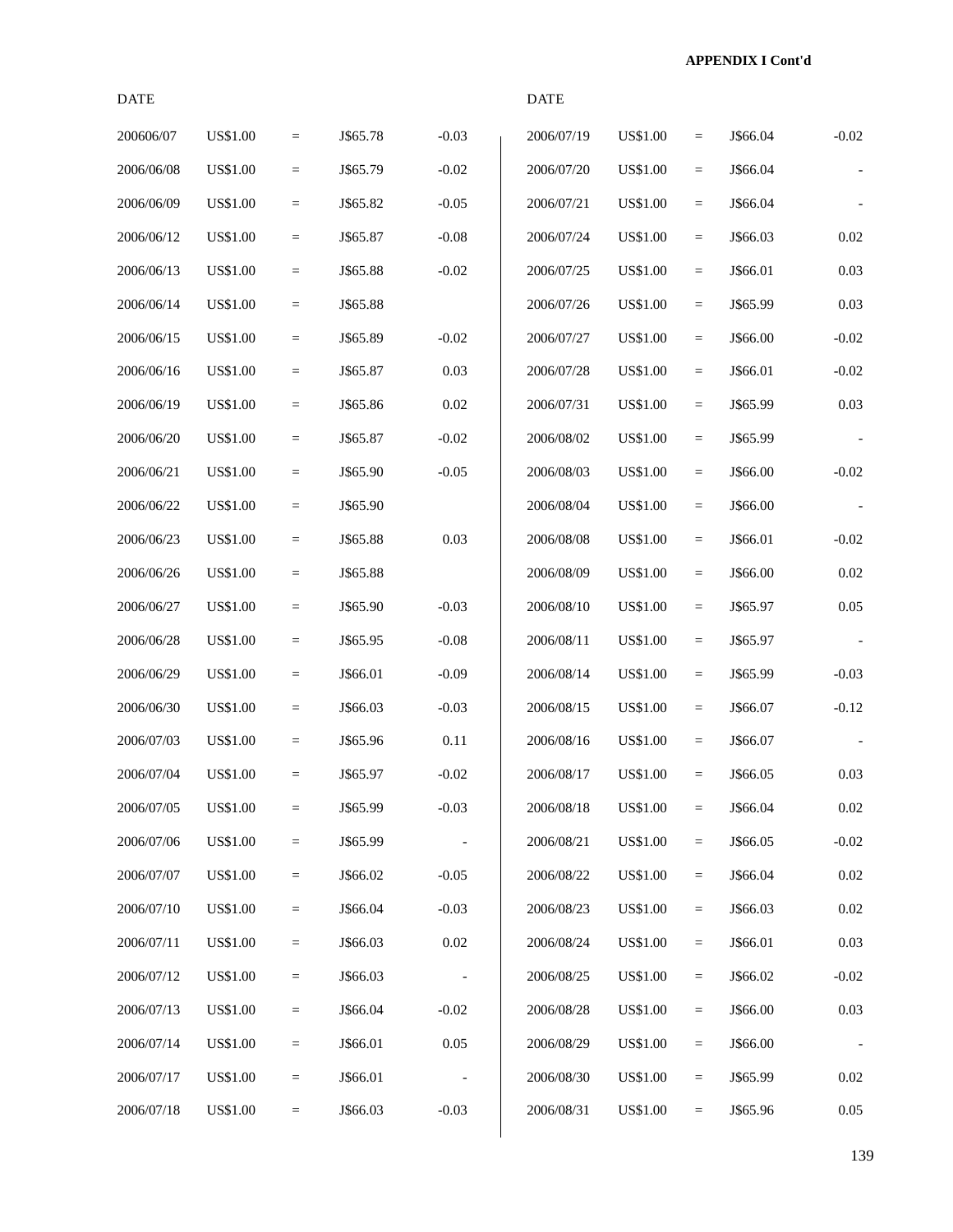| <b>DATE</b> |                 |                   |          |          | <b>DATE</b> |                 |                         |           |         |
|-------------|-----------------|-------------------|----------|----------|-------------|-----------------|-------------------------|-----------|---------|
| 2006/09/01  | <b>US\$1.00</b> | $=$               | J\$65.93 | 0.05     | 2006/10/13  | <b>US\$1.00</b> | $=$                     | J\$66.24  | $-0.02$ |
| 2006/09/04  | <b>US\$1.00</b> | $\qquad \qquad =$ | J\$65.93 |          | 2006/10/17  | <b>US\$1.00</b> | $\equiv$                | J\$66.25  | $-0.02$ |
| 2006/09/05  | <b>US\$1.00</b> | $\equiv$          | J\$65.92 | $0.02\,$ | 2006/10/18  | <b>US\$1.00</b> | $=$                     | J\$66.25  |         |
| 2006/09/06  | <b>US\$1.00</b> | $=$               | J\$65.96 | $-0.06$  | 2006/10/19  | <b>US\$1.00</b> | $\quad =$               | J\$66.24  | 0.02    |
| 2006/09/07  | <b>US\$1.00</b> | $\equiv$          | J\$65.95 | 0.02     | 2006/10/20  | US\$1.00        | $\equiv$                | J\$66.24  |         |
| 2006/09/08  | <b>US\$1.00</b> | $=$               | J\$65.92 | 0.05     | 2006/10/23  | <b>US\$1.00</b> | $\equiv$                | J\$66.25  | $-0.02$ |
| 2006/09/11  | US\$1.00        | $=$               | J\$65.92 |          | 2006/10/24  | <b>US\$1.00</b> | $\equiv$                | J\$66.31  | $-0.09$ |
| 2006/09/12  | <b>US\$1.00</b> | $=$               | J\$65.93 | $-0.02$  | 2006/10/25  | US\$1.00        | $=$                     | J\$66.32  | $-0.02$ |
| 2006/09/13  | <b>US\$1.00</b> | $=$               | J\$65.96 | $-0.05$  | 2006/10/26  | <b>US\$1.00</b> | $\equiv$                | J\$66.33  | $-0.02$ |
| 2006/09/14  | <b>US\$1.00</b> | $\equiv$          | J\$65.95 | 0.02     | 2006/10/27  | <b>US\$1.00</b> | $\equiv$                | J\$66.42  | $-0.14$ |
| 2006/09/15  | <b>US\$1.00</b> | $\equiv$          | J\$65.99 | $-0.06$  | 2006/10/30  | <b>US\$1.00</b> | $=$                     | J\$66.49  | $-0.11$ |
| 2006/09/18  | <b>US\$1.00</b> | $=$               | J\$66.01 | $-0.03$  | 2006/10/31  | <b>US\$1.00</b> | $\equiv$                | J\$66.50  | $-0.02$ |
| 2006/09/19  | <b>US\$1.00</b> | $\quad =$         | J\$66.04 | $-0.05$  | 2006/11/01  | US\$1.00        | $\equiv$                | J\$66.51  | $-0.02$ |
| 2006/09/20  | US\$1.00        | $=$               | J\$66.04 |          | 2006/11/02  | <b>US\$1.00</b> | $\quad =$               | J\$66.61  | $-0.15$ |
| 2006/09/21  | <b>US\$1.00</b> | $=$               | J\$66.06 | $-0.03$  | 2006/11/03  | <b>US\$1.00</b> | $=$                     | J\$66.60  | 0.02    |
| 2006/09/22  | <b>US\$1.00</b> | $=$               | J\$66.07 | $-0.02$  | 2006/11/06  | <b>US\$1.00</b> | $=$                     | J\$66.57  | 0.05    |
| 2006/09/25  | <b>US\$1.00</b> | $=$               | J\$66.05 | 0.03     | 2006/11/07  | <b>US\$1.00</b> | $\equiv$                | J\$66.53  | 0.06    |
| 2006/09/26  | US\$1.00        | $\equiv$          | J\$66.04 | $0.02\,$ | 2006/11/08  | <b>US\$1.00</b> | $=$                     | J\$66.53  |         |
| 2006/09/27  | <b>US\$1.00</b> | $\equiv$          | J\$66.04 |          | 2006/11/09  | <b>US\$1.00</b> | $\equiv$                | J\$66.54  | $-0.02$ |
| 2006/09/28  | <b>US\$1.00</b> | $\qquad \qquad =$ | J\$66.04 |          | 2006/11/10  | <b>US\$1.00</b> | $\qquad \qquad =\qquad$ | J\$66.59  | $-0.08$ |
| 2006/09/29  | <b>US\$1.00</b> | $=$               | J\$66.06 | $-0.03$  | 2006/11/13  | <b>US\$1.00</b> | $\quad \  \  =$         | J\$66.65  | $-0.09$ |
| 2006/10/02  | US\$1.00        | $\quad =$         | J\$66.06 |          | 2006/11/14  | <b>US\$1.00</b> | $\equiv$                | J\$66.72  | $-0.11$ |
| 2006/10/03  | US\$1.00        | $=$               | J\$66.11 | $-0.08$  | 2006/11/15  | US\$1.00        | $\equiv$                | J\$66.69  | 0.04    |
| 2006/10/04  | US\$1.00        | $=$               | J\$66.17 | $-0.09$  | 2006/11/16  | <b>US\$1.00</b> | $=$                     | J\$66.66. | 0.04    |
| 2006/10/05  | <b>US\$1.00</b> | $=$               | J\$66.16 | 0.02     | 2006/11/17  | <b>US\$1.00</b> | $=$                     | J\$66.65  | 0.02    |
| 2006/10/06  | <b>US\$1.00</b> | $=$               | J\$66.15 | $0.02\,$ | 2006/11/20  | <b>US\$1.00</b> | $\quad \  \  =$         | J\$66.69  | $-0.06$ |
| 2006/10/09  | US\$1.00        | $\quad =$         | J\$66.15 |          | 2006/11/21  | US\$1.00        | $\equiv$                | J\$66.83  | $-0.21$ |
| 2006/10/10  | US\$1.00        | $\equiv$          | J\$66.16 | $-0.02$  | 2006/11/22  | US\$1.00        | $\equiv$                | J\$66.85  | $-0.03$ |
| 2006/10/11  | <b>US\$1.00</b> | $\equiv$          | J\$66.20 | $-0.06$  | 2006/11/23  | US\$1.00        | $\equiv$                | J\$66.86  | $-0.01$ |
| 2006/10/12  | <b>US\$1.00</b> | $\equiv$          | J\$66.23 | $-0.05$  | 2006/11/24  | <b>US\$1.00</b> | $\equiv$                | J\$66.86  |         |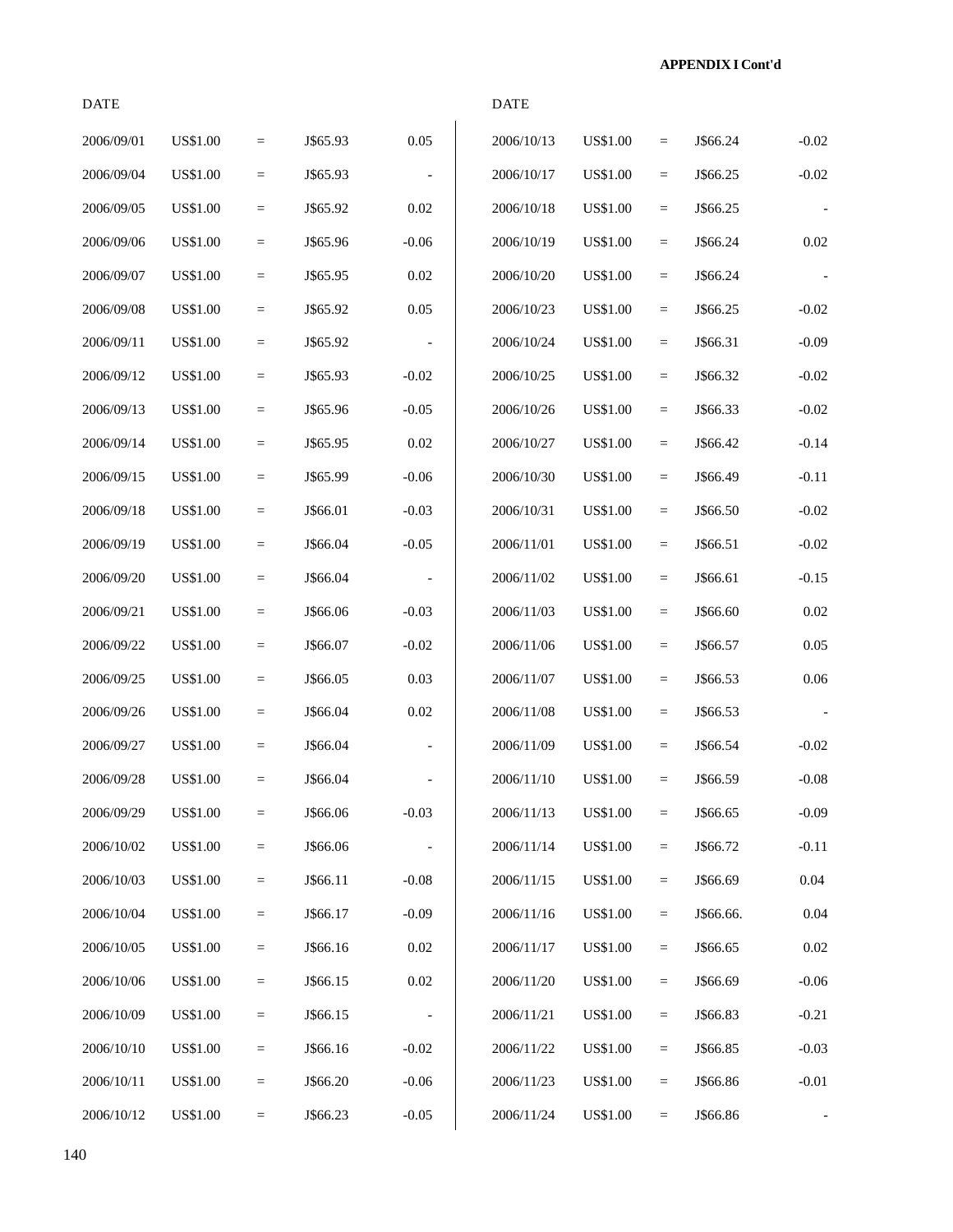| <b>DATE</b> |                 |                   |          |          | <b>DATE</b> |                 |     |          |          |
|-------------|-----------------|-------------------|----------|----------|-------------|-----------------|-----|----------|----------|
| 2006/11/27  | <b>US\$1.00</b> | $\quad \  \  =$   | J\$66.82 | 0.06     | 2007/01/11  | <b>US\$1.00</b> | $=$ | J\$67.29 | $-0.04$  |
| 2006/11/28  | US\$1.00        | $\qquad \qquad =$ | J\$66.85 | $-0.04$  | 2007/01/12  | <b>US\$1.00</b> | $=$ | J\$67.35 | $-0.09$  |
| 2006/11/29  | US\$1.00        | $\quad =$         | J\$66.87 | $-0.03$  | 2007/01/15  | <b>US\$1.00</b> | $=$ | J\$67.38 | $-0.04$  |
| 2006/11/30  | <b>US\$1.00</b> | $\equiv$          | J\$66.92 | $-0.07$  | 2007/01/16  | <b>US\$1.00</b> | $=$ | J\$67.44 | $-0.09$  |
| 2006/12/01  | <b>US\$1.00</b> | $\quad =$         | J\$66.96 | $-0.06$  | 2007/01/17  | US\$1.00        | $=$ | J\$67.46 | $-0.03$  |
| 2006/12/04  | <b>US\$1.00</b> | $\quad \  \  =$   | J\$66.97 | $-0.01$  | 2007/01/18  | <b>US\$1.00</b> | $=$ | J\$67.39 | 0.10     |
| 2006/12/05  | US\$1.00        | $\quad =$         | J\$67.00 | $-0.04$  | 2007/01/19  | <b>US\$1.00</b> | $=$ | J\$67.36 | 0.04     |
| 2006/12/06  | US\$1.00        | $\equiv$          | J\$67.01 | $-0.01$  | 2007/01/22  | <b>US\$1.00</b> | $=$ | J\$67.39 | $-0.04$  |
| 2006/12/07  | <b>US\$1.00</b> | $\quad =$         | J\$67.00 | 0.01     | 2007/01/23  | <b>US\$1.00</b> | $=$ | J\$67.52 | $-0.19$  |
| 2006/12/08  | <b>US\$1.00</b> | $\quad =$         | J\$67.00 |          | 2007/01/24  | US\$1.00        | $=$ | J\$67.55 | $-0.04$  |
| 2006/12/11  | <b>US\$1.00</b> | $\quad =$         | J\$66.99 | 0.01     | 2007/01/25  | <b>US\$1.00</b> | $=$ | J\$67.55 | $\sim$   |
| 2006/12/12  | US\$1.00        | $\qquad \qquad =$ | J\$67.00 | $-0.01$  | 2007/01/26  | <b>US\$1.00</b> | $=$ | J\$67.53 | 0.36     |
| 2006/12/13  | US\$1.00        | $\quad =$         | J\$67.00 |          | 2007/0129   | <b>US\$1.00</b> | $=$ | J\$67.52 | 0.01     |
| 2006/12/14  | <b>US\$1.00</b> | $\equiv$          | J\$67.00 |          | 2007/01/30  | <b>US\$1.00</b> | $=$ | J\$67.57 | $-0.07$  |
| 2006/12/15  | US\$1.00        | $\quad =$         | J\$66.99 | 0.01     | 2007/01/31  | US\$1.00        | $=$ | J\$67.55 | 0.03     |
| 2006/12/18  | <b>US\$1.00</b> | $\quad \  \  =$   | J\$66.97 | 0.03     | 2007/02/01  | <b>US\$1.00</b> | $=$ | J\$67.55 |          |
| 2006/12/19  | US\$1.00        | $\qquad \qquad =$ | J\$66.98 | $-0.01$  | 2007/02/02  | <b>US\$1.00</b> | $=$ | J\$67.52 | 0.04     |
| 2006/12/20  | US\$1.00        | $\quad =$         | J\$67.02 | $-0.06$  | 2007/02/05  | US\$1.00        | $=$ | J\$67.52 |          |
| 2006/12/21  | US\$1.00        | $\equiv$          | J\$67.02 |          | 2007/02/06  | <b>US\$1.00</b> | $=$ | J\$67.55 | $-0.04$  |
| 2006/12/22  | US\$1.00        | $\quad =$         | J\$67.04 | $-0.03$  | 2007/02/07  | <b>US\$1.00</b> | $=$ | J\$67.59 | $-0.06$  |
| 2006/12/27  | <b>US\$1.00</b> | $\quad =$         | J\$67.07 | $-0.04$  | 2007/02/08  | <b>US\$1.00</b> | $=$ | J\$67.63 | $-0.06$  |
| 2006/12/28  | US\$1.00        | $\equiv$          | J\$67.13 | $-0.09$  | 2007/02/09  | <b>US\$1.00</b> | $=$ | J\$67.63 |          |
| 2006/12/29  | US\$1.00        | $\equiv$          | J\$67.15 | $-0.03$  | 2007/02/12  | US\$1.00        | $=$ | J\$67.62 | $0.01\,$ |
| 2007/01/02  | US\$1.00        | $=$               | J\$67.16 | $-0.01$  | 2007/02/13  | <b>US\$1.00</b> | $=$ | J\$67.68 | $-0.09$  |
| 2007/01/03  | US\$1.00        | $\equiv$          | J\$67.17 | $-0.01$  | 2007/02/14  | <b>US\$1.00</b> | $=$ | J\$67.67 | $0.01\,$ |
| 2007/01/04  | <b>US\$1.00</b> | $\equiv$          | J\$67.17 |          | 2007/02/15  | <b>US\$1.00</b> | $=$ | J\$67.64 | $0.04\,$ |
| 2007/01/05  | US\$1.00        | $\equiv$          | J\$67.21 | $-0.06$  | 2007/02/16  | US\$1.00        | $=$ | J\$67.57 | 0.10     |
| 2007/01/08  | US\$1.00        | $\equiv$          | J\$67.28 | $-0.10$  | 2007/02/19  | US\$1.00        | $=$ | J\$67.55 | 0.03     |
| 2007/01/09  | US\$1.00        | $=$               | J\$67.31 | $-0.04$  | 2007/02/20  | <b>US\$1.00</b> | $=$ | J\$67.63 | $-0.12$  |
| 2007/01/10  | <b>US\$1.00</b> | $\equiv$          | J\$67.26 | $0.07\,$ | 2007/02/22  | <b>US\$1.00</b> | $=$ | J\$67.63 |          |
|             |                 |                   |          |          |             |                 |     |          |          |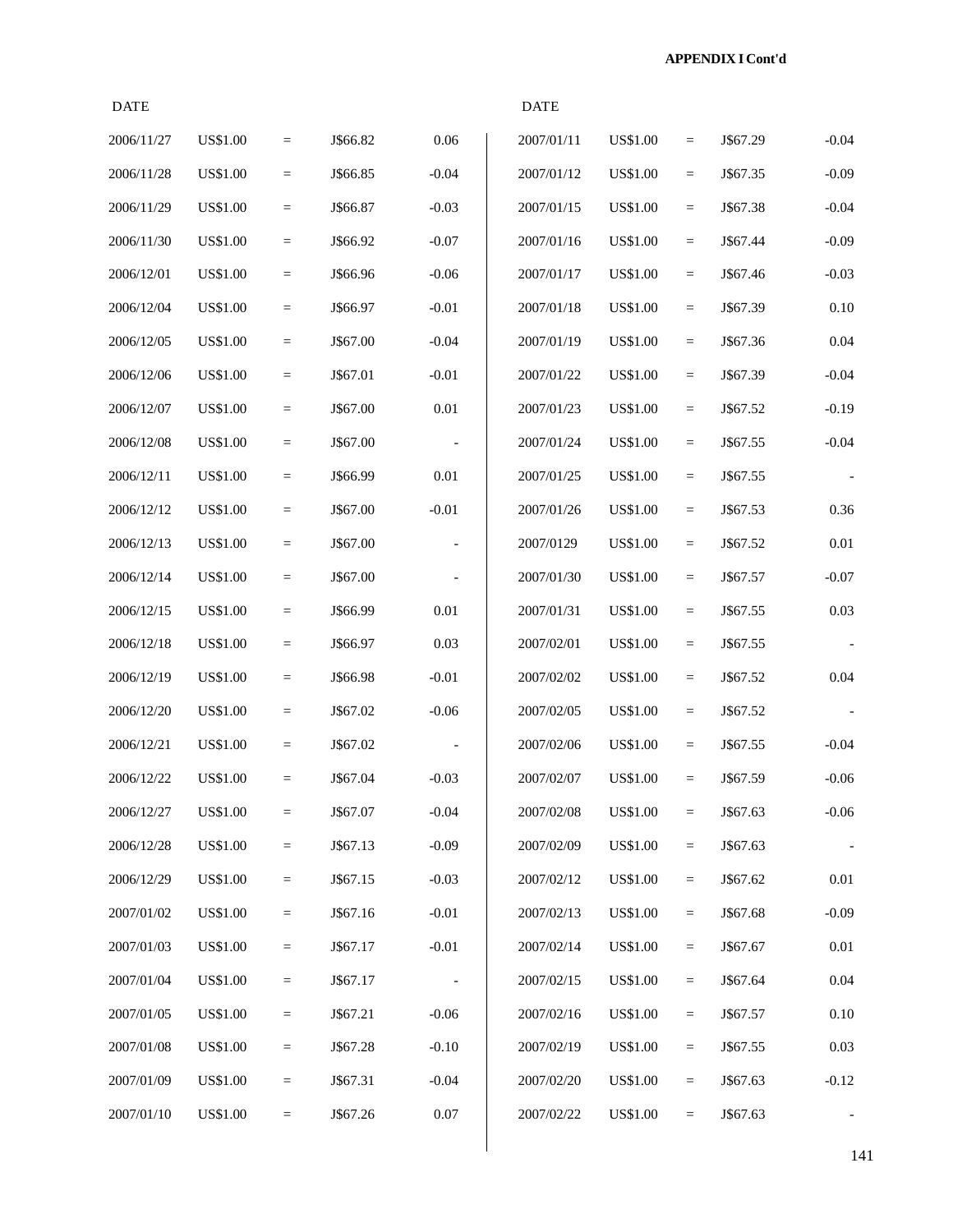| <b>DATE</b> |                 |           |          |         | <b>DATE</b> |                 |          |          |                |
|-------------|-----------------|-----------|----------|---------|-------------|-----------------|----------|----------|----------------|
| 2007/02/23  | <b>US\$1.00</b> | $\quad =$ | J\$67.63 |         | 2007/04/05  | <b>US\$1.00</b> | $=$      | J\$67.87 |                |
| 2007/02/26  | <b>US\$1.00</b> | $\quad =$ | J\$67.57 | 0.09    | 2007/04/09  | <b>US\$1.00</b> | $=$      | J\$67.88 | $-0.01$        |
| 2007/02/27  | <b>US\$1.00</b> | $\equiv$  | J\$67.54 | 0.04    | 2007/04/10  | <b>US\$1.00</b> | $=$      | J\$67.89 | $-0.01$        |
| 2007/02/28  | <b>US\$1.00</b> | $\equiv$  | J\$67.55 | $-0.01$ | 2007/04/11  | <b>US\$1.00</b> | $=$      | J\$67.88 | $0.01\,$       |
| 2007/03/01  | <b>US\$1.00</b> | $\quad =$ | J\$67.58 | $-0.04$ | 2007/04/12  | <b>US\$1.00</b> | $=$      | J\$67.88 | $\blacksquare$ |
| 2007/03/02  | <b>US\$1.00</b> | $\equiv$  | J\$67.63 | $-0.07$ | 2007/04/13  | <b>US\$1.00</b> | $=$      | J\$67.88 |                |
| 2007/03/05  | <b>US\$1.00</b> | $\equiv$  | J\$67.65 | $-0.03$ | 2007/04/16  | <b>US\$1.00</b> | $=$      | J\$67.87 | 0.01           |
| 2007/03/06  | <b>US\$1.00</b> | $\equiv$  | J\$67.66 | $-0.01$ | 2007/04/17  | <b>US\$1.00</b> | $=$      | J\$67.88 | $-0.01$        |
| 2007/03/07  | <b>US\$1.00</b> | $\equiv$  | J\$67.67 | $-0.01$ | 2007/04/18  | <b>US\$1.00</b> | $=$      | J\$67.89 | $-0.01$        |
| 2007/03/08  | <b>US\$1.00</b> | $\quad =$ | J\$67.72 | $-0.07$ | 2007/04/19  | <b>US\$1.00</b> | $=$      | J\$67.91 | $-0.03$        |
| 2007/03/09  | <b>US\$1.00</b> | $\equiv$  | J\$67.72 |         | 2007/04/20  | <b>US\$1.00</b> | $=$      | J\$67.91 |                |
| 2007/03/12  | <b>US\$1.00</b> | $\quad =$ | J\$67.69 | 0.04    | 2007/04/23  | <b>US\$1.00</b> | $=$      | J\$67.90 | 0.01           |
| 2007/03/13  | <b>US\$1.00</b> | $\equiv$  | J\$67.70 | $-0.01$ | 2007/04/24  | <b>US\$1.00</b> | $=$      | J\$67.95 | $-0.07$        |
| 2007/03/14  | <b>US\$1.00</b> | $\equiv$  | J\$67.71 | $-0.01$ | 2007/04/25  | <b>US\$1.00</b> | $=$      | J\$67.96 | $-0.01$        |
| 2007/03/15  | <b>US\$1.00</b> | $\quad =$ | J\$67.71 |         | 2007/04/26  | <b>US\$1.00</b> | $=$      | J\$67.98 | $-0.03$        |
| 2007/03/16  | <b>US\$1.00</b> | $\equiv$  | J\$67.69 | 0.03    | 2007/04/27  | <b>US\$1.00</b> | $=$      | J\$68.04 | $-0.09$        |
| 2007/03/19  | <b>US\$1.00</b> | $\quad =$ | J\$67.68 | 0.01    | 2007/04/30  | <b>US\$1.00</b> | $=$      | J\$68.08 | $-0.06$        |
| 2007/03/20  | <b>US\$1.00</b> | $\equiv$  | J\$67.71 | $-0.04$ | 2007/05/01  | US\$1.00        | $=$      | J\$68.08 |                |
| 2007/03/21  | <b>US\$1.00</b> | $\equiv$  | J\$67.73 | $-0.03$ | 2007/05/02  | <b>US\$1.00</b> | $=$      | J\$68.08 |                |
| 2007/03/22  | <b>US\$1.00</b> | $\quad =$ | J\$67.73 |         | 2007/05/03  | <b>US\$1.00</b> | $=$      | J\$68.09 | $-0.01$        |
| 2007/03/23  | <b>US\$1.00</b> | $\equiv$  | J\$67.70 | 0.04    | 2007/05/04  | <b>US\$1.00</b> | $=$      | J\$68.07 | 0.03           |
| 2007/03/26  | <b>US\$1.00</b> | $\equiv$  | J\$67.70 |         | 2007/05/07  | <b>US\$1.00</b> | $=$      | J\$68.06 | $0.01\,$       |
| 2007/03/27  | US\$1.00        | $\equiv$  | J\$67.72 | $-0.03$ | 2007/05/08  | US\$1.00        | $=$      | J\$68.10 | $-0.06$        |
| 2007/03/28  | <b>US\$1.00</b> | $=$       | J\$67.73 | $-0.01$ | 2007/05/09  | <b>US\$1.00</b> | $=$      | J\$68.17 | $-0.10$        |
| 2007/03/29  | <b>US\$1.00</b> | $=$       | J\$67.76 | $-0.04$ | 2007/05/10  | <b>US\$1.00</b> | $=$      | J\$68.17 |                |
| 2007/03/30  | US\$1.00        | $\equiv$  | J\$67.80 | $-0.06$ | 2007/05/11  | US\$1.00        | $=$      | J\$68.21 | $-0.06$        |
| 2007/04/02  | U\$\$1.00       | $\equiv$  | J\$67.81 | $-0.01$ | 2007/05/14  | <b>US\$1.00</b> | $=$      | J\$68.17 | $0.06\,$       |
| 2007/04/03  | US\$1.00        | $\equiv$  | J\$67.85 | $-0.06$ | 2007/05/15  | US\$1.00        | $=$      | J\$68.17 |                |
| 2007/04/04  | <b>US\$1.00</b> | $\equiv$  | J\$67.87 | $-0.03$ | 2007/05/16  | <b>US\$1.00</b> | $\equiv$ | J\$68.18 | $-0.01$        |
|             |                 |           |          |         |             |                 |          |          |                |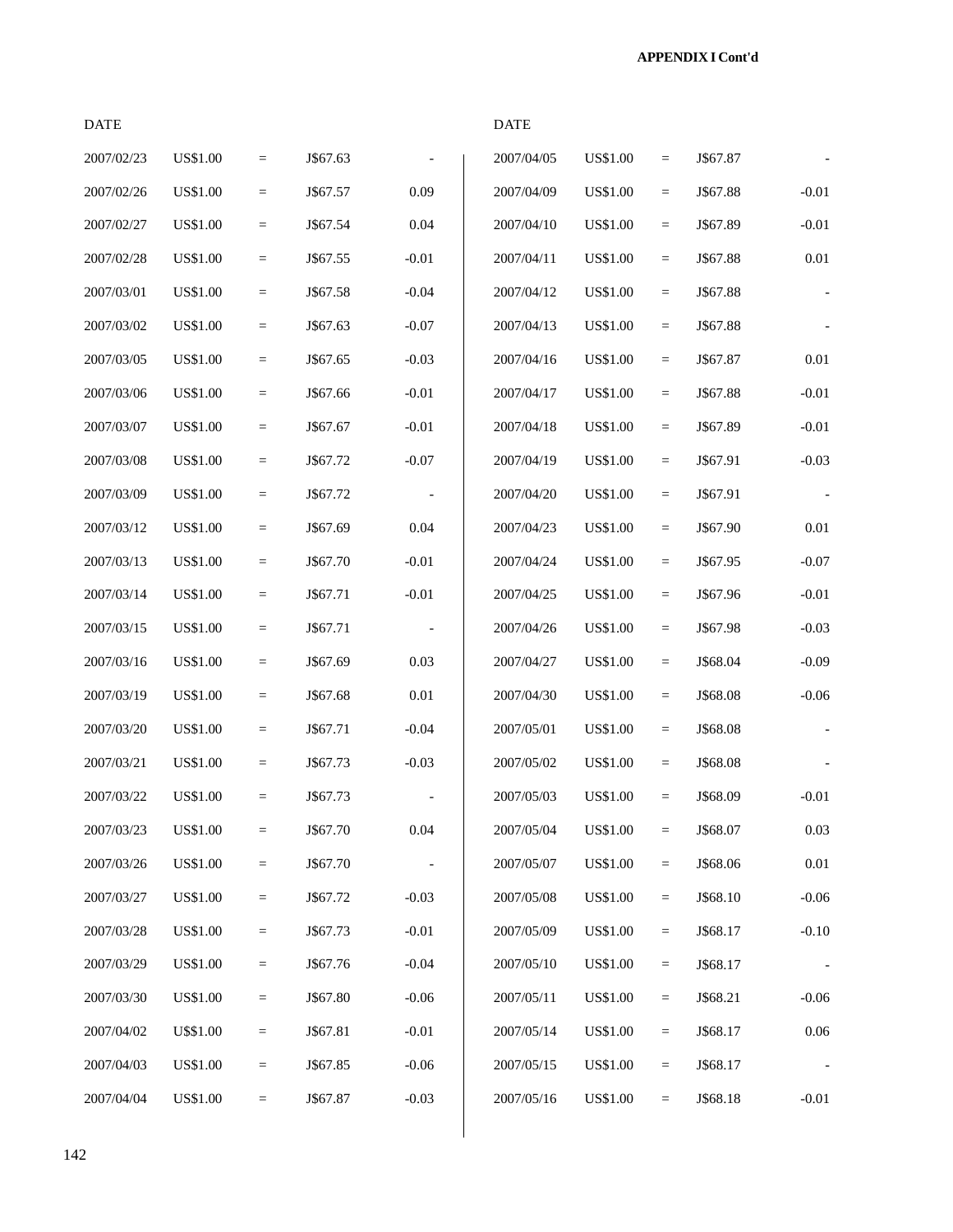**APPENDIX I Cont'd**

| <b>DATE</b> |                 |                 |          |                          | <b>DATE</b> |                 |           |          |                          |
|-------------|-----------------|-----------------|----------|--------------------------|-------------|-----------------|-----------|----------|--------------------------|
| 2007/05/17  | <b>US\$1.00</b> | $\equiv$        | J\$68.16 | 0.03                     | 2007/0702   | US\$1.00        | $\quad =$ | J\$68.58 | 0.00                     |
| 2007/05/18  | <b>US\$1.00</b> | $\quad \  \  =$ | J\$68.15 | $0.01\,$                 | 2007/07/03  | <b>US\$1.00</b> | $\quad =$ | J\$68.66 | $-0.12$                  |
| 2007/05/21  | <b>US\$1.00</b> | $\equiv$        | J\$68.15 | $\overline{\phantom{m}}$ | 2007/07/04  | <b>US\$1.00</b> | $\equiv$  | J\$68.68 | $-0.03$                  |
| 2007/05/22  | US\$1.00        | $\equiv$        | J\$68.18 | $-0.04$                  | 2007/07/05  | <b>US\$1.00</b> | $\equiv$  | J\$68.66 | 0.03                     |
| 2007/05/24  | US\$1.00        | $\equiv$        | J\$68.21 | $-0.04$                  | 2007/07/06  | <b>US\$1.00</b> | $\equiv$  | J\$68.67 | $-0.03$                  |
| 2007/05/25  | <b>US\$1.00</b> | $\equiv$        | J\$68.18 | 0.04                     | 2007/07/09  | <b>US\$1.00</b> | $\quad =$ | J\$68.68 | $-0.01$                  |
| 2007/05/28  | <b>US\$1.00</b> | $\equiv$        | J\$68.19 | $-0.01$                  | 200707/10   | <b>US\$1.00</b> | $\equiv$  | J\$68.71 | $-0.04$                  |
| 2007/05/29  | US\$1.00        | $\equiv$        | J\$68.20 | $-0.01$                  | 2007/07/11  | <b>US\$1.00</b> | $\equiv$  | J\$68.77 | $-0.09$                  |
| 2007/05/30  | US\$1.00        | $\equiv$        | J\$68.21 | $-0.01$                  | 2007/07/12  | <b>US\$1.00</b> | $\equiv$  | J\$68.77 |                          |
| 2007/05/31  | US\$1.00        | $\quad \  \  =$ | J\$68.22 | $-0.01$                  | 2007/07/13  | <b>US\$1.00</b> | $\equiv$  | J\$68.75 | 0.03                     |
| 2007/06/01  | <b>US\$1.00</b> | $\equiv$        | J\$68.24 | $-0.03$                  | 2007/07/16  | <b>US\$1.00</b> | $\quad =$ | J\$68.71 | 0.06                     |
| 2007/06/04  | <b>US\$1.00</b> | $\equiv$        | J\$68.23 | $0.01\,$                 | 2007/07/17  | <b>US\$1.00</b> | $\equiv$  | J\$68.67 | 0.06                     |
| 2007/06/05  | <b>US\$1.00</b> | $\equiv$        | J\$68.25 | $-0.03$                  | 2007/07/18  | <b>US\$1.00</b> | $\equiv$  | J\$68.62 | 0.08                     |
| 2007/06/06  | US\$1.00        | $\equiv$        | J\$68.27 | $-0.03$                  | 2007/07/19  | <b>US\$1.00</b> | $\equiv$  | J\$68.58 | 0.06                     |
| 2007/06/07  | US\$1.00        | $\equiv$        | J\$68.31 | $-0.06$                  | 2007/07/20  | <b>US\$1.00</b> | $\equiv$  | J\$68.58 | 0.00                     |
| 2007/06/08  | US\$1.00        | $\equiv$        | J\$68.30 | $0.01\,$                 | 2007/07/23  | <b>US\$1.00</b> | $\quad =$ | J\$68.61 | $-0.04$                  |
| 2007/06/12  | <b>US\$1.00</b> | $\equiv$        | J\$68.31 | $-0.03$                  | 2007/07/24  | <b>US\$1.00</b> | $\equiv$  | J\$68.68 | $-0.10$                  |
| 2007/06/13  | US\$1.00        | $\equiv$        | J\$68.34 | $-0.04$                  | 2007/07/25  | <b>US\$1.00</b> | $=$       | J\$68.76 | $-0.12$                  |
| 2007/06/14  | US\$1.00        | $\equiv$        | J\$68.37 | $-0.04$                  | 2007/07/26  | <b>US\$1.00</b> | $=$       | J\$68.78 | $-0.03$                  |
| 2007/06/15  | <b>US\$1.00</b> | $\equiv$        | J\$68.40 | $-0.04$                  | 2007/07/27  | <b>US\$1.00</b> | $\equiv$  | J\$68.81 | $-0.04$                  |
| 2007/06/18  | <b>US\$1.00</b> | $\quad =$       | J\$68.47 | $-0.10$                  | 2007/07/30  | <b>US\$1.00</b> | $\equiv$  | J\$68.81 | $\overline{\phantom{a}}$ |
| 2007/06/19  | <b>US\$1.00</b> | $\equiv$        | J\$68.49 | $-0.03$                  | 2007/07/31  | <b>US\$1.00</b> | $\equiv$  | J\$68.89 | $-0.11$                  |
| 2007/06/20  | US\$1.00        | $\quad \  \  =$ | J\$68.46 | 0.04                     | 2007/08/02  | <b>US\$1.00</b> | $\equiv$  | J\$68.87 | 0.02                     |
| 2007/06/21  | US\$1.00        | $\equiv$        | J\$68.45 | $0.01\,$                 | 2007/08/03  | US\$1.00        | $\equiv$  | J\$69.01 | $-0.20$                  |
| 2007/06/22  | US\$1.00        | $=$             | J\$68.50 | $-0.07$                  | 2007/08/07  | US\$1.00        | $=$       | J\$69.04 | $-0.04$                  |
| 2007/06/25  | <b>US\$1.00</b> | $\quad \  \  =$ | J\$68.57 | $-0.10$                  | 2007/08/08  | <b>US\$1.00</b> | $\equiv$  | J\$69.03 | 0.01                     |
| 2007/06/26  | US\$1.00        | $\equiv$        | J\$68.60 | $-0.04$                  | 2007/08/09  | <b>US\$1.00</b> | $\equiv$  | J\$68.93 | 0.15                     |
| 2007/06/27  | US\$1.00        | $\quad \  \  =$ | J\$68.64 | $-0.06$                  | 2007/08/10  | <b>US\$1.00</b> | $\equiv$  | J\$68.88 | $0.07\,$                 |
| 2007/06/28  | US\$1.00        | $=$             | J\$68.60 | 0.06                     | 2007/08/13  | <b>US\$1.00</b> | $=$       | J\$68.96 | $-0.12$                  |
| 2007/06/29  | US\$1.00        | $\equiv$        | J\$68.58 | 0.03                     | 2007/08/14  | <b>US\$1.00</b> | $=$       | J\$68.99 | $-0.04$                  |
|             |                 |                 |          |                          |             |                 |           |          |                          |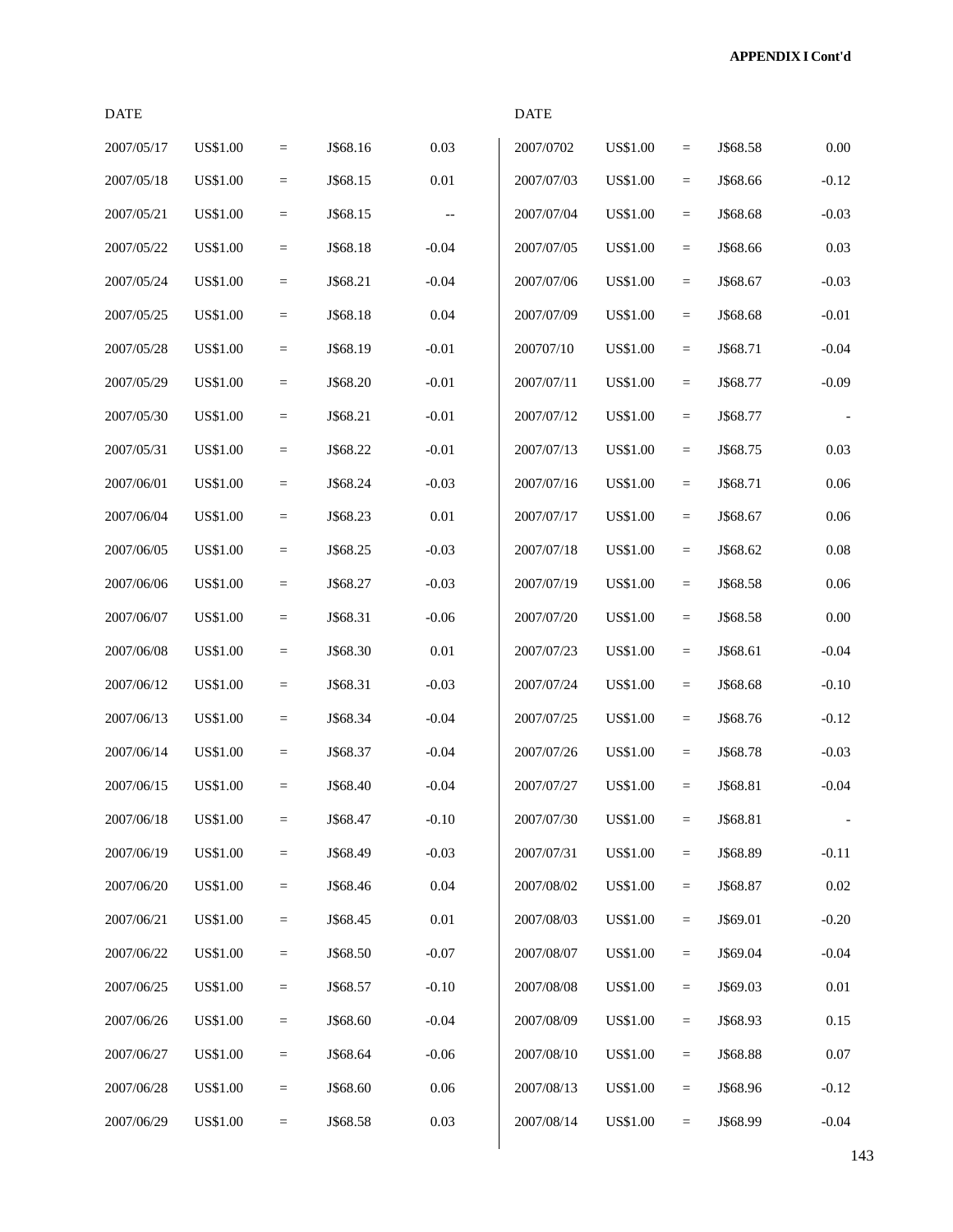**APPENDIX I Cont'd**

| <b>DATE</b> |                 |          |          |          | <b>DATE</b> |                 |                   |          |                          |
|-------------|-----------------|----------|----------|----------|-------------|-----------------|-------------------|----------|--------------------------|
| 2007/08/15  | <b>US\$1.00</b> | $=$      | J\$69.00 | $-0.02$  | 2007/09/27  | <b>US\$1.00</b> | $\qquad \qquad =$ | J\$70.34 | $-0.09$                  |
| 2007/08/16  | <b>US\$1.00</b> | $=$      | J\$69.06 | $-0.08$  | 2007/09/27  | <b>US\$1.00</b> | $\equiv$          | J\$70.41 | $-0.10$                  |
| 2007/08/17  | <b>US\$1.00</b> | $=$      | J\$69.11 | $-0.08$  | 2007/10/01  | <b>US\$1.00</b> | $\quad \  \  =$   | J\$70.55 | $-0.19$                  |
| 2007/08/21  | <b>US\$1.00</b> | $=$      | J\$69.14 | $-0.04$  | 2007/10/02  | <b>US\$1.00</b> | $\equiv$          | J\$70.75 | $-0.28$                  |
| 2007/08/22  | US\$1.00        | $=$      | J\$69.25 | $-0.16$  | 2007/10/03  | <b>US\$1.00</b> | $\equiv$          | J\$70.81 | $-0.09$                  |
| 2007/08/23  | <b>US\$1.00</b> | $=$      | J\$69.33 | $-0.12$  | 2007/10/04  | <b>US\$1.00</b> | $\equiv$          | J\$70.81 |                          |
| 2007/08/24  | <b>US\$1.00</b> | $\equiv$ | J\$69.38 | $-0.07$  | 2007/10/05  | <b>US\$1.00</b> | $\quad \  \  =$   | J\$70.84 | $-0.05$                  |
| 2007/08/27  | <b>US\$1.00</b> | $=$      | J\$69.39 | $-0.02$  | 2007/10/08  | <b>US\$1.00</b> | $\equiv$          | J\$70.96 | $-0.18$                  |
| 2007/08/28  | <b>US\$1.00</b> | $=$      | J\$69.51 | $-0.17$  | 2007/10/09  | <b>US\$1.00</b> | $\equiv$          | J\$70.96 |                          |
| 2007/08/29  | <b>US\$1.00</b> | $=$      | J\$69.57 | $-0.08$  | 2007/10/10  | <b>US\$1.00</b> | $\equiv$          | J\$71.01 | $-0.07$                  |
| 2007/08/30  | US\$1.00        | $\equiv$ | J\$69.63 | $-0.09$  | 2007/10/11  | <b>US\$1.00</b> | $\equiv$          | J\$71.13 | $-0.16$                  |
| 2007/11/13  | <b>US\$1.00</b> | $\equiv$ | J\$71.33 | $-0.04$  | 2007/1012   | <b>US\$1.00</b> | $\quad \  \  =$   | J\$71.16 | $-0.04$                  |
| 2007/09/04  | <b>US\$1.00</b> | $\equiv$ | J\$69.87 | $-0.06$  | 2007/10/16  | <b>US\$1.00</b> | $\equiv$          | J\$71.14 | 0.03                     |
| 2007/09/05  | US\$1.00        | $\equiv$ | J\$70.05 | $-0.26$  | 2007/10/17  | <b>US\$1.00</b> | $\equiv$          | J\$71.09 | $0.07\,$                 |
| 2007/09/06  | US\$1.00        | $=$      | J\$70.10 | $-0.06$  | 2007/10/18  | <b>US\$1.00</b> | $\equiv$          | J\$71.08 | $0.01\,$                 |
| 2007/09/07  | <b>US\$1.00</b> | $=$      | J\$70.09 | 0.02     | 2007/10/19  | <b>US\$1.00</b> | $\equiv$          | J\$71.11 | $-0.04$                  |
| 2007/09/10  | <b>US\$1.00</b> | $=$      | J\$70.10 | $-0.03$  | 2007/10/22  | <b>US\$1.00</b> | $\equiv$          | J\$71.16 | $-0.06$                  |
| 2007/09/11  | <b>US\$1.00</b> | $=$      | J\$70.16 | $-0.08$  | 2007/10/23  | US\$100         | $\quad \  \  =$   | J\$71.19 | $-0.05$                  |
| 2007/09/12  | US\$1.00        | $\equiv$ | J\$70.17 | $-0.02$  | 2007/10/24  | <b>US\$1.00</b> | $\equiv$          | J\$71.21 | $-0.03$                  |
| 2007/09/13  | <b>US\$1.00</b> | $=$      | J\$70.25 | $-0.11$  | 2007/10/25  | <b>US\$1.00</b> | $\qquad \qquad =$ | J\$71.20 | $0.01\,$                 |
| 2007/09/14  | <b>US\$1.00</b> | $=$      | J\$70.22 | 0.05     | 2007/10/26  | <b>US\$1.00</b> | $\quad \  \  =$   | J\$71.20 | $\overline{\phantom{a}}$ |
| 2007/09/17  | <b>US\$1.00</b> | $\equiv$ | J\$70.21 | $0.01\,$ | 2007/10/29  | <b>US\$1.00</b> | $\equiv$          | J\$71.13 | $0.10\,$                 |
| 2007/09/18  | <b>US\$1.00</b> | $=$      | J\$70.11 | 0.15     | 2007/10/30  | <b>US\$1.00</b> | $\equiv$          | J\$71.12 | $0.01\,$                 |
| 2007/09/19  | US\$1.00        | $=$      | J\$70.00 | 0.17     | 2007/10/31  | <b>US\$1.00</b> | $\equiv$          | J\$71.18 | $-0.09$                  |
| 2007/09/20  | US\$1.00        | $=$      | J\$69.93 | 0.09     | 2007/11/01  | <b>US\$1.00</b> | $\equiv$          | J\$71.25 | $-0.10$                  |
| 2007/09/21  | US\$1.00        | $=$      | J\$69.99 | $-0.08$  | 2007/11/02  | <b>US\$1.00</b> | $\equiv$          | J\$71.25 |                          |
| 2007/09/24  | <b>US\$1.00</b> | $=$      | J\$70.08 | $-0.12$  | 2007/11/05  | US\$1.00        | $\equiv$          | J\$71.23 | $0.03\,$                 |
| 2007/09/25  | <b>US\$1.00</b> | $=$      | J\$70.27 | $-0.27$  | 2007/11/06  | <b>US\$1.00</b> | $\equiv$          | J\$71.24 | $-0.01$                  |
| 2007/09/26  | <b>US\$1.00</b> | $=$      | J\$70.28 | $-0.02$  | 2007/11/07  | <b>US\$1.00</b> | $\equiv$          | J\$71.26 | $-0.03$                  |

 $\Box$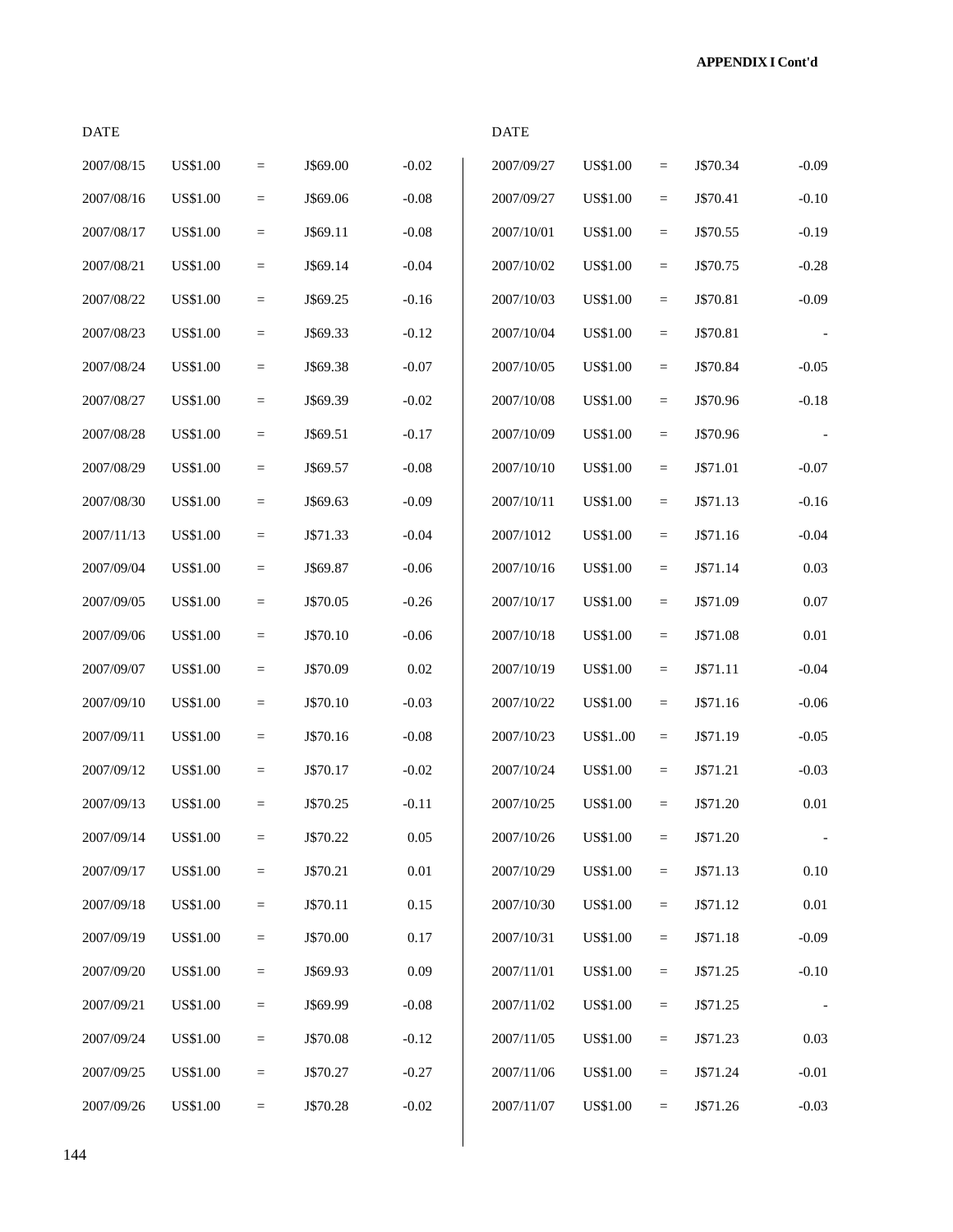# **APPENDIX 1 Cont'd**

| <b>DATE</b> |                 |          |          |                          | <b>DATE</b> |                 |                   |          |                          |
|-------------|-----------------|----------|----------|--------------------------|-------------|-----------------|-------------------|----------|--------------------------|
| 2007/11/08  | <b>US\$1.00</b> | $\equiv$ | J\$71.29 | $-0.04$                  | 2007/12/19  | <b>US\$1.00</b> | $\equiv$          | J\$71.24 | 0.06                     |
| 2007/11/09  | <b>US\$1.00</b> | $\equiv$ | J\$71.26 | 0.04                     | 2007/12/20  | <b>US\$1.00</b> | $\equiv$          | J\$71.15 | 0.13                     |
| 2007/11/12  | <b>US\$1.00</b> | $\equiv$ | J\$71.30 | $-0.06$                  | 2007/12/21  | <b>US\$1.00</b> | $\equiv$          | J\$71.07 | 0.11                     |
| 2007/11/13  | <b>US\$1.00</b> | $\equiv$ | J\$71.33 | $-0.04$                  | 2007/12/24  | <b>US\$1.00</b> | $\qquad \qquad =$ | J\$70.94 | $0.18\,$                 |
| 2007/11/14  | <b>US\$1.00</b> | $\equiv$ | J\$71.32 | 0.01                     | 2007/12/27  | <b>US\$1.00</b> | $\equiv$          | J\$70.78 | 0.23                     |
| 2007/11/15  | <b>US\$1.00</b> | $\equiv$ | J\$71.30 | 0.03                     | 2007/12/28  | <b>US\$1.00</b> | $\equiv$          | J\$70.65 | 0.18                     |
| 2007/11/16  | <b>US\$1.00</b> | $\equiv$ | J\$71.33 | $-0.04$                  | 2007/12/31  | <b>US\$1.00</b> | $\equiv$          | J\$70.62 | 0.05                     |
| 2007/11/19  | <b>US\$1.00</b> | $\equiv$ | J\$71.33 |                          | 2008/01/02  | <b>US\$1.00</b> | $\equiv$          | J\$70.62 | $\overline{\phantom{a}}$ |
| 2007/11/20  | <b>US\$1.00</b> | $\equiv$ | J\$71.33 |                          | 2008/01/03  | <b>US\$1.00</b> | $\equiv$          | J\$70.66 | $-0.06$                  |
| 2007/11/21  | <b>US\$1.00</b> | $\equiv$ | J\$71.34 | $-0.01$                  | 2008/01/04  | <b>US\$1.00</b> | $\equiv$          | J\$70.76 | $-0.14$                  |
| 2007/11/22  | <b>US\$1.00</b> | $\equiv$ | J\$71.38 | $-0.06$                  | 2008/01/07  | <b>US\$1.00</b> | $\equiv$          | J\$70.77 | $-0.01$                  |
| 2007/11/23  | <b>US\$1.00</b> | $\equiv$ | J\$71.40 | $-0.03$                  | 2008/01/08  | <b>US\$1.00</b> | $\equiv$          | J\$70.79 | $-0.03$                  |
| 2007/11/26  | <b>US\$1.00</b> | $=$      | J\$71.37 | 0.04                     | 2008/01/09  | <b>US\$1.00</b> | $=$               | J\$70.77 | 0.03                     |
| 2007/11/27  | <b>US\$1.00</b> | $\equiv$ | J\$71.36 | $0.01\,$                 | 2008/01/10  | <b>US\$1.00</b> | $\qquad \qquad =$ | J\$70.76 | $0.01\,$                 |
| 2007/11/28  | <b>US\$1.00</b> | $\equiv$ | J\$71.36 | $\overline{\phantom{a}}$ | 2008/01/11  | <b>US\$1.00</b> | $\equiv$          | J\$70.78 | $-0.03$                  |
| 2007/11/29  | <b>US\$1.00</b> | $\equiv$ | J\$71.37 | $-0.01$                  | 2008/01/14  | <b>US\$1.00</b> | $\equiv$          | J\$70.79 | $-0.01$                  |
| 20 07/11/30 | <b>US\$1.00</b> | $\equiv$ | J\$71.36 | $0.01\,$                 | 2008/01/15  | <b>US\$1.00</b> | $\equiv$          | J\$70.95 | $-0.23$                  |
| 2007/12/03  | US\$1.00        | $\equiv$ | J\$71.34 | 0.03                     | 2008/01/16  | <b>US\$1.00</b> | $\equiv$          | J\$71.02 | $-0.10$                  |
| 2007/12/04  | US\$1.00        | $\equiv$ | J\$71.34 | $-0.01$                  | 2008/01/17  | <b>US\$1.00</b> | $\equiv$          | J\$71.10 | $-0.11$                  |
| 2007/12/05  | <b>US\$1.00</b> | $\equiv$ | J\$71.34 | $0.00\,$                 | 2008/01/18  | <b>US\$1.00</b> | $\equiv$          | J\$71.10 |                          |
| 2007/12/06  | <b>US\$1.00</b> | $\equiv$ | J\$71.35 | $-0.01$                  | 2008/01/21  | <b>US\$1.00</b> | $\quad \  \  =$   | J\$71.20 | $-0.14$                  |
| 2007/12/07  | <b>US\$1.00</b> | $=$      | J\$71.36 | $-0.02$                  | 2008/01/22  | <b>US\$1.00</b> | $\equiv$          | J\$71.20 |                          |
| 2007/12/10  | US\$1.00        | $=$      | J\$71.35 | $0.02\,$                 | 2008/01/23  | <b>US\$1.00</b> | $\equiv$          | J\$71.23 | $-0.04$                  |
| 2007/12/11  | <b>US\$1.00</b> | $\equiv$ | J\$71.36 | $-0.01$                  | 2008/01/24  | <b>US\$1.00</b> | $\quad =$         | J\$71.30 | $-0.10$                  |
| 2007/12/12  | US\$1.00        | $\equiv$ | J\$71.36 | $0.00\,$                 | 2008/01/25  | <b>US\$1.00</b> | $\quad \  \  =$   | J\$71.40 | $-0.14$                  |
| 2007/12/13  | <b>US\$1.00</b> | $\equiv$ | J\$71.38 | $-0.03$                  | 2008/01/28  | <b>US\$1.00</b> | $\equiv$          | J\$71.45 | $-0.07$                  |
| 2007/12/14  | US\$1.00        | $=$      | J\$71.33 | $0.07\,$                 | 2008/01/29  | <b>US\$1.00</b> | $\equiv$          | J\$71.56 | $-0.15$                  |
| 2007/12/17  | US\$1.00        | $=$      | J\$71.33 | 0.07                     | 2008/01/30  | <b>US\$1.00</b> | $=$               | J\$71.67 | $-0.15$                  |
| 2007/12/18  | <b>US\$1.00</b> | $\equiv$ | J\$71.29 | $0.04\,$                 | 2008/01/31  | <b>US\$1.00</b> | $\equiv$          | J\$71.74 | $-0.10$                  |
|             |                 |          |          |                          |             |                 |                   |          |                          |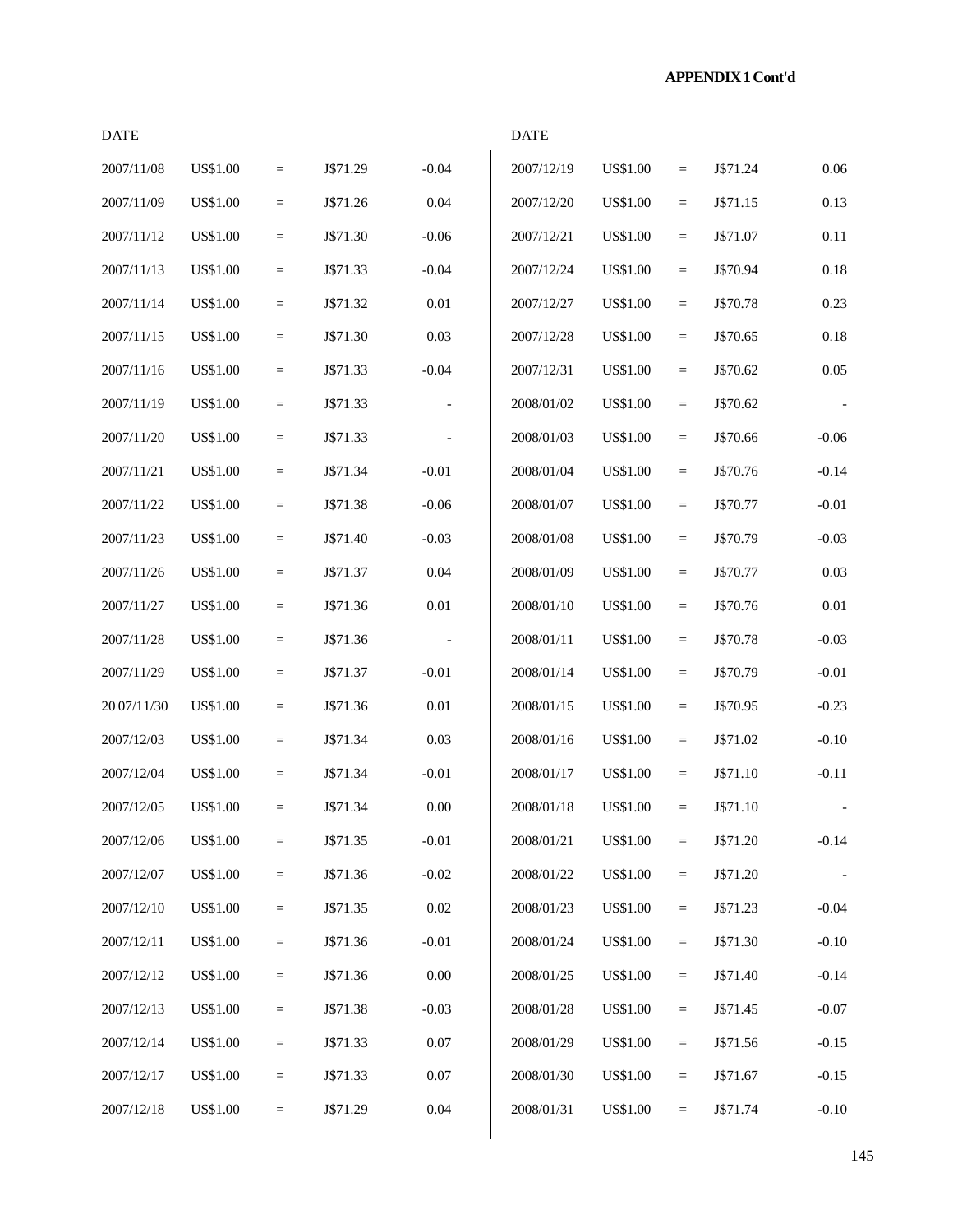| <b>DATE</b> |                 |                   |          |                          | <b>DATE</b> |                 |                   |          |         |
|-------------|-----------------|-------------------|----------|--------------------------|-------------|-----------------|-------------------|----------|---------|
| 2008/02/01  | <b>US\$1.00</b> | $\qquad \qquad =$ | J\$71.80 | $-0.08$                  | 2008/03/18  | <b>US\$1.00</b> | $\qquad \qquad =$ | J\$71.15 | 0.01    |
| 2008/02/04  | <b>US\$1.00</b> | $\quad =$         | J\$71.80 | $\overline{\phantom{a}}$ | 2008/03/19  | <b>US\$1.00</b> | $=$               | J\$71.17 | $-0.03$ |
| 2008/02/05  | <b>US\$1.00</b> | $=$               | J\$71.80 |                          | 2008/03/20  | <b>US\$1.00</b> | $=$               | J\$71.20 | $-0.04$ |
| 2008/02/07  | <b>US\$1.00</b> | $=$               | J\$71.81 | $-0.01$                  | 2008/03/25  | <b>US\$1.00</b> | $=$               | J\$71.20 | j.      |
| 2008/02/08  | <b>US\$1.00</b> | $=$               | J\$71.81 | $\overline{\phantom{a}}$ | 2008/03/26  | <b>US\$1.00</b> | $=$               | J\$71.19 | 0.01    |
| 2008/02/11  | <b>US\$1.00</b> | $=$               | J\$71.75 | 0.08                     | 2008/03/27  | <b>US\$1.00</b> | $=$               | J\$71.16 | 0.04    |
| 2008/02/12  | US\$1.00        | $=$               | J\$71.76 | $-0.01$                  | 2008/03/28  | US\$1.00        | $\qquad \qquad =$ | J\$71.10 | 0.08    |
| 2008/02/13  | <b>US\$1.00</b> | $=$               | J\$71.71 | $0.07\,$                 | 2008/03/31  | <b>US\$1.00</b> | $=$               | J\$71.09 | 0.01    |
| 2008/02/14  | <b>US\$1.00</b> | $\equiv$          | J\$71.65 | $0.08\,$                 | 2008/04/01  | <b>US\$1.00</b> | $\quad \  \  =$   | J\$71.07 | 0.03    |
| 2008/02/15  | <b>US\$1.00</b> | $=$               | J\$71.59 | $0.08\,$                 | 2008/04/02  | <b>US\$1.00</b> | $\quad \  \  =$   | J\$71.04 | 0.04    |
| 2008/02/18  | <b>US\$1.00</b> | $=$               | J\$71.57 | 0.02                     | 2008/04/03  | <b>US\$1.00</b> | $\qquad \qquad =$ | J\$71.02 | 0.03    |
| 2008/02/19  | US\$1.00        | $\quad =$         | J\$71.52 | $0.07\,$                 | 2008/04/04  | <b>US\$1.00</b> | $\quad =$         | J\$70.98 | 0.06    |
| 2008/02/20  | <b>US\$1.00</b> | $=$               | J\$71.49 | 0.04                     | 2008/04/07  | <b>US\$1.00</b> | $\quad =$         | J\$70.95 | 0.04    |
| 2008/02/21  | <b>US\$1.00</b> | $=$               | J\$71.46 | $0.04\,$                 | 2008/04/08  | <b>US\$1.00</b> | $\equiv$          | J\$70.96 | $-0.01$ |
| 2008/02/22  | <b>US\$1.00</b> | $=$               | J\$71.45 | $0.01\,$                 | 2008/04/09  | <b>US\$1.00</b> | $\equiv$          | J\$71.01 | $-0.07$ |
| 2008/02/25  | <b>US\$1.00</b> | $=$               | J\$71.49 | $-0.05$                  | 2008/04/10  | <b>US\$1.00</b> | $=$               | J\$71.01 |         |
| 2008/02/26  | US\$1.00        | $=$               | J\$71.51 | $-0.03$                  | 2008/04/11  | US\$1.00        | $=$               | J\$71.05 | $-0.06$ |
| 2008/02/27  | <b>US\$1.00</b> | $=$               | J\$71.45 | 0.08                     | 2008/04/14  | <b>US\$1.00</b> | $=$               | J\$71.06 | $-0.01$ |
| 2008/02/28  | US\$1.00        | $\quad =$         | J\$71.37 | 0.11                     | 2008/04/15  | <b>US\$1.00</b> | $\equiv$          | J\$71.09 | $-0.04$ |
| 2008/03/03  | <b>US\$1.00</b> | $=$               | J\$71.39 | $-0.03$                  | 2008/04/16  | <b>US\$1.00</b> | $=$               | J\$71.09 |         |
| 2008/03/04  | <b>US\$1.00</b> | $=$               | J\$71.44 | $-0.07$                  | 2008/04/17  | <b>US\$1.00</b> | $=$               | J\$71.06 | 0.04    |
| 2008/03/05  | US\$1.00        | $=$               | J\$71.44 | $\overline{\phantom{a}}$ | 2008/04/18  | <b>US\$1.00</b> | $\quad =$         | J\$71.05 | 0.02    |
| 2008/03/06  | US\$1.00        | $=$               | J\$71.42 | 0.03                     | 2008/04/21  | <b>US\$1.00</b> | $\quad =$         | J\$71.05 |         |
| 2008/03/07  | <b>US\$1.00</b> | $\equiv$          | J\$71.36 | 0.08                     | 2008/04/22  | <b>US\$1.00</b> | $\equiv$          | J\$71.10 | $-0.07$ |
| 2008/03/10  | <b>US\$1.00</b> | $\equiv$          | J\$71.32 | $0.06\,$                 | 2008/04/23  | <b>US\$1.00</b> | $\equiv$          | J\$71.15 | $-0.07$ |
| 2008/03/11  | <b>US\$1.00</b> | $=$               | J\$71.23 | 0.13                     | 2008/04/24  | <b>US\$1.00</b> | $\quad =$         | J\$71.22 | $-0.10$ |
| 2008/03/12  | US\$1.00        | $=$               | J\$71.20 | 0.04                     | 2008/04/25  | <b>US\$1.00</b> | $\quad =$         | J\$71.25 | $-0.04$ |
| 2008/03/13  | <b>US\$1.00</b> | $=$               | J\$71.17 | 0.04                     | 2008/04/28  | <b>US\$1.00</b> | $=$               | J\$71.23 | 0.01    |
| 2008/03/14  | US\$1.00        | $=$               | J\$71.15 | 0.03                     | 2008/04/29  | <b>US\$1.00</b> | $=$               | J\$71.34 | $-0.15$ |
| 2008/03/17  | <b>US\$1.00</b> | $=$               | J\$71.16 | $-0.0$                   | 2008/04/30  | <b>US\$1.00</b> | $=$               | J\$71.35 | $-0.01$ |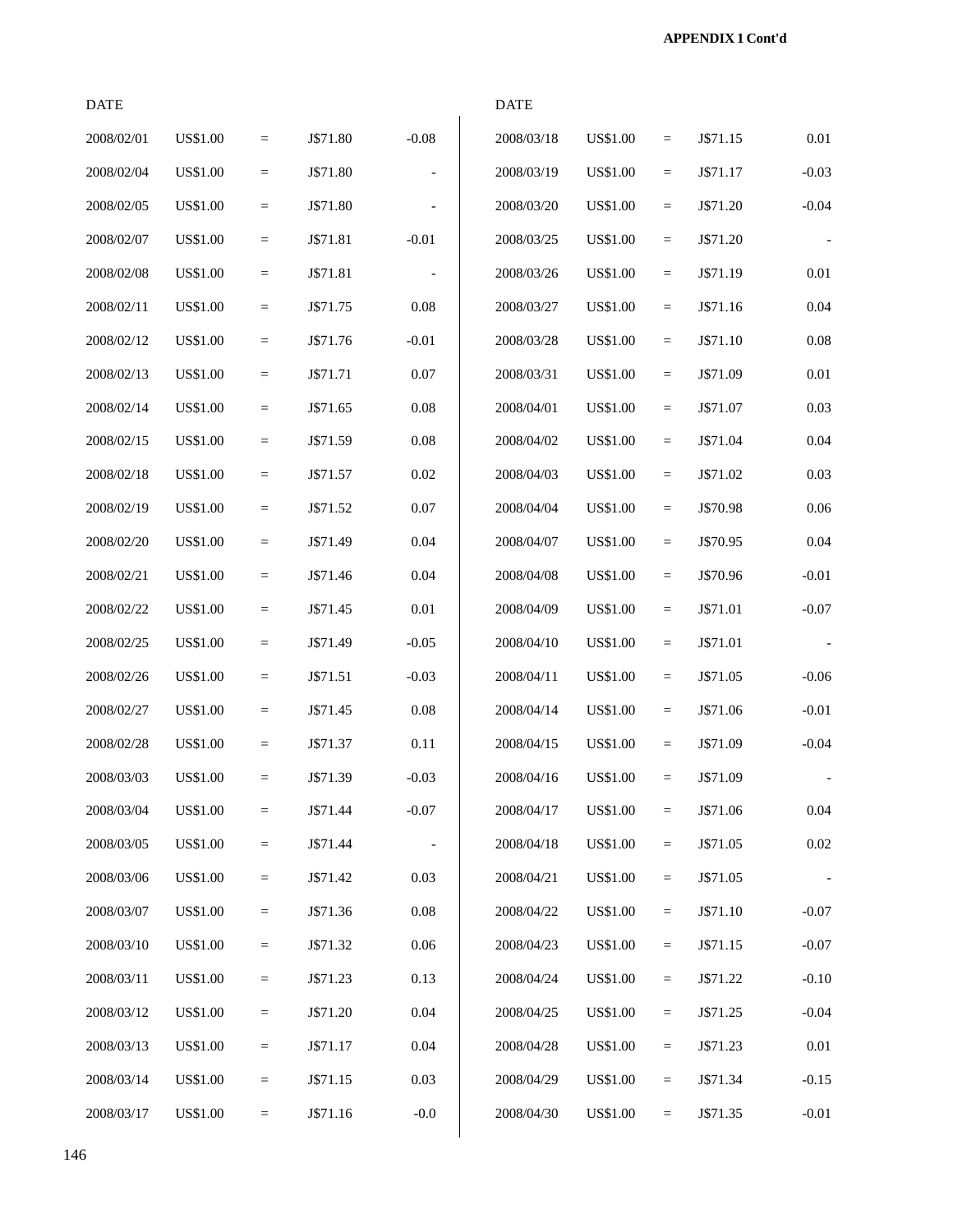| <b>DATE</b> |                 |                 |          |          | <b>DATE</b> |                 |                 |          |         |
|-------------|-----------------|-----------------|----------|----------|-------------|-----------------|-----------------|----------|---------|
| 2008/05/01  | <b>US\$1.00</b> | $\equiv$        | J\$71.40 | $-0.07$  | 20080/6/12  | <b>US\$1.00</b> | $\quad =$       | J\$71.65 | $-0.03$ |
| 2008/05/02  | US\$1.00        | $=$             | J\$71.44 | $-0.06$  | 2008/06/13  | <b>US\$1.00</b> | $\equiv$        | J\$71.64 | 0.01    |
| 2008/05/05  | <b>US\$1.00</b> | $\quad =$       | J\$71.45 | $-0.01$  | 2008/06/16  | <b>US\$1.00</b> | $\quad \  \  =$ | J\$71.67 | $-0.04$ |
| 2008/05/06  | US\$1.00        | $\equiv$        | J\$71.53 | $-0.11$  | 2008/06/17  | <b>US\$1.00</b> | $\equiv$        | J\$71.73 | $-0.08$ |
| 2008/05/07  | <b>US\$1.00</b> | $\equiv$        | J\$71.49 | 0.06     | 2008/06/18  | <b>US\$1.00</b> | $\equiv$        | J\$71.77 | $-0.06$ |
| 2008/05/08  | <b>US\$1.00</b> | $\quad \  \  =$ | J\$71.44 | $0.07\,$ | 2008/06/19  | <b>US\$1.00</b> | $\equiv$        | J\$71.75 | 0.03    |
| 2008/05/09  | US\$1.00        | $\quad =$       | J\$71.38 | $0.08\,$ | 2008/06/20  | <b>US\$1.00</b> | $\quad =$       | J\$71.72 | 0.04    |
| 2008/05/12  | <b>US\$1.00</b> | $\quad =$       | J\$71.35 | $0.04\,$ | 2008/06/23  | <b>US\$1.00</b> | $\quad \  \  =$ | J\$71.73 | $-0.01$ |
| 2008/05/13  | US\$1.00        | $=$             | J\$71.32 | 0.04     | 2008/06/24  | <b>US\$1.00</b> | $\equiv$        | J\$71.81 | $-0.11$ |
| 2008/05/14  | US\$1.00        | $=$             | J\$71.29 | 0.04     | 2008/06/25  | <b>US\$1.00</b> | $\equiv$        | J\$71.89 | $-0.11$ |
| 2008/05/15  | <b>US\$1.00</b> | $\quad \  \  =$ | J\$71.27 | 0.03     | 2008/06/26  | <b>US\$1.00</b> | $\equiv$        | J\$71.91 | $-0.03$ |
| 2008/05/16  | US\$1.00        | $\quad =$       | J\$71.25 | 0.03     | 2008/06/27  | <b>US\$1.00</b> | $\quad =$       | J\$71.91 | 0.00    |
| 2008/05/19  | <b>US\$1.00</b> | $\quad =$       | J\$71.24 | $0.01\,$ | 2008/06/30  | <b>US\$1.00</b> | $\quad \  \  =$ | J\$71.89 | 0.03    |
| 2008/05/20  | US\$1.00        | $=$             | J\$71.27 | $-0.04$  | 2008/07/01  | <b>US\$1.00</b> | $\equiv$        | J\$71.90 | $-0.02$ |
| 2008/05/21  | US\$1.00        | $\quad \  \  =$ | J\$71.31 | $-0.06$  | 2008/07/02  | <b>US\$1.00</b> | $\equiv$        | J\$71.95 | $-0.07$ |
| 2008/05/22  | <b>US\$1.00</b> | $=$             | J\$71.34 | $-0.04$  | 2008/07/03  | <b>US\$1.00</b> | $\equiv$        | J\$72.00 | $-0.07$ |
| 2008/05/26  | US\$1.00        | $\quad =$       | J\$71.33 | $0.01\,$ | 2008/07/04  | <b>US\$1.00</b> | $\quad =$       | J\$72.06 | $-0.08$ |
| 2008/05/27  | <b>US\$1.00</b> | $\quad =$       | J\$71.36 | $-0.04$  | 2008/07/07  | <b>US\$1.00</b> | $\quad \  \  =$ | J\$72.07 | $-0.01$ |
| 2008/05/28  | <b>US\$1.00</b> | $=$             | J\$71.40 | $-0.06$  | 2008/07/08  | <b>US\$1.00</b> | $=$             | J\$72.16 | $-0.12$ |
| 2008/05/29  | US\$1.00        | $=$             | J\$71.49 | $-0.13$  | 2008/07/09  | <b>US\$1.00</b> | $=$             | J\$72.20 | $-0.06$ |
| 2008/05/30  | <b>US\$1.00</b> | $\equiv$        | J\$71.53 | $-0.06$  | 2008/07/10  | <b>US\$1.00</b> | $\quad =$       | J\$72.21 | $-0.01$ |
| 20080/6/02  | <b>US\$1.00</b> | $\equiv$        | J\$71.56 | $-0.04$  | 2008/07/11  | US\$1.00        | $\quad \  \  =$ | J\$72.26 | $-0.07$ |
| 2008/06/03  | US\$1.00        | $\equiv$        | J\$71.56 | $0.00\,$ | 2008/07/14  | <b>US\$1.00</b> | $\quad \  \  =$ | J\$72.24 | 0.03    |
| 2008/06/04  | US\$1.00        | $=$             | J\$71.57 | $-0.01$  | 2008/07/15  | <b>US\$1.00</b> | $\equiv$        | J\$72.22 | 0.03    |
| 2008/06/05  | US\$1.00        | $\equiv$        | J\$71.56 | $0.01\,$ | 2008/07/16  | <b>US\$1.00</b> | $\equiv$        | J\$72.23 | $-0.01$ |
| 2008/06/06  | US\$1.00        | $=$             | J\$71.57 | $-0.01$  | 2008/07/17  | <b>US\$1.00</b> | $\equiv$        | J\$72.23 |         |
| 2008/06/09  | US\$1.00        | $\equiv$        | J\$71.56 | $0.01\,$ | 2008/07/18  | <b>US\$1.00</b> | $\quad \  \  =$ | J\$72.23 |         |
| 2008/06/10  | US\$1.00        | $\equiv$        | J\$71.62 | $-0.08$  | 2008/07/21  | <b>US\$1.00</b> | $\quad \  \  =$ | J\$72.22 | 0.01    |
| 2008/06/11  | <b>US\$1.00</b> | $=$             | J\$71.63 | $-0.01$  | 2008/07/22  | <b>US\$1.00</b> | $\equiv$        | J\$72.23 | $-0.01$ |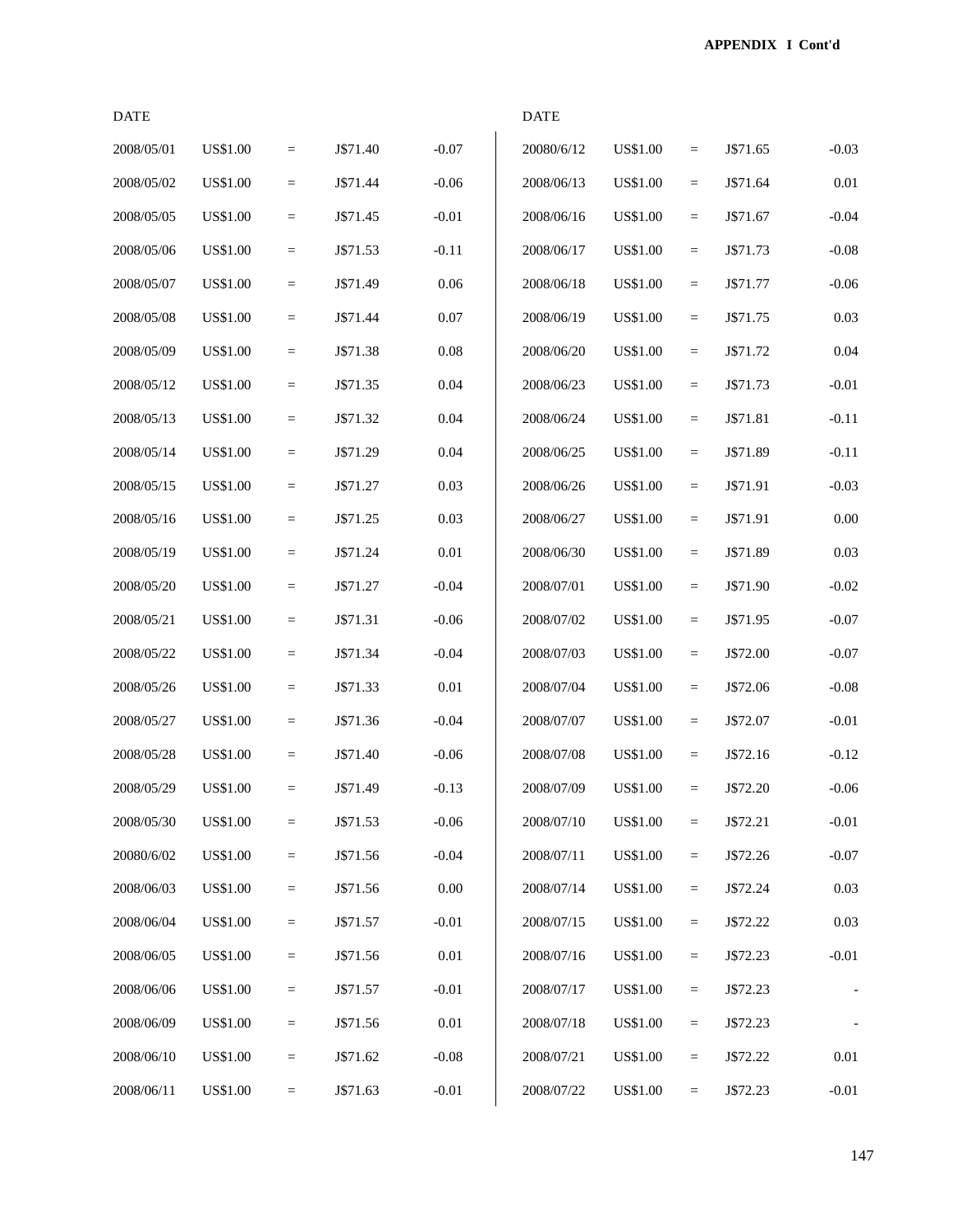| <b>DATE</b> |                 |           |          |          | <b>DATE</b> |                  |           |          |          |
|-------------|-----------------|-----------|----------|----------|-------------|------------------|-----------|----------|----------|
| 2008/07/23  | <b>US\$1.00</b> | $\quad =$ | J\$72.27 | $-0.06$  | 2008/09/08  | <b>US\$1.00</b>  | $\quad =$ | J\$72.13 | $0.01\,$ |
| 2008/07/24  | US\$1.00        | $\equiv$  | J\$72.33 | $-0.08$  | 2008/09/09  | <b>US\$1.00</b>  | $\equiv$  | J\$72.15 | $-0.03$  |
| 2008/07/25  | <b>US\$1.00</b> | $\equiv$  | J\$72.33 |          | 2008/09/10  | US\$1.00         | $\equiv$  | J\$72.18 | $-0.04$  |
| 2008/07/28  | US\$1.00        | $=$       | J\$72.31 | 0.03     | 2008/09/11  | <b>US\$1.00</b>  | $\equiv$  | J\$72.17 | $0.01\,$ |
| 2008/07/29  | US\$1.00        | $\equiv$  | J\$72.19 | 0.17     | 2008/09/12  | <b>US\$1.00</b>  | $=$       | J\$72.19 | $-0.03$  |
| 2008/07/30  | US\$1.00        | $\quad =$ | J\$72.08 | 0.15     | 2008/09/15  | US\$1.00         | $\equiv$  | J\$72.19 |          |
| 2008/07/31  | <b>US\$1.00</b> | $\equiv$  | J\$72.04 | 0.06     | 2008/09/16  | <b>US\$1.00</b>  | $\equiv$  | J\$72.25 | $-0.07$  |
| 2008/08/04  | <b>US\$1.00</b> | $\equiv$  | J\$72.00 | $0.05\,$ | 2008/09/17  | <b>US\$1.00</b>  | $\equiv$  | J\$72.27 | $-0.04$  |
| 2008/08/05  | US\$1.00        | $=$       | J\$71.99 | 0.02     | 2008/09/18  | <b>US\$1.00</b>  | $\equiv$  | J\$72.32 | $-0.07$  |
| 2008/08/07  | US\$1.00        | $\equiv$  | J\$71.98 | 0.01     | 2008/09/19  | <b>US\$1.00</b>  | $\equiv$  | J\$72.33 | $-0.02$  |
| 2008/08/08  | US\$1.00        | $\quad =$ | J\$71.99 | $-0.01$  | 2008/09/22  | US\$1.00         | $\quad =$ | J\$72.43 | $-0.13$  |
| 2008/08/11  | US\$1.00        | $\equiv$  | J\$71.98 | 0.01     | 2008/09/23  | <b>US\$1.00</b>  | $\equiv$  | J\$72.48 | $-0.07$  |
| 2008/08/12  | <b>US\$1.00</b> | $\equiv$  | J\$71.97 | 0.01     | 2008/09/24  | <b>US\$1.00</b>  | $\equiv$  | J\$72.50 | $-0.03$  |
| 2008/08/13  | US\$1.00        | $=$       | J\$72.01 | $-0.05$  | 2008/09/25  | <b>US\$1.00</b>  | $\equiv$  | J\$72.49 | $0.01\,$ |
| 2008/08/14  | US\$1.00        | $\equiv$  | J\$72.01 |          | 2008/09/26  | US\$1.00         | $=$       | J\$72.51 | $-0.02$  |
| 2008/08/15  | <b>US\$1.00</b> | $\equiv$  | J\$72.08 | 0.09     | 2008/09/29  | US\$1.00         | $\equiv$  | J\$72.56 | $-0.07$  |
| 2008/08/18  | US\$1.00        | $\equiv$  | J\$72.09 | $-0.01$  | 2008/09/30  | <b>US\$1.00</b>  | $\equiv$  | J\$72.68 | $-0.16$  |
| 2008/08/19  | US\$1.00        | $\equiv$  | J\$72.07 | 0.03     | 2008/10/01  | <b>US\$1.00</b>  | $\equiv$  | J\$72.75 | $-0.10$  |
| 2008/08/20  | <b>US\$1.00</b> | $=$       | J\$72.07 |          | 200810/02   | <b>US\$1.00</b>  | $\equiv$  | J\$72.80 | $-0.06$  |
| 2008/08/21  | US\$1.00        | $\equiv$  | J\$72.04 | 0.05     | 2008/10/03  | <b>US\$1.00</b>  | $=$       | J\$72.85 | $-0.07$  |
| 2008/08/22  | <b>US\$1.00</b> | $\equiv$  | J\$71.99 | $0.07\,$ | 2008/10/06  | <b>US\$1.00</b>  | $=$       | J\$72.89 | $-0.06$  |
| 2008/08/25  | US\$1.00        | $=$       | J\$71.98 | $0.02\,$ | 2008/10/07  | <b>US\$1.00</b>  | $\equiv$  | J\$72.85 | 0.06     |
| 2008/08/26  | <b>US\$1.00</b> | $\equiv$  | J\$72.01 | $-0.04$  | 2008/10/08  | <b>US\$1.00</b>  | $\equiv$  | J\$72.87 | $-0.02$  |
| 2008/08/27  | US\$1.00        | $=$       | J\$72.07 | $-0.09$  | 2008/10/09  | <b>US\$1.00</b>  | $=$       | J\$73.03 | $-0.23$  |
| 2008/09/01  | US\$1.00        | $=$       | J\$72.06 | $0.01\,$ | 2008/10/10  | <b>US\$1.00</b>  | $\equiv$  | J\$73.06 | $-0.04$  |
| 2008/09/02  | US\$1.00        | $\equiv$  | J\$72.10 | $-0.05$  | 2008/10/13  | US\$1.00         | $=$       | J\$73.19 | $-0.18$  |
| 2008/09/03  | US\$1.00        | $=$       | J\$72.11 | $-0.02$  | 2008/10/14  | <b>US\$10.00</b> | $=$       | J\$73.33 | $-0.19$  |
| 2008/09/04  | US\$1.00        | $\equiv$  | J\$72.12 | $0.00\,$ | 2008/10/15  | US\$1.00         | $\equiv$  | J\$74.03 | $-0.96$  |
| 2008/09/05  | <b>US\$1.00</b> | $=$       | J\$72.13 | $-0.03$  | 2008/10/16  | <b>US\$1.00</b>  | $\equiv$  | J\$74.27 | $-0.32$  |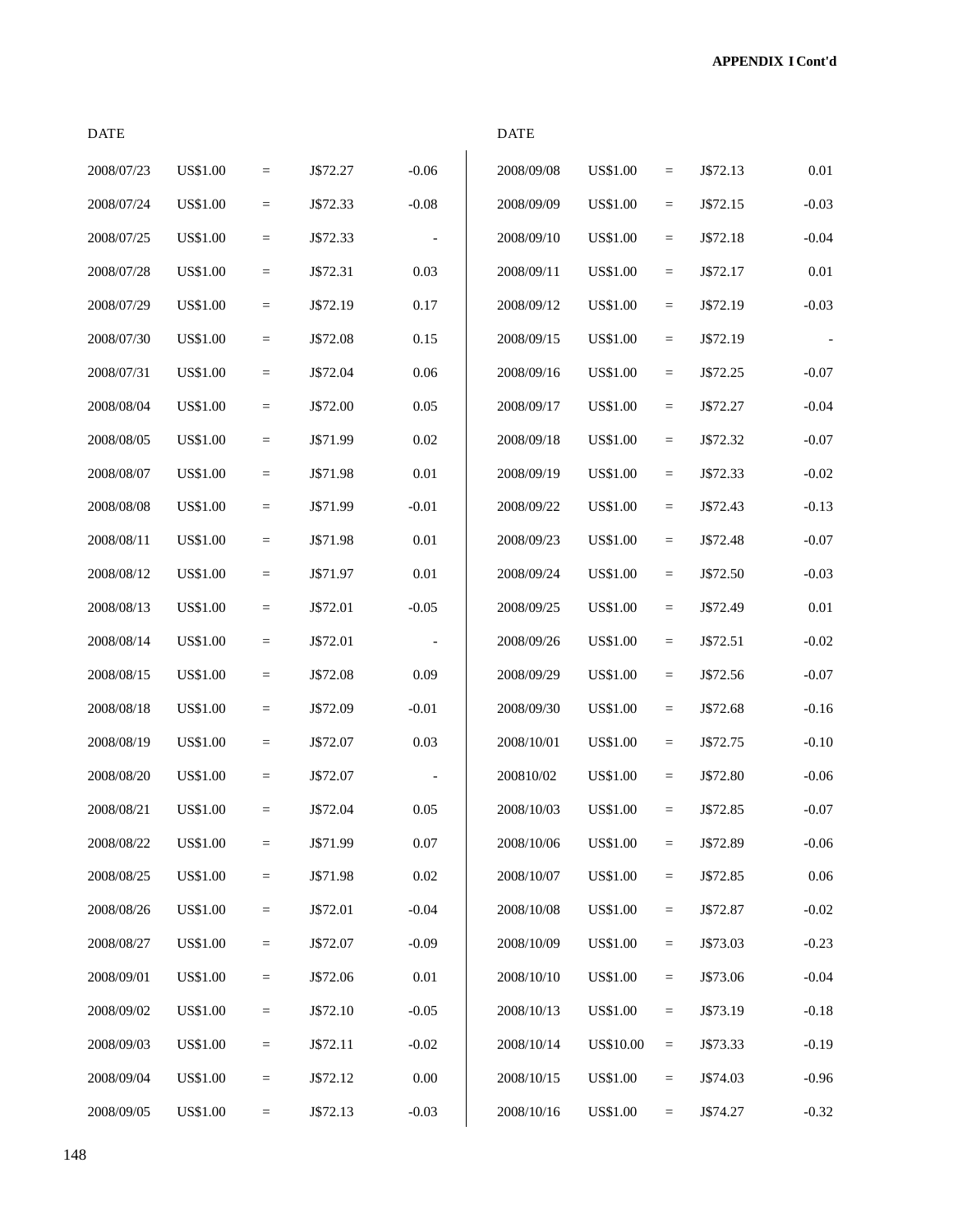**APPENDIX I Contd.**

| <b>DATE</b> |                 |     |          |          | <b>DATE</b> |                 |                   |          |         |
|-------------|-----------------|-----|----------|----------|-------------|-----------------|-------------------|----------|---------|
| 2008/10/17  | <b>US\$1.00</b> | $=$ | J\$74.30 | $-0.05$  | 2008/11/28  | <b>US\$1.00</b> | $\quad \  \  =$   | J\$77.76 | $-0.50$ |
| 2008/10/21  | <b>US\$1.00</b> | $=$ | J\$74.27 | $-0.05$  | 2008/12/01  | <b>US\$1.00</b> | $\quad \  \  =$   | J\$77.87 | $-0.14$ |
| 2008/10/22  | <b>US\$1.00</b> | $=$ | J\$74.25 | 0.03     | 2008/12/02  | <b>US\$1.00</b> | $\equiv$          | J\$78.04 | $-0.22$ |
| 2008/10/23  | <b>US\$1.00</b> | $=$ | J\$74.36 | $-0.15$  | 2008/12/03  | <b>US\$1.00</b> | $\quad \  \  =$   | J\$78.16 | $-0.15$ |
| 2008/10/24  | <b>US\$1.00</b> | $=$ | J\$74.53 | $-0.22$  | 2008/12/04  | <b>US\$1.00</b> | $\equiv$          | J\$78.23 | $-0.09$ |
| 2008/10/27  | <b>US\$1.00</b> | $=$ | J\$75.09 | $-0.75$  | 2008/12/05  | <b>US\$1.00</b> | $\equiv$          | J\$78.49 | $-0.34$ |
| 2008/10/28  | <b>US\$1.00</b> | $=$ | J\$75.82 | $-0.97$  | 2008/12/08  | <b>US\$1.00</b> | $\quad \  \  =$   | J\$78.68 | $-0.24$ |
| 2008/10/29  | <b>US\$1.00</b> | $=$ | J\$76.11 | $-0.38$  | 2008/12/09  | <b>US\$1.00</b> | $\equiv$          | J\$78.66 | 0.03    |
| 2008/10/30  | <b>US\$1.00</b> | $=$ | J\$76.24 | $-0.17$  | 2008/12/10  | <b>US\$1.00</b> | $\qquad \qquad =$ | J\$79.62 | $-1.22$ |
| 2008/10/31  | <b>US\$1.00</b> | $=$ | J\$76.29 | $-0.06$  | 2008/12/11  | <b>US\$1.00</b> | $\equiv$          | J\$79.77 | $-0.19$ |
| 2008/11/03  | <b>US\$1.00</b> | $=$ | J\$76.32 | $-0.05$  | 2008/12/12  | <b>US\$1.00</b> | $\equiv$          | J\$79.85 | $-0.10$ |
| 2008/11/04  | <b>US\$1.00</b> | $=$ | J\$76.47 | $-0.20$  | 2008/12/15  | <b>US\$1.00</b> | $\quad \  \  =$   | J\$79.98 | $-0.17$ |
| 2008/11/05  | <b>US\$1.00</b> | $=$ | J\$76.54 | $-0.09$  | 2008/12/16  | US\$1.00        | $\equiv$          | J\$80.15 | $-0.20$ |
| 2008/11/06  | <b>US\$1.00</b> | $=$ | J\$76.72 | $-0.24$  | 2008/12/17  | <b>US\$1.00</b> | $\qquad \qquad =$ | J\$80.18 | $-0.05$ |
| 2008/11/07  | <b>US\$1.00</b> | $=$ | J\$76.78 | $-0.08$  | 2008/12/18  | <b>US\$1.00</b> | $\equiv$          | J\$80.19 | $-0.01$ |
| 2008/11/10  | <b>US\$1.00</b> | $=$ | J\$76.72 | 0.08     | 2008/12/19  | <b>US\$1.00</b> | $\equiv$          | J\$80.24 | $-0.07$ |
| 2008/11/11  | <b>US\$1.00</b> | $=$ | J\$76.73 | $-0.01$  | 2008/12/22  | <b>US\$1.00</b> | $\quad \  \  =$   | J\$80.19 | 0.07    |
| 2008/11/12  | <b>US\$1.00</b> | $=$ | J\$76.85 | $-0.16$  | 2008/12/23  | US\$1.00        | $\equiv$          | J\$80.16 | 0.04    |
| 2008/11/13  | <b>US\$1.00</b> | $=$ | J\$76.96 | $-0.14$  | 2008/12/24  | <b>US\$1.00</b> | $\quad \  \  =$   | J\$80.16 | 0.00    |
| 2008/11/14  | <b>US\$1.00</b> | $=$ | J\$76.98 | $-0.03$  | 2008/12/29  | <b>US\$1.00</b> | $\equiv$          | J\$80.17 | $-0.01$ |
| 2008/11/17  | <b>US\$1.00</b> | $=$ | J\$77.11 | $-0.16$  | 2008/12/30  | <b>US\$1.00</b> | $\quad \  \  =$   | J\$80.28 | $-0.14$ |
| 2008/11/18  | <b>US\$1.00</b> | $=$ | J\$77.14 | $-0.05$  | 2008/12/31  | <b>US\$1.00</b> | $\quad \  \  =$   | J\$80.47 | $-0.24$ |
| 2008/11/19  | US\$1.00        | $=$ | J\$77.11 | 0.05     | 2009/01/02  | US\$1.00        | $\quad =$         | J\$80.47 |         |
| 2008/11/20  | <b>US\$1.00</b> | $=$ | J\$77.05 | $0.07\,$ | 2009/01/05  | <b>US\$1.00</b> | $\quad =$         | J\$80.49 | $-0.03$ |
| 2008/11/21  | <b>US\$1.00</b> | $=$ | J\$77.01 | 0.05     | 2009/01/06  | <b>US\$1.00</b> | $\quad \  \  =$   | J\$80.57 | $-0.09$ |
| 2008/11/24  | <b>US\$1.00</b> | $=$ | J\$77.03 | $-0.02$  | 2009/01/07  | <b>US\$1.00</b> | $\quad \  \  =$   | J\$80.69 | $-0.15$ |
| 2008/11/25  | <b>US\$1.00</b> | $=$ | J\$77.08 | $-0.07$  | 2009/01/08  | <b>US\$1.00</b> | $\quad \  \  =$   | J\$80.91 | $-0.28$ |
| 2008/11/26  | <b>US\$1.00</b> | $=$ | J\$77.16 | $-0.10$  | 2009/01/09  | US\$1.00        | $\quad =$         | J\$81.07 | $-0.20$ |
| 2008/11/27  | <b>US\$1.00</b> | $=$ | J\$77.37 | $-0.28$  | 2009/01/12  | <b>US\$1.00</b> | $\equiv$          | J\$81.23 | $-0.20$ |

149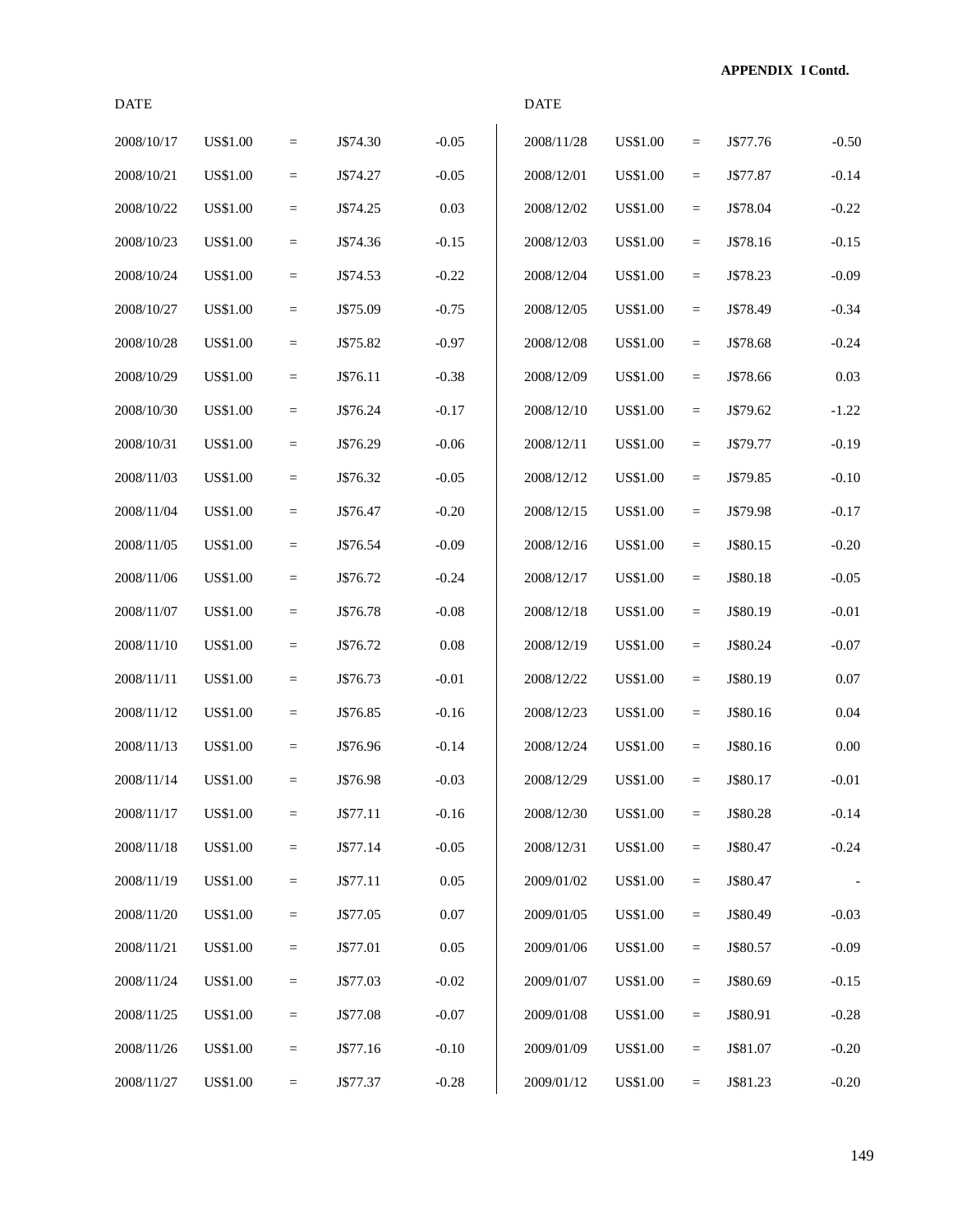**APPENDIX I Cont'd.**

| <b>DATE</b> |                 |                 |          |          | <b>DATE</b> |                 |                   |          |          |
|-------------|-----------------|-----------------|----------|----------|-------------|-----------------|-------------------|----------|----------|
| 2009/01/13  | <b>US\$1.00</b> | $\equiv$        | J\$81.44 | $-0.25$  | 2009/02/24  | <b>US\$1.00</b> | $\qquad \qquad =$ | J\$88.26 | $-0.03$  |
| 2009/01/14  | <b>US\$1.00</b> | $\quad =$       | J\$81.89 | $-0.55$  | 2009/02/26  | <b>US\$1.00</b> | $\quad =$         | J\$88.26 |          |
| 2009/01/15  | <b>US\$1.00</b> | $\equiv$        | J\$82.22 | $-0.04$  | 2009/02/27  | US\$1.00        | $\quad =$         | J\$88.30 | $-0.04$  |
| 2009/01/16  | <b>US\$1.00</b> | $\equiv$        | J\$82.89 | $-0.82$  | 2009/03/02  | US\$1.00        | $\quad =$         | J\$88.27 | 0.03     |
| 2009/01/19  | <b>US\$1.00</b> | $\equiv$        | J\$83.24 | $-0.41$  | 2009/03/03  | US\$1.00        | $\equiv$          | J\$88.27 |          |
| 2009/01/20  | <b>US\$1.00</b> | $\equiv$        | J\$83.55 | $-0.38$  | 2009/03/04  | <b>US\$1.00</b> | $\equiv$          | J\$88.26 | 0.02     |
| 2009/01/21  | <b>US\$1.00</b> | $\quad =$       | J\$84.15 | $-0.71$  | 2009/03/05  | <b>US\$1.00</b> | $\equiv$          | J\$88.29 | $-0.03$  |
| 2009/01/22  | <b>US\$1.00</b> | $\equiv$        | J\$84.99 | $-1.00$  | 2009/03/06  | US\$1.00        | $\quad =$         | J\$88.30 | $-0.02$  |
| 2009/01/23  | <b>US\$1.00</b> | $\equiv$        | J\$84.75 | 0.29     | 2009/03/09  | US\$1.00        | $\quad =$         | J\$88.29 | 0.02     |
| 2009/01/26  | <b>US\$1.00</b> | $\equiv$        | J\$85.13 | $-0.45$  | 2009/03/10  | US\$1.00        | $\equiv$          | J\$88.29 |          |
| 2009/01/27  | <b>US\$1.00</b> | $\equiv$        | J\$85.24 | $-0.14$  | 2009/03/11  | <b>US\$1.00</b> | $\equiv$          | J\$88.34 | $-0.06$  |
| 2009/07/28  | <b>US\$1.00</b> | $\quad =$       | J\$85.31 | $-0.08$  | 2009/03/12  | <b>US\$1.00</b> | $\equiv$          | J\$88.39 | $-0.06$  |
| 2009/01/29  | <b>US\$1.00</b> | $\equiv$        | J\$85.95 | $-0.74$  | 2009/03/13  | US\$1.00        | $\quad =$         | J\$88.40 | $-0.02$  |
| 2009/01/30  | <b>US\$1.00</b> | $\equiv$        | J\$86.07 | $-0.14$  | 2009/03/16  | US\$1.00        | $\quad =$         | J\$88.37 | 0.03     |
| 2009/02/02  | <b>US\$1.00</b> | $\equiv$        | J\$86.44 | $-0.43$  | 2009/03/17  | US\$1.00        | $\equiv$          | J\$88.49 | $-0.13$  |
| 2009/02/03  | <b>US\$1.00</b> | $\equiv$        | J\$86.80 | $-0.42$  | 2009/03/18  | <b>US\$1.00</b> | $\equiv$          | J\$88.47 | 0.02     |
| 2009/02/04  | <b>US\$1.00</b> | $\quad =$       | J\$87.19 | $-0.44$  | 2009/03/19  | <b>US\$1.00</b> | $\quad =$         | J\$88.52 | $-0.06$  |
| 2009/02/05  | <b>US\$1.00</b> | $\equiv$        | J\$87.72 | $-0.61$  | 2009/03/20  | US\$1.00        | $\quad =$         | J\$88.50 | 0.02     |
| 2009/02/06  | <b>US\$1.00</b> | $\equiv$        | J\$88.42 | $-0.80$  | 2009/03/23  | US\$1.00        | $\quad =$         | J\$88.59 | $-0.10$  |
| 2009/02/09  | <b>US\$1.00</b> | $=$             | J\$88.70 | $-0.31$  | 2009/03/24  | US\$1.00        | $\equiv$          | J\$88.54 | $0.06\,$ |
| 2009/02/10  | <b>US\$1.00</b> | $\equiv$        | J\$88.58 | 0.14     | 2009/03/25  | <b>US\$1.00</b> | $\quad =$         | J\$88.60 | $-0.07$  |
| 2009/02/11  | <b>US\$1.00</b> | $\quad \  \  =$ | J\$88.46 | 0.13     | 2009/03/26  | <b>US\$1.00</b> | $\equiv$          | J\$88.60 |          |
| 2009/02/12  | <b>US\$1.00</b> | $\quad =$       | J\$88.41 | 0.06     | 2009/03/27  | US\$1.00        | $\quad =$         | J\$88.72 | $-0.13$  |
| 2009/02/13  | <b>US\$1.00</b> | $\equiv$        | J\$88.37 | 0.04     | 2009/03/30  | US\$1.00        | $\quad =$         | J\$88.75 | 0.04     |
| 2009/02/16  | <b>US\$1.00</b> | $\equiv$        | J\$88.30 | 0.08     | 2009/03/31  | <b>US\$1.00</b> | $\equiv$          | J\$88.82 | $-0.07$  |
| 2009/02/17  | <b>US\$1.00</b> | $\equiv$        | J\$88.28 | $0.02\,$ | 2009/04/01  | <b>US\$1.00</b> | $\quad \  \  =$   | J\$88.78 | 0.04     |
| 2009/02/18  | <b>US\$1.00</b> | $\equiv$        | J\$88.26 | $0.02\,$ | 2009/04/02  | US\$1.00        | $\quad =$         | J\$88.85 | $-0.08$  |
| 2009/02/19  | <b>US\$1.00</b> | $\equiv$        | J\$88.24 | $0.02\,$ | 2009/04/03  | US\$1.00        | $\quad =$         | J\$88.87 | $-0.03$  |
| 2009/02/20  | <b>US\$1.00</b> | $\equiv$        | J\$88.20 | 0.05     | 2009/04/06  | US\$1.00        | $\quad =$         | J\$88.86 | 0.02     |
| 2009/02/23  | <b>US\$1.00</b> | $=$             | J\$88.24 | $-0.04$  | 2009/04/07  | <b>US\$1.00</b> | $\quad =$         | J\$88.95 | $-0.01$  |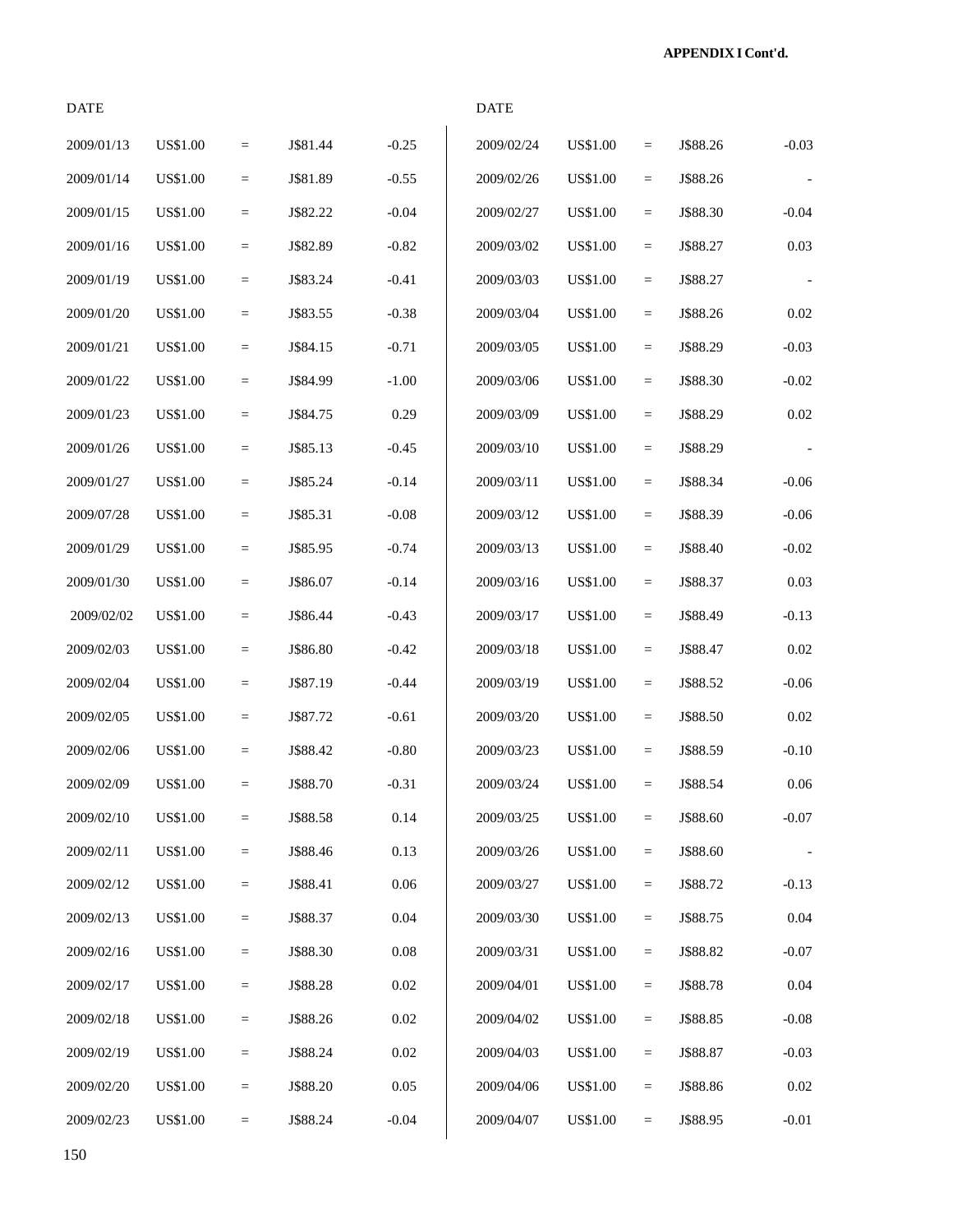**APPENDIX 1 Cont'd**

| <b>DATE</b> |                 |          |          |                          | <b>DATE</b> |                 |          |          |                          |
|-------------|-----------------|----------|----------|--------------------------|-------------|-----------------|----------|----------|--------------------------|
| 2009/04/08  | <b>US\$1.00</b> | $=$      | J\$88.99 | $-0.04$                  | 2009/05/21  | <b>US\$1.00</b> | $=$      | J\$89.05 | $-0.07$                  |
| 2009/04/09  | <b>US\$1.00</b> | $\equiv$ | J\$88.96 | $-0.04$                  | 2009/05/22  | <b>US\$1.00</b> | $=$      | J\$89.10 | $-0.05$                  |
| 2009/04/14  | <b>US\$1.00</b> | $\equiv$ | J\$89.05 | $-0.10$                  | 2009/05/26  | US\$1.00        | $=$      | J\$89.08 | 0.02                     |
| 2009/04/15  | <b>US\$1.00</b> | $\equiv$ | J\$89.04 | $-0.01$                  | 2009/05/27  | US\$1.00        | $=$      | J\$89.07 | $\overline{\phantom{a}}$ |
| 2009/01/19  | <b>US\$1.00</b> | $\equiv$ | J\$83.24 | $-0.41$                  | 2009/05/28  | US\$1.00        | $=$      | J\$89.07 |                          |
| 2009/04/16  | <b>US\$1.00</b> | $\equiv$ | J\$89.04 | $0.01\,$                 | 2009/05/29  | US\$1.00        | $=$      | J\$89.08 | $-0.01$                  |
| 2009/04/17  | <b>US\$1.00</b> | $\equiv$ | J\$89.07 | $-0.03$                  | 2009/06/01  | US\$1.00        | $=$      | J\$89.06 | 0.03                     |
| 2009/04/20  | <b>US\$1.00</b> | $\equiv$ | J\$89.08 | $-0.02$                  | 2009/06/02  | US\$1.00        | $=$      | J\$89.05 |                          |
| 2009/04/21  | <b>US\$1.00</b> | $\equiv$ | J\$89.00 | 0.10                     | 2009/06/03  | US\$1.00        | $=$      | J\$89.08 | $-0.03$                  |
| 2009/04/22  | <b>US\$1.00</b> | $=$      | J\$88.99 | 0.00                     | 2009/06/04  | US\$1.00        | $=$      | J\$89.12 | $-0.04$                  |
| 2009/04/23  | <b>US\$1.00</b> | $\equiv$ | J\$89.01 | $-0.02$                  | 2009/06/05  | <b>US\$1.00</b> | $=$      | J\$89.10 | 0.03                     |
| 2009/04/24  | <b>US\$1.00</b> | $\equiv$ | J\$89.00 | $-0.01$                  | 2009/06/08  | US\$1.00        | $=$      | J\$89.07 | 0.03                     |
| 2009/04/27  | <b>US\$1.00</b> | $\equiv$ | J\$88.99 | $0.01\,$                 | 2009/06/09  | US\$1.00        | $=$      | J\$89.09 | $-0.02$                  |
| 2009/04/28  | <b>US\$1.00</b> | $\equiv$ | J\$88.96 | 0.03                     | 2009/06/10  | US\$1.00        | $=$      | J\$89.10 | $-0.01$                  |
| 2009/04/29  | <b>US\$1.00</b> | $=$      | J\$88.99 | $-0.04$                  | 2009/06/11  | US\$1.00        | $=$      | J\$89.10 |                          |
| 2009/04/30  | <b>US\$1.00</b> | $\equiv$ | J\$89.01 | $-0.02$                  | 2009/06/12  | US\$1.00        | $=$      | J\$89.08 | 0.03                     |
| 2009/05/01  | <b>US\$1.00</b> | $\equiv$ | J\$88.99 | 0.03                     | 2009/06/15  | <b>US\$1.00</b> | $=$      | J\$89.06 | 0.02                     |
| 2009/05/04  | <b>US\$1.00</b> | $\equiv$ | J\$88.97 | 0.02                     | 2009/06/16  | US\$1.00        | $=$      | J\$89.05 | 0.01                     |
| 2009/05/05  | <b>US\$1.00</b> | $\equiv$ | J\$88.97 |                          | 2009/06/17  | US\$1.00        | $=$      | J\$89.09 | $-0.04$                  |
| 2009/05/06  | <b>US\$1.00</b> | $=$      | J\$88.98 | $-0.01$                  | 2009/06/18  | US\$1.00        | $=$      | J\$89.12 | $-0.03$                  |
| 2009/05/07  | <b>US\$1.00</b> | $\equiv$ | J\$88.99 | $-0.01$                  | 2009/06/19  | <b>US\$1.00</b> | $=$      | J\$89.12 | $-0.01$                  |
| 2009/05/08  | <b>US\$1.00</b> | $\equiv$ | J\$89.00 | $-0.02$                  | 2009/06/22  | <b>US\$1.00</b> | $=$      | J\$89.07 | $0.06\,$                 |
| 2009/05/11  | <b>US\$1.00</b> | $\equiv$ | J\$89.02 | $-0.02$                  | 2009/06/23  | US\$1.00        | $=$      | J\$89.08 |                          |
| 2009/05/12  | <b>US\$1.00</b> | $=$      | J\$88.97 | $0.06\,$                 | 2009/06/24  | US\$1.00        | $=$      | J\$89.09 | $-0.02$                  |
| 2009/05/13  | <b>US\$1.00</b> | $=$      | J\$88.89 | $-0.03$                  | 2009/06/25  | US\$1.00        | $=$      | J\$89.09 | $0.00\,$                 |
| 2009/05/14  | <b>US\$1.00</b> | $=$      | J\$89.01 | $-0.02$                  | 2009/06/26  | <b>US\$1.00</b> | $\equiv$ | J\$89.12 | $-0.03$                  |
| 2009/05/15  | US\$1.00        | $\equiv$ | J\$88.97 | 0.05                     | 2009/06/29  | US\$1.00        | $=$      | J\$89.09 | 0.03                     |
| 2009/05/18  | <b>US\$1.00</b> | $\equiv$ | J\$89.02 | $-0.06$                  | 2009/06/30  | US\$1.00        | $=$      | J\$89.07 | 0.02                     |
| 2009/05/19  | <b>US\$1.00</b> | $=$      | J\$89.02 | $\overline{\phantom{a}}$ |             |                 |          |          |                          |
| 2009/05/20  | <b>US\$1.00</b> | $=$      | J\$88.99 | 0.03                     |             |                 |          |          |                          |

151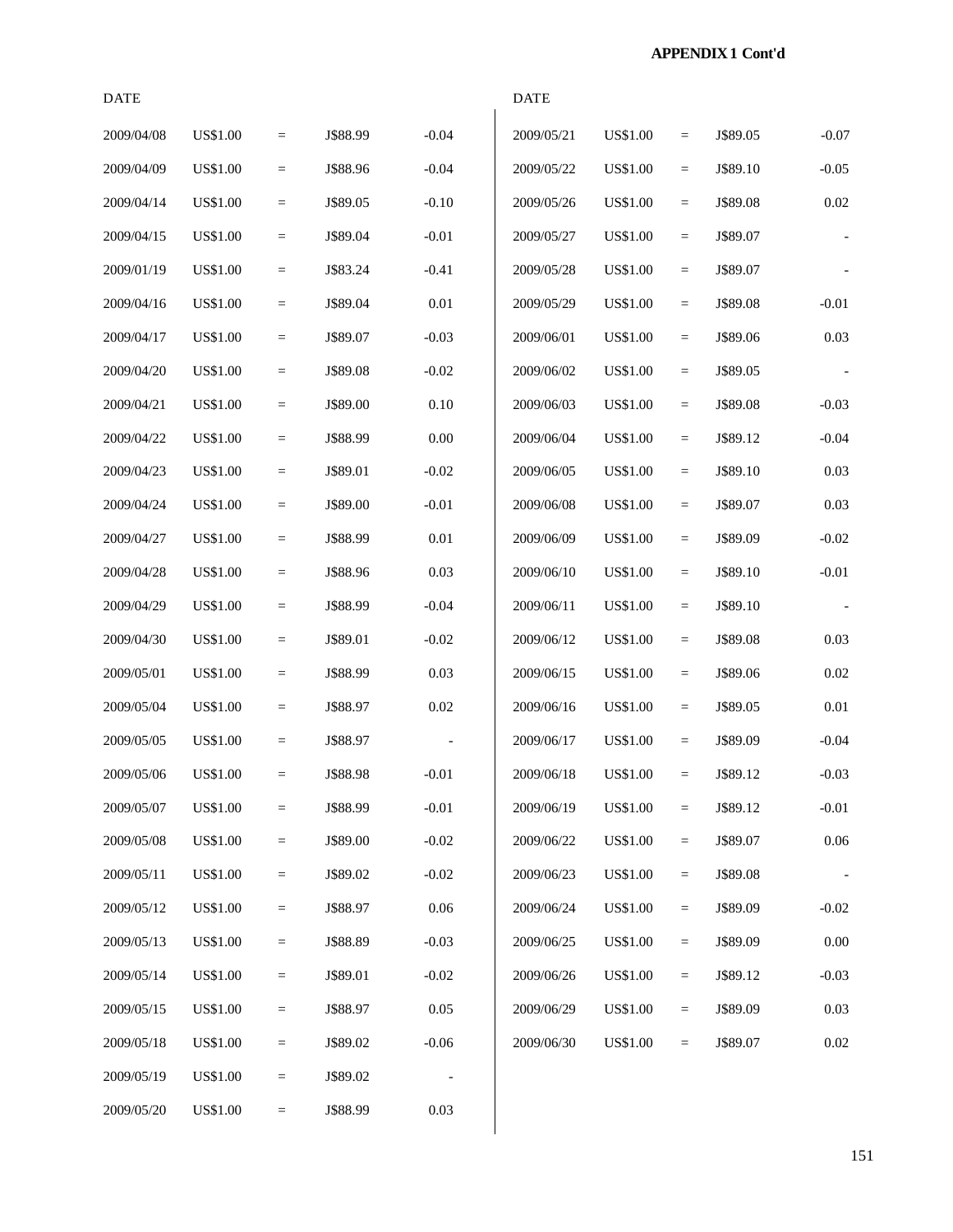| <b>DATE</b> |                 |                   |          |          | <b>DATE</b> |                 |                   |          |          |
|-------------|-----------------|-------------------|----------|----------|-------------|-----------------|-------------------|----------|----------|
| 2009/07/01  | <b>US\$1.00</b> | $\equiv$          | J\$89.07 |          | 2009/08/13  | <b>US\$1.00</b> | $=$               | J\$88.95 |          |
| 2009/07/02  | US\$1.00        | $\qquad \qquad =$ | J\$89.02 | $0.06\,$ | 2009/08/14  | <b>US\$1.00</b> | $\equiv$          | J\$88.98 | $-0.04$  |
| 2009/07/03  | US\$1.00        | $\equiv$          | J\$89.07 | $-0.06$  | 2009/08/17  | US\$1.00        | $\qquad \qquad =$ | J\$88.98 |          |
| 2009/07/06  | US\$1.00        | $\qquad \qquad =$ | J\$89.01 | 0.06     | 2009/08/18  | <b>US\$1.00</b> | $\qquad \qquad =$ | J\$88.99 | $-0.01$  |
| 2009/07/07  | US\$1.00        | $\quad =$         | J\$89.01 | 0.01     | 2009/08/19  | US\$1.00        | $\equiv$          | J\$89.01 | $-0.02$  |
| 2009/07/08  | <b>US\$1.00</b> | $=$               | J\$89.02 | $-0.02$  | 2009/08/20  | <b>US\$1.00</b> | $\equiv$          | J\$89.04 | $-0.03$  |
| 2009/07/09  | US\$1.00        | $\qquad \qquad =$ | J\$89.01 | 0.01     | 2009/08/21  | US\$1.00        | $\equiv$          | J\$89.06 | $-0.03$  |
| 2009/07/10  | US\$1.00        | $\equiv$          | J\$89.07 | $-0.07$  | 2009/08/24  | <b>US\$1.00</b> | $\qquad \qquad =$ | J\$89.01 | 0.06     |
| 2009/07/13  | US\$1.00        | $\qquad \qquad =$ | J\$89.05 | $0.02\,$ | 2009/08/25  | <b>US\$1.00</b> | $\qquad \qquad =$ | J\$89.04 | 0.04     |
| 2009/07/14  | US\$1.00        | $=$               | J\$89.04 | 0.01     | 2009/08/26  | US\$1.00        | $\equiv$          | J\$89.03 | $0.01\,$ |
| 2009/07/15  | <b>US\$1.00</b> | $=$               | J\$89.06 | $-0.02$  | 2009/08/27  | <b>US\$1.00</b> | $\equiv$          | J\$89.03 |          |
| 2009/07/16  | US\$1.00        | $\qquad \qquad =$ | J\$89.09 | $-0.02$  | 2009/08/28  | US\$1.00        | $\equiv$          | J\$89.03 |          |
| 2009/07/17  | US\$1.00        | $\quad =$         | J\$89.09 | $-0.01$  | 2009/08/31  | <b>US\$1.00</b> | $\equiv$          | J\$89.00 | 0.03     |
| 2009/07/20  | US\$1.00        | $\quad =$         | J\$89.06 | 0.03     | 2009/09/01  | <b>US\$1.00</b> | $\qquad \qquad =$ | J\$89.00 |          |
| 2009/07/21  | US\$1.00        | $\equiv$          | J\$89.03 | 0.03     | 2009/09/02  | US\$1.00        | $\equiv$          | J\$89.01 | $-0.01$  |
| 2009/07/22  | <b>US\$1.00</b> | $=$               | J\$89.08 | $-0.05$  | 2009/09/03  | <b>US\$1.00</b> | $\equiv$          | J\$89.02 |          |
| 2009/07/23  | US\$1.00        | $\qquad \qquad =$ | J\$89.09 | $-0.02$  | 2009/09/04  | <b>US\$1.00</b> | $\qquad \qquad =$ | J\$89.03 | $-0.01$  |
| 2009/07/24  | US\$1.00        | $\quad =$         | J\$89.10 | $-0.01$  | 2009/09/07  | <b>US\$1.00</b> | $\equiv$          | J\$89.01 | 0.02     |
| 2009/07/27  | US\$1.00        | $\quad =$         | J\$89.05 | 0.05     | 2009/09/08  | US\$1.00        | $\qquad \qquad =$ | J\$89.00 | 0.01     |
| 2009/07/28  | US\$1.00        | $\equiv$          | J\$89.04 | 0.01     | 2009/09/09  | <b>US\$1.00</b> | $=$               | J\$89.02 | $-0.01$  |
| 2009/07/29  | US\$1.00        | $\quad \  \  =$   | J\$89.06 | $-0.02$  | 2009/09/10  | <b>US\$1.00</b> | $\quad =$         | J\$89.03 | $-0.01$  |
| 2009/07/30  | US\$1.00        | $\equiv$          | J\$89.04 | $0.02\,$ | 2009/09/11  | <b>US\$1.00</b> | $\qquad \qquad =$ | J\$89.07 | $-0.04$  |
| 2009/07/31  | US\$1.00        | $=$               | J\$89.01 | 0.03     | 2009/09/14  | <b>US\$1.00</b> | $\equiv$          | J\$89.03 | 0.04     |
| 2009/08/03  | US\$1.00        | $=$               | J\$88.97 | $0.04\,$ | 2009/09/15  | <b>US\$1.00</b> | $\quad =$         | J\$89.05 | $-0.02$  |
| 2009/08/04  | US\$1.00        | $=$               | J\$88.95 | $0.02\,$ | 2009/09/16  | US\$1.00        | $=$               | J\$89.03 | $0.02\,$ |
| 2009/08/05  | US\$1.00        | $=$               | J\$88.94 | $0.02\,$ | 2009/09/17  | <b>US\$1.00</b> | $\equiv$          | J\$89.03 |          |
| 2009/08/07  | US\$1.00        | $\equiv$          | J\$88.92 | $0.02\,$ | 2009/09/18  | US\$1.00        | $\qquad \qquad =$ | J\$89.07 | $-0.04$  |
| 2009/08/10  | US\$1.00        | $=$               | J\$88.91 | 0.01     | 2009/09/21  | <b>US\$1.00</b> | $\equiv$          | J\$89.06 | $0.01\,$ |
| 2009/08/11  | US\$1.00        | $=$               | J\$88.95 | $-0.04$  | 2009/09/22  | US\$1.00        | $\quad =$         | J\$89.05 | 0.01     |
| 2009/08/12  | <b>US\$1.00</b> | $=$               | J\$88.95 | $0.00\,$ | 2009/09/23  | <b>US\$1.00</b> | $=$               | J\$89.05 | $0.00\,$ |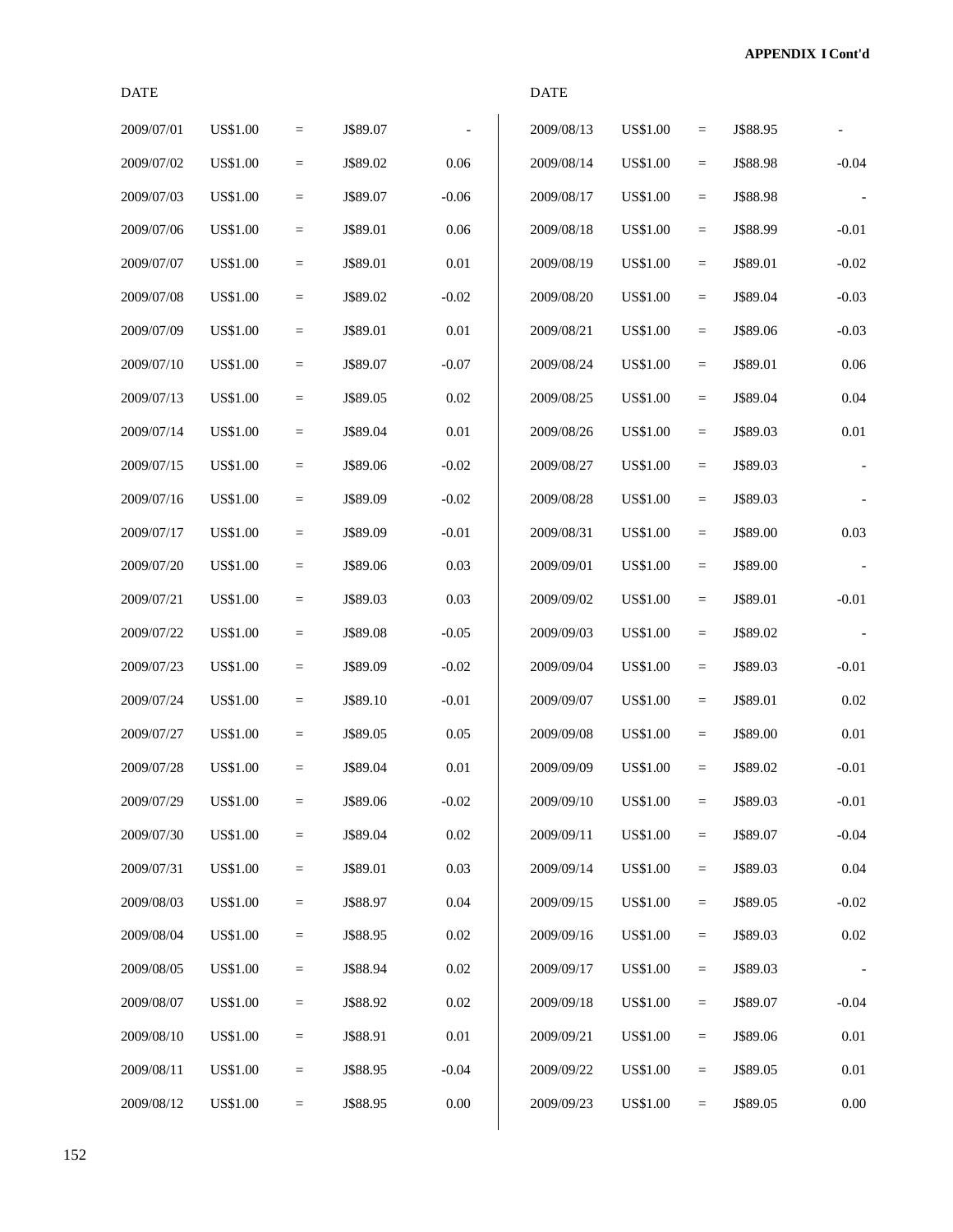**APPENDIX I Cont'd**

| <b>DATE</b> |                 |                   |          |          | <b>DATE</b> |                 |                         |          |          |
|-------------|-----------------|-------------------|----------|----------|-------------|-----------------|-------------------------|----------|----------|
| 2009/09/24  | <b>US\$1.00</b> | $\equiv$          | J\$89.09 | $-0.04$  | 2009/11/06  | <b>US\$1.00</b> | $\qquad \qquad =$       | \$89.25  | $-0.02$  |
| 2009/09/25  | <b>US\$1.00</b> | $\equiv$          | J\$89.09 |          | 2009/11/09  | <b>US\$1.00</b> | $\equiv$                | J\$89.23 | 0.01     |
| 2009/09/28  | <b>US\$1.00</b> | $\equiv$          | J\$89.09 |          | 2009/11/10  | <b>US\$1.00</b> | $\equiv$                | J\$89.21 | 0.03     |
| 2009/09/29  | <b>US\$1.00</b> | $\equiv$          | J\$89.10 | $-0.02$  | 2009/11/11  | <b>US\$1.00</b> | $\equiv$                | J\$89.25 | 0.05     |
| 2009/09/30  | <b>US\$1.00</b> | $\equiv$          | J\$89.08 | 0.02     | 2009/11/12  | <b>US\$1.00</b> | $\quad \  \  =$         | J\$89.25 | $-0.01$  |
| 2009/10/01  | <b>US\$1.00</b> | $\equiv$          | J\$89.11 | $-0.03$  | 2009/11/13  | <b>US\$1.00</b> | $\quad \  \  =$         | J\$89.31 | $-0.08$  |
| 2009/10/02  | US\$1.00        | $\equiv$          | J\$89.10 |          | 2009/11/16  | <b>US\$1.00</b> | $\equiv$                | J\$89.32 | 0.00     |
| 2009/10/05  | <b>US\$1.00</b> | $\equiv$          | J\$89.06 | $0.04\,$ | 2009/11/17  | US\$1.00        | $\quad \  \  =$         | J\$89.31 | $-0.01$  |
| 2009/10/06  | <b>US\$1.00</b> | $=$               | J\$89.09 | $-0.02$  | 2009/11/18  | <b>US\$1.00</b> | $\equiv$                | J\$89.35 | $-0.04$  |
| 2009/10/07  | <b>US\$1.00</b> | $\equiv$          | J\$89.10 | $-0.02$  | 2009/11/19  | <b>US\$1.00</b> | $\quad \  \  =$         | J\$89.46 | $-0.12$  |
| 2009/10/08  | <b>US\$1.00</b> | $\quad \  \  =$   | J\$89.13 | $-0.03$  | 2009/11/20  | <b>US\$1.00</b> | $\quad \  \  =$         | J\$89.47 | $-0.01$  |
| 2009/10/09  | <b>US\$1.00</b> | $\equiv$          | J\$89.10 | 0.03     | 2009/11/23  | <b>US\$1.00</b> | $\equiv$                | J\$89.49 | 0.02     |
| 2009/10/12  | <b>US\$1.00</b> | $\quad =$         | J\$89.14 | $-0.04$  | 2009/11/24  | US\$1.00        | $\equiv$                | J\$89.48 | 0.01     |
| 2009/10/13  | <b>US\$1.00</b> | $\equiv$          | J\$89.12 | 0.01     | 2009/11/25  | <b>US\$1.00</b> | $\equiv$                | J\$89.48 |          |
| 2009/10/14  | <b>US\$1.00</b> | $\equiv$          | J\$89.15 | $-0.02$  | 2009/11/26  | <b>US\$1.00</b> | $\quad \  \  =$         | J\$89.64 | $-0.07$  |
| 2009/10/15  | US1.00          | $\equiv$          | J\$89.17 | $-0.02$  | 2009/11/27  | <b>US\$1.00</b> | $\equiv$                | J\$89.64 | $-0.10$  |
| 2009/10/16  | <b>US\$1.00</b> | $\equiv$          | J\$89.19 | $-0.03$  | 2009/11/30  | <b>US\$1.00</b> | $\equiv$                | J\$89.59 | 0.05     |
| 2009/10/20  | <b>US\$1.00</b> | $\quad \  \  =$   | J\$89.14 | $0.06\,$ | 2009/12/01  | <b>US\$1.00</b> | $\quad \  \  =$         | J\$89.63 | $-0.04$  |
| 2009/10/21  | <b>US\$1.00</b> | $\quad \  \  =$   | J\$89.16 | $-0.03$  | 2009/12/02  | US\$1.00        | $\quad \  \  =$         | J\$89.62 | 0.04     |
| 2009/10/22  | <b>US\$1.00</b> | $\qquad \qquad =$ | J\$89.18 | $-0.02$  | 2009/12/04  | <b>US\$1.00</b> | $\qquad \qquad =\qquad$ | J\$89.56 | $0.07\,$ |
| 2009/10/23  | <b>US\$1.00</b> | $=$               | J\$89.18 |          | 2009/12/07  | <b>US\$1.00</b> | $\quad \  \  =$         | J\$89.53 | $0.03\,$ |
| 2009/10/26  | <b>US\$1.00</b> | $\equiv$          | J\$89.17 | $0.01\,$ | 2009/12/08  | <b>US\$1.00</b> | $\equiv$                | J\$89.58 | $-0.05$  |
| 2009/10/27  | US\$1.00        | $=$               | J\$89.18 | $-0.02$  | 2009/12/09  | <b>US\$1.00</b> | $\equiv$                | J\$89.59 | $-0.01$  |
| 2009/10/28  | <b>US\$1.00</b> | $=$               | J\$89.24 | $-0.07$  | 2009/12/10  | <b>US\$1.00</b> | $\equiv$                | J\$89.65 | $-0.07$  |
| 2009/10/29  | <b>US\$1.00</b> | $=$               | J\$89.26 | $-0.02$  | 2009/12/11  | <b>US\$1.00</b> | $=$                     | J\$89.58 | $0.08\,$ |
| 2009/10/30  | <b>US\$1.00</b> | $=$               | J\$89.24 | $0.02\,$ | 2009/12/14  | <b>US\$1.00</b> | $\equiv$                | J\$89.58 | $-0.01$  |
| 2009/11/02  | <b>US\$1.00</b> | $=$               | J\$89.20 | 0.04     | 2009/12/15  | <b>US\$1.00</b> | $\equiv$                | J\$89.60 | $-0.02$  |
| 2009/11/03  | US\$1.00        | $=$               | J\$89.20 |          | 2009/12/16  | US\$1.00        | $\equiv$                | J\$89.64 | $-0.04$  |
| 2009/11/04  | US\$1.00        | $=$               | J\$89.20 |          | 2009/12/17  | US\$1.00        | $\equiv$                | J\$89.63 | 0.01     |
| 2009/11/05  | <b>US\$1.00</b> | $=$               | J\$89.23 | $-0.03$  | 2009/12/18  | <b>US\$1.00</b> | $\equiv$                | J\$89.63 | $-0.01$  |
|             |                 |                   |          |          |             |                 |                         |          |          |

153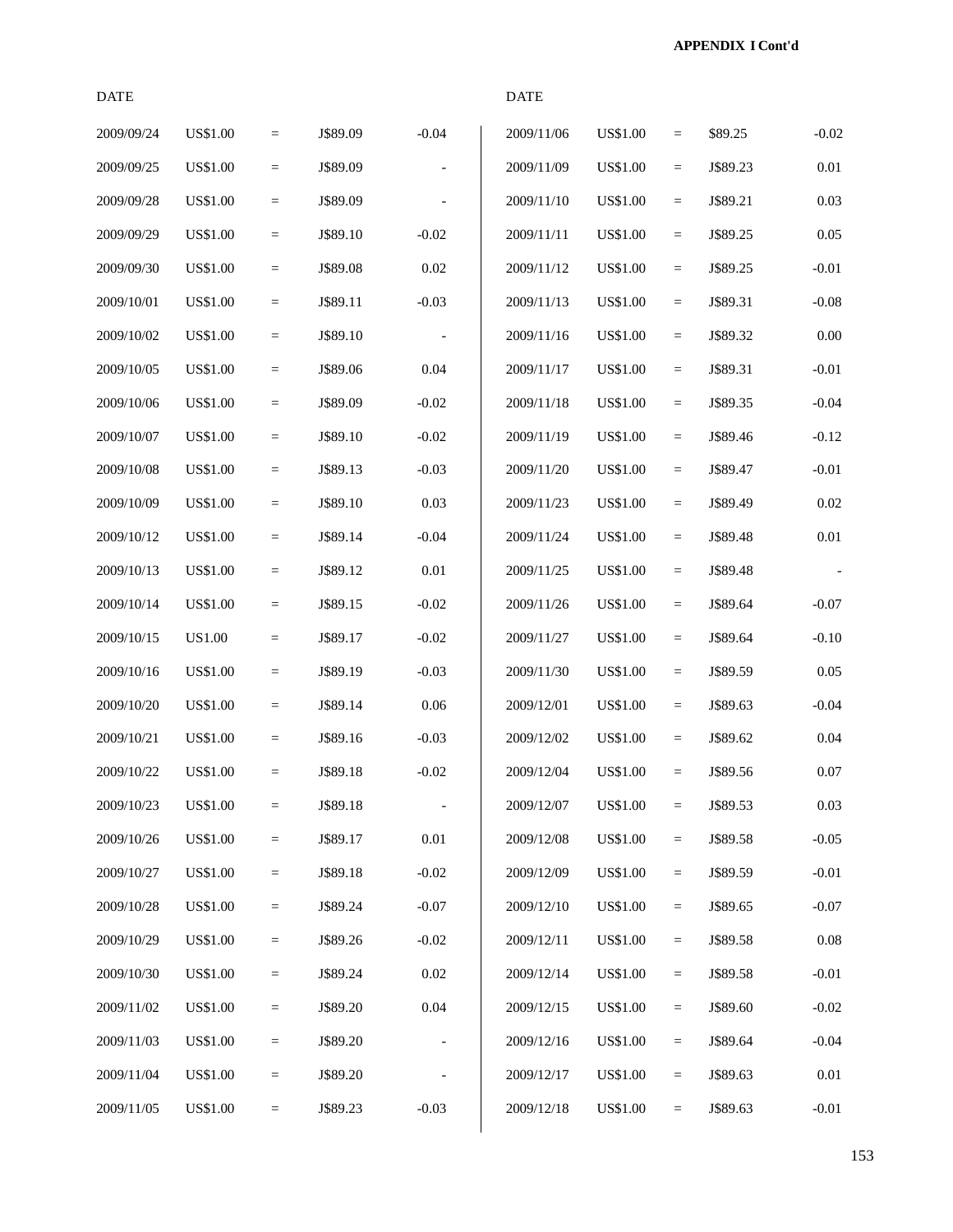**APPENDIX 1 Cont'd**

| <b>DATE</b> |                 |           |          |                          | <b>DATE</b> |                 |           |          |          |
|-------------|-----------------|-----------|----------|--------------------------|-------------|-----------------|-----------|----------|----------|
| 2009/12/21  | <b>US\$1.00</b> | $\equiv$  | J\$89.63 |                          | 2010/02/03  | <b>US\$1.00</b> | $\equiv$  | J\$89.69 |          |
| 2009/12/22  | <b>US\$1.00</b> | $\equiv$  | J\$89.62 | $0.01\,$                 | 2010/02/04  | <b>US\$1.00</b> | $\equiv$  | J\$89.69 |          |
| 2009/12/23  | <b>US\$1.00</b> | $\equiv$  | J\$89.62 | $\overline{\phantom{a}}$ | 2010/02/05  | US\$1.00        | $\equiv$  | J\$89.73 | $-0.05$  |
| 2009/12/24  | <b>US\$1.00</b> | $\equiv$  | J\$89.57 | 0.06                     | 2010/02/08  | US\$1.00        | $\quad =$ | J\$89.69 | 0.05     |
| 2009/12/28  | <b>US\$1.00</b> | $\equiv$  | J\$89.58 | $-0.01$                  | 2010/02/09  | <b>US\$1.00</b> | $\equiv$  | J\$89.72 | $-0.04$  |
| 2009/12/29  | <b>US\$1.00</b> | $\equiv$  | J\$89.63 | $-0.06$                  | 2010/02/10  | US\$1.00        | $\equiv$  | J\$89.73 | $-0.01$  |
| 2009/12/30  | <b>US\$1.00</b> | $\equiv$  | J\$89.61 | $0.02\,$                 | 2010/02/11  | <b>US\$1.00</b> | $\equiv$  | J\$89.75 | $-0.02$  |
| 2009/12/31  | <b>US\$1.00</b> | $\equiv$  | J\$89.60 | $0.01\,$                 | 2010/02/15  | <b>US\$1.00</b> | $\equiv$  | J\$89.75 | $-0.01$  |
| 2010/01/04  | <b>US\$1.00</b> | $\equiv$  | J\$89.50 | $0.01\,$                 | 2010/02/16  | US\$1.00        | $\equiv$  | J\$89.74 | 0.01     |
| 2010/01/05  | <b>US\$1.00</b> | $\equiv$  | J\$89.64 | $-0.06$                  | 2010/02/18  | <b>US\$1.00</b> | $\equiv$  | J\$89.77 | $-0.03$  |
| 2010/01/06  | <b>US\$1.00</b> | $\equiv$  | J\$89.62 | 0.03                     | 2010/02/19  | US\$1.00        | $\equiv$  | J\$89.77 |          |
| 2010/01/07  | <b>US\$1.00</b> | $\equiv$  | J\$89.66 | $-0.05$                  | 2010/02/22  | <b>US\$1.00</b> | $\equiv$  | J\$89.72 | 0.05     |
| 2010/01/08  | <b>US\$1.00</b> | $\quad =$ | J\$89.66 | $\overline{\phantom{a}}$ | 2010/02/23  | <b>US\$1.00</b> | $\equiv$  | J\$89.76 | $-0.04$  |
| 2010/01/11  | US\$1.00        | $\equiv$  | J\$89.62 | 0.05                     | 2010/02/24  | US\$1.00        | $\equiv$  | J\$89.76 |          |
| 2010/01/12  | <b>US\$1.00</b> | $\equiv$  | J\$89.67 | $-0.06$                  | 2010/02/25  | <b>US\$1.00</b> | $\equiv$  | J\$89.75 | $0.01\,$ |
| 2010/01/13  | US\$1.00        | $\equiv$  | J\$89.65 | 0.03                     | 2010/02/26  | US\$1.00        | $\equiv$  | J\$89.75 |          |
| 2010/01/14  | <b>US\$1.00</b> | $\equiv$  | J\$89.68 | $-0.04$                  | 2010/03/01  | <b>US\$1.00</b> | $\equiv$  | J\$89.72 | 0.03     |
| 2010/01/15  | <b>US\$1.00</b> | $\equiv$  | J\$89.64 | 0.05                     | 2010/03/02  | US\$1.00        | $\equiv$  | J\$89.75 | $-0.03$  |
| 2010/01/18  | US\$1.00        | $\equiv$  | J\$89.66 | $-0.02$                  | 2010/03/03  | US\$1.00        | $\equiv$  | J\$89.74 | 0.01     |
| 2010/01/19  | <b>US\$1.00</b> | $=$       | J\$89.64 | $0.02\,$                 | 2010/03/04  | <b>US\$1.00</b> | $\equiv$  | J\$89.76 | $-0.02$  |
| 2010/01/20  | <b>US\$1.00</b> | $\equiv$  | J\$89.65 | $-0.01$                  | 2010/03/05  | <b>US\$1.00</b> | $\equiv$  | J\$89.75 | $0.02\,$ |
| 2010/01/21  | <b>US\$1.00</b> | $\equiv$  | J\$89.65 | $\overline{\phantom{a}}$ | 2010/03/08  | <b>US\$1.00</b> | $\equiv$  | J\$89.72 | 0.03     |
| 2010/01/22  | US\$1.00        | $\equiv$  | J\$89.68 | $-0.04$                  | 2010/03/09  | US\$1.00        | $\equiv$  | J\$89.74 | $-0.02$  |
| 2010/01/25  | US\$1.00        | $\equiv$  | J\$89.66 | $0.02\,$                 | 2010/03/10  | US\$1.00        | $\equiv$  | J\$89.74 |          |
| 2010/01/26  | US\$1.00        | $\equiv$  | J\$89.68 | $-0.02$                  | 2010/03/11  | <b>US\$1.00</b> | $\equiv$  | J\$89.75 | $-0.01$  |
| 2010/01/27  | US\$1.00        | $\quad =$ | J\$89.68 | $\overline{\phantom{a}}$ | 2010/03/12  | US\$1.00        | $\equiv$  | J\$89.74 | 0.01     |
| 2010/01/28  | <b>US\$1.00</b> | $\equiv$  | J\$89.72 | $-0.04$                  | 2010/03/15  | <b>US\$1.00</b> | $\equiv$  | J\$89.74 | 0.01     |
| 2010/01/29  | US\$1.00        | $\equiv$  | J\$89.70 | $0.02\,$                 | 2010/03/16  | US\$1.00        | $\equiv$  | J\$89.73 | $0.01\,$ |
| 2010/02/01  | <b>US\$1.00</b> | $\equiv$  | J\$89.68 | $0.02\,$                 | 2010/03/17  | US\$1.00        | $\equiv$  | J\$89.73 |          |

2010/02/02 US\$1.00 = J89.69 - 2010/03/18 US\$1.00 = J\$89.72 0.01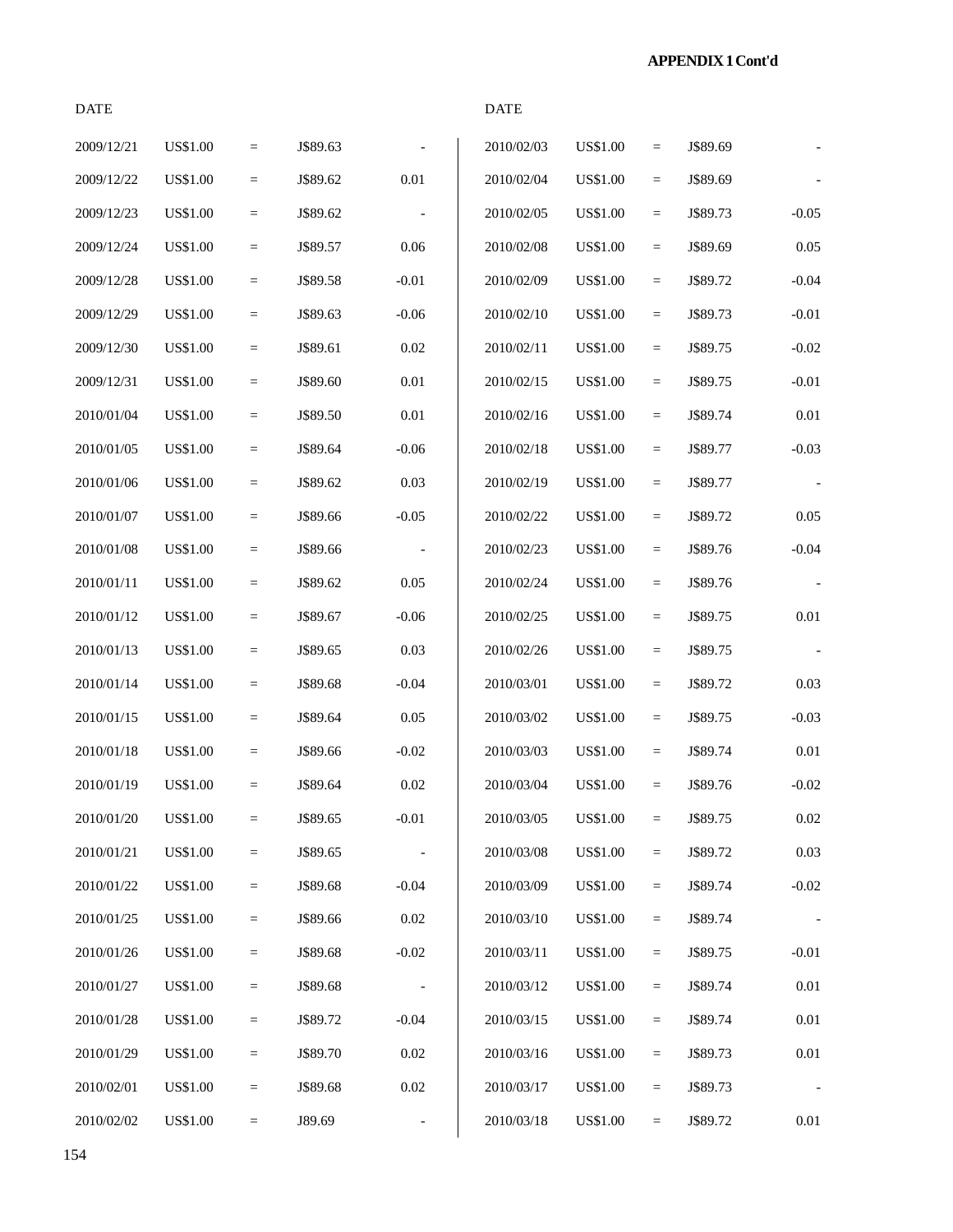|--|--|

| 2010/03/19  | <b>US\$1.00</b> | $\equiv$ | J\$89.69 | 0.03                     | 2010/05/03 | <b>US\$1.00</b> | $=$               | J\$89.07 |          |
|-------------|-----------------|----------|----------|--------------------------|------------|-----------------|-------------------|----------|----------|
| 2010/03/22  | <b>US\$1.00</b> | $=$      | J\$89.64 | 0.06                     | 2010/05/04 | <b>US\$1.00</b> | $=$               | J\$89.03 | 0.04     |
| 2010/03/23  | <b>US\$1.00</b> | $\equiv$ | J\$89.64 | $\overline{\phantom{a}}$ | 2010/05/05 | <b>US\$1.00</b> | $\quad =$         | J\$89.04 | $-0.01$  |
| 2010/03/24  | <b>US\$1.00</b> | $\equiv$ | J\$89.63 | $0.01\,$                 | 2010/05/06 | <b>US\$1.00</b> | $=$               | J\$89.06 | $-0.02$  |
| 2010/03/25  | <b>US\$1.00</b> | $=$      | J\$89.60 | 0.03                     | 2010/05/07 | <b>US\$1.00</b> | $=$               | J\$89.03 | 0.03     |
| 2010/03/26  | <b>US\$1.00</b> | $\equiv$ | J\$89.57 | 0.04                     | 2010/05/10 | <b>US\$1.00</b> | $=$               | J\$89.00 | 0.03     |
| 2010/03/29  | <b>US\$1.00</b> | $=$      | J\$89.54 | 0.04                     | 2010/05/11 | <b>US\$1.00</b> | $=$               | J\$89.00 |          |
| 2010/03/30  | <b>US\$1.00</b> | $\equiv$ | J\$89.52 | 0.02                     | 2010/05/12 | <b>US\$1.00</b> | $\quad =$         | J\$89.00 |          |
| 2010/03/31  | <b>US\$1.00</b> | $\equiv$ | J\$89.51 | 0.02                     | 2010/05/13 | <b>US\$1.00</b> | $=$               | J\$89.00 |          |
| 2010/04/01  | <b>US\$1.00</b> | $=$      | J\$89.40 | 0.12                     | 2010/05/14 | <b>US\$1.00</b> | $=$               | J\$88.95 | $0.06\,$ |
| 2010/04/06  | <b>US\$1.00</b> | $=$      | J\$89.30 | $0.11\,$                 | 2010/05/17 | <b>US\$1.00</b> | $=$               | J\$88.88 | $0.08\,$ |
| 2010/04/07  | <b>US\$1.00</b> | $=$      | J\$89.26 | 0.04                     | 2010/05/18 | <b>US\$1.00</b> | $=$               | J\$88.81 | 0.08     |
| 2010/04/08  | US\$1.00        | $\equiv$ | J\$89.27 | $-0.01$                  | 2010/05/19 | <b>US\$1.00</b> | $\quad =$         | J\$88.76 | 0.05     |
| 2010/04/09  | <b>US\$1.00</b> | $\equiv$ | J\$89.19 | 0.09                     | 2010/05/20 | <b>US\$1.00</b> | $=$               | J\$88.74 | 0.02     |
| 2010/04/12  | <b>US\$1.00</b> | $=$      | J\$89.17 | 0.02                     | 2010/05/21 | <b>US\$1.00</b> | $=$               | J\$88.64 | $0.11\,$ |
| 2010/04/13  | <b>US\$1.00</b> | $=$      | J\$89.18 | $-0.01$                  | 2010/05/26 | <b>US\$1.00</b> | $=$               | J\$88.67 | $-0.04$  |
| 2010/04/14  | <b>US\$1.00</b> | $=$      | J\$89.17 | $0.01\,$                 | 2010/05/28 | <b>US\$1.00</b> | $=$               | J\$88.48 | 0.22     |
| 2010/04/15  | <b>US\$1.00</b> | $\equiv$ | J\$89.15 | $0.01\,$                 | 2010/05/31 | <b>US\$1.00</b> | $\quad =$         | J\$88.48 | $-0.01$  |
| 2010/04/16  | <b>US\$1.00</b> | $\equiv$ | J\$89.15 |                          | 2010/06/01 | <b>US\$1.00</b> | $\qquad \qquad =$ | J\$88.13 | 0.40     |
| 2010/04/19  | <b>US\$1.00</b> | $=$      | J\$89.08 | 0.08                     | 2010/06/02 | <b>US\$1.00</b> | $=$               | J\$87.99 | 0.16     |
| 2010/04//20 | <b>US\$1.00</b> | $=$      | J\$89.09 | $-0.01$                  | 2010/06/03 | <b>US\$1.00</b> | $=$               | J\$87.80 | 0.22     |
| 2010/04/21  | <b>US\$1.00</b> | $=$      | J\$89.08 |                          | 2010/06/04 | <b>US\$1.00</b> | $=$               | J\$87.50 | 0.34     |
| 2010/04//22 | US\$1.00        | $=$      | J\$89.07 | 0.02                     | 2010/06/07 | <b>US\$1.00</b> | $=$               | J\$87.38 | 0.14     |
| 2010/04/23  | <b>US\$1.00</b> | $=$      | J\$89.07 |                          | 2010/06/08 | <b>US\$1.00</b> | $=$               | J\$87.18 | 0.23     |
| 2010/04//26 | US\$1.00        | $=$      | J\$89.04 | 0.04                     | 2010/06/09 | <b>US\$1.00</b> | $=$               | J\$86.99 | 0.22     |
| 2010/04/27  | <b>US\$1.00</b> | $=$      | J\$89.01 | 0.03                     | 2010/06/10 | <b>US\$1.00</b> | $=$               | J\$86.83 | 0.18     |
| 2010/04/28  | US\$1.00        | $=$      | J\$89.06 | $-0.05$                  | 2010/06/11 | <b>US\$1.00</b> | $=$               | J\$86.49 | 0.39     |
| 2010/04/29  | US\$1.00        | $=$      | J\$89.07 | $-0.01$                  | 2010/06/14 | <b>US\$1.00</b> | $=$               | J\$85.88 | 0.71     |
| 2010/04/30  | <b>US\$1.00</b> | $=$      | J\$89.07 | $\overline{\phantom{a}}$ | 2010/06/15 | <b>US\$1.00</b> | $=$               | J\$85.96 | $-0.10$  |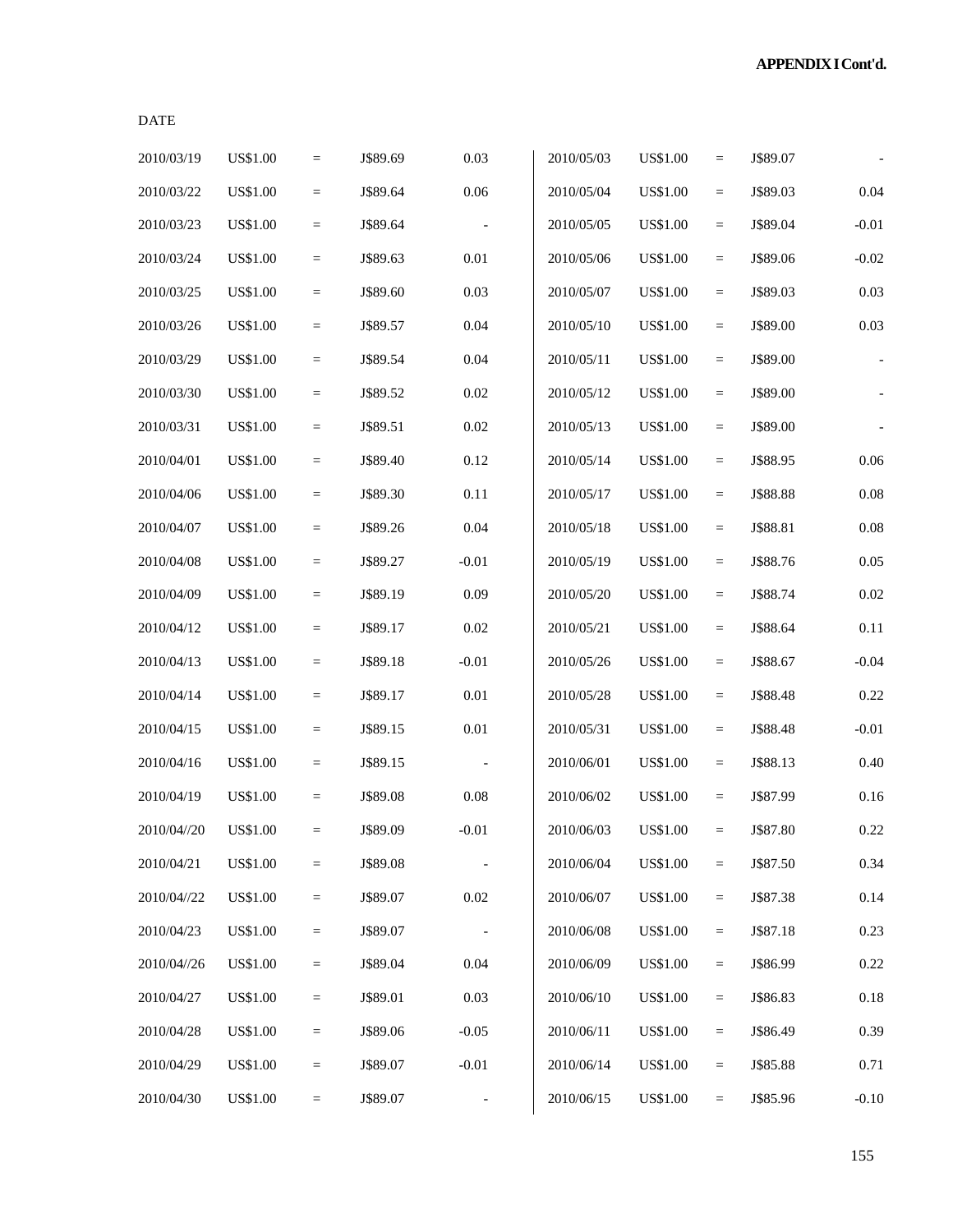# DATE

| 2010/06/15 | US\$1.00        | $\equiv$        | J\$85.99 | $-0.03$  | 2010/07/27 | <b>US\$1.00</b> | $=$ | J\$86.15 | $0.08\,$ |
|------------|-----------------|-----------------|----------|----------|------------|-----------------|-----|----------|----------|
| 2010/06/17 | US\$1.00        | $\quad \  \  =$ | J\$85.89 | 0.12     | 2010/07/28 | <b>US\$1.00</b> | $=$ | J\$86.08 | $0.08\,$ |
| 2010/06/18 | US\$1.00        | $\equiv$        | J\$85.87 | 0.03     | 2010/07/29 | <b>US\$1.00</b> | $=$ | J\$86.07 | 0.02     |
| 2010/06/21 | US\$1.00        | $\quad =$       | J\$85.79 | 0.09     | 2010/07/30 | <b>US\$1.00</b> | $=$ | J\$86.09 | $-0.03$  |
| 2010/06/22 | US\$1.00        | $=$             | J\$85.76 | 0.03     | 2010/08/03 | <b>US\$1.00</b> | $=$ | J\$86.04 | $0.06\,$ |
| 2010/06/23 | US\$1.00        | $\equiv$        | J\$85.79 | $-0.03$  | 2010/08/04 | <b>US\$1.00</b> | $=$ | J\$86.05 | $-0.01$  |
| 2010/06/24 | US\$1.00        | $=$             | J\$85.83 | $-0.05$  | 2010/08/05 | <b>US\$1.00</b> | $=$ | J\$86.05 |          |
| 2010/06/25 | US\$1.00        | $\quad =$       | J\$85.88 | $-0.06$  | 2010/08/09 | <b>US\$1.00</b> | $=$ | J\$86.00 | $0.06\,$ |
| 2010/06/28 | US\$1.00        | $\equiv$        | J\$85.89 | $-0.01$  | 2010/08/10 | <b>US\$1.00</b> | $=$ | J\$86.00 |          |
| 2010/06/29 | US\$1.00        | $=$             | J\$85.96 | $-0.08$  | 2010/08/11 | <b>US\$1.00</b> | $=$ | J\$85.97 | 0.03     |
| 2010/06/30 | US\$1.00        | $\equiv$        | J\$86.02 | $-0.07$  | 2010/08/12 | <b>US\$1.00</b> | $=$ | J\$85.99 | $-0.02$  |
| 2010/07/01 | US\$1.00        | $=$             | J\$86.07 | $-0.06$  | 2010/08/13 | <b>US\$1.00</b> | $=$ | J\$85.94 | 0.05     |
| 2010/07/02 | US\$1.00        | $\quad =$       | J\$86.04 | 0.03     | 2010/08/16 | <b>US\$1.00</b> | $=$ | J\$85.80 | 0.16     |
| 2010/07/05 | US\$1.00        | $\equiv$        | J\$86.14 | $-0.12$  | 2010/08/17 | <b>US\$1.00</b> | $=$ | J\$85.81 | $-0.01$  |
| 2010/07/06 | US\$1.00        | $=$             | J\$86.18 | $-0.05$  | 2010/08/18 | <b>US\$1.00</b> | $=$ | J\$85.83 | $-0.02$  |
| 2010/07/07 | US\$1.00        | $\equiv$        | J\$86.26 | $-0.09$  | 2010/08/19 | <b>US\$1.00</b> | $=$ | J\$85.82 | $0.01\,$ |
| 2010/07/08 | US\$1.00        | $\equiv$        | J\$86.27 | $-0.01$  | 2010/08/20 | <b>US\$1.00</b> | $=$ | J\$85.79 | 0.03     |
| 2010/07/09 | US\$1.00        | $\equiv$        | J\$86.30 | $-0.03$  | 2010/08/23 | <b>US\$1.00</b> | $=$ | J\$85.67 | 0.14     |
| 2010/07/12 | <b>US\$1.00</b> | $\equiv$        | J\$86.26 | 0.04     | 2010/08/24 | <b>US\$1.00</b> | $=$ | J\$85.59 | 0.09     |
| 2010/07/13 | <b>US\$1.00</b> | $\equiv$        | J\$86.31 | $-0.06$  | 2010/08/25 | US\$85.65       | $=$ | J\$85.65 | $-0.06$  |
| 2010/07/14 | <b>US\$1.00</b> | $=$             | J\$86.33 | $-0.02$  | 2010/08/26 | <b>US\$1.00</b> | $=$ | J\$85.66 | $-0.01$  |
| 2010/07/15 | US\$1.00        | $=$             | J\$86.36 | $-0.04$  | 2010/08/27 | <b>US\$1.00</b> | $=$ | J\$85.62 | 0.05     |
| 2010/07/16 | US\$1.00        | $=$             | J\$86.45 | $-0.10$  | 2010/08/30 | <b>US\$1.00</b> | $=$ | J\$85.58 | $0.04\,$ |
| 2010/07/19 | US\$1.00        | $\quad \  \  =$ | J\$86.40 | 0.06     | 2010/08/31 | <b>US\$1.00</b> | $=$ | J\$85.58 |          |
| 2010/07/20 | <b>US\$1.00</b> | $\quad \  \  =$ | J\$86.41 | $-0.02$  | 2010/09/02 | <b>US\$1.00</b> | $=$ | J\$85.74 | $-0.10$  |
| 2010/07/21 | US\$1.00        | $\equiv$        | J\$86.42 | $-0.01$  | 2010/09/03 | <b>US\$1.00</b> | $=$ | J\$85.70 | 0.05     |
| 2010/07/22 | <b>US\$1.00</b> | $\quad \  \  =$ | J\$86.37 | 0.06     | 2010/09/06 | <b>US\$1.00</b> | $=$ | J\$85.74 | $-0.05$  |
| 2010/07/23 | US\$1.00        | $=$             | J\$86.31 | 0.07     | 2010/09/07 | <b>US\$1.00</b> | $=$ | J\$85.72 | 0.02     |
| 2010/07/26 | <b>US\$1.00</b> | $\equiv$        | J\$86.22 | $0.11\,$ | 2010/09/08 | <b>US\$1.00</b> | $=$ | J\$85.81 | $-0.10$  |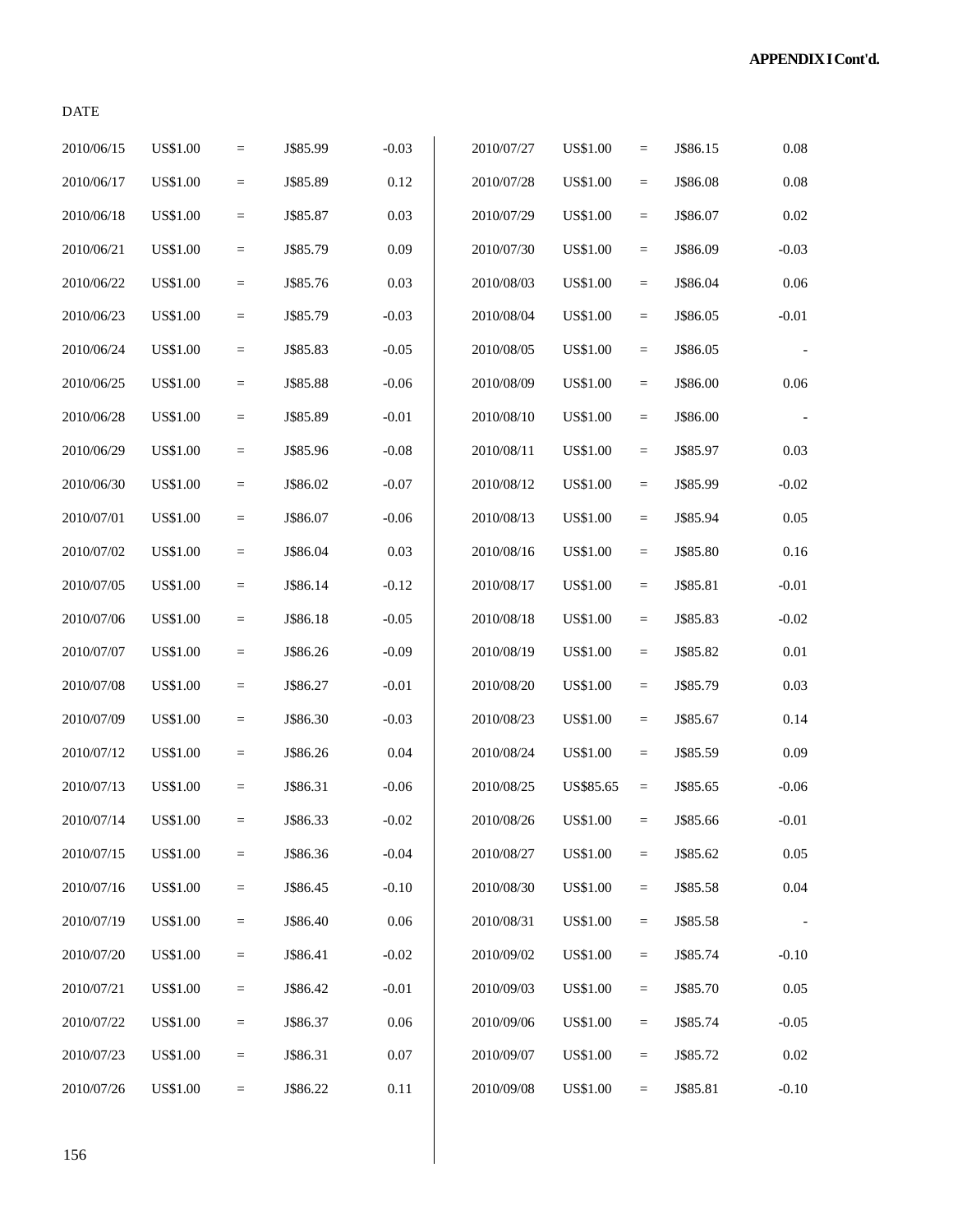# DATE

| 2010/09/09 | <b>US\$1.00</b> | $\quad \  \  =$ | J\$85.83 | $-0.02$  | 2010/10/21 | <b>US\$1.00</b> | $\qquad \qquad =$ | J\$85.54 | $-0.01$  |
|------------|-----------------|-----------------|----------|----------|------------|-----------------|-------------------|----------|----------|
| 2010/09/10 | <b>US\$1.00</b> | $\quad \  \  =$ | J\$85.85 | $-0.02$  | 2010/10/22 | <b>US\$1.00</b> | $\equiv$          | J\$85.57 | $-0.04$  |
| 2010/09/13 | <b>US\$1.00</b> | $\quad \  \  =$ | J\$85.82 | 0.03     | 2010/10/25 | <b>US\$1.00</b> | $\quad =$         | J\$85.53 | 0.05     |
| 2010/09/14 | <b>US\$1.00</b> | $\equiv$        | J\$85.83 | $-0.01$  | 2010/10/26 | <b>US\$1.00</b> | $\equiv$          | J\$85.56 | $-0.04$  |
| 2010/09/15 | <b>US\$1.00</b> | $\quad \  \  =$ | J\$85.86 | $-0.03$  | 2010/10/27 | <b>US\$1.00</b> | $\quad =$         | J\$85.57 | $-0.01$  |
| 2010/09/16 | <b>US\$1.00</b> | $\quad \  \  =$ | J\$85.88 | $-0.02$  | 2010/10/28 | <b>US\$1.00</b> | $\quad =$         | J\$85.61 | $-0.05$  |
| 2010/09/17 | <b>US\$1.00</b> | $\quad \  \  =$ | J\$85.91 | $-0.03$  | 2010/10/29 | <b>US\$1.00</b> | $\equiv$          | J\$85.62 | $-0.01$  |
| 2010/09/20 | <b>US\$1.00</b> | $\quad =$       | J\$85.90 | $0.01\,$ | 2010/11/01 | <b>US\$1.00</b> | $\quad =$         | J\$85.59 | $0.04\,$ |
| 2010/09/21 | <b>US\$1.00</b> | $\equiv$        | J\$85.93 | $-0.03$  | 2010/11/02 | <b>US\$1.00</b> | $\equiv$          | J\$85.59 |          |
| 2010/09/22 | <b>US\$1.00</b> | $\quad \  \  =$ | J\$85.97 | $-0.06$  | 2010/11/03 | <b>US\$1.00</b> | $\quad =$         | J\$85.66 | $-0.08$  |
| 2010/09/23 | <b>US\$1.00</b> | $\quad \  \  =$ | J\$86.05 | $-0.09$  | 2010/11/04 | <b>US\$1.00</b> | $\quad =$         | J\$85.67 | $-0.01$  |
| 2010/09/24 | <b>US\$1.00</b> | $\quad \  \  =$ | J\$86.06 | $-0.01$  | 2010/11/05 | <b>US\$1.00</b> | $\equiv$          | J\$85.69 | $-0.02$  |
| 2010/09/27 | <b>US\$1.00</b> | $\quad \  \  =$ | J\$86.06 | $0.01\,$ | 2010/11/08 | <b>US\$1.00</b> | $\quad =$         | J\$85.68 | 0.01     |
| 2010/09/28 | <b>US\$1.00</b> | $\equiv$        | J\$86.12 | $-0.08$  | 2010/11/09 | <b>US\$1.00</b> | $\quad =$         | J\$85.72 | $-0.05$  |
| 2010/09/29 | <b>US\$1.00</b> | $\quad \  \  =$ | J\$86.14 | $-0.02$  | 2010/11/10 | <b>US\$1.00</b> | $\quad =$         | J\$85.73 | $-0.01$  |
| 2010/09/30 | <b>US\$1.00</b> | $\quad \  \  =$ | J\$86.25 | $-0.13$  | 2010/11/11 | <b>US\$1.00</b> | $\equiv$          | J\$85.79 | $-0.07$  |
| 2010/10/01 | <b>US\$1.00</b> | $\quad \  \  =$ | J\$86.24 | $0.01\,$ | 2010/11/12 | <b>US\$1.00</b> | $\equiv$          | J\$85.82 | $-0.03$  |
| 2010/10/04 | <b>US\$1.00</b> | $\quad \  \  =$ | J\$86.18 | $0.07\,$ | 2010/11/15 | <b>US\$1.00</b> | $\quad =$         | J\$85.82 |          |
| 2010/10/05 | <b>US\$1.00</b> | $\equiv$        | J\$86.14 | $0.05\,$ | 2010/11/16 | <b>US\$1.00</b> | $\equiv$          | J\$85.88 | $-0.07$  |
| 2010/10/06 | <b>US\$1.00</b> | $\quad \  \  =$ | J\$86.11 | $0.04\,$ | 2010/11/17 | <b>US\$1.00</b> | $\quad =$         | J\$85.93 | $-0.06$  |
| 2010/10/07 | <b>US\$1.00</b> | $\quad \  \  =$ | J\$86.05 | 0.07     | 2010/11/18 | <b>US\$1.00</b> | $\equiv$          | J\$86.03 | $-0.12$  |
| 2010/10/08 | <b>US\$1.00</b> | $\equiv$        | J\$85.90 | 0.17     | 2010/11/19 | <b>US\$1.00</b> | $\equiv$          | J\$86.03 |          |
| 2010/10/11 | US\$1.00        | $\equiv$        | J\$85.81 | 0.10     | 2010/11/22 | <b>US\$1.00</b> | $\equiv$          | J\$86.04 | $-0.01$  |
| 2010/1012  | US\$1.00        | $\equiv$        | J\$85.58 | 0.27     | 2010/11/23 | <b>US\$1.00</b> | $\equiv$          | J\$86.08 | $-0.05$  |
| 2010/10/13 | US\$1.00        | $\equiv$        | J\$85.65 | $-0.08$  | 2010/11/24 | US\$1.00        | $\equiv$          | J\$86.11 | $-0.03$  |
| 2010/10/14 | US\$1.00        | $\equiv$        | J\$85.49 | 0.19     | 2010/11/25 | <b>US\$1.00</b> | $\equiv$          | J\$86.13 | $-0.02$  |
| 2010/10/15 | US\$1.00        | $\equiv$        | J\$85.55 | $-0.07$  | 2010/11/26 | <b>US\$1.00</b> | $\equiv$          | J\$86.13 |          |
| 2010/10/19 | US\$1.00        | $\quad \  \  =$ | J\$85.51 | 0.05     | 2010/11/29 | <b>US\$1.00</b> | $\equiv$          | J\$86.13 |          |
| 2010/10/20 | <b>US\$1.00</b> | $\equiv$        | J\$85.53 | $-0.02$  | 2010/11/30 | <b>US\$1.00</b> | $\equiv$          | J\$86.14 | $-0.01$  |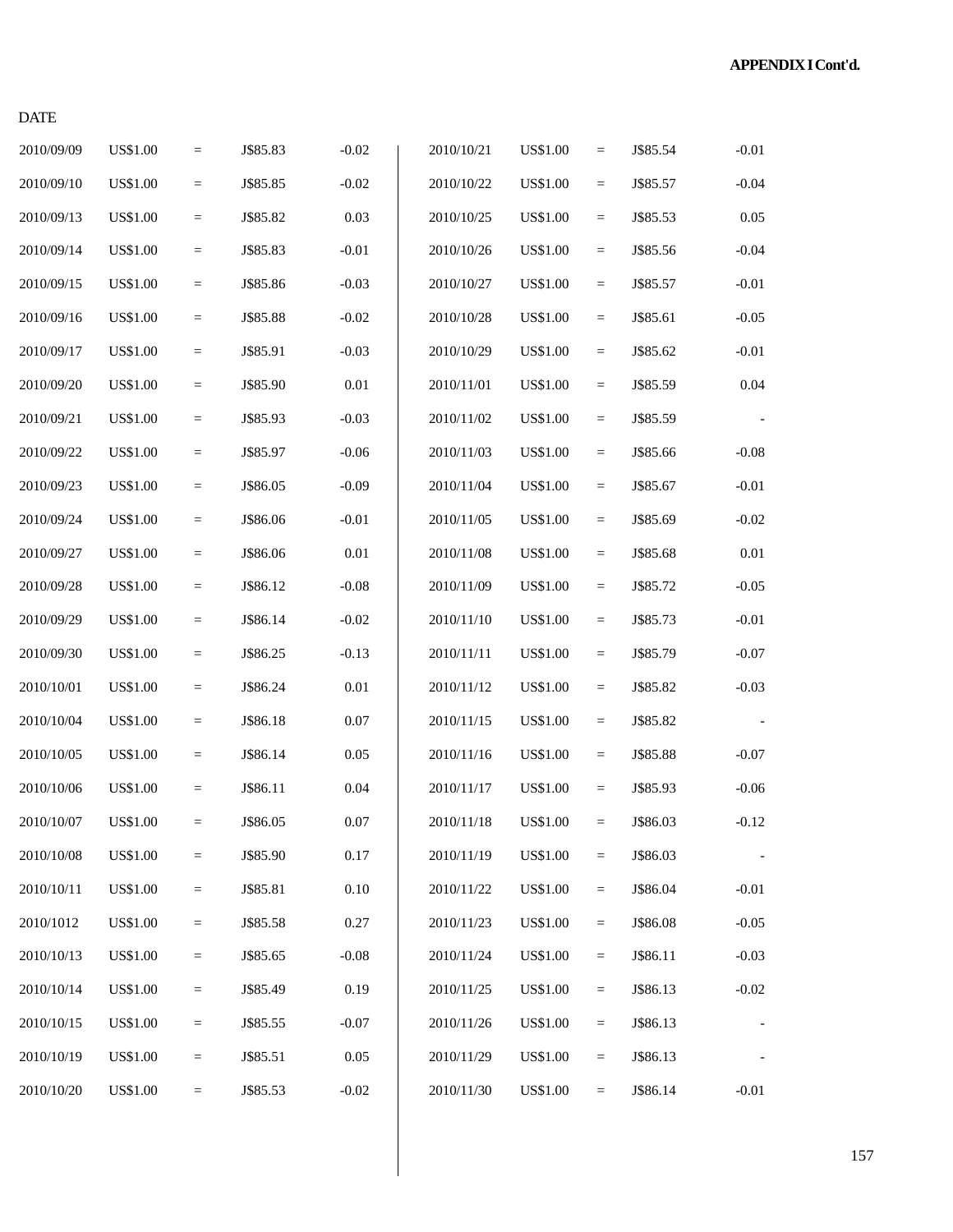## DATE

| 2010/12/01 | <b>US\$1.00</b> | $=$ | J\$86.16 | $-0.02$ |
|------------|-----------------|-----|----------|---------|
| 2010/12/02 | <b>US\$1.00</b> | $=$ | J\$86.13 | $-0.03$ |
| 2010/12/03 | <b>US\$1.00</b> | $=$ | J\$86.12 | 0.01    |
| 2010/12/06 | US\$1.00        | $=$ | J\$86.07 | 0.06    |
| 2010/12/07 | <b>US\$1.00</b> | $=$ | J\$86.05 | 0.02    |
| 2010/12/08 | <b>US\$1.00</b> | $=$ | J\$86.02 | 0.03    |
| 2010/12/09 | US\$1.00        | $=$ | J\$85.93 | 0.10    |
| 2010/12/10 | US\$1.00        | $=$ | J\$85.91 | 0.02    |
| 2010/12/13 | <b>US\$1.00</b> | $=$ | J\$85.91 |         |
| 2010/12/14 | <b>US\$1.00</b> | $=$ | J\$85.90 | 0.01    |
| 2010/12/15 | US\$1.00        | $=$ | J\$85.90 |         |
| 2010/12/16 | <b>US\$1.00</b> | $=$ | J\$85.88 | 0.02    |
| 2010/12/17 | <b>US\$1.00</b> | $=$ | J\$85.84 | 0.05    |
| 2010/12/20 | <b>US\$1.00</b> | $=$ | J\$85.82 | 0.02    |
| 2010/12/21 | US\$1.00        | $=$ | J\$85.80 | 0.02    |
| 2010/12/22 | <b>US\$1.00</b> | $=$ | J\$85.77 | 0.03    |
| 2010/12/23 | <b>US\$1.00</b> | $=$ | J\$85.74 | 0.03    |
| 2010/12/24 | US\$1.00        | $=$ | J\$85.72 | 0.02    |
| 2010/12/28 | US\$1.00        | $=$ | J\$85.77 | $-0.06$ |
| 2010/12/29 | US\$1.00        | $=$ | J\$85.78 | $-0.01$ |
| 2010/12/30 | US\$1.00        | $=$ | J\$85.83 | $-0.06$ |
| 2010/12/31 | <b>US\$1.00</b> | $=$ | J\$85.86 | $-0.04$ |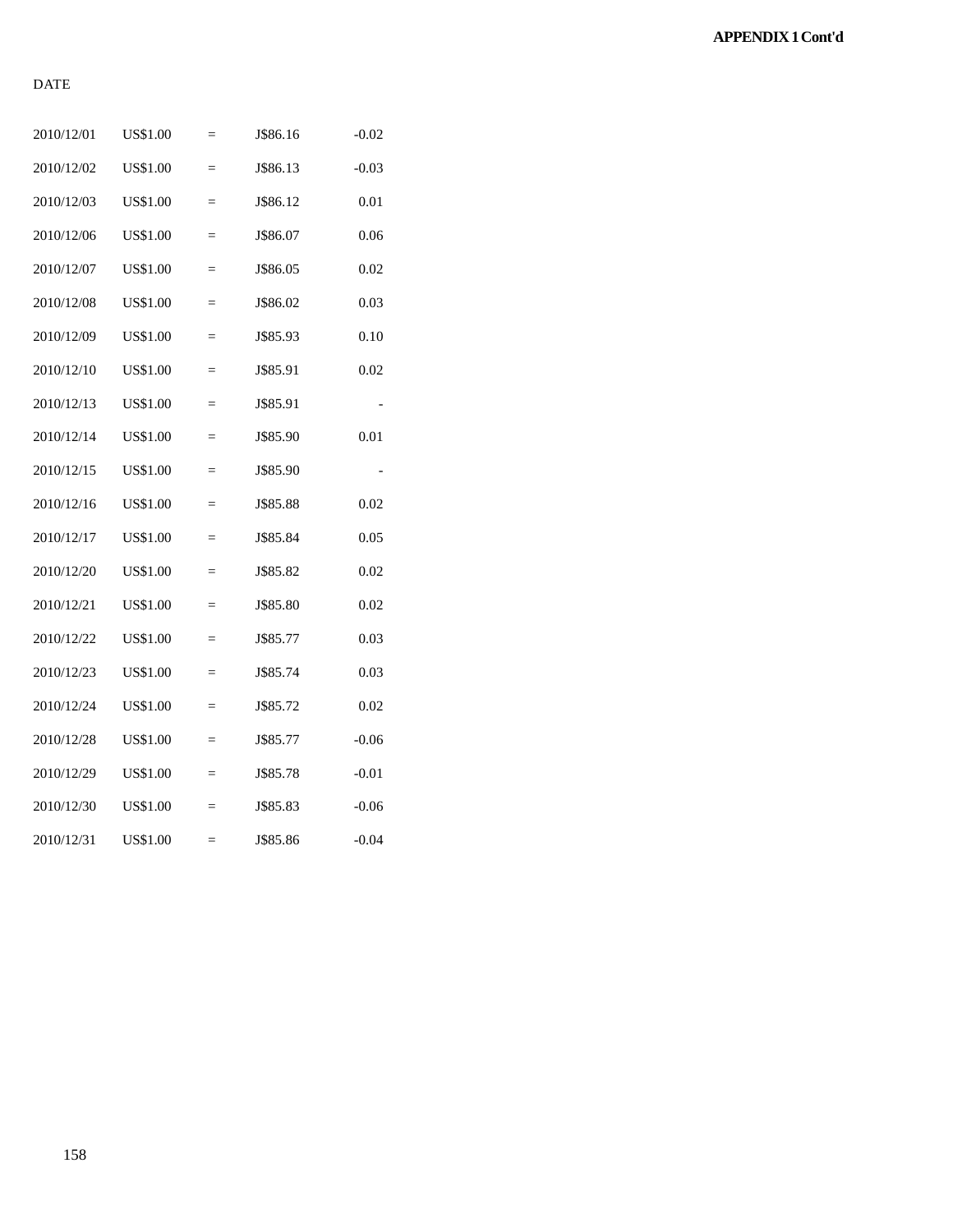#### **MONTHLY WEIGHTED AVERAGE SELLING EXCHANGE RATE**

| 2001  |                 |          |          | 2003  |                 |           |          |
|-------|-----------------|----------|----------|-------|-----------------|-----------|----------|
| Jan.  | <b>US\$1.00</b> | $=$      | J\$45.66 | Jan.  | <b>US\$1.00</b> | $\equiv$  | J\$51.59 |
| Feb.  | <b>US\$1.00</b> | $=$      | J\$45.76 | Feb.  | <b>US\$1.00</b> | $\quad =$ | J\$52.90 |
| Mar.  | <b>US\$1.00</b> | $=$      | J\$45.70 | Mar.  | <b>US\$1.00</b> | $\quad =$ | J\$54.78 |
| Apr.  | <b>US\$1.00</b> | $=$      | J\$45.68 | Apr.  | <b>US\$1.00</b> | $\quad =$ | J\$56.69 |
| May   | <b>US\$1.00</b> | $=$      | J\$45.77 | May   | <b>US\$1.00</b> | $\quad =$ | J\$61.08 |
| June  | <b>US\$1.00</b> | $=$      | J\$45.77 | June  | <b>US\$1.00</b> | $\quad =$ | J\$59.11 |
| July  | <b>US\$1.00</b> | $=$      | J\$45.78 | July  | <b>US\$1.00</b> | $\quad =$ | J\$59.08 |
| Aug.  | <b>US\$1.00</b> | $=$      | J\$45.77 | Aug.  | <b>US\$1.00</b> | $\quad =$ | J\$59.14 |
| Sept. | <b>US\$1.00</b> | $=$      | J\$45.86 | Sept. | <b>US\$1.00</b> | $\quad =$ | J\$59.57 |
| Oct.  | <b>US\$1.00</b> | $=$      | J\$46.57 | Oct.  | <b>US\$1.00</b> | $\quad =$ | J\$60.10 |
| Nov.  | <b>US\$1.00</b> | $=$      | J\$47.35 | Nov.  | <b>US\$1.00</b> | $\quad =$ | J\$60.39 |
| Dec.  | <b>US\$1.00</b> | $=$      | J\$47.36 | Dec.  | <b>US\$1.00</b> | $\equiv$  | J\$60.61 |
|       |                 |          |          |       |                 |           |          |
|       |                 |          |          |       |                 |           |          |
| 2002  |                 |          |          | 2004  |                 |           |          |
| Jan.  | <b>US\$1.00</b> | $=$      | J\$47.45 | Jan.  | <b>US\$1.00</b> | $\equiv$  | J\$60.72 |
| Feb.  | <b>US\$1.00</b> | $=$      | J\$47.51 | Feb.  | <b>US\$1.00</b> | $=$       | J\$60.85 |
| Mar.  | <b>US\$1.00</b> | $=$      | J\$47.64 | Mar.  | <b>US\$1.00</b> | $=$       | J\$61.02 |
| Apr.  | <b>US\$1.00</b> | $=$      | J\$47.76 | Apr.  | <b>US\$1.00</b> | $=$       | J\$60.73 |
| May   | <b>US\$1.00</b> | $=$      | J\$48.14 | May   | <b>US\$1.00</b> | $=$       | J\$60.69 |
| June  | <b>US\$1.00</b> | $\equiv$ | J\$48.43 | June  | <b>US\$1.00</b> | $\quad =$ | J\$61.12 |
| July  | <b>US\$1.00</b> | $\equiv$ | J\$48.53 | July  | <b>US\$1.00</b> | $\quad =$ | J\$61.52 |
| Aug.  | <b>US\$1.00</b> | $\equiv$ | J\$48.73 | Aug.  | <b>US\$1.00</b> | $\quad =$ | J\$61.80 |
| Sept. | <b>US\$1.00</b> | $\equiv$ | J\$49.08 | Sept. | <b>US\$1.00</b> | $\quad =$ | J\$61.97 |
| Oct.  | <b>US\$1.00</b> | $\equiv$ | J\$49.30 | Oct.  | <b>US\$1.00</b> | $\quad =$ | J\$61.84 |
| Nov.  | <b>US\$1.00</b> | $\equiv$ | J\$49.71 | Nov.  | <b>US\$1.00</b> | $=$       | J\$61.98 |
| Dec   | <b>US\$1.00</b> | $\equiv$ | J\$50.18 | Dec.  | <b>US\$1.00</b> | $\equiv$  | J\$61.85 |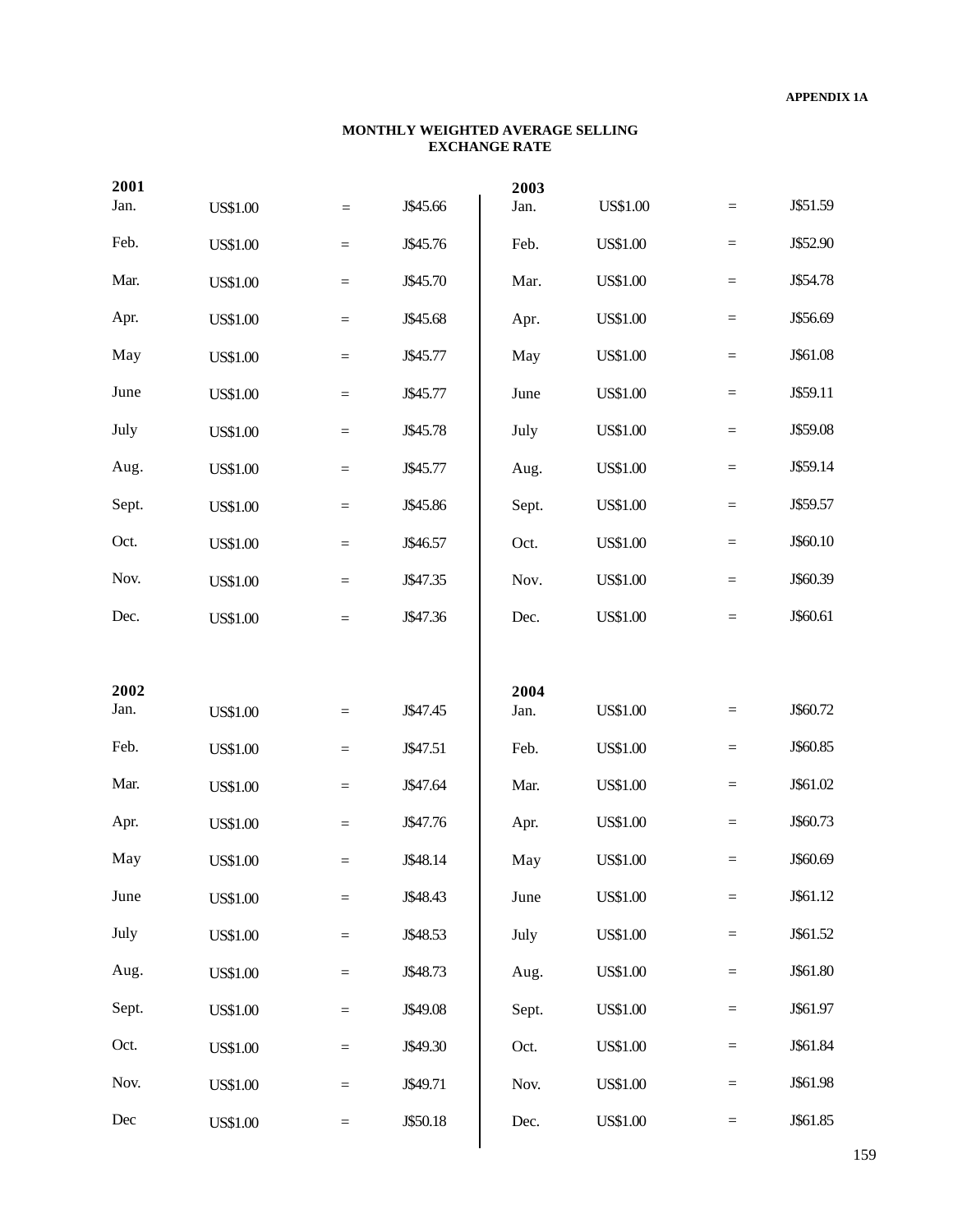#### **MONTHLY WEIGHTED AVERAGE SELLING EXCHANGE RATE**

| 2007  |                 |          |          | 2009         |                 |                   |          |
|-------|-----------------|----------|----------|--------------|-----------------|-------------------|----------|
| Jan.  | <b>US\$1.00</b> | $=$      | J\$67.37 | Jan.         | <b>US\$1.00</b> | $\equiv$          | J\$82.78 |
| Feb.  | <b>US\$1.00</b> | $=$      | J\$67.59 | Feb.         | <b>US\$1.00</b> | $\equiv$          | J\$88.06 |
| Mar.  | <b>US\$1.00</b> | $\equiv$ | J\$67.70 | Mar.         | <b>US\$1.00</b> | $\equiv$          | J\$88.46 |
| Apr.  | <b>US\$1.00</b> | $\equiv$ | J\$67.91 | Apr.         | <b>US\$1.00</b> | $\equiv$          | J\$88.98 |
| May   | <b>US\$1.00</b> | $\equiv$ | J\$68.16 | May          | <b>US\$1.00</b> | $\quad =$         | J\$89.02 |
| June  | <b>US\$1.00</b> | $\equiv$ | J\$68.42 | June         | <b>US\$1.00</b> | $\quad = \quad$   | J\$89.09 |
| July  | <b>US\$1.00</b> | $=$      | J\$68.71 | July         | <b>US\$1.00</b> | $\quad = \quad$   | J\$89.05 |
| Aug.  | <b>US\$1.00</b> | $=$      | J\$69.19 | Aug.         | <b>US\$1.00</b> | $\quad = \quad$   | J\$88.98 |
| Sept. | <b>US\$1.00</b> | $=$      | J\$70.14 | Sept.        | <b>US\$1.00</b> | $\quad = \quad$   | J\$89.05 |
| Oct.  | <b>US\$1.00</b> | $=$      | J\$71.03 | Oct.         | <b>US\$1.00</b> | $\quad = \quad$   | J\$89.16 |
| Nov.  | <b>US\$1.00</b> | $=$      | J\$71.31 | Nov.         | <b>US\$1.00</b> | $\equiv$          | J\$89.36 |
| Dec.  | <b>US\$1.00</b> | $=$      | J\$71.18 | Dec.         | <b>US\$1.00</b> | $\equiv$          | J\$89.61 |
|       |                 |          |          |              |                 |                   |          |
| 2008  |                 |          |          |              |                 |                   |          |
| Jan   | <b>US\$1.00</b> | $=$      | J\$71.08 | 2010<br>Jan. | <b>US\$1.00</b> | $=$               | J\$89.66 |
| Feb.  | <b>US\$1.00</b> | $=$      | J\$71.62 | Feb.         | <b>US\$1.00</b> | $\equiv$          | J\$89.73 |
| Mar.  | <b>US\$1.00</b> | $=$      | J\$71.23 | Mar.         | <b>US\$1.00</b> | $\equiv$          | J\$89.69 |
| Apr.  | <b>US\$1.00</b> | $=$      | J\$71.10 | Apr.         | <b>US\$1.00</b> | $\quad =$         | J\$89.14 |
| May   | <b>US\$1.00</b> | $=$      | J\$71.38 | May          | <b>US\$1.00</b> | $\quad =$         | J\$88.85 |
| June  | <b>US\$1.00</b> | $=$      | J\$71.70 | June         | <b>US\$1.00</b> | $\quad = \quad$   | J\$86.63 |
| July  | <b>US\$1.00</b> | $=$      | J\$72.17 | July         | <b>US\$1.00</b> | $\equiv$          | J\$86.25 |
| Aug.  | <b>US\$1.00</b> | $=$      | J\$72.02 | Aug.         | <b>US\$1.00</b> | $\equiv$          | J\$85.82 |
| Sept. | <b>US\$1.00</b> | $=$      | J\$72.24 | Sept.        | <b>US\$1.00</b> | $\equiv$          | J\$85.89 |
| Oct.  | <b>US\$1.00</b> | $=$      | J\$74.03 | Oct.         | <b>US\$1.00</b> | $\equiv$          | J\$85.75 |
| Nov.  | <b>US\$1.00</b> | $=$      | J\$76.93 | Nov.         | <b>US\$1.00</b> | $\qquad \qquad =$ | J\$85.89 |
| Dec   | <b>US\$1.00</b> | $=$      | J\$76.61 | Dec.         | <b>US\$1.00</b> | $=$               | J\$85.90 |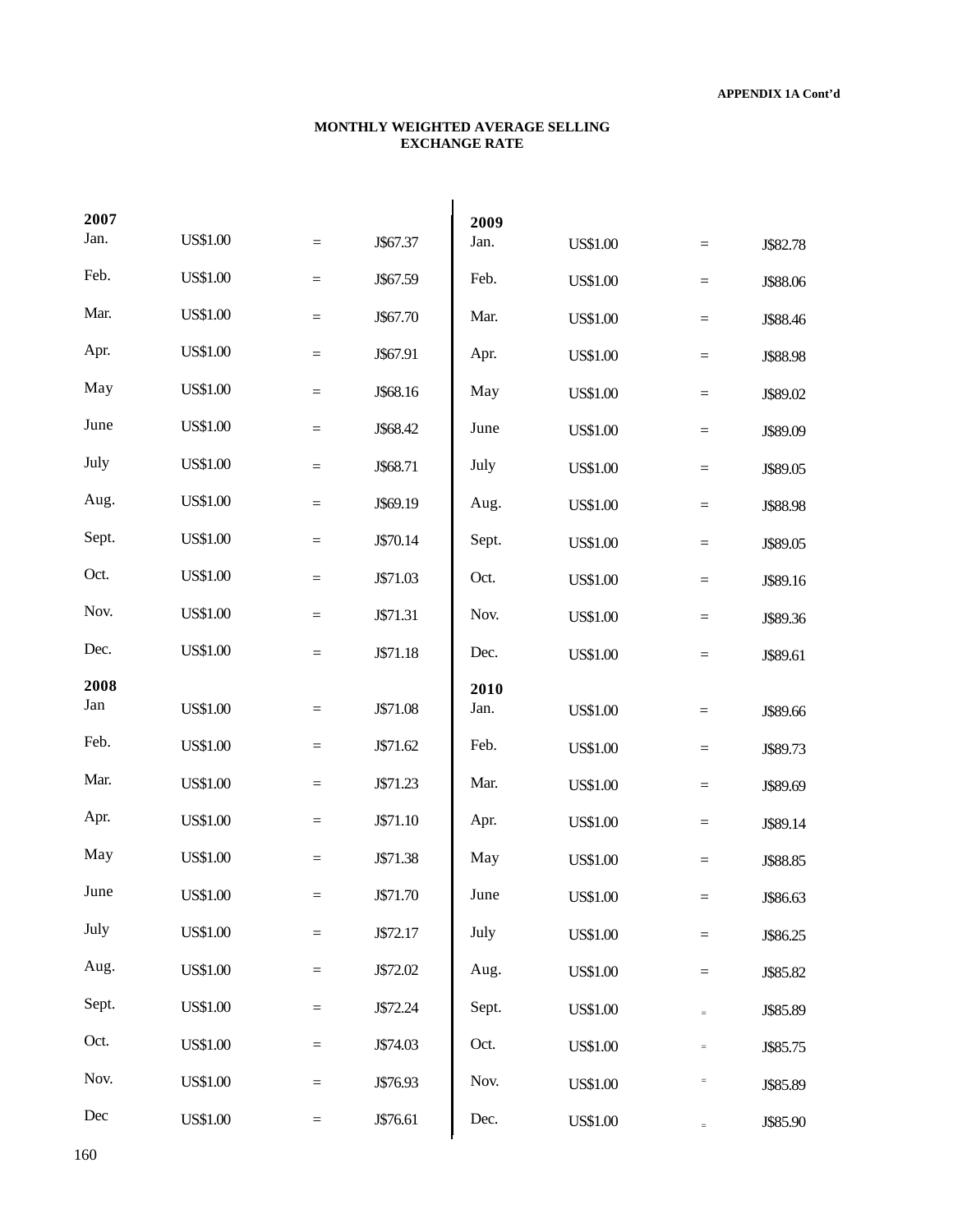#### **AVERAGE ANNUAL J\$ EXCHANGE RATE**

|      | J\$             | $\mathbf{V}\mathbf{S}$            | US\$     |          | ${\bf J}\$      | <b>VS</b>         | US\$     |
|------|-----------------|-----------------------------------|----------|----------|-----------------|-------------------|----------|
| 1971 | <b>US\$1.00</b> | $\equiv$                          | J\$0.77  | 1998     | <b>US\$1.00</b> | $\qquad \qquad =$ | J\$36.65 |
| 1972 | <b>US\$1.00</b> | $\quad \  \  =$                   | J\$0.77  | 1999     | <b>US\$1.00</b> | $\quad =$         | J\$39.20 |
| 1973 | <b>US\$1.00</b> | $\hspace{1.6cm} = \hspace{1.6cm}$ | J\$0.90  | 2000     | <b>US\$1.00</b> | $\quad =$         | J\$43.08 |
| 1974 | <b>US\$1.00</b> | $\quad \  \  =$                   | J\$0.91  | 2001     | <b>US\$1.00</b> | $\qquad \qquad =$ | J\$46.08 |
| 1975 | <b>US\$1.00</b> | $\quad =$                         | J\$0.91  | 2002     | <b>US\$1.00</b> | $\qquad \qquad =$ | J\$48.54 |
| 1976 | <b>US\$1.00</b> | $\quad \  \  =$                   | J\$0.91  | 2003     | <b>US\$1.00</b> | $\qquad \qquad =$ | J\$57.93 |
| 1977 | <b>US\$1.00</b> | $\quad \  \  =$                   | J\$0.91  | 2004     | <b>US\$1.00</b> | $\quad =$         | J\$61.34 |
| 1978 | <b>US\$1.00</b> | $\hspace{1.6cm} = \hspace{1.6cm}$ | J\$1.41  | 2005     | <b>US\$1.00</b> | $\quad =$         | J\$62.50 |
| 1979 | <b>US\$1.00</b> | $\equiv$                          | J\$1.76  | 2006     | <b>US\$1.00</b> | $\quad =$         | J\$65.88 |
| 1980 | <b>US\$1.00</b> | $\qquad \qquad =$                 | J\$1.78  | $2007\,$ | <b>US\$1.00</b> | $\qquad \qquad =$ | J\$69.06 |
| 1981 | <b>US\$1.00</b> | $\equiv$                          | J\$1.78  | 2008     | <b>US\$1.00</b> | $\qquad \qquad =$ | J\$72.92 |
| 1982 | <b>US\$1.00</b> | $\quad \  \  =$                   | J\$1.78  | 2009     | <b>US\$1.00</b> | $\qquad \qquad =$ | J\$88.49 |
| 1983 | <b>US\$1.00</b> | $\quad =$                         | J\$1.92  | 2010     | <b>US\$1.00</b> | $\qquad \qquad =$ | J\$87.38 |
| 1984 | <b>US\$1.00</b> | $\quad \  \  =$                   | J\$ 3.94 |          |                 |                   |          |
| 1985 | <b>US\$1.00</b> | $\quad =$                         | J\$ 5.58 |          |                 |                   |          |
| 1986 | <b>US\$1.00</b> | $\equiv$                          | J\$5.50  |          |                 |                   |          |
| 1987 | <b>US\$1.00</b> | $\quad \  \  =$                   | J\$5.51  |          |                 |                   |          |
| 1988 | <b>US\$1.00</b> | $\hspace{1.6cm} = \hspace{1.6cm}$ | J\$ 5.51 |          |                 |                   |          |
| 1989 | <b>US\$1.00</b> | $\quad =$                         | J\$ 5.77 |          |                 |                   |          |
| 1990 | <b>US\$1.00</b> | $\quad =$                         | J\$ 7.24 |          |                 |                   |          |
| 1991 | <b>US\$1.00</b> | $\equiv$                          | J\$12.22 |          |                 |                   |          |
| 1992 | <b>US\$1.00</b> | $\quad = \quad$                   | J\$22.99 |          |                 |                   |          |
| 1993 | <b>US\$1.00</b> | $\hspace{1.6cm} = \hspace{1.6cm}$ | J\$25.11 |          |                 |                   |          |
| 1994 | <b>US\$1.00</b> | $\equiv$                          | J\$33.29 |          |                 |                   |          |
| 1995 | <b>US\$1.00</b> | $\hspace{1.6cm} = \hspace{1.6cm}$ | J\$35.35 |          |                 |                   |          |
| 1996 | US\$1.00        | $\quad =$                         | J\$37.25 |          |                 |                   |          |
| 1997 | <b>US\$1.00</b> | $\equiv$                          | J\$35.51 |          |                 |                   |          |

The Average Annual Exchange Rate is calculated as a simple average of all daily exchange rates for the respective year.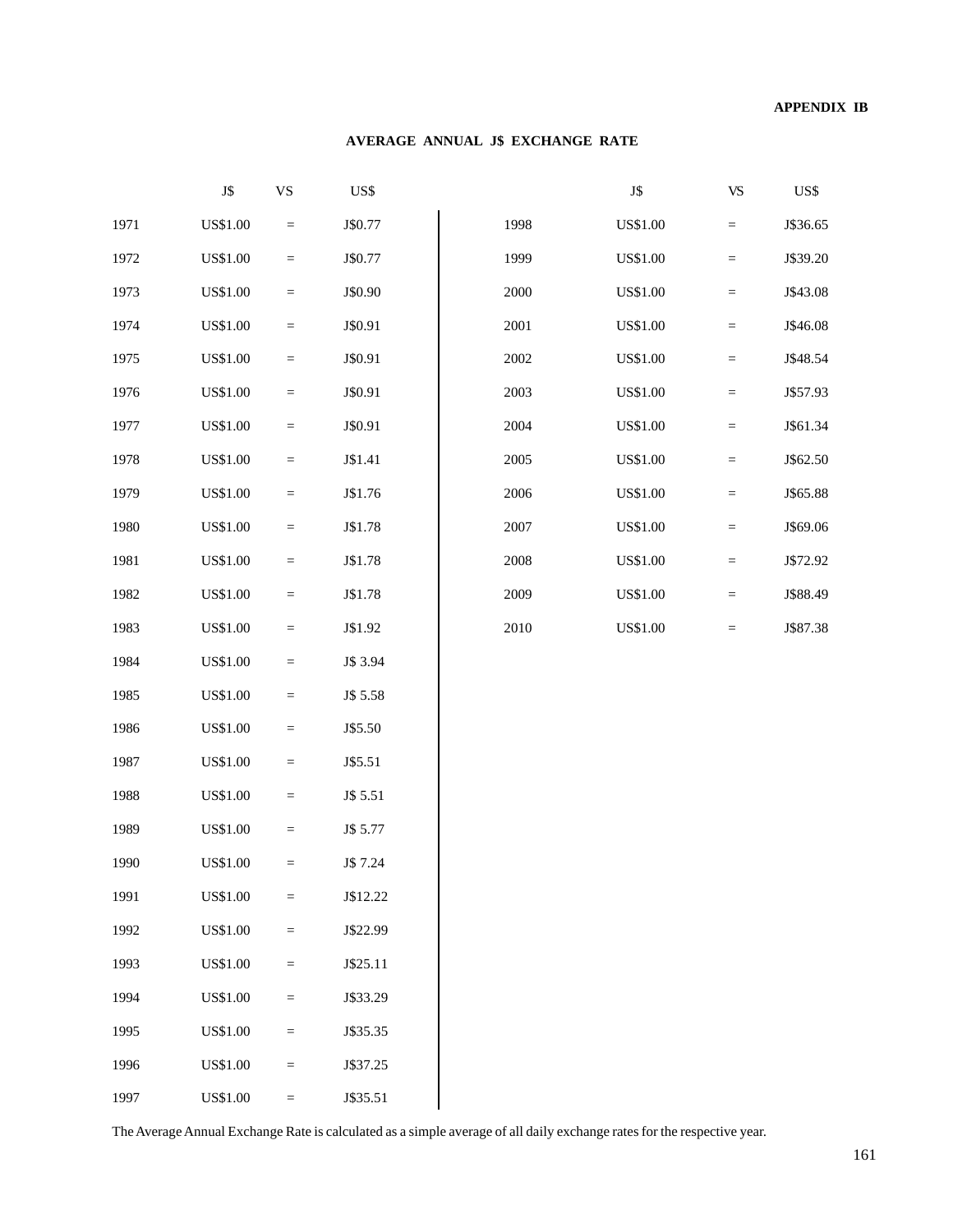# **MONETARY POLICY AND FOREIGN EXCHANGE RATE DEVELOPMENTS 1984 TO PRESENT**

# *LIQUID ASSETS AND CASH RESERVE REQUIREMENTS*

| 1984/02/09 | Required liquid asset ratio of commercial banks up from 36.0 per cent to 40.0 per cent.                                                                                                                                                                                                     |  |  |  |  |  |
|------------|---------------------------------------------------------------------------------------------------------------------------------------------------------------------------------------------------------------------------------------------------------------------------------------------|--|--|--|--|--|
|            | Cash reserve ratio up from 5.0 per cent to 7.0 per cent.                                                                                                                                                                                                                                    |  |  |  |  |  |
| 1984/03/12 | Cash reserve ratio up from 7.0 per cent to 9.0 per cent.                                                                                                                                                                                                                                    |  |  |  |  |  |
| 1984/03/31 | Required liquid assets of near banks (merchant banks, trust companies, etc.) up from 10.0 per<br>cent to 15.0 per cent.                                                                                                                                                                     |  |  |  |  |  |
| 1984/04/11 | Cash reserve ratio up from 9.0 per cent to 10.0 per cent.                                                                                                                                                                                                                                   |  |  |  |  |  |
| 1984/09/05 | Voluntary liquid asset ratio of 44.0 per cent introduced pending amendment of Bank of<br>Jamaica Act permitting maximum ratio of up to 50.0 per cent.                                                                                                                                       |  |  |  |  |  |
| 1984/09/20 | Cash reserve ratio up from 10.0 per cent to 12.0 per cent.                                                                                                                                                                                                                                  |  |  |  |  |  |
| 1984/10/22 | Cash reserve ratio up from 12.0 per cent to 14.0 per cent.                                                                                                                                                                                                                                  |  |  |  |  |  |
|            | Commercial banks to operate two separate accounts with Bank of Jamaica.<br>Statutory Reserve Account - this stipulates that banks are required to comply with<br>(1)<br>the cash reserve requirement on a daily basis. This is measured as the average of<br>deposits held in this account. |  |  |  |  |  |
|            | Clearing House Account - this will be counted as part of the banks' liquid assets and<br>(2)<br>attracts interest on credit balances at a rate corresponding to the average discount<br>rate for Treasury Bills.                                                                            |  |  |  |  |  |
| 1984/11/01 | Liquid assets ratio of 44.0 per cent formalized.                                                                                                                                                                                                                                            |  |  |  |  |  |
| 1985/04/04 | Required liquid assets ratio of commercial banks up from 44.0 per cent to 48.0 per cent.                                                                                                                                                                                                    |  |  |  |  |  |
|            | Cash reserve ratio of commercial banks up from 14.0 per cent to 15.0 per cent.                                                                                                                                                                                                              |  |  |  |  |  |
| 1985/06/06 | Cash reserve ratio of commercial banks up from 15.0 per cent to 17.0 per cent.                                                                                                                                                                                                              |  |  |  |  |  |
| 1985/06/13 | Required liquid assets ratio of trust companies, merchant banks and finance companies up<br>from 15.0 per cent to 20.0 per cent.                                                                                                                                                            |  |  |  |  |  |
| 1985/06/21 | Cash reserve ratio of commercial banks up from 17.0 per cent to 19.0 per cent.                                                                                                                                                                                                              |  |  |  |  |  |
| 1985/07/08 | Cash reserve ratio up from 19.0 per cent to 20.0 per cent.                                                                                                                                                                                                                                  |  |  |  |  |  |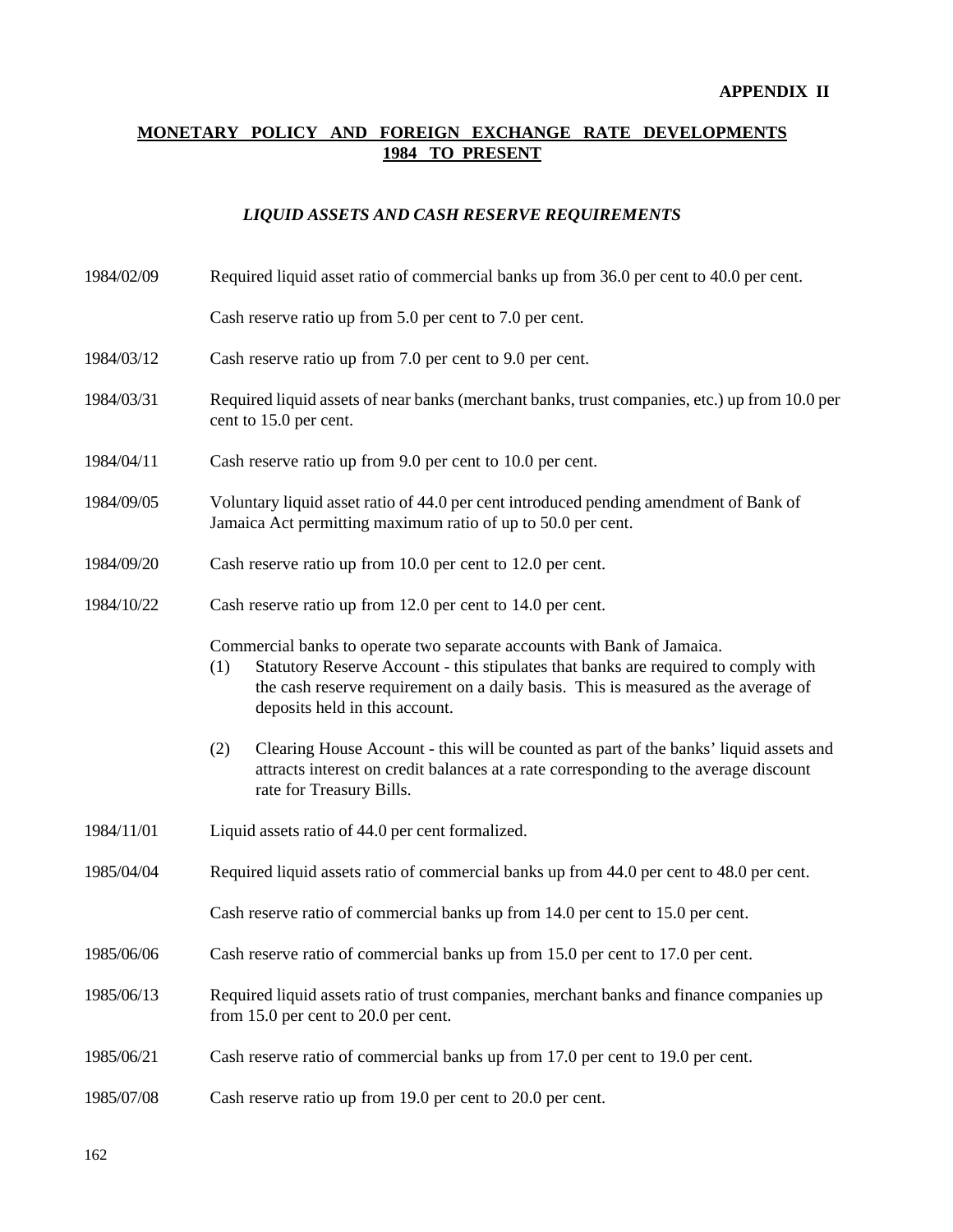| 1985/10/21 | Required liquid assets ratio of trust companies, merchant banks and finance houses up from<br>$20.0$ per cent to $21.0$ per cent.                                                                                                                                                                                             |
|------------|-------------------------------------------------------------------------------------------------------------------------------------------------------------------------------------------------------------------------------------------------------------------------------------------------------------------------------|
|            | Introduction of 1.0 per cent cash reserve ratio for trust companies, merchant banks and finance<br>houses.                                                                                                                                                                                                                    |
| 1985/11/05 | Required liquid assets ratio of trust companies, merchant banks and finance houses up from<br>$21.0$ per cent to $23.0$ per cent.                                                                                                                                                                                             |
| 1985/12/04 | Required liquid assets ratio of trust companies, merchant banks, and finance houses up from<br>23.0 per cent to 25.0 per cent.                                                                                                                                                                                                |
|            | Cash reserve ratio of trust companies, merchant banks and finance houses up from 3.0 per cent<br>to 5.0 per cent.                                                                                                                                                                                                             |
| 1986/01/02 | Interest payable to Bank of Jamaica by commercial banks and institutions operating under the<br>Protection of Depositors Act, for deficiency in cash reserve and liquid assets ratios increased<br>from one-tenth of one per cent per day to one-sixth of one per cent per day.                                               |
| 1986/02/01 | Required liquid assets ratio of commercial banks down from 48.0 per cent to 44.0 per cent.                                                                                                                                                                                                                                    |
|            | The proportion of specified assets which qualifies as liquid assets reduced from 5.0 per cent to<br>3.0 per cent of prescribed liabilities.                                                                                                                                                                                   |
|            | Termination of interest paid on current account balances held by commercial banks with Bank<br>of Jamaica. Interest will be paid on cash reserve account held by commercial banks, with Bank<br>of Jamaica, up to a maximum of 3.0 per cent of prescribed liabilities at the same rate currently<br>paid on current accounts. |
| 1986/05/01 | Required liquid assets ratio of commercial banks down from 44.0 per cent to 38.0 per cent.                                                                                                                                                                                                                                    |
|            | Savings deposits rate down from 20.0 per cent to 16.0 per cent.                                                                                                                                                                                                                                                               |
|            | Required liquid assets ratio of merchant banks, trust companies and finance houses down from<br>25.0 per cent to 20.0 per cent.                                                                                                                                                                                               |
| 1986/05/05 | New liquidity support facility effected.                                                                                                                                                                                                                                                                                      |
| 1987/03/26 | Required liquid assets ratio of commercial banks down from 38.0 per cent to 35.0 per cent.                                                                                                                                                                                                                                    |
|            | Required liquid assets ratio of P.D.A. financial institutions down from 20.0 per cent to 18.0<br>per cent.                                                                                                                                                                                                                    |
| 1988/01/27 | Required liquid assets ratio of commercial banks down from 35.0 per cent to 30.0 per cent.                                                                                                                                                                                                                                    |
|            | Required liquid assets ratio of P.D.A. financial institutions down from 18.0 per cent to 13.0 per<br>cent.                                                                                                                                                                                                                    |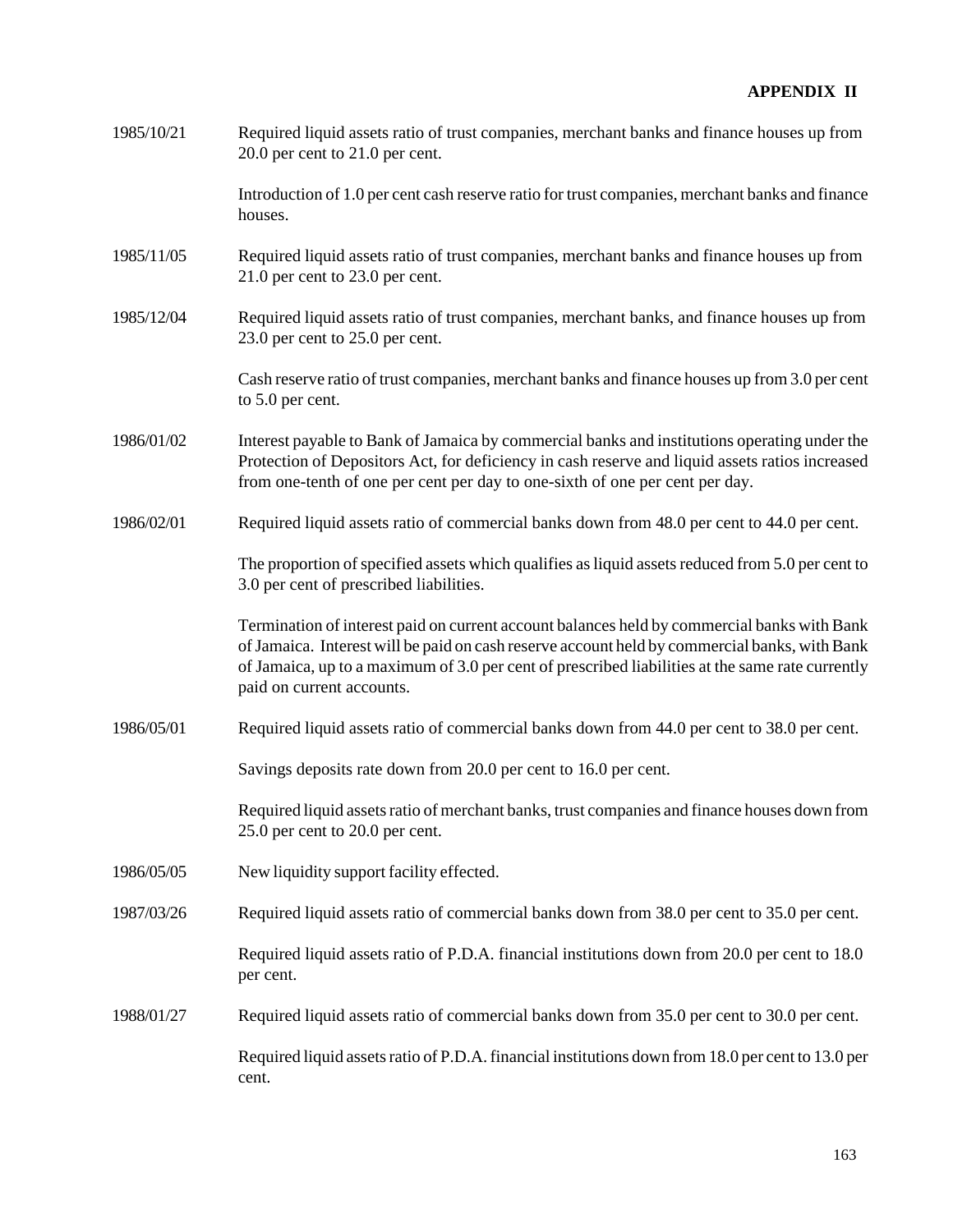| 1988/02/24 | Required liquid assets ratio of commercial banks down from 30.0 per cent to 25.0 per cent.                                                                                                                       |
|------------|------------------------------------------------------------------------------------------------------------------------------------------------------------------------------------------------------------------|
|            | Required liquid assets ratio of P.D.A. financial institutions down from 13.0 per cent to 9.0 per<br>cent.                                                                                                        |
| 1988/03/24 | Required liquid assets ratio of commercial banks down from 25.0 per cent to 20.0 per cent.                                                                                                                       |
|            | Required liquid assets of P.D.A. financial institutions down from 9.0 per cent to 5.0 per cent.                                                                                                                  |
| 1988/03/30 | Interest payment on cash reserve balances held by commercial banks increased from 15.0 per<br>cent to 30.0 per cent.                                                                                             |
| 1989/07/01 | Required cash reserve ratio of commercial bankd down from 20.0 per cent to 19.0 per cent.<br>Required liquid assets ratio remains at 20.0 per cent.                                                              |
|            | Required liquid assets ratio of P.D.A. financial institutions down from 5.0 per cent to 4.5 per<br>cent.                                                                                                         |
| 1990/04/01 | Commercial banks liquid assets ratio increased from 20.0 per cent to 25.0 per cent.                                                                                                                              |
|            | Liquid assets ratio of P.D.A. institutions up from 4.5 per cent to 7.5 per cent.                                                                                                                                 |
|            | Cash reserve ratio of commercial banks up from 19.0 per cent to 19.5 per cent.                                                                                                                                   |
|            | Cash reserve ratio of P.D.A. institutions increased from 4.5 per cent to 5.0 per cent.                                                                                                                           |
| 1990/05/01 | Required liquid assets ratio of commercial banks up from 25.0 per cent to 27.5 per cent.                                                                                                                         |
|            | Cash reserve ratio of commercial banks up from 19.5 per cent to 20.0 per cent.                                                                                                                                   |
|            | Cash reserve ratio of P.D.A. institutions increased from 5.0 per cent to 5.5 per cent.                                                                                                                           |
| 1990/06/01 | Cash reserve ratio of P.D.A. institutions increased from 5.5 per cent to 6.0 per cent.                                                                                                                           |
| 1990/11/01 | The liquid assets ratio of commercial banks increased from 27.5 per cent to 32.5 per cent.                                                                                                                       |
|            | Liquid assets ratio of P.D.A. institutions up from 7.5 per cent to 8.0 per cent.                                                                                                                                 |
| 1990/12/01 | Commercial banks and other deposit-taking institutions will now treat as part of their liquid<br>assets, three quarterly principal redemptions of their equity investment bonds issued prior to<br>October 1990. |
|            | Liquid assets ratio of P.D.A. institutions increased from 8.0 per cent to 8.5 per cent.                                                                                                                          |
| 1991/01/01 | The liquid assets ratio of commercial banks increased from 32.5 per cent to 33.5 per cent.                                                                                                                       |
|            | Liquid assets ratio of P.D.A. institutions increased from 8.5 per cent to 9.0 per cent.                                                                                                                          |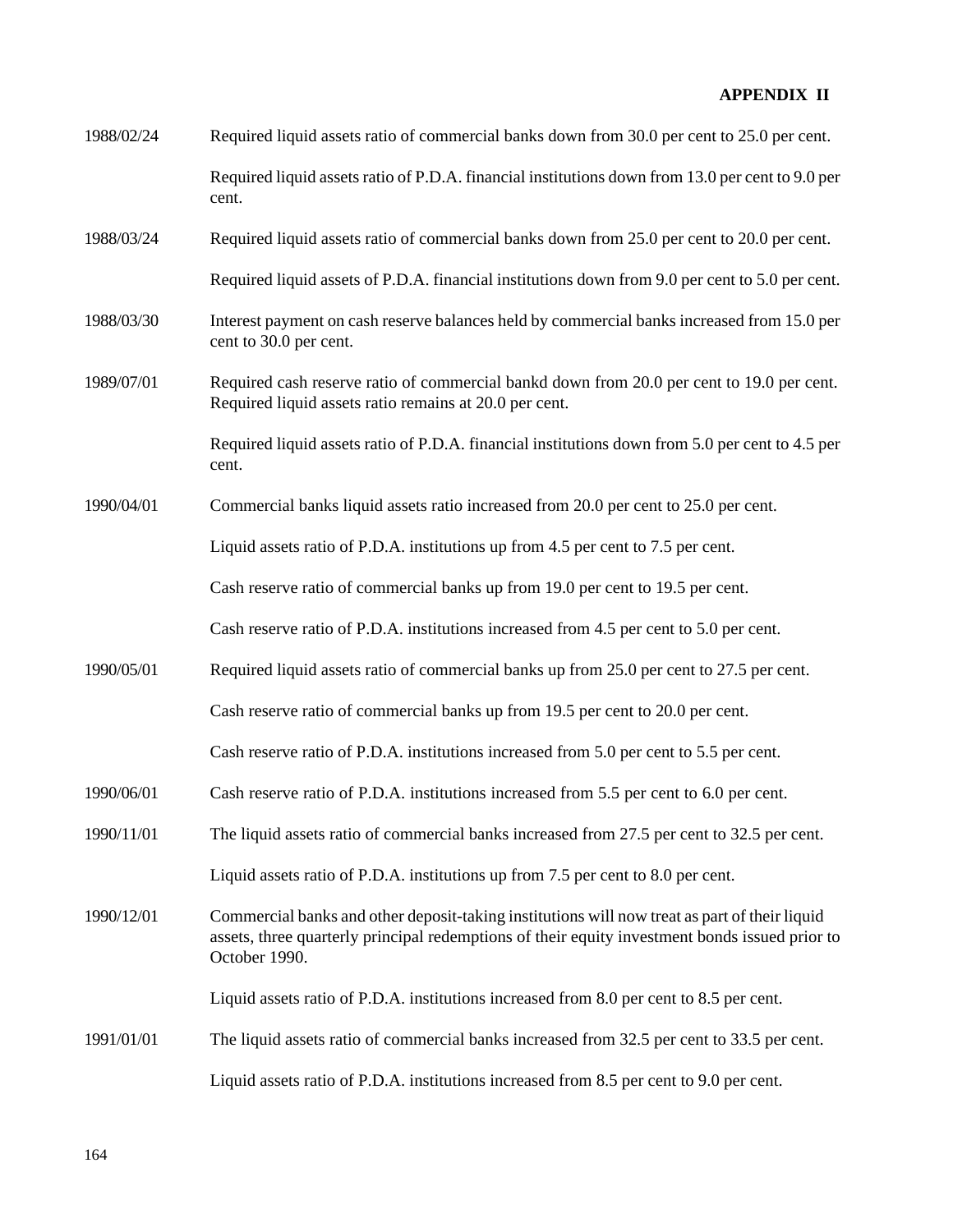- 1991/04/01 Cash reserve ratio of P.D.A. institutions increased from 6.0 per cent to 6.5 per cent. Liquid assets ratio of commercial banks down from 33.5 per cent to 20.0 per cent.
- 1991/05/01 Cash reserve ratio of P.D.A. institutions increased from 6.5 per cent to 7.0 per cent.
- 1991/06/01 Cash reserve ratio of P.D.A. institutions increased from 7.0 per cent to 7.5 per cent.
- 1991/07/01 Cash reserve ratio of P.D.A. institutions increased from 7.5 per cent to 8.0 per cent.
- 1991/08/01 Cash reserve ratio of P.D.A. institutions increased from 8.0 per cent 8.5 per cent.
- 1991/09/01 Cash reserve ratio of P.D.A. institutions increased from 8.5 per cent to 9.0 per cent.
- 1991/10/01 Cash reserve ratio and liquid assets ratio of P.D.A. institutions increased from 9.0 per cent to 9.5 per cent.
- 1991/11/01 Cash reserve ratio of commercial banks reduced from 20.0 per cent to 19.0 per cent.
- 1991/12/01 With respect to reserve requirements against foreign currency reserves, the following new arrangements are now effective:
	- (a) A prudential reserve of 40.0 per cent should be held against all foreign currency accounts excluding 'A' accounts.
	- (b) A cash reserve of 20.0 per cent (which will form part of the prudential reserve) should be held against the foreign currency deposits indicated in (a).

Separate cash reserves will be required in respect of deposits in United States and Canadian dollars, and the Pound Sterling. Deposits in other currencies will be converted into either of the aforementioned currencies for purposes of determining the cash reserve.

- (c) Although no cash reserve will be held against foreign currency 'A' accounts, the prudential reserve against these accounts will remain at 50.0 per cent.
- 1991/12/23 Amendments to Section 29 of the Bank of Jamaica Act approved by Parliament to incorporate the following:-
	- (a) The liquid assets ratio actually held by each commercial bank as at November 20, 1991, has been set at the required level until changed through the appropriate procedure.
	- (b) In so far as the requirement at (a) above is a retrospective provision, banks will not be subject to the normal penalties under the Banking Act for failure to maintain the prescribed ratios in respect of the period from November 21 to the commencement of the Act.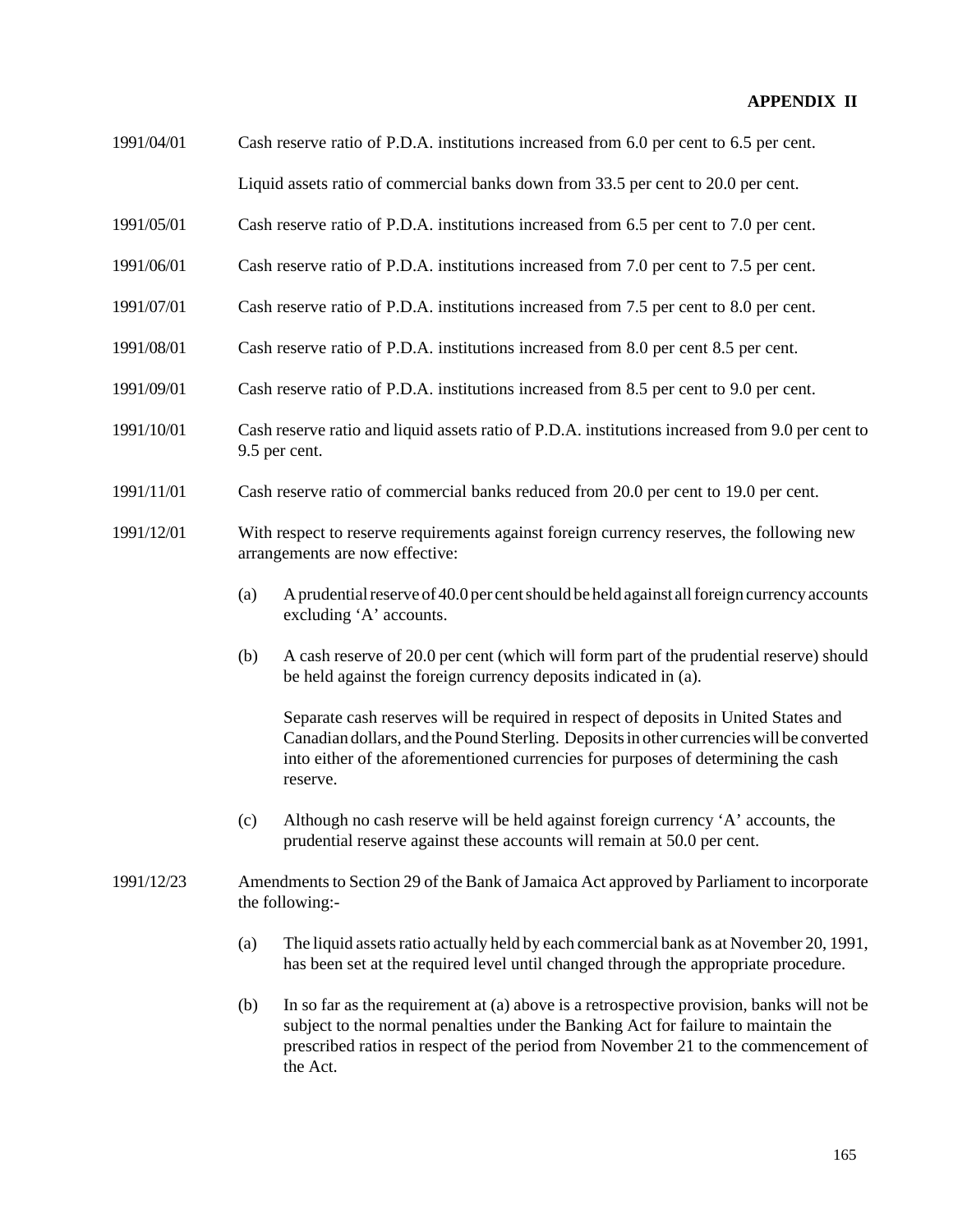| 1991/12/23 | The amendment provides the Bank of Jamaica with greater flexibility in administering<br>(c)<br>the liquid assets requirements. These provisions allow, for example, different percent-<br>age to be fixed for different commercial banks over specified periods. |  |  |  |  |  |  |
|------------|------------------------------------------------------------------------------------------------------------------------------------------------------------------------------------------------------------------------------------------------------------------|--|--|--|--|--|--|
| 1992/01/15 | Liquid assets ratio of commercial banks adjusted to conform with schedule as provided for<br>individual banks. (See note 91/12/23).                                                                                                                              |  |  |  |  |  |  |
| 1992/03/15 | Liquid assets ratio of commercial banks adjusted to conform with schedule as provided for<br>individual banks.                                                                                                                                                   |  |  |  |  |  |  |
| 1992/04/15 | Liquid assets ratio of commercial banks adjusted to conform with schedule as provided for<br>individual banks.                                                                                                                                                   |  |  |  |  |  |  |
| 1992/05/01 | Cash reserve and liquid assets ratio of P.D.A. institutions increased from 9.5 per cent to 11.0<br>per cent.                                                                                                                                                     |  |  |  |  |  |  |
|            | Cash reserve ratio of commercial banks increased from 19.0 per cent to 21.0 per cent.                                                                                                                                                                            |  |  |  |  |  |  |
|            | Liquid assets ratio of commercial banks adjusted to conform with schedule as provided for<br>individual banks.                                                                                                                                                   |  |  |  |  |  |  |
| 1992/06/01 | Cash reserve ratio of commercial banks increased from 21.0 per cent to 23.0 per cent.                                                                                                                                                                            |  |  |  |  |  |  |
|            | Liquid assets ratio of commercial banks adjusted to conform with schedule as provided for<br>individual banks.                                                                                                                                                   |  |  |  |  |  |  |
|            | The prudential reserve against all foreign currency accounts, including 'A' accounts standard-<br>ized at a level of 40.0 per cent.                                                                                                                              |  |  |  |  |  |  |
| 1992/07/01 | Cash reserve ratio and liquid assets ratio of P.D.A. institutions increased from 11.0 per cent to<br>12.0 per cent.                                                                                                                                              |  |  |  |  |  |  |
|            | Cash reserve ratio of commercial banks increased from 23.0 per cent to 25.0 per cent.                                                                                                                                                                            |  |  |  |  |  |  |
|            | Liquid assets ratio of commercial banks increased to 50.0 per cent.                                                                                                                                                                                              |  |  |  |  |  |  |
|            | The cash reserve applicable in respect of all foreign currency deposit accounts (excluding non-<br>taxable 'A' accounts) will be the same percentage as is applicable to domestic (J\$) deposit<br>liabilities.                                                  |  |  |  |  |  |  |
| 1992/09/14 | Variable rate Local Registered Stock 1994 qualified as liquid asset.                                                                                                                                                                                             |  |  |  |  |  |  |
| 1992/10/01 | Cash reserve and liquid assets ratio of P.D.A. institutions increased from 12.0 per cent to 13.0<br>per cent.                                                                                                                                                    |  |  |  |  |  |  |
| 1993/01/01 | Cash reserve and liquid assets ratio of F.I.A. institutions increased from 13.0 per cent to 14.0<br>per cent.                                                                                                                                                    |  |  |  |  |  |  |
| 1993/04/01 | Cash reserve ratio and liquid assets ratio of F.I.A. institutions increased from 14.0 per cent to                                                                                                                                                                |  |  |  |  |  |  |
| 166        | 15.0 per cent.                                                                                                                                                                                                                                                   |  |  |  |  |  |  |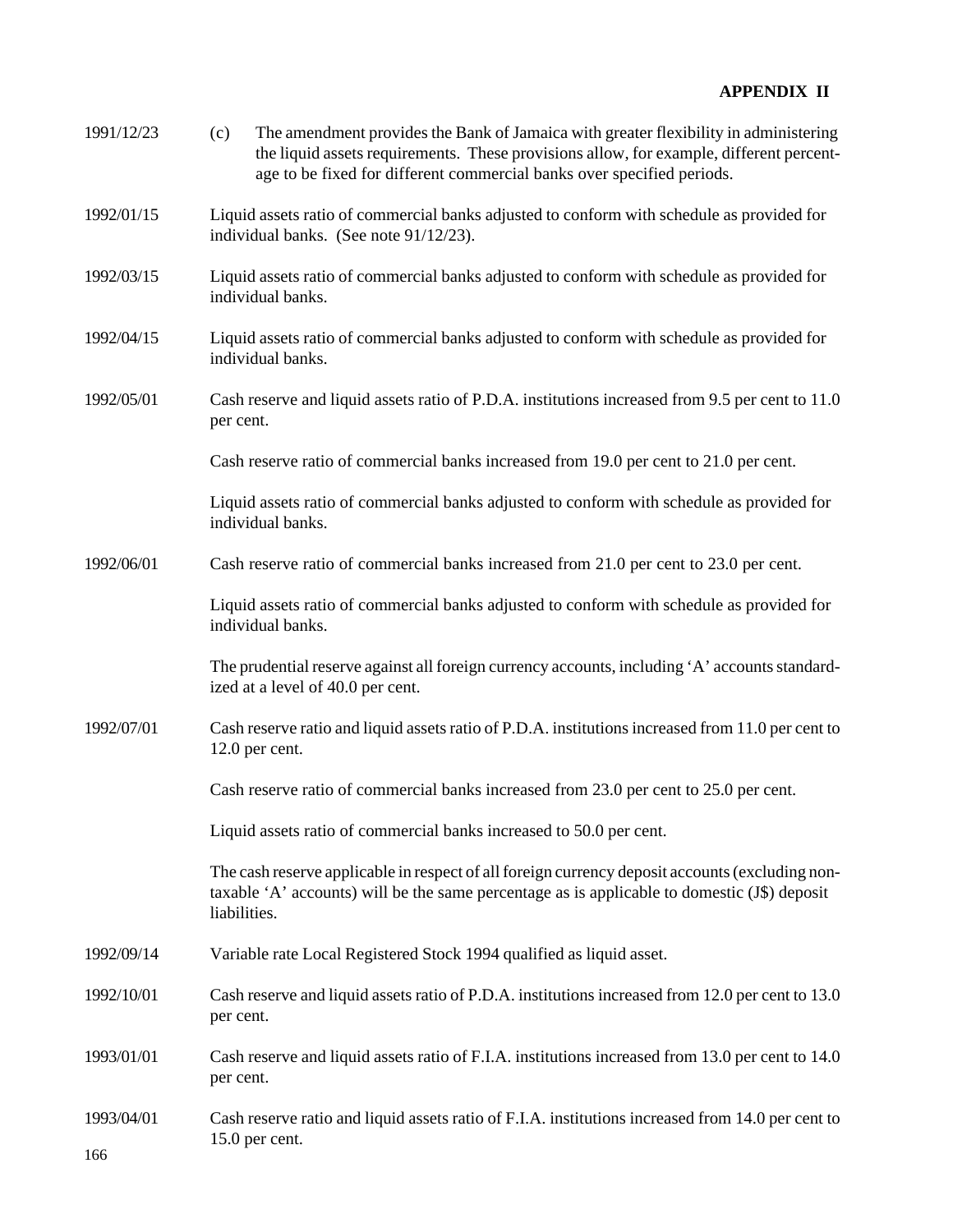- 1993/07/01 Cash reserve and liquid assets ratio of F.I.A. institutions increased from 15.0 per cent to 16.0 per cent.
- 1993/09/01 Cash reserve and liquid assets ratio of F.I.A. institutions increased from 16.0 per cent to 17.0 per cent.
- 1993/09/15 Government of Jamaica 7 1/2 per cent United States dollar Bearer bonds which mature on 16th September, 1994 to now qualify as liquid assets.
- 1993/12/09 The following measures are a revision of the conditions governing Bank of Jamaica's liquidity accommodation of commercial banks:-
	- (i) For commercial banks in need of liquidity support, such support is immediately available through the Bank of Jamaica's purchase of foreign exchange from those banks, at each individual bank's weighted average selling rate.
	- (ii) Liquidity accommodation will only be provided by the Bank of Jamaica when there is satisfaction that other options for portfolio adjustment and interbank accommodation have been explored; (the utilization of these options is strongly encouraged).
	- (iii) The Bank of Jamaica, in its capacity of 'lender of last resort' will allow liquidity support at a rate of 90.0 per cent for up to three days (not necessarily consecutive) of any month, and then at a rate of 120.0 per cent for additional days.
- 1994/01/17 Government of Jamaica variable rate Local Registered Stock issued on December 3, 1993 and maturing on April 13, 1995 qualified as liquid asset.
- 1994/04/29 Cash reserve ratio of commercial banks foreign currency deposits down from 25.0 per cent to 22.0 per cent.
- 1995/01/03 Commercial banks' cash reserve ratio for foreign currency liabilities down from 22.0 per cent to 20.0 per cent.
- 1995/06/12 Building societies now required to hold a cash reserve ratio of 1 per cent of deposits and withdrawable shares and a liquid assets ratio of 5 per cent.
- 1995/06/15 Liquid assets ratio of commercial banks reduced from 50.0 per cent to 47.0 per cent.

Cash reserve ratio remains at 25.0 per cent.

Non-cash portion of liquid assets reduced from 25.0 per cent to 22.0 per cent.

1995/08/01 Foreign currency 'A' accounts to be included among prescribed liabilities and to be subject to the same level of cash reserves as is applicable in respect of other foreign currency deposits.

> Commercial banks to hold in foreign currency, cash reserves of 20.0 per cent in relation to average foreign currency 'A' accounts, and other relevant foreign currency deposits.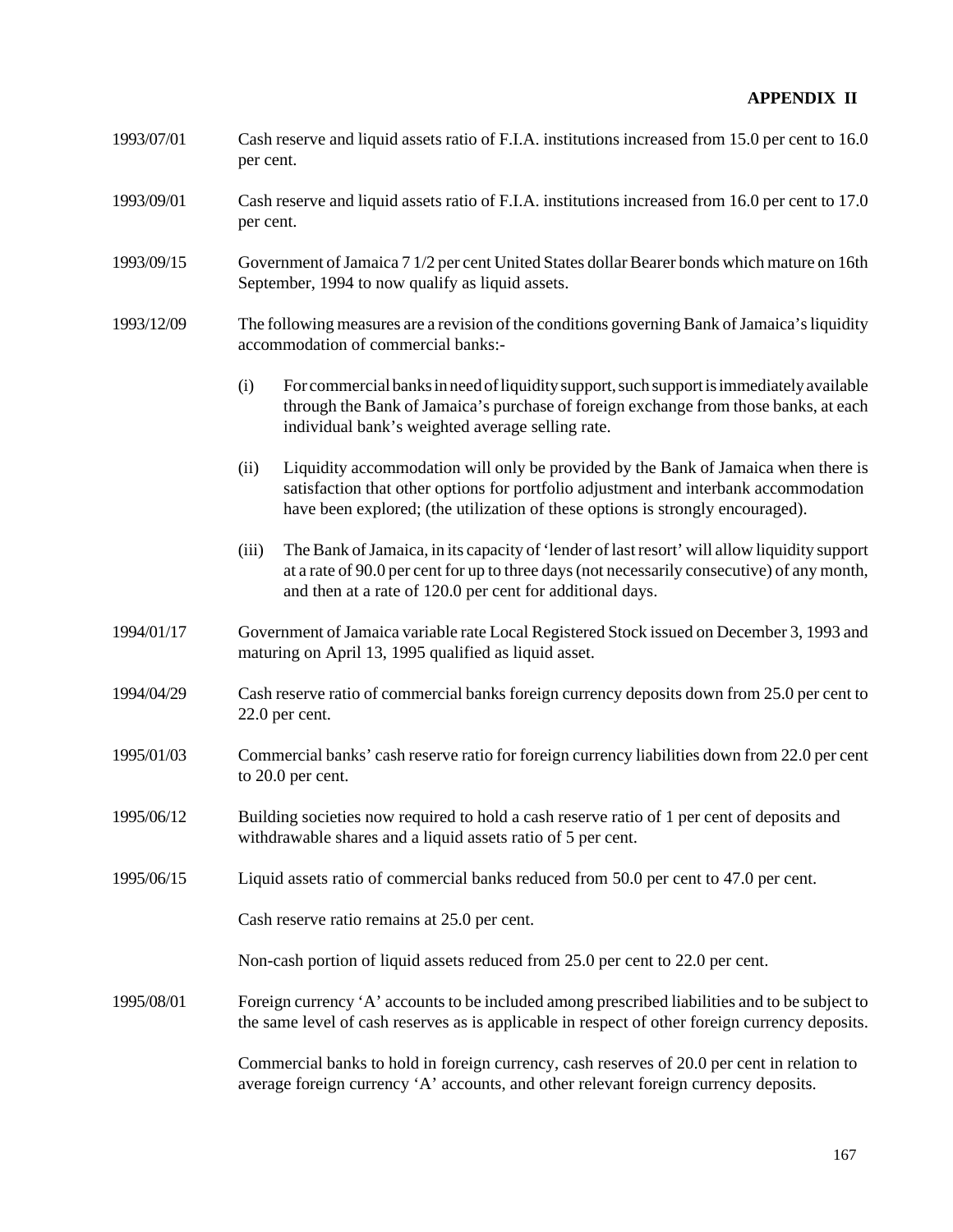1995/08/01 Liquid assets ratio of F.I.A. Institutions increased from 17.0 per cent to 20.0 per cent, broken down as follows: cash reserve - 17.0 per cent; non-cash reserve - 3.0 per cent. This is applicable to both domestic and foreign currency depostis.

1995/08/24 In accordance with section 28A of the Bank of Jamaica Act and as approved by the Minister of Finance, commercial banks are required to maintain with the Bank of Jamaica as a special deposit an amount representing a specified percentage of their prescribed liabilities.

> Also in accordance with subsection (2) of section 28A of the Act, such special deposit may consist wholly or in part of cash or Government of Jamaica Treasury Bills. Interest will be paid by the Bank on special deposits as follows:-

- (a) where the special deposit is maintained in the form of cash, the rate of interest shall be twenty-two per cent (22%) per annum;
- (b) where the special deposit is maintained in the form of Treasury Bills, the rate of interest shall be .00001 per cent per annum on the market value thereof as at the date on which the deposit is made with Bank of Jamaica.
- 1995/11/01 Liquid assets ratio of F.I.A. institutions increased from 20 per cent to 25 per cent.
- 1995/12/01 Dual cash reserve ratios of one and three per cent (1% & 3%) for Building Societies introduced.
- 1996/02/01 Liquid assets ration of F.I.A. institutions increased from 25 per cent to 30 per cent.
- 1996/03/01 Dual cash reserve ratios of one and five per cent (1% & 5%) for Building Societies.
- 1996/05/01 Liquid assets ratio of F.I.A. institutions increased from 30 per cent to 35 per cent.
- 1996/06/01 Dual cash reserve ratios of one and seven per cent (1% & 7%) for Building Societies.
- 1996/09/01 Dual cash reserve ratios of one and nine per cent (1% & 9%) for Building Societies. Dual liquid assets ratios of five and nine per cent (5% & 9%) for Building Societies.
- 1996/12/01 Dual cash reserve ratios of one and eleven per cent (1% & 11%) for Building Societies.

Dual liquid assets ratios of five and eleven per cent (5% & 11%) for Building Societies.

- 1996/12/02 Commercial banks no longer required to maintain with the Bank of Jamaica special deposits in accordance with Section 28A of the Bank of Jamaica Act.
- 1998/08/01 Cash reserve ratio of commercial banks reduced from 25 per cent to 23 per cent.

Liquid assets ratio reduced from 47 per cent to 45 per cent.

1998/08/27 Government of Jamaica Retroactive Salary Bonds held by commercial banks, building societies and institutions under the Financial Institutions Act qualify as liquid assets within nine months of their maturity date.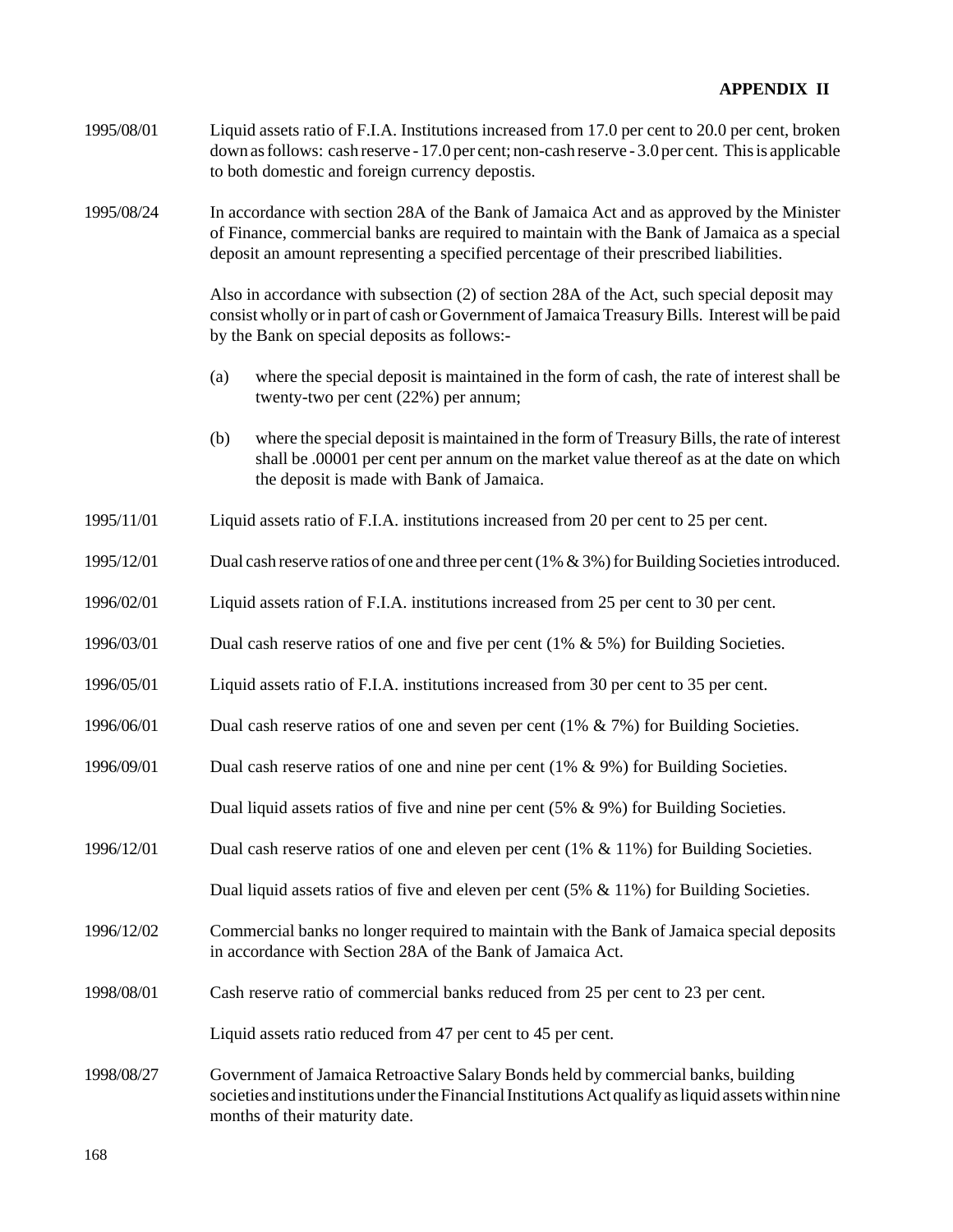| 1998/08/27 | In respect of those building societies which have been designated authorized dealers under         |
|------------|----------------------------------------------------------------------------------------------------|
|            | section two of the Bank of Jamaica Act, the following assets now qualify as foreign liquid assets: |

- (a) short-term securities issued by government of the United States of America, Canada or the United Kingdom;
- (b) short-term United States dollar, Canadian dollar or United Kingdom pound sterling deposits with foreign banks or foreign financial institutions rated either as 'A-1' or 'A-2' by Standard and Poor's Corporation or 'Prime-1' or 'Prime-2' by Moody's Investors Service;
- (c) foreign currency notes an coins;
- (d) such bonds, issued by the Government of Jamaica and denominated in foreign currency, as are specifically determined by the Minister to be liquid assets for the purpose of regulation 38 of the Bank of Jamaica (Building Societies) Regulations, 1995;
- (e) foreign currency balances held with authorised dealers after deduction of amounts held for those dealers, provided that only so much of the net amount shall be taken into account as does not exceed two per cent of the average of liabilities in respect of deposits and withdrawable shares, or such percentage as the Minister may from time to time determine;

In respect of all building societies, balances held with commercial banks and institutions licensed pursuant to the Financial Institutions Act less amounts held for those banks or licensees qualify as liquid assets.

1998/09/01 Dual cash reserve ratios of one and twelve per cent (1% & 12%) for Building Societies.

Dual liquid assets ratios of five and fifteen per cent  $(5\% \& 15\%)$  for Building Societies.

Dual foreign currency cash reserve ratios of one and twelve per cent  $(1\% \& 12\%)$  for Building Societies.

Dual foreign currency liquid assets ratio of five and fifteen per cent  $(5\% \& 15\%)$  for Building Societies.

1998/11/01 Cash reserve ratio of commercial banks reduced from twenty-three per cent (23%) to twentyone per cent (21%).

Liquid assets ratio reduced from forty-five per cent (45%) to forty-three per cent (43%).

Qualifying assets threshold of Building Societies increased from twenty-nine per cent (29%) to thirty-one per cent (31%).

Dual cash reserve ratios of one and thirteen per cent  $(1% \& 13%)$  for Building Societies.

Dual liquid assets ratios of five and twenty per cent (5%  $\&$  20%) for Building Societies.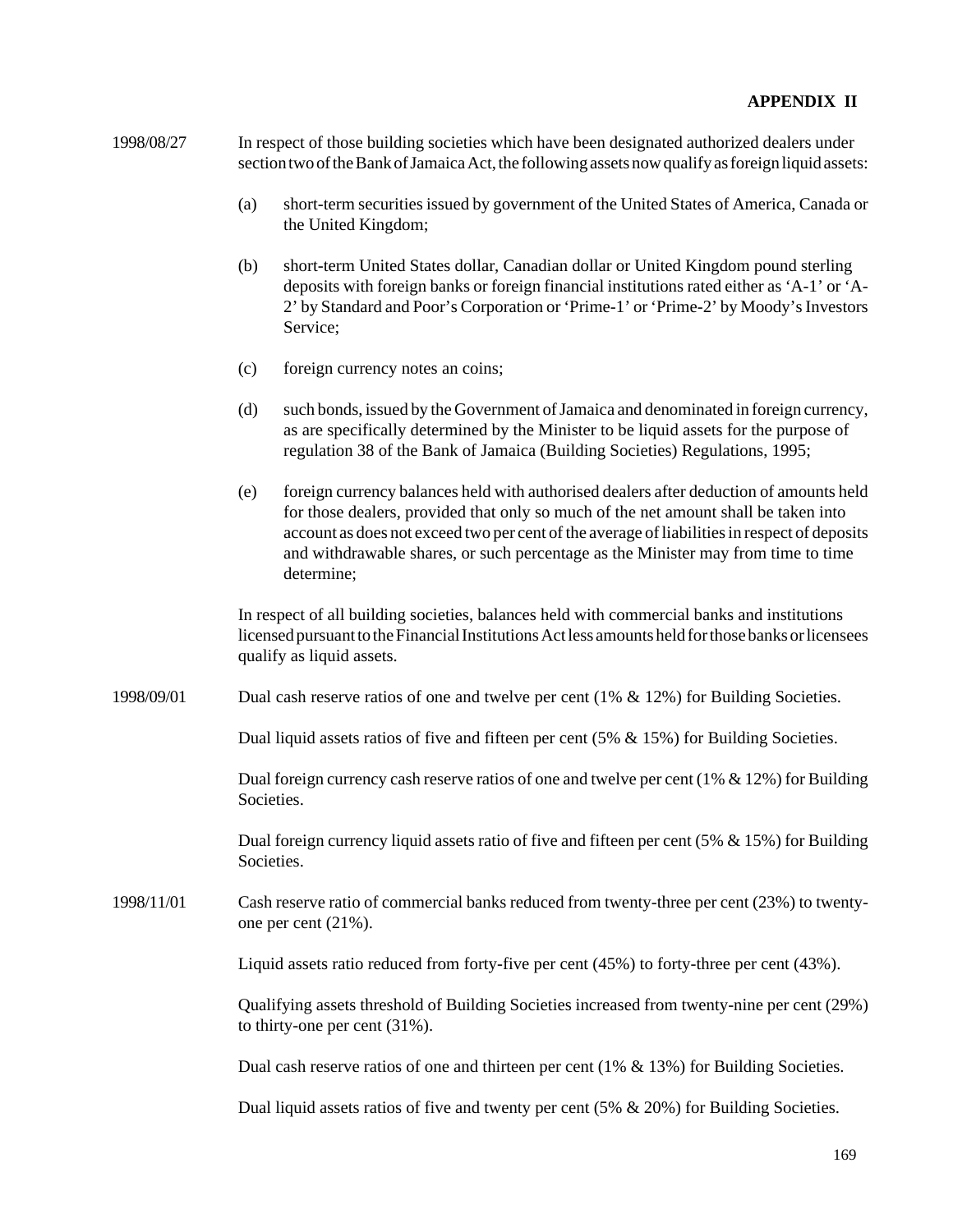| 1998/11/01 | Dual foreign currency cash reserve ratios of one and thirteen per cent (1% & 13%) for Building<br>Societies.                                                            |
|------------|-------------------------------------------------------------------------------------------------------------------------------------------------------------------------|
|            | Dual foreign currency liquid assets ratios of five and twenty per cent (5% $& 20\%$ ) for Building<br>Societies.                                                        |
| 1999/01/22 | Dual cash reserve ratios of one and fourteen per cent $(1\% \& 14\%)$ for Building Societies.                                                                           |
|            | Dual foreign currency cash reserve ratios of one and fourteen per cent (1% $&$ 14%) for Building<br>Societies.                                                          |
|            | Dual liquid assets ratios of five and twenty-five per cent $(5\% \& 25\%)$ for Building Societies.                                                                      |
|            | Dual liquid assets ratios of five and twenty-five per cent $(5\% \& 25\%)$ in respect of Building<br>Societies' foreign currency denominated liabilites.                |
|            | Qualifying Jamaica dollar asset and foreign currency asset thresholds for Building Societies<br>increased from thirty-one per cent (31%) to thirty-four per cent (34%). |
| 1999/02/01 | Cash reserve ratio of commercial banks reduced from twenty-one per cent (21%) to nineteen<br>per cent (19%).                                                            |
|            | Liquid assets ratio reduced from forty-three per cent $(43%)$ to forty-one per cent $(41%)$ .                                                                           |
|            | Commercial banks' cash reserve ratio for foreign currency liabilities reduced from twenty per<br>cent $(20\%)$ to nineteen per cent $(19\%).$                           |
| 1999/03/01 | Dual cash reserve ratios of one and fifteen per cent (1% $\&$ 15%) for Building Societies.                                                                              |
|            | Dual foreign currency cash reserve ratios of one and fifteen per cent $(1% \& 15%)$ for Building<br>Societies.                                                          |
|            | Dual liquid assets ratios of five and thirty per cent $(5\% \& 30\%)$ for Building Societies.                                                                           |
|            | Dual liquid assets ratios of five and thirty per cent $(5\% \& 30\%)$ in respect of Building Societies'<br>foreign currency denominated liabilities.                    |
| 1999/05/01 | Cash reserve ratio of commercial banks reduced from nineteen per cent (19%) to seventeen<br>per cent (17%).                                                             |
|            | Liquid assets ratio reduced from forty-one per cent (41%) to thirty-nine per cent (39%).                                                                                |
|            | Commercial banks' cash reserve ratio for foreign currency liabilities reduced from nineteen per<br>cent $(19\%)$ to seventeen per cent $(17\%).$                        |
|            | Dual cash reserve ratios of one and seventeen per cent $(1\% \& 17\%)$ for Building Societies.                                                                          |
|            | Dual foreign currency cash reserve ratios of one and seventeen per cent (1% $& 17\%$ ) for<br><b>Building Societies.</b>                                                |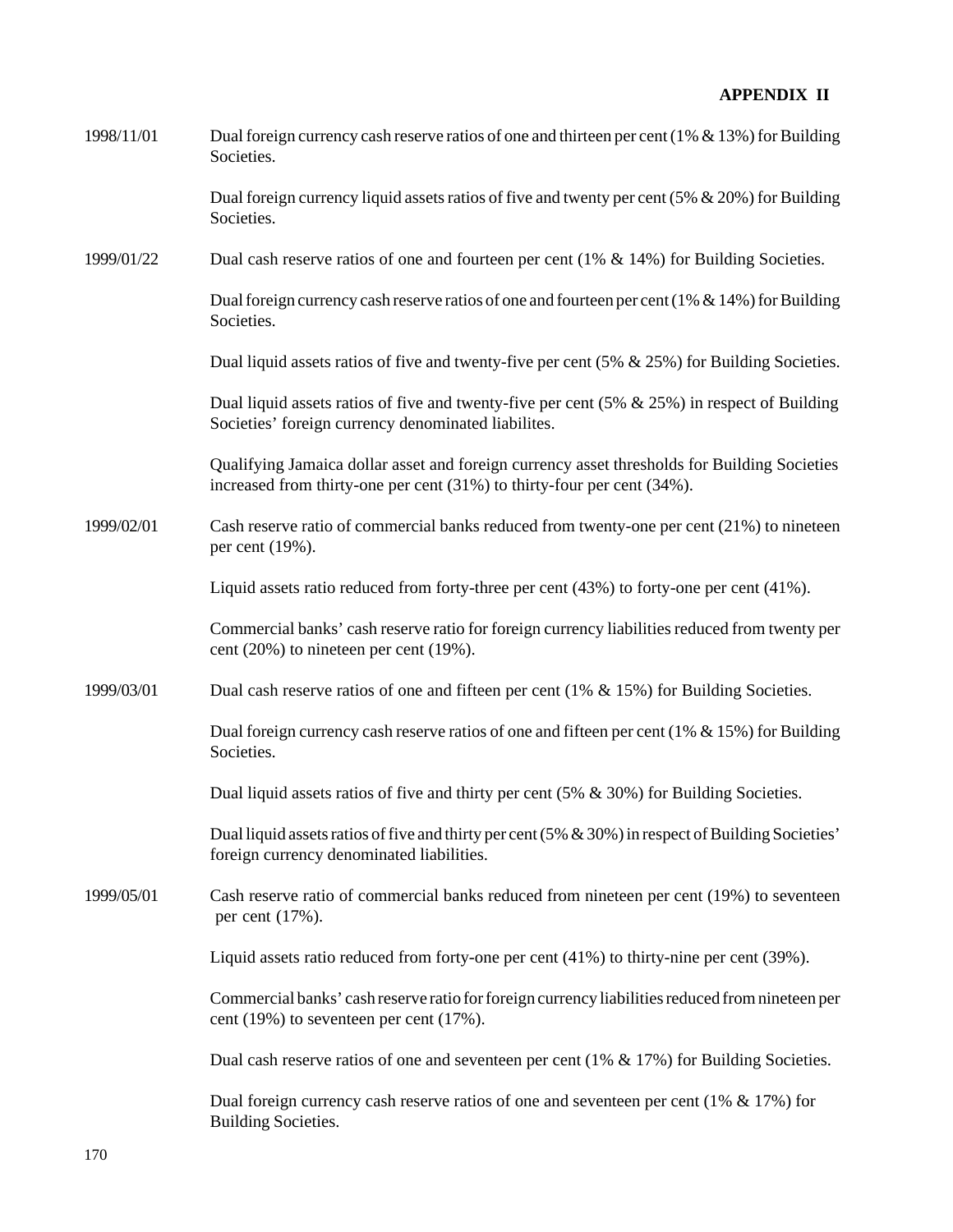| 1999/05/01 | Dual liquid assets ratios of five and thirty-five per cent $(5\% \& 35\%)$ for Building Societies.                                                                          |
|------------|-----------------------------------------------------------------------------------------------------------------------------------------------------------------------------|
|            | Dual liquid assets ratios of five and thirty-five per cent $(5\% \& 35\%)$ in respect of Building<br>Societies' foreign currency denominated liabilities.                   |
|            | Qualifying Jamaica dollar asset and foreign currency asset thresholds for Building Societies<br>increased from thirty-seven per cent (37%) to forty per cent (40%).         |
| 1999/06/01 | Commercial banks' liquid assets ratio reduced from thirty-nine per cent (39%) to thirty-five per<br>cent (35%).                                                             |
| 1999/10/01 | The cash reserve ratio of FIA institutions with respect to local and foreign currency liabilities<br>reduced from seventeen per cent (17%) to sixteen per cent (16%).       |
|            | FIA institutions liquid assets ratio for local and foreign currency liabilities reduced from thirty-<br>five per cent $(35\%)$ to thirty-four per cent $(34\%)$ .           |
|            | Commercial banks' cash reserve ratio for local and foreign currency liabilities reduced from<br>seventeen per cent $(17%)$ to sixteen per cent $(16%).$                     |
|            | Commercial banks' liquid assets ratio for local and foreign currency liabilities reduced from<br>thirty-five per cent $(35\%)$ to thirty-four per cent $(34\%)$ .           |
|            | Dual cash reserve ratios of one and sixteen per cent $(1\% \& 16\%)$ for Building Societies.                                                                                |
| 2000/03/01 | Commercial banks' cash reserve ratio for local and foreign currency liabilities reduced from<br>sixteen per cent $(16%)$ to fifteen per cent $(15%)$ .                      |
|            | Commercial banks' liquid assets ratio for local and foreign currency liabilities reduced from<br>thirty-four per cent $(34%)$ to thirty-three per cent $(33%)$ .            |
|            | The liquid assets ratio of FIA institutions in respect of local and foreign currency liabilities<br>reduced from thirty-four per cent (34%) to thirty-three per cent (33%). |
|            | The cash reserve ratio of FIA institutions in respect of local and foreign currency liabilities<br>reduced from sixteen per cent (16%) to fifteen per cent (15%).           |
|            | Dual cash reserve ratios of one and fifteen per cent $(1\% \& 15\%)$ for Building Societies.                                                                                |
|            | Dual foreign currency cash reserve ratios of one and fifteen per cent $(1% 8.15%)$ for Building<br>Societies.                                                               |
|            | Dual liquid assets ratios of five and thirty-three per cent $(5\% \& 33\%)$ for Building Societies.                                                                         |
|            | Dual liquid assets ratios of five and thirty-three per cent $(5\% \& 33\%)$ in respect of foreign<br>currency denominated liabilities of Building Societies.                |
| 2000/06/01 | Liquid assets ratio of commercial banks' local and foreign currency liabilities reduced from<br>thirty-three per cent $(33%)$ to thirty-two per cent $(32%)$ .              |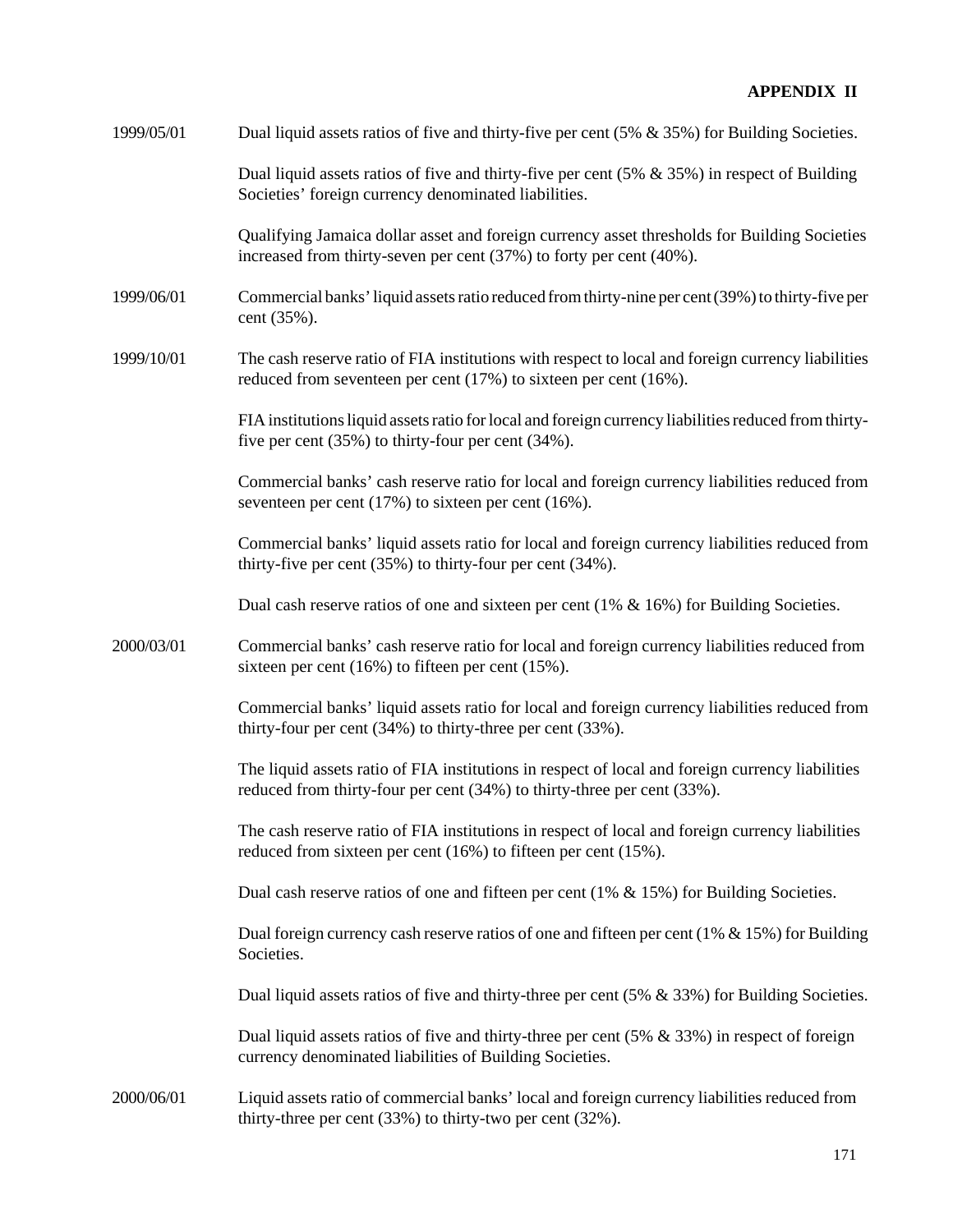| 2000/06/01 | Cash reserve ratio of commercial banks' local and foreign currency liabilities reduced from |
|------------|---------------------------------------------------------------------------------------------|
|            | fifteen per cent $(15\%)$ to fourteen per cent $(14\%)$ .                                   |

Liquid assets ratio of FIA institutions in respect of local and foreign currency liabilities reduced from thirty-three per cent (33%) to thirty-two per cent (32%).

Cash reserve ratio of FIA institutions in respect of local and foreign currency liabilities reduced from fifteen per cent (15%) to fourteen per cent (14%).

Dual cash reserve ratios of one per cent and fourteen per cent  $(1\% \& 14\%)$  for Building **Societies** 

Dual foreign currency cash reserve ratio of one per cent and fourteen per cent  $(1\% \& 14\%)$  for Building Societies.

Dual liquid assets ratios of five per cent and thirty-two per cent (5% & 32%) for Building **Societies** 

Dual liquid assets ratios of five per cent and thirty-two per cent (5% & 32%) in respect of foreign currency denominated liabilities of Building Societies.

2000/09/01 Commercial banks' liquid assets in respect of local and foreign currency liabilities reduced from thirty-two per cent (32%) to thirty-one per cent (31%).

> Cash reserve ratio of commercial banks' local and foreign currency liabilities reduced from fourteen per cent (14%) to thirteen per cent (13%).

> Liquid assets ratio of FIA institutions in respect of local and foreign currency liabilities reduced from thirty-two per cent (32%) to thirty-one per cent (31%).

> Cash reserve ratio of FIA institutions in respect of local and foreign currency liabilities reduced from fourteen per cent (14%) to thirteen per cent (13%).

> Dual cash reserve ratios of one per cent and thirteen per cent  $(1\% \& 13\%)$  for Building Societies in respect of local and foreign currency liabilities.

Dual liquid asset ratios of five per cent and thirty-one per cent (5% & 31%) for Building Societies in respect of local and foreign currency liabilities.

2001/03/01 Commercial banks' liquid assets in respect of local and foreign currency liabilities reduced from thirty-one per cent (31%) to thirty per cent (30%).

> Cash reserve ratio of commercial banks' local and foreign currency liabilities reduced from thirteen per cent (13%) to twelve per cent (12%).

> Liquid assets ratio of FIA institutions in respect of local and foreign currency liabilities reduced from thirty-one per cent (31%) to thirty per cent (30%).

> Cash reserve ratio of FIA institutions in respect of local and foreign currency liabilities reduced from thirteen per cent (13%) to twelve per cent (12%).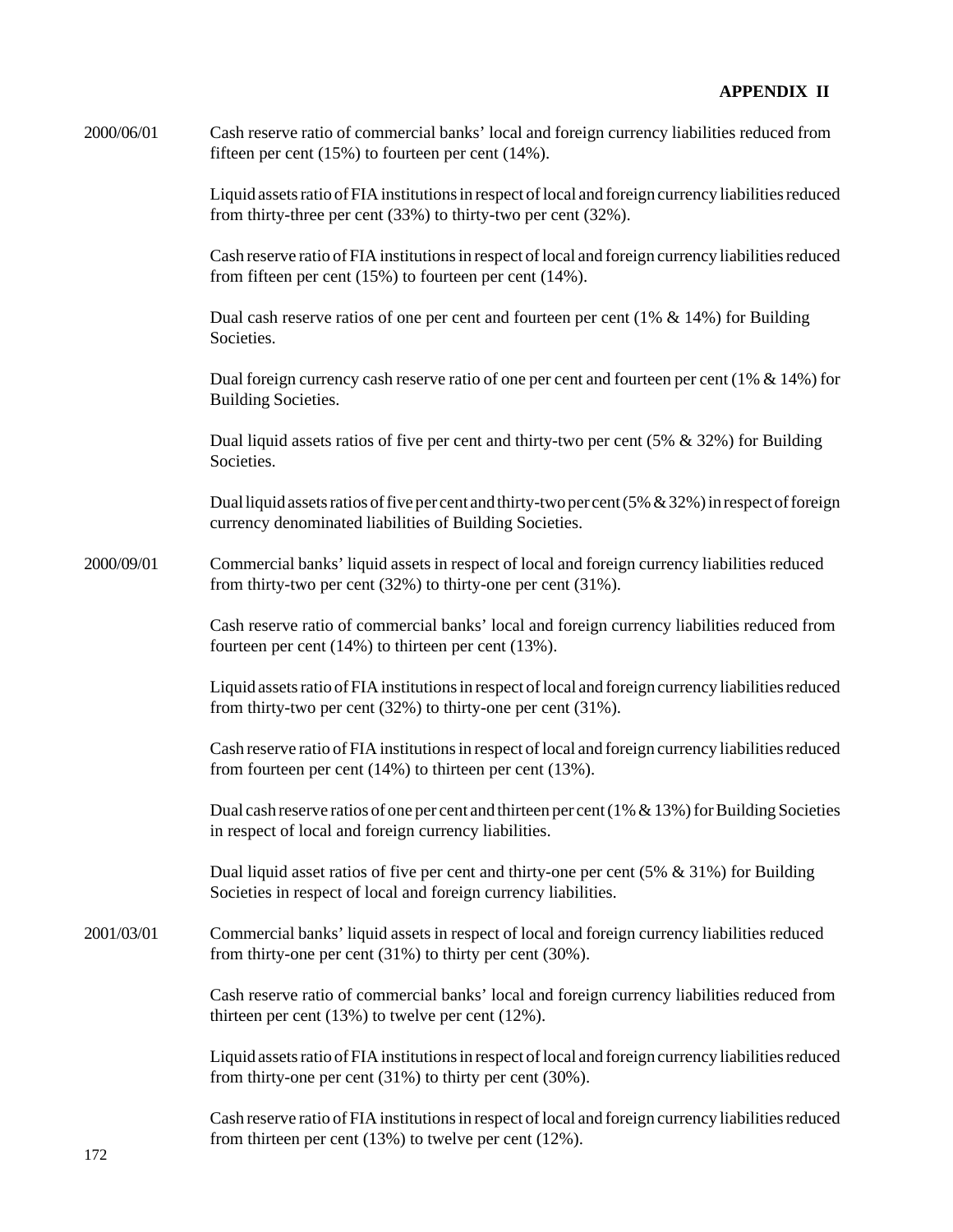| 2001/03/01 | Dual cash reserve ratios of one per cent and twelve per cent (1% $\&$ 12%) for Building Societies |
|------------|---------------------------------------------------------------------------------------------------|
|            | in respect of local and foreign currency liabilities.                                             |

Dual liquid asset ratios of five per cent and thirty per cent  $(5\% \& 30\%)$  for Building Societies in respect of local and foreign currency liabilities.

2001/06/01 Commercial banks' liquid assets in respect of local and foreign currency liabilities reduced from thirty per cent (30%) to twenty-nine per cent (29%).

> Cash reserve ratio for commercial banks' in respect of local and foreign currency liabilities reduced from twelve per cent (12%) to eleven per cent (11%).

Liquid assets ratio of FIA institutions in respect of local and foreign currency liabilities reduced from thirty per cent (30%) to twenty-nine per cent (29%).

Cash reserve ratio for FIA institutions in respect of local and foreign currency liabilities reduced from twelve per cent (12%) to eleven per cent (11%).

Dual liquid asset ratios of five per cent and twenty-nine per cent  $(5\% \& 29\%)$  for Building Societies in respect of local and foreign currency liabilities.

Dual cash reserve ratios of one per cent and eleven per cent  $(1\% \& 11\%)$  for Building Societies in respect of local and foreign currency liabilities.

2001/09/01 Commercial banks' liquid assets ratio in respect of local and foreign currency liabilities reduced from twenty-nine per cent (29%) to twenty-eight per cent (28%).

> Cash reserve ratio for commercial banks' in respect of local and foreign currency liabilities reduced from eleven per cent (11%) to ten per cent (10%).

Liquid assets ratio of FIA institutions in respect of local and foreign currency liabilities reduced reduced from twenty-nine per cent (29%) to twenty-eight per cent (28%).

Cash reserve ratio for FIA institutions in respect of local and foreign currency liabilities reduced from eleven per cent  $(11\%)$  to ten per cent  $(10\%)$ .

Dual liquid asset ratios of five per cent and twenty-eight per cent (5% & 28%) for Building Societies in respect of local and foreign currency liabilities.

Dual cash reserve ratios of one per cent and ten per cent  $(1\% \& 10\%)$  for Building Societies in respect of local and foreign currency liabilities.

2002/03/01 Commercial banks' liquid assets ratio in respect of local and foreign currency liabilities reduced from twenty-eight per cent (28%) to twenty-seven per cent (27%).

> Cash reserve ratio for commercial banks in respect of local and foreign curency liabilities reduced from ten per cent (10%) to nine per cent (9%).

Liquid assets ratio of FIA institutions in respect of local and foreign currency liabilities reduced from twenty-eight per cent (28%) to twenty-seven per cent (27%).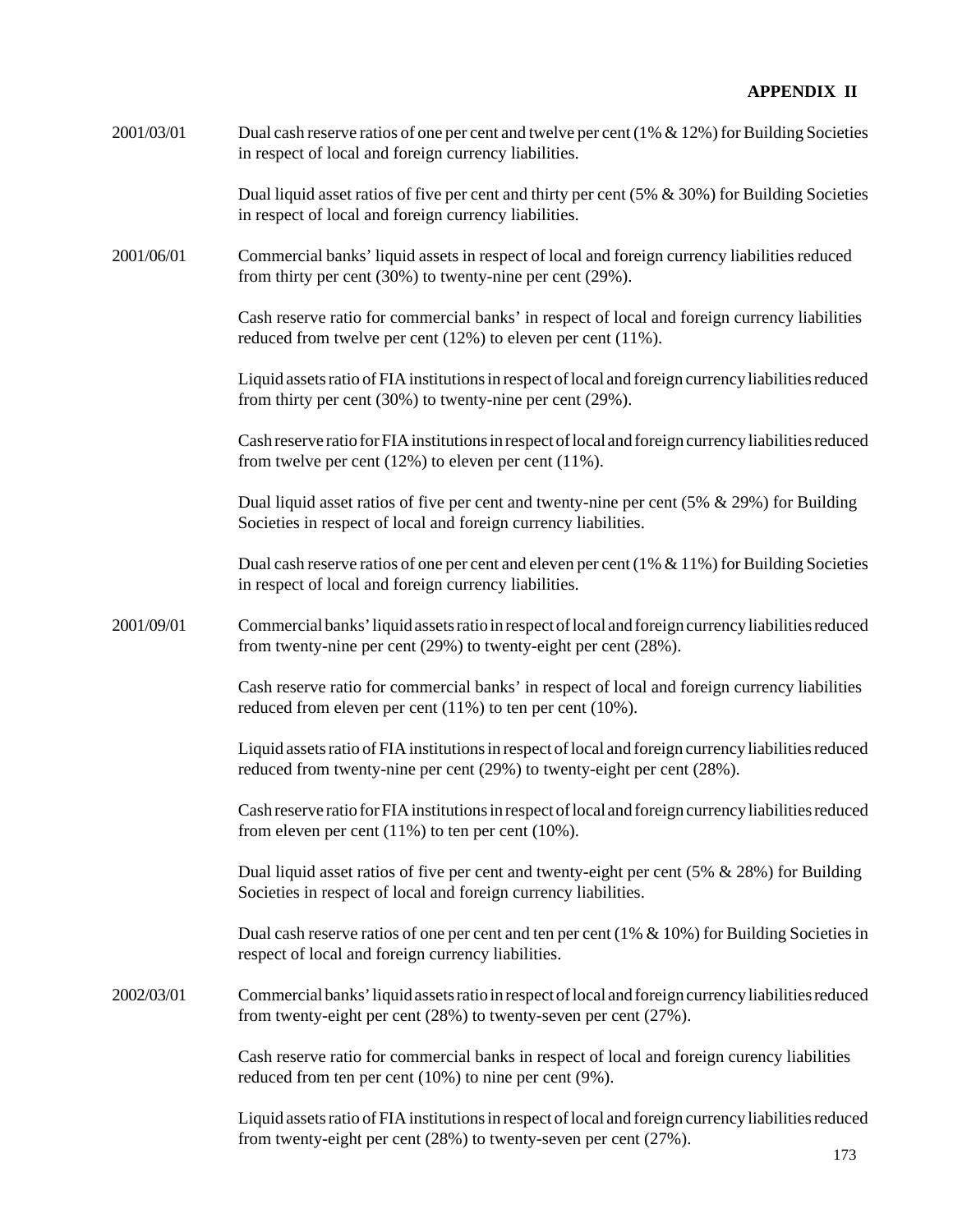2002/03/01 Cash reserve ratio of FIA institutions in respect of local and foreign currency liabilities reduced from ten per cent (10%) to nine per cent (9%).

> Dual liquid asset ratios of five and twenty-seven per cent (5% & 27%) for Building Societies in respect of local and foreign currency liabilities.

> Dual cash reserve ratios of one and nine per cent (1% & 9%) for Building Societies in respect of local and foreign currency liabilities.

2002/08/01 Liquid assets ratio of Commercial banks in respect of local and foreign currency liabilities reduced from twenty-seven per cent (27%) to twenty-three per cent (23%).

> Liquid assets ratio of Financial Institutions in respect of local and foreign currency liabilities reduced from twenty-seven per cent (27%) to twenty-three per cent (23%).

Liquid assets ratio of Building Societies in respect of local and foreign currency liabilities reduced from twenty-seven per cent (27%) to twenty-three per cent (23%).

2003/01/10 The Bank of Jamaica instituted a "Special Deposit" requirement for Commercial Banks and institutions licensed under the Financial Institutions Act. Each institution will be required to place cash deposits with the Central Bank equivalent to 5% of its Jamaican dollar deposit liabilities.

> This measure is instituted in a context of increased speculation and heightened instability in the foreign exchange market which has been facilitated by the high levels of Jamaican dollar liquidity in the system. The Central Bank intends to retain this measure until normality is restored in the foreign exchange system.

- 2004/03/11 Pursuant to Section 15 (2) (h) of the Banking Act, the Minister of Finance & Planning has determined that all debt securities or instruments issued by the Government of Jamaica whether denominated in Jamaica dollar or in a foreign currency and irrespective of their original maturity terms, shall, within nine months of their maturity date, be designated Liquid Assets.
- 2005/02/05 The Bank of Jamaica reduced the Special Deposit holdings for Commercial banks and FIA licencees by two (2) percentage points. Accordingly, these institutions, until further notice, are required to maintain with the Bank of Jamaica as a Special Deposit, an amount wholly in the form of cash, representing three per cent (3%) of their prescribed liabilities.
- 2005/05/16 The Bank of Jamaica reduced the special deposit holdings of commercial banks by two (2) percentage points. Accordingly, these institutions, until further notified, are required to maintain with the Bank of Jamaica as a Special Deposit an amount wholly in the form of cash, representing one per cent (1%) of their prescribed liabilities.
- 2006/05/01 The Bank of Jamaica has removed the requirement that deposit taking institutions must hold some portion of their assets as a special deposit with the Central Bank.
- 2008/12/03 Cash reserve ratio of Commercial Banks in respect of local curency liabilities increased from nine percent (9%) to eleven percent (11%). Cash reserve ratio of Commercial Banks in respect of foreign currency liabilities remained at nine percent (9%).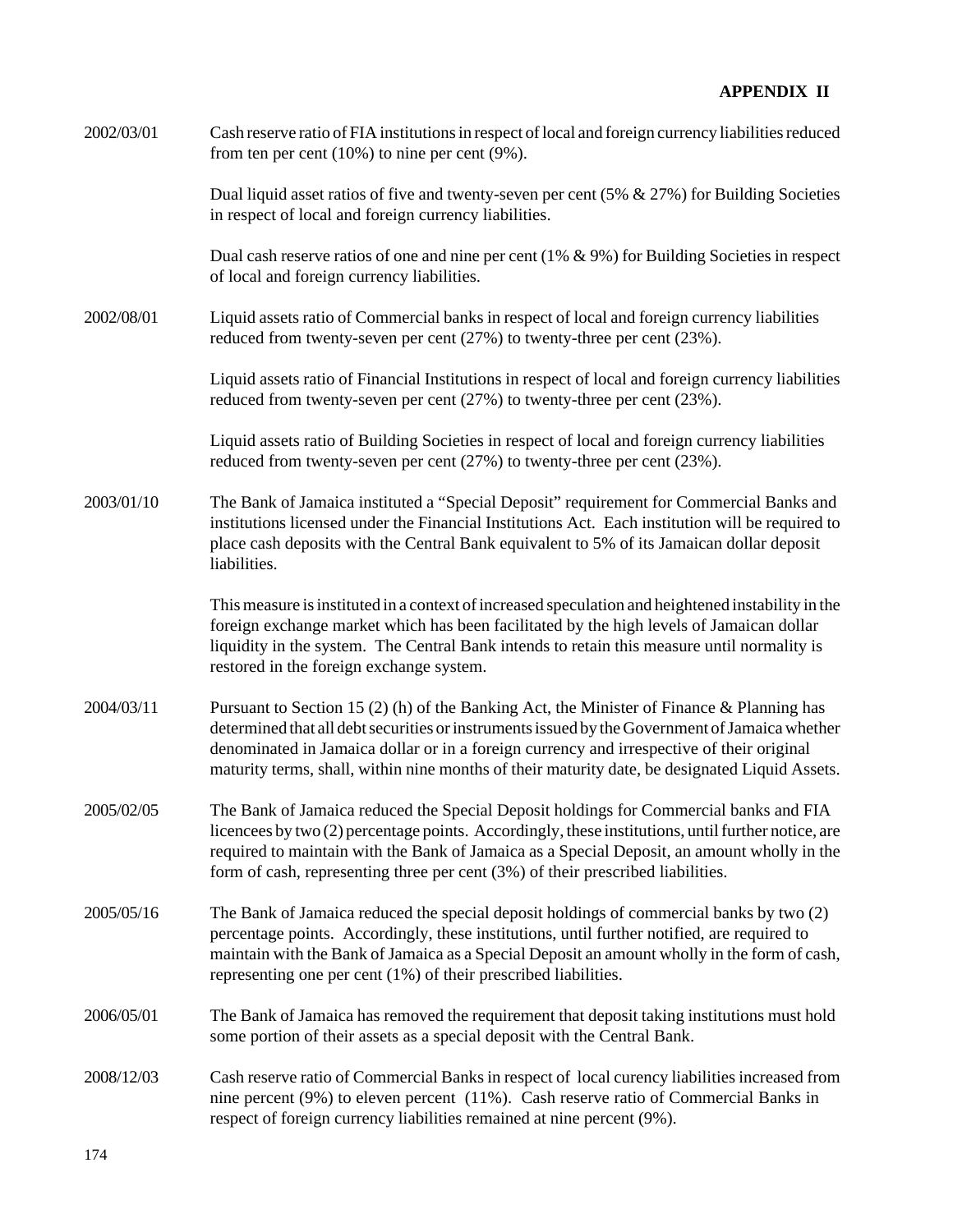Cash reserve ratio of FIA Insititutions in respect of local currency liabilities increased from nine (9%) to eleven percent (11%). Cash reserve ratio of Finanical Insitutions in respect foreign currency libailities remained at nine percent (9%).

Cash reserve ratio of Building Socieities in respect of local currency liabilities increased from nine percent (9%) to eleven percent (11%). Cash reserve ratio of Building Societies in respect of foreign currency liabilities remained at nine percent (9%).

The Bank of Jamaica planned to increased these requirements by a further 3 percent points if market conditions warranted it.

2008/12/03 Liquid Assets rato of Commercial Banks in respect of local currency liabilities increased from twenty-three percent (23%) to twenty-five percent (25%). Liquid Assets ratio of Financial Institutions in respect of foreign currency liabilities remained at twenty-three (23%).

> Liquid Assets ratio of FIA Institutions in respect of local currency liabilities increased from twenty-three percent (23%) to 25 percent (25%). Liquid Assets ratio of Financial Institutions in resepct of foreign currency liabilities remained at twenty-three percent (23%).

> Liquid Assets ratio of Building Societies in respect of local currency liabilities increased from twenty-three percent (23%) to twenty-five percent (25%). Liquid Assets ratio of Building Societies in respect of foreign currency liabilities remained at twenty-three percent (23%).

2009/01/02 Cash reserve ratio of Commercial Banks in respect of local currency liabilities increased from eleven percent (11%) to thirteen percent (13%). Cash reserve ratio of Commercial Banks in respect of foreign currency liabilities increased from nine percent (9%) to eleven percent (11%).

> Cash reserve ratio of FIA Institutions in respect of local currency liabilities increased form eleven percent (11%) to thirteen percent (13%). Cash reserve ratio of Financial Institutions in respect of foreign currency liabilities increased from nine percent (9%) to eleven percent (11%).

> Cash reserve ratio of Building Societies in respect of local currency liabilities increased from eleven percent (11%) to thirteen percent (13%). Cash reserve ratio of Building Societies in respect of foreign currency liabilities increased from nine percent (9%) to eleven percent (11 %).

2009/01/02 Liquid Assets ratio of Commercial Banks in respect of local currency liabilities increased form twenty-five (25%) to twenty-seven percent (27%). Liquid Assets ratio of financial Institutions in respect of foreign currency liabilities increased form twenty-three percent (23%) to twentyfive percent (25%).

> Liquid Assets ratio of FIA Institutions in respect of local currency liabilities increased from twenty-five percent (25%) to twenty-seven percent 27%). Liquid Assets ratio of Building Societies in respect of foreign currency liabilities increased from twenty-three (23%) to twentyfive-percent (25%).

> Liquid Assets ratio of Building Societies in respect of local currency liabilities increased from twenty-five percent (25%) to twenty-seven percent (27%). Liquid Assets ratio of Building Societies in respect of foreign currency liabilities increased from twenty-three percent (23%) to twenty-five percent (25%).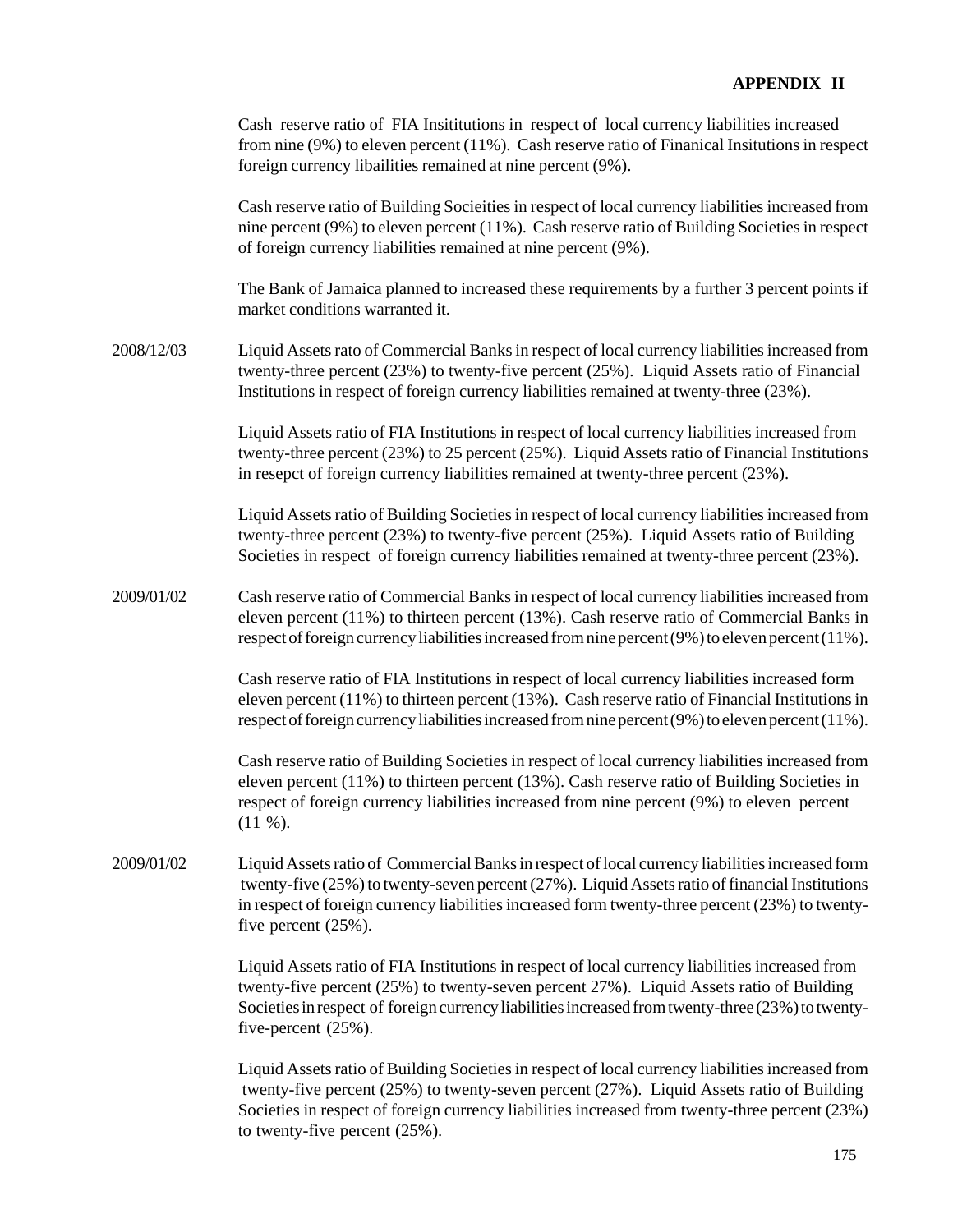| 2009/02/06 | Cash reserve ratio of Commercial Banks in respect of local currency liabilities increased from<br>thirteen per cent (13%) to fourteen per cent (14%). Cash reserve ratio of Commercial Banks<br>in respect of foreign currency liabilities remained at eleven per cent (11%).                     |
|------------|---------------------------------------------------------------------------------------------------------------------------------------------------------------------------------------------------------------------------------------------------------------------------------------------------|
|            | Cash reserve ratio of FIA Institutions in respect of local currency liabilities increased from<br>thirteen per cent (13%) to fourteen per cent (14%). Cash reserve ratio of Financial Institutions<br>in respect of foreign currency liabilities remained at eleven per cent (11%).               |
|            | Cash reserve ratio of Building Societies in respect of local currency liabilities increased from<br>thirteen percent (13%) to fourteen per cent (14%). Cash reserve ratio of Building Societies<br>in respect of foreign currency liabilities remained at eleven per cent (11%).                  |
| 2009/02/06 | Liquid Assets ratio of Commercial Banks in respect of local currency liabilities increased from<br>twenty seven per cent (27%) to twenty eight percent (28%). Liquid Assets ratio of Commercial<br>Banks in respect of foreign currency liabilities remained at twenty five per cent (25%).       |
|            | Liquid Assets ratio of FIA Institutions in respect of local currency liabilities increased from<br>twenty seven per cent (27%) to twenty eight per cent (28%). Liquid Assets ratio of Financial<br>Institutions in respect of foreign currency liablities remained at twenty five per cent (25%). |
|            | Liquid Assets ratio of Building Societies in respect of local currency liabilities increased from<br>twenty seven per cent (27%) to twenty eight per cent (28%). Liquid Assets ratio of Building<br>Societies in respect of foreign currency liabilities remained at twenty five per cent (25%).  |
| 2010/03/01 | Cash reserve ratio of Commercial Banks in respect of foreign currency liabilities reduced from<br>eleven per cent (11%) to nine per cent (9%). Cash reserve ratio of Commercial Banks in<br>respect of local currency liabilities remained at fourteen per cent (14%).                            |
|            | Cash reserve ratio of FIA Institutions in respect of foreign currency liabilities reduced from<br>eleven per cent (11%) to nine per cent (9%). Cash Reserve ratio of FIA Institutions in respect<br>of local currency liabilities remained at fourteen per cent (14%).                            |
|            | Cash reserve ratio of Building Societies in respect of foreign currency liabilities reduced from<br>eleven per cent (11%) to nine per cent (9%). Cash reserve ratio of Building Societies in respect<br>of local currency liabilities remained at fourteen per cent (14%).                        |
| 2010/03/01 | Liquid Assets ratio of Commercial Banks in respect of foreign currency liabilities reduced from<br>twenty-five per cent (25%) to twenty-three per cent (23%). Liquid Assets ratio of Commercial<br>Banks in respect of local currency liabilities remained at twenty-eight per cent (28%).        |
|            | Liquid Assets ratio of FIA Institutions in respect of foreign currency liabilities reduced from<br>twenty-five per cent (25%) to twenty-three per cent (23%). Liquid Assets ratio of FIA<br>Institutions in respect of local currency liabilities remained at twenty-eight per cent (28%).        |
|            | Liquid Assets ratio of Building Societies in respect of foreign currency liabilities reduced from<br>twenty-five per cent (25%) to twenty-three per cent (23%). Liquid Assets ratio of Building<br>Societies in respect of local currency liabilities remained at twenty-eight per cent (28%).    |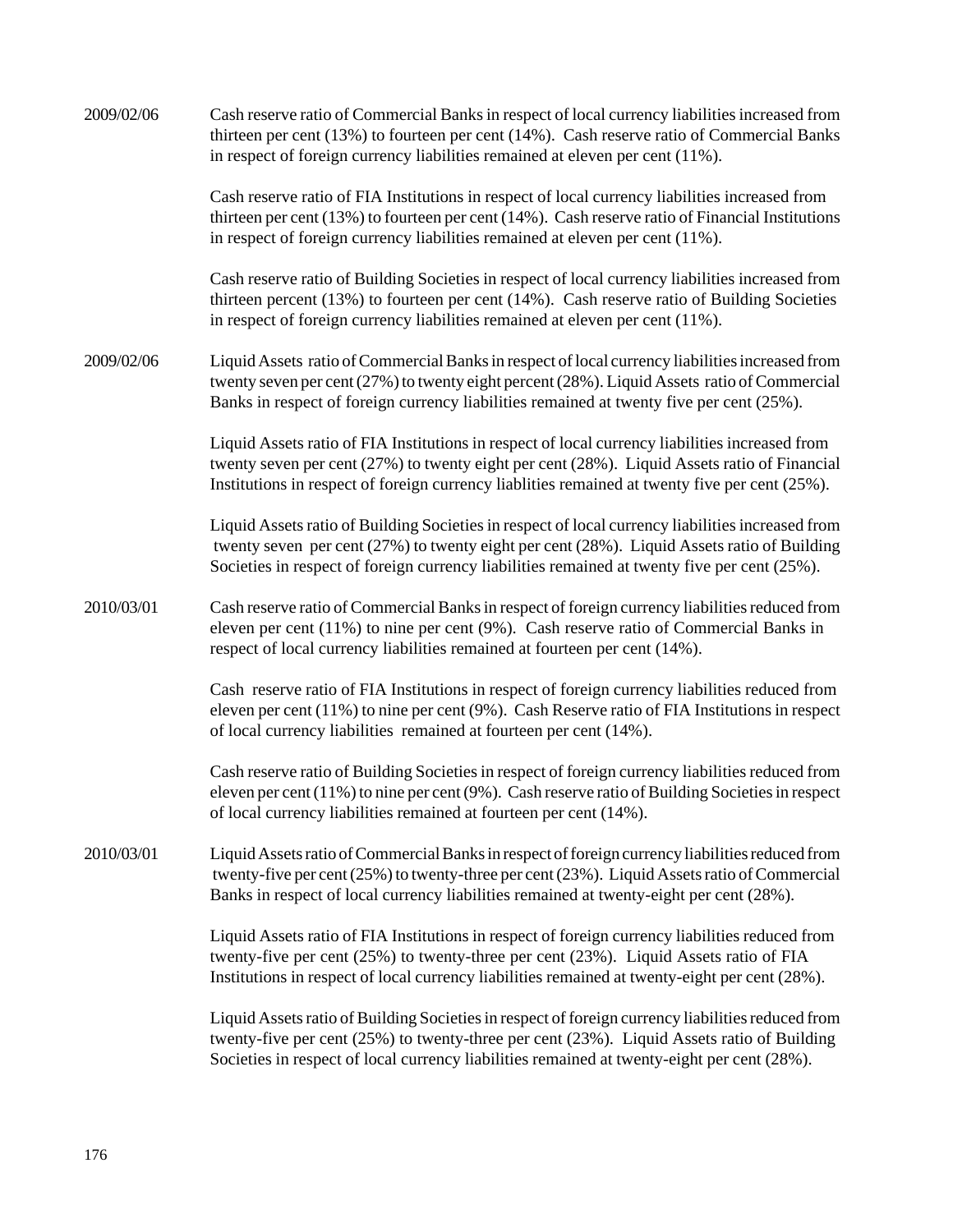2010/07/01 Cash reserve ratio of Commercial Banks in respect of local currency liabilities reduced from fourteen percent (14%) to twelve percent (12%). Cash reserve ratio of commercial Banks in respect of foreign currency liabilities remained at nine percent (9%). Cash reserve ratio of FIA Institutions in respect of local currency liabilities reduced from fourteen per cent (14%) to twelve percent (12%). Cash reserve ratio of Financial Institutions in respect of foreign currency liabilities remained at nine per cent (9%). Cash reserve ratio of Building Societies in respect of local currency liabilities reduced from fourteen per cent (14%) to twelve percent (12%). Cash reserve ratio of Building Societies in respect of foreign currency liabilities remained at nine (9%). 2010/07/01 Liquid Assets ratio of Commercial Banks in respect of local currency liabilities reduced from twenty eight per cent (28%) to twenty six percent (26%). Liquid Assets ratio of Commercial Banks in respect of foreign currency liabilities remained at twenty three per cent (23%). Liquid Assets ratio of FIA Institutions in respect of local currency liabilities reduced from twenty eight per cent (28%) to twenty six per cent (26%). Liquid Assets ratio of Financial Institutions in respect of foreign currency liablities remained at twenty three per cent (23%).

Liquid Assets ratio of Building Societies in respect of local currency liabilities reduced from twenty eight per cent (28%) to twenty six per cent (26%). Liquid Assets ratio of Building Societies in respect of foreign currency liabilities remained at twenty three per cent (23%).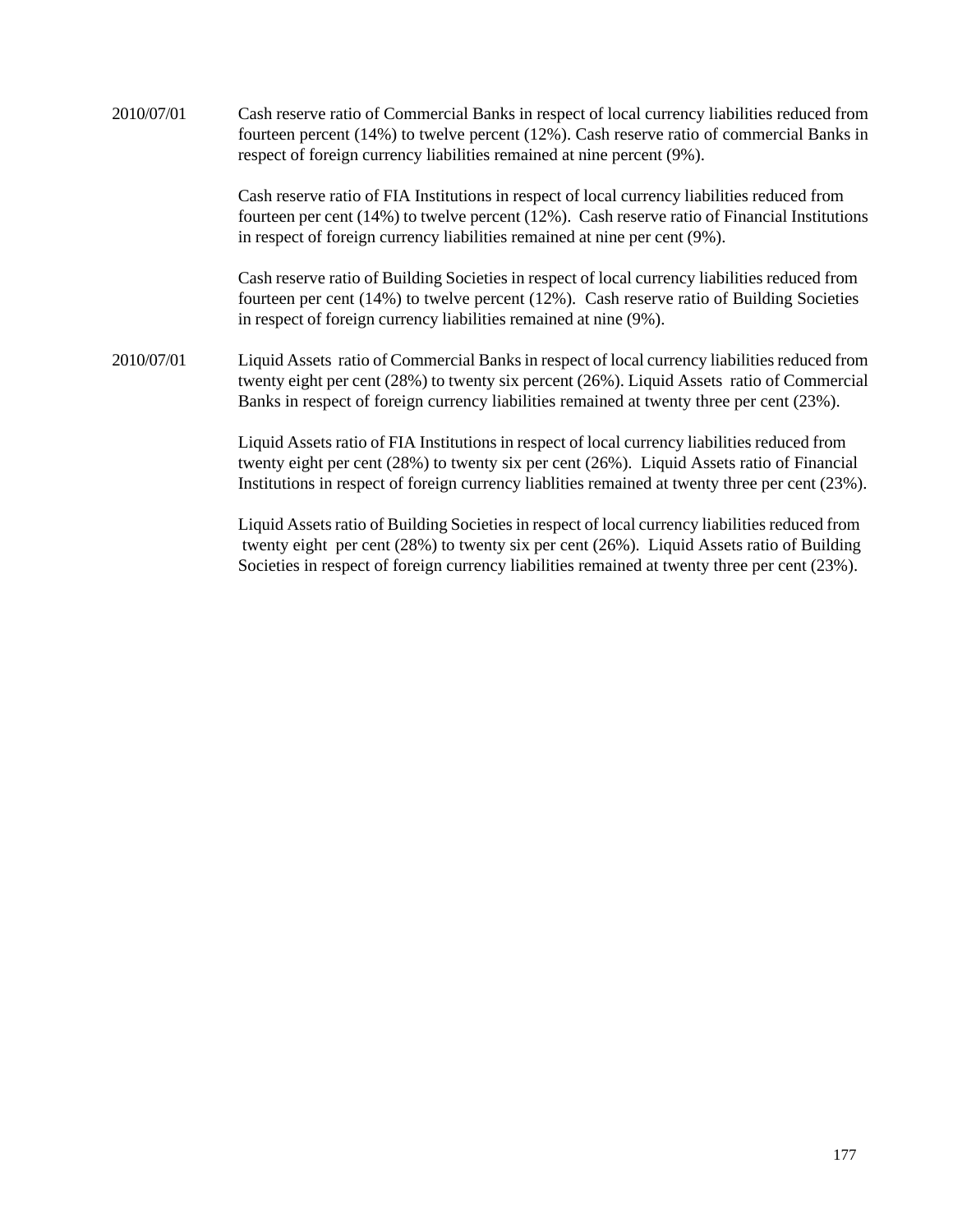# **MONETARY POLICY AND FOREIGN EXCHANGE RATE DEVELOPMENTS 1984 TO PRESENT**

### *FOREIGN EXCHANGE RATES AND FOREIGN EXCHANGE MANAGEMENT POLICY REVISIONS*

1984/01/05 Revision and adjustment of foreign exchange band. New range: J\$3.10 - J\$3.40 per US\$1.00 (J\$3.40 actual selling rate). 1984/01/19 Review and adjustment of foreign exchange band. New range: J\$3.25 - J\$3.55 per US\$1.00 (J\$3.30 actual selling rate). 1984/03/01 Bands no longer allowed to include "foreign currency float" as part of liquid assets ratio. 1984/03/20 Introduction of new foreign exchange system determined by auction held twice weekly. Bids conducted within prescribed band as set by Parity Order. Range: J\$3.25 - J\$3.55 per US\$1.00 (J\$3.55 actual selling rate). 1984/03/29 New Parity Order: Range: J\$3.40 - J\$3.70 per US\$1.00 (J\$3.70 actual selling rate). 1984/04/10 New Parity Order: Range: J\$3.55 - J\$3.85 per US\$1.00 (J\$3.85 actual selling rate). 1984/04/19 Review of auction operations whereby bids will be accepted only in respect of obligation with original due date(s) on or after 01/02/84. New Parity Order: Range: J\$3.70 - J\$4.00 per US\$1.00 (J\$4.00 actual selling rate). 1984/05/02 New Parity Order: Range: J\$3.85 - J\$4.15 per US\$1.00 (J4.00 actual selling rate). 1984/09/19 New Parity Order: Range: J\$4.00 - J\$4.30 per US\$1.00 (J\$4.30 actual selling rate). 1984/10/18 New Parity Order: Range: J\$4.15 - J\$4.45 per US\$1.00 (J\$4.40 actual selling rate). 1984/10/30 New Parity Order: Range: J\$4.30 - J\$4.60 per US\$1.00 (J\$4.60 actual selling rate). 1984/11/07 New Parity Order: Range: J\$4.45 - J\$4.75 per US\$1.00. 1984/11/29 Revised Auction mechanism and Exchange System permitting the exchange rate band to move downward as well as upwards. Bids for foreign exchange to establish letters of credit no longer accepted. Bidders to pay for foreign exchange at a price at which they bid. 1989/11/01 The exchange rate of the Jamaica dollar to the United States dollar is fixed at J\$6.46 buying to J\$6.50 selling. 1990/01/02 A Foreign Exchange Retained Accounts scheme established for non-traditional exporters. The scheme covers: (a) exports of non-traditional goods (i.e., call exports excluding bauxite, alumina, sugar and bananas) to third country or hard currency markets.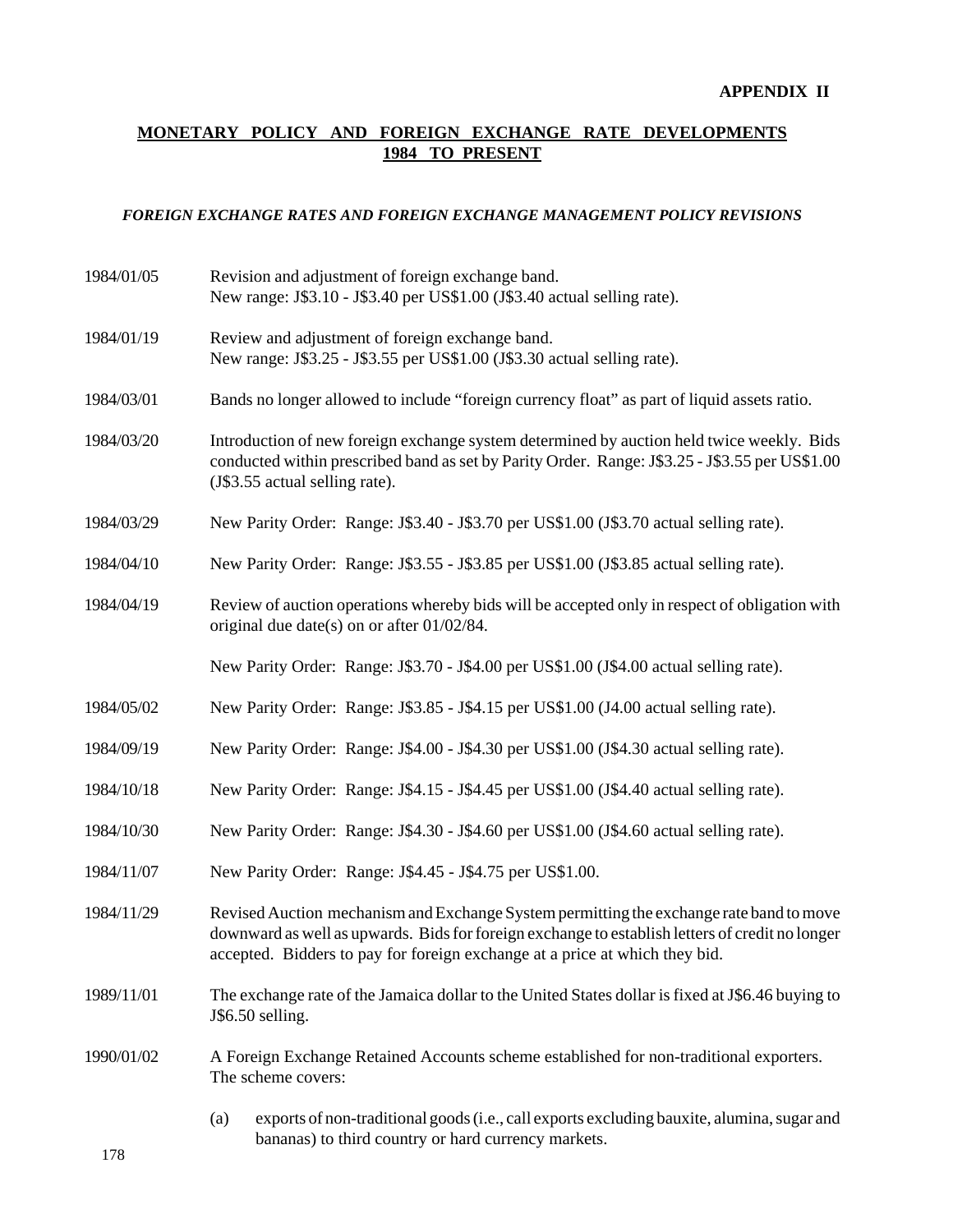- 1990/01/02 (b) export servces including data entry for the overseas market.
- 1990/01/23 The Bank of Jamaica partly closed its foreign exchange market, and announced that it would not be "accepting applications for foreign exchange for commercial banks on behalf of importers of goods and services" until February 1, 1990.
- 1990/02/01 In-bond shops are required to sell all merchandise whether duty free, duty paid or locally produced to non-residents only and for foreign currency only.
- 1990/07/01 Commercial banks empowered by the Bank of Jamaica by means of delegated authority issued under the Exchange Control Act to operate foreign currency "A" accounts on behalf of residents and non-residents.

The Bank of Jamaica has authorised the commercial banks to accept cash for credit to foreign currency "A" accounts under the following conditions:-

- (i) Cash deposits restricted to five days July 30 to August 3, and thereafter cash deposits will not be allowed.
- (ii) A maximum of US\$500.00 or its equivalent in any other convertible foreign currency to be accepted from any one account holder without the account holder providing details as to the source of the funds.
- (iii) Cash deposits in excess of US\$500.00 will require details as to the source of the funds.
- 1990/09/17 The exchange rate of the Jamaica dollar to the United States dollar is now determined by "prevailing market rate", i.e. commercial banks are now authorized dealers and will specify from time to time the buying and selling rates for the United States dollar.

The following exchange rates are now in effect:

- 1. Average of Market Exchange Rates daily weighted average buying and selling for spot transactions in the primary and interbank markets for all commercial banks.
- 2. Customs and Statistical Rate daily weighted average selling rates for spot transactions in the primary and interbank markets for all commercial banks.
- 3. Foreign Exchange Bureaux Rates weighted average of the commercial banks' overthe-counter buying rates, adjusted for the relevant spread of each Bureau.
- 4. Over the Counter Rates for the commercial banks rates posted daily by the commercial banks.

Commercial banks required to surrender 25.0 per cent of their foreign currency purchases to Bank of Jamaica at the weighted average purchase rate of all banks taken together plus J\$0.03 per US\$1.00.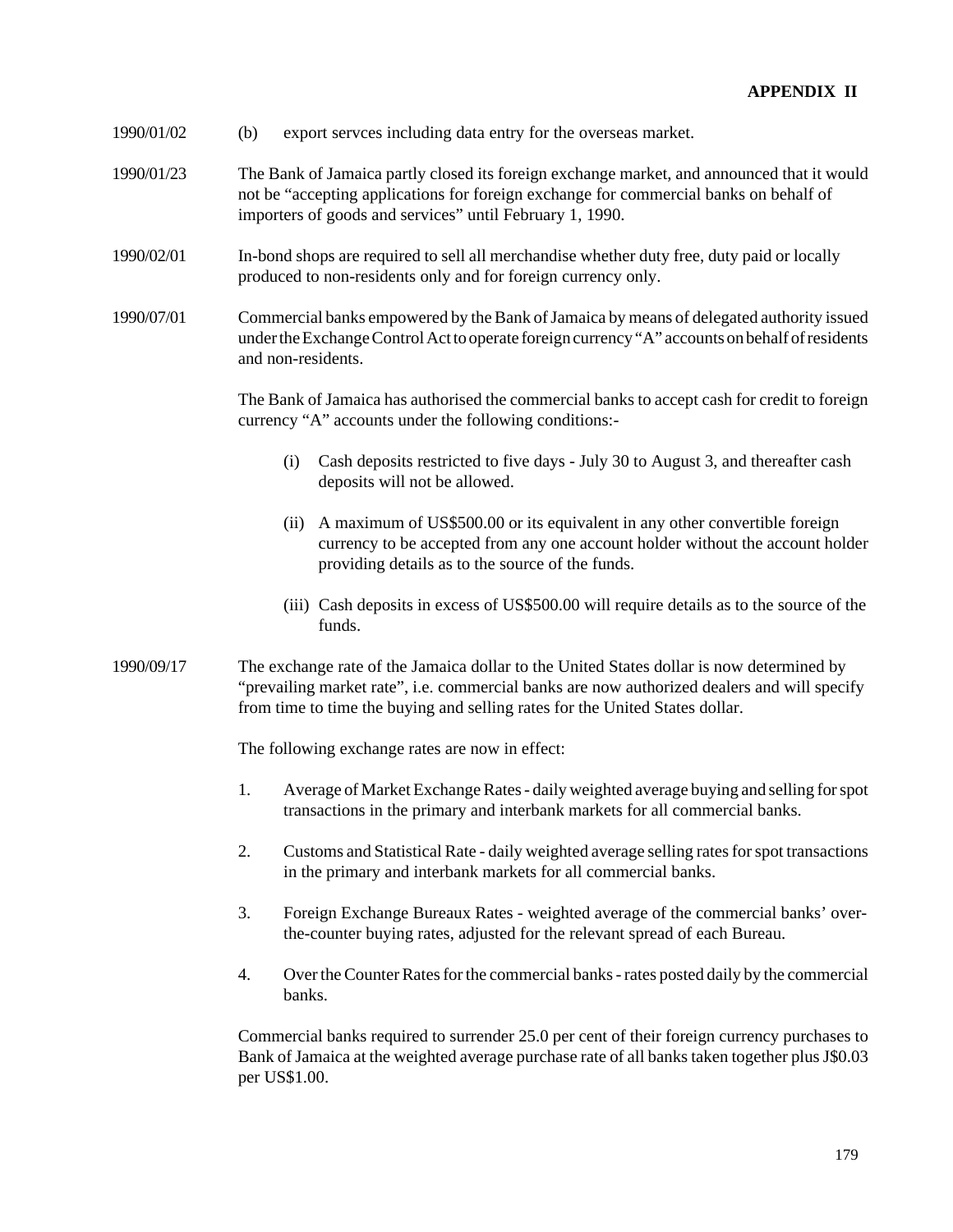- 1990/10/01 Commercial banks empowered to operate foreign currency "B" accounts on behalf of residents and non-residents. The main characteristics are as follows
	- (i) Deposits to the "B" accounts will be sold to the commercial banks and the Jamaica dollar equivalent credited to the account at the existing rate of exchange.
	- (ii) Deposits to the "B" accounts will not include foreign currency receipts from the exports of goods and services from Jamaica including tourism and technical services.
	- (iii) The interest credited to the "B" accounts is exempted from Jamaican Income Tax.

Commercial banks will accept cash to be credited to the "B" Accounts under the following conditions:-

- (i) Unrestricted deposits of foreign exchange cash will only be accepted between October 1 and October 15, 1990.
- (ii) As of October 16, 1990, cash deposits of up to US\$500 per month may be made by each depositor (all the depositors "B" accounts being taken together).
- 1990/10/24 Commercial banks will now surrender 30 per cent of their foreign currency purchases, up from 25 per cent, to the Bank of Jamaica at the weighted average purchase rate of all banks.
- 1990/10/25 Due to an amendment to the Exchange Control Notices, commercial banks are now authorised to accept foreign currency cash for credit to any single "A" account under the following conditions:-
	- (i) A total of US\$10,000 or its equivalent in any other convertible foreign currency may be accepted from any one account holder during the life of the account.
	- (ii) Anyone who has an "A" account and a Certificate of Deposit (CD) in foreign currency with the same bank at one and the same time is deemed to be operating a single "A" account.
- 1990/11/12 Commercial banks surrender requirements increased from 30 per cent to 40 per cent with the additional 10 per cent being sold to the Bank of Jamaica at each bank's weighted average selling rate.
- 1990/12/03 Commercial banks to surrender 50 per cent of their foreign currency purchases (increased from 40 per cent) to the Bank of Jamaica, with the additional 10 per cent being sold at each bank's weighted average selling rate.
- 1991/03/01 The Bank of Jamaica will now purchase 50 per cent of commercial bank foreign exchange intake with 25 per cent of each banks's daily purchase being bought at a rate based on a daily weighted average buying rate of all commercial banks. The remaining 25 per cent will be bought at the individual bank's daily weighted average selling rate.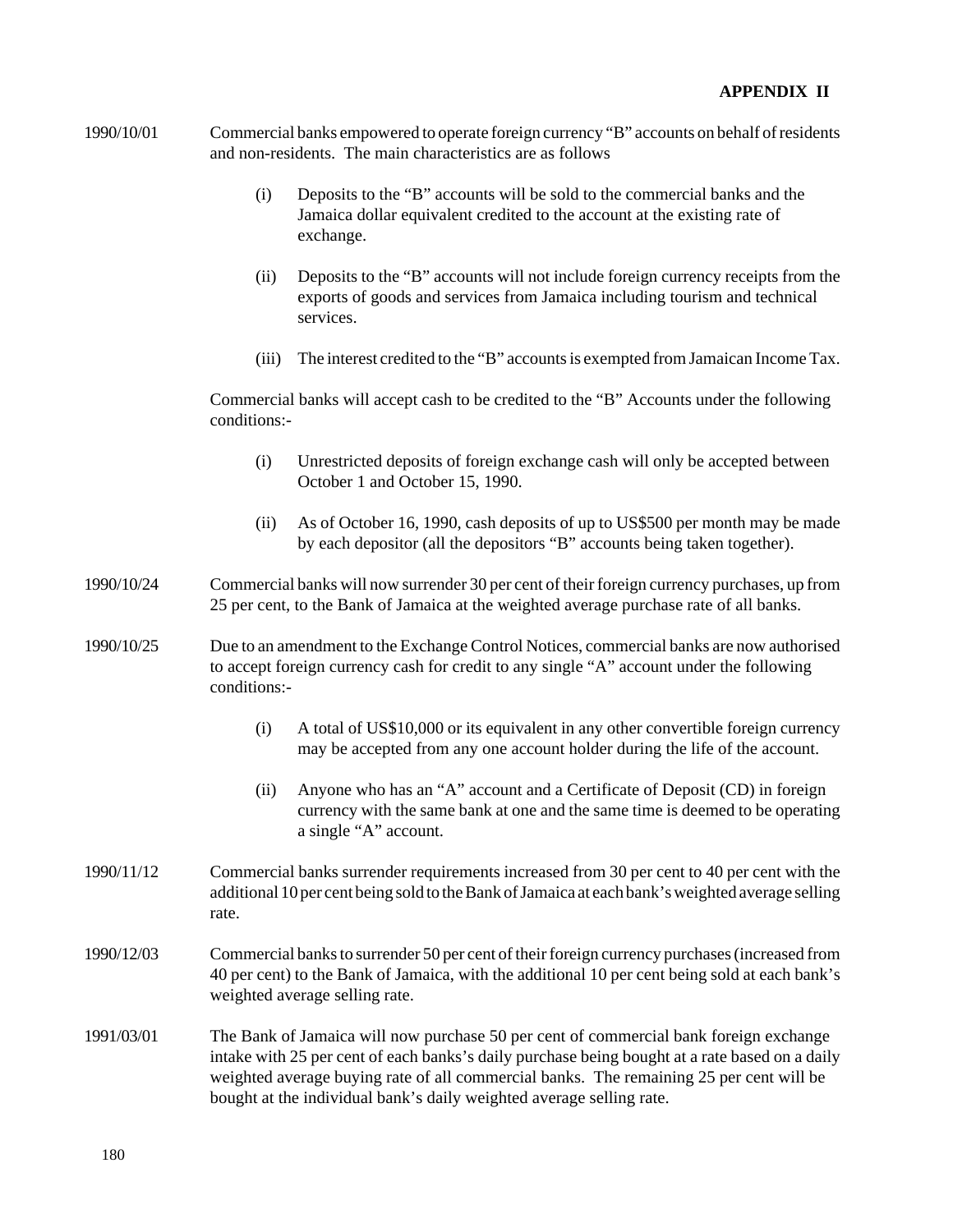| 1991/04/08 | The Bank of Jamaica will now purchase up to 50 per cent of commercial bank foreign<br>(a)<br>exchange intake at the weighted average buying rate of each commercial bank plus a<br>margin, instead of at the weighted average rate of all banks. |                                                                                                                                                                                                                                                                                                                                                                                                     |  |  |  |  |
|------------|--------------------------------------------------------------------------------------------------------------------------------------------------------------------------------------------------------------------------------------------------|-----------------------------------------------------------------------------------------------------------------------------------------------------------------------------------------------------------------------------------------------------------------------------------------------------------------------------------------------------------------------------------------------------|--|--|--|--|
|            | (b)                                                                                                                                                                                                                                              | No commissions or fees (in addition to the spread between buying and selling rates)<br>should be charged by commercial banks. In addition, the maximum spread between<br>buying and selling rates in respect of the foreign exchange not sold to the Bank of Jamaica<br>under (a) above, should not exceed 1.5 per cent in respect of all transactions including<br>those with the Bank of Jamaica. |  |  |  |  |
| 1991/04/15 |                                                                                                                                                                                                                                                  | Spot market weighted average rate (which was previously applicable for customs and statistical<br>purposes) became a 'market indicative rate for statistical purposes'. The published custom rate<br>in Appendix I was derived by combining the weighted average spot and forward selling rates.                                                                                                    |  |  |  |  |
| 1991/05/09 | Commercial banks now allowed to accept unlimited cash for credit to the foreign exchange "A"<br>account.                                                                                                                                         |                                                                                                                                                                                                                                                                                                                                                                                                     |  |  |  |  |
| 1991/05/13 | Members of the Jamaica Association of Villas and Apartments (JAVA) authorised to retain 35<br>per cent (previously 10 per cent) of their JNRA earnings.                                                                                          |                                                                                                                                                                                                                                                                                                                                                                                                     |  |  |  |  |
|            |                                                                                                                                                                                                                                                  | Hoteliers can now credit to their expenditure account or to any other account 35 per cent of their<br>earnings, with the remaining 65 per cent to be sold to the Bank of Jamaica at the weighted<br>average buying rate.                                                                                                                                                                            |  |  |  |  |
|            | Hotels allowed to borrow in foreign exchange and service their debts from their 35 per cent<br>retention, but the Bank of Jamaica will get priority to any excess of foreign exchange proceeds<br>of such loans.                                 |                                                                                                                                                                                                                                                                                                                                                                                                     |  |  |  |  |
|            | The foreign currency surrender requirement by commercial banks will be reduced by 10 per<br>cent from 50 per cent to 40 per cent.                                                                                                                |                                                                                                                                                                                                                                                                                                                                                                                                     |  |  |  |  |
| 1991/06/06 | The Bank of Jamaica will now purchase an additional 15 per cent of commercial bank purchases<br>at each bank's weighted average selling rate. This will be in force until the end of June 1991.                                                  |                                                                                                                                                                                                                                                                                                                                                                                                     |  |  |  |  |
| 1991/06/10 | The Jamaica Bankers Association implemented the following new standards and procedures<br>to govern the operations of all commercial banks in their inter-bank foreign exchange trading<br>activities.                                           |                                                                                                                                                                                                                                                                                                                                                                                                     |  |  |  |  |
|            | <b>Spot Market</b>                                                                                                                                                                                                                               |                                                                                                                                                                                                                                                                                                                                                                                                     |  |  |  |  |
|            |                                                                                                                                                                                                                                                  | Each bank will set its rates within predetermined bands on a daily basis which will<br>(i)<br>be displayed in the banks' branches.                                                                                                                                                                                                                                                                  |  |  |  |  |
|            |                                                                                                                                                                                                                                                  | Each bank will trade within the daily published rates and there will be no<br>(ii)<br>negotiated rates.                                                                                                                                                                                                                                                                                             |  |  |  |  |
|            | Forward Market                                                                                                                                                                                                                                   |                                                                                                                                                                                                                                                                                                                                                                                                     |  |  |  |  |

- (i) No forward transactions will be done by any bank for any period less than 30 days.
- (ii) There will be no discounting of forward contracts within the first 30 days of the contract.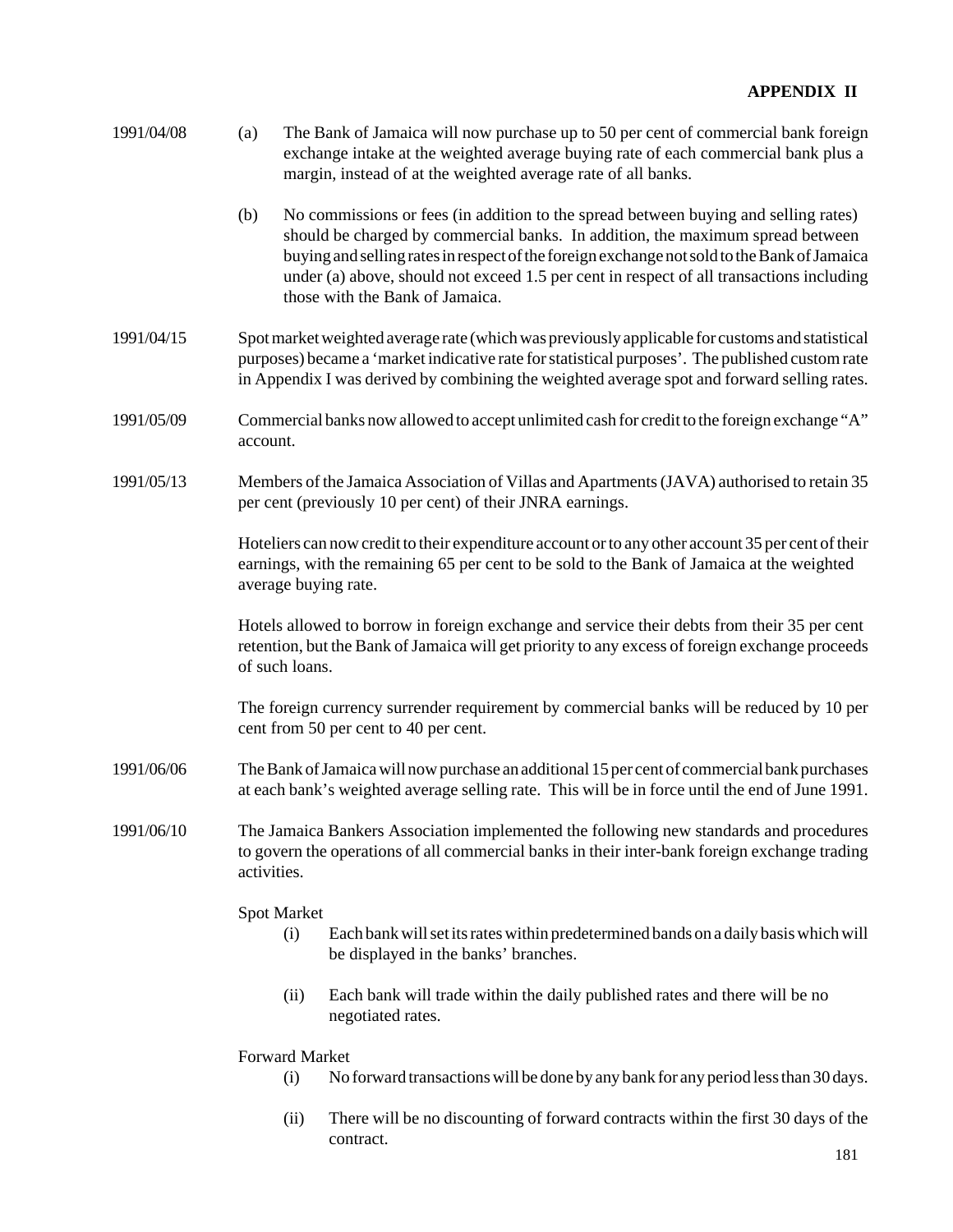| 1991/06/10 | <b>Forward Maket</b><br>(iii) The applicable rates of exchange for purchases in the forward market will be<br>directly related to the applicable rates of exchange in the spot market.                                                                                                                                                                                                                     |  |  |  |  |  |
|------------|------------------------------------------------------------------------------------------------------------------------------------------------------------------------------------------------------------------------------------------------------------------------------------------------------------------------------------------------------------------------------------------------------------|--|--|--|--|--|
|            | (iv) No cash will be bought on the forward maket.                                                                                                                                                                                                                                                                                                                                                          |  |  |  |  |  |
| 1991/06/11 | Derivation of custom rate discontinued. Spot market weighted average rate utilised for custom<br>purposes.                                                                                                                                                                                                                                                                                                 |  |  |  |  |  |
| 1991/06/26 | Payments between Jamaica and Caricom countries will now be conducted as far as possible in<br>regional countries through a mechanism operated by the commercial banking system in the<br>respective countries. Under the new system, Bank of Jamaica will exempt Caricom transactions<br>from surrender requirements relating to purchases of foreign exchange by commercial banks.                        |  |  |  |  |  |
| 1991/07/01 | Victoria Mutual Building Society, Jamaica National Building Society, Manufacturers Mer-<br>chant and Pan Caribbean Merchant Bank were designated authorised dealers of foreign<br>exchange under the Exchange Control Act.                                                                                                                                                                                 |  |  |  |  |  |
| 1991/07/22 | Persons resident outside of Jamaica (non-resident investors) no longer require Exchange<br>Control approval for lending foreign currency to Jamaican entities or acquiring equity or other<br>shareholding or interests in such entities in connection with capital investments undertaken in<br>Jamaica by such non-resident investors.                                                                   |  |  |  |  |  |
|            | The borrowing of foreign currency by Jamaican entitites and/or the issuance of equity and/or<br>other shareholding or interest by such entity of non-resident investors in connection with a<br>capital investment undertaken in Jamaica by such non-resident investors no longer require<br>Exchange Control approval. The capital investment may either be direct or portfolio (indirect)<br>investment. |  |  |  |  |  |
| 1991/08/06 | The Bank of Jamaica will now purchase up to 40 per cent of commercial bank foreign exchange<br>intake at the weighted average buying rate for the banking system as a whole, plus a spread of<br>J\$0.03 per US\$1.00.                                                                                                                                                                                     |  |  |  |  |  |
| 1991/09/25 | "Exchange Control (Removal of Restrictions) Order" implemented.                                                                                                                                                                                                                                                                                                                                            |  |  |  |  |  |
|            | Consequent on the implementation of the "Removal of Restrictions Order", the following<br>measures were introduced:-                                                                                                                                                                                                                                                                                       |  |  |  |  |  |
|            | Exporters and all other earners of foreign exchange will be free to hold their<br>(i)<br>earnings in foreign currency accounts locally or abroad and utilize the same for any<br>foreign obligations.                                                                                                                                                                                                      |  |  |  |  |  |
|            | All "Retained Accounts" including those for exporters, villas and apartments, U-<br>(ii)<br>Drive Operators, Jn-Bond Operators, and other tourism interests, have been<br>abolished. Compulsory sales to the Jamaica National Retained Account (JNRA)<br>by the tourism sector will no longer be required.                                                                                                 |  |  |  |  |  |
|            | (iii) The existing mechanism for settlement of CARICOM transactions will no longer<br>continue. Exporters to and exporters from CARICOM will make their own                                                                                                                                                                                                                                                |  |  |  |  |  |

arrangements for settling their transactions.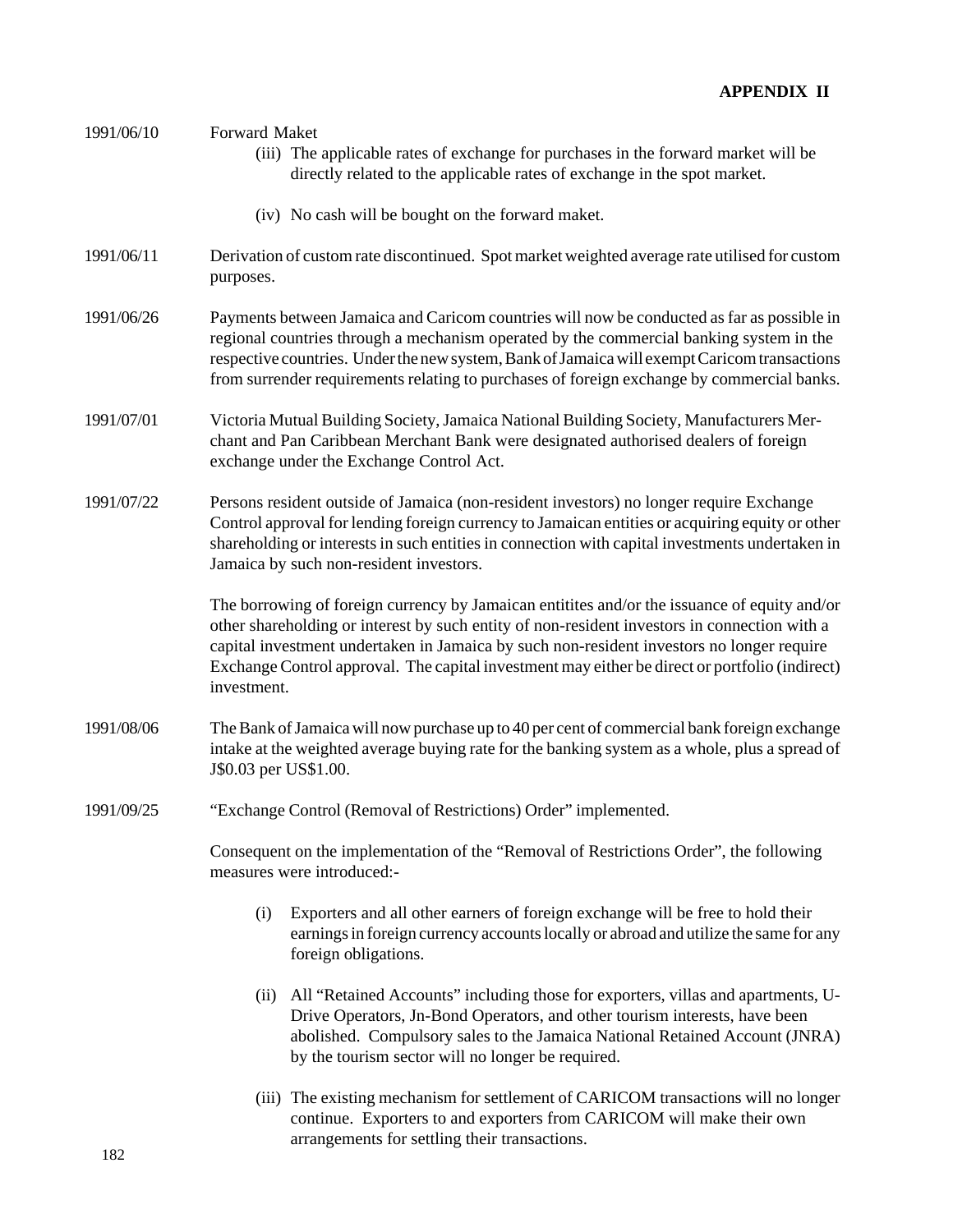| 1991/09/25 | The Bank of Jamaica (BOJ) will eventually restrict its provision of foreign<br>(iv)<br>exchange to the servicing of the Public external debt, making payments in respect<br>of diplomatic missions, and other essential requirements of the Government.                                                                                                                                                                                                                                                                                                                                                                                                                                                                                          |
|------------|--------------------------------------------------------------------------------------------------------------------------------------------------------------------------------------------------------------------------------------------------------------------------------------------------------------------------------------------------------------------------------------------------------------------------------------------------------------------------------------------------------------------------------------------------------------------------------------------------------------------------------------------------------------------------------------------------------------------------------------------------|
|            | All payments to Government which by agreement or law are payable in foreign<br>(v)<br>exchange as well as foreign exchange proceeds of loans to Government Agencies<br>will be paid directly to the Bank of Jamaica.                                                                                                                                                                                                                                                                                                                                                                                                                                                                                                                             |
|            | (vi) 'A' Accounts.                                                                                                                                                                                                                                                                                                                                                                                                                                                                                                                                                                                                                                                                                                                               |
|            | NON-RESIDENTS will continue to hold tax free 'A' accounts on the existing terms.                                                                                                                                                                                                                                                                                                                                                                                                                                                                                                                                                                                                                                                                 |
|            | RESIDENTS will be free to maintain foreign currency accounts locally or abroad, but<br>these will be subject to the ordinary tax laws of Jamaica and the foreign country.                                                                                                                                                                                                                                                                                                                                                                                                                                                                                                                                                                        |
|            | ALL RESIDENTS with balances in their 'A' accounts as at September 20, 1991, will<br>continue to receive (up to the time of their withdrawal or use), tax free interest and the<br>freedom to use the funds for whatever purpose.                                                                                                                                                                                                                                                                                                                                                                                                                                                                                                                 |
|            | RESIDENTS will not be able to open new 'A' accounts or add to existing balances held<br>in such accounts.                                                                                                                                                                                                                                                                                                                                                                                                                                                                                                                                                                                                                                        |
|            | $(vii)$ 'B' accounts                                                                                                                                                                                                                                                                                                                                                                                                                                                                                                                                                                                                                                                                                                                             |
|            | NON-RESIDENTS will continue to hold 'B' accounts on the existing terms.                                                                                                                                                                                                                                                                                                                                                                                                                                                                                                                                                                                                                                                                          |
|            | RESIDENTS will be allowed to have tax-free 'B' accounts provided that they are<br>restricted to Certificates of Deposit with a minimum duration of one year. Withdrawal<br>before year-end will nullify the tax-free status.                                                                                                                                                                                                                                                                                                                                                                                                                                                                                                                     |
| 1991/10/25 | Exchange Control (Removal of Restrictions (No.2) Order 1991:                                                                                                                                                                                                                                                                                                                                                                                                                                                                                                                                                                                                                                                                                     |
|            | Requires that only authorised dealers buy, sell, borrow or lend in foreign exchange<br>(i)<br>unless approved by the Minister.                                                                                                                                                                                                                                                                                                                                                                                                                                                                                                                                                                                                                   |
|            | Stipulates that persons buying, selling, borrowing or lending foreign exchange<br>(ii)<br>currency may only do so through an authorised dealer.                                                                                                                                                                                                                                                                                                                                                                                                                                                                                                                                                                                                  |
|            | Sets penalties and fines for offences against the Act.<br>(iii)                                                                                                                                                                                                                                                                                                                                                                                                                                                                                                                                                                                                                                                                                  |
| 1992/06/28 | Authorised foreign exchange dealers will voluntarily sell to the Bank of Jamaica an amount not<br>less than 5 per cent of each dealer's daily purchases which would be used by the Bank of Jamaica<br>to set up a Stabilization Fund. No withdrawals from the Fund will be allowed before August<br>31, 1992. Thereafter, each authorised dealer would be entitled to access up to 50 per cent of<br>the amount contributed by that dealer but restricted on a monthly basis to one-third of this<br>entitlement. This would ensure that at any moment in time, at least two months' contribution<br>would be available in the Fund. The remaining 50 per cent would be available to the Bank of<br>Jamaica primarily for exchange rate support. |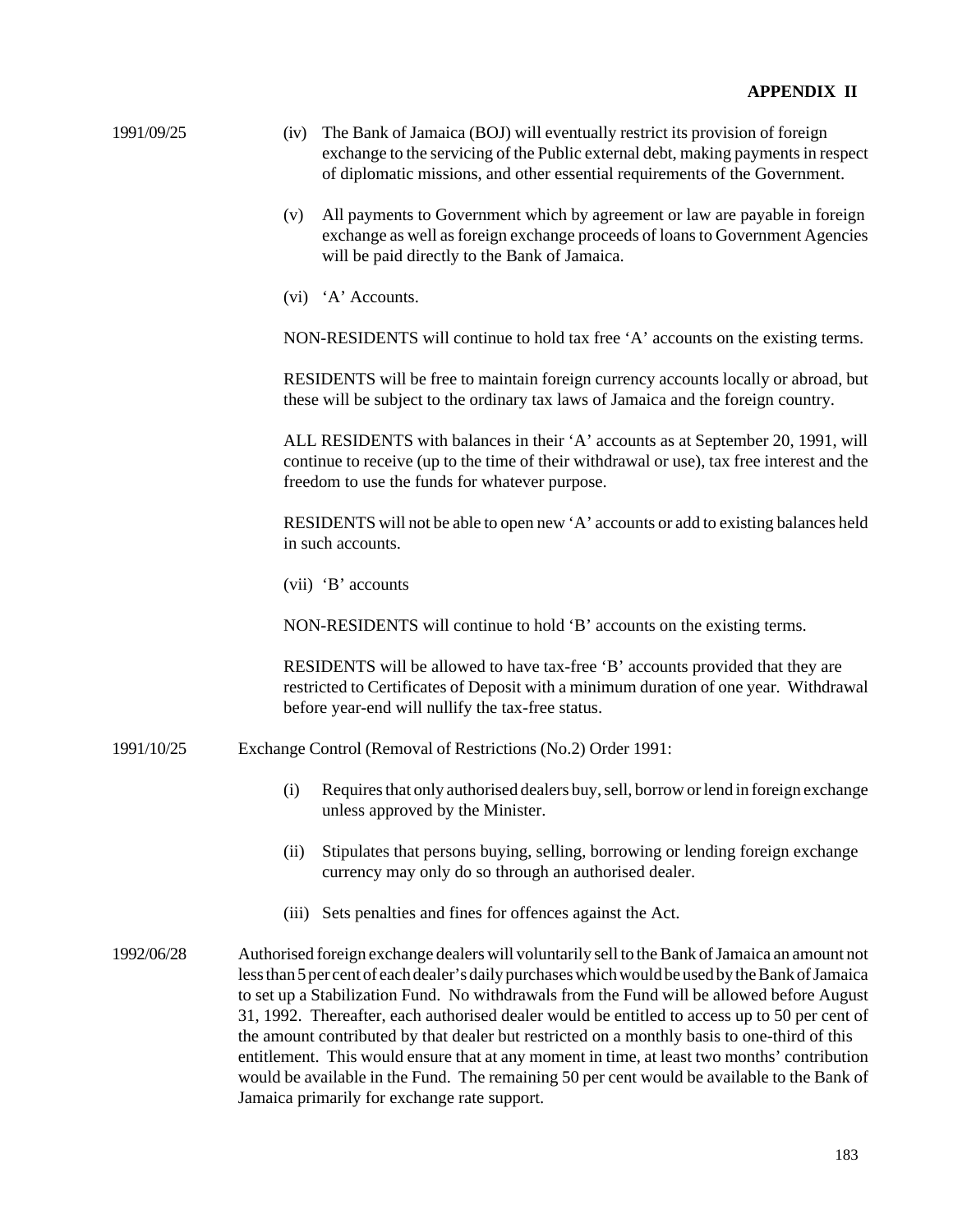- 1992/08/17 The Exchange Control Act has been repealed and the Bank of Jamaica Act has been amended in a Schedule to the Bill to reflect those provisions. Three features of that Act were retained - the prohibition against trading in foreign currency except by an authorised dealer, provisions under which the Minister could issue directions to specified classes of persons as regards the acquisition of foreign currency, and provisions relating to offences.
- 1993/06/21 The following are amended guidelines for the Inter-bank Foreign Exchange Market:
	- 1. The Bank of Jamaica will discontinue the provision of indicative rates to authorised dealers.
	- 2. Each authorised foreign exchange dealer will establish his own buying and selling rates of exchange which is to be market determined.
	- 3. Each authorised foreign exchange dealer will advise the Bank of Jamaica by 8:30 a.m. each trading day of the opening buying and selling rates for United States and Canadian dollars, Pound Sterling and other foreign currencies. In addition, the Bank of Jamaica will require the following additional information:
		- (a) daily closing, buying and selling rates for the United States and Canadian dollar and the Pound Sterling, and other foreign currencies;
		- (b) volumes bought and weighted average purchase rate;
		- (c) volumes sold and weighted average selling rates;
	- 4. Bank of Jamaica will aggregate information and report on:
		- (a) the daily simple arithmetic average opening buying and selling rates by 9:30 a.m.;
		- (b) the daily simple arithmetic average closing buying and selling rates;
		- (c) volumes bought and weighted average buying rates;
		- (d) volumes sold and weighted average selling rates;
	- 5. For purposes of customs valuations and official statistics, the official rate will be related to the weighted average selling rate for the system as a whole.
	- 6. All participants in the foreign exchange market may carry out their exchange transactions, spot or forward.
	- 7. In accordance with the present arrangement all authorized foreign exchange dealers will surrender 25 per cent of their purchases to Bank of Jamaica instead of the current 28 percent. It is intended that this percentage can be lowered as the market evolves. Authorized Dealers will sell to Bank of Jamaica at the weighted average selling rate of the system as a whole.
	- 8. All Authorized Foreign Exchange Dealers will keep their margins at 5 cents on foreign exchange transactions (i.e. between buying and selling rates).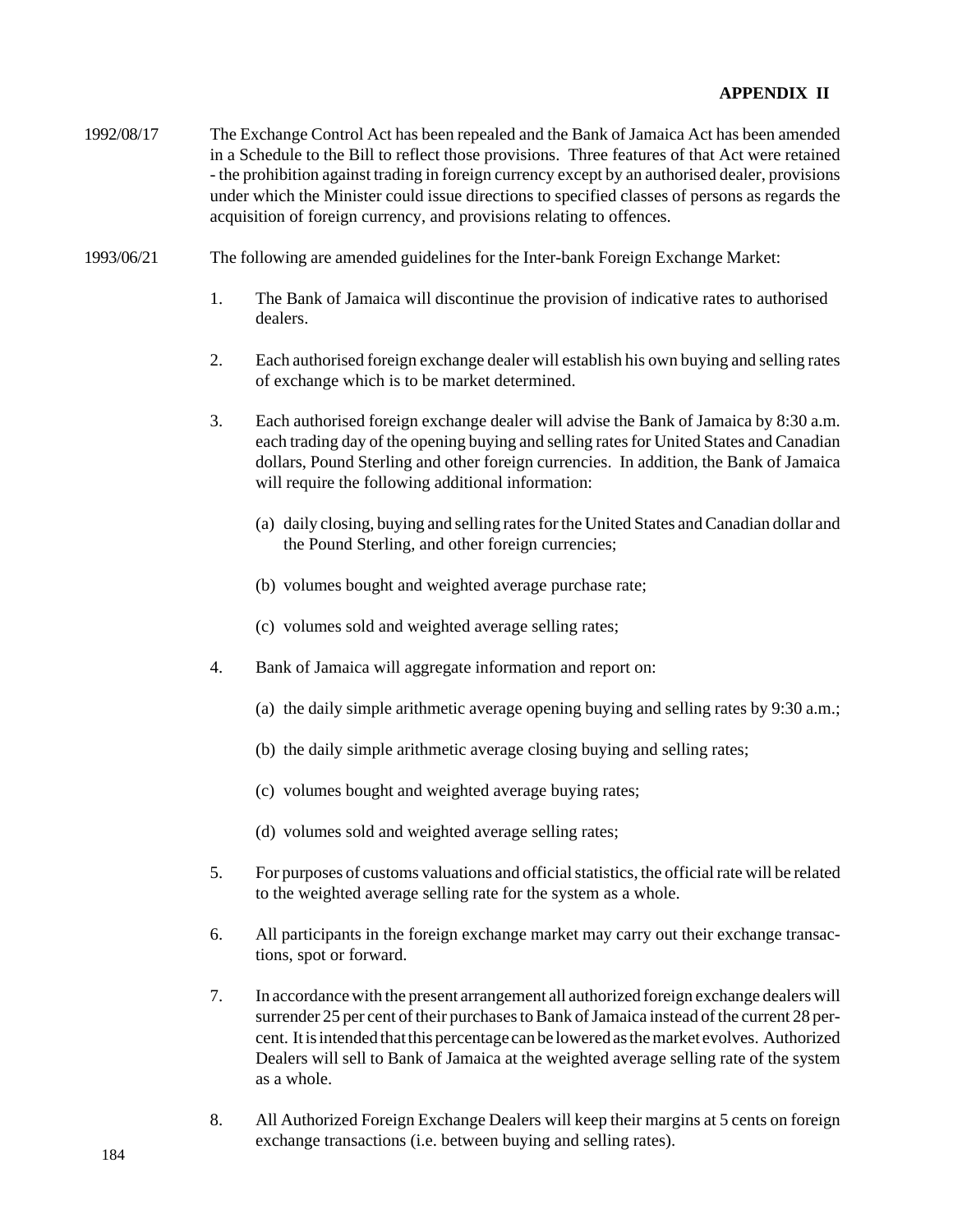- 1994/01/06 The following guidelines established for the licensing of new authorised foreign exchange dealers on a limited basis. Applications received from institutions licensed and operating under the Financial Institutions Act 1992.
	- (i) Applicants are not allowed to engage in the buying and selling of foreign exchange. Instead, a limited licence would allow these institutions to take foreign currency deposits; make foreign currency loans, borrow foreign currency abroad and arrange foreign currency lines of credit for their customers.
	- (ii) Applicants for limited foreign exchange dealership licences, must in accordance with the Financial Institutions Act, have a minimum subscribed capital of J\$25 mn. and an unimpaired paid up capital of at least J\$20 mn.
	- (iii) The licensee must be prepared to invest in the training of staff to carry out the specified operations efficiently.
	- (iv) The licensee must demonstrate in-house expertise to manage this new area of business.
	- (v) The licensee is subject to monitoring and supervision by the Bank of Jamaica under the Financial Institutions Act. Institutions currently in breach of any of the provisions of this Act will not be considered until all such breaches have been satisfactorily dealt with.
	- (vi) Dealers are required to make weekly and monthly reports in the format prescribed by the Banking Supervision Department. All licensees are therefore required to adhere to the guidelines issued by the Bank of Jamaica concerning each institution's exposure limit for foreign currency borrowing under loans and lines of credit arrangements.
	- (vii) Each licensee is required to pay an annual foreign exchange dealership fee in cost of monitoring their operations.
	- (viii) Breaches of licensing and operating requirements to attract sanctions applied as follows:
		- (a) Investigations by the Bank of Jamaica which bring to light breaches of licence condition and operating rules will be brought to the attention of company management by way of a warning letter.
		- (b) A second breach within a one year period will result in a suspension of the Authorised Dealer's licence for a period of five (5) days.
		- (c) A third breach within a one year period will result in the revocation of the Dealer's licence.
- 1994/02/07 The following conditions will apply to all persons who qualify to operate cambios:-
	- (a) The successful applicant will be required to pay an annual fee of US\$2,500 or the Jamaica dollar equivalent for each location. An applicant will be allowed to operate more than one location. Cambio licences are renewable not transferable;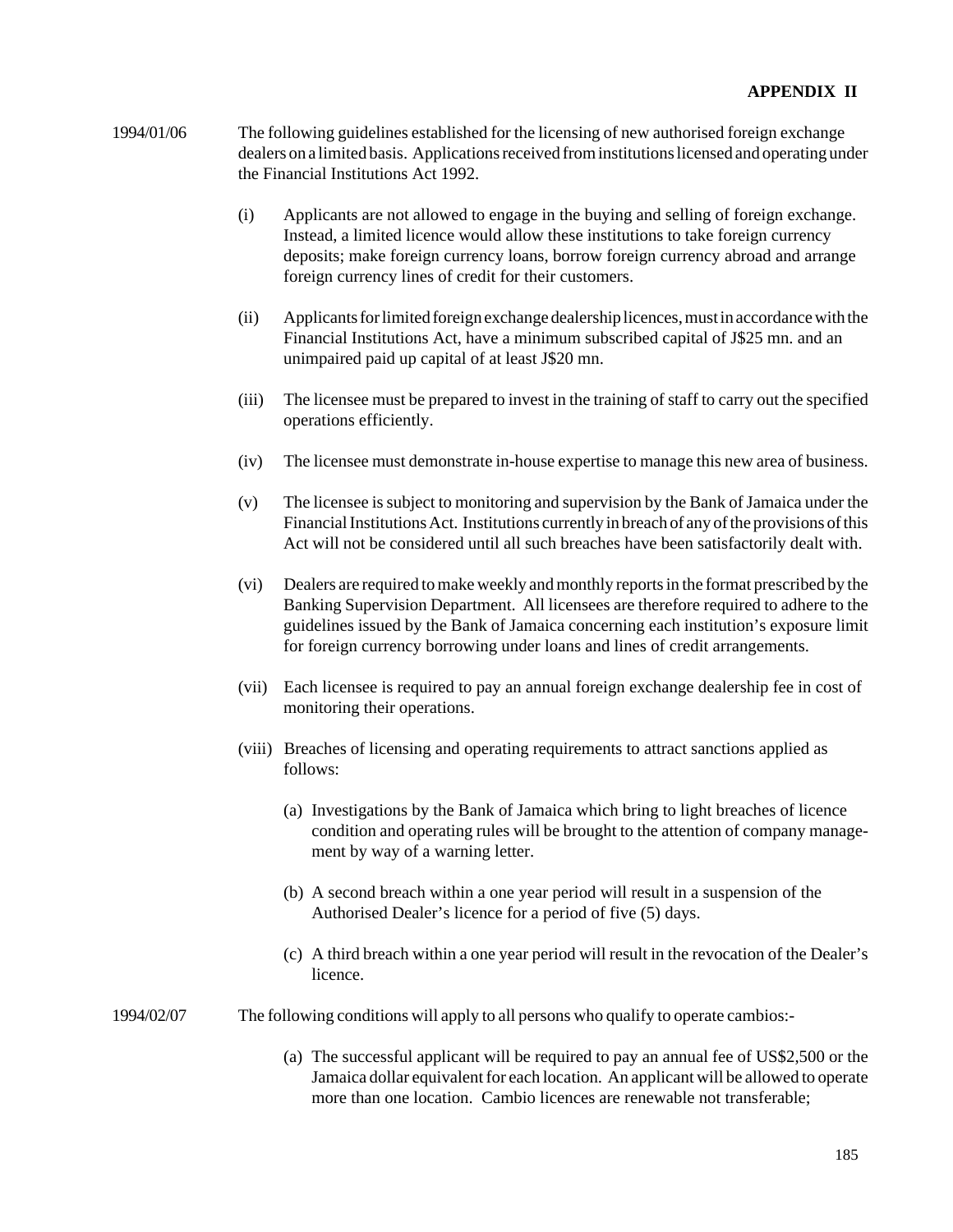| 1994/02/07 | (b) Licensees operating in hotels and at ports of entry will be required to operate in such<br>a manner that the special requirements of these locations will be satisfied;                                                                                                                      |  |  |  |
|------------|--------------------------------------------------------------------------------------------------------------------------------------------------------------------------------------------------------------------------------------------------------------------------------------------------|--|--|--|
|            | (c) Licensees can purchase foreign currency notes and travellers cheques in unlimited<br>amounts and drafts and money orders up to a maximum of US\$2,500 or its<br>equivalent in other currencies, in any one transaction, but can only sell in the form<br>of cash at prevailing market rates. |  |  |  |
|            | (d) Licensees will be required to sell twenty per cent $(20%)$ of the gross amount of<br>foreign exchange purchased to Bank of Jamaica;                                                                                                                                                          |  |  |  |
|            | (e) At the end of each working day the licensee should not be holding more than the<br>equivalent of three days gross purchase;                                                                                                                                                                  |  |  |  |
|            | (f) Licensees will be required to maintain proper accounts, and will be required to report<br>to Bank of Jamaica, a summary of the record of daily transactions.                                                                                                                                 |  |  |  |
|            | Breaches of licensing and operating requirements will attract sanctions, which could lead to the<br>licence being revoked.                                                                                                                                                                       |  |  |  |
| 1994/03/18 | The Bank of Jamaica to pay to selected commercial banks a fee of three-sixteenths of one per<br>cent (3/16ths of 1%) of the Jamaica Dollar amounts they disburse to Cambios/Bureaux de<br>Change on Bank of Jamaica's behalf for the following services:                                         |  |  |  |
|            | (i)<br>Opening and maintaining a U.S. dollar account in the name of Bank of Jamaica;                                                                                                                                                                                                             |  |  |  |
|            | (ii)<br>Receiving U.S. dollars from Cambios/Bureaux de Change and depositing same imme<br>diately to the abovementioned U.S. dollar account. The U.S. dollar instruments which<br>are acceptable for credit to the account are:-                                                                 |  |  |  |
|            | (a) Bankers Drafts drawn in favour of the Bank of Jamaica by a local commercial bank<br>on its U.S. dollar account in the United States of America.                                                                                                                                              |  |  |  |
|            | (b) Wire (Telegraphic) transfers.                                                                                                                                                                                                                                                                |  |  |  |
|            | (c) U.S. dollar Currency Notes.                                                                                                                                                                                                                                                                  |  |  |  |
|            | Paying Cambios/Bureaux de Change, on behalf of the Bank of Jamaica, the Jamaica<br>(iii)<br>dollar equivalent of the U.S. dollar amounts deposited by each Cambio/Bureax de<br>Change at the rate of exchange which is communicated on a daily basis.                                            |  |  |  |
|            | Making daily returns to the Bank of Jamaica of the details of deposits to the U.S. dollar<br>(iv)<br>account. The returns show:                                                                                                                                                                  |  |  |  |
|            | (a) Name and/or reference number of Cambio/Bureaux de Change which made the<br>deposit(s);                                                                                                                                                                                                       |  |  |  |
|            | (b) U.S. dollar amount(s) deposited per Cambio/Bureaux de Change;                                                                                                                                                                                                                                |  |  |  |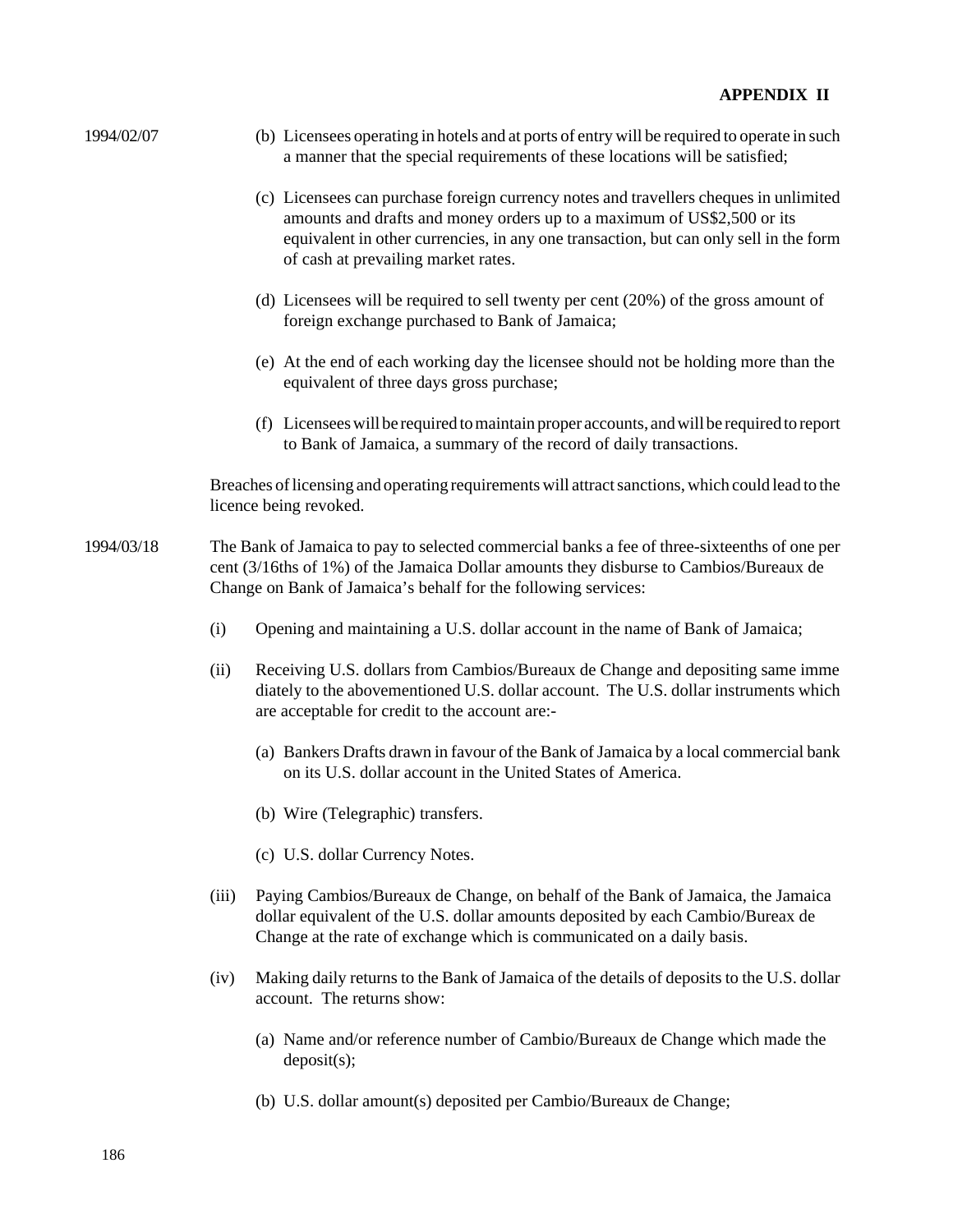- 1994/03/18 (c) Total Jamaica dollar amount paid out to each Cambio/Bureaux de Change;
	- (d) Total deposits for the day;
	- (e) Total Jamaica dollar paid out for the day, recoverable from the Bank of Jamaica.
	- (v) Submitting to Bank of Jamaica the information at (iv) by 3:45 p.m. Mondays-Thursdays and by 4:45 p.m. on Fridays.

The Bank of Jamaica will reimburse the banks on a same day basis by crediting their account with the total Jamaica dollar amount paid out to Cambios/Bureaux de Change for the day, as long as the relevant data is received within the time specified at (iv) above. Service fees paid on a monthly basis upon receipt of claim.

- 1994/03/21 U.S. dollar cash acceptable for credit to the account only if the Cambio/Bureaux de Change is prepared to absorb the commercial banks' charges associated with the processing of cash. There will, therefore, be no need for the three sixteenths of one per cent (3/16ths of 1%) fee by the Bank of Jamaica to be changed.
- 1994/04/25 The following are amendments to the operational rules relating to Bureaux de Change and Cambios:-
	- (1) Transactions involving the sale and purchase of foreign currency notes (cash) are to be limited to US\$10,000 or its equivalent in any single transaction;
	- (2) The limit on the amount of foreign currency which may be purchased in the form of drafts, money orders and other foreign effects is to be increased from US\$2,500 to US\$10,000 or its equivalent in other currencies;
	- (3) Foreign currency may now be sold in the form of travellers cheques (in addition to cash).
- 1994/05/12 The Minister of Finance signed an exemption order under Section 25(c) of the Bank of Jamaica Act which allows persons to buy goods and services in foreign currency and receive the change in Jamaican dollars.
- 1994/10/03 Bank of Jamaica will purchase foreign exchange from authorised dealers at the average selling rate of authorised dealers as a whole, **or** the average buying rate of authorised dealers as a whole plus a margin of 1.25 per cent, whichever is lower.

The following are further amendments to the Cambio Operational Guidelines:-

(1) The ceiling for transactions involving drafts and money orders is increased from US\$10,000 to US\$50,000 or the equivalent in other currencies in respect of any one transaction. The ceiling for cash transactions remains at US\$10,000 or the equivalent in other currencies in respect of each transaction, and transactions involving travellers cheques will continue to be without limit;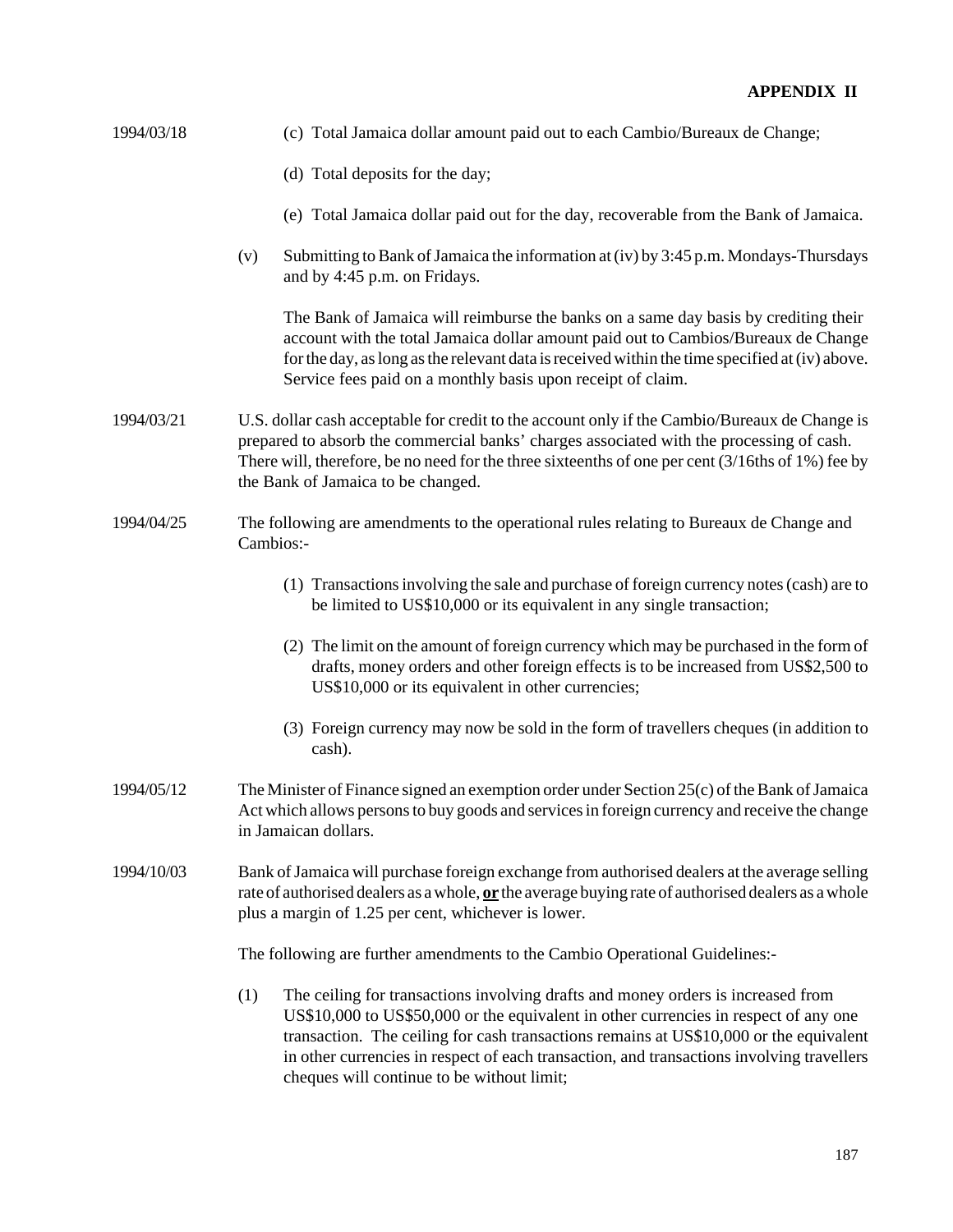| 1994/10/03 | (2)                                                                                                                                                                                                                                                                                                                                                                                                                       | The maximum amount of foreign currency which Bank of Jamaica will purchase<br>from a Cambio operator will not in any case exceed sixty per cent (60%) of that<br>operator's foreign currency purchases. Cambio operators are still required to sell a<br>minimum of twenty per cent (20%) of their gross foreign currency purchases to BOJ<br>at least once per fortnight;              |  |  |  |  |
|------------|---------------------------------------------------------------------------------------------------------------------------------------------------------------------------------------------------------------------------------------------------------------------------------------------------------------------------------------------------------------------------------------------------------------------------|-----------------------------------------------------------------------------------------------------------------------------------------------------------------------------------------------------------------------------------------------------------------------------------------------------------------------------------------------------------------------------------------|--|--|--|--|
|            | (3)                                                                                                                                                                                                                                                                                                                                                                                                                       | Bankers Drafts issued in favour of Bank of Jamaica should only be deposited to Bank<br>of Jamaica's Cambio deposit account at the issuing bank.                                                                                                                                                                                                                                         |  |  |  |  |
| 1994/11/01 | The maximum amount of foreign currency which Bank of Jamaica will purchase from a Cambio<br>operator will not in any case exceed fifty per cent (50%) of that operator's foreign currency<br>purchases.                                                                                                                                                                                                                   |                                                                                                                                                                                                                                                                                                                                                                                         |  |  |  |  |
|            | Purchases of foreign currency by the Bank of Jamaica from Authorised Dealers on a daily basis<br>will be reduced from twenty per cent (20%) to fifteen per cent (15%) of their gross purchases.                                                                                                                                                                                                                           |                                                                                                                                                                                                                                                                                                                                                                                         |  |  |  |  |
| 1994/11/08 | Foreign currency balances held in Cambio Deposit Accounts operated by Bank of Jamaica at<br>commercial banks to receive amounts surrenderable by Cambios/Bureaux de Change to BOJ,<br>are not regarded as prescribed liabilities for the purpose of calculating cash reserve and liquid<br>asset requirements.                                                                                                            |                                                                                                                                                                                                                                                                                                                                                                                         |  |  |  |  |
| 1994/12/05 | Purchases of foreign currency by the Bank of Jamaica from Authorised Dealers on a daily basis<br>have been reduced from fifteen per cent $(15%)$ to ten per cent $(10%)$ of their gross purchases.                                                                                                                                                                                                                        |                                                                                                                                                                                                                                                                                                                                                                                         |  |  |  |  |
|            | The following are further amendments to the Cambio operational guidelines:                                                                                                                                                                                                                                                                                                                                                |                                                                                                                                                                                                                                                                                                                                                                                         |  |  |  |  |
|            | (1)<br>The ceiling for transactions involving drafts and money orders has been increased from<br>US\$50,000 to US\$100,000 or the equivalent in other currencies in respect of any one<br>transaction. The ceiling for cash transactions remain at US\$10,000 or the equivalent in<br>other currencies in respect of each transaction and transactions involving travellers<br>cheques will continue to be without limit. |                                                                                                                                                                                                                                                                                                                                                                                         |  |  |  |  |
|            | (2)                                                                                                                                                                                                                                                                                                                                                                                                                       | The maximum amount of foreign currency which the Bank of Jamaica will purchase<br>from a single Cambio will not in any case, exceed forty-five per cent (45%) of that<br>Cambio's foreign currency purchases. Cambios are still required to sell a minimum of<br>twenty per cent (20%) of their gross foreign currency purchases to the Bank of Jamaica<br>at least once per fortnight. |  |  |  |  |
| 1995/01/11 | Purchases of foreign exchange by the Bank of Jamaica from Authorised Dealers on a daily basis<br>was reduced from 10 per cent $(10\%)$ to 5 per cent $(5\%)$ of their gross purchases.                                                                                                                                                                                                                                    |                                                                                                                                                                                                                                                                                                                                                                                         |  |  |  |  |
|            | The rate at which the Bank of Jamaica will purchase foreign exchange from Authorised Dealers<br>will be the average selling rate of Authorised Dealers as a whole, or the average buying rate of<br>Authorised Dealers as a whole plus a margin of 1 per cent (1%), whichever is lower.                                                                                                                                   |                                                                                                                                                                                                                                                                                                                                                                                         |  |  |  |  |
| 1995/01/16 | The following are futher amendments to the Cambio operational guidelines:                                                                                                                                                                                                                                                                                                                                                 |                                                                                                                                                                                                                                                                                                                                                                                         |  |  |  |  |
|            | 1.                                                                                                                                                                                                                                                                                                                                                                                                                        | The maximum amount of foreign currency which Bank of Jamaica will purchase from<br>any single Cambio, will not in any case exceed forty per cent (40%) of that Cambio's                                                                                                                                                                                                                 |  |  |  |  |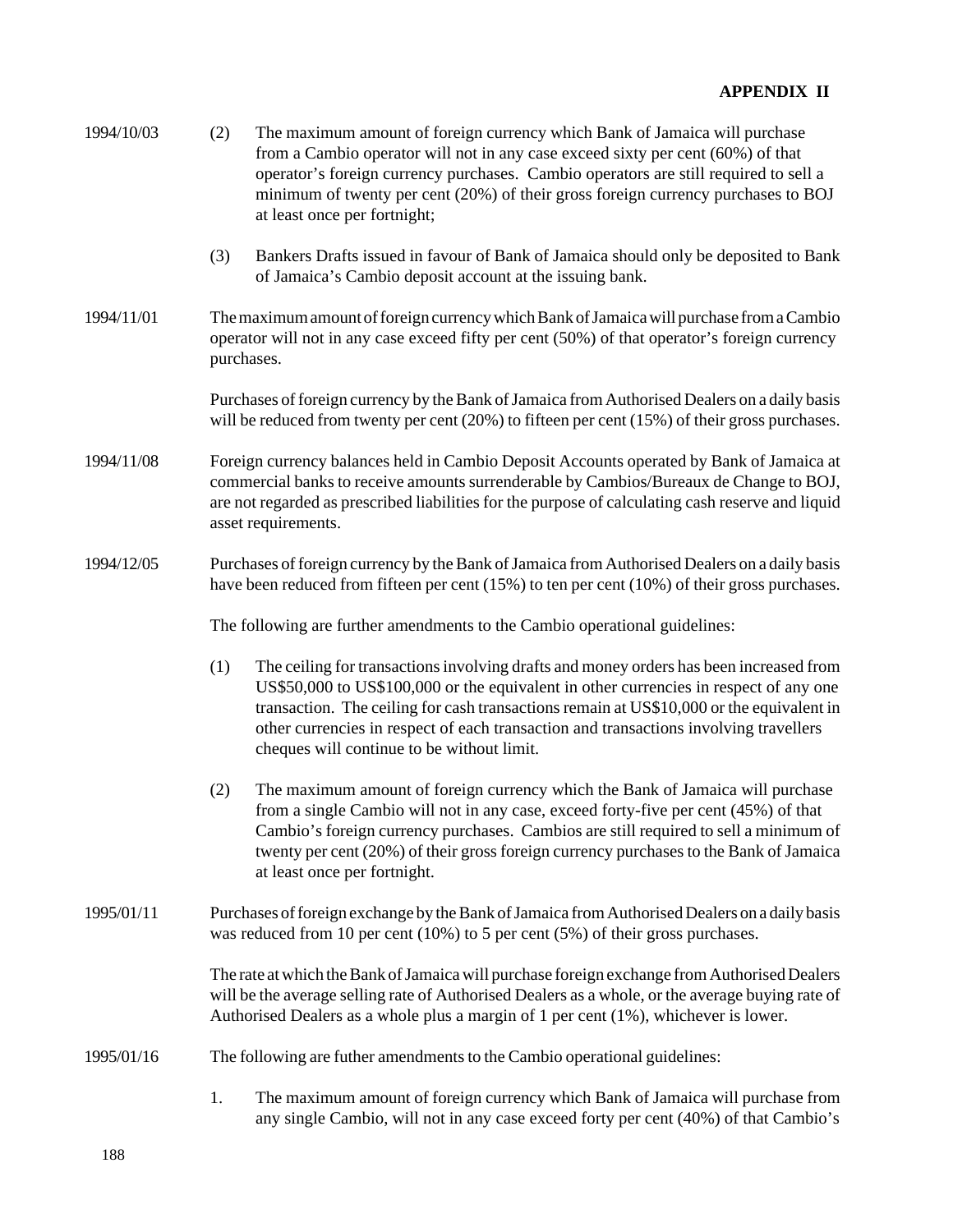foreign currency purchases. Cambios are still required to sell a minimum of twenty per cent (20%) of their gross foreign currency purchases to the Bank of Jamaica at least once per fortnight.

- 2. The Bank of Jamaica will purchase foreign currency from Cambios each day, at a price not exceeding the day's weighted average selling rate of the authorised foreign currency dealers as a whole, **or** the weighted average buying rate of the authorised foreign currency dealers as a whole, plus a margin of one per cent (1%), whichever is lower. All other Cambio operational guidelines remain in force.
- 1995/04/03 The rate at which Bank of Jamaica will purchase foreign exchange from Authorised Dealers will be the average selling rate of Authorised Dealers as a whole, **or** the average buying rate of Authorised Dealers as a whole plus a margin of point seven five per cent (0.75%), whichever is lower.

The following are amendments to the Cambio Operational Guidelines:

- 1. The **maximum** amount of foreign currency which Bank of Jamaica will purchase from a single Cambio will not in any case exceed thirty per cent (30%) of that Cambio's foreign currency purchases each week. Cambios are now required to sell a minimum of twenty per cent (20%) of their gross foreign currency purchases to the Bank of Jamaica at least once per week.
- 2. The Bank of Jamaica will purchase foreign currency from Cambios each day, at a price not exceeding the preceding day's weighted average selling rate of the authorised foreign currency dealers as a whole, **or** the weighted average buying rate of the authorised foreign currency dealers as a whole, plus a margin of point seven five per cent (0.75%), whichever is lower.
- 1995/04/24 The rate at which Bank of Jamaica will purchase foreign exchange from Authorised Dealers will be the average selling rate of Authorised Dealers as a whole, **or** the average buying rate of Authorised Dealers as whole plus a margin of one per cent (1%), whichever is lower.

The following are further amendments to the Cambio Operational Guidelines:

- 1. The Bank of Jamaica will purchase foreign currency from Cambios each day, at a price not exceeding the preceding day's weighted average selling rate of the authorised foreign currency dealers as a whole, plus a margin of one per cent (1%), whichever is lower.
- 2. The prescribed fee for each initial approval will remain at two thousand five hundred United States dollars (US\$2,500) or its equivalent in Jamaica dollars. Thereafter, the renewal fee in respect of each Cambio will be one thousand five hundred United States dollars (US\$1,500) per annum, or its equivalent in Jamaica dollars.

All other Cambio Operational Guidelines remain in force.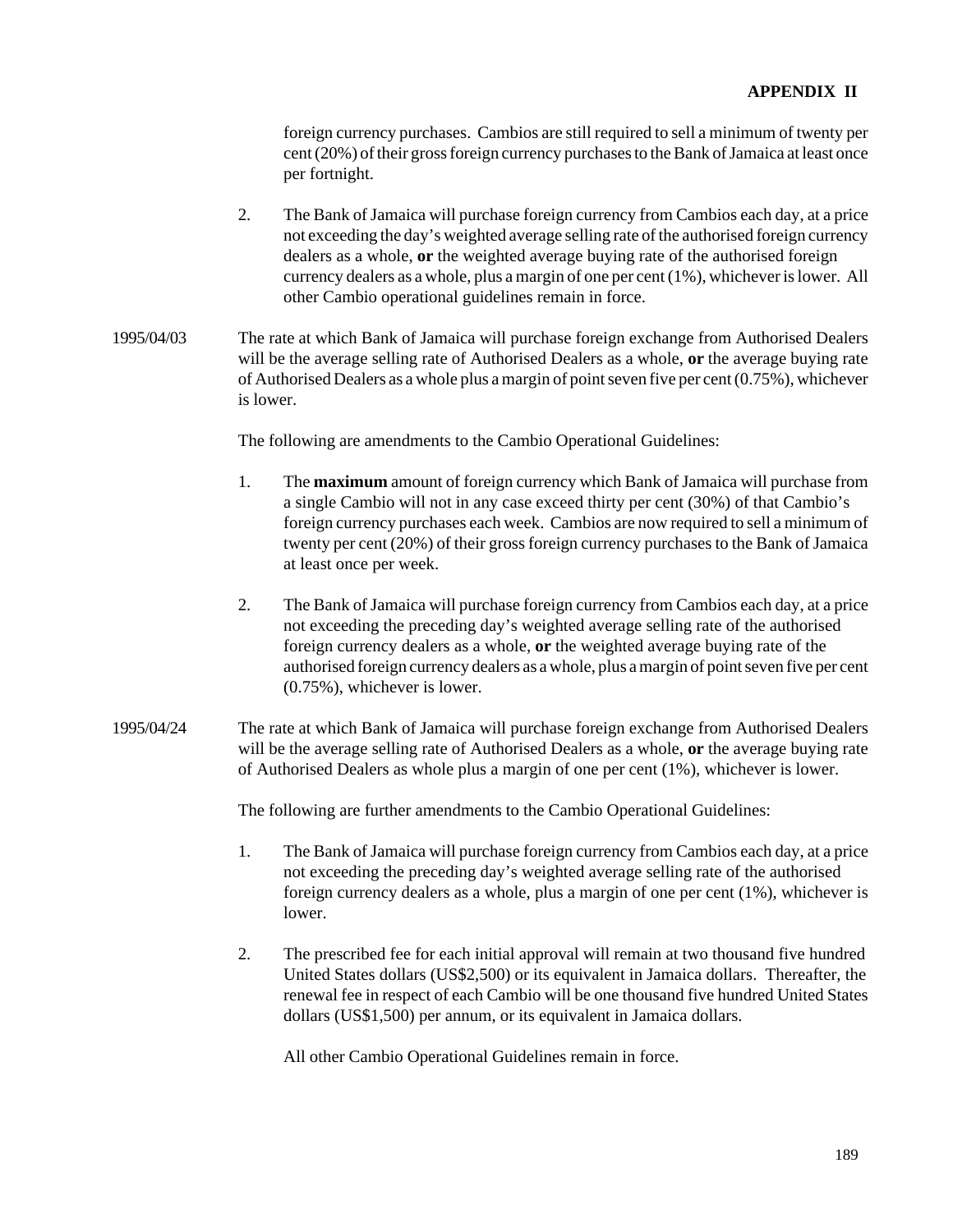## 1995/07/27 The following is an amendment to the Cambio Operational Guidelines:

The Bank of Jamaica will purchase foreign currency from Cambios each day, at a price not exceeding the preceding day's weighted average selling rate of the authorised foreign currency dealers as a whole.

All other Cambio Operational Guidelines remain in force.

1995/08/01 Foreign Currency 'A' accounts to be included among prescribed liabilities and to be subject to the same level of cash reserves as is applicable in respect of other foreign currency deposits. 1995/08/22 The following are amended guidelines for the Inter-bank Foreign Exchange Market:

- 1. Each authorised foreign exchange dealer will establish its own buying and selling rates of exchange which is to be market determined. However, the maximum spread between buying and selling rates in respect of foreign exchange transactions should not exceed one and one half per cent (1 1/2%). Also no commissions (in addition to the spread between buying and selling rates) should be charged by Authorised Dealers.
- 2. Participants in the foreign exchange market should carry out transactions on the spot market only.
- 3. In accordance with the present arrangement all authorised foreign exchange dealers will surrender a prescribed portion (currently at 5%) of their purchases to Bank of Jamaica. Bank of Jamaica currently purchases foreign exchange from Authorised Dealers at the weighted average selling rate of Authorised Dealers as a whole.

#### **Counter Transactions**

- 2. Each authorised foreign exchange dealer will utilize the FCMIS to advise the Bank of Jamaica by 9:00 a.m. each trading day of the opening buying and selling rates for United States and Canadian dollars, Pound Sterling and other foreign currencies. In addition, the Bank of Jamaica should be provided with the following additional information:
	- (a) closing buying and selling rates for the United States and Canadian dollars and the Pound Sterling, and other currencies;
	- (b) volumes bought and weighted average purchase rates (by currency);
	- (c) volumes sold and weighted average selling rates (by currency).

## **Contract Transactions**

3. Authorised Dealers are required to input all contracts negotiated outside of the posted counter rates or the equivalent in other currencies as soon as contracts are negotiated. Data should include contracts for purchase of foreign exchange with the respective buying rate and contracts for sale of foreign exchange with the respective selling rate;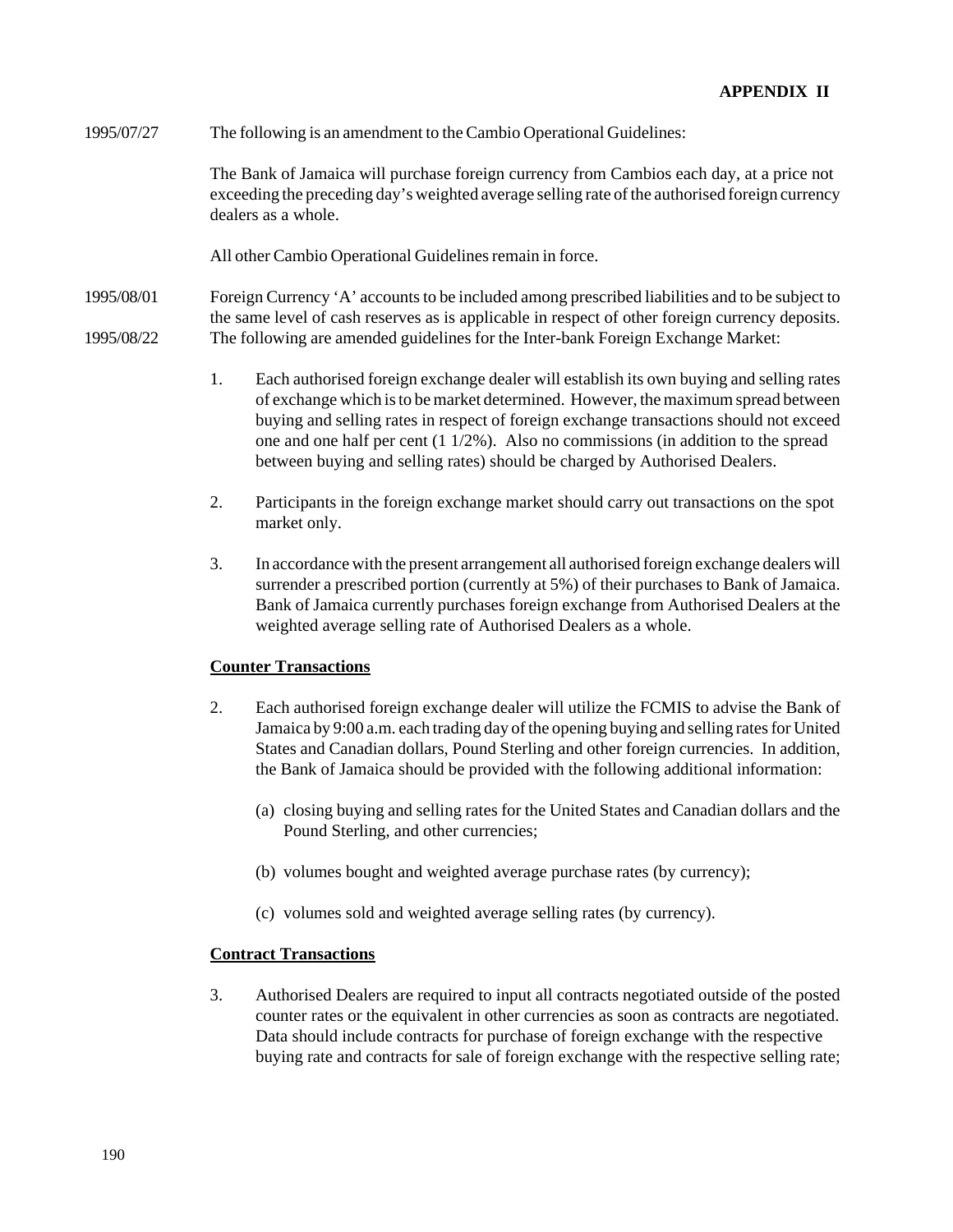## **Foreign Currency Deposits**

- 3. Authorised dealers are required to report on gross deposits to and withdrawals from foreign currency accounts held in their institutions.
- 4. Authorised dealers should input all foreign exchange trading data by 5:30 p.m., Mondays to Thursdays and by 6:00 p.m. on Fridays.
- 8. In the event that an Authorised dealer is unable to access the FCMIS, the dealer is required to submit the requisite foreign exchange trading data by facsimile by 4:30 p.m. on the reporting date. (The Bank of Jamaica should be advised by telephone that the data will be transmitted by facsimile).
- 1995/11/08 The following is an amendment to the Cambio Operational Guidelines:-

The maximum amount of foreign currency which Bank of Jamaica will purchase from a single cambio will not in any case exceed thirty per cent (30%) of that Cambio's foreign currency purchases each week. Cambios are now required to sell a minimum of five per cent (5%) of their gross foreign currency purchases to the Bank of Jamaica at least once per week.

All other Cambio Operational Guidelines remain in force.

- 1996/06/04 The Bank of Jamaica temporarily suspended the surrender requirement of five to thirty per cent (5 - 30%) of gross purchases by Cambios.
- 1996/06/05 The maximum amount of foreign currency which the Bank of Jamaica will purchase will not, in any case, exceed ten per cent (10%) of each Cambio's daily foreign currency purchases. Cambios are still required to sell a minimum of five per cent  $(5\%)$  of their gross foreign currency purchases at least once per week.
- 2001/10/23 Surrenders in Canadian dollars and Great Britain Pounds by all Authorised dealers and Cambios to the Bank of Jamaica will be purchased at the previous day's published 10-day moving average selling rate of the respective currency.

The rate applicable to surrenders in United States dollars remains unchanged at the previous day's weighted average selling rate.

- 2001/11/05 The Bank of Jamaica (BOJ) has implemented the following surrender arrangements with authorised dealers and cambios:
	- 1. Authorised dealers and cambios are required to surrender to the BOJ a minimum of five per cent (5%) but may surrender a maximum of ten per cent (10%) of their daily gross foreign exchange purchases from commercial clients (this excludes purchases from authorised dealers, cambios or the BOJ).
	- 2. Surrenders can be made in one of the three major currencies United States dollar (USD), Canadian dollar (CAD), or Great Britain Pound (GBP). Surrenders of CAD and GBP purchases may be made in USD and must be converted at cross currency rates derived from the respective weighted average buying rates in the local market on the day of purchase.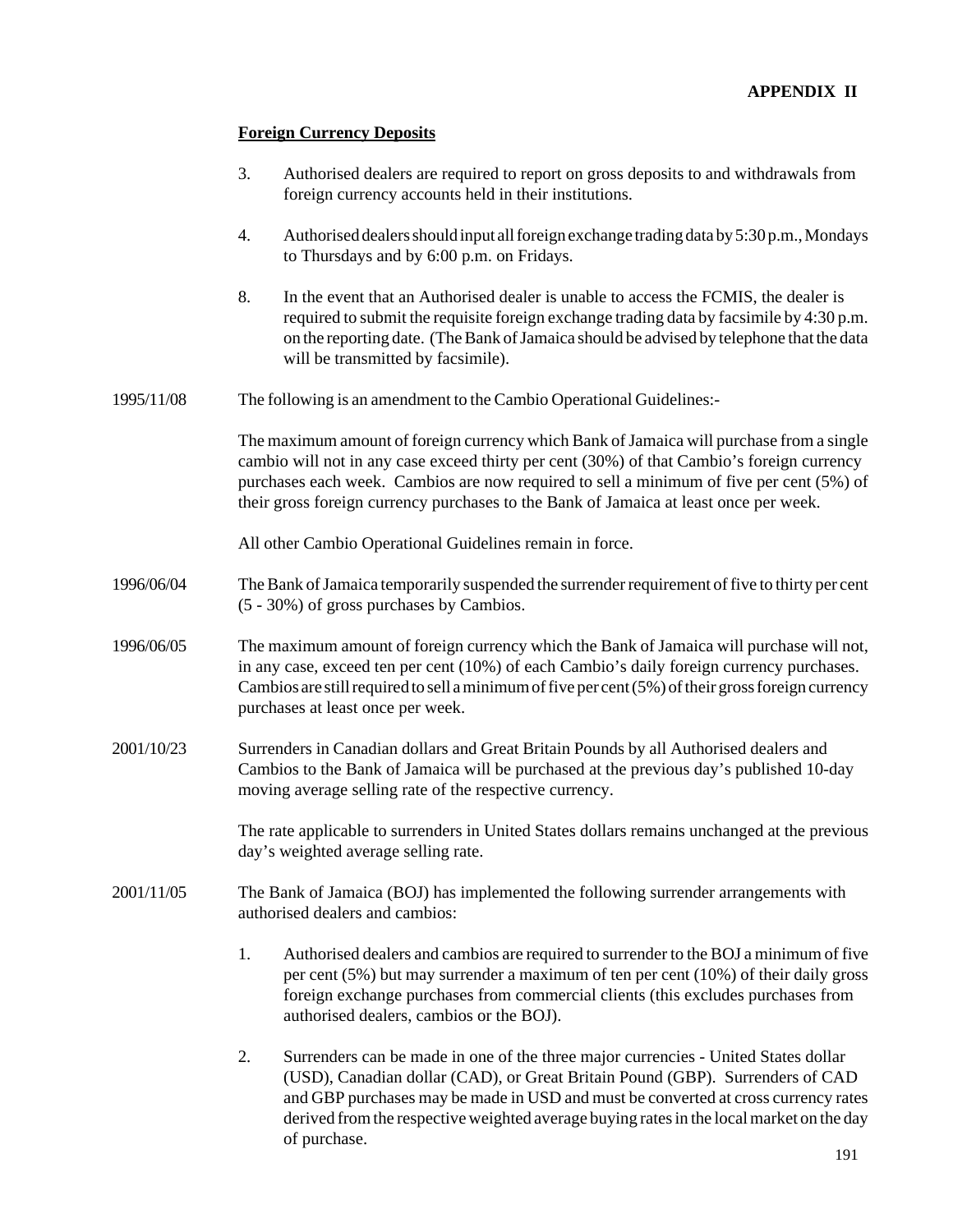- 3. The surrender rates for the three currencies will be the weighted average selling rate of the previous business day.
- 4. The frequency of surrenders to the BOJ may be done utilizing one of the following methods:

Daily surrenders, whereby authorised dealers and cambios deliver funds to the BOJ on the business day immediately following the day of purchase. The surrender rate will be the previous business day's weighted average selling rate.

**or**

Weekly surrenders, whereby authorised dealers and cambios deliver funds to the BOJ on every Wednesday. The surrender will be calculted on the total gross commercial purchases for the previous Wednesday to Tuesday. The surrender rate will be the weighted average selling rate on the day of surrender (rate of the previous business day). If a public holiday falls on a Wednesday, then surrenders should be made on the next business day.

2009/02/03 The Bank of Jamaica established the Foreign Exchange Surrender Facility for public sector entities (PSE Facility). The aim of the facility is to centralize foreign currency demand of the public sector, especially Port Authority of Jamaica (PAJ), National Water Commission (NWC) and Petrojam. Under this facility Commercial Banks agreed to surrender fifteen percent (15%) of foreign currency purchases daily. The pre-existing requirement where Authorized Dealers and Cambios surrender within a range of five percent (5%) to ten percent (10%) of their gross foreign currency purchases from commercial clients remains in effect. Therefore commercial banks are to surrender, in total between twenty percent (20%) to twenty-five percent (25%) of foreign currency purchases daily.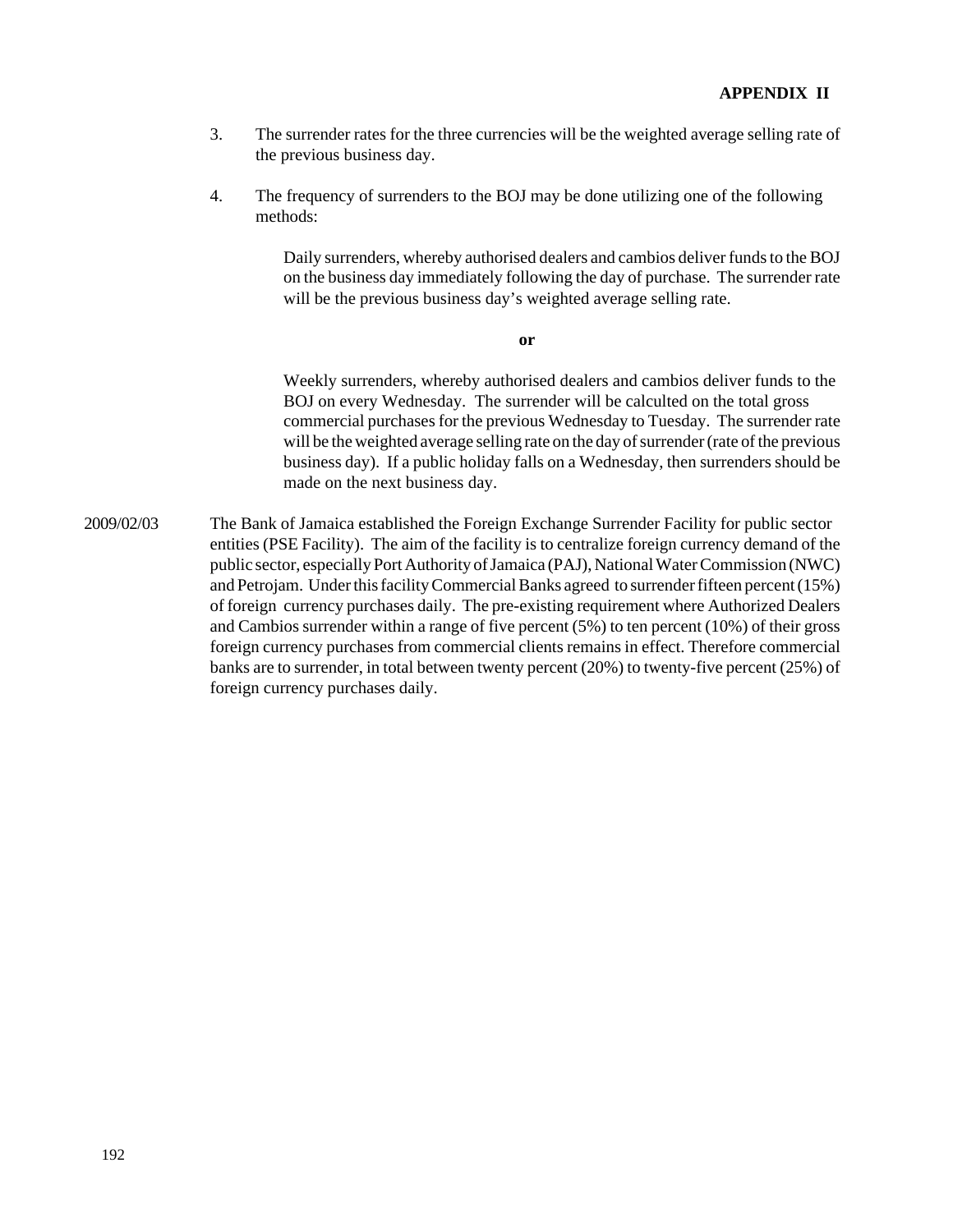# **MONETARY POLICY AND FOREIGN EXCHANGE RATE DEVELOPMENTS 1984 TO PRESENT**

#### *INTEREST RATES : Bank, Prime, Rediscount, and Savings Rates*

1984/01/25 Bank rate up from 11.0 per cent to 13.0 per cent.

Rediscount rate up from 11.0 per cent 15.0 per cent.

Prime rate up from 13.0 per cent to 15.0 per cent.

- 1984/02/02 Savings deposits rate up from 9.0 per cent to 11.0 per cent.
- 1984/08/30 Bank rate up from 13.0 per cent to 14.0 per cent.

Rediscount rate up from 15.0 per cent to 16.0 per cent.

Prime rate up from 15.0 per cent to 16.0 per cent.

- 1984/09/01 Savings deposits rate up from 11.0 per cent to 12.0 per cent.
- 1984/10/16 Bank rate up from 14.0 per cent to 16.0 per cent.

Rediscont rate up from 16.0 per cent to 18.0 per cent.

Prime rate up from 16.0 per cent to 18.0 per cent.

- 1984/11/01 Savings deposits rate up from 12.0 per cent to 13.0 per cent.
- 1985/02/01 Bank rate up from 16.0 per cent to 17.0 per cent.

Prime rate up from 18.0 per cent to 19.0 per cent.

Rediscount rate up from 18.0 per cent to 19.0 per cent.

Savings deposits rate up from 13.0 per cent to 15.0 per cent.

- 1985/03/21 Rediscount rate up from 19.0 per cent to 21.0 per cent (except for exporters for whom it remained at 18.0 per cent).
- 1985/04/01 Savings deposits rate up from 15.0 per cent to 18.0 per cent.

Bank rate up from 17.0 per cent to 21.0 per cent.

Prime rate up from 19.0 per cent to 23.0 per cent.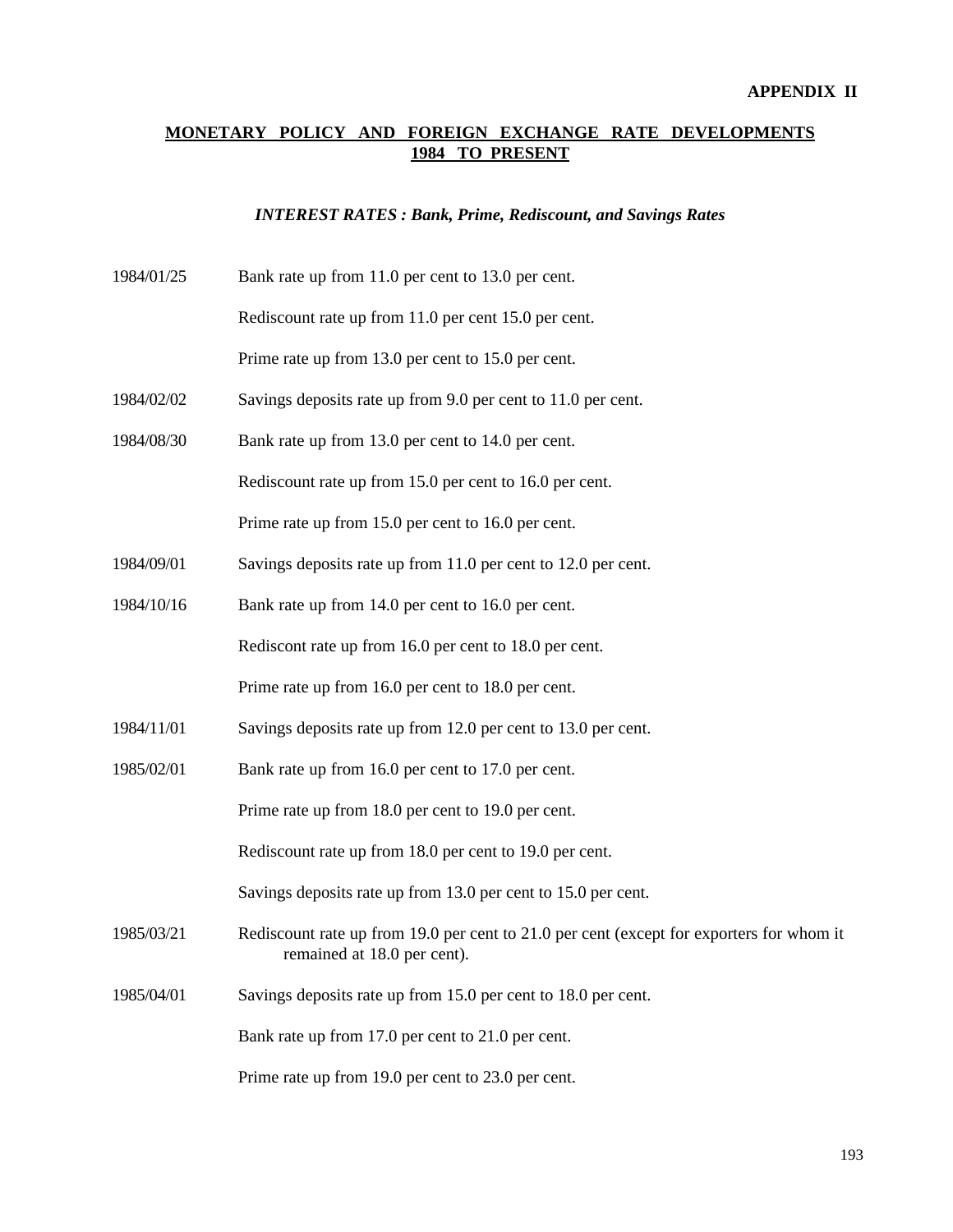| 1985/05/01<br>Savings deposit rate up from 18.0 per cent to 20.0 per cent. |
|----------------------------------------------------------------------------|
|----------------------------------------------------------------------------|

- 1986/02/03 Introduction of penalty rate of 10.0 per cent above discount rate (buying) for discounting of Treasury Bills at Bank of Jamaica prior to maturity date.
- 1986/08/01 Savings deposit rate down from 16.0 per cent to 15.0 per cent.

Rediscount rate down from 21.0 per cent to 17.0 per cent.

- 1987/01/01 Rediscount rate down from 17.0 per cent to 15.85 per cent.
- 1988/06/01 Rediscount rate down from 15.85 per cent to 14.85 per cent.
- 1988/09/01 Savings deposit rate down from 15.0 per cent to 13.0 per cent.
- 1988/09/22 Rediscount rate down from 14.85 per cent to 10.5 per cent for agriculture and construction categories, the rate applicable for manufacture and tourism remains at 14.85 per cent.
- 1988/11/02 Rediscount rate for agriculture down from 10.5 per cent to 7.5 per cent retroactive to September 22, 1988. The rate for construction remains at 10.5 per cent and for manufacturing and tourism 14.85 per cent.
- 1989/07/24 The Bank of Jamaica will periodically adjust the discount rate in order to reduce the yield with respect to the early encashment of Treasury Bills.

The liquidity support rate will be indexed to the Treasury Bill rate at its current spread so as to inhibit high bidding on the discount rate which would reduce the penalty charged.

1989/09/13 Access to Liquidity Support Facility limited to a maximum of two (2) applications per month and not exceeding five (5) days in one month.

> Bank of Jamaica's rediscounting facility suspended. No renewals on maturity of existing credits.

The penalty for early encashment of Certificates of Deposit will now be computed on a basis equivalent to that applicable to Treasury Bills.

1989/10/17 The rate of interest charged on the Liquidity Support Facility operated by the Bank of Jamaica will be  $1/6$  of one per cent per day. Thereafter the rate charged will relate to the highest lending rate charged by commercial banks.

> The maximum penalty for the early encashment of Treasury Bills and Certificates of Deposit will be increased from 4.0 per cent to 10.0 per cent.

Applicants for business travel including informal commercial importers will be required to present Tax Compliance certificate before being considered for foreign exchange.

1989/11/01 Savings deposit rate increased from 13.0 per cent to 18.0 per cent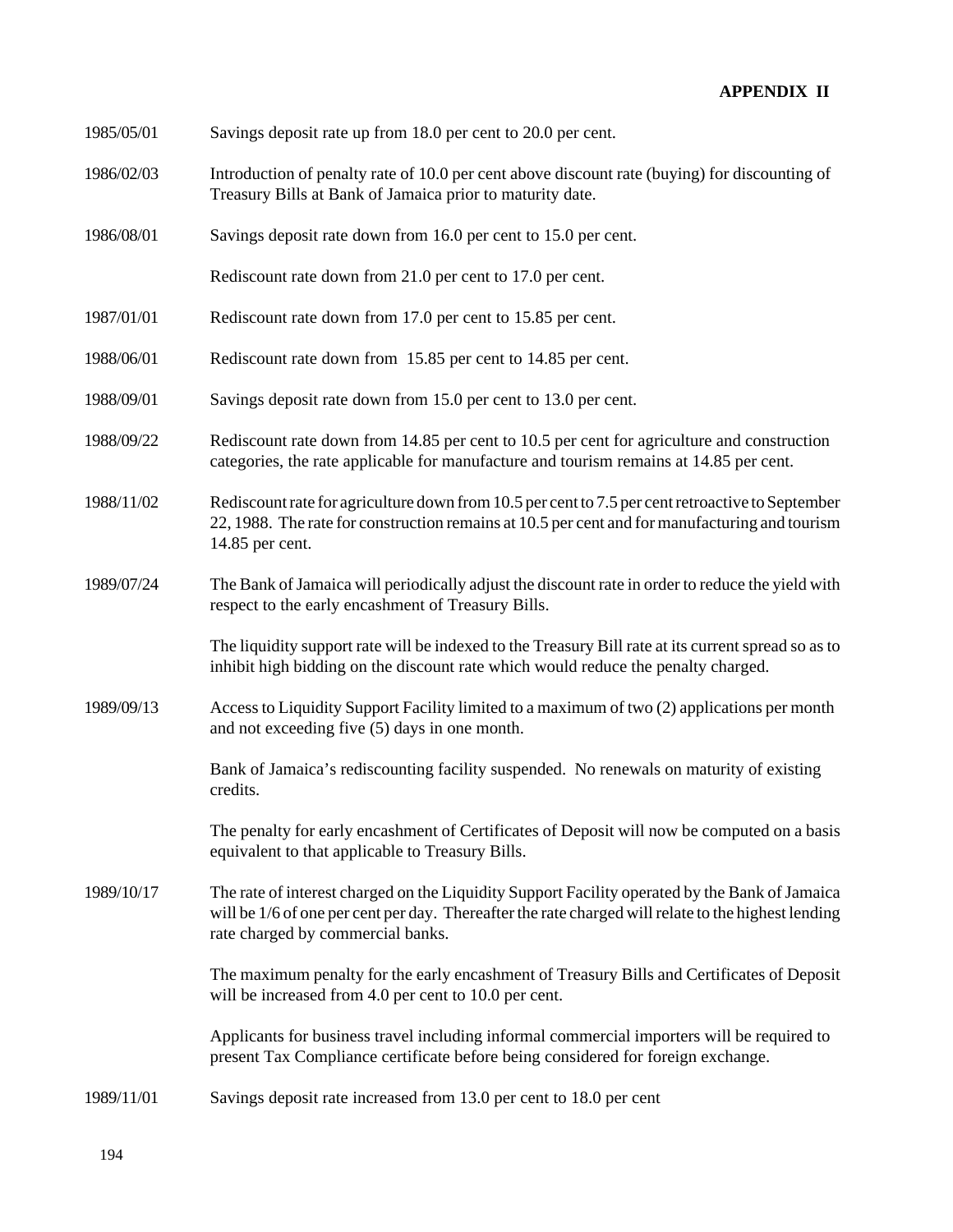| 1990/07/16 | Where Treasury Bills and Certificates of Deposits are encashed before maturity, the discount<br>rate will be adjusted on a graduated scale from 4.0 per cent to 10.0 per cent based on the period<br>remaining to maturity:                                                                                                                                                                                                                                                                                                                                                                         |                                                                                                                                           |  |  |  |
|------------|-----------------------------------------------------------------------------------------------------------------------------------------------------------------------------------------------------------------------------------------------------------------------------------------------------------------------------------------------------------------------------------------------------------------------------------------------------------------------------------------------------------------------------------------------------------------------------------------------------|-------------------------------------------------------------------------------------------------------------------------------------------|--|--|--|
|            | (i)                                                                                                                                                                                                                                                                                                                                                                                                                                                                                                                                                                                                 | Securities with up to 30 days to maturity - 4.0 per cent                                                                                  |  |  |  |
|            | (ii)                                                                                                                                                                                                                                                                                                                                                                                                                                                                                                                                                                                                | Securities with 31 - 60 days to maturity - 6.0 per cent                                                                                   |  |  |  |
|            | (iii)                                                                                                                                                                                                                                                                                                                                                                                                                                                                                                                                                                                               | Securities with 61 - 90 days to maturity - 8.0 per cent                                                                                   |  |  |  |
|            | (iv)                                                                                                                                                                                                                                                                                                                                                                                                                                                                                                                                                                                                | Securities with 91 days and over to maturity - 10.0 per cent.                                                                             |  |  |  |
| 1990/10/01 |                                                                                                                                                                                                                                                                                                                                                                                                                                                                                                                                                                                                     | Savings rate deregulated. Commercial banks now authorised to set their own rates.                                                         |  |  |  |
| 1990/10/08 |                                                                                                                                                                                                                                                                                                                                                                                                                                                                                                                                                                                                     | Early encashment of Treasury Bills and Certificates of Deposit will have their discount rate<br>adjusted on a graduated scale as follows: |  |  |  |
|            | (i)                                                                                                                                                                                                                                                                                                                                                                                                                                                                                                                                                                                                 | Securities with up to 30 days to maturity - 6.0 per cent                                                                                  |  |  |  |
|            | (ii)                                                                                                                                                                                                                                                                                                                                                                                                                                                                                                                                                                                                | Securities with 31 - 60 days to maturity - 8.0 per cent                                                                                   |  |  |  |
|            | (iii)                                                                                                                                                                                                                                                                                                                                                                                                                                                                                                                                                                                               | Securities with 61 - 90 days to maturity - 10.0 per cent                                                                                  |  |  |  |
|            | (iv)                                                                                                                                                                                                                                                                                                                                                                                                                                                                                                                                                                                                | Securities with 91 days and over to maturity - 15.0 per cent                                                                              |  |  |  |
| 1991/12/01 |                                                                                                                                                                                                                                                                                                                                                                                                                                                                                                                                                                                                     | Bank of Jamaica will pay to commercial banks, interest on the respective cash reserve accounts<br>at the following average rates:-        |  |  |  |
|            | (a)                                                                                                                                                                                                                                                                                                                                                                                                                                                                                                                                                                                                 | Federal Reserve Bank of New York overnight money market rate.                                                                             |  |  |  |
|            | (b)                                                                                                                                                                                                                                                                                                                                                                                                                                                                                                                                                                                                 | Bank of Canada money at call rate.                                                                                                        |  |  |  |
|            | (c)                                                                                                                                                                                                                                                                                                                                                                                                                                                                                                                                                                                                 | Bank of England money at call rate.                                                                                                       |  |  |  |
| 1992/02/01 | Penalty rate imposed on commercial banks in respect of breaches of the cash reserve and liquid<br>asset ratios increased from 1/6 of 1.0 per cent per day to 1/4 of 1.0 per cent per day.                                                                                                                                                                                                                                                                                                                                                                                                           |                                                                                                                                           |  |  |  |
| 1994/04/29 | First tranche of US\$12.5 mn. of Government of Jamaica US\$25 mn. Debenture issued, with the<br>second tranche to be issued within twelve months of April 29. Each bond has a term of five years<br>from date of issue. The initial rate of the bond was set at 5.125 per cent with interest being<br>calculated on the basis of 3-month LIBOR, plus a margin of 1.125 per cent and is adjusted<br>quarterly. Interest is payable quarterly in US dollars and is tax-free. Proceeds of bond issue<br>to be sold to ACB and NDB for co-lending to financial institutions for final use by exporters. |                                                                                                                                           |  |  |  |
| 1995/01/01 | Interest rate chargeable in respect of breaches by the commercial banks of the cash reserve<br>and liquid assets ratios has been reduced from 90.0 per cent per annum to 65.0 per cent per<br>annum. Interest rate charged on overdrawn balances at the Bank of Jamaica has also been<br>reduced from 90.0 per cent to 65.0 per cent per annum. The penalty rate of 120.0 per cent<br>per annum in relation to overdrawn balances in excess of three days per month which was                                                                                                                       |                                                                                                                                           |  |  |  |

instituted in December 1993, has also been withdrawn.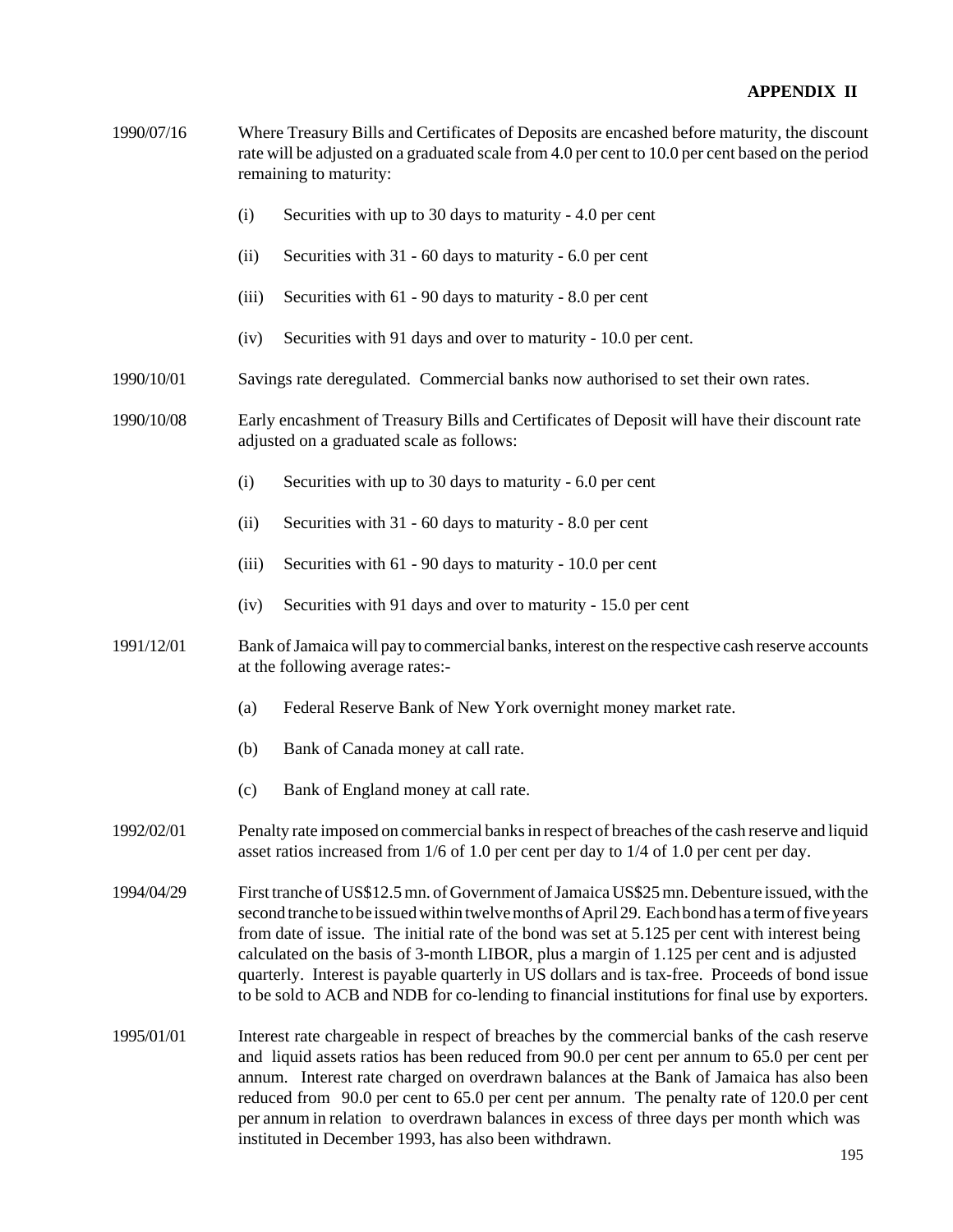| 1996/07/19 | The Government of Jamaica issues US\$100,000,000 Notes due July 19, 1999 at a rate of 12.0<br>per cent per annum payable semi-annually in arrears on January 19 and July 19 of each year.<br>Issue price : 100 per cent.                            |
|------------|-----------------------------------------------------------------------------------------------------------------------------------------------------------------------------------------------------------------------------------------------------|
| 1996/11/21 | The Reverse Repurchase Rate was reduced from thirty-three per cent (33%) to thirty-one per<br>cent (31%).                                                                                                                                           |
| 1996/12/18 | The Reverse Repurchase Rate was reduced from thirty-one per cent (31%) to twenty-nine per<br>cent (29%).                                                                                                                                            |
| 1996/12/30 | The Reverse Repurchase Rate was reduced from twenty-nine per cent (29%) to twenty-seven<br>per cent (27%).                                                                                                                                          |
| 1997/01/24 | The Reverse Repurchase Rate was reduced from twenty-seven per cent (27%) to twenty-five<br>per cent $(25\%)$ .                                                                                                                                      |
| 1997/01/31 | The Reverse Repurchase Rate was reduced from twenty-five per cent (25%) to twenty-two<br>and one half per cent $(22 \frac{1}{2})$ .                                                                                                                 |
| 1997/02/27 | The Reverse Repurchase Rate was reduced from twenty-two and one half per cent $(22\frac{1}{2\%})$<br>to eithteen per cent (18%).                                                                                                                    |
| 1997/05/05 | The rate of interest chargeable in respect of breaches by commercial banks of the domestic<br>currency cash reserve and liquid assets ration has been increased from sixty-five per cent (65%)<br>per annum to sixty-nine per cent (69%) per annum. |
| 1997/08/29 | The 30-day Reverse Repurchase Rate was increased from eighteen per cent (18%) to nineteen<br>per cent (19%).                                                                                                                                        |
| 1997/09/08 | The 30-day Reverse Repurchase Rate was increased from nineteen per cent (19%) to nineteen<br>and one half per cent $(19\ 1/2\%)$ .                                                                                                                  |
| 1997/09/11 | The 30-day Reverse Repurchase Rate was increased from nineteen and one half per cent (19)<br>$1/2\%$ to twenty-two per cent (22%).                                                                                                                  |
| 1997/11/06 | The 30-day Reverse Repurchase Rate was increased from twenty-two per cent (22%) to<br>twenty-five per cent $(25\%)$ .                                                                                                                               |
| 1997/11/28 | The 30-day Reverse Repurchase Rate was increased from twenty-five per cent (25%) to<br>twenty-nine per cent (29%).                                                                                                                                  |
| 1998/04/06 | The 30-day Reverse Repurchase Rate was reduced from twenty-nine per cent (29%) to<br>twenty-six and one half per cent $(26 \frac{1}{2})$ .                                                                                                          |
| 1998/05/01 | The 30-day Reverse Repurchase Rate was reduced from twenty-six and one half per cent (26<br>$1/2\%$ ) to twenty-six per cent (26%).                                                                                                                 |
| 1998/05/14 | The 30-day Reverse Repurchase Rate was reduced from twenty-six per cent (26%) to twenty-<br>five per cent $(25\%)$ .                                                                                                                                |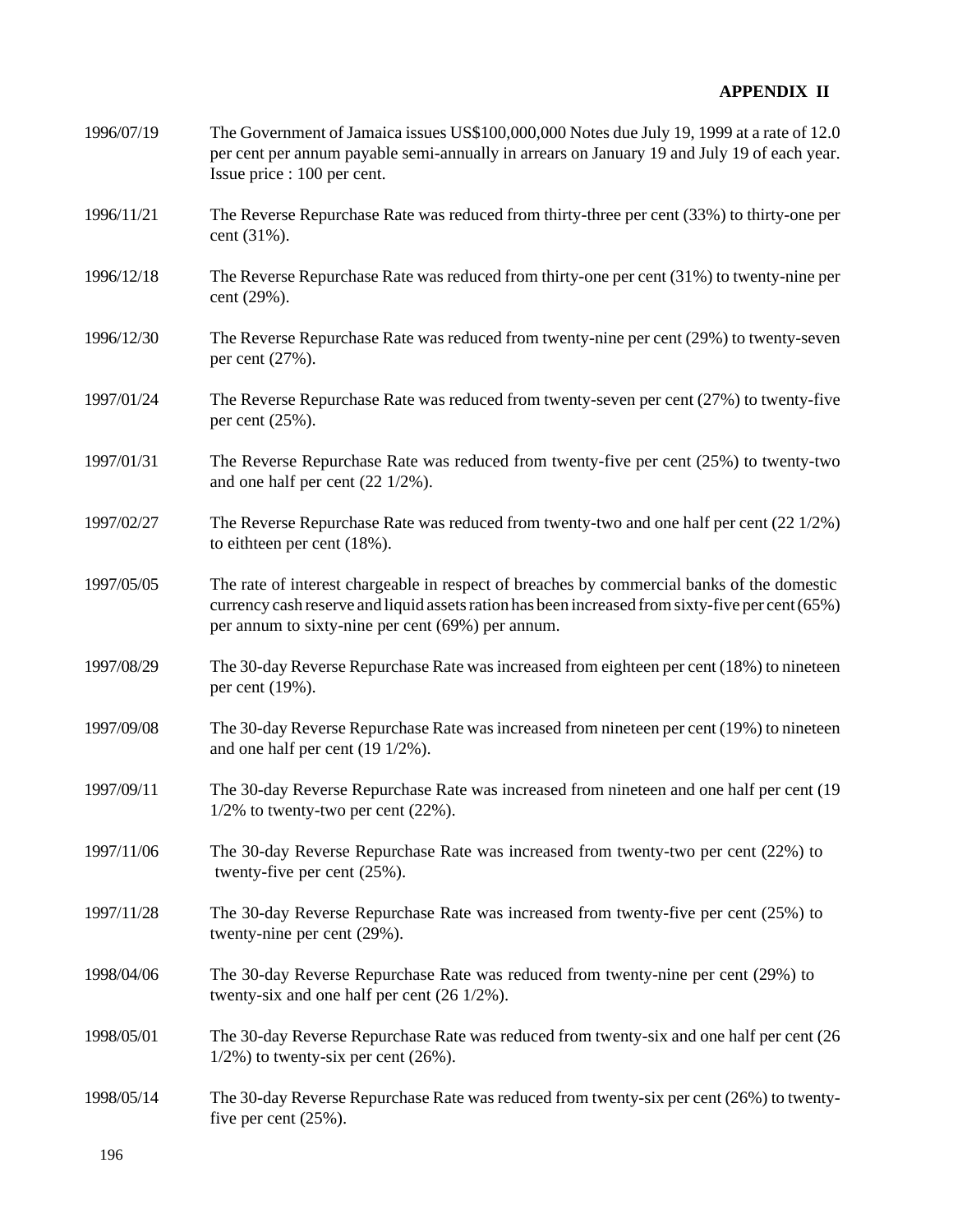- 1998/06/09 The 30-day Reverse Repurchase Rate was reduced from twenty-five per cent (25%) to twentyfour per cent (24%).
- 1998/07/01 The 30-day Reverse Repurchase Rate was reduced from twenty-four per cent (24%) to twenty-three per cent (23%).
- 1998/07/30 The 30-day Reverse Repurchase Rate was reduced from twenty-three per cent (23%) to twenty-two per cent (22%).
- 1999/03/26 The 30-day Reverse Repurchase Rate was reduced from 22.0 per cent to 20.75 per cent.
- 1999/05/04 The 30-day Reverse Repurchase Rate was reduced from 20.75 per cent to 19.70 per cent.
- 1999/05/26 The 30-day Reverse Repurchase Rate was reduced from 19.70 per cent to 18.85 per cent.
- 1999/09/10 The 30-day Reverse Repurchase Rate was reduced from 18.85 per cent to 18.35 per cent.
- 2000/03/10 The 30-day Reverse Repurchase Rate was reduced from 18.35 per cent to 17.50 per cent.
- 2000/03/28 The 30-day Reverse Repurchase Rate was reduced from 17.50 per cent to 17.30 per cent.
- 2000/04/27 The 30-day Reverse Repurchase Rate was reduced from 17.30 per cent to 17.00 per cent.
- 2000/07/28 The 30-day Reverse Repurchase Rate was reduced from 17.00 per cent to 16.75 per cent.
- 2000/08/11 The 30-day Reverse Repurchase Rate was reduced from 16.75 per cent to 16.45 per cent.
- 2001/03/12 The 30-day Reverse Repurchase Rate was reduced from 16.45 per cent to 16.00 per cent.
- 2001/03/22 The 30-day Reverse Repurchase Rate was reduced from 16.00 per cent to 15.50 per cent.
- 2001/05/21 The 30-day Reverse Repurchase Rate was reduced from 15.50 per cent to 14.75 per cent.
- 2001/06/08 The 30-day Reverse Repurchase Rate was reduced from 14.75 per cent to 14.50 per cent.
- 2001/06/29 The Bank of Jamaica has added Certificates of Deposit to the instruments used in the conduct of open market operations.
	- 1. Primary Dealers and Commercial Banks will be able to purchase Certificates of Deposit (CDs) directly from the BOJ. The Certificates, issued in the name of the contracting institution are assignable. Except for the underlying securities, all other terms and conditions applicable to the Reverse Repurchase transactions apply to CDs.
	- 2. Bank of Jamaica will continue to conduct Reverse Repurchase transactions evidenced by the Certificates of Securities Held (COSH).
	- 3. Central Bank deposits which are maintained in statement form (i.e. no physical certificate is issued) will continue to be used for placements of seven (7) days or less.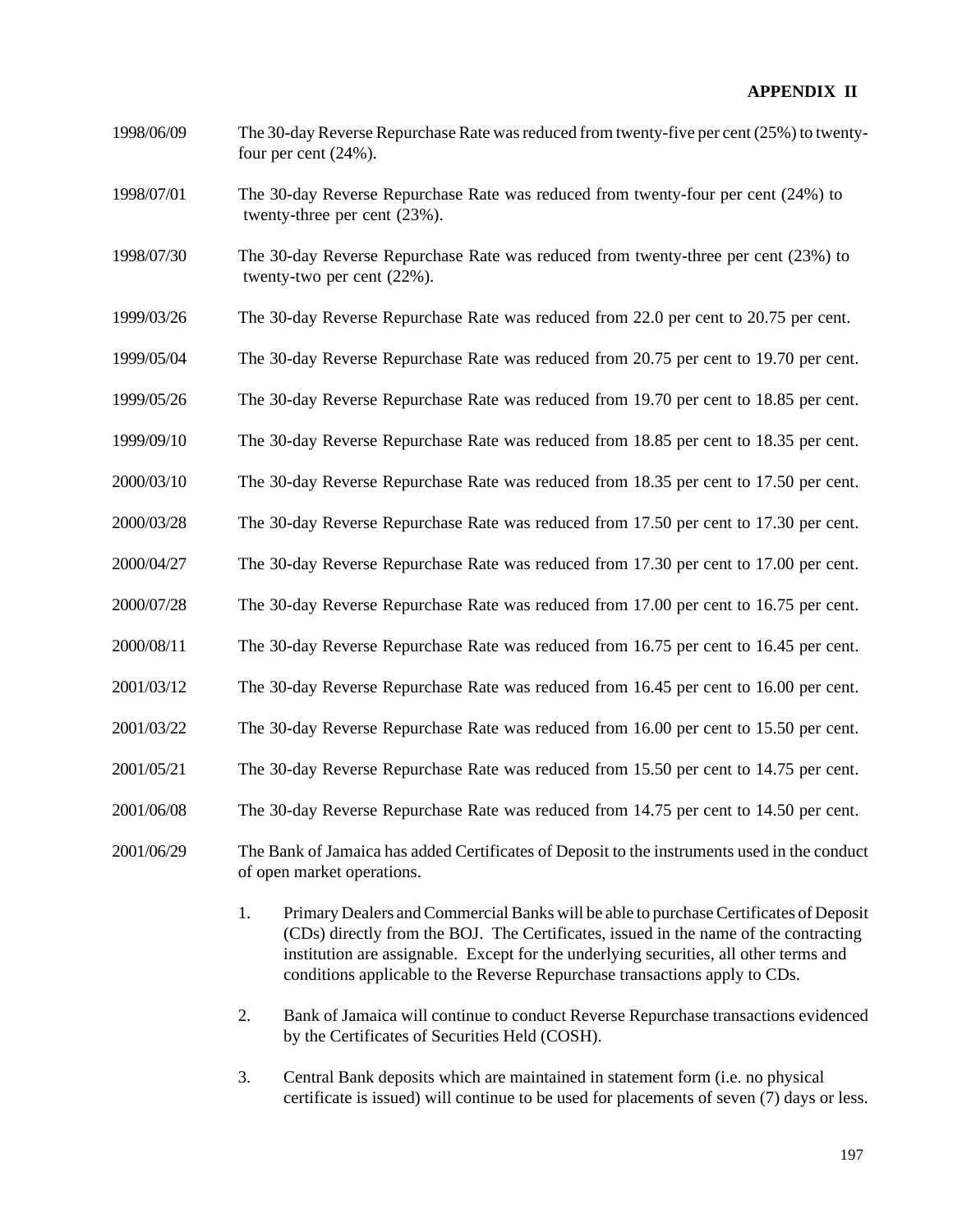| 2002/02/06 | The 30-day Reverse Repurchase Rate was reduced from 14.25 per cent to 14.00 per cent.                                                                                                                                                                                                                                                                                                        |
|------------|----------------------------------------------------------------------------------------------------------------------------------------------------------------------------------------------------------------------------------------------------------------------------------------------------------------------------------------------------------------------------------------------|
| 2002/02/14 | The 30-day Reverse Repurchase Rate was reduced from 14.00 per cent to 13.75 per cent.                                                                                                                                                                                                                                                                                                        |
| 2002/03/11 | The 30-day Reverse Repurchase Rate was reduced from 13.75 per cent to 13.25 per cent.                                                                                                                                                                                                                                                                                                        |
| 2002/07/11 | The 30-day Reverse Repurchase Rate was reduced from 13.25 per cent to 12.95 per cent.                                                                                                                                                                                                                                                                                                        |
| 2003/02/10 | The Bank of Jamaica introduced a special five-month open market instrument which would<br>earn interest at 30 per cent per annum. The interest on all other open market instruments<br>remained unchanged.                                                                                                                                                                                   |
|            | This instrument was introduced in a context of significant Jamaica dollar liquidity and<br>protracted instability in the foreign exchange market. It was intended as a temporary measure<br>to be removed as soon as the corrective fiscal action being developed by the government became<br>effective.                                                                                     |
| 2003/02/14 | The Bank of Jamaica withdrew the special five-month open market instrument which was<br>introduced on 10 February 2003.                                                                                                                                                                                                                                                                      |
|            | The decision to remove this instrument came against the background of tight Jamaica dollar<br>liquidity and the appreciation in the exchange rate over the preceding four days. The removal<br>also came following representations made to the Bank of Jamaica by financial institutions and<br>understandings reached with respect to the development of foreign exchange market protocols. |
| 2003/03/19 | Interest rates of Bank of Jamaica's 180-day, 270-day and 365-day open market instruments<br>were increased to 19.65 per cent, 21.50 per cent and 24 per cent respectively.                                                                                                                                                                                                                   |
| 2003/03/26 | Interest rates on all Bank of Jamaica's open market instruments were increased as follows: 30-<br>day, to 15 per cent; 60-day, to 15.30 per cent; 90-day, to 20 per cent; 120-day, to 24 per cent;<br>180-day, to 33.15 per cent; 270-day, to 34.50 per cent; and 365-day, to 35.95 per cent.                                                                                                |
| 2003/04/25 | Interest rates on Bank of Jamaica's 180-day, 270-day and 365-day open market instruments<br>were reduced to 28 per cent, 32.50 per cent and 33 per cent, respectively.                                                                                                                                                                                                                       |
| 2003/05/19 | Interest rate applicable to overdrafts was increased to 65 per cent per annum. This rate applied<br>to all overdrafts and the special rate for overdrafts incurred in the first three days of a month<br>no longer applied.                                                                                                                                                                  |
| 2003/06/24 | Interest rates on Bank of Jamaica's 180-day, 270-day and 365-day open market instruments<br>were reduced to 26.50 per cent, 29.50 per cent, and 30 per cent, respectively.                                                                                                                                                                                                                   |
| 2003/07/08 | Interest rates on Bank of Jamaica's 270-day and 365-day open market instruments were<br>reduced to 27.50 per cent and 28 per cent, respectively.                                                                                                                                                                                                                                             |
| 2003/08/04 | Interest rates on Bank of Jamaica's 90-day, 120-day, 180-day, 270-day and 365-day open<br>market instruments were reduced to 18 per cent, 22 per cent, 25 per cent, 25.75 per cent and 26<br>per cent, respectively.                                                                                                                                                                         |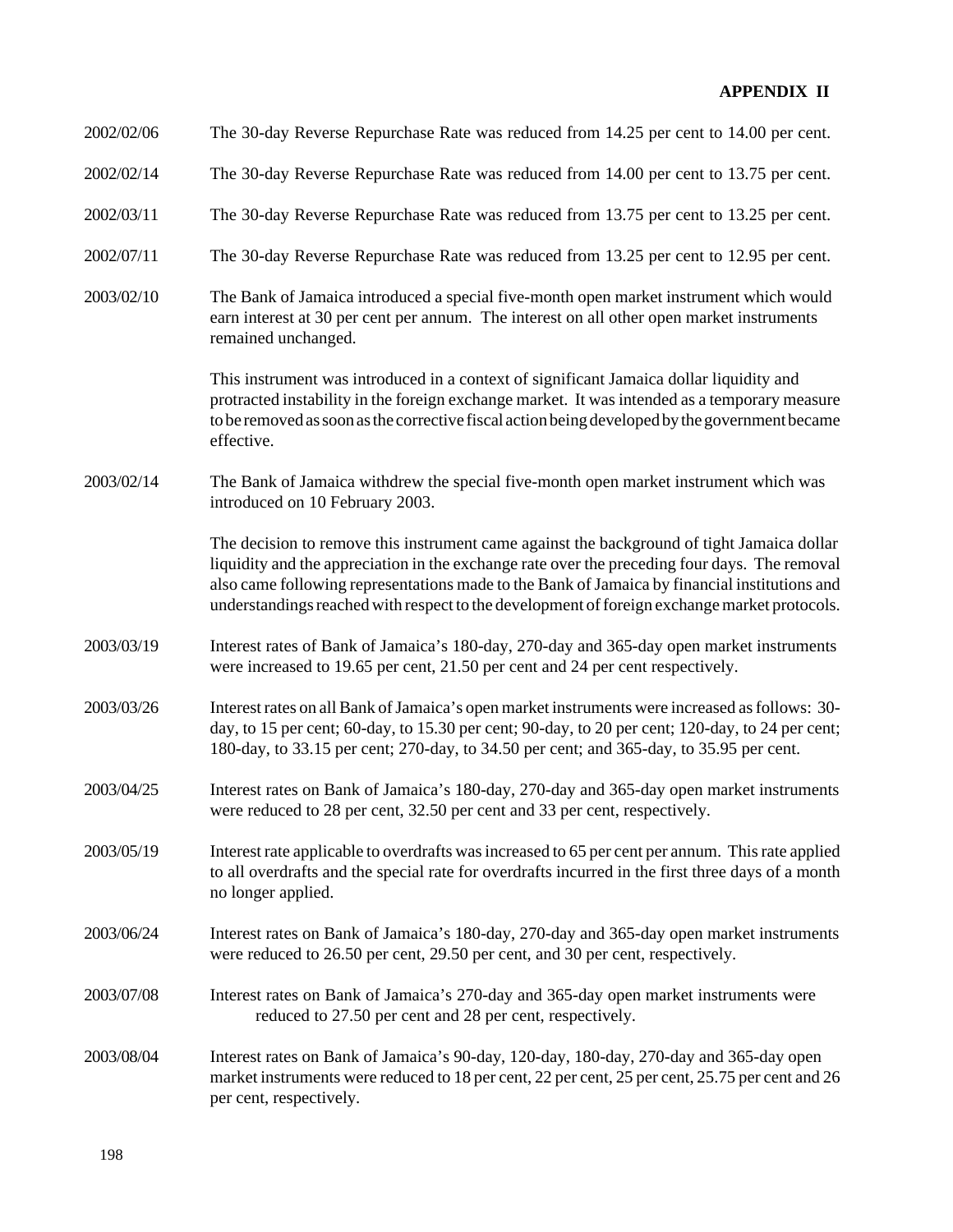| 2003/09/09 | Interest rates on Bank of Jamaica's 120-day, 180-day, 270-day and 365-day open market    |
|------------|------------------------------------------------------------------------------------------|
|            | instruments were reduced to 21 per cent, 23.50 per cent, 23.75 per cent and 24 per cent, |
|            | respectively.                                                                            |

- 2003/10/17 Bank of Jamaica withdrew its 270-day and 365-day instruments from open market trading.
- 2003/10/29 Bank of Jamaica returned its 270-day and 365-day instruments to open market trading at 23.75 per cent and 24 per cent, respectively.
- 2003/12/10 Interest rates on Bank of Jamaica's 90-day, 120-day, 180-day, 270-day and 365-day open market instruments were reduced to 17 per cent, 20 per cent, 21 per cent, 22 per cent and 23 per cent, respectively.
- 2004/01/09 Interest rates on Bank of Jamaica's 90-day, 120-day, 180-day, 270-day and 365-day open market instruments were reduced to 16 per cent, 18 per cent, 19.50 per cent, 21 per cent and 22 per cent, respectively.
- 2004/01/21 Interest rates on Bank of Jamaica's 60-day, 90-day, 120-day, 180-day, 270-day and 365-day open market instruments were reduced to 15.20 per cent, 15.50 per cent, 17 per cent, 18.25 per cent, 20 per cent, and 21 per cent, respectively.
- 2004/01/26 Interest rates on Bank of Jamaica's 30-day, 60-day, 90-day, 120-day, 180-day, 270-day and 365-day open market instruments were reduced to 15 per cent, 15.20 per cent, 15.50 per cent, 17 per cent, 18.25 per cent, 20 per cent and 21 per cent, respectively.
- 2004/02/16 Interest rates on Bank of Jamaica's 120-day, 180-day, 270-day and 365-day open market instruments were reduced to 15.50 per cent, 16.25 per cent, 17.75 per cent and 19 per cent, respectively.
- 2004/02/27 Interest rates on Bank of Jamaica's 180-day, 270-day and 365-day open market instruments were reduced to 16 per cent, 17.25 per cent and 18.50 per cent, respectively.
- 2004/03/10 Interest rates on Bank of Jamaica's 270-day and 365-day open market instruments were reduced to 26.95 per cent and 17.95 per cent, respectively.
- 2004/04/02 Interest rates on Bank of Jamaica's 30-day, 60-day, 90-day, 120-day, 180-day, 270-day and 365-day open market instruments were reduced to 14.60 per cent, 14.70 per cent, 14.80 per cent, 15.60 per cent, 16.50 per cent and 17.40 per cent, respectively.
- 04/04/19 Interest rates on Bank of Jamaica's 30-day, 60-day, 90-day, 120-day, 180-day, 270-day and 365-day open market instruments were reduced to 14.40 per cent, 14.50 per cent, 14.60 per cent, 14.85 per cent, 15.30 per cent, 16 per cent and 16.90 per cent, respectively.
- 2004/05/05 Interest rates on Bank of Jamaica's 30-day, 60-day, 90-day, 120-day, 180-day, 270-day and 365-day open market instruments were reduced to 14.20 per cent, 14.30 per cent, 14.40 per cent, 14.55 per cent, 15.05 per cent, 15.65 per cent and 16.40 per cent, respectively.
- 2004/09/03 Interest rates on Bank of Jamaica's 30-day, 60-day, 90-day, 120-day, 180-day, 270-day and 365 day open market instruments were reduced to 14 per cent, 14.10 per cent, 14.20 per cent, 14.35 per cent, 14.30 per cent, 15.35 percent and 16 per cent, respectively.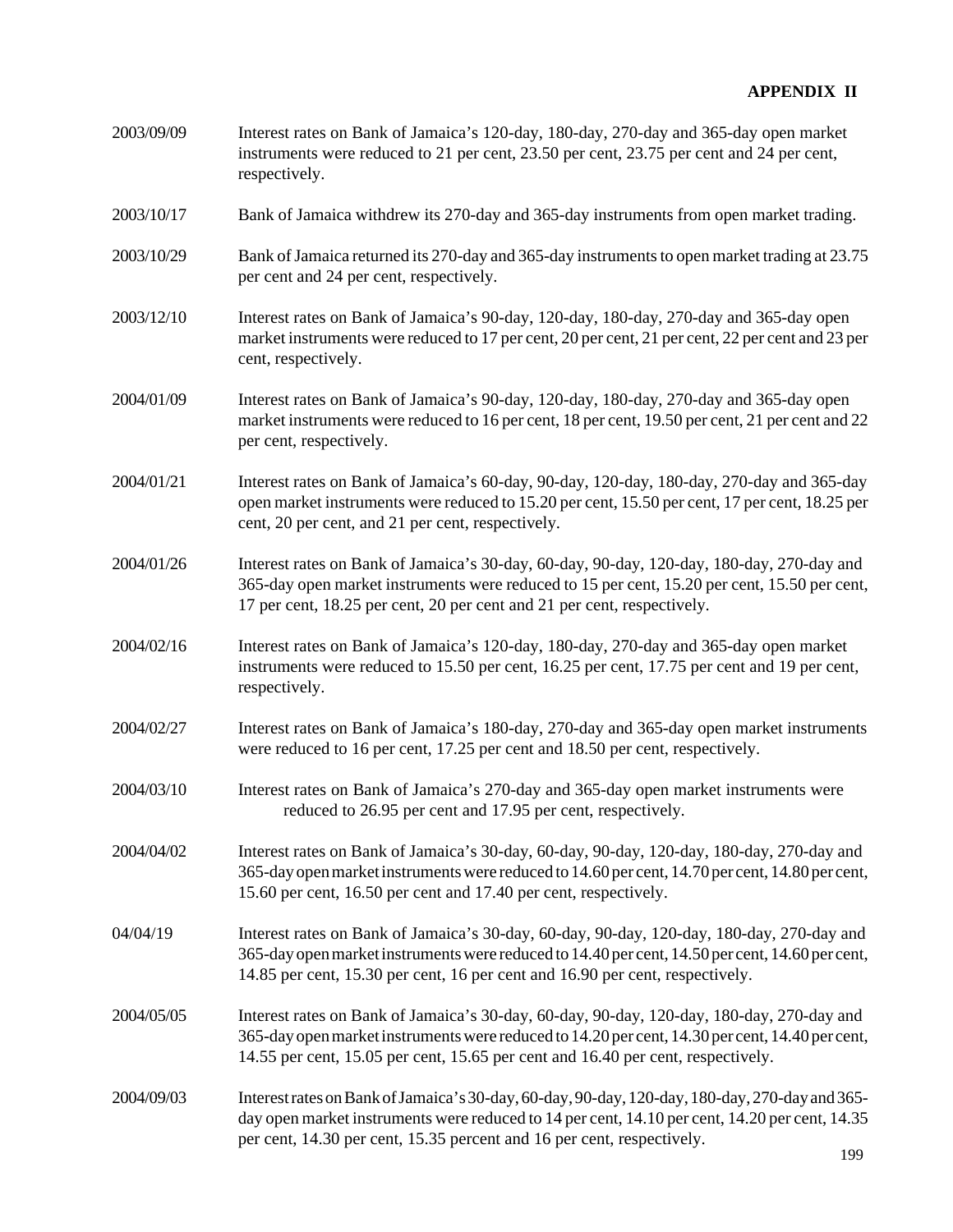| 2004/12/28 | Interest rates on Bank of Jamaica's 30-day, 60-day, 90-day, 120-day, 180-day, 270-day and<br>365-day open market instruments were reduced to 13.80 per cent, 13.95 per cent, 14.05 per cent,<br>14.15 per cent, 15 per cent and 15.50 per cent, respectively.                                                                                                                                                                                                                                          |
|------------|--------------------------------------------------------------------------------------------------------------------------------------------------------------------------------------------------------------------------------------------------------------------------------------------------------------------------------------------------------------------------------------------------------------------------------------------------------------------------------------------------------|
| 2005/02/07 | Interest rates on Bank of Jamaica's 30-day, 60-day, 90-day, 120-day, 180-day, 270-day and<br>365-day open market instruments were reduced to 13.50 per cent, 13.65 per cent, 13.75 per cent,<br>13.85 per cent, 14.00 per cent, 14.50 per cent and 15.00 per cent, respectively.                                                                                                                                                                                                                       |
| 2005/03/07 | Interest rates on Bank of Jamaica's 30-day, 60-day, 90-day, 120-day, 180-day, 270-day and<br>365-day open market instruments were reduced to 12.95 per cent, 13.10 per cent, 13.20 per cent,<br>13.30 per cent, 13.45 per cent, 14.00 per cent and 14.50 per cent, respectively.                                                                                                                                                                                                                       |
| 2005/05/26 | Interest rates on Bank of Jamaica's 30-day, 60-day, 90-day, 120-day, 180-day, 270-day and<br>365-day open market instruments were reduced to 12.60 per cent, 12.70 per cent, 12.75 per cent,<br>12.85 per cent, 13.00 per cent, 13.25 per cent and 13.60 per cent, respectively.                                                                                                                                                                                                                       |
| 2006/04/18 | Effective Tuesday, 18 April 2006, no placements will be accepted by the Bank of Jamaica<br>for the 270-day and 365-day tenors until further advised.                                                                                                                                                                                                                                                                                                                                                   |
| 2006/05/12 | Interest rates applicable to Bank of Jamaica 30-day, 60-day, 90-day, 120-day and 180-day<br>open market instruments were reduced to 12.45 per cent, 12.50 per cent, 12.60 per cent,<br>12.65 per cent and 12.80 per cent, respectively.                                                                                                                                                                                                                                                                |
| 2006/09/01 | Interest rates applicable to Bank of Jamaica 30-day, 60-day, 90-day, 120-day and 180-day<br>open market instruments were reduced to 12.15 per cent, 12.20 per cent, 12.30 per cent,<br>12.35 per cent and 12.50 per cent, respectively.                                                                                                                                                                                                                                                                |
| 2006/09/22 | Interest rates applicable to Bank of Jamaica's 30-day, 60-day, 90-day, 120-day and 180-day<br>open market instruments were reduced to 11.95 per cent, 12.00 per cent, 12.10 per cent,<br>12.15 per cent and 12.30 per cent, respectively.                                                                                                                                                                                                                                                              |
| 2006/12/22 | Interest rates applicable to Bank of Jamaica's 30-day, 60-day, 90-day, 120-day and 180-day<br>open market instruments were reduced to 11.65 per cent, 11.70 per cent, 11.80 per cent,<br>11.85 per cent and 12.00 per cent, respectively.                                                                                                                                                                                                                                                              |
| 2007/01/18 | The Bank of Jamaica offered a Special One-Year Variable Rate Instrument to Primary<br>Dealers and Commercial Banks. Interest payments on this instrument will be made<br>quarterly. The initial coupon is 11.80% per annum, the rate currently being paid on a<br>Bank of Jamaica's 90-day Certificate of Deposit. Subsequent interest payments will<br>be calculated at 1.00 percentage point above the Bank of Jamaica 90-day rate applicable<br>at the beginning of each quarterly interest period. |
|            | This offer was made in the context of the redemption of Government of Jamaica domestic                                                                                                                                                                                                                                                                                                                                                                                                                 |

 This offer was made in the context of the redemption of Government of Jamaica domestic debt instruments on 18 January, 2007, which would increase the level of liquidity in the financial system beyond normal requirements.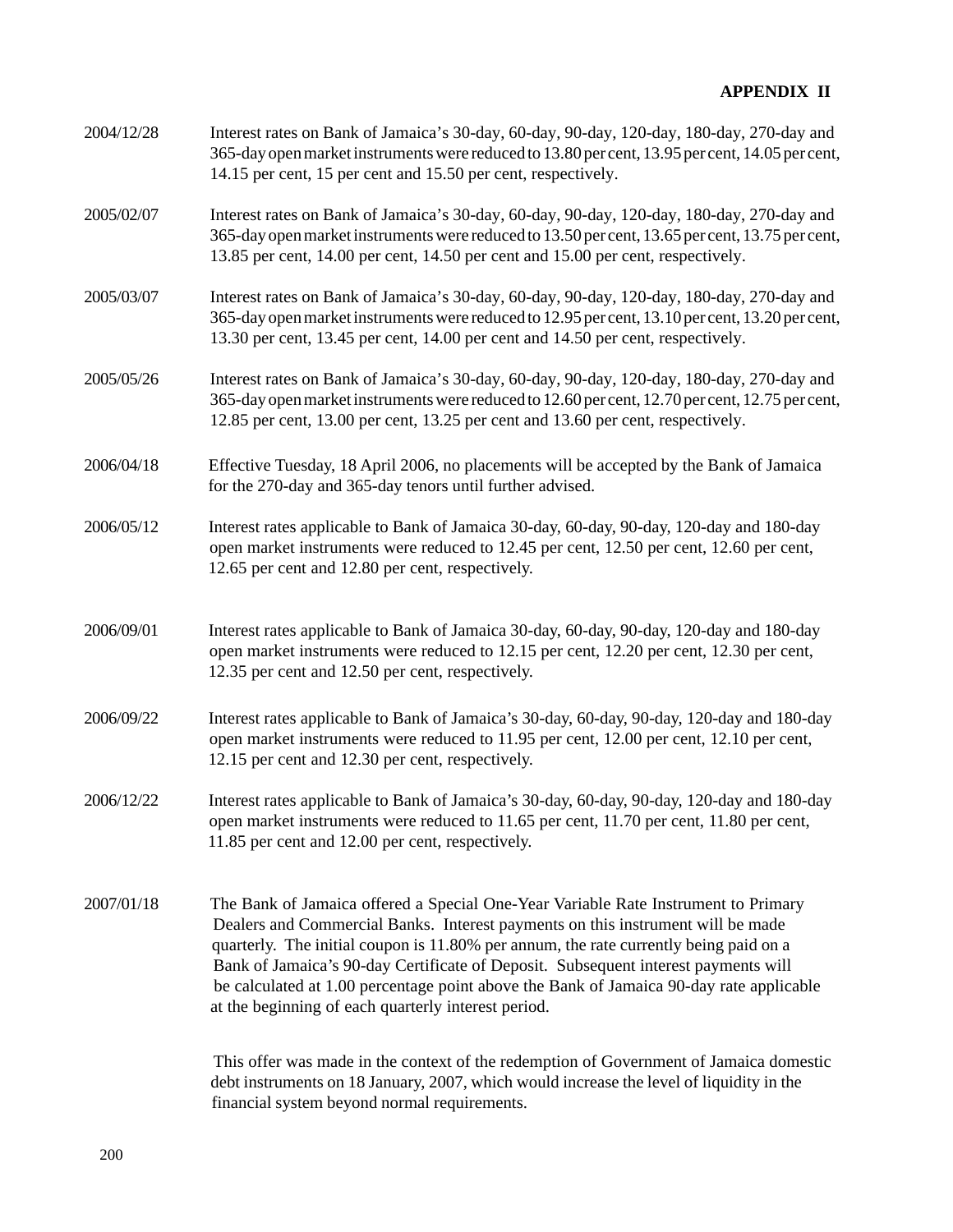2007/06/19 The Bank of Jamaica offered a Special Two-Year Variable Rate Instrument to Primary Dealers and Commercial Banks during the period 19-22 June 2007.

> The instrument will be amortized in two equal tranches on 19 June 2008 and 19 June 2009 with quarterly interest payments. The initial coupon is 11.80 per cent per annum, the rate currently being paid on a Bank of Jamaica 90-day Certificate of Deposit. Subsequent interest payments will be calculated at **1.25 percentage points** above the Bank of Jamaica's 90-day rate applicable at the beginning of each quarterly interest period.

This offer was made in the context of the exceptionally high levels of Jamaica Dollar liquidity during the offer period.The Bank of Jamaica continued to offer its regular issues of Certificates of Deposit ranging from 30-days to 180-days.

2007/07/04 As part of its liquidity management strategy, the Bank of Jamaica offered a Special Two-Year Variable Rate instrument to Primary Dealers and Commercial Banks from 04 July 2007 to 09 July 2007. The instrument, with an intitial coupon of 11.98 percent, will be amortized in two equal tranches on 02 January 2009 and 03 July 2009 with quarterly interest payments. Subsequent interest payments will be calculated at 2.0 percentage points above the Bank of Jamaica 90-day rate applicable at the beginning of each quarterly interest period.

> The Bank of Jamaica continued to offer its regular issues of Certificates of Deposit ranging from 30-days to 180-days

2007/09/06 As part of its liquidity management strategy, the Bank of Jamaica offered a special Two-Year Variable Rate Instrument to Primary Dealers and Commercial Banks from 06 September 2007 to 12 September 2007.

> The instrument will be amortized in two equal tranches on 05 September 2008 and 04 September 2009 with quarterly interest payments. The initial coupon is 12.21 percent per annum. Subsequent interest payments will be calculated at 2.00 percentage points above the Bank of Jamaica 90-day rate applicable at the beginning of each quarterly interest period.The Bank of Jamaica will continue to offer its regular issues of Certificates of Deposit ranging from 30-days to 180-days.

- 2007/09/18 The Bank of Jamaica accepted subscriptions on a Special One-Year Certificate of Deposit from 18 September 2007 to 27 September 2007. As is customary, this instrument was offered to Primary Dealers and Commercial Banks. The Bank will continue to offer its usual openmarket instruments for tenors ranging from 30 days to 180 days.
- 2007/10/12 As part of its liquidity management strategy, the Bank of Jamaica offered a Special Eighteen-Month Variable Rate Instrument to Primary Dealers and Commercial Banks. The instrument will be amortized in two equal tranches on 11 July 2008 and 14 April 2009 with quarterly interest payments. The initial coupon is **14.34 percent per annum.** Subsequent interest payments will be calculated at **1.625 percentage points** above the GOJ 90-day Weighted Average Treasury Bill Yield applicable at the beginning of each quarterly interest period. The Bank of Jamaica continued to offer its regular issues of Certificates of Deposit ranging from 30 days to 180 days.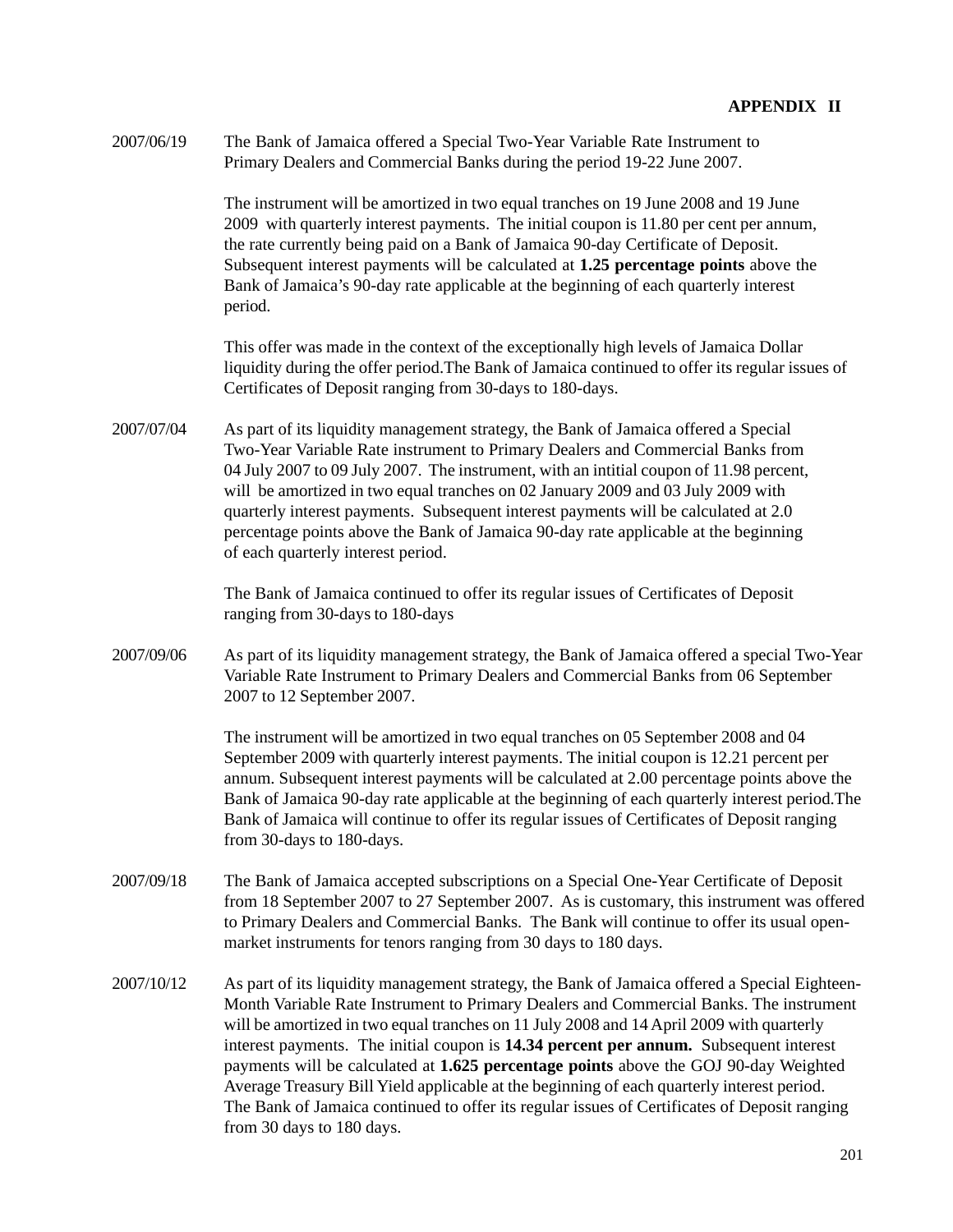- 2007/11/16 As part of its liquidity management strategy, the Bank of Jamaica offered a Special Twelve-Month Variable Rate Instrument to Primary Dealers and Commercial Banks. The instrument will be amortized on 14 November 2008 with quarterly interest payments. The initial coupon is 13.46 percent per annum. Subsequent interest payments will be calculated at 1.5 percentage points above the GOJ 90-day weighted average Treasury Bill yield applicable at the beginning of each quarterly interest period. The Bank of Jamaica will continue to offer its regular issues of Certificates of Deposit ranging from 30 days to 180 days. 2008/01/09 Interest rates applicable to Bank of Jamaica 30-day, 60-day, 90-day, 120-day and 180-day open market instruments were increased to 12.65 percent, 12.70 percent, 12.80 percent, 12.85 per cent and 13.00 percent, respectively. 2008/01/16 Bank of Jamaica offered a 365-day Certificate of Deposit in addition to its regular suite of instruments. This offer is at a rate of 13.50 percent per annum, which is consistent with the Bank's current interest rate structure. The rates on 30-day to 180-day instruments remained unchanged. 2008/01/18 Bank of Jamaica offered a Special Eighteen-Month Variable Rate Certificate of Deposit to Banks and Primary Dealers. The Certificate of Deposit attracted a rate of 12.80 percent for the first three months. Thereafter, quarterly interest payments will be made at the 90-day weighted average Treasury Bill rate applicable at the beginning of each interest period plus a margin of 1.5 percentage points. 2008/02/04 Interest rates applicable to Bank of Jamaica 30-day, 60-day, 90-day, 120-day, 180-day and 365-day open market instruments increased to 13.50 percent, 13.70 percent, 13.90 percent, 14.00 percent, 14.20 percent and 15.00 percent, respectively. 2008/06/26 Interest rates applicable to Bank of Jamaica 30-day, 60-day, 90-day, 120-day, 180-day and 365-day open market instruments increased to 14.00 percent, 14.20 percent, 14.40 percent, 14.50 percent, 14.70 per cent and 15.50 percent, respectively. 2008/09/02 As part of its liquidity management strategy, the Bank of Jamaica offered a Special Eighteenmonth Variable Rate Certificate of Deposit (Series J) to Primary Dealers and Commercial Banks. The first instalment of interest will become due and payable after three (3) months on 28 November 2008, and will be caluclated at a rate of 14.58% per annum for the period from the date of allotment to 28 November 2008. Thereafter, interest will be paid quarterly on 27 February and 28 May, 28 August and 27 November at a variable rate of 1.25 percentage points above the GOJ 90-day WATBY, applicable at the beginning of each quarterly interest period. Final interest payment will be made on 26 February 2010, at maturity. Interest on this intrument is subject to the withholding taxes. The instrument does not immediately qualify as a liquid asset until there is one year left to maturity. 2008/10/17 Interest rates applicable to Bank of Jamaica 30-day, 60-day, 90-day, 120-day, 180-day and
- 365-day open market instruments increased to 14.65 percent, 14.85 percent, 15.05 percent, 15.15 percent, 15.35 percent and 16.70 percent, respectively.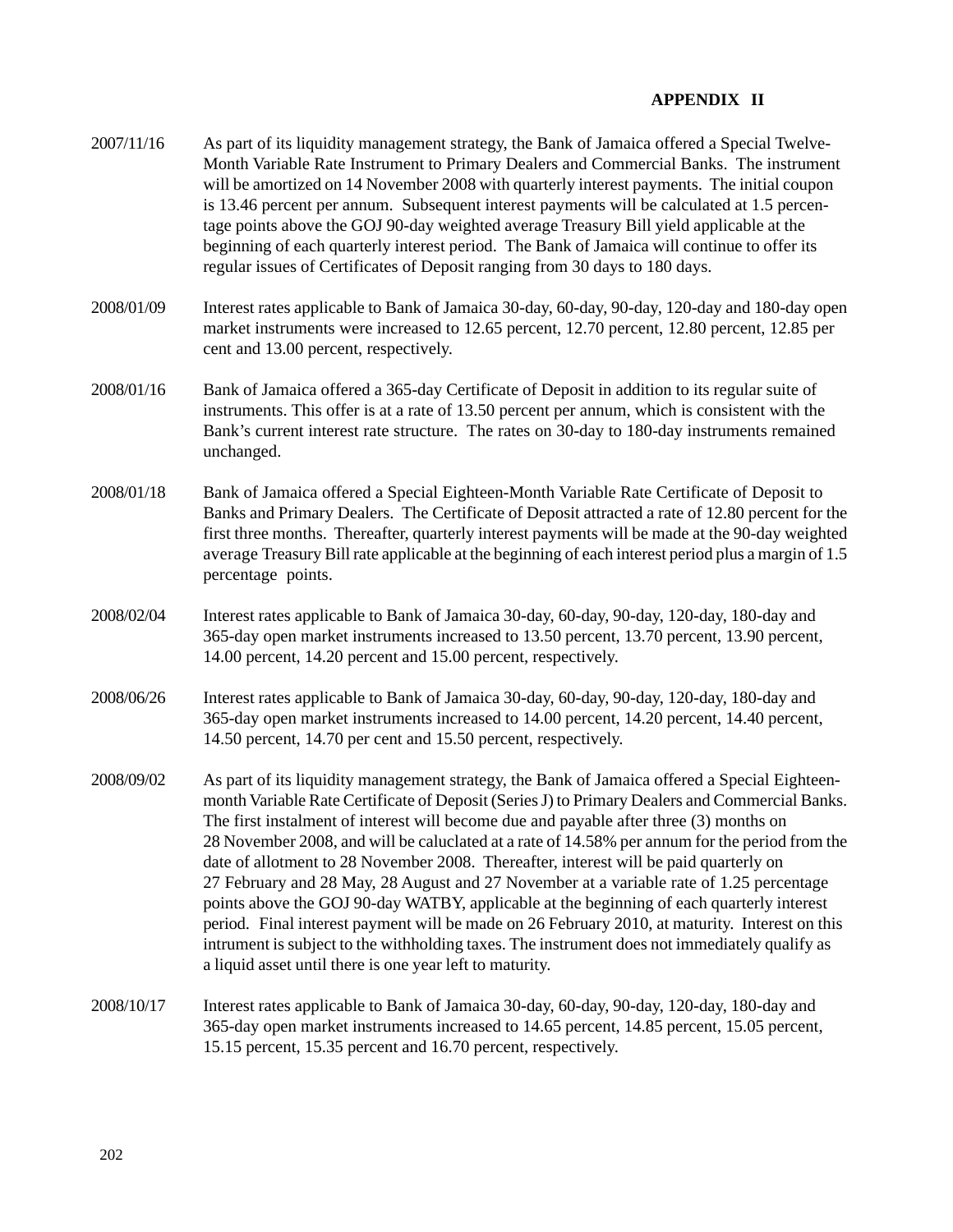- 2008/11/12 The bank of Jamaica established "Intermediation Facilities" in foreign and domestic currencies, with a view to enhance the flow of credit to the financial market. The domestic currency section became operational on 24 November.
- 2008/11/18 In an effort to remove liquidity overhang arising from the maturity of both BOJ and GOJ securities, and preserve order in financial markets, the Bank of Jamaica implemented the following measures:
	- The Bank offered a Special Certificate of Deposit to Primary Dealers and Commercial Banks, which matured on 3 December 2008. Interest payable on this instrument was 20.50% per annum. This instrument was offered from Tuesday, 18 November to Wednesday, 19 November 2008.

BOJ's regular menu of CDs ranging from 30 days to 365 days remain

• Effective 3 December 2008, on the expiration of a 15 day notice period, the cash reserve requirement of commercial banks, merchant banks and building societies was increased by 2 percentage points to 11 per cent of Jamaica Dollar liabilities. As a consequence, the liquid asset requirement rose to 25 per cent from 23 per cent. The Bank planned to increase these requirements by a further 3 percentage points if market conditions warranted it.

 These monetary policy actions are intended to support the achievement of the inflation objective and the maintenance of macro-economic stability.

2008/12/01 Interest rates payable on Bank of Jamaica Certificates of Deposit were adjusted as follows:

| <b>Tenor</b>   | $30$ -day | 60-day | - 90-dav | $120$ -day | 180-day | 365-day |
|----------------|-----------|--------|----------|------------|---------|---------|
| New rates      | 17.00     | 17.50  | 20.00    | 20.20      | 21.50   | 24.00   |
| Previous rates | - 14.65   | 14.85  | 15.05    | 15.15      | 15.35   | 16.70   |

The increase in interest rates occurred in the context of instability in the foreign exchange market, which was related to the sharp rise in the yields on Government of Jamaica (GOJ) Global Bonds and USD Bonds issued by Jamaican companies. The resulting spike in demand for foreign exchange by securities dealers to meet margin calls from overseas creditors, together with incremental demand for foreign exchange by a wider cross-section of persons triggered a disorderly depreciation in the exchange rate. If this condition persisted, it would precipitate higher inflation and greater macroeconomic instability.

In context of the foregoing, the Jamaica Dollar liquidity resulting from the maturity of significant sums in BOJ securities over the following three weeks made it necessary for BOJ to take this action. Accordingly, the rise in interest rates was expected to dampen the extraordinary demand related to portfolio decisions and thereby restore predictability and order to local financial markets.

2009/04/08 Interest rates applicable to Bank of Jamaica 30-day, 60-day, 90-day, 120-day and 180-day Open Market Instruments remained unchanged. Interest rate applicable to Bank of Jamaica 365-day Open Market Instruments was however reduced to 22.67 per cent.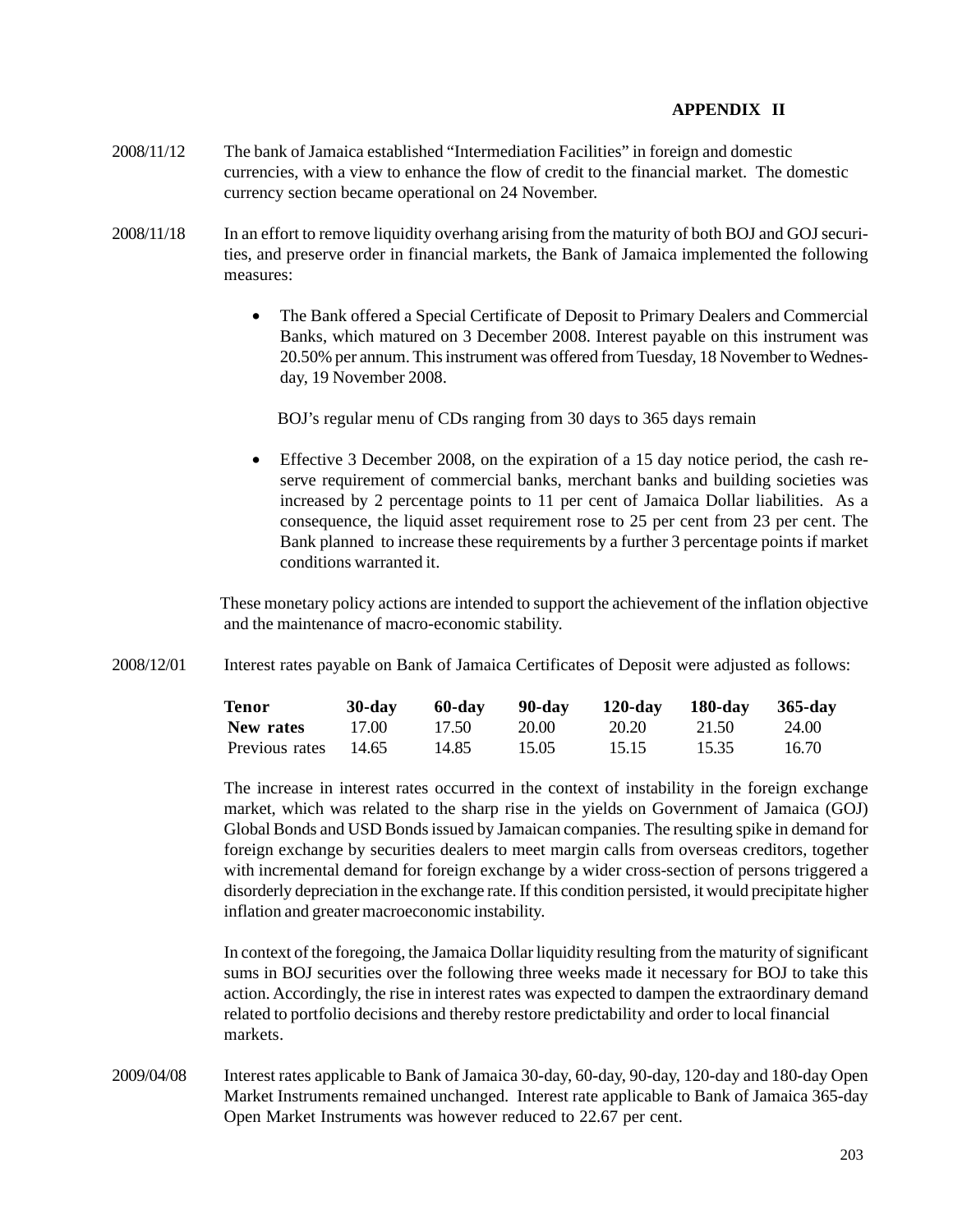| 2009/07/24 | Interest rates applicable to Bank of Jamaica 30-day, 60-day, 90-day, 120-day and 180-day Open<br>Market Instruments were reduced to 16.00 per cent, 16.50 per cent, 19.00 per cent, 19.20 per<br>cent and 20.50 per cent, respectively. The rates on 365-day instruments remained unchanged.       |
|------------|----------------------------------------------------------------------------------------------------------------------------------------------------------------------------------------------------------------------------------------------------------------------------------------------------|
| 2009/07/30 | Interest rates applicable to Bank of Jamaica's 30-day, 60-day, 90-day, 120-day and 180-day<br>Open Market Instruments were reduced to 14.50 per cent, 15.00 per cent, 17.50 per cent, 17.70<br>per cent, and 19.00 per cent, respectively. The rates on 365-day instruments remained<br>unchanged. |
| 2009/08/20 | Interest rates applicable to Bank of Jamaica's 30-day, 60-day, 90-day, 120-day and 180-day<br>Open Market Instruments were reduced to 13.50 per cent, 14.00 per cent, 16.50 per cent, 16.70<br>per cent and 18.00 per cent, respectively. The rates on 365-day instruments remained<br>unchanged.  |
| 2009/09/17 | Interest rates applicable to Bank of Jamaica's 30-day, 60-day, 90-day, 120-day and 180-day<br>Open Market Instruments were reduced to 12.50 percent, 13.00 per cent, 15.50 per cent, 15.70<br>per cent and 17.00 per cent, respectively. The rates on 365-day instruments remained<br>unchanged.   |
| 2009/12/18 | Interest rates applicable to Bank of Jamaica's 30-day, 60-day, 90-day, 120-day and 180-day<br>Open Market Instruments were reduced to 10.50 per cent, 11.00 per cent, 13.50 per cent 13.70<br>per cent and 15.00 per cent, respectively. The rates on 365-day instruments remained<br>unchanged.   |
| 2010/01/06 | The Bank of Jamaica reduced the rate applicable to its open market overnight tenor by 50 basis<br>points to 0.5 percent.                                                                                                                                                                           |
| 2010/01/12 | The Bank of Jamaica withdrew its offer of the 60-day to 180-day open market instruments.                                                                                                                                                                                                           |
| 2010/01/15 | The Bank of Jamaica ceased accepting deposits under the special foreign currency deposit<br>facility related to the "Intermediation Facilities" established on 12 November 2008.                                                                                                                   |
| 2010/02/09 | Interest rate applicable to Bank of Jamaica's 30-day Open Market Instruments was reduced to<br>$10.00$ per cent.                                                                                                                                                                                   |
| 2010/06/04 | Interest rate applicable to Bank of Jamaica's 30-day Open Market Instruments was reduced to<br>9.50 per cent.                                                                                                                                                                                      |
| 2010/06/17 | Interest rate applicable to Bank of Jamaica's 30-day Open Market instruments was reduced to<br>9.00 per cent.                                                                                                                                                                                      |
| 2010/08/04 | Interest rate applicable to Bank of Jamaica's 30-day Open Market instruments was reduced to<br>8.50 per cent.                                                                                                                                                                                      |
| 2010/08/26 | Interest rate applicable to Bank of Jamaica's 30-day Open Market instruments was reduced to<br>8.00 per cent.                                                                                                                                                                                      |
| 2010/11/15 | Interest rate applicable to Bank of Jamaica's 30-day Open Market instruments was reduced<br>to 7.50 per cent.                                                                                                                                                                                      |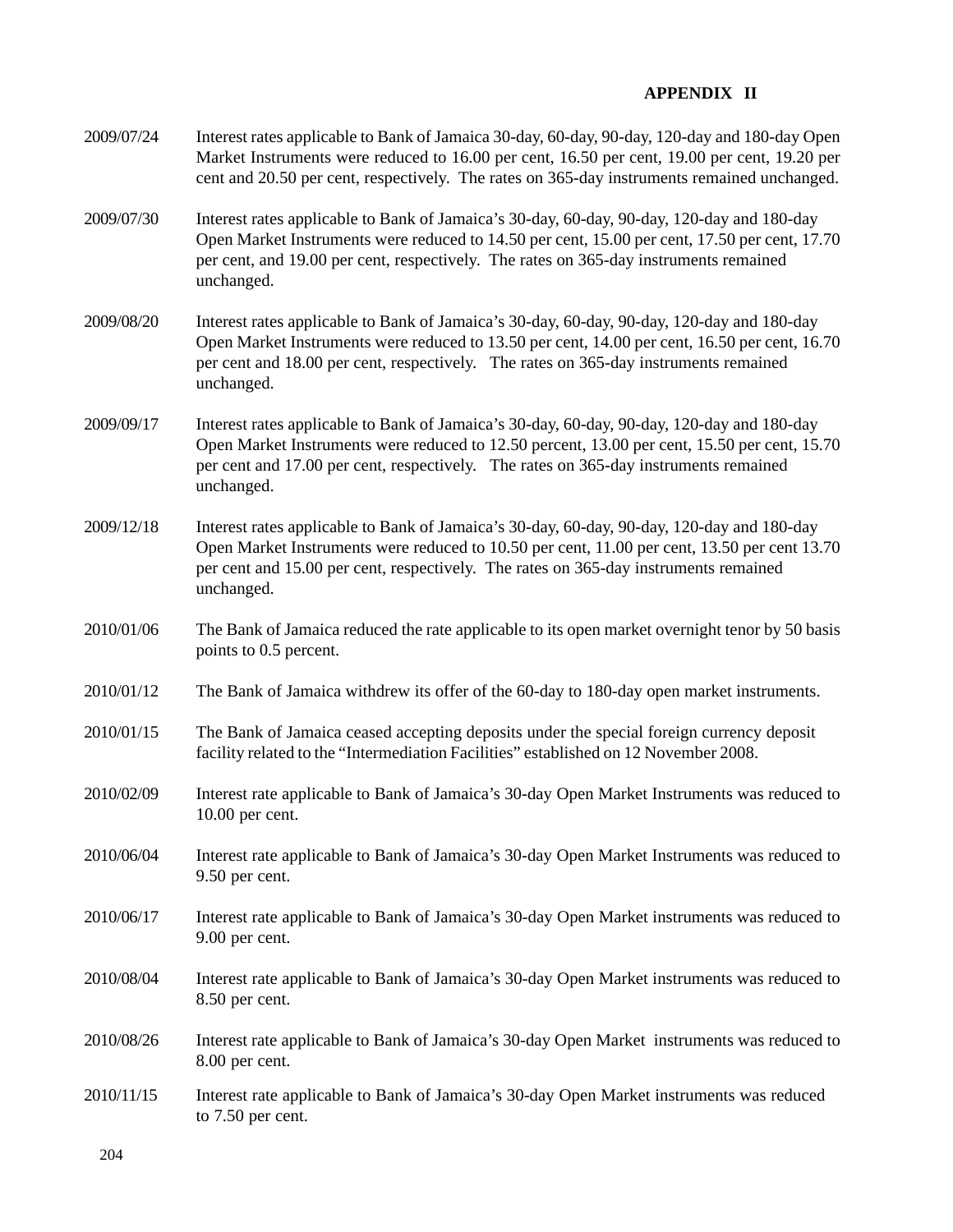# **MONETARY POLICY AND FOREIGN EXCHANGE RATE DEVELOPMENTS 1984 TO PRESENT**

## *OTHER POLICY DEVELOPMENTS*

| 1984/01/01 |  | 12.0 per cent ceiling on private sector credit by commercial banks established. |  |
|------------|--|---------------------------------------------------------------------------------|--|
|            |  |                                                                                 |  |

- 1984/03/15 Treasury Bill ceiling increased from J\$500 mn. to J\$750 mn.
- 1984/03/29 New Parity Order: Range J\$3.40 J\$3.70 per US\$1.00 (J\$3.70 actual selling rate).
- 1984/06/04 Introduction of Banker's Rediscounting Facility (BRF) replacing the Banker's Export Guarantee Facility (BEGF) the Pre-Shipment Facility (PSF), the Export Credit Facility (ECF) and the Inland Bills of Exchange (IBE).
- 1985/03/08 Credit by commercial banks should not increase until further notice. Not applicable to loans out of resources by National Development Bank and Agricultural Credit Bank.
- 1985/03/31 Credit by trust companies, merchant banks and finance houses should be held within ceiling approved for period ending 31/3/85.
- 1985/06/11 As of September 30, 1985, private sector credit increases by commercial banks must not exceed the amount outstanding at March 31, 1985 by 2 per cent. Such credit increases for the quarters ending December 31, 1985 and March 31, 1986 should not exceed base March 31, 1985 more than 6.0 per cent and 10.0 per cent, respectively.
- 1985/06/28 Credit by trust companies, merchant banks and finance houses restricted to within 15.0 per cent of amount outstanding at 31st March 1985, for the fiscal year 1985/86. There should be no increase in consumer-oriented credit whether through leasing or other means for 1985/86.
- 1985/08/01 Treasury Bill ceiling up from J\$750 mn. to J\$1 bn.
- 1985/10/04 Removal of overall ceiling on private sector credit extended by commercial banks and institutions operating under the Protection of Depositors Act (merchant banks, trust companies, finance houses). However, the ceiling on consumer credit remained.
- 1985/11/18 Introduction of auction for Certificates of Deposit issued by Bank of Jamaica.
- 1985/11/26 The re-introduction of the Pre-Shipment Financing Facility (PSF) and the Bankers Export Guarantee Facility (BEGF).
- 1986/05/02 Auction of Certificates of Deposit suspended, and fixed rate offered at each tender.
- 1986/05/12 Merchant banks, trust companies and finance houses now qualified to participate in Bank of Jamaica's rediscount facility for sectoral credit.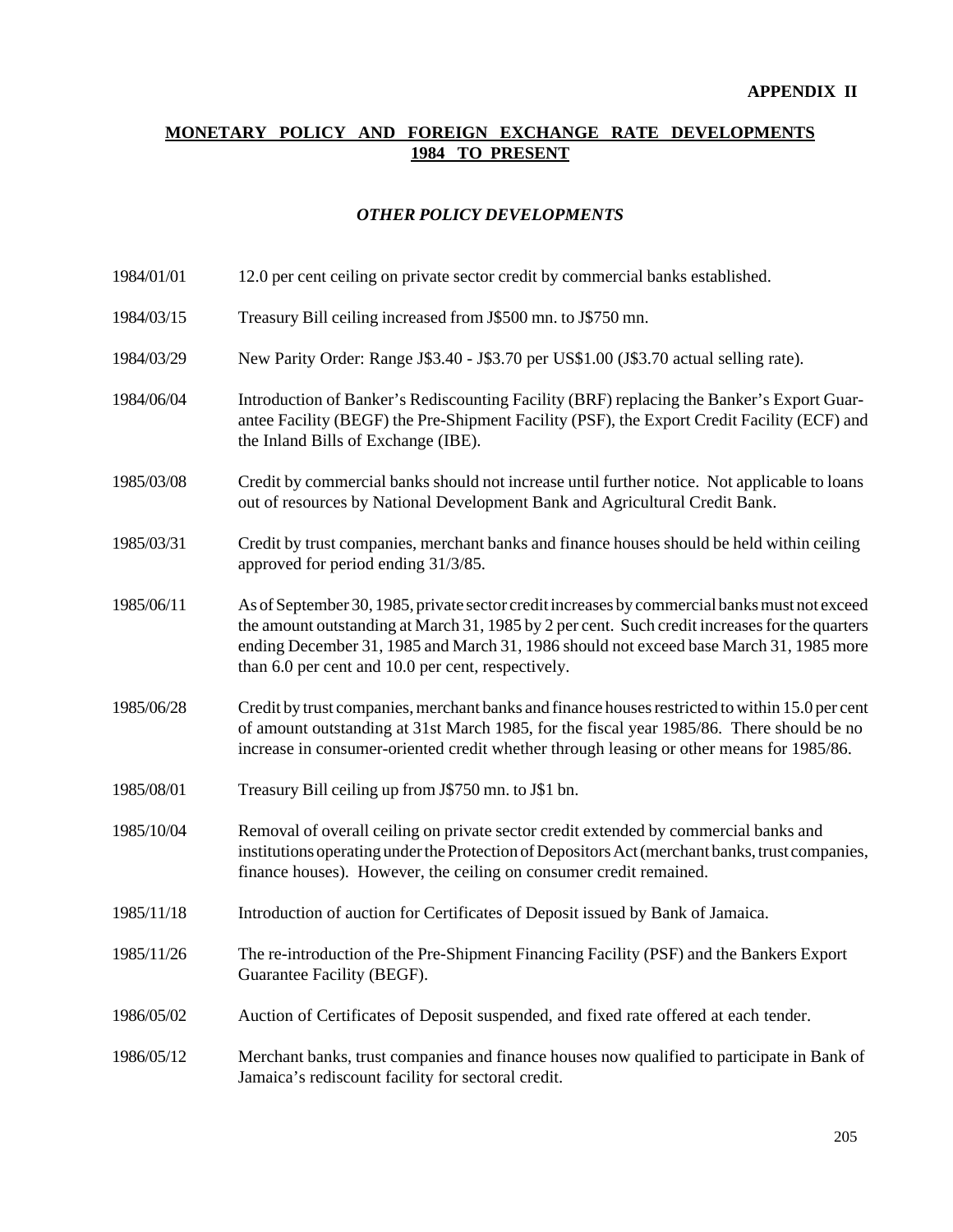- 1986/08/11 Consumer credit ceiling of commercial banks, merchant banks, trust companies and other financial institutions must be maintained at level outstanding March 31, 1986 until March 31, 1987. Personal and distribution categories must be maintained at current level and should be brought within the specified ceiling by September 30, 1986.
- 1986/12/01 \$100 bill introduced as legal tender.
- 1987/03/02 Treasury Bill ceiling increased to J\$1.5 bn. from J\$1.0 bn.
- 1988/03/01 Treasury Bill ceiling increased from J\$1.5 bn. to J\$2.5 bn.
- 1988/07/27 \$50 bill introduced as legal tender.
- 1988/08/17 Competitive bidding at Certificates of Deposit auction resumes.
- 1988/10/25 Treasury Bill ceiling increased from J\$2.5 bn. to J\$3.5 bn.
- 1989/11/20 The operating policies and procedures of the Export Development Fund have been amended in the following areas so as to improve its effectiveness as a provider of foreign exchange to the non-traditional export sector:
	- (a) Treatment of export earnings of EDF financed Jamaican exporters to Caricom region
	- (b) Provision of bank guarantees
	- (c) Duration of credit limits
	- (d) Export credit insurance
	- (e) Foreign exchange commitment approval process
	- (f) Provision of information to exporters
- 1989/12/31 Ceiling imposed on credit extended by commercial banks and non-bank financial institutions. Credit must not exceed the greater of the amount outstanding on November 30, 1989, and such amount as was agreed with each respective institution. Not applicable to loans made by specified financial institutions out of the resources of the National Development Bank and the Agricultural Credit Bank.
- 1990/08/02 New J\$1.00 coin replaces J\$1.00 note.
- 1990/11/01 Commercial banks will now settle payments and receipts in respect of trade in goods and services with CARICOM countries. This replaces the previous system whereby the abovementioned transactions were settled through Bilateral Clearing Arrangements operated by the Bank of Jamaica and other CARICOM Central Banks.
- 1991/01/01 Removal of ceiling on loans and advances extended by commercial banks and specified financial institutions.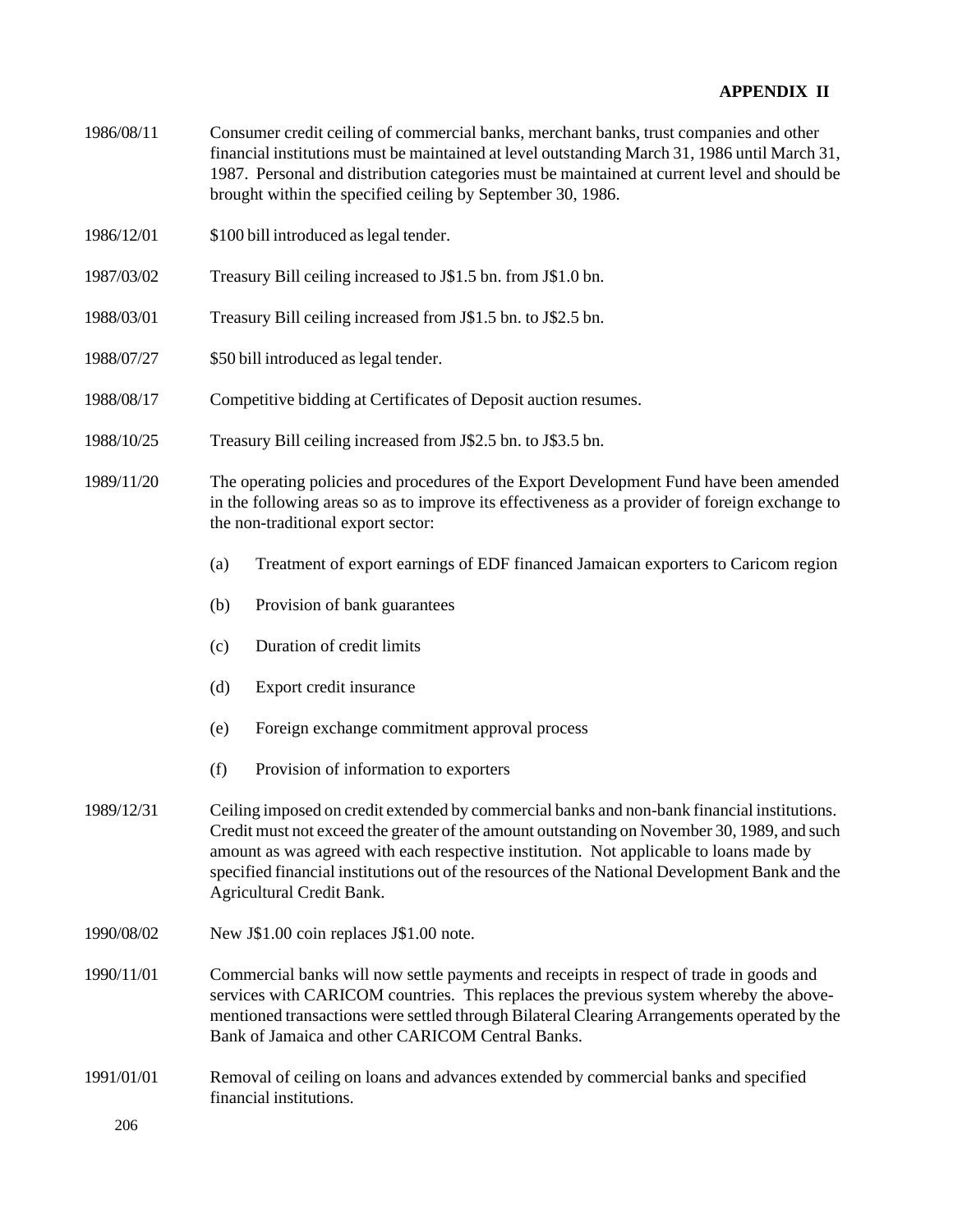- 1991/02/08 Bank of Jamaica introduces Repurchase Agreement for Treasury Bills whereby holders of these Bills can contract to sell same for immediately available funds and simultaneously buy these same securities for delivery within a prescribed period.
- 1991/08/13 Treasury Bill ceiling increased from \$3.5 bn. to \$4.5 bn.
- 1991/12/01 Commercial banks as agents of the Bank of Jamaica for the issue of currency will institute measures relating to their ability to meet the instituted currency requirements of account holders/non-account holders.
	- (a) Banks are free to meet the currency requirements of their account holders known to them as persons or companies operating a legitimate business, to the extent of their reasonable needs for currency in exchange for cheques against or withdrawals from the applicant's accounts.
	- (b) For account holders engaged in business operations not known to the bank and who require large amounts of currency in excess of J\$10,000, the bank should determine the legitimacy of the same and may issue currency up to J\$50,000 in exchange for cheques against or, withdrawals from the applicants account.

Requests for amounts by this group in excess of J\$50,000 should be referred to the Bank of Jamaica.

- (c) Where a request for currency is made by a non account holder or anyone presenting a manager's cheque, third party cheque or similar instrument, the bank should seek information as to the purpose for which the amount is required. Should the bank be satisfied with the purpose for the required amount, the request should be dealt with as in (b). Should establishing legitimacy of use require too extensive or time consuming investigation, the bank may issue currency up to \$10,000 and refer the application for the excess to the Bank of Jamaica.
- (d) The above arrangements do not apply to applications for Jamaica currency in exchange for foreign currency drafts, cheques or other similar foreign currency instruments.
- 1991/12/03 Bank of Jamaica withdrew guidelines issued on November 26, 1991, regarding the withdrawal of Jamaican currency notes from commercial banks for amounts over \$10,000.
- 1992/07/22 Treasury Bill ceiling increased from \$4.5 bn. to \$6.5 bn.
- 1992/12/31 Implementation of revised financial legislation. These involved:-
	- (i) The Bank of Jamaica (Amendment) Act, 1992. The main amendments effected by this Act were:-
		- (a) Provisions to make the implementation of monetary policy more effective;
		- (b) Provisions to rationalise the treatment of BOJ losses;
		- 207 (c) Provisions, carried over the Exchange Control, to regulate the management of foreign exchange; and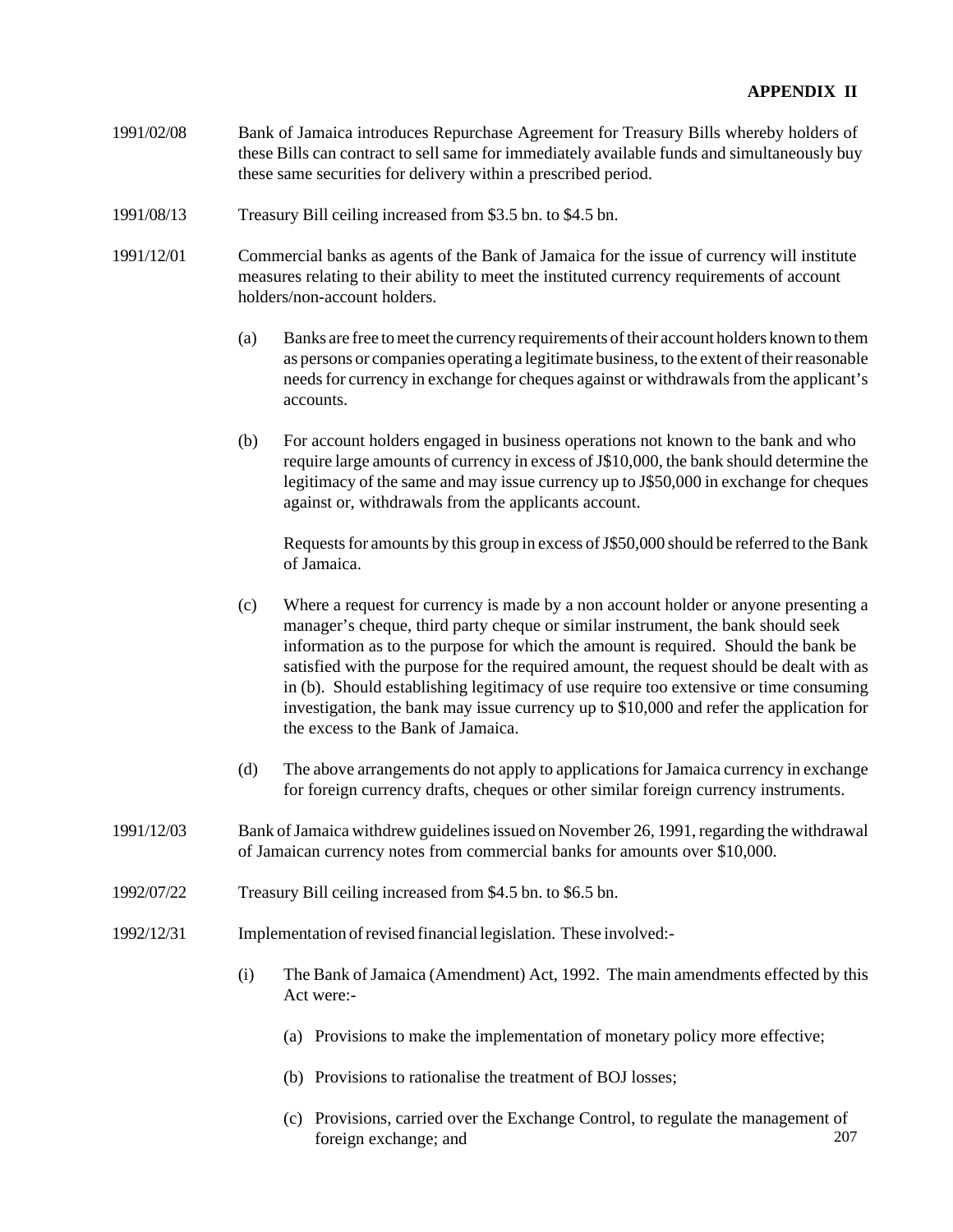- 1992/12/31 (d) Provisions to give statutory recognition, in the Bank of Jamaica Act, to the department of Bank Inspection.
	- (ii) The Banking Act, 1992;
	- (iii) The Financial Institutions Act, 1992, replaced the Protection of Depositors Act, and is designed to regulate the operation of merchant banks, trust companies and finance houses (near-banks) which take deposits from the public.
	- (a) Stronger provisions regarding licensing, minimum levels of capital, and levels of deposits which may have taken.
	- (b) Stricter prudential controls on the activities of institutions, such as insider loans, investments in commercial companies and levels of lending to single customers or to groups.
	- (c) Provisions for possible loan losses.
	- (d) Greater scrunity of persons acquiring control of institutions.
	- (e) Strengthening of the powers of the supervisors, both the Inspection Department and the **Minister**
	- (f) Enhancement of regulation making powers to achieve greater flexibillity in areas such as the adequacy of capital, solvency, the obtaining of cooperation from auditors, and the maintenance of high personal standards among persons working in the banking industry.
	- (g) A full and comprehensive mechanism for identifying and dealing with offences of troubled conditions relating to institutions, including ways of rescuing troubled institu tions.
- 1993/05/03 Amendments to guidelines relating to Repurchase Agreement of February 8, 1991 effected. The Liquidity Support/Repurchase Agreement is a facility under which holders of Treasury Bills, Local Registered Stocks or Equity Investment Bonds contract to sell these securities for immediately available funds, and simultaneously buy the same securities for delivery within a prescribed period.

The Facility allows for the provision of cash flow in situations of tight liquidity which can be corrected over a short period.

Under the Facility, securities transactions are negotiated without incurring penalties for premature encashment.

The following stipulations will apply:

- 1. Repurchase Agreements shall be no longer than five (5) business days in any one (1) month.
- 208 2. No security will be accepted for repurchasing within ten (10) days of their primary issue.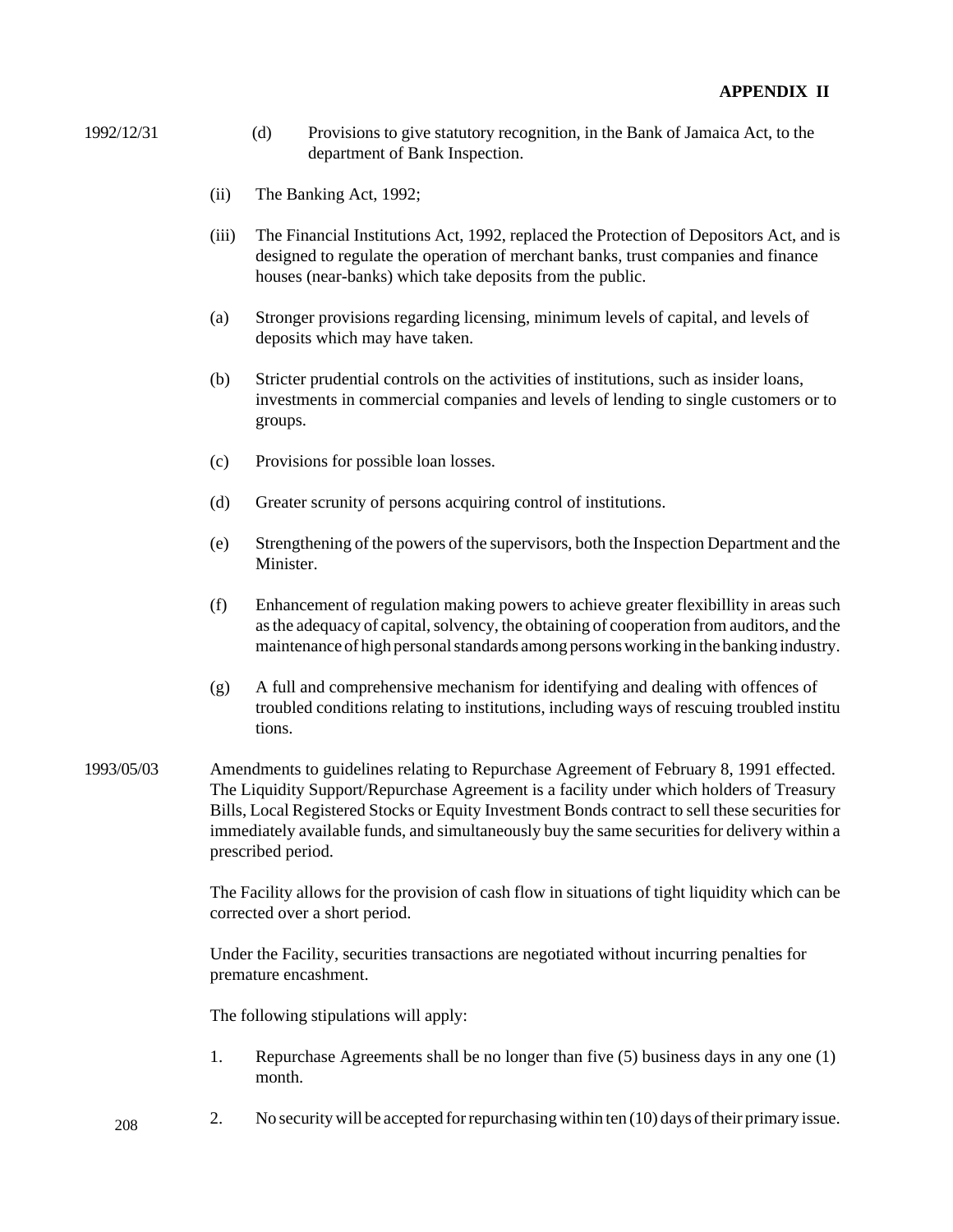| 1993/05/03 | 3.<br>Repurchase application must be accompanied by the relevant security.                                                                                                                                                                                                                                                                                                                                                                                                                                                                                                                   |
|------------|----------------------------------------------------------------------------------------------------------------------------------------------------------------------------------------------------------------------------------------------------------------------------------------------------------------------------------------------------------------------------------------------------------------------------------------------------------------------------------------------------------------------------------------------------------------------------------------------|
|            | 4.<br>Default on any Repurchase Agreement contract will attract early encashment penalty<br>computed from the first day of the transaction.                                                                                                                                                                                                                                                                                                                                                                                                                                                  |
|            | 5.<br>The purchase and sale price of securities under Repurchase Agreements are determined<br>on execution of contracts.                                                                                                                                                                                                                                                                                                                                                                                                                                                                     |
|            | 6.<br>The pool Repurchase Agreement will be determined from time to time by the Bank of<br>Jamaica, and because of market and other constraints, it may be necessary to allocate<br>participation.                                                                                                                                                                                                                                                                                                                                                                                           |
| 1993/07/14 | Treasury Bill ceiling increased from \$6.5 bn. to \$7.5 bn.                                                                                                                                                                                                                                                                                                                                                                                                                                                                                                                                  |
| 1993/07/26 | The following amendments were affected re Liquidity Support/Repurchase Agreement:-                                                                                                                                                                                                                                                                                                                                                                                                                                                                                                           |
|            | (1)<br>The rate on repurchase agreements will reflect current market conditions;                                                                                                                                                                                                                                                                                                                                                                                                                                                                                                             |
|            | (2)<br>At maturity of any repurchase contract, the relevant current account with the Bank of<br>Jamaica will be automatically debited.                                                                                                                                                                                                                                                                                                                                                                                                                                                       |
| 1994/04/01 | Guidelines issued on October 19, 1984 relating to instalment credit which provided for<br>minimum down payments and maximum repayment periods no longer in effect. Institutions<br>free to set down payment and repayment terms appropriate to the particular circumstances.                                                                                                                                                                                                                                                                                                                 |
| 1994/04/18 | Bank of Jamaica created a new financial market arrangement involving a number of financial<br>market intermediaries to be known as 'Primary Dealers'. The specific role of these dealers will<br>be to provide continuous underwriting support for all new issues of Government of Jamaica<br>Treasury Bills and LRS issues and all BOJ Certificates of Deposit thereby providing secondary<br>market liquidity for these same securities through an active two-way market.                                                                                                                  |
| 1994/08/17 | Government of Jamaica offers Variable Rate Local Registered Stock 1999(A) in exchange for<br>holdings in whole or in part of Variable Rate Local Registered Stock 1994. Stock issued in<br>acceptance of this conversion will not qualify to be counted as Liquid Assets.                                                                                                                                                                                                                                                                                                                    |
| 1994/08/29 | Government expanded the group of "Primary Dealers".                                                                                                                                                                                                                                                                                                                                                                                                                                                                                                                                          |
| 1994/08/30 | Treasury Bill ceiling increased from \$7.5 bn. to \$12.0 bn.                                                                                                                                                                                                                                                                                                                                                                                                                                                                                                                                 |
| 1994/12/14 | A new \$5 coin bearing the portrait of National Hero, the Rt. Excellent Norman Manley was<br>issued to replace the existing \$5 note, and both note and coin will circulate concurrently until<br>all stocks of notes are exhausted.                                                                                                                                                                                                                                                                                                                                                         |
| 1995/05/09 | Implementation of the Bank of Jamaica (Authorized Dealers) Order 1995 which authorizes<br>fifteen (15) institutions licensed under the Financial Institutions Act to operate as Authorized<br>Dealers in relation to all foreign currencies and foreign currency instruments. Licensees are<br>allowed to lend and borrow in foreign currency as well as trade foreign currency instruments.<br>The eleven institutions previously granted limited foreign exchange dealer status have had this<br>status revoked consequent on the granting of full authorized foreign currency dealership. |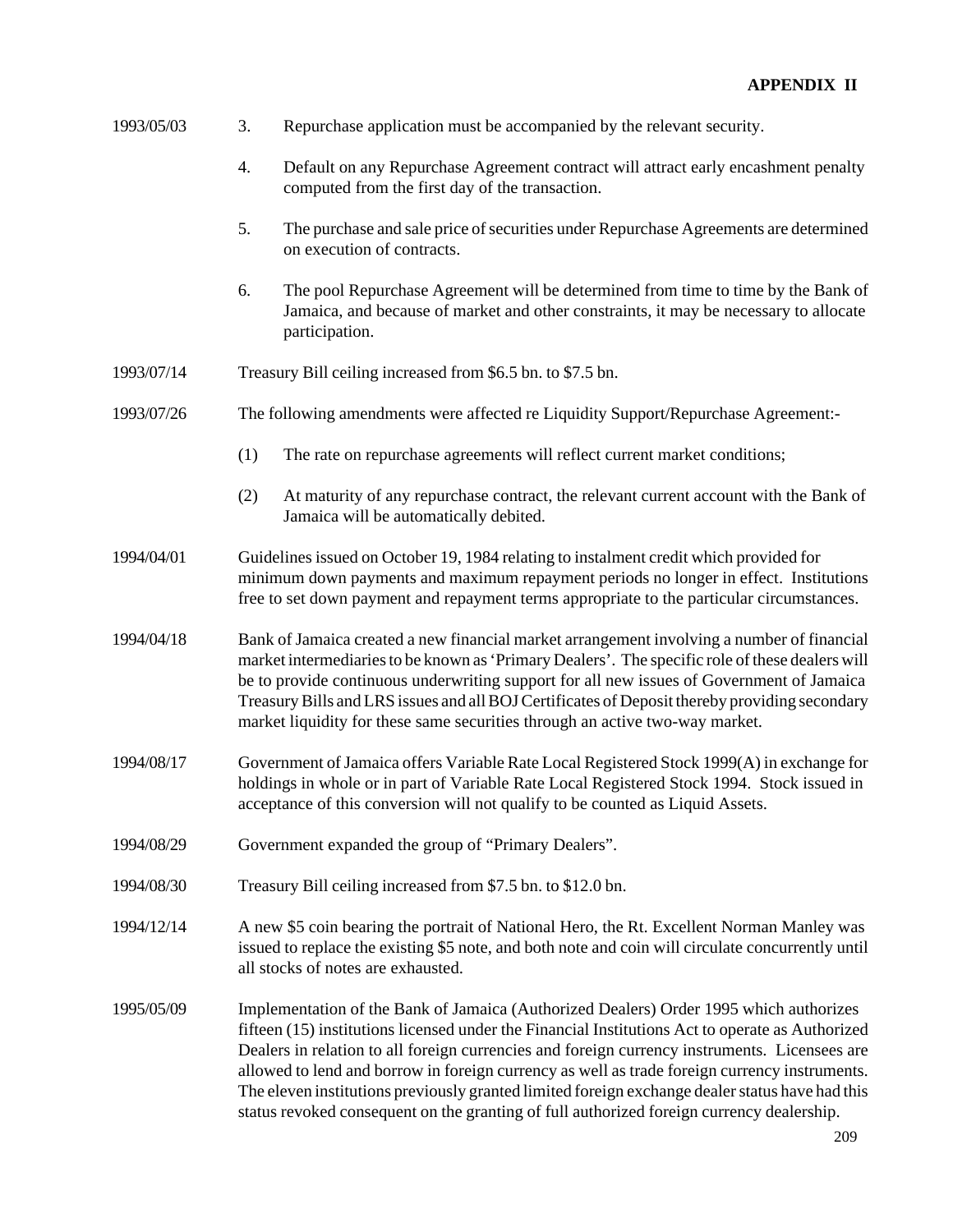| 1996/07/10        | The Minister of Finance assumed temporary management of Century National Bank Ltd;<br>Century Merchant Bank and Trust Co. Ltd.; and Century National Building Society.                                                                                                                                                                                     |  |  |
|-------------------|------------------------------------------------------------------------------------------------------------------------------------------------------------------------------------------------------------------------------------------------------------------------------------------------------------------------------------------------------------|--|--|
| 1996/07/25        | The Government of Jamaica issues US\$70,000 Fixed Rate Notes due 1999, locally and<br>regionally.                                                                                                                                                                                                                                                          |  |  |
| 1997/07/01        | The Government of Jamaica issues US\$200,000,000 Notes due July 2002 at a rate of 9.625 per<br>cent per annum payable semi-annually in arrears in US dollars on January 2 and July 2 of each<br>year commencing January 2, 1998. Issue Price: 99.786 per cent.                                                                                             |  |  |
| 1998/02/20        | The Minister of Finance and Planning assumed temporary management of Caldon Finance<br>Merchant Bank Limited.                                                                                                                                                                                                                                              |  |  |
| 1998/02/23        | The Minister of Finance and Planning assumed temporary management of Workers Savings<br>and Loan Bank, Corporate Merchant Bank Limited and Capital Assurance Building Society.                                                                                                                                                                             |  |  |
| 1998/07/01        | Two new Primary dealers, Sigma Investment Management Systems Limited and George and<br>Branday Limited, have been appointed. In addition Horizon Merchant Bank has ceased trading.<br>The number of Primary Dealers now operating is fourteen.                                                                                                             |  |  |
| 1999/03/01        | Manufacturers Merchant Bank Limited and Knutsford Capital Merchant Bank Limited<br>appointed as Primary Dealers. This brings to sixteen the number of dealers.                                                                                                                                                                                             |  |  |
| 2000/04/26        | One thousand dollar (\$1000) note introduced as legal tender.                                                                                                                                                                                                                                                                                              |  |  |
| 2001/06/29        | The Bank of Jamaica has added Certificates of Deposit to the instruments used in the conduct<br>of open market operations.                                                                                                                                                                                                                                 |  |  |
|                   | 1.<br>Primary Dealers and Commercial Banks will be able to purchase Certificates of Deposit<br>(CDs) directly from the BOJ. The Certificates, issued in the name of the contracting<br>institution are assignable. Except for the underlying securities, all other terms and<br>conditions applicable to the Reverse Repurchase transactions apply to CDs. |  |  |
|                   | Bank of Jamaica will continue to conduct Reverse Repurchase transactions evidenced<br>2.<br>by the Certificates of Securities Held (COSH).                                                                                                                                                                                                                 |  |  |
|                   | Central Bank deposits which are maintained in statement form (i.e. no physical<br>3.<br>certificate is issued) will continue to be used for placements of seven (7) days or less.                                                                                                                                                                          |  |  |
| 2001/07/02        | The operations of Manufacturers Merchant Bank and Sigma Money Managers were merged<br>as Manufacturers - Sigma.                                                                                                                                                                                                                                            |  |  |
| 2001/07/05        | Manufacturers Merchant Bank Limited changed its name to Manufacturers Sigma Merchant<br>Bank Limited.                                                                                                                                                                                                                                                      |  |  |
| 2001/11/26        | Union Bank of Jamaica Limited changed its name to RBTT Bank Jamiaca Limited.                                                                                                                                                                                                                                                                               |  |  |
| 2001/12/11<br>210 | Trafalgar Commercial Bank Limited changed its name to First Global Bank Limited.                                                                                                                                                                                                                                                                           |  |  |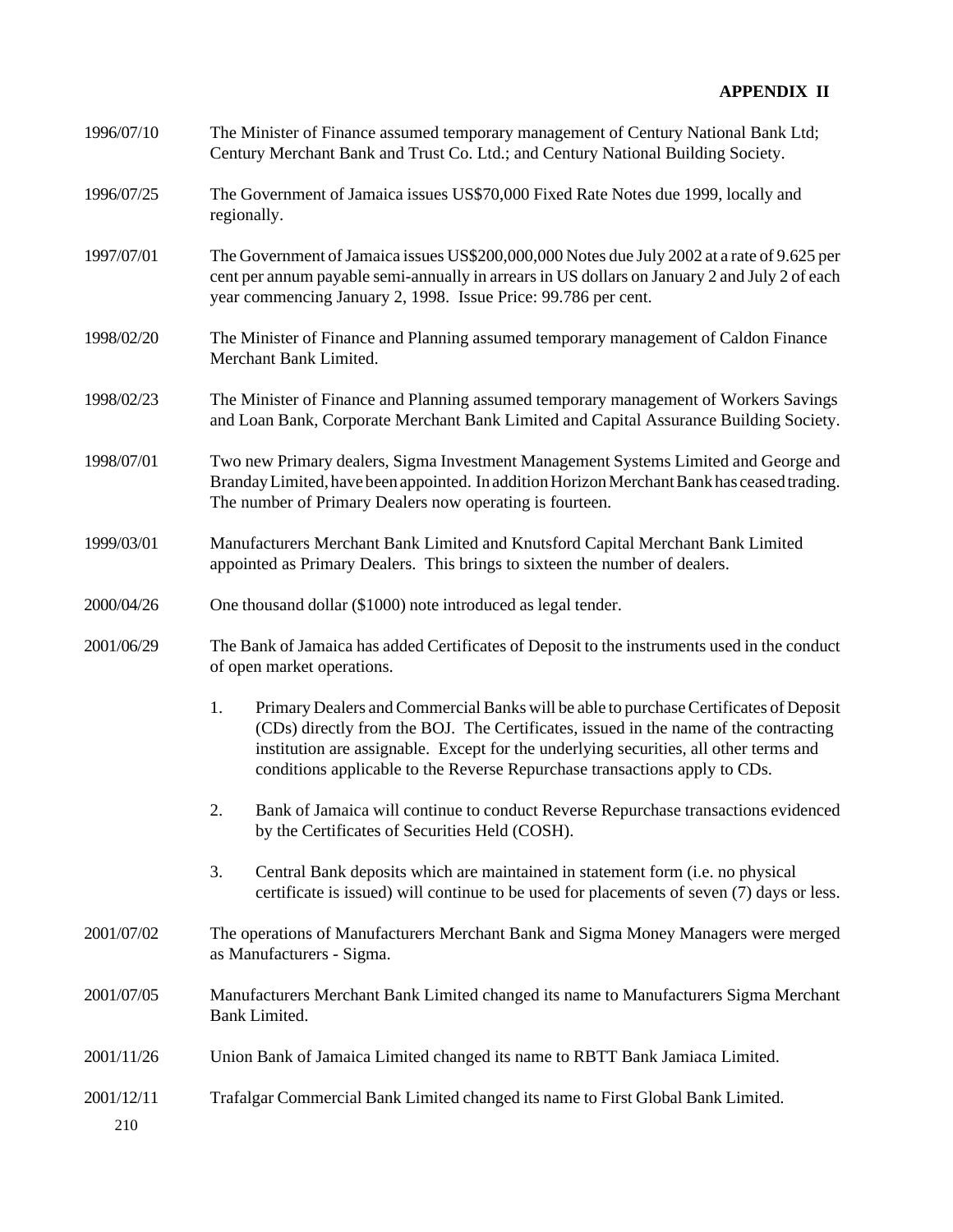| 2002/10/14 | CIBC West Indies Holdings Limited and CIBC Jamaica Limted began operating as First<br>Caribbean International and First Caribbean International Bank Jamaica, respectively.                                                                                                                                                                                                                  |
|------------|----------------------------------------------------------------------------------------------------------------------------------------------------------------------------------------------------------------------------------------------------------------------------------------------------------------------------------------------------------------------------------------------|
| 2002/11/11 | Scotia Jamaica Trust and Merchant Bank Limited terminated its operations and surrendered its<br>deposit-taking licence.                                                                                                                                                                                                                                                                      |
| 2003/01/10 | The Bank of Jamaica instituted a "Special Deposit" requirement for Commercial Banks and<br>institutions licensed under the Financial Institutions Act. Each institution will be required to<br>place cash deposits with the Central Bank equivalent to 5% of its Jamaican dollar deposit<br>liabilities.                                                                                     |
|            | This measue is instituted in a context of increased speculation and heightened instability in<br>the foreign exchange market which has been facilitated by the high levels of Jamaican<br>dollar liquidity in the system.                                                                                                                                                                    |
|            | The Central Bank intends to retain this measure until normality is restored in the foreign<br>exchange system.                                                                                                                                                                                                                                                                               |
| 2003/01/31 | International Trust and Merchant Bank Limited terminated its operations during January 2003<br>and surrendered its deposit-taking licence on January 31, 2003.                                                                                                                                                                                                                               |
| 2003/02/10 | The Bank of Jamaica introduced a special five-month open market instrument which will earn<br>interest at 30% per annum. The interest on all other open market instruments remained<br>unchanged.                                                                                                                                                                                            |
|            | This instrument was introduced in a context of significant Jamaica dollar liquidity and<br>protracted instability in the foreign exchange market. It was intended as a temporary measure<br>to be removed as soon as the corrective fiscal action being developed by the government became<br>effective.                                                                                     |
| 2003/02/14 | The Bank of Jamaica withdrew the special five-month open market instrument which was<br>introduced on 10 February 2003.                                                                                                                                                                                                                                                                      |
| 2003/07/09 | First Caribbean International Trust and Merchant Bank Limited (FCITMB) surrendered its<br>deposit-taking licence previously issued under the protection of Depositors Act, and has been<br>renamed First Caribbean International Securities Limited.                                                                                                                                         |
|            | The decision to remove this instrument came against the background of tight Jamaica dollar<br>liquidity and the appreciation in the exchange rate over the preceding four days. The removal<br>also came following representations made to the Bank of Jamaica by financial institutions and<br>understandings reached with respect to the development of foreign exchange market protocols. |
| 2005/05/27 | Bank of Jamaica ceased using reverse repurchase agreements to conduct open market<br>operations.                                                                                                                                                                                                                                                                                             |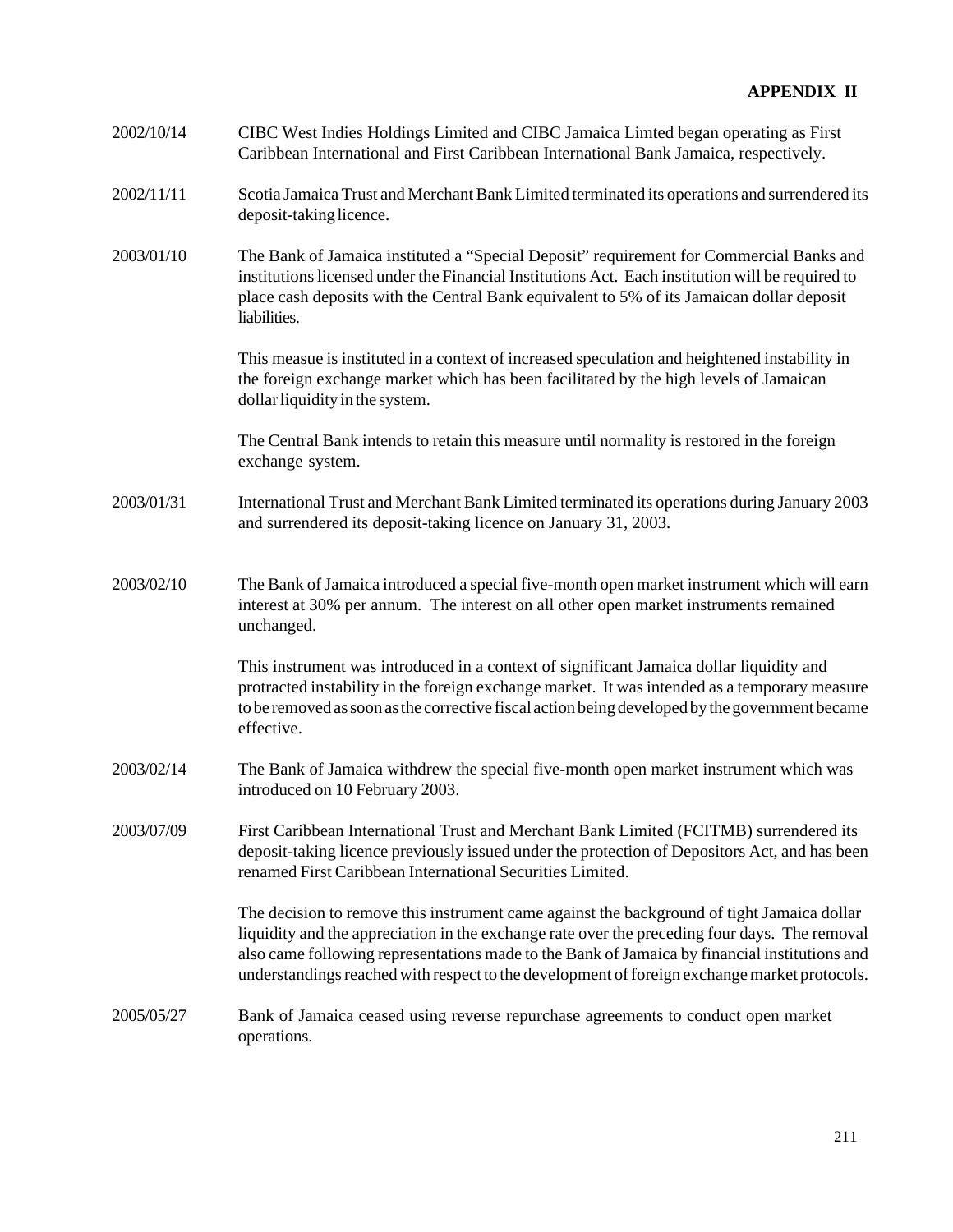- 2009/08/20 New-shaped One Dollar & Ten Dollar coins went into circulation today. A round coin with heptagonal shape within the circle replaces the current seven-sided design (heptagonal) of the One Dollar. The new coin will continue to bear the portrait of The Right Excellent Sir Alexander Bustamante. All other specifications remain the same. Additionally, the current scalloped-shaped design of a round Ten Dollar coin with scalloped shape within a circle replaces the current design which features the scalloped outer shape. The coin will continue to bear the portrait of The Right Excellent George William Gordon. All other technical aspects remain the same.
- 2009/09/24 The Bank of Jamaica issued a high security \$5,000 banknote, which is legal tender for all monetary transactions. The portrait of the late former Prime Minister of Jamaica, the Right Honourable Hugh Lawson Shearer appears on the front of the note. The reverse features blossoms of the Frangipani and an aerial view of Highway 2000. In addition to the standard security features on existing banknotes, the \$5,000 banknote will have a special feature known as **Optiks**  $TM$ . This is a wide security thread which features the Jamaica coat of arms. When held up to the light, the complete thread with "BOJ\$5000" becomes visible.
- $2010/11/10$  The Bank of Jamaica announces its intention to mark the 50<sup>th</sup> Anniversary of the passage of the Bank of Jamaica Act, which established the Central Bank as a corporate entity, with the issue of a limited edition series of commemorative \$50 bank notes. These notes, suitable for all transactions as legal tender, will go into general circulation on 15 November 2010.

The face of the commemorative note retains all the design and security features of the existing \$50 banknote. However, the Bank's logo, printed in blue with the words "50<sup>th</sup> Anniversary" and "1960-2010 above and below the logo, respectively, will also appear on the face of the note.

 The reserve features a vignette depicting the Bank of Jamaica building at Nethersole Place set against a medallion background of morning glory blossoms (previously depicted on the \$20 note which is no longer in circulation) and replaces the "Doctor's Cave Beach" vignette on the reverse of the \$50 banknotes currently in circulation. The note also bears the signature of the Governor of the Bank of Jamaica, Brian Wynter.

 The commemorative \$50 banknotes will circulate along with the regular \$50 notes, which will remain legal tender and will not be withdrawn from circulation.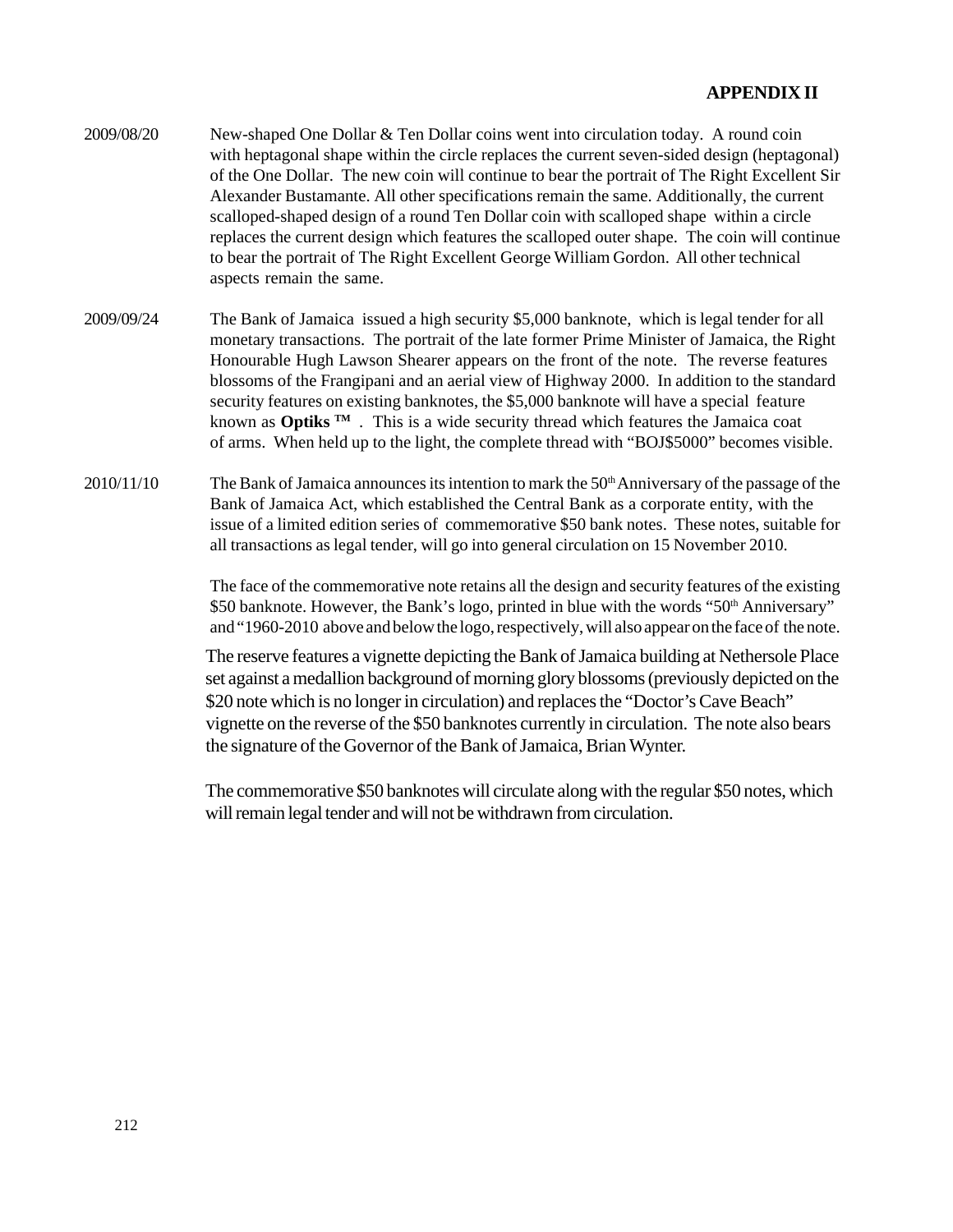# **BALANCE OF PAYMENTS METHODOLOGY**

The presentation format of Jamaica's Balance of Payments (BOP) has been revised to conform with the international standard as embodied in the 5th edition of the BOP manual published by the International Monetary Fund (IMF). The revisions have been made largely to harmonize the Balance of Payments statistics with the internationally accepted System of National Accounts (SNA) and the IMF's international statistical system.

#### **Major Categories of the Balance of Payments**

The new presentation of the Balance of Payments still consists of two main accounts. These are the Current Account and the Capital and Financial Account.

## **A. CURRENT ACCOUNT**

The current account is further sub-divided into the Goods and Services, Income and Current transfers subaccounts.

- **1. The Goods and Service Sub-account** covers merchandise trade, travel, transportation and other services.
	- **a. Merchandise Trade:** This encompasses general merchandise, free zone imports and exports and goods procured in ports by international carriers.
	- **b.** Travel: Travel covers the goods and services acquired for personal consumption from an economy by persons staying for less than one year in the economy of which he/she is not a resident. This item includes travel for leisure, business, medical and educational purposes. Expenditure by seasonal workers are also included.
	- **c. Transportation:** This covers those services that involve the carriage of passengers, movement of goods (freight), charter of carriers with crew and other supporting services.
	- **d. Other Services:** Included in this group are services relating to communication, construction, insurance, finance, computer and information, personal, cultural and recreational activities, government and royalties and licenses fees.
- **2. The Income sub-account** encompasses the compensation of employees and investment income such as profits, reinvested earnings, interest, dividends and other income.
- **3. The Current Transfers sub-account** covers transactions such as taxes on income, workers' remittances, premiums and claims on non-life insurance.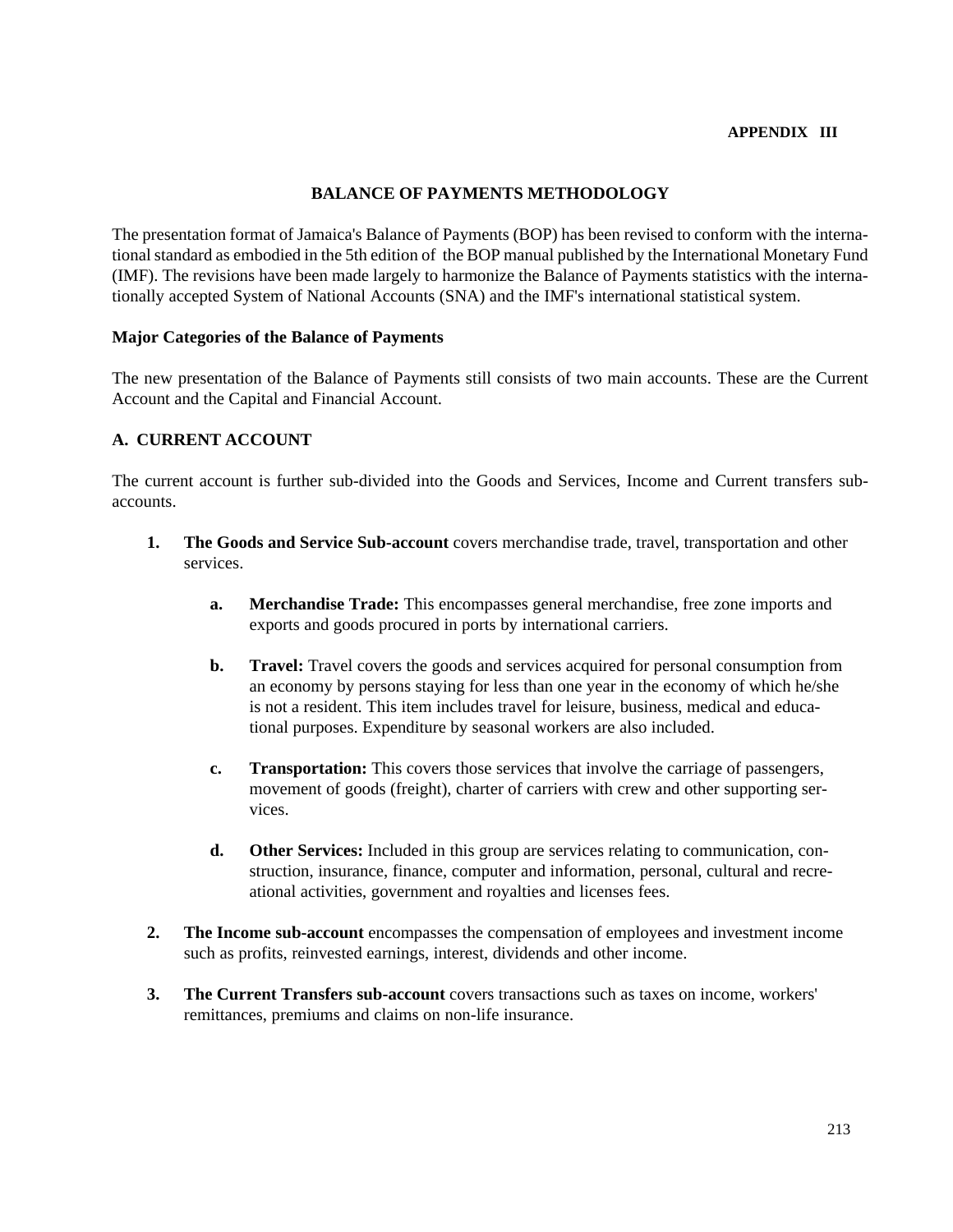- **B. THE CAPITAL AND FINANCIAL ACCOUNT** has two major components, the Capital Account and the Financial Account.
	- **1. The Capital Account** covers (a) capital transfers and (b) the acquisition/disposal of non-pro duced, non-financial assets.
		- **a. Capital transfers** include the transfer (as gift, grant or bequest) of ownership of fixed assets, and funds linked to disposal/acquisition of fixed assets and the cancellation of debt by creditor.
		- **b. Acquisition/disposal of non-produced, non-financial assets** involves intangibles such as patents, leases and the purchases/sales of land by foreign embassies.
	- **2.** The Financial Account covers (a) direct investment (b) portfolio investment (c) other investments (trade credits, loans, currencies and deposits) and (d) official reserves.

While the composition of the accounts may have changed in some instances, the new presentation still facilitates identification of performance of familiar categories including merchandise trade, services, the current account, public and private capital flows and changes in official reserves.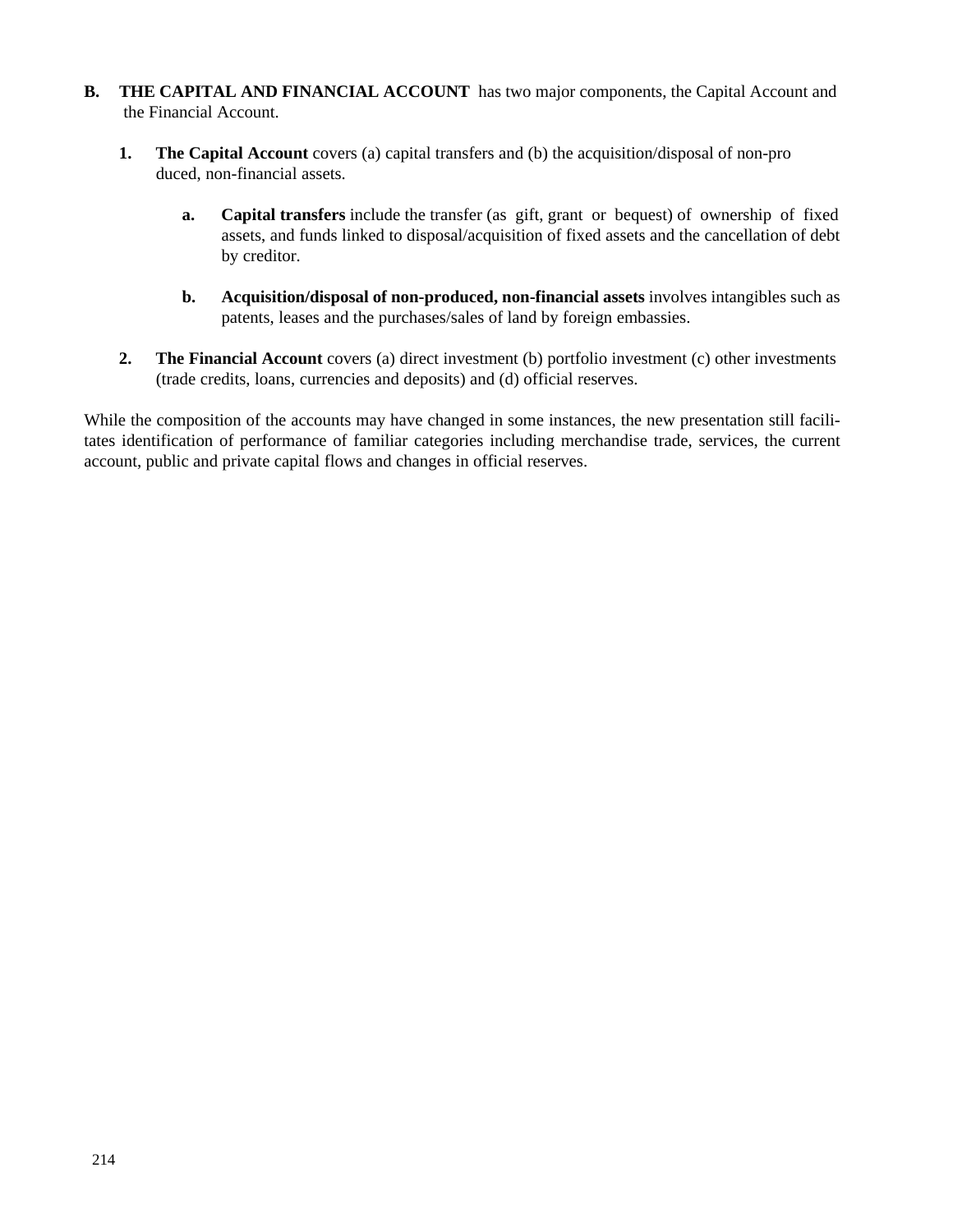### **NOTES TO STATISTICAL TABLES**

Particular acknowledgement is made to the firms, institutions and Government Departments which have allowed the Bank to use their published data or other material or have assisted the Bank in the collection of statistics. Differences compared with previously published figures are due to subsequent revisions.

### **Table 1 - Monetary Survey**

A monetary survey of money and credit based on the operations of the banking system and Central Government, compiled from monthly returns of assets and liabilities of the Central Bank, commercial banks and Central Government returns.

> Foreign Assets (net) = foreign assets held by the banking system and Central Government less foreign liabilities of the Banking system. Statutory Sinking Fund investments are excluded.

Credit to Public Sector (net) = total holdings of Government securities and other claims on Government and public entities deposits with the banking system and Central Government's foreign assets.

Credit to the Private Sector = commercial banks' loans and advances to private institutions and individuals plus bills discounted payable in Jamaica plus other internal investments plus Bank of Jamaica discounts and advances and investments to the private sector.

Demand Deposits (adjusted) = commercial banks' demand deposits of private institutions and individuals plus bankers' drafts outstanding, less cash items in the process of collection.

Currency with the public  $=$  the total currency liability of the Central Bank, less currency held in commercial banks and the Central Bank.

#### **Table 2 - Changes in Determinants of Money Supply**

This table is based on monetary survey table. Data in this table show changes in the various factors affecting money supply. Minus sign denotes contractionary influence: no sign denotes expansionary influence.

#### **Table 3 - Monetary Authorities Accounts**

A monthly consolidated summary of the monetary assets and liabilities of the Central Bank and Central Government.

> Foreign Assets = Net Foreign Assets held by the Bank of Jamaica and Central Government.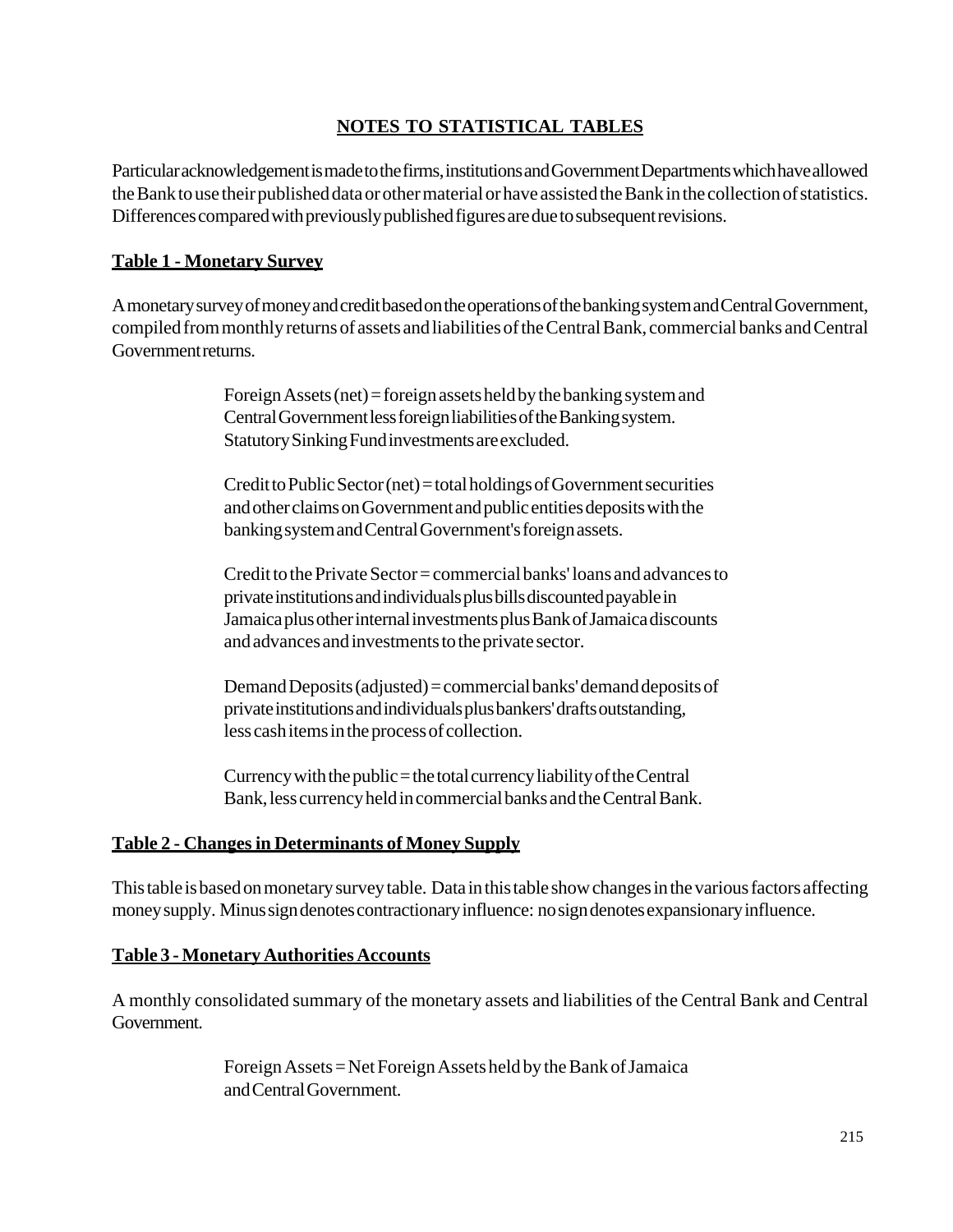Claims on Central Government = Government advances and securities held by the Bank of Jamaica, less Central Government foreign assets.

Bankers Deposits, Other Deposits and Government Deposits are adjusted to exclude items in process of collection.

### **Table 4 - Central Bank: Monthly Summary of Assets and Liabilities**

Currency = notes and coins issued by the Bank of Jamaica. Other Deposits include deposits of the National Insurance Fund and other official institutions. Capital and Reserve Fund: Capital Paid up is J\$4 mn. Other Reserves include Currency, and special reserves.

Foreign Assets include balances held in banks and other institutions abroad, foreign securities, foreign notes and coins, and subscription to the International Monetary Fund and Holdings of SDRs.

### **Table 5 - Monetary Base (Base Money) Indicators**

Currency issue comprises of currency in the hands of the non-bank public plus vault cash held in the banking system.

Current account of commercial banks comprise transaction balances and excess reserves. Data however reflect credit balances only.

# **Table 6.0-6.1 - Currency Notes: Issues, Redemptions, Circulation**

Compiled from information available at the Bank of Jamaica:

- Currency Notes: Issues Represent notes issued to Bank of Jamaica, (Banking Department) Commercial Banks, Building Societies and the Cambio Association of Jamaica during each quarter.
- Currency Notes: Redemptions Comprise notes redeemed from Bank of Jamaica (Banking Department ) and Commercial Banks during the respective quarter.
- Currency Notes: Circulation Represent the Stock Notes in circulation at the end of each quarter.

### **Table 7 - Commercial Banks : Clearings**

Totals of cheques exchanged in the Clearing House of the Bank of Jamaica each month. The exchange of cheques include by means of delayed settlements, cheques drawn on all banks and branches in Jamaica.

### **Table 8.0 - Commercial Banks: Liquid Assets**

Compiled from monthly reports of liquid assets submitted by the commercial banks. Data are an average of the Wednesdays in the month to August 1976. From September 1976, data are an average of all the working days in the month.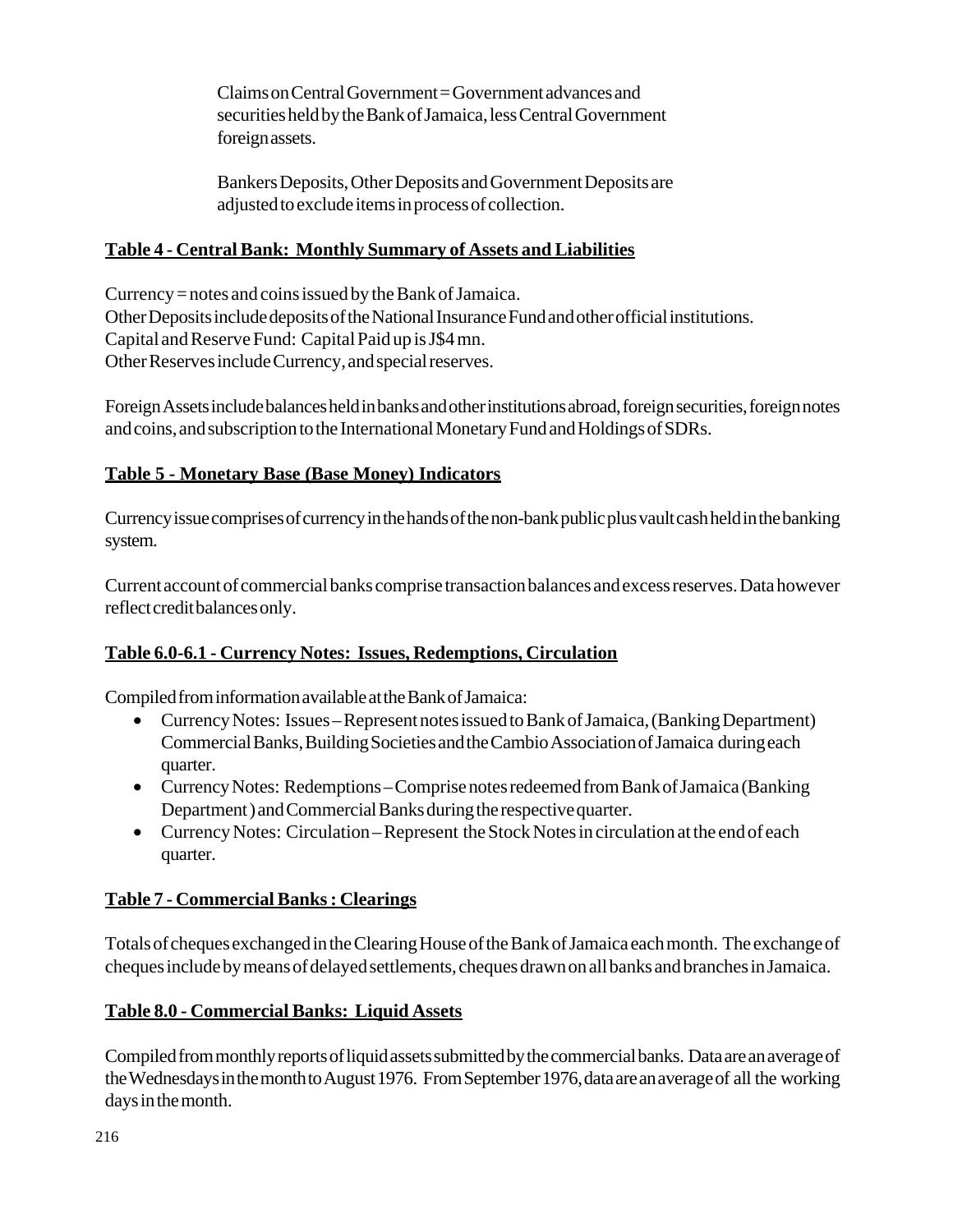Cash includes domestic currency in bank vaults.

Balances with Bank of Jamaica include Cash Reserve, Current Account and Certificates of Deposit.

Local Registered Stock include stocks which have nine months or less to maturity or which may be specified by the Minister.

Specified Assets include development loans of five years and over as may be determined by the Minister.

Specified Foreign Assets related to foreign currency balances provided that such balances were obtained by purchase in Jamaica dollars after January 10, 1983 at rates other than the official rate of exchange. The inclusion of specified foreign assets in the determination of the commercial banks' liquid assets is effective as from June 1, 1983. This was terminated in March 1984.

### **Table 8.1 - Commercial Banks: Liquidity Ratios**

Ratios are compiled from data in Table 8.0.

### **Table 8.2 - Commercial Banks: Statutory Liquidity**

Compiled from monthly reports of liquid assets submitted by commercial banks. The Banking Law 1960 as amended by the Banking (Amendment) Act 1973 requires commercial banks to maintain a minimum of 20.0 percent of their prescribed liabilities as liquid assets. Such prescribed liabilities include deposit liabilities and such other liabilities as may by notice be specified by the Bank of Jamaica. Under Section 29 (1) of the Bank of Jamaica Act, as amended by the Bank of Jamaica (Amendment) Act 1984, the Central Bank may from time to time vary the percentage of prescribed liabilities which commercial banks are required to maintain as liquid assets. This is subject to the provision that such percentage shall not be less than 20 percent or more than 50 percent.

Amendment to Section 29 of the Bank of Jamaica Act on December 23, 1991 provides the Bank of Jamaica with greater flexibility in administering the liquid assets requirements. The provision allows for different percentages to be fixed for individual banks during the period January 15 to April 14, 1992.

Movements in required minimum liquid assets ratio of the commercial banks.

| 1964             | 15.0 |
|------------------|------|
| <b>June 1969</b> | 7.5  |
| <b>July 1972</b> | 18.5 |
| November 1973    | 21.0 |
| May 1974         | 23.5 |
| March 1976       | 24.5 |
| March 1977       | 27.5 |
| April 1977       | 29.5 |
| February 1983    | 34.5 |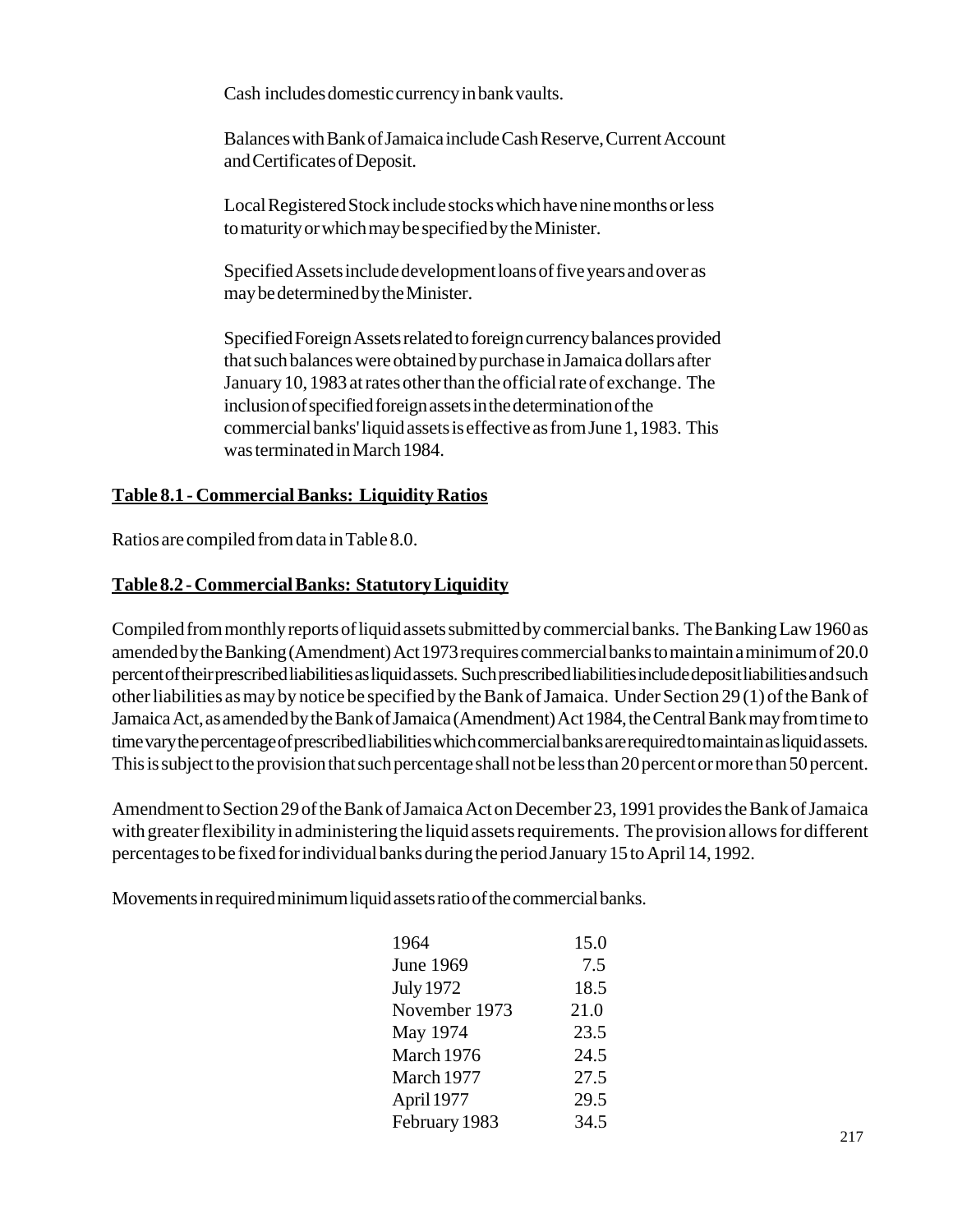| April 1983       | 36.0                            |
|------------------|---------------------------------|
| February 1984    | 40.0                            |
| November 1984    | 44.0                            |
| April 1985       | 48.0                            |
| February 1986    | 44.0                            |
| <b>May 1986</b>  | 38.0                            |
| March 1987       | 35.0                            |
| January 1988     | 30.0                            |
| February 1988    | 25.0                            |
| March 1988       | 20.0                            |
| April 1990       | 25.0                            |
| May 1990         | 27.5                            |
| November 1990    | 32.5                            |
| January 1991     | 33.5                            |
| April 1991       | 20.0                            |
| Jan. $15$ to     |                                 |
| May 31, 1992     | Different percentages fixed for |
|                  | individual banks.               |
| June 1992        | Different percentages fixed for |
|                  | individual banks.               |
| <b>July 1992</b> | 50.0                            |
| June 1995        | 47.0                            |
| August 1998      | 45.0                            |
| November 1998    | 43.0                            |
| May 1999         | 39.0                            |
| June 1999        | 35.0                            |
| October 1999     | 34.0                            |
| March 2000       | 33.0                            |
| June 2000        | 32.0                            |
| September 2000   | 31.0                            |
| March 2001       | 30.0                            |
| June 2001        | 29.0                            |
| September 2001   | 28.0                            |
| March 2002       | 27.0                            |
| August 2002      | 23.0                            |
| December 2008    | 25.0                            |
| January 2009     | 27.0                            |
| February 2009    | 28.0                            |
| July 2010        | 26.0                            |
|                  |                                 |

#### **Table 9 - Commercial Banks: Summary Accounts**

A summary of the monthly consolidated statement of the assets and liabilities of the commercial banks.

Net Foreign Assets = balances and other foreign investments less foreign liabilities.

Credit to Private Sector:

Total Loans & Advances less loans to Central Government, plus other internal investments.

Deposits with Central bank include reserve deposits. Also includes Certificates of Deposit between August 1987 and January 1995.

Private Demand Deposits (adjusted): Private demand deposits plus bankers' drafts outstanding, less cash items in the process of collection.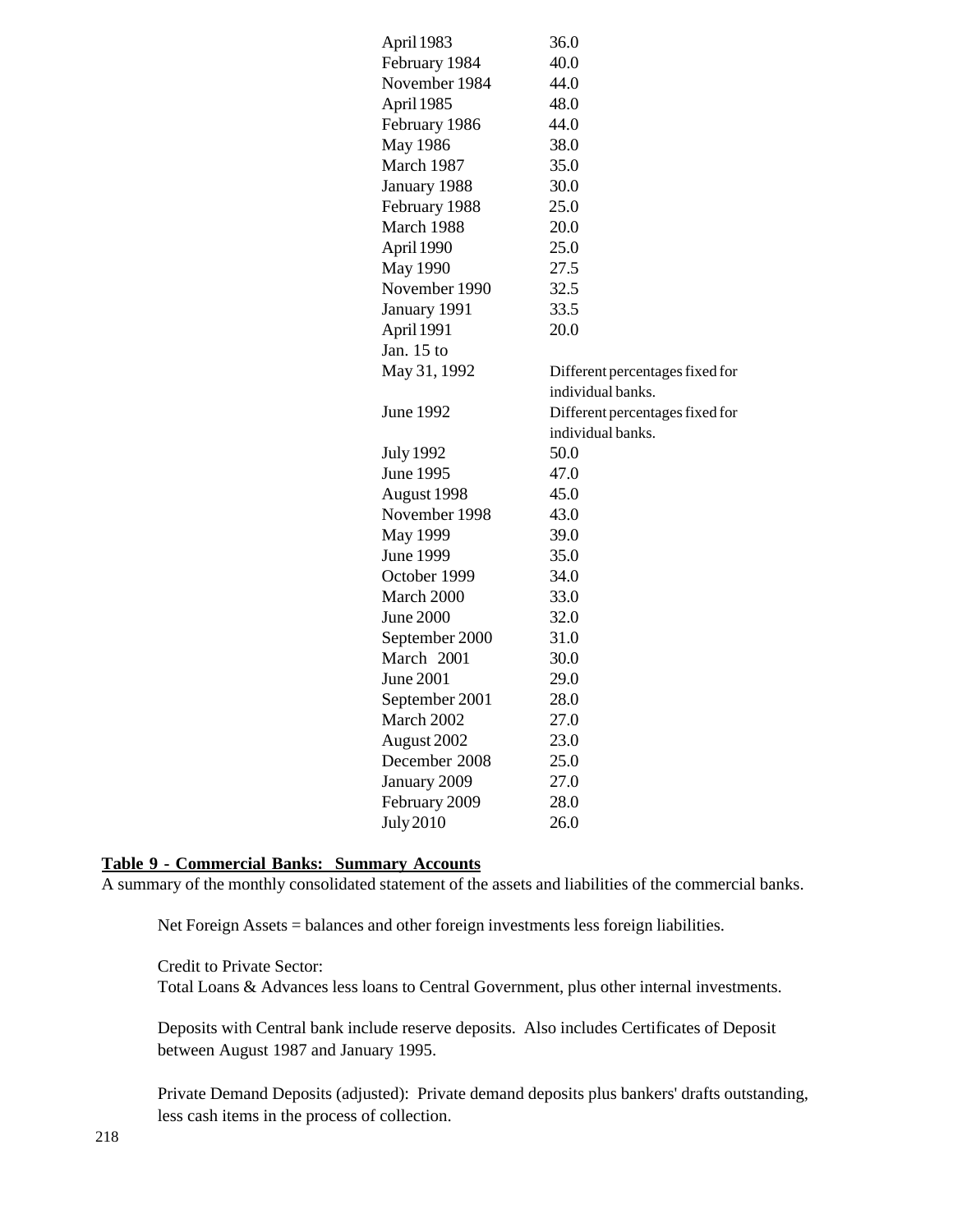# **Table 10 - Commercial Banks: Monthly Summary of Assets and Liabilities**

Compiled from monthly statements of assets and liabilities of the commercial banks. Contra items are excluded from total assets and liabilities. Demand Deposits are unadjusted.

Balances with Bank of Jamaica: See Notes to Table 8.

Loans and Advances to Public Sector: Central & Local Government plus other Public Entities.

Loans and Advances to Private Sector includes commercial bills discounted.

The 'Foreign Assets' category does not include foreign currency loans and advances. These are captured under the 'Loans and Advances' category. 'Foreign Liabilities' does not include foreign currency deposits. These deposits are included in the 'Deposits' category.

### **Table 11 - Commercial Banks: Deposits**

Compiled from monthly statements of assets and liabilities of the commercial banks.

### **Tables 12.0 -12.2 - Analysis of Loans and Advances**

Compiled from monthly reports of loans and advances submitted by the commercial banks. Since June 1970, the classification of loans and advances is based largely on the U.N. International Standard Industrial Classification. Modifications have, however, been made in order to highlight certain industries e.g. tourism which is heavily weighted in the Jamaican economy. Loans made by the Agricultural Credit Bank and the National Development Bank are included.

### **Table 13.0 - Finance Houses and Trust Companies: Summary of Assets and Liabilities**

Compiled from monthly reports of assets and liabilities submitted by all Finance Houses and Trust Companies. Loans made by the Agricultural Credit Bank and the National Development Bank are included. From July 1994 data relate only to Finance Houses.

The 'Foreign Assets' category does not include foreign currency loans and advances. These are captured under the 'Loans and Advances' category. 'Foreign Liabilities' does not include foreign currency deposits. These deposits are included in the 'Deposits' category.

### **Table 14.0 - Merchant Banks: Summary of Assets and Liabilities**

Compiled from monthly reports of assets and liabilities submitted by the Merchant Banks.

The 'Foreign Assets' category does not include foreign currency loans and advances. These are captured under the 'Loans and Advances' category. 'Foreign Liabilities' does not include foreign currency deposits. These deposits are included in the 'Deposits' category.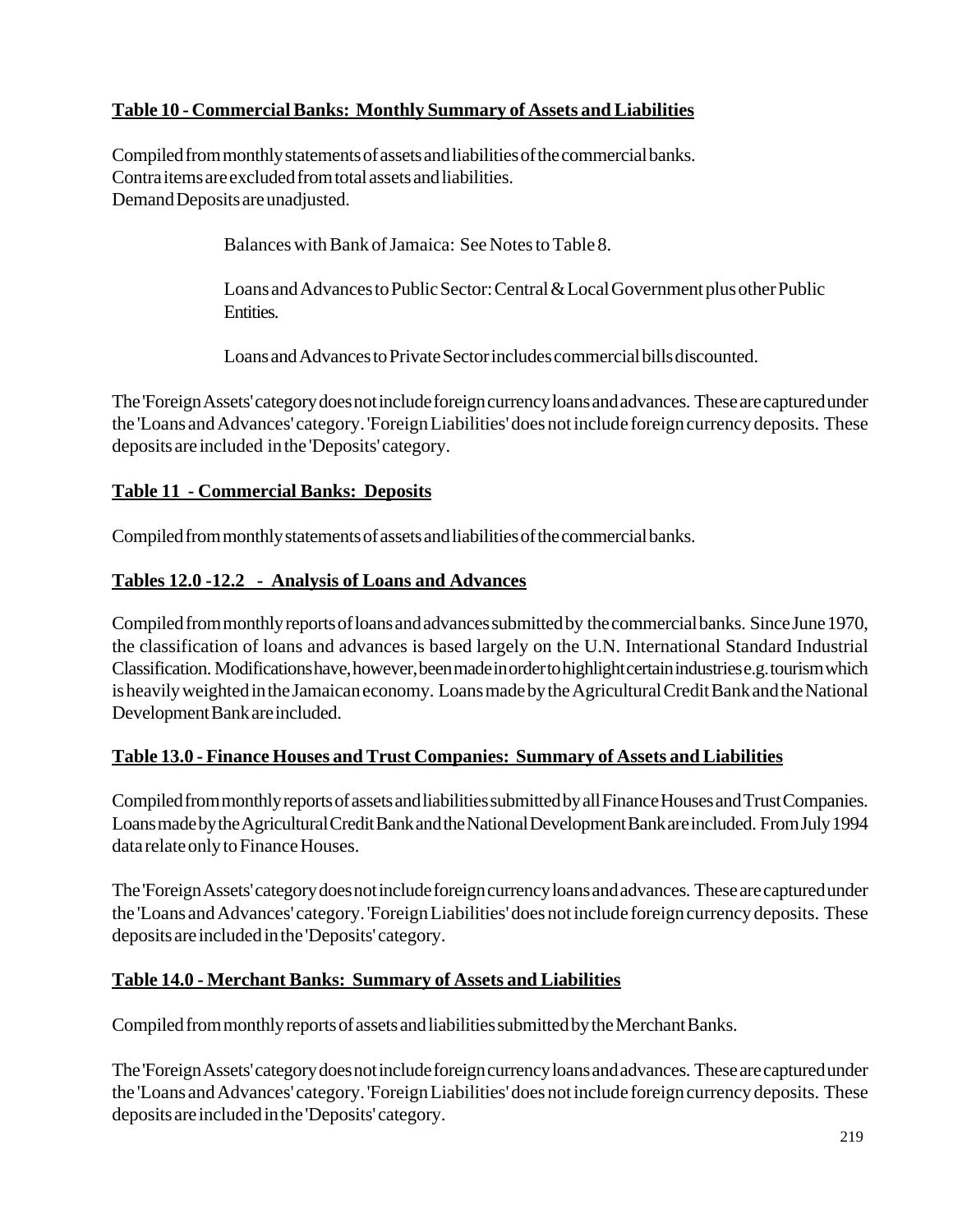### **Table 15.0 - Consolidated Assets and Liabilities of F.I.A. Institutions**

Compiled from monthly reports of assets and liabilities submitted by the Merchant Banks, Trust Companies and Finance Houses. From July 1994 data include only Merchant Banks and Finance Houses.

The 'Foreign Assets' category does not include foreign currency loans and advances. These are captured under the 'Loans and Advances' category. 'Foreign Liabilities' does not include foreign currency deposits. These deposits are included in the 'Deposits' category.

### **Number of Institutions in operation as at December:**

| 1992 | 30 |
|------|----|
| 1993 | 30 |
| 1994 | 30 |
| 1995 | 25 |
| 1996 | 27 |
| 1997 | 27 |
| 1998 | 18 |
| 1999 | 14 |
| 2000 | 12 |
| 2001 | 11 |
| 2002 | 10 |
| 2003 | 7  |
| 2004 | 5  |
| 2005 | 5  |
| 2006 | 4  |
| 2008 | 3  |
| 2009 | 3  |
|      |    |

# **Table 15.1 - 15.2 - Analysis of Loans and Advances of F.I.A. Institutions**

Compiled from monthly reports of loans and advances submitted by the Merchant Banks, Trust Companies and Finance Houses.

### **Table 15.3 - F.I.A. Institutions: Consolidated Statutory Liquidity**

Compiled from the monthly reports of Merchant Banks, Finance Houses and Trust Companies liquid Assets. Under Section 29 of the Bank of Jamaica Act financial institutions are required to maintain a minimum of 15.0 percent of its prescribed liabilities. Adjustments in required minimum liquid assets ratio of F.I.A. Institutions are indicated below:

| March 1984    | 15.0 |
|---------------|------|
| June 1985     | 20.0 |
| October 1985  | 21.0 |
| November 1985 | 23.0 |
| December 1985 | 25.0 |
| May 1986      | 21.0 |
| March 1987    | 18.0 |
| January 1988  | 13.0 |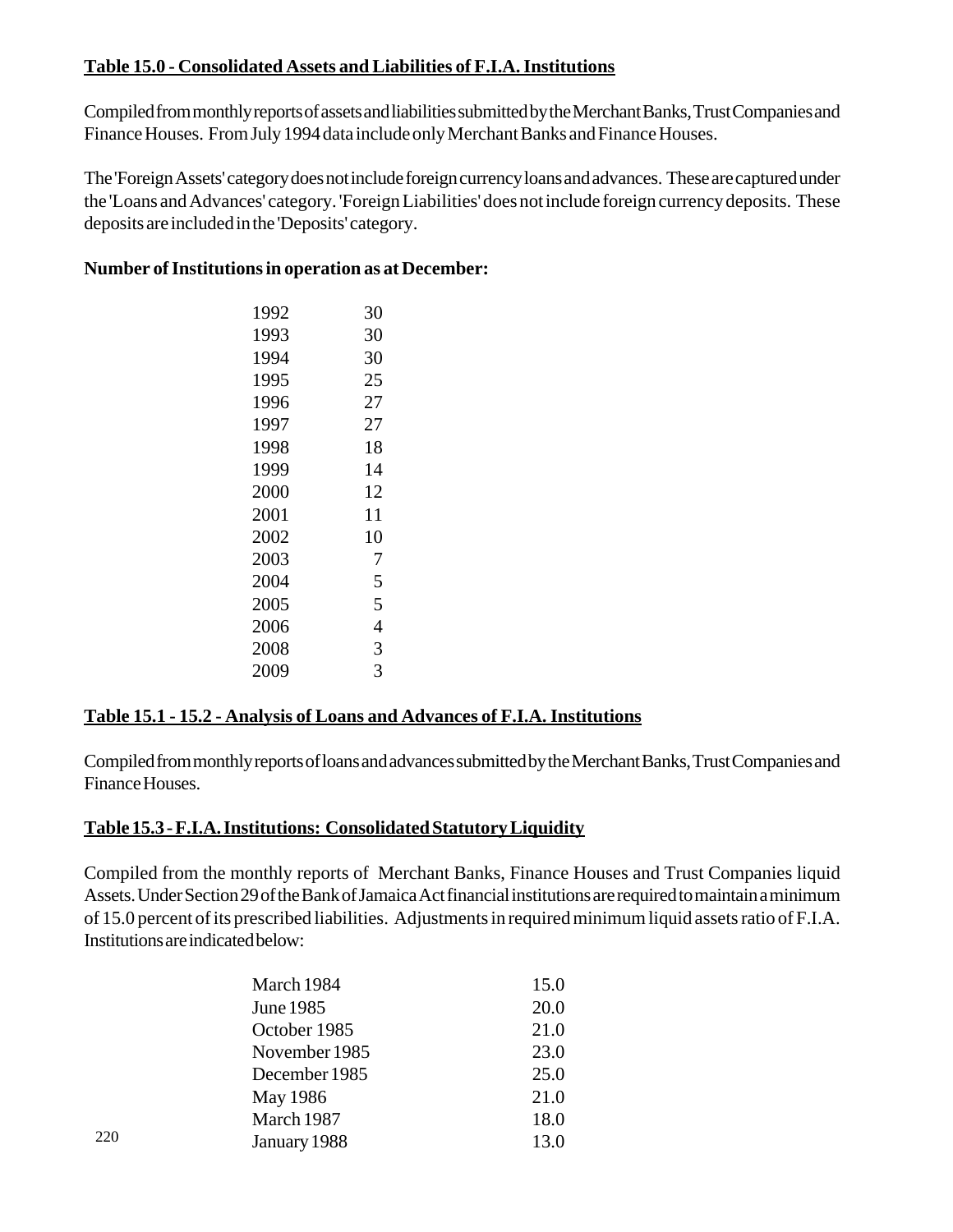| February 1988    | 9.0  |
|------------------|------|
| March 1988       | 5.0  |
| <b>July 1989</b> | 4.5  |
| April 1990       | 7.5  |
| November 1990    | 8.0  |
| December 1990    | 8.5  |
| January 1991     | 9.0  |
| October 1991     | 9.5  |
| <b>May 1992</b>  | 11.0 |
| <b>July 1992</b> | 12.0 |
| October 1992     | 13.0 |
| January 1993     | 14.0 |
| April 1993       | 15.0 |
| <b>July 1993</b> | 16.0 |
| September 1993   | 17.0 |
| August 1995      | 20.0 |
| November 1995    | 25.0 |
| February 1996    | 30.0 |
| <b>May 1996</b>  | 35.0 |
| October 1999     | 34.0 |
| March 2000       | 33.0 |
| June 2000        | 32.0 |
| September 2000   | 31.0 |
| March 2001       | 30.0 |
| June 2001        | 29.0 |
| September 2001   | 28.0 |
| March 2002       | 27.0 |
| August 2002      | 23.0 |
| December 2008    | 25.0 |
| January 2009     | 27.0 |
| February 2009    | 28.0 |
| <b>July 2010</b> | 26.0 |
|                  |      |

### **Tables 17.0-17.2 - Building Societies**

Compiled from information supplied by the Building Societies Association of Jamaica Limited. Data relate to member societies. Building societies are also another group of non-bank financial institutions. The Bank of Jamaica assumed supervisory oversight of building societies in 1996.

Capital and Other Liabilities includes Statutory, General and Special Reserves.

Savings = Shares (95%) and Deposits (5%).

### **Table 18 - Credit Unions: Summary of Assets and Liabilities**

Compiled from quarterly reports of assets and liabilities submitted by the Jamaica Cooperative Credit Union League Limited.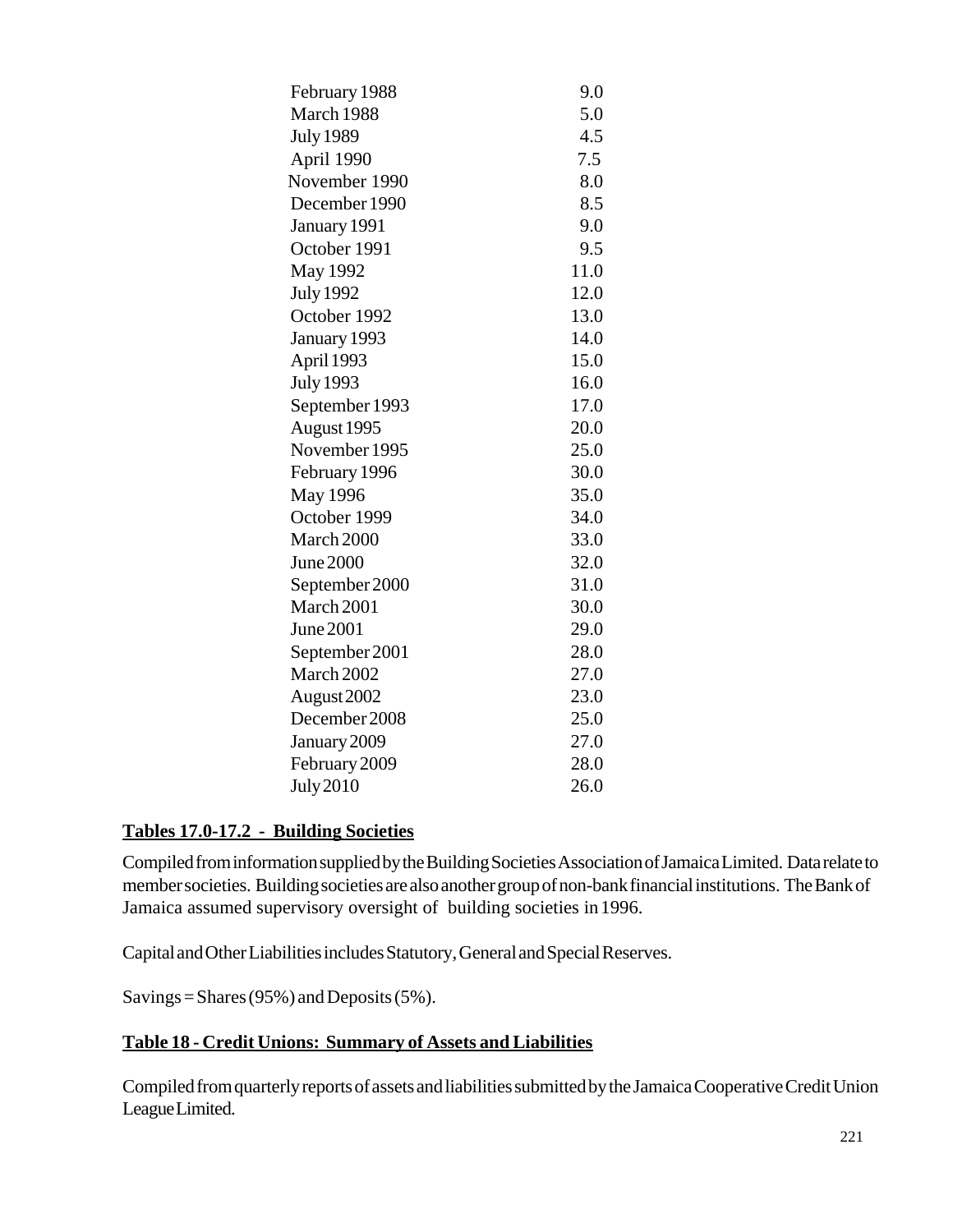# **Table 19.0 - Current Deposit and Loan Rates**

These rates are compiled from information reported by the commercial banks to the Economic Information and Publications Department. The rates of interest being offered on time deposits relate to amounts over J\$100,000. The savings rate represents an average range of rates offered on all categories of savings deposits. The average lending rate is a simple average of the range of interest rates offered on demand loans only.

# **Tables 19.1-19.3 - Commercial Banks Weighted Deposit and Loan Rates**

The figures in Table 19.1 - 19.3 are compiled from monthly reports submitted by the commercial banks. These rates are weighted based on the actual volumes of all loans (including ACB and NDB) extended at specific rates of interest.

> Table 19.1 shows the rates on demand, savings and time deposits. Table 19.2 shows the rates on time deposits by maturity. Table 19.3 shows the rates on loans by sectors.

# **Table 19.4 -19.5 - Commercial Banks Foreign Currency Weighted Deposit and Loan Rates**

Compiled from monthly reports submitted by the commercial banks. These rates are based on actual volumes of all deposits and loans extended at specific rates of interest.

> Table 19.4 shows the rates on time deposits by maturity. Table 19.5 shows the rates on loans by sectors.

# **Table 21 - Comparative Bank Rates and Treasury Bill Rates**

The average discount rate on three-month Treasury Bills or six month Treasury Bills in the case of Jamaica. The average discount rates for respective countries are sourced from the International Financial Statistics, an International Monetary Fund publication.

# **Table 23.0 -Government of Jamaica Treasury Bills - Issued and Outstanding**

Compiled from the results of Treasury Bill tenders at the Bank of Jamaica.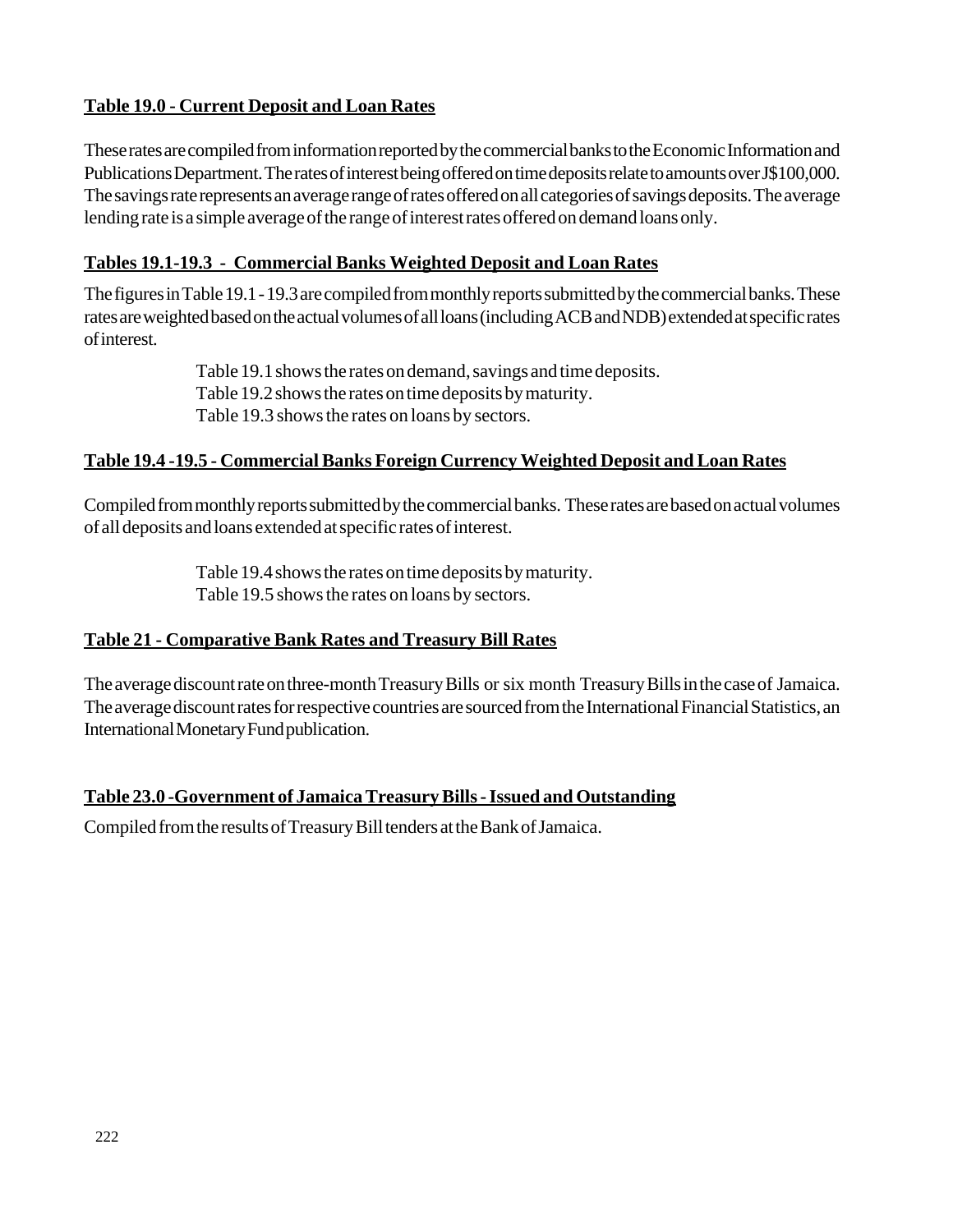### **Table 23.1 - Holders of Government of Jamaica Treasury Bills**

Compiled from the records of the Bank of Jamaica. Effective August 30, 1994 the statutory ceiling on Treasury Bills was increased from J\$7.5 bn. to J\$12 bn. Movements in the Statutory Ceiling on Treasury Bills:

| December 1975    | J\$100 mn.  |
|------------------|-------------|
| March 1977       | J\$200 mn.  |
| March 1978       | J\$300 mn.  |
| March 1981       | J\$500 mn.  |
| March 1984       | J\$750 mn.  |
| August 1985      | J\$1.0 bn.  |
| March 1987       | J\$ 1.5 bn. |
| March 1988       | J\$ 2.5 bn. |
| October 1988     | J\$ 3.5 bn. |
| August 1991      | J\$ 4.5 bn. |
| <b>July 1992</b> | J\$ 6.5 bn. |
| <b>July 1993</b> | J\$ 7.5 bn. |
| August 1994      | J\$12.0 bn. |
|                  |             |

# **Table 24.0 - Holders of Government of Jamaica Local Registered Stocks**

Compiled from the records of the Bank of Jamaica.

# **Table 24.1 - Government of Jamaica Fixed Rate Local Resistered Stocks**

Compiled from the results of the Local Registered Stock auction.

### **Table 26 - Bank of Jamaica Open Market Operations**

Compiled by the Bank of Jamaica from results of its transactions with primary dealers. Open market operations are undertaken with Government of Jamaica Treasury Bills and Local Registered Stocks. Data reflect Bank of Jamaica Certificates of Deposit, Reverse Repos and Central Bank Deposits. Note however, that the Bank ceased using reverse repurchase agreements to conduct open market operations on 27 May 2005.

# **Table 27 - Corporate Securities: New Issues**

Compiled from reports submitted to the Bank of Jamaica by the Jamaica Stock Exchange. New Issues are shares put on the market for public subscription. Where issues were oversubscribed, the larger applications were scaled down to enable allotment in full to the smaller applications. Issues not fully subscribed were taken up by underwriters.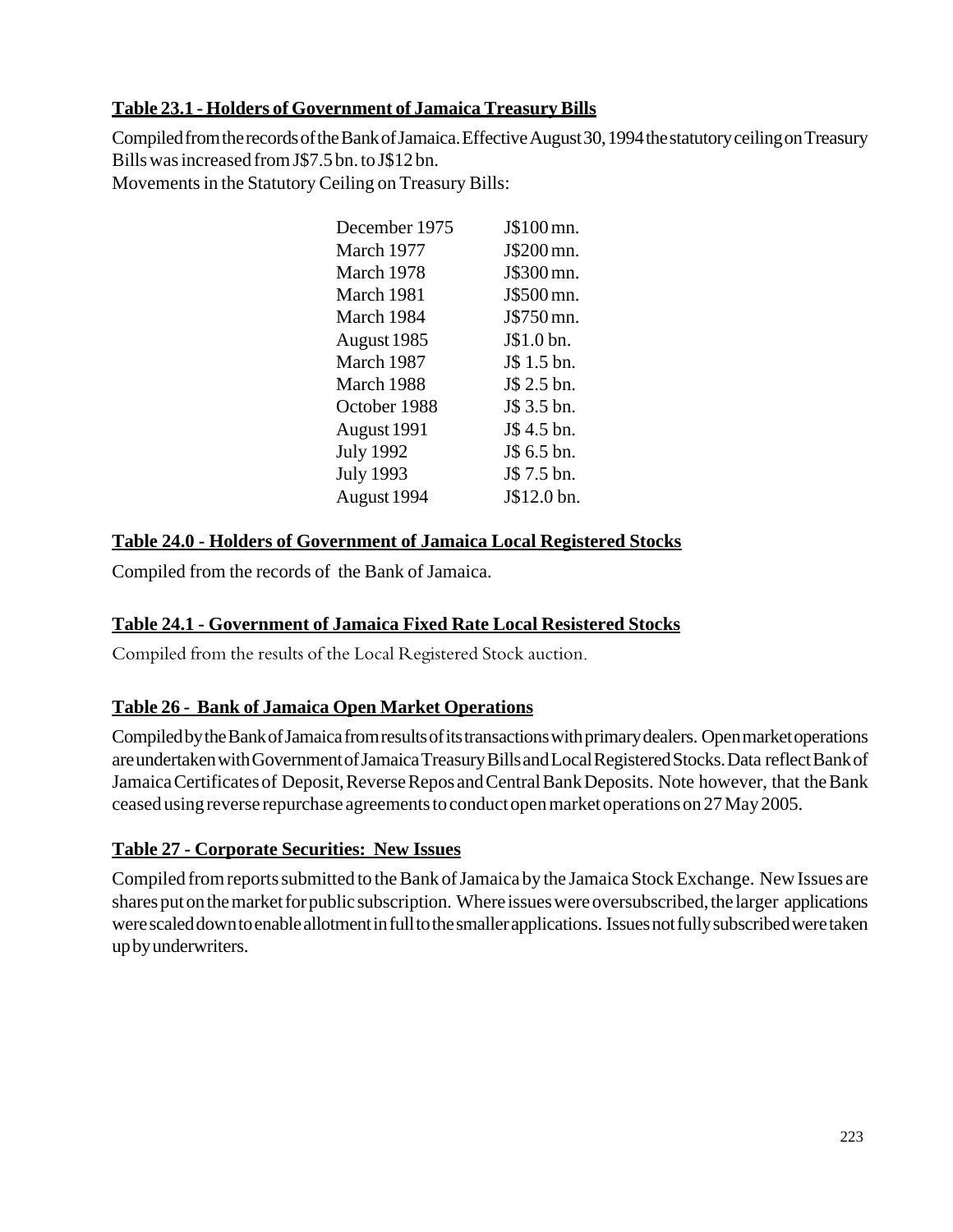### **Tables 28.0-28.1 - Stock Exchange Index and Activities**

Compiled from monthly trading data submitted by the Jamaica Stock Exchange.

As of June 1, 2000, the Jamaica Stock Exchange began the dissemination of its three-market capitalization indices: the JSE Index, the JSE All Jamaican Composite and the JSE Select.

The JSE Index (base June 30, 1969 = 100) is an index of all the equities traded on the Stock Exchange. The index is weighted by the market capitalization of each equity.

The JSE Composite Index (base May 1, 2000 = 31931) is an index of All Equities of Jamaican Companies traded on the Stock Exchange.

The JSE Select (base June 1, 2000 = 1000) is an index of the fifteen (15) most liquid stocks trading on the exchange based on times traded and trade volume. The composition of this index is revised on an annual basis.

### **Calculation of Jamaica Stock Exchange (JSE) Market Index**

The JSE uses the following formulae to compute its market indices:

- Current Index = Sum (Issued Volume X Current Last Sale Price) ÷ Index Base
- Index Change = Sum  $[($ Issued Volume  $\div$  Last Sale (Current Previous) $]\div$  Index Base Alternatively,
- Index Change = Current Market Index Previous Market Index.

The Index Base is adjusted whenever:

- The issued volume of a listed company changes as a result of the distribution of additional shares from Rights Issues and/or New Issues;
- The market capitalization increases as a result of the listing of a new company;
- The market capitalization declines, as a consequence of the de-listing of a (listed) company.

**N.B**. Observe that bonus issues and stock splits do not impact market capitalization since both the issued volume and the quoted market price of the particular security would have been adjusted to reflect the split or bonus. As a result, the Base Divisor remains unchanged.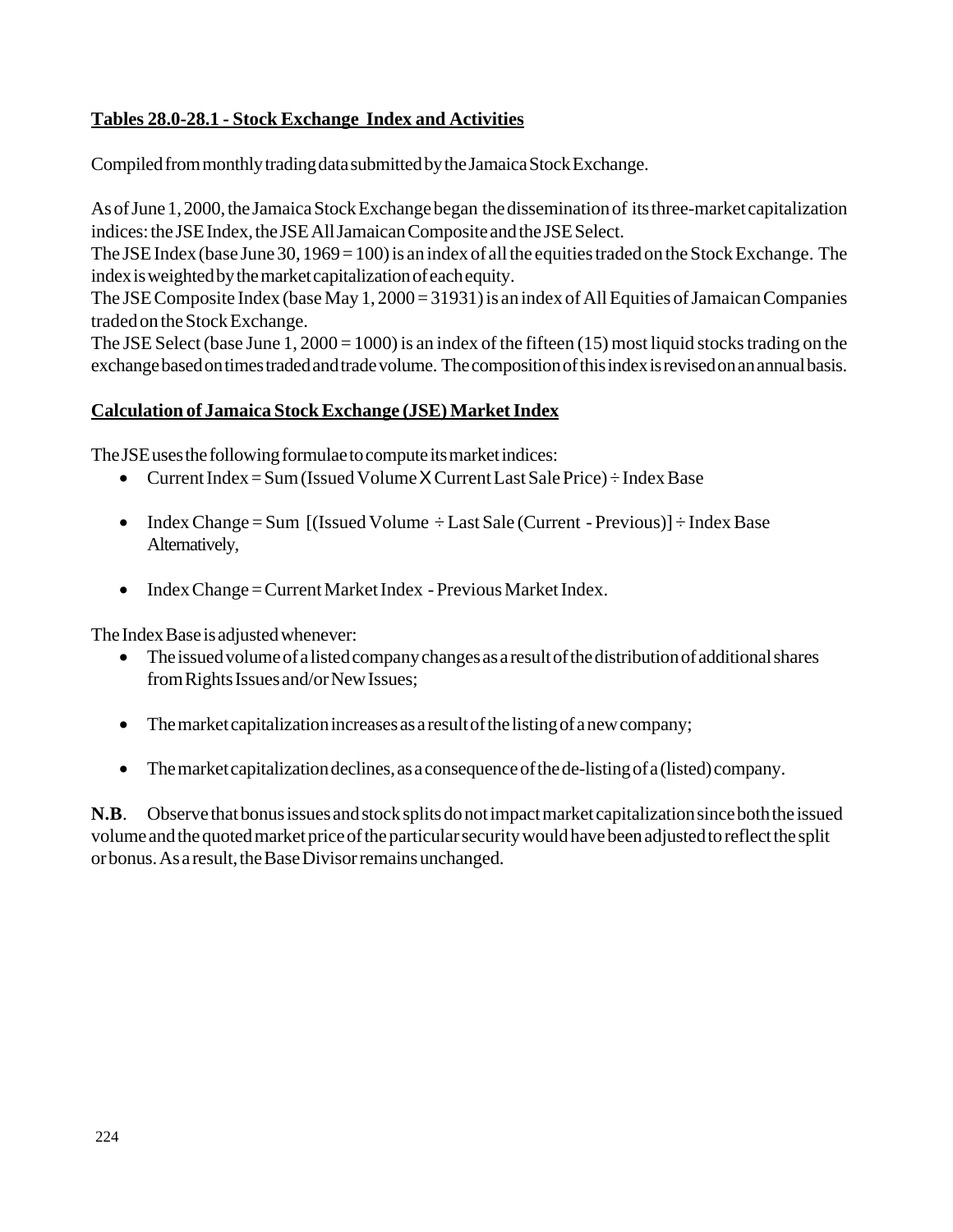### **Table 29 - International Reserves**

The format reflects:

- (a) Row 4 Bank of Jamaica's net international reserves position excluding the Bank's medium term liabilities which are usually treated 'above the line' or in the capital account of the balance of payments.
- (b) Row 8 The country's net official foreign position which includes the Bank of Jamaica's net international reserve position (row 4) as well as those of the Central Government and Selected Public Agencies. The changes in these stock figures normally provide an indication of the country's overall balance of payments surpluses or deficit position for a given period of time.
- (c) Row 11 The BOJ medium term liabilities and commercial banks net Foreign Assets are added to Row 8 to provide a broader concept of the country's foreign position.

Data on the Government sector are obtained from the Accountant General and Government's fiscal agents. Sources for the banking sector are returns of assets and liabilities of the Bank of Jamaica and the commercial banks. Official institutions are: Export Development Fund, Banana Industry Insurance Fund, Banana Board, Coconut Industry Board and the Sugar Industry Authority. The Capital Development Fund (CDF) is a statutory fund established to receive and administer the Funds accruing from the Bauxite Production Levy. Statutory Sinking Fund investments represent sums set aside and invested in foreign securities for the redemption of foreign debt. Domestic holdings of Jamaica Government securities issued in overseas markets have been excluded.

# **Table 30.0 - 30.1 Value of Exports To/From Principal Trading Partners**

Compiled from data published by the Statistical Institute of Jamaica.

Caribbean Common Market comprises Barbados, Guyana, Belize, Antigua, St. Kitts-Nevis-Anguilla, Trinidad and Tobago, Dominica, Grenada, St. Lucia, St. Vincent, Suriname and the Bahamas. Latin America includes Mexico, Central and South American countries.

# **Table 31 - Balance of Visible Trade**

Compiled from data on External Trade published by the Statistical Institute of Jamaica. Exports include reexports.

# **Tables 32.0-32.1 - Value of Exports and Imports by Sections of the S.I.T.C.**

The format of Table 32.1 has been revised to reflect the standards recorded in the fifth edition of the Balance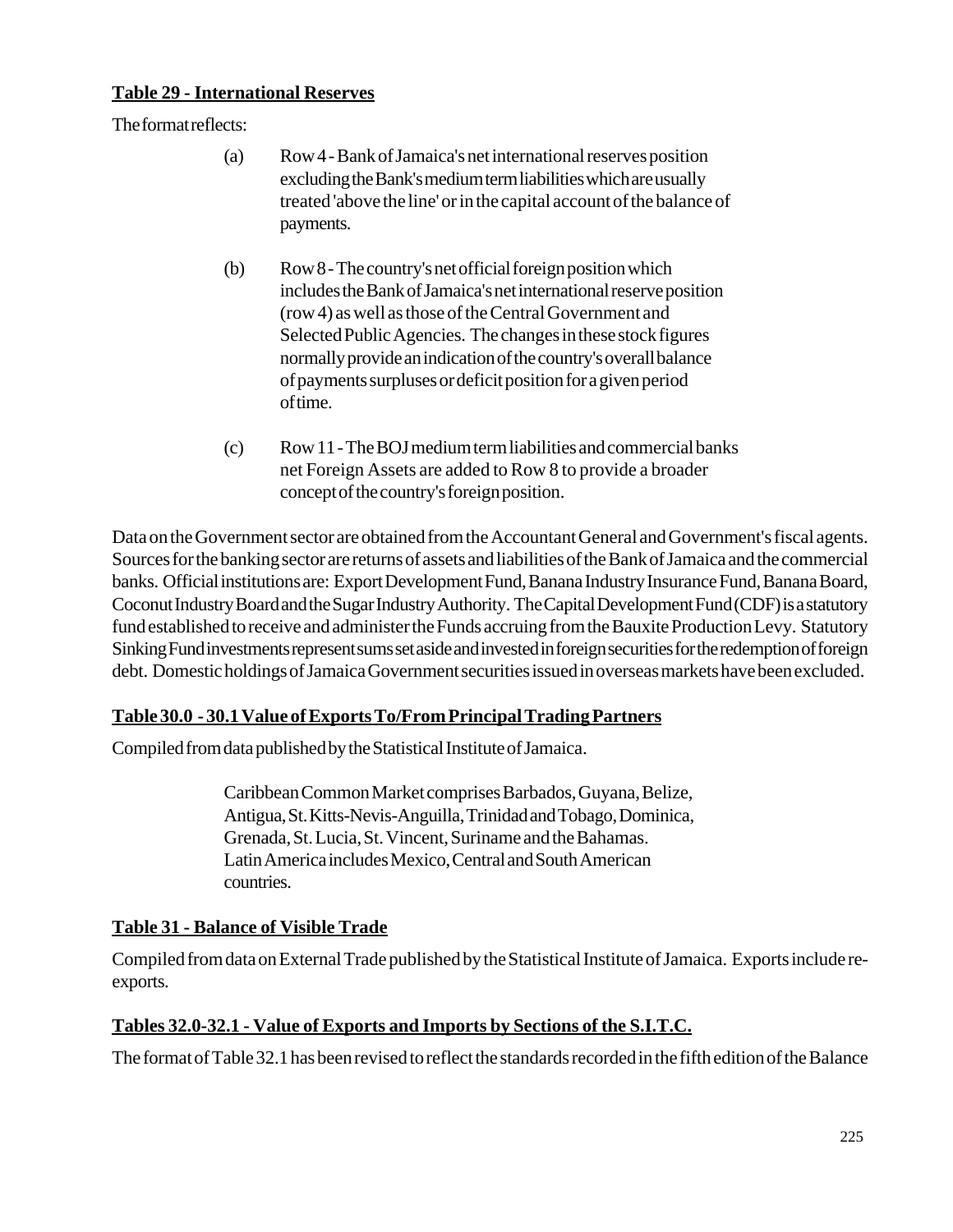of Payments Manual. Merchandise trade encompasses general merchandise, goods for processing, repairs on goods, goods procured in ports by carriers and imports and exports of the free zones. The Statistical Institute of Jamaica (STATIN) provides data on the first three components in an aggregated form, which are based on custom's records. The data from STATIN are categorized as general merchandise. It should be noted that general merchandise transactions of the free zones are not reported by STATIN, and are therefore carried as a line item in the trade tables. Data on the other components are obtained by way of enterprise surveys.

S.I.T.C. denotes Standard International Trade Classification

Imports are valued at c.i.f. (cost, insurance , freight) in Jamaica dollars.

Exports consist of exports of domestic products and re-exports of imported goods which have previously been cleared by the customs, as well as free zone exports and goods procured in ports.

Exports are valued at f.o.b. prices (free on board) in Jamaica dollars.

# **Tables 33.0-33.1 - Imports by Economic Function**

This table classifies imports on the basis of the economic function or end use.

### **Tables 34.0-35.1 - Caricom Relations**

Related to Jamaica's trade with Caricom. Data source is the Statistical Institute of Jamaica.

### **Table 36.0 - Tourism Visitor Statistics**

Compiled from data provided by the Jamaica Tourist Board and the Ministry of Tourism. The total number of visitors includes all foreign visitors and armed forces personnel on shore leave. Foreign crews and other carrier personnel, foreign diplomats, technical assistance personnel and migrant workers are excluded. Landed visitors are those staying in the island one night or more. Hotel room occupancy relates to the number of guests to the available beds. Data revised from 1995 to include non-resident Jamaicans.

# **Table 36.1 - Tourism Visitor by Length of Stay**

Up to February 1966 long-stay visitors referred to those guests remaining over three guest-nights and short-stay three guest-nights and under. Since March 1966, the definition of long-stay visitors refers to those remaining three guest-nights and over while short-stay one to two guest-nights. Cruise passengers are passengers who disembark from cruise ships and return on board within a few hours to leave for the next port-of-call. Armed forces are military personnel on shore leave.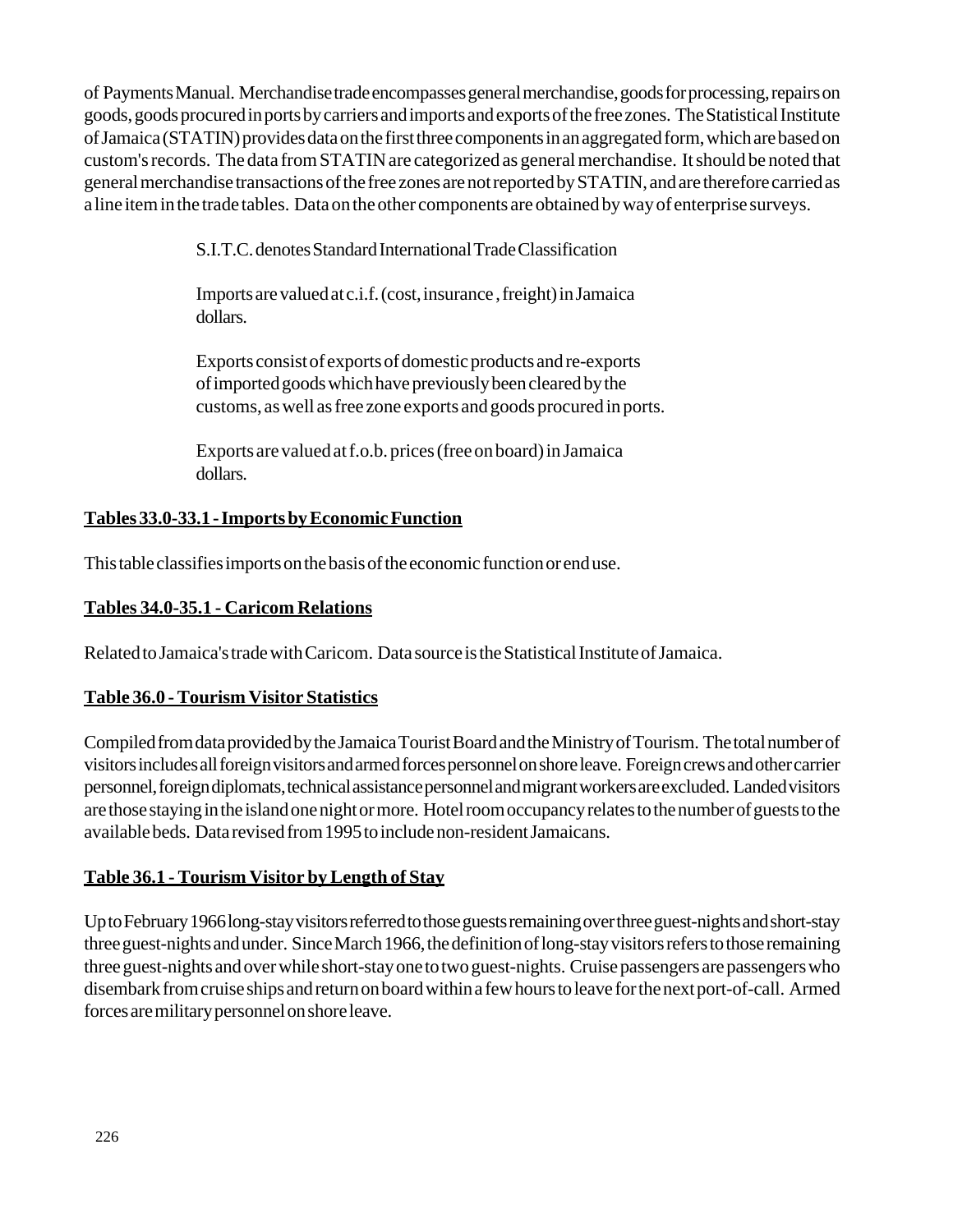# **Tables 37.0-37.1 - Balance of Payments**

Compiled by the Balance of Payments Department of the Bank of Jamaica. This table records the performance of the Jamaican economy to the rest of the world during a given period. The three main sources of data are surveys, foreign exchange records and administrative and other documentary sources.

### **Table 38 - Caricom Countries: Foreign Reserves**

Compiled from data on the Net International Reserves for Jamaica, Trinidad and Barbados.

### **Tables 39.0 - Combined Foreign Exchange Flows of Authorized Dealers and Cambios**

Represents the foreign exchange purchases and sales volumes for Authorized Dealers and Cambios of all currencies stated in the equivalent of US\$mn.

# **Table 39.1 - Selected Exchange Rates**

The weighted average buying and selling exchange rate of one US\$ vis-a-vis the Jamaica dollar as at the last trading day in a month.

### **Table 39.2 - Foreign Currency Accounts**

'A' accounts are tax free foreign currency accounts held by non-residents

Deposits to foreign currency 'B' accounts are sold to Commercial Banks and Building Societies, and the Jamaica dollar equivalent credited to the account at the existing rate of exchange.

Other accounts are held by residents and subject to the ordinary tax laws of Jamaica.

### **Table 40 - Government Operations**

Compiled from monthly reports received from the Ministry of Finance.

### **Table 41 National Debt - Internal**

The National Internal Debt table is compiled from the records of B.O.J. and Ministry of Finance. Total Bonds include Land Bonds, Debentures, US\$ Indexed Bonds and US\$ Denominated Bonds.

# **Table 42.0 - Government Direct External Debt**

The Direct External Debt table is compiled from BOJ records. The debt refers to medium and long term debt of the Government of Jamaica and excludes Government Guaranteed Debt. In May 1986, a reclassification of loans resulted in major changes in some categories.

# **Table 42.1 - Government Guaranteed External Debt**

Government Guaranteed External Debt represents non-central government debt with central government as guarantor, and is consequently a potential liability to central government. In the event of default, government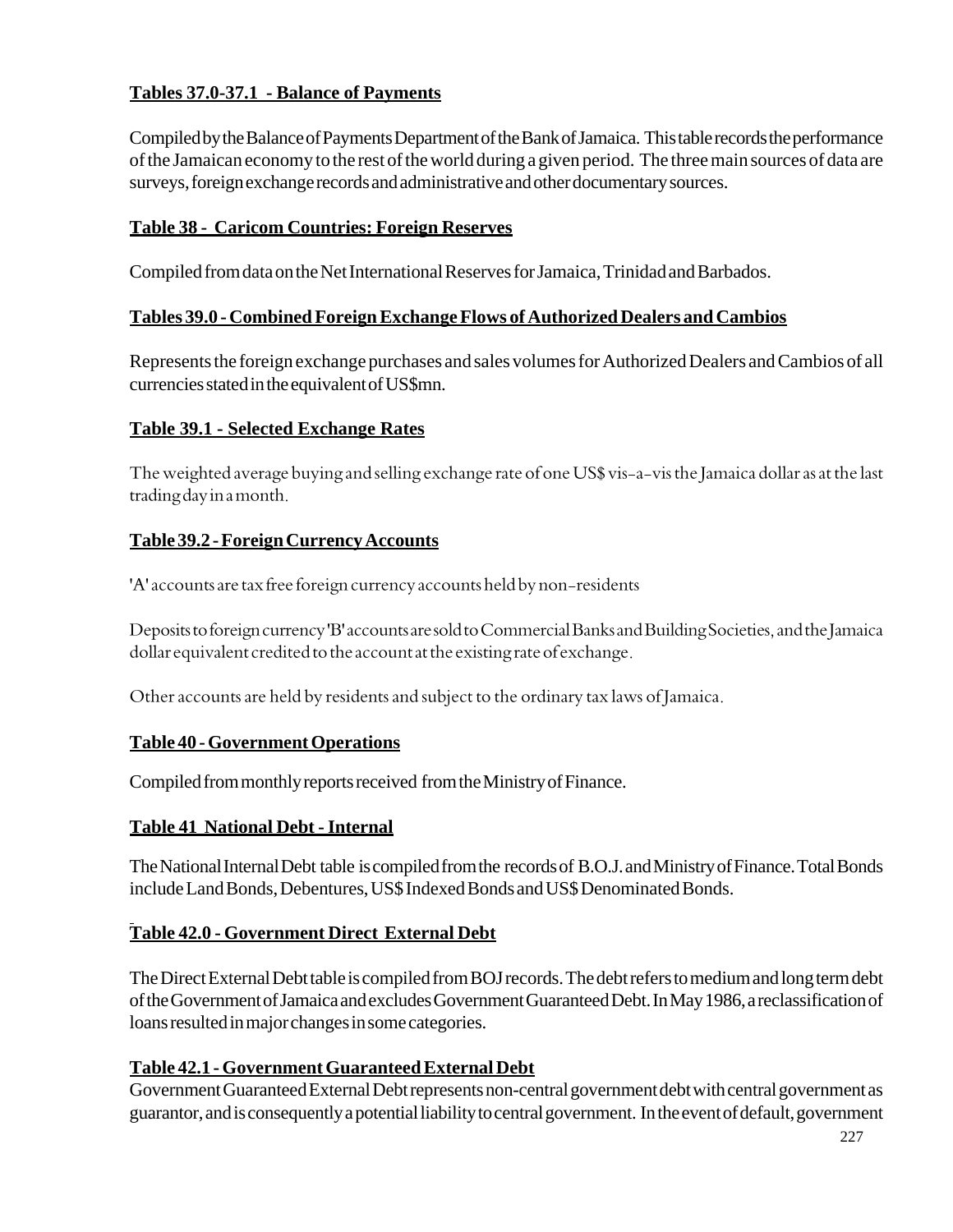has to assume responsibility of repayment. The information is compiled from regular returns which are supplied by institutions contracting these loans. A reclassification of loans in May 1986, resulted in major changes in some categories.

### **Tables 42.2-42.3 - Medium and Long-Term Public and Publicly Guaranteed External Debt**

The figures shown represent the National External Debt and is comprised of Direct External Debt, Government Guaranteed External Debt, and Bank of Jamaica's medium and long-term foreign liabilities.

The series have been revised to reflect Bank of Jamaica medium and long-term liabilities in accordance with specified debt classification. Medium and long-term external debt that has an original or extended maturity of more than one year and that is owed to non-residents and repayable in foreign currency, goods or services.

### **Table 42.4 - Debt and Debt Service Indicators.**

Compiled from the records of the Bank of Jamaica and the Ministry of Finance.

### **Tables 43.0-43.5 - Consumer Price Indices (Jan. 1988 = 100)**

The Consumer Price Index (CPI) is compiled and published each month by the Statistical Institute of Jamaica (STATIN). It is based on a basket of goods and services containing 480 items. The current series which has a base period of December 2006 reflect data captured in a Household Expenditure Survey conducted from June 2004 to March 2005. The survey covered lower and middle income households with median expenditure of \$309,000 in 2004/5, representing 85 per cent of all households.

# **The geographic regions covered by the new CPI series are:**

- · **Greater Kingston Metropolitan Area** (GKMA): Kingston, Urban St. Andrew, Portmore, Spanish Town and Bull Bay;
- Other Urban Centres: the parish capitals and 32 other urban centres (main towns) outside of GKMA; and
- · **Rural Areas**: all the remaining areas not identified as being part of GKMA and Other Urban Centres.

All commodities in the household expenditure survey are divided into twelve (12) major *Expenditure Divisions* that are based on the **Classification of Individual Consumption According to Purpose (COICOP)** - a system developed by the United Nations. The 12 broad *Expenditure Divisions* are:

- *·* Food and Non-Alcoholic Beverages;
- Alcoholic Beverages and Tobacco;
- Clothing and Footwear;
- · Housing, Water, Electricity, Gas and Other Fuels;
- Furnishings, Household Equipment and Routine Household Maintenance;
- · Health;
- · Transport;
- Communication:
- Recreation and Culture:
- Education;